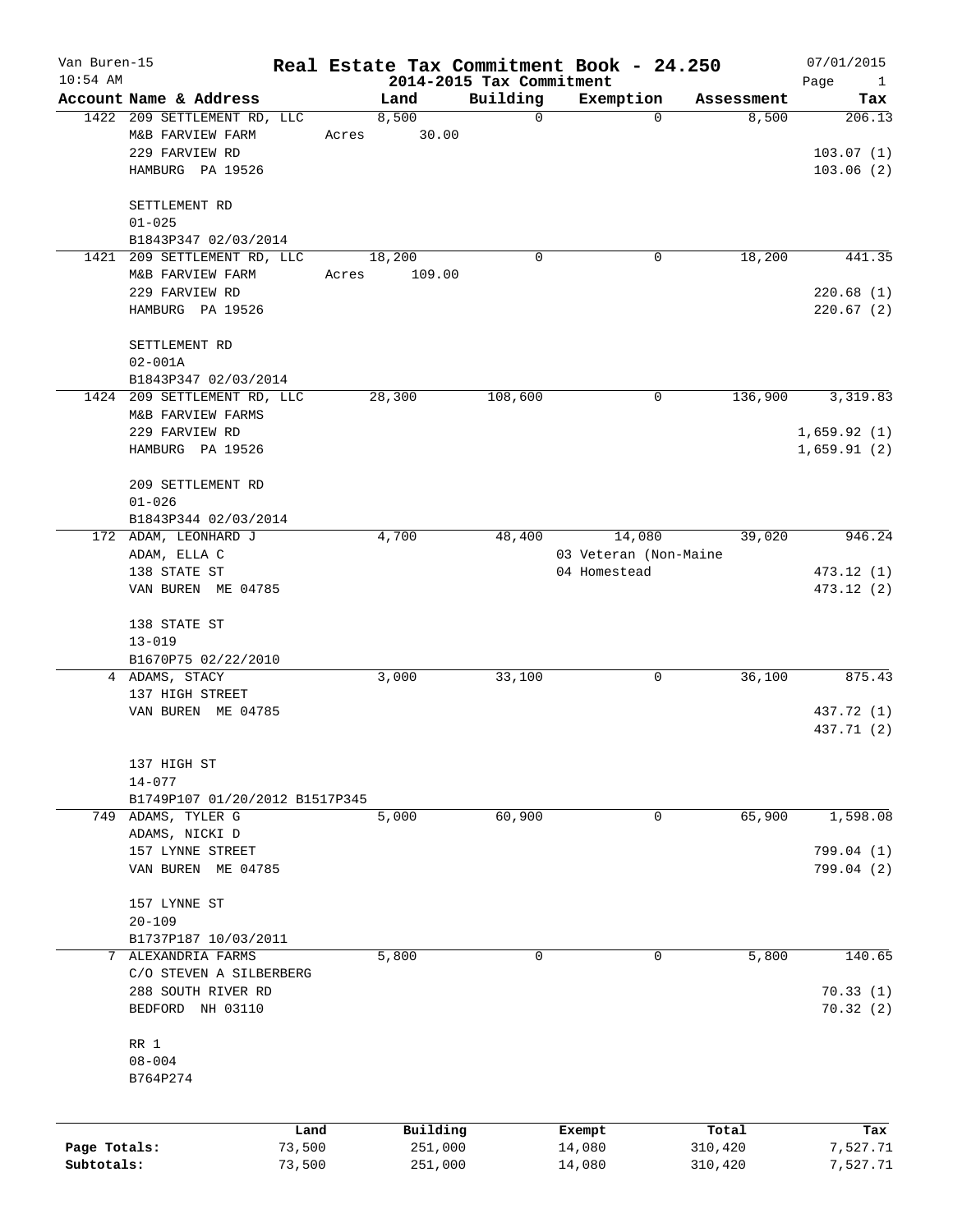| Van Buren-15<br>$10:54$ AM |                         | Real Estate Tax Commitment Book - 24.250 | 2014-2015 Tax Commitment |              |            | 07/01/2015<br>Page<br>2 |
|----------------------------|-------------------------|------------------------------------------|--------------------------|--------------|------------|-------------------------|
|                            | Account Name & Address  | Land                                     | Building                 | Exemption    | Assessment | Tax                     |
|                            | 8 ALEXANDRIA FARMS      | 5,000                                    | $\mathbf 0$              | $\Omega$     | 5,000      | 121.25                  |
|                            | C/O STEVEN A SILBERBERG |                                          |                          |              |            |                         |
|                            | 288 SOUTH RIVER RD      |                                          |                          |              |            | 60.63(1)                |
|                            | BEDFORD NH 03110        |                                          |                          |              |            | 60.62(2)                |
|                            | MAIN ST                 |                                          |                          |              |            |                         |
|                            | $25 - 015$              |                                          |                          |              |            |                         |
|                            | B764P274                |                                          |                          |              |            |                         |
| 9                          | ALEXANDRIA FARMS        | 64,000                                   | 0                        | 0            | 64,000     | 1,552.00                |
|                            | C/O STEVEN A SILBERBERG |                                          |                          |              |            |                         |
|                            | 288 SOUTH RIVER RD      |                                          |                          |              |            | 776.00(1)               |
|                            | BEDFORD NH 03110        |                                          |                          |              |            | 776.00(2)               |
|                            | RR 1                    |                                          |                          |              |            |                         |
|                            | $08 - 030$              |                                          |                          |              |            |                         |
|                            | B764P274                |                                          |                          |              |            |                         |
|                            | 10 ALEXANDRIA FARMS     | 26,200                                   | 0                        | 0            | 26,200     | 635.35                  |
|                            | C/O STEVEN A SILBERBERG |                                          |                          |              |            |                         |
|                            | 288 SOUTH RIVER RD      |                                          |                          |              |            | 317.68(1)               |
|                            | BEDFORD NH 03110        |                                          |                          |              |            | 317.67(2)               |
|                            | ALEXANDER RD            |                                          |                          |              |            |                         |
|                            | $05 - 021$              |                                          |                          |              |            |                         |
|                            | B764P274                |                                          |                          |              |            |                         |
|                            | 11 ALEXANDRIA FARMS     | 9,900                                    | 0                        | 0            | 9,900      | 240.08                  |
|                            | C/O STEVEN A SILBERBERG |                                          |                          |              |            |                         |
|                            | 288 SOUTH RIVER RD      |                                          |                          |              |            | 120.04(1)               |
|                            | BEDFORD NH 03110        |                                          |                          |              |            | 120.04(2)               |
|                            | LAKE RD                 |                                          |                          |              |            |                         |
|                            | $06 - 013$              |                                          |                          |              |            |                         |
|                            | B764P282                |                                          |                          |              |            |                         |
| 12                         | ALEXANDRIA FARMS        | 31,800                                   | $\mathbf 0$              | 0            | 31,800     | 771.15                  |
|                            | C/O STEVEN A SILBERBERG |                                          |                          |              |            |                         |
|                            | 288 SOUTH RIVER RD      |                                          |                          |              |            | 385.58(1)               |
|                            | BEDFORD NH 03110        |                                          |                          |              |            | 385.57(2)               |
|                            | ALEXANDER RD            |                                          |                          |              |            |                         |
|                            | $05 - 016$              |                                          |                          |              |            |                         |
|                            | B764P274                |                                          |                          |              |            |                         |
|                            | 14 ALEXANDRIA FARMS     | 3,400                                    | 0                        | 0            | 3,400      | 82.45                   |
|                            | C/O STEVEN A SILBERBERG |                                          |                          |              |            |                         |
|                            | 288 SOUTH RIVER RD      |                                          |                          |              |            | 41.23(1)                |
|                            | BEDFORD NH 03110        |                                          |                          |              |            | 41.22(2)                |
|                            | MAIN ST                 |                                          |                          |              |            |                         |
|                            | $25 - 006$              |                                          |                          |              |            |                         |
|                            | B764P274                |                                          |                          |              |            |                         |
|                            | 15 ALEXANDRIA FARMS     | 37,200                                   | 0                        | 0            | 37,200     | 902.10                  |
|                            | C/O STEVEN A SILBERBERG |                                          |                          |              |            |                         |
|                            | 288 SOUTH RIVER RD      |                                          |                          |              |            | 451.05 (1)              |
|                            | BEDFORD NH 03110        |                                          |                          |              |            | 451.05 (2)              |
|                            | RR 1                    |                                          |                          |              |            |                         |
|                            | $08 - 002$              |                                          |                          |              |            |                         |
|                            | B764P274                |                                          |                          |              |            |                         |
|                            |                         | Building<br>Land                         |                          | Exempt       | Total      | Tax                     |
| Page Totals:               | 177,500                 |                                          | 0                        | $\mathsf{O}$ | 177,500    | 4,304.38                |
| Subtotals:                 | 251,000                 | 251,000                                  |                          | 14,080       | 487,920    | 11,832.09               |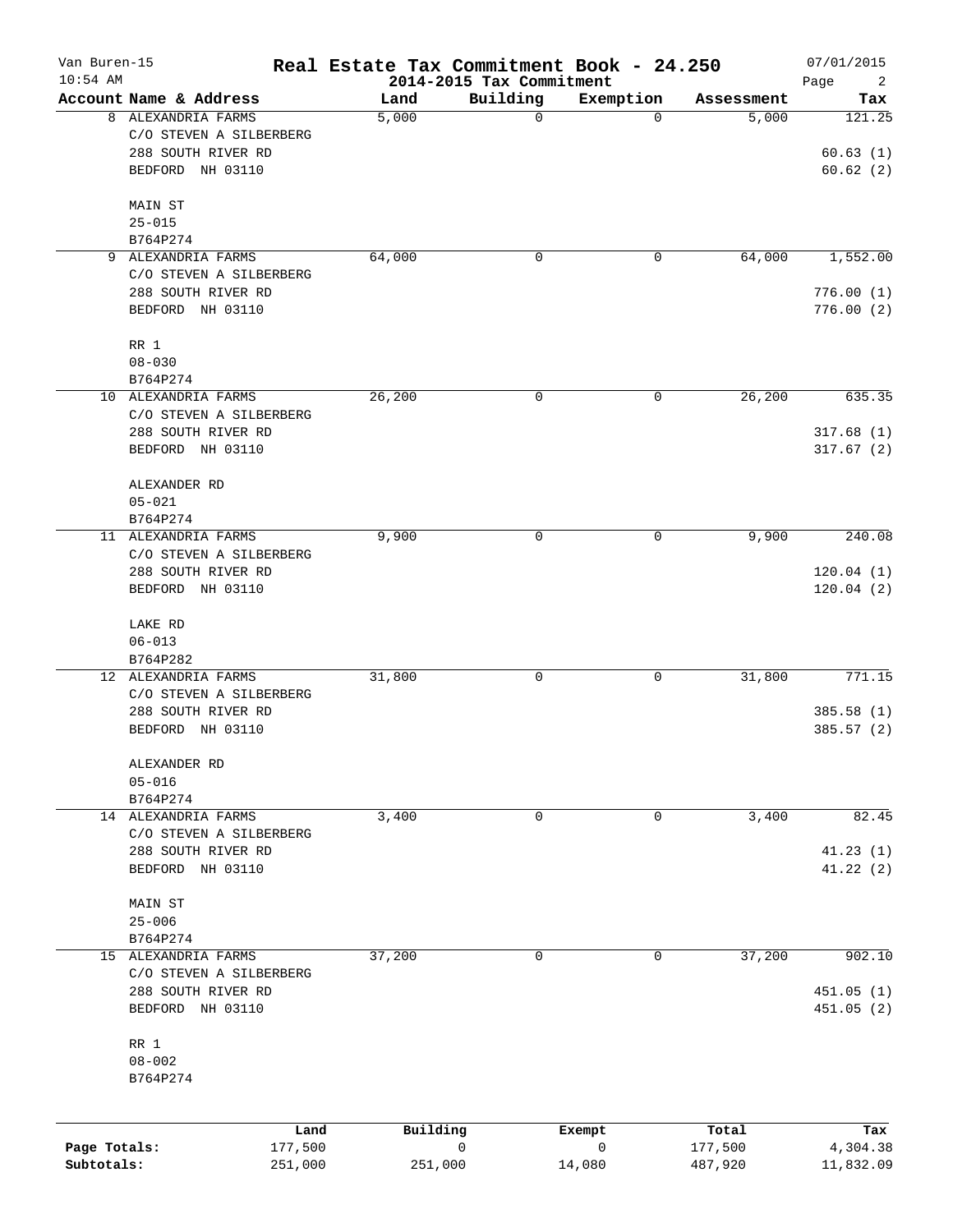| Van Buren-15<br>$10:54$ AM |                            | Real Estate Tax Commitment Book - 24.250 | 2014-2015 Tax Commitment |           |            | 07/01/2015<br>Page<br>3 |
|----------------------------|----------------------------|------------------------------------------|--------------------------|-----------|------------|-------------------------|
|                            | Account Name & Address     | Land                                     | Building                 | Exemption | Assessment | Tax                     |
|                            | 16 ALEXANDRIA FARMS        | 27,000                                   | 0                        | $\Omega$  | 27,000     | 654.75                  |
|                            | C/O STEVEN A SILBERBERG    |                                          |                          |           |            |                         |
|                            | 288 SOUTH RIVER RD         |                                          |                          |           |            | 327.38(1)               |
|                            | BEDFORD NH 03110           |                                          |                          |           |            | 327.37 (2)              |
|                            | ALEXANDER RD               |                                          |                          |           |            |                         |
|                            | $07 - 001$                 |                                          |                          |           |            |                         |
|                            | B764P282                   |                                          |                          |           |            |                         |
|                            | 17 ALEXANDRIA FARMS        | 36,500                                   | $\mathbf 0$              | 0         | 36,500     | 885.13                  |
|                            | C/O STEVEN A SILBERBERG    |                                          |                          |           |            |                         |
|                            | 288 SOUTH RIVER RD         |                                          |                          |           |            | 442.57 (1)              |
|                            | BEDFORD NH 03110           |                                          |                          |           |            | 442.56 (2)              |
|                            | RR 1                       |                                          |                          |           |            |                         |
|                            | $08 - 001$                 |                                          |                          |           |            |                         |
|                            | B764P274                   |                                          |                          |           |            |                         |
|                            | 13 ALEXANDRIA FARMS        | 7,100                                    | 0                        | 0         | 7,100      | 172.18                  |
|                            | C/O STEVEN A SILBERBERG    |                                          |                          |           |            |                         |
|                            | 288 SOUTH RIVER RD         |                                          |                          |           |            | 86.09(1)                |
|                            | BEDFORD NH 03110           |                                          |                          |           |            | 86.09(2)                |
|                            | OFF RR 1                   |                                          |                          |           |            |                         |
|                            | $08 - 010$                 |                                          |                          |           |            |                         |
|                            | B764P274                   |                                          |                          |           |            |                         |
| 23                         | ALLAGASH TIMBERLANDS LP    | 300                                      | 0                        | 0         | 300        | 7.28                    |
|                            | P O BOX 170                |                                          |                          |           |            |                         |
|                            | ASHLAND ME 04732           |                                          |                          |           |            | 3.64(1)                 |
|                            |                            |                                          |                          |           |            | 3.64(2)                 |
|                            | MAIN ST                    |                                          |                          |           |            |                         |
|                            | $21 - 031$                 |                                          |                          |           |            |                         |
|                            | B1150P188                  |                                          |                          |           |            |                         |
|                            | 18 ALLAGASH TIMBERLANDS LP | 2,600                                    | 0                        | 0         | 2,600      | 63.05                   |
|                            | P O BOX 170                |                                          |                          |           |            |                         |
|                            | ASHLAND ME 04732           |                                          |                          |           |            | 31.53(1)                |
|                            |                            |                                          |                          |           |            | 31.52(2)                |
|                            | ISLAND ST JOHN RIVER       |                                          |                          |           |            |                         |
|                            | $06 - 030$                 |                                          |                          |           |            |                         |
|                            | B1150P188                  |                                          |                          |           |            |                         |
|                            | 19 ALLAGASH TIMBERLANDS LP | 1,600                                    | 0                        | 0         | 1,600      | 38.80                   |
|                            | P O BOX 170                |                                          |                          |           |            |                         |
|                            | ASHLAND ME 04732           |                                          |                          |           |            | 19.40(1)                |
|                            |                            |                                          |                          |           |            | 19.40(2)                |
|                            | CENTER ST                  |                                          |                          |           |            |                         |
|                            | $16 - 050$                 |                                          |                          |           |            |                         |
|                            | B1150P188                  |                                          |                          |           |            |                         |
|                            | 20 ALLAGASH TIMBERLANDS LP | 20,200                                   | 0                        | 0         | 20,200     | 489.85                  |
|                            | P O BOX 170                |                                          |                          |           |            |                         |
|                            | ASHLAND ME 04732           |                                          |                          |           |            | 244.93 (1)              |
|                            |                            |                                          |                          |           |            | 244.92 (2)              |
|                            |                            |                                          |                          |           |            |                         |
|                            | CHURCH ST<br>$24 - 010$    |                                          |                          |           |            |                         |
|                            |                            |                                          |                          |           |            |                         |
|                            | B1150P188                  |                                          |                          |           |            |                         |
|                            | Land                       | Building                                 |                          | Exempt    | Total      | Tax                     |
| Page Totals:               | 95,300                     |                                          | 0                        | 0         | 95,300     | 2,311.04                |
| Subtotals:                 | 346,300                    | 251,000                                  |                          | 14,080    | 583,220    | 14, 143. 13             |
|                            |                            |                                          |                          |           |            |                         |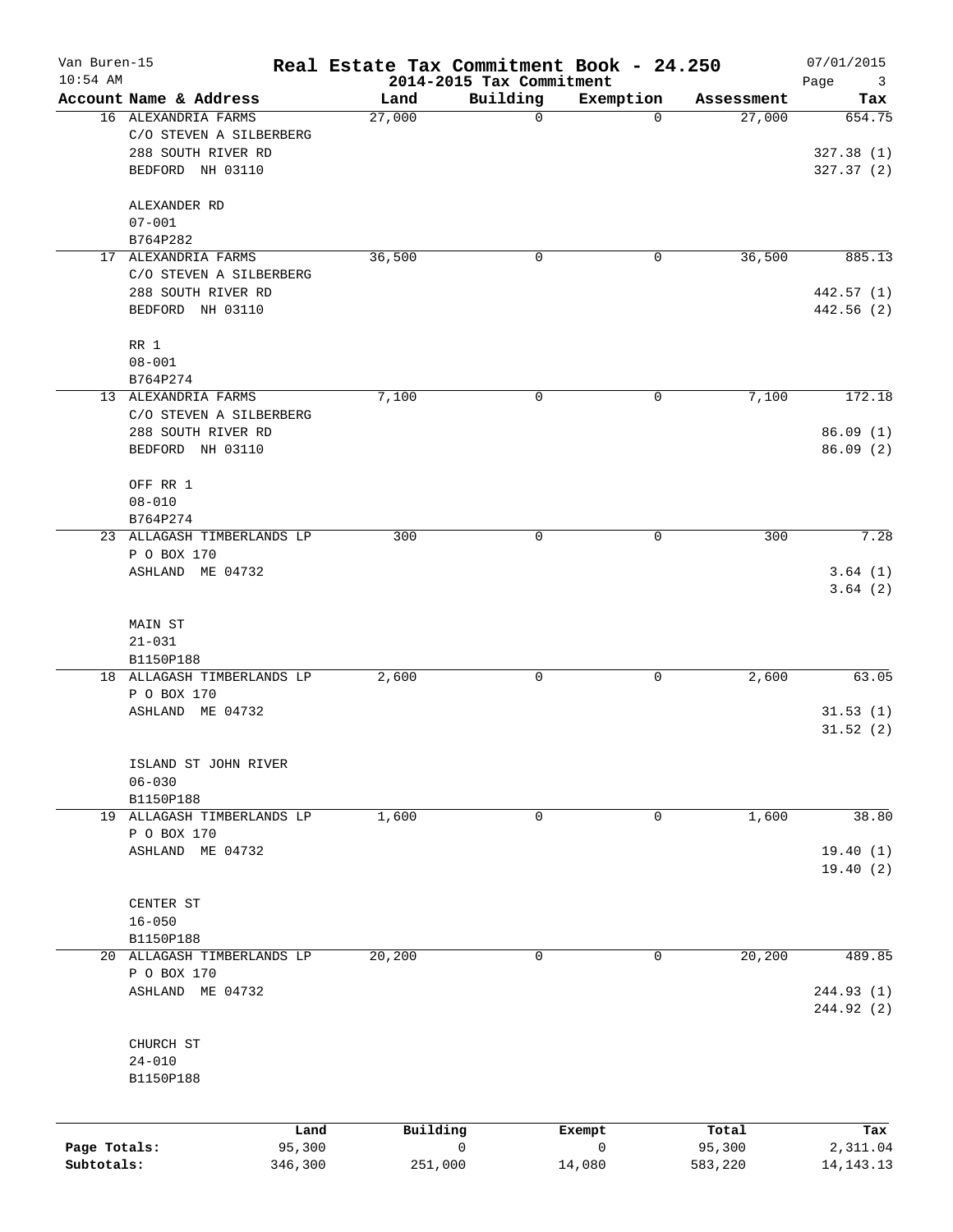| Van Buren-15<br>$10:54$ AM |                                 |                            | Real Estate Tax Commitment Book - 24.250 | 2014-2015 Tax Commitment |              |            | 07/01/2015<br>Page<br>$\overline{4}$ |
|----------------------------|---------------------------------|----------------------------|------------------------------------------|--------------------------|--------------|------------|--------------------------------------|
|                            | Account Name & Address          |                            | Land                                     | Building                 | Exemption    | Assessment | Tax                                  |
|                            | P O BOX 170                     | 21 ALLAGASH TIMBERLANDS LP | 2,500                                    | $\mathbf 0$              | $\Omega$     | 2,500      | 60.63                                |
|                            | ASHLAND ME 04732                |                            |                                          |                          |              |            | 30.32(1)<br>30.31(2)                 |
|                            | OFF BROOK AVE<br>$17 - 061$     |                            |                                          |                          |              |            |                                      |
|                            | B1150P188                       |                            |                                          |                          |              |            |                                      |
|                            |                                 | 24 ALLAGASH TIMBERLANDS LP | 2,800                                    | 0                        | 0            | 2,800      | 67.90                                |
|                            | P O BOX 170                     |                            |                                          |                          |              |            |                                      |
|                            | ASHLAND ME 04732                |                            |                                          |                          |              |            | 33.95(1)<br>33.95(2)                 |
|                            |                                 | ISLAND ST JOHN RIVER       |                                          |                          |              |            |                                      |
|                            | $06 - 031$                      |                            |                                          |                          |              |            |                                      |
|                            | B1150P188                       | 27 ALLAGASH TIMBERLANDS LP | 300                                      | $\mathbf 0$              | 0            | 300        | 7.28                                 |
|                            | P O BOX 170                     |                            |                                          |                          |              |            |                                      |
|                            | ASHLAND ME 04732                |                            |                                          |                          |              |            | 3.64(1)                              |
|                            |                                 |                            |                                          |                          |              |            | 3.64(2)                              |
|                            | MAIN ST                         |                            |                                          |                          |              |            |                                      |
|                            | $22 - 012$                      |                            |                                          |                          |              |            |                                      |
|                            | B1150P188                       |                            |                                          |                          |              |            |                                      |
|                            |                                 | 28 ALLAGASH TIMBERLANDS LP | 5,000                                    | 0                        | 0            | 5,000      | 121.25                               |
|                            | P O BOX 170                     |                            |                                          |                          |              |            |                                      |
|                            | ASHLAND ME 04732                |                            |                                          |                          |              |            | 60.63(1)<br>60.62(2)                 |
|                            |                                 | ISLAND ST JOHN RIVER       |                                          |                          |              |            |                                      |
|                            | $10 - 019$                      |                            |                                          |                          |              |            |                                      |
|                            | B1150P188                       |                            |                                          |                          |              |            |                                      |
|                            |                                 | 29 ALLAGASH TIMBERLANDS LP | 1,700                                    | $\mathbf 0$              | 0            | 1,700      | 41.23                                |
|                            | P O BOX 170<br>ASHLAND ME 04732 |                            |                                          |                          |              |            | 20.62(1)                             |
|                            |                                 |                            |                                          |                          |              |            | 20.61(2)                             |
|                            |                                 | ISLAND ST JOHN RIVER       |                                          |                          |              |            |                                      |
|                            | $08 - 050$                      |                            |                                          |                          |              |            |                                      |
|                            | B1150P188                       |                            |                                          |                          |              |            |                                      |
|                            | P O BOX 170                     | 26 ALLAGASH TIMBERLANDS LP | 2,800                                    | 0                        | 0            | 2,800      | 67.90                                |
|                            | ASHLAND ME 04732                |                            |                                          |                          |              |            | 33.95(1)                             |
|                            |                                 |                            |                                          |                          |              |            | 33.95(2)                             |
|                            |                                 | ISLAND ST JOHN RIVER       |                                          |                          |              |            |                                      |
|                            | $10 - 020$                      |                            |                                          |                          |              |            |                                      |
| 1183                       | B1150P188<br>ANDERSON, HOLLY    |                            | 10,300                                   | 97,300                   | 8,800        | 98,800     | 2,395.90                             |
|                            | ANDERSON, RALPH                 |                            |                                          |                          | 04 Homestead |            |                                      |
|                            | 123 TYLER ST                    |                            |                                          |                          |              |            | 1, 197.95(1)                         |
|                            |                                 | VAN BUREN ME 04785         |                                          |                          |              |            | 1,197.95 (2)                         |
|                            | 188 CASTONGUAY RD               |                            |                                          |                          |              |            |                                      |
|                            | $02 - 033B$                     | B1541P245 04/19/2007       |                                          |                          |              |            |                                      |
|                            |                                 |                            |                                          |                          |              |            |                                      |
|                            |                                 | Land                       | Building                                 |                          | Exempt       | Total      | Tax                                  |
| Page Totals:               |                                 | 25,400                     | 97,300                                   |                          | 8,800        | 113,900    | 2,762.09                             |
| Subtotals:                 |                                 | 371,700                    | 348,300                                  |                          | 22,880       | 697,120    | 16,905.22                            |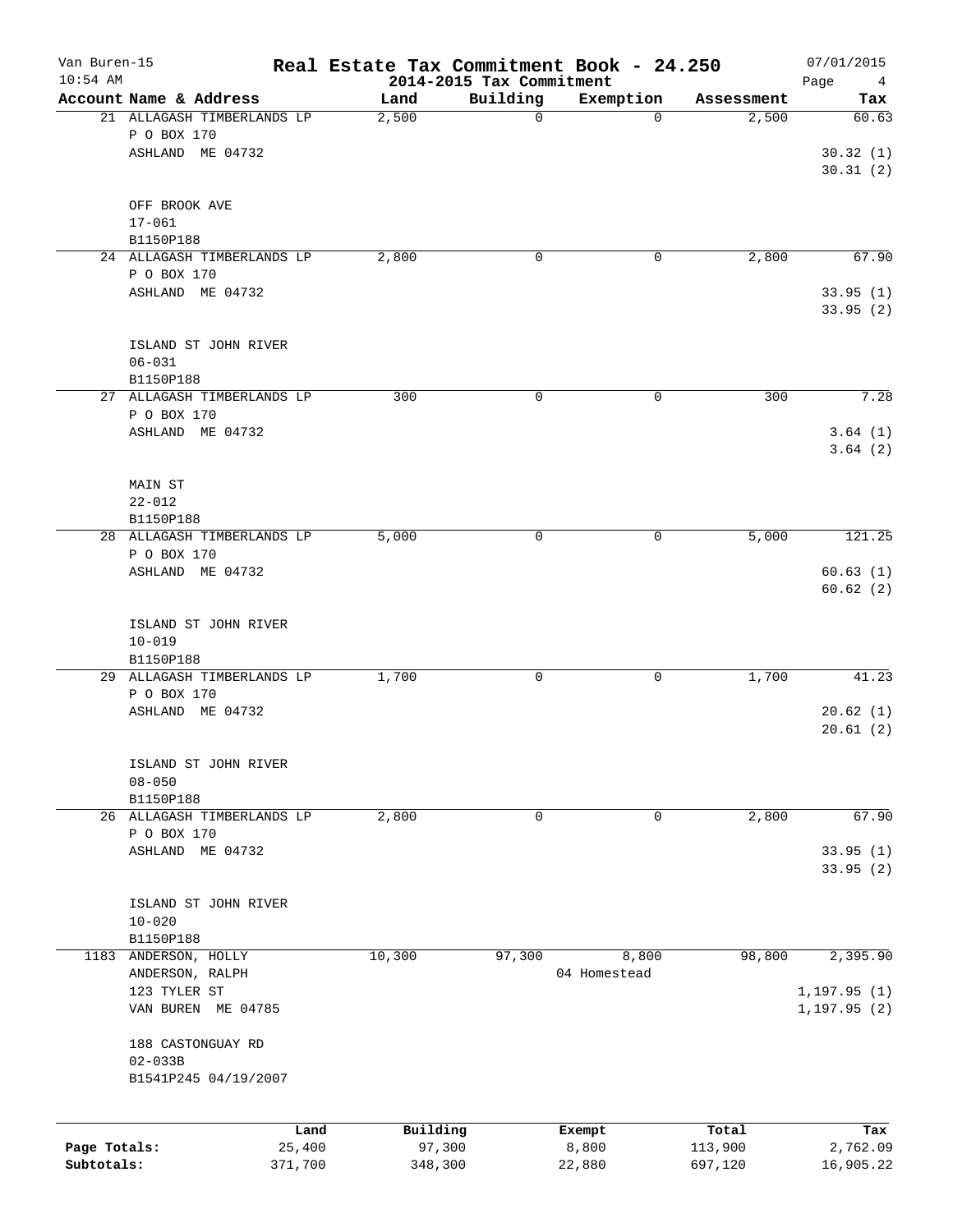| Van Buren-15<br>$10:54$ AM |                                                               |       |                     | 2014-2015 Tax Commitment | Real Estate Tax Commitment Book - 24.250        |                  | 07/01/2015<br>Page<br>5  |
|----------------------------|---------------------------------------------------------------|-------|---------------------|--------------------------|-------------------------------------------------|------------------|--------------------------|
|                            | Account Name & Address                                        |       | Land                | Building                 | Exemption                                       | Assessment       | Tax                      |
|                            | 31 ANDERSON, RANDALL D<br>ANDERSON, MARIE PAULE<br>PO BOX 251 |       | 7,200               | 62,000                   | 14,080<br>04 Homestead<br>03 Veteran (Non-Maine | 55,120           | 1,336.66<br>668.33(1)    |
|                            | VAN BUREN ME 04785                                            |       |                     |                          | Enlisted)                                       |                  | 668.33(2)                |
|                            |                                                               |       |                     |                          |                                                 |                  |                          |
|                            | 196 STATE ST<br>12A-018                                       |       |                     |                          |                                                 |                  |                          |
|                            | B550P96 07/14/1981                                            |       |                     |                          |                                                 |                  |                          |
|                            | 32 ANDREWS, DAMIEN E                                          |       | 4,400               | 36,100                   | 8,800                                           | 31,700           | 768.73                   |
|                            | ANDREWS, GAIL M                                               |       |                     |                          | 04 Homestead                                    |                  |                          |
|                            | 104 PATRICIA ST<br>VAN BUREN ME 04785                         |       |                     |                          |                                                 |                  | 384.37 (1)<br>384.36 (2) |
|                            | 104 PATRICIA ST                                               |       |                     |                          |                                                 |                  |                          |
|                            | $20 - 124$<br>B1439P31                                        |       |                     |                          |                                                 |                  |                          |
|                            | 1179 ARC DBPPROP001, LLC<br>C/O RITE AID                      |       | 25,700              | 372,100                  | $\mathbf 0$                                     | 397,800          | 9,646.65                 |
|                            | C/O AKOMEA POKU-KANKAM<br>AMERICAN REALTY CAPITAL             |       |                     |                          |                                                 |                  | 4,823.33(1)              |
|                            | 7621 LITTLE AVE<br>CHARLOTTE NC 28226                         |       |                     |                          |                                                 |                  | 4,823.32 (2)             |
|                            | 21 MAIN ST (RITE AID)                                         |       |                     |                          |                                                 |                  |                          |
|                            | $13 - 008$                                                    |       |                     |                          |                                                 |                  |                          |
|                            | B1843P109 01/08/2014                                          |       |                     |                          |                                                 |                  |                          |
|                            | 33 ARENDSEE, SUSAN A                                          |       | 10,700              | 53,600                   | 8,800                                           | 55,500           | 1,345.88                 |
|                            | CORNETT, RONALD                                               |       |                     |                          | 04 Homestead                                    |                  |                          |
|                            | 130 MASSE ROAD<br>VAN BUREN ME 04785                          |       |                     |                          |                                                 |                  | 672.94(1)<br>672.94 (2)  |
|                            | 130 MASSE RD                                                  |       |                     |                          |                                                 |                  |                          |
|                            | $02 - 053$                                                    |       |                     |                          |                                                 |                  |                          |
|                            | B1510P192 08/01/2006                                          |       |                     |                          |                                                 |                  |                          |
|                            | 34 ARMSTRONG, MADELEINE                                       |       | 5,200               | 15,600                   | 8,800                                           | 12,000           | 291.00                   |
|                            | 122 LINCOLN ST                                                |       |                     |                          | 04 Homestead                                    |                  |                          |
|                            | VAN BUREN ME 04785                                            |       |                     |                          |                                                 |                  | 145.50(1)<br>145.50(2)   |
|                            | 122 LINCOLN ST                                                |       |                     |                          |                                                 |                  |                          |
|                            | $14 - 012A$                                                   |       |                     |                          |                                                 |                  |                          |
| 944                        | AROOSTOOK TIMBERLANDS,<br><b>LLC</b>                          |       | 112,400             | $\mathbf 0$              | $\mathbf 0$                                     | 112,400          | 2,725.70                 |
|                            | 1798 ST. JOHN ROAD                                            | Acres | 829.00              |                          |                                                 |                  |                          |
|                            | FORT KENT ME 04743                                            |       |                     |                          |                                                 |                  | 1,362.85(1)              |
|                            |                                                               |       |                     |                          |                                                 |                  | 1,362.85(2)              |
|                            | LAKE RD                                                       |       |                     |                          |                                                 |                  |                          |
|                            | $04 - 001$                                                    |       |                     |                          |                                                 |                  |                          |
|                            | B1745P89 12/14/2011                                           |       |                     |                          |                                                 |                  |                          |
|                            | 37 ASHLEY, PETER F                                            |       | 4,000               | 0                        | 0                                               | 4,000            | 97.00                    |
|                            | ASHLEY, KATHLEEN                                              |       |                     |                          |                                                 |                  |                          |
|                            | 142 VIOLETTE ST                                               |       |                     |                          |                                                 |                  | 48.50(1)                 |
|                            | VAN BUREN ME 04785                                            |       |                     |                          |                                                 |                  | 48.50(2)                 |
|                            | VIOLETTE ST<br>$16 - 083A$                                    |       |                     |                          |                                                 |                  |                          |
|                            |                                                               |       |                     |                          |                                                 |                  |                          |
| Page Totals:               | 169,600                                                       | Land  | Building<br>539,400 |                          | Exempt<br>40,480                                | Total<br>668,520 | Tax<br>16, 211.62        |
| Subtotals:                 | 541,300                                                       |       | 887,700             |                          | 63,360                                          | 1,365,640        | 33, 116.84               |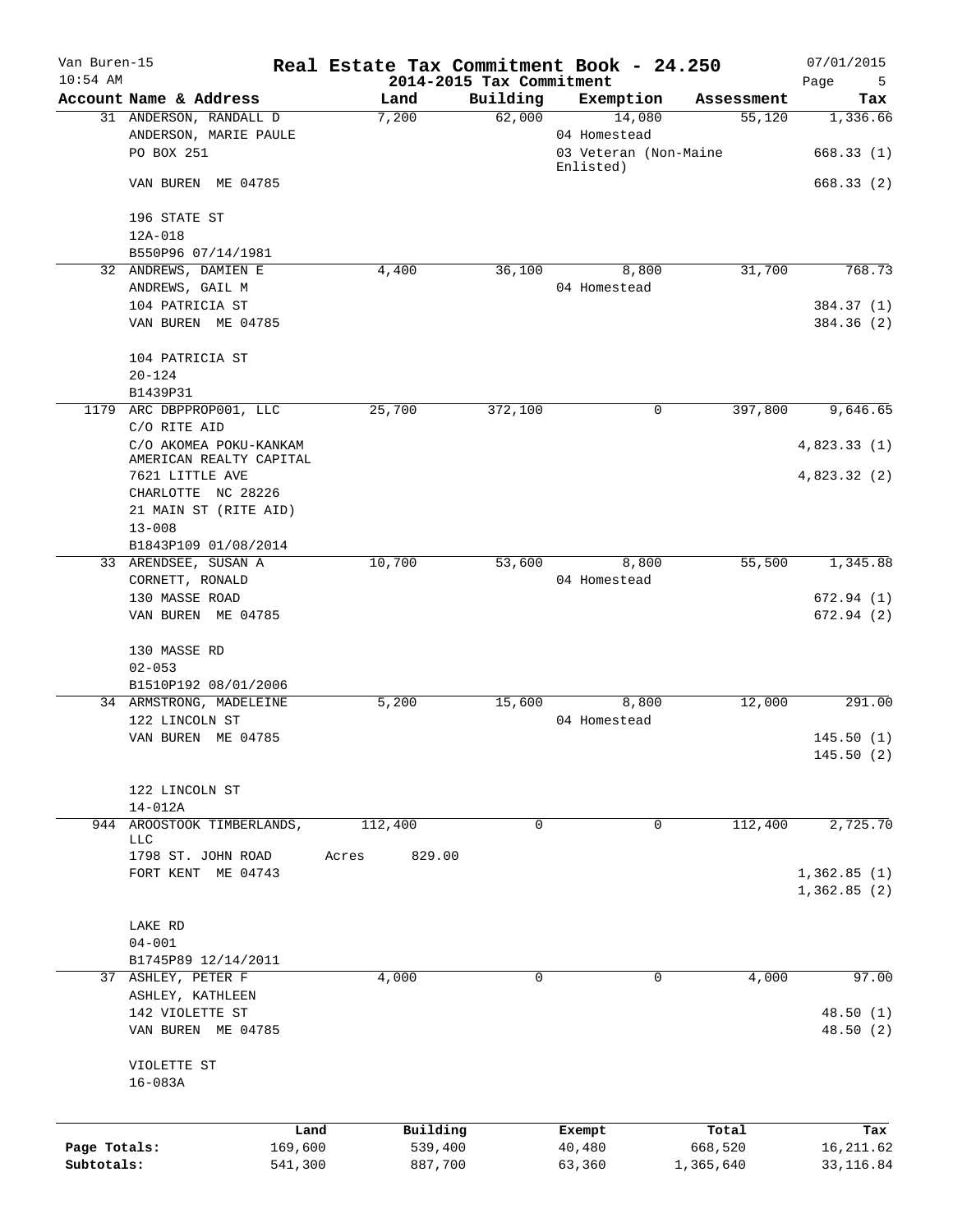| Van Buren-15<br>$10:54$ AM |                                         | Real Estate Tax Commitment Book - 24.250 | 2014-2015 Tax Commitment |                       |            | 07/01/2015<br>Page<br>6    |
|----------------------------|-----------------------------------------|------------------------------------------|--------------------------|-----------------------|------------|----------------------------|
|                            | Account Name & Address                  | Land                                     | Building                 | Exemption             | Assessment | Tax                        |
|                            | 36 ASHLEY, PETER F<br>ASHLEY, KATHLEEN  | 6,700                                    | 73,100                   | 8,800<br>04 Homestead | 71,000     | 1,721.75                   |
|                            | 142 VIOLETTE ST                         |                                          |                          |                       |            | 860.88 (1)                 |
|                            | VAN BUREN ME 04785                      |                                          |                          |                       |            | 860.87 (2)                 |
|                            | 142 VIOLETTE ST                         |                                          |                          |                       |            |                            |
|                            | $16 - 069$<br>B1020P194                 |                                          |                          |                       |            |                            |
| 1311                       | AYOTTE, ALYRE J &                       | 3,800                                    | 46,200                   | 14,080                | 35,920     | 871.06                     |
|                            | ANTOINETTE                              |                                          |                          |                       |            |                            |
|                            | C/O NADEEN PLOURDE                      |                                          |                          | 02 Veteran            |            |                            |
|                            | 103 LYNN DR<br>CARIBOU ME 04736         |                                          |                          | 04 Homestead          |            | 435.53(1)<br>435.53 (2)    |
|                            | 105 COTE ST                             |                                          |                          |                       |            |                            |
|                            | $18 - 111$                              |                                          |                          |                       |            |                            |
|                            | B1678P212 05/11/2010                    |                                          |                          |                       |            |                            |
|                            | 40 AYOTTE, CHAD                         | 12,400                                   | 151,700                  | 8,800                 | 155,300    | 3,766.03                   |
|                            | 422 CHAMPLAIN ST                        |                                          |                          | 04 Homestead          |            |                            |
|                            | VAN BUREN ME 04785                      |                                          |                          |                       |            | 1,883.02(1)<br>1,883.01(2) |
|                            | 422 CHAMPLAIN ST                        |                                          |                          |                       |            |                            |
|                            | $02 - 026$                              |                                          |                          |                       |            |                            |
|                            | B1838P10 11/26/2013                     |                                          |                          |                       |            |                            |
|                            | 121 AYOTTE, DAVID E                     | 1,100                                    | 0                        | $\mathbf 0$           | 1,100      | 26.68                      |
|                            | 170 LYNNE STREET<br>VAN BUREN ME 04785  |                                          |                          |                       |            | 13.34(1)                   |
|                            |                                         |                                          |                          |                       |            | 13.34(2)                   |
|                            | PATRICIA STREET                         |                                          |                          |                       |            |                            |
|                            | $19 - 089$                              |                                          |                          |                       |            |                            |
|                            | B1539P225                               |                                          |                          |                       |            |                            |
|                            | 41 AYOTTE, JON M<br>P O BOX 221         | 7,600                                    | 21,200                   | 0                     | 28,800     | 698.40                     |
|                            | MILLINOCKET ME 04462                    |                                          |                          |                       |            | 349.20(1)                  |
|                            |                                         |                                          |                          |                       |            | 349.20(2)                  |
|                            | 364 MAIN ST                             |                                          |                          |                       |            |                            |
|                            | $20 - 060$                              |                                          |                          |                       | 54,700     |                            |
|                            | 42 AYOTTE, MICHAEL<br>AYOTTE, CYNTHIA A | 4,400                                    | 59,100                   | 8,800<br>04 Homestead |            | 1,326.48                   |
|                            | 174 LYNNE ST                            |                                          |                          |                       |            | 663.24(1)                  |
|                            | VAN BUREN ME 04785                      |                                          |                          |                       |            | 663.24(2)                  |
|                            | 174 LYNNE ST                            |                                          |                          |                       |            |                            |
|                            | $19 - 064$                              |                                          |                          |                       |            |                            |
|                            | B846P172                                |                                          |                          |                       |            |                            |
|                            | 616 AYOTTE, MICHAEL J                   | 5,800                                    | 49,700                   | 0                     | 55,500     | 1,345.88                   |
|                            | 156 LYNNE ST                            |                                          |                          |                       |            |                            |
|                            | VAN BUREN ME 04785                      |                                          |                          |                       |            | 672.94 (1)<br>672.94(2)    |
|                            | 156 LYNNE ST                            |                                          |                          |                       |            |                            |
|                            | $20 - 103$                              |                                          |                          |                       |            |                            |
|                            | B1743P178 11/29/2011                    |                                          |                          |                       |            |                            |
|                            | Land                                    | Building                                 |                          | Exempt                | Total      | Tax                        |
| Page Totals:               | 41,800                                  | 401,000                                  |                          | 40,480                | 402,320    | 9,756.28                   |

**Subtotals:** 583,100 1,288,700 103,840 1,767,960 42,873.12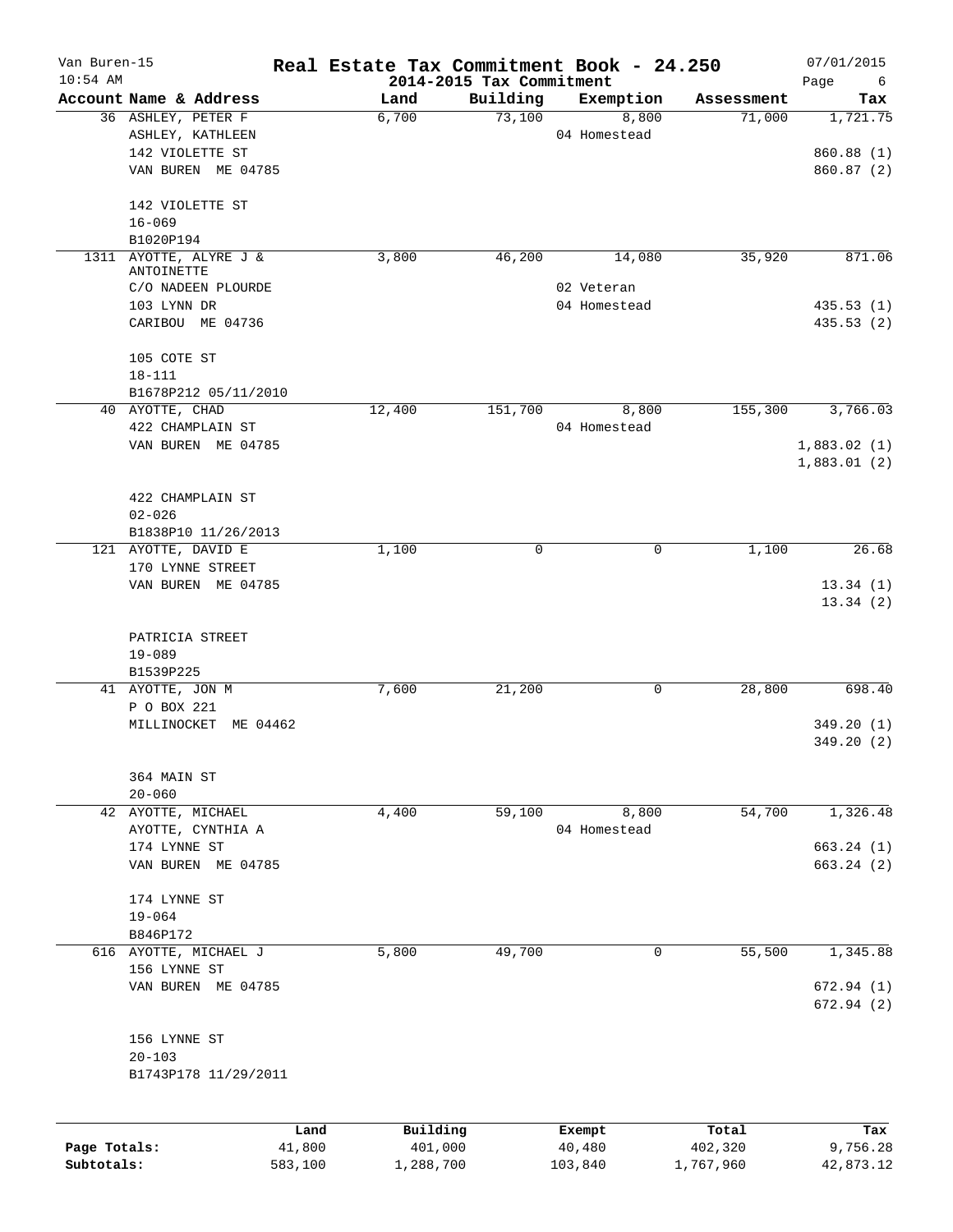| Van Buren-15<br>$10:54$ AM |                        | Real Estate Tax Commitment Book - 24.250 | 2014-2015 Tax Commitment |                  |                  | 07/01/2015<br>Page<br>- 7 |
|----------------------------|------------------------|------------------------------------------|--------------------------|------------------|------------------|---------------------------|
|                            | Account Name & Address | Land                                     | Building                 | Exemption        | Assessment       | Tax                       |
|                            | 610 AYOTTE, MICHAEL J  | 4,400                                    | $\mathbf 0$              | $\Omega$         | 4,400            | 106.70                    |
|                            | 156 LYNNE STREET       |                                          |                          |                  |                  |                           |
|                            | VAN BUREN ME 04785     |                                          |                          |                  |                  | 53.35(1)                  |
|                            |                        |                                          |                          |                  |                  | 53.35(2)                  |
|                            | S SIDE PATRICIA ST     |                                          |                          |                  |                  |                           |
|                            | $20 - 118$             |                                          |                          |                  |                  |                           |
|                            | B1751P174 02/10/2012   |                                          |                          |                  |                  |                           |
|                            | 237 AYOTTE, PAMELA M   | 5,700                                    | 48,400                   | 0                | 54,100           | 1,311.93                  |
|                            | 149 CHAMPLAIN ST       |                                          |                          |                  |                  |                           |
|                            | VAN BUREN ME 04785     |                                          |                          |                  |                  | 655.97(1)                 |
|                            |                        |                                          |                          |                  |                  | 655.96 (2)                |
|                            |                        |                                          |                          |                  |                  |                           |
|                            | 149 CHAMPLAIN ST       |                                          |                          |                  |                  |                           |
|                            | $19 - 020$             |                                          |                          |                  |                  |                           |
|                            | B1728P132 07/22/2011   |                                          |                          |                  |                  |                           |
|                            | 46 AYOTTE, SIMONNE S   | 7,800                                    | 25,300                   | 8,800            | 24,300           | 589.28                    |
|                            | 128 ST MARY'S BROOK RD |                                          |                          | 04 Homestead     |                  |                           |
|                            | VAN BUREN ME 04785     |                                          |                          |                  |                  | 294.64 (1)                |
|                            |                        |                                          |                          |                  |                  | 294.64 (2)                |
|                            |                        |                                          |                          |                  |                  |                           |
|                            | 128 ST MARY'S BROOK RD |                                          |                          |                  |                  |                           |
|                            | $02 - 045$             |                                          |                          |                  |                  |                           |
|                            | B1574P198              |                                          |                          |                  |                  |                           |
|                            | 47 BACON, EUGENE ANDRE | 12,100                                   | 0                        | 0                | 12,100           | 293.43                    |
|                            | 101 SOUTH RD           |                                          |                          |                  |                  |                           |
|                            | BOLTON CT 06043        |                                          |                          |                  |                  | 146.72(1)                 |
|                            |                        |                                          |                          |                  |                  | 146.71 (2)                |
|                            |                        |                                          |                          |                  |                  |                           |
|                            | RR 1                   |                                          |                          |                  |                  |                           |
|                            | $09 - 010$             |                                          |                          |                  |                  |                           |
|                            | B700P32                |                                          |                          |                  |                  |                           |
|                            | 48 BACON, EUGENE ANDRE | 6,100                                    | $\mathbf 0$              | 0                | 6,100            | 147.93                    |
|                            | 101 SOUTH RD           |                                          |                          |                  |                  |                           |
|                            | BOLTON CT 06043        |                                          |                          |                  |                  | 73.97(1)                  |
|                            |                        |                                          |                          |                  |                  | 73.96(2)                  |
|                            |                        |                                          |                          |                  |                  |                           |
|                            | RR 1                   |                                          |                          |                  |                  |                           |
|                            | $09 - 009$             |                                          |                          |                  |                  |                           |
|                            | B700P32                |                                          |                          |                  |                  |                           |
| 855                        | BANK OF AMERICA, N.A   | 3,900                                    | 61,900                   | 0                | 65,800           | 1,595.65                  |
|                            | PO BOX 5170            |                                          |                          |                  |                  |                           |
|                            | SIMI VALLEY CA 93065   |                                          |                          |                  |                  | 797.83(1)                 |
|                            |                        |                                          |                          |                  |                  | 797.82 (2)                |
|                            |                        |                                          |                          |                  |                  |                           |
|                            | 117 PINE ST            |                                          |                          |                  |                  |                           |
|                            | $14 - 054$             |                                          |                          |                  |                  |                           |
|                            | B1799P285 11/28/2012   |                                          |                          |                  |                  |                           |
|                            | 59 BARD, GERALD L &    | 4,200                                    | 77,800                   | 14,080           | 67,920           | 1,647.06                  |
|                            | FERNANDE L ESTATE      |                                          |                          |                  |                  |                           |
|                            | C/O ALAN & RYAN BARD   |                                          |                          | 02 Veteran       |                  |                           |
|                            | 101 COTE ST            |                                          |                          | 04 Homestead     |                  | 823.53 (1)                |
|                            | VAN BUREN ME 04785     |                                          |                          |                  |                  | 823.53 (2)                |
|                            |                        |                                          |                          |                  |                  |                           |
|                            | 101 COTE ST            |                                          |                          |                  |                  |                           |
|                            | $18 - 110$             |                                          |                          |                  |                  |                           |
|                            | B1220P224 08/07/2000   |                                          |                          |                  |                  |                           |
|                            |                        |                                          |                          |                  |                  |                           |
| Page Totals:               | 44,200                 | Building<br>Land<br>213,400              |                          | Exempt<br>22,880 | Total<br>234,720 | Tax<br>5,691.98           |
| Subtotals:                 | 627,300                | 1,502,100                                |                          |                  | 2,002,680        | 48,565.10                 |
|                            |                        |                                          |                          | 126,720          |                  |                           |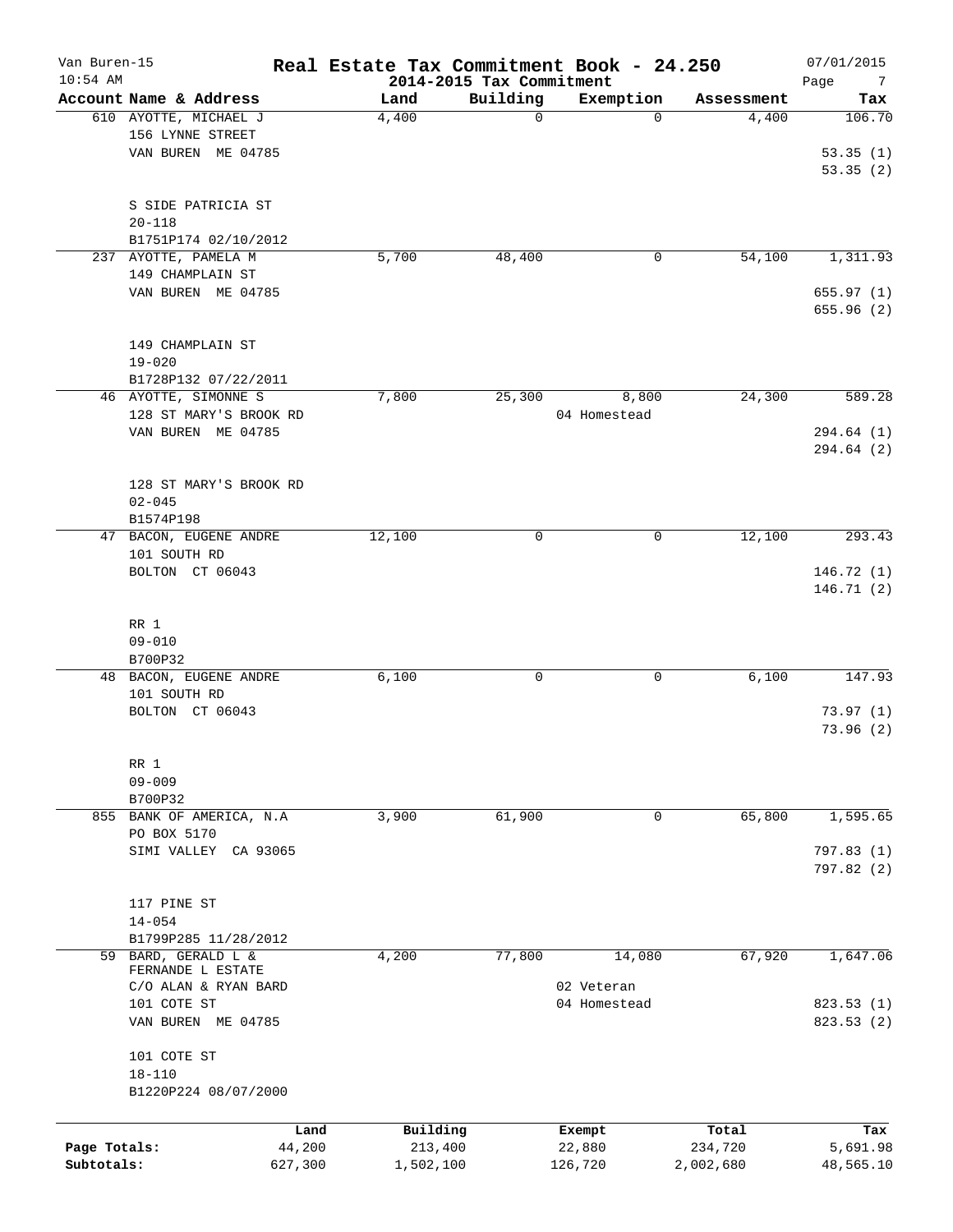| Van Buren-15 |                               | Real Estate Tax Commitment Book - 24.250 |                                      |              |            | 07/01/2015       |
|--------------|-------------------------------|------------------------------------------|--------------------------------------|--------------|------------|------------------|
| $10:54$ AM   | Account Name & Address        | Land                                     | 2014-2015 Tax Commitment<br>Building | Exemption    | Assessment | Page<br>8<br>Tax |
|              | 60 BARD, LINDA                | 5,000                                    | 82,900                               | 8,800        | 79,100     | 1,918.18         |
|              | 113 CHAMPLAIN ST              |                                          |                                      |              |            |                  |
|              |                               |                                          |                                      | 04 Homestead |            |                  |
|              | VAN BUREN ME 04785            |                                          |                                      |              |            | 959.09(1)        |
|              |                               |                                          |                                      |              |            | 959.09(2)        |
|              |                               |                                          |                                      |              |            |                  |
|              | 113 CHAMPLAIN ST              |                                          |                                      |              |            |                  |
|              | $20 - 035$                    |                                          |                                      |              |            |                  |
|              | B1392P105                     |                                          |                                      |              |            |                  |
|              | 61 BARD, MARK                 | 4,000                                    | 15,900                               | 8,800        | 11,100     | 269.18           |
|              | 115 JACKSON ST                |                                          |                                      | 04 Homestead |            |                  |
|              | VAN BUREN ME 04785            |                                          |                                      |              |            | 134.59(1)        |
|              |                               |                                          |                                      |              |            | 134.59(2)        |
|              |                               |                                          |                                      |              |            |                  |
|              | 115 JACKSON ST                |                                          |                                      |              |            |                  |
|              | $18 - 078$                    |                                          |                                      |              |            |                  |
|              | B1427P317 11/30/2004          |                                          |                                      |              |            |                  |
|              | 224 BAUM, MICHAEL W           | 22,500                                   | 17,500                               | 0            | 40,000     | 970.00           |
|              | COOPER, THERESA A             |                                          |                                      |              |            |                  |
|              | 6 CORTEZ LAND                 |                                          |                                      |              |            | 485.00(1)        |
|              | KINGS PARK NY 11754           |                                          |                                      |              |            | 485.00 (2)       |
|              |                               |                                          |                                      |              |            |                  |
|              | 314 SETTLEMENT RD             |                                          |                                      |              |            |                  |
|              | $01 - 008B$                   |                                          |                                      |              |            |                  |
|              | B1847P254 03/17/2004 B685P273 |                                          |                                      |              |            |                  |
|              | 73 BEAULIEU, CLARENCE         | 5,000                                    | 28,800                               | 8,800        | 25,000     | 606.25           |
|              | 218 CHAMPLAIN ST              |                                          |                                      | 04 Homestead |            |                  |
|              | VAN BUREN ME 04785            |                                          |                                      |              |            | 303.13(1)        |
|              |                               |                                          |                                      |              |            |                  |
|              |                               |                                          |                                      |              |            | 303.12(2)        |
|              |                               |                                          |                                      |              |            |                  |
|              | 218 CHAMPLAIN ST              |                                          |                                      |              |            |                  |
|              | $19 - 008$                    |                                          |                                      |              |            |                  |
|              | B1088P304                     |                                          |                                      |              |            |                  |
|              | 75 BEAULIEU, DANIEL G         | 8,500                                    | 55,900                               | 8,800        | 55,600     | 1,348.30         |
|              | 137 MORSE ST                  |                                          |                                      | 04 Homestead |            |                  |
|              | VAN BUREN ME 04785            |                                          |                                      |              |            | 674.15(1)        |
|              |                               |                                          |                                      |              |            | 674.15(2)        |
|              |                               |                                          |                                      |              |            |                  |
|              | 137 MORSE ST                  |                                          |                                      |              |            |                  |
|              | $21 - 056$                    |                                          |                                      |              |            |                  |
|              | B1509P63                      |                                          |                                      |              |            |                  |
|              | 65 BEAULIEU, HARVEY           | 6,900                                    | 57,700                               | 8,800        | 55,800     | 1,353.15         |
|              | BEAULIEU, ARLENE              |                                          |                                      | 04 Homestead |            |                  |
|              | 114 TOWER DR                  |                                          |                                      |              |            | 676.58(1)        |
|              | VAN BUREN ME 04785            |                                          |                                      |              |            | 676.57(2)        |
|              |                               |                                          |                                      |              |            |                  |
|              | 114 TOWER DR                  |                                          |                                      |              |            |                  |
|              | 12A-032                       |                                          |                                      |              |            |                  |
|              | B401P52                       |                                          |                                      |              |            |                  |
|              | 66 BEAULIEU, JOAN M           | 2,800                                    | 37,500                               | 8,800        | 31,500     | 763.88           |
|              | 141 MCKINLEY ST               |                                          |                                      | 04 Homestead |            |                  |
|              | VAN BUREN ME 04785            |                                          |                                      |              |            | 381.94 (1)       |
|              |                               |                                          |                                      |              |            |                  |
|              |                               |                                          |                                      |              |            | 381.94 (2)       |
|              |                               |                                          |                                      |              |            |                  |
|              | 141 MCKINLEY ST               |                                          |                                      |              |            |                  |
|              | $14 - 033$                    |                                          |                                      |              |            |                  |
|              | B439P89                       |                                          |                                      |              |            |                  |
|              |                               |                                          |                                      |              |            |                  |
|              |                               | Building<br>Land                         |                                      | Exempt       | Total      | Tax              |
| Page Totals: |                               | 54,700<br>296,200                        |                                      | 52,800       | 298,100    | 7,228.94         |
| Subtotals:   | 682,000                       | 1,798,300                                |                                      | 179,520      | 2,300,780  | 55,794.04        |
|              |                               |                                          |                                      |              |            |                  |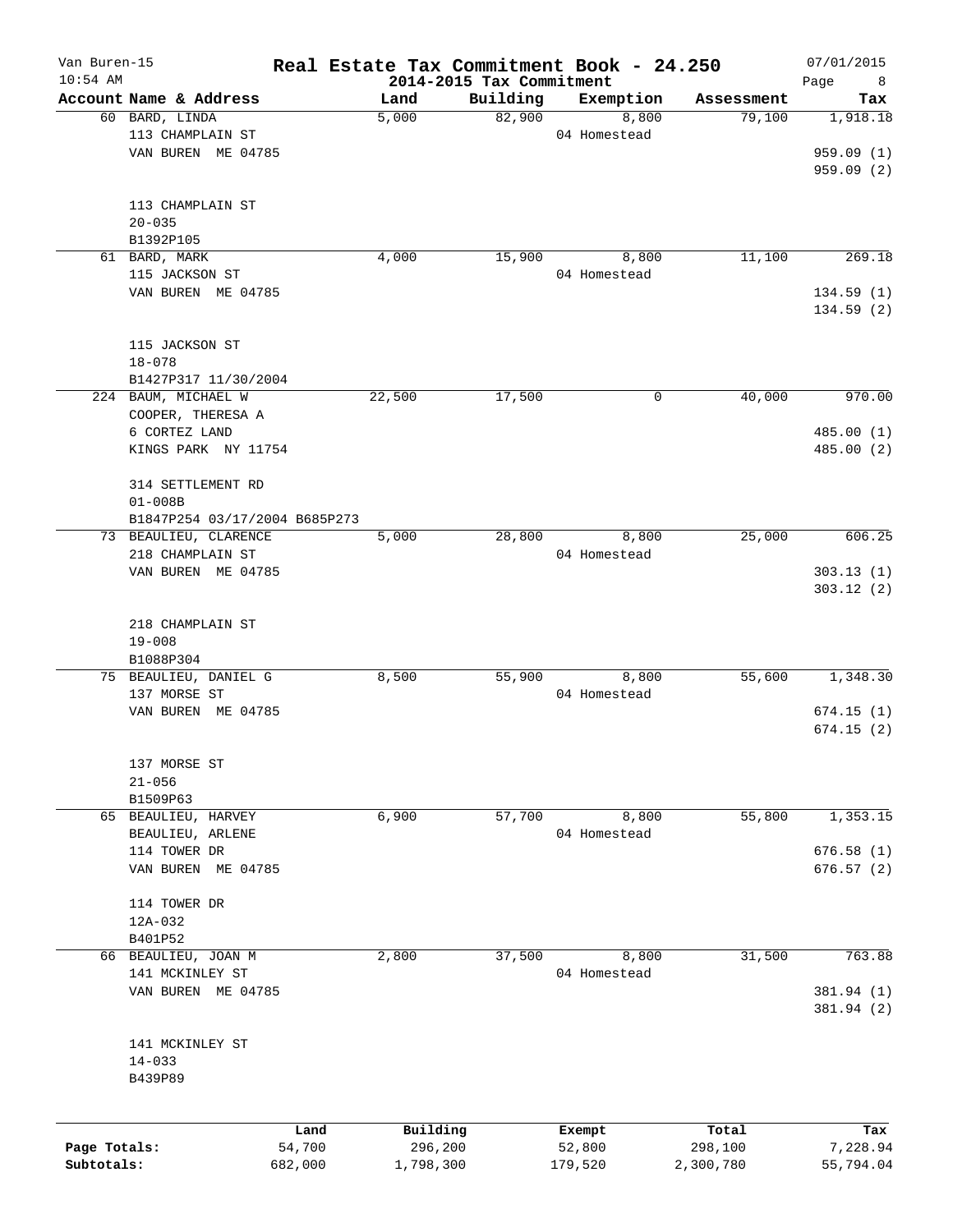| Van Buren-15<br>$10:54$ AM |                                    |        | Real Estate Tax Commitment Book - 24.250 | 2014-2015 Tax Commitment |              |            | 07/01/2015<br>Page<br>9 |
|----------------------------|------------------------------------|--------|------------------------------------------|--------------------------|--------------|------------|-------------------------|
|                            | Account Name & Address             |        | Land                                     | Building                 | Exemption    | Assessment | Tax                     |
|                            | 67 BEAULIEU, JOAN M                |        | 3,400                                    | 800                      | $\Omega$     | 4,200      | 101.85                  |
|                            | 141 MCKINLEY ST                    |        |                                          |                          |              |            |                         |
|                            | VAN BUREN ME 04785                 |        |                                          |                          |              |            | 50.93(1)                |
|                            |                                    |        |                                          |                          |              |            | 50.92(2)                |
|                            | MCKINLEY ST                        |        |                                          |                          |              |            |                         |
|                            | $14 - 032$                         |        |                                          |                          |              |            |                         |
|                            | B1194P22                           |        |                                          |                          |              |            |                         |
|                            | 68 BEAULIEU, JOHANNA C             |        | 2,800                                    | 0                        | 0            | 2,800      | 67.90                   |
|                            | 19 ALPHA STREET                    |        |                                          |                          |              |            |                         |
|                            | CARIBOU ME 04736                   |        |                                          |                          |              |            | 33.95(1)                |
|                            |                                    |        |                                          |                          |              |            | 33.95(2)                |
|                            |                                    |        |                                          |                          |              |            |                         |
|                            | MAIN ST                            |        |                                          |                          |              |            |                         |
|                            | $21 - 029$                         |        |                                          |                          |              |            |                         |
|                            | B383P548<br>69 BEAULIEU, JOHANNA C |        | 1,900                                    | 100                      | 0            | 2,000      | 48.50                   |
|                            | 19 ALPHA ST                        |        |                                          |                          |              |            |                         |
|                            | CARIBOU ME 04736                   |        |                                          |                          |              |            | 24.25(1)                |
|                            |                                    |        |                                          |                          |              |            | 24.25(2)                |
|                            |                                    |        |                                          |                          |              |            |                         |
|                            | MAIN ST                            |        |                                          |                          |              |            |                         |
|                            | $21 - 027B$                        |        |                                          |                          |              |            |                         |
|                            | 70 BEAULIEU, JOHN P                |        | 5,600                                    | 90,800                   | 8,800        | 87,600     | 2,124.30                |
|                            | BEAULIEU, LESLIE P                 |        |                                          |                          | 04 Homestead |            |                         |
|                            | 126 PARK ST                        |        |                                          |                          |              |            | 1,062.15(1)             |
|                            | VAN BUREN ME 04785                 |        |                                          |                          |              |            | 1,062.15(2)             |
|                            |                                    |        |                                          |                          |              |            |                         |
|                            | 126 PARK ST                        |        |                                          |                          |              |            |                         |
|                            | $17 - 064$                         |        |                                          |                          |              |            |                         |
|                            | B1301P211                          |        |                                          |                          |              |            |                         |
|                            | 329 BEAULIEU, JOSEPH REED          |        | 3,300                                    | 0                        | 0            | 3,300      | 80.03                   |
|                            | BEAULIEU, RITA M                   |        |                                          |                          |              |            |                         |
|                            | 107 REAGAN DR                      |        |                                          |                          |              |            | 40.02(1)<br>40.01(2)    |
|                            | VAN BUREN ME 04785                 |        |                                          |                          |              |            |                         |
|                            | 106 REAGAN DR                      |        |                                          |                          |              |            |                         |
|                            | $14 - 025$                         |        |                                          |                          |              |            |                         |
|                            | B1607P284 08/06/2008               |        |                                          |                          |              |            |                         |
|                            | 71 BEAULIEU, JOSEPH REED           |        | 3,300                                    | 33,800                   | 14,080       | 23,020     | 558.24                  |
|                            | BEAULIEU, RITA M                   |        |                                          |                          | 02 Veteran   |            |                         |
|                            | 107 REAGAN DR                      |        |                                          |                          | 04 Homestead |            | 279.12 (1)              |
|                            | VAN BUREN ME 04785                 |        |                                          |                          |              |            | 279.12(2)               |
|                            | 107 REAGAN DR                      |        |                                          |                          |              |            |                         |
|                            | $14 - 026$                         |        |                                          |                          |              |            |                         |
|                            | B641P326                           |        |                                          |                          |              |            |                         |
| 72                         | BEAULIEU, LYNDA T                  |        | 3,800                                    | 40,900                   | 8,800        | 35,900     | 870.58                  |
|                            | BEAULIEU, FERNAND M                |        |                                          |                          | 04 Homestead |            |                         |
|                            | 195 MAIN ST                        |        |                                          |                          |              |            | 435.29(1)               |
|                            | VAN BUREN ME 04785                 |        |                                          |                          |              |            | 435.29 (2)              |
|                            | 195 MAIN ST                        |        |                                          |                          |              |            |                         |
|                            | $18 - 004$                         |        |                                          |                          |              |            |                         |
|                            | B1373P217                          |        |                                          |                          |              |            |                         |
|                            |                                    |        |                                          |                          |              |            |                         |
|                            |                                    |        |                                          |                          |              |            |                         |
|                            |                                    | Land   | Building                                 |                          | Exempt       | Total      | Tax                     |
| Page Totals:               |                                    | 24,100 | 166,400                                  |                          | 31,680       | 158,820    | 3,851.40                |

**Subtotals:** 706,100 1,964,700 211,200 2,459,600 59,645.44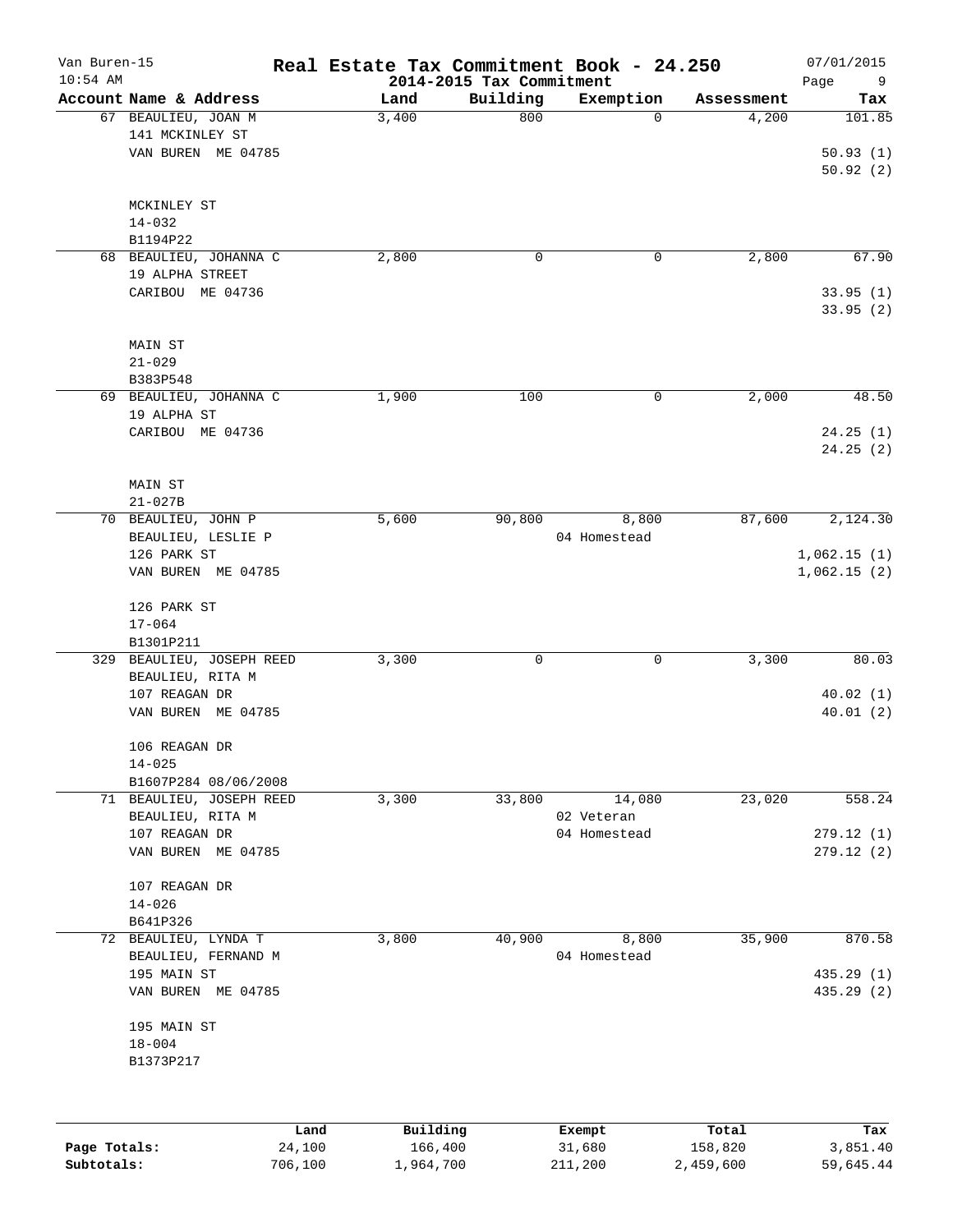| Van Buren-15<br>$10:54$ AM |                                |         | Real Estate Tax Commitment Book - 24.250<br>2014-2015 Tax Commitment |              |                       |            | 07/01/2015<br>Page<br>10 |
|----------------------------|--------------------------------|---------|----------------------------------------------------------------------|--------------|-----------------------|------------|--------------------------|
|                            | Account Name & Address         |         | Land                                                                 | Building     | Exemption             | Assessment | Tax                      |
|                            | 77 BEAULIEU, PETER C           |         | 3,000                                                                | 32,700       | 0                     | 35,700     | 865.73                   |
|                            | BOYNTON, SANDRA                |         |                                                                      |              |                       |            |                          |
|                            | 510 RIVERSIDE DR               |         |                                                                      |              |                       |            | 432.87 (1)               |
|                            | EDDINGTON ME 04428             |         |                                                                      |              |                       |            | 432.86 (2)               |
|                            |                                |         |                                                                      |              |                       |            |                          |
|                            | 113 CENTER ST                  |         |                                                                      |              |                       |            |                          |
|                            | $16 - 048$                     |         |                                                                      |              |                       |            |                          |
|                            | B1496P277                      |         |                                                                      |              |                       |            |                          |
|                            | 74 BEAULIEU, ROBERT J          |         | 3,700                                                                | 46,900       | 14,080                | 36,520     | 885.61                   |
|                            | BEAULIEU, KATHLEEN S           |         |                                                                      |              | 04 Homestead          |            |                          |
|                            | 123 POPLAR ST                  |         |                                                                      |              | 02 Veteran            |            | 442.81 (1)               |
|                            | VAN BUREN ME 04785             |         |                                                                      |              |                       |            | 442.80 (2)               |
|                            |                                |         |                                                                      |              |                       |            |                          |
|                            | 123 POPLAR ST                  |         |                                                                      |              |                       |            |                          |
|                            |                                |         |                                                                      |              |                       |            |                          |
|                            | $14 - 118$                     |         |                                                                      |              |                       |            |                          |
|                            | B398P716                       |         |                                                                      |              |                       |            |                          |
|                            | 78 BEAUPRE, PATRICK            |         | 18,700                                                               | 44,100       | 0                     | 62,800     | 1,522.90                 |
|                            | PO BOX 1692                    |         |                                                                      |              |                       |            |                          |
|                            | LEWISTON ME 04241              |         |                                                                      |              |                       |            | 761.45(1)                |
|                            |                                |         |                                                                      |              |                       |            | 761.45(2)                |
|                            |                                |         |                                                                      |              |                       |            |                          |
|                            | 214 MARQUIS RD                 |         |                                                                      |              |                       |            |                          |
|                            | $02 - 007$                     |         |                                                                      |              |                       |            |                          |
|                            | B1589P73 03/19/2008            |         |                                                                      |              |                       |            |                          |
|                            | 1332 BEAUPRE, PATRICK          |         | 24,000                                                               | $\mathsf{O}$ | 0                     | 24,000     | 582.00                   |
|                            | P O BOX 1692                   |         |                                                                      |              |                       |            |                          |
|                            | LEWISTON ME 04241              |         |                                                                      |              |                       |            | 291.00(1)                |
|                            |                                |         |                                                                      |              |                       |            | 291.00(2)                |
|                            |                                |         |                                                                      |              |                       |            |                          |
|                            | MARQUIS RD                     |         |                                                                      |              |                       |            |                          |
|                            | $02 - 008$                     |         |                                                                      |              |                       |            |                          |
|                            | B1589P73                       |         |                                                                      |              |                       |            |                          |
|                            | 791 BEAUVAIS, DONALD, J SR     |         | 6,800                                                                | 57,400       | 14,080                | 50,120     | 1,215.41                 |
|                            | BEAUVAIS, JUNE P               |         |                                                                      |              | 04 Homestead          |            |                          |
|                            | 132 WATERMILL ROAD             |         |                                                                      |              | 03 Veteran (Non-Maine |            | 607.71(1)                |
|                            |                                |         |                                                                      |              | Enlisted)             |            |                          |
|                            | VAN BUREN ME 04785             |         |                                                                      |              |                       |            | 607.70(2)                |
|                            |                                |         |                                                                      |              |                       |            |                          |
|                            | 132 WATERMILL RD               |         |                                                                      |              |                       |            |                          |
|                            | $16 - 030$                     |         |                                                                      |              |                       |            |                          |
|                            | B1695P15 09/10/2010            |         |                                                                      |              |                       |            |                          |
|                            | 510 BECHARD, SANDY             |         | 2,200                                                                | 35,800       | 8,800                 | 29,200     | 708.10                   |
|                            | 406 MAIN ST                    |         |                                                                      |              | 04 Homestead          |            |                          |
|                            | VAN BUREN ME 04785             |         |                                                                      |              |                       |            | 354.05(1)                |
|                            |                                |         |                                                                      |              |                       |            | 354.05(2)                |
|                            |                                |         |                                                                      |              |                       |            |                          |
|                            | 406 MAIN ST                    |         |                                                                      |              |                       |            |                          |
|                            | $21 - 036$                     |         |                                                                      |              |                       |            |                          |
|                            | B1682P163 06/07/2010 B1041P103 |         |                                                                      |              |                       |            |                          |
|                            | 79 BELANGER, CLAYTON D         |         | 5,300                                                                | 54,000       | 14,080                | 45,220     | 1,096.59                 |
|                            | P O BOX 346                    |         |                                                                      |              | 04 Homestead          |            |                          |
|                            | VAN BUREN ME 04785             |         |                                                                      |              | 02 Veteran            |            | 548.30(1)                |
|                            |                                |         |                                                                      |              |                       |            | 548.29(2)                |
|                            |                                |         |                                                                      |              |                       |            |                          |
|                            | 125 POPLAR ST                  |         |                                                                      |              |                       |            |                          |
|                            | $14 - 119$                     |         |                                                                      |              |                       |            |                          |
|                            | B1205P314                      |         |                                                                      |              |                       |            |                          |
|                            |                                |         |                                                                      |              |                       |            |                          |
|                            |                                | Land    | Building                                                             |              | Exempt                | Total      | Tax                      |
| Page Totals:               |                                | 63,700  | 270,900                                                              |              | 51,040                | 283,560    | 6,876.34                 |
| Subtotals:                 |                                | 769,800 | 2,235,600                                                            |              | 262,240               | 2,743,160  | 66,521.78                |
|                            |                                |         |                                                                      |              |                       |            |                          |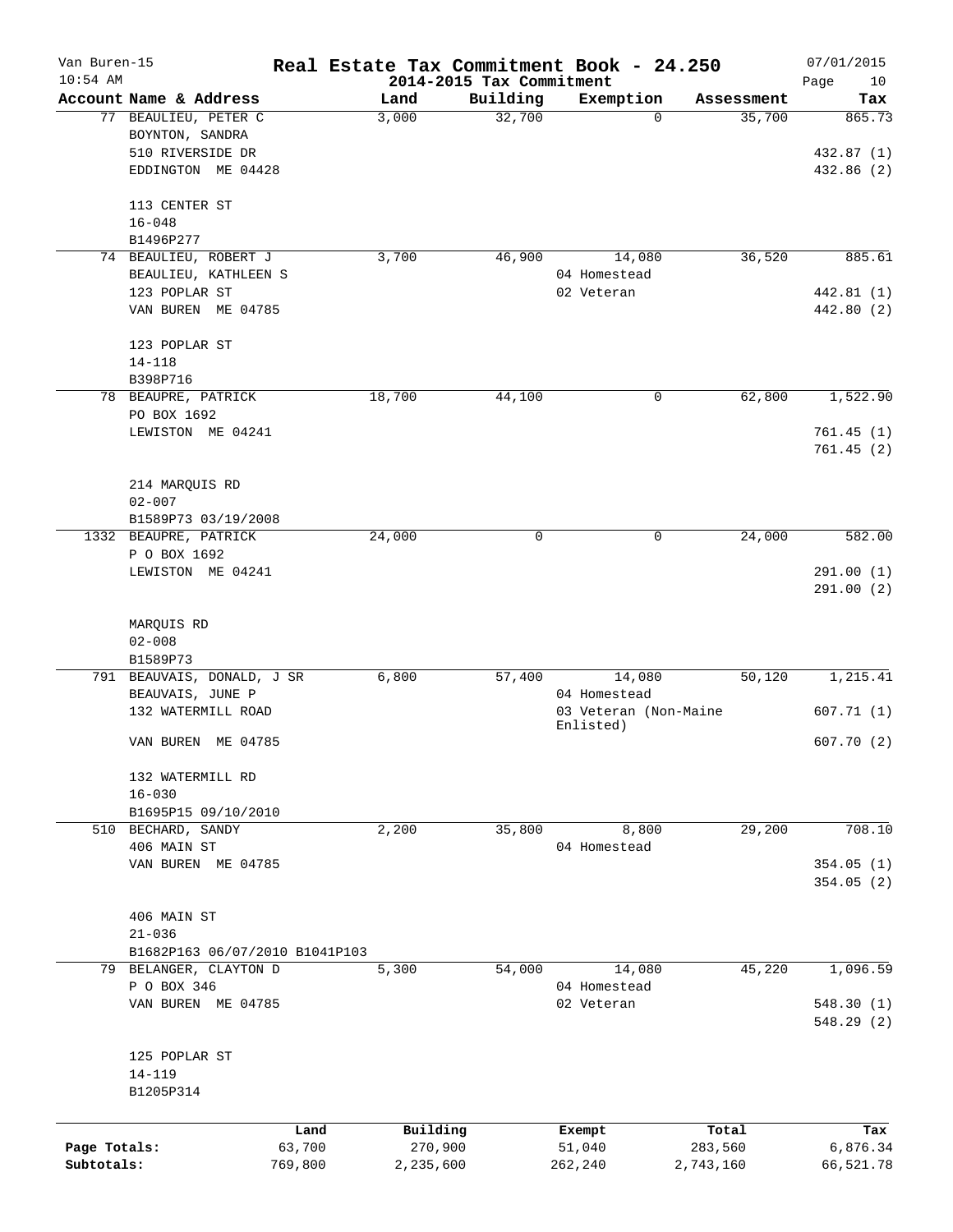| Van Buren-15<br>$10:54$ AM |                                     | Real Estate Tax Commitment Book - 24.250<br>2014-2015 Tax Commitment |          |                       |                  | 07/01/2015<br>11 |
|----------------------------|-------------------------------------|----------------------------------------------------------------------|----------|-----------------------|------------------|------------------|
|                            | Account Name & Address              | Land                                                                 | Building | Exemption             | Assessment       | Page<br>Tax      |
|                            | 80 BELANGER, RONALD P               | 5,000                                                                | 44,200   | $\Omega$              | 49,200           | 1,193.10         |
|                            | 160 FULTON ST                       |                                                                      |          |                       |                  |                  |
|                            | VAN BUREN ME 04785                  |                                                                      |          |                       |                  | 596.55(1)        |
|                            |                                     |                                                                      |          |                       |                  | 596.55(2)        |
|                            |                                     |                                                                      |          |                       |                  |                  |
|                            | 160 FULTON ST                       |                                                                      |          |                       |                  |                  |
|                            | $19 - 042$                          |                                                                      |          |                       |                  |                  |
|                            | B1835P257 11/07/2013                |                                                                      |          |                       |                  |                  |
|                            | 81 BELLEFLEUR, CARLINE M A          | 5,700                                                                | 57,100   | 8,800<br>04 Homestead | 54,000           | 1,309.50         |
|                            | C/O WILLIAM SMYTH ESQ<br>(TRUSTEE)  |                                                                      |          |                       |                  |                  |
|                            | 133 MCKINLEY ST                     |                                                                      |          |                       |                  | 654.75 (1)       |
|                            | VAN BUREN ME 04785                  |                                                                      |          |                       |                  | 654.75 (2)       |
|                            | 133 MCKINLEY ST                     |                                                                      |          |                       |                  |                  |
|                            | $14 - 030$                          |                                                                      |          |                       |                  |                  |
|                            | B1749P50 01/18/2012 B712P239        |                                                                      |          |                       |                  |                  |
|                            | 82 BELLEFLEUR, VERNON               | 5,400                                                                | 53,000   | 8,800                 | 49,600           | 1,202.80         |
|                            | BELLEFLEUR, DELLA O                 |                                                                      |          | 04 Homestead          |                  |                  |
|                            | 120 MARION DR                       |                                                                      |          |                       |                  | 601.40(1)        |
|                            | VAN BUREN ME 04785                  |                                                                      |          |                       |                  | 601.40(2)        |
|                            |                                     |                                                                      |          |                       |                  |                  |
|                            | 120 MARION DR<br>$18 - 005D$        |                                                                      |          |                       |                  |                  |
|                            | B830P326                            |                                                                      |          |                       |                  |                  |
|                            | 712 BERRY, JUDE                     | 13,900                                                               | $\Omega$ | $\mathbf 0$           | 13,900           | 337.08           |
|                            | P.O. BOX 16                         |                                                                      |          |                       |                  |                  |
|                            | ISLESBORO ME 04848                  |                                                                      |          |                       |                  | 168.54(1)        |
|                            |                                     |                                                                      |          |                       |                  | 168.54(2)        |
|                            |                                     |                                                                      |          |                       |                  |                  |
|                            | PARENT RD                           |                                                                      |          |                       |                  |                  |
|                            | $09 - 035A$                         |                                                                      |          |                       |                  |                  |
|                            | B1103P164                           |                                                                      | 51,700   | 8,800                 | 50,100           |                  |
|                            | 83 BERRY, LISA A<br>923 MAIN STREET | 7,200                                                                |          | 04 Homestead          |                  | 1,214.93         |
|                            | VAN BUREN ME 04785                  |                                                                      |          |                       |                  | 607.47(1)        |
|                            |                                     |                                                                      |          |                       |                  | 607.46(2)        |
|                            |                                     |                                                                      |          |                       |                  |                  |
|                            | 923 MAIN STREET                     |                                                                      |          |                       |                  |                  |
|                            | $08 - 047$                          |                                                                      |          |                       |                  |                  |
|                            | B1471P95                            |                                                                      |          |                       |                  |                  |
|                            | 85 BERUBE, ARNOLD A                 | 3,500                                                                | 47,000   | 8,800                 | 41,700           | 1,011.23         |
|                            | BERUBE, RACHEL J                    |                                                                      |          | 04 Homestead          |                  |                  |
|                            | 108 COTE ST                         |                                                                      |          |                       |                  | 505.62(1)        |
|                            | VAN BUREN ME 04785                  |                                                                      |          |                       |                  | 505.61(2)        |
|                            | 108 COTE ST                         |                                                                      |          |                       |                  |                  |
|                            | $18 - 117$                          |                                                                      |          |                       |                  |                  |
|                            | B466P51                             |                                                                      |          |                       |                  |                  |
|                            | 86 BERUBE, EDWIN                    | 4,000                                                                | 28,000   | 8,800                 | 23,200           | 562.60           |
|                            | BERUBE, THERESE A                   |                                                                      |          | 04 Homestead          |                  |                  |
|                            | 290 MAIN ST APT 201                 |                                                                      |          |                       |                  | 281.30 (1)       |
|                            | VAN BUREN ME 04785                  |                                                                      |          |                       |                  | 281.30(2)        |
|                            |                                     |                                                                      |          |                       |                  |                  |
|                            | 290 MAIN ST<br>$20 - 094$           |                                                                      |          |                       |                  |                  |
|                            |                                     |                                                                      |          |                       |                  |                  |
|                            |                                     |                                                                      |          |                       |                  |                  |
| Page Totals:               |                                     | Building<br>Land<br>44,700<br>281,000                                |          | Exempt<br>44,000      | Total<br>281,700 | Tax<br>6,831.24  |
| Subtotals:                 | 814,500                             | 2,516,600                                                            |          | 306,240               | 3,024,860        | 73, 353.02       |
|                            |                                     |                                                                      |          |                       |                  |                  |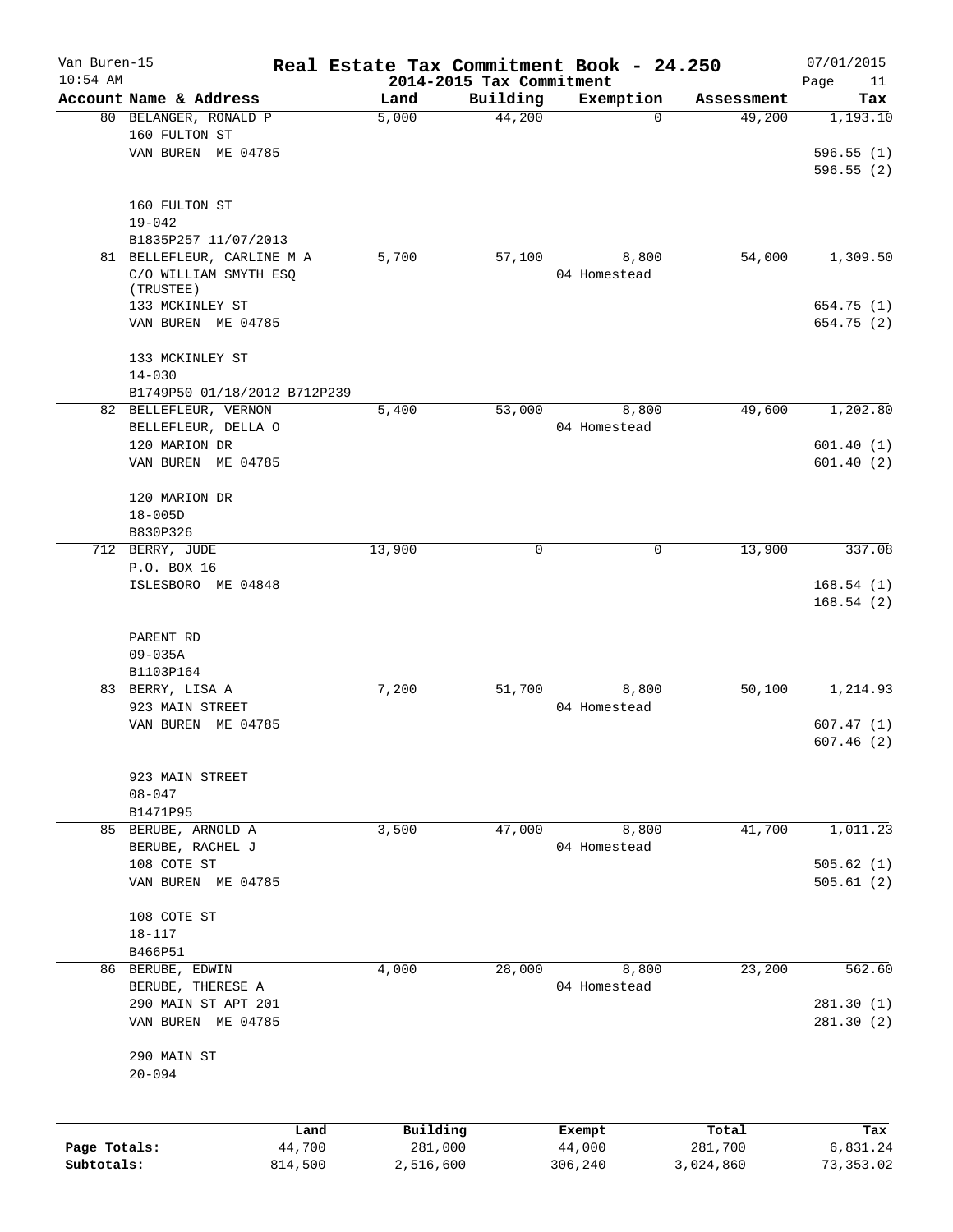| Van Buren-15 |                                    | Real Estate Tax Commitment Book - 24.250 |                          |                       |            | 07/01/2015             |
|--------------|------------------------------------|------------------------------------------|--------------------------|-----------------------|------------|------------------------|
| $10:54$ AM   |                                    |                                          | 2014-2015 Tax Commitment |                       |            | Page<br>12             |
|              | Account Name & Address             | Land                                     | Building                 | Exemption             | Assessment | Tax                    |
|              | 87 BERUBE, KENDEL R                | 5,400                                    | 94,400                   | 8,800                 | 91,000     | 2,206.75               |
|              | BERUBE, DANIELLE M                 |                                          |                          | 04 Homestead          |            |                        |
|              | 45 RIVERVIEW DRIVE                 |                                          |                          |                       |            | 1,103.38(1)            |
|              | VAN BUREN ME 04785                 |                                          |                          |                       |            | 1,103.37(2)            |
|              | 45 RIVERVIEW DR                    |                                          |                          |                       |            |                        |
|              | $03A - 014$                        |                                          |                          |                       |            |                        |
|              | B1410P95                           |                                          |                          |                       |            |                        |
|              | 88 BERUBE, PERCY JR                | 4,400                                    | 50,700                   | 8,800                 | 46,300     | 1,122.78               |
|              | BERUBE, DOREEN                     |                                          |                          | 04 Homestead          |            |                        |
|              | P O BOX 505                        |                                          |                          |                       |            | 561.39(1)              |
|              | VAN BUREN ME 04785                 |                                          |                          |                       |            | 561.39(2)              |
|              | 202 LYNNE ST                       |                                          |                          |                       |            |                        |
|              | $19 - 084$                         |                                          |                          |                       |            |                        |
|              | B624P108                           |                                          |                          |                       |            |                        |
|              | 90 BERUBE, ROGER G                 | 4,400                                    | 53,100                   | 14,080                | 43,420     | 1,052.94               |
|              | BERUBE, CARLINE L                  |                                          |                          | 04 Homestead          |            |                        |
|              | 106 PATRICIA ST.                   |                                          |                          | 02 Veteran            |            | 526.47(1)              |
|              | VAN BUREN ME 04785                 |                                          |                          |                       |            | 526.47(2)              |
|              | 106 PATRICIA ST.                   |                                          |                          |                       |            |                        |
|              | $20 - 123$                         |                                          |                          |                       |            |                        |
|              | B1470P245                          |                                          |                          |                       |            |                        |
|              | 91 BILL'S CONSTRUCTION,            | 13,900                                   | 0                        | 0                     | 13,900     | 337.08                 |
|              | INC                                |                                          |                          |                       |            |                        |
|              | P O BOX 273                        |                                          |                          |                       |            |                        |
|              | VAN BUREN ME 04785                 |                                          |                          |                       |            | 168.54(1)<br>168.54(2) |
|              | OFF CHAMPLAIN STREET<br>$03 - 002$ |                                          |                          |                       |            |                        |
|              | B1214P158                          |                                          |                          |                       |            |                        |
|              | 92 BILL'S CONSTRUCTION,            | 11,300                                   | 18,100                   | 0                     | 29,400     | 712.95                 |
|              | INC                                |                                          |                          |                       |            |                        |
|              | PO BOX 273                         |                                          |                          |                       |            |                        |
|              | VAN BUREN ME 04785                 |                                          |                          |                       |            | 356.48(1)              |
|              |                                    |                                          |                          |                       |            | 356.47 (2)             |
|              |                                    |                                          |                          |                       |            |                        |
|              | 365 CHAMPLAIN ST                   |                                          |                          |                       |            |                        |
|              | $03 - 001C$                        |                                          |                          |                       |            |                        |
|              | B1214P159 06/16/2000               |                                          |                          |                       |            |                        |
|              | 93 BLACKMAN, DENNIS D              | 15,000                                   | 121,100                  | 14,080                | 122,020    | 2,958.99               |
|              | BLACKMAN, CAROL                    |                                          |                          | 03 Veteran (Non-Maine |            |                        |
|              | 109 LAKE RD                        |                                          |                          | 04 Homestead          |            | 1,479.50(1)            |
|              | VAN BUREN ME 04785                 |                                          |                          |                       |            | 1,479.49(2)            |
|              | 109 LAKE RD                        |                                          |                          |                       |            |                        |
|              | $02 - 028$                         |                                          |                          |                       |            |                        |
|              | B1575P44                           |                                          |                          |                       |            |                        |
|              | 94 BLANCHETTE, RAYNOLD N           | 3,400                                    | 47,500                   | 14,080                | 36,820     | 892.89                 |
|              | 126 PINE ST                        |                                          |                          | 04 Homestead          |            |                        |
|              | VAN BUREN ME 04785                 |                                          |                          | 02 Veteran            |            | 446.45 (1)             |
|              |                                    |                                          |                          |                       |            | 446.44 (2)             |
|              | 126 PINE ST                        |                                          |                          |                       |            |                        |
|              | $14 - 067$                         |                                          |                          |                       |            |                        |
|              | B1015P345                          |                                          |                          |                       |            |                        |
|              |                                    |                                          |                          |                       |            |                        |
|              |                                    | Building<br>Land                         |                          | Exempt                | Total      | Tax                    |
| Page Totals: | 57,800                             | 384,900                                  |                          | 59,840                | 382,860    | 9,284.38               |
| Subtotals:   | 872,300                            | 2,901,500                                |                          | 366,080               | 3,407,720  | 82,637.40              |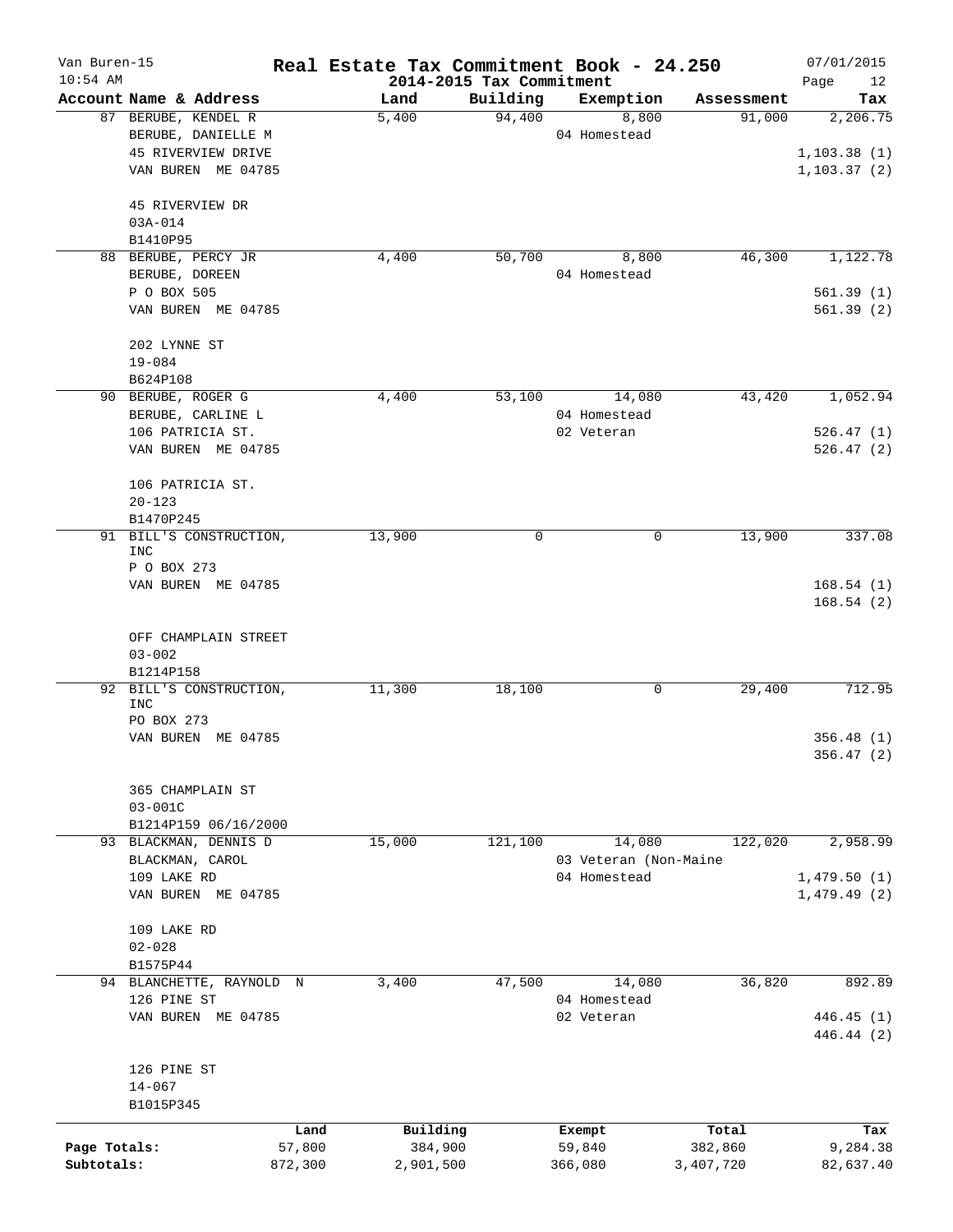| Van Buren-15<br>$10:54$ AM |                                    | Real Estate Tax Commitment Book - 24.250 | 2014-2015 Tax Commitment |                  |                    | 07/01/2015<br>13<br>Page |
|----------------------------|------------------------------------|------------------------------------------|--------------------------|------------------|--------------------|--------------------------|
|                            | Account Name & Address             | Land                                     | Building                 | Exemption        | Assessment         | Tax                      |
|                            | 6 BLIER, BARBARA C                 | 3,200                                    | 32,100                   | 8,800            | 26,500             | 642.63                   |
|                            | 149 STATE ST                       |                                          |                          | 04 Homestead     |                    |                          |
|                            | VAN BUREN ME 04785                 |                                          |                          |                  |                    | 321.32(1)                |
|                            |                                    |                                          |                          |                  |                    | 321.31(2)                |
|                            | 154 ST BRUNO ST                    |                                          |                          |                  |                    |                          |
|                            | $17 - 012$                         |                                          |                          |                  |                    |                          |
|                            | B1786P58 10/29/2012                |                                          |                          |                  |                    |                          |
|                            | 96 BLIER, GERALD C                 | 4,600                                    | 44,300                   | 8,800            | 40,100             | 972.43                   |
|                            | 149 STATE STREET                   |                                          |                          | 04 Homestead     |                    |                          |
|                            | VAN BUREN ME 04785                 |                                          |                          |                  |                    | 486.22 (1)               |
|                            |                                    |                                          |                          |                  |                    | 486.21 (2)               |
|                            |                                    |                                          |                          |                  |                    |                          |
|                            | 149 STATE ST                       |                                          |                          |                  |                    |                          |
|                            | $12A-004$                          |                                          |                          |                  |                    |                          |
|                            | B1488P202                          |                                          |                          |                  |                    |                          |
|                            | 95 BLIER, GERALD E                 | 5,000                                    | 57,300                   | 8,800            | 53,500             | 1,297.38                 |
|                            | BLIER, EDWINA M                    |                                          |                          | 04 Homestead     |                    |                          |
|                            | 147 LYNNE ST<br>VAN BUREN ME 04785 |                                          |                          |                  |                    | 648.69(1)<br>648.69 (2)  |
|                            |                                    |                                          |                          |                  |                    |                          |
|                            | 147 LYNNE ST                       |                                          |                          |                  |                    |                          |
|                            | $20 - 107$                         |                                          |                          |                  |                    |                          |
|                            | B711P322                           |                                          |                          |                  |                    |                          |
|                            | 98 BORDERVIEW MANOR, INC           | 36,800                                   | 1,692,200                | 0                | 1,729,000          | 41,928.25                |
|                            | C/O NORTH COUNTRY ASSOC            |                                          |                          |                  |                    |                          |
|                            | <b>GLEN CYR</b>                    |                                          |                          |                  |                    | 20,964.13                |
|                            | P O BOX 1408                       |                                          |                          |                  |                    | 20,964.12                |
|                            | LEWISTON ME 04243                  |                                          |                          |                  |                    |                          |
|                            | 208 STATE ST                       |                                          |                          |                  |                    |                          |
|                            | 12A-017                            |                                          |                          |                  |                    |                          |
|                            | B558P291                           |                                          |                          |                  |                    |                          |
| 99                         | BORGERINK, PAUL N                  | 3,700                                    | 0                        | 0                | 3,700              | 89.73                    |
|                            | BORGERINK, KARIN B                 |                                          |                          |                  |                    |                          |
|                            | 400 N RIVERSIDE DR                 |                                          |                          |                  |                    | 44.87 (1)                |
|                            | SUITE<br>POMPANO BEACH FL 33062    |                                          |                          |                  |                    | 44.86 (2)                |
|                            |                                    |                                          |                          |                  |                    |                          |
|                            | RR 1                               |                                          |                          |                  |                    |                          |
|                            | $11 - 019A$                        |                                          |                          |                  |                    |                          |
|                            | B1462P291                          |                                          |                          |                  |                    |                          |
|                            | 100 BOUCHARD, AMIE J               | 4,200                                    | 33,600                   | 8,800            | 29,000             | 703.25                   |
|                            | BOUCHARD, PATRICIA ANN             |                                          |                          | 04 Homestead     |                    |                          |
|                            | 126 MCKINLEY STREET                |                                          |                          |                  |                    | 351.63(1)                |
|                            | VAN BUREN ME 04785                 |                                          |                          |                  |                    | 351.62(2)                |
|                            | 126 MCKINLEY ST                    |                                          |                          |                  |                    |                          |
|                            | $14 - 047$                         |                                          |                          |                  |                    |                          |
|                            | B1154P270                          |                                          |                          |                  |                    |                          |
|                            | 101 BOUCHARD, ANITA                | 3,800                                    | 23,100                   | 8,800            | 18,100             | 438.93                   |
|                            | 133 MORSE ST                       |                                          |                          | 04 Homestead     |                    |                          |
|                            | VAN BUREN ME 04785                 |                                          |                          |                  |                    | 219.47(1)                |
|                            |                                    |                                          |                          |                  |                    | 219.46(2)                |
|                            |                                    |                                          |                          |                  |                    |                          |
|                            | 133 MORSE ST                       |                                          |                          |                  |                    |                          |
|                            | $21 - 049$                         |                                          |                          |                  |                    |                          |
|                            | B799P153                           |                                          |                          |                  |                    |                          |
|                            |                                    |                                          |                          |                  |                    |                          |
| Page Totals:               | Land<br>61,300                     | Building<br>1,882,600                    |                          | Exempt<br>44,000 | Total<br>1,899,900 | Tax<br>46,072.60         |
| Subtotals:                 | 933,600                            | 4,784,100                                |                          | 410,080          | 5,307,620          | 128,710.00               |
|                            |                                    |                                          |                          |                  |                    |                          |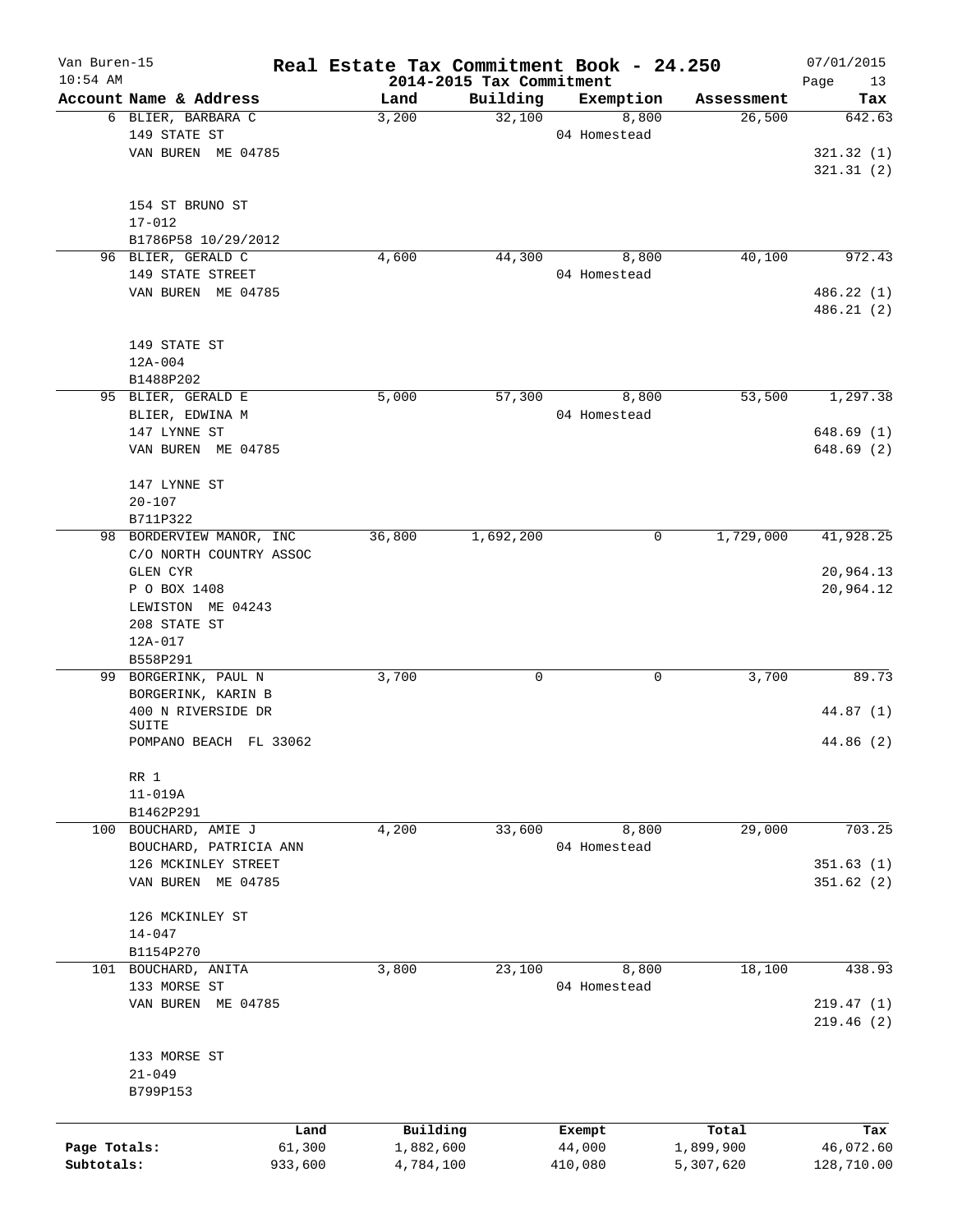| Van Buren-15 |                                        | Real Estate Tax Commitment Book - 24.250 |          |              |            | 07/01/2015        |
|--------------|----------------------------------------|------------------------------------------|----------|--------------|------------|-------------------|
| $10:54$ AM   | Account Name & Address                 | 2014-2015 Tax Commitment<br>Land         | Building | Exemption    | Assessment | Page<br>14<br>Tax |
|              | 103 BOUCHARD, CHANEL J                 | 3,600                                    | 45,900   | 8,800        | 40,700     | 986.98            |
|              | BOUCHARD, CECILE S                     |                                          |          | 04 Homestead |            |                   |
|              | 168 MAIN ST                            |                                          |          |              |            | 493.49 (1)        |
|              | VAN BUREN ME 04785                     |                                          |          |              |            | 493.49 (2)        |
|              |                                        |                                          |          |              |            |                   |
|              | 168 MAIN ST                            |                                          |          |              |            |                   |
|              | $17 - 052$                             |                                          |          |              |            |                   |
|              | B607P247                               |                                          |          |              |            |                   |
|              | 109 BOUCHARD, GARY                     | 3,800                                    | 38,300   | 8,800        | 33,300     | 807.53            |
|              | 592 MAIN ST                            |                                          |          | 04 Homestead |            |                   |
|              | VAN BUREN ME 04785                     |                                          |          |              |            | 403.77 (1)        |
|              |                                        |                                          |          |              |            | 403.76 (2)        |
|              |                                        |                                          |          |              |            |                   |
|              | 592 MAIN ST                            |                                          |          |              |            |                   |
|              | $24 - 003$                             |                                          |          |              |            |                   |
|              | B1057P215                              |                                          |          |              |            |                   |
|              | 117 BOUCHARD, JUANITA                  | 7,000                                    | 39,800   | 14,080       | 32,720     | 793.46            |
|              | 588 MAIN ST                            |                                          |          | 04 Homestead |            |                   |
|              | VAN BUREN ME 04785                     |                                          |          | 02 Veteran   |            | 396.73 (1)        |
|              |                                        |                                          |          |              |            | 396.73(2)         |
|              |                                        |                                          |          |              |            |                   |
|              | 588 MAIN ST                            |                                          |          |              |            |                   |
|              | $24 - 004$                             |                                          |          |              |            |                   |
|              | B1456P59 B443P157 B379P375             |                                          |          |              |            |                   |
|              | 812 BOUCHARD, KEYLI SINDY              | 4,000                                    | 25,200   | 8,800        | 20,400     | 494.70            |
|              | 136 STATE STREET                       |                                          |          | 04 Homestead |            |                   |
|              | VAN BUREN ME 04785                     |                                          |          |              |            | 247.35(1)         |
|              |                                        |                                          |          |              |            | 247.35 (2)        |
|              |                                        |                                          |          |              |            |                   |
|              | 136 STATE ST                           |                                          |          |              |            |                   |
|              | $13 - 020$                             |                                          |          |              |            |                   |
|              | B1699P47 10/20/2010                    |                                          |          |              |            |                   |
|              | 118 BOUCHARD, LAWRENCE                 | 2,400                                    | 32,900   | 0            | 35,300     | 856.03            |
|              | 29 CRESCENT ST                         |                                          |          |              |            |                   |
|              | SPRINGFIELD VT                         |                                          |          |              |            | 428.02(1)         |
|              | 05156-3162                             |                                          |          |              |            |                   |
|              |                                        |                                          |          |              |            | 428.01(2)         |
|              | 109 CENTER ST                          |                                          |          |              |            |                   |
|              |                                        |                                          |          |              |            |                   |
|              | $16 - 046$                             |                                          |          |              |            |                   |
|              | B1515P59<br>119 BOUCHARD, MICHAEL R    |                                          |          | 8,800        |            | 596.55            |
|              |                                        | 3,000                                    | 30,400   |              | 24,600     |                   |
|              | BOUCHARD, RACHEL A<br>113 WATERMILL RD |                                          |          | 04 Homestead |            |                   |
|              |                                        |                                          |          |              |            | 298.28(1)         |
|              | VAN BUREN ME 04785                     |                                          |          |              |            | 298.27 (2)        |
|              |                                        |                                          |          |              |            |                   |
|              | 113 WATERMILL RD                       |                                          |          |              |            |                   |
|              | $16 - 026$                             |                                          |          |              |            |                   |
|              | B1063P304                              |                                          |          |              |            |                   |
|              | 112 BOUCHARD, RENA L                   | 5,000                                    | 16,100   | 0            | 21,100     | 511.68            |
|              | 263 MAIN ST                            |                                          |          |              |            |                   |
|              | VAN BUREN ME 04785                     |                                          |          |              |            | 255.84(1)         |
|              |                                        |                                          |          |              |            | 255.84(2)         |
|              |                                        |                                          |          |              |            |                   |
|              | 321 ALEXANDER RD                       |                                          |          |              |            |                   |
|              | $05 - 018$                             |                                          |          |              |            |                   |
|              |                                        |                                          |          |              |            |                   |
|              | Land                                   | Building                                 |          | Exempt       | Total      | Tax               |
| Page Totals: | 28,800                                 | 228,600                                  |          | 49,280       | 208,120    | 5,046.93          |
| Subtotals:   | 962,400                                | 5,012,700                                |          | 459,360      | 5,515,740  | 133,756.93        |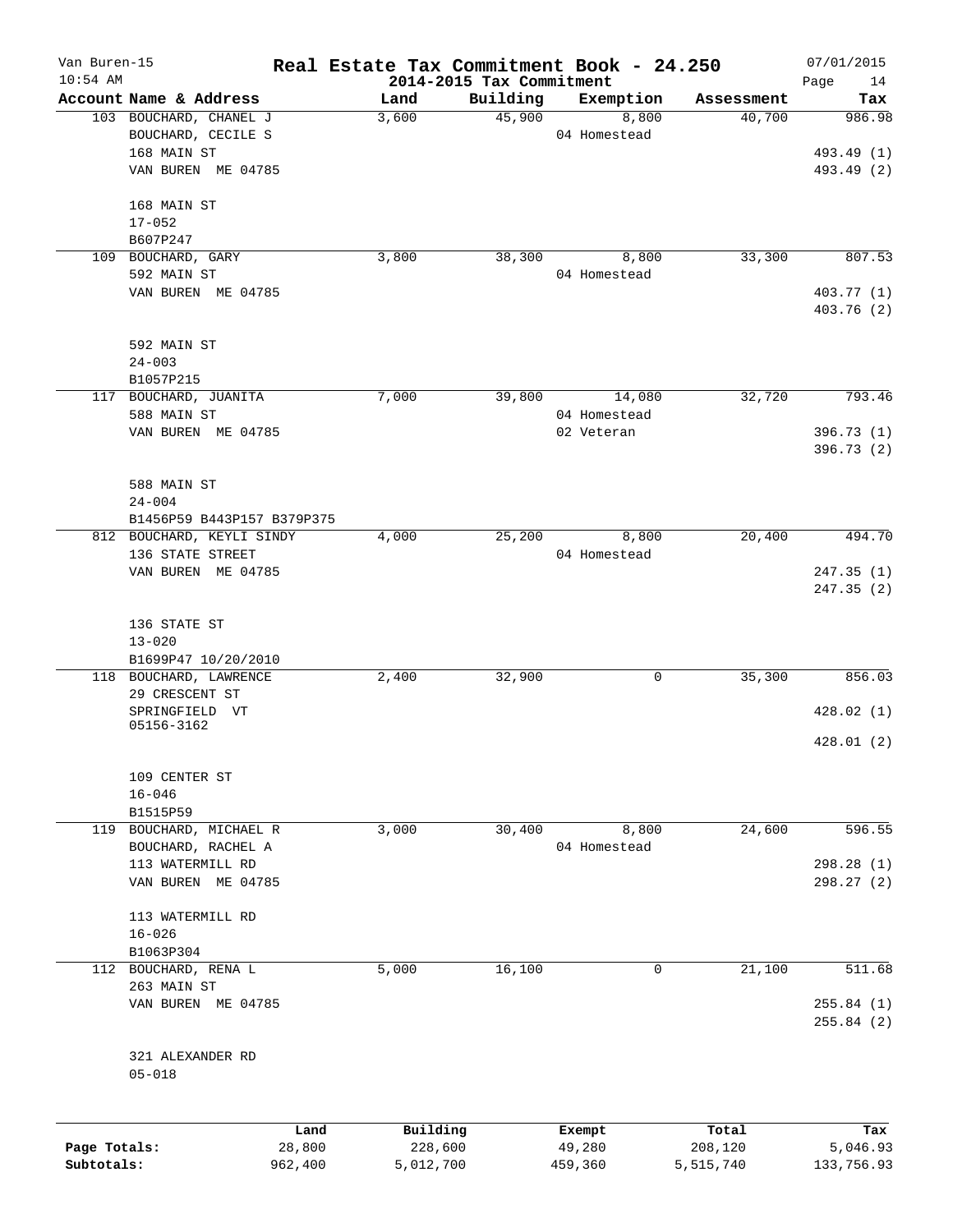| Van Buren-15<br>$10:54$ AM |                         | Real Estate Tax Commitment Book - 24.250 | 2014-2015 Tax Commitment |                   |                      | 07/01/2015<br>Page<br>15 |
|----------------------------|-------------------------|------------------------------------------|--------------------------|-------------------|----------------------|--------------------------|
|                            | Account Name & Address  | Land                                     | Building                 | Exemption         | Assessment           | Tax                      |
|                            | 111 BOUCHARD, RENA L    | 1,800                                    | 200                      | $\Omega$          | 2,000                | 48.50                    |
|                            | 263 MAIN ST             |                                          |                          |                   |                      |                          |
|                            | VAN BUREN ME 04785      |                                          |                          |                   |                      | 24.25(1)                 |
|                            |                         |                                          |                          |                   |                      | 24.25(2)                 |
|                            |                         |                                          |                          |                   |                      |                          |
|                            | OFF ALEXANDER RD        |                                          |                          |                   |                      |                          |
|                            | $05 - 017$              |                                          |                          |                   |                      |                          |
|                            | B901P302                |                                          |                          |                   |                      |                          |
|                            | 110 BOUCHARD, RENA L    | 4,600                                    | 50,300                   | 8,800             | 46,100               | 1,117.93                 |
|                            | 263 MAIN ST             |                                          |                          | 04 Homestead      |                      |                          |
|                            | VAN BUREN ME 04785      |                                          |                          |                   |                      |                          |
|                            |                         |                                          |                          |                   |                      | 558.97(1)                |
|                            |                         |                                          |                          |                   |                      | 558.96(2)                |
|                            |                         |                                          |                          |                   |                      |                          |
|                            | 263 MAIN ST             |                                          |                          |                   |                      |                          |
|                            | $18 - 044$              |                                          |                          |                   |                      |                          |
|                            | B938P327 03/04/1994     |                                          |                          |                   |                      |                          |
|                            | 1563 BOUCHARD, ROBERT C | 5,700                                    | 0                        | $\mathbf 0$       | 5,700                | 138.23                   |
|                            | BOUCHARD, MICHELLE A    |                                          |                          |                   |                      |                          |
|                            | 171 HILLSIDE ST         |                                          |                          |                   |                      | 69.12(1)                 |
|                            | VAN BUREN ME 04785      |                                          |                          |                   |                      | 69.11(2)                 |
|                            |                         |                                          |                          |                   |                      |                          |
|                            | HILLSIDE ST             |                                          |                          |                   |                      |                          |
|                            | $06 - 029A$             |                                          |                          |                   |                      |                          |
|                            | B983P1857 04/12/1995    |                                          |                          |                   |                      |                          |
|                            | 113 BOUCHARD, ROBERT C  | 16,300                                   | 191,100                  | 8,800             | 198,600              | 4,816.05                 |
|                            | BOUCHARD, MICHELLE A    |                                          |                          | 04 Homestead      |                      |                          |
|                            | 171 HILLSIDE ST         |                                          |                          |                   |                      | 2,408.03(1)              |
|                            | VAN BUREN ME 04785      |                                          |                          |                   |                      | 2,408.02(2)              |
|                            |                         |                                          |                          |                   |                      |                          |
|                            | 171 HILLSIDE ST         |                                          |                          |                   |                      |                          |
|                            | $06 - 029$              |                                          |                          |                   |                      |                          |
|                            | B983P192                |                                          |                          |                   |                      |                          |
|                            | 116 BOUCHARD, ROBERT M  | 200                                      | 0                        | $\mathsf{O}$      | 200                  | 4.85                     |
|                            | BOUCHARD, ESTELLE       |                                          |                          |                   |                      |                          |
|                            |                         |                                          |                          |                   |                      |                          |
|                            | 115 NOTRE DAME ST       |                                          |                          |                   |                      | 2.43(1)                  |
|                            | ME 04785<br>VAN BUREN   |                                          |                          |                   |                      | 2.42(2)                  |
|                            |                         |                                          |                          |                   |                      |                          |
|                            | 263 MAIN ST (REAR)      |                                          |                          |                   |                      |                          |
|                            | $18 - 044A$             |                                          |                          |                   |                      |                          |
|                            | 115 BOUCHARD, ROBERT M  | 3,900                                    | 75,400                   | 8,800             | 70,500               | 1,709.63                 |
|                            | BOUCHARD, ESTELLE J     |                                          |                          | 04 Homestead      |                      |                          |
|                            | 115 NOTRE DAME ST       |                                          |                          |                   |                      | 854.82 (1)               |
|                            | VAN BUREN ME 04785      |                                          |                          |                   |                      | 854.81 (2)               |
|                            |                         |                                          |                          |                   |                      |                          |
|                            | 115 NOTRE DAME ST       |                                          |                          |                   |                      |                          |
|                            | $17 - 027B$             |                                          |                          |                   |                      |                          |
|                            | B889P263 11/24/1997     |                                          |                          |                   |                      |                          |
|                            | 124 BOURGOIN, RODNEY    | 4,000                                    | 2,500                    | $\mathsf{O}$      | 6,500                | 157.63                   |
|                            | BOURGOIN, GAETANE       |                                          |                          |                   |                      |                          |
|                            | 118 FULTON ST           |                                          |                          |                   |                      | 78.82 (1)                |
|                            | VAN BUREN ME 04785      |                                          |                          |                   |                      | 78.81(2)                 |
|                            |                         |                                          |                          |                   |                      |                          |
|                            | 123 CHAMPLAIN ST        |                                          |                          |                   |                      |                          |
|                            | $20 - 038$              |                                          |                          |                   |                      |                          |
|                            | B1263P30                |                                          |                          |                   |                      |                          |
|                            |                         |                                          |                          |                   |                      |                          |
|                            |                         |                                          |                          |                   |                      |                          |
|                            |                         |                                          |                          |                   |                      |                          |
|                            |                         | Building<br>Land                         |                          | Exempt            | Total                | Tax                      |
| Page Totals:<br>Subtotals: | 36,500<br>998,900       | 319,500<br>5,332,200                     |                          | 26,400<br>485,760 | 329,600<br>5,845,340 | 7,992.82<br>141,749.75   |
|                            |                         |                                          |                          |                   |                      |                          |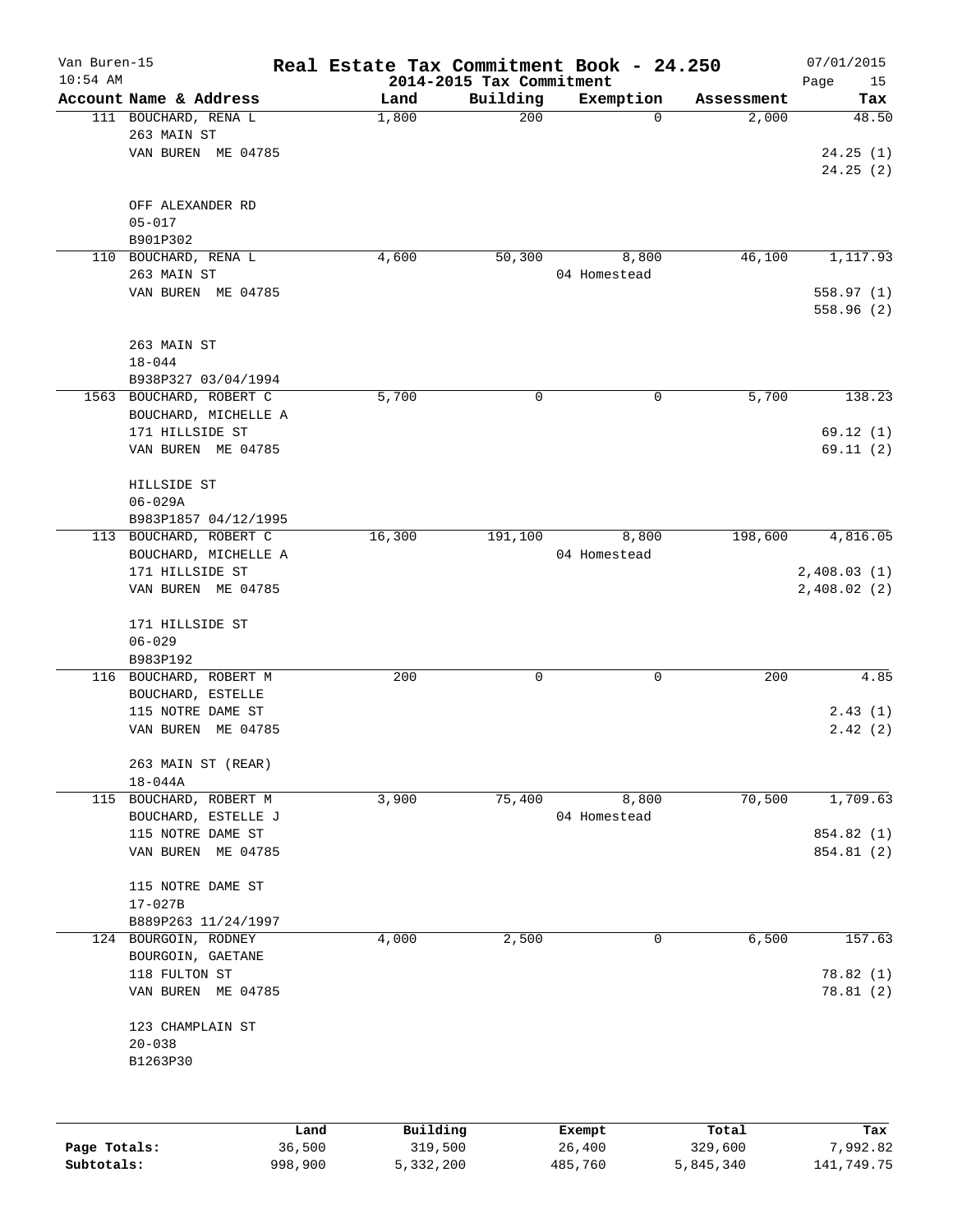| Van Buren-15<br>$10:54$ AM |                         |           | Real Estate Tax Commitment Book - 24.250 | 2014-2015 Tax Commitment |              |            | 07/01/2015<br>Page<br>16 |
|----------------------------|-------------------------|-----------|------------------------------------------|--------------------------|--------------|------------|--------------------------|
|                            | Account Name & Address  |           | Land                                     | Building                 | Exemption    | Assessment | Tax                      |
|                            | 125 BOURGOIN, RODNEY J  |           | 6,000                                    | 31,600                   | 8,800        | 28,800     | 698.40                   |
|                            | BOURGOIN, GAETANE M     |           |                                          |                          | 04 Homestead |            |                          |
|                            | 118 FULTON ST           |           |                                          |                          |              |            | 349.20(1)                |
|                            | VAN BUREN ME 04785      |           |                                          |                          |              |            | 349.20(2)                |
|                            | 118 FULTON ST           |           |                                          |                          |              |            |                          |
|                            | $20 - 024$              |           |                                          |                          |              |            |                          |
|                            | B986P173                |           |                                          |                          |              |            |                          |
|                            | 122 BOURGOIN, RUSSELL J |           | 6,300                                    | 28,000                   | 8,800        | 25,500     | 618.38                   |
|                            | BOURGOIN, ANN M         |           |                                          |                          | 04 Homestead |            |                          |
|                            | 627 MAIN ST             |           |                                          |                          |              |            | 309.19(1)                |
|                            | VAN BUREN ME 04785      |           |                                          |                          |              |            | 309.19(2)                |
|                            | 627 MAIN ST             |           |                                          |                          |              |            |                          |
|                            | $25 - 005$              |           |                                          |                          |              |            |                          |
|                            | B420P32                 |           |                                          |                          |              |            |                          |
|                            | 332 BOURGOIN, WENDELL   |           | 4,300                                    | 1,600                    | 0            | 5,900      | 143.08                   |
|                            | ST. PIERRE, MARTINE     |           |                                          |                          |              |            |                          |
|                            | 182 BALD HILL ROAD -    |           |                                          |                          |              |            | 71.54(1)                 |
|                            | LOT E3                  |           |                                          |                          |              |            |                          |
|                            | NEW GLOUCSTER ME 04260  |           |                                          |                          |              |            | 71.54(2)                 |
|                            | 596 MAIN ST             |           |                                          |                          |              |            |                          |
|                            | $24 - 002$              |           |                                          |                          |              |            |                          |
|                            | B1781P295 09/17/2012    |           |                                          |                          |              |            |                          |
|                            | 126 BOUTOT, CLARENCE    |           | 3,600                                    | 34,000                   | 8,800        | 28,800     | 698.40                   |
|                            | BOUTOT, CARMEN          |           |                                          |                          | 04 Homestead |            |                          |
|                            | 113 UPLAND RD           |           |                                          |                          |              |            | 349.20(1)                |
|                            | VAN BUREN ME 04785      |           |                                          |                          |              |            | 349.20 (2)               |
|                            | 113 UPLAND RD           |           |                                          |                          |              |            |                          |
|                            | $13 - 023$              |           |                                          |                          |              |            |                          |
|                            | B1084P74                |           |                                          |                          |              |            |                          |
|                            | 128 BOUTOT, SHAWN       |           | 6,400                                    | 38,700                   | 8,800        | 36,300     | 880.28                   |
|                            | BOUTOT, NICOLE          |           |                                          |                          | 04 Homestead |            |                          |
|                            | 39 RIVERVIEW DRIVE      |           |                                          |                          |              |            | 440.14 (1)               |
|                            | VAN BUREN ME 04785      |           |                                          |                          |              |            | 440.14 (2)               |
|                            | 39 RIVERVIEW DRIVE      |           |                                          |                          |              |            |                          |
|                            | 03A-017                 |           |                                          |                          |              |            |                          |
|                            | B1442P199               |           |                                          |                          |              |            |                          |
|                            | 127 BOUTOT, YVONNE      |           | 4,600                                    | 32,800                   | 8,800        | 28,600     | 693.55                   |
|                            | C/O ROSARIE BOUTOT      |           |                                          |                          | 04 Homestead |            |                          |
|                            | 157 STATE ST            |           |                                          |                          |              |            | 346.78 (1)               |
|                            | VAN BUREN ME 04785      |           |                                          |                          |              |            | 346.77 (2)               |
|                            | 157 STATE ST            |           |                                          |                          |              |            |                          |
|                            | 12A-007                 |           |                                          |                          |              |            |                          |
|                            | B1099P193               |           |                                          |                          |              |            |                          |
|                            | 139 BRESETT, JENNIFER   |           | 14,700                                   | 142,800                  | 14,080       | 143,420    | 3,477.94                 |
|                            | STANCO, MICHAEL         |           |                                          |                          | 04 Homestead |            |                          |
|                            | 828 MAIN STREET         |           |                                          |                          | 02 Veteran   |            | 1,738.97(1)              |
|                            | VAN BUREN ME 04785      |           |                                          |                          |              |            | 1,738.97 (2)             |
|                            | 828 MAIN STREET         |           |                                          |                          |              |            |                          |
|                            | $08 - 031$              |           |                                          |                          |              |            |                          |
|                            | B1475P170               |           |                                          |                          |              |            |                          |
|                            |                         | Land      | Building                                 |                          | Exempt       | Total      | Tax                      |
| Page Totals:               |                         | 45,900    | 309,500                                  |                          | 58,080       | 297,320    | 7,210.03                 |
| Subtotals:                 |                         | 1,044,800 | 5,641,700                                |                          | 543,840      | 6,142,660  | 148,959.78               |
|                            |                         |           |                                          |                          |              |            |                          |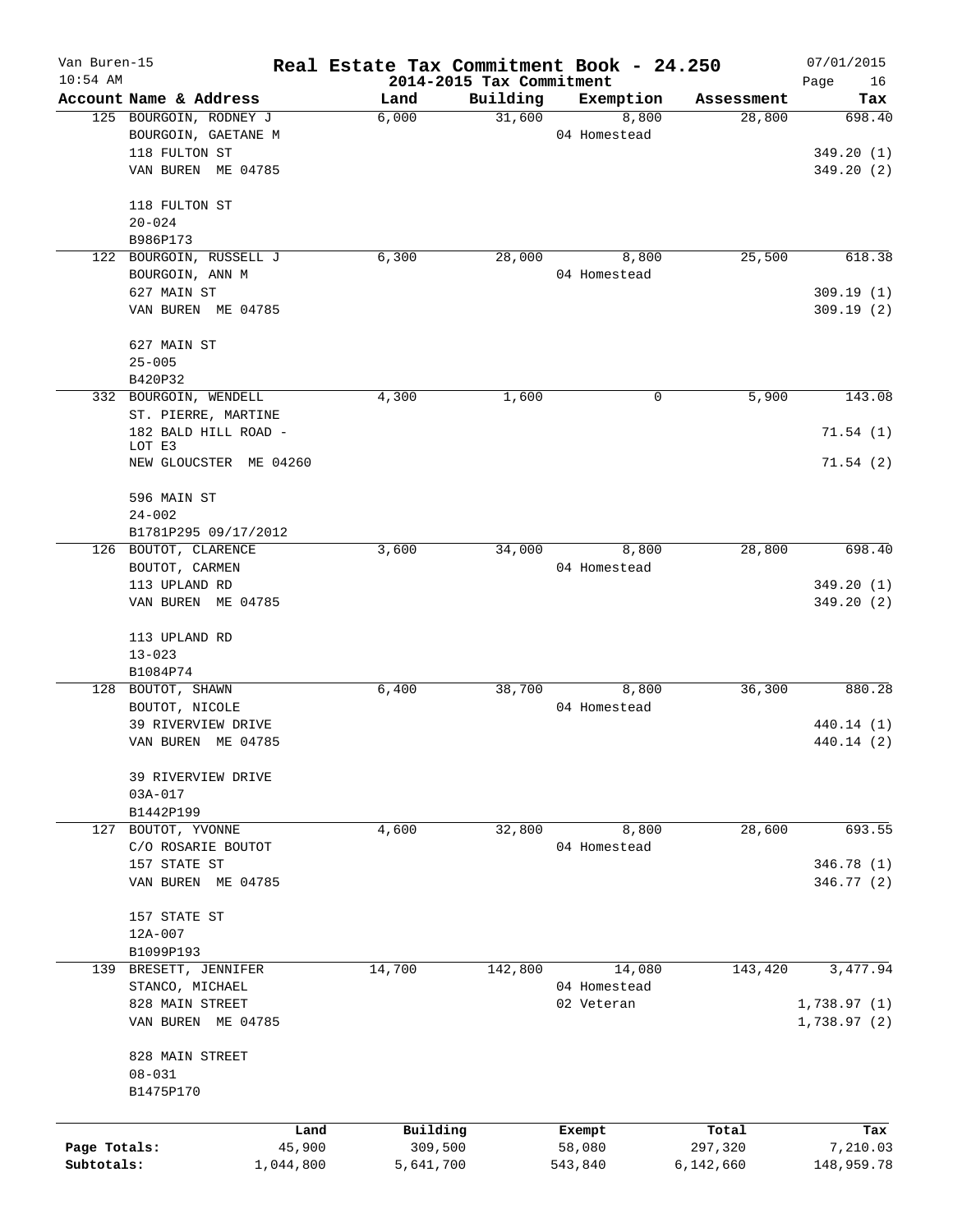| Van Buren-15<br>$10:54$ AM |                                                     |           | 2014-2015 Tax Commitment |             | Real Estate Tax Commitment Book - 24.250 |            | 07/01/2015<br>17<br>Page |
|----------------------------|-----------------------------------------------------|-----------|--------------------------|-------------|------------------------------------------|------------|--------------------------|
|                            | Account Name & Address                              |           | Land                     | Building    | Exemption                                | Assessment | Tax                      |
|                            | 140 BRESETT, JOSHUA                                 |           | 10,400                   | 145,800     | 8,800                                    | 147,400    | 3,574.45                 |
|                            | 812 MAIN STREET                                     |           |                          |             | 04 Homestead                             |            |                          |
|                            | VAN BUREN ME 04785                                  |           |                          |             |                                          |            | 1,787.23(1)              |
|                            |                                                     |           |                          |             |                                          |            | 1,787.22 (2)             |
|                            | 812 MAIN STREET                                     |           |                          |             |                                          |            |                          |
|                            | $08 - 031A$                                         |           |                          |             |                                          |            |                          |
|                            | B1765P158 06/02/2012 B1651P210 08/17/2009 B1412P162 |           |                          |             |                                          |            |                          |
|                            | 1242 BRESETT, JOSHUA                                |           | 7,900                    | $\mathbf 0$ | 0                                        | 7,900      | 191.58                   |
|                            | STEVENS, HEATHER                                    |           |                          |             |                                          |            |                          |
|                            | 812 MAIN ST                                         |           |                          |             |                                          |            | 95.79(1)                 |
|                            | VAN BUREN ME 04785                                  |           |                          |             |                                          |            | 95.79(2)                 |
|                            | LAKE RD                                             |           |                          |             |                                          |            |                          |
|                            | $05 - 005$                                          |           |                          |             |                                          |            |                          |
|                            | B1837P251 10/07/2013                                |           |                          |             |                                          |            |                          |
|                            | 137 BRESETT, MICHAEL                                |           | 3,100                    | 10,100      | 0                                        | 13,200     | 320.10                   |
|                            | BRESETT, JENNIFER &                                 |           |                          |             |                                          |            |                          |
|                            | DIANNE                                              |           |                          |             |                                          |            |                          |
|                            | STANCO MICHAEL                                      |           |                          |             |                                          |            | 160.05(1)                |
|                            | 843 MAIN ST                                         |           |                          |             |                                          |            | 160.05(2)                |
|                            | VAN BUREN ME 04785                                  |           |                          |             |                                          |            |                          |
|                            | OFF RR 1                                            |           |                          |             |                                          |            |                          |
|                            | $08 - 033F$                                         |           |                          |             |                                          |            |                          |
|                            | B774P40                                             |           |                          |             |                                          |            |                          |
|                            | 138 BRESETT, MICHAEL II                             |           | 2,200                    | 43,300      | 8,800                                    | 36,700     | 889.98                   |
|                            | BRESETT, STEPHANIE                                  |           |                          |             | 04 Homestead                             |            |                          |
|                            | 189 MAIN ST                                         |           |                          |             |                                          |            | 444.99 (1)               |
|                            | VAN BUREN ME 04785                                  |           |                          |             |                                          |            | 444.99 (2)               |
|                            | 189 MAIN ST                                         |           |                          |             |                                          |            |                          |
|                            | $18 - 001$                                          |           |                          |             |                                          |            |                          |
|                            | B1188P135 10/19/1999                                |           |                          |             |                                          |            |                          |
|                            | 76 BRESETT, MICHAEL II                              |           | 3,600                    | 38,000      | 0                                        | 41,600     | 1,008.80                 |
|                            | BRESETT, STEPHANIE                                  |           |                          |             |                                          |            |                          |
|                            | 189 MAIN ST                                         |           |                          |             |                                          |            | 504.40(1)                |
|                            | VAN BUREN ME 04785                                  |           |                          |             |                                          |            | 504.40(2)                |
|                            |                                                     |           |                          |             |                                          |            |                          |
|                            | 193 MAIN ST                                         |           |                          |             |                                          |            |                          |
|                            | $18 - 003$                                          |           |                          |             |                                          |            |                          |
|                            | B1836P314 11/20/2013                                |           |                          |             |                                          |            |                          |
|                            | 141 BRESETT, MICHAEL R                              |           | 11,200                   | 0           | 0                                        | 11,200     | 271.60                   |
|                            | BRESETT, DIANE M                                    |           |                          |             |                                          |            |                          |
|                            | 843 MAIN STREET                                     |           |                          |             |                                          |            | 135.80 (1)               |
|                            | VAN BUREN ME 04785                                  |           |                          |             |                                          |            | 135.80(2)                |
|                            |                                                     |           |                          |             |                                          |            |                          |
|                            | OFF US ROUTE 1                                      |           |                          |             |                                          |            |                          |
|                            | $08 - 036D$                                         |           |                          |             |                                          |            |                          |
|                            | B1449P218                                           |           |                          |             |                                          |            |                          |
|                            | 142 BRESSET, MICHAEL                                |           | 7,600                    | $\mathbf 0$ | $\mathbf 0$                              | 7,600      | 184.30                   |
|                            | BRESSET, DIANNE                                     |           |                          |             |                                          |            |                          |
|                            | 843 MAIN ST                                         |           |                          |             |                                          |            | 92.15(1)                 |
|                            | VAN BUREN ME 04785                                  |           |                          |             |                                          |            | 92.15(2)                 |
|                            | US ROUTE 1                                          |           |                          |             |                                          |            |                          |
|                            | $08 - 035A$                                         |           |                          |             |                                          |            |                          |
|                            | B1088P236 10/06/1997                                |           |                          |             |                                          |            |                          |
|                            |                                                     |           |                          |             |                                          |            |                          |
|                            |                                                     | Land      | Building                 |             | Exempt                                   | Total      | Tax                      |
| Page Totals:               |                                                     | 46,000    | 237,200                  |             | 17,600                                   | 265,600    | 6,440.81                 |
| Subtotals:                 |                                                     | 1,090,800 | 5,878,900                |             | 561,440                                  | 6,408,260  | 155,400.59               |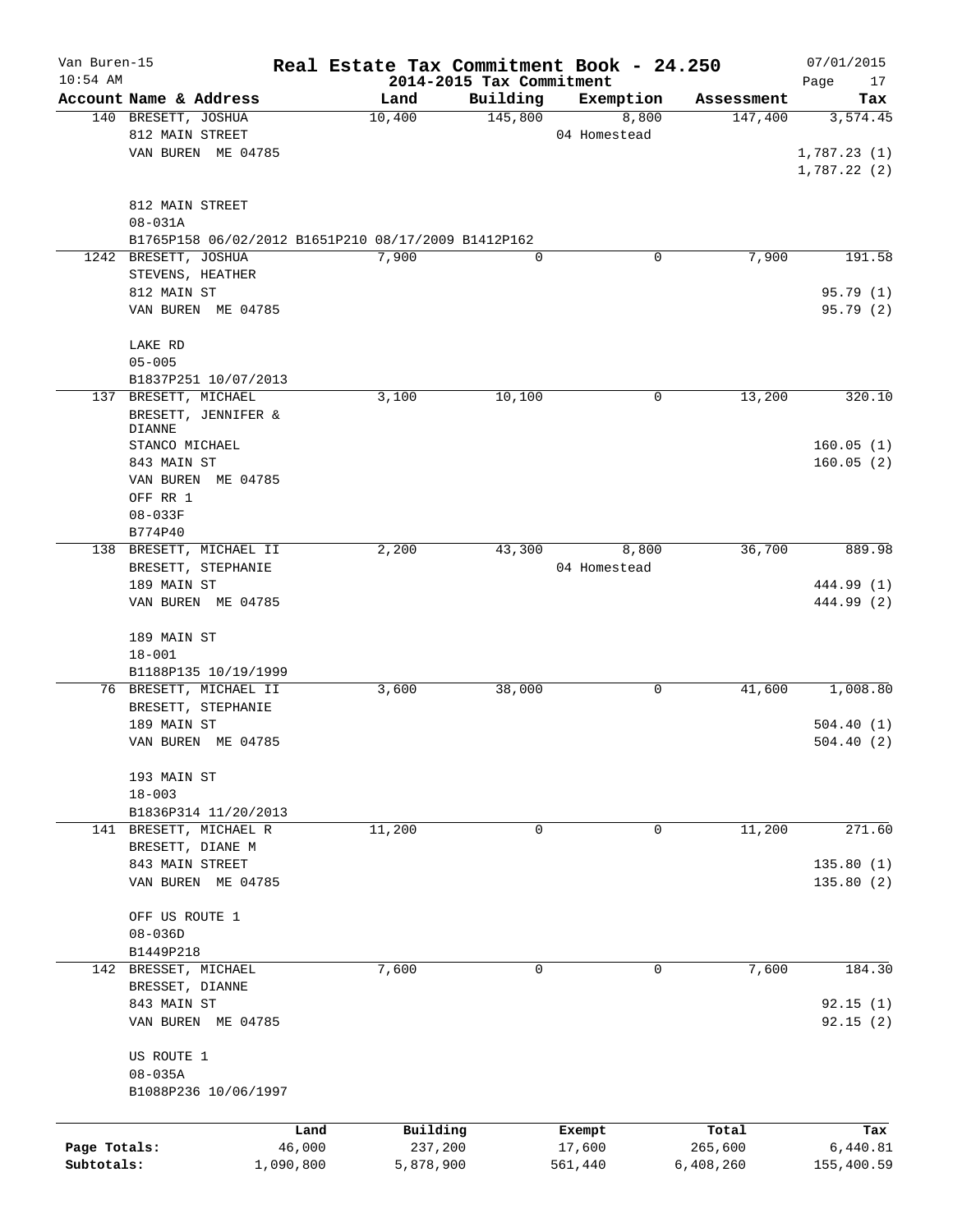| Van Buren-15<br>$10:54$ AM |                             | Real Estate Tax Commitment Book - 24.250 | 2014-2015 Tax Commitment |              |            | 07/01/2015        |
|----------------------------|-----------------------------|------------------------------------------|--------------------------|--------------|------------|-------------------|
|                            | Account Name & Address      | Land                                     | Building                 | Exemption    | Assessment | Page<br>18<br>Tax |
|                            | 143 BRETON, ANDRE           | 4,900                                    | 75,900                   | 8,800        | 72,000     | 1,746.00          |
|                            | BRETON, MARLENE D           |                                          |                          | 04 Homestead |            |                   |
|                            | 119 MAPLE AVE               |                                          |                          |              |            | 873.00 (1)        |
|                            | VAN BUREN ME 04785          |                                          |                          |              |            | 873.00 (2)        |
|                            |                             |                                          |                          |              |            |                   |
|                            | 119 MAPLE AVE               |                                          |                          |              |            |                   |
|                            | $16 - 016$                  |                                          |                          |              |            |                   |
|                            | B887P217                    |                                          |                          |              |            |                   |
|                            | 144 BRETON, ANDRE C         | 1,900                                    | 11,600                   | 0            | 13,500     | 327.38            |
|                            | BRETON, MARLENE D           |                                          |                          |              |            |                   |
|                            | 119 MAPLE AVE               |                                          |                          |              |            | 163.69(1)         |
|                            | VAN BUREN ME 04785          |                                          |                          |              |            | 163.69(2)         |
|                            | MAPLE AVE (WAREHOUSE)       |                                          |                          |              |            |                   |
|                            | $16 - 019$                  |                                          |                          |              |            |                   |
|                            | B1346P187                   |                                          |                          |              |            |                   |
|                            | 97 BRETON, TOMITHY          | 12,500                                   | 51,200                   | 0            | 63,700     | 1,544.73          |
|                            | 119 MAPLE AVENUE            |                                          |                          |              |            |                   |
|                            | VAN BUREN ME 04785          |                                          |                          |              |            | 772.37(1)         |
|                            |                             |                                          |                          |              |            | 772.36(2)         |
|                            |                             |                                          |                          |              |            |                   |
|                            | 66 MAIN ST                  |                                          |                          |              |            |                   |
|                            | $15 - 097$                  |                                          |                          |              |            |                   |
|                            | B1800P330 03/01/2013        |                                          |                          |              |            |                   |
|                            | 169 BRISSETTE, AMY          | 3,800                                    | 8,500                    | 0            | 12,300     | 298.28            |
|                            | 150 POPLAR ST               |                                          |                          |              |            |                   |
|                            | VAN BUREN ME 04785          |                                          |                          |              |            | 149.14 (1)        |
|                            |                             |                                          |                          |              |            | 149.14 (2)        |
|                            |                             |                                          |                          |              |            |                   |
|                            | 150 POPLAR ST<br>$16 - 004$ |                                          |                          |              |            |                   |
|                            | B1709P62 01/07/2011         |                                          |                          |              |            |                   |
|                            | 146 BRISSETTE, ARNOLD       | 4,400                                    | 37,700                   | 8,800        | 33,300     | 807.53            |
|                            | 198 LYNNE ST                |                                          |                          | 04 Homestead |            |                   |
|                            | VAN BUREN ME 04785          |                                          |                          |              |            | 403.77 (1)        |
|                            |                             |                                          |                          |              |            | 403.76 (2)        |
|                            |                             |                                          |                          |              |            |                   |
|                            | 198 LYNNE ST                |                                          |                          |              |            |                   |
|                            | $19 - 082$                  |                                          |                          |              |            |                   |
|                            | B1580P68 12/18/2007         |                                          |                          |              |            |                   |
|                            | 145 BRISSETTE, ARTHUR       | 1,800                                    | 21,300                   | 8,800        | 14,300     | 346.78            |
|                            | BRISSETTE, LISA             |                                          |                          | 04 Homestead |            |                   |
|                            | 109 ELDER AVE               |                                          |                          |              |            | 173.39(1)         |
|                            | VAN BUREN ME 04785          |                                          |                          |              |            | 173.39(2)         |
|                            | 109 ELDER AVE               |                                          |                          |              |            |                   |
|                            | $20 - 018$                  |                                          |                          |              |            |                   |
|                            | B965P246                    |                                          |                          |              |            |                   |
| 149                        | BROWN, RONALD J             | 6,200                                    | 19,000                   | 8,800        | 16,400     | 397.70            |
|                            | BROWN, GERTRUDE N           |                                          |                          | 04 Homestead |            |                   |
|                            | 125 MONROE ST               |                                          |                          |              |            | 198.85(1)         |
|                            | VAN BUREN ME 04785          |                                          |                          |              |            | 198.85 (2)        |
|                            |                             |                                          |                          |              |            |                   |
|                            | 125 MONROE ST               |                                          |                          |              |            |                   |
|                            | $23 - 117$                  |                                          |                          |              |            |                   |
|                            | B542P237                    |                                          |                          |              |            |                   |
|                            |                             |                                          |                          |              |            |                   |
|                            |                             | Building<br>Land                         |                          | Exempt       | Total      | Tax               |
| Page Totals:               | 35,500                      | 225,200                                  |                          | 35,200       | 225,500    | 5,468.40          |
| Subtotals:                 | 1,126,300                   | 6,104,100                                |                          | 596,640      | 6,633,760  | 160,868.99        |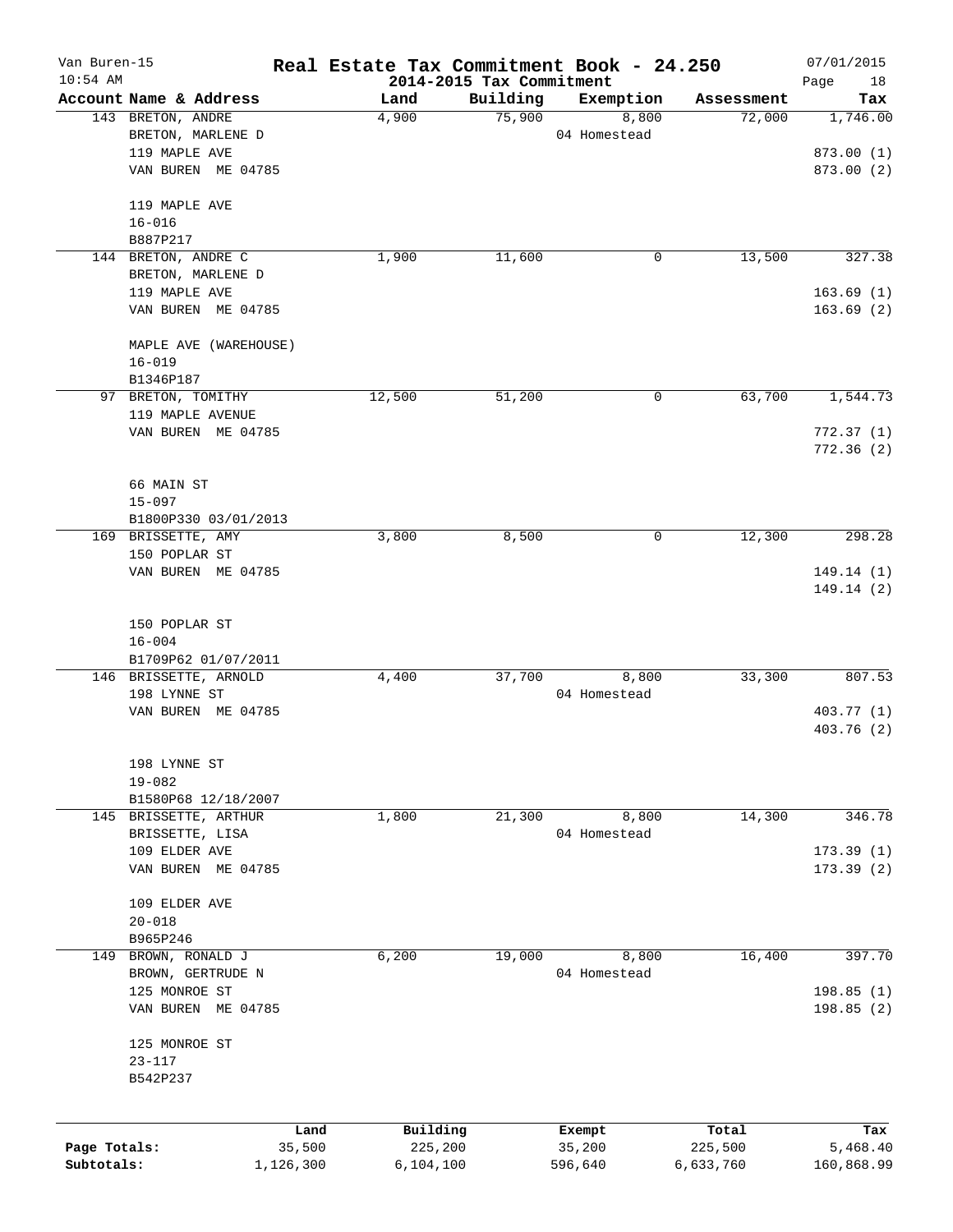| Van Buren-15<br>$10:54$ AM |                                              |       | 2014-2015 Tax Commitment | Real Estate Tax Commitment Book - 24.250 |            | 07/01/2015<br>Page<br>19 |
|----------------------------|----------------------------------------------|-------|--------------------------|------------------------------------------|------------|--------------------------|
|                            | Account Name & Address                       | Land  | Building                 | Exemption                                | Assessment | Tax                      |
|                            | 150 BRUNO, DAN H                             | 4,700 | 53,700                   | 14,080                                   | 44,320     | 1,074.76                 |
|                            | C/O JENNIFER M SHARON<br>(POA)               |       |                          | 04 Homestead                             |            |                          |
|                            | 3 BRENDA DRIVE                               |       |                          | 03 Veteran (Non-Maine<br>Enlisted)       |            | 537.38 (1)               |
|                            | MILBURY MA 01527                             |       |                          |                                          |            | 537.38 (2)               |
|                            | 205 MAIN ST                                  |       |                          |                                          |            |                          |
|                            | $18 - 007$                                   |       |                          |                                          |            |                          |
|                            | B1731P124 08/08/2011<br>1336 BURGESS, RYAN W | 4,000 | 400                      | $\mathbf 0$                              | 4,400      | 106.70                   |
|                            | BURGESS, RENEE A                             |       |                          |                                          |            |                          |
|                            | 907 HAMLIN RD                                |       |                          |                                          |            | 53.35(1)                 |
|                            | HAMLIN ME 04785                              |       |                          |                                          |            | 53.35(2)                 |
|                            |                                              |       |                          |                                          |            |                          |
|                            | HILLSIDE ST                                  |       |                          |                                          |            |                          |
|                            | $23 - 070$                                   |       |                          |                                          |            |                          |
|                            | B1839P220 12/16/2013                         |       |                          |                                          |            |                          |
|                            | 1432 BURKE, JOSEPH                           | 8,600 | 27,900                   | 14,080                                   | 22,420     | 543.69                   |
|                            | 140 LAKED RD                                 |       |                          | 04 Homestead                             |            |                          |
|                            | VAN BUREN ME 04785                           |       |                          | 03 Veteran (Non-Maine                    |            | 271.85(1)                |
|                            |                                              |       |                          | Enlisted)                                |            |                          |
|                            |                                              |       |                          |                                          |            | 271.84(2)                |
|                            |                                              |       |                          |                                          |            |                          |
|                            | 140 LAKE ROAD                                |       |                          |                                          |            |                          |
|                            | $02 - 023B$                                  |       |                          |                                          |            |                          |
|                            | B1603P21 06/20/2008                          |       |                          |                                          |            |                          |
|                            | 151 BURKE, RANDALL                           | 4,100 | 22,500                   | 8,800                                    | 17,800     | 431.65                   |
|                            | 506 MAIN ST                                  |       |                          | 04 Homestead                             |            |                          |
|                            | VAN BUREN ME 04785                           |       |                          |                                          |            | 215.83(1)                |
|                            |                                              |       |                          |                                          |            | 215.82(2)                |
|                            | 506 MAIN ST                                  |       |                          |                                          |            |                          |
|                            | $22 - 006$                                   |       |                          |                                          |            |                          |
|                            | B964P321                                     |       |                          |                                          |            |                          |
|                            | 152 BURNETT, EARL P                          | 3,700 | 41,500                   | 8,800                                    | 36,400     | 882.70                   |
|                            | BURNETT, CAROL J                             |       |                          | 04 Homestead                             |            |                          |
|                            | 110 ST BRUNO STREET                          |       |                          |                                          |            | 441.35 (1)               |
|                            | VAN BUREN ME 04785                           |       |                          |                                          |            | 441.35(2)                |
|                            |                                              |       |                          |                                          |            |                          |
|                            | 110 ST BRUNO ST                              |       |                          |                                          |            |                          |
|                            | $17 - 050$                                   |       |                          |                                          |            |                          |
|                            | B1460P114                                    |       |                          |                                          |            |                          |
|                            | 153 BUTLER, BURTON E                         | 4,600 | 55,500                   | 8,800                                    | 51,300     | 1,244.03                 |
|                            | BUTLER, JUDY M                               |       |                          | 04 Homestead                             |            |                          |
|                            | 130 MARION DR                                |       |                          |                                          |            | 622.02(1)                |
|                            | VAN BUREN ME 04785                           |       |                          |                                          |            | 622.01(2)                |
|                            |                                              |       |                          |                                          |            |                          |
|                            | 130 MARION DR                                |       |                          |                                          |            |                          |
|                            | 18B-006                                      |       |                          |                                          |            |                          |
|                            | B562P287                                     |       |                          |                                          |            |                          |

|              | Land      | Building  | Exempt  | Total     | Tax         |
|--------------|-----------|-----------|---------|-----------|-------------|
| Page Totals: | 29,700    | 201,500   | 54,560  | 176,640   | 4,283.53    |
| Subtotals:   | 1,156,000 | 6,305,600 | 651,200 | 6,810,400 | 165, 152.52 |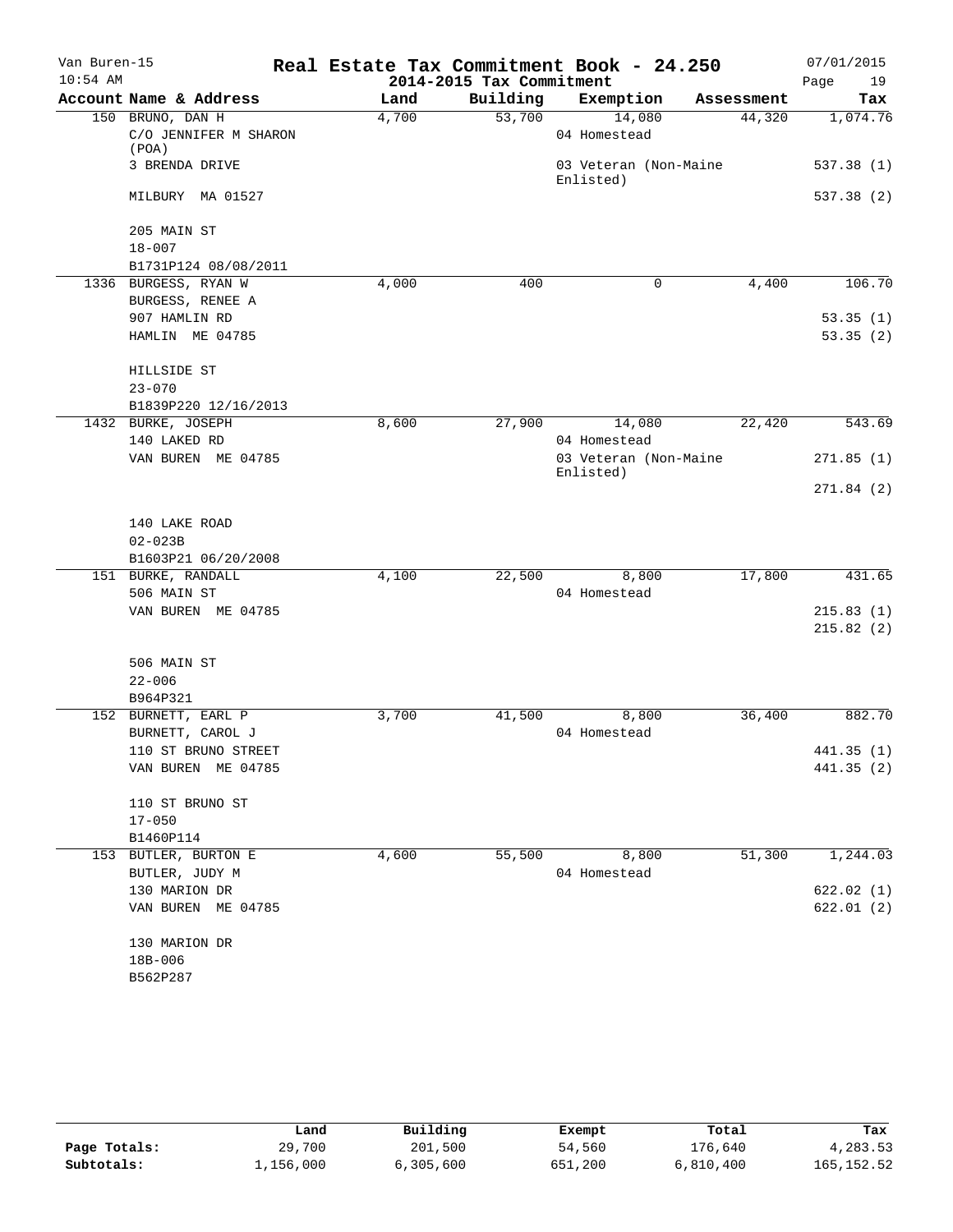| Van Buren-15<br>$10:54$ AM |                             | Real Estate Tax Commitment Book - 24.250 | 2014-2015 Tax Commitment |                 |            | 07/01/2015<br>Page<br>20 |
|----------------------------|-----------------------------|------------------------------------------|--------------------------|-----------------|------------|--------------------------|
|                            | Account Name & Address      | Land                                     | Building                 | Exemption       | Assessment | Tax                      |
|                            | 173 BUTLER, KAREN R         | 4,100                                    | 600                      | 0               | 4,700      | 113.98                   |
|                            | BUTLER, RICHARD             |                                          |                          |                 |            |                          |
|                            | 232 PRESQUE ISLE RD         |                                          |                          |                 |            | 56.99(1)                 |
|                            | MARS HILL ME 04758          |                                          |                          |                 |            | 56.99(2)                 |
|                            | 560 MAIN ST                 |                                          |                          |                 |            |                          |
|                            | $24 - 018$                  |                                          |                          |                 |            |                          |
|                            | B1727P164 07/14/2011        |                                          |                          |                 |            |                          |
|                            | 178 BUTLER, KAREN R         | 3,400                                    | 52,000                   | 0               | 55,400     | 1,343.45                 |
|                            | BUTLER, RICHARD             |                                          |                          |                 |            |                          |
|                            | 232 PRESQUE ISLE RD         |                                          |                          |                 |            | 671.73(1)                |
|                            | MARS HILL ME 04758          |                                          |                          |                 |            | 671.72 (2)               |
|                            | 558 MAIN ST                 |                                          |                          |                 |            |                          |
|                            | $24 - 019$                  |                                          |                          |                 |            |                          |
|                            | B1727P164 07/14/2011        |                                          |                          |                 |            |                          |
|                            | 104 BUTT, LARRY S           | 10,800                                   | $\mathbf 0$              | 0               | 10,800     | 261.90                   |
|                            | BUTT, JANE V                |                                          |                          |                 |            |                          |
|                            | 3587 CARIBOU RD.            |                                          |                          |                 |            | 130.95(1)                |
|                            | CROSS LAKE ME 04779         |                                          |                          |                 |            | 130.95(2)                |
|                            | PARENT RD                   |                                          |                          |                 |            |                          |
|                            | $09 - 026$                  |                                          |                          |                 |            |                          |
|                            | 154 BUTT, LARRY S           | 11,600                                   | $\mathsf{O}$             | 0               | 11,600     | 281.30                   |
|                            | BUTT, JANE V                |                                          |                          |                 |            |                          |
|                            | 3587 CARIBOU RD.            |                                          |                          |                 |            | 140.65(1)                |
|                            | CROSS LAKE ME 04779         |                                          |                          |                 |            | 140.65(2)                |
|                            | <b>BEAULIEU RD</b>          |                                          |                          |                 |            |                          |
|                            | $09 - 038$                  |                                          |                          |                 |            |                          |
|                            | B538P335                    |                                          |                          |                 |            |                          |
|                            | 445 BUTT, LARRY S           | 7,900                                    | 0                        | 0               | 7,900      | 191.58                   |
|                            | BUTT, JANE V                |                                          |                          |                 |            |                          |
|                            | PO BOX 1207                 |                                          |                          |                 |            | 95.79(1)                 |
|                            | HARLEM GA 30814             |                                          |                          |                 |            | 95.79(2)                 |
|                            | RR 1                        |                                          |                          |                 |            |                          |
|                            | $09 - 043$                  |                                          |                          |                 |            |                          |
|                            | B1814P202 06/14/2013        |                                          |                          |                 |            |                          |
|                            | 214 BYRAM, SHARON L         | 3,800                                    | 26,200                   | 0               | 30,000     | 727.50                   |
|                            | 117 EDDIE AVE               |                                          |                          |                 |            |                          |
|                            | EASLEY SC 29640             |                                          |                          |                 |            | 363.75(1)                |
|                            |                             |                                          |                          |                 |            | 363.75(2)                |
|                            |                             |                                          |                          |                 |            |                          |
|                            | 198 MAIN ST                 |                                          |                          |                 |            |                          |
|                            | $18 - 098$                  |                                          |                          |                 |            |                          |
|                            | B1688P1 07/16/2010 B438P141 |                                          |                          |                 |            |                          |
|                            | 156 CALAHAN, JAMES G        | 4,300                                    | 3,700                    | 8,000           | 0          | 0.00                     |
|                            | CALAHAN, LOIS               |                                          |                          | 04 Homestead    |            |                          |
|                            | P O BOX 271                 |                                          |                          |                 |            |                          |
|                            | VAN BUREN ME 04785          |                                          |                          |                 |            |                          |
|                            | 272 PARENT RD               |                                          |                          |                 |            |                          |
|                            | $09 - 035B$                 |                                          |                          |                 |            |                          |
|                            | B1164P123                   |                                          |                          |                 |            |                          |
|                            |                             |                                          |                          |                 |            |                          |
|                            | Land                        | Building                                 |                          |                 | Total      |                          |
| Page Totals:               | 45,900                      | 82,500                                   |                          | Exempt<br>8,000 | 120,400    | Tax<br>2,919.71          |

**Subtotals:** 1,201,900 6,388,100 659,200 6,930,800 168,072.23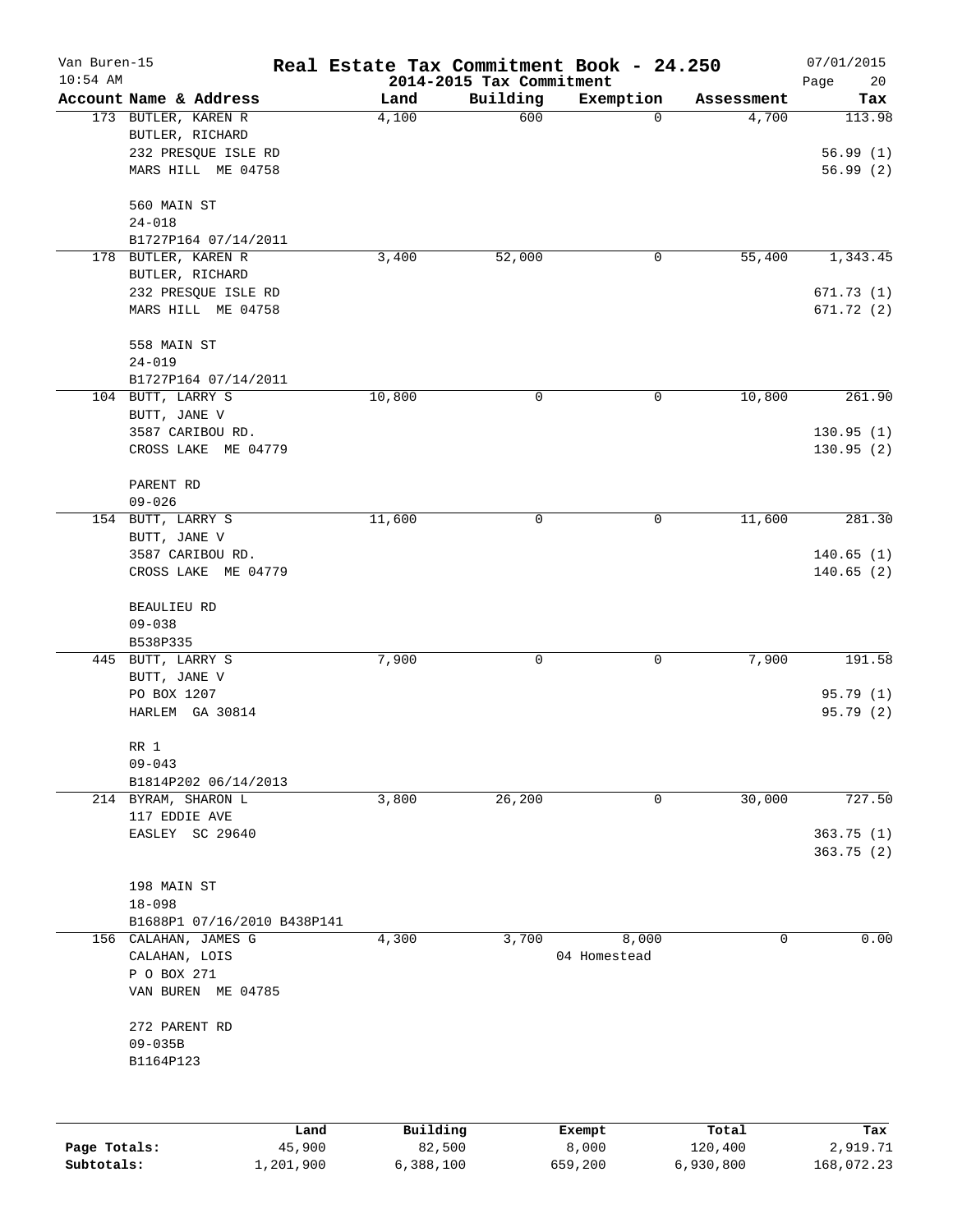| Van Buren-15<br>$10:54$ AM |                                |           |             |                                      | Real Estate Tax Commitment Book - 24.250 |            | 07/01/2015        |
|----------------------------|--------------------------------|-----------|-------------|--------------------------------------|------------------------------------------|------------|-------------------|
|                            | Account Name & Address         |           | Land        | 2014-2015 Tax Commitment<br>Building | Exemption                                | Assessment | Page<br>21<br>Tax |
|                            | 1460 CANNON, SHEILA            |           | 4,100       | 500                                  | 0                                        | 4,600      | 111.55            |
|                            | P.O. BOX 225                   |           |             |                                      |                                          |            |                   |
|                            | VAN BUREN ME 04785             |           |             |                                      |                                          |            | 55.78(1)          |
|                            |                                |           |             |                                      |                                          |            | 55.77(2)          |
|                            |                                |           |             |                                      |                                          |            |                   |
|                            | Off Main St.                   |           |             |                                      |                                          |            |                   |
|                            | $08 - 018$                     |           |             |                                      |                                          |            |                   |
|                            | B1737P89 10/03/2011            |           |             |                                      |                                          |            |                   |
| 157                        | CANNON, THOMAS R               |           | 65,800      | 62,000                               | 8,800                                    | 119,000    | 2,885.75          |
|                            | CANNON, SHEILA M               | Acres     | 93.00       |                                      | 04 Homestead                             |            |                   |
|                            | PO BOX 225                     |           |             |                                      |                                          |            | 1,442.88(1)       |
|                            | VAN BUREN ME 04785             |           |             |                                      |                                          |            | 1,442.87(2)       |
|                            |                                |           |             |                                      |                                          |            |                   |
|                            | 166 GERARD DR                  |           |             |                                      |                                          |            |                   |
|                            | $02 - 034$                     |           |             |                                      |                                          |            |                   |
|                            | B1450P64 05/31/2005            |           |             |                                      |                                          |            |                   |
|                            | 160 CANNON, THOMAS R           |           | $\mathbf 0$ | 900                                  | 0                                        | 900        | 21.83             |
|                            | CANNON, SHEILA M               |           |             |                                      |                                          |            |                   |
|                            | PO BOX 225                     |           |             |                                      |                                          |            | 10.92(1)          |
|                            | VAN BUREN ME 04785             |           |             |                                      |                                          |            | 10.91(2)          |
|                            |                                |           |             |                                      |                                          |            |                   |
|                            | 197 CASTONGUAY RD              |           |             |                                      |                                          |            |                   |
|                            | $02 - 034 - T1$                |           |             |                                      |                                          |            |                   |
|                            | B1826P332 09/10/2013 B1428P327 |           |             |                                      |                                          |            |                   |
|                            | 161 CANNON, THOMAS R           |           | 7,300       | 4,700                                | 0                                        | 12,000     | 291.00            |
|                            | CANNON, SHEILA M               |           |             |                                      |                                          |            |                   |
|                            | PO BOX 225                     |           |             |                                      |                                          |            | 145.50(1)         |
|                            | VAN BUREN ME 04785             |           |             |                                      |                                          |            | 145.50(2)         |
|                            |                                |           |             |                                      |                                          |            |                   |
|                            | CASTONGUAY RD.                 |           |             |                                      |                                          |            |                   |
|                            | $02 - 030A$                    |           |             |                                      |                                          |            |                   |
|                            | B1450P64 05/31/2005            |           |             |                                      |                                          |            |                   |
|                            | 304 CANTO, DAVID B             |           | 10,400      | 65,000                               | 0                                        | 75,400     | 1,828.45          |
|                            | WILSON, CHERYL                 |           |             |                                      |                                          |            |                   |
|                            | 899 MAIN STREET                |           |             |                                      |                                          |            | 914.23(1)         |
|                            | VAN BUREN ME 08003             |           |             |                                      |                                          |            | 914.22(2)         |
|                            |                                |           |             |                                      |                                          |            |                   |
|                            | 899 MAIN ST                    |           |             |                                      |                                          |            |                   |
|                            | $08 - 043$                     |           |             |                                      |                                          |            |                   |
|                            | B1684P152 06/21/2010 B344P375  |           |             |                                      |                                          |            |                   |
|                            | 162 CANXUS BROADCASTING        |           | 6,700       | 17,200                               | 0                                        | 23,900     | 579.58            |
|                            | CORPORATION                    |           |             |                                      |                                          |            |                   |
|                            | 152 EAST GREEN RIDGE<br>RD.    |           |             |                                      |                                          |            |                   |
|                            | CARIBOU ME 04736               |           |             |                                      |                                          |            | 289.79 (1)        |
|                            |                                |           |             |                                      |                                          |            | 289.79 (2)        |
|                            |                                |           |             |                                      |                                          |            |                   |
|                            | 153 ALEXANDER RD.              |           |             |                                      |                                          |            |                   |
|                            | $05 - 033A$                    |           |             |                                      |                                          |            |                   |
| 163                        | CARBONNEAU, GREGORY P          |           | 3,800       | 25,000                               | 14,080                                   | 14,720     | 356.96            |
|                            | CARBONNEAU, MICHAEL            |           |             |                                      | 04 Homestead                             |            |                   |
|                            | 206 MAIN ST                    |           |             |                                      | 02 Veteran                               |            | 178.48(1)         |
|                            | VAN BUREN ME 04785             |           |             |                                      |                                          |            | 178.48(2)         |
|                            |                                |           |             |                                      |                                          |            |                   |
|                            | 206 MAIN ST                    |           |             |                                      |                                          |            |                   |
|                            | $18 - 096$                     |           |             |                                      |                                          |            |                   |
|                            | B1774P42 07/23/2012 B1456P341  |           |             |                                      |                                          |            |                   |
|                            |                                |           |             |                                      |                                          |            |                   |
|                            |                                |           |             |                                      |                                          |            |                   |
|                            |                                | Land      | Building    |                                      | Exempt                                   | Total      | Tax               |
| Page Totals:               |                                | 98,100    | 175,300     |                                      | 22,880                                   | 250,520    | 6,075.12          |
| Subtotals:                 |                                | 1,300,000 | 6,563,400   |                                      | 682,080                                  | 7,181,320  | 174, 147.35       |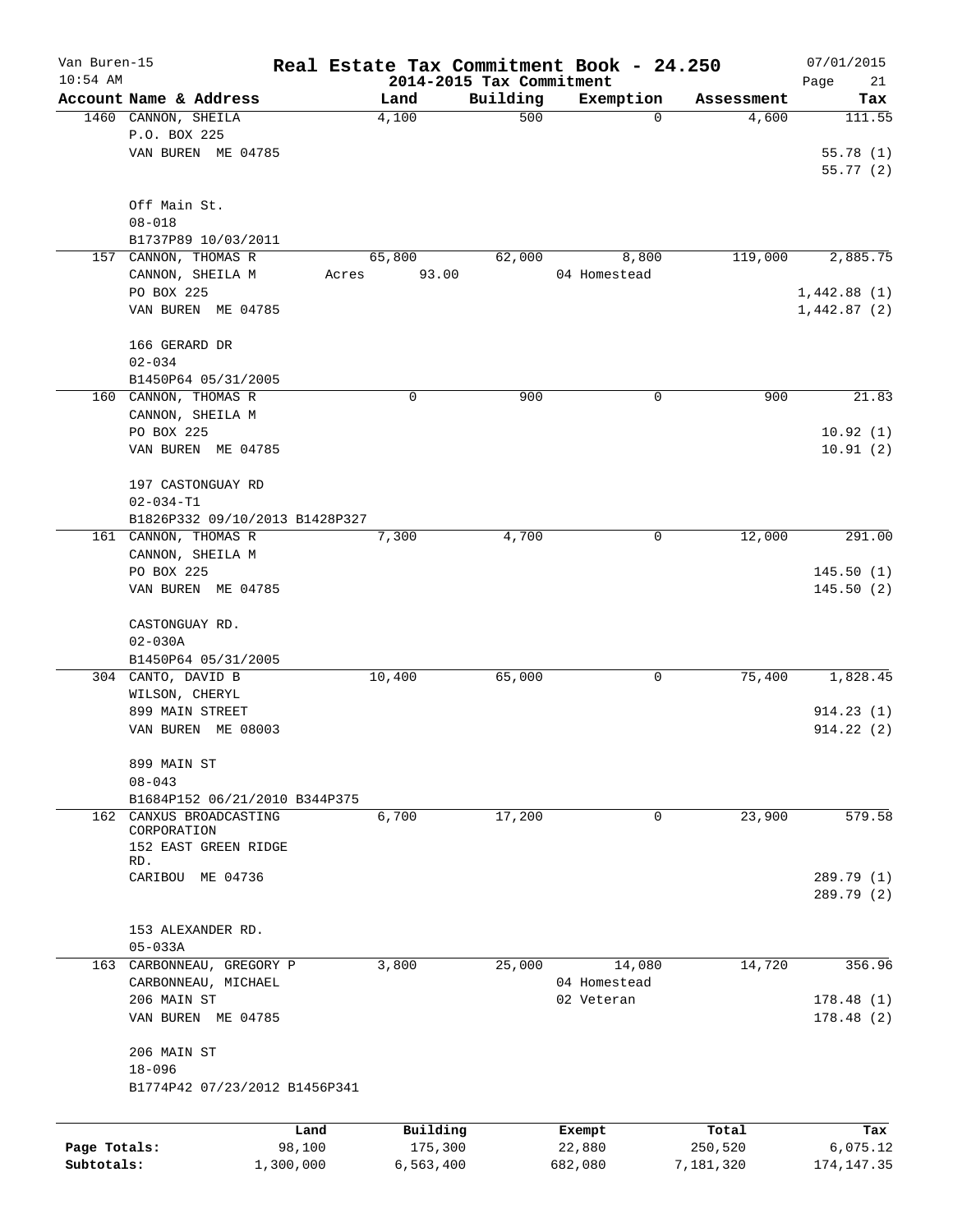| Van Buren-15 |                                             |        |                                      | Real Estate Tax Commitment Book - 24.250 |                      | 07/01/2015      |
|--------------|---------------------------------------------|--------|--------------------------------------|------------------------------------------|----------------------|-----------------|
| $10:54$ AM   | Account Name & Address                      | Land   | 2014-2015 Tax Commitment<br>Building | Exemption                                |                      | Page<br>22      |
|              | 164 CARON, BRIAN                            | 5,800  | 92,300                               | 8,800                                    | Assessment<br>89,300 | Tax<br>2,165.53 |
|              | CARON, CHRISTINA P                          |        |                                      | 04 Homestead                             |                      |                 |
|              | 145 LAPLANTE HEIGHTS                        |        |                                      |                                          |                      | 1,082.77(1)     |
|              | VAN BUREN ME 04785                          |        |                                      |                                          |                      | 1,082.76(2)     |
|              |                                             |        |                                      |                                          |                      |                 |
|              | 145 LAPLANTE HEIGHTS                        |        |                                      |                                          |                      |                 |
|              | 18C-002C                                    |        |                                      |                                          |                      |                 |
|              | B1611P151 08/26/2008                        |        |                                      |                                          |                      |                 |
| 247          | CARON, BRIAN                                | 4,000  | 100                                  | 0                                        | 4,100                | 99.43           |
|              | 145 LAPLANTE HEIGHTS                        |        |                                      |                                          |                      |                 |
|              | VAN BUREN ME 04785                          |        |                                      |                                          |                      | 49.72 (1)       |
|              |                                             |        |                                      |                                          |                      | 49.71 (2)       |
|              |                                             |        |                                      |                                          |                      |                 |
|              | CHAMPLAIN ST                                |        |                                      |                                          |                      |                 |
|              | $19 - 007$                                  |        |                                      |                                          |                      |                 |
|              | B1709P59 12/27/2010                         |        |                                      |                                          |                      |                 |
|              | 1467 CARON, BRIAN                           | 22,400 | 1,700                                | 0                                        | 24,100               | 584.43          |
|              | 145 LAPLANTE HEIGHTS                        |        |                                      |                                          |                      |                 |
|              | VAN BUREN ME 04785                          |        |                                      |                                          |                      | 292.22(1)       |
|              |                                             |        |                                      |                                          |                      | 292.21(2)       |
|              | CHAMPLAIN ST                                |        |                                      |                                          |                      |                 |
|              | $03 - 001$                                  |        |                                      |                                          |                      |                 |
|              | B1709P57 01/10/2011                         |        |                                      |                                          |                      |                 |
|              | 176 CARON, BRIAN R                          | 5,400  | 9,700                                | 0                                        | 15,100               | 366.18          |
|              | CARON, CHRISTINA P                          |        |                                      |                                          |                      |                 |
|              | 145 LAPLANTE HEIGHTS                        |        |                                      |                                          |                      | 183.09(1)       |
|              | VAN BUREN ME 04785                          |        |                                      |                                          |                      | 183.09(2)       |
|              |                                             |        |                                      |                                          |                      |                 |
|              | CLOVERHILL DR.                              |        |                                      |                                          |                      |                 |
|              | 18C-002G                                    |        |                                      |                                          |                      |                 |
|              | 1535 CARON, CHRISTINA P                     | 5,400  | 0                                    | 0                                        | 5,400                | 130.95          |
|              | 145 LAPLANTE HEIGHTS                        |        |                                      |                                          |                      |                 |
|              | VAN BUREN ME 04785                          |        |                                      |                                          |                      | 65.48(1)        |
|              |                                             |        |                                      |                                          |                      | 65.47 (2)       |
|              |                                             |        |                                      |                                          |                      |                 |
|              | LAPLANTE HEIGHTS                            |        |                                      |                                          |                      |                 |
|              | 18C-001B                                    |        |                                      |                                          |                      |                 |
|              | B1703P171 11/29/2010<br>165 CARON, DONALD R | 4,800  | 47,100                               | 8,800                                    | 43,100               | 1,045.18        |
|              | CARON, LISA M                               |        |                                      | 04 Homestead                             |                      |                 |
|              | 781 Main St                                 |        |                                      |                                          |                      | 522.59(1)       |
|              | VAN BUREN ME 04785                          |        |                                      |                                          |                      | 522.59(2)       |
|              |                                             |        |                                      |                                          |                      |                 |
|              | 112 WRIGHT ST                               |        |                                      |                                          |                      |                 |
|              | $21 - 020A$                                 |        |                                      |                                          |                      |                 |
|              | B747P88                                     |        |                                      |                                          |                      |                 |
| 349          | CARON, LANCE                                | 3,500  | 21,200                               | 8,800                                    | 15,900               | 385.58          |
|              | 111 HILLSIDE ST                             |        |                                      | 04 Homestead                             |                      |                 |
|              | VAN BUREN ME 04785                          |        |                                      |                                          |                      | 192.79(1)       |
|              |                                             |        |                                      |                                          |                      | 192.79 (2)      |
|              |                                             |        |                                      |                                          |                      |                 |
|              | 111 HILLSIDE ST                             |        |                                      |                                          |                      |                 |
|              | $23 - 060$                                  |        |                                      |                                          |                      |                 |
|              | B1702P33 11/15/2010 B1617P117               |        |                                      |                                          |                      |                 |
|              |                                             |        |                                      |                                          |                      |                 |
|              |                                             |        |                                      |                                          |                      |                 |
|              |                                             |        |                                      |                                          |                      |                 |

|              | Land      | Building  | Exempt  | Total     | Tax        |
|--------------|-----------|-----------|---------|-----------|------------|
| Page Totals: | 51,300    | 172,100   | 26,400  | 197,000   | 4,777.28   |
| Subtotals:   | 1,351,300 | 6,735,500 | 708,480 | 7,378,320 | 178,924.63 |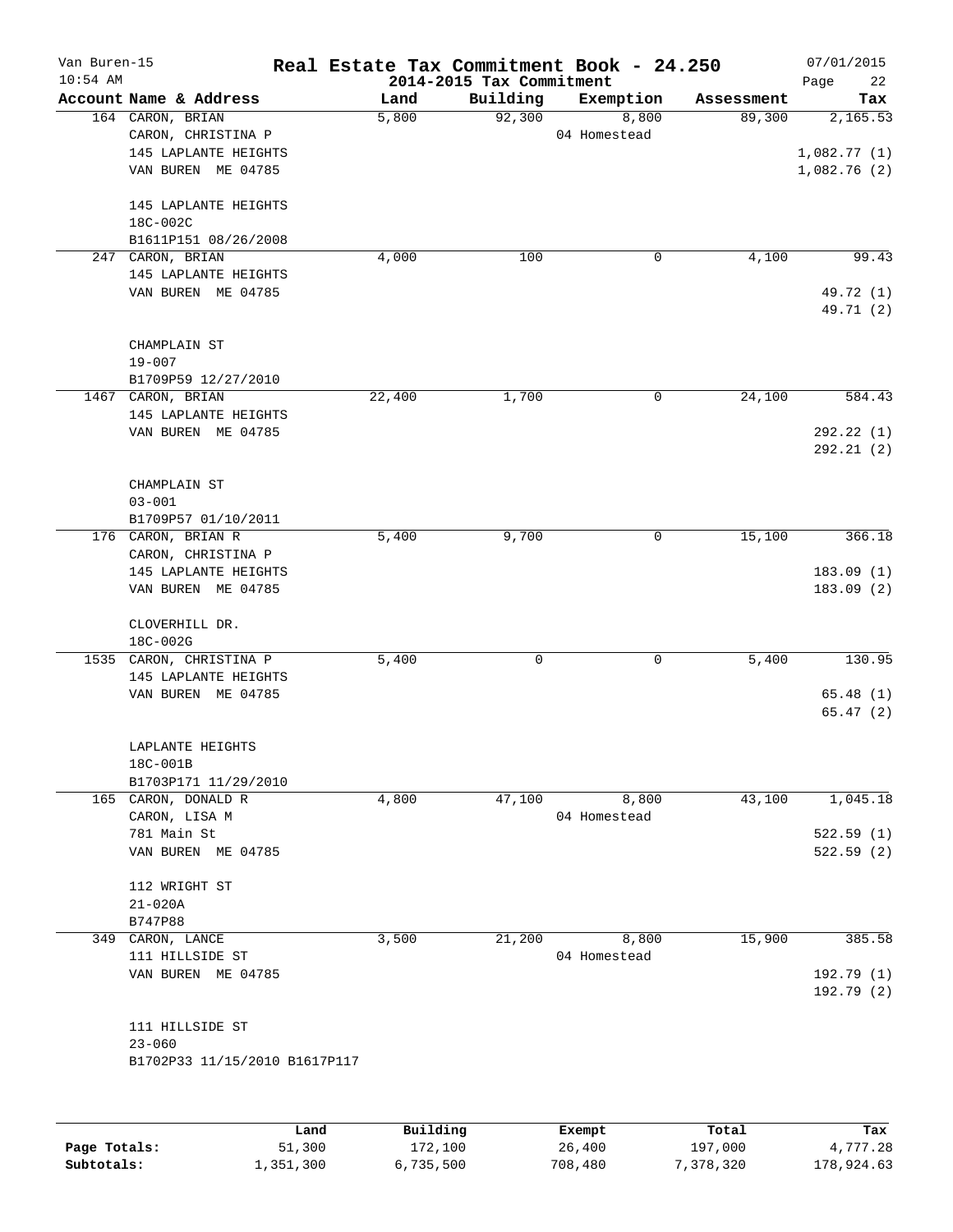| Van Buren-15<br>$10:54$ AM |                                | Real Estate Tax Commitment Book - 24.250 | 2014-2015 Tax Commitment |              |            | 07/01/2015<br>23<br>Page |
|----------------------------|--------------------------------|------------------------------------------|--------------------------|--------------|------------|--------------------------|
|                            | Account Name & Address         | Land                                     | Building                 | Exemption    | Assessment | Tax                      |
|                            | 167 CARON, LOUIS JR            | 6,900                                    | 0                        | $\Omega$     | 6,900      | 167.33                   |
|                            | CARON, SHIRLEY A               |                                          |                          |              |            |                          |
|                            | 306 MAIN ST APT 201            |                                          |                          |              |            | 83.67(1)                 |
|                            | VAN BUREN ME 04785             |                                          |                          |              |            | 83.66 (2)                |
|                            | MAIN ST                        |                                          |                          |              |            |                          |
|                            | $20 - 076$                     |                                          |                          |              |            |                          |
|                            | B1588P212                      |                                          |                          |              |            |                          |
|                            | 168 CARON, LOUIS JR            | 7,500                                    | 6,800                    | 0            | 14,300     | 346.78                   |
|                            | CARON, SHIRLEY A               |                                          |                          |              |            |                          |
|                            | 306 MAIN ST APT 201            |                                          |                          |              |            | 173.39(1)                |
|                            | VAN BUREN ME 04785             |                                          |                          |              |            | 173.39(2)                |
|                            | 102 PIERCE ST                  |                                          |                          |              |            |                          |
|                            | $20 - 090$                     |                                          |                          |              |            |                          |
|                            | B1588P212                      |                                          |                          |              |            |                          |
|                            | 166 CARON, LOUIS JR            | 9,500                                    | 50,200                   | 8,800        | 50,900     | 1,234.33                 |
|                            | CARON, SHIRLEY A.              |                                          |                          | 04 Homestead |            |                          |
|                            | 306 MAIN ST APT 201            |                                          |                          |              |            | 617.17(1)                |
|                            | VAN BUREN ME 04785             |                                          |                          |              |            | 617.16(2)                |
|                            | 306 MAIN ST                    |                                          |                          |              |            |                          |
|                            | $20 - 077$                     |                                          |                          |              |            |                          |
|                            | B1588P212                      |                                          |                          |              |            |                          |
| 170                        | CARON, LUCILLE                 | 3,600                                    | 25,400                   | 8,800        | 20,200     | 489.85                   |
|                            | 121 WILSON ST                  |                                          |                          | 04 Homestead |            |                          |
|                            | VAN BUREN ME 04785             |                                          |                          |              |            | 244.93 (1)               |
|                            |                                |                                          |                          |              |            | 244.92 (2)               |
|                            |                                |                                          |                          |              |            |                          |
|                            | 121 WILSON ST                  |                                          |                          |              |            |                          |
|                            | $23 - 034$                     |                                          |                          |              |            | 463.18                   |
|                            | 171 CARON, O'NEIL              | 3,600                                    | 24,300                   | 8,800        | 19,100     |                          |
|                            | CARON, BRENDA<br>156 FULTON ST |                                          |                          | 04 Homestead |            | 231.59(1)                |
|                            | VAN BUREN ME 04785             |                                          |                          |              |            | 231.59(2)                |
|                            |                                |                                          |                          |              |            |                          |
|                            | 156 FULTON ST                  |                                          |                          |              |            |                          |
|                            | $19 - 043$                     |                                          |                          |              |            |                          |
|                            | B820P201                       |                                          |                          |              |            |                          |
|                            | 174 CARON, ROBERT E JR         | 5,000                                    | 42,800                   | 8,800        | 39,000     | 945.75                   |
|                            | CARON, COLETTE                 |                                          |                          | 04 Homestead |            |                          |
|                            | 110 BROOK AVE                  |                                          |                          |              |            | 472.88(1)                |
|                            | VAN BUREN ME 04785             |                                          |                          |              |            | 472.87(2)                |
|                            | 110 BROOK AVE.                 |                                          |                          |              |            |                          |
|                            | $17 - 063$                     |                                          |                          |              |            |                          |
|                            | 175 CARON, RUDOLPH L           | 4,800                                    | 51,400                   | 8,800        | 47,400     | 1,149.45                 |
|                            | CARON, CLAIRE                  |                                          |                          | 04 Homestead |            |                          |
|                            | 135 MARION DR                  |                                          |                          |              |            | 574.73(1)                |
|                            | VAN BUREN ME 04785             |                                          |                          |              |            | 574.72(2)                |
|                            | 135 MARION DR                  |                                          |                          |              |            |                          |
|                            | 18B-009                        |                                          |                          |              |            |                          |
|                            | B419P109                       |                                          |                          |              |            |                          |
|                            |                                |                                          |                          |              |            |                          |
|                            |                                |                                          |                          |              |            |                          |
|                            |                                |                                          |                          |              |            |                          |

|              | Land      | Building  | Exempt  | Total     | Tax        |
|--------------|-----------|-----------|---------|-----------|------------|
| Page Totals: | 40,900    | 200,900   | 44,000  | 197,800   | 4,796.67   |
| Subtotals:   | 1,392,200 | 6,936,400 | 752,480 | 7,576,120 | 183,721.30 |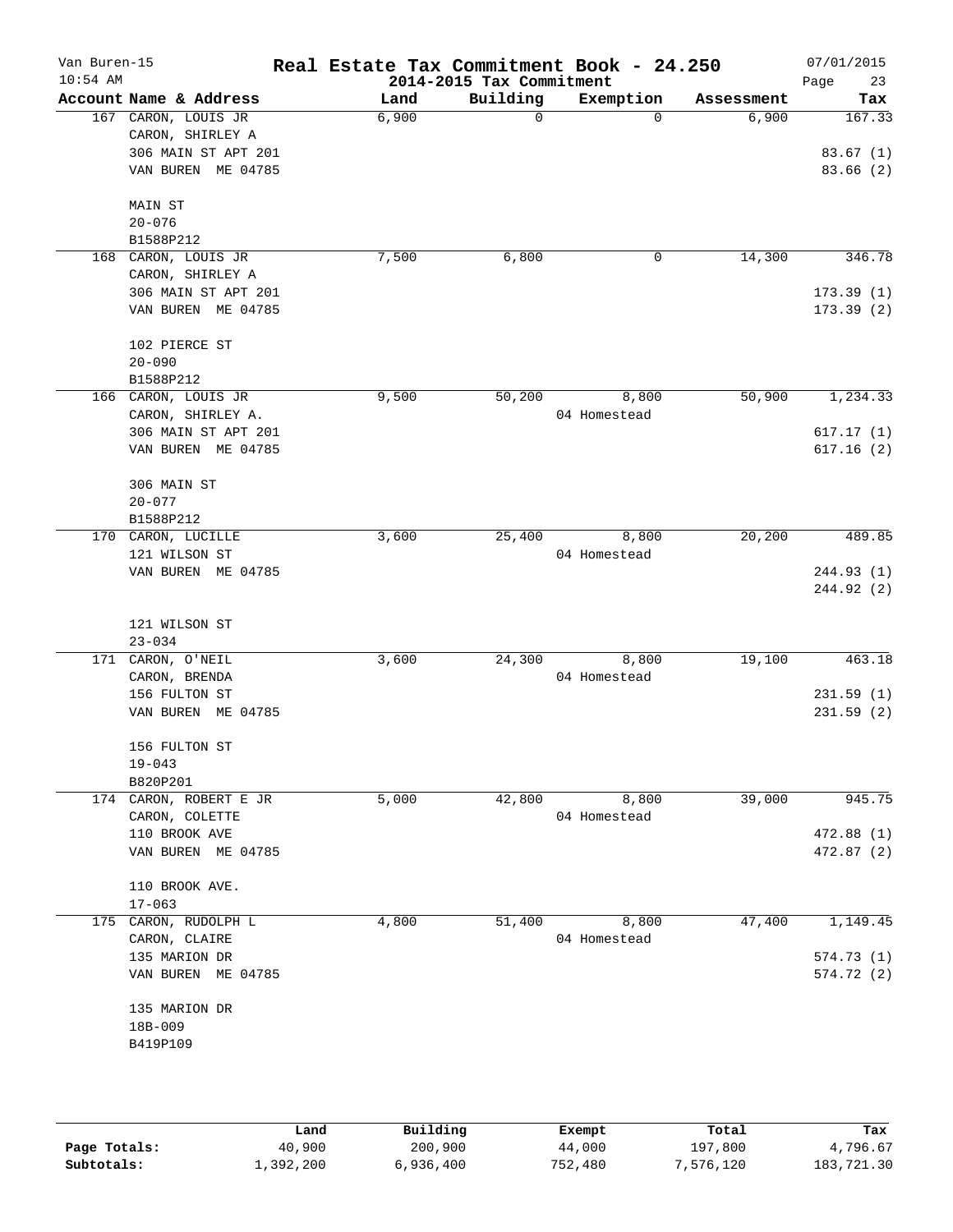| Van Buren-15 |                                  |                | Real Estate Tax Commitment Book - 24.250 |                                      |                       |                      | 07/01/2015       |
|--------------|----------------------------------|----------------|------------------------------------------|--------------------------------------|-----------------------|----------------------|------------------|
| $10:54$ AM   | Account Name & Address           |                |                                          | 2014-2015 Tax Commitment<br>Building |                       |                      | Page<br>24       |
|              | 179 CARRIER, GILMAN J            |                | Land<br>4,600                            | 52,100                               | Exemption<br>8,800    | Assessment<br>47,900 | Tax<br>1,161.58  |
|              | 185 LYNNE ST                     |                |                                          |                                      | 04 Homestead          |                      |                  |
|              | VAN BUREN ME 04785               |                |                                          |                                      |                       |                      | 580.79 (1)       |
|              |                                  |                |                                          |                                      |                       |                      | 580.79 (2)       |
|              |                                  |                |                                          |                                      |                       |                      |                  |
|              | 185 LYNNE ST                     |                |                                          |                                      |                       |                      |                  |
|              | $19 - 071$                       |                |                                          |                                      |                       |                      |                  |
|              | B1305P97                         |                |                                          |                                      |                       |                      |                  |
|              | 180 CARRIER, ROBERT              |                | 6,400                                    | 84,800                               | 8,800                 | 82,400               | 1,998.20         |
|              | CARRIER, STELLA M                |                |                                          |                                      | 04 Homestead          |                      |                  |
|              | 159 VIOLETTE ST                  |                |                                          |                                      |                       |                      | 999.10 (1)       |
|              | VAN BUREN ME 04785               |                |                                          |                                      |                       |                      | 999.10 (2)       |
|              |                                  |                |                                          |                                      |                       |                      |                  |
|              | 159 VIOLETTE ST                  |                |                                          |                                      |                       |                      |                  |
|              | $16 - 081$                       |                |                                          |                                      |                       |                      |                  |
|              | B1229P104                        |                |                                          |                                      |                       |                      |                  |
|              | 181 CARRIER, SIMONNE             |                | 3,400                                    | 35,800                               | 14,080                | 25,120               | 609.16           |
|              | CARRIER, STEVEN J                |                |                                          |                                      | 02 Veteran            |                      |                  |
|              | 106 HILLSIDE ST                  |                |                                          |                                      | 04 Homestead          |                      | 304.58(1)        |
|              | VAN BUREN ME 04785               |                |                                          |                                      |                       |                      | 304.58(2)        |
|              |                                  |                |                                          |                                      |                       |                      |                  |
|              | 106 HILLSIDE ST                  |                |                                          |                                      |                       |                      |                  |
|              | $23 - 094$                       |                |                                          |                                      |                       |                      |                  |
|              | B580P32                          |                |                                          |                                      |                       |                      |                  |
|              | 450 CASHMAN, ROBERT              |                | 15,700                                   | 67,300                               | 0                     | 83,000               | 2,012.75         |
|              | CASHMAN, LINDA                   |                |                                          |                                      |                       |                      |                  |
|              | 1104 MAIN STREET                 |                |                                          |                                      |                       |                      | 1,006.38(1)      |
|              | VAN BUREN ME 04785               |                |                                          |                                      |                       |                      | 1,006.37(2)      |
|              |                                  |                |                                          |                                      |                       |                      |                  |
|              | 314 MAIN ST                      |                |                                          |                                      |                       |                      |                  |
|              | $20 - 075$                       |                |                                          |                                      |                       |                      |                  |
|              | B1606P301                        |                |                                          |                                      |                       | 92,700               | 2,247.98         |
|              | 182 CASHMAN, ROBERT R            |                | 11,700                                   | 89,800                               | 8,800<br>04 Homestead |                      |                  |
|              | CASHMAN, LINDA A<br>1104 MAIN ST |                |                                          |                                      |                       |                      | 1, 123.99(1)     |
|              | VAN BUREN ME 04785               |                |                                          |                                      |                       |                      | 1, 123.99(2)     |
|              |                                  |                |                                          |                                      |                       |                      |                  |
|              | 1104 MAIN ST                     |                |                                          |                                      |                       |                      |                  |
|              | $09 - 015$                       |                |                                          |                                      |                       |                      |                  |
|              | B1124P10                         |                |                                          |                                      |                       |                      |                  |
| 183          | CASTONGUAY, LUCILLE R            |                | 4,900                                    | 67,700                               | 8,800                 | 63,800               | 1,547.15         |
|              | 112 WATERMILL RD                 |                |                                          |                                      | 04 Homestead          |                      |                  |
|              | VAN BUREN ME 04785               |                |                                          |                                      |                       |                      | 773.58(1)        |
|              |                                  |                |                                          |                                      |                       |                      | 773.57(2)        |
|              |                                  |                |                                          |                                      |                       |                      |                  |
|              | 112 WATERMILL RD                 |                |                                          |                                      |                       |                      |                  |
|              | $16 - 032$                       |                |                                          |                                      |                       |                      |                  |
|              | B381P96                          |                |                                          |                                      |                       |                      |                  |
|              | 189 CASTONGUAY, NORMAN J         |                | 3,200                                    | 23,900                               | 8,800                 | 18,300               | 443.78           |
|              | CASTONGUAY, JACQUELINE           |                |                                          |                                      | 04 Homestead          |                      |                  |
|              | 106 CHAMPLAIN ST                 |                |                                          |                                      |                       |                      | 221.89(1)        |
|              | VAN BUREN ME 04785               |                |                                          |                                      |                       |                      | 221.89(2)        |
|              |                                  |                |                                          |                                      |                       |                      |                  |
|              | 106 CHAMPLAIN ST                 |                |                                          |                                      |                       |                      |                  |
|              | $20 - 047$                       |                |                                          |                                      |                       |                      |                  |
|              | B1524P124                        |                |                                          |                                      |                       |                      |                  |
|              |                                  |                |                                          |                                      |                       |                      |                  |
| Page Totals: |                                  | Land<br>49,900 | Building<br>421,400                      |                                      | Exempt<br>58,080      | Total<br>413,220     | Tax<br>10,020.60 |
| Subtotals:   |                                  | 1,442,100      | 7,357,800                                |                                      | 810,560               | 7,989,340            | 193,741.90       |
|              |                                  |                |                                          |                                      |                       |                      |                  |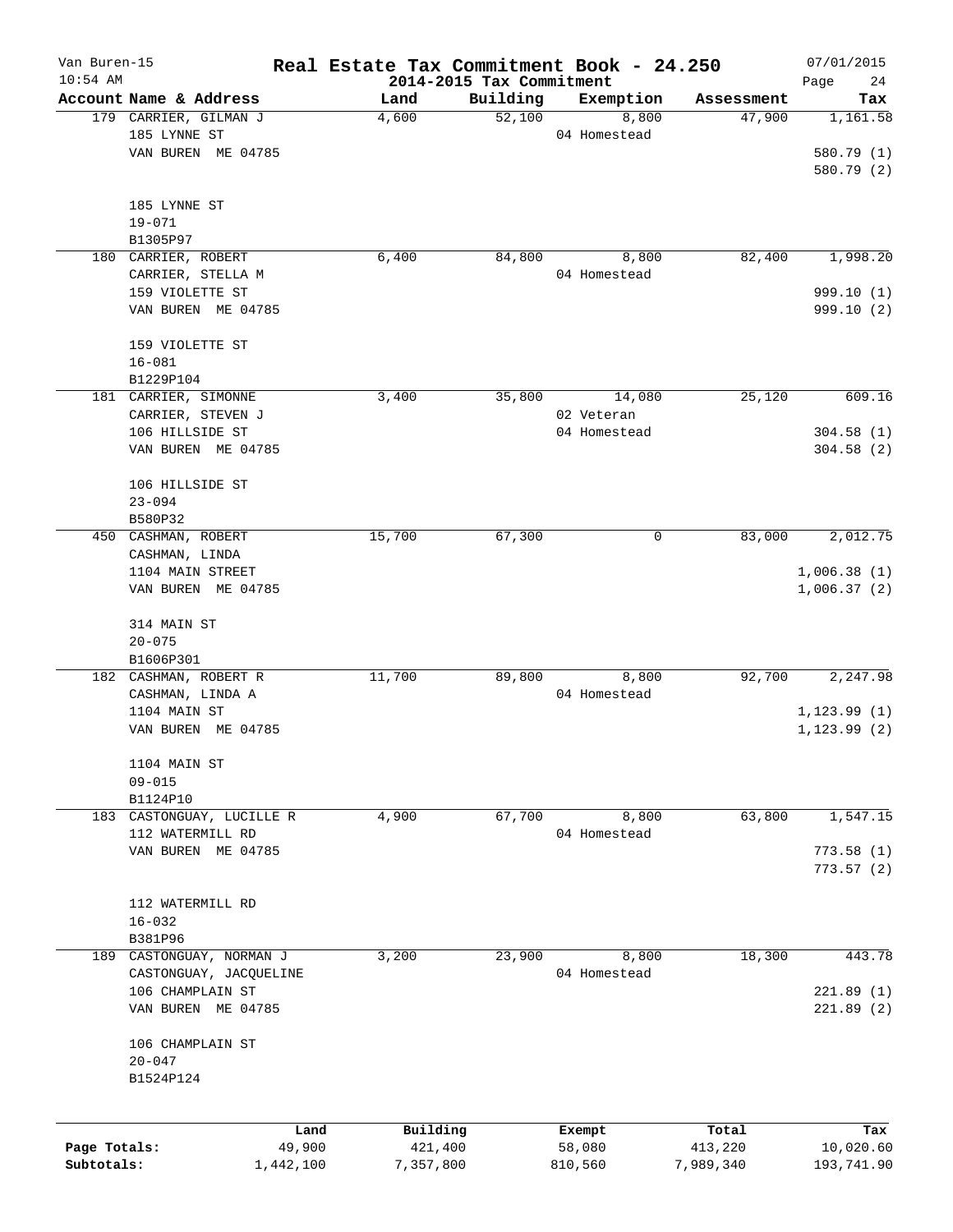| Van Buren-15<br>$10:54$ AM |                               |        | 2014-2015 Tax Commitment |          | Real Estate Tax Commitment Book - 24.250 |            | 07/01/2015<br>Page<br>25 |
|----------------------------|-------------------------------|--------|--------------------------|----------|------------------------------------------|------------|--------------------------|
|                            | Account Name & Address        |        | Land                     | Building | Exemption                                | Assessment | Tax                      |
|                            | 184 CASTONGUAY, PETER R       |        | 4,600                    | 42,100   | 8,800                                    | 37,900     | 919.08                   |
|                            | 193 LYNNE ST                  |        |                          |          | 04 Homestead                             |            |                          |
|                            | VAN BUREN ME 04785            |        |                          |          |                                          |            | 459.54 (1)               |
|                            |                               |        |                          |          |                                          |            | 459.54 (2)               |
|                            |                               |        |                          |          |                                          |            |                          |
|                            | 193 LYNNE ST                  |        |                          |          |                                          |            |                          |
|                            | $19 - 079$                    |        |                          |          |                                          |            |                          |
|                            | B1021P16                      |        |                          |          |                                          |            |                          |
|                            | 185 CASTONGUAY, PIERRE R      |        | 8,400                    | 57,900   | 8,800                                    | 57,500     | 1,394.38                 |
|                            | CASTONGUAY, SOLANGE J         |        |                          |          | 04 Homestead                             |            |                          |
|                            | 1175 MAIN ST                  |        |                          |          |                                          |            | 697.19 (1)               |
|                            | VAN BUREN ME 04785            |        |                          |          |                                          |            | 697.19 (2)               |
|                            |                               |        |                          |          |                                          |            |                          |
|                            | 1175 MAIN ST                  |        |                          |          |                                          |            |                          |
|                            | 09-041E                       |        |                          |          |                                          |            |                          |
|                            | B1029P83                      |        |                          |          |                                          |            |                          |
|                            | 186 CASTONGUAY, RICHARD J.    |        | 3,100                    | 31,500   | 14,080                                   | 20,520     | 497.61                   |
|                            | CASTONGUAY, CLAUDETTE         |        |                          |          | 04 Homestead                             |            |                          |
|                            | М.                            |        |                          |          |                                          |            |                          |
|                            | 118 HILLSIDE ST               |        |                          |          | 02 Veteran                               |            | 248.81(1)                |
|                            | VAN BUREN ME 04785            |        |                          |          |                                          |            | 248.80(2)                |
|                            |                               |        |                          |          |                                          |            |                          |
|                            | 118 HILLSIDE ST               |        |                          |          |                                          |            |                          |
|                            |                               |        |                          |          |                                          |            |                          |
|                            | $23 - 090$                    |        |                          |          |                                          |            |                          |
|                            | B1667P290 01/22/2010 B362P263 |        |                          |          |                                          | 39,500     | 957.88                   |
|                            | 188 CASTONGUAY, SCOTT A       |        | 4,500                    | 43,800   | 8,800                                    |            |                          |
|                            | JANKOWSKI, CHERYL A           |        |                          |          | 04 Homestead                             |            |                          |
|                            | 119 CENTER ST                 |        |                          |          |                                          |            | 478.94 (1)               |
|                            | VAN BUREN ME 04785            |        |                          |          |                                          |            | 478.94 (2)               |
|                            |                               |        |                          |          |                                          |            |                          |
|                            | 119 CENTER ST                 |        |                          |          |                                          |            |                          |
|                            | $16 - 049$                    |        |                          |          |                                          |            |                          |
|                            | B1390P64                      |        |                          |          |                                          |            |                          |
|                            | 187 CASTONGUAY, SCOTT A       |        | 3,400                    | 4,900    | 0                                        | 8,300      | 201.28                   |
|                            | CASTONGUAY, LUCILLE           |        |                          |          |                                          |            |                          |
|                            | 119 CENTER ST                 |        |                          |          |                                          |            | 100.64(1)                |
|                            | VAN BUREN ME 04785            |        |                          |          |                                          |            | 100.64(2)                |
|                            |                               |        |                          |          |                                          |            |                          |
|                            | 269 LAKE RD                   |        |                          |          |                                          |            |                          |
|                            | $04 - 019$                    |        |                          |          |                                          |            |                          |
|                            | B960P342                      |        |                          |          |                                          |            |                          |
|                            | 190 CASTONGUAY, SHERI J       |        | 7,800                    | 0        | 0                                        | 7,800      | 189.15                   |
|                            | CASTONGUAY, GREGG             |        |                          |          |                                          |            |                          |
|                            | P O BOX 617                   |        |                          |          |                                          |            | 94.58 (1)                |
|                            | GARDNER MA 01440              |        |                          |          |                                          |            | 94.57 (2)                |
|                            |                               |        |                          |          |                                          |            |                          |
|                            | RR 1                          |        |                          |          |                                          |            |                          |
|                            | $09 - 041$                    |        |                          |          |                                          |            |                          |
|                            | B1445P228                     |        |                          |          |                                          |            |                          |
|                            | 192 CHABRE, HEDRICK J         |        | 8,200                    | 54,100   | 8,800                                    | 53,500     | 1,297.38                 |
|                            | CHABRE, CLAUDETTE             |        |                          |          | 04 Homestead                             |            |                          |
|                            | 156 CHAMPLAIN ST              |        |                          |          |                                          |            | 648.69(1)                |
|                            | VAN BUREN ME 04785            |        |                          |          |                                          |            | 648.69 (2)               |
|                            |                               |        |                          |          |                                          |            |                          |
|                            | 156 CHAMPLAIN ST              |        |                          |          |                                          |            |                          |
|                            | $19 - 075$                    |        |                          |          |                                          |            |                          |
|                            | B875P177                      |        |                          |          |                                          |            |                          |
|                            |                               |        |                          |          |                                          |            |                          |
|                            |                               | Land   | Building                 |          | Exempt                                   | Total      | Tax                      |
| Page Totals:               |                               | 40,000 | 234,300                  |          | 49,280                                   | 225,020    | 5,456.76                 |
| Subtotals:                 | 1,482,100                     |        | 7,592,100                |          | 859,840                                  | 8,214,360  | 199,198.66               |
|                            |                               |        |                          |          |                                          |            |                          |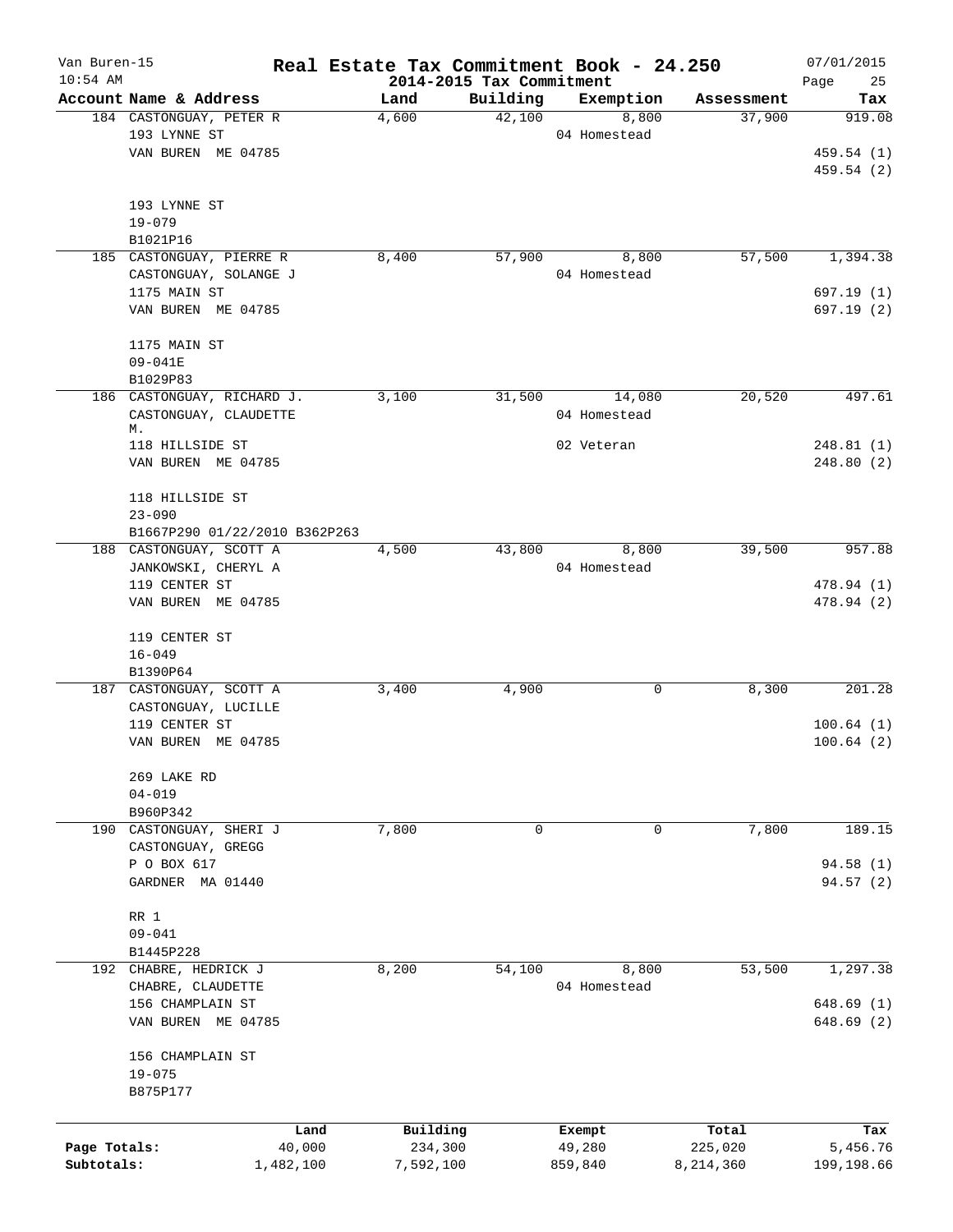| Van Buren-15 |                                           |                |               |                                      | Real Estate Tax Commitment Book - 24.250 |                      | 07/01/2015      |
|--------------|-------------------------------------------|----------------|---------------|--------------------------------------|------------------------------------------|----------------------|-----------------|
| $10:54$ AM   | Account Name & Address                    |                |               | 2014-2015 Tax Commitment<br>Building |                                          |                      | Page<br>26      |
|              | 193 CHABRE, MARK                          |                | Land<br>4,800 | 34,000                               | Exemption<br>$\mathbf 0$                 | Assessment<br>38,800 | Tax<br>940.90   |
|              | 44 CHARLES ST                             |                |               |                                      |                                          |                      |                 |
|              | BANGOR ME 04401                           |                |               |                                      |                                          |                      | 470.45(1)       |
|              |                                           |                |               |                                      |                                          |                      |                 |
|              |                                           |                |               |                                      |                                          |                      | 470.45(2)       |
|              |                                           |                |               |                                      |                                          |                      |                 |
|              | 159 STATE ST                              |                |               |                                      |                                          |                      |                 |
|              | $12A - 008$                               |                |               |                                      |                                          |                      |                 |
|              | B1462P108 08/12/2005                      |                |               |                                      |                                          |                      |                 |
|              | 195 CHAMBERLAIN, NORMAN G                 |                | 7,000         | 17,300                               | 0                                        | 24,300               | 589.28          |
|              | 35 MAIN STREET                            |                |               |                                      |                                          |                      |                 |
|              | TRAILER A-9                               |                |               |                                      |                                          |                      | 294.64 (1)      |
|              | SOUTH WINDSOR CT 06074                    |                |               |                                      |                                          |                      | 294.64 (2)      |
|              | 108 ST MARY'S BROOK RD                    |                |               |                                      |                                          |                      |                 |
|              | $02 - 038A$                               |                |               |                                      |                                          |                      |                 |
|              | B1558P224                                 |                |               |                                      |                                          |                      |                 |
|              | 300 CHAMBERLAIN, NORMAN G                 |                | 4,400         | 1,400                                | 0                                        | 5,800                | 140.65          |
|              |                                           |                |               |                                      |                                          |                      |                 |
|              | 35 MAIN ST 9A<br>SOUTH WINDSOR CT 06040   |                |               |                                      |                                          |                      |                 |
|              |                                           |                |               |                                      |                                          |                      | 70.33(1)        |
|              |                                           |                |               |                                      |                                          |                      | 70.32(2)        |
|              | ST MARY BROOK RD                          |                |               |                                      |                                          |                      |                 |
|              |                                           |                |               |                                      |                                          |                      |                 |
|              | $02 - 038$                                |                |               |                                      |                                          |                      |                 |
|              | B1601P104                                 |                |               |                                      |                                          |                      |                 |
| 196          | CHAMBERLAND, LORANCE V                    |                | 4,600         | 55,600                               | 8,800                                    | 51,400               | 1,246.45        |
|              | 201 LYNNE STREET                          |                |               |                                      | 04 Homestead                             |                      |                 |
|              | VAN BUREN ME 04785                        |                |               |                                      |                                          |                      | 623.23(1)       |
|              |                                           |                |               |                                      |                                          |                      | 623.22(2)       |
|              |                                           |                |               |                                      |                                          |                      |                 |
|              | 201 LYNNE ST                              |                |               |                                      |                                          |                      |                 |
|              | $19 - 083$                                |                |               |                                      |                                          |                      |                 |
|              | B1585P6 02/11/2008                        |                |               |                                      |                                          |                      |                 |
|              | 197 CHAMPLIN, FRANCIS T<br>(LIVING TRUST) |                | 13,700        | 0                                    | 0                                        | 13,700               | 332.23          |
|              | CHAMPLIN, EDWINA                          |                |               |                                      |                                          |                      |                 |
|              | P O BOX 262                               |                |               |                                      |                                          |                      | 166.12(1)       |
|              | VAN BUREN ME 04785                        |                |               |                                      |                                          |                      | 166.11(2)       |
|              |                                           |                |               |                                      |                                          |                      |                 |
|              | OFF HAMLIN RD                             |                |               |                                      |                                          |                      |                 |
|              | $03 - 015$                                |                |               |                                      |                                          |                      |                 |
|              | B1022P306                                 |                |               |                                      |                                          |                      |                 |
| 199          | CHAN, WILLIAM G                           |                | 5,000         | 78,800                               | 8,800                                    | 75,000               | 1,818.75        |
|              | CHAN, MOLAN                               |                |               |                                      | 04 Homestead                             |                      |                 |
|              | 109 HIGH ST                               |                |               |                                      |                                          |                      | 909.38(1)       |
|              | VAN BUREN ME 04785                        |                |               |                                      |                                          |                      | 909.37(2)       |
|              |                                           |                |               |                                      |                                          |                      |                 |
|              | 109 HIGH ST                               |                |               |                                      |                                          |                      |                 |
|              | $14 - 133$                                |                |               |                                      |                                          |                      |                 |
|              | B414P702                                  |                |               |                                      |                                          |                      |                 |
|              | 1066 CHARETTE, NICOLE J                   |                | 3,800         | 59,700                               | $\mathbf 0$                              | 63,500               | 1,539.88        |
|              | 161 LAKE SHORE RD                         |                |               |                                      |                                          |                      |                 |
|              | LOT 212                                   |                |               |                                      |                                          |                      | 769.94(1)       |
|              | ST. DAVID ME 04773                        |                |               |                                      |                                          |                      | 769.94(2)       |
|              |                                           |                |               |                                      |                                          |                      |                 |
|              | 101 TYLER ST                              |                |               |                                      |                                          |                      |                 |
|              | $18 - 099$                                |                |               |                                      |                                          |                      |                 |
|              | B1644P154 06/26/2009                      |                |               |                                      |                                          |                      |                 |
|              |                                           |                |               |                                      |                                          |                      |                 |
|              |                                           |                | Building      |                                      |                                          | Total                |                 |
| Page Totals: |                                           | Land<br>43,300 | 246,800       |                                      | Exempt<br>17,600                         | 272,500              | Tax<br>6,608.14 |
| Subtotals:   | 1,525,400                                 |                | 7,838,900     |                                      | 877,440                                  | 8,486,860            | 205,806.80      |
|              |                                           |                |               |                                      |                                          |                      |                 |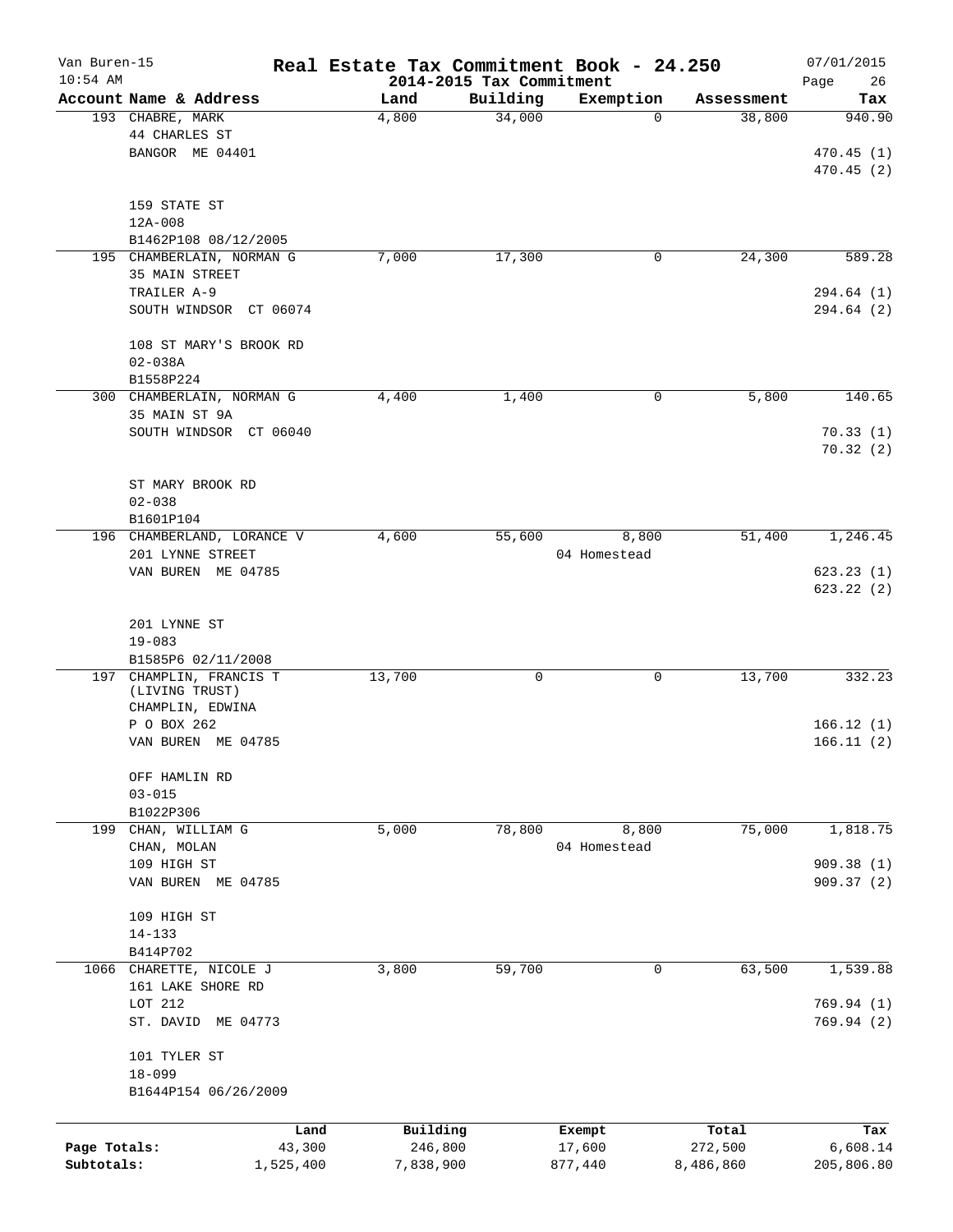| Account Name & Address<br>Building<br>Exemption<br>Land<br>Assessment<br>47,100<br>202 CHASSE, GERALD<br>6,700<br>53,800<br>$\Omega$<br>CHASSE, MARY ANN<br>P O BOX 67<br>VAN BUREN ME 04785<br>176 STATE ST<br>12A-020<br>1297 CHASSE, GERALD<br>5,000<br>43,700<br>48,700<br>0<br>CHASSE, MARY ANNE<br>P.O. BOX 67<br>VAN BUREN ME 04785<br>107 CLEVELAND AVE<br>$18 - 082$<br>B1688P246 07/23/2010<br>201 CHASSE, GERALD<br>3,000<br>22,100<br>0<br>25,100<br>CHASSE, MARY ANN<br>P O BOX 67<br>VAN BUREN ME 04785<br>112 CENTER ST<br>$16 - 055$<br>B1117P97<br>2,600<br>29,600<br>32,200<br>203 CHASSE, GERALD J<br>0<br>CHASSE, MARY ANN<br>P O BOX 67<br>VAN BUREN ME 04785<br>123 TYLER ST<br>$18 - 106$<br>B777P48<br>300<br>300<br>205 CHASSE, GERALD J<br>0<br>0<br>CHASSE, MARY ANN<br>P O BOX 67<br>VAN BUREN ME 04785<br>GARFIELD AVE<br>$20 - 082$<br>B584P270<br>27,700<br>30,300<br>206 CHASSE, GERALD J<br>2,600<br>0<br>CHASSE, MARY ANN<br>P O BOX 67<br>VAN BUREN ME 04785<br>111 CENTER ST<br>$16 - 047$<br>B625P215<br>2,800<br>39,000<br>211 CHASSE, GERALD J<br>36,200<br>0<br>CHASSE, MARY ANN<br>P O BOX 67<br>VAN BUREN ME 04785<br>103 CYR AVE | Van Buren-15<br>$10:54$ AM | Real Estate Tax Commitment Book - 24.250 | 2014-2015 Tax Commitment |  | 07/01/2015<br>27<br>Page |
|-----------------------------------------------------------------------------------------------------------------------------------------------------------------------------------------------------------------------------------------------------------------------------------------------------------------------------------------------------------------------------------------------------------------------------------------------------------------------------------------------------------------------------------------------------------------------------------------------------------------------------------------------------------------------------------------------------------------------------------------------------------------------------------------------------------------------------------------------------------------------------------------------------------------------------------------------------------------------------------------------------------------------------------------------------------------------------------------------------------------------------------------------------------------------------|----------------------------|------------------------------------------|--------------------------|--|--------------------------|
|                                                                                                                                                                                                                                                                                                                                                                                                                                                                                                                                                                                                                                                                                                                                                                                                                                                                                                                                                                                                                                                                                                                                                                             |                            |                                          |                          |  | Tax                      |
|                                                                                                                                                                                                                                                                                                                                                                                                                                                                                                                                                                                                                                                                                                                                                                                                                                                                                                                                                                                                                                                                                                                                                                             |                            |                                          |                          |  | 1,304.65                 |
|                                                                                                                                                                                                                                                                                                                                                                                                                                                                                                                                                                                                                                                                                                                                                                                                                                                                                                                                                                                                                                                                                                                                                                             |                            |                                          |                          |  |                          |
|                                                                                                                                                                                                                                                                                                                                                                                                                                                                                                                                                                                                                                                                                                                                                                                                                                                                                                                                                                                                                                                                                                                                                                             |                            |                                          |                          |  | 652.33(1)                |
|                                                                                                                                                                                                                                                                                                                                                                                                                                                                                                                                                                                                                                                                                                                                                                                                                                                                                                                                                                                                                                                                                                                                                                             |                            |                                          |                          |  | 652.32 (2)               |
|                                                                                                                                                                                                                                                                                                                                                                                                                                                                                                                                                                                                                                                                                                                                                                                                                                                                                                                                                                                                                                                                                                                                                                             |                            |                                          |                          |  |                          |
|                                                                                                                                                                                                                                                                                                                                                                                                                                                                                                                                                                                                                                                                                                                                                                                                                                                                                                                                                                                                                                                                                                                                                                             |                            |                                          |                          |  |                          |
|                                                                                                                                                                                                                                                                                                                                                                                                                                                                                                                                                                                                                                                                                                                                                                                                                                                                                                                                                                                                                                                                                                                                                                             |                            |                                          |                          |  | 1,180.98                 |
|                                                                                                                                                                                                                                                                                                                                                                                                                                                                                                                                                                                                                                                                                                                                                                                                                                                                                                                                                                                                                                                                                                                                                                             |                            |                                          |                          |  |                          |
|                                                                                                                                                                                                                                                                                                                                                                                                                                                                                                                                                                                                                                                                                                                                                                                                                                                                                                                                                                                                                                                                                                                                                                             |                            |                                          |                          |  | 590.49 (1)               |
|                                                                                                                                                                                                                                                                                                                                                                                                                                                                                                                                                                                                                                                                                                                                                                                                                                                                                                                                                                                                                                                                                                                                                                             |                            |                                          |                          |  | 590.49 (2)               |
|                                                                                                                                                                                                                                                                                                                                                                                                                                                                                                                                                                                                                                                                                                                                                                                                                                                                                                                                                                                                                                                                                                                                                                             |                            |                                          |                          |  |                          |
|                                                                                                                                                                                                                                                                                                                                                                                                                                                                                                                                                                                                                                                                                                                                                                                                                                                                                                                                                                                                                                                                                                                                                                             |                            |                                          |                          |  |                          |
|                                                                                                                                                                                                                                                                                                                                                                                                                                                                                                                                                                                                                                                                                                                                                                                                                                                                                                                                                                                                                                                                                                                                                                             |                            |                                          |                          |  |                          |
|                                                                                                                                                                                                                                                                                                                                                                                                                                                                                                                                                                                                                                                                                                                                                                                                                                                                                                                                                                                                                                                                                                                                                                             |                            |                                          |                          |  | 608.68                   |
|                                                                                                                                                                                                                                                                                                                                                                                                                                                                                                                                                                                                                                                                                                                                                                                                                                                                                                                                                                                                                                                                                                                                                                             |                            |                                          |                          |  |                          |
|                                                                                                                                                                                                                                                                                                                                                                                                                                                                                                                                                                                                                                                                                                                                                                                                                                                                                                                                                                                                                                                                                                                                                                             |                            |                                          |                          |  | 304.34(1)                |
|                                                                                                                                                                                                                                                                                                                                                                                                                                                                                                                                                                                                                                                                                                                                                                                                                                                                                                                                                                                                                                                                                                                                                                             |                            |                                          |                          |  | 304.34(2)                |
|                                                                                                                                                                                                                                                                                                                                                                                                                                                                                                                                                                                                                                                                                                                                                                                                                                                                                                                                                                                                                                                                                                                                                                             |                            |                                          |                          |  |                          |
|                                                                                                                                                                                                                                                                                                                                                                                                                                                                                                                                                                                                                                                                                                                                                                                                                                                                                                                                                                                                                                                                                                                                                                             |                            |                                          |                          |  |                          |
|                                                                                                                                                                                                                                                                                                                                                                                                                                                                                                                                                                                                                                                                                                                                                                                                                                                                                                                                                                                                                                                                                                                                                                             |                            |                                          |                          |  |                          |
|                                                                                                                                                                                                                                                                                                                                                                                                                                                                                                                                                                                                                                                                                                                                                                                                                                                                                                                                                                                                                                                                                                                                                                             |                            |                                          |                          |  | 780.85                   |
|                                                                                                                                                                                                                                                                                                                                                                                                                                                                                                                                                                                                                                                                                                                                                                                                                                                                                                                                                                                                                                                                                                                                                                             |                            |                                          |                          |  |                          |
|                                                                                                                                                                                                                                                                                                                                                                                                                                                                                                                                                                                                                                                                                                                                                                                                                                                                                                                                                                                                                                                                                                                                                                             |                            |                                          |                          |  | 390.43 (1)               |
|                                                                                                                                                                                                                                                                                                                                                                                                                                                                                                                                                                                                                                                                                                                                                                                                                                                                                                                                                                                                                                                                                                                                                                             |                            |                                          |                          |  | 390.42 (2)               |
|                                                                                                                                                                                                                                                                                                                                                                                                                                                                                                                                                                                                                                                                                                                                                                                                                                                                                                                                                                                                                                                                                                                                                                             |                            |                                          |                          |  |                          |
|                                                                                                                                                                                                                                                                                                                                                                                                                                                                                                                                                                                                                                                                                                                                                                                                                                                                                                                                                                                                                                                                                                                                                                             |                            |                                          |                          |  |                          |
|                                                                                                                                                                                                                                                                                                                                                                                                                                                                                                                                                                                                                                                                                                                                                                                                                                                                                                                                                                                                                                                                                                                                                                             |                            |                                          |                          |  |                          |
|                                                                                                                                                                                                                                                                                                                                                                                                                                                                                                                                                                                                                                                                                                                                                                                                                                                                                                                                                                                                                                                                                                                                                                             |                            |                                          |                          |  | 7.28                     |
|                                                                                                                                                                                                                                                                                                                                                                                                                                                                                                                                                                                                                                                                                                                                                                                                                                                                                                                                                                                                                                                                                                                                                                             |                            |                                          |                          |  |                          |
|                                                                                                                                                                                                                                                                                                                                                                                                                                                                                                                                                                                                                                                                                                                                                                                                                                                                                                                                                                                                                                                                                                                                                                             |                            |                                          |                          |  | 3.64(1)                  |
|                                                                                                                                                                                                                                                                                                                                                                                                                                                                                                                                                                                                                                                                                                                                                                                                                                                                                                                                                                                                                                                                                                                                                                             |                            |                                          |                          |  | 3.64(2)                  |
|                                                                                                                                                                                                                                                                                                                                                                                                                                                                                                                                                                                                                                                                                                                                                                                                                                                                                                                                                                                                                                                                                                                                                                             |                            |                                          |                          |  |                          |
|                                                                                                                                                                                                                                                                                                                                                                                                                                                                                                                                                                                                                                                                                                                                                                                                                                                                                                                                                                                                                                                                                                                                                                             |                            |                                          |                          |  |                          |
|                                                                                                                                                                                                                                                                                                                                                                                                                                                                                                                                                                                                                                                                                                                                                                                                                                                                                                                                                                                                                                                                                                                                                                             |                            |                                          |                          |  |                          |
|                                                                                                                                                                                                                                                                                                                                                                                                                                                                                                                                                                                                                                                                                                                                                                                                                                                                                                                                                                                                                                                                                                                                                                             |                            |                                          |                          |  | 734.78                   |
|                                                                                                                                                                                                                                                                                                                                                                                                                                                                                                                                                                                                                                                                                                                                                                                                                                                                                                                                                                                                                                                                                                                                                                             |                            |                                          |                          |  |                          |
|                                                                                                                                                                                                                                                                                                                                                                                                                                                                                                                                                                                                                                                                                                                                                                                                                                                                                                                                                                                                                                                                                                                                                                             |                            |                                          |                          |  | 367.39(1)                |
|                                                                                                                                                                                                                                                                                                                                                                                                                                                                                                                                                                                                                                                                                                                                                                                                                                                                                                                                                                                                                                                                                                                                                                             |                            |                                          |                          |  | 367.39(2)                |
|                                                                                                                                                                                                                                                                                                                                                                                                                                                                                                                                                                                                                                                                                                                                                                                                                                                                                                                                                                                                                                                                                                                                                                             |                            |                                          |                          |  |                          |
|                                                                                                                                                                                                                                                                                                                                                                                                                                                                                                                                                                                                                                                                                                                                                                                                                                                                                                                                                                                                                                                                                                                                                                             |                            |                                          |                          |  |                          |
|                                                                                                                                                                                                                                                                                                                                                                                                                                                                                                                                                                                                                                                                                                                                                                                                                                                                                                                                                                                                                                                                                                                                                                             |                            |                                          |                          |  |                          |
|                                                                                                                                                                                                                                                                                                                                                                                                                                                                                                                                                                                                                                                                                                                                                                                                                                                                                                                                                                                                                                                                                                                                                                             |                            |                                          |                          |  | 945.75                   |
|                                                                                                                                                                                                                                                                                                                                                                                                                                                                                                                                                                                                                                                                                                                                                                                                                                                                                                                                                                                                                                                                                                                                                                             |                            |                                          |                          |  |                          |
|                                                                                                                                                                                                                                                                                                                                                                                                                                                                                                                                                                                                                                                                                                                                                                                                                                                                                                                                                                                                                                                                                                                                                                             |                            |                                          |                          |  | 472.88 (1)               |
|                                                                                                                                                                                                                                                                                                                                                                                                                                                                                                                                                                                                                                                                                                                                                                                                                                                                                                                                                                                                                                                                                                                                                                             |                            |                                          |                          |  | 472.87 (2)               |
|                                                                                                                                                                                                                                                                                                                                                                                                                                                                                                                                                                                                                                                                                                                                                                                                                                                                                                                                                                                                                                                                                                                                                                             |                            |                                          |                          |  |                          |
| $18 - 108$                                                                                                                                                                                                                                                                                                                                                                                                                                                                                                                                                                                                                                                                                                                                                                                                                                                                                                                                                                                                                                                                                                                                                                  |                            |                                          |                          |  |                          |
|                                                                                                                                                                                                                                                                                                                                                                                                                                                                                                                                                                                                                                                                                                                                                                                                                                                                                                                                                                                                                                                                                                                                                                             |                            |                                          |                          |  |                          |

|              | Land      | Building  | Exempt       | Total     | Tax        |
|--------------|-----------|-----------|--------------|-----------|------------|
| Page Totals: | 23,000    | 206,400   |              | 229,400   | 5,562.97   |
| Subtotals:   | 1,548,400 | 8,045,300 | 440 '<br>877 | 8,716,260 | 211,369.77 |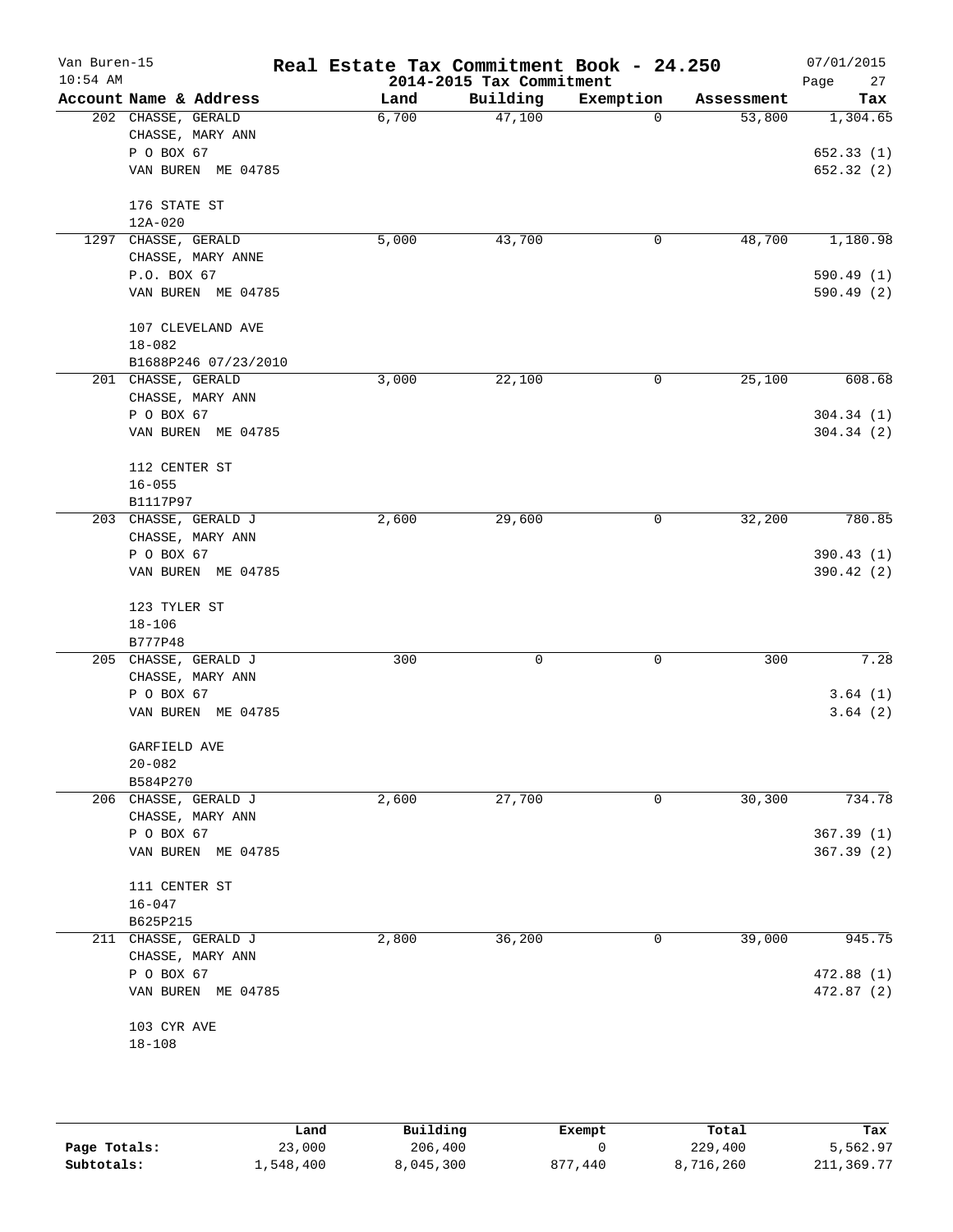| Account Name & Address<br>Building<br>Exemption<br>Land<br>207 CHASSE, GERALD J<br>33,200<br>3,800<br>CHASSE, MARY ANN<br>P O BOX 67<br>VAN BUREN ME 04785<br>110 FERRY ST<br>$18 - 055$ | $\Omega$<br>0 | Assessment<br>37,000<br>26,700 | Tax<br>897.25      |
|------------------------------------------------------------------------------------------------------------------------------------------------------------------------------------------|---------------|--------------------------------|--------------------|
|                                                                                                                                                                                          |               |                                |                    |
|                                                                                                                                                                                          |               |                                | 448.63(1)          |
|                                                                                                                                                                                          |               |                                | 448.62 (2)         |
|                                                                                                                                                                                          |               |                                |                    |
|                                                                                                                                                                                          |               |                                |                    |
|                                                                                                                                                                                          |               |                                |                    |
|                                                                                                                                                                                          |               |                                |                    |
| B596P61                                                                                                                                                                                  |               |                                |                    |
| 5,000<br>21,700<br>208 CHASSE, GERALD J                                                                                                                                                  |               |                                | 647.48             |
| CHASSE, MARY ANN                                                                                                                                                                         |               |                                |                    |
| P O BOX 67                                                                                                                                                                               |               |                                | 323.74(1)          |
| VAN BUREN ME 04785                                                                                                                                                                       |               |                                | 323.74 (2)         |
| 109 MONTCALM AVE                                                                                                                                                                         |               |                                |                    |
| $17 - 032$                                                                                                                                                                               |               |                                |                    |
| 210 CHASSE, GERALD J<br>300<br>0                                                                                                                                                         | 0             | 300                            | 7.28               |
| CHASSE, MARY ANN<br>P O BOX 67                                                                                                                                                           |               |                                |                    |
| VAN BUREN ME 04785                                                                                                                                                                       |               |                                | 3.64(1)<br>3.64(2) |
|                                                                                                                                                                                          |               |                                |                    |
| GARFIELD AVE                                                                                                                                                                             |               |                                |                    |
| $20 - 081$                                                                                                                                                                               |               |                                |                    |
| B1336P38                                                                                                                                                                                 |               |                                |                    |
| 3,600<br>26,800<br>204 CHASSE, GERALD J                                                                                                                                                  | 0             | 30,400                         | 737.20             |
| CHASSE, MARY ANN                                                                                                                                                                         |               |                                |                    |
| P O BOX 67                                                                                                                                                                               |               |                                | 368.60(1)          |
| VAN BUREN ME 04785                                                                                                                                                                       |               |                                | 368.60(2)          |
| 105 NOTRE DAME ST                                                                                                                                                                        |               |                                |                    |
| $17 - 025$                                                                                                                                                                               |               |                                |                    |
| B583P314                                                                                                                                                                                 |               |                                |                    |
| 213 CHASSE, GERALD J<br>4,200<br>15,400                                                                                                                                                  | 0             | 19,600                         | 475.30             |
| C/O MELISSA AYOTTE                                                                                                                                                                       |               |                                |                    |
| (TENANT)                                                                                                                                                                                 |               |                                |                    |
| PO BOX 67                                                                                                                                                                                |               |                                | 237.65(1)          |
| VAN BUREN<br>ME 04785                                                                                                                                                                    |               |                                | 237.65(2)          |
| 115 FULTON ST                                                                                                                                                                            |               |                                |                    |
| $20 - 004$                                                                                                                                                                               |               |                                |                    |
| 215 CHASSE, GERALD J<br>5,900<br>28,000                                                                                                                                                  | 0             | 33,900                         | 822.08             |
| CHASSE, MARY ANN                                                                                                                                                                         |               |                                |                    |
| P O BOX 67                                                                                                                                                                               |               |                                | 411.04(1)          |
| VAN BUREN ME 04785                                                                                                                                                                       |               |                                | 411.04(2)          |
| 241 MAIN ST                                                                                                                                                                              |               |                                |                    |
| $18 - 037$                                                                                                                                                                               |               |                                |                    |
| 4,000<br>22,100<br>212 CHASSE, GERALD J                                                                                                                                                  | 0             | 26,100                         | 632.93             |
| C/O TAMMY HATCH                                                                                                                                                                          |               |                                |                    |
| PO BOX 206                                                                                                                                                                               |               |                                | 316.47(1)          |
| VAN BUREN ME 04785                                                                                                                                                                       |               |                                | 316.46(2)          |
| 109 GARFIELD AVE                                                                                                                                                                         |               |                                |                    |
| $20 - 087$                                                                                                                                                                               |               |                                |                    |
| B894P270                                                                                                                                                                                 |               |                                |                    |
|                                                                                                                                                                                          |               |                                |                    |

|              | Land      | Building  | Exempt      | Total     | Tax        |
|--------------|-----------|-----------|-------------|-----------|------------|
| Page Totals: | 26,800    | 147,200   |             | 174,000   | 4,219.52   |
| Subtotals:   | 1,575,200 | 8,192,500 | .440<br>877 | 8,890,260 | 215,589.29 |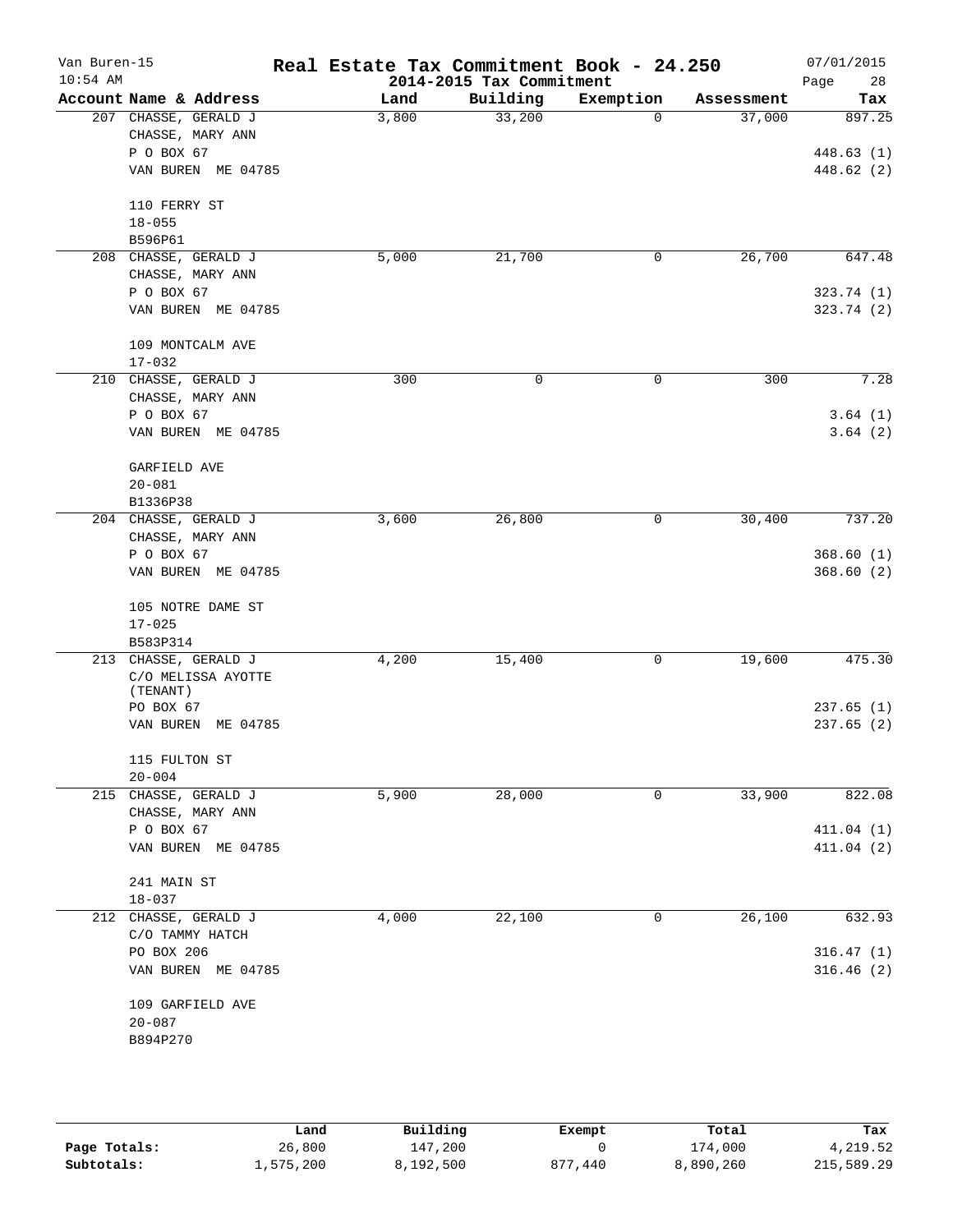| Van Buren-15 |                               | Real Estate Tax Commitment Book - 24.250 |                                      |              |            | 07/01/2015              |
|--------------|-------------------------------|------------------------------------------|--------------------------------------|--------------|------------|-------------------------|
| $10:54$ AM   | Account Name & Address        | Land                                     | 2014-2015 Tax Commitment<br>Building | Exemption    | Assessment | Page<br>29<br>Tax       |
|              | 216 CHASSE, GERARD M          | 9,400                                    | 48,800                               | 8,800        | 49,400     | 1,197.95                |
|              | CHASSE, LORRIANE              |                                          |                                      | 04 Homestead |            |                         |
|              | 879 MAIN ST                   |                                          |                                      |              |            | 598.98 (1)              |
|              | VAN BUREN ME 04785            |                                          |                                      |              |            | 598.97 (2)              |
|              | 879 MAIN ST                   |                                          |                                      |              |            |                         |
|              | $08 - 036A$                   |                                          |                                      |              |            |                         |
|              | B396P780                      |                                          |                                      |              |            |                         |
| 217          | CHASSE, JAMES G               | 5,200                                    | 68,100                               | 8,800        | 64,500     | 1,564.13                |
|              | CHASSE, BRENDA M              |                                          |                                      | 04 Homestead |            |                         |
|              | 137 CLOVERHILL DR             |                                          |                                      |              |            | 782.07(1)               |
|              | VAN BUREN ME 04785            |                                          |                                      |              |            | 782.06 (2)              |
|              | 137 CLOVERHILL DR             |                                          |                                      |              |            |                         |
|              | 18C-008                       |                                          |                                      |              |            |                         |
|              | B876P308                      |                                          |                                      |              |            |                         |
|              | 550 CHASSE, KYLE J            | 5,800                                    | 72,900                               | 0            | 78,700     | 1,908.48                |
|              | CHASSE, MINDY A               |                                          |                                      |              |            |                         |
|              | 119 PARK ST                   |                                          |                                      |              |            | 954.24 (1)              |
|              | VAN BUREN ME 04785            |                                          |                                      |              |            | 954.24(2)               |
|              | 150 LYNNE ST                  |                                          |                                      |              |            |                         |
|              | $20 - 102$                    |                                          |                                      |              |            |                         |
|              | B1841P150 01/03/2014          |                                          |                                      |              |            |                         |
|              | 289 CHASSE, KYLE J            | 2,200                                    | 0                                    | 0            | 2,200      | 53.35                   |
|              | CHASSE, MINDY A               |                                          |                                      |              |            |                         |
|              | 119 PARK ST                   |                                          |                                      |              |            | 26.68(1)                |
|              | VAN BUREN ME 04785            |                                          |                                      |              |            | 26.67(2)                |
|              | PATRICIA ST                   |                                          |                                      |              |            |                         |
|              | $20 - 117$                    |                                          |                                      |              |            |                         |
|              | B1841P166 01/03/2014          |                                          |                                      |              |            |                         |
|              | 220 CHASSE, RONALD            | 5,800                                    | 60,300                               | 8,800        | 57,300     | 1,389.53                |
|              | 164 LYNNE ST                  |                                          |                                      | 04 Homestead |            |                         |
|              | VAN BUREN ME 04785            |                                          |                                      |              |            | 694.77 (1)              |
|              |                               |                                          |                                      |              |            | 694.76 (2)              |
|              | 164 LYNNE ST                  |                                          |                                      |              |            |                         |
|              | $19 - 060$                    |                                          |                                      |              |            |                         |
|              | B1728P41 07/21/2011 B1100P206 |                                          |                                      |              |            |                         |
|              | 221 CHASSE, STELLA M          | 4,000                                    | 28,400                               | 8,800        | 23,600     | 572.30                  |
|              | 208 MAIN ST                   |                                          |                                      | 04 Homestead |            |                         |
|              | VAN BUREN ME 04785            |                                          |                                      |              |            | 286.15(1)<br>286.15(2)  |
|              | 208 MAIN ST                   |                                          |                                      |              |            |                         |
|              | $18 - 095$                    |                                          |                                      |              |            |                         |
| 864          | CJP, LLC                      | 3,200                                    | 32,200                               | 0            | 35,400     | 858.45                  |
|              | P.O BOX 275                   |                                          |                                      |              |            |                         |
|              |                               |                                          |                                      |              |            |                         |
|              | VAN BUREN ME 04785            |                                          |                                      |              |            | 429.23(1)<br>429.22 (2) |
|              | 126 POPLAR ST                 |                                          |                                      |              |            |                         |
|              | $16 - 035$                    |                                          |                                      |              |            |                         |
|              | B1707P67 12/12/2010           |                                          |                                      |              |            |                         |
|              |                               |                                          |                                      |              |            |                         |
|              |                               | Building<br>Land                         |                                      | Exempt       | Total      | Tax                     |
| Page Totals: | 35,600                        | 310,700                                  |                                      | 35,200       | 311,100    | 7,544.19                |

**Subtotals:** 1,610,800 8,503,200 912,640 9,201,360 223,133.48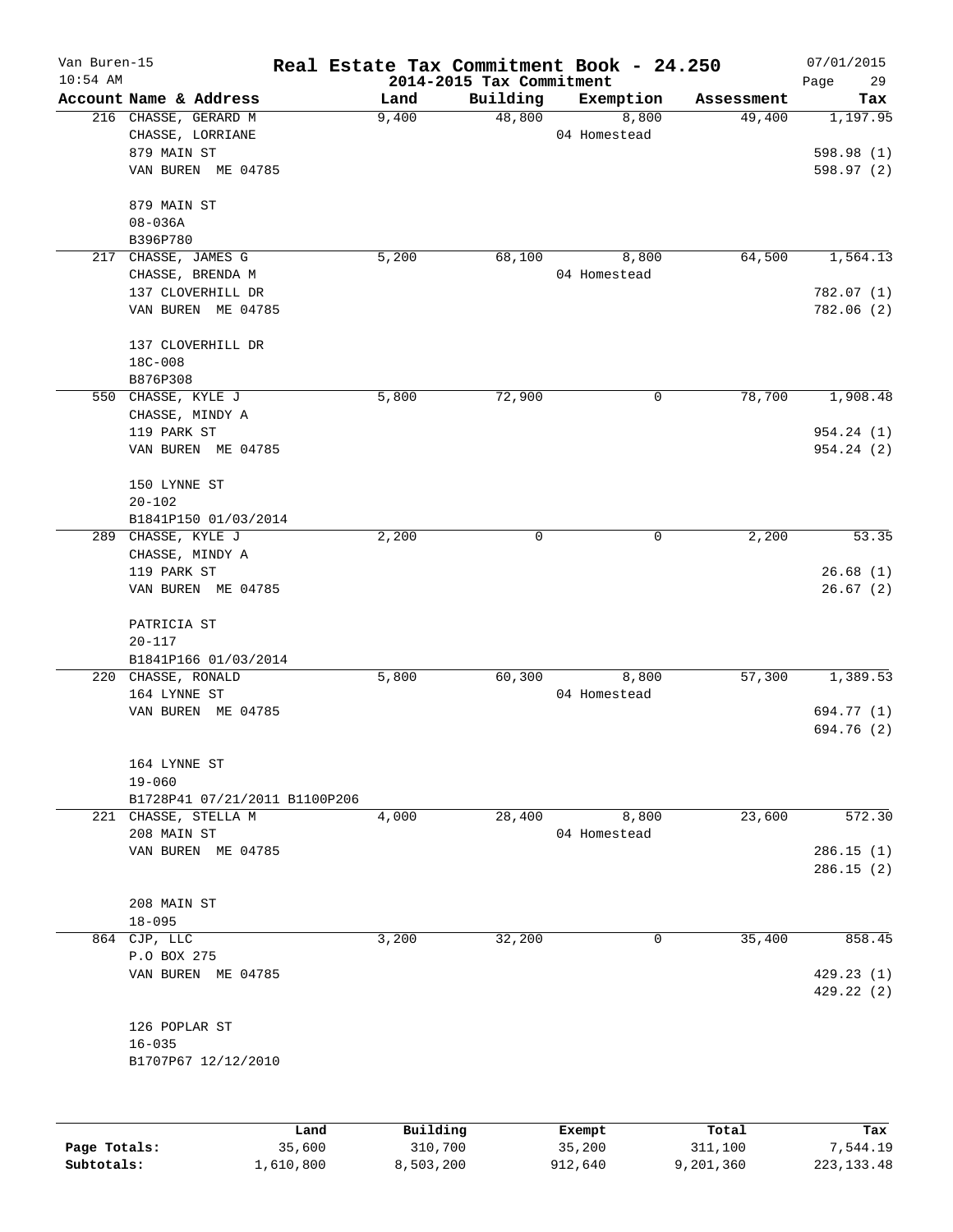| Van Buren-15 |                                                   | Real Estate Tax Commitment Book - 24.250 |                                      |              |            | 07/01/2015    |
|--------------|---------------------------------------------------|------------------------------------------|--------------------------------------|--------------|------------|---------------|
| $10:54$ AM   | Account Name & Address                            | Land                                     | 2014-2015 Tax Commitment<br>Building | Exemption    | Assessment | Page<br>30    |
|              | 1152 CJP, LLC                                     | 6,000                                    | 31,500                               | $\mathbf 0$  | 37,500     | Tax<br>909.38 |
|              | 162 POPLAR STREET                                 |                                          |                                      |              |            |               |
|              | VAN BUREN ME 04785                                |                                          |                                      |              |            | 454.69 (1)    |
|              |                                                   |                                          |                                      |              |            | 454.69 (2)    |
|              |                                                   |                                          |                                      |              |            |               |
|              | 214 MAIN ST                                       |                                          |                                      |              |            |               |
|              | $18 - 094$                                        |                                          |                                      |              |            |               |
|              | B1703P68 11/02/2010 B983P210                      |                                          |                                      |              |            |               |
|              | 314 CJP, LLC                                      | 3,400                                    | 28,500                               | 0            | 31,900     | 773.58        |
|              | 162 POPLAR STREET                                 |                                          |                                      |              |            |               |
|              | VAN BUREN ME 04785                                |                                          |                                      |              |            | 386.79 (1)    |
|              |                                                   |                                          |                                      |              |            | 386.79 (2)    |
|              |                                                   |                                          |                                      |              |            |               |
|              | 110 FRANKLIN ST                                   |                                          |                                      |              |            |               |
|              | $13 - 034$                                        |                                          |                                      |              |            |               |
|              | B1703P77 11/02/2010 B1689P168 07/26/2010 B981P169 |                                          |                                      |              |            |               |
|              | 802 CJP, LLC                                      | 5,200                                    | 9,700                                | 0            | 14,900     | 361.33        |
|              | 162 POPLAR STREET                                 |                                          |                                      |              |            |               |
|              | VAN BUREN ME 04785                                |                                          |                                      |              |            | 180.67(1)     |
|              |                                                   |                                          |                                      |              |            | 180.66(2)     |
|              |                                                   |                                          |                                      |              |            |               |
|              | 123 CLOVERHILL DR                                 |                                          |                                      |              |            |               |
|              | 18C-005                                           |                                          |                                      |              |            |               |
|              | B1703P72 11/02/2010 B1662P240 07/28/2009          |                                          |                                      |              |            |               |
|              | 316 CJP, LLC                                      | 4,100                                    | 27,600                               | 0            | 31,700     | 768.73        |
|              | 162 POPLAR STREET                                 |                                          |                                      |              |            |               |
|              | VAN BUREN ME 04785                                |                                          |                                      |              |            | 384.37 (1)    |
|              |                                                   |                                          |                                      |              |            | 384.36 (2)    |
|              |                                                   |                                          |                                      |              |            |               |
|              | 106 WATERMILL RD                                  |                                          |                                      |              |            |               |
|              | $16 - 034$<br>B1741P83 11/03/2011                 |                                          |                                      |              |            |               |
|              | 1150 CJP, LLC                                     | 4,200                                    | 24,500                               | 0            | 28,700     | 695.98        |
|              | 162 POPLAR STREET                                 |                                          |                                      |              |            |               |
|              | VAN BUREN ME 04785                                |                                          |                                      |              |            | 347.99 (1)    |
|              |                                                   |                                          |                                      |              |            | 347.99 (2)    |
|              |                                                   |                                          |                                      |              |            |               |
|              | 114 HARRISON ST                                   |                                          |                                      |              |            |               |
|              | $18 - 016$                                        |                                          |                                      |              |            |               |
|              | B1703P84 11/02/2010 B1258P338                     |                                          |                                      |              |            |               |
|              | 491 CLABAUGH, KATHY                               | 4,500                                    | 36,600                               | 0            | 41,100     | 996.68        |
|              | 150 MCKINLEY ST                                   |                                          |                                      |              |            |               |
|              | VAN BUREN ME 04785                                |                                          |                                      |              |            | 498.34 (1)    |
|              |                                                   |                                          |                                      |              |            | 498.34 (2)    |
|              |                                                   |                                          |                                      |              |            |               |
|              | 13 MAIN ST                                        |                                          |                                      |              |            |               |
|              | $13 - 003$                                        |                                          |                                      |              |            |               |
|              | B1837P250 10/07/2013                              |                                          |                                      |              |            |               |
|              | 223 CLARK, CLIFFORD W JR                          | 3,900                                    | 22,400                               | 0            | 26,300     | 637.78        |
|              | C/O DAVID MATHERS                                 |                                          |                                      |              |            |               |
|              | PO BOX 341                                        |                                          |                                      |              |            | 318.89(1)     |
|              | WILLIAMSBURG MA 01096                             |                                          |                                      |              |            | 318.89 (2)    |
|              |                                                   |                                          |                                      |              |            |               |
|              | 108 WATERMILL RD                                  |                                          |                                      |              |            |               |
|              | $16 - 033$                                        |                                          |                                      |              |            |               |
|              | B1736P117 09/27/2011                              |                                          |                                      |              |            |               |
|              |                                                   |                                          |                                      |              |            |               |
|              | Land                                              | Building                                 |                                      | Exempt       | Total      | Tax           |
| Page Totals: | 31,300                                            | 180,800                                  |                                      | $\mathsf{O}$ | 212,100    | 5, 143. 46    |
| Subtotals:   | 1,642,100                                         | 8,684,000                                | 912,640                              |              | 9,413,460  | 228, 276.94   |
|              |                                                   |                                          |                                      |              |            |               |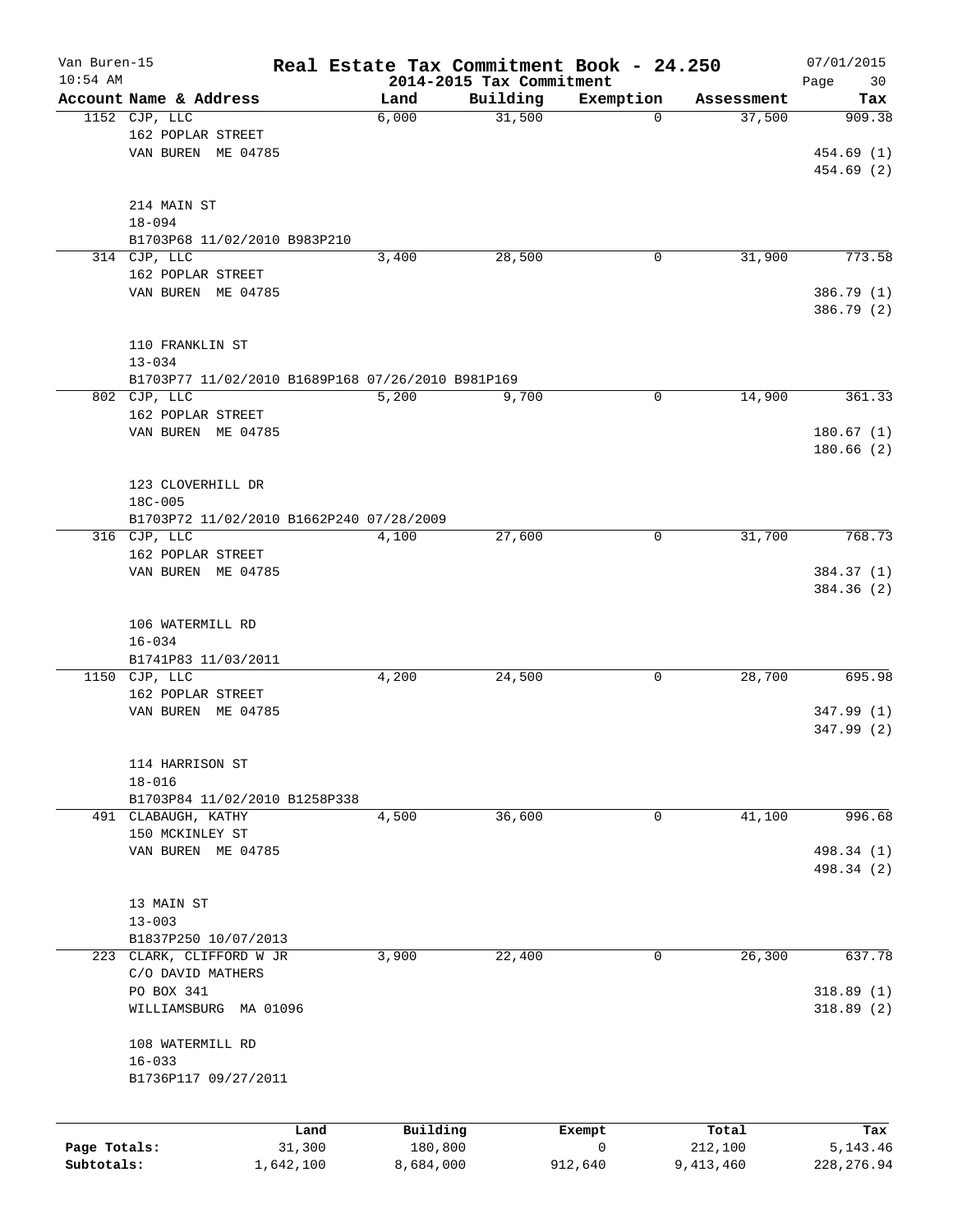| Van Buren-15 |                         | Real Estate Tax Commitment Book - 24.250 |                                      |                  |                  | 07/01/2015             |
|--------------|-------------------------|------------------------------------------|--------------------------------------|------------------|------------------|------------------------|
| $10:54$ AM   | Account Name & Address  | Land                                     | 2014-2015 Tax Commitment<br>Building | Exemption        | Assessment       | Page<br>31<br>Tax      |
|              | 35 CLAVETTE, CHANTAL M  | 3,000                                    | 51,500                               | 8,800            | 45,700           | 1,108.23               |
|              | SIROIS, JOSEPH A        |                                          |                                      | 04 Homestead     |                  |                        |
|              | 140 HARRISON STREET     |                                          |                                      |                  |                  | 554.12(1)              |
|              | VAN BUREN ME 04785      |                                          |                                      |                  |                  | 554.11(2)              |
|              |                         |                                          |                                      |                  |                  |                        |
|              | 140 POPLAR ST           |                                          |                                      |                  |                  |                        |
|              | $16 - 022$              |                                          |                                      |                  |                  |                        |
|              | B1649P162 07/31/2009    |                                          |                                      |                  |                  |                        |
|              | 821 CLAVETTE, MICHAEL   | 8,400                                    | 40,000                               | 0                | 48,400           | 1,173.70               |
|              | PO BOX 114              |                                          |                                      |                  |                  |                        |
|              | VAN BUREN ME 04785      |                                          |                                      |                  |                  | 586.85(1)<br>586.85(2) |
|              |                         |                                          |                                      |                  |                  |                        |
|              | 194 CASTONGUAY ST       |                                          |                                      |                  |                  |                        |
|              | $02 - 033D$             |                                          |                                      |                  |                  |                        |
|              | B1838P258 12/09/2013    |                                          |                                      |                  |                  |                        |
|              | 225 CLAVETTE, RENALD    | 3,400                                    | 66,000                               | 8,800            | 60,600           | 1,469.55               |
|              | P O BOX 183             |                                          |                                      | 04 Homestead     |                  |                        |
|              | VAN BUREN ME 04785      |                                          |                                      |                  |                  | 734.78 (1)             |
|              |                         |                                          |                                      |                  |                  | 734.77 (2)             |
|              |                         |                                          |                                      |                  |                  |                        |
|              | 116 TYLER ST            |                                          |                                      |                  |                  |                        |
|              | $18 - 130$              |                                          |                                      |                  |                  |                        |
|              | B600P279                |                                          |                                      |                  |                  |                        |
|              | 913 CLAVETTE, RITA      | 3,100                                    | 35,500                               | 0                | 38,600           | 936.05                 |
|              | P O BOX 183             |                                          |                                      |                  |                  |                        |
|              | VAN BUREN ME 04785      |                                          |                                      |                  |                  | 468.03(1)              |
|              |                         |                                          |                                      |                  |                  | 468.02(2)              |
|              | 112 BRIDGE ST           |                                          |                                      |                  |                  |                        |
|              | $15 - 084$              |                                          |                                      |                  |                  |                        |
|              | 1296 CLAVETTE, RITA     | 8,000                                    | 27,300                               | 0                | 35,300           | 856.03                 |
|              | CLAVETTE, RENALD        |                                          |                                      |                  |                  |                        |
|              | P.O. BOX 183            |                                          |                                      |                  |                  | 428.02(1)              |
|              | VAN BUREN ME 04785      |                                          |                                      |                  |                  | 428.01 (2)             |
|              |                         |                                          |                                      |                  |                  |                        |
|              | 126 ST MARY'S BROOK RD  |                                          |                                      |                  |                  |                        |
|              | $02 - 044$              |                                          |                                      |                  |                  |                        |
|              | B1640P177 06/02/2009    |                                          |                                      |                  |                  |                        |
|              | 936 CLAVETTE, RITA      | 3,600                                    | 25,100                               | 0                | 28,700           | 695.98                 |
|              | PO BOX 183              |                                          |                                      |                  |                  |                        |
|              | VAN BUREN ME 04785      |                                          |                                      |                  |                  | 347.99 (1)             |
|              |                         |                                          |                                      |                  |                  | 347.99 (2)             |
|              |                         |                                          |                                      |                  |                  |                        |
|              | 109 CHAMPLAIN ST        |                                          |                                      |                  |                  |                        |
|              | $20 - 033$<br>B1519P138 |                                          |                                      |                  |                  |                        |
|              | 914 CLAVETTE, RITA      | 5,100                                    | 23,700                               | 0                | 28,800           | 698.40                 |
|              | P O BOX 183             |                                          |                                      |                  |                  |                        |
|              | VAN BUREN ME 04785      |                                          |                                      |                  |                  | 349.20(1)              |
|              |                         |                                          |                                      |                  |                  | 349.20 (2)             |
|              |                         |                                          |                                      |                  |                  |                        |
|              | 326 MAIN ST             |                                          |                                      |                  |                  |                        |
|              | $20 - 070$              |                                          |                                      |                  |                  |                        |
|              | B1471P61                |                                          |                                      |                  |                  |                        |
|              |                         |                                          |                                      |                  |                  |                        |
|              |                         |                                          |                                      |                  |                  |                        |
|              |                         |                                          |                                      |                  |                  |                        |
|              | Land<br>34,600          | Building<br>269,100                      |                                      | Exempt<br>17,600 | Total<br>286,100 | Tax<br>6,937.94        |
| Page Totals: |                         |                                          |                                      |                  |                  |                        |

**Subtotals:** 1,676,700 8,953,100 930,240 9,699,560 235,214.88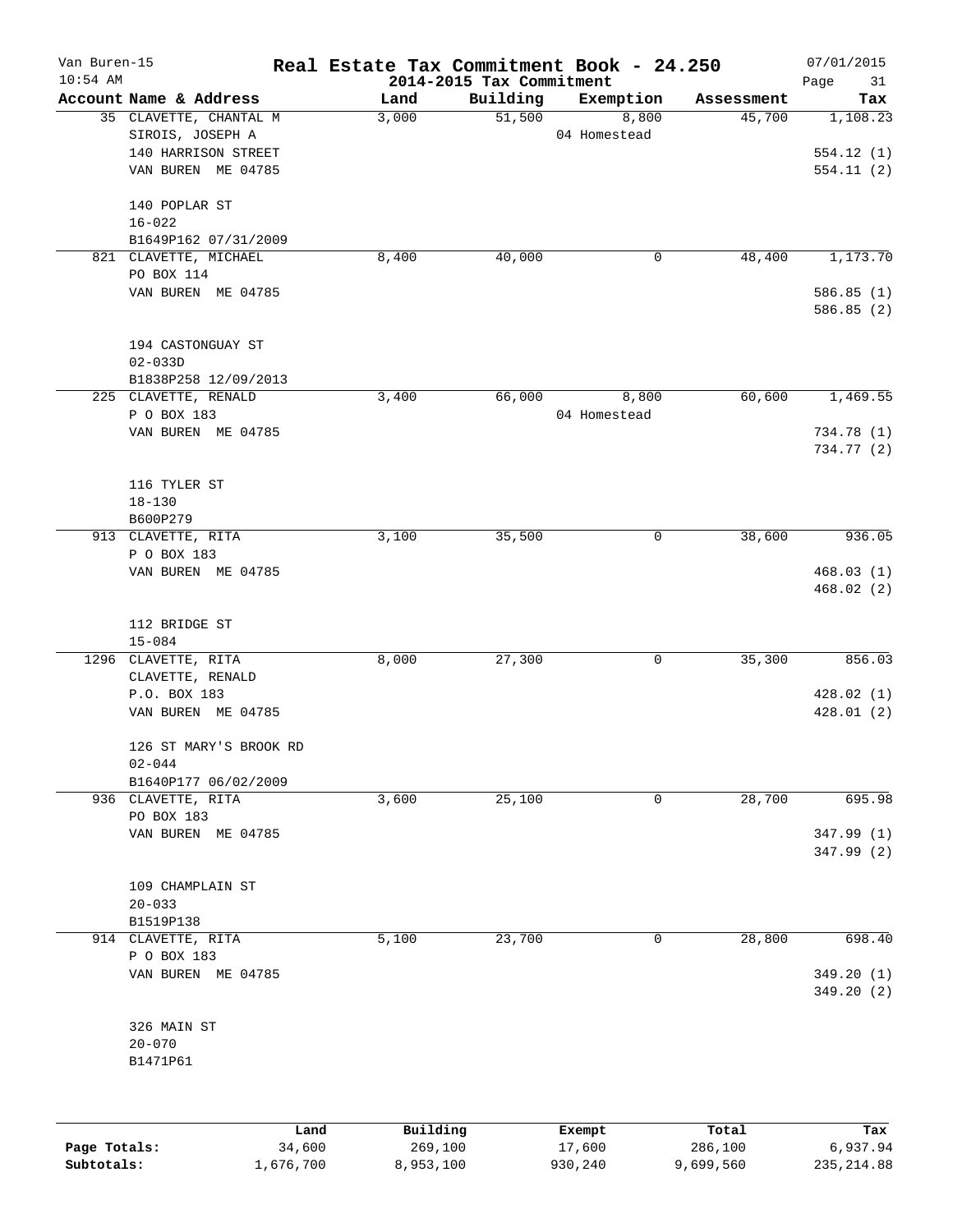| Van Buren-15<br>$10:54$ AM |                                   | Real Estate Tax Commitment Book - 24.250 | 2014-2015 Tax Commitment |           |            | 07/01/2015<br>Page<br>32 |
|----------------------------|-----------------------------------|------------------------------------------|--------------------------|-----------|------------|--------------------------|
|                            | Account Name & Address            | Land                                     | Building                 | Exemption | Assessment | Tax                      |
|                            | 935 CLAVETTE, RITA                | 8,300                                    | 22,500                   | 0         | 30,800     | 746.90                   |
|                            | PO BOX 183                        |                                          |                          |           |            |                          |
|                            | VAN BUREN ME 04785                |                                          |                          |           |            | 373.45(1)                |
|                            |                                   |                                          |                          |           |            | 373.45 (2)               |
|                            |                                   |                                          |                          |           |            |                          |
|                            | 46 MAIN ST                        |                                          |                          |           |            |                          |
|                            | $15 - 105$                        |                                          |                          |           |            |                          |
|                            | B1490P53<br>934 CLAVETTE, RITA    |                                          | 0                        | 0         |            | 43.65                    |
|                            | PO BOX 183                        | 1,800                                    |                          |           | 1,800      |                          |
|                            | VAN BUREN ME 04785                |                                          |                          |           |            | 21.83(1)                 |
|                            |                                   |                                          |                          |           |            | 21.82(2)                 |
|                            |                                   |                                          |                          |           |            |                          |
|                            | ST JOHN AVE                       |                                          |                          |           |            |                          |
|                            | $15 - 087A$                       |                                          |                          |           |            |                          |
|                            | B1507P266                         |                                          |                          |           |            |                          |
|                            | 918 CLAVETTE, RITA                | 5,700                                    | 85,000                   | 0         | 90,700     | 2,199.48                 |
|                            | CLAVETTE, RENALD                  |                                          |                          |           |            |                          |
|                            | P O BOX 183                       |                                          |                          |           |            | 1,099.74(1)              |
|                            | VAN BUREN ME 04785                |                                          |                          |           |            | 1,099.74(2)              |
|                            | 148 MAIN ST                       |                                          |                          |           |            |                          |
|                            | $17 - 067$                        |                                          |                          |           |            |                          |
|                            | B1365P33                          |                                          |                          |           |            |                          |
|                            | 933 CLAVETTE, RITA                | 4,200                                    | 7,200                    | 0         | 11,400     | 276.45                   |
|                            | PO BOX 183                        |                                          |                          |           |            |                          |
|                            | VAN BUREN ME 04785                |                                          |                          |           |            | 138.23(1)                |
|                            |                                   |                                          |                          |           |            | 138.22 (2)               |
|                            |                                   |                                          |                          |           |            |                          |
|                            | 132 ST BRUNO ST                   |                                          |                          |           |            |                          |
|                            | $17 - 020$<br>B1515P55            |                                          |                          |           |            |                          |
|                            | 931 CLAVETTE, RITA                | 3,000                                    | 36,900                   | 0         | 39,900     | 967.58                   |
|                            | PO BOX 183                        |                                          |                          |           |            |                          |
|                            | VAN BUREN ME 04785                |                                          |                          |           |            | 483.79 (1)               |
|                            |                                   |                                          |                          |           |            | 483.79 (2)               |
|                            |                                   |                                          |                          |           |            |                          |
|                            | 110 PARK ST                       |                                          |                          |           |            |                          |
|                            | $17 - 066$                        |                                          |                          |           |            |                          |
|                            | B1443P194                         |                                          |                          |           |            |                          |
|                            | 916 CLAVETTE, RITA                | 3,400                                    | 46,800                   | 0         | 50,200     | 1,217.35                 |
|                            | CLAVETTE, RENALD                  |                                          |                          |           |            |                          |
|                            | P O BOX 183<br>VAN BUREN ME 04785 |                                          |                          |           |            | 608.68(1)<br>608.67(2)   |
|                            |                                   |                                          |                          |           |            |                          |
|                            | 138 ST BRUNO ST                   |                                          |                          |           |            |                          |
|                            | $17 - 018$                        |                                          |                          |           |            |                          |
|                            | B1365P33                          |                                          |                          |           |            |                          |
| 917                        | CLAVETTE, RITA                    | 3,400                                    | 25,100                   | 0         | 28,500     | 691.13                   |
|                            | CLAVETTE, RENALD                  |                                          |                          |           |            |                          |
|                            | P O BOX 183                       |                                          |                          |           |            | 345.57 (1)               |
|                            | VAN BUREN ME 04785                |                                          |                          |           |            | 345.56 (2)               |
|                            |                                   |                                          |                          |           |            |                          |
|                            | 118 TYLER ST<br>$18 - 129$        |                                          |                          |           |            |                          |
|                            | B1365P33                          |                                          |                          |           |            |                          |
|                            |                                   |                                          |                          |           |            |                          |
|                            |                                   |                                          |                          |           |            |                          |
|                            |                                   | Building<br>Land                         | Exempt                   |           | Total      | Tax                      |
| Page Totals:               | 29,800                            | 223,500                                  |                          | 0         | 253,300    | 6,142.54                 |
| Subtotals:                 | 1,706,500                         | 9,176,600                                | 930,240                  |           | 9,952,860  | 241, 357.42              |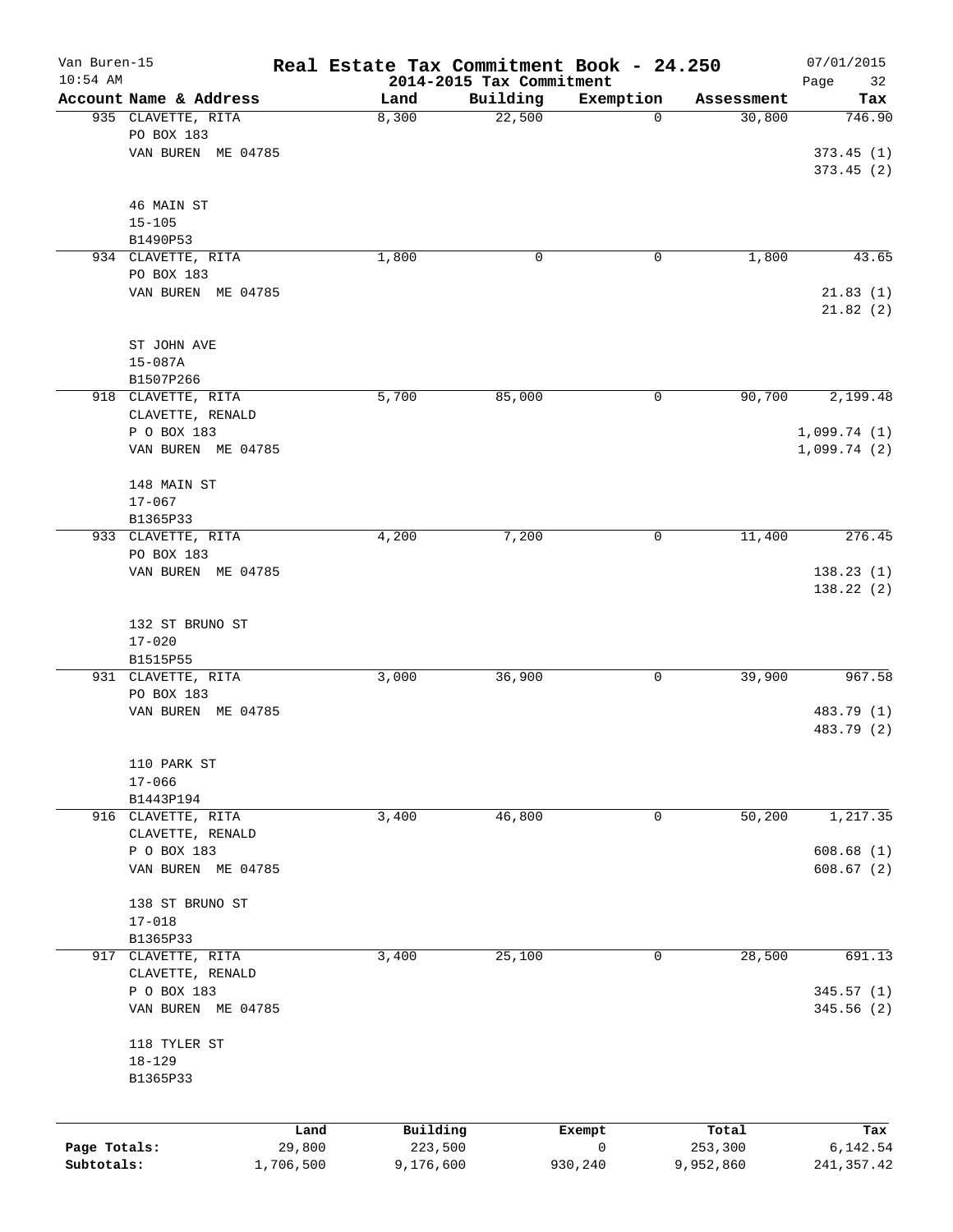| Van Buren-15<br>$10:54$ AM |                                     | Real Estate Tax Commitment Book - 24.250 | 2014-2015 Tax Commitment |              |            | 07/01/2015<br>Page<br>33 |
|----------------------------|-------------------------------------|------------------------------------------|--------------------------|--------------|------------|--------------------------|
|                            | Account Name & Address              | Land                                     | Building                 | Exemption    | Assessment | Tax                      |
|                            | 919 CLAVETTE, RITA                  | 3,400                                    | 31,400                   | 0            | 34,800     | 843.90                   |
|                            | P O BOX 183                         |                                          |                          |              |            |                          |
|                            | VAN BUREN ME 04785                  |                                          |                          |              |            | 421.95(1)                |
|                            |                                     |                                          |                          |              |            | 421.95(2)                |
|                            |                                     |                                          |                          |              |            |                          |
|                            | 112 PINE ST                         |                                          |                          |              |            |                          |
|                            | $14 - 071B$                         |                                          |                          |              |            |                          |
|                            | B1109P250                           |                                          |                          |              |            |                          |
|                            | 915 CLAVETTE, RITA                  | 1,000                                    | 3,700                    | 0            | 4,700      | 113.98                   |
|                            | PO BOX 183                          |                                          |                          |              |            |                          |
|                            | VAN BUREN ME 04785                  |                                          |                          |              |            | 56.99(1)<br>56.99(2)     |
|                            |                                     |                                          |                          |              |            |                          |
|                            | 107 ST JOHN AVE                     |                                          |                          |              |            |                          |
|                            | $15 - 104A$                         |                                          |                          |              |            |                          |
|                            | B1420P124                           |                                          |                          |              |            |                          |
|                            | 226 CLEMENT, JOSEPH A               | 6,400                                    | 4,800                    | 0            | 11,200     | 271.60                   |
|                            | CLEMENT, LAURA L                    |                                          |                          |              |            |                          |
|                            | 207 ALEXANDER ROAD                  |                                          |                          |              |            | 135.80(1)                |
|                            | VAN BUREN ME 04785                  |                                          |                          |              |            | 135.80(2)                |
|                            |                                     |                                          |                          |              |            |                          |
|                            | 207 ALEXANDER RD                    |                                          |                          |              |            |                          |
|                            | $05 - 027$                          |                                          |                          |              |            |                          |
|                            | B1527P35                            |                                          |                          |              |            |                          |
| 227                        | CLINGAN, NANCY A                    | 3,400                                    | 42,300                   | 0            | 45,700     | 1,108.23                 |
|                            | CLINGAN, DANIEL J                   |                                          |                          |              |            |                          |
|                            | 8021 LICHEN DRIVE                   |                                          |                          |              |            | 554.12(1)                |
|                            | CITRUS HEIGHTS CA<br>95621          |                                          |                          |              |            | 554.11 (2)               |
|                            | 108 LINCOLN ST                      |                                          |                          |              |            |                          |
|                            | $14 - 015$                          |                                          |                          |              |            |                          |
|                            | B1583P52                            |                                          |                          |              |            |                          |
|                            | 1225 CLONEY, JOSEPH P               | 4,200                                    | 9,300                    | 0            | 13,500     | 327.38                   |
|                            | 217 MAIN ST                         |                                          |                          |              |            |                          |
|                            | VAN BUREN ME 04785                  |                                          |                          |              |            | 163.69(1)                |
|                            |                                     |                                          |                          |              |            | 163.69(2)                |
|                            | 217 MAIN ST                         |                                          |                          |              |            |                          |
|                            | $18 - 021$                          |                                          |                          |              |            |                          |
|                            | B1741P116 11/04/2011                |                                          |                          |              |            |                          |
|                            | 1014 COASTAL MAINE, LLC             | 2,400                                    | $\mathbf 0$              | 0            | 2,400      | 58.20                    |
|                            | 143 BURRILL ST SUITE                |                                          |                          |              |            |                          |
|                            | 201                                 |                                          |                          |              |            |                          |
|                            | SWAMPSCOTT MA 01907                 |                                          |                          |              |            | 29.10(1)                 |
|                            |                                     |                                          |                          |              |            | 29.10(2)                 |
|                            |                                     |                                          |                          |              |            |                          |
|                            | BOOSTER STATION                     |                                          |                          |              |            |                          |
|                            | $09 - 007B$<br>B1820P223 07/31/2013 |                                          |                          |              |            |                          |
|                            | 459 COATS, BRIDGET                  | 4,000                                    | 41,700                   | 8,800        | 36,900     | 894.83                   |
|                            | 497 MAIN STREET                     |                                          |                          | 04 Homestead |            |                          |
|                            | VAN BUREN ME 04785                  |                                          |                          |              |            | 447.42 (1)               |
|                            |                                     |                                          |                          |              |            | 447.41 (2)               |
|                            | 497 MAIN ST                         |                                          |                          |              |            |                          |
|                            | $22 - 001$                          |                                          |                          |              |            |                          |
|                            | B1072P85                            |                                          |                          |              |            |                          |
|                            |                                     | Building<br>Land                         |                          | Exempt       | Total      | Tax                      |
| Page Totals:               | 24,800                              | 133,200                                  |                          | 8,800        | 149,200    | 3,618.12                 |
| Subtotals:                 | 1,731,300                           | 9,309,800                                |                          | 939,040      | 10,102,060 | 244, 975.54              |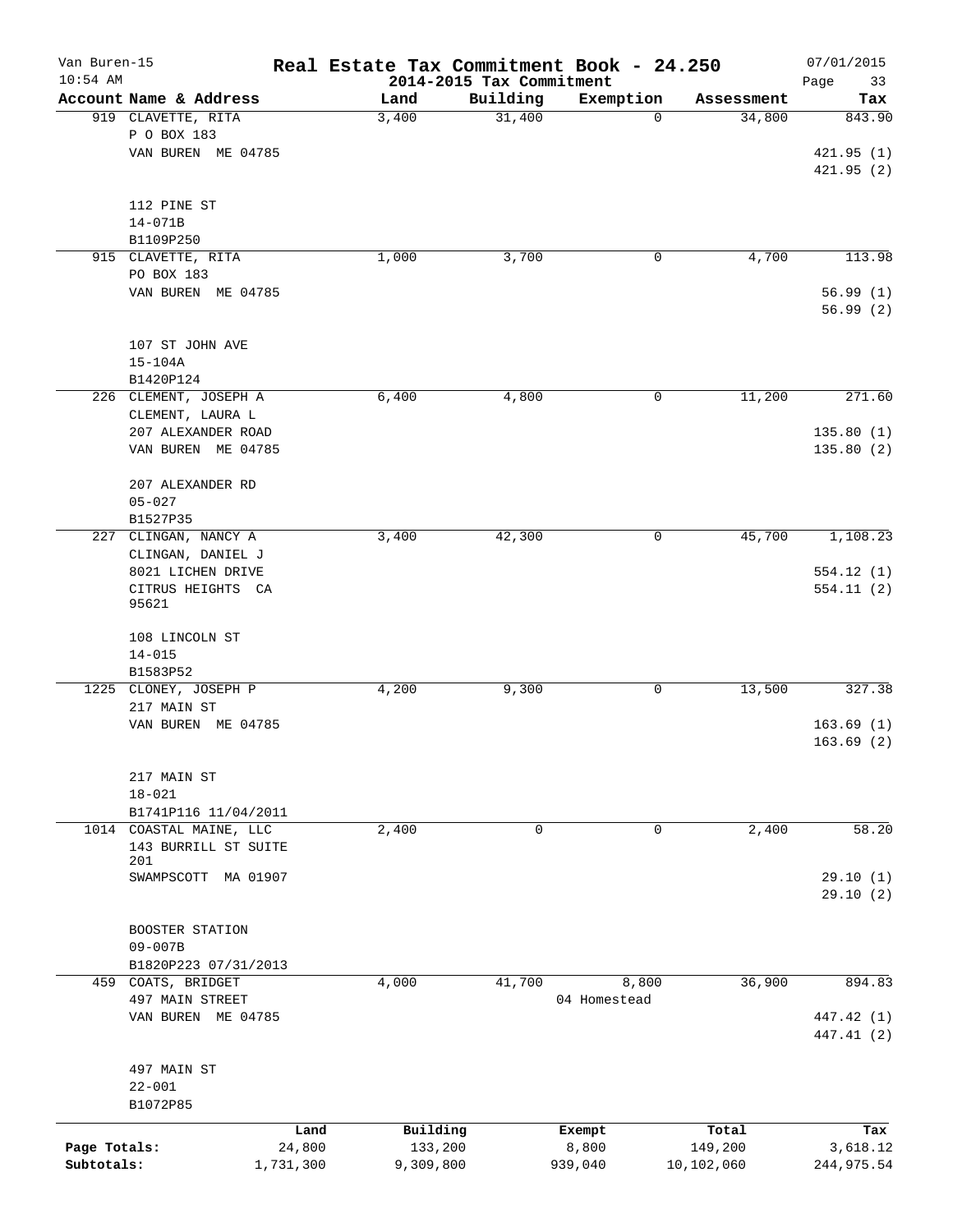| Van Buren-15 |                                  |                | Real Estate Tax Commitment Book - 24.250 |                                      |                  |                  | 07/01/2015        |
|--------------|----------------------------------|----------------|------------------------------------------|--------------------------------------|------------------|------------------|-------------------|
| $10:54$ AM   | Account Name & Address           |                | Land                                     | 2014-2015 Tax Commitment<br>Building | Exemption        | Assessment       | Page<br>34<br>Tax |
|              | 330 COELHO, SURESH               |                | 4,000                                    | 21,600                               | $\mathbf 0$      | 25,600           | 620.80            |
|              | 43 FAIRMONT AVE.                 |                |                                          |                                      |                  |                  |                   |
|              | BRAINTREE MA 02184               |                |                                          |                                      |                  |                  | 310.40(1)         |
|              |                                  |                |                                          |                                      |                  |                  | 310.40(2)         |
|              |                                  |                |                                          |                                      |                  |                  |                   |
|              | 504 MAIN ST                      |                |                                          |                                      |                  |                  |                   |
|              | $22 - 007$                       |                |                                          |                                      |                  |                  |                   |
|              | B1736P281 09/29/2011             |                |                                          |                                      |                  |                  |                   |
| 229          | CONLEY, LISA A                   |                | 3,200                                    | 26,400                               | 0                | 29,600           | 717.80            |
|              | PO BOX 127                       |                |                                          |                                      |                  |                  |                   |
|              | GREENVILLE ME 04441              |                |                                          |                                      |                  |                  | 358.90(1)         |
|              |                                  |                |                                          |                                      |                  |                  | 358.90 (2)        |
|              |                                  |                |                                          |                                      |                  |                  |                   |
|              | 160 ST BRUNO ST                  |                |                                          |                                      |                  |                  |                   |
|              | $17 - 009$                       |                |                                          |                                      |                  |                  |                   |
|              | B1413P85                         |                |                                          |                                      |                  |                  |                   |
|              | 231 CORBIN, DANIEL C             |                | 5,900                                    | 68,200                               | 8,800            | 65,300           | 1,583.53          |
|              | CORBIN, SARAH M                  |                |                                          |                                      | 04 Homestead     |                  |                   |
|              | 552 MAIN ST                      |                |                                          |                                      |                  |                  | 791.77 (1)        |
|              | VAN BUREN ME 04785               |                |                                          |                                      |                  |                  | 791.76 (2)        |
|              |                                  |                |                                          |                                      |                  |                  |                   |
|              | 552 MAIN ST                      |                |                                          |                                      |                  |                  |                   |
|              | $23 - 002$                       |                |                                          |                                      |                  |                  |                   |
|              | B1472P80                         |                |                                          |                                      |                  |                  |                   |
| 232          | CORBIN, DANIEL C                 |                | 2,600                                    | 30,700                               | 14,080           | 19,220           | 466.09            |
|              | CORBIN, SARAH M                  |                |                                          |                                      | 02 Veteran       |                  |                   |
|              | 552 MAIN ST                      |                |                                          |                                      | 04 Homestead     |                  | 233.05(1)         |
|              | VAN BUREN ME 04785               |                |                                          |                                      |                  |                  | 233.04 (2)        |
|              |                                  |                |                                          |                                      |                  |                  |                   |
|              | 562 MAIN ST                      |                |                                          |                                      |                  |                  |                   |
|              | $24 - 017$                       |                |                                          |                                      |                  |                  |                   |
|              | B1482P309<br>234 CORBIN, FRANK J |                | 3,400                                    | 21,900                               | 8,800            | 16,500           | 400.13            |
|              | 104 BERRY AVE                    |                |                                          |                                      | 04 Homestead     |                  |                   |
|              | VAN BUREN ME 04785               |                |                                          |                                      |                  |                  | 200.07(1)         |
|              |                                  |                |                                          |                                      |                  |                  | 200.06(2)         |
|              |                                  |                |                                          |                                      |                  |                  |                   |
|              | 104 BERRY AVE                    |                |                                          |                                      |                  |                  |                   |
|              | $23 - 046$                       |                |                                          |                                      |                  |                  |                   |
|              | B870P110                         |                |                                          |                                      |                  |                  |                   |
|              | 235 CORBIN, JASON A              |                | 3,500                                    | 35,200                               | 8,800            | 29,900           | 725.08            |
|              | CORBIN, RENE R                   |                |                                          |                                      | 04 Homestead     |                  |                   |
|              | P O BOX 403                      |                |                                          |                                      |                  |                  | 362.54(1)         |
|              | VAN BUREN ME 04785               |                |                                          |                                      |                  |                  | 362.54(2)         |
|              |                                  |                |                                          |                                      |                  |                  |                   |
|              | 114 ST FRANCIS ST                |                |                                          |                                      |                  |                  |                   |
|              | $14 - 003$                       |                |                                          |                                      |                  |                  |                   |
|              | B1232P336                        |                |                                          |                                      |                  |                  |                   |
| 238          | CORBIN, MAURICE                  |                | 5,800                                    | 67,300                               | 14,080           | 59,020           | 1,431.24          |
|              | CORBIN, NANCY                    |                |                                          |                                      | 04 Homestead     |                  |                   |
|              | 143 LAPLANTE HEIGHTS             |                |                                          |                                      | 02 Veteran       |                  | 715.62(1)         |
|              | VAN BUREN ME 04785               |                |                                          |                                      |                  |                  | 715.62(2)         |
|              |                                  |                |                                          |                                      |                  |                  |                   |
|              | 143 LAPLANTE HEIGHTS             |                |                                          |                                      |                  |                  |                   |
|              | 18C-002A                         |                |                                          |                                      |                  |                  |                   |
|              | B962P269                         |                |                                          |                                      |                  |                  |                   |
|              |                                  |                |                                          |                                      |                  |                  |                   |
| Page Totals: |                                  | Land<br>28,400 | Building<br>271,300                      |                                      | Exempt<br>54,560 | Total<br>245,140 | Tax<br>5,944.67   |
| Subtotals:   |                                  | 1,759,700      | 9,581,100                                |                                      | 993,600          | 10,347,200       | 250,920.21        |
|              |                                  |                |                                          |                                      |                  |                  |                   |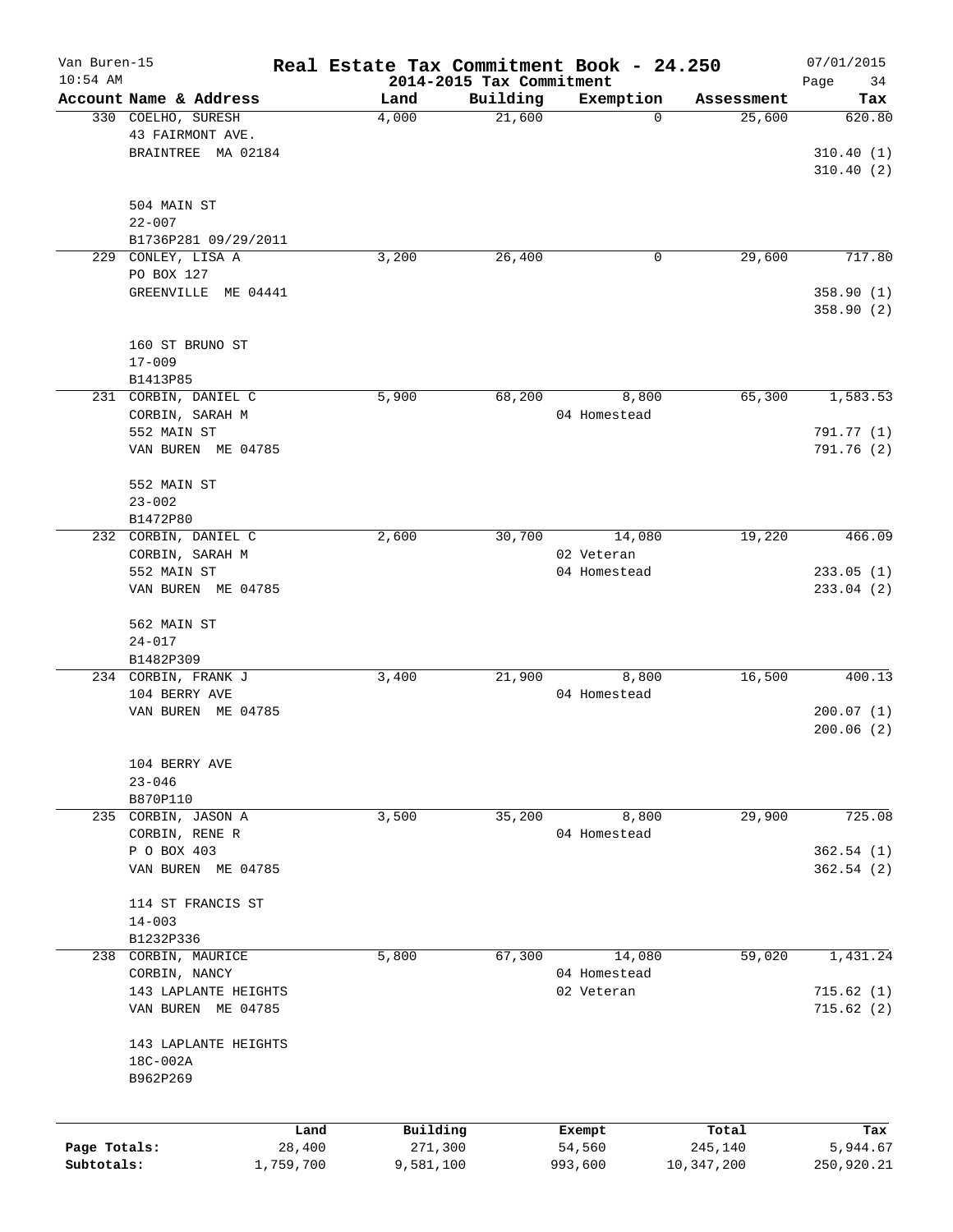| Van Buren-15<br>$10:54$ AM |                         | Real Estate Tax Commitment Book - 24.250 |                                      |              |            | 07/01/2015        |
|----------------------------|-------------------------|------------------------------------------|--------------------------------------|--------------|------------|-------------------|
|                            | Account Name & Address  | Land                                     | 2014-2015 Tax Commitment<br>Building | Exemption    | Assessment | Page<br>35<br>Tax |
|                            | 1110 CORMIER, ADAM R    | 3,000                                    | 47,000                               | 0            | 50,000     | 1,212.50          |
|                            | 111 CYR AVE             |                                          |                                      |              |            |                   |
|                            | VAN BUREN ME 04785      |                                          |                                      |              |            | 606.25(1)         |
|                            |                         |                                          |                                      |              |            | 606.25(2)         |
|                            |                         |                                          |                                      |              |            |                   |
|                            | 111 CYR AVE             |                                          |                                      |              |            |                   |
|                            | $18 - 119$              |                                          |                                      |              |            |                   |
|                            | B1725P263 07/01/2011    |                                          |                                      |              |            |                   |
|                            | 249 CORMIER, ANNE M     | 2,800                                    | 36,900                               | 14,080       | 25,620     | 621.29            |
|                            | C/O JOAN CORMIER        |                                          |                                      | 02 Veteran   |            |                   |
|                            | 116 CENTER ST APT 101   |                                          |                                      | 04 Homestead |            | 310.65(1)         |
|                            | VAN BUREN ME 04785      |                                          |                                      |              |            | 310.64(2)         |
|                            |                         |                                          |                                      |              |            |                   |
|                            |                         |                                          |                                      |              |            |                   |
|                            | 116 CENTER ST           |                                          |                                      |              |            |                   |
|                            | $16 - 053$              |                                          |                                      |              |            |                   |
|                            | B1561P131               |                                          |                                      |              |            |                   |
|                            | 641 CORMIER, DANIEL     | 4,200                                    | 31,100                               | 8,800        | 26,500     | 642.63            |
|                            | CORMIER, YVETTE         |                                          |                                      | 04 Homestead |            |                   |
|                            | 111 JACKSON ST          |                                          |                                      |              |            | 321.32(1)         |
|                            | VAN BUREN ME 04785      |                                          |                                      |              |            | 321.31(2)         |
|                            |                         |                                          |                                      |              |            |                   |
|                            | 111 JACKSON ST          |                                          |                                      |              |            |                   |
|                            | $18 - 077$              |                                          |                                      |              |            |                   |
|                            | B1595P282 05/20/2008    |                                          |                                      |              |            |                   |
|                            | 240 CORMIER, DENNIS L   | 5,700                                    | 77,600                               | 8,800        | 74,500     | 1,806.63          |
|                            | CORMIER, LOUISE         |                                          |                                      | 04 Homestead |            |                   |
|                            | 185 STATE ST            |                                          |                                      |              |            | 903.32(1)         |
|                            | VAN BUREN ME 04785      |                                          |                                      |              |            | 903.31(2)         |
|                            |                         |                                          |                                      |              |            |                   |
|                            | 185 STATE ST            |                                          |                                      |              |            |                   |
|                            | $12A - 028$             |                                          |                                      |              |            |                   |
|                            | 1136 CORMIER, HAROLD JR | 1,900                                    | 0                                    | 0            | 1,900      | 46.08             |
|                            | P.O. BOX 284            |                                          |                                      |              |            |                   |
|                            | VAN BUREN ME 04785      |                                          |                                      |              |            | 23.04(1)          |
|                            |                         |                                          |                                      |              |            | 23.04(2)          |
|                            |                         |                                          |                                      |              |            |                   |
|                            | MAIN ST                 |                                          |                                      |              |            |                   |
|                            | $24 - 006A$             |                                          |                                      |              |            |                   |
|                            | B1608P141 08/11/2008    |                                          |                                      |              |            |                   |
| 1137                       | CORMIER, HAROLD JR      | 3,100                                    | 30,700                               | 0            | 33,800     | 819.65            |
|                            | P.O. BOX 284            |                                          |                                      |              |            |                   |
|                            | VAN BUREN ME 04785      |                                          |                                      |              |            | 409.83 (1)        |
|                            |                         |                                          |                                      |              |            | 409.82 (2)        |
|                            |                         |                                          |                                      |              |            |                   |
|                            | 574 MAIN ST             |                                          |                                      |              |            |                   |
|                            | $24 - 011$              |                                          |                                      |              |            |                   |
|                            | B1608P141 08/11/2008    |                                          |                                      |              |            |                   |
|                            | 731 CORMIER, JENNIFER   | 1,600                                    | 30,900                               | 0            | 32,500     | 788.13            |
|                            | 697 MAIN ST             |                                          |                                      |              |            |                   |
|                            | VAN BUREN ME 04785      |                                          |                                      |              |            | 394.07 (1)        |
|                            |                         |                                          |                                      |              |            | 394.06 (2)        |
|                            |                         |                                          |                                      |              |            |                   |
|                            | 410 MAIN ST             |                                          |                                      |              |            |                   |
|                            | $21 - 035$              |                                          |                                      |              |            |                   |
|                            | B1617P87                |                                          |                                      |              |            |                   |
|                            |                         |                                          |                                      |              |            |                   |
|                            |                         |                                          |                                      |              |            |                   |
|                            |                         |                                          |                                      |              |            |                   |
|                            | Land                    | Building                                 |                                      | Exempt       | Total      | Tax               |
| Page Totals:               | 22,300                  | 254,200                                  |                                      | 31,680       | 244,820    | 5,936.91          |

**Subtotals:** 1,782,000 9,835,300 1,025,280 10,592,020 256,857.12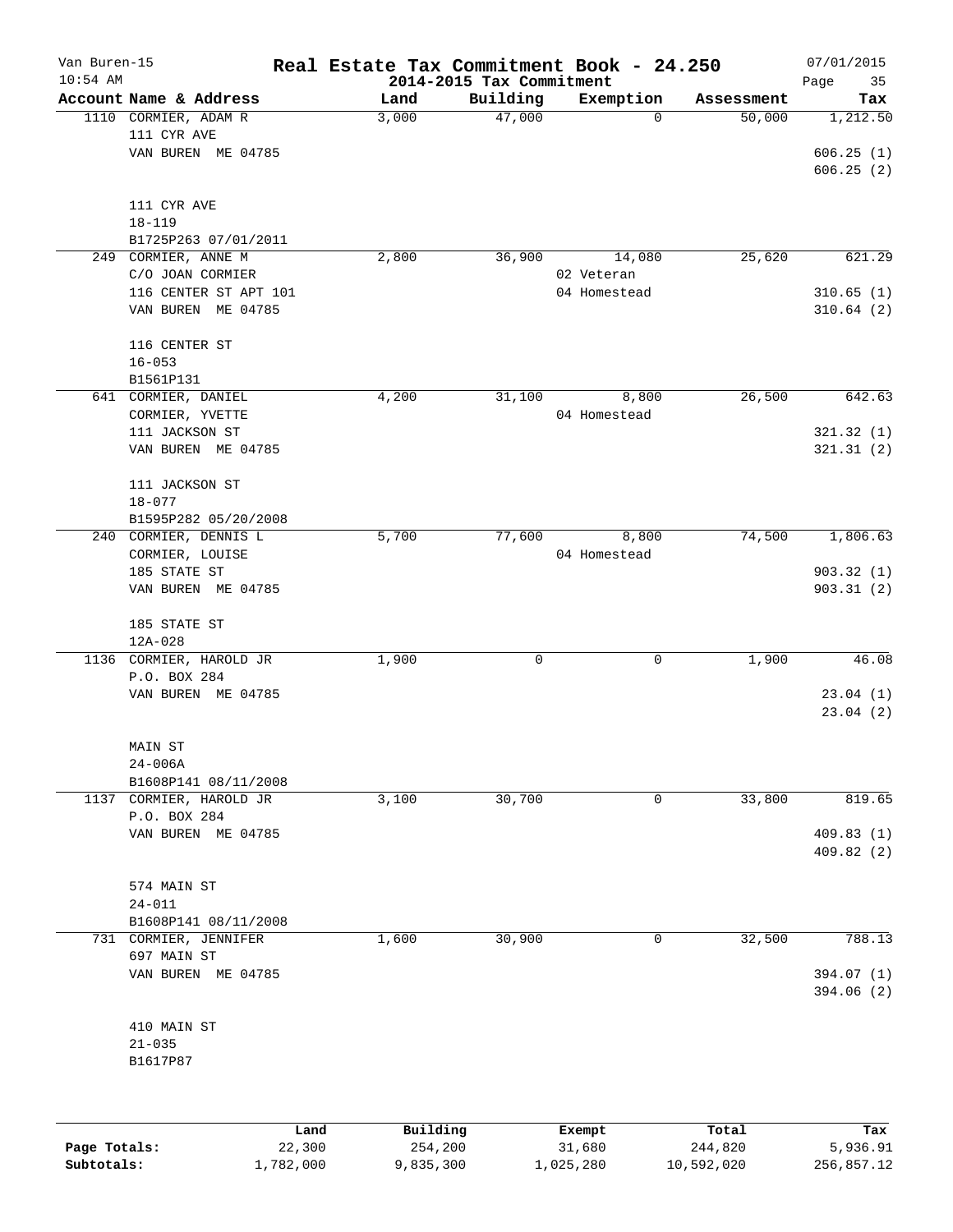| Van Buren-15<br>$10:54$ AM |                                | Real Estate Tax Commitment Book - 24.250<br>2014-2015 Tax Commitment |             |              |            | 07/01/2015<br>Page<br>36 |  |
|----------------------------|--------------------------------|----------------------------------------------------------------------|-------------|--------------|------------|--------------------------|--|
|                            | Account Name & Address         | Land                                                                 | Building    | Exemption    | Assessment | Tax                      |  |
|                            | 242 CORMIER, JOSEPH            | 5,800                                                                | $\mathbf 0$ | $\Omega$     | 5,800      | 140.65                   |  |
|                            | 99 HAMLIN RD.                  |                                                                      |             |              |            |                          |  |
|                            | VAN BUREN ME 04785             |                                                                      |             |              |            | 70.33(1)                 |  |
|                            |                                |                                                                      |             |              |            | 70.32(2)                 |  |
|                            | OFF HAMLIN ROAD                |                                                                      |             |              |            |                          |  |
|                            | $03 - 017$                     |                                                                      |             |              |            |                          |  |
|                            | 243 CORMIER, LARRY J           | 3,900                                                                | 19,900      | 8,800        | 15,000     | 363.75                   |  |
|                            | CORMIER, DIANE M               |                                                                      |             | 04 Homestead |            |                          |  |
|                            | 114 WILSON ST                  |                                                                      |             |              |            | 181.88 (1)               |  |
|                            | VAN BUREN ME 04785             |                                                                      |             |              |            | 181.87(2)                |  |
|                            |                                |                                                                      |             |              |            |                          |  |
|                            | 114 WILSON ST                  |                                                                      |             |              |            |                          |  |
|                            | $23 - 050$                     |                                                                      |             |              |            |                          |  |
|                            | B642P197                       |                                                                      |             |              |            |                          |  |
|                            | 713 CORMIER, LINDA J           | 2,600                                                                | 0           | $\mathbf 0$  | 2,600      | 63.05                    |  |
|                            | PO BOX 44                      |                                                                      |             |              |            |                          |  |
|                            | VAN BUREN ME 04785             |                                                                      |             |              |            | 31.53(1)                 |  |
|                            |                                |                                                                      |             |              |            | 31.52(2)                 |  |
|                            |                                |                                                                      |             |              |            |                          |  |
|                            | MCKINLEY ST                    |                                                                      |             |              |            |                          |  |
|                            | 14-139B                        |                                                                      |             |              |            |                          |  |
|                            | B1804P326 04/15/2013           |                                                                      |             |              |            |                          |  |
|                            | 714 CORMIER, LINDA J           | 2,600                                                                | 56,500      | $\mathsf{O}$ | 59,100     | 1,433.18                 |  |
|                            | PO BOX 44                      |                                                                      |             |              |            |                          |  |
|                            | VAN BUREN ME 04785             |                                                                      |             |              |            | 716.59(1)                |  |
|                            |                                |                                                                      |             |              |            | 716.59(2)                |  |
|                            |                                |                                                                      |             |              |            |                          |  |
|                            | 114 MCKINLEY ST                |                                                                      |             |              |            |                          |  |
|                            | 14-139A                        |                                                                      |             |              |            |                          |  |
|                            | B1804P326 04/15/2013           |                                                                      |             |              |            |                          |  |
|                            | 245 CORMIER, NELSON            | 3,400                                                                | 26,100      | 8,800        | 20,700     | 501.98                   |  |
|                            | CORMIER, ANN MARIE             |                                                                      |             | 04 Homestead |            |                          |  |
|                            | 163 CHAMPLAIN ST               |                                                                      |             |              |            | 250.99(1)                |  |
|                            | VAN BUREN ME 04785             |                                                                      |             |              |            | 250.99(2)                |  |
|                            |                                |                                                                      |             |              |            |                          |  |
|                            | 163 CHAMPLAIN ST<br>$19 - 022$ |                                                                      |             |              |            |                          |  |
|                            | 246 CORMIER, STEPHEN J         | 4,300                                                                | 34,000      | 8,800        | 29,500     | 715.38                   |  |
|                            | P O BOX 454                    |                                                                      |             | 04 Homestead |            |                          |  |
|                            | VAN BUREN ME 04785             |                                                                      |             |              |            | 357.69(1)                |  |
|                            |                                |                                                                      |             |              |            | 357.69(2)                |  |
|                            |                                |                                                                      |             |              |            |                          |  |
|                            | 134 MCKINLEY ST                |                                                                      |             |              |            |                          |  |
|                            | $14 - 044$                     |                                                                      |             |              |            |                          |  |
|                            | B727P68                        |                                                                      |             |              |            |                          |  |
|                            | 583 CORMIER, STEVEN J          | 4,000                                                                | 49,000      | 8,800        | 44,200     | 1,071.85                 |  |
|                            | CORMIER, BRIDGITTE M           |                                                                      |             | 04 Homestead |            |                          |  |
|                            | 134 MCKINLEY STREET            |                                                                      |             |              |            | 535.93(1)                |  |
|                            | VAN BUREN ME 04785             |                                                                      |             |              |            | 535.92(2)                |  |
|                            |                                |                                                                      |             |              |            |                          |  |
|                            | 118 LINCOLN ST                 |                                                                      |             |              |            |                          |  |
|                            | $14 - 013$                     |                                                                      |             |              |            |                          |  |
|                            | B1691P23 08/04/2010 B1438P183  |                                                                      |             |              |            |                          |  |
|                            |                                |                                                                      |             |              |            |                          |  |
|                            |                                |                                                                      |             |              |            |                          |  |
|                            |                                |                                                                      |             |              |            |                          |  |

|              | Land      | Building   | Exempt    | Total      | Tax        |
|--------------|-----------|------------|-----------|------------|------------|
| Page Totals: | 26,600    | 185,500    | 35,200    | 176,900    | 4,289.84   |
| Subtotals:   | 1,808,600 | 10,020,800 | 1,060,480 | 10,768,920 | 261,146.96 |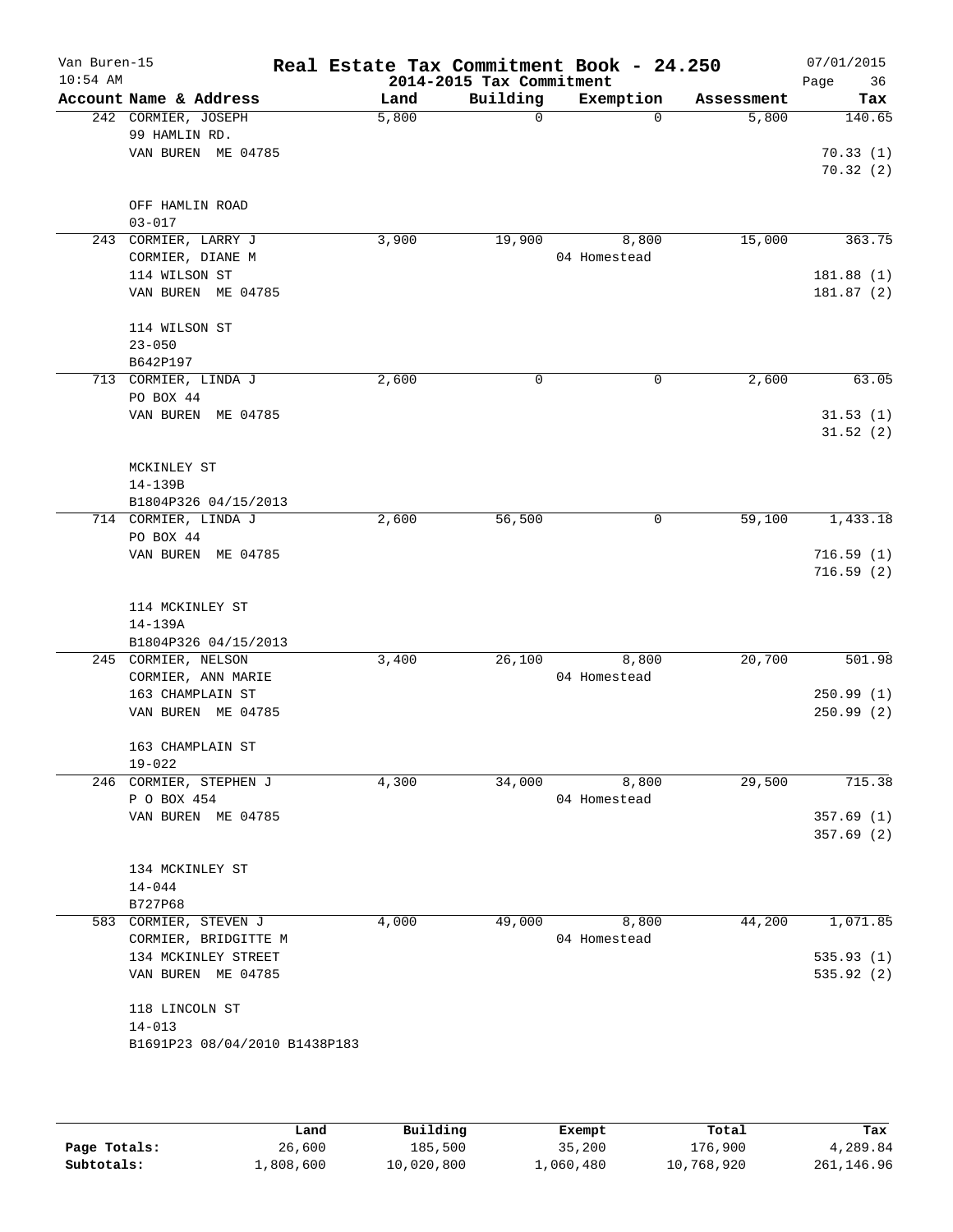| Van Buren-15 |                                                |      |          |                                      | Real Estate Tax Commitment Book - 24.250 |            | 07/01/2015               |
|--------------|------------------------------------------------|------|----------|--------------------------------------|------------------------------------------|------------|--------------------------|
| $10:54$ AM   | Account Name & Address                         |      | Land     | 2014-2015 Tax Commitment<br>Building | Exemption                                | Assessment | Page<br>37<br>Tax        |
|              | 518 CORMIER, TOBY                              |      | 4,600    | 74,100                               | 8,800                                    | 69,900     | 1,695.08                 |
|              | CORMIER, JENNIFER                              |      |          |                                      | 04 Homestead                             |            |                          |
|              | 697 MAIN STREET                                |      |          |                                      |                                          |            | 847.54 (1)               |
|              | VAN BUREN ME 04785                             |      |          |                                      |                                          |            | 847.54 (2)               |
|              | 697 MAIN ST                                    |      |          |                                      |                                          |            |                          |
|              | $25 - 007$                                     |      |          |                                      |                                          |            |                          |
|              | B1734P139 09/06/2011                           |      |          |                                      |                                          |            |                          |
|              | 488 CORMIER, TOBY                              |      | 6,600    | 400                                  | 0                                        | 7,000      | 169.75                   |
|              | CORMIER, JENNIFER                              |      |          |                                      |                                          |            |                          |
|              | 697 MAIN STREET                                |      |          |                                      |                                          |            | 84.88 (1)                |
|              | VAN BUREN ME 04785                             |      |          |                                      |                                          |            | 84.87 (2)                |
|              | 700 MAIN ST                                    |      |          |                                      |                                          |            |                          |
|              | $25 - 008$                                     |      |          |                                      |                                          |            |                          |
|              | B1745P105 12/08/2011<br>84 CORRIVEAU, CONRAD E |      | 3,200    | 29,200                               | 0                                        | 32,400     | 785.70                   |
|              | 116 MONROE STREET                              |      |          |                                      |                                          |            |                          |
|              | VAN BUREN ME 04785                             |      |          |                                      |                                          |            | 392.85(1)                |
|              |                                                |      |          |                                      |                                          |            | 392.85(2)                |
|              | 116 MONROE ST                                  |      |          |                                      |                                          |            |                          |
|              | $23 - 022$                                     |      |          |                                      |                                          |            |                          |
|              | B1747P120 12/12/2011                           |      |          |                                      |                                          |            |                          |
|              | 255 CORRIVEAU, DARREN J                        |      | 3,700    | 44,500                               | 8,800                                    | 39,400     | 955.45                   |
|              | 127 PARK STRET                                 |      |          |                                      | 04 Homestead                             |            |                          |
|              | VAN BUREN ME 04785                             |      |          |                                      |                                          |            | 477.73 (1)<br>477.72 (2) |
|              | 127 PARK ST                                    |      |          |                                      |                                          |            |                          |
|              | $17 - 039$                                     |      |          |                                      |                                          |            |                          |
|              | B1500P350                                      |      |          |                                      |                                          |            |                          |
|              | 256 CORRIVEAU, DARREN J                        |      | 3,600    | 0                                    | 0                                        | 3,600      | 87.30                    |
|              | 127 PARK STREET                                |      |          |                                      |                                          |            |                          |
|              | VAN BUREN ME 04785                             |      |          |                                      |                                          |            | 43.65(1)                 |
|              |                                                |      |          |                                      |                                          |            | 43.65(2)                 |
|              | BIRCH AVE                                      |      |          |                                      |                                          |            |                          |
|              | $17 - 038$                                     |      |          |                                      |                                          |            |                          |
|              | B1500P350                                      |      |          |                                      |                                          |            |                          |
|              | 660 CORRIVEAU, ROBERT J                        |      | 3,600    | 12,600                               | 0                                        | 16,200     | 392.85                   |
|              | 164 FULTON STREET                              |      |          |                                      |                                          |            |                          |
|              | VAN BUREN ME 04785                             |      |          |                                      |                                          |            | 196.43(1)<br>196.42(2)   |
|              | 164 FULTON ST                                  |      |          |                                      |                                          |            |                          |
|              | $19 - 040B$                                    |      |          |                                      |                                          |            |                          |
|              | B1610P335 08/29/2008                           |      |          |                                      |                                          |            |                          |
|              | 253 CORRIVEAU, STEVEN                          |      | 5,000    | 34,300                               | 14,080                                   | 25,220     | 611.59                   |
|              | C/O IRENE CORRIVEAU                            |      |          |                                      | 03 Veteran (Non-Maine                    |            |                          |
|              | 119 HARRISON ST                                |      |          |                                      | 04 Homestead                             |            | 305.80(1)                |
|              | VAN BUREN ME 04785                             |      |          |                                      |                                          |            | 305.79(2)                |
|              | 119 HARRISON ST                                |      |          |                                      |                                          |            |                          |
|              | $18 - 012$                                     |      |          |                                      |                                          |            |                          |
|              |                                                |      |          |                                      |                                          |            |                          |
|              |                                                | Land | Building |                                      | Exempt                                   | Total      | Tax                      |

|              | -----     | --------   | -------   | -----      | .          |
|--------------|-----------|------------|-----------|------------|------------|
| Page Totals: | 30,300    | 195,100    | 31,680    | 193,720    | 4,697.72   |
| Subtotals:   | 1,838,900 | 10,215,900 | 1,092,160 | 10,962,640 | 265,844.68 |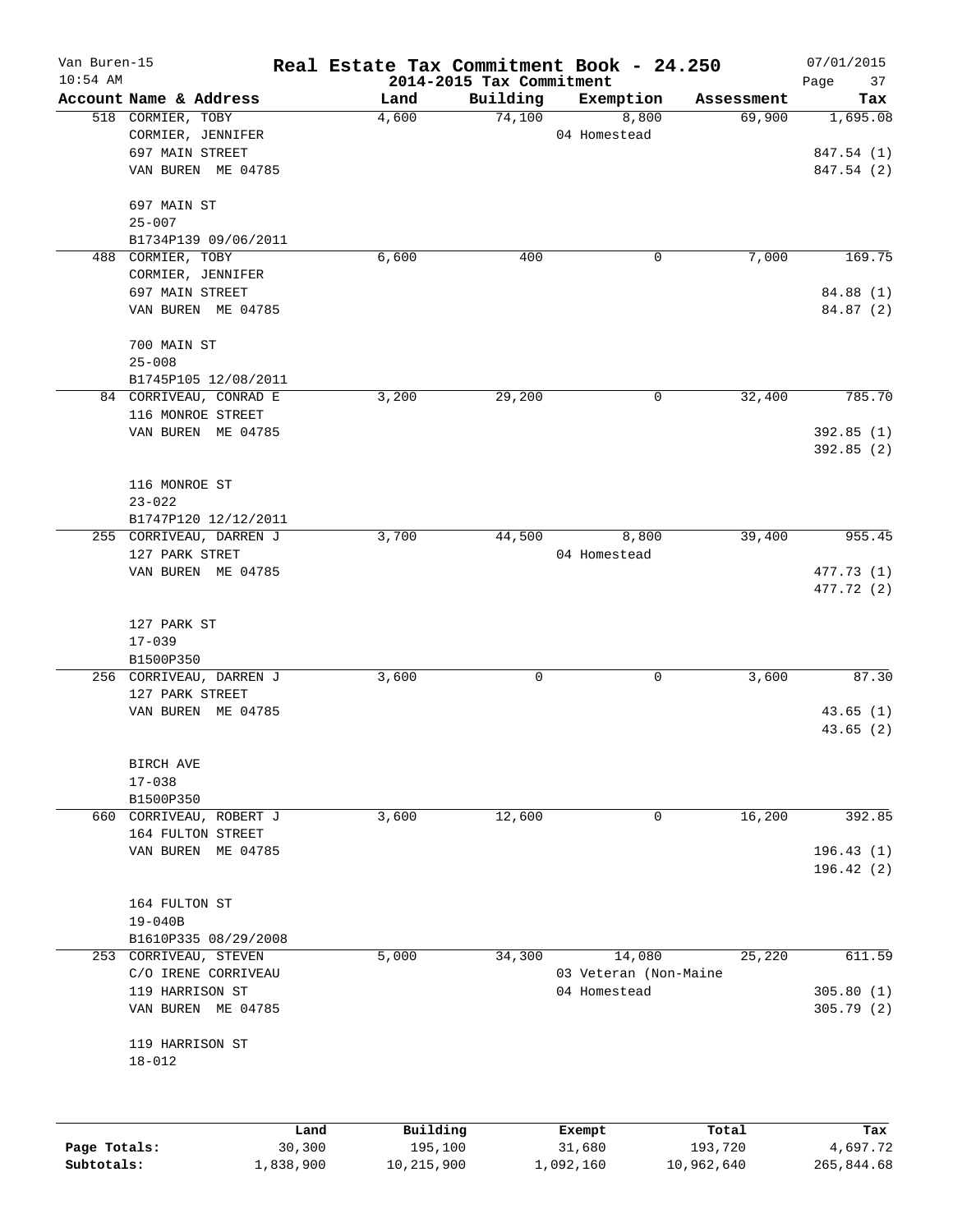| Van Buren-15 |                                       | Real Estate Tax Commitment Book - 24.250 |                          |              |            | 07/01/2015 |
|--------------|---------------------------------------|------------------------------------------|--------------------------|--------------|------------|------------|
| $10:54$ AM   |                                       |                                          | 2014-2015 Tax Commitment |              |            | 38<br>Page |
|              | Account Name & Address                | Land                                     | Building                 | Exemption    | Assessment | Tax        |
|              | 254 CORRIVEAU, STEVEN                 | 3,800                                    | 47,400                   | 8,800        | 42,400     | 1,028.20   |
|              | CORRIVEAU, BRENDA                     |                                          |                          | 04 Homestead |            |            |
|              | 112 LINCOLN ST                        |                                          |                          |              |            | 514.10(1)  |
|              | VAN BUREN ME 04785                    |                                          |                          |              |            | 514.10(2)  |
|              | 112 LINCOLN ST                        |                                          |                          |              |            |            |
|              | $14 - 014$                            |                                          |                          |              |            |            |
|              | B798P191                              |                                          |                          |              |            |            |
|              | 258 COTE, CARLA M                     | 5,300                                    | 55,000                   | 14,080       | 46,220     | 1,120.84   |
|              | C/O BRIDGET F COTE                    |                                          |                          | 04 Homestead |            |            |
|              | 137 MAIN ST                           |                                          |                          | 02 Veteran   |            | 560.42 (1) |
|              | VAN BUREN ME 04785                    |                                          |                          |              |            | 560.42(2)  |
|              | 137 MAIN ST                           |                                          |                          |              |            |            |
|              | $16 - 058$                            |                                          |                          |              |            |            |
|              | B1683P83 06/10/2010 B1202P87          |                                          |                          |              |            |            |
| 260          | COTE, CHARLES (LIFE<br>ESTATE)        | 3,200                                    | $\Omega$                 | 0            | 3,200      | 77.60      |
|              | COTE, GLORIA B                        |                                          |                          |              |            |            |
|              | 104 CYR AVE                           |                                          |                          |              |            | 38.80(1)   |
|              | VAN BUREN ME 04785                    |                                          |                          |              |            | 38.80(2)   |
|              | ST. BRUNO STREET                      |                                          |                          |              |            |            |
|              | $18 - 087D$                           |                                          |                          |              |            |            |
|              | B1366P219                             |                                          |                          |              |            |            |
|              | 259 COTE, CHARLES JR (LIFE<br>ESTATE) | 4,600                                    | 60,700                   | 14,080       | 51,220     | 1,242.09   |
|              | COTE, GLORIA B                        |                                          |                          | 02 Veteran   |            |            |
|              | 104 CYR AVE                           |                                          |                          | 04 Homestead |            | 621.05(1)  |
|              | VAN BUREN ME 04785                    |                                          |                          |              |            | 621.04(2)  |
|              | 104 CYR AVE                           |                                          |                          |              |            |            |
|              | 18-122                                |                                          |                          |              |            |            |
|              | B1366P219                             |                                          |                          |              |            |            |
|              | 262 COTE, HURBAIN J                   | 8,200                                    | 56,600                   | 14,080       | 50,720     | 1,229.96   |
|              | COTE, DOROTHY                         |                                          |                          | 04 Homestead |            |            |
|              | 173 CASTONGUAY RD                     |                                          |                          | 02 Veteran   |            | 614.98(1)  |
|              | VAN BUREN ME 04785                    |                                          |                          |              |            | 614.98(2)  |
|              |                                       |                                          |                          |              |            |            |
|              | 173 CASTONGUAY RD                     |                                          |                          |              |            |            |
|              | $02 - 034A$                           |                                          |                          |              |            |            |
|              | B441P64 09/10/1976                    |                                          |                          |              |            |            |
| 265          | COTE, KEITH H                         | 2,100                                    | 49,100                   | 8,800        | 42,400     | 1,028.20   |
|              | COTE, SARAH                           |                                          |                          | 04 Homestead |            |            |
|              | 102 GARFIELD AVE.                     |                                          |                          |              |            | 514.10(1)  |
|              | VAN BUREN ME 04785                    |                                          |                          |              |            | 514.10(2)  |
|              | 102 GARFIELD AVE                      |                                          |                          |              |            |            |
|              | $20 - 084$                            |                                          |                          |              |            |            |
|              | B1485P106                             |                                          |                          |              |            |            |
|              | 266 COTE, KEITH H                     | 1,400                                    | 0                        | 0            | 1,400      | 33.95      |
|              | COTE, SARAH                           |                                          |                          |              |            |            |
|              | 102 GARFIELD AVE.                     |                                          |                          |              |            | 16.98(1)   |
|              | VAN BUREN ME 04785                    |                                          |                          |              |            | 16.97(2)   |
|              | GARFIELD AVE                          |                                          |                          |              |            |            |
|              | $20 - 083$                            |                                          |                          |              |            |            |
|              | B1485P106 02/23/2006                  |                                          |                          |              |            |            |
|              | Land                                  | Building                                 |                          | Exempt       | Total      | Tax        |
| Page Totals: | 28,600                                | 268,800                                  |                          | 59,840       | 237,560    | 5,760.84   |
| Subtotals:   | 1,867,500                             | 10,484,700                               |                          | 1,152,000    | 11,200,200 | 271,605.52 |
|              |                                       |                                          |                          |              |            |            |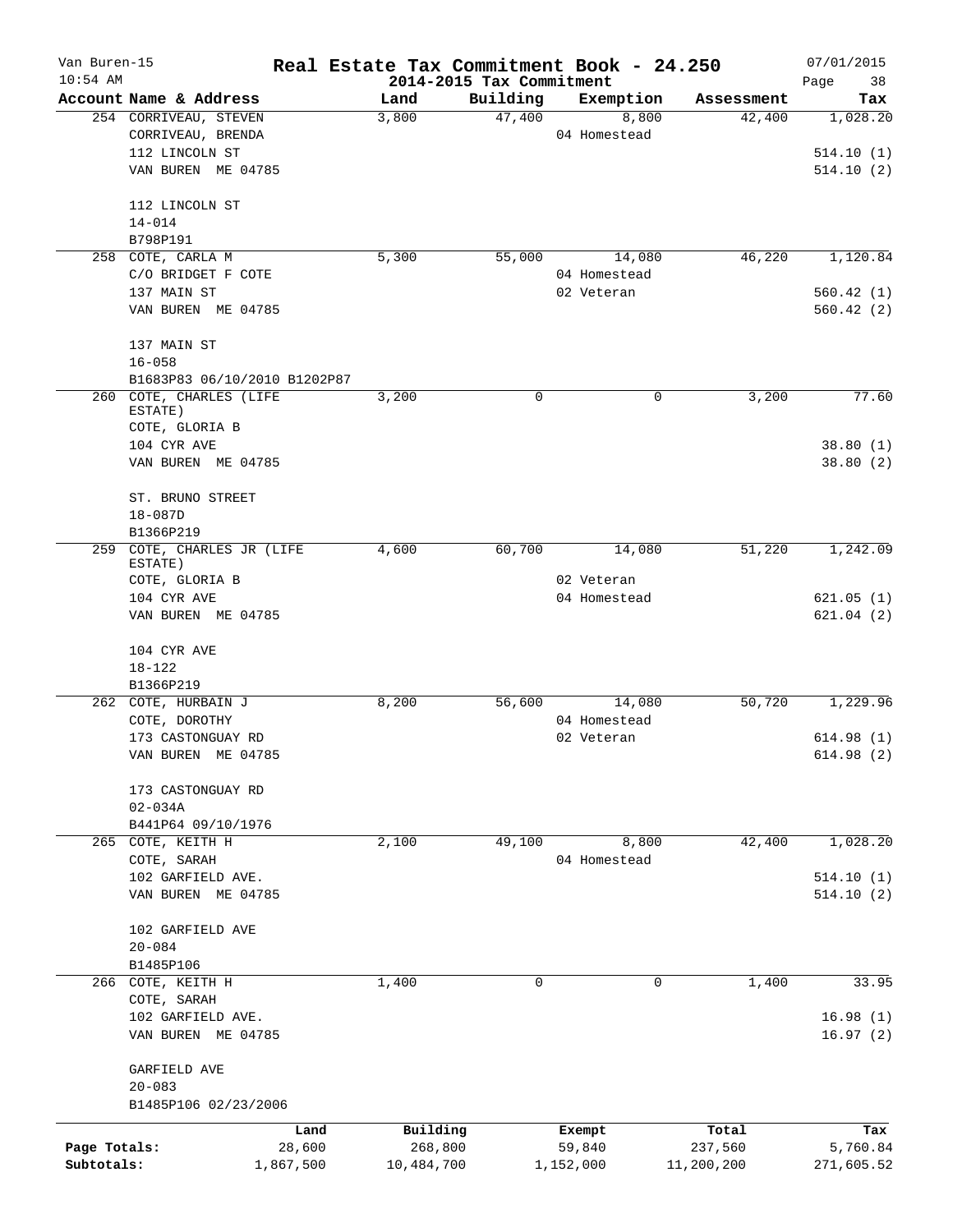| Van Buren-15<br>$10:54$ AM |                                                                      |      | Real Estate Tax Commitment Book - 24.250 | 2014-2015 Tax Commitment |                                    |            | 07/01/2015<br>39<br>Page |
|----------------------------|----------------------------------------------------------------------|------|------------------------------------------|--------------------------|------------------------------------|------------|--------------------------|
|                            | Account Name & Address                                               |      | Land                                     | Building                 | Exemption                          | Assessment | Tax                      |
|                            | 263 COTE, THELMA<br>DUMOND-COTE, SONIA                               |      | 2,200                                    | 45,900                   | 8,800<br>04 Homestead              | 39,300     | 953.03                   |
|                            | 40 MAIN ST                                                           |      |                                          |                          |                                    |            | 476.52(1)                |
|                            | VAN BUREN ME 04785                                                   |      |                                          |                          |                                    |            | 476.51(2)                |
|                            | 40 MAIN ST                                                           |      |                                          |                          |                                    |            |                          |
|                            | $15 - 114$                                                           |      |                                          |                          |                                    |            |                          |
|                            | B1689P58 07/28/2010 B1658P18 10/14/2009 B355P220<br>264 COTE, THELMA |      | 8,900                                    | 0                        | 0                                  | 8,900      | 215.83                   |
|                            | 40 MAIN ST                                                           |      |                                          |                          |                                    |            |                          |
|                            | VAN BUREN ME 04785                                                   |      |                                          |                          |                                    |            | 107.92(1)                |
|                            |                                                                      |      |                                          |                          |                                    |            | 107.91(2)                |
|                            | VIOLETTE ST                                                          |      |                                          |                          |                                    |            |                          |
|                            | $16 - 066A$                                                          |      |                                          |                          |                                    |            |                          |
|                            | B485P71                                                              |      |                                          |                          |                                    |            |                          |
|                            | 1080 COVENTRY, MICHAEL                                               |      | 4,300                                    | 63,700                   | 0                                  | 68,000     | 1,649.00                 |
|                            | NORRIS, JEFFERY                                                      |      |                                          |                          |                                    |            |                          |
|                            | 114 CYR AVE<br>VAN BUREN ME 04785                                    |      |                                          |                          |                                    |            | 824.50 (1)<br>824.50 (2) |
|                            |                                                                      |      |                                          |                          |                                    |            |                          |
|                            | 114 CYR AVE                                                          |      |                                          |                          |                                    |            |                          |
|                            | $18 - 120$                                                           |      |                                          |                          |                                    |            |                          |
|                            | B1833P28 10/22/2013                                                  |      |                                          |                          |                                    |            |                          |
|                            | 267 CRAIG, NELSON                                                    |      | 4,500                                    | 38,500                   | 8,800                              | 34,200     | 829.35                   |
|                            | CRAIG, RENA M                                                        |      |                                          |                          | 04 Homestead                       |            |                          |
|                            | 102 CHAMPLAIN ST                                                     |      |                                          |                          |                                    |            | 414.68(1)                |
|                            | VAN BUREN ME 04785                                                   |      |                                          |                          |                                    |            | 414.67(2)                |
|                            | MAIN ST                                                              |      |                                          |                          |                                    |            |                          |
|                            | $20 - 048A$                                                          |      |                                          |                          |                                    |            |                          |
|                            | 268 CRAIG, NELSON                                                    |      | 6,100                                    | 0                        | $\mathbf 0$                        | 6,100      | 147.93                   |
|                            | CRAIG, RENEE M                                                       |      |                                          |                          |                                    |            |                          |
|                            | 102 CHAMPLAIN                                                        |      |                                          |                          |                                    |            | 73.97(1)                 |
|                            | VAN BUREN ME 04785                                                   |      |                                          |                          |                                    |            | 73.96(2)                 |
|                            | 102 CHAMPLAIN ST                                                     |      |                                          |                          |                                    |            |                          |
|                            | $20 - 048$                                                           |      |                                          |                          |                                    |            |                          |
|                            | 1330 CULLEN, GEORGE J JR                                             |      | 4,100                                    | 42,200                   | 5,280                              | 41,020     | 994.74                   |
|                            | CULLEN, DIANE W                                                      |      |                                          |                          |                                    |            |                          |
|                            | 117 MAIN ST                                                          |      |                                          |                          | 03 Veteran (Non-Maine<br>Enlisted) |            | 497.37 (1)               |
|                            | VAN BUREN ME 04785                                                   |      |                                          |                          |                                    |            | 497.37 (2)               |
|                            |                                                                      |      |                                          |                          |                                    |            |                          |
|                            | 117 MAIN ST                                                          |      |                                          |                          |                                    |            |                          |
|                            | $16 - 041$                                                           |      |                                          |                          |                                    |            |                          |
|                            | B1730P93 08/02/2011<br>723 CURRAN, JANA                              |      | 16,000                                   | 11,100                   | 0                                  | 27,100     | 657.18                   |
|                            | LEBEL, DAVID ET AL                                                   |      | 48.00<br>Acres                           |                          |                                    |            |                          |
|                            | 110 CLEVELAND AVE                                                    |      |                                          |                          |                                    |            | 328.59(1)                |
|                            | VAN BUREN ME 04785                                                   |      |                                          |                          |                                    |            | 328.59(2)                |
|                            | 209 ST MARYS BROOK RD                                                |      |                                          |                          |                                    |            |                          |
|                            | $02 - 049$                                                           |      |                                          |                          |                                    |            |                          |
|                            | B1399P244 05/27/2004                                                 |      |                                          |                          |                                    |            |                          |
|                            |                                                                      |      |                                          |                          |                                    |            |                          |
|                            |                                                                      |      |                                          |                          |                                    |            |                          |
|                            |                                                                      | Land | Building                                 |                          | Exempt                             | Total      | Tax                      |

**Page Totals:** 46,100 201,400 22,880 224,620 5,447.06 **Subtotals:** 1,913,600 10,686,100 1,174,880 11,424,820 277,052.58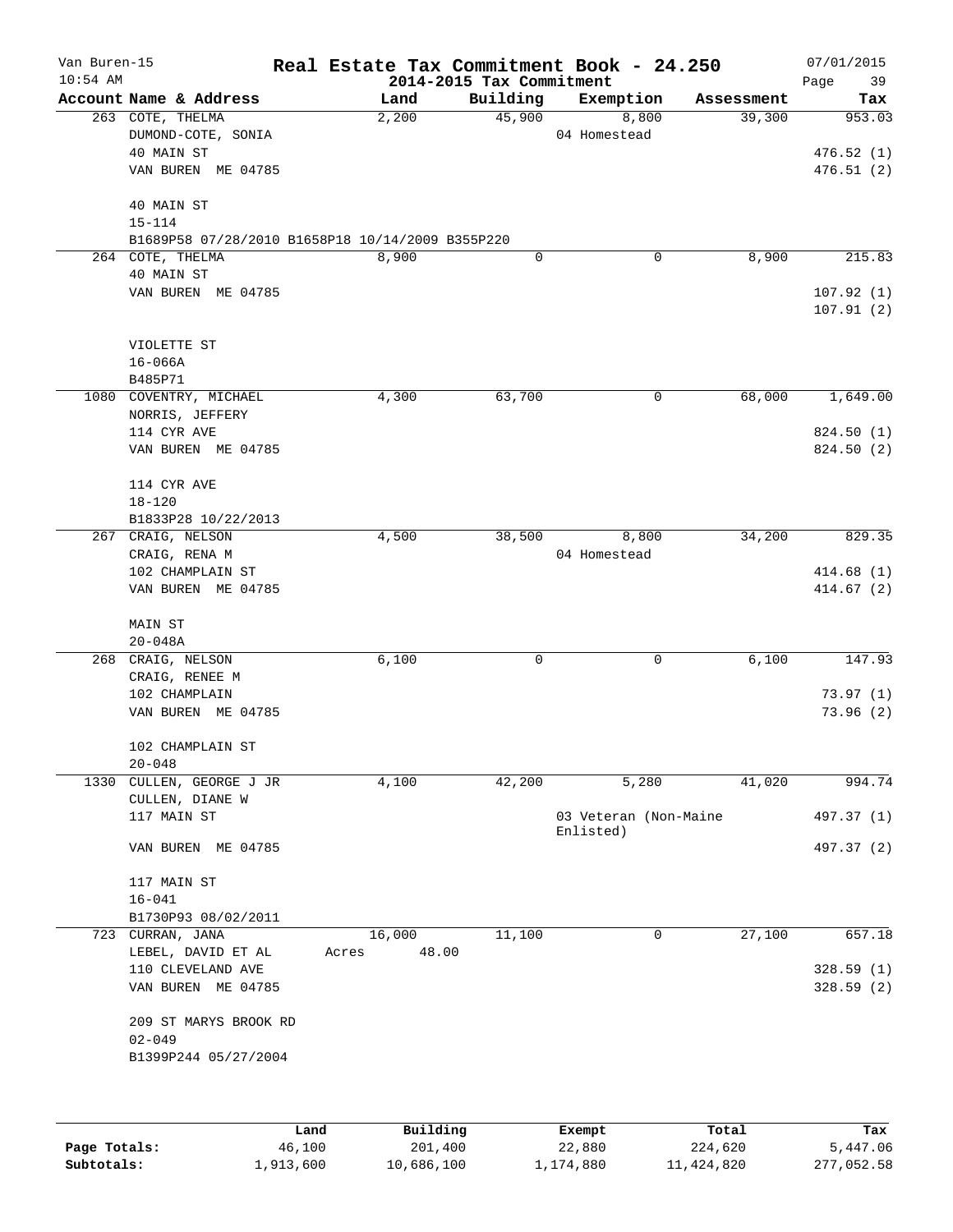| Van Buren-15<br>$10:54$ AM |                                 | Real Estate Tax Commitment Book - 24.250 | 2014-2015 Tax Commitment |              |            | 07/01/2015<br>Page<br>40 |
|----------------------------|---------------------------------|------------------------------------------|--------------------------|--------------|------------|--------------------------|
|                            | Account Name & Address          | Land                                     | Building                 | Exemption    | Assessment | Tax                      |
|                            | 269 CYR, ADRIAN T               | 1,400                                    | 22,600                   | 14,080       | 9,920      | 240.56                   |
|                            | CYR, CLAUDETTE L                |                                          |                          | 02 Veteran   |            |                          |
|                            | 107 CHURCH ST                   |                                          |                          | 04 Homestead |            | 120.28(1)                |
|                            | VAN BUREN ME 04785              |                                          |                          |              |            | 120.28(2)                |
|                            | 107 CHURCH ST                   |                                          |                          |              |            |                          |
|                            | $23 - 098$                      |                                          |                          |              |            |                          |
|                            | 271 CYR, ALAN M                 | 3,000                                    | 0                        | 0            | 3,000      | 72.75                    |
|                            | CYR, LISA M                     |                                          |                          |              |            |                          |
|                            | PO BOX 53                       |                                          |                          |              |            | 36.38(1)                 |
|                            | VAN BUREN ME 04785              |                                          |                          |              |            | 36.37(2)                 |
|                            | REAR OF ADAM ST                 |                                          |                          |              |            |                          |
|                            | $06 - 003A$                     |                                          |                          |              |            |                          |
|                            | B1414P104                       |                                          |                          |              |            |                          |
|                            | 272 CYR, ALAN M                 | 5,200                                    | 0                        | 0            | 5,200      | 126.10                   |
|                            | CYR, LISA M                     |                                          |                          |              |            |                          |
|                            | PO BOX 53                       |                                          |                          |              |            | 63.05(1)                 |
|                            | VAN BUREN ME 04785              |                                          |                          |              |            | 63.05(2)                 |
|                            | CHAMPLAIN ST                    |                                          |                          |              |            |                          |
|                            | $06 - 017$                      |                                          |                          |              |            |                          |
|                            | B1414P102                       |                                          |                          |              |            |                          |
|                            | 274 CYR, ANDRE A                | 5,400                                    | 66,100                   | 8,800        | 62,700     | 1,520.48                 |
|                            | 152 CLOVERHILL DR               |                                          |                          | 04 Homestead |            |                          |
|                            | VAN BUREN ME 04785              |                                          |                          |              |            | 760.24(1)<br>760.24(2)   |
|                            | 152 CLOVERHILL DR               |                                          |                          |              |            |                          |
|                            | 18C-010                         |                                          |                          |              |            |                          |
|                            | 1407 CYR, CARROLL L             | 7,000                                    | 57,600                   | 0            | 64,600     | 1,566.55                 |
|                            | CYR, PRISCILLE                  |                                          |                          |              |            |                          |
|                            | 280 STATE ST                    |                                          |                          |              |            | 783.28(1)                |
|                            | VAN BUREN ME 04785              |                                          |                          |              |            | 783.27 (2)               |
|                            | 280 STATE ST                    |                                          |                          |              |            |                          |
|                            | $03 - 025B$                     |                                          |                          |              |            |                          |
|                            | B1842P193 01/06/2014            |                                          |                          |              |            |                          |
|                            | 276 CYR, CECILE T (HEIRS<br>OF) | 5,500                                    | 57,500                   | 8,800        | 54,200     | 1,314.35                 |
|                            | 187 MAIN ST                     |                                          |                          | 04 Homestead |            |                          |
|                            | VAN BUREN ME 04785              |                                          |                          |              |            | 657.18(1)                |
|                            |                                 |                                          |                          |              |            | 657.17(2)                |
|                            | 187 MAIN ST                     |                                          |                          |              |            |                          |
|                            | $17 - 007B$                     |                                          |                          |              |            |                          |
| 277                        | CYR, CHARLES L                  | 3,400                                    | 32,300                   | 8,800        | 26,900     | 652.33                   |
|                            | CYR, JUDY                       |                                          |                          | 04 Homestead |            |                          |
|                            | 117 ADAMS ST                    |                                          |                          |              |            | 326.17(1)                |
|                            | VAN BUREN ME 04785              |                                          |                          |              |            | 326.16(2)                |
|                            | 117 ADAMS ST                    |                                          |                          |              |            |                          |
|                            | $18 - 028$                      |                                          |                          |              |            |                          |
|                            | B567P22                         |                                          |                          |              |            |                          |
|                            |                                 |                                          |                          |              |            |                          |
|                            |                                 |                                          |                          |              |            |                          |
|                            |                                 |                                          |                          |              |            |                          |

|              | Land      | Building   | Exempt    | Total      | Tax        |
|--------------|-----------|------------|-----------|------------|------------|
| Page Totals: | 30,900    | 236,100    | 40,480    | 226,520    | 5,493.12   |
| Subtotals:   | 1,944,500 | 10,922,200 | 1,215,360 | 11,651,340 | 282,545.70 |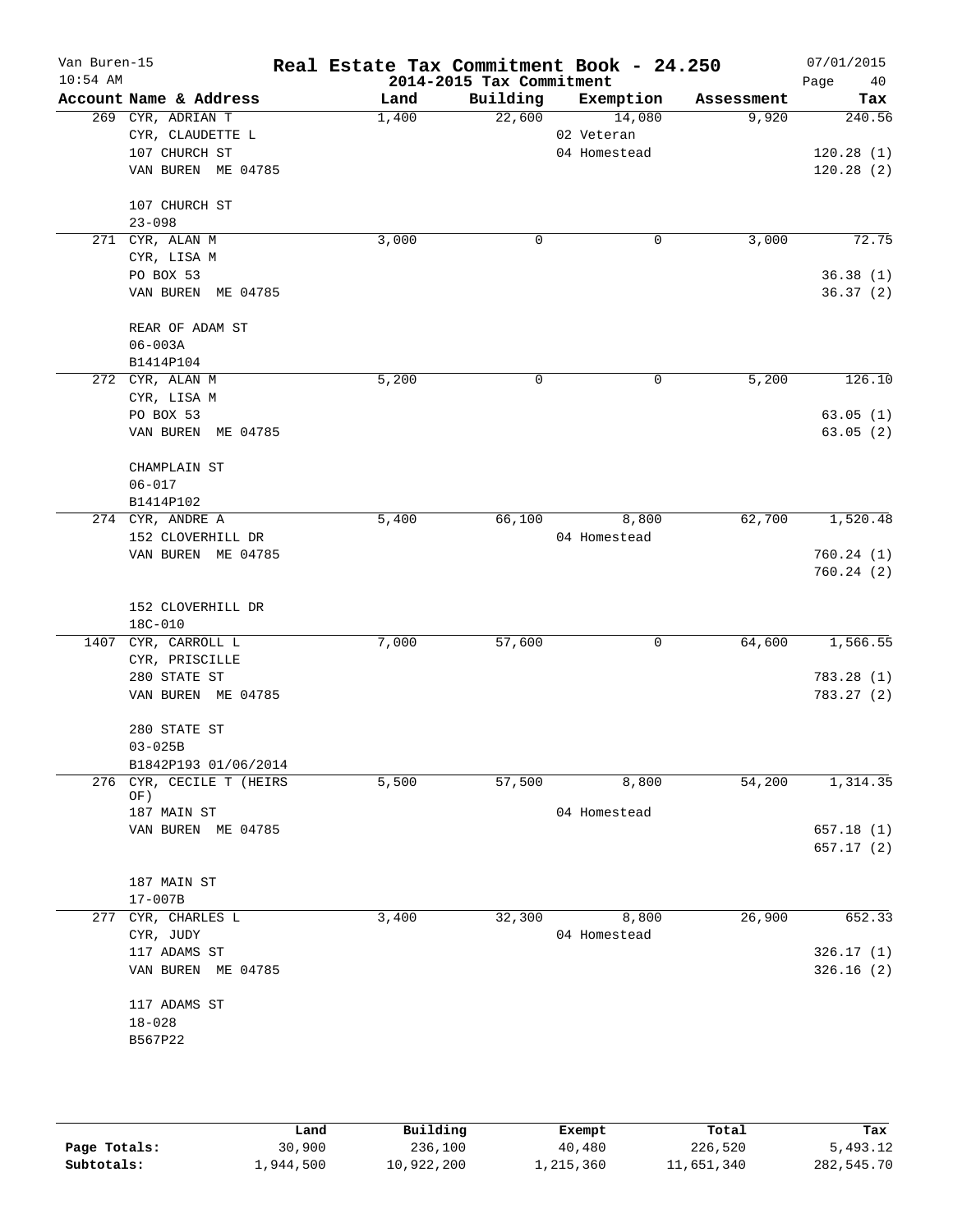| Van Buren-15<br>$10:54$ AM |                              | Real Estate Tax Commitment Book - 24.250 |                                      |              |            | 07/01/2015           |
|----------------------------|------------------------------|------------------------------------------|--------------------------------------|--------------|------------|----------------------|
|                            | Account Name & Address       | Land                                     | 2014-2015 Tax Commitment<br>Building | Exemption    | Assessment | Page<br>41<br>Tax    |
|                            | 319 CYR, CHARLES L           | 3,600                                    | 27,800                               | $\mathbf 0$  | 31,400     | 761.45               |
|                            | CYR, JUDY B                  |                                          |                                      |              |            |                      |
|                            | 117 ADAMS ST                 |                                          |                                      |              |            | 380.73 (1)           |
|                            | VAN BUREN ME 04785           |                                          |                                      |              |            | 380.72 (2)           |
|                            |                              |                                          |                                      |              |            |                      |
|                            | 540 MAIN ST                  |                                          |                                      |              |            |                      |
|                            | $23 - 006$                   |                                          |                                      |              |            |                      |
|                            | B1444P112                    |                                          |                                      |              |            |                      |
|                            | 278 CYR, CHARLES R           | 4,200                                    | 14,700                               | 8,800        | 10,100     | 244.93               |
|                            | 107 MCBRIDE AVE              |                                          |                                      | 04 Homestead |            |                      |
|                            | VAN BUREN ME 04785           |                                          |                                      |              |            | 122.47(1)            |
|                            |                              |                                          |                                      |              |            | 122.46(2)            |
|                            | 107 MCBRIDE AVE              |                                          |                                      |              |            |                      |
|                            | $15 - 049$                   |                                          |                                      |              |            |                      |
|                            | B1371P28                     |                                          |                                      |              |            |                      |
|                            | 279 CYR, DAVID M             | 3,700                                    | 40,200                               | 8,800        | 35,100     | 851.18               |
|                            | 140 HIGH ST                  |                                          |                                      | 04 Homestead |            |                      |
|                            | VAN BUREN ME 04785           |                                          |                                      |              |            | 425.59(1)            |
|                            |                              |                                          |                                      |              |            | 425.59(2)            |
|                            |                              |                                          |                                      |              |            |                      |
|                            | 140 HIGH ST                  |                                          |                                      |              |            |                      |
|                            | $14 - 109$                   |                                          |                                      |              |            |                      |
|                            | B684P269                     |                                          |                                      |              |            |                      |
|                            | 280 CYR, DOMINIQUE           | 5,100                                    | 0                                    | 0            | 5,100      | 123.68               |
|                            | CYR, ALAN                    |                                          |                                      |              |            |                      |
|                            | PO BOX 53                    |                                          |                                      |              |            | 61.84(1)             |
|                            | ME 04785<br>VAN BUREN        |                                          |                                      |              |            | 61.84(2)             |
|                            |                              |                                          |                                      |              |            |                      |
|                            | OFF TRACK BED                |                                          |                                      |              |            |                      |
|                            | $03 - 003$                   |                                          |                                      |              |            |                      |
|                            | B1188P211                    |                                          |                                      |              |            |                      |
|                            | 308 CYR, DUSTIN V            | 4,300                                    | 43,700                               | 8,800        | 39,200     | 950.60               |
|                            | 102 CYR AVE.                 |                                          |                                      | 04 Homestead |            |                      |
|                            | VAN BUREN ME 04785           |                                          |                                      |              |            | 475.30(1)            |
|                            |                              |                                          |                                      |              |            | 475.30(2)            |
|                            |                              |                                          |                                      |              |            |                      |
|                            | 102 CYR AVE                  |                                          |                                      |              |            |                      |
|                            | $18 - 123$                   |                                          |                                      |              |            |                      |
|                            | B1682P41 06/02/2010 B851P100 |                                          |                                      |              |            |                      |
|                            | 1560 CYR, GARY K             | 2,200                                    | 0                                    | 0            | 2,200      | 53.35                |
|                            | 189 CHAMPLAIN STREET         |                                          |                                      |              |            |                      |
|                            | VAN BUREN ME 04785           |                                          |                                      |              |            | 26.68(1)<br>26.67(2) |
|                            |                              |                                          |                                      |              |            |                      |
|                            | OFF MAIN STREET              |                                          |                                      |              |            |                      |
|                            | $08 - 043B$                  |                                          |                                      |              |            |                      |
|                            | B1771P327 07/21/2012         |                                          |                                      |              |            |                      |
|                            | 305 CYR, GARY K              | 9,700                                    | 1,800                                | 0            | 11,500     | 278.88               |
|                            | 189 CHAMPLAIN STREET         |                                          |                                      |              |            |                      |
|                            | VAN BUREN ME 04785           |                                          |                                      |              |            | 139.44(1)            |
|                            |                              |                                          |                                      |              |            | 139.44(2)            |
|                            |                              |                                          |                                      |              |            |                      |
|                            | US ROUTE 1                   |                                          |                                      |              |            |                      |
|                            | $08 - 047A$                  |                                          |                                      |              |            |                      |
|                            | B1771P327 07/12/2012         |                                          |                                      |              |            |                      |
|                            |                              |                                          |                                      |              |            |                      |
|                            |                              | Land                                     | Building                             | Exempt       | Total      | Tax                  |
| Page Totals:               |                              | 32,800                                   | 128,200                              | 26,400       | 134,600    | 3,264.07             |

**Subtotals:** 1,977,300 11,050,400 1,241,760 11,785,940 285,809.77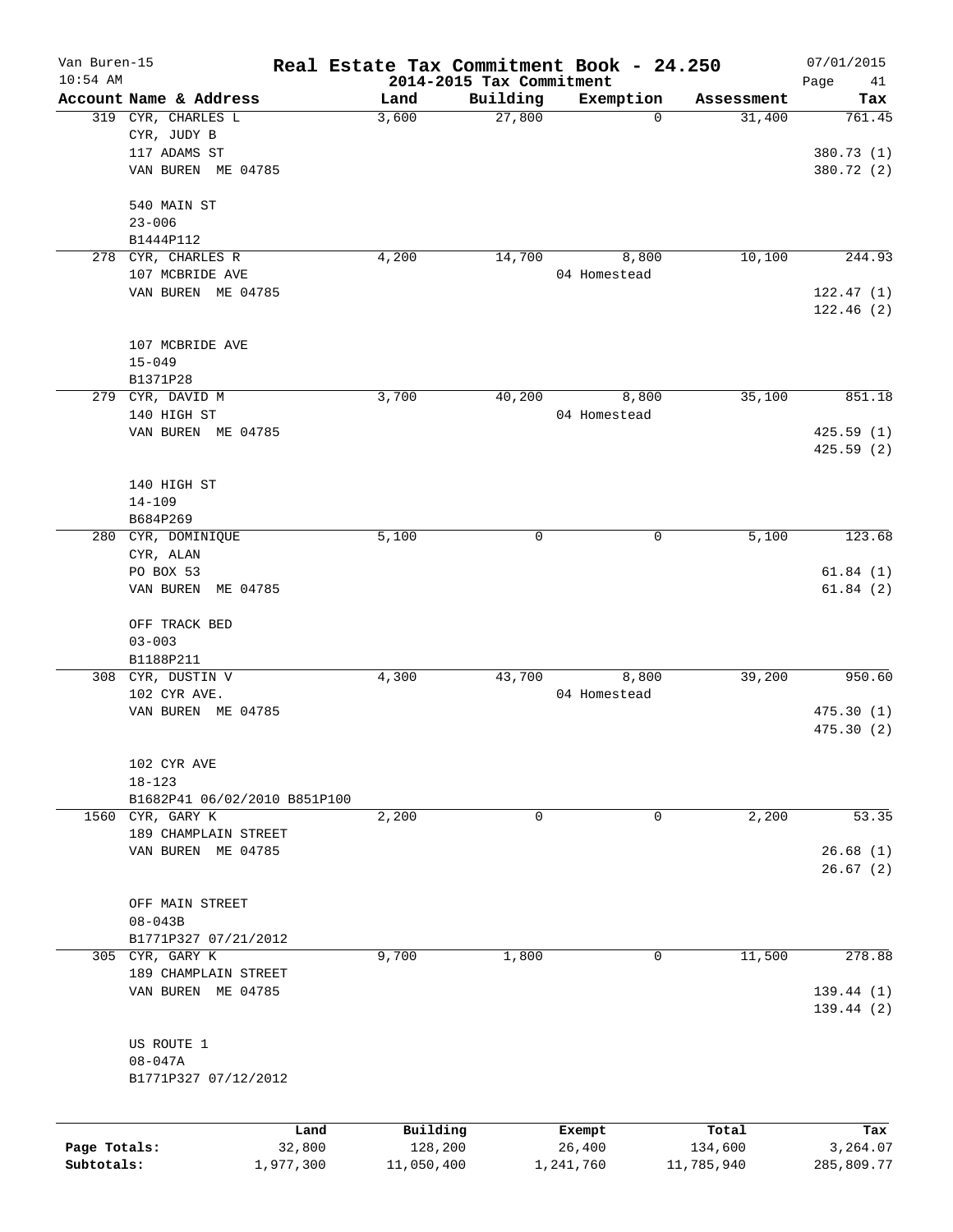| Van Buren-15 |                                                  |           | Real Estate Tax Commitment Book - 24.250 |          |              |            | 07/01/2015        |
|--------------|--------------------------------------------------|-----------|------------------------------------------|----------|--------------|------------|-------------------|
| $10:54$ AM   | Account Name & Address                           |           | 2014-2015 Tax Commitment<br>Land         | Building | Exemption    | Assessment | Page<br>42<br>Tax |
|              | 321 CYR, GARY K                                  |           | 5,100                                    | 5,500    | $\Omega$     | 10,600     | 257.05            |
|              | 189 CHAMPLAIN STREET                             |           |                                          |          |              |            |                   |
|              | VAN BUREN ME 04785                               |           |                                          |          |              |            | 128.53(1)         |
|              |                                                  |           |                                          |          |              |            | 128.52(2)         |
|              |                                                  |           |                                          |          |              |            |                   |
|              |                                                  |           |                                          |          |              |            |                   |
|              | RR 1 (OLD HOUSE)<br>$08 - 048$                   |           |                                          |          |              |            |                   |
|              |                                                  |           |                                          |          |              |            |                   |
|              | B1771P327 07/12/2012 B344P375<br>283 CYR, GARY K |           | 0                                        | 35,600   | 0            | 35,600     | 863.30            |
|              |                                                  |           |                                          |          |              |            |                   |
|              | 189 CHAMPLAIN STREET                             |           |                                          |          |              |            |                   |
|              | VAN BUREN ME 04785                               |           |                                          |          |              |            | 431.65(1)         |
|              |                                                  |           |                                          |          |              |            | 431.65(2)         |
|              |                                                  |           |                                          |          |              |            |                   |
|              | 925 MAIN STREET                                  |           |                                          |          |              |            |                   |
|              | $08 - 047A - T1$                                 |           |                                          |          |              |            |                   |
|              | B1738P165 10/13/2011                             |           |                                          |          |              |            |                   |
|              | 284 CYR, GEORGE JR                               |           | 25,900                                   | 0        | 0            | 25,900     | 628.08            |
|              | CYR, LINDA ANNE                                  |           |                                          |          |              |            |                   |
|              | 738 MAIN ST                                      |           |                                          |          |              |            | 314.04(1)         |
|              | MADAWASKA ME 04756                               |           |                                          |          |              |            | 314.04(2)         |
|              |                                                  |           |                                          |          |              |            |                   |
|              | CORNER OF US#1 & PARENT                          |           |                                          |          |              |            |                   |
|              | RD.                                              |           |                                          |          |              |            |                   |
|              | $09 - 024$                                       |           |                                          |          |              |            |                   |
|              | B1366P344                                        |           |                                          |          |              |            |                   |
|              | 285 CYR, GERALD R                                |           | 9,500                                    | 53,000   | 14,080       | 48,420     | 1,174.19          |
|              | CYR, KATHLEEN L                                  |           |                                          |          | 04 Homestead |            |                   |
|              | 125 ST MARY'S BROOK RD                           |           |                                          |          | 02 Veteran   |            | 587.10 (1)        |
|              | PO BOX 435                                       |           |                                          |          |              |            | 587.09 (2)        |
|              | VAN BUREN ME 04785                               |           |                                          |          |              |            |                   |
|              | 125 ST MARY'S BROOK RD                           |           |                                          |          |              |            |                   |
|              | $02 - 047$                                       |           |                                          |          |              |            |                   |
|              | B373P600                                         |           |                                          |          |              |            |                   |
|              | 286 CYR, GERARD M (LIFE                          |           | 5,700                                    | 51,500   | 8,800        | 48,400     | 1,173.70          |
|              | ESTATE)                                          |           |                                          |          |              |            |                   |
|              | CYR, JOYCE M                                     |           |                                          |          | 04 Homestead |            |                   |
|              | 108 MARION DR                                    |           |                                          |          |              |            | 586.85(1)         |
|              | VAN BUREN ME 04785                               |           |                                          |          |              |            | 586.85 (2)        |
|              |                                                  |           |                                          |          |              |            |                   |
|              | 108 MARION DR                                    |           |                                          |          |              |            |                   |
|              | $18 - 006$                                       |           |                                          |          |              |            |                   |
|              | B1414P83                                         |           |                                          |          |              |            |                   |
| 1331         | CYR, GUILDO                                      |           | 18,300                                   | 13,200   | 0            | 31,500     | 763.88            |
|              | CYR, SANDRA M                                    |           |                                          |          |              |            |                   |
|              | 107 BERRY AVE                                    |           |                                          |          |              |            | 381.94 (1)        |
|              | VAN BUREN ME 04785                               |           |                                          |          |              |            | 381.94 (2)        |
|              |                                                  |           |                                          |          |              |            |                   |
|              | SETTLEMENT RD                                    |           |                                          |          |              |            |                   |
|              | $01 - 027$                                       |           |                                          |          |              |            |                   |
|              | B1723P337 06/20/2011                             |           |                                          |          |              |            |                   |
| 287          | CYR, GUILDO P                                    |           | 3,800                                    | 51,400   | 8,800        | 46,400     | 1,125.20          |
|              | CYR, SANDRA M                                    |           |                                          |          | 04 Homestead |            |                   |
|              | 107 BERRY AVE                                    |           |                                          |          |              |            | 562.60(1)         |
|              | VAN BUREN ME 04785                               |           |                                          |          |              |            | 562.60(2)         |
|              |                                                  |           |                                          |          |              |            |                   |
|              | 107 BERRY AVE                                    |           |                                          |          |              |            |                   |
|              | $23 - 066$                                       |           |                                          |          |              |            |                   |
|              | B920P1                                           |           |                                          |          |              |            |                   |
|              |                                                  |           |                                          |          |              |            |                   |
|              |                                                  | Land      | Building                                 |          | Exempt       | Total      | Tax               |
| Page Totals: |                                                  | 68,300    | 210,200                                  |          | 31,680       | 246,820    | 5,985.40          |
| Subtotals:   |                                                  | 2,045,600 | 11,260,600                               |          | 1,273,440    | 12,032,760 | 291,795.17        |
|              |                                                  |           |                                          |          |              |            |                   |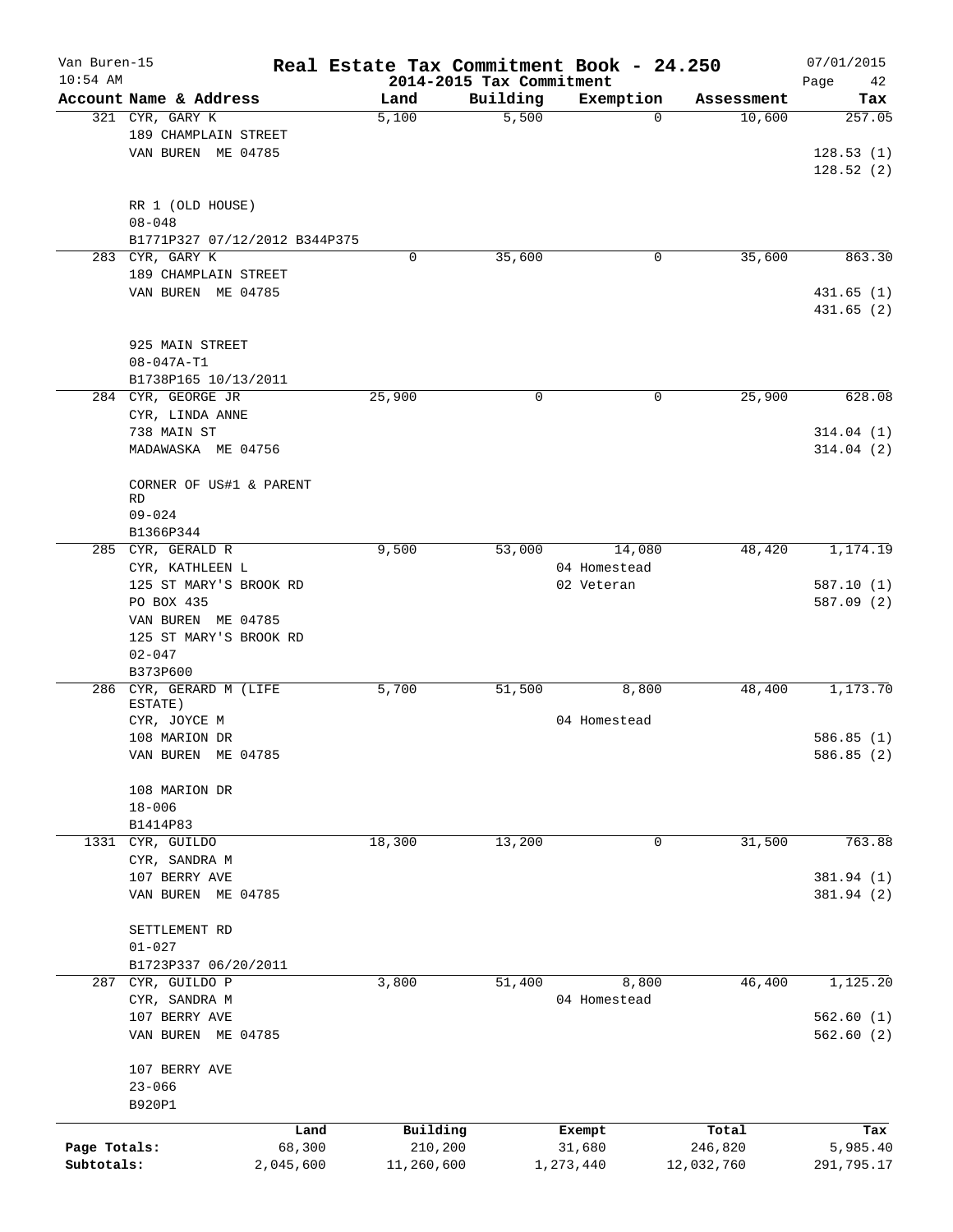| Van Buren-15<br>$10:54$ AM |                        |       | 2014-2015 Tax Commitment | Real Estate Tax Commitment Book - 24.250 |            | 07/01/2015<br>Page<br>43 |
|----------------------------|------------------------|-------|--------------------------|------------------------------------------|------------|--------------------------|
|                            | Account Name & Address | Land  | Building                 | Exemption                                | Assessment | Tax                      |
|                            | 288 CYR, JEAN EUDES    | 2,200 | $\Omega$                 | $\Omega$                                 | 2,200      | 53.35                    |
|                            | 103 CLEVELAND AVE      |       |                          |                                          |            |                          |
|                            | VAN BUREN ME 04785     |       |                          |                                          |            | 26.68(1)                 |
|                            |                        |       |                          |                                          |            | 26.67(2)                 |
|                            |                        |       |                          |                                          |            |                          |
|                            | PATRICIA N/S           |       |                          |                                          |            |                          |
|                            | $20 - 122$             |       |                          |                                          |            |                          |
|                            | B1354P265              |       |                          |                                          |            |                          |
|                            | 290 CYR, JEAN N        | 6,000 | 0                        | 0                                        | 6,000      | 145.50                   |
|                            | CYR, DELLA S           |       |                          |                                          |            |                          |
|                            | 43 CRESTMONT RD        |       |                          |                                          |            | 72.75(1)                 |
|                            | BANGOR ME 04401        |       |                          |                                          |            | 72.75(2)                 |
|                            |                        |       |                          |                                          |            |                          |
|                            | MAIN ST                |       |                          |                                          |            |                          |
|                            | $20 - 066$             |       |                          |                                          |            |                          |
|                            | 291 CYR, JEANNETTE     | 5,600 | 31,900                   | 8,800                                    | 28,700     | 695.98                   |
|                            | 244 MARQUIS RD         |       |                          | 04 Homestead                             |            |                          |
|                            | VAN BUREN ME 04785     |       |                          |                                          |            | 347.99 (1)               |
|                            |                        |       |                          |                                          |            | 347.99 (2)               |
|                            |                        |       |                          |                                          |            |                          |
|                            | 244 MARQUIS RD         |       |                          |                                          |            |                          |
|                            | $02 - 005A$            |       |                          |                                          |            |                          |
|                            | 292 CYR, JENNIFER      | 4,700 | 37,000                   | 8,800                                    | 32,900     | 797.83                   |
|                            | 135 VIOLETTE ST        |       |                          | 04 Homestead                             |            |                          |
|                            | VAN BUREN ME 04785     |       |                          |                                          |            | 398.92 (1)               |
|                            |                        |       |                          |                                          |            | 398.91 (2)               |
|                            |                        |       |                          |                                          |            |                          |
|                            | 135 VIOLETTE ST        |       |                          |                                          |            |                          |
|                            | $16 - 063$             |       |                          |                                          |            |                          |
|                            | B1327P210              |       |                          |                                          |            |                          |
|                            | 294 CYR, JOAN S        | 3,900 | 26,100                   | 14,080                                   | 15,920     | 386.06                   |
|                            | 152 POPLAR ST          |       |                          | 02 Veteran                               |            |                          |
|                            | VAN BUREN ME 04785     |       |                          | 04 Homestead                             |            | 193.03(1)                |
|                            |                        |       |                          |                                          |            | 193.03 (2)               |
|                            |                        |       |                          |                                          |            |                          |
|                            | 152 POPLAR ST          |       |                          |                                          |            |                          |
|                            | $16 - 003$             |       |                          |                                          |            |                          |
|                            | 295 CYR, JOHN          | 4,600 | 43,700                   | 8,800                                    | 39,500     | 957.88                   |
|                            | 126 MARION DR          |       |                          | 04 Homestead                             |            |                          |
|                            | VAN BUREN ME 04785     |       |                          |                                          |            | 478.94 (1)               |
|                            |                        |       |                          |                                          |            | 478.94 (2)               |
|                            |                        |       |                          |                                          |            |                          |
|                            | 126 MARION DR          |       |                          |                                          |            |                          |
|                            | 18B-002                |       |                          |                                          |            |                          |
|                            | B1187P288              |       |                          |                                          |            |                          |
|                            | 297 CYR, JOHN E        | 3,400 | 42,600                   | 8,800                                    | 37,200     | 902.10                   |
|                            | SOUCY, JULIETTE        |       |                          | 04 Homestead                             |            |                          |
|                            | 103 CLEVELAND AVE      |       |                          |                                          |            | 451.05 (1)               |
|                            | VAN BUREN ME 04785     |       |                          |                                          |            | 451.05(2)                |
|                            |                        |       |                          |                                          |            |                          |
|                            | 103 CLEVELAND AVE      |       |                          |                                          |            |                          |
|                            | $18 - 081$             |       |                          |                                          |            |                          |
|                            | B819P167               |       |                          |                                          |            |                          |
|                            |                        |       |                          |                                          |            |                          |
|                            |                        |       |                          |                                          |            |                          |
|                            |                        |       |                          |                                          |            |                          |
|                            |                        |       |                          |                                          |            |                          |

|              | Land      | Building   | Exempt    | Total      | Tax        |
|--------------|-----------|------------|-----------|------------|------------|
| Page Totals: | 30,400    | 181,300    | 49,280    | 162,420    | 3,938.70   |
| Subtotals:   | 2,076,000 | 11,441,900 | 1,322,720 | 12,195,180 | 295,733.87 |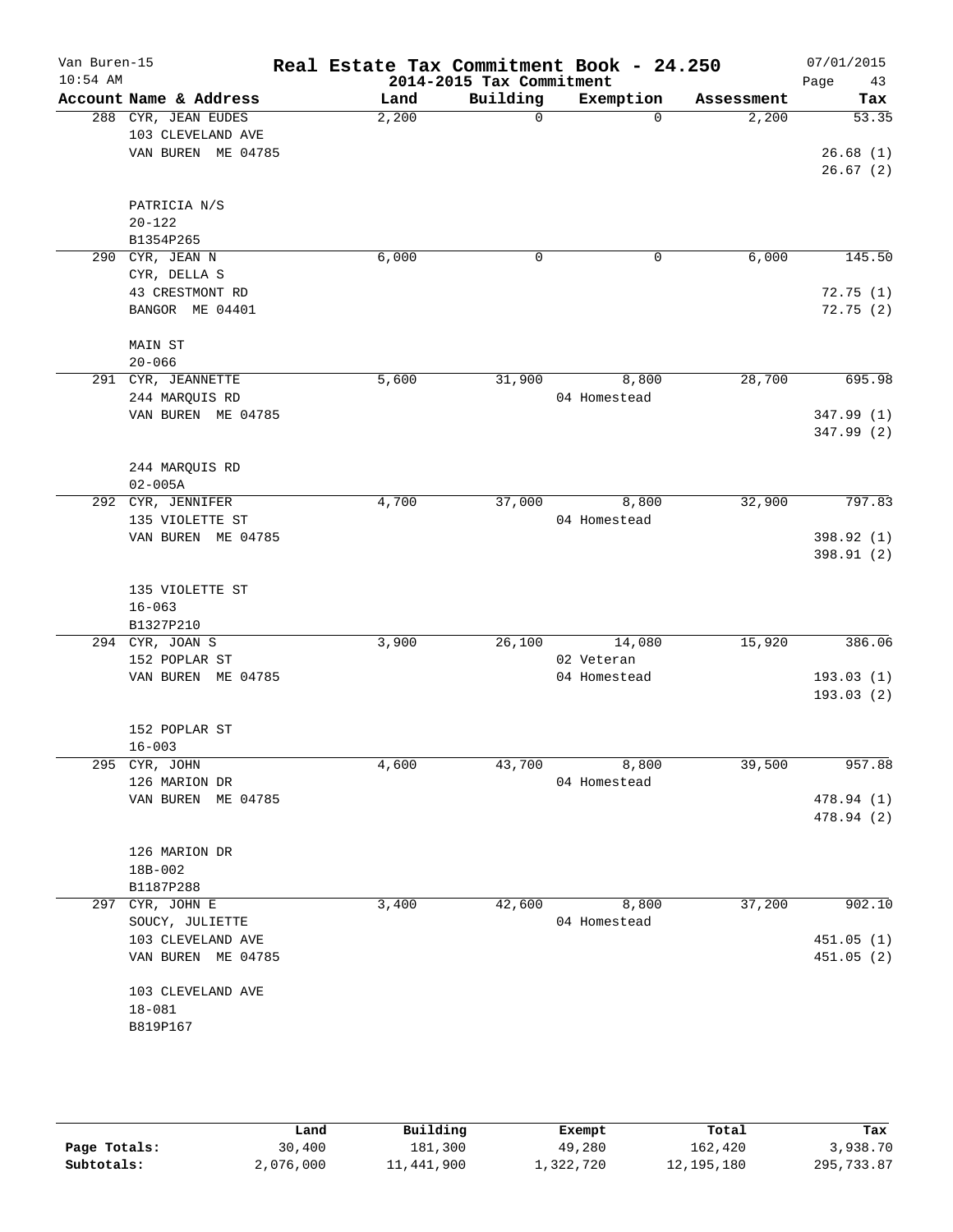| 2014-2015 Tax Commitment<br>Account Name & Address<br>Building<br>Exemption<br>Land<br>Tax<br>Assessment<br>604 CYR, JOHN E<br>2,200<br>2,200<br>53.35<br>0<br>$\Omega$<br>CYR, JEAN EUDES (AKA)<br>103 CLEVELAND AVENUE<br>26.68(1)<br>VAN BUREN ME 04785<br>26.67(2)<br>N SIDE PATRICIA ST<br>$20 - 120$<br>B1732P157 08/18/2011<br>CYR, JOSEPH JOHN R<br>4,000<br>68,600<br>14,080<br>58,520<br>1,419.11<br>299<br>CYR, PATRICIA V<br>02 Veteran<br>222 MAIN ST<br>04 Homestead<br>709.56(1)<br>VAN BUREN ME 04785<br>709.55(2)<br>222 MAIN ST<br>$18 - 074$<br>B716P237<br>5,000<br>121.25<br>301 CYR, KEVIN T<br>5,000<br>0<br>0<br>CYR, LISA L<br>41 HILLSIDE DR<br>60.63(1)<br>60.62(2)<br>NEW GLOUCESTER<br>MЕ<br>04260<br>MONROE STREET<br>$23 - 120$<br>B987P315<br>38,500<br>933.63<br>296 CYR, LAURA<br>3,400<br>43,900<br>8,800<br>106 LINCOLN ST<br>04 Homestead<br>466.82(1)<br>VAN BUREN ME 04785<br>466.81(2)<br>106 LINCOLN ST<br>$14 - 016$<br>B1388P81<br>8,800<br>52,000<br>302 CYR, LEO JAMES<br>8,400<br>52,400<br>1,261.00<br>CYR, CARLINE A<br>04 Homestead<br>248 MARQUIS RD<br>630.50(1)<br>VAN BUREN ME 04785<br>630.50(2)<br>248 MARQUIS RD<br>$02 - 005C$<br>B509P96 B414P561<br>303 CYR, MARK G<br>3,200<br>38,900<br>8,800<br>33,300<br>807.53<br>04 Homestead<br>106 CLEVELAND AVE<br>VAN BUREN ME 04785<br>403.77 (1)<br>403.76 (2)<br>106 CLEVELAND AVE<br>$18 - 085$<br>B1007P91<br>306 CYR, MICHAEL P<br>14,100<br>2,300<br>16,400<br>397.70<br>0<br>CYR, LORI ANN<br>PO BOX 1166<br>198.85 (1)<br>CALAIS ME 04619<br>198.85(2)<br>MARQUIS RD<br>$02 - 004$<br>B1352P119<br>Building<br>Land<br>Total<br>Exempt<br>Tax<br>Page Totals:<br>40,300<br>206,100<br>40,480<br>205,920<br>4,993.57<br>Subtotals:<br>2,116,300<br>11,648,000<br>1,363,200<br>12,401,100<br>300,727.44 | Van Buren-15 |  | Real Estate Tax Commitment Book - 24.250 |  | 07/01/2015 |
|---------------------------------------------------------------------------------------------------------------------------------------------------------------------------------------------------------------------------------------------------------------------------------------------------------------------------------------------------------------------------------------------------------------------------------------------------------------------------------------------------------------------------------------------------------------------------------------------------------------------------------------------------------------------------------------------------------------------------------------------------------------------------------------------------------------------------------------------------------------------------------------------------------------------------------------------------------------------------------------------------------------------------------------------------------------------------------------------------------------------------------------------------------------------------------------------------------------------------------------------------------------------------------------------------------------------------------------------------------------------------------------------------------------------------------------------------------------------------------------------------------------------------------------------------------------------------------------------------------------------------------------------------------------------------------------------------------------------------------------------------------------------------------------------------------------------|--------------|--|------------------------------------------|--|------------|
|                                                                                                                                                                                                                                                                                                                                                                                                                                                                                                                                                                                                                                                                                                                                                                                                                                                                                                                                                                                                                                                                                                                                                                                                                                                                                                                                                                                                                                                                                                                                                                                                                                                                                                                                                                                                                     | $10:54$ AM   |  |                                          |  | Page<br>44 |
|                                                                                                                                                                                                                                                                                                                                                                                                                                                                                                                                                                                                                                                                                                                                                                                                                                                                                                                                                                                                                                                                                                                                                                                                                                                                                                                                                                                                                                                                                                                                                                                                                                                                                                                                                                                                                     |              |  |                                          |  |            |
|                                                                                                                                                                                                                                                                                                                                                                                                                                                                                                                                                                                                                                                                                                                                                                                                                                                                                                                                                                                                                                                                                                                                                                                                                                                                                                                                                                                                                                                                                                                                                                                                                                                                                                                                                                                                                     |              |  |                                          |  |            |
|                                                                                                                                                                                                                                                                                                                                                                                                                                                                                                                                                                                                                                                                                                                                                                                                                                                                                                                                                                                                                                                                                                                                                                                                                                                                                                                                                                                                                                                                                                                                                                                                                                                                                                                                                                                                                     |              |  |                                          |  |            |
|                                                                                                                                                                                                                                                                                                                                                                                                                                                                                                                                                                                                                                                                                                                                                                                                                                                                                                                                                                                                                                                                                                                                                                                                                                                                                                                                                                                                                                                                                                                                                                                                                                                                                                                                                                                                                     |              |  |                                          |  |            |
|                                                                                                                                                                                                                                                                                                                                                                                                                                                                                                                                                                                                                                                                                                                                                                                                                                                                                                                                                                                                                                                                                                                                                                                                                                                                                                                                                                                                                                                                                                                                                                                                                                                                                                                                                                                                                     |              |  |                                          |  |            |
|                                                                                                                                                                                                                                                                                                                                                                                                                                                                                                                                                                                                                                                                                                                                                                                                                                                                                                                                                                                                                                                                                                                                                                                                                                                                                                                                                                                                                                                                                                                                                                                                                                                                                                                                                                                                                     |              |  |                                          |  |            |
|                                                                                                                                                                                                                                                                                                                                                                                                                                                                                                                                                                                                                                                                                                                                                                                                                                                                                                                                                                                                                                                                                                                                                                                                                                                                                                                                                                                                                                                                                                                                                                                                                                                                                                                                                                                                                     |              |  |                                          |  |            |
|                                                                                                                                                                                                                                                                                                                                                                                                                                                                                                                                                                                                                                                                                                                                                                                                                                                                                                                                                                                                                                                                                                                                                                                                                                                                                                                                                                                                                                                                                                                                                                                                                                                                                                                                                                                                                     |              |  |                                          |  |            |
|                                                                                                                                                                                                                                                                                                                                                                                                                                                                                                                                                                                                                                                                                                                                                                                                                                                                                                                                                                                                                                                                                                                                                                                                                                                                                                                                                                                                                                                                                                                                                                                                                                                                                                                                                                                                                     |              |  |                                          |  |            |
|                                                                                                                                                                                                                                                                                                                                                                                                                                                                                                                                                                                                                                                                                                                                                                                                                                                                                                                                                                                                                                                                                                                                                                                                                                                                                                                                                                                                                                                                                                                                                                                                                                                                                                                                                                                                                     |              |  |                                          |  |            |
|                                                                                                                                                                                                                                                                                                                                                                                                                                                                                                                                                                                                                                                                                                                                                                                                                                                                                                                                                                                                                                                                                                                                                                                                                                                                                                                                                                                                                                                                                                                                                                                                                                                                                                                                                                                                                     |              |  |                                          |  |            |
|                                                                                                                                                                                                                                                                                                                                                                                                                                                                                                                                                                                                                                                                                                                                                                                                                                                                                                                                                                                                                                                                                                                                                                                                                                                                                                                                                                                                                                                                                                                                                                                                                                                                                                                                                                                                                     |              |  |                                          |  |            |
|                                                                                                                                                                                                                                                                                                                                                                                                                                                                                                                                                                                                                                                                                                                                                                                                                                                                                                                                                                                                                                                                                                                                                                                                                                                                                                                                                                                                                                                                                                                                                                                                                                                                                                                                                                                                                     |              |  |                                          |  |            |
|                                                                                                                                                                                                                                                                                                                                                                                                                                                                                                                                                                                                                                                                                                                                                                                                                                                                                                                                                                                                                                                                                                                                                                                                                                                                                                                                                                                                                                                                                                                                                                                                                                                                                                                                                                                                                     |              |  |                                          |  |            |
|                                                                                                                                                                                                                                                                                                                                                                                                                                                                                                                                                                                                                                                                                                                                                                                                                                                                                                                                                                                                                                                                                                                                                                                                                                                                                                                                                                                                                                                                                                                                                                                                                                                                                                                                                                                                                     |              |  |                                          |  |            |
|                                                                                                                                                                                                                                                                                                                                                                                                                                                                                                                                                                                                                                                                                                                                                                                                                                                                                                                                                                                                                                                                                                                                                                                                                                                                                                                                                                                                                                                                                                                                                                                                                                                                                                                                                                                                                     |              |  |                                          |  |            |
|                                                                                                                                                                                                                                                                                                                                                                                                                                                                                                                                                                                                                                                                                                                                                                                                                                                                                                                                                                                                                                                                                                                                                                                                                                                                                                                                                                                                                                                                                                                                                                                                                                                                                                                                                                                                                     |              |  |                                          |  |            |
|                                                                                                                                                                                                                                                                                                                                                                                                                                                                                                                                                                                                                                                                                                                                                                                                                                                                                                                                                                                                                                                                                                                                                                                                                                                                                                                                                                                                                                                                                                                                                                                                                                                                                                                                                                                                                     |              |  |                                          |  |            |
|                                                                                                                                                                                                                                                                                                                                                                                                                                                                                                                                                                                                                                                                                                                                                                                                                                                                                                                                                                                                                                                                                                                                                                                                                                                                                                                                                                                                                                                                                                                                                                                                                                                                                                                                                                                                                     |              |  |                                          |  |            |
|                                                                                                                                                                                                                                                                                                                                                                                                                                                                                                                                                                                                                                                                                                                                                                                                                                                                                                                                                                                                                                                                                                                                                                                                                                                                                                                                                                                                                                                                                                                                                                                                                                                                                                                                                                                                                     |              |  |                                          |  |            |
|                                                                                                                                                                                                                                                                                                                                                                                                                                                                                                                                                                                                                                                                                                                                                                                                                                                                                                                                                                                                                                                                                                                                                                                                                                                                                                                                                                                                                                                                                                                                                                                                                                                                                                                                                                                                                     |              |  |                                          |  |            |
|                                                                                                                                                                                                                                                                                                                                                                                                                                                                                                                                                                                                                                                                                                                                                                                                                                                                                                                                                                                                                                                                                                                                                                                                                                                                                                                                                                                                                                                                                                                                                                                                                                                                                                                                                                                                                     |              |  |                                          |  |            |
|                                                                                                                                                                                                                                                                                                                                                                                                                                                                                                                                                                                                                                                                                                                                                                                                                                                                                                                                                                                                                                                                                                                                                                                                                                                                                                                                                                                                                                                                                                                                                                                                                                                                                                                                                                                                                     |              |  |                                          |  |            |
|                                                                                                                                                                                                                                                                                                                                                                                                                                                                                                                                                                                                                                                                                                                                                                                                                                                                                                                                                                                                                                                                                                                                                                                                                                                                                                                                                                                                                                                                                                                                                                                                                                                                                                                                                                                                                     |              |  |                                          |  |            |
|                                                                                                                                                                                                                                                                                                                                                                                                                                                                                                                                                                                                                                                                                                                                                                                                                                                                                                                                                                                                                                                                                                                                                                                                                                                                                                                                                                                                                                                                                                                                                                                                                                                                                                                                                                                                                     |              |  |                                          |  |            |
|                                                                                                                                                                                                                                                                                                                                                                                                                                                                                                                                                                                                                                                                                                                                                                                                                                                                                                                                                                                                                                                                                                                                                                                                                                                                                                                                                                                                                                                                                                                                                                                                                                                                                                                                                                                                                     |              |  |                                          |  |            |
|                                                                                                                                                                                                                                                                                                                                                                                                                                                                                                                                                                                                                                                                                                                                                                                                                                                                                                                                                                                                                                                                                                                                                                                                                                                                                                                                                                                                                                                                                                                                                                                                                                                                                                                                                                                                                     |              |  |                                          |  |            |
|                                                                                                                                                                                                                                                                                                                                                                                                                                                                                                                                                                                                                                                                                                                                                                                                                                                                                                                                                                                                                                                                                                                                                                                                                                                                                                                                                                                                                                                                                                                                                                                                                                                                                                                                                                                                                     |              |  |                                          |  |            |
|                                                                                                                                                                                                                                                                                                                                                                                                                                                                                                                                                                                                                                                                                                                                                                                                                                                                                                                                                                                                                                                                                                                                                                                                                                                                                                                                                                                                                                                                                                                                                                                                                                                                                                                                                                                                                     |              |  |                                          |  |            |
|                                                                                                                                                                                                                                                                                                                                                                                                                                                                                                                                                                                                                                                                                                                                                                                                                                                                                                                                                                                                                                                                                                                                                                                                                                                                                                                                                                                                                                                                                                                                                                                                                                                                                                                                                                                                                     |              |  |                                          |  |            |
|                                                                                                                                                                                                                                                                                                                                                                                                                                                                                                                                                                                                                                                                                                                                                                                                                                                                                                                                                                                                                                                                                                                                                                                                                                                                                                                                                                                                                                                                                                                                                                                                                                                                                                                                                                                                                     |              |  |                                          |  |            |
|                                                                                                                                                                                                                                                                                                                                                                                                                                                                                                                                                                                                                                                                                                                                                                                                                                                                                                                                                                                                                                                                                                                                                                                                                                                                                                                                                                                                                                                                                                                                                                                                                                                                                                                                                                                                                     |              |  |                                          |  |            |
|                                                                                                                                                                                                                                                                                                                                                                                                                                                                                                                                                                                                                                                                                                                                                                                                                                                                                                                                                                                                                                                                                                                                                                                                                                                                                                                                                                                                                                                                                                                                                                                                                                                                                                                                                                                                                     |              |  |                                          |  |            |
|                                                                                                                                                                                                                                                                                                                                                                                                                                                                                                                                                                                                                                                                                                                                                                                                                                                                                                                                                                                                                                                                                                                                                                                                                                                                                                                                                                                                                                                                                                                                                                                                                                                                                                                                                                                                                     |              |  |                                          |  |            |
|                                                                                                                                                                                                                                                                                                                                                                                                                                                                                                                                                                                                                                                                                                                                                                                                                                                                                                                                                                                                                                                                                                                                                                                                                                                                                                                                                                                                                                                                                                                                                                                                                                                                                                                                                                                                                     |              |  |                                          |  |            |
|                                                                                                                                                                                                                                                                                                                                                                                                                                                                                                                                                                                                                                                                                                                                                                                                                                                                                                                                                                                                                                                                                                                                                                                                                                                                                                                                                                                                                                                                                                                                                                                                                                                                                                                                                                                                                     |              |  |                                          |  |            |
|                                                                                                                                                                                                                                                                                                                                                                                                                                                                                                                                                                                                                                                                                                                                                                                                                                                                                                                                                                                                                                                                                                                                                                                                                                                                                                                                                                                                                                                                                                                                                                                                                                                                                                                                                                                                                     |              |  |                                          |  |            |
|                                                                                                                                                                                                                                                                                                                                                                                                                                                                                                                                                                                                                                                                                                                                                                                                                                                                                                                                                                                                                                                                                                                                                                                                                                                                                                                                                                                                                                                                                                                                                                                                                                                                                                                                                                                                                     |              |  |                                          |  |            |
|                                                                                                                                                                                                                                                                                                                                                                                                                                                                                                                                                                                                                                                                                                                                                                                                                                                                                                                                                                                                                                                                                                                                                                                                                                                                                                                                                                                                                                                                                                                                                                                                                                                                                                                                                                                                                     |              |  |                                          |  |            |
|                                                                                                                                                                                                                                                                                                                                                                                                                                                                                                                                                                                                                                                                                                                                                                                                                                                                                                                                                                                                                                                                                                                                                                                                                                                                                                                                                                                                                                                                                                                                                                                                                                                                                                                                                                                                                     |              |  |                                          |  |            |
|                                                                                                                                                                                                                                                                                                                                                                                                                                                                                                                                                                                                                                                                                                                                                                                                                                                                                                                                                                                                                                                                                                                                                                                                                                                                                                                                                                                                                                                                                                                                                                                                                                                                                                                                                                                                                     |              |  |                                          |  |            |
|                                                                                                                                                                                                                                                                                                                                                                                                                                                                                                                                                                                                                                                                                                                                                                                                                                                                                                                                                                                                                                                                                                                                                                                                                                                                                                                                                                                                                                                                                                                                                                                                                                                                                                                                                                                                                     |              |  |                                          |  |            |
|                                                                                                                                                                                                                                                                                                                                                                                                                                                                                                                                                                                                                                                                                                                                                                                                                                                                                                                                                                                                                                                                                                                                                                                                                                                                                                                                                                                                                                                                                                                                                                                                                                                                                                                                                                                                                     |              |  |                                          |  |            |
|                                                                                                                                                                                                                                                                                                                                                                                                                                                                                                                                                                                                                                                                                                                                                                                                                                                                                                                                                                                                                                                                                                                                                                                                                                                                                                                                                                                                                                                                                                                                                                                                                                                                                                                                                                                                                     |              |  |                                          |  |            |
|                                                                                                                                                                                                                                                                                                                                                                                                                                                                                                                                                                                                                                                                                                                                                                                                                                                                                                                                                                                                                                                                                                                                                                                                                                                                                                                                                                                                                                                                                                                                                                                                                                                                                                                                                                                                                     |              |  |                                          |  |            |
|                                                                                                                                                                                                                                                                                                                                                                                                                                                                                                                                                                                                                                                                                                                                                                                                                                                                                                                                                                                                                                                                                                                                                                                                                                                                                                                                                                                                                                                                                                                                                                                                                                                                                                                                                                                                                     |              |  |                                          |  |            |
|                                                                                                                                                                                                                                                                                                                                                                                                                                                                                                                                                                                                                                                                                                                                                                                                                                                                                                                                                                                                                                                                                                                                                                                                                                                                                                                                                                                                                                                                                                                                                                                                                                                                                                                                                                                                                     |              |  |                                          |  |            |
|                                                                                                                                                                                                                                                                                                                                                                                                                                                                                                                                                                                                                                                                                                                                                                                                                                                                                                                                                                                                                                                                                                                                                                                                                                                                                                                                                                                                                                                                                                                                                                                                                                                                                                                                                                                                                     |              |  |                                          |  |            |
|                                                                                                                                                                                                                                                                                                                                                                                                                                                                                                                                                                                                                                                                                                                                                                                                                                                                                                                                                                                                                                                                                                                                                                                                                                                                                                                                                                                                                                                                                                                                                                                                                                                                                                                                                                                                                     |              |  |                                          |  |            |
|                                                                                                                                                                                                                                                                                                                                                                                                                                                                                                                                                                                                                                                                                                                                                                                                                                                                                                                                                                                                                                                                                                                                                                                                                                                                                                                                                                                                                                                                                                                                                                                                                                                                                                                                                                                                                     |              |  |                                          |  |            |
|                                                                                                                                                                                                                                                                                                                                                                                                                                                                                                                                                                                                                                                                                                                                                                                                                                                                                                                                                                                                                                                                                                                                                                                                                                                                                                                                                                                                                                                                                                                                                                                                                                                                                                                                                                                                                     |              |  |                                          |  |            |
|                                                                                                                                                                                                                                                                                                                                                                                                                                                                                                                                                                                                                                                                                                                                                                                                                                                                                                                                                                                                                                                                                                                                                                                                                                                                                                                                                                                                                                                                                                                                                                                                                                                                                                                                                                                                                     |              |  |                                          |  |            |
|                                                                                                                                                                                                                                                                                                                                                                                                                                                                                                                                                                                                                                                                                                                                                                                                                                                                                                                                                                                                                                                                                                                                                                                                                                                                                                                                                                                                                                                                                                                                                                                                                                                                                                                                                                                                                     |              |  |                                          |  |            |
|                                                                                                                                                                                                                                                                                                                                                                                                                                                                                                                                                                                                                                                                                                                                                                                                                                                                                                                                                                                                                                                                                                                                                                                                                                                                                                                                                                                                                                                                                                                                                                                                                                                                                                                                                                                                                     |              |  |                                          |  |            |
|                                                                                                                                                                                                                                                                                                                                                                                                                                                                                                                                                                                                                                                                                                                                                                                                                                                                                                                                                                                                                                                                                                                                                                                                                                                                                                                                                                                                                                                                                                                                                                                                                                                                                                                                                                                                                     |              |  |                                          |  |            |
|                                                                                                                                                                                                                                                                                                                                                                                                                                                                                                                                                                                                                                                                                                                                                                                                                                                                                                                                                                                                                                                                                                                                                                                                                                                                                                                                                                                                                                                                                                                                                                                                                                                                                                                                                                                                                     |              |  |                                          |  |            |
|                                                                                                                                                                                                                                                                                                                                                                                                                                                                                                                                                                                                                                                                                                                                                                                                                                                                                                                                                                                                                                                                                                                                                                                                                                                                                                                                                                                                                                                                                                                                                                                                                                                                                                                                                                                                                     |              |  |                                          |  |            |
|                                                                                                                                                                                                                                                                                                                                                                                                                                                                                                                                                                                                                                                                                                                                                                                                                                                                                                                                                                                                                                                                                                                                                                                                                                                                                                                                                                                                                                                                                                                                                                                                                                                                                                                                                                                                                     |              |  |                                          |  |            |
|                                                                                                                                                                                                                                                                                                                                                                                                                                                                                                                                                                                                                                                                                                                                                                                                                                                                                                                                                                                                                                                                                                                                                                                                                                                                                                                                                                                                                                                                                                                                                                                                                                                                                                                                                                                                                     |              |  |                                          |  |            |
|                                                                                                                                                                                                                                                                                                                                                                                                                                                                                                                                                                                                                                                                                                                                                                                                                                                                                                                                                                                                                                                                                                                                                                                                                                                                                                                                                                                                                                                                                                                                                                                                                                                                                                                                                                                                                     |              |  |                                          |  |            |
|                                                                                                                                                                                                                                                                                                                                                                                                                                                                                                                                                                                                                                                                                                                                                                                                                                                                                                                                                                                                                                                                                                                                                                                                                                                                                                                                                                                                                                                                                                                                                                                                                                                                                                                                                                                                                     |              |  |                                          |  |            |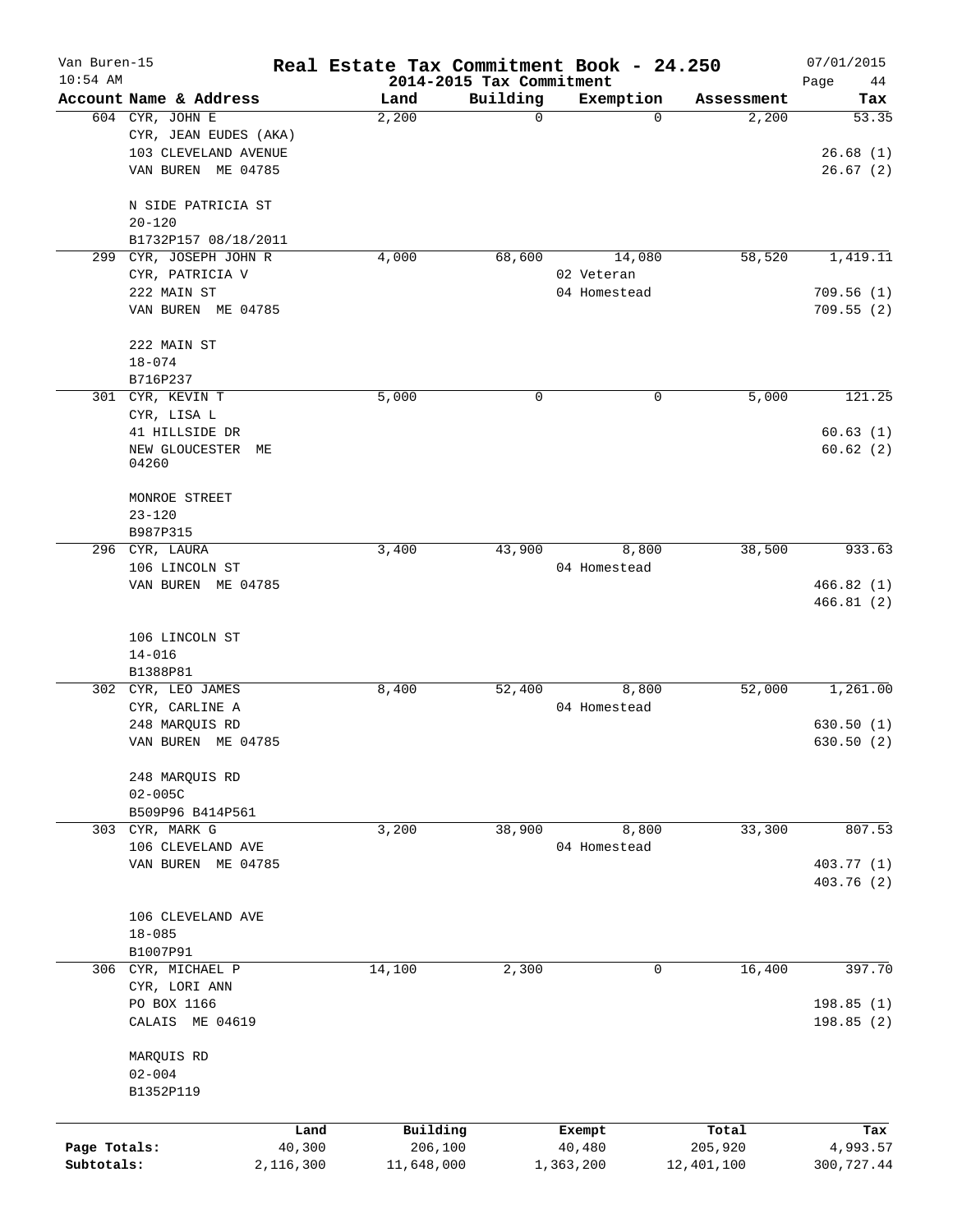| Van Buren-15<br>$10:54$ AM |                                |        | 2014-2015 Tax Commitment | Real Estate Tax Commitment Book - 24.250 |            | 07/01/2015<br>45<br>Page |
|----------------------------|--------------------------------|--------|--------------------------|------------------------------------------|------------|--------------------------|
|                            | Account Name & Address         | Land   | Building                 | Exemption                                | Assessment | Tax                      |
|                            | 309 CYR, RALPH J               | 8,000  | 18,300                   | $\Omega$                                 | 26, 300    | 637.78                   |
|                            | CYR, BERNADETTE                |        |                          |                                          |            |                          |
|                            | 274 RUE CASWELL                |        |                          |                                          |            | 318.89(1)                |
|                            | GRAND FALLS NB E3Z-1G2         |        |                          |                                          |            | 318.89(2)                |
|                            | 110 ST MARY'S BROOK RD         |        |                          |                                          |            |                          |
|                            | $02 - 039$                     |        |                          |                                          |            |                          |
|                            | 310 CYR, RAYMOND               | 10,000 | 0                        | $\mathbf 0$                              | 10,000     | 242.50                   |
|                            | CYR, NORMA                     |        |                          |                                          |            |                          |
|                            | 73 HAMLIN RD                   |        |                          |                                          |            | 121.25(1)                |
|                            | HAMLIN ME 04785                |        |                          |                                          |            | 121.25(2)                |
|                            | OFF HAMLIN RD (FARM)           |        |                          |                                          |            |                          |
|                            | $03 - 016$                     |        |                          |                                          |            |                          |
|                            | 312 CYR, ROLAND G              | 5,400  | 34,700                   | 8,800                                    | 31,300     | 759.03                   |
|                            | CYR, NANCY MARIE               |        |                          | 04 Homestead                             |            |                          |
|                            | 146 ST BRUNO ST                |        |                          |                                          |            | 379.52(1)                |
|                            | VAN BUREN ME 04785             |        |                          |                                          |            | 379.51(2)                |
|                            | 146 ST BRUNO ST                |        |                          |                                          |            |                          |
|                            | $17 - 015$                     |        |                          |                                          |            |                          |
|                            | 313 CYR, RONALD J              | 5,000  | 66,400                   | 8,800                                    | 62,600     | 1,518.05                 |
|                            | 116 ST FRANCIS ST              |        |                          | 04 Homestead                             |            |                          |
|                            | APT 101                        |        |                          |                                          |            | 759.03(1)                |
|                            | VAN BUREN ME 04785             |        |                          |                                          |            | 759.02(2)                |
|                            |                                |        |                          |                                          |            |                          |
|                            | 116 ST FRANCIS ST              |        |                          |                                          |            |                          |
|                            | $14 - 002$                     |        |                          |                                          |            |                          |
|                            | B986P317 05/08/1995            | 6,900  |                          |                                          | 44,520     |                          |
|                            | 637 CYR, STEPHEN R             |        | 51,700                   | 14,080                                   |            | 1,079.61                 |
|                            | CYR, REBECCA D<br>121 TOWER DR |        |                          | 04 Homestead<br>02 Veteran               |            | 539.81(1)                |
|                            | VAN BUREN ME 04785             |        |                          |                                          |            | 539.80(2)                |
|                            |                                |        |                          |                                          |            |                          |
|                            | 121 TOWER DR                   |        |                          |                                          |            |                          |
|                            | 12A-035                        |        |                          |                                          |            |                          |
|                            | B1737P275 10/05/2011           |        |                          |                                          |            |                          |
|                            | 317 CYR, SUSAN T J             | 7,800  |                          | 43,100 14,080                            | 36,820     | 892.89                   |
|                            | CYR, MICHAEL & DANIEL R        |        |                          | 02 Veteran                               |            |                          |
|                            | P O BOX 34                     |        |                          | 04 Homestead                             |            | 446.45 (1)               |
|                            | VAN BUREN ME 04785             |        |                          |                                          |            | 446.44 (2)               |
|                            | 168 STATE ST                   |        |                          |                                          |            |                          |
|                            | 12A-021                        |        |                          |                                          |            |                          |
|                            | B1056P54                       |        |                          |                                          |            |                          |
|                            | 322 DAIGLE, JOHN               | 9,300  | 60,900                   | 8,800                                    | 61,400     | 1,488.95                 |
|                            | DAIGLE, DORIS A                |        |                          | 04 Homestead                             |            |                          |
|                            | 555 MAIN ST APT 201            |        |                          |                                          |            | 744.48 (1)               |
|                            | VAN BUREN ME 04785             |        |                          |                                          |            | 744.47 (2)               |
|                            | 555 MAIN ST                    |        |                          |                                          |            |                          |
|                            | $23 - 028$                     |        |                          |                                          |            |                          |
|                            | B434P289                       |        |                          |                                          |            |                          |
|                            |                                |        |                          |                                          |            |                          |
|                            |                                |        |                          |                                          |            |                          |
|                            |                                |        |                          |                                          |            |                          |

|              | Land      | Building   | Exempt    | Total      | Tax         |
|--------------|-----------|------------|-----------|------------|-------------|
| Page Totals: | 52,400    | 275,100    | 54,560    | 272,940    | 6,618.81    |
| Subtotals:   | 2,168,700 | 11,923,100 | ⊥,417,760 | 12,674,040 | 307, 346.25 |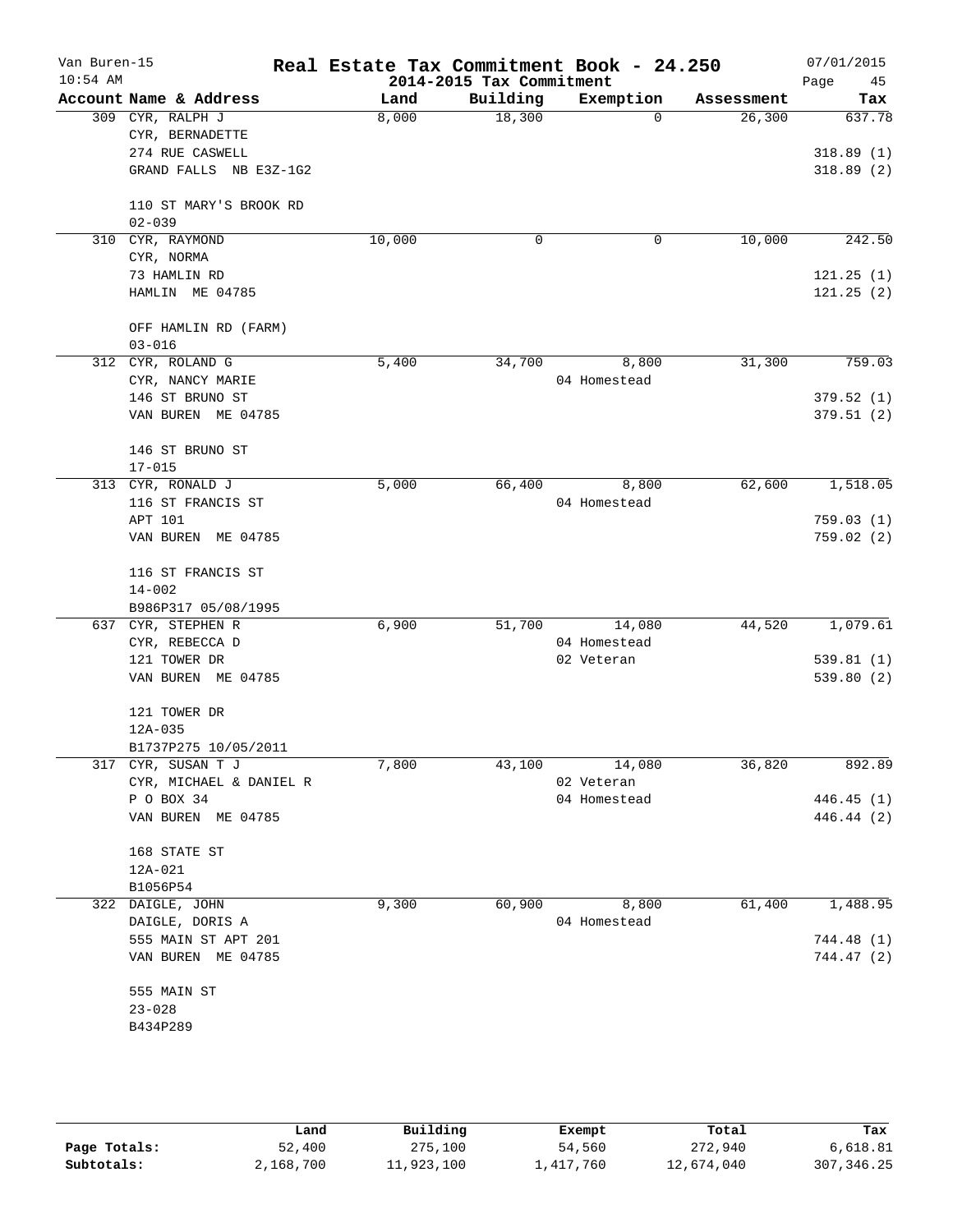| Van Buren-15 |                                                       | Real Estate Tax Commitment Book - 24.250 |                                      |                     |            | 07/01/2015        |
|--------------|-------------------------------------------------------|------------------------------------------|--------------------------------------|---------------------|------------|-------------------|
| $10:54$ AM   | Account Name & Address                                | Land                                     | 2014-2015 Tax Commitment<br>Building | Exemption           | Assessment | Page<br>46<br>Tax |
|              | 323 DAIGLE, MICHEL                                    | 4,000                                    | 0                                    | 0                   | 4,000      | 97.00             |
|              | DAIGLE, LINDA                                         |                                          |                                      |                     |            |                   |
|              | P O BOX 140                                           |                                          |                                      |                     |            | 48.50(1)          |
|              | VAN BUREN ME 04785                                    |                                          |                                      |                     |            | 48.50(2)          |
|              |                                                       |                                          |                                      |                     |            |                   |
|              | <b>JACKSON ST</b>                                     |                                          |                                      |                     |            |                   |
|              | $18 - 076$                                            |                                          |                                      |                     |            |                   |
|              | B1037P243                                             |                                          |                                      |                     |            |                   |
|              | 324 DAIGLE, MICHEL D                                  | 7,500                                    | 4,200                                | 0                   | 11,700     | 283.73            |
|              | DAIGLE, LINDA F                                       |                                          |                                      |                     |            |                   |
|              | P O BOX 140                                           |                                          |                                      |                     |            | 141.87(1)         |
|              | VAN BUREN ME 04785                                    |                                          |                                      |                     |            | 141.86(2)         |
|              | MAIN ST                                               |                                          |                                      |                     |            |                   |
|              | $18 - 073$                                            |                                          |                                      |                     |            |                   |
|              | B875P313                                              |                                          |                                      |                     |            |                   |
|              | 325 DAIGLE, MICHEL D                                  | 15,700                                   | 59,000                               | 0                   | 74,700     | 1,811.48          |
|              | DAIGLE, LINDA F                                       |                                          |                                      |                     |            |                   |
|              | P O BOX 140                                           |                                          |                                      |                     |            | 905.74(1)         |
|              | VAN BUREN ME 04785                                    |                                          |                                      |                     |            | 905.74(2)         |
|              |                                                       |                                          |                                      |                     |            |                   |
|              | 232 MAIN ST                                           |                                          |                                      |                     |            |                   |
|              | $18 - 071B$                                           |                                          |                                      |                     |            |                   |
|              | B613P118                                              |                                          |                                      |                     |            |                   |
|              | 1361 DAMBERGER, RONALD E                              | 4,700                                    | 40,000                               | $\mathsf{O}\xspace$ | 44,700     | 1,083.98          |
|              | DAMBERGER, CHERYL L                                   |                                          |                                      |                     |            |                   |
|              | 406 BROADWAY STREET                                   |                                          |                                      |                     |            | 541.99(1)         |
|              |                                                       |                                          |                                      |                     |            |                   |
|              | PETALUMA CA 94952                                     |                                          |                                      |                     |            | 541.99 (2)        |
|              | 136 PINE ST                                           |                                          |                                      |                     |            |                   |
|              | $14 - 064$                                            |                                          |                                      |                     |            |                   |
|              |                                                       |                                          |                                      |                     |            |                   |
| 1419         | B1686P218 07/01/2010 B1519P136<br>DAMBERGER, RONALD E | 3,100                                    | 27,700                               | 0                   | 30,800     | 746.90            |
|              | DAMBERGER, CHERYL L                                   |                                          |                                      |                     |            |                   |
|              |                                                       |                                          |                                      |                     |            |                   |
|              | 406 BROADWAY STREET                                   |                                          |                                      |                     |            | 373.45(1)         |
|              | PETALUMA CA 94952                                     |                                          |                                      |                     |            | 373.45(2)         |
|              | 107 PINE ST                                           |                                          |                                      |                     |            |                   |
|              | $14 - 051$                                            |                                          |                                      |                     |            |                   |
|              | B1686P213 07/01/2010 B1546P94 05/21/2007              |                                          |                                      |                     |            |                   |
|              | 331 DE ANGELIS, MICHELE                               | 19,900                                   | 0                                    | 0                   | 19,900     | 482.58            |
|              | DE ANGELIS, JACQUELINE                                |                                          |                                      |                     |            |                   |
|              | 226 MAIN STREET                                       |                                          |                                      |                     |            | 241.29 (1)        |
|              | EAST SETAUKET NY 11733                                |                                          |                                      |                     |            | 241.29(2)         |
|              | PARENT ROAD                                           |                                          |                                      |                     |            |                   |
|              | $07 - 019$                                            |                                          |                                      |                     |            |                   |
| 333          | DE WACHTER, LISA M                                    | 4,100                                    | 37,000                               | 8,800               | 32,300     | 783.28            |
|              | DE WACHTER, RONNY J A                                 |                                          |                                      | 04 Homestead        |            |                   |
|              | 269 MAIN STREET                                       |                                          |                                      |                     |            | 391.64(1)         |
|              | VAN BUREN ME 04785                                    |                                          |                                      |                     |            | 391.64 (2)        |
|              | 269 MAIN ST                                           |                                          |                                      |                     |            |                   |
|              | $18 - 046$                                            |                                          |                                      |                     |            |                   |
|              | B1523P255 11/15/2006                                  |                                          |                                      |                     |            |                   |
|              |                                                       |                                          |                                      |                     |            |                   |
|              |                                                       |                                          |                                      |                     |            |                   |
|              |                                                       | Building<br>Land                         |                                      | Exempt              | Total      | Tax               |
| Page Totals: | 59,000                                                | 167,900                                  |                                      | 8,800               | 218,100    | 5,288.95          |

**Subtotals:** 2,227,700 12,091,000 1,426,560 12,892,140 312,635.20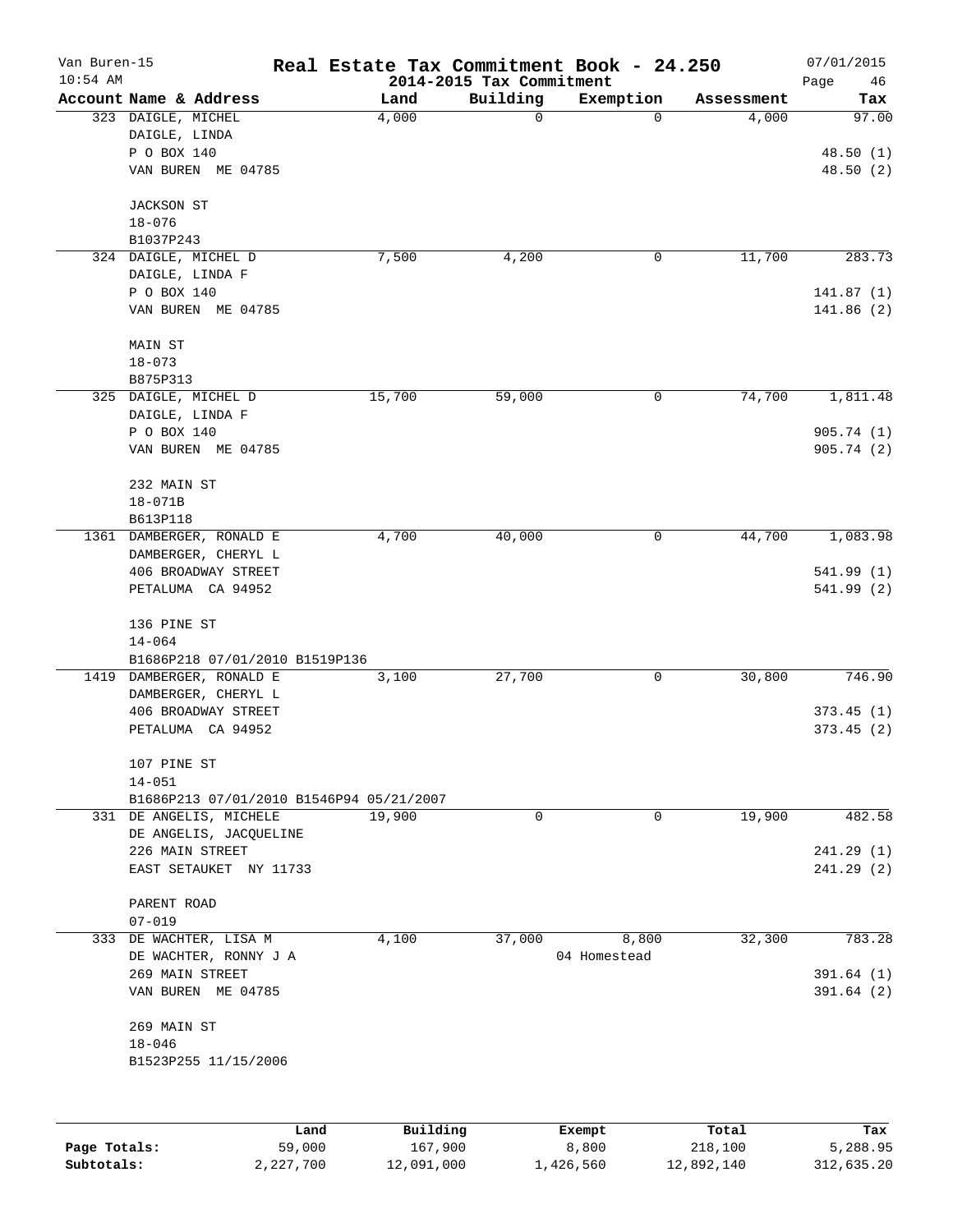| Van Buren-15<br>$10:54$ AM |                         | Real Estate Tax Commitment Book - 24.250 | 2014-2015 Tax Commitment |              |                  | 07/01/2015<br>Page<br>47 |
|----------------------------|-------------------------|------------------------------------------|--------------------------|--------------|------------------|--------------------------|
|                            | Account Name & Address  | Land                                     | Building                 | Exemption    | Assessment       | Tax                      |
|                            | 334 DEAD RIVER COMPANY  | 19,300                                   | $\overline{55,000}$      | $\mathbf 0$  | 74,300           | 1,801.78                 |
|                            | 59 MAIN ST              |                                          |                          |              |                  |                          |
|                            | VAN BUREN ME 04785      |                                          |                          |              |                  | 900.89(1)                |
|                            |                         |                                          |                          |              |                  | 900.89 (2)               |
|                            | 59 MAIN ST              |                                          |                          |              |                  |                          |
|                            | $15 - 014$              |                                          |                          |              |                  |                          |
|                            | B325P67                 |                                          |                          |              |                  |                          |
|                            | 338 DERNLAN, GARY D     | 10,700                                   | 0                        | 0            | 10,700           | 259.48                   |
|                            | 14575 PADDOCK DRIVE     |                                          |                          |              |                  |                          |
|                            | WELLINGTON FL 33414     |                                          |                          |              |                  | 129.74(1)                |
|                            |                         |                                          |                          |              |                  | 129.74 (2)               |
|                            | PARENT RD               |                                          |                          |              |                  |                          |
|                            | $09 - 027$              |                                          |                          |              |                  |                          |
|                            | B1384P289               |                                          |                          |              |                  |                          |
|                            | 343 DESCHAINE, BEVERLY  | 12,600                                   | 0                        | 0            | 12,600           | 305.55                   |
|                            | 385 MAIN ST             |                                          |                          |              |                  |                          |
|                            | VAN BUREN ME 04785      |                                          |                          |              |                  | 152.78 (1)               |
|                            |                         |                                          |                          |              |                  | 152.77(2)                |
|                            | ALEXANDER RD            |                                          |                          |              |                  |                          |
|                            | $06 - 018$              |                                          |                          |              |                  |                          |
|                            | B958P210                |                                          |                          |              |                  |                          |
|                            | 342 DESCHAINE, BEVERLY  | 15,600                                   | $\mathbf 0$              | 0            | 15,600           | 378.30                   |
|                            | 385 MAIN ST             |                                          |                          |              |                  |                          |
|                            | VAN BUREN ME 04785      |                                          |                          |              |                  | 189.15(1)                |
|                            |                         |                                          |                          |              |                  | 189.15 (2)               |
|                            | ALEXANDER RD            |                                          |                          |              |                  |                          |
|                            | $06 - 023$              |                                          |                          |              |                  |                          |
|                            | B958P210                |                                          |                          |              |                  |                          |
|                            | 341 DESCHAINE, BEVERLY  | 3,100                                    | $\mathbf 0$              | 0            | 3,100            | 75.18                    |
|                            | 385 MAIN ST             |                                          |                          |              |                  |                          |
|                            | VAN BUREN ME 04785      |                                          |                          |              |                  | 37.59(1)                 |
|                            |                         |                                          |                          |              |                  | 37.59(2)                 |
|                            | MAIN ST                 |                                          |                          |              |                  |                          |
|                            | $21 - 012$              |                                          |                          |              |                  |                          |
|                            | B958P210                |                                          |                          |              |                  |                          |
|                            | 344 DESCHAINE, RODNEY M | 9,700                                    | 114,100                  | 8,800        | 115,000          | 2,788.75                 |
|                            | DESCHAINE, JOYANNA      |                                          |                          | 04 Homestead |                  |                          |
|                            | 237 CASTONGUAY RD       |                                          |                          |              |                  | 1,394.38(1)              |
|                            | VAN BUREN ME 04785      |                                          |                          |              |                  | 1,394.37(2)              |
|                            | 237 CASTONGUAY RD       |                                          |                          |              |                  |                          |
|                            | $02 - 030B$             |                                          |                          |              |                  |                          |
|                            | B1467P338               |                                          |                          |              |                  |                          |
|                            | 340 DESCHAINES, BEVERLY | 3,900                                    | 0                        | 0            | 3,900            | 94.58                    |
|                            | 385 MAIN ST             |                                          |                          |              |                  |                          |
|                            | VAN BUREN ME 04785      |                                          |                          |              |                  | 47.29(1)                 |
|                            |                         |                                          |                          |              |                  | 47.29 (2)                |
|                            | SETTLEMENT RD           |                                          |                          |              |                  |                          |
|                            | $01 - 008C$             |                                          |                          |              |                  |                          |
|                            | B958P210 07/27/1994     |                                          |                          |              |                  |                          |
|                            |                         |                                          |                          |              |                  |                          |
| Page Totals:               | Land<br>74,900          | Building<br>169,100                      | Exempt<br>8,800          |              | Total<br>235,200 | Tax<br>5,703.62          |
| Subtotals:                 | 2,302,600               | 12,260,100                               | 1,435,360                |              | 13, 127, 340     | 318, 338.82              |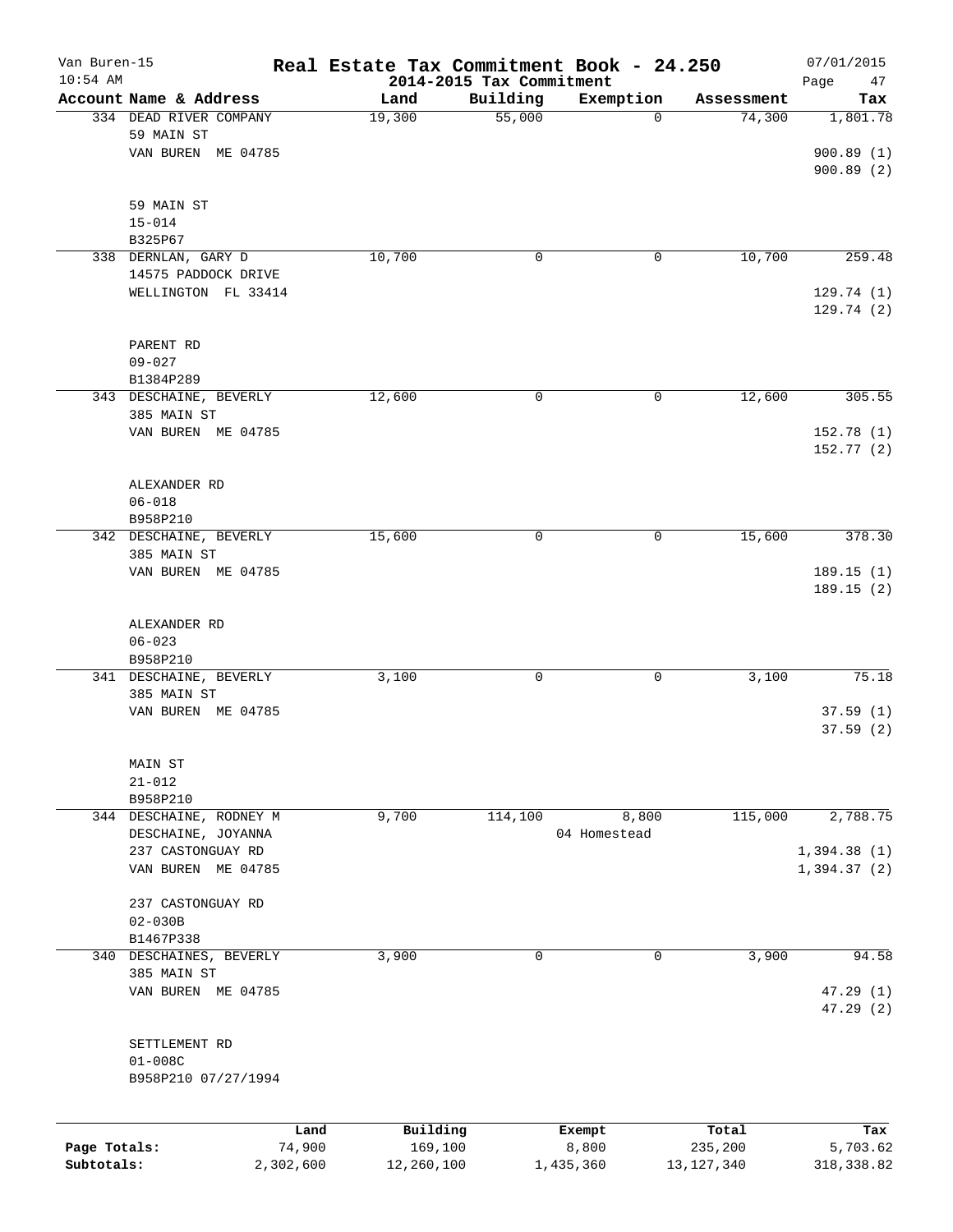| Van Buren-15 |                                        | Real Estate Tax Commitment Book - 24.250 |                                      |              |            | 07/01/2015        |
|--------------|----------------------------------------|------------------------------------------|--------------------------------------|--------------|------------|-------------------|
| $10:54$ AM   | Account Name & Address                 | Land                                     | 2014-2015 Tax Commitment<br>Building | Exemption    | Assessment | Page<br>48<br>Tax |
|              | 345 DESCHAINES, JAMES                  | 2,600                                    | 0                                    | $\Omega$     | 2,600      | 63.05             |
|              | 385 MAIN ST                            |                                          |                                      |              |            |                   |
|              | VAN BUREN ME 04785                     |                                          |                                      |              |            | 31.53(1)          |
|              |                                        |                                          |                                      |              |            | 31.52(2)          |
|              |                                        |                                          |                                      |              |            |                   |
|              | MORSE ST                               |                                          |                                      |              |            |                   |
|              | $21 - 001A$<br>346 DESCHAINES, JAMES J | 7,100                                    | 34,400                               | 8,800        | 32,700     | 792.98            |
|              | DESCHAINES, BEVERLY L                  |                                          |                                      | 04 Homestead |            |                   |
|              | 385 MAIN ST                            |                                          |                                      |              |            | 396.49(1)         |
|              | VAN BUREN ME 04785                     |                                          |                                      |              |            | 396.49(2)         |
|              |                                        |                                          |                                      |              |            |                   |
|              | 385 MAIN ST                            |                                          |                                      |              |            |                   |
|              | $21 - 053$                             |                                          |                                      |              |            |                   |
|              | B1132P176<br>347 DESCHENE, ROGER       | 4,600                                    | 21,200                               | 8,800        | 17,000     | 412.25            |
|              | DESCHENE, GERMAINE                     |                                          |                                      | 04 Homestead |            |                   |
|              | 153 POPLAR ST                          |                                          |                                      |              |            | 206.13(1)         |
|              | VAN BUREN ME 04785                     |                                          |                                      |              |            | 206.12(2)         |
|              |                                        |                                          |                                      |              |            |                   |
|              | 153 POPLAR ST                          |                                          |                                      |              |            |                   |
|              | $14 - 103$                             |                                          |                                      |              |            |                   |
|              | B1382P151                              |                                          |                                      |              |            |                   |
|              | 348 DESCHENES, ADRIEN C                | 3,200                                    | 0                                    | 0            | 3,200      | 77.60             |
|              | DESCHENES, DIANE V                     |                                          |                                      |              |            |                   |
|              | 197 STATE STREET                       |                                          |                                      |              |            | 38.80(1)          |
|              | VAN BUREN ME 04785                     |                                          |                                      |              |            | 38.80(2)          |
|              | 157 STATE ST                           |                                          |                                      |              |            |                   |
|              | $12A-027$                              |                                          |                                      |              |            |                   |
|              | B1507P29                               |                                          |                                      |              |            |                   |
|              | 1459 DESJARDINS, GLEN                  | 4,400                                    | $\mathbf 0$                          | 0            | 4,400      | 106.70            |
|              | 757 MAIN STREET                        |                                          |                                      |              |            |                   |
|              | VAN BUREN ME 04785                     |                                          |                                      |              |            | 53.35(1)          |
|              |                                        |                                          |                                      |              |            | 53.35(2)          |
|              |                                        |                                          |                                      |              |            |                   |
|              | Off Main St.-Upper<br>Keegan           |                                          |                                      |              |            |                   |
|              | $08 - 015$                             |                                          |                                      |              |            |                   |
|              | B1736P256 09/28/2011                   |                                          |                                      |              |            |                   |
|              | 352 DESJARDINS, GLEN R                 | 19,700                                   | 56,400                               | 8,800        | 67,300     | 1,632.03          |
|              | 757 MAIN ST                            |                                          |                                      | 04 Homestead |            |                   |
|              | VAN BUREN ME 04785                     |                                          |                                      |              |            | 816.02(1)         |
|              |                                        |                                          |                                      |              |            | 816.01(2)         |
|              |                                        |                                          |                                      |              |            |                   |
|              | 757 MAIN ST<br>$08 - 014A$             |                                          |                                      |              |            |                   |
|              | B1064P111                              |                                          |                                      |              |            |                   |
|              | 353 DESJARDINS, JAMES J                | 3,500                                    | 30,800                               | 8,800        | 25,500     | 618.38            |
|              | DESJARDINS, MARIE MAE                  |                                          |                                      | 04 Homestead |            |                   |
|              | 113 MONROE ST                          |                                          |                                      |              |            | 309.19(1)         |
|              | VAN BUREN ME 04785                     |                                          |                                      |              |            | 309.19(2)         |
|              |                                        |                                          |                                      |              |            |                   |
|              | 113 MONROE ST                          |                                          |                                      |              |            |                   |
|              | $23 - 012$                             |                                          |                                      |              |            |                   |
|              | B443P335                               |                                          |                                      |              |            |                   |
|              |                                        |                                          |                                      |              |            |                   |
|              | Land                                   | Building                                 |                                      | Exempt       | Total      | Tax               |
| Page Totals: | 45,100                                 | 142,800                                  |                                      | 35,200       | 152,700    | 3,702.99          |
| Subtotals:   | 2,347,700                              | 12,402,900                               |                                      | 1,470,560    | 13,280,040 | 322,041.81        |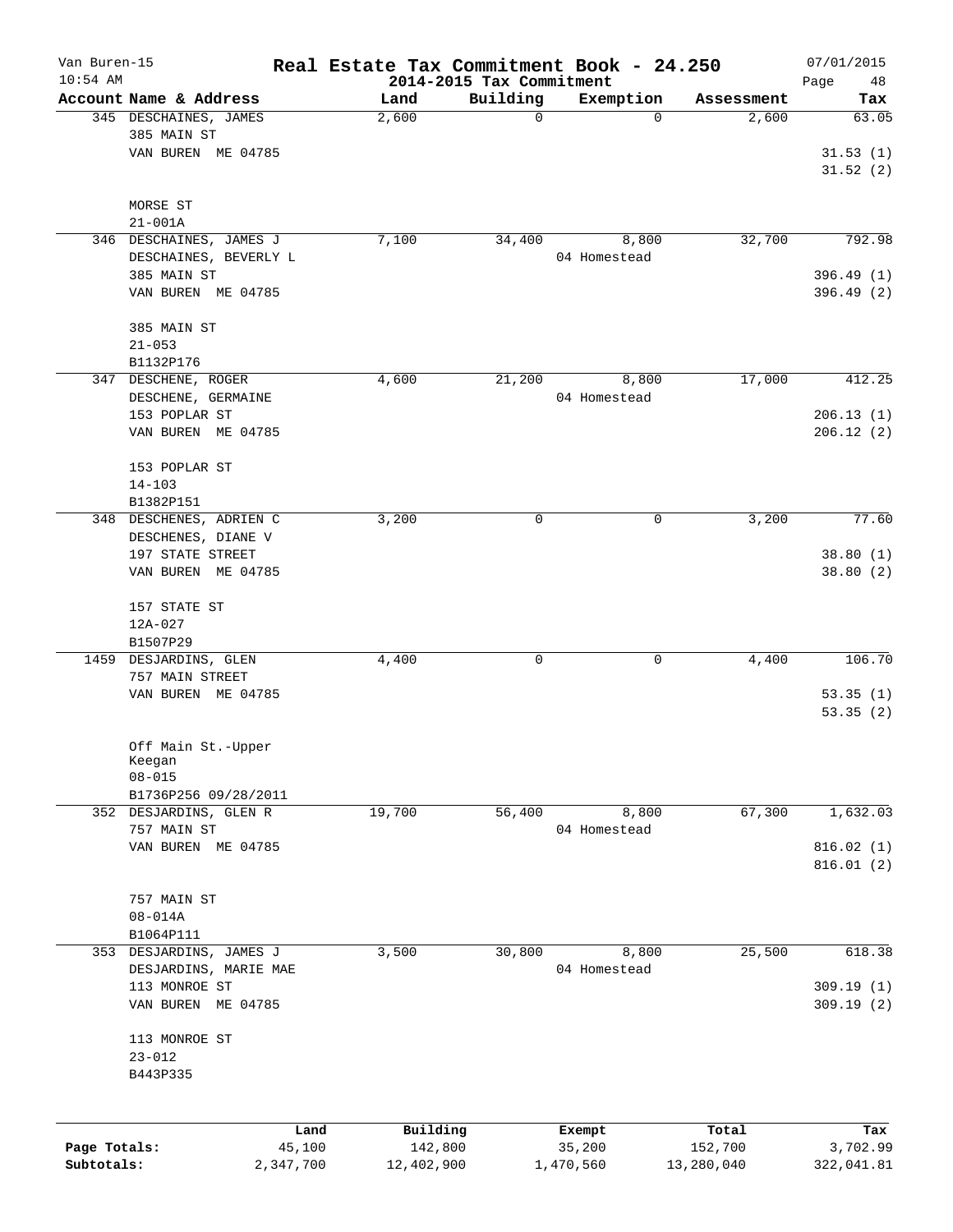| Van Buren-15<br>$10:54$ AM |                                                                  | Real Estate Tax Commitment Book - 24.250 | 2014-2015 Tax Commitment |                       |            | 07/01/2015<br>Page<br>49 |
|----------------------------|------------------------------------------------------------------|------------------------------------------|--------------------------|-----------------------|------------|--------------------------|
|                            | Account Name & Address                                           | Land                                     | Building                 | Exemption             | Assessment | Tax                      |
|                            | 354 DESJARDINS, JOHN B<br>DESJARDINS, NORA L<br>145 HIGH ST      | 3,400                                    | 41,100                   | 8,800<br>04 Homestead | 35,700     | 865.73<br>432.87 (1)     |
|                            | VAN BUREN ME 04785                                               |                                          |                          |                       |            | 432.86 (2)               |
|                            | 145 HIGH ST<br>$14 - 080$<br>B718P249                            |                                          |                          |                       |            |                          |
|                            | 355 DESJARDINS, LINDA<br>293 MAIN ST                             | 0                                        | 7,000                    | 0                     | 7,000      | 169.75                   |
|                            | VAN BUREN ME 04785                                               |                                          |                          |                       |            | 84.88 (1)<br>84.87 (2)   |
|                            | 233 ALEXANDER RD<br>$05 - 023 - T1$                              |                                          |                          |                       |            |                          |
|                            | 351 DESJARDINS, PAUL T<br>11 BRALEY HEIGHTS                      | 8,100                                    | 44,000                   | 0                     | 52,100     | 1, 263.43                |
|                            | MAPLETON ME 04757                                                |                                          |                          |                       |            | 631.72 (1)<br>631.71 (2) |
|                            | 778 MAIN ST<br>$08 - 021$                                        |                                          |                          |                       |            |                          |
|                            | B1702P248 11/19/2010<br>361 DESJARDINS, PETER F                  | 11,000                                   | 0                        | 0                     | 11,000     | 266.75                   |
|                            | DESJARDINS, JEANNE M<br>50 SWAMP RD.                             |                                          |                          |                       |            | 133.38(1)                |
|                            | DURHAM ME 04222                                                  |                                          |                          |                       |            | 133.37(2)                |
|                            | MASSE RD<br>$02 - 015$                                           |                                          |                          |                       |            |                          |
|                            | B1559P245                                                        |                                          |                          |                       |            |                          |
|                            | 356 DESJARDINS, PETER F<br>DESJARDINS, JEANNE M<br>50 SWAMP ROAD | 8,200                                    | 8,200                    | 0                     | 16,400     | 397.70<br>198.85(1)      |
|                            | DURHAM ME 04222                                                  |                                          |                          |                       |            | 198.85(2)                |
|                            | 112 ST MARY'S BROOK RD<br>$02 - 041$                             |                                          |                          |                       |            |                          |
|                            | B1363P122 07/25/2003                                             |                                          |                          |                       | 34,400     |                          |
|                            | 357 DESJARDINS, ROLAND J<br>DESJARDINS, SANDRA M                 | 2,900                                    | 40,300                   | 8,800<br>04 Homestead |            | 834.20                   |
|                            | 418 MAIN ST<br>VAN BUREN ME 04785                                |                                          |                          |                       |            | 417.10(1)<br>417.10(2)   |
|                            | 418 MAIN ST                                                      |                                          |                          |                       |            |                          |
|                            | $21 - 033$                                                       |                                          |                          |                       |            |                          |
|                            | 1536 DESJARDINS, SHAWN<br>231 CHAMPLAIN STREET                   | 10,500                                   | 2,500                    | 0                     | 13,000     | 315.25                   |
|                            | VAN BUREN ME 04785                                               |                                          |                          |                       |            | 157.63(1)<br>157.62(2)   |
|                            | CHAMPLAIN STREET<br>$03 - 001E$                                  |                                          |                          |                       |            |                          |
|                            | B1787P33 11/04/2010                                              |                                          |                          |                       |            |                          |
|                            |                                                                  |                                          |                          |                       |            |                          |

|              | Land      | Building   | Exempt    | Total      | Tax         |
|--------------|-----------|------------|-----------|------------|-------------|
| Page Totals: | 44,100    | 143,100    | 17,600    | 169,600    | 4,112.81    |
| Subtotals:   | 2,391,800 | 12,546,000 | ⊥,488,160 | 13,449,640 | 326, 154.62 |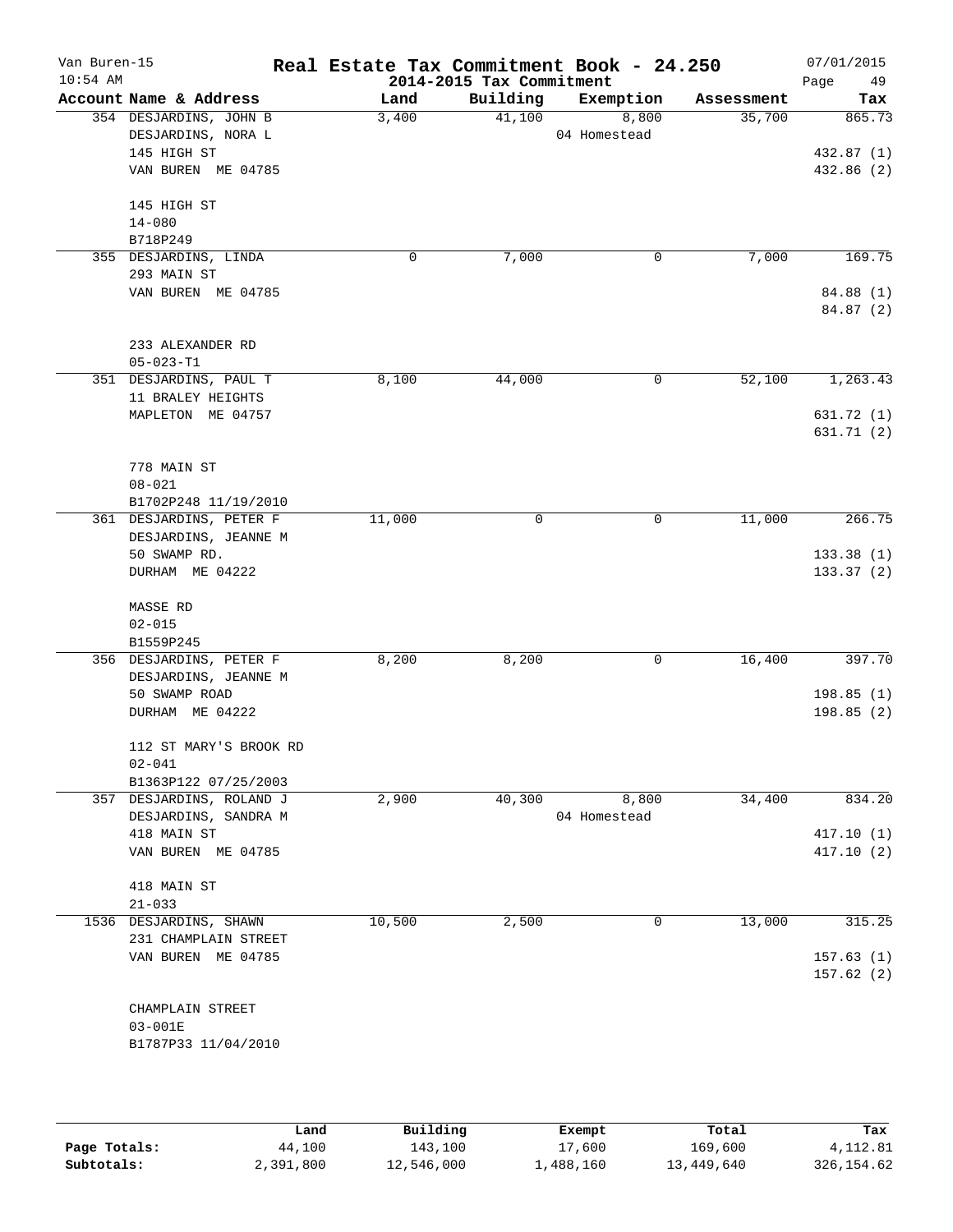| Van Buren-15 |                                                   |        |            |                                      | Real Estate Tax Commitment Book - 24.250 |                     | 07/01/2015    |
|--------------|---------------------------------------------------|--------|------------|--------------------------------------|------------------------------------------|---------------------|---------------|
| $10:54$ AM   | Account Name & Address                            |        | Land       | 2014-2015 Tax Commitment<br>Building | Exemption                                |                     | Page<br>50    |
|              | 1562 DESJARDINS, SHAWN                            |        | 7,200      | $\mathbf 0$                          | $\mathbf 0$                              | Assessment<br>7,200 | Tax<br>174.60 |
|              | 231 CHAMPLAIN ST.                                 |        |            |                                      |                                          |                     |               |
|              | VAN BUREN ME 04785                                |        |            |                                      |                                          |                     | 87.30(1)      |
|              |                                                   |        |            |                                      |                                          |                     | 87.30 (2)     |
|              |                                                   |        |            |                                      |                                          |                     |               |
|              | CHAMPLAIN ST.                                     |        |            |                                      |                                          |                     |               |
|              | $06 - 005D$                                       |        |            |                                      |                                          |                     |               |
|              | B1466P293 09/16/2005                              |        |            |                                      |                                          |                     |               |
|              | 358 DESJARDINS, SHAWN                             |        | 7,300      | 41,100                               | 8,800                                    | 39,600              | 960.30        |
|              | 231 CHAMPLAIN ST                                  |        |            |                                      | 04 Homestead                             |                     |               |
|              | VAN BUREN ME 04785                                |        |            |                                      |                                          |                     | 480.15 (1)    |
|              |                                                   |        |            |                                      |                                          |                     | 480.15 (2)    |
|              |                                                   |        |            |                                      |                                          |                     |               |
|              | 231 CHAMPLAIN ST                                  |        |            |                                      |                                          |                     |               |
|              | $19 - 056$                                        |        |            |                                      |                                          |                     |               |
|              | B1124P289 08/03/1998                              |        |            |                                      |                                          |                     |               |
|              | 350 DESJARDINS, STEVEN                            |        | 4,400      | 32,600                               | 8,800                                    | 28,200              | 683.85        |
|              | 256 MAIN ST                                       |        |            |                                      | 04 Homestead                             |                     |               |
|              | VAN BUREN ME 04785                                |        |            |                                      |                                          |                     | 341.93(1)     |
|              |                                                   |        |            |                                      |                                          |                     | 341.92 (2)    |
|              |                                                   |        |            |                                      |                                          |                     |               |
|              | 256 MAIN ST                                       |        |            |                                      |                                          |                     |               |
|              | $18 - 066$                                        |        |            |                                      |                                          |                     |               |
|              | 1558 DESJARDINS, WILFRED                          |        | 6,300      | 0                                    | 0                                        | 6,300               | 152.78        |
|              | DESJARDINS, GLEN R                                |        |            |                                      |                                          |                     |               |
|              | 729 MAIN STREET                                   |        |            |                                      |                                          |                     | 76.39(1)      |
|              | Van Buren ME 04785                                |        |            |                                      |                                          |                     | 76.39(2)      |
|              |                                                   |        |            |                                      |                                          |                     |               |
|              | <b>MAIN STREET</b>                                |        |            |                                      |                                          |                     |               |
|              | $08 - 005E$                                       |        |            |                                      |                                          |                     |               |
|              | B1769P308 06/28/2012                              |        |            |                                      |                                          |                     |               |
|              | 359 DESJARDINS, WILFRED                           |        | 7,200      | 60,600                               | 8,800                                    | 59,000              | 1,430.75      |
|              | DESJARDINS, ANN B                                 |        |            |                                      | 04 Homestead                             |                     |               |
|              | 729 MAIN ST                                       |        |            |                                      |                                          |                     | 715.38(1)     |
|              | VAN BUREN ME 04785                                |        |            |                                      |                                          |                     | 715.37(2)     |
|              |                                                   |        |            |                                      |                                          |                     |               |
|              | 729 MAIN ST                                       |        |            |                                      |                                          |                     |               |
|              | $08 - 008$                                        |        |            |                                      |                                          |                     |               |
|              | B1752P226 02/23/2012 B1683P81 06/10/2010 B506P166 |        |            |                                      |                                          |                     |               |
|              | 506 DESJARDINS, YVON E                            |        | 4,300      | 28,700                               | 0                                        | 33,000              | 800.25        |
|              | 97 DAFFODIL HILL LANE                             |        |            |                                      |                                          |                     |               |
|              | ROCHESTER NH 03868                                |        |            |                                      |                                          |                     | 400.13 (1)    |
|              |                                                   |        |            |                                      |                                          |                     | 400.12 (2)    |
|              |                                                   |        |            |                                      |                                          |                     |               |
|              | 104 WRIGHT ST                                     |        |            |                                      |                                          |                     |               |
|              | $21 - 021B$                                       |        |            |                                      |                                          |                     |               |
|              | B1791P291 12/11/2012                              |        |            |                                      |                                          |                     |               |
|              | 364 DEVEAU, CLEMENT S                             |        | 10,500     | 0                                    | 0                                        | 10,500              | 254.63        |
|              | PO BOX 275                                        |        |            |                                      |                                          |                     |               |
|              | FORT KENT ME 04743                                |        |            |                                      |                                          |                     | 127.32(1)     |
|              |                                                   |        |            |                                      |                                          |                     | 127.31(2)     |
|              |                                                   |        |            |                                      |                                          |                     |               |
|              | US ROUTE 1                                        |        |            |                                      |                                          |                     |               |
|              | $03 - 045$                                        |        |            |                                      |                                          |                     |               |
|              | B854P296                                          |        |            |                                      |                                          |                     |               |
|              |                                                   |        |            |                                      |                                          |                     |               |
|              |                                                   |        |            |                                      |                                          |                     |               |
|              |                                                   | Land   | Building   |                                      | Exempt                                   | Total               | Tax           |
| Page Totals: |                                                   | 47,200 | 163,000    |                                      | 26,400                                   | 183,800             | 4,457.16      |
| Subtotals:   | 2,439,000                                         |        | 12,709,000 |                                      | 1,514,560                                | 13,633,440          | 330,611.78    |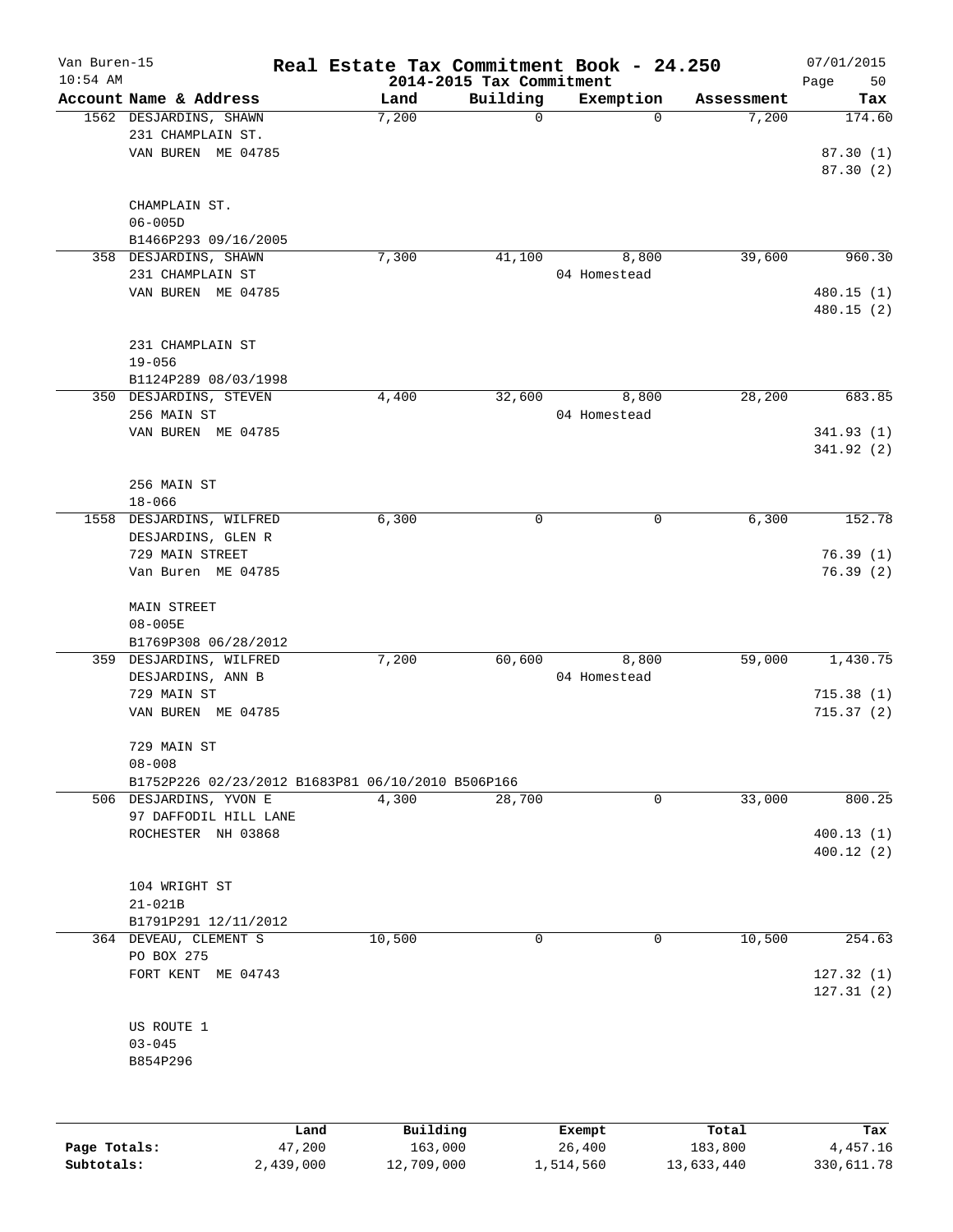| Van Buren-15<br>$10:54$ AM |                                     |           | Real Estate Tax Commitment Book - 24.250 | 2014-2015 Tax Commitment |              |            | 07/01/2015<br>Page<br>51 |
|----------------------------|-------------------------------------|-----------|------------------------------------------|--------------------------|--------------|------------|--------------------------|
|                            | Account Name & Address              |           | Land                                     | Building                 | Exemption    | Assessment | Tax                      |
|                            | 363 DEVEAU, CLEMENT S               |           | 20,000                                   | 0                        | $\Omega$     | 20,000     | 485.00                   |
|                            | PO BOX 275                          |           |                                          |                          |              |            |                          |
|                            | FORT KENT ME 04743                  |           |                                          |                          |              |            | 242.50(1)                |
|                            |                                     |           |                                          |                          |              |            | 242.50(2)                |
|                            |                                     |           |                                          |                          |              |            |                          |
|                            | CASTONGUAY RD                       |           |                                          |                          |              |            |                          |
|                            | $03 - 042$                          |           |                                          |                          |              |            |                          |
|                            | B1096P92                            |           | 9,400                                    | $\mathbf 0$              | 0            | 9,400      | 227.95                   |
|                            | 362 DEVEAU, CLEMENT S<br>PO BOX 275 |           |                                          |                          |              |            |                          |
|                            | FORT KENT ME 04743                  |           |                                          |                          |              |            | 113.98(1)                |
|                            |                                     |           |                                          |                          |              |            | 113.97(2)                |
|                            |                                     |           |                                          |                          |              |            |                          |
|                            | US ROUTE 1                          |           |                                          |                          |              |            |                          |
|                            | $03 - 020$                          |           |                                          |                          |              |            |                          |
|                            | B1096P100                           |           |                                          |                          |              |            |                          |
|                            | 365 DEVEAU, CLEMENT S               |           | 6,100                                    | 0                        | 0            | 6,100      | 147.93                   |
|                            | PO BOX 275                          |           |                                          |                          |              |            |                          |
|                            | FORT KENT ME 04743                  |           |                                          |                          |              |            | 73.97(1)                 |
|                            |                                     |           |                                          |                          |              |            | 73.96(2)                 |
|                            | CASTONGUAY RD                       |           |                                          |                          |              |            |                          |
|                            | $03 - 041$                          |           |                                          |                          |              |            |                          |
|                            | B1096P92                            |           |                                          |                          |              |            |                          |
|                            | 62 DIONNE, BRENDA P                 |           | 5,500                                    | 55,300                   | 14,080       | 46,720     | 1,132.96                 |
|                            | DIONNE, WILLARD J                   |           |                                          |                          | 04 Homestead |            |                          |
|                            | 321 MAIN STREET                     |           |                                          |                          | 02 Veteran   |            | 566.48(1)                |
|                            | VAN BUREN ME 04785                  |           |                                          |                          |              |            | 566.48 (2)               |
|                            |                                     |           |                                          |                          |              |            |                          |
|                            | 321 MAIN ST                         |           |                                          |                          |              |            |                          |
|                            | $20 - 051$                          |           |                                          |                          |              |            |                          |
|                            | B918P327                            |           |                                          |                          |              |            |                          |
|                            | 366 DIONNE, CLARENCE                |           | 5,000                                    | 9,400                    | 0            | 14,400     | 349.20                   |
|                            | DIONNE, NORMA<br>108 WRIGHT ST      |           |                                          |                          |              |            | 174.60(1)                |
|                            | VAN BUREN ME 04785                  |           |                                          |                          |              |            | 174.60(2)                |
|                            |                                     |           |                                          |                          |              |            |                          |
|                            | 838 MAIN ST                         |           |                                          |                          |              |            |                          |
|                            | $08 - 035D$                         |           |                                          |                          |              |            |                          |
|                            | B1136P118                           |           |                                          |                          |              |            |                          |
| 367                        | DIONNE, CLARENCE J                  |           | 8,400                                    | 40,400                   | 8,800        | 40,000     | 970.00                   |
|                            | DIONNE, NORMA V                     |           |                                          |                          | 04 Homestead |            |                          |
|                            | 108 WRIGHT ST                       |           |                                          |                          |              |            | 485.00(1)                |
|                            | VAN BUREN ME 04785                  |           |                                          |                          |              |            | 485.00 (2)               |
|                            |                                     |           |                                          |                          |              |            |                          |
|                            | 108 WRIGHT ST                       |           |                                          |                          |              |            |                          |
|                            | $21 - 020B$<br>B883P257             |           |                                          |                          |              |            |                          |
| 368                        | DIONNE, ELDEN J                     |           | 6,600                                    | 9,000                    | 8,800        | 6,800      | 164.90                   |
|                            | DIONNE, ANNE M                      |           |                                          |                          | 04 Homestead |            |                          |
|                            | 174 VIOLETTE ST                     |           |                                          |                          |              |            | 82.45(1)                 |
|                            | VAN BUREN ME 04785                  |           |                                          |                          |              |            | 82.45 (2)                |
|                            |                                     |           |                                          |                          |              |            |                          |
|                            | 174 VIOLETTE ST                     |           |                                          |                          |              |            |                          |
|                            | $16 - 066B$                         |           |                                          |                          |              |            |                          |
|                            | B1023P241                           |           |                                          |                          |              |            |                          |
|                            |                                     |           |                                          |                          |              |            |                          |
|                            |                                     | Land      | Building                                 |                          | Exempt       | Total      | Tax                      |
| Page Totals:               |                                     | 61,000    | 114,100                                  |                          | 31,680       | 143,420    | 3,477.94                 |
| Subtotals:                 |                                     | 2,500,000 | 12,823,100                               |                          | 1,546,240    | 13,776,860 | 334,089.72               |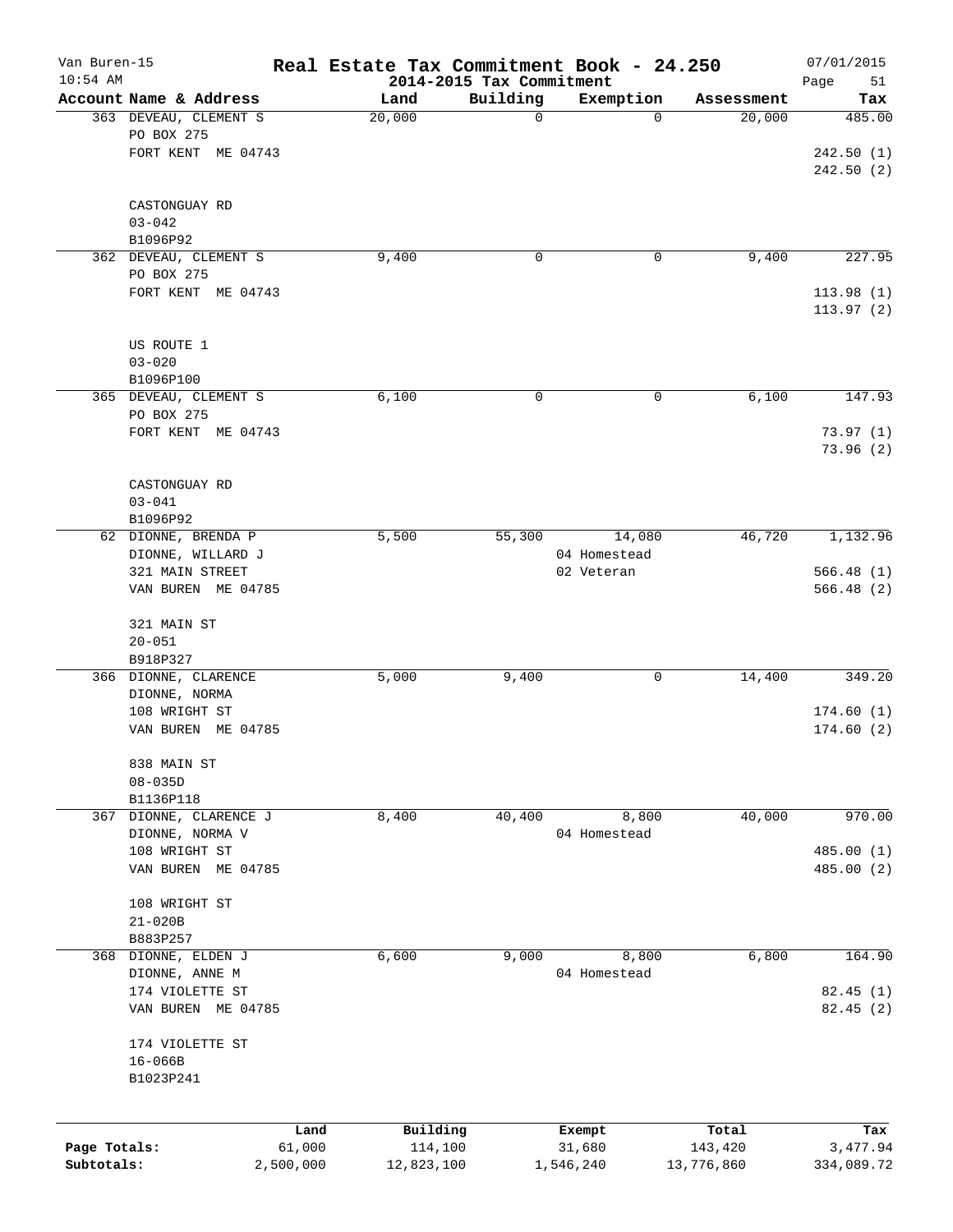| Van Buren-15 |                         |           | Real Estate Tax Commitment Book - 24.250           |          |              |            | 07/01/2015        |
|--------------|-------------------------|-----------|----------------------------------------------------|----------|--------------|------------|-------------------|
| $10:54$ AM   | Account Name & Address  |           | 2014-2015 Tax Commitment<br>Land                   | Building | Exemption    | Assessment | Page<br>52<br>Tax |
|              | 372 DIONNE, JEREMY      |           | 4,600                                              | 43,900   | 8,800        | 39,700     | 962.73            |
|              | SIROIS, SARA            |           |                                                    |          | 04 Homestead |            |                   |
|              | 109 HILLSIDE ST         |           |                                                    |          |              |            | 481.37 (1)        |
|              | VAN BUREN ME 04785      |           |                                                    |          |              |            | 481.36 (2)        |
|              |                         |           |                                                    |          |              |            |                   |
|              | 109 HILLSIDE ST         |           |                                                    |          |              |            |                   |
|              | $23 - 058$              |           |                                                    |          |              |            |                   |
|              | B1455P85                |           |                                                    |          |              |            |                   |
|              | 1055 DIONNE, JOSEPH R   |           | 3,600                                              | 29,800   | 14,080       | 19,320     | 468.51            |
|              | DIONNE, PATRICIA R      |           |                                                    |          | 04 Homestead |            |                   |
|              | 150 FULTON ST           |           |                                                    |          | 02 Veteran   |            | 234.26(1)         |
|              | VAN BUREN ME 04785      |           |                                                    |          |              |            | 234.25(2)         |
|              | 150 FULTON ST           |           |                                                    |          |              |            |                   |
|              | $19 - 045$              |           |                                                    |          |              |            |                   |
|              | 07/21/2008              |           | B1846P82 02/18/2014 B1766P110 06/13/2012 B1605P302 |          |              |            |                   |
|              | 732 DIONNE, JOSEPH R    |           | 3,000                                              | 37,100   | 0            | 40,100     | 972.43            |
|              | VIOLETTE, DORIA         |           |                                                    |          |              |            |                   |
|              | 260 MAIN STREET         |           |                                                    |          |              |            | 486.22 (1)        |
|              | VAN BUREN ME 04785      |           |                                                    |          |              |            | 486.21(2)         |
|              | 260 MAIN ST             |           |                                                    |          |              |            |                   |
|              | $18 - 065$              |           |                                                    |          |              |            |                   |
|              | B1740P190 10/28/2011    |           |                                                    |          |              |            |                   |
|              | 369 DIONNE, LLOYD       |           | 3,600                                              | 28,500   | 8,800        | 23,300     | 565.03            |
|              | 187 CHAMPLAIN ST        |           |                                                    |          | 04 Homestead |            |                   |
|              | VAN BUREN ME 04785      |           |                                                    |          |              |            | 282.52(1)         |
|              |                         |           |                                                    |          |              |            | 282.51(2)         |
|              | 187 CHAMPLAIN ST        |           |                                                    |          |              |            |                   |
|              | $19 - 031$              |           |                                                    |          |              |            |                   |
|              | B718P209                |           |                                                    |          |              |            |                   |
|              | 370 DIONNE, MICHAEL J   |           | 3,400                                              | 19,800   | 8,800        | 14,400     | 349.20            |
|              | DIONNE, CINDY L         |           |                                                    |          | 04 Homestead |            |                   |
|              | 132 PINE ST             |           |                                                    |          |              |            | 174.60(1)         |
|              | VAN BUREN ME 04785      |           |                                                    |          |              |            | 174.60(2)         |
|              | 132 PINE ST             |           |                                                    |          |              |            |                   |
|              | $14 - 065$              |           |                                                    |          |              |            |                   |
|              | B999P57                 |           |                                                    |          |              |            |                   |
|              | 371 DIONNE, STEVEN J    |           | 5,000                                              | 42,700   | 8,800        | 38,900     | 943.33            |
|              | DIONNE, DONNA           |           |                                                    |          | 04 Homestead |            |                   |
|              | 143 LYNNE ST            |           |                                                    |          |              |            | 471.67(1)         |
|              | VAN BUREN ME 04785      |           |                                                    |          |              |            | 471.66(2)         |
|              | 143 LYNNE ST            |           |                                                    |          |              |            |                   |
|              | $20 - 106$              |           |                                                    |          |              |            |                   |
|              | <b>B611P88</b>          |           |                                                    |          |              |            |                   |
|              | 385 DOUCETTE, CYNTHIA A |           | 3,100                                              | 37,600   | 8,800        | 31,900     | 773.58            |
|              | C/O DOUCETTE WILFRED &  |           |                                                    |          | 04 Homestead |            |                   |
|              | ANN L ESTATE OF         |           |                                                    |          |              |            |                   |
|              | 105 CYR AVE             |           |                                                    |          |              |            | 386.79 (1)        |
|              | VAN BUREN ME 04785      |           |                                                    |          |              |            | 386.79 (2)        |
|              | 105 CYR AVE             |           |                                                    |          |              |            |                   |
|              | $18 - 109$              |           |                                                    |          |              |            |                   |
|              | B472P349                |           |                                                    |          |              |            |                   |
|              |                         | Land      | Building                                           |          | Exempt       | Total      | Tax               |
| Page Totals: |                         | 26,300    | 239,400                                            |          | 58,080       | 207,620    | 5,034.81          |
| Subtotals:   |                         | 2,526,300 | 13,062,500                                         |          | 1,604,320    | 13,984,480 | 339, 124.53       |
|              |                         |           |                                                    |          |              |            |                   |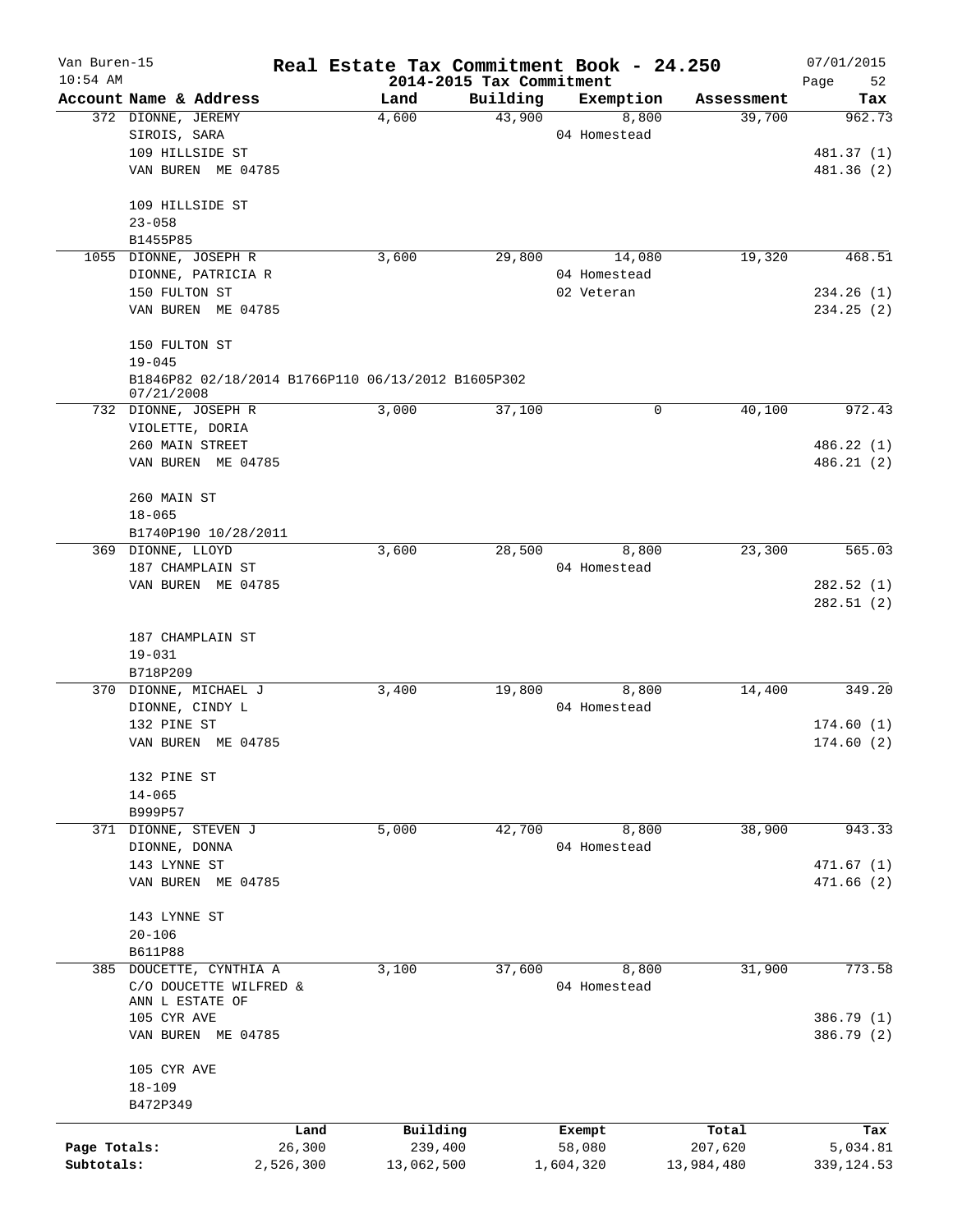| $10:54$ AM<br>2014-2015 Tax Commitment<br>Page<br>Account Name & Address<br>Building<br>Exemption<br>Land<br>Assessment<br>376 DOUCETTE, ERNESTINE<br>34,300<br>3,200<br>14,080<br>23,420<br>567.94<br>111 HARRISON ST<br>02 Veteran<br>VAN BUREN ME 04785<br>04 Homestead<br>283.97(1)<br>283.97 (2)<br>111 HARRISON ST<br>$18 - 010$<br>B738P46<br>275 DOUCETTE, JOHN P<br>94,200<br>2,284.35<br>8,600<br>94,400<br>8,800<br>DOUCETTE, JILL MARIE<br>04 Homestead<br>120 MARIST COLLEGE DR<br>1,142.18(1)<br>VAN BUREN ME 04785<br>1, 142.17(2)<br>120 MARIST COLLEGE DR<br>$12B - 006$<br>B1677P200 05/05/2010 B1629P186 03/04/2009<br>379 DOUCETTE, KENNETH R JR<br>33,500<br>812.38<br>3,900<br>38,400<br>8,800<br>103 UPLAND RD<br>04 Homestead<br>VAN BUREN ME 04785<br>406.19(1)<br>406.19(2)<br>103 UPLAND RD<br>$13 - 022$<br>B1390P157<br>378 DOUCETTE, PHYLLIS<br>3,900<br>62,200<br>8,800<br>57,300<br>1,389.53<br>128 VIOLETTE ST<br>04 Homestead<br>VAN BUREN ME 04785<br>694.77 (1)<br>694.76 (2)<br>128 VIOLETTE ST<br>$16 - 072$<br>B411P830 |
|----------------------------------------------------------------------------------------------------------------------------------------------------------------------------------------------------------------------------------------------------------------------------------------------------------------------------------------------------------------------------------------------------------------------------------------------------------------------------------------------------------------------------------------------------------------------------------------------------------------------------------------------------------------------------------------------------------------------------------------------------------------------------------------------------------------------------------------------------------------------------------------------------------------------------------------------------------------------------------------------------------------------------------------------------------------|
|                                                                                                                                                                                                                                                                                                                                                                                                                                                                                                                                                                                                                                                                                                                                                                                                                                                                                                                                                                                                                                                                |
|                                                                                                                                                                                                                                                                                                                                                                                                                                                                                                                                                                                                                                                                                                                                                                                                                                                                                                                                                                                                                                                                |
|                                                                                                                                                                                                                                                                                                                                                                                                                                                                                                                                                                                                                                                                                                                                                                                                                                                                                                                                                                                                                                                                |
|                                                                                                                                                                                                                                                                                                                                                                                                                                                                                                                                                                                                                                                                                                                                                                                                                                                                                                                                                                                                                                                                |
|                                                                                                                                                                                                                                                                                                                                                                                                                                                                                                                                                                                                                                                                                                                                                                                                                                                                                                                                                                                                                                                                |
|                                                                                                                                                                                                                                                                                                                                                                                                                                                                                                                                                                                                                                                                                                                                                                                                                                                                                                                                                                                                                                                                |
|                                                                                                                                                                                                                                                                                                                                                                                                                                                                                                                                                                                                                                                                                                                                                                                                                                                                                                                                                                                                                                                                |
|                                                                                                                                                                                                                                                                                                                                                                                                                                                                                                                                                                                                                                                                                                                                                                                                                                                                                                                                                                                                                                                                |
|                                                                                                                                                                                                                                                                                                                                                                                                                                                                                                                                                                                                                                                                                                                                                                                                                                                                                                                                                                                                                                                                |
|                                                                                                                                                                                                                                                                                                                                                                                                                                                                                                                                                                                                                                                                                                                                                                                                                                                                                                                                                                                                                                                                |
|                                                                                                                                                                                                                                                                                                                                                                                                                                                                                                                                                                                                                                                                                                                                                                                                                                                                                                                                                                                                                                                                |
|                                                                                                                                                                                                                                                                                                                                                                                                                                                                                                                                                                                                                                                                                                                                                                                                                                                                                                                                                                                                                                                                |
|                                                                                                                                                                                                                                                                                                                                                                                                                                                                                                                                                                                                                                                                                                                                                                                                                                                                                                                                                                                                                                                                |
|                                                                                                                                                                                                                                                                                                                                                                                                                                                                                                                                                                                                                                                                                                                                                                                                                                                                                                                                                                                                                                                                |
|                                                                                                                                                                                                                                                                                                                                                                                                                                                                                                                                                                                                                                                                                                                                                                                                                                                                                                                                                                                                                                                                |
|                                                                                                                                                                                                                                                                                                                                                                                                                                                                                                                                                                                                                                                                                                                                                                                                                                                                                                                                                                                                                                                                |
|                                                                                                                                                                                                                                                                                                                                                                                                                                                                                                                                                                                                                                                                                                                                                                                                                                                                                                                                                                                                                                                                |
|                                                                                                                                                                                                                                                                                                                                                                                                                                                                                                                                                                                                                                                                                                                                                                                                                                                                                                                                                                                                                                                                |
|                                                                                                                                                                                                                                                                                                                                                                                                                                                                                                                                                                                                                                                                                                                                                                                                                                                                                                                                                                                                                                                                |
|                                                                                                                                                                                                                                                                                                                                                                                                                                                                                                                                                                                                                                                                                                                                                                                                                                                                                                                                                                                                                                                                |
|                                                                                                                                                                                                                                                                                                                                                                                                                                                                                                                                                                                                                                                                                                                                                                                                                                                                                                                                                                                                                                                                |
|                                                                                                                                                                                                                                                                                                                                                                                                                                                                                                                                                                                                                                                                                                                                                                                                                                                                                                                                                                                                                                                                |
|                                                                                                                                                                                                                                                                                                                                                                                                                                                                                                                                                                                                                                                                                                                                                                                                                                                                                                                                                                                                                                                                |
|                                                                                                                                                                                                                                                                                                                                                                                                                                                                                                                                                                                                                                                                                                                                                                                                                                                                                                                                                                                                                                                                |
|                                                                                                                                                                                                                                                                                                                                                                                                                                                                                                                                                                                                                                                                                                                                                                                                                                                                                                                                                                                                                                                                |
|                                                                                                                                                                                                                                                                                                                                                                                                                                                                                                                                                                                                                                                                                                                                                                                                                                                                                                                                                                                                                                                                |
|                                                                                                                                                                                                                                                                                                                                                                                                                                                                                                                                                                                                                                                                                                                                                                                                                                                                                                                                                                                                                                                                |
|                                                                                                                                                                                                                                                                                                                                                                                                                                                                                                                                                                                                                                                                                                                                                                                                                                                                                                                                                                                                                                                                |
|                                                                                                                                                                                                                                                                                                                                                                                                                                                                                                                                                                                                                                                                                                                                                                                                                                                                                                                                                                                                                                                                |
|                                                                                                                                                                                                                                                                                                                                                                                                                                                                                                                                                                                                                                                                                                                                                                                                                                                                                                                                                                                                                                                                |
|                                                                                                                                                                                                                                                                                                                                                                                                                                                                                                                                                                                                                                                                                                                                                                                                                                                                                                                                                                                                                                                                |
|                                                                                                                                                                                                                                                                                                                                                                                                                                                                                                                                                                                                                                                                                                                                                                                                                                                                                                                                                                                                                                                                |
| 377 DOUCETTE, ROBERT G<br>40,200<br>974.85<br>3,900<br>45,100<br>8,800                                                                                                                                                                                                                                                                                                                                                                                                                                                                                                                                                                                                                                                                                                                                                                                                                                                                                                                                                                                         |
| 04 Homestead<br>134 HIGH STREET                                                                                                                                                                                                                                                                                                                                                                                                                                                                                                                                                                                                                                                                                                                                                                                                                                                                                                                                                                                                                                |
| VAN BUREN ME 04785<br>487.43 (1)                                                                                                                                                                                                                                                                                                                                                                                                                                                                                                                                                                                                                                                                                                                                                                                                                                                                                                                                                                                                                               |
| 487.42 (2)                                                                                                                                                                                                                                                                                                                                                                                                                                                                                                                                                                                                                                                                                                                                                                                                                                                                                                                                                                                                                                                     |
|                                                                                                                                                                                                                                                                                                                                                                                                                                                                                                                                                                                                                                                                                                                                                                                                                                                                                                                                                                                                                                                                |
| 134 HIGH STREET                                                                                                                                                                                                                                                                                                                                                                                                                                                                                                                                                                                                                                                                                                                                                                                                                                                                                                                                                                                                                                                |
| 14-111                                                                                                                                                                                                                                                                                                                                                                                                                                                                                                                                                                                                                                                                                                                                                                                                                                                                                                                                                                                                                                                         |
| B1672P153 03/15/2010                                                                                                                                                                                                                                                                                                                                                                                                                                                                                                                                                                                                                                                                                                                                                                                                                                                                                                                                                                                                                                           |
| 3,700<br>3,700<br>380 DOUCETTE, ROBERT G<br>0<br>0                                                                                                                                                                                                                                                                                                                                                                                                                                                                                                                                                                                                                                                                                                                                                                                                                                                                                                                                                                                                             |
| 134 HIGH ST                                                                                                                                                                                                                                                                                                                                                                                                                                                                                                                                                                                                                                                                                                                                                                                                                                                                                                                                                                                                                                                    |
| VAN BUREN ME 04785<br>44.87 (1)                                                                                                                                                                                                                                                                                                                                                                                                                                                                                                                                                                                                                                                                                                                                                                                                                                                                                                                                                                                                                                |
| 44.86 (2)                                                                                                                                                                                                                                                                                                                                                                                                                                                                                                                                                                                                                                                                                                                                                                                                                                                                                                                                                                                                                                                      |
| HIGH ST                                                                                                                                                                                                                                                                                                                                                                                                                                                                                                                                                                                                                                                                                                                                                                                                                                                                                                                                                                                                                                                        |
| $14 - 110$                                                                                                                                                                                                                                                                                                                                                                                                                                                                                                                                                                                                                                                                                                                                                                                                                                                                                                                                                                                                                                                     |
| B766P110                                                                                                                                                                                                                                                                                                                                                                                                                                                                                                                                                                                                                                                                                                                                                                                                                                                                                                                                                                                                                                                       |
| 38,200<br>34,400<br>381 DOUCETTE, RODERICK CARA<br>5,000<br>8,800<br>834.20                                                                                                                                                                                                                                                                                                                                                                                                                                                                                                                                                                                                                                                                                                                                                                                                                                                                                                                                                                                    |
| L (ESTATE)<br>C/O JOEY DOUCETTE<br>04 Homestead                                                                                                                                                                                                                                                                                                                                                                                                                                                                                                                                                                                                                                                                                                                                                                                                                                                                                                                                                                                                                |
| 137 LYNNE ST<br>417.10(1)                                                                                                                                                                                                                                                                                                                                                                                                                                                                                                                                                                                                                                                                                                                                                                                                                                                                                                                                                                                                                                      |
| VAN BUREN ME 04785<br>417.10(2)                                                                                                                                                                                                                                                                                                                                                                                                                                                                                                                                                                                                                                                                                                                                                                                                                                                                                                                                                                                                                                |
|                                                                                                                                                                                                                                                                                                                                                                                                                                                                                                                                                                                                                                                                                                                                                                                                                                                                                                                                                                                                                                                                |
| 137 LYNNE ST                                                                                                                                                                                                                                                                                                                                                                                                                                                                                                                                                                                                                                                                                                                                                                                                                                                                                                                                                                                                                                                   |
| $20 - 105$                                                                                                                                                                                                                                                                                                                                                                                                                                                                                                                                                                                                                                                                                                                                                                                                                                                                                                                                                                                                                                                     |
| B1209P277                                                                                                                                                                                                                                                                                                                                                                                                                                                                                                                                                                                                                                                                                                                                                                                                                                                                                                                                                                                                                                                      |
|                                                                                                                                                                                                                                                                                                                                                                                                                                                                                                                                                                                                                                                                                                                                                                                                                                                                                                                                                                                                                                                                |
| Building<br>Total<br>Land<br>Exempt                                                                                                                                                                                                                                                                                                                                                                                                                                                                                                                                                                                                                                                                                                                                                                                                                                                                                                                                                                                                                            |
| Page Totals:<br>32,200<br>312,600<br>58,080<br>286,720<br>6,952.98                                                                                                                                                                                                                                                                                                                                                                                                                                                                                                                                                                                                                                                                                                                                                                                                                                                                                                                                                                                             |
| Subtotals:<br>2,558,500<br>13, 375, 100<br>1,662,400<br>14, 271, 200<br>346,077.51                                                                                                                                                                                                                                                                                                                                                                                                                                                                                                                                                                                                                                                                                                                                                                                                                                                                                                                                                                             |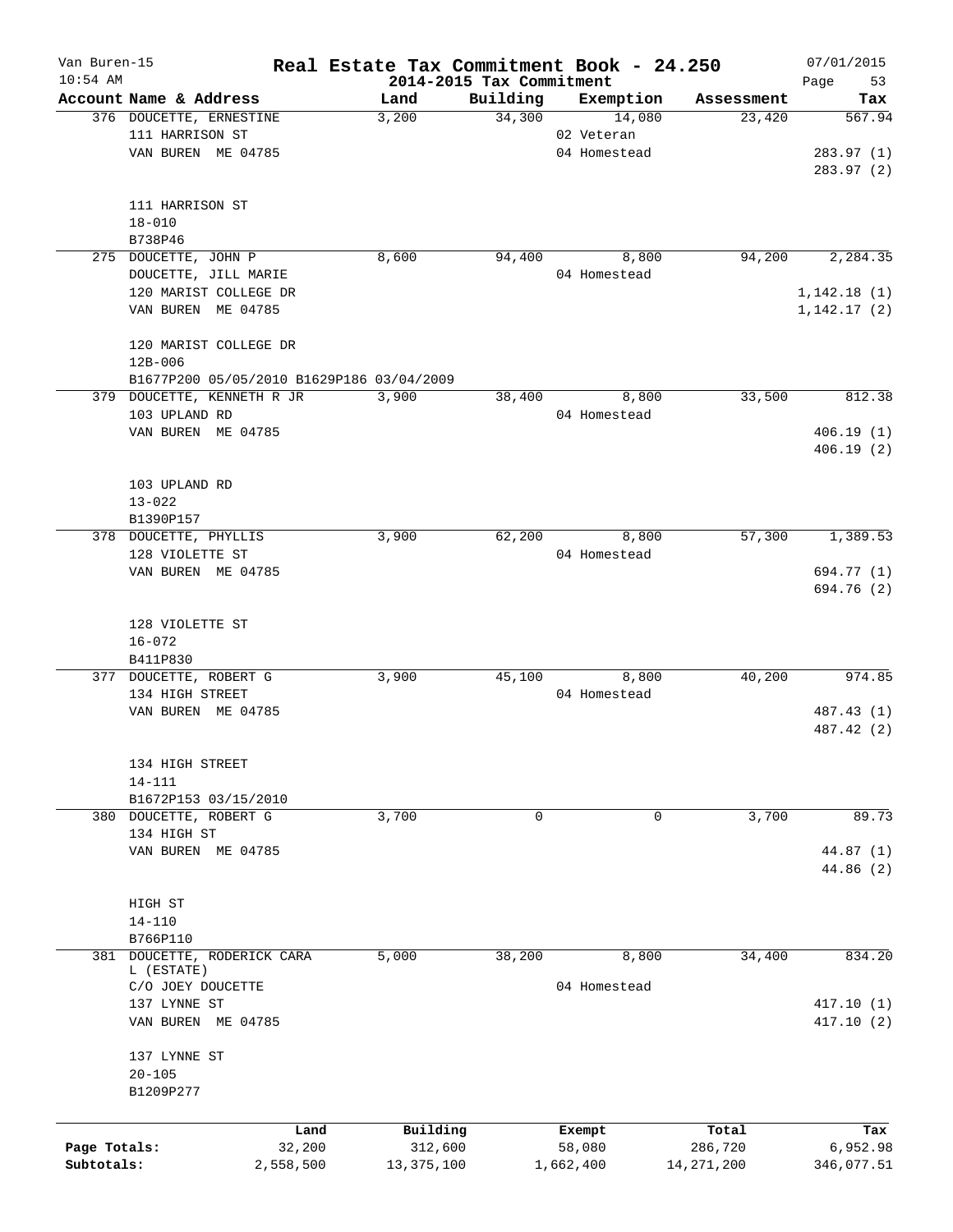| Van Buren-15<br>$10:54$ AM |                                       |        |            |                                      | Real Estate Tax Commitment Book - 24.250 |            | 07/01/2015               |
|----------------------------|---------------------------------------|--------|------------|--------------------------------------|------------------------------------------|------------|--------------------------|
|                            | Account Name & Address                |        | Land       | 2014-2015 Tax Commitment<br>Building | Exemption                                | Assessment | Page<br>54<br>Tax        |
|                            | 382 DOUCETTE, STEVEN                  |        | 1,800      | 4,300                                | $\Omega$                                 | 6,100      | 147.93                   |
|                            | DOUCETTE, CYNTHIA                     |        |            |                                      |                                          |            |                          |
|                            | 106 MCKINLEY ST                       |        |            |                                      |                                          |            | 73.97(1)                 |
|                            | VAN BUREN ME 04785                    |        |            |                                      |                                          |            | 73.96(2)                 |
|                            |                                       |        |            |                                      |                                          |            |                          |
|                            | VIOLETTE SIDING                       |        |            |                                      |                                          |            |                          |
|                            | $08 - 034A$                           |        |            |                                      |                                          |            |                          |
|                            | B1025P230                             |        |            |                                      |                                          |            |                          |
|                            | 383 DOUCETTE, STEVEN P                |        | 3,000      | 86,900                               | 8,800                                    | 81,100     | 1,966.68                 |
|                            | DOUCETTE, CYNTHIA M                   |        |            |                                      | 04 Homestead                             |            |                          |
|                            | 106 MCKINLEY ST<br>VAN BUREN ME 04785 |        |            |                                      |                                          |            | 983.34 (1)<br>983.34 (2) |
|                            |                                       |        |            |                                      |                                          |            |                          |
|                            | 106 MCKINLEY ST                       |        |            |                                      |                                          |            |                          |
|                            | $15 - 019$                            |        |            |                                      |                                          |            |                          |
|                            | B842P129                              |        |            |                                      |                                          |            |                          |
|                            | 384 DOUCETTE, VIOLETTE P              |        | 3,700      | 53,500                               | 8,800                                    | 48,400     | 1,173.70                 |
|                            | DOUCETTE, GREGORY W                   |        |            |                                      | 04 Homestead                             |            |                          |
|                            | 110 ROSSIGNOL DR                      |        |            |                                      |                                          |            | 586.85(1)                |
|                            | VAN BUREN ME 04785                    |        |            |                                      |                                          |            | 586.85(2)                |
|                            | 110 ROSSIGNOL DR                      |        |            |                                      |                                          |            |                          |
|                            | $14 - 135$                            |        |            |                                      |                                          |            |                          |
|                            | B1112P17 05/28/1998                   |        |            |                                      |                                          |            |                          |
|                            | 386 DRUMMOND, JAMES A                 |        | 23,300     | 0                                    | 0                                        | 23,300     | 565.03                   |
|                            | PO BOX 174                            |        |            |                                      |                                          |            |                          |
|                            | ST MARKS FL 32355                     |        |            |                                      |                                          |            | 282.52(1)                |
|                            |                                       |        |            |                                      |                                          |            | 282.51(2)                |
|                            | SETTLEMENT RD                         |        |            |                                      |                                          |            |                          |
|                            | $02 - 001B$                           |        |            |                                      |                                          |            |                          |
|                            | B510P13 08/29/1979                    |        |            |                                      |                                          |            |                          |
|                            | 932 DUBAY, MICHAEL R                  |        | 5,000      | 15,200                               | 0                                        | 20,200     | 489.85                   |
|                            | DUBAY, MONICA                         |        |            |                                      |                                          |            |                          |
|                            | 8655 SE LONGVIEW DR                   |        |            |                                      |                                          |            | 244.93(1)                |
|                            | HOBE SOUND FL 33455                   |        |            |                                      |                                          |            | 244.92 (2)               |
|                            | 122 CLEVELAND AVE                     |        |            |                                      |                                          |            |                          |
|                            | $18 - 071C$                           |        |            |                                      |                                          |            |                          |
|                            | B1814P136 06/07/2013                  |        |            |                                      |                                          |            |                          |
|                            | 1539 DUBAY, MICHAEL R                 |        | 5,000      | 0                                    | 0                                        | 5,000      | 121.25                   |
|                            | DUBAY, MONICA                         |        |            |                                      |                                          |            |                          |
|                            | 8655 SE LONGVIEW DRIVE                |        |            |                                      |                                          |            | 60.63(1)                 |
|                            | HOBE SOUND FL 33455                   |        |            |                                      |                                          |            | 60.62(2)                 |
|                            | CLEVELAND AVE.                        |        |            |                                      |                                          |            |                          |
|                            | $18 - 071E$                           |        |            |                                      |                                          |            |                          |
|                            | B1814P134 06/07/2013                  |        |            |                                      |                                          |            |                          |
|                            | 388 DUBAY, PHILIP J                   |        | 4,200      | 14,300                               | 8,800                                    | 9,700      | 235.23                   |
|                            | 602 MAIN ST                           |        |            |                                      | 04 Homestead                             |            |                          |
|                            | VAN BUREN ME 04785                    |        |            |                                      |                                          |            | 117.62(1)                |
|                            |                                       |        |            |                                      |                                          |            | 117.61(2)                |
|                            |                                       |        |            |                                      |                                          |            |                          |
|                            | 602 MAIN ST<br>$24 - 001$             |        |            |                                      |                                          |            |                          |
|                            | B696P43                               |        |            |                                      |                                          |            |                          |
|                            |                                       |        |            |                                      |                                          |            |                          |
|                            |                                       | Land   | Building   |                                      | Exempt                                   | Total      | Tax                      |
| Page Totals:               |                                       | 46,000 | 174,200    |                                      | 26,400                                   | 193,800    | 4,699.67                 |
| Subtotals:                 | 2,604,500                             |        | 13,549,300 |                                      | 1,688,800                                | 14,465,000 | 350, 777.18              |
|                            |                                       |        |            |                                      |                                          |            |                          |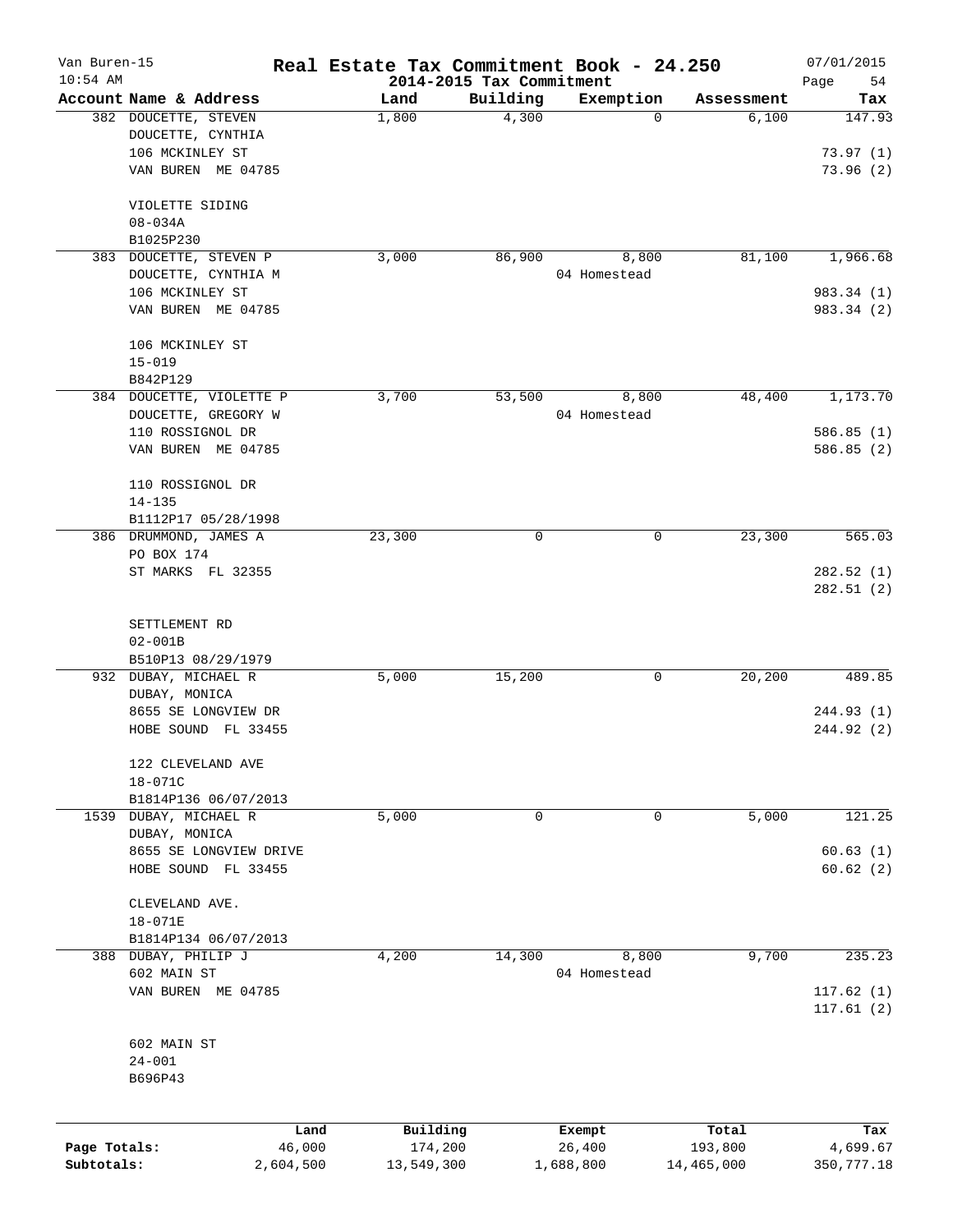| Van Buren-15<br>$10:54$ AM |                                         | Real Estate Tax Commitment Book - 24.250 | 2014-2015 Tax Commitment |              |            | 07/01/2015<br>Page<br>55 |
|----------------------------|-----------------------------------------|------------------------------------------|--------------------------|--------------|------------|--------------------------|
|                            | Account Name & Address                  | Land                                     | Building                 | Exemption    | Assessment | Tax                      |
|                            | 389 DUBAY, SONIA                        | 6,100                                    | 36,800                   | 8,800        | 34,100     | 826.93                   |
|                            | C/O VIOLETTE GHISLAINE                  |                                          |                          | 04 Homestead |            |                          |
|                            | 367 MAIN ST                             |                                          |                          |              |            | 413.47 (1)               |
|                            | VAN BUREN ME 04785                      |                                          |                          |              |            | 413.46(2)                |
|                            | 367 MAIN ST                             |                                          |                          |              |            |                          |
|                            | $21 - 045A$                             |                                          |                          |              |            |                          |
|                            | B1570P121 10/01/2007                    |                                          |                          |              |            |                          |
|                            | 390 DUBE, ALINE T                       | 4,000                                    | 17,900                   | 8,800        | 13,100     | 317.68                   |
|                            | 145 CHAMPLAIN ST                        |                                          |                          | 04 Homestead |            |                          |
|                            | VAN BUREN ME 04785                      |                                          |                          |              |            | 158.84(1)<br>158.84(2)   |
|                            |                                         |                                          |                          |              |            |                          |
|                            | 145 CHAMPLAIN ST                        |                                          |                          |              |            |                          |
|                            | $20 - 022$                              |                                          |                          |              |            |                          |
|                            | B695P194 03/18/1986                     |                                          |                          |              |            |                          |
|                            | 392 DUBE, KEITH                         | 3,500                                    | 32,000                   | 8,800        | 26,700     | 647.48                   |
|                            | DUBE, CAROL                             |                                          |                          | 04 Homestead |            |                          |
|                            | 114 ADAMS STREET                        |                                          |                          |              |            | 323.74 (1)               |
|                            | VAN BUREN ME 04785                      |                                          |                          |              |            | 323.74(2)                |
|                            | 114 ADAMS ST                            |                                          |                          |              |            |                          |
|                            | $18 - 032$                              |                                          |                          |              |            |                          |
|                            | B1581P133 12/31/2007<br>733 DUBE, MINDY | 2,600                                    |                          |              | 16,400     | 397.70                   |
|                            |                                         |                                          | 22,600                   | 8,800        |            |                          |
|                            | VOTER, DENNIS                           |                                          |                          | 04 Homestead |            |                          |
|                            | 215 MAIN ST                             |                                          |                          |              |            | 198.85(1)                |
|                            | VAN BUREN ME 04785                      |                                          |                          |              |            | 198.85(2)                |
|                            | 215 MAIN ST                             |                                          |                          |              |            |                          |
|                            | $18 - 020$                              |                                          |                          |              |            |                          |
|                            | B1617P100                               |                                          |                          |              |            |                          |
|                            | 391 DUBE, REGINALD                      | 4,600                                    | 40,900                   | 8,800        | 36,700     | 889.98                   |
|                            | DUBE, HELEN                             |                                          |                          | 04 Homestead |            |                          |
|                            | 153 STATE ST                            |                                          |                          |              |            | 444.99 (1)               |
|                            | VAN BUREN ME 04785                      |                                          |                          |              |            | 444.99 (2)               |
|                            | 153 STATE ST                            |                                          |                          |              |            |                          |
|                            | 12A-006                                 |                                          |                          |              |            |                          |
|                            | B265P543                                |                                          |                          |              |            |                          |
|                            | 393 DUBOIS, PAUL E                      | 3,600                                    | 43,400                   | 14,080       | 32,920     | 798.31                   |
|                            | 91 EAST GRAND AVE                       |                                          |                          | 04 Homestead |            |                          |
|                            | OLD ORCHARD BEACH ME<br>04064           |                                          |                          | 02 Veteran   |            | 399.16(1)                |
|                            |                                         |                                          |                          |              |            | 399.15(2)                |
|                            | 112 COTE ST                             |                                          |                          |              |            |                          |
|                            | $18 - 116$                              |                                          |                          |              |            |                          |
|                            | B691P220 09/26/1986                     |                                          |                          |              |            |                          |
|                            | 394 DUBOIS, ROBERT A                    | 6,500                                    | 63,000                   | 8,800        | 60,700     | 1,471.98                 |
|                            | P O BOX 26                              |                                          |                          | 04 Homestead |            |                          |
|                            | VAN BUREN ME 04785                      |                                          |                          |              |            | 735.99(1)                |
|                            |                                         |                                          |                          |              |            | 735.99(2)                |
|                            | 351 MAIN ST                             |                                          |                          |              |            |                          |
|                            | $20 - 110$                              |                                          |                          |              |            |                          |
|                            | B1136P185                               |                                          |                          |              |            |                          |
|                            | Land                                    | Building                                 |                          | Exempt       | Total      | Tax                      |
| Page Totals:               | 30,900                                  | 256,600                                  |                          | 66,880       | 220,620    | 5,350.06                 |
| Subtotals:                 | 2,635,400                               | 13,805,900                               |                          | 1,755,680    | 14,685,620 | 356,127.24               |
|                            |                                         |                                          |                          |              |            |                          |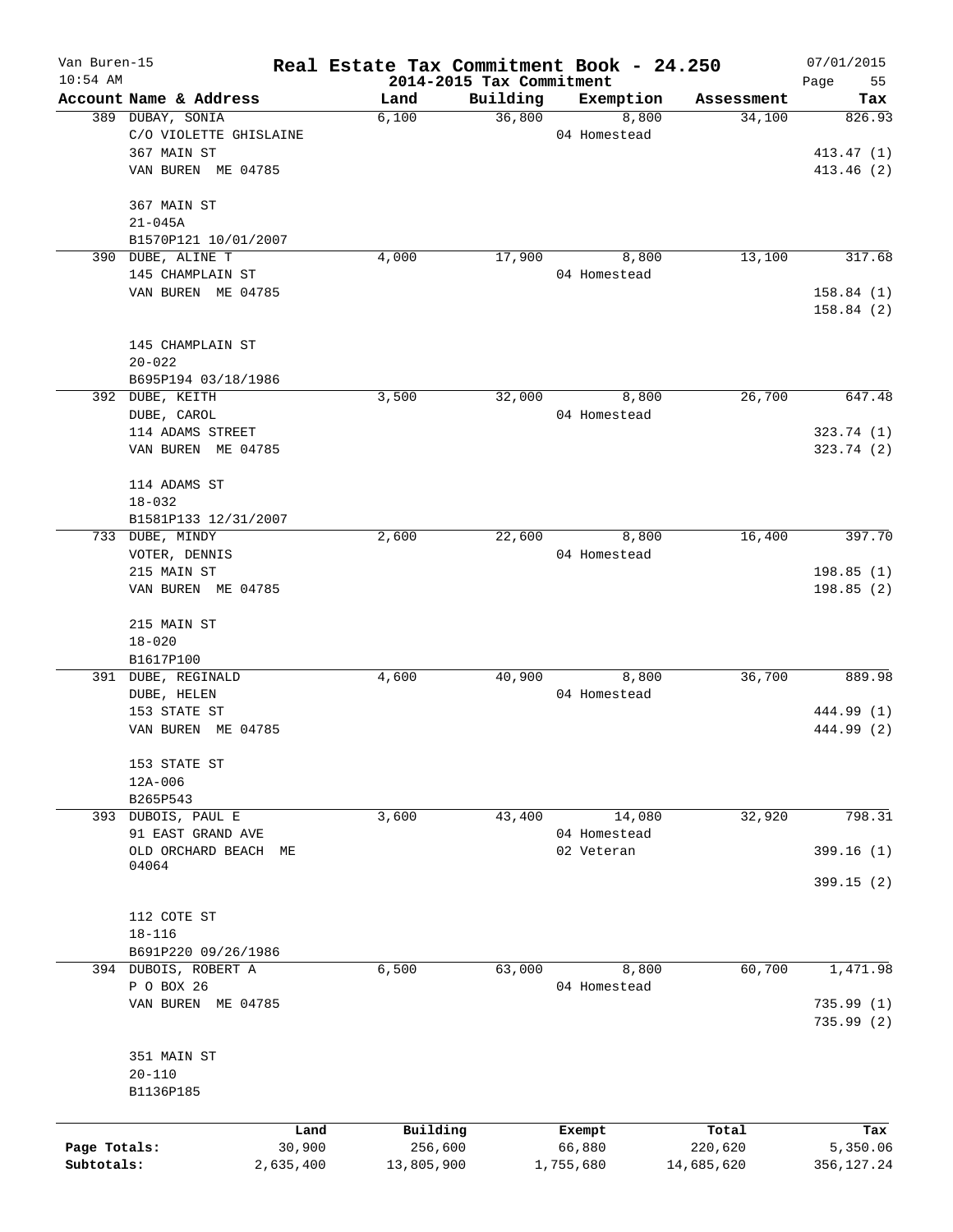| Van Buren-15<br>$10:54$ AM |                               |        |              |                                      | Real Estate Tax Commitment Book - 24.250 |            | 07/01/2015        |
|----------------------------|-------------------------------|--------|--------------|--------------------------------------|------------------------------------------|------------|-------------------|
|                            | Account Name & Address        |        | Land         | 2014-2015 Tax Commitment<br>Building | Exemption                                | Assessment | 56<br>Page<br>Tax |
|                            | 402 DUFOUR, PHILIP            |        | 4,000        | 39,800                               | $\mathbf 0$                              | 43,800     | 1,062.15          |
|                            | DUFOUR, CYNTHIA M             |        |              |                                      |                                          |            |                   |
|                            | P O BOX 40                    |        |              |                                      |                                          |            | 531.08(1)         |
|                            | VAN BUREN ME 04785            |        |              |                                      |                                          |            | 531.07(2)         |
|                            |                               |        |              |                                      |                                          |            |                   |
|                            | 218 MAIN ST                   |        |              |                                      |                                          |            |                   |
|                            | $18 - 093$                    |        |              |                                      |                                          |            |                   |
|                            | B896P81<br>397 DUFOUR, PHILIP |        | 12,100       | 126,600                              | 8,800                                    | 129,900    | 3,150.08          |
|                            | DUFOUR, CYNTHIA M             |        |              |                                      | 04 Homestead                             |            |                   |
|                            | P O BOX 40                    |        |              |                                      |                                          |            | 1,575.04(1)       |
|                            | VAN BUREN ME 04785            |        |              |                                      |                                          |            | 1,575.04(2)       |
|                            |                               |        |              |                                      |                                          |            |                   |
|                            | 128 TOWER DR<br>$12A - 036$   |        |              |                                      |                                          |            |                   |
|                            | B406P754                      |        |              |                                      |                                          |            |                   |
|                            | 400 DUFOUR, PHILIP            |        | 3,800        | 39,900                               | 0                                        | 43,700     | 1,059.73          |
|                            | DUFOUR, CYNTHIA M             |        |              |                                      |                                          |            |                   |
|                            | P O BOX 40                    |        |              |                                      |                                          |            | 529.87(1)         |
|                            | VAN BUREN ME 04785            |        |              |                                      |                                          |            | 529.86(2)         |
|                            |                               |        |              |                                      |                                          |            |                   |
|                            | 106 FRANKLIN ST               |        |              |                                      |                                          |            |                   |
|                            | $13 - 035$<br>B597P51         |        |              |                                      |                                          |            |                   |
|                            | 398 DUFOUR, PHILIP            |        | 14,800       | 46,900                               | 0                                        | 61,700     | 1,496.23          |
|                            | DUFOUR, CYNTHIA M             |        |              |                                      |                                          |            |                   |
|                            | P O BOX 40                    |        |              |                                      |                                          |            | 748.12(1)         |
|                            | VAN BUREN ME 04785            |        |              |                                      |                                          |            | 748.11(2)         |
|                            |                               |        |              |                                      |                                          |            |                   |
|                            | 96 MAIN ST                    |        |              |                                      |                                          |            |                   |
|                            | $15 - 038$                    |        |              |                                      |                                          |            |                   |
|                            | B633P114                      |        |              |                                      |                                          |            |                   |
|                            | 401 DUFOUR, PHILIP            |        | 3,800        | 22,100                               | 0                                        | 25,900     | 628.08            |
|                            | DUFOUR, CYNTHIA M             |        |              |                                      |                                          |            |                   |
|                            | P O BOX 40                    |        |              |                                      |                                          |            | 314.04(1)         |
|                            | VAN BUREN ME 04785            |        |              |                                      |                                          |            | 314.04(2)         |
|                            | 115 BRIDGE ST                 |        |              |                                      |                                          |            |                   |
|                            | $15 - 043$                    |        |              |                                      |                                          |            |                   |
|                            | B894P59                       |        |              |                                      |                                          |            |                   |
|                            | 404 DUFOUR, PHILIP L          |        | 5,800        | 39,200                               | 0                                        | 45,000     | 1,091.25          |
|                            | DUFOUR, CYNTHIA M             |        |              |                                      |                                          |            |                   |
|                            | P O BOX 40                    |        |              |                                      |                                          |            | 545.63(1)         |
|                            | VAN BUREN ME 04785            |        |              |                                      |                                          |            | 545.62(2)         |
|                            | 262 MAIN ST                   |        |              |                                      |                                          |            |                   |
|                            | $18 - 064$                    |        |              |                                      |                                          |            |                   |
|                            | B1246P270                     |        |              |                                      |                                          |            |                   |
| 409                        | DUMAIS, LINDA R               |        | 5,300        | 38,700                               | 8,800                                    | 35,200     | 853.60            |
|                            | 119 HILLSIDE STREET           |        |              |                                      | 04 Homestead                             |            |                   |
|                            | VAN BUREN ME 04785            |        |              |                                      |                                          |            | 426.80(1)         |
|                            |                               |        |              |                                      |                                          |            | 426.80(2)         |
|                            | 119 HILLSIDE ST               |        |              |                                      |                                          |            |                   |
|                            | $23 - 063$                    |        |              |                                      |                                          |            |                   |
|                            | B1531P177                     |        |              |                                      |                                          |            |                   |
|                            |                               |        |              |                                      |                                          |            |                   |
|                            |                               | Land   | Building     |                                      | Exempt                                   | Total      | Tax               |
| Page Totals:               |                               | 49,600 | 353,200      |                                      | 17,600                                   | 385,200    | 9,341.12          |
| Subtotals:                 | 2,685,000                     |        | 14, 159, 100 |                                      | 1,773,280                                | 15,070,820 | 365,468.36        |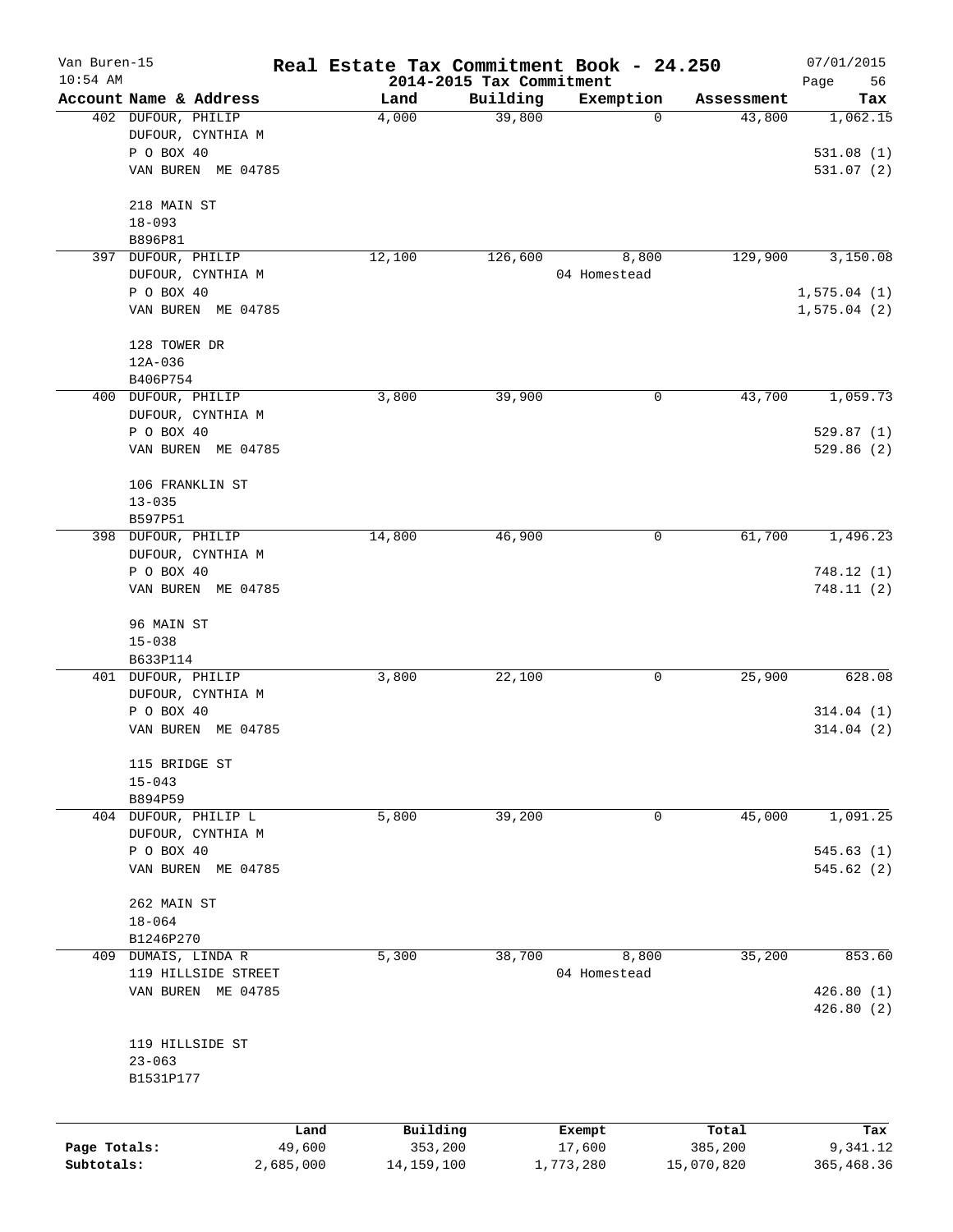| Van Buren-15<br>$10:54$ AM |                               | Real Estate Tax Commitment Book - 24.250 | 2014-2015 Tax Commitment |                                    |            | 07/01/2015<br>Page<br>57 |
|----------------------------|-------------------------------|------------------------------------------|--------------------------|------------------------------------|------------|--------------------------|
|                            | Account Name & Address        | Land                                     | Building                 | Exemption                          | Assessment | Tax                      |
|                            | 406 DUMAIS, MONA              | 6,600                                    | 85,500                   | 8,800                              | 83,300     | 2,020.03                 |
|                            | PELLENZ, NICOLE &             |                                          |                          | 04 Homestead                       |            |                          |
|                            | DUMAIS SHELLI                 |                                          |                          |                                    |            |                          |
|                            | 121 ADAMS ST                  |                                          |                          |                                    |            | 1,010.02(1)              |
|                            | VAN BUREN ME 04785            |                                          |                          |                                    |            | 1,010.01(2)              |
|                            | 121 ADAMS ST                  |                                          |                          |                                    |            |                          |
|                            | $18 - 029A$                   |                                          |                          |                                    |            |                          |
|                            | B1680P260 05/26/2010 B433P156 |                                          |                          |                                    |            |                          |
|                            | 405 DUMAIS, NELSON E          | 4,400                                    | 48,200                   | 14,080                             | 38,520     | 934.11                   |
|                            | DUMAIS, GUILDA G              |                                          |                          | 04 Homestead                       |            |                          |
|                            | 133 STATE ST                  |                                          |                          | 03 Veteran (Non-Maine<br>Enlisted) |            | 467.06(1)                |
|                            | VAN BUREN ME 04785            |                                          |                          |                                    |            | 467.05(2)                |
|                            | 133 STATE ST                  |                                          |                          |                                    |            |                          |
|                            | $13 - 016$                    |                                          |                          |                                    |            |                          |
|                            | B625P269                      |                                          |                          |                                    |            |                          |
|                            | 407 DUMAIS, RALPH J           | 3,600                                    | 34,000                   | 8,800                              | 28,800     | 698.40                   |
|                            | DUMAIS, BEATRICE G            |                                          |                          | 04 Homestead                       |            |                          |
|                            | 112 MONTCALM AVE              |                                          |                          |                                    |            | 349.20(1)                |
|                            | VAN BUREN ME 04785            |                                          |                          |                                    |            | 349.20(2)                |
|                            |                               |                                          |                          |                                    |            |                          |
|                            | 112 MONTCALM AVE              |                                          |                          |                                    |            |                          |
|                            | $17 - 029$                    |                                          |                          |                                    |            |                          |
|                            | B707P302                      |                                          |                          |                                    |            |                          |
|                            | 408 DUMAIS, STACY A           | 3,000                                    | 27,000                   | 8,800                              | 21,200     | 514.10                   |
|                            | 119 ST JOHN AVE               |                                          |                          | 04 Homestead                       |            |                          |
|                            | VAN BUREN ME 04785            |                                          |                          |                                    |            | 257.05(1)<br>257.05(2)   |
|                            | 119 ST JOHN AVE<br>$15 - 079$ |                                          |                          |                                    |            |                          |
|                            | B1223P266                     |                                          |                          |                                    |            |                          |
|                            | 412 DUMOND ENTERPRISES, INC   | 6,500                                    | 6,800                    | $\mathbf 0$                        | 13,300     | 322.53                   |
|                            | C/O RICKY DUMOND              |                                          |                          |                                    |            |                          |
|                            | 161 HIGH ST                   |                                          |                          |                                    |            | 161.27(1)                |
|                            | VAN BUREN ME 04785            |                                          |                          |                                    |            | 161.26(2)                |
|                            | 130 ST FRANCIS ST             |                                          |                          |                                    |            |                          |
|                            | $14 - 005A$                   |                                          |                          |                                    |            |                          |
| 618                        | DUMOND ENTERPRISES, INC       | 5,200                                    | 0                        | $\mathbf 0$                        | 5,200      | 126.10                   |
|                            | 161 HIGH ST                   |                                          |                          |                                    |            |                          |
|                            | VAN BUREN ME 04785            |                                          |                          |                                    |            | 63.05(1)                 |
|                            |                               |                                          |                          |                                    |            | 63.05(2)                 |
|                            | RR 1                          |                                          |                          |                                    |            |                          |
|                            | $09 - 022$                    |                                          |                          |                                    |            |                          |
|                            | B1610P72 08/25/2008           |                                          |                          |                                    |            |                          |
|                            | 411 DUMOND, DOUGLAS J         | 4,600                                    | 51,800                   | 8,800                              | 47,600     | 1,154.30                 |
|                            | DUMOND, LINDA M               |                                          |                          | 04 Homestead                       |            |                          |
|                            | 189 LYNNE ST                  |                                          |                          |                                    |            | 577.15(1)                |
|                            |                               |                                          |                          |                                    |            |                          |
|                            | VAN BUREN ME 04785            |                                          |                          |                                    |            | 577.15(2)                |
|                            | 189 LYNNE ST                  |                                          |                          |                                    |            |                          |
|                            | $19 - 077$                    |                                          |                          |                                    |            |                          |
|                            | B684P3                        |                                          |                          |                                    |            |                          |
|                            |                               |                                          |                          |                                    |            |                          |
|                            |                               | Building<br>Land                         |                          | Exempt                             | Total      | Tax                      |
| Page Totals:               | 33,900                        | 253,300                                  |                          | 49,280                             | 237,920    | 5,769.57                 |
| Subtotals:                 | 2,718,900                     | 14, 412, 400                             |                          | 1,822,560                          | 15,308,740 | 371, 237.93              |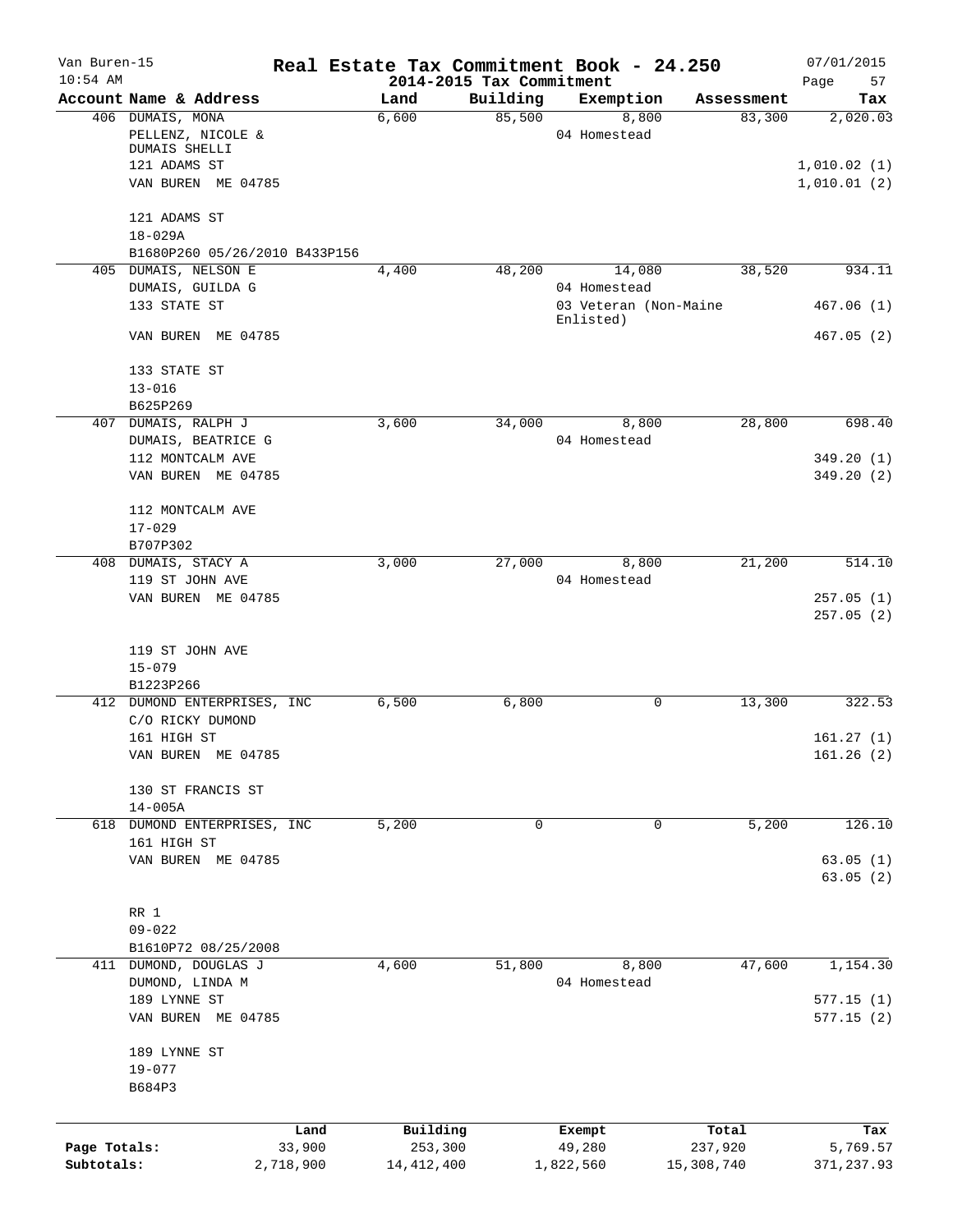| Van Buren-15<br>$10:54$ AM |                                        |        |             | 2014-2015 Tax Commitment | Real Estate Tax Commitment Book - 24.250 |                      | 07/01/2015<br>58<br>Page |
|----------------------------|----------------------------------------|--------|-------------|--------------------------|------------------------------------------|----------------------|--------------------------|
|                            | Account Name & Address                 |        | Land        | Building                 | Exemption                                | Assessment           | Tax                      |
|                            | 44 DUMOND, HEATHER L                   |        | 4,000       | 45,500                   |                                          | 49,500<br>$\Omega$   | 1,200.38                 |
|                            | PARENT, DEVIN M                        |        |             |                          |                                          |                      |                          |
|                            | 118 WRIGHT ST                          |        |             |                          |                                          |                      | 600.19(1)                |
|                            | VAN BUREN ME 04785                     |        |             |                          |                                          |                      | 600.19(2)                |
|                            | 105 GARFIELD AVE                       |        |             |                          |                                          |                      |                          |
|                            | $20 - 086$                             |        |             |                          |                                          |                      |                          |
|                            | B1807P122 05/08/2013                   |        |             |                          |                                          |                      |                          |
|                            | 414 DUMOND, JOEY M                     |        | 3,800       | 48,700                   | 8,800                                    | 43,700               | 1,059.73                 |
|                            | 127 WASHINGTON AVE                     |        |             |                          | 04 Homestead                             |                      |                          |
|                            | VAN BUREN ME 04785                     |        |             |                          |                                          |                      | 529.87(1)                |
|                            |                                        |        |             |                          |                                          |                      | 529.86(2)                |
|                            | 127 WASHINGTON AVE                     |        |             |                          |                                          |                      |                          |
|                            | $14 - 018$                             |        |             |                          |                                          |                      |                          |
|                            | B1002P258                              |        |             |                          |                                          |                      |                          |
|                            | 415 DUMOND, LEE AIRIC                  |        | $\mathbf 0$ | 10,900                   |                                          | 0<br>10,900          | 264.33                   |
|                            | C/O NANCY DUMOND                       |        |             |                          |                                          |                      |                          |
|                            | 489 MAIN ST                            |        |             |                          |                                          |                      | 132.17(1)                |
|                            | VAN BUREN ME 04785                     |        |             |                          |                                          |                      | 132.16(2)                |
|                            | LEASED B&A LAND                        |        |             |                          |                                          |                      |                          |
|                            | $13 - 025 - T1$                        |        |             |                          |                                          |                      |                          |
|                            | 416 DUMOND, NANCY E                    |        | 11,500      | 31,900                   | 8,800                                    | 34,600               | 839.05                   |
|                            | 489 MAIN ST                            |        |             |                          | 04 Homestead                             |                      |                          |
|                            | VAN BUREN ME 04785                     |        |             |                          |                                          |                      | 419.53(1)                |
|                            |                                        |        |             |                          |                                          |                      | 419.52 (2)               |
|                            | 489 MAIN ST                            |        |             |                          |                                          |                      |                          |
|                            | $06 - 026$                             |        |             |                          |                                          |                      |                          |
|                            | B984P332                               |        |             |                          |                                          |                      |                          |
|                            | 422 DUMOND, RALPH                      |        | 5,300       | 91,700                   | 14,080                                   | 82,920               | 2,010.81                 |
|                            | 107B STATE STREET                      |        |             |                          | 02 Veteran                               |                      |                          |
|                            | VAN BUREN ME 04785                     |        |             |                          | 04 Homestead                             |                      | 1,005.41(1)              |
|                            |                                        |        |             |                          |                                          |                      | 1,005.40(2)              |
|                            | 107 STATE ST                           |        |             |                          |                                          |                      |                          |
|                            | $13 - 009$                             |        |             |                          |                                          |                      |                          |
|                            | B1467P338                              |        |             |                          |                                          |                      |                          |
|                            | 418 DUMOND, RICKY                      |        | 5,800       | 40,200                   | 8,800                                    | 37,200               | 902.10                   |
|                            | 161 HIGH ST                            |        |             |                          | 04 Homestead                             |                      |                          |
|                            | VAN BUREN ME 04785                     |        |             |                          |                                          |                      | 451.05(1)                |
|                            |                                        |        |             |                          |                                          |                      | 451.05(2)                |
|                            | 161 HIGH ST                            |        |             |                          |                                          |                      |                          |
|                            | $14 - 085$                             |        |             |                          |                                          |                      |                          |
|                            | B1611P7 08/29/2008 B656P169 09/12/1985 |        |             |                          |                                          |                      |                          |
|                            | 419 DUMOND, ROBERT                     |        | 5,400       | $\mathbf 0$              |                                          | $\mathbf 0$<br>5,400 | 130.95                   |
|                            | DUMOND, BLANCHE                        |        |             |                          |                                          |                      |                          |
|                            | 24 PHOENIX RD                          |        |             |                          |                                          |                      | 65.48(1)                 |
|                            | COLCHESTER CT 06415                    |        |             |                          |                                          |                      | 65.47(2)                 |
|                            | CLOVERHILL DR                          |        |             |                          |                                          |                      |                          |
|                            | 18C-012                                |        |             |                          |                                          |                      |                          |
|                            | B1091P221                              |        |             |                          |                                          |                      |                          |
|                            |                                        |        |             |                          |                                          |                      |                          |
|                            |                                        | Land   | Building    |                          | Exempt                                   | Total                | Tax                      |
| Page Totals:               |                                        | 35,800 | 268,900     |                          | $40\,, 480$                              | 264,220              | 6,407.35                 |

**Subtotals:** 2,754,700 14,681,300 1,863,040 15,572,960 377,645.28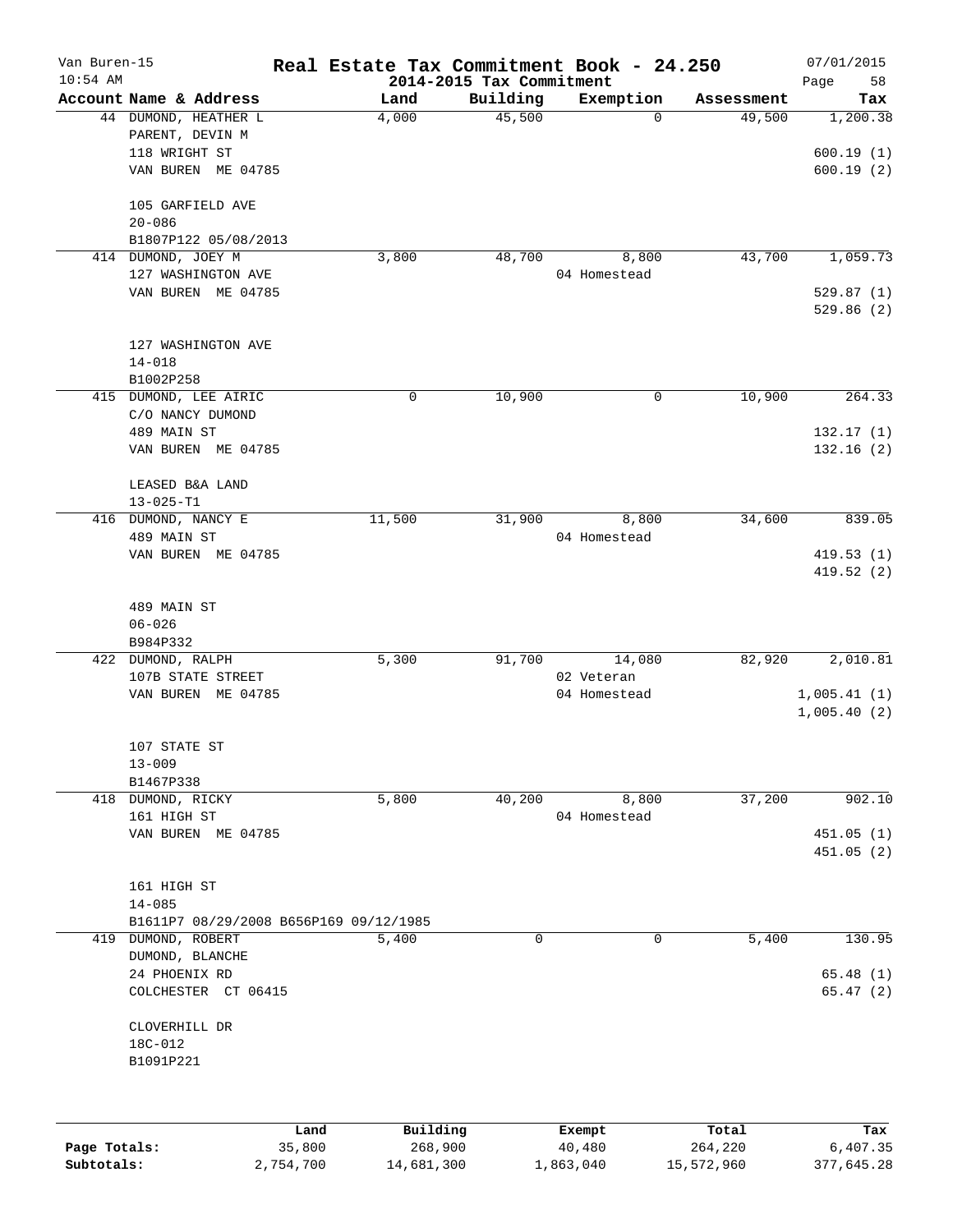| Van Buren-15 |                           | Real Estate Tax Commitment Book - 24.250 |                                      |              |            | 07/01/2015        |
|--------------|---------------------------|------------------------------------------|--------------------------------------|--------------|------------|-------------------|
| $10:54$ AM   | Account Name & Address    | Land                                     | 2014-2015 Tax Commitment<br>Building | Exemption    | Assessment | Page<br>59<br>Tax |
|              | 420 DUMOND, RONALD J      | 6,600                                    | 74,300                               | 8,800        | 72,100     | 1,748.43          |
|              | DUMOND, IRENE M           |                                          |                                      | 04 Homestead |            |                   |
|              | 170 VIOLETTE ST           |                                          |                                      |              |            | 874.22 (1)        |
|              | VAN BUREN ME 04785        |                                          |                                      |              |            | 874.21(2)         |
|              |                           |                                          |                                      |              |            |                   |
|              | 170 VIOLETTE ST           |                                          |                                      |              |            |                   |
|              | $16 - 066C$               |                                          |                                      |              |            |                   |
|              | B435P93                   |                                          |                                      |              |            |                   |
|              | 423 DUMONT, ALYRE         | 1,100                                    | 0                                    | 0            | 1,100      | 26.68             |
|              | SOUCY, CLAUDETTE M        |                                          |                                      |              |            |                   |
|              | 180 LYNNE ST              |                                          |                                      |              |            | 13.34(1)          |
|              | VAN BUREN ME 04785        |                                          |                                      |              |            | 13.34(2)          |
|              | PATRICIA ST               |                                          |                                      |              |            |                   |
|              | $19 - 095$                |                                          |                                      |              |            |                   |
|              | B1263P164                 |                                          |                                      |              |            |                   |
|              | 424 DUMONT, ALYRE J       | 4,400                                    | 62,400                               | 14,080       | 52,720     | 1,278.46          |
|              | SOUCY, CLAUDETTE M        |                                          |                                      | 02 Veteran   |            |                   |
|              | 180 LYNNE ST              |                                          |                                      | 04 Homestead |            | 639.23(1)         |
|              | VAN BUREN ME 04785        |                                          |                                      |              |            | 639.23(2)         |
|              | 180 LYNNE ST              |                                          |                                      |              |            |                   |
|              | $19 - 068$                |                                          |                                      |              |            |                   |
|              | B913P119                  |                                          |                                      |              |            |                   |
|              | 620 DUMONT, ALYRE J       | 1,600                                    | 0                                    | 0            | 1,600      | 38.80             |
|              | SOUCY, CLAUDETTE M        |                                          |                                      |              |            |                   |
|              | 180 LYNNE STREET          |                                          |                                      |              |            | 19.40(1)          |
|              | VAN BUREN ME 04785        |                                          |                                      |              |            | 19.40(2)          |
|              | PATRICIA STREET           |                                          |                                      |              |            |                   |
|              | $19 - 093$                |                                          |                                      |              |            |                   |
|              | B1749P12 01/18/2012       |                                          |                                      |              |            |                   |
|              | 425 DUPLESSIS, DEAN A     | 3,400                                    | 54,800                               | 8,800        | 49,400     | 1,197.95          |
|              | DUPLESSIS, RACHEL A       |                                          |                                      | 04 Homestead |            |                   |
|              | 103 ROOSEVELT AVE         |                                          |                                      |              |            | 598.98 (1)        |
|              | VAN BUREN ME 04785        |                                          |                                      |              |            | 598.97 (2)        |
|              |                           |                                          |                                      |              |            |                   |
|              | 103 ROOSEVELT AVE         |                                          |                                      |              |            |                   |
|              | $14 - 048$                |                                          |                                      |              |            |                   |
|              | B1374P343 10/08/2003      |                                          |                                      |              |            |                   |
|              | 426 DUPLESSIS, LEO JAMES  | 6,000                                    | 58,700                               | 8,800        | 55,900     | 1,355.58          |
|              | DUPLESSIS, JACQUELINE     |                                          |                                      | 04 Homestead |            |                   |
|              | 185 MAIN ST               |                                          |                                      |              |            | 677.79(1)         |
|              | VAN BUREN ME 04785        |                                          |                                      |              |            | 677.79 (2)        |
|              | 185 MAIN ST               |                                          |                                      |              |            |                   |
|              | $17 - 007A$               |                                          |                                      |              |            |                   |
|              | B918P330                  |                                          |                                      |              |            |                   |
|              | 427 DUPLESSIS, VALTRUDE B | 5,700                                    | 68,600                               | 8,800        | 65,500     | 1,588.38          |
|              | DUPLESSIS, DELANO A       |                                          |                                      | 04 Homestead |            |                   |
|              | 119 LYNNE ST              |                                          |                                      |              |            | 794.19 (1)        |
|              | VAN BUREN ME 04785        |                                          |                                      |              |            | 794.19 (2)        |
|              | 119 LYNNE ST              |                                          |                                      |              |            |                   |
|              | $20 - 096$                |                                          |                                      |              |            |                   |
|              | B1131P17                  |                                          |                                      |              |            |                   |
|              |                           |                                          |                                      |              |            |                   |
|              |                           | Building<br>Land                         |                                      | Exempt       | Total      | Tax               |
| Page Totals: | 28,800                    | 318,800                                  |                                      | 49,280       | 298,320    | 7,234.28          |
| Subtotals:   | 2,783,500                 | 15,000,100                               |                                      | 1,912,320    | 15,871,280 | 384,879.56        |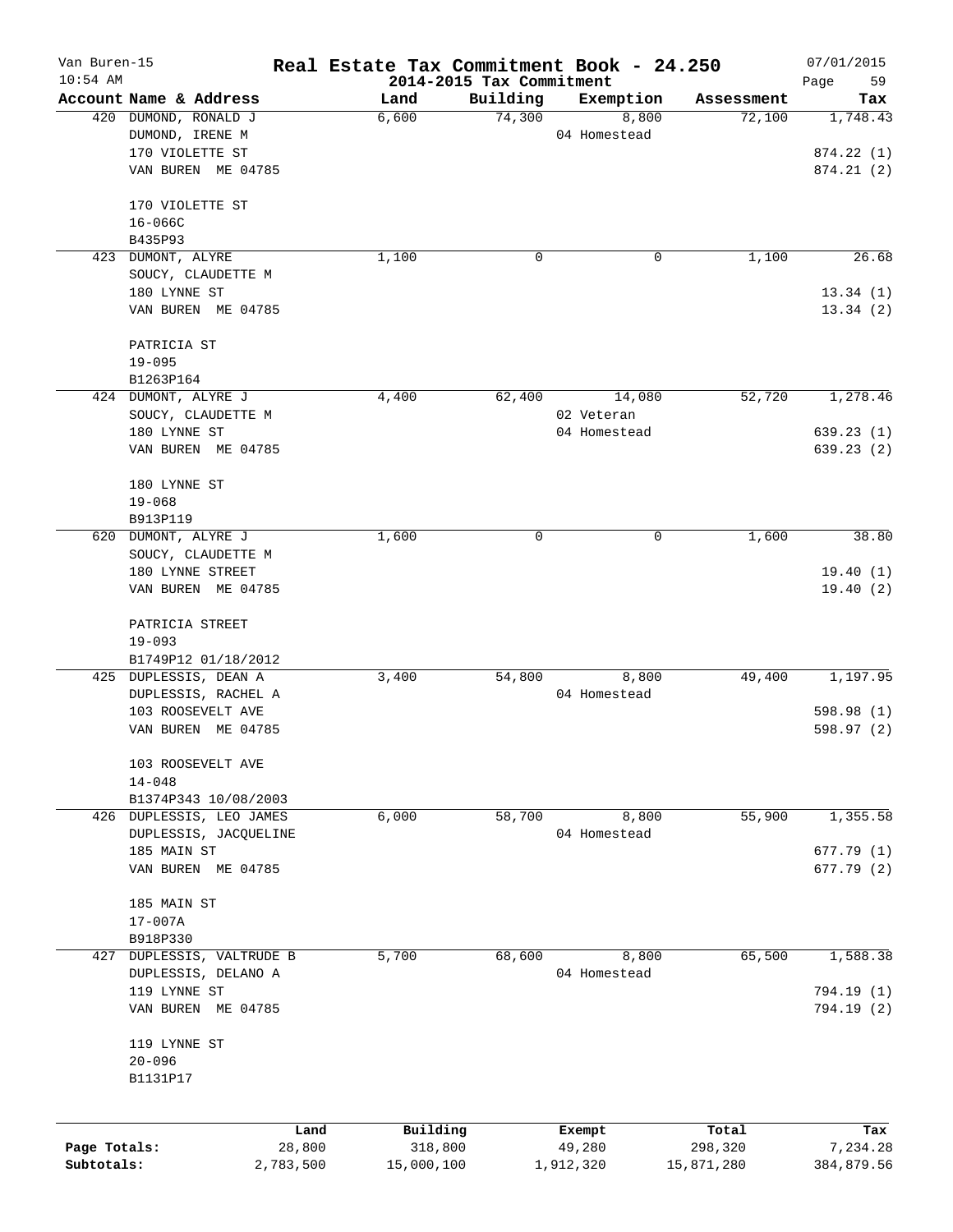| Van Buren-15 |                                                 |        |                                  |             | Real Estate Tax Commitment Book - 24.250 |                      | 07/01/2015             |
|--------------|-------------------------------------------------|--------|----------------------------------|-------------|------------------------------------------|----------------------|------------------------|
| $10:54$ AM   | Account Name & Address                          |        | 2014-2015 Tax Commitment<br>Land | Building    | Exemption                                |                      | Page<br>60             |
|              | 428 DUPREY, SCOTT                               |        | 4,200                            | 31,700      | 8,800                                    | Assessment<br>27,100 | Tax<br>657.18          |
|              | DUPREY, JULIE                                   |        |                                  |             | 04 Homestead                             |                      |                        |
|              | 124 TYLER ST                                    |        |                                  |             |                                          |                      | 328.59(1)              |
|              | VAN BUREN ME 04785                              |        |                                  |             |                                          |                      | 328.59(2)              |
|              | 124 TYLER ST                                    |        |                                  |             |                                          |                      |                        |
|              | $18 - 126$                                      |        |                                  |             |                                          |                      |                        |
|              | B1619P224 11/14/2008 B1034P254                  |        |                                  |             |                                          |                      |                        |
|              | 431 DURETTE, RONALD                             |        | 3,800                            | 1,000       | 0                                        | 4,800                | 116.40                 |
|              | DURETTE, MARIE J                                |        |                                  |             |                                          |                      |                        |
|              | 149 HILLSIDE ST                                 |        |                                  |             |                                          |                      | 58.20(1)               |
|              | VAN BUREN ME 04785                              |        |                                  |             |                                          |                      | 58.20(2)               |
|              | HILLSIDE ST                                     |        |                                  |             |                                          |                      |                        |
|              | $23 - 072$                                      |        |                                  |             |                                          |                      |                        |
|              | B976P169                                        |        |                                  |             |                                          |                      |                        |
|              | 432 DURETTE, RONALD                             |        | 3,800                            | 17,100      | 0                                        | 20,900               | 506.83                 |
|              | 149 HILLSIDE ST                                 |        |                                  |             |                                          |                      |                        |
|              | VAN BUREN ME 04785                              |        |                                  |             |                                          |                      | 253.42(1)<br>253.41(2) |
|              |                                                 |        |                                  |             |                                          |                      |                        |
|              | 149 HILSIDE ST                                  |        |                                  |             |                                          |                      |                        |
|              | $23 - 073$                                      |        |                                  |             |                                          |                      |                        |
|              | 435 EASTERN MAINE RAILWAY                       |        | 9,200                            | 0           | 0                                        | 9,200                | 223.10                 |
|              | COMPANY                                         |        |                                  |             |                                          |                      |                        |
|              | 300 UNION ST                                    |        |                                  |             |                                          |                      |                        |
|              | SAINT JOHN NB E2L-4Z2                           |        |                                  |             |                                          |                      | 111.55(1)<br>111.55(2) |
|              |                                                 |        |                                  |             |                                          |                      |                        |
|              | 252 MAIN ST                                     |        |                                  |             |                                          |                      |                        |
|              | $18 - 067$                                      |        |                                  |             |                                          |                      |                        |
|              | B1730P212 08/03/2011                            |        |                                  |             |                                          |                      |                        |
|              | 1544 EASTERN MAINE RAILWAY                      |        | 12,800                           | 195,600     | 0                                        | 208,400              | 5,053.70               |
|              | COMPANY<br>300 UNION ST                         |        |                                  |             |                                          |                      |                        |
|              | SAINT JOHN NB E2L-4Z2                           |        |                                  |             |                                          |                      | 2,526.85(1)            |
|              |                                                 |        |                                  |             |                                          |                      | 2,526.85(2)            |
|              |                                                 |        |                                  |             |                                          |                      |                        |
|              | OFF MAIN STREET                                 |        |                                  |             |                                          |                      |                        |
|              | 18-087F                                         |        |                                  |             |                                          |                      |                        |
|              | B1812P252 06/12/2013<br>481 ED PELLETIER & SONS |        | 24,200                           | $\mathbf 0$ | 0                                        | 24,200               | 586.85                 |
|              | COMPANY                                         |        |                                  |             |                                          |                      |                        |
|              | P.O. BOX 475                                    | Acres  | 6.61                             |             |                                          |                      |                        |
|              | MADAWASKA ME 04756                              |        |                                  |             |                                          |                      | 293.43 (1)             |
|              |                                                 |        |                                  |             |                                          |                      | 293.42 (2)             |
|              | ALEXANDER RD                                    |        |                                  |             |                                          |                      |                        |
|              | $06 - 028B$                                     |        |                                  |             |                                          |                      |                        |
|              | B1696P247 09/24/2010 B1210P81                   |        |                                  |             |                                          |                      |                        |
|              | 429 EDGECOMB, PETER                             |        | 2,900                            | 32,000      | 0                                        | 34,900               | 846.33                 |
|              | EDGECOMB, MARJORIE                              |        |                                  |             |                                          |                      |                        |
|              | 106 HOOVER DR                                   |        |                                  |             |                                          |                      | 423.17 (1)             |
|              | VAN BUREN ME 04785                              |        |                                  |             |                                          |                      | 423.16(2)              |
|              | 106 HOOVER DR                                   |        |                                  |             |                                          |                      |                        |
|              | 14-022A                                         |        |                                  |             |                                          |                      |                        |
|              | B1647P82 07/07/2009 B477P302                    |        |                                  |             |                                          |                      |                        |
|              |                                                 | Land   | Building                         |             | Exempt                                   | Total                | Tax                    |
| Page Totals: |                                                 | 60,900 | 277,400                          |             | 8,800                                    | 329,500              | 7,990.39               |
| Subtotals:   | 2,844,400                                       |        | 15, 277, 500                     |             | 1,921,120                                | 16,200,780           | 392,869.95             |
|              |                                                 |        |                                  |             |                                          |                      |                        |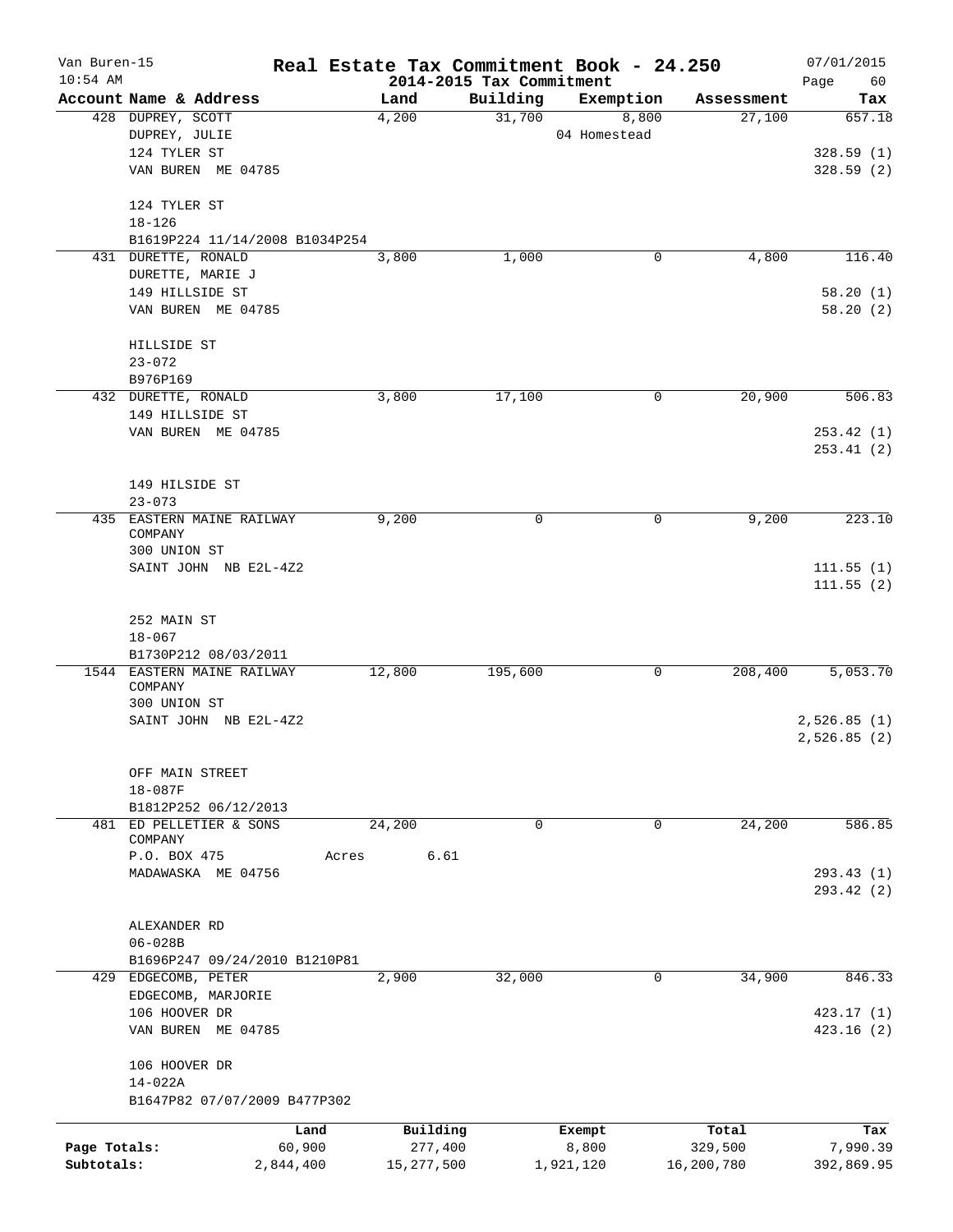| Van Buren-15 |                                    |       |        |                          | Real Estate Tax Commitment Book - 24.250 |            | 07/01/2015  |
|--------------|------------------------------------|-------|--------|--------------------------|------------------------------------------|------------|-------------|
| $10:54$ AM   |                                    |       |        | 2014-2015 Tax Commitment |                                          |            | Page<br>61  |
|              | Account Name & Address             |       | Land   | Building                 | Exemption                                | Assessment | Tax         |
|              | 436 EMERY, DANIEL G                |       | 4,600  | 82,400                   | 8,800                                    | 78,200     | 1,896.35    |
|              | EMERY, APRIL V                     |       |        |                          | 04 Homestead                             |            |             |
|              | 247 MAIN ST                        |       |        |                          |                                          |            | 948.18 (1)  |
|              | VAN BUREN ME 04785                 |       |        |                          |                                          |            | 948.17 (2)  |
|              | 247 MAIN ST                        |       |        |                          |                                          |            |             |
|              | $18 - 039$                         |       |        |                          |                                          |            |             |
|              | B893P206                           |       |        |                          |                                          |            |             |
|              | 437 EMERY, DANIEL G                |       | 5,000  | 0                        | $\mathbf 0$                              | 5,000      | 121.25      |
|              | EMERY, APRIL V                     |       |        |                          |                                          |            |             |
|              | 247 MAIN ST                        |       |        |                          |                                          |            | 60.63(1)    |
|              | VAN BUREN ME 04785                 |       |        |                          |                                          |            | 60.62(2)    |
|              | CLOVERHILL DR                      |       |        |                          |                                          |            |             |
|              | $18C - 004$                        |       |        |                          |                                          |            |             |
|              | B893P204                           |       |        |                          |                                          |            |             |
|              | 438 EMERY, TIMOTHY                 |       | 4,600  | 73,300                   | 8,800                                    | 69,100     | 1,675.68    |
|              | EMERY, LYNN                        |       |        |                          | 04 Homestead                             |            |             |
|              | VAILLANCOURT                       |       |        |                          |                                          |            |             |
|              | 113 LINCOLN ST                     |       |        |                          |                                          |            | 837.84 (1)  |
|              | VAN BUREN ME 04785                 |       |        |                          |                                          |            | 837.84 (2)  |
|              | 113 LINCOLN ST                     |       |        |                          |                                          |            |             |
|              | $14 - 009$                         |       |        |                          |                                          |            |             |
|              | B1203P237                          |       |        |                          |                                          |            |             |
|              | 441 EZZY, PATRICIA Y               |       | 12,600 | 116,900                  | 8,800                                    | 120,700    | 2,926.98    |
|              | P O BOX 37                         |       |        |                          | 04 Homestead                             |            |             |
|              | VAN BUREN ME 04785                 |       |        |                          |                                          |            | 1,463.49(1) |
|              |                                    |       |        |                          |                                          |            | 1,463.49(2) |
|              | 138 TOWER DR                       |       |        |                          |                                          |            |             |
|              | 12A-039                            |       |        |                          |                                          |            |             |
|              | B1613P269 09/12/2008 B416P584      |       |        |                          |                                          |            |             |
|              | 443 FARM FOREST PROPERTIES,<br>INC |       | 3,100  | 0                        | 0                                        | 3,100      | 75.18       |
|              | PO BOX 7                           | Acres | 25.00  |                          |                                          |            |             |
|              | VAN BUREN ME 04785                 |       |        |                          |                                          |            | 37.59(1)    |
|              |                                    |       |        |                          |                                          |            | 37.59(2)    |
|              | OFF HAMLIN ROAD                    |       |        |                          |                                          |            |             |
|              | $03 - 018$                         |       |        |                          |                                          |            |             |
|              | B899P144 03/16/1993                |       |        |                          |                                          |            |             |
|              | 444 FARMER, GARY                   |       | 8,000  | 39,200                   | 8,800                                    | 38,400     | 931.20      |
|              | FARMER, HELEN                      |       |        |                          | 04 Homestead                             |            |             |
|              | 251 MARQUIS RD                     |       |        |                          |                                          |            | 465.60(1)   |
|              | VAN BUREN ME 04785                 |       |        |                          |                                          |            | 465.60(2)   |
|              |                                    |       |        |                          |                                          |            |             |
|              | 251 MARQUIS RD<br>$02 - 003$       |       |        |                          |                                          |            |             |
|              |                                    |       |        |                          |                                          |            |             |
|              | B1221P188                          |       |        |                          |                                          |            |             |

|              | Land      | Building   | Exempt    | Total      | Tax        |
|--------------|-----------|------------|-----------|------------|------------|
| Page Totals: | 37,900    | 311,800    | 35,200    | 314,500    | 7,626.64   |
| Subtotals:   | 2,882,300 | 15,589,300 | 1,956,320 | 16,515,280 | 400,496.59 |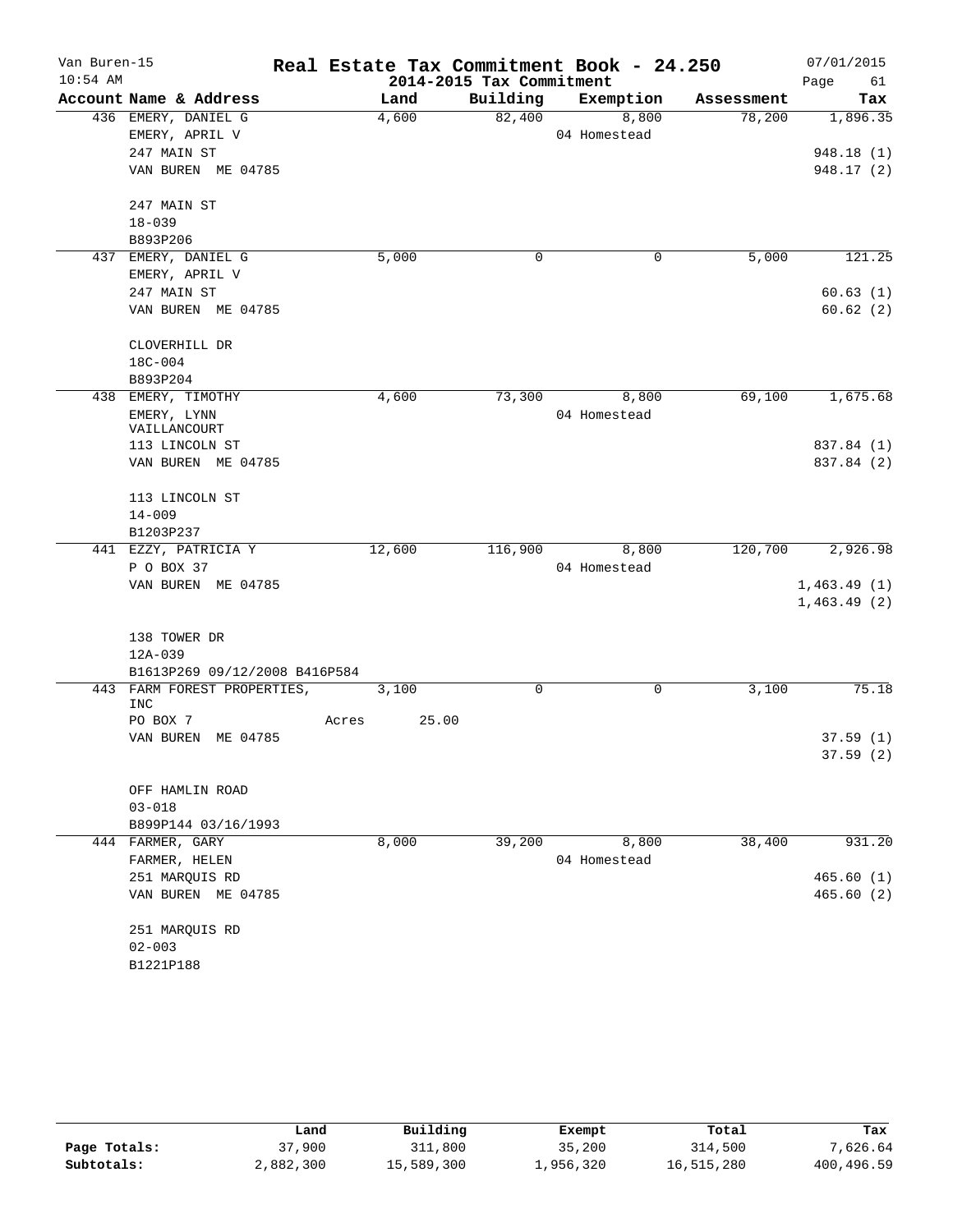| Van Buren-15<br>$10:54$ AM |                                                                      |        |            | 2014-2015 Tax Commitment | Real Estate Tax Commitment Book - 24.250 |            | 07/01/2015             |
|----------------------------|----------------------------------------------------------------------|--------|------------|--------------------------|------------------------------------------|------------|------------------------|
|                            | Account Name & Address                                               |        | Land       | Building                 | Exemption                                | Assessment | Page<br>62<br>Tax      |
|                            | 716 FEDERAL NATIONAL<br>MORTGAGE ASSOCIATION<br>14221 DALLAS PARKWAY |        | 5,400      | 69,900                   | $\Omega$                                 | 75,300     | 1,826.03               |
|                            | STE 1000<br>DALLAS TX 75254                                          |        |            |                          |                                          |            | 913.02(1)<br>913.01(2) |
|                            | 35 RIVERVIEW DR<br>$03A - 018$                                       |        |            |                          |                                          |            |                        |
|                            | B1811P87 06/04/2013                                                  |        |            |                          |                                          |            |                        |
|                            | 337 FESTA, ANTHONY BRAGA<br>8 DEAN AVENUR                            |        | 7,100      | 0                        | 0                                        | 7,100      | 172.18                 |
|                            | TAUNTON MA 02780                                                     |        |            |                          |                                          |            | 86.09(1)<br>86.09(2)   |
|                            | ALEXANDER RD                                                         |        |            |                          |                                          |            |                        |
|                            | $05 - 020$                                                           |        |            |                          |                                          |            |                        |
|                            | B1839P3 11/11/2013<br>446 FONGEMIE, KENNETH P                        |        | 7,800      | 98,800                   | 14,080                                   | 92,520     | 2,243.61               |
|                            | FONGEMIE, LORRAINE T                                                 |        |            |                          | 04 Homestead                             |            |                        |
|                            | 787 MAIN ST                                                          |        |            |                          | 02 Veteran                               |            | 1, 121.81(1)           |
|                            | VAN BUREN ME 04785                                                   |        |            |                          |                                          |            | 1, 121.80(2)           |
|                            | 787 MAIN ST                                                          |        |            |                          |                                          |            |                        |
|                            | $08 - 025A$                                                          |        |            |                          |                                          |            |                        |
|                            | B653P264<br>447 FONGEMIE, KENNETH P                                  |        | 18,100     | $\mathbf 0$              | $\mathbf 0$                              | 18,100     | 438.93                 |
|                            | FONGEMIE, LORRAINE T                                                 | Acres  | 55.00      |                          |                                          |            |                        |
|                            | 787 MAIN ST                                                          |        |            |                          |                                          |            | 219.47(1)              |
|                            | VAN BUREN ME 04785                                                   |        |            |                          |                                          |            | 219.46(2)              |
|                            | RR 1                                                                 |        |            |                          |                                          |            |                        |
|                            | $08 - 025$                                                           |        |            |                          |                                          |            |                        |
|                            | B653P266 08/01/1985<br>448 FONGEMIE, KENNETH P                       |        | 1,500      | $\mathbf 0$              | 0                                        | 1,500      | 36.38                  |
|                            | FONGEMIE, LORRAINE                                                   | Acres  | 13.00      |                          |                                          |            |                        |
|                            | 787 MAIN ST                                                          |        |            |                          |                                          |            | 18.19(1)               |
|                            | VAN BUREN ME 04785                                                   |        |            |                          |                                          |            | 18.19(2)               |
|                            | US ROUTE 1                                                           |        |            |                          |                                          |            |                        |
|                            | $08 - 024$                                                           |        |            |                          |                                          |            |                        |
|                            | B653P266 08/01/1985<br>449 FORTIN, BERNADETTE                        |        | 3,700      | 53,000                   | 8,800                                    | 47,900     | 1,161.58               |
|                            | 144 HIGH ST                                                          |        |            |                          | 04 Homestead                             |            |                        |
|                            | VAN BUREN ME 04785                                                   |        |            |                          |                                          |            | 580.79 (1)             |
|                            |                                                                      |        |            |                          |                                          |            | 580.79 (2)             |
|                            | 144 HIGH ST                                                          |        |            |                          |                                          |            |                        |
|                            | $14 - 108$                                                           |        |            |                          |                                          |            |                        |
|                            | B1527P59                                                             |        |            |                          |                                          |            |                        |
|                            | 451 FORTIN, KEVIN L                                                  |        | 4,800      | 75,500                   | 14,080                                   | 66,220     | 1,605.84               |
|                            | FORTIN, EVELYN T                                                     |        |            |                          | 02 Veteran                               |            |                        |
|                            | 634 MAIN ST                                                          |        |            |                          | 04 Homestead                             |            | 802.92(1)              |
|                            | VAN BUREN ME 04785                                                   |        |            |                          |                                          |            | 802.92(2)              |
|                            | 634 MAIN ST                                                          |        |            |                          |                                          |            |                        |
|                            | $25 - 013$                                                           |        |            |                          |                                          |            |                        |
|                            | B1191P142                                                            |        |            |                          |                                          |            |                        |
|                            |                                                                      | Land   | Building   |                          | Exempt                                   | Total      | Tax                    |
| Page Totals:               |                                                                      | 48,400 | 297,200    |                          | 36,960                                   | 308,640    | 7,484.55               |
| Subtotals:                 | 2,930,700                                                            |        | 15,886,500 |                          | 1,993,280                                | 16,823,920 | 407,981.14             |
|                            |                                                                      |        |            |                          |                                          |            |                        |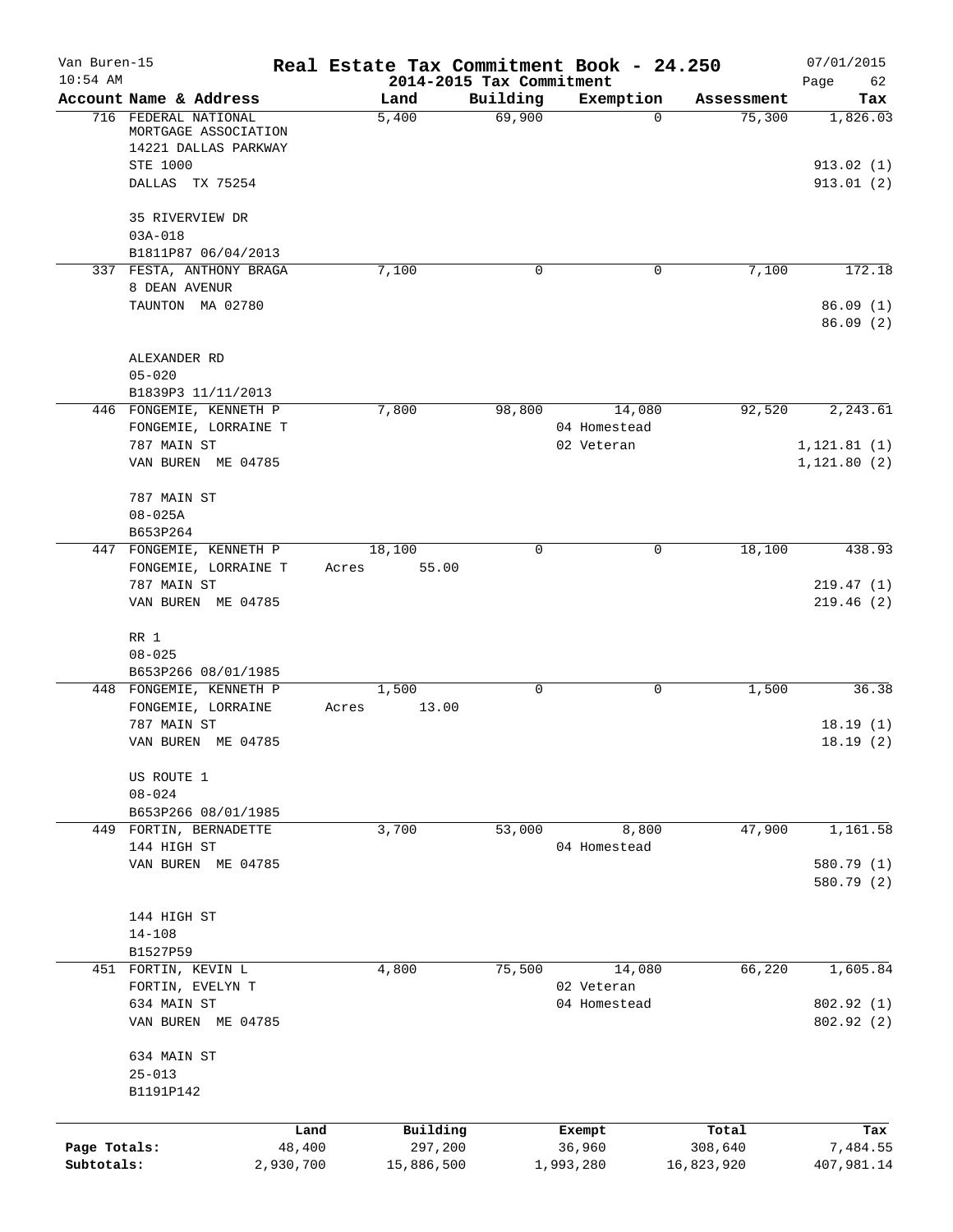| Van Buren-15<br>$10:54$ AM |                                                        |        |          | 2014-2015 Tax Commitment | Real Estate Tax Commitment Book - 24.250 |            | 07/01/2015<br>Page<br>63 |
|----------------------------|--------------------------------------------------------|--------|----------|--------------------------|------------------------------------------|------------|--------------------------|
|                            | Account Name & Address                                 |        | Land     | Building                 | Exemption                                | Assessment | Tax                      |
|                            | 452 FORTIN, KEVIN L<br>FORTIN, EVELYN T<br>634 MAIN ST |        | 4,200    | 0                        | $\Omega$                                 | 4,200      | 101.85<br>50.93(1)       |
|                            | VAN BUREN ME 04785                                     |        |          |                          |                                          |            | 50.92(2)                 |
|                            | MAIN ST<br>$25 - 013A$                                 |        |          |                          |                                          |            |                          |
|                            | B1383P213                                              |        |          |                          |                                          |            |                          |
|                            | 456 FOURNIER, LAURETTE                                 |        | 3,100    | 12,400                   | 8,800                                    | 6,700      | 162.48                   |
|                            | 123 PINE ST                                            |        |          |                          | 04 Homestead                             |            |                          |
|                            | VAN BUREN ME 04785                                     |        |          |                          |                                          |            | 81.24(1)<br>81.24(2)     |
|                            | 123 PINE ST                                            |        |          |                          |                                          |            |                          |
|                            | $14 - 056$<br>B977P199                                 |        |          |                          |                                          |            |                          |
|                            | 460 FOURNIER, LAURETTE C                               |        | 3,100    | 0                        | $\mathbf 0$                              | 3,100      | 75.18                    |
|                            | 123 PINE STREET                                        |        |          |                          |                                          |            |                          |
|                            | VAN BUREN ME 04785                                     |        |          |                          |                                          |            | 37.59(1)<br>37.59(2)     |
|                            | PINE ST                                                |        |          |                          |                                          |            |                          |
|                            | $14 - 055$                                             |        |          |                          |                                          |            |                          |
|                            | B1455P205                                              |        |          |                          |                                          |            |                          |
|                            | 457 FOURNIER, LEO JAMES                                |        | 2,200    | 29,900                   | 14,080                                   | 18,020     | 436.99                   |
|                            | 108 MCKINLEY ST<br>VAN BUREN ME 04785                  |        |          |                          | 04 Homestead<br>02 Veteran               |            | 218.50(1)                |
|                            |                                                        |        |          |                          |                                          |            | 218.49(2)                |
|                            | 108 MCKINLEY ST                                        |        |          |                          |                                          |            |                          |
|                            | $15 - 018$                                             |        |          |                          |                                          |            |                          |
|                            | B609P47                                                |        |          |                          |                                          | 3,900      | 94.58                    |
|                            | 458 FOURNIER, ROGER N<br>35 ELIZABETH RD               |        | 3,900    | 0                        | 0                                        |            |                          |
|                            | SANDOWN NH 03873                                       |        |          |                          |                                          |            | 47.29(1)                 |
|                            |                                                        |        |          |                          |                                          |            | 47.29(2)                 |
|                            | ALEXANDER RD                                           |        |          |                          |                                          |            |                          |
|                            | $07 - 011C$                                            |        |          |                          |                                          |            |                          |
|                            | 250 FOWLER, KIMBERLY S<br>P O BOX 436                  |        | 5,400    | 16,300                   | 8,800<br>04 Homestead                    | 12,900     | 312.83                   |
|                            | VAN BUREN ME 04785                                     |        |          |                          |                                          |            | 156.42(1)                |
|                            |                                                        |        |          |                          |                                          |            | 156.41(2)                |
|                            | 104 ALEXANDER RD                                       |        |          |                          |                                          |            |                          |
|                            | $19 - 004$                                             |        |          |                          |                                          |            |                          |
|                            | B1520P173                                              |        |          |                          |                                          |            |                          |
|                            | 461 FRANCK, RENA                                       |        | 4,200    | 48,400                   | 8,800                                    | 43,800     | 1,062.15                 |
|                            | 136 ROOSEVELT AVE<br>VAN BUREN ME 04785                |        |          |                          | 04 Homestead                             |            | 531.08(1)                |
|                            |                                                        |        |          |                          |                                          |            | 531.07(2)                |
|                            | 136 ROOSEVELT AVE                                      |        |          |                          |                                          |            |                          |
|                            | $14 - 126$                                             |        |          |                          |                                          |            |                          |
|                            | B538P328                                               |        |          |                          |                                          |            |                          |
|                            |                                                        |        |          |                          |                                          |            |                          |
|                            |                                                        | Land   | Building |                          | Exempt                                   | Total      | Tax                      |
| Page Totals:               |                                                        | 26,100 | 107,000  |                          | 40,480                                   | 92,620     | 2,246.06                 |

**Subtotals:** 2,956,800 15,993,500 2,033,760 16,916,540 410,227.20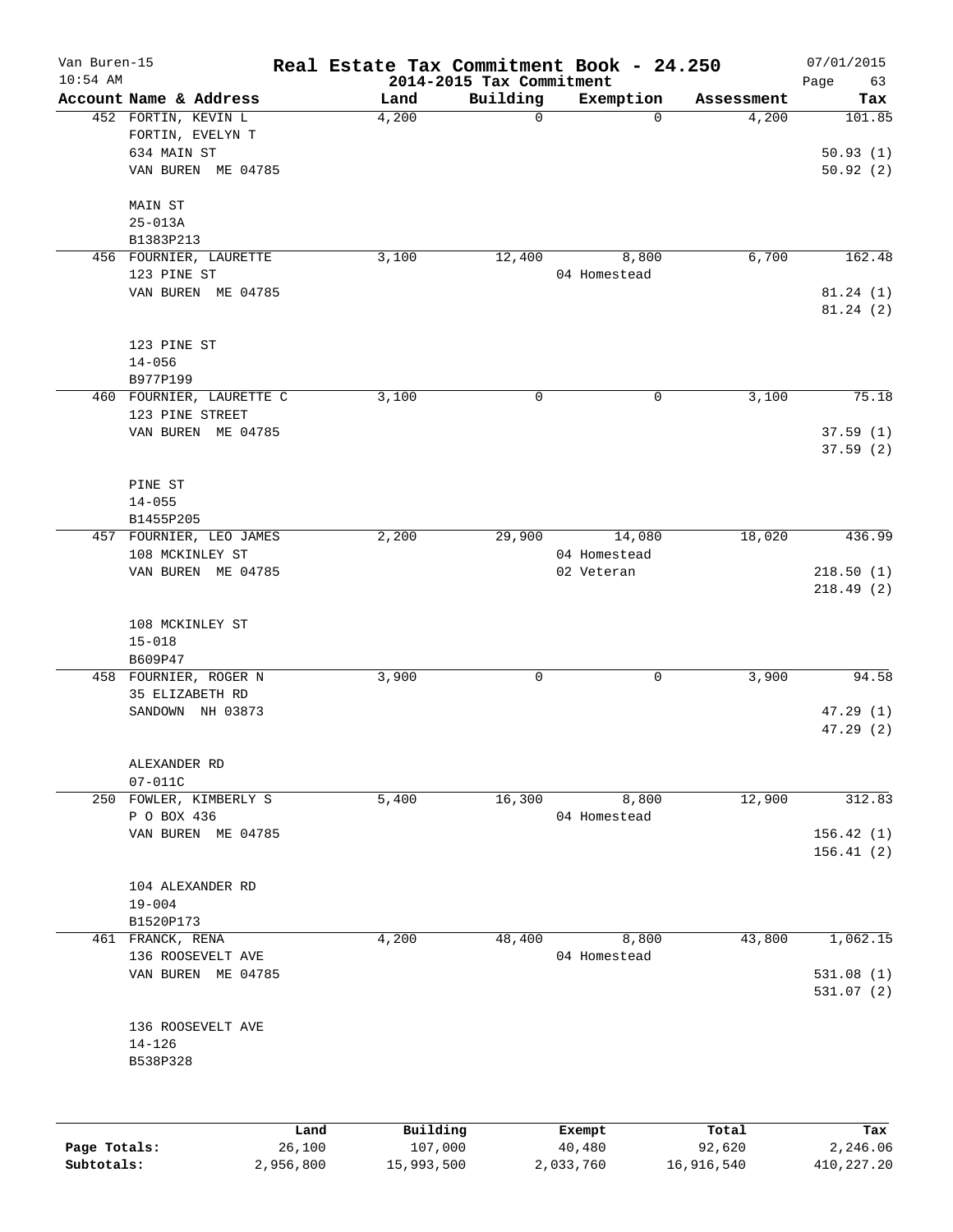| Van Buren-15<br>$10:54$ AM |                                         | Real Estate Tax Commitment Book - 24.250<br>2014-2015 Tax Commitment |             |             |            | 07/01/2015<br>Page<br>64 |  |
|----------------------------|-----------------------------------------|----------------------------------------------------------------------|-------------|-------------|------------|--------------------------|--|
|                            | Account Name & Address                  | Land                                                                 | Building    | Exemption   | Assessment | Tax                      |  |
|                            | 945 G.R. TIMBER HOLDINGS,<br><b>LLC</b> | 9,100                                                                | $\Omega$    | $\mathbf 0$ | 9,100      | 220.68                   |  |
|                            | 107 JEFFERSON ST<br>VAN BUREN ME 04785  |                                                                      |             |             |            | 110.34(1)                |  |
|                            |                                         |                                                                      |             |             |            | 110.34(2)                |  |
|                            | RR 1<br>$10 - 013$                      |                                                                      |             |             |            |                          |  |
|                            | B1543P252                               |                                                                      |             |             |            |                          |  |
|                            | 468 G.R. TIMBER HOLDINGS,<br>LLC        | 33,800                                                               | 0           | 0           | 33,800     | 819.65                   |  |
|                            | 107 JEFFERSON ST                        |                                                                      |             |             |            |                          |  |
|                            | VAN BUREN ME 04785                      |                                                                      |             |             |            | 409.83(1)<br>409.82(2)   |  |
|                            | CYR ROAD                                |                                                                      |             |             |            |                          |  |
|                            | $07 - 003$                              |                                                                      |             |             |            |                          |  |
|                            | B1065P131<br>948 G.R. TIMBER HOLDINGS,  | 13,200                                                               | $\mathbf 0$ | 0           | 13,200     | 320.10                   |  |
|                            | <b>LLC</b><br>107 JEFFERSON ST          |                                                                      |             |             |            |                          |  |
|                            | VAN BUREN ME 04785                      |                                                                      |             |             |            | 160.05(1)                |  |
|                            |                                         |                                                                      |             |             |            | 160.05(2)                |  |
|                            | RR 1                                    |                                                                      |             |             |            |                          |  |
|                            | $09 - 008$                              |                                                                      |             |             |            |                          |  |
|                            | B1540P35                                |                                                                      |             |             |            |                          |  |
|                            | 467 G.R. TIMBER HOLDINGS,<br><b>LLC</b> | 28,600                                                               | 0           | 0           | 28,600     | 693.55                   |  |
|                            | 107 JEFFERSON ST                        |                                                                      |             |             |            |                          |  |
|                            | VAN BUREN ME 04785                      |                                                                      |             |             |            | 346.78 (1)<br>346.77 (2) |  |
|                            | RR 1<br>$11 - 018$                      |                                                                      |             |             |            |                          |  |
|                            | B1065P131                               |                                                                      |             |             |            |                          |  |
|                            | 466 G.R. TIMBER HOLDINGS,<br><b>LLC</b> | 6,500                                                                | 0           | 0           | 6,500      | 157.63                   |  |
|                            | 107 JEFFERSON ST                        |                                                                      |             |             |            |                          |  |
|                            | VAN BUREN ME 04785                      |                                                                      |             |             |            | 78.82(1)                 |  |
|                            |                                         |                                                                      |             |             |            | 78.81(2)                 |  |
|                            | OFF MASSE RD                            |                                                                      |             |             |            |                          |  |
|                            | $01 - 020$<br>B1132P170 10/05/1998      |                                                                      |             |             |            |                          |  |
|                            | 946 G.R. TIMBER HOLDINGS,               | 6,800                                                                | $\mathbf 0$ | 0           | 6,800      | 164.90                   |  |
|                            | LLC<br>107 JEFFERSON ST                 |                                                                      |             |             |            |                          |  |
|                            | VAN BUREN ME 04785                      |                                                                      |             |             |            | 82.45(1)                 |  |
|                            |                                         |                                                                      |             |             |            | 82.45(2)                 |  |
|                            | RR 1                                    |                                                                      |             |             |            |                          |  |
|                            | $10 - 016$                              |                                                                      |             |             |            |                          |  |
|                            | B1540P37 04/05/2007                     |                                                                      |             |             |            |                          |  |

|              | Land      | Building   | Exempt    | Total      | Tax        |
|--------------|-----------|------------|-----------|------------|------------|
| Page Totals: | 98,000    |            |           | 98,000     | 2,376.51   |
| Subtotals:   | 3,054,800 | 15,993,500 | 2,033,760 | 17,014,540 | 412,603.71 |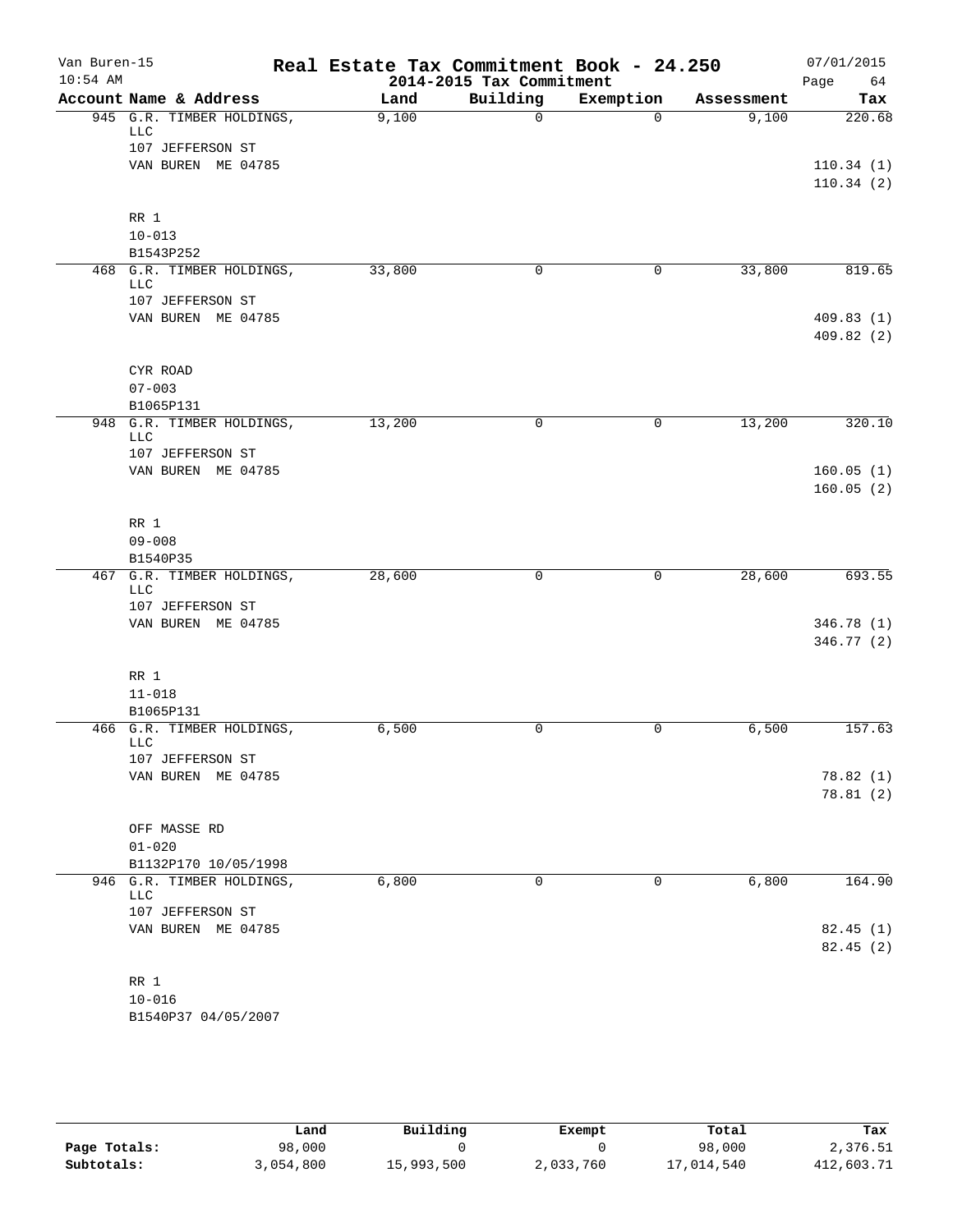| Van Buren-15<br>$10:54$ AM |                                                      | Real Estate Tax Commitment Book - 24.250<br>2014-2015 Tax Commitment |             |           | 07/01/2015<br>Page<br>65 |                        |
|----------------------------|------------------------------------------------------|----------------------------------------------------------------------|-------------|-----------|--------------------------|------------------------|
|                            | Account Name & Address                               | Land                                                                 | Building    | Exemption | Assessment               | Tax                    |
|                            | 474 G.R. TIMBER HOLDINGS,<br><b>LLC</b>              | 14,500                                                               | $\Omega$    | $\Omega$  | 14,500                   | 351.63                 |
|                            | 6 RIVERVIEW DR                                       |                                                                      |             |           |                          |                        |
|                            | VAN BUREN ME 04785                                   |                                                                      |             |           |                          | 175.82(1)<br>175.81(2) |
|                            | CYR RD                                               |                                                                      |             |           |                          |                        |
|                            | $07 - 002$                                           |                                                                      |             |           |                          |                        |
|                            | B1210P81                                             |                                                                      |             |           |                          |                        |
|                            | 483 G.R. TIMBER HOLDINGS,<br>LLC                     | 1,500                                                                | 0           | 0         | 1,500                    | 36.38                  |
|                            | 107 JEFFERSON STREET                                 |                                                                      |             |           |                          |                        |
|                            | VAN BUREN ME 04785                                   |                                                                      |             |           |                          | 18.19(1)<br>18.19(2)   |
|                            | US 1                                                 |                                                                      |             |           |                          |                        |
|                            | $11 - 017$                                           |                                                                      |             |           |                          |                        |
|                            | B1420P120                                            |                                                                      |             |           |                          |                        |
| 485                        | G.R. TIMBER HOLDINGS,<br>LLC<br>107 JEFFERSON STREET | 16,500                                                               | $\mathbf 0$ | 0         | 16,500                   | 400.13                 |
|                            | VAN BUREN ME 04785                                   |                                                                      |             |           |                          | 200.07(1)              |
|                            |                                                      |                                                                      |             |           |                          | 200.06(2)              |
|                            | RR 1                                                 |                                                                      |             |           |                          |                        |
|                            | $09 - 023A$                                          |                                                                      |             |           |                          |                        |
|                            | B1584P261                                            |                                                                      |             |           |                          |                        |
|                            | 486 G.R. TIMBER HOLDINGS,<br>LLC                     | 14,400                                                               | 0           | 0         | 14,400                   | 349.20                 |
|                            | 107 JEFFERSON STREET                                 |                                                                      |             |           |                          |                        |
|                            | VAN BUREN ME 04785                                   |                                                                      |             |           |                          | 174.60(1)<br>174.60(2) |
|                            | RR 1                                                 |                                                                      |             |           |                          |                        |
|                            | $09 - 020$                                           |                                                                      |             |           |                          |                        |
|                            | B1513P104<br>473 G.R. TIMBER HOLDINGS,               | 20,600                                                               | 0           | 0         | 20,600                   | 499.55                 |
|                            | <b>LLC</b>                                           |                                                                      |             |           |                          |                        |
|                            | 107 JEFFERSON ST<br>VAN BUREN ME 04785               | 146.00<br>Acres                                                      |             |           |                          | 249.78 (1)             |
|                            |                                                      |                                                                      |             |           |                          | 249.77 (2)             |
|                            | OFF LAKE RD                                          |                                                                      |             |           |                          |                        |
|                            | $04 - 008$                                           |                                                                      |             |           |                          |                        |
|                            | B1103P42 03/25/1998                                  |                                                                      |             |           |                          |                        |
| 1180                       | G.R. TIMBER HOLDINGS,<br>LLC                         | 19,200                                                               | $\mathbf 0$ | 0         | 19,200                   | 465.60                 |
|                            | 107 JEFFERSON STREET                                 |                                                                      |             |           |                          |                        |
|                            | VAN BUREN ME 04795                                   |                                                                      |             |           |                          | 232.80(1)<br>232.80(2) |
|                            | OFF DESJARDINS ROAD                                  |                                                                      |             |           |                          |                        |
|                            | $07 - 007A$                                          |                                                                      |             |           |                          |                        |
|                            | B1764P240 05/31/2012                                 |                                                                      |             |           |                          |                        |

|              | Land      | Building   | Exempt    | Total      | Tax        |  |
|--------------|-----------|------------|-----------|------------|------------|--|
| Page Totals: | 86,700    |            |           | 86,700     | 2,102.49   |  |
| Subtotals:   | 3,141,500 | 15,993,500 | 2,033,760 | 17,101,240 | 414,706.20 |  |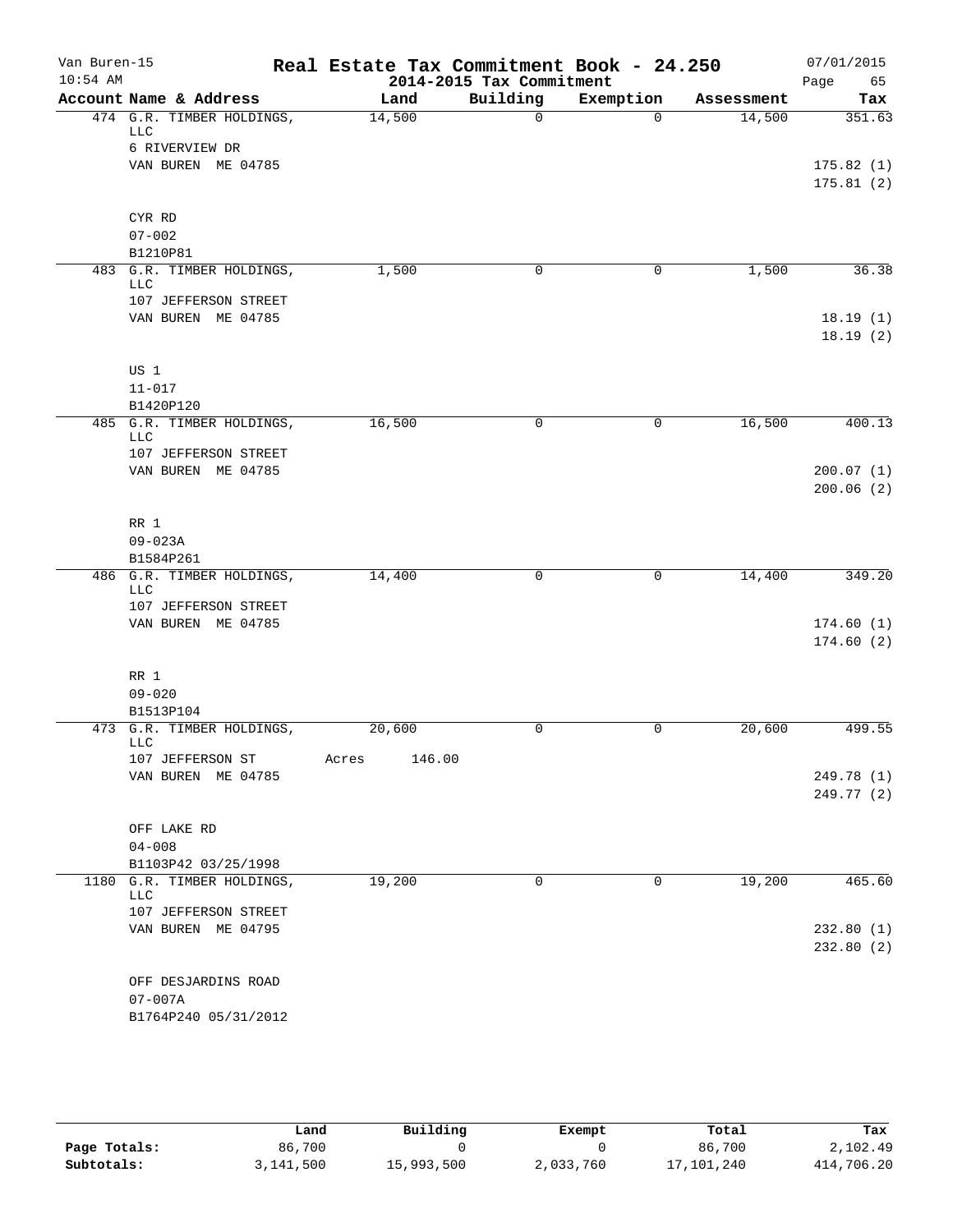| Van Buren-15<br>$10:54$ AM |                                         | Real Estate Tax Commitment Book - 24.250<br>2014-2015 Tax Commitment | 07/01/2015<br>Page<br>66 |           |            |                          |
|----------------------------|-----------------------------------------|----------------------------------------------------------------------|--------------------------|-----------|------------|--------------------------|
|                            | Account Name & Address                  | Land                                                                 | Building                 | Exemption | Assessment | Tax                      |
|                            | 1565 G.R. TIMBER HOLDINGS,<br>LLC       | 3,600                                                                | $\mathbf 0$              | $\Omega$  | 3,600      | 87.30                    |
|                            | 107 JEFFERSON ST                        |                                                                      |                          |           |            |                          |
|                            | VAN BUREN ME 04785                      |                                                                      |                          |           |            | 43.65(1)<br>43.65(2)     |
|                            |                                         |                                                                      |                          |           |            |                          |
|                            | MAIN ST<br>$11 - 005A$                  |                                                                      |                          |           |            |                          |
|                            | 465 G.R. TIMBER HOLDINGS,               | 28,000                                                               | 0                        | 0         | 28,000     | 679.00                   |
|                            | <b>LLC</b>                              |                                                                      |                          |           |            |                          |
|                            | 107 JEFFERSON ST                        |                                                                      |                          |           |            |                          |
|                            | VAN BUREN ME 04785                      |                                                                      |                          |           |            | 339.50(1)<br>339.50 (2)  |
|                            | OFF LAKE RD                             |                                                                      |                          |           |            |                          |
|                            | $04 - 009$                              |                                                                      |                          |           |            |                          |
|                            | B1065P131 10/27/2006                    |                                                                      |                          |           |            |                          |
| 480                        | G.R. TIMBER HOLDINGS,<br><b>LLC</b>     | 30,800                                                               | 0                        | 0         | 30,800     | 746.90                   |
|                            | 6 RIVERVIEW DR                          |                                                                      |                          |           |            |                          |
|                            | VAN BUREN ME 04785                      |                                                                      |                          |           |            | 373.45(1)                |
|                            |                                         |                                                                      |                          |           |            | 373.45(2)                |
|                            | OFF STATE ST                            |                                                                      |                          |           |            |                          |
|                            | $13 - 024$                              |                                                                      |                          |           |            |                          |
|                            | B1423P148                               |                                                                      |                          |           |            |                          |
|                            | 482 G.R. TIMBER HOLDINGS,<br><b>LLC</b> | 200                                                                  | 0                        | 0         | 200        | 4.85                     |
|                            | 6 RIVERVIEW DR                          |                                                                      |                          |           |            |                          |
|                            | VAN BUREN ME 04785                      |                                                                      |                          |           |            | 2.43(1)<br>2.42(2)       |
|                            | CYR RD                                  |                                                                      |                          |           |            |                          |
|                            | $04 - 014$                              |                                                                      |                          |           |            |                          |
|                            | B617P55                                 |                                                                      |                          |           |            |                          |
|                            | 469 G.R. TIMBER HOLDINGS,<br><b>LLC</b> | 28,100                                                               | 0                        | 0         | 28,100     | 681.43                   |
|                            | 6 RIVERVIEW DR                          |                                                                      |                          |           |            |                          |
|                            | VAN BUREN ME 04785                      |                                                                      |                          |           |            | 340.72 (1)<br>340.71 (2) |
|                            | CYR RD                                  |                                                                      |                          |           |            |                          |
|                            | $04 - 013$                              |                                                                      |                          |           |            |                          |
|                            | B1443P111 01/28/2005                    |                                                                      |                          |           |            |                          |
|                            | 479 G.R. TIMBER HOLDINGS,<br>LLC        | 6,800                                                                | 0                        | 0         | 6,800      | 164.90                   |
|                            | 107 JEFFERSON STREET                    |                                                                      |                          |           |            |                          |
|                            | VAN BUREN ME 04785                      |                                                                      |                          |           |            | 82.45(1)<br>82.45(2)     |
|                            | OFF US 1                                |                                                                      |                          |           |            |                          |
|                            | $09 - 047A$                             |                                                                      |                          |           |            |                          |
|                            | B1420P122                               |                                                                      |                          |           |            |                          |

|              | Land      | Building   | Exempt    | Total      | Tax        |
|--------------|-----------|------------|-----------|------------|------------|
| Page Totals: | 97,500    |            |           | 97,500     | 2,364.38   |
| Subtotals:   | 3,239,000 | 15,993,500 | 2,033,760 | 17,198,740 | 417,070.58 |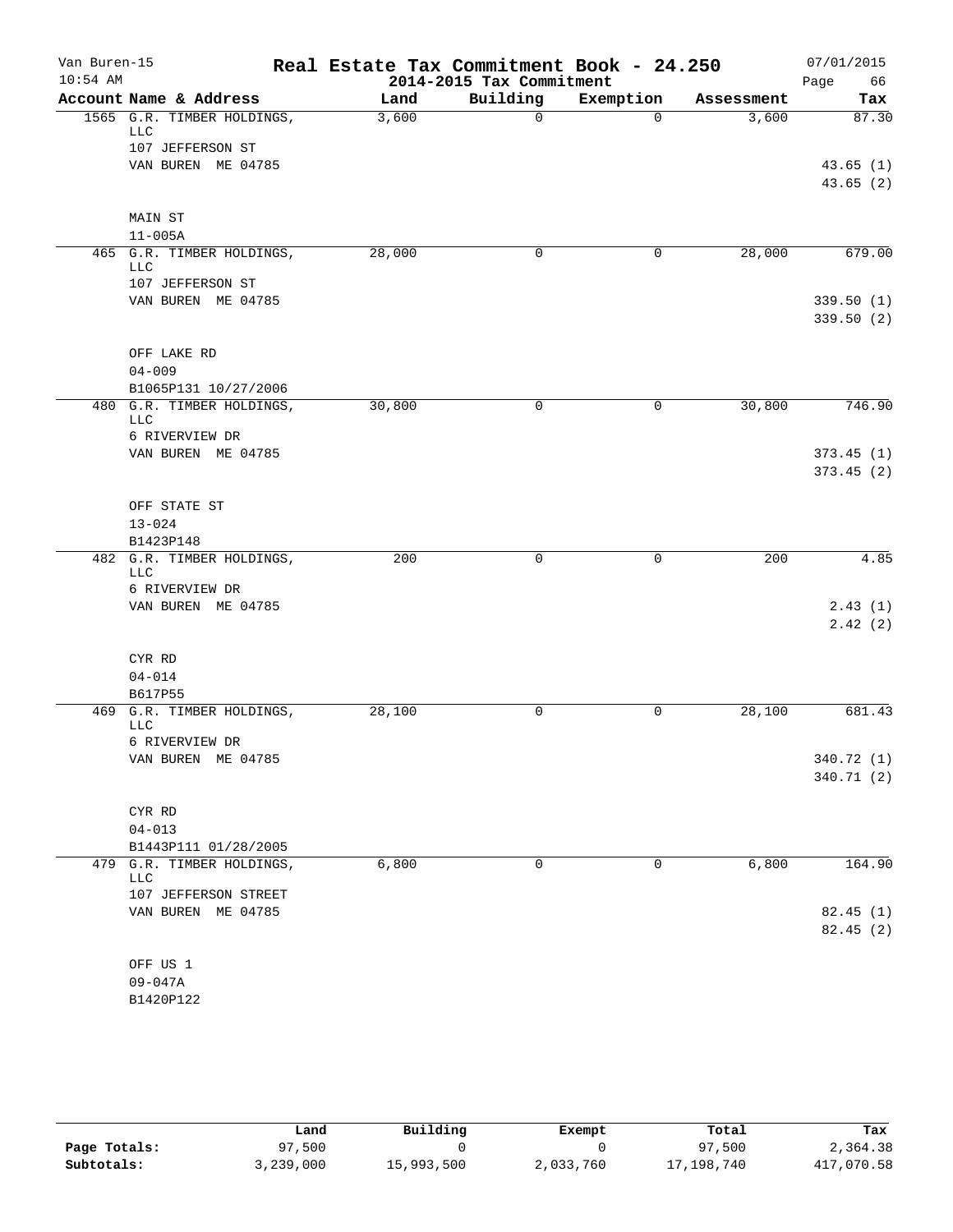| Van Buren-15<br>$10:54$ AM |                                                      |       |        | 2014-2015 Tax Commitment | Real Estate Tax Commitment Book - 24.250 |            | 07/01/2015<br>Page<br>67 |
|----------------------------|------------------------------------------------------|-------|--------|--------------------------|------------------------------------------|------------|--------------------------|
|                            | Account Name & Address                               |       | Land   | Building                 | Exemption                                | Assessment | Tax                      |
|                            | 477 G.R. TIMBER HOLDINGS,<br>LLC                     |       | 17,900 | $\mathbf 0$              | $\Omega$                                 | 17,900     | 434.08                   |
|                            | 107 JEFFERSON ST                                     | Acres | 149.00 |                          |                                          |            |                          |
|                            | VAN BUREN ME 04785                                   |       |        |                          |                                          |            | 217.04(1)<br>217.04(2)   |
|                            | OFF LAKE RD                                          |       |        |                          |                                          |            |                          |
|                            | $04 - 011$                                           |       |        |                          |                                          |            |                          |
|                            | B1480P158 01/05/2006                                 |       |        |                          |                                          |            | 785.70                   |
|                            | 475 G.R. TIMBER HOLDINGS,<br>LLC<br>107 JEFFERSON ST |       | 32,400 | 0                        | $\mathbf 0$                              | 32,400     |                          |
|                            | VAN BUREN ME 04785                                   |       |        |                          |                                          |            | 392.85(1)<br>392.85(2)   |
|                            | OFF CYR RD                                           |       |        |                          |                                          |            |                          |
|                            | $04 - 012$<br>B1065P131                              |       |        |                          |                                          |            |                          |
|                            | 789 G.R. TIMBER HOLDINGS,<br><b>LLC</b>              |       | 12,200 | 0                        | $\mathbf 0$                              | 12,200     | 295.85                   |
|                            | 107 JEFFERSON STREET                                 |       |        |                          |                                          |            |                          |
|                            | VAN BUREN ME 04785                                   |       |        |                          |                                          |            | 147.93(1)<br>147.92(2)   |
|                            | 111 STATE ST                                         |       |        |                          |                                          |            |                          |
|                            | $13 - 010$<br>B1705P285 12/10/2010                   |       |        |                          |                                          |            |                          |
|                            | 472 G.R. TIMBER HOLDINGS,<br>LLC                     |       | 5,500  | $\mathbf 0$              | 0                                        | 5,500      | 133.38                   |
|                            | 107 JEFFERSON ST                                     |       |        |                          |                                          |            |                          |
|                            | VAN BUREN ME 04785                                   |       |        |                          |                                          |            | 66.69(1)                 |
|                            |                                                      |       |        |                          |                                          |            | 66.69(2)                 |
|                            | RR 1<br>$08 - 006$                                   |       |        |                          |                                          |            |                          |
|                            | B1377P98                                             |       |        |                          |                                          |            |                          |
|                            | 470 G.R. TIMBER HOLDINGS,<br>LLC                     |       | 4,900  | $\mathbf 0$              | 0                                        | 4,900      | 118.83                   |
|                            | 107 JEFFERSON ST                                     |       |        |                          |                                          |            |                          |
|                            | VAN BUREN ME 04785                                   |       |        |                          |                                          |            | 59.42 (1)<br>59.41(2)    |
|                            | PARENT RD                                            |       |        |                          |                                          |            |                          |
|                            | $09 - 029$                                           |       |        |                          |                                          |            |                          |
|                            | B1239P167                                            |       |        |                          |                                          |            |                          |
|                            | 471 G.R. TIMBER HOLDINGS,<br>LLC<br>107 JEFFERSON ST |       | 32,900 | $\mathbf 0$              | 0                                        | 32,900     | 797.83                   |
|                            | VAN BUREN ME 04785                                   |       |        |                          |                                          |            | 398.92 (1)               |
|                            |                                                      |       |        |                          |                                          |            | 398.91 (2)               |
|                            | RR 1                                                 |       |        |                          |                                          |            |                          |
|                            | $11 - 014$                                           |       |        |                          |                                          |            |                          |
|                            | B1065P131                                            |       |        |                          |                                          |            |                          |

|              | Land      | Building   | Exempt    | Total      | Tax        |  |
|--------------|-----------|------------|-----------|------------|------------|--|
| Page Totals: | 105,800   |            |           | 105,800    | 2,565.67   |  |
| Subtotals:   | 3,344,800 | 15,993,500 | 2,033,760 | 17,304,540 | 419,636.25 |  |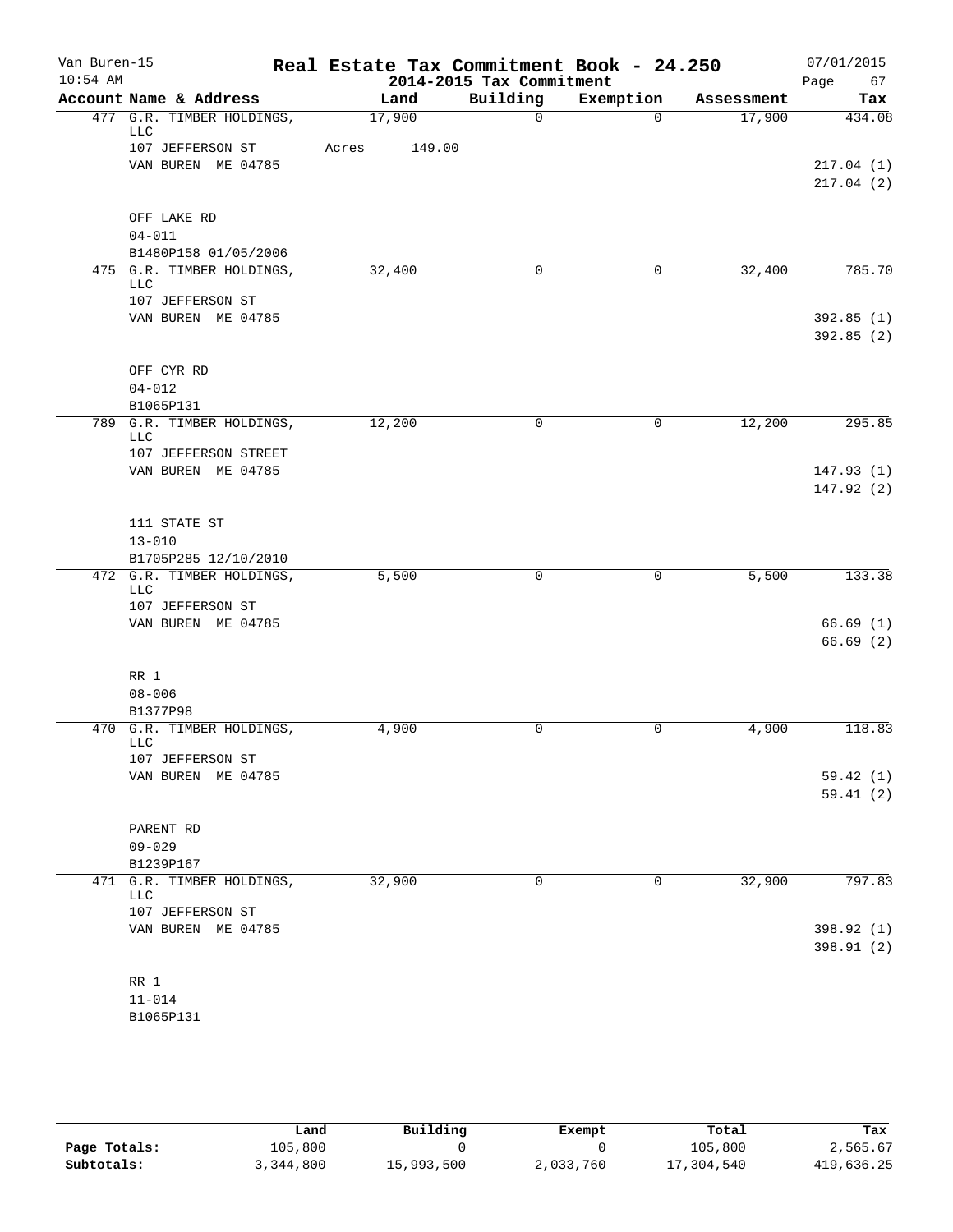| Van Buren-15 |                                                  |       |        |                          | Real Estate Tax Commitment Book - 24.250 |            | 07/01/2015 |
|--------------|--------------------------------------------------|-------|--------|--------------------------|------------------------------------------|------------|------------|
| $10:54$ AM   |                                                  |       |        | 2014-2015 Tax Commitment |                                          |            | Page<br>68 |
|              | Account Name & Address                           |       | Land   | Building                 | Exemption                                | Assessment | Tax        |
|              | 478 G.R. TIMBER HOLDINGS,<br>LLC                 |       | 7,000  | $\mathbf 0$              | $\Omega$                                 | 7,000      | 169.75     |
|              | 107 JEFFERSON ST                                 | Acres | 38.00  |                          |                                          |            |            |
|              | VAN BUREN ME 04785                               |       |        |                          |                                          |            | 84.88 (1)  |
|              |                                                  |       |        |                          |                                          |            | 84.87 (2)  |
|              | OFF MASSE RD                                     |       |        |                          |                                          |            |            |
|              | $01 - 021$                                       |       |        |                          |                                          |            |            |
|              | B1188P12 10/13/1999                              |       |        |                          |                                          |            |            |
|              | 476 G.R. TIMBER HOLDINGS,<br>LLC                 |       | 9,500  | 0                        | 0                                        | 9,500      | 230.38     |
|              | 6 RIVERVIEW DR                                   |       |        |                          |                                          |            |            |
|              | VAN BUREN ME 04785                               |       |        |                          |                                          |            | 115.19(1)  |
|              |                                                  |       |        |                          |                                          |            | 115.19(2)  |
|              |                                                  |       |        |                          |                                          |            |            |
|              | <b>MAIN STREET</b><br>$13 - 025$                 |       |        |                          |                                          |            |            |
|              | B1423P148                                        |       |        |                          |                                          |            |            |
|              | 311 G.R. TIMBER HOLDINGS,                        |       | 37,800 | $\mathbf 0$              | 0                                        | 37,800     | 916.65     |
|              | LLC<br>RIOUX, GABRIEL Y                          | Acres | 265.00 |                          |                                          |            |            |
|              | 6 RIVERVIEW DRIVE                                |       |        |                          |                                          |            | 458.33(1)  |
|              | HAMLIN ME 04785                                  |       |        |                          |                                          |            | 458.32 (2) |
|              |                                                  |       |        |                          |                                          |            |            |
|              | OFF CYR ROAD<br>$07 - 005$                       |       |        |                          |                                          |            |            |
|              | B1664P284 12/22/2009                             |       |        |                          |                                          |            |            |
|              | 326 G.R. TIMBER HOLDINGS,                        |       | 19,800 | $\mathbf 0$              | 0                                        | 19,800     | 480.15     |
|              | LLC                                              |       |        |                          |                                          |            |            |
|              | 107 JEFFERSON STREET<br>VAN BUREN ME 04785       | Acres | 80.00  |                          |                                          |            | 240.08(1)  |
|              |                                                  |       |        |                          |                                          |            | 240.07(2)  |
|              |                                                  |       |        |                          |                                          |            |            |
|              | ESQUAREE RD                                      |       |        |                          |                                          |            |            |
|              | $09 - 045$<br>B1739P76 10/19/2011                |       |        |                          |                                          |            |            |
|              | 464 G.R. TIMBER HOLDINGS,                        |       | 18,400 | 0                        | $\mathbf 0$                              | 18,400     | 446.20     |
|              | <b>LLC</b>                                       |       |        |                          |                                          |            |            |
|              | 107 JEFFERSON ST<br>VAN BUREN ME 04785           | Acres | 148.00 |                          |                                          |            | 223.10(1)  |
|              |                                                  |       |        |                          |                                          |            | 223.10(2)  |
|              |                                                  |       |        |                          |                                          |            |            |
|              | OFF LAKE RD                                      |       |        |                          |                                          |            |            |
|              | $04 - 010$                                       |       |        |                          |                                          |            |            |
|              | B1103P42 03/25/1998<br>462 G.R. TIMBER HOLDINGS, |       | 12,600 | 0                        | 0                                        | 12,600     | 305.55     |
|              | LLC                                              |       |        |                          |                                          |            |            |
|              | 107 JEFFERSON ST                                 | Acres | 69.00  |                          |                                          |            |            |
|              | VAN BUREN ME 04785                               |       |        |                          |                                          |            | 152.78(1)  |
|              |                                                  |       |        |                          |                                          |            | 152.77(2)  |
|              | OFF ALEXANDER RD                                 |       |        |                          |                                          |            |            |
|              | $07 - 010$                                       |       |        |                          |                                          |            |            |
|              | B1103P42 03/25/1998                              |       |        |                          |                                          |            |            |

|              | Land      | Building   | Exempt    | Total      | Tax        |
|--------------|-----------|------------|-----------|------------|------------|
| Page Totals: | 105,100   |            |           | 105,100    | 2,548.68   |
| Subtotals:   | 3,449,900 | 15,993,500 | 2,033,760 | 17,409,640 | 422,184.93 |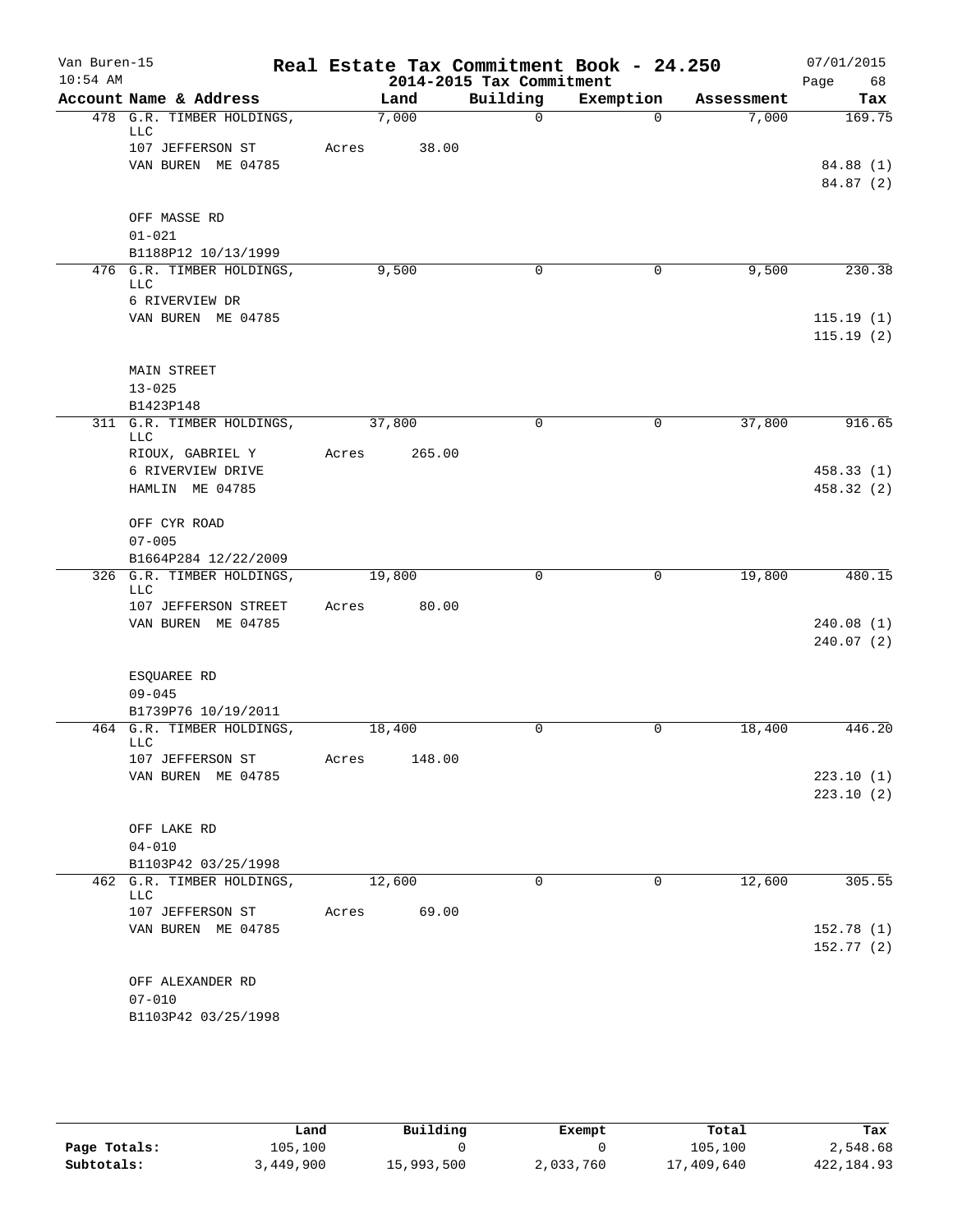| Van Buren-15<br>$10:54$ AM |                                                             | Real Estate Tax Commitment Book - 24.250 | 2014-2015 Tax Commitment |                       |            | 07/01/2015<br>Page<br>69 |
|----------------------------|-------------------------------------------------------------|------------------------------------------|--------------------------|-----------------------|------------|--------------------------|
|                            | Account Name & Address                                      | Land                                     | Building                 | Exemption             | Assessment | Tax                      |
|                            | 463 G.R. TIMBER HOLDINGS,<br><b>LLC</b><br>107 JEFFERSON ST | 6,400                                    | $\mathbf 0$              | $\Omega$              | 6,400      | 155.20                   |
|                            | VAN BUREN ME 04785                                          |                                          |                          |                       |            | 77.60(1)<br>77.60(2)     |
|                            | OFF MASSE RD<br>$01 - 019$                                  |                                          |                          |                       |            |                          |
|                            | B1187P129 10/05/1999                                        |                                          |                          |                       |            |                          |
| 1430                       | G.R. TIMBER HOLDINGS,<br><b>LLC</b><br>107 JEFFERSON STREET | 22,900                                   | 0                        | 0                     | 22,900     | 555.33                   |
|                            | Van Buren ME 04785                                          |                                          |                          |                       |            | 277.67(1)<br>277.66(2)   |
|                            | US #1<br>$08 - 041$<br>B1629P54 03/02/2009                  |                                          |                          |                       |            |                          |
|                            | 953 G.R. TIMBERHOLDINGS,                                    | 3,200                                    | 0                        | 0                     | 3,200      | 77.60                    |
|                            | <b>LLC</b><br>15 IRON RD                                    |                                          |                          |                       |            |                          |
|                            | HERMON ME 04401                                             |                                          |                          |                       |            | 38.80(1)<br>38.80(2)     |
|                            | OFF RR1 (NOTREDAME<br>SPUR)                                 |                                          |                          |                       |            |                          |
|                            | $11 - 003B$                                                 |                                          |                          |                       |            |                          |
|                            | B1786P123 06/20/2012<br>517 GAGNON, AMANDA M                | 3,000                                    | 39,500                   | 8,800                 | 33,700     | 817.23                   |
|                            | C/O JOYCE & PHILIP<br>GAGNON                                |                                          |                          | 04 Homestead          |            |                          |
|                            | 128 MORSE STREET<br>VAN BUREN ME 04785                      |                                          |                          |                       |            | 408.62(1)<br>408.61(2)   |
|                            | 249 MAIN ST<br>$18 - 040$                                   |                                          |                          |                       |            |                          |
|                            | B1581P144                                                   |                                          |                          |                       |            |                          |
|                            | 487 GAGNON, AMY<br>GAGNON, BOBBY                            | 8,100                                    | 19,400                   | 8,800<br>04 Homestead | 18,700     | 453.48                   |
|                            | 194 CHAMPLAIN ST                                            |                                          |                          |                       |            | 226.74(1)                |
|                            | VAN BUREN ME 04785                                          |                                          |                          |                       |            | 226.74(2)                |
|                            | 194 CHAMPLAIN ST<br>$19 - 014$                              |                                          |                          |                       |            |                          |
|                            | B1426P27                                                    |                                          |                          |                       |            |                          |
| 489                        | GAGNON, ANTHELM<br>GAGNON, LILLIAN                          | 3,600                                    | 27,200                   | 14,080<br>02 Veteran  | 16,720     | 405.46                   |
|                            | 137 MCKINLEY STREET                                         |                                          |                          | 04 Homestead          |            | 202.73(1)                |
|                            | VAN BUREN ME 04785                                          |                                          |                          |                       |            | 202.73(2)                |
|                            | 137 MCKINLEY ST                                             |                                          |                          |                       |            |                          |
|                            | $14 - 031$                                                  |                                          |                          |                       |            |                          |
|                            | B532P109                                                    |                                          |                          |                       |            |                          |

|              | Land      | Building   | Exempt    | Total      | Tax        |
|--------------|-----------|------------|-----------|------------|------------|
| Page Totals: | 47,200    | 86,100     | 31,680    | 101,620    | 2,464.30   |
| Subtotals:   | 3,497,100 | 16,079,600 | 2,065,440 | 17,511,260 | 424,649.23 |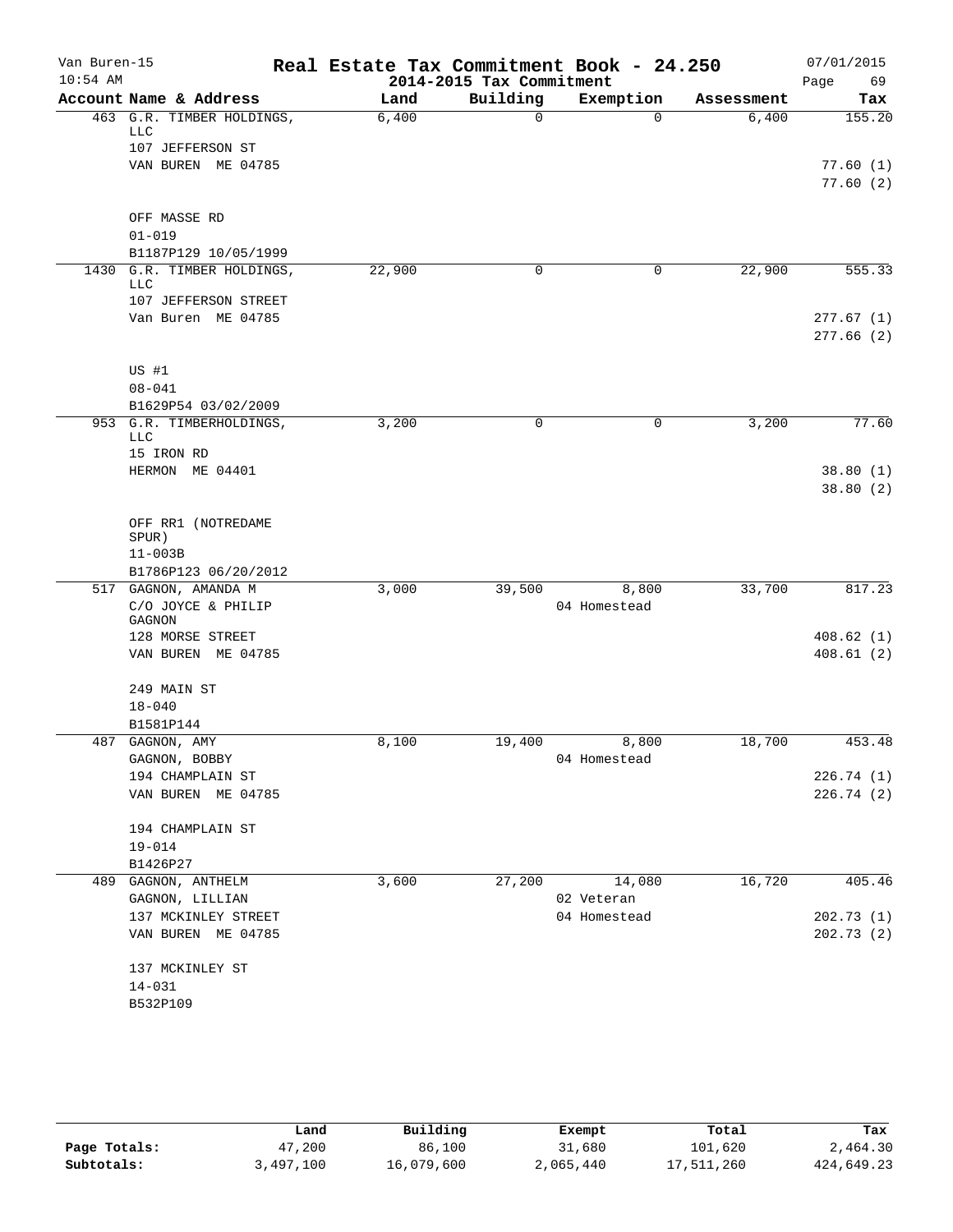| Van Buren-15<br>$10:54$ AM |                                         | Real Estate Tax Commitment Book - 24.250 | 2014-2015 Tax Commitment |                       |            | 07/01/2015<br>70<br>Page |
|----------------------------|-----------------------------------------|------------------------------------------|--------------------------|-----------------------|------------|--------------------------|
|                            | Account Name & Address                  | Land                                     | Building                 | Exemption             | Assessment | Tax                      |
|                            | 519 GAGNON, ARMANCE B                   | 6,300                                    | 29,400                   | $\Omega$              | 35,700     | 865.73                   |
|                            | 155 HILLSIDE ST                         |                                          |                          |                       |            |                          |
|                            | VAN BUREN ME 04785                      |                                          |                          |                       |            | 432.87 (1)               |
|                            |                                         |                                          |                          |                       |            | 432.86 (2)               |
|                            | 155 HILLSIDE ST                         |                                          |                          |                       |            |                          |
|                            | $23 - 075$                              |                                          |                          |                       |            |                          |
|                            | B1561P299                               |                                          |                          |                       |            |                          |
|                            | 293 GAGNON, CHARLES                     | 3,000                                    | 28,700                   | 0                     | 31,700     | 768.73                   |
|                            | GAGNON. SHARON                          |                                          |                          |                       |            |                          |
|                            | 128 CHURCH STREET                       |                                          |                          |                       |            | 384.37 (1)               |
|                            | VAN BUREN ME 04785                      |                                          |                          |                       |            | 384.36 (2)               |
|                            |                                         |                                          |                          |                       |            |                          |
|                            | 568 MAIN ST<br>$24 - 013$               |                                          |                          |                       |            |                          |
|                            | B1661P283 11/23/2009 B1394P158          |                                          |                          |                       |            |                          |
|                            | 1509 GAGNON, CHARLES                    | 3,000                                    | $\mathbf 0$              | 0                     | 3,000      | 72.75                    |
|                            | GAGNON, SHARON                          |                                          |                          |                       |            |                          |
|                            | 122 CHURCH ST                           |                                          |                          |                       |            | 36.38(1)                 |
|                            | VAN BUREN ME 04785                      |                                          |                          |                       |            | 36.37(2)                 |
|                            |                                         |                                          |                          |                       |            |                          |
|                            | HILLSIDE ST                             |                                          |                          |                       |            |                          |
|                            | $23 - 080$<br>1543 GAGNON, CHARLES      | 2,500                                    | 0                        | 0                     | 2,500      | 60.63                    |
|                            | GAGNON, SHARON                          |                                          |                          |                       |            |                          |
|                            | 122 CHURCH STREET                       |                                          |                          |                       |            | 30.32(1)                 |
|                            | VAN BUREN ME 04785                      |                                          |                          |                       |            | 30.31(2)                 |
|                            |                                         |                                          |                          |                       |            |                          |
|                            | OFF HILLSIDE STREET                     |                                          |                          |                       |            |                          |
|                            | $23 - 106D$                             |                                          |                          |                       |            |                          |
|                            | B935P27 01/18/1994                      |                                          |                          |                       |            |                          |
|                            | 520 GAGNON, CHARLES<br>GAGNON, SHARON L | 8,400                                    | 89,500                   | 8,800<br>04 Homestead | 89,100     | 2,160.68                 |
|                            | 122 CHURCH STREET                       |                                          |                          |                       |            | 1,080.34(1)              |
|                            | VAN BUREN ME 04785                      |                                          |                          |                       |            | 1,080.34(2)              |
|                            |                                         |                                          |                          |                       |            |                          |
|                            | 122 CHURCH                              |                                          |                          |                       |            |                          |
|                            | 23-106B                                 |                                          |                          |                       |            |                          |
|                            | 965 GAGNON, CHARLES                     | 33,500                                   | 20,000                   | 0                     | 53,500     | 1,297.38                 |
|                            | GAGNON, SHARON                          |                                          |                          |                       |            |                          |
|                            | 20 CHURHC ST                            |                                          |                          |                       |            | 648.69(1)                |
|                            | VAN BUREN ME 04785                      |                                          |                          |                       |            | 648.69(2)                |
|                            | 983 MAIN ST                             |                                          |                          |                       |            |                          |
|                            | $10 - 008$                              |                                          |                          |                       |            |                          |
|                            | B1837P298 11/26/2013                    |                                          |                          |                       |            |                          |
|                            | 964 GAGNON, CHARLES                     | 4,800                                    | 0                        | 0                     | 4,800      | 116.40                   |
|                            | GAGNON, SHARON                          |                                          |                          |                       |            |                          |
|                            | 20 CHURCH ST                            |                                          |                          |                       |            | 58.20(1)                 |
|                            | VAN BUREN ME 04785                      |                                          |                          |                       |            | 58.20(2)                 |
|                            | RR 1                                    |                                          |                          |                       |            |                          |
|                            | $10 - 010$                              |                                          |                          |                       |            |                          |
|                            | B1837P298 11/26/2013                    |                                          |                          |                       |            |                          |
|                            |                                         |                                          |                          |                       |            |                          |
|                            |                                         |                                          |                          |                       |            |                          |

|              | Land      | Building     | Exempt    | Total      | Tax        |
|--------------|-----------|--------------|-----------|------------|------------|
| Page Totals: | 61,500    | 167,600      | 8,800     | 220,300    | 5,342.30   |
| Subtotals:   | 3,558,600 | 16, 247, 200 | 2,074,240 | 17,731,560 | 429,991.53 |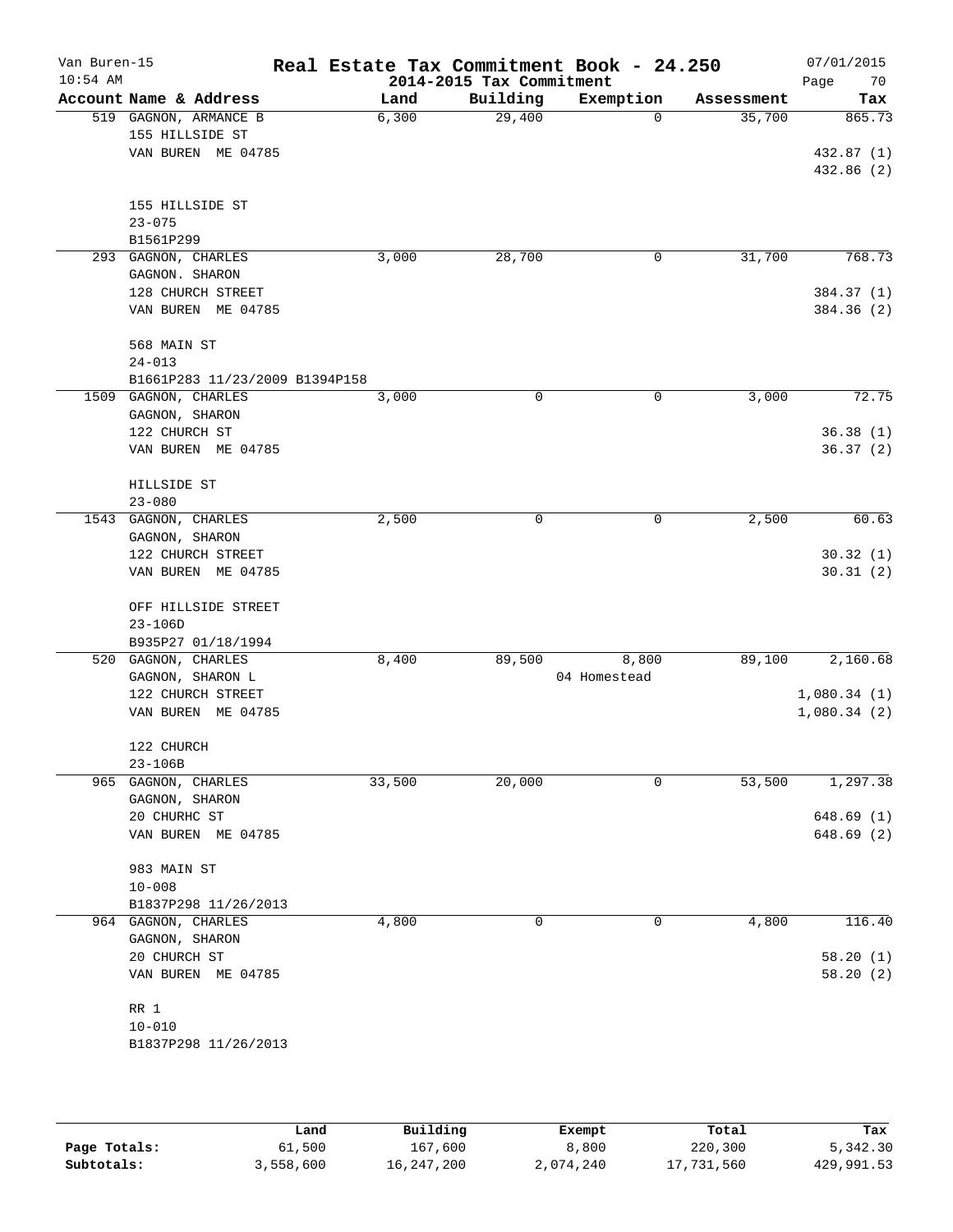| Van Buren-15<br>$10:54$ AM |                               | Real Estate Tax Commitment Book - 24.250 |          |              |            | 07/01/2015        |
|----------------------------|-------------------------------|------------------------------------------|----------|--------------|------------|-------------------|
|                            | Account Name & Address        | 2014-2015 Tax Commitment<br>Land         | Building | Exemption    | Assessment | Page<br>71<br>Tax |
|                            | 1542 GAGNON, CHARLES          | 4,300                                    | 68,300   | 0            | 72,600     | 1,760.55          |
|                            | GAGNON, SHARON                |                                          |          |              |            |                   |
|                            | 122 CHURCH STREET             |                                          |          |              |            | 880.28 (1)        |
|                            | VAN BUREN ME 04785            |                                          |          |              |            | 880.27 (2)        |
|                            |                               |                                          |          |              |            |                   |
|                            | 117 BERRY AVE                 |                                          |          |              |            |                   |
|                            | $23 - 106C$                   |                                          |          |              |            |                   |
|                            | B935P27 01/18/1994            |                                          |          |              |            |                   |
|                            | 492 GAGNON, DANIEL            | 4,000                                    | 15,200   | 8,800        | 10,400     | 252.20            |
|                            | GAGNON, NANCY                 |                                          |          | 04 Homestead |            |                   |
|                            | P O BOX 404                   |                                          |          |              |            | 126.10(1)         |
|                            | VAN BUREN ME 04785            |                                          |          |              |            | 126.10(2)         |
|                            | 166 FULTON ST                 |                                          |          |              |            |                   |
|                            | $19 - 040A$                   |                                          |          |              |            |                   |
|                            | B1245P292                     |                                          |          |              |            |                   |
|                            | 495 GAGNON, DAVID             | 14,600                                   | 27,500   | 0            | 42,100     | 1,020.93          |
|                            | 82 SILVER STREET              |                                          |          |              |            |                   |
|                            | PATCHOGUE NY 11772            |                                          |          |              |            | 510.47(1)         |
|                            |                               |                                          |          |              |            | 510.46(2)         |
|                            | 771 MAIN ST                   |                                          |          |              |            |                   |
|                            | $08 - 017$                    |                                          |          |              |            |                   |
|                            | B1713P106 03/03/2011 B1141P88 |                                          |          |              |            |                   |
|                            | 493 GAGNON, DONALD G          | 4,900                                    | 83,300   | 8,800        | 79,400     | 1,925.45          |
|                            | GAGNON, PHYLLIS M             |                                          |          | 04 Homestead |            |                   |
|                            | 109 ROOSEVELT AVE             |                                          |          |              |            | 962.73(1)         |
|                            | VAN BUREN ME 04785            |                                          |          |              |            | 962.72 (2)        |
|                            |                               |                                          |          |              |            |                   |
|                            | 109 ROOSEVELT AVE             |                                          |          |              |            |                   |
|                            | $14 - 050$                    |                                          |          |              |            |                   |
|                            | B1047P318                     |                                          |          |              |            |                   |
|                            | 494 GAGNON, DONALD W          | 3,100                                    | 30,500   | 14,080       | 19,520     | 473.36            |
|                            | GAGNON, VERNA                 |                                          |          | 04 Homestead |            |                   |
|                            | 115 MCBRIDE AVE               |                                          |          | 02 Veteran   |            | 236.68(1)         |
|                            | VAN BUREN ME 04785            |                                          |          |              |            | 236.68(2)         |
|                            |                               |                                          |          |              |            |                   |
|                            | 115 MCBRIDE AVE<br>$15 - 052$ |                                          |          |              |            |                   |
|                            | 496 GAGNON, EMERY             | 6,100                                    | 0        | 0            | 6,100      | 147.93            |
|                            | 130 SHUTTLE MEADOW RD         |                                          |          |              |            |                   |
|                            | PLAINVILLE CT 06062           |                                          |          |              |            | 73.97(1)          |
|                            |                               |                                          |          |              |            | 73.96(2)          |
|                            |                               |                                          |          |              |            |                   |
|                            | HILLSIDE ST                   |                                          |          |              |            |                   |
|                            | $23 - 075B$                   |                                          |          |              |            |                   |
|                            | B1263P109                     |                                          |          |              |            |                   |
| 521                        | GAGNON, ERIC                  | 5,000                                    | 20,000   | 8,800        | 16,200     | 392.85            |
|                            | PO BOX 404                    |                                          |          | 04 Homestead |            |                   |
|                            | VAN BUREN ME 04785            |                                          |          |              |            | 196.43(1)         |
|                            |                               |                                          |          |              |            | 196.42 (2)        |
|                            | 170 FULTON ST                 |                                          |          |              |            |                   |
|                            | $19 - 038$                    |                                          |          |              |            |                   |
|                            | B1576P88 11/09/2007           |                                          |          |              |            |                   |
|                            |                               |                                          |          |              |            |                   |
|                            |                               |                                          |          |              |            |                   |
|                            | Land                          | Building                                 |          | Exempt       | Total      | Tax               |
| Page Totals:               | 42,000                        | 244,800                                  |          | 40,480       | 246,320    | 5,973.27          |

**Subtotals:** 3,600,600 16,492,000 2,114,720 17,977,880 435,964.80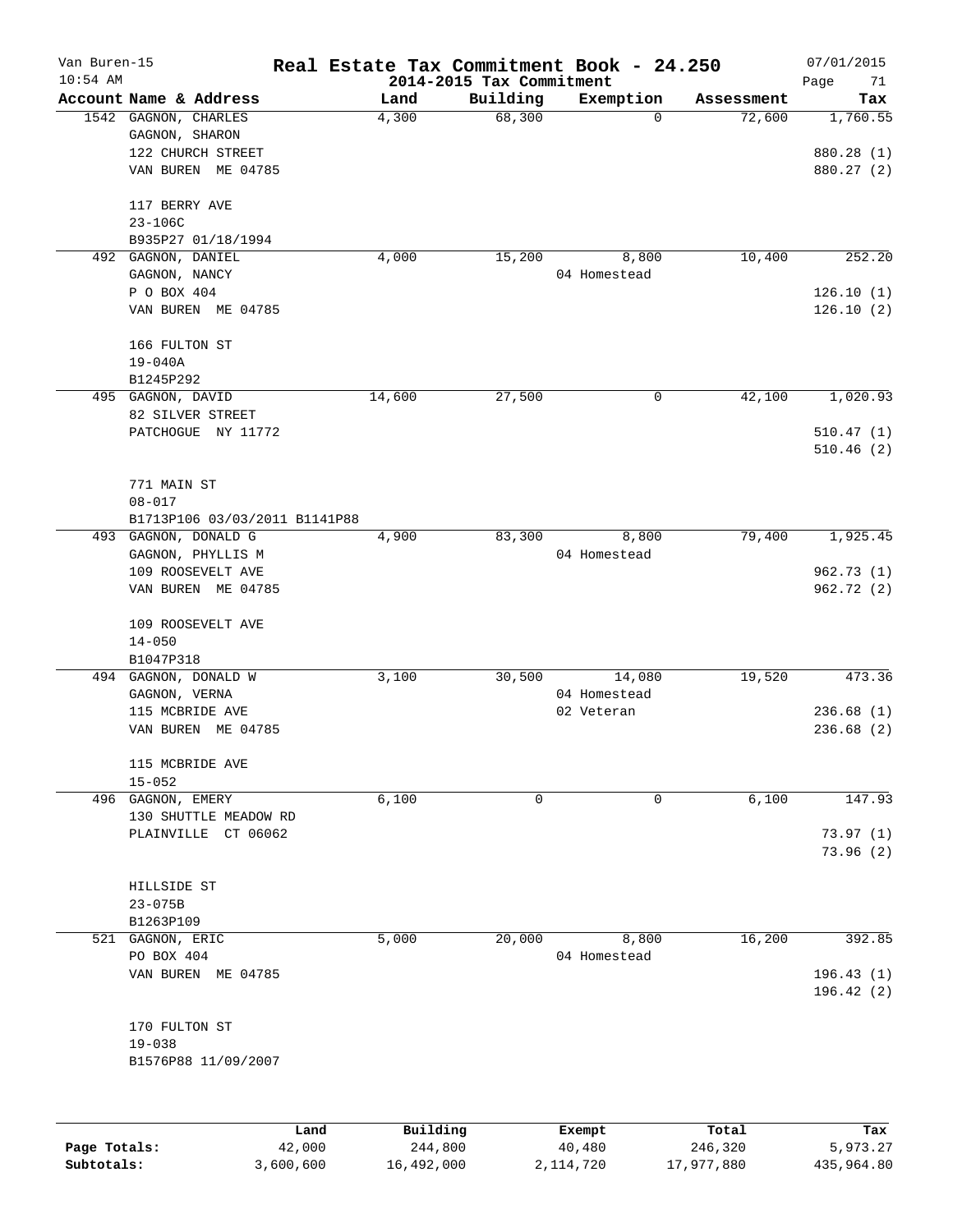| Van Buren-15<br>$10:54$ AM |                                       |      |                                  |          | Real Estate Tax Commitment Book - 24.250 |            | 07/01/2015        |
|----------------------------|---------------------------------------|------|----------------------------------|----------|------------------------------------------|------------|-------------------|
|                            | Account Name & Address                |      | 2014-2015 Tax Commitment<br>Land | Building | Exemption                                | Assessment | Page<br>72<br>Tax |
|                            | 497 GAGNON, GILBERT M                 |      | 2,800                            | 21,000   | 8,800                                    | 15,000     | 363.75            |
|                            | GAGNON, PAT                           |      |                                  |          | 04 Homestead                             |            |                   |
|                            | 183 MAIN ST                           |      |                                  |          |                                          |            | 181.88(1)         |
|                            | VAN BUREN ME 04785                    |      |                                  |          |                                          |            | 181.87(2)         |
|                            | 183 MAIN ST                           |      |                                  |          |                                          |            |                   |
|                            | $17 - 006$                            |      |                                  |          |                                          |            |                   |
|                            | B979P181                              |      |                                  |          |                                          |            |                   |
|                            | 374 GAGNON, HECTOR                    |      | 2,800                            | 16,100   | 8,800                                    | 10,100     | 244.93            |
|                            | C/O GAGNON, RACHEL                    |      |                                  |          | 04 Homestead                             |            |                   |
|                            | 114 CENTER STREET                     |      |                                  |          |                                          |            | 122.47(1)         |
|                            | VAN BUREN ME 04785                    |      |                                  |          |                                          |            | 122.46(2)         |
|                            | 114 CENTER ST                         |      |                                  |          |                                          |            |                   |
|                            | $16 - 054$                            |      |                                  |          |                                          |            |                   |
|                            | B1645P266 07/02/2009 B460P345         |      |                                  |          |                                          |            |                   |
|                            | 498 GAGNON, JIMMY A                   |      | 2,600                            | 43,500   | 0                                        | 46,100     | 1,117.93          |
|                            | 106 MONROE ST                         |      |                                  |          |                                          |            |                   |
|                            | VAN BUREN ME 04785                    |      |                                  |          |                                          |            | 558.97(1)         |
|                            |                                       |      |                                  |          |                                          |            | 558.96(2)         |
|                            | 543 MAIN ST                           |      |                                  |          |                                          |            |                   |
|                            | $23 - 009$                            |      |                                  |          |                                          |            |                   |
|                            | B773P133                              |      |                                  |          |                                          |            |                   |
|                            | 502 GAGNON, JIMMY A                   |      | 3,600                            | 28,300   | 8,800                                    | 23,100     | 560.18            |
|                            | 542 MAIN ST                           |      |                                  |          | 04 Homestead                             |            |                   |
|                            | VAN BUREN ME 04785                    |      |                                  |          |                                          |            | 280.09(1)         |
|                            |                                       |      |                                  |          |                                          |            | 280.09(2)         |
|                            | 542 MAIN ST                           |      |                                  |          |                                          |            |                   |
|                            | $23 - 005$                            |      |                                  |          |                                          |            |                   |
|                            | B1630P5 03/09/2009 B1630P4 03/09/2009 |      |                                  |          |                                          |            |                   |
|                            | 500 GAGNON, JUDY D                    |      | 6,500                            | 15,700   | 0                                        | 22,200     | 538.35            |
|                            | GAGNON, DANA L                        |      |                                  |          |                                          |            |                   |
|                            | 123 WRIGHT ST                         |      |                                  |          |                                          |            | 269.18(1)         |
|                            | VAN BUREN ME 04785                    |      |                                  |          |                                          |            | 269.17(2)         |
|                            | 143 SARA RD                           |      |                                  |          |                                          |            |                   |
|                            | $07 - 008A$                           |      |                                  |          |                                          |            |                   |
|                            | B819P28                               |      |                                  |          |                                          |            |                   |
|                            | 501 GAGNON, JUDY J                    |      | 9,700                            | 30,700   | 0                                        | 40,400     | 979.70            |
|                            | 123 WRIGHT ST                         |      |                                  |          |                                          |            |                   |
|                            | VAN BUREN ME 04785                    |      |                                  |          |                                          |            | 489.85 (1)        |
|                            |                                       |      |                                  |          |                                          |            | 489.85 (2)        |
|                            | 122 WRIGHT ST                         |      |                                  |          |                                          |            |                   |
|                            | $21 - 055$                            |      |                                  |          |                                          |            |                   |
|                            | B740P84                               |      |                                  |          |                                          |            |                   |
|                            | 503 GAGNON, MARK E                    |      | 5,000                            | 31,100   | 8,800                                    | 27,300     | 662.03            |
|                            | GAGNON, DIANE M                       |      |                                  |          | 04 Homestead                             |            |                   |
|                            | 174 FULTON ST                         |      |                                  |          |                                          |            | 331.02 (1)        |
|                            | VAN BUREN ME 04785                    |      |                                  |          |                                          |            | 331.01 (2)        |
|                            | 174 FULTON ST                         |      |                                  |          |                                          |            |                   |
|                            | $19 - 036$                            |      |                                  |          |                                          |            |                   |
|                            | B1170P271 06/14/1999                  |      |                                  |          |                                          |            |                   |
|                            |                                       |      |                                  |          |                                          |            |                   |
| Page Totals:<br>33,000     |                                       | Land | Building                         |          | Exempt                                   | Total      | Tax               |
|                            |                                       |      | 186,400                          |          | 35,200                                   | 184,200    | 4,466.87          |
| Subtotals:                 | 3,633,600                             |      | 16,678,400                       |          | 2,149,920                                | 18,162,080 | 440, 431.67       |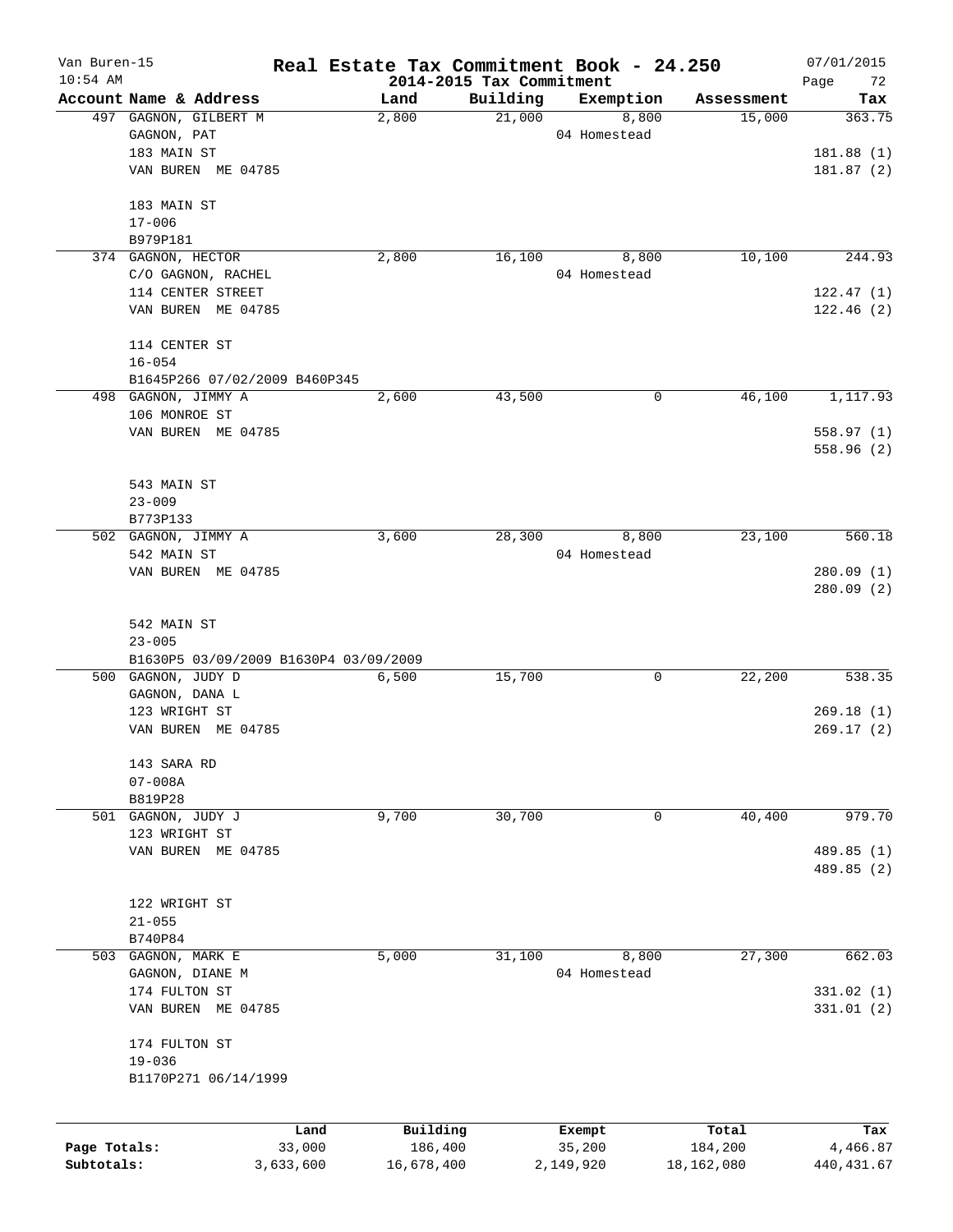| Van Buren-15<br>$10:54$ AM |                                | Real Estate Tax Commitment Book - 24.250 | 2014-2015 Tax Commitment |              |              | 07/01/2015        |
|----------------------------|--------------------------------|------------------------------------------|--------------------------|--------------|--------------|-------------------|
|                            | Account Name & Address         | Land                                     | Building                 | Exemption    | Assessment   | Page<br>73<br>Tax |
|                            | 504 GAGNON, MICHAEL            | 3,400                                    | 22,000                   | 8,800        | 16,600       | 402.55            |
|                            | 112 MONROE STREET              |                                          |                          | 04 Homestead |              |                   |
|                            | VAN BUREN ME 04785             |                                          |                          |              |              | 201.28(1)         |
|                            |                                |                                          |                          |              |              | 201.27(2)         |
|                            |                                |                                          |                          |              |              |                   |
|                            | 112 MONROE ST                  |                                          |                          |              |              |                   |
|                            | $23 - 024$                     |                                          |                          |              |              |                   |
|                            | B1439P157                      |                                          |                          |              |              |                   |
|                            | 505 GAGNON, MICHAEL            | 3,100                                    | 0                        | 0            | 3,100        | 75.18             |
|                            | 112 MONROE STREET              |                                          |                          |              |              |                   |
|                            | VAN BUREN ME 04785             |                                          |                          |              |              | 37.59(1)          |
|                            |                                |                                          |                          |              |              | 37.59(2)          |
|                            | MONROE ST                      |                                          |                          |              |              |                   |
|                            | $23 - 023$                     |                                          |                          |              |              |                   |
|                            | B1439P157                      |                                          |                          |              |              |                   |
|                            | 241 GAGNON, MIGUEL             | 10,900                                   | 12,600                   | 0            | 23,500       | 569.88            |
|                            | 10551 RTE 144                  |                                          |                          |              |              |                   |
|                            | ST. ANDRE NB E3Y-3H9           |                                          |                          |              |              | 284.94 (1)        |
|                            |                                |                                          |                          |              |              | 284.94 (2)        |
|                            |                                |                                          |                          |              |              |                   |
|                            | CASTONGUAY RD                  |                                          |                          |              |              |                   |
|                            | $02 - 033C$                    |                                          |                          |              |              |                   |
|                            | B1621P234 12/02/2008           |                                          |                          |              |              |                   |
|                            | 1300 GAGNON, PHILIP            | 7,000                                    | 41,100                   | 0            | 48,100       | 1,166.43          |
|                            | GAGNON, JOYCE                  |                                          |                          |              |              |                   |
|                            | 128 MORSE STREET               |                                          |                          |              |              | 583.22(1)         |
|                            | VAN BUREN ME 04785             |                                          |                          |              |              | 583.21(2)         |
|                            | 113 MORSE ST                   |                                          |                          |              |              |                   |
|                            | $21 - 045B$                    |                                          |                          |              |              |                   |
|                            | B1666P35 01/07/2010            |                                          |                          |              |              |                   |
|                            | 507 GAGNON, PHILIP A JR        | 4,000                                    | 15,400                   | 0            | 19,400       | 470.45            |
|                            | GAGNON, JOYCE M                |                                          |                          |              |              |                   |
|                            | 128 MORSE ST                   |                                          |                          |              |              | 235.23(1)         |
|                            | VAN BUREN ME 04785             |                                          |                          |              |              | 235.22(2)         |
|                            |                                |                                          |                          |              |              |                   |
|                            | 117 CHAMPLAIN ST               |                                          |                          |              |              |                   |
|                            | $20 - 036$                     |                                          |                          |              |              |                   |
| 499                        | B1336P324<br>GAGNON, PHILIP JR | 6,000                                    | 17,400                   | 8,800        | 14,600       | 354.05            |
|                            | 128 MORSE ST                   |                                          |                          | 04 Homestead |              |                   |
|                            | VAN BUREN ME 04785             |                                          |                          |              |              | 177.03(1)         |
|                            |                                |                                          |                          |              |              | 177.02(2)         |
|                            |                                |                                          |                          |              |              |                   |
|                            | 140 MORSE ST                   |                                          |                          |              |              |                   |
|                            | $21 - 004$                     |                                          |                          |              |              |                   |
|                            | B538P46                        |                                          |                          |              |              |                   |
| 508                        | GAGNON, PHILIP JR              | 7,100                                    | 65,700                   | 8,800        | 64,000       | 1,552.00          |
|                            | GAGNON, JOYCE                  |                                          |                          | 04 Homestead |              |                   |
|                            | 128 MORSE ST                   |                                          |                          |              |              | 776.00(1)         |
|                            | VAN BUREN ME 04785             |                                          |                          |              |              | 776.00(2)         |
|                            |                                |                                          |                          |              |              |                   |
|                            | 128 MORSE ST                   |                                          |                          |              |              |                   |
|                            | $21 - 007$                     |                                          |                          |              |              |                   |
|                            | B1082P55                       |                                          |                          |              |              |                   |
|                            |                                |                                          |                          |              |              |                   |
|                            |                                | Building<br>Land                         |                          | Exempt       | Total        | Tax               |
| Page Totals:               | 41,500                         | 174,200                                  |                          | 26,400       | 189,300      | 4,590.54          |
| Subtotals:                 | 3,675,100                      | 16,852,600                               |                          | 2,176,320    | 18, 351, 380 | 445,022.21        |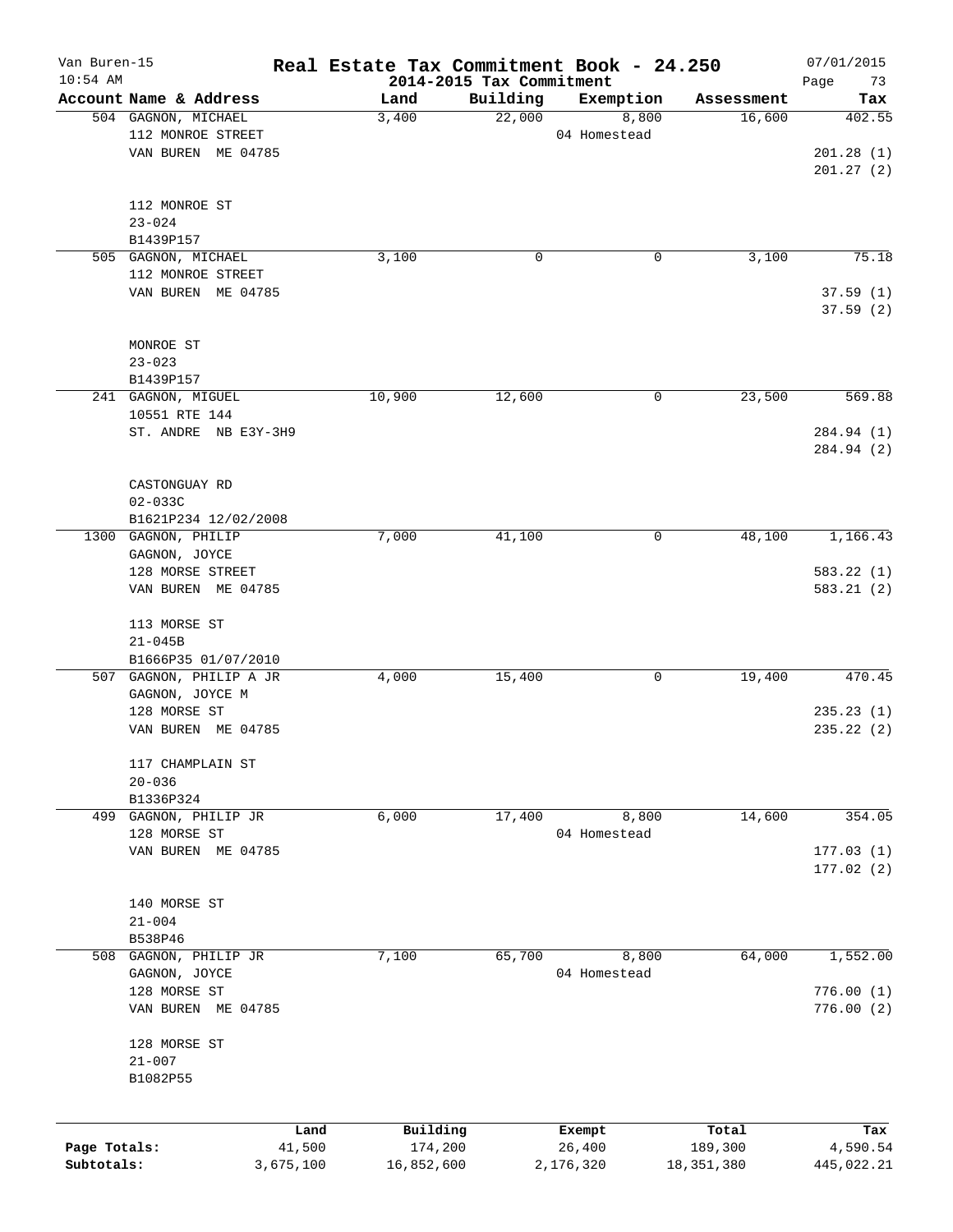| Van Buren-15 |                                     |                | Real Estate Tax Commitment Book - 24.250 |                          |                       |                      | 07/01/2015              |
|--------------|-------------------------------------|----------------|------------------------------------------|--------------------------|-----------------------|----------------------|-------------------------|
| $10:54$ AM   |                                     |                |                                          | 2014-2015 Tax Commitment |                       |                      | Page<br>74              |
|              | Account Name & Address              |                | Land                                     | Building                 | Exemption             | Assessment<br>37,000 | Tax                     |
|              | 509 GAGNON, PIERRETTE               |                | 3,900                                    | 41,900                   | 8,800<br>04 Homestead |                      | 897.25                  |
|              | GAGNON, MICHAEL<br>500 MAIN ST      |                |                                          |                          |                       |                      |                         |
|              |                                     |                |                                          |                          |                       |                      | 448.63 (1)              |
|              | VAN BUREN ME 04785                  |                |                                          |                          |                       |                      | 448.62 (2)              |
|              | 500 MAIN ST                         |                |                                          |                          |                       |                      |                         |
|              | $22 - 008$                          |                |                                          |                          |                       |                      |                         |
|              | B1069P265                           |                |                                          |                          |                       |                      |                         |
| 413          | GAGNON, RICHARD A                   |                | 3,000                                    | 21,800                   | 8,800                 | 16,000               | 388.00                  |
|              | GAGNON, GENEVA A                    |                |                                          |                          | 04 Homestead          |                      |                         |
|              | 264 MAIN ST                         |                |                                          |                          |                       |                      | 194.00 (1)              |
|              | VAN BUREN ME 04785                  |                |                                          |                          |                       |                      | 194.00(2)               |
|              | 264 MAIN ST                         |                |                                          |                          |                       |                      |                         |
|              | $18 - 063$                          |                |                                          |                          |                       |                      |                         |
|              | B1629P12 02/24/2009                 |                |                                          |                          |                       |                      |                         |
|              | 700 GAGNON, SHEILA                  |                | 5,800                                    | 44,800                   | 8,800                 | 41,800               | 1,013.65                |
|              | 237 MAIN STREET                     |                |                                          |                          | 04 Homestead          |                      |                         |
|              | VAN BUREN ME 04785                  |                |                                          |                          |                       |                      | 506.83(1)               |
|              |                                     |                |                                          |                          |                       |                      | 506.82(2)               |
|              |                                     |                |                                          |                          |                       |                      |                         |
|              | 237 MAIN ST                         |                |                                          |                          |                       |                      |                         |
|              | $18 - 036$                          |                |                                          |                          |                       |                      |                         |
|              | B1426P240<br>58 GAGNON, STANLEY J   |                | 2,200                                    | 31,900                   | 0                     | 34,100               | 826.93                  |
|              |                                     |                |                                          |                          |                       |                      |                         |
|              | GAGNON, JUDY D<br>123 WRIGHT STREET |                |                                          |                          |                       |                      |                         |
|              | VAN BUREN ME 04785                  |                |                                          |                          |                       |                      | 413.47(1)<br>413.46 (2) |
|              |                                     |                |                                          |                          |                       |                      |                         |
|              | 402 MAIN ST                         |                |                                          |                          |                       |                      |                         |
|              | $21 - 037$                          |                |                                          |                          |                       |                      |                         |
|              | B1706P87 12/15/2010                 |                |                                          |                          |                       |                      |                         |
|              | 511 GAGNON, STANLEY J               |                | 5,300                                    | 82,400                   | 8,800                 | 78,900               | 1,913.33                |
|              | GAGNON, JUDY D                      |                |                                          |                          | 04 Homestead          |                      |                         |
|              | 123 WRIGHT ST                       |                |                                          |                          |                       |                      | 956.67(1)               |
|              | VAN BUREN ME 04785                  |                |                                          |                          |                       |                      | 956.66(2)               |
|              | 123 WRIGHT ST                       |                |                                          |                          |                       |                      |                         |
|              | $21 - 016$                          |                |                                          |                          |                       |                      |                         |
|              | B723P348                            |                |                                          |                          |                       |                      |                         |
| 512          | GAGNON, STEVEN                      |                | 6,000                                    | 66,100                   | 8,800                 | 63,300               | 1,535.03                |
|              | GAGNON, TOMMIE                      |                |                                          |                          | 04 Homestead          |                      |                         |
|              | 119 WATERMILL RD                    |                |                                          |                          |                       |                      | 767.52(1)               |
|              | VAN BUREN ME 04785                  |                |                                          |                          |                       |                      | 767.51(2)               |
|              | 119 WATERMILL RD                    |                |                                          |                          |                       |                      |                         |
|              | $16 - 028$                          |                |                                          |                          |                       |                      |                         |
|              | B1095P336                           |                |                                          |                          |                       |                      |                         |
|              | 513 GAGNON, WAYNE                   |                | 4,000                                    | 9,800                    | 0                     | 13,800               | 334.65                  |
|              | 106 MONROE ST                       |                |                                          |                          |                       |                      |                         |
|              | VAN BUREN ME 04785                  |                |                                          |                          |                       |                      | 167.33(1)               |
|              |                                     |                |                                          |                          |                       |                      | 167.32(2)               |
|              |                                     |                |                                          |                          |                       |                      |                         |
|              | 109 MONROE ST                       |                |                                          |                          |                       |                      |                         |
|              | $23 - 010$                          |                |                                          |                          |                       |                      |                         |
|              | B1812P93 06/02/2013                 |                |                                          |                          |                       |                      |                         |
|              |                                     |                |                                          |                          |                       |                      |                         |
| Page Totals: |                                     | Land<br>30,200 | Building<br>298,700                      |                          | Exempt<br>44,000      | Total<br>284,900     | Tax<br>6,908.84         |
| Subtotals:   |                                     | 3,705,300      | 17, 151, 300                             |                          | 2,220,320             | 18,636,280           | 451,931.05              |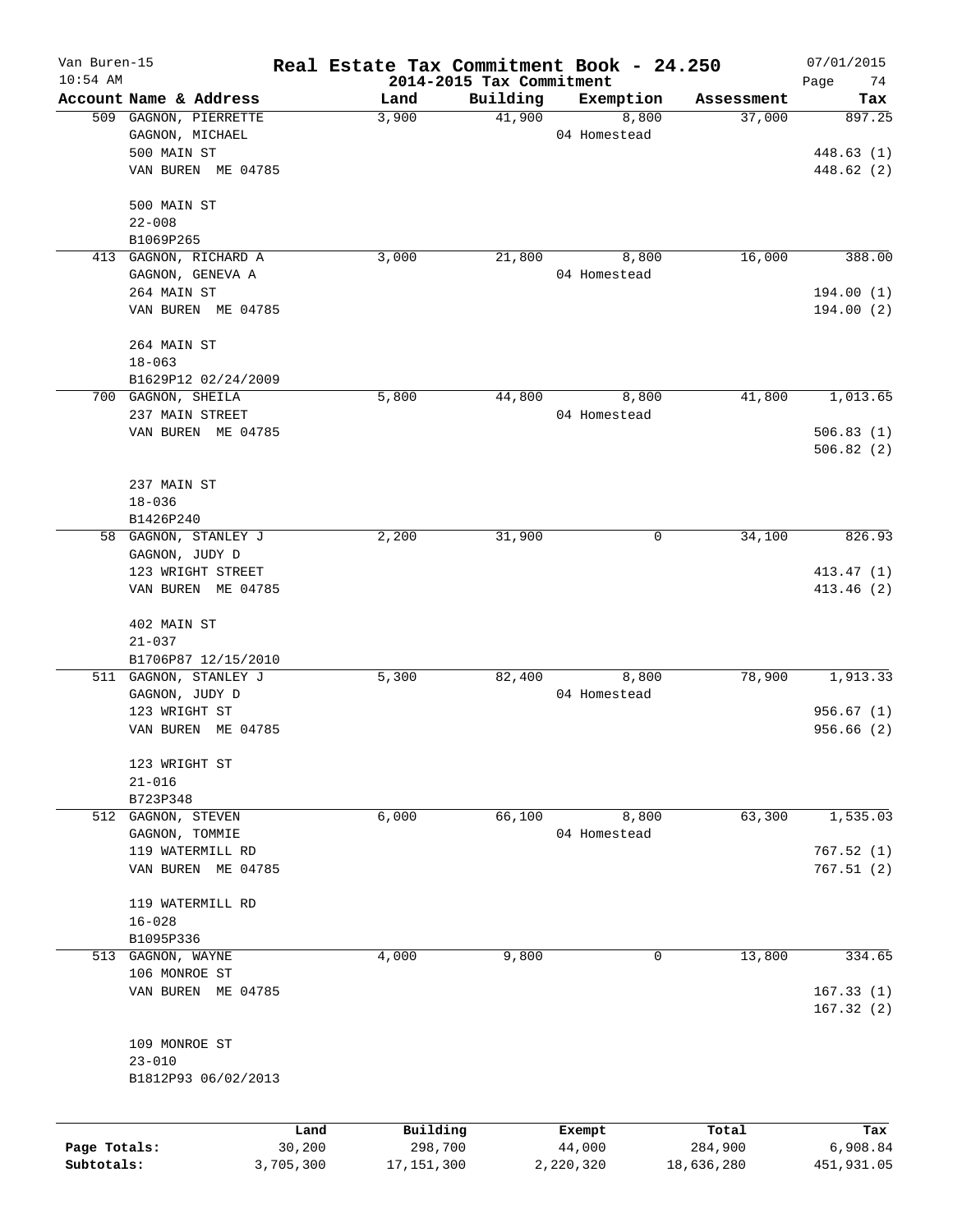| Van Buren-15 |                                           | Real Estate Tax Commitment Book - 24.250 |                          |              |            | 07/01/2015  |
|--------------|-------------------------------------------|------------------------------------------|--------------------------|--------------|------------|-------------|
| $10:54$ AM   |                                           |                                          | 2014-2015 Tax Commitment |              |            | 75<br>Page  |
|              | Account Name & Address                    | Land                                     | Building                 | Exemption    | Assessment | Tax         |
|              | 514 GAGNON, WAYNE                         | 7,000                                    | $\mathbf 0$              | $\Omega$     | 7,000      | 169.75      |
|              | 771 MAIN ST                               |                                          |                          |              |            |             |
|              | VAN BUREN ME 04785                        |                                          |                          |              |            | 84.88 (1)   |
|              |                                           |                                          |                          |              |            | 84.87 (2)   |
|              | RR 1                                      |                                          |                          |              |            |             |
|              | $08 - 017B$                               |                                          |                          |              |            |             |
|              | B1088P325                                 |                                          |                          |              |            |             |
|              | 515 GAGNON, WAYNE P                       | 3,800                                    | 49,000                   | 8,800        | 44,000     | 1,067.00    |
|              | GAGNON, JEANNINE C                        |                                          |                          | 04 Homestead |            |             |
|              | 106 MONROE ST                             |                                          |                          |              |            | 533.50(1)   |
|              | VAN BUREN ME 04785                        |                                          |                          |              |            | 533.50(2)   |
|              | 106 MONROE ST                             |                                          |                          |              |            |             |
|              | $23 - 026$                                |                                          |                          |              |            |             |
|              | B905P237                                  |                                          |                          |              |            |             |
|              | 455 GAGNON, WAYNE P                       | 6,400                                    | 0                        | 0            | 6,400      | 155.20      |
|              | GAGNON, JEANNINE                          |                                          |                          |              |            |             |
|              | 106 MONROE                                |                                          |                          |              |            | 77.60(1)    |
|              | VAN BUREN ME 04785                        |                                          |                          |              |            | 77.60(2)    |
|              | 541 MAIN ST                               |                                          |                          |              |            |             |
|              | $23 - 118$                                |                                          |                          |              |            |             |
|              | B1795P101 01/10/2013                      |                                          |                          |              |            |             |
|              | 516 GAGNON'S HARDWARE &<br>FURNITURE, INC | 23,500                                   | 124,300                  | 0            | 147,800    | 3,584.15    |
|              | C/O PHILIP & CYNTHIA                      |                                          |                          |              |            |             |
|              | <b>DUFOUR</b>                             |                                          |                          |              |            |             |
|              | PO BOX 40                                 |                                          |                          |              |            | 1,792.08(1) |
|              | VAN BUREN ME 04785                        |                                          |                          |              |            | 1,792.07(2) |
|              | 94 MAIN ST                                |                                          |                          |              |            |             |
|              | $15 - 040$                                |                                          |                          |              |            |             |
|              | B425P257 01/01/1976                       |                                          |                          |              |            |             |
|              | 49 GARCIA, JESUS M JR<br>33 TAMMY TERRACE | 3,400                                    | 53,500                   | 0            | 56,900     | 1,379.83    |
|              | WAYNE NJ 07470                            |                                          |                          |              |            | 689.92 (1)  |
|              |                                           |                                          |                          |              |            | 689.91 (2)  |
|              | 105 ROOSEVELT AVE                         |                                          |                          |              |            |             |
|              | $14 - 049$                                |                                          |                          |              |            |             |
|              | B1767P208 06/20/2012 B1496P191            |                                          |                          |              |            |             |
|              | 522 GARCIA, MICHAEL                       | 1,600                                    | 21,400                   | 8,800        | 14,200     | 344.35      |
|              | DESPLAINES, MICHEAL                       |                                          |                          | 04 Homestead |            |             |
|              | 113 ST FRANCIS ST                         |                                          |                          |              |            | 172.18(1)   |
|              | VAN BUREN ME 04785                        |                                          |                          |              |            | 172.17(2)   |
|              | 113 ST FRANCIS ST                         |                                          |                          |              |            |             |
|              | $13 - 031$                                |                                          |                          |              |            |             |
|              | B1467P70                                  |                                          |                          |              |            |             |
|              |                                           |                                          |                          |              |            |             |

|              | Land      | Building   | Exempt    | Total      | Tax        |  |
|--------------|-----------|------------|-----------|------------|------------|--|
| Page Totals: | 45,700    | 248,200    | 17,600    | 276,300    | 6,700.28   |  |
| Subtotals:   | 3,751,000 | 17,399,500 | 2,237,920 | 18,912,580 | 458,631.33 |  |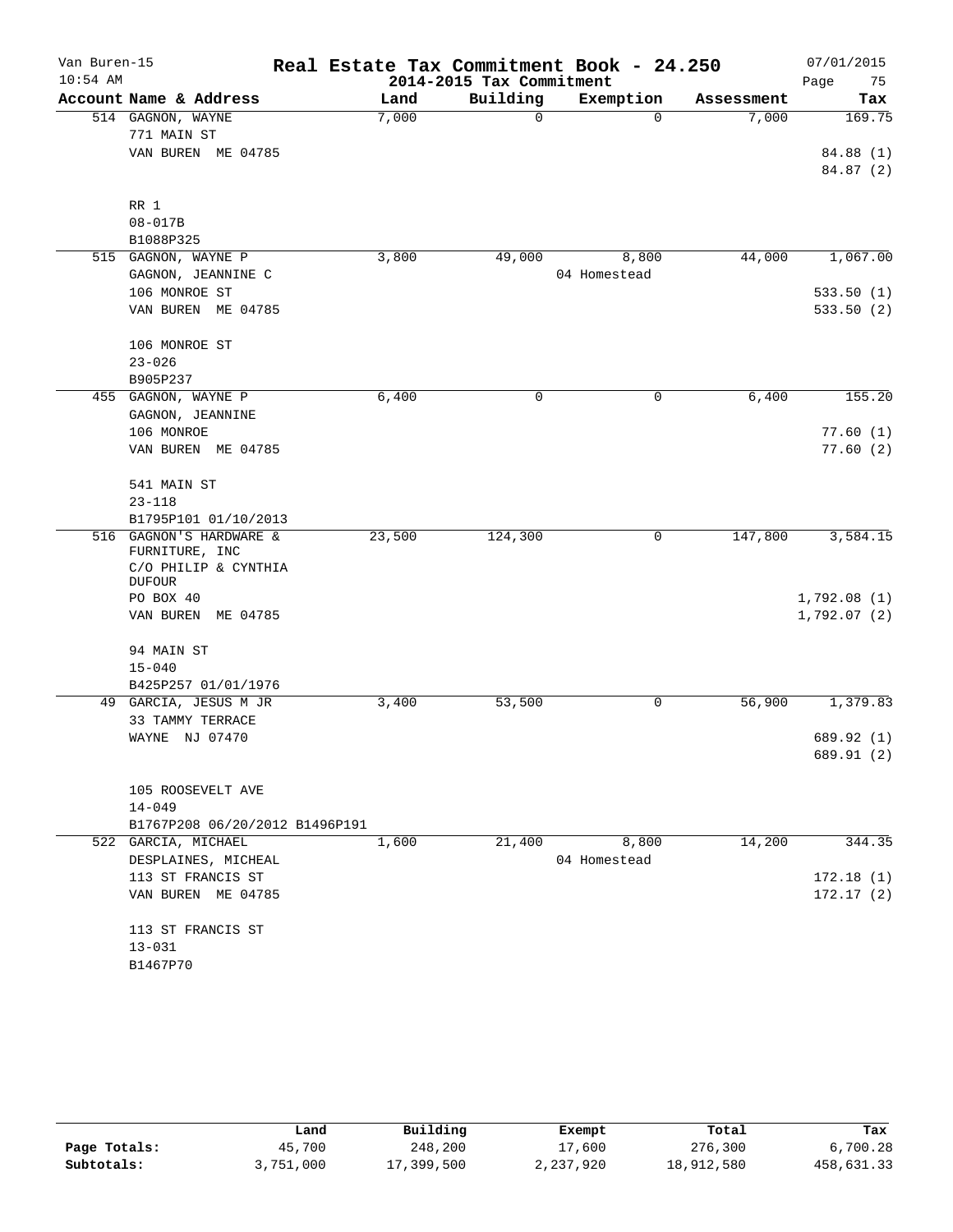| Van Buren-15<br>$10:54$ AM |                                                   |           | Real Estate Tax Commitment Book - 24.250 |          |                       |            | 07/01/2015             |
|----------------------------|---------------------------------------------------|-----------|------------------------------------------|----------|-----------------------|------------|------------------------|
|                            | Account Name & Address                            |           | 2014-2015 Tax Commitment<br>Land         | Building | Exemption             | Assessment | Page<br>76<br>Tax      |
|                            | 523 GATEWAY SNOWMOBILE<br>CLUB, INC<br>PO BOX 407 |           | 6,700                                    | 15,500   | 0                     | 22,200     | 538.35                 |
|                            | VAN BUREN ME 04785                                |           |                                          |          |                       |            | 269.18(1)<br>269.17(2) |
|                            | 118 POND RD                                       |           |                                          |          |                       |            |                        |
|                            | $16 - 013$<br>B1193P245                           |           |                                          |          |                       |            |                        |
|                            | 524 GAUTHIER, CAROL A                             |           | 3,400                                    | 39,700   | 8,800                 | 34,300     | 831.78                 |
|                            | 118 VIOLETTE ST<br>VAN BUREN ME 04785             |           |                                          |          | 04 Homestead          |            | 415.89(1)              |
|                            |                                                   |           |                                          |          |                       |            | 415.89(2)              |
|                            | 118 VIOLETTE ST                                   |           |                                          |          |                       |            |                        |
|                            | $16 - 075$                                        |           |                                          |          |                       |            |                        |
|                            | B1482P43<br>525 GAUVIN, CYR                       |           | 3,700                                    | 17,500   | $\mathsf{O}$          | 21,200     | 514.10                 |
|                            | GAUVIN, RACHEL                                    |           |                                          |          |                       |            |                        |
|                            | 89 HAMLIN RD                                      |           |                                          |          |                       |            | 257.05(1)              |
|                            | HAMLIN ME 04785                                   |           |                                          |          |                       |            | 257.05(2)              |
|                            | 148 HIGH ST                                       |           |                                          |          |                       |            |                        |
|                            | $14 - 107$                                        |           |                                          |          |                       |            |                        |
|                            | B634P103<br>526 GAUVIN, YOLANDE                   |           | 6,200                                    | 68,500   | 8,800                 | 65,900     | 1,598.08               |
|                            | GAUVIN, JACQUES                                   |           |                                          |          | 04 Homestead          |            |                        |
|                            | 103 ELDER AVE                                     |           |                                          |          |                       |            | 799.04 (1)             |
|                            | VAN BUREN ME 04785                                |           |                                          |          |                       |            | 799.04(2)              |
|                            | 103 ELDER AVE                                     |           |                                          |          |                       |            |                        |
|                            | $20 - 016$                                        |           |                                          |          |                       |            |                        |
|                            | B1554P225 06/25/2007<br>527 GENDREAU, ALFRED      |           | 3,600                                    | 0        | 0                     | 3,600      | 87.30                  |
|                            | GENDREAU, DIANE                                   |           |                                          |          |                       |            |                        |
|                            | 2294 VAN BUREN RD                                 |           |                                          |          |                       |            | 43.65(1)               |
|                            | CONNOR ME 04736                                   |           |                                          |          |                       |            | 43.65(2)               |
|                            | CHAMPLAIN ST                                      |           |                                          |          |                       |            |                        |
|                            | $19 - 001$                                        |           |                                          |          |                       |            |                        |
|                            | B1010P339                                         |           |                                          | 0        | 0                     |            | 92.15                  |
|                            | 528 GENDREAU, DONALD<br>GENDREAU, KAREN A         |           | 3,800                                    |          |                       | 3,800      |                        |
|                            | 117 POND RD                                       |           |                                          |          |                       |            | 46.08(1)               |
|                            | VAN BUREN ME 04785                                |           |                                          |          |                       |            | 46.07 (2)              |
|                            | POPLAR ST                                         |           |                                          |          |                       |            |                        |
|                            | $16 - 001$                                        |           |                                          |          |                       |            |                        |
|                            | B441P14                                           |           |                                          |          |                       |            |                        |
|                            | 529 GENDREAU, DONALD<br>GENDREAU, KAREN A         |           | 5,000                                    | 15,700   | 8,800<br>04 Homestead | 11,900     | 288.58                 |
|                            | 117 POND RD                                       |           |                                          |          |                       |            | 144.29(1)              |
|                            | VAN BUREN ME 04785                                |           |                                          |          |                       |            | 144.29(2)              |
|                            | 117 POND RD                                       |           |                                          |          |                       |            |                        |
|                            | $16 - 012$                                        |           |                                          |          |                       |            |                        |
|                            | B686P177                                          |           |                                          |          |                       |            |                        |
|                            |                                                   | Land      | Building                                 |          | Exempt                | Total      | Tax                    |
| Page Totals:               |                                                   | 32,400    | 156,900                                  |          | 26,400                | 162,900    | 3,950.34               |
| Subtotals:                 |                                                   | 3,783,400 | 17,556,400                               |          | 2,264,320             | 19,075,480 | 462,581.67             |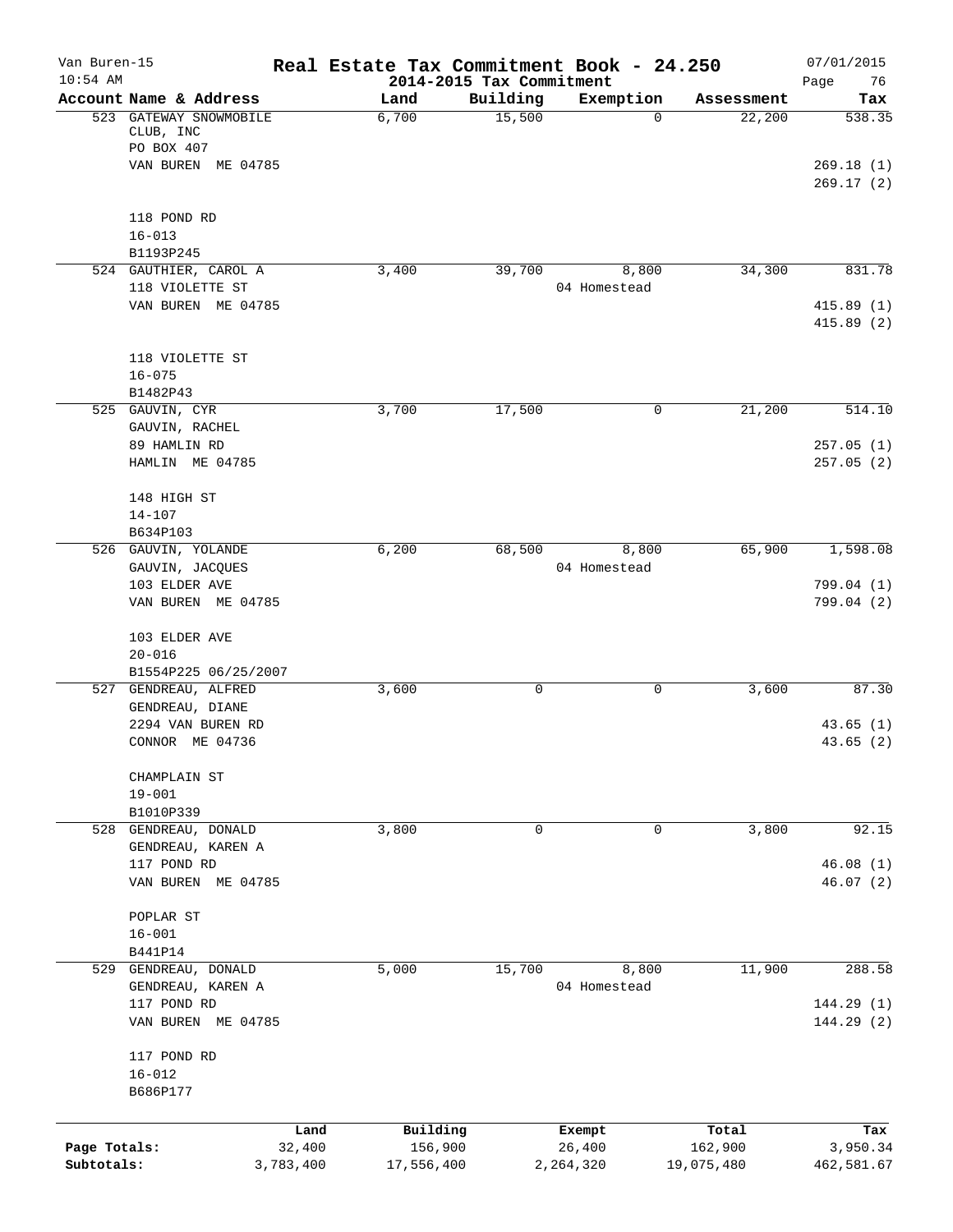| Van Buren-15<br>$10:54$ AM |                        | Real Estate Tax Commitment Book - 24.250 | 2014-2015 Tax Commitment |              |            | 07/01/2015<br>Page<br>77 |
|----------------------------|------------------------|------------------------------------------|--------------------------|--------------|------------|--------------------------|
|                            | Account Name & Address | Land                                     | Building                 | Exemption    | Assessment | Tax                      |
|                            | 530 GENDREAU, GARY     | 15,100                                   | 77,400                   | $\mathbf 0$  | 92,500     | 2, 243.13                |
|                            | 131 WASHINGTON AVE     |                                          |                          |              |            |                          |
|                            | VAN BUREN ME 04785     |                                          |                          |              |            | 1, 121.57(1)             |
|                            |                        |                                          |                          |              |            | 1, 121.56(2)             |
|                            |                        |                                          |                          |              |            |                          |
|                            | 405 MAIN ST            |                                          |                          |              |            |                          |
|                            |                        |                                          |                          |              |            |                          |
|                            | $21 - 023$             |                                          |                          |              |            |                          |
|                            | B1335P203              |                                          |                          |              |            |                          |
|                            | 531 GENDREAU, GARY E   | 4,600                                    | 54,700                   | 8,800        | 50, 500    | 1,224.63                 |
|                            | 131 WASHINGTON AVE     |                                          |                          | 04 Homestead |            |                          |
|                            | VAN BUREN ME 04785     |                                          |                          |              |            | 612.32(1)                |
|                            |                        |                                          |                          |              |            | 612.31(2)                |
|                            |                        |                                          |                          |              |            |                          |
|                            | 131 WASHINGTON AVE     |                                          |                          |              |            |                          |
|                            | $14 - 019$             |                                          |                          |              |            |                          |
|                            | B887P111               |                                          |                          |              |            |                          |
| 532                        | GENDREAU, KAREN (ET    | 6,900                                    | 22,200                   | 0            | 29,100     | 705.68                   |
|                            | ALS)                   |                                          |                          |              |            |                          |
|                            | 117 POND RD            |                                          |                          |              |            |                          |
|                            | VAN BUREN ME 04785     |                                          |                          |              |            | 352.84(1)                |
|                            |                        |                                          |                          |              |            | 352.84(2)                |
|                            |                        |                                          |                          |              |            |                          |
|                            | 169 POPLAR ST          |                                          |                          |              |            |                          |
|                            | $14 - 092$             |                                          |                          |              |            |                          |
|                            |                        |                                          |                          |              |            |                          |
|                            | B1230P87               |                                          |                          |              |            |                          |
|                            | 533 GENDREAU, KIM      | 3,600                                    | 300                      | 0            | 3,900      | 94.58                    |
|                            | 177 CHAMPLAIN STREET   |                                          |                          |              |            |                          |
|                            | VAN BUREN ME 04785     |                                          |                          |              |            | 47.29(1)                 |
|                            |                        |                                          |                          |              |            | 47.29(2)                 |
|                            |                        |                                          |                          |              |            |                          |
|                            | CHAMPLAIN STREET       |                                          |                          |              |            |                          |
|                            | $19 - 025$             |                                          |                          |              |            |                          |
|                            | B1477P294              |                                          |                          |              |            |                          |
|                            | 534 GENDREAU, KIM      | 5,000                                    | 62,500                   | 8,800        | 58,700     | 1,423.48                 |
|                            | 177 CHAMPLAIN STREET   |                                          |                          | 04 Homestead |            |                          |
|                            | VAN BUREN ME 04785     |                                          |                          |              |            | 711.74 (1)               |
|                            |                        |                                          |                          |              |            | 711.74(2)                |
|                            |                        |                                          |                          |              |            |                          |
|                            | 177 CHAMPLAIN STREET   |                                          |                          |              |            |                          |
|                            | $19 - 026$             |                                          |                          |              |            |                          |
|                            |                        |                                          |                          |              |            |                          |
|                            | B1477P294              |                                          |                          |              |            |                          |
|                            | 535 GEREBEN, BALAZS I  | 4,100                                    | 41,400                   | 8,800        | 36,700     | 889.98                   |
|                            | GEREBEN, JANICE E      |                                          |                          | 04 Homestead |            |                          |
|                            | 127 ROOSEVELT AVE      |                                          |                          |              |            | 444.99 (1)               |
|                            | VAN BUREN ME 04785     |                                          |                          |              |            | 444.99 (2)               |
|                            |                        |                                          |                          |              |            |                          |
|                            | 127 ROOSEVELT AVE      |                                          |                          |              |            |                          |
|                            | $14 - 115$             |                                          |                          |              |            |                          |
|                            | B780P207               |                                          |                          |              |            |                          |
|                            | 729 GERNER, DELORES I  | 3,800                                    | 13,400                   | 0            | 17,200     | 417.10                   |
|                            | P.O. BOX 142           |                                          |                          |              |            |                          |
|                            | SMETHPORT PA 16749     |                                          |                          |              |            | 208.55(1)                |
|                            |                        |                                          |                          |              |            |                          |
|                            |                        |                                          |                          |              |            | 208.55(2)                |
|                            |                        |                                          |                          |              |            |                          |
|                            | 119 LINCOLN ST         |                                          |                          |              |            |                          |
|                            | $14 - 011A$            |                                          |                          |              |            |                          |
|                            | B1612P138 09/02/2008   |                                          |                          |              |            |                          |
|                            |                        |                                          |                          |              |            |                          |
|                            |                        | Building<br>Land                         |                          | Exempt       | Total      | Tax                      |
| Page Totals:               | 43,100                 | 271,900                                  |                          | 26,400       | 288,600    | 6,998.58                 |
| Subtotals:                 | 3,826,500              | 17,828,300                               |                          | 2,290,720    | 19,364,080 | 469,580.25               |
|                            |                        |                                          |                          |              |            |                          |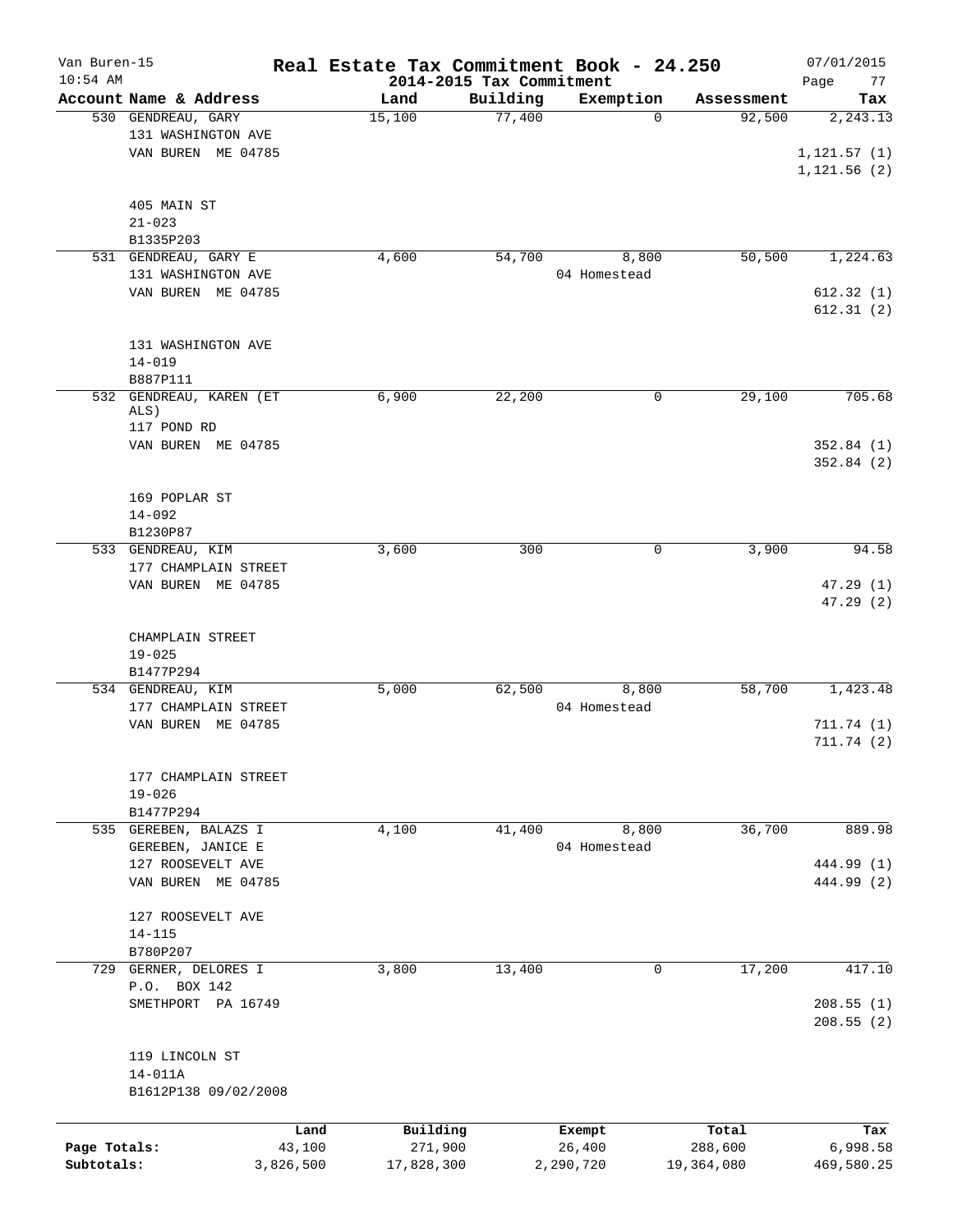| Van Buren-15<br>$10:54$ AM |                               | Real Estate Tax Commitment Book - 24.250 | 2014-2015 Tax Commitment |              |            | 07/01/2015<br>Page<br>78 |
|----------------------------|-------------------------------|------------------------------------------|--------------------------|--------------|------------|--------------------------|
|                            | Account Name & Address        | Land                                     | Building                 | Exemption    | Assessment | Tax                      |
|                            | 191 GERSON, TARA LEE          | 6,000                                    | 5,100                    | $\Omega$     | 11,100     | 269.18                   |
|                            | 13221 ADMIRAL AVE. UNIT<br>F  |                                          |                          |              |            |                          |
|                            | MARINA DEL REY CA<br>90292    |                                          |                          |              |            | 134.59(1)                |
|                            |                               |                                          |                          |              |            | 134.59(2)                |
|                            | 120 PARENT RD                 |                                          |                          |              |            |                          |
|                            | $09 - 041A$                   |                                          |                          |              |            |                          |
|                            | B1670P266 03/01/2010 B843P138 |                                          |                          |              |            |                          |
|                            | 536 GERVAIS, MILDRED          | 4,800                                    | 12,600                   | 8,800        | 8,600      | 208.55                   |
|                            | 642 MAIN ST                   |                                          |                          | 04 Homestead |            |                          |
|                            | VAN BUREN ME 04785            |                                          |                          |              |            | 104.28(1)                |
|                            |                               |                                          |                          |              |            | 104.27(2)                |
|                            | 642 MAIN ST                   |                                          |                          |              |            |                          |
|                            | $25 - 011$                    |                                          |                          |              |            |                          |
|                            | B398P477                      |                                          |                          |              |            |                          |
| 123                        | GIANGIORDANO, STEVEN B        | 3,800                                    | 54,800                   | $\mathsf{O}$ | 58,600     | 1,421.05                 |
|                            | GIANGIORDANO, CARLEENA        |                                          |                          |              |            |                          |
|                            | Α                             |                                          |                          |              |            |                          |
|                            | 874 CARIBOU ROAD              |                                          |                          |              |            | 710.53(1)                |
|                            | CYR PLANTATION ME<br>04785    |                                          |                          |              |            | 710.52(2)                |
|                            | 272 MAIN ST                   |                                          |                          |              |            |                          |
|                            | $18 - 058$                    |                                          |                          |              |            |                          |
|                            | B1715P74 03/22/2011           |                                          |                          |              |            |                          |
|                            | 537 GIBSON, LAWRENCE          | 4,600                                    | 34,200                   | 8,800        | 30,000     | 727.50                   |
|                            | GIBSON, RONALD                |                                          |                          | 04 Homestead |            |                          |
|                            | 115 MADISON AVE               |                                          |                          |              |            | 363.75(1)                |
|                            | VAN BUREN ME 04785            |                                          |                          |              |            | 363.75(2)                |
|                            | 115 MADISON AVE               |                                          |                          |              |            |                          |
|                            | $14 - 102$                    |                                          |                          |              |            |                          |
|                            | B1110P142                     |                                          |                          |              |            |                          |
| 538                        | GLEW, MICHAEL W               | 9,700                                    | 94,100                   | 8,800        | 95,000     | 2,303.75                 |
|                            | GLEW, ODETTE F                |                                          |                          | 04 Homestead |            |                          |
|                            | 915 MAIN STREET               |                                          |                          |              |            | 1,151.88(1)              |
|                            | VAN BUREN ME 04785            |                                          |                          |              |            | 1,151.87(2)              |
|                            | 915 MAIN ST                   |                                          |                          |              |            |                          |
|                            | $08 - 047C$                   |                                          |                          |              |            |                          |
|                            | B1052P264                     |                                          |                          |              |            |                          |
| 539                        | GOLAS, EDWARD (ESTATE<br>OF)  | 14,400                                   | 0                        | 0            | 14,400     | 349.20                   |
|                            | C/O FELICIA FELIX             |                                          |                          |              |            |                          |
|                            | 144 CLIFTON ST                |                                          |                          |              |            | 174.60(1)                |
|                            | WALLINGFORD CT 06492          |                                          |                          |              |            | 174.60(2)                |
|                            | ALEXANDER RD                  |                                          |                          |              |            |                          |
|                            | $07 - 011$                    |                                          |                          |              |            |                          |

|              | Land      | Building   | Exempt    | Total      | Tax        |
|--------------|-----------|------------|-----------|------------|------------|
| Page Totals: | 43,300    | 200,800    | 26,400    | 217,700    | 5,279.23   |
| Subtotals:   | 3,869,800 | 18,029,100 | 2,317,120 | 19,581,780 | 474,859.48 |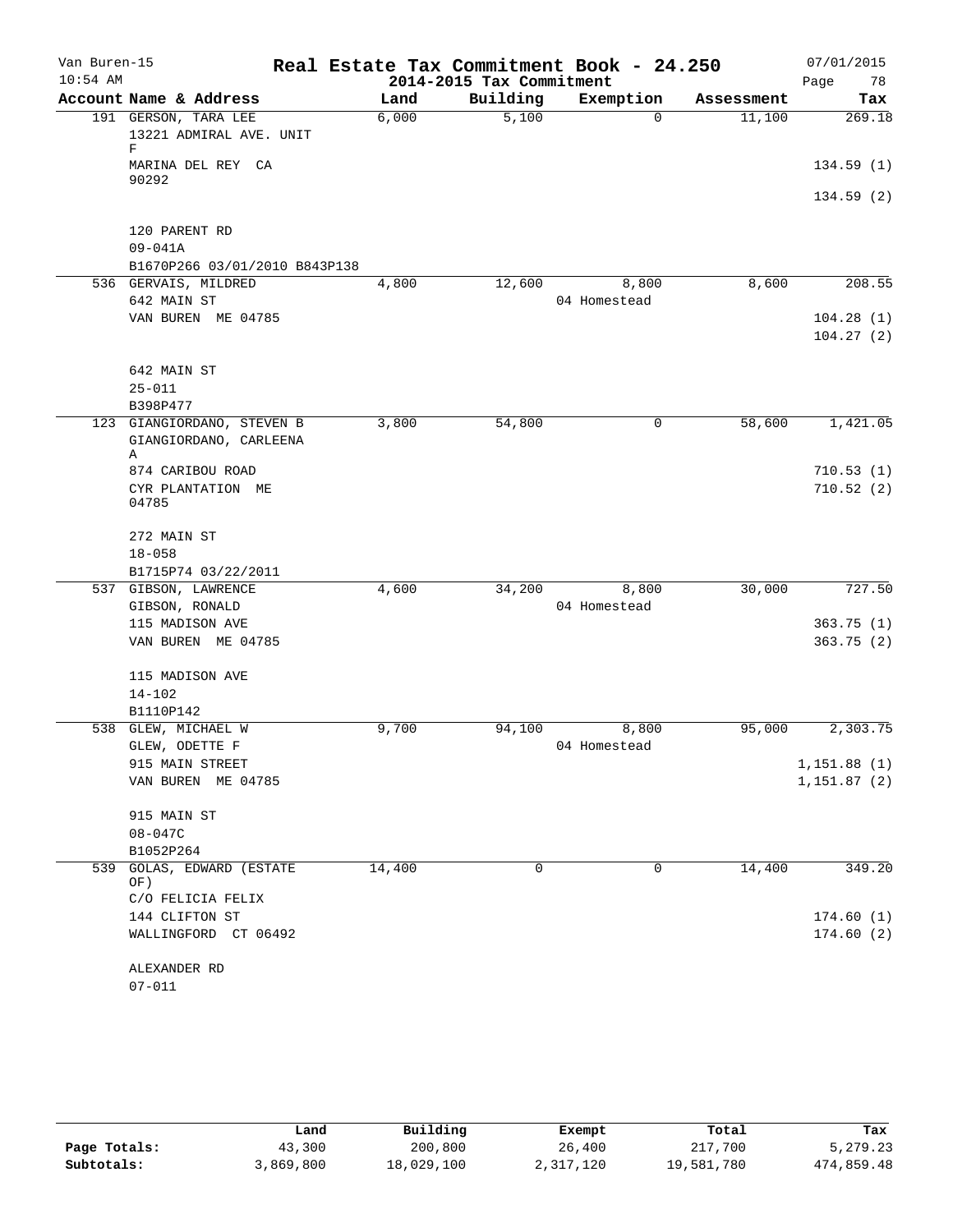| Van Buren-15<br>$10:54$ AM |                                                                  | Real Estate Tax Commitment Book - 24.250 | 2014-2015 Tax Commitment |                       |            | 07/01/2015<br>Page<br>79 |
|----------------------------|------------------------------------------------------------------|------------------------------------------|--------------------------|-----------------------|------------|--------------------------|
|                            | Account Name & Address                                           | Land                                     | Building                 | Exemption             | Assessment | Tax                      |
|                            | 540 GOLDBERG, STEVEN<br>C/O ST. PETER, NORMAN &<br><b>GISELE</b> | 3,100                                    | 21,100                   | 0                     | 24,200     | 586.85                   |
|                            | 141 HIGH STREET<br>VAN BUREN ME 04785                            |                                          |                          |                       |            | 293.43(1)<br>293.42 (2)  |
|                            | 141 HIGH ST                                                      |                                          |                          |                       |            |                          |
|                            | $14 - 078$<br>B1561P124                                          |                                          |                          |                       |            |                          |
|                            | 541 GOODRIDGE, DARRELL B<br>GOODRIDGE, DENNIS B                  | 3,000                                    | 32,500                   | 0                     | 35,500     | 860.88                   |
|                            | 1517 MAIN ST<br>GRAND ISLE ME 04746                              |                                          |                          |                       |            | 430.44 (1)<br>430.44 (2) |
|                            | 120 PINE ST                                                      |                                          |                          |                       |            |                          |
|                            | $14 - 069$<br>B1187P94                                           |                                          |                          |                       |            |                          |
|                            | 543 GOODRIDGE, DENNIS                                            | 7,500                                    | 28,700                   | 0                     | 36,200     | 877.85                   |
|                            | GOODRIDGE, DARRELL                                               |                                          |                          |                       |            |                          |
|                            | 1517 MAIN STREET                                                 |                                          |                          |                       |            | 438.93 (1)               |
|                            | GRAND ISLE ME 04746                                              |                                          |                          |                       |            | 438.92 (2)               |
|                            | RR 1 (BARN & SHED)                                               |                                          |                          |                       |            |                          |
|                            | $08 - 052$                                                       |                                          |                          |                       |            |                          |
|                            | B1467P269                                                        |                                          |                          |                       |            |                          |
|                            | 542 GOODRIDGE, DENNIS D<br>GOODRIDGE, DARREL D                   | 3,400                                    | 0                        | 0                     | 3,400      | 82.45                    |
|                            | 1517 MAIN ST                                                     |                                          |                          |                       |            | 41.23(1)                 |
|                            | GRAND ISLE ME 04746                                              |                                          |                          |                       |            | 41.22(2)                 |
|                            | 133 PINE ST                                                      |                                          |                          |                       |            |                          |
|                            | $14 - 057$                                                       |                                          |                          |                       |            |                          |
|                            | B1139P138 12/11/1998                                             |                                          |                          |                       |            |                          |
|                            | 544 GORDON, DENNIS J                                             | 15,800                                   | 0                        | 0                     | 15,800     | 383.15                   |
|                            | PLANCK, MERRILY<br>1330 W 13TH ST                                |                                          |                          |                       |            | 191.58(1)                |
|                            | TEMPE AZ 85281                                                   |                                          |                          |                       |            | 191.57(2)                |
|                            | OFF ALEXANDER RD                                                 |                                          |                          |                       |            |                          |
|                            | $09 - 032$                                                       |                                          |                          |                       |            |                          |
|                            | B1592P211                                                        |                                          |                          |                       |            |                          |
|                            | 545 GORDON, TERESA E<br>GORDON, THOMAS S                         | 3,500                                    | 25,900                   | 0                     | 29,400     | 712.95                   |
|                            | 106 MARTA RD                                                     |                                          |                          |                       |            | 356.48(1)                |
|                            | DEBARY FL 32713                                                  |                                          |                          |                       |            | 356.47(2)                |
|                            | 107 ROSSIGNOL DR                                                 |                                          |                          |                       |            |                          |
|                            | $14 - 131$                                                       |                                          |                          |                       |            |                          |
|                            | B1519P206                                                        |                                          |                          |                       |            |                          |
|                            | 547 GRANDMAISON, DAYTON<br>GRANDMAISON, HEIDI J                  | 3,600                                    | 41,600                   | 8,800<br>04 Homestead | 36,400     | 882.70                   |
|                            | 45 MAIN ST                                                       |                                          |                          |                       |            | 441.35(1)                |
|                            | VAN BUREN ME 04785                                               |                                          |                          |                       |            | 441.35(2)                |
|                            | 45 MAIN ST                                                       |                                          |                          |                       |            |                          |
|                            | $15 - 012$                                                       |                                          |                          |                       |            |                          |
|                            | B1666P345 01/14/2010 B809P112                                    |                                          |                          |                       |            |                          |
|                            | Land                                                             | Building                                 |                          | Exempt                | Total      | Tax                      |
| Page Totals:               | 39,900                                                           | 149,800                                  |                          | 8,800                 | 180,900    | 4,386.83                 |
| Subtotals:                 | 3,909,700                                                        | 18,178,900                               |                          | 2,325,920             | 19,762,680 | 479, 246.31              |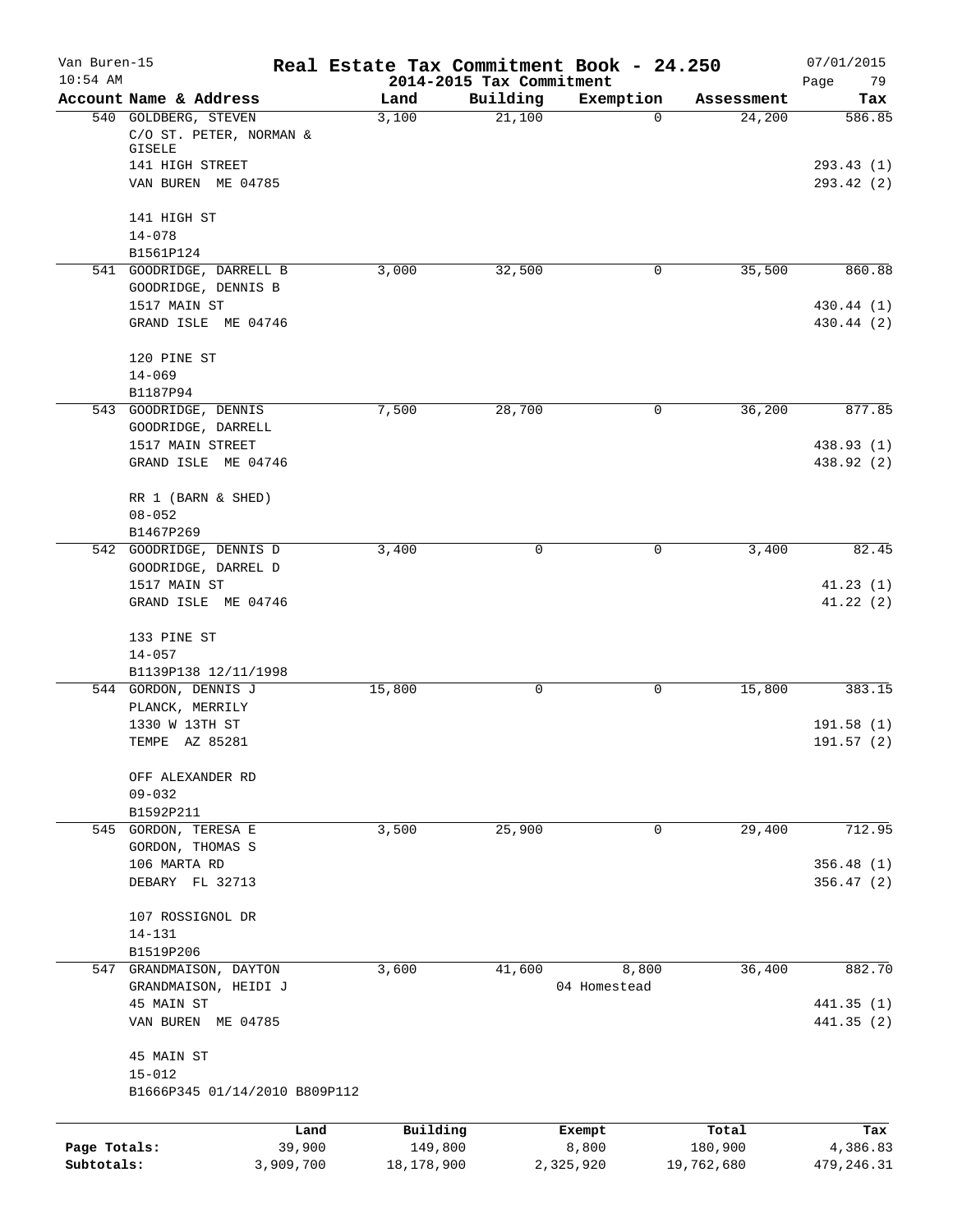| Van Buren-15 |                                                    | Real Estate Tax Commitment Book - 24.250 |                    |                    |                      | 07/01/2015               |
|--------------|----------------------------------------------------|------------------------------------------|--------------------|--------------------|----------------------|--------------------------|
| $10:54$ AM   |                                                    | 2014-2015 Tax Commitment                 |                    |                    |                      | 80<br>Page               |
|              | Account Name & Address<br>548 GRANDMAISON, EARLINE | Land<br>14,600                           | Building<br>89,300 | Exemption<br>8,800 | Assessment<br>95,100 | Tax<br>2,306.18          |
|              | GRANDMAISON, GILMAN J                              |                                          |                    | 04 Homestead       |                      |                          |
|              | 11 MAIN ST                                         |                                          |                    |                    |                      | 1,153.09(1)              |
|              | VAN BUREN ME 04785                                 |                                          |                    |                    |                      | 1,153.09(2)              |
|              |                                                    |                                          |                    |                    |                      |                          |
|              | 11 MAIN ST                                         |                                          |                    |                    |                      |                          |
|              | $13 - 047$                                         |                                          |                    |                    |                      |                          |
|              | B382P289                                           |                                          |                    |                    |                      |                          |
|              | 549 GRANDMAISON, JASON E                           | 4,600                                    | 63,300             | 0                  | 67,900               | 1,646.58                 |
|              | 143 STATE ST                                       |                                          |                    |                    |                      |                          |
|              | VAN BUREN ME 04785                                 |                                          |                    |                    |                      | 823.29 (1)<br>823.29 (2) |
|              |                                                    |                                          |                    |                    |                      |                          |
|              | 143 STATE ST                                       |                                          |                    |                    |                      |                          |
|              | 12A-002                                            |                                          |                    |                    |                      |                          |
|              | B1783P30 10/03/2012                                |                                          |                    |                    |                      |                          |
|              | 560 GRIVOIS, DEAN                                  | 15,200                                   | $\mathsf{O}$       | 0                  | 15,200               | 368.60                   |
|              | GRIVOIS, CLAUDIA                                   |                                          |                    |                    |                      |                          |
|              | 150 LYNNE STREET                                   |                                          |                    |                    |                      | 184.30(1)                |
|              | VAN BUREN ME 04785                                 |                                          |                    |                    |                      | 184.30(2)                |
|              | CASTONGUAY RD                                      |                                          |                    |                    |                      |                          |
|              | $02 - 036$                                         |                                          |                    |                    |                      |                          |
|              | B1525P247                                          |                                          |                    |                    |                      |                          |
|              | 559 GRIVOIS, DEAN                                  | 11,700                                   | 0                  | 0                  | 11,700               | 283.73                   |
|              | GRIVOIS, CLAUDIA                                   |                                          |                    |                    |                      |                          |
|              | 150 LYNNE STREET                                   |                                          |                    |                    |                      | 141.87(1)                |
|              | VAN BUREN ME 04785                                 |                                          |                    |                    |                      | 141.86(2)                |
|              |                                                    |                                          |                    |                    |                      |                          |
|              | CASTONGUAY RD                                      |                                          |                    |                    |                      |                          |
|              | $02 - 032$                                         |                                          |                    |                    |                      |                          |
|              | B1525P247                                          |                                          |                    |                    |                      |                          |
|              | 561 GRIVOIS, DONALD                                | 9,700                                    | 74,800             | 8,800              | 75,700               | 1,835.73                 |
|              | GRIVOIS, CRYSTAL                                   |                                          |                    | 04 Homestead       |                      |                          |
|              | 933 MAIN STREET                                    |                                          |                    |                    |                      | 917.87(1)                |
|              | VAN BUREN ME 04785                                 |                                          |                    |                    |                      | 917.86 (2)               |
|              | 933 MAIN ST                                        |                                          |                    |                    |                      |                          |
|              | $08 - 053$                                         |                                          |                    |                    |                      |                          |
|              | B1452P207                                          |                                          |                    |                    |                      |                          |
| 553          | GRIVOIS, GORDON M                                  | 9,700                                    | 32,500             | 8,800              | 33,400               | 809.95                   |
|              | GRIVOIS, VELMA                                     |                                          |                    | 04 Homestead       |                      |                          |
|              | P O BOX 192                                        |                                          |                    |                    |                      | 404.98 (1)               |
|              | VAN BUREN ME 04785                                 |                                          |                    |                    |                      | 404.97 (2)               |
|              | 151 MASSE RD                                       |                                          |                    |                    |                      |                          |
|              | $02 - 013$                                         |                                          |                    |                    |                      |                          |
|              | B507P271                                           |                                          |                    |                    |                      |                          |
| 555          | GRIVOIS, JAMES J                                   | 8,100                                    | 59,300             | 8,800              | 58,600               | 1,421.05                 |
|              | GRIVOIS, GAETANE P                                 |                                          |                    | 04 Homestead       |                      |                          |
|              | 150 CHAMPLAIN ST                                   |                                          |                    |                    |                      | 710.53(1)                |
|              | VAN BUREN ME 04785                                 |                                          |                    |                    |                      | 710.52(2)                |
|              |                                                    |                                          |                    |                    |                      |                          |
|              | 150 CHAMPLAIN ST                                   |                                          |                    |                    |                      |                          |
|              | $19 - 063$                                         |                                          |                    |                    |                      |                          |
|              | B468P253                                           |                                          |                    |                    |                      |                          |
|              |                                                    |                                          |                    |                    |                      |                          |
|              | Land                                               | Building                                 |                    | Exempt             | Total                | Tax                      |
| Page Totals: | 73,600                                             | 319,200                                  |                    | 35,200             | 357,600              | 8,671.82                 |
| Subtotals:   | 3,983,300                                          | 18,498,100                               |                    | 2,361,120          | 20,120,280           | 487,918.13               |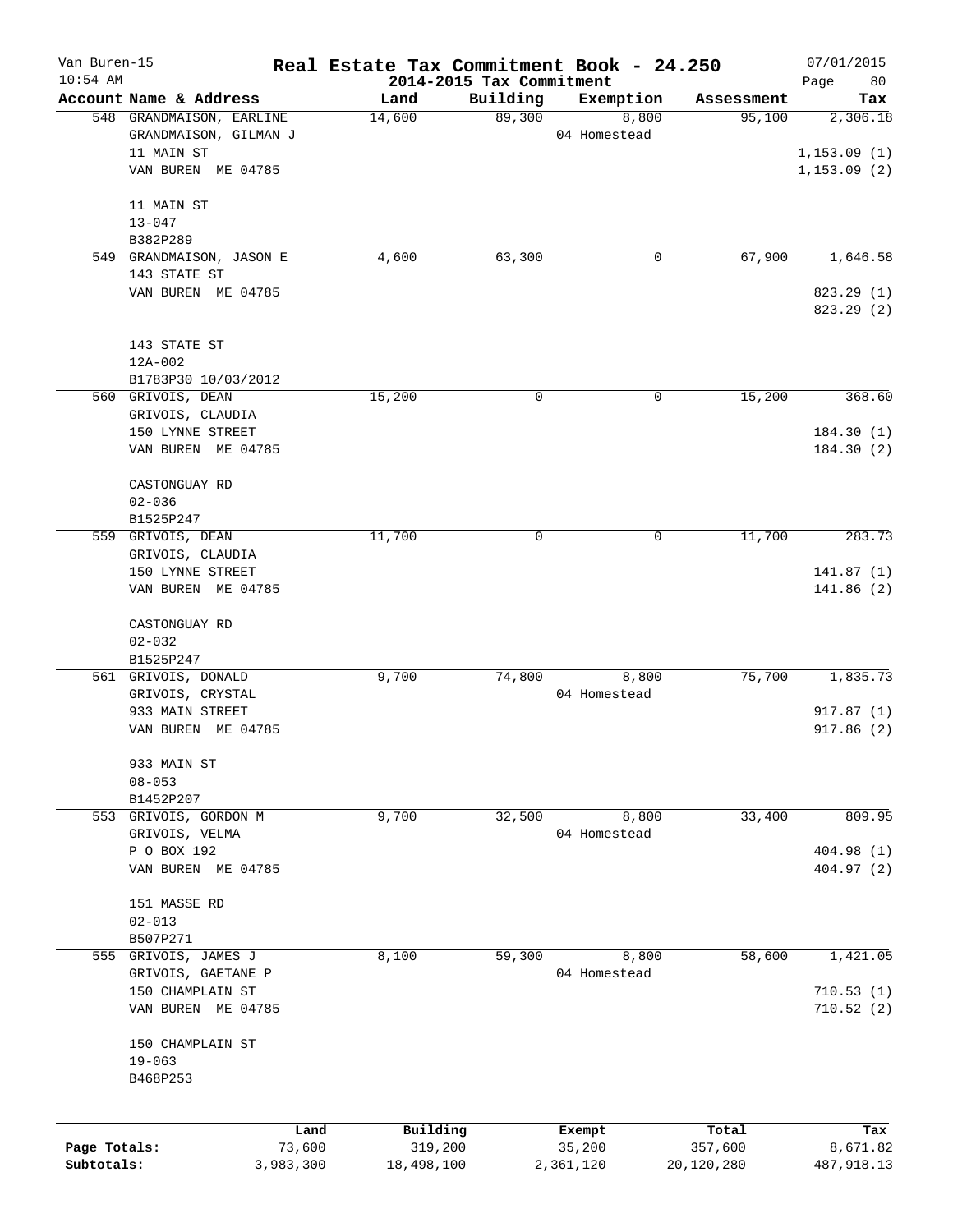| Van Buren-15 |                                            | Real Estate Tax Commitment Book - 24.250 |                          |                  |                  | 07/01/2015      |
|--------------|--------------------------------------------|------------------------------------------|--------------------------|------------------|------------------|-----------------|
| $10:54$ AM   |                                            |                                          | 2014-2015 Tax Commitment |                  |                  | Page<br>81      |
|              | Account Name & Address                     | Land                                     | Building                 | Exemption        | Assessment       | Tax             |
|              | 554 GRIVOIS, JAMES J<br>GRIVOIS, GAETANE P | 6,900                                    | 46,600                   | 0                | 53,500           | 1,297.38        |
|              | 150 CHAMPLAIN ST                           |                                          |                          |                  |                  | 648.69(1)       |
|              | VAN BUREN ME 04785                         |                                          |                          |                  |                  | 648.69(2)       |
|              |                                            |                                          |                          |                  |                  |                 |
|              | 139 CHAMPLAIN ST                           |                                          |                          |                  |                  |                 |
|              | $20 - 021$                                 |                                          |                          |                  |                  |                 |
|              | B631P110                                   |                                          |                          |                  |                  |                 |
| 556          | GRIVOIS, NELSON G                          | 8,700                                    | 54,300                   | 14,080           | 48,920           | 1,186.31        |
|              | GRIVOIS, CLAUDETTE G                       |                                          |                          | 04 Homestead     |                  |                 |
|              | 176 CHAMPLAIN ST                           |                                          |                          | 02 Veteran       |                  | 593.16(1)       |
|              | VAN BUREN ME 04785                         |                                          |                          |                  |                  | 593.15(2)       |
|              | 176 CHAMPLAIN ST                           |                                          |                          |                  |                  |                 |
|              | $19 - 072$                                 |                                          |                          |                  |                  |                 |
|              | B827P115 08/30/1975                        |                                          |                          |                  |                  |                 |
|              | 562 GRIVOIS, REYNOLD                       | 5,000                                    | 8,600                    | 0                | 13,600           | 329.80          |
|              | 20 RIVERVIEW DRIVE                         |                                          |                          |                  |                  |                 |
|              | HAMLIN ME 04785                            |                                          |                          |                  |                  | 164.90(1)       |
|              |                                            |                                          |                          |                  |                  | 164.90(2)       |
|              | 138 CHAMPLAIN ST                           |                                          |                          |                  |                  |                 |
|              | $20 - 041$                                 |                                          |                          |                  |                  |                 |
|              | B1502P35                                   |                                          |                          |                  |                  |                 |
|              | 563 GUERRETTE, WAYNE                       | 8,700                                    | 79,600                   | 8,800            | 79,500           | 1,927.88        |
|              | GUERRETTE, GLORIA A                        |                                          |                          | 04 Homestead     |                  |                 |
|              | 868 MAIN ST                                |                                          |                          |                  |                  | 963.94(1)       |
|              | VAN BUREN ME 04785                         |                                          |                          |                  |                  | 963.94(2)       |
|              |                                            |                                          |                          |                  |                  |                 |
|              | 868 MAIN ST                                |                                          |                          |                  |                  |                 |
|              | $08 - 037A$                                |                                          |                          |                  |                  |                 |
|              | 564 GUILLETTE, CHARLES O                   | 4,600                                    | 46,000                   | 8,800            | 41,800           | 1,013.65        |
|              | GUILLETTE, TINA R                          |                                          |                          | 04 Homestead     |                  |                 |
|              | 109 POND RD                                |                                          |                          |                  |                  | 506.83(1)       |
|              | VAN BUREN ME 04785                         |                                          |                          |                  |                  | 506.82(2)       |
|              | 109 POND RD                                |                                          |                          |                  |                  |                 |
|              | $16 - 009$                                 |                                          |                          |                  |                  |                 |
|              | B1162P259 04/20/1999                       |                                          |                          |                  |                  |                 |
|              | 565 GUILLETTE, LAVINA                      | 3,600                                    | 35,600                   | 8,800            | 30,400           | 737.20          |
|              | GUILLETTE, CHARLES O                       |                                          |                          | 04 Homestead     |                  |                 |
|              | 116 FERRY ST                               |                                          |                          |                  |                  | 368.60(1)       |
|              | VAN BUREN ME 04785                         |                                          |                          |                  |                  | 368.60(2)       |
|              |                                            |                                          |                          |                  |                  |                 |
|              | 116 FERRY ST                               |                                          |                          |                  |                  |                 |
|              | $18 - 052$                                 |                                          |                          |                  |                  |                 |
|              | B408P300 01/04/1971                        |                                          |                          |                  |                  |                 |
| 1130         | HALL, JOYCE<br>802 MAIN STREET             | 4,900                                    | 0                        | 0                | 4,900            | 118.83          |
|              | VAN BUREN ME 04785                         |                                          |                          |                  |                  | 59.42(1)        |
|              |                                            |                                          |                          |                  |                  | 59.41(2)        |
|              |                                            |                                          |                          |                  |                  |                 |
|              | 1330 MAIN ST                               |                                          |                          |                  |                  |                 |
|              | $11 - 009$                                 |                                          |                          |                  |                  |                 |
|              | B1442P18                                   |                                          |                          |                  |                  |                 |
|              |                                            |                                          |                          |                  |                  |                 |
|              |                                            |                                          |                          |                  |                  |                 |
| Page Totals: | 42,400                                     | Building<br>Land<br>270,700              |                          | Exempt<br>40,480 | Total<br>272,620 | Tax<br>6,611.05 |

**Subtotals:** 4,025,700 18,768,800 2,401,600 20,392,900 494,529.18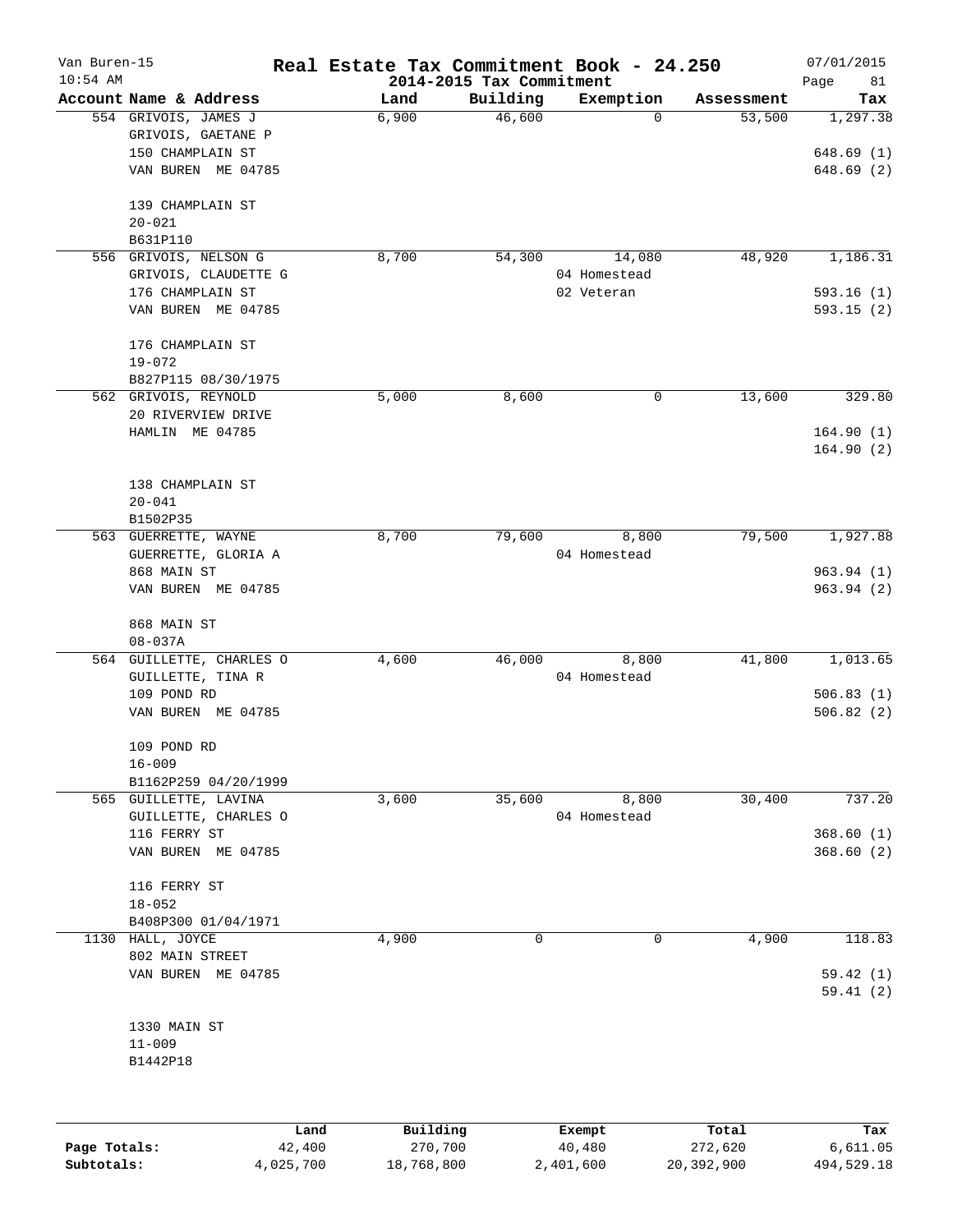| Van Buren-15 |                                   | Real Estate Tax Commitment Book - 24.250 |                                      |              |            | 07/01/2015        |
|--------------|-----------------------------------|------------------------------------------|--------------------------------------|--------------|------------|-------------------|
| $10:54$ AM   | Account Name & Address            | Land                                     | 2014-2015 Tax Commitment<br>Building | Exemption    | Assessment | 82<br>Page<br>Tax |
|              | 567 HANSON, RAYMOND E             | 3,400                                    | 49,600                               | 8,800        | 44,200     | 1,071.85          |
|              | HANSON, SHIRLEY M                 |                                          |                                      | 04 Homestead |            |                   |
|              | 257 MAIN STREET                   |                                          |                                      |              |            | 535.93(1)         |
|              | VAN BUREN ME 04785                |                                          |                                      |              |            | 535.92(2)         |
|              |                                   |                                          |                                      |              |            |                   |
|              | 257 MAIN ST                       |                                          |                                      |              |            |                   |
|              | $18 - 042$                        |                                          |                                      |              |            |                   |
|              | B1495P1                           |                                          |                                      |              |            |                   |
|              | 566 HANSON, RAYMOND E             | 7,600                                    | 37,600                               | 0            | 45,200     | 1,096.10          |
|              | HANSON, SHIRLEY M                 |                                          |                                      |              |            |                   |
|              | 257 MAIN ST                       |                                          |                                      |              |            | 548.05(1)         |
|              | VAN BUREN ME 04785                |                                          |                                      |              |            | 548.05(2)         |
|              | 640 MAIN ST                       |                                          |                                      |              |            |                   |
|              | $25 - 012$                        |                                          |                                      |              |            |                   |
|              | B1325P258                         |                                          |                                      |              |            |                   |
|              | 568 HARDT, JUDY                   | 8,300                                    | 67,600                               | 8,800        | 67,100     | 1,627.18          |
|              | RICHARD & MARGARET                |                                          |                                      | 04 Homestead |            |                   |
|              | BRESETT, LIFE ESTATE              |                                          |                                      |              |            |                   |
|              | P O BOX 144                       |                                          |                                      |              |            | 813.59(1)         |
|              | VAN BUREN ME 04785                |                                          |                                      |              |            | 813.59(2)         |
|              | 837 MAIN ST                       |                                          |                                      |              |            |                   |
|              | $08 - 033G$                       |                                          |                                      |              |            |                   |
|              | B1438P329                         |                                          |                                      |              |            |                   |
|              | 893 HARTWICH, BRUNO               | 3,800                                    | 9,100                                | 8,800        | 4,100      | 99.43             |
|              | 133 WILSON ST                     |                                          |                                      | 04 Homestead |            |                   |
|              | VAN BUREN ME 04785                |                                          |                                      |              |            | 49.72 (1)         |
|              |                                   |                                          |                                      |              |            | 49.71 (2)         |
|              | 133 WILSON ST                     |                                          |                                      |              |            |                   |
|              | $23 - 039$                        |                                          |                                      |              |            |                   |
|              | B1270P286                         |                                          |                                      |              |            |                   |
|              | 252 HARVILLE, THOMAS              | 6,100                                    | 24,200                               | 0            | 30,300     | 734.78            |
|              | 17 HESELTON ST                    |                                          |                                      |              |            |                   |
|              | SKOWHEGAN ME 04976                |                                          |                                      |              |            | 367.39(1)         |
|              |                                   |                                          |                                      |              |            | 367.39(2)         |
|              |                                   |                                          |                                      |              |            |                   |
|              | 348 MAIN ST                       |                                          |                                      |              |            |                   |
|              | $20 - 064$                        |                                          |                                      |              |            |                   |
|              | B1455P129<br>570 HARVILLE, THOMAS | 5,000                                    | 39,200                               | 0            | 44,200     | 1,071.85          |
|              | PIO, JACQUELINE L                 |                                          |                                      |              |            |                   |
|              | 17 HESELTON ST                    |                                          |                                      |              |            | 535.93(1)         |
|              | SKOWHEGAN ME 04976                |                                          |                                      |              |            | 535.92 (2)        |
|              |                                   |                                          |                                      |              |            |                   |
|              | 151 LYNNE ST                      |                                          |                                      |              |            |                   |
|              | $20 - 108$                        |                                          |                                      |              |            |                   |
|              | B1490P329 04/06/2006              |                                          |                                      |              |            |                   |
|              | 594 HARVILLE, THOMAS              | 2,200                                    | 22,700                               | $\mathbf 0$  | 24,900     | 603.83            |
|              | 17 HESELTON ST                    |                                          |                                      |              |            |                   |
|              | SKOWHEGAN ME 04796                |                                          |                                      |              |            | 301.92(1)         |
|              |                                   |                                          |                                      |              |            | 301.91(2)         |
|              |                                   |                                          |                                      |              |            |                   |
|              | 101 ROSSIGNOL DR<br>$14 - 130$    |                                          |                                      |              |            |                   |
|              | B1P1 09/19/2011                   |                                          |                                      |              |            |                   |
|              |                                   |                                          |                                      |              |            |                   |
|              |                                   | Building<br>Land                         |                                      | Exempt       | Total      | Tax               |
| Page Totals: | 36,400                            | 250,000                                  |                                      | 26,400       | 260,000    | 6, 305.02         |
| Subtotals:   | 4,062,100                         | 19,018,800                               |                                      | 2,428,000    | 20,652,900 | 500,834.20        |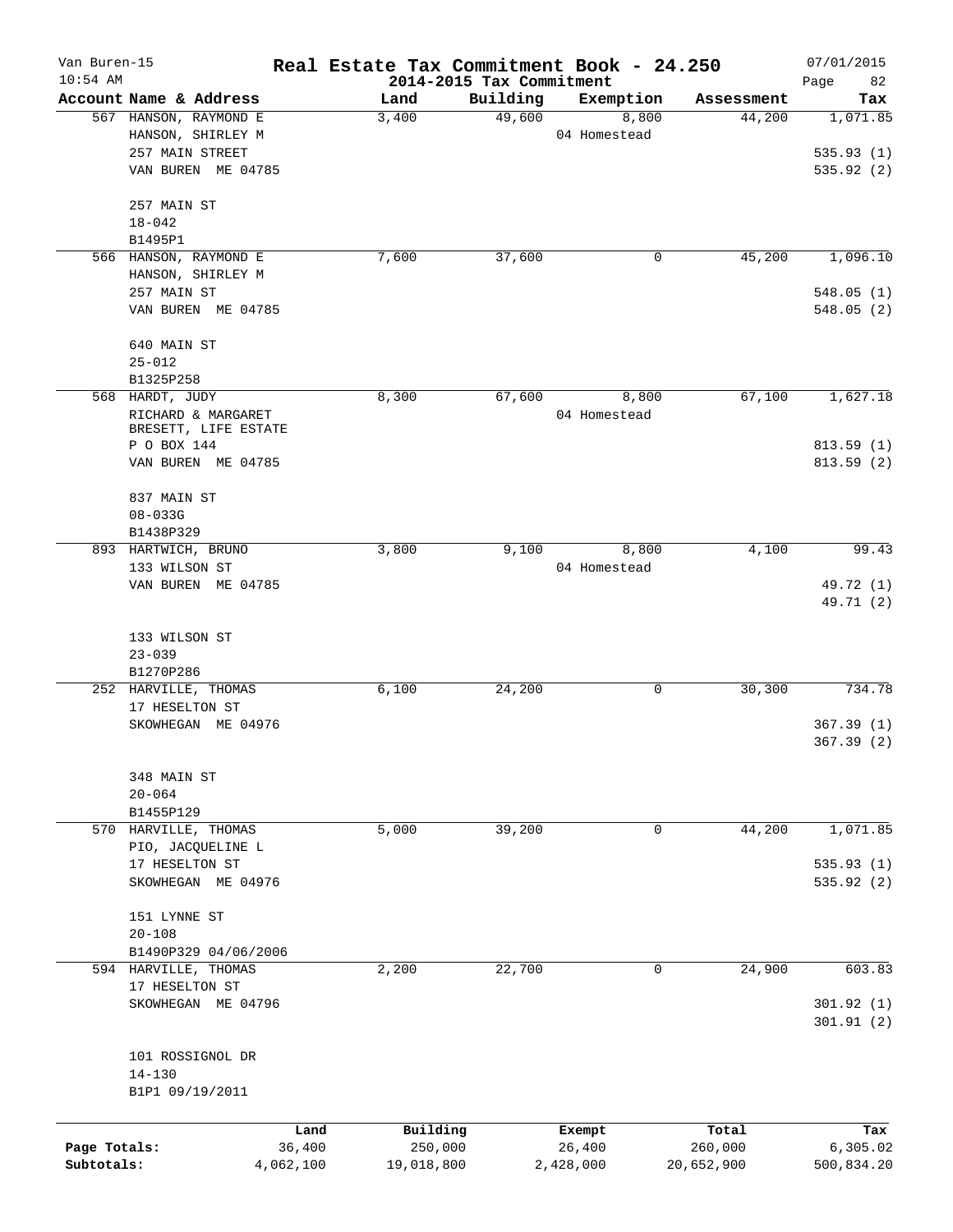| Van Buren-15<br>$10:54$ AM |                                                               | Real Estate Tax Commitment Book - 24.250 |                                      |                       |            | 07/01/2015              |
|----------------------------|---------------------------------------------------------------|------------------------------------------|--------------------------------------|-----------------------|------------|-------------------------|
|                            | Account Name & Address                                        | Land                                     | 2014-2015 Tax Commitment<br>Building | Exemption             | Assessment | Page<br>83<br>Tax       |
|                            | 571 HARVILLE, THOMAS W<br>PIO, JACQUELINE L<br>17 HESELTON ST | 3,000                                    | 25,000                               | 0                     | 28,000     | 679.00                  |
|                            | SKOWHEGAN ME 04976                                            |                                          |                                      |                       |            | 339.50(1)<br>339.50 (2) |
|                            | 111 PINE ST                                                   |                                          |                                      |                       |            |                         |
|                            | $14 - 052$                                                    |                                          |                                      |                       |            |                         |
|                            | B1067P153<br>572 HASSELL, BENJAMIN J                          | 19,100                                   | 16,200                               | 0                     | 35,300     | 856.03                  |
|                            | GRAHAM, JENNIFER A                                            |                                          |                                      |                       |            |                         |
|                            | 280 SCOTTS HILL RD                                            |                                          |                                      |                       |            | 428.02(1)               |
|                            | EAST MACHIAS ME 04630                                         |                                          |                                      |                       |            | 428.01(2)               |
|                            | 220 PARENT RD                                                 |                                          |                                      |                       |            |                         |
|                            | $09 - 039$<br>B1769P126 06/25/2012                            |                                          |                                      |                       |            |                         |
|                            | 573 HASTINGS, GORDON                                          | 3,900                                    | 30,900                               | 0                     | 34,800     | 843.90                  |
|                            | WHITE ANCHOR INN                                              |                                          |                                      |                       |            |                         |
|                            | 609 WISCASSET RD                                              |                                          |                                      |                       |            | 421.95(1)               |
|                            | RT 27                                                         |                                          |                                      |                       |            | 421.95(2)               |
|                            | BOOTHBAY ME 04537                                             |                                          |                                      |                       |            |                         |
|                            | 108 PINE ST                                                   |                                          |                                      |                       |            |                         |
|                            | $14 - 071A$<br>B1373P215                                      |                                          |                                      |                       |            |                         |
|                            | 575 HEBERT, ELIZABETH A                                       | 6,600                                    | 53,500                               | 8,800                 | 51,300     | 1,244.03                |
|                            | P O BOX 220                                                   |                                          |                                      | 04 Homestead          |            |                         |
|                            | VAN BUREN ME 04785                                            |                                          |                                      |                       |            | 622.02(1)               |
|                            |                                                               |                                          |                                      |                       |            | 622.01(2)               |
|                            | 138 POPLAR ST                                                 |                                          |                                      |                       |            |                         |
|                            | $16 - 023$                                                    |                                          |                                      |                       |            |                         |
|                            | B935P94                                                       |                                          |                                      |                       |            |                         |
|                            | 578 HEBERT, GLORIA<br>HEBERT, CHRISTOPHER                     | 4,200                                    | 56,000                               | 0                     | 60,200     | 1,459.85                |
|                            | 2820 SOUTHWEST 105 AVE                                        |                                          |                                      |                       |            | 729.93(1)               |
|                            | MIAMI FL 33165                                                |                                          |                                      |                       |            | 729.92(2)               |
|                            | 109 POPLAR ST                                                 |                                          |                                      |                       |            |                         |
|                            | $14 - 125$                                                    |                                          |                                      |                       |            |                         |
|                            | B1556P11                                                      |                                          |                                      |                       |            |                         |
|                            | 1074 HEBERT, JOHN<br>HEBERT, AMY                              | 3,800                                    | 13,600                               | 0                     | 17,400     | 421.95                  |
|                            | 192 MAIN ST.                                                  |                                          |                                      |                       |            | 210.98(1)               |
|                            | VAN BUREN ME 04785                                            |                                          |                                      |                       |            | 210.97(2)               |
|                            | 186 MAIN ST.                                                  |                                          |                                      |                       |            |                         |
|                            | $18 - 136$                                                    |                                          |                                      |                       |            |                         |
|                            | B1718P320 05/05/2011                                          |                                          |                                      |                       |            |                         |
|                            | 403 HEBERT, JOHN H JR<br>HEBERT, AMY N                        | 4,300                                    | 55,700                               | 8,800<br>04 Homestead | 51,200     | 1,241.60                |
|                            | 192 MAIN STREET                                               |                                          |                                      |                       |            | 620.80(1)               |
|                            | VAN BUREN ME 04785                                            |                                          |                                      |                       |            | 620.80(2)               |
|                            | 192 MAIN ST                                                   |                                          |                                      |                       |            |                         |
|                            | $18 - 135$                                                    |                                          |                                      |                       |            |                         |
|                            | B1686P281 06/30/2010                                          |                                          |                                      |                       |            |                         |
|                            |                                                               | Building<br>Land                         | Exempt                               |                       | Total      | Tax                     |
| Page Totals:               | 44,900                                                        | 250,900                                  | 17,600                               |                       | 278,200    | 6,746.36                |
| Subtotals:                 | 4,107,000                                                     | 19,269,700                               | 2,445,600                            |                       | 20,931,100 | 507,580.56              |
|                            |                                                               |                                          |                                      |                       |            |                         |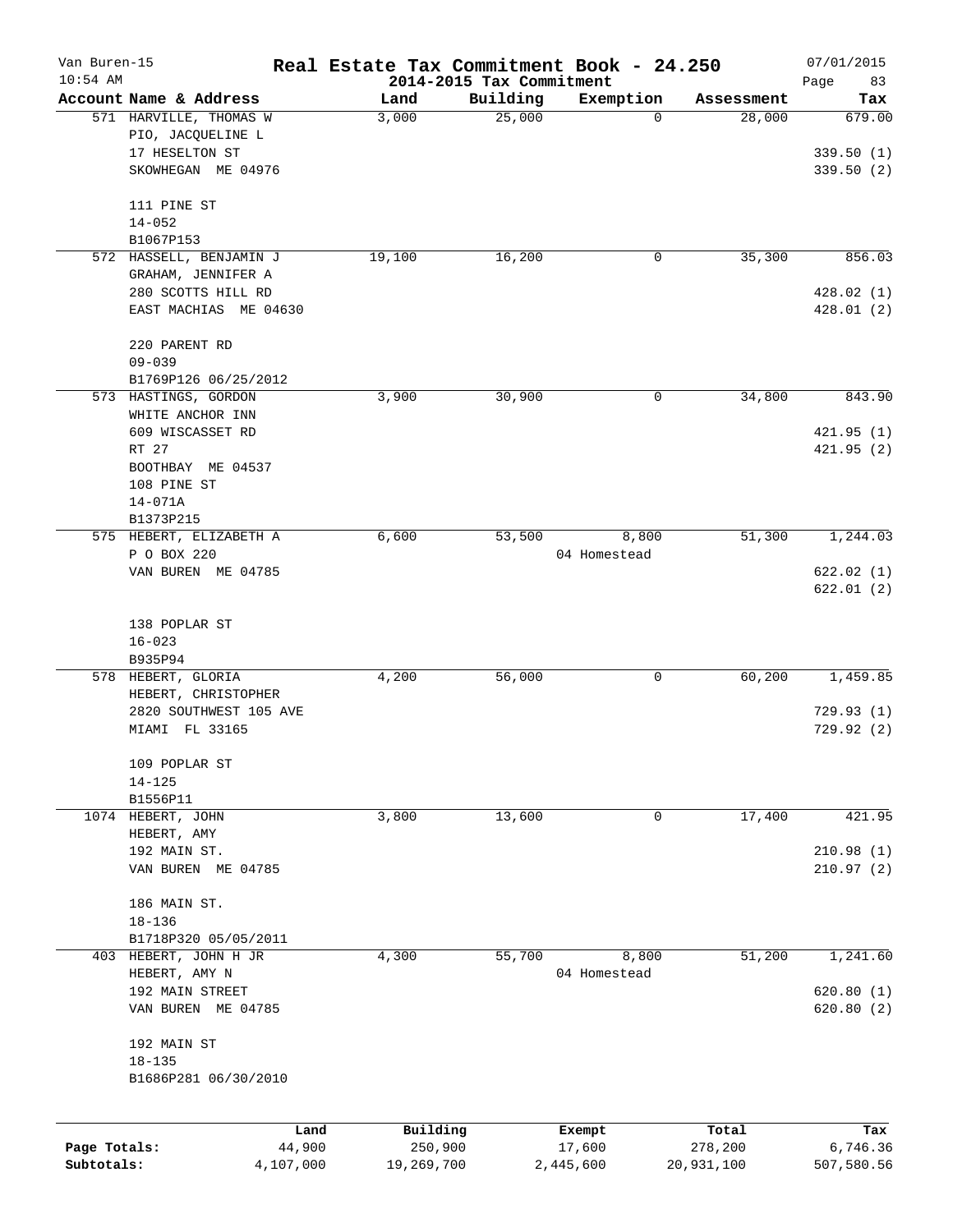| Van Buren-15 |                                          | Real Estate Tax Commitment Book - 24.250 |                          |                       |                      | 07/01/2015                 |
|--------------|------------------------------------------|------------------------------------------|--------------------------|-----------------------|----------------------|----------------------------|
| $10:54$ AM   | Account Name & Address                   |                                          | 2014-2015 Tax Commitment |                       |                      | Page<br>84                 |
|              | 577 HEBERT, JOHN H JR                    | Land<br>8,800                            | Building<br>32,500       | Exemption<br>0        | Assessment<br>41,300 | Tax<br>1,001.53            |
|              | HEBERT, AMY N                            |                                          |                          |                       |                      |                            |
|              | 192 MAIN ST<br>VAN BUREN ME 04785        |                                          |                          |                       |                      | 500.77(1)<br>500.76(2)     |
|              |                                          |                                          |                          |                       |                      |                            |
|              | 74 MAIN ST                               |                                          |                          |                       |                      |                            |
|              | $15 - 092A$                              |                                          |                          |                       |                      |                            |
|              | B1793P227 12/19/2012                     |                                          |                          |                       |                      |                            |
|              | 576 HEBERT, JOHN H SR.<br>HEBERT, SYLVIA | 4,100                                    | 69,400                   | 8,800<br>04 Homestead | 64,700               | 1,568.98                   |
|              | P O BOX 220                              |                                          |                          |                       |                      | 784.49 (1)                 |
|              | VAN BUREN ME 04785                       |                                          |                          |                       |                      | 784.49 (2)                 |
|              |                                          |                                          |                          |                       |                      |                            |
|              | 135 ROOSEVELT AVE<br>$14 - 117$          |                                          |                          |                       |                      |                            |
|              | B392P459                                 |                                          |                          |                       |                      |                            |
|              | 782 HELMS, TERRY                         | 4,000                                    | 42,900                   | 0                     | 46,900               | 1,137.33                   |
|              | PO BOX 95                                |                                          |                          |                       |                      |                            |
|              | GRAND ISLE ME 04746                      |                                          |                          |                       |                      | 568.67(1)                  |
|              |                                          |                                          |                          |                       |                      | 568.66(2)                  |
|              | 221 MAIN ST                              |                                          |                          |                       |                      |                            |
|              | $18 - 022$                               |                                          |                          |                       |                      |                            |
|              | B1627P184 02/02/2009                     |                                          |                          |                       |                      |                            |
|              | 579 HEWS, BRIAN E                        | 3,400                                    | 36,800                   | 0                     | 40,200               | 974.85                     |
|              | HEWS, BILLIE S                           |                                          |                          |                       |                      |                            |
|              | P O BOX 451                              |                                          |                          |                       |                      | 487.43 (1)                 |
|              | CROUSEVILLE ME 04738                     |                                          |                          |                       |                      | 487.42 (2)                 |
|              | 110 MONROE ST                            |                                          |                          |                       |                      |                            |
|              | $23 - 025$                               |                                          |                          |                       |                      |                            |
|              | B795P267                                 |                                          |                          |                       |                      |                            |
|              | 581 HONTO, ALEX M                        | 4,800                                    | 47,300                   | 8,800                 | 43,300               | 1,050.03                   |
|              | HONTO, LINDA M                           |                                          |                          | 04 Homestead          |                      |                            |
|              | 129 MARION DR                            |                                          |                          |                       |                      | 525.02(1)                  |
|              | VAN BUREN<br>ME 04785                    |                                          |                          |                       |                      | 525.01(2)                  |
|              | 129 MARION DR                            |                                          |                          |                       |                      |                            |
|              | 18B-005                                  |                                          |                          |                       |                      |                            |
|              | B1015P194                                |                                          |                          |                       |                      |                            |
|              | 582 HOOK, THOMAS                         | 10,400                                   | 88,100                   | 8,800                 | 89,700               | 2,175.23                   |
|              | 113 MARIST COLLEGE DR                    |                                          |                          | 04 Homestead          |                      |                            |
|              | VAN BUREN ME 04785                       |                                          |                          |                       |                      | 1,087.62(1)<br>1,087.61(2) |
|              |                                          |                                          |                          |                       |                      |                            |
|              | 113 MARIST COLLEGE DR                    |                                          |                          |                       |                      |                            |
|              | $12B - 003$                              |                                          |                          |                       |                      |                            |
|              | B1234P184                                |                                          |                          |                       |                      |                            |
|              | 584 HUESTIS, SHERRY                      | 8,000                                    | 87,600                   | 0                     | 95,600               | 2,318.30                   |
|              | HUESTIS, JAMES M                         |                                          |                          |                       |                      |                            |
|              | 128 CHURCH ST                            |                                          |                          |                       |                      | 1,159.15(1)                |
|              | VAN BUREN ME 04785                       |                                          |                          |                       |                      | 1, 159.15(2)               |
|              | 128 CHURCH STREET                        |                                          |                          |                       |                      |                            |
|              | $23 - 106A$                              |                                          |                          |                       |                      |                            |
|              | B1475P140                                |                                          |                          |                       |                      |                            |
|              |                                          |                                          |                          |                       |                      |                            |
| Page Totals: | Land<br>43,500                           | Building<br>404,600                      |                          | Exempt<br>26,400      | Total<br>421,700     | Tax<br>10,226.25           |
| Subtotals:   | 4,150,500                                | 19,674,300                               | 2,472,000                |                       | 21, 352, 800         | 517,806.81                 |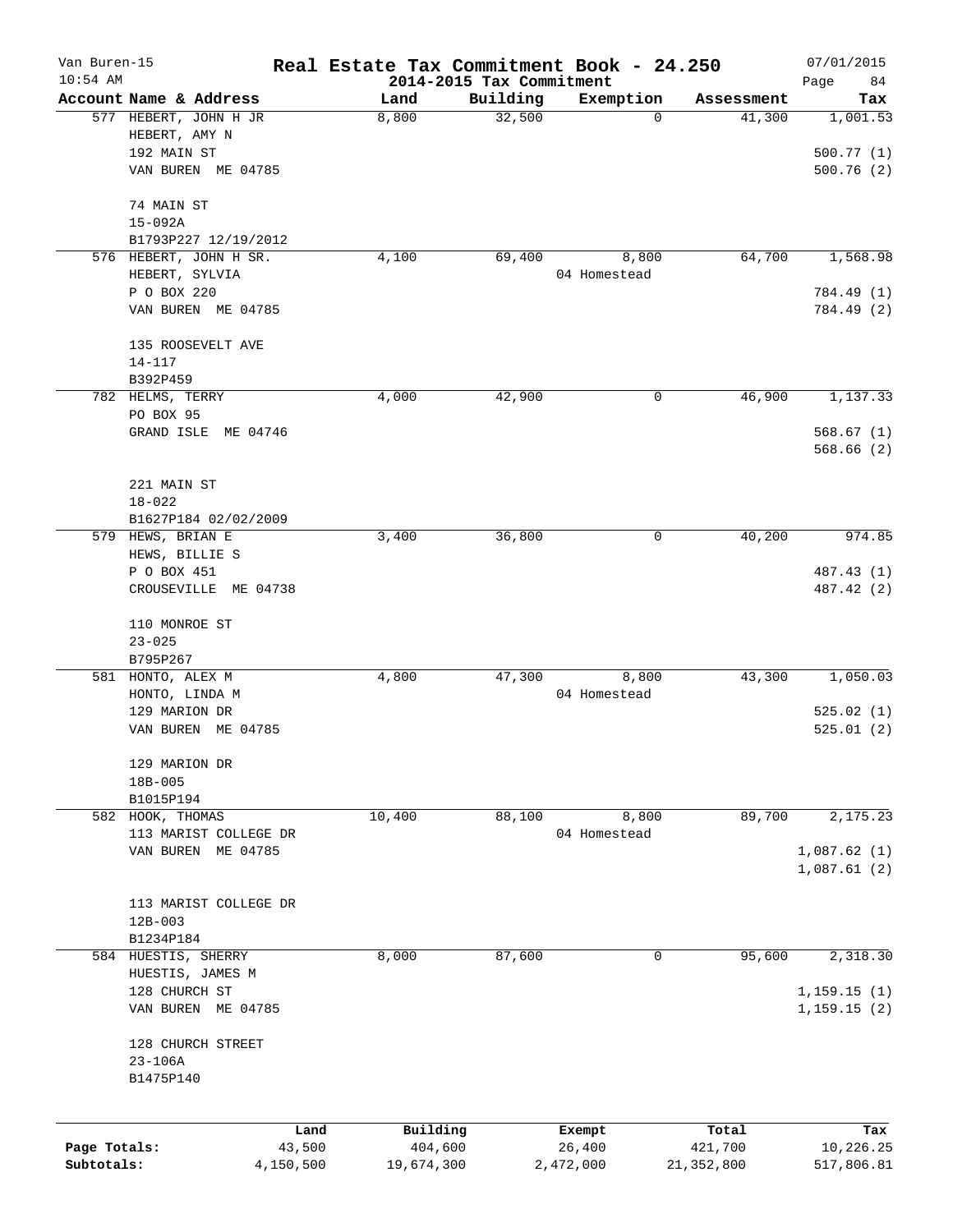| Van Buren-15 |                                                | Real Estate Tax Commitment Book - 24.250 |              |              |            | 07/01/2015             |
|--------------|------------------------------------------------|------------------------------------------|--------------|--------------|------------|------------------------|
| $10:54$ AM   |                                                | 2014-2015 Tax Commitment                 |              |              | Page<br>85 |                        |
|              | Account Name & Address                         | Land                                     | Building     | Exemption    | Assessment | Tax                    |
|              | 1091 J.J. PARADIS COMPANY,<br>INC              | 12,200                                   | 0            | $\Omega$     | 12,200     | 295.85                 |
|              | P O BOX 148                                    |                                          |              |              |            |                        |
|              | VAN BUREN ME 04785                             |                                          |              |              |            | 147.93(1)<br>147.92(2) |
|              | STATE ST                                       |                                          |              |              |            |                        |
|              | $13 - 012$                                     |                                          |              |              |            |                        |
|              | B474P12                                        |                                          |              |              |            |                        |
|              | 585 JAMBARD, RITA                              | 6,700                                    | 22,200       | 14,080       | 14,820     | 359.39                 |
|              | 157 CHAMPLAIN ST                               |                                          |              | 02 Veteran   |            |                        |
|              | VAN BUREN ME 04785                             |                                          |              | 04 Homestead |            | 179.70(1)<br>179.69(2) |
|              | 157 CHAMPLAIN ST                               |                                          |              |              |            |                        |
|              | $19 - 021$                                     |                                          |              |              |            |                        |
|              | 557 JAMIESON, MICHAEL D<br>JAMIESON, THERESA J | 3,500                                    | 13,600       | 0            | 17,100     | 414.68                 |
|              | 117 MONROE ST                                  |                                          |              |              |            | 207.34(1)              |
|              | VAN BUREN ME 04785                             |                                          |              |              |            | 207.34 (2)             |
|              | 117 MONROE ST                                  |                                          |              |              |            |                        |
|              | $23 - 014$                                     |                                          |              |              |            |                        |
|              | B1820P245 07/30/2013                           |                                          |              |              |            |                        |
|              | 587 JMB ESTATE, INC<br>1716 N E 17TH AVE       | 2,600                                    | 3,300        | 0            | 5,900      | 143.08                 |
|              | FORT LAUDERDALE FL<br>33305                    |                                          |              |              |            | 71.54(1)               |
|              |                                                |                                          |              |              |            | 71.54(2)               |
|              | 117 ST FRANCIS ST                              |                                          |              |              |            |                        |
|              | $13 - 025B$                                    |                                          |              |              |            |                        |
|              | B1040P21                                       |                                          |              |              |            |                        |
| 589          | JMB ESTATE, INC<br>1716 N E 17TH AVE           | 2,500                                    | $\mathsf{O}$ | $\mathsf{O}$ | 2,500      | 60.63                  |
|              | FORT LAUDERDALE FL<br>33305                    |                                          |              |              |            | 30.32(1)               |
|              |                                                |                                          |              |              |            | 30.31(2)               |
|              | TRUMAN ST                                      |                                          |              |              |            |                        |
|              | $12A-045$                                      |                                          |              |              |            |                        |
|              | B1040P21                                       |                                          |              |              |            |                        |
| 588          | JMB ESTATE, INC<br>1716 N E 17TH AVE           | 14,700                                   | $\mathbf 0$  | 0            | 14,700     | 356.48                 |
|              | FORT LAUDERDALE FL<br>33305                    |                                          |              |              |            | 178.24(1)              |
|              |                                                |                                          |              |              |            | 178.24(2)              |
|              | STATE ST                                       |                                          |              |              |            |                        |
|              | $03 - 012G$                                    |                                          |              |              |            |                        |
|              | B1040P21                                       |                                          |              |              |            |                        |

|              | Land      | Building   | Exempt    | Total      | Tax        |
|--------------|-----------|------------|-----------|------------|------------|
| Page Totals: | 42,200    | 39,100     | 14,080    | 67,220     | 1,630.11   |
| Subtotals:   | 4,192,700 | 19,713,400 | 2,486,080 | 21,420,020 | 519,436.92 |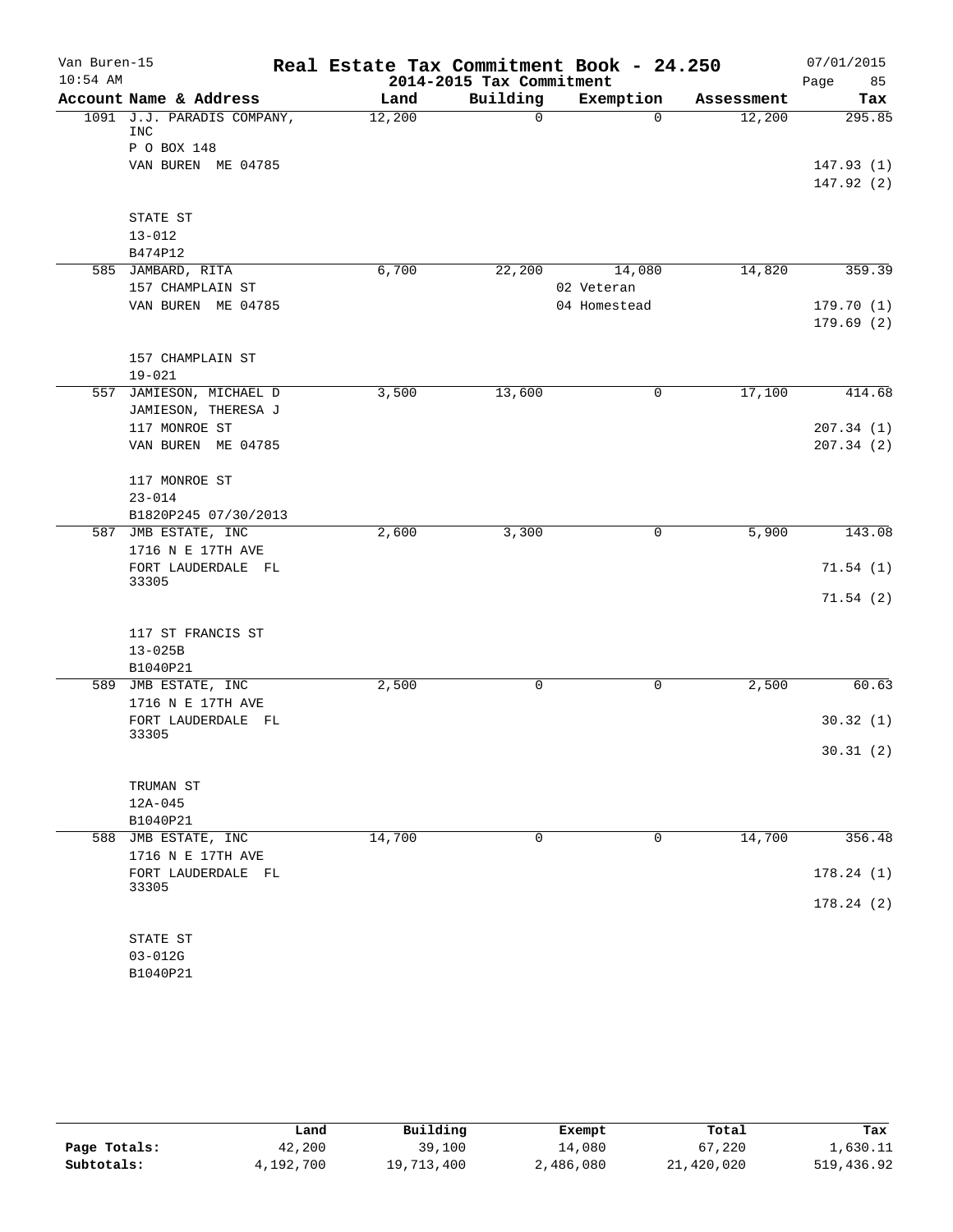| Van Buren-15<br>$10:54$ AM |                                        | Real Estate Tax Commitment Book - 24.250<br>2014-2015 Tax Commitment |          |                       |                  | 07/01/2015        |
|----------------------------|----------------------------------------|----------------------------------------------------------------------|----------|-----------------------|------------------|-------------------|
|                            | Account Name & Address                 | Land                                                                 | Building | Exemption             | Assessment       | Page<br>86<br>Tax |
|                            | 592 KALETA, DELCIA R                   | 5,500                                                                | 46,000   | 14,080                | 37,420           | 907.44            |
|                            | 129 VIOLETTE ST                        |                                                                      |          | 04 Homestead          |                  |                   |
|                            | VAN BUREN ME 04785                     |                                                                      |          | 03 Veteran (Non-Maine |                  | 453.72 (1)        |
|                            |                                        |                                                                      |          | Enlisted)             |                  |                   |
|                            |                                        |                                                                      |          |                       |                  | 453.72 (2)        |
|                            | 129 VIOLETTE ST                        |                                                                      |          |                       |                  |                   |
|                            | $16 - 062$                             |                                                                      |          |                       |                  |                   |
|                            | B651P82                                |                                                                      |          |                       |                  |                   |
|                            | 593 KATAHDIN TRUST COMPANY             | 18,000                                                               | 263,100  | $\mathbf 0$           | 281,100          | 6,816.68          |
|                            | P O BOX 36                             |                                                                      |          |                       |                  |                   |
|                            | HOULTON ME 04730                       |                                                                      |          |                       |                  | 3,408.34(1)       |
|                            |                                        |                                                                      |          |                       |                  | 3,408.34(2)       |
|                            |                                        |                                                                      |          |                       |                  |                   |
|                            | 29 MAIN ST                             |                                                                      |          |                       |                  |                   |
|                            | $13 - 027$                             |                                                                      |          |                       |                  |                   |
|                            | B1231P264<br>43 KATAHDIN TRUST COMPANY | 3,700                                                                | 10,700   | 0                     | 14,400           | 349.20            |
|                            | PO BOX 36                              |                                                                      |          |                       |                  |                   |
|                            | HOULTON ME 04730                       |                                                                      |          |                       |                  | 174.60(1)         |
|                            |                                        |                                                                      |          |                       |                  | 174.60(2)         |
|                            |                                        |                                                                      |          |                       |                  |                   |
|                            | 114 ST BRUNO ST                        |                                                                      |          |                       |                  |                   |
|                            | $17 - 047$                             |                                                                      |          |                       |                  |                   |
|                            | B1800P268 02/12/2013                   |                                                                      |          |                       |                  |                   |
|                            | 595 KEEGAN VARIETY, LLC                | 5,300                                                                | 34,100   | $\mathbf 0$           | 39,400           | 955.45            |
|                            | 564 MAIN STREET                        |                                                                      |          |                       |                  |                   |
|                            | VAN BUREN ME 04785                     |                                                                      |          |                       |                  | 477.73 (1)        |
|                            |                                        |                                                                      |          |                       |                  | 477.72 (2)        |
|                            | 564 MAIN ST                            |                                                                      |          |                       |                  |                   |
|                            | $24 - 016$                             |                                                                      |          |                       |                  |                   |
|                            | B1461P146                              |                                                                      |          |                       |                  |                   |
|                            | 63 KENDRICK, JASON                     | 4,100                                                                | 11,800   | 8,800                 | 7,100            | 172.18            |
|                            | 211 CHAMPLAIN ST                       |                                                                      |          | 04 Homestead          |                  |                   |
|                            | VAN BUREN ME 04785                     |                                                                      |          |                       |                  | 86.09(1)          |
|                            |                                        |                                                                      |          |                       |                  | 86.09(2)          |
|                            |                                        |                                                                      |          |                       |                  |                   |
|                            | 211 CHAMPLAIN ST                       |                                                                      |          |                       |                  |                   |
|                            | $19 - 052B$                            |                                                                      |          |                       |                  |                   |
|                            | B1715P250 03/25/2011                   |                                                                      |          |                       |                  |                   |
|                            | 597 KING, DONALD                       | 4,000                                                                | 31,400   | 8,800<br>04 Homestead | 26,600           | 645.05            |
|                            | KING, GEORGETTE<br>345 MAIN ST         |                                                                      |          |                       |                  | 322.53 (1)        |
|                            | VAN BUREN ME 04785                     |                                                                      |          |                       |                  | 322.52 (2)        |
|                            |                                        |                                                                      |          |                       |                  |                   |
|                            | 345 MAIN ST                            |                                                                      |          |                       |                  |                   |
|                            | $20 - 058$                             |                                                                      |          |                       |                  |                   |
|                            | B815P22 08/27/1990                     |                                                                      |          |                       |                  |                   |
|                            | 598 KING, ERNEST K                     | 3,000                                                                | 24,700   | 8,800                 | 18,900           | 458.33            |
|                            | 114 PARK ST                            |                                                                      |          | 04 Homestead          |                  |                   |
|                            | VAN BUREN ME 04785                     |                                                                      |          |                       |                  | 229.17(1)         |
|                            |                                        |                                                                      |          |                       |                  | 229.16(2)         |
|                            |                                        |                                                                      |          |                       |                  |                   |
|                            | 114 PARK ST                            |                                                                      |          |                       |                  |                   |
|                            | $17 - 065$                             |                                                                      |          |                       |                  |                   |
|                            | B1206P118                              |                                                                      |          |                       |                  |                   |
|                            |                                        |                                                                      |          |                       |                  |                   |
| Page Totals:               | Land<br>43,600                         | Building<br>421,800                                                  |          | Exempt<br>40,480      | Total<br>424,920 | Tax<br>10,304.33  |
| Subtotals:                 | 4,236,300                              | 20, 135, 200                                                         |          | 2,526,560             | 21,844,940       | 529,741.25        |
|                            |                                        |                                                                      |          |                       |                  |                   |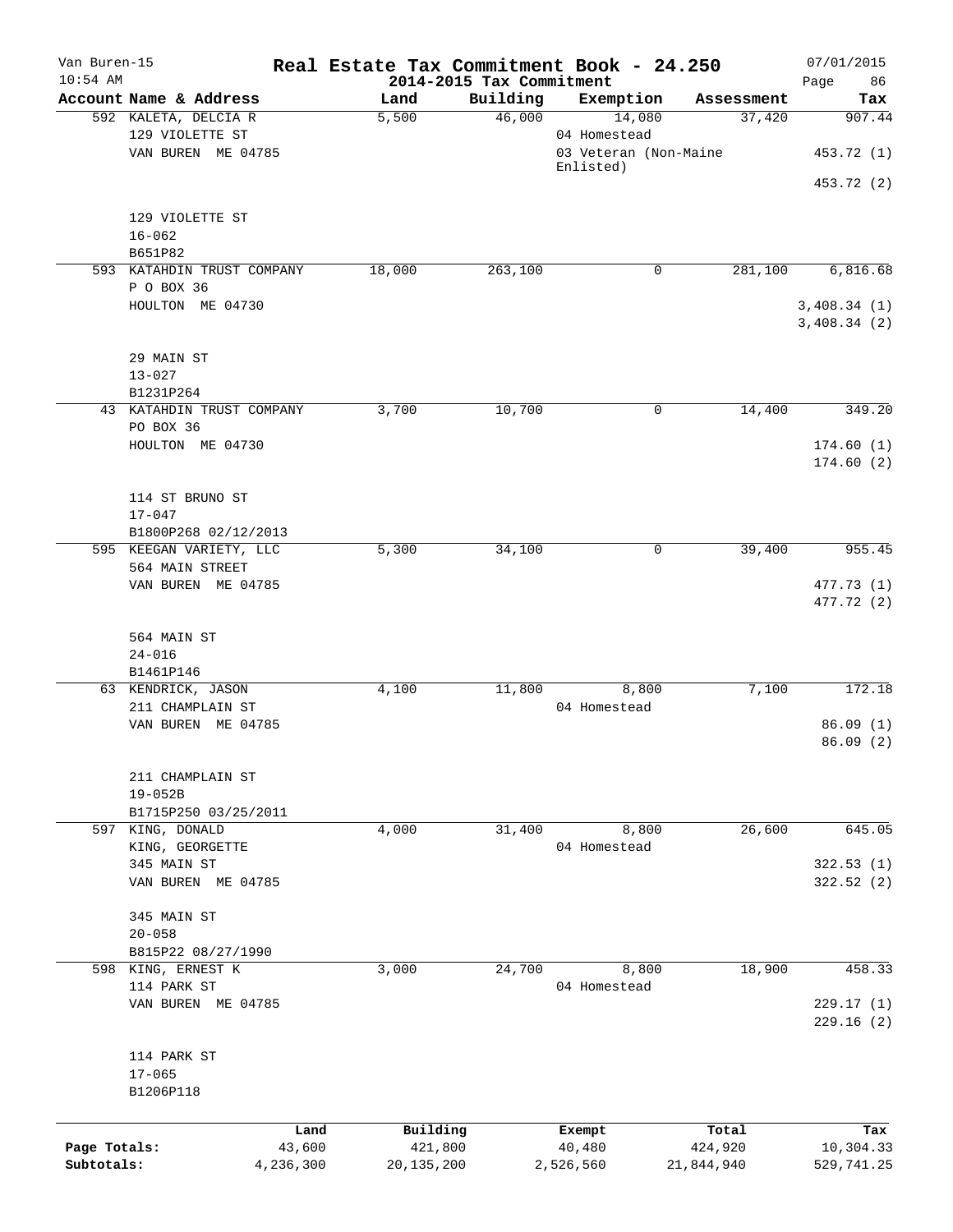| Van Buren-15<br>$10:54$ AM |                          | Real Estate Tax Commitment Book - 24.250 | 2014-2015 Tax Commitment |                  |                  | 07/01/2015        |
|----------------------------|--------------------------|------------------------------------------|--------------------------|------------------|------------------|-------------------|
|                            | Account Name & Address   | Land                                     | Building                 | Exemption        | Assessment       | Page<br>87<br>Tax |
|                            | 599 KING, ROGER JR       | 3,400                                    | 43,100                   | $\mathbf 0$      | 46,500           | 1,127.63          |
|                            | KING, LORI ANN           |                                          |                          |                  |                  |                   |
|                            | 928 RED BRIDGE RD        |                                          |                          |                  |                  | 563.82(1)         |
|                            | ELLSWORTH ME 04605       |                                          |                          |                  |                  | 563.81(2)         |
|                            | 102 PINE ST              |                                          |                          |                  |                  |                   |
|                            | $14 - 072$               |                                          |                          |                  |                  |                   |
|                            | B972P110                 |                                          |                          |                  |                  |                   |
|                            | 107 KIPLER, ROBERT J     | 7,300                                    | 93,500                   | 0                | 100,800          | 2,444.40          |
|                            | KIPLER, MELISSA E        |                                          |                          |                  |                  |                   |
|                            | P.O. BOX 283             |                                          |                          |                  |                  | 1,222.20(1)       |
|                            | OGDENSBURG NY 13669      |                                          |                          |                  |                  | 1,222.20(2)       |
|                            | 105 MAIN ST              |                                          |                          |                  |                  |                   |
|                            | $14 - 124A$              |                                          |                          |                  |                  |                   |
|                            | B1633P153 04/02/2009     |                                          |                          |                  |                  |                   |
|                            | 600 KRAMARSKI, FRANCIS E | 3,400                                    | 48,100                   | 8,800            | 42,700           | 1,035.48          |
|                            | KRAMARSKI, VIOLA A       |                                          |                          | 04 Homestead     |                  |                   |
|                            | 155 HIGH ST APT 101      |                                          |                          |                  |                  | 517.74(1)         |
|                            | VAN BUREN ME 04785       |                                          |                          |                  |                  | 517.74(2)         |
|                            | 155 HIGH ST              |                                          |                          |                  |                  |                   |
|                            | $14 - 083$               |                                          |                          |                  |                  |                   |
|                            | B1436P18                 |                                          |                          |                  |                  |                   |
| 147                        | KRIEGER, KEVIN           | 10,800                                   | 68,900                   | 0                | 79,700           | 1,932.73          |
|                            | BROOKSIDE MANOR MOTEL    |                                          |                          |                  |                  |                   |
|                            | 142 MAIN STREET          |                                          |                          |                  |                  | 966.37(1)         |
|                            | VAN BUREN ME 04785       |                                          |                          |                  |                  | 966.36(2)         |
|                            | 142 MAIN STREET          |                                          |                          |                  |                  |                   |
|                            | $17 - 068$               |                                          |                          |                  |                  |                   |
|                            | B1469P307                |                                          |                          |                  |                  |                   |
|                            | 148 KRIEGER, KEVIN       | 4,200                                    | 30,000                   | 8,800            | 25,400           | 615.95            |
|                            | BROOKSIDE MANOR MOTEL    |                                          |                          | 04 Homestead     |                  |                   |
|                            | 140 MAIN ST              |                                          |                          |                  |                  | 307.98(1)         |
|                            | VAN BUREN ME 04785       |                                          |                          |                  |                  | 307.97(2)         |
|                            | 140 MAIN ST              |                                          |                          |                  |                  |                   |
|                            | $17 - 069$               |                                          |                          |                  |                  |                   |
|                            | 602 LABBE, KENNETH       | 8,000                                    | 95,800                   | 0                | 103,800          | 2,517.15          |
|                            | P O BOX 365              |                                          |                          |                  |                  |                   |
|                            | VAN BUREN ME 04785       |                                          |                          |                  |                  | 1, 258.58(1)      |
|                            |                          |                                          |                          |                  |                  | 1,258.57(2)       |
|                            | 268 MAIN ST              |                                          |                          |                  |                  |                   |
|                            | $18 - 061$               |                                          |                          |                  |                  |                   |
|                            | B1283P270                |                                          |                          |                  |                  |                   |
|                            | 617 LABBE, KENNETH H     | 3,200                                    | 0                        | 0                | 3,200            | 77.60             |
|                            | P.O. BOX 365             |                                          |                          |                  |                  |                   |
|                            | VAN BUREN ME 04785       |                                          |                          |                  |                  | 38.80(1)          |
|                            |                          |                                          |                          |                  |                  | 38.80 (2)         |
|                            | MAIN ST                  |                                          |                          |                  |                  |                   |
|                            | $18 - 060$               |                                          |                          |                  |                  |                   |
|                            | B1496P314                |                                          |                          |                  |                  |                   |
|                            |                          |                                          |                          |                  |                  |                   |
|                            |                          |                                          |                          |                  |                  |                   |
| Page Totals:               | Land<br>40,300           | Building<br>379,400                      |                          | Exempt<br>17,600 | Total<br>402,100 | Tax<br>9,750.94   |

**Subtotals:** 4,276,600 20,514,600 2,544,160 22,247,040 539,492.19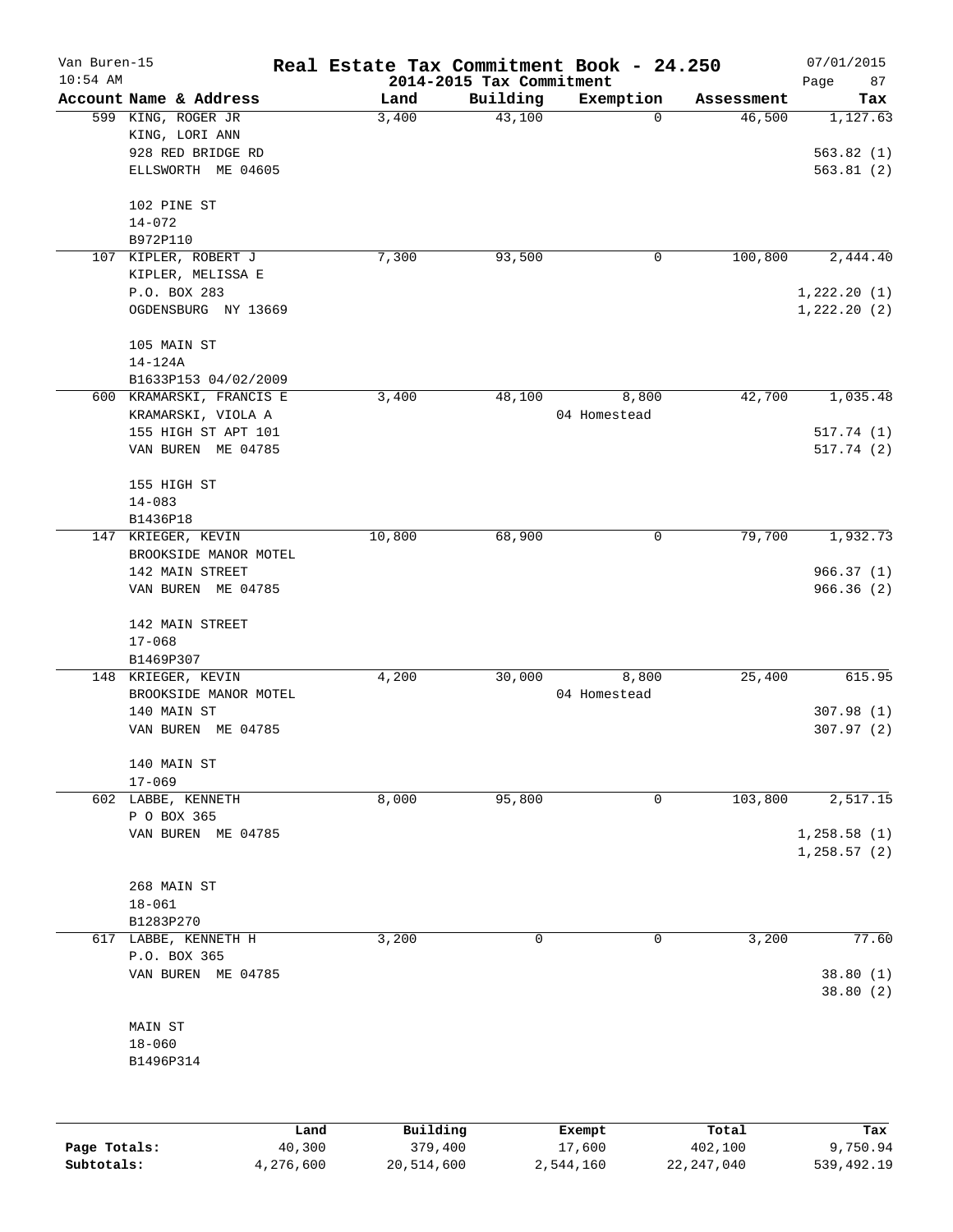| Van Buren-15<br>$10:54$ AM |                                               |        | 2014-2015 Tax Commitment | Real Estate Tax Commitment Book - 24.250 |            | 07/01/2015<br>88<br>Page |
|----------------------------|-----------------------------------------------|--------|--------------------------|------------------------------------------|------------|--------------------------|
|                            | Account Name & Address                        | Land   | Building                 | Exemption                                | Assessment | Tax                      |
|                            | 603 LABBE, KENNETH H                          | 4,600  | 43,500                   | 8,800                                    | 39,300     | 953.03                   |
|                            | P O BOX 365                                   |        |                          | 04 Homestead                             |            |                          |
|                            | VAN BUREN ME 04785                            |        |                          |                                          |            | 476.52(1)                |
|                            |                                               |        |                          |                                          |            | 476.51(2)                |
|                            | 177 LYNNE ST                                  |        |                          |                                          |            |                          |
|                            | $19 - 067$                                    |        |                          |                                          |            |                          |
|                            | B1205P324                                     |        |                          |                                          |            |                          |
|                            | 619 LABBE, KENNETH H                          | 3,000  | 0                        | 0                                        | 3,000      | 72.75                    |
|                            | P.O. BOX 365                                  |        |                          |                                          |            |                          |
|                            | VAN BUREN ME 04785                            |        |                          |                                          |            | 36.38(1)                 |
|                            |                                               |        |                          |                                          |            | 36.37(2)                 |
|                            | MAIN ST                                       |        |                          |                                          |            |                          |
|                            | $18 - 062$                                    |        |                          |                                          |            |                          |
|                            | B1496P314                                     |        |                          |                                          |            |                          |
|                            | 615 LABBE, ROBERT P                           | 10,600 | 118,500                  | 0                                        | 129,100    | 3,130.68                 |
|                            | PO BOX 117                                    |        |                          |                                          |            |                          |
|                            | VAN BUREN ME 04785                            |        |                          |                                          |            | 1,565.34(1)              |
|                            |                                               |        |                          |                                          |            | 1,565.34(2)              |
|                            |                                               |        |                          |                                          |            |                          |
|                            | 325 MAIN ST                                   |        |                          |                                          |            |                          |
|                            | $20 - 053$                                    |        |                          |                                          |            |                          |
|                            | B1805P11 04/17/2013                           | 1,600  | $\mathsf{O}$             | 0                                        | 1,600      | 38.80                    |
|                            | 622 LABBE, THERESA<br>268 MAIN ST., APT. #203 |        |                          |                                          |            |                          |
|                            | VAN BUREN ME 04785                            |        |                          |                                          |            | 19.40(1)                 |
|                            |                                               |        |                          |                                          |            | 19.40(2)                 |
|                            |                                               |        |                          |                                          |            |                          |
|                            | PATRICIA STREET                               |        |                          |                                          |            |                          |
|                            | $19 - 087$                                    |        |                          |                                          |            |                          |
|                            | 613 LABBE, THERESE                            | 10,000 | 0                        | 0                                        | 10,000     | 242.50                   |
|                            | 268 MAIN ST., APT. #203                       |        |                          |                                          |            |                          |
|                            | VAN BUREN ME 04785                            |        |                          |                                          |            | 121.25(1)                |
|                            |                                               |        |                          |                                          |            | 121.25(2)                |
|                            | OFF LYNNE ST                                  |        |                          |                                          |            |                          |
|                            | $06 - 020$                                    |        |                          |                                          |            |                          |
|                            | 612 LABBE, THERESE                            | 4,500  | $\Omega$                 | 0                                        | 4,500      | 109.13                   |
|                            | 268 MAIN ST., APT. #203                       |        |                          |                                          |            |                          |
|                            | VAN BUREN ME 04785                            |        |                          |                                          |            | 54.57(1)                 |
|                            |                                               |        |                          |                                          |            | 54.56(2)                 |
|                            |                                               |        |                          |                                          |            |                          |
|                            | LYNNE ST<br>$20 - 098$                        |        |                          |                                          |            |                          |
|                            | B1188P47                                      |        |                          |                                          |            |                          |
|                            | 601 LABBE, VICKIE A                           | 200    | $\mathbf 0$              | 0                                        | 200        | 4.85                     |
|                            | 25 PYA ROAD                                   |        |                          |                                          |            |                          |
|                            | PORTLAND ME 04103                             |        |                          |                                          |            | 2.43(1)                  |
|                            |                                               |        |                          |                                          |            | 2.42(2)                  |
|                            |                                               |        |                          |                                          |            |                          |
|                            | SMITH ST.                                     |        |                          |                                          |            |                          |
|                            | $03A - 045$                                   |        |                          |                                          |            |                          |
|                            | B1747P249 01/05/2012 B489P219                 |        |                          |                                          |            |                          |
|                            |                                               |        |                          |                                          |            |                          |
|                            |                                               |        |                          |                                          |            |                          |

|              | Land      | Building   | Exempt    | Total      | Tax        |
|--------------|-----------|------------|-----------|------------|------------|
| Page Totals: | 34,500    | 162,000    | 8,800     | 187,700    | 4,551.74   |
| Subtotals:   | 4,311,100 | 20,676,600 | 2,552,960 | 22,434,740 | 544,043.93 |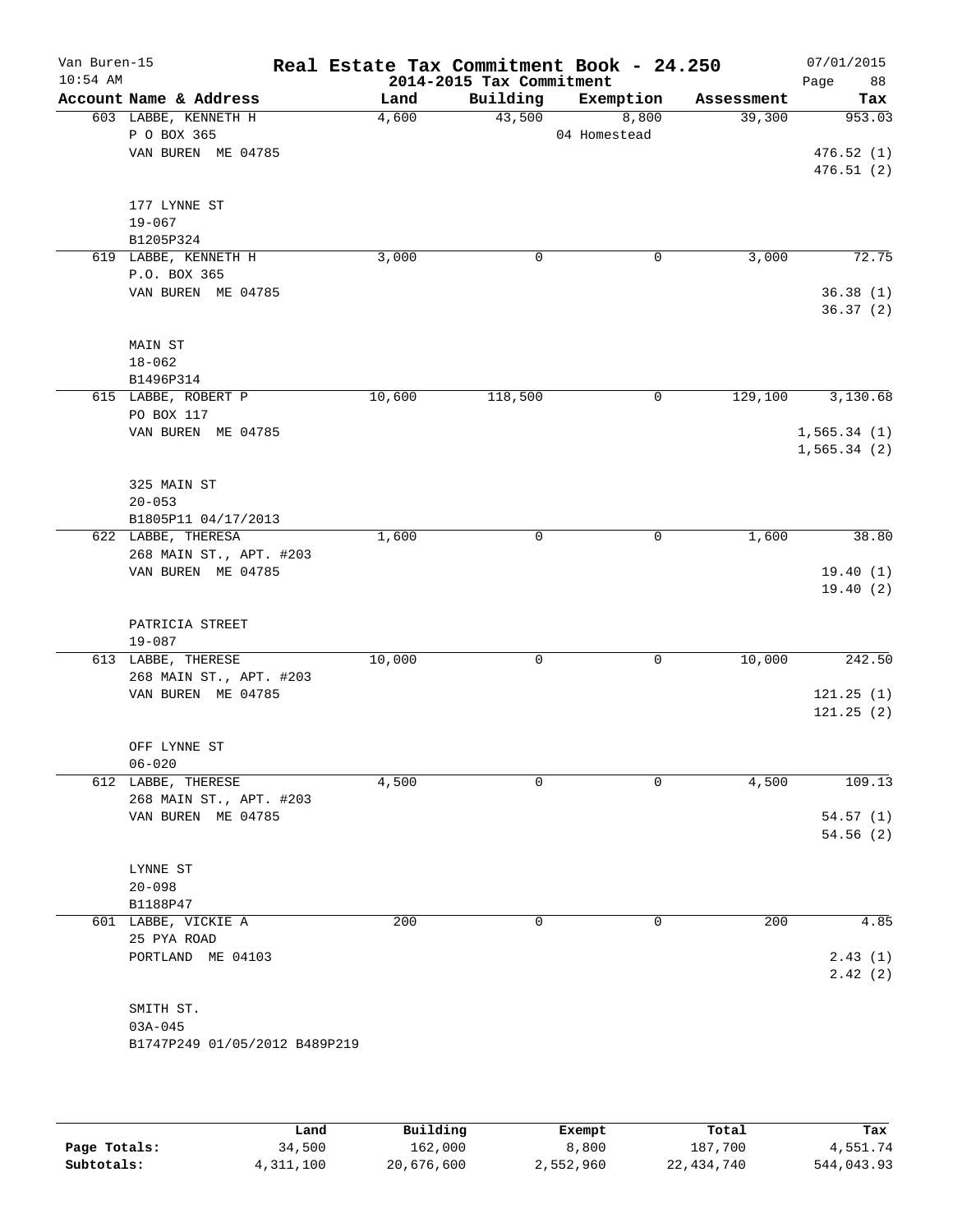| Van Buren-15<br>$10:54$ AM |                                              | Real Estate Tax Commitment Book - 24.250 | 2014-2015 Tax Commitment |              |            | 07/01/2015<br>89<br>Page |
|----------------------------|----------------------------------------------|------------------------------------------|--------------------------|--------------|------------|--------------------------|
|                            | Account Name & Address                       | Land                                     | Building                 | Exemption    | Assessment | Tax                      |
|                            | 624 LABRECK, LISA M                          | 3,600                                    | 51,900                   | 8,800        | 46,700     | 1,132.48                 |
|                            | 113 HILLSIDE ST                              |                                          |                          | 04 Homestead |            |                          |
|                            | VAN BUREN ME 04785                           |                                          |                          |              |            | 566.24(1)                |
|                            |                                              |                                          |                          |              |            | 566.24(2)                |
|                            | 113 HILLSIDE ST                              |                                          |                          |              |            |                          |
|                            | $23 - 061$                                   |                                          |                          |              |            |                          |
|                            | B1375P87 10/21/2003                          |                                          |                          |              |            |                          |
|                            | 626 LABRECQUE, LINDA A                       | 4,600                                    | 37,600                   | 14,080       | 28,120     | 681.91                   |
|                            | 151 STATE ST                                 |                                          |                          | 02 Veteran   |            |                          |
|                            | VAN BUREN ME 04785                           |                                          |                          | 04 Homestead |            | 340.96(1)                |
|                            |                                              |                                          |                          |              |            | 340.95 (2)               |
|                            | 151 STATE ST                                 |                                          |                          |              |            |                          |
|                            | $12A - 005$                                  |                                          |                          |              |            |                          |
|                            | B810P128                                     |                                          |                          |              |            |                          |
|                            | 628 LAGASSE, ALAN J                          | 3,700                                    | 49,900                   | 8,800        | 44,800     | 1,086.40                 |
|                            | LAGASSE, STELLA M                            |                                          |                          | 04 Homestead |            |                          |
|                            | 110 TYLER ST                                 |                                          |                          |              |            | 543.20(1)                |
|                            | VAN BUREN ME 04785                           |                                          |                          |              |            | 543.20(2)                |
|                            | 110 TYLER ST                                 |                                          |                          |              |            |                          |
|                            | $18 - 133$                                   |                                          |                          |              |            |                          |
|                            | B640P29 02/05/1985                           |                                          |                          |              |            |                          |
|                            | 629 LAGASSE, AURELE J                        | 3,900                                    | 36,600                   | 14,080       | 26,420     | 640.69                   |
|                            | LAGASSE, CECILIA C                           |                                          |                          | 02 Veteran   |            |                          |
|                            | 108 HARRISON ST                              |                                          |                          | 04 Homestead |            | 320.35(1)                |
|                            | VAN BUREN ME 04785                           |                                          |                          |              |            | 320.34(2)                |
|                            |                                              |                                          |                          |              |            |                          |
|                            | 108 HARRISON ST                              |                                          |                          |              |            |                          |
|                            | $18 - 018$                                   |                                          |                          |              |            |                          |
|                            | B560P110                                     |                                          |                          |              |            |                          |
| 1084                       | LAJOIE FUNERAL HOME,                         | 3,400                                    | 167,100                  | 0            | 170,500    | 4,134.63                 |
|                            | <b>INC</b>                                   |                                          |                          |              |            |                          |
|                            | 118 HIGH ST<br>VAN BUREN ME 04785            |                                          |                          |              |            | 2,067.32(1)              |
|                            |                                              |                                          |                          |              |            | 2,067.31(2)              |
|                            |                                              |                                          |                          |              |            |                          |
|                            | 118 HIGH ST                                  |                                          |                          |              |            |                          |
|                            | 14-122                                       |                                          |                          |              |            |                          |
|                            | B1821P256 08/01/2013<br>LAJOIE FUNERAL HOME, |                                          |                          |              |            | 150.35                   |
| 1083                       | <b>INC</b>                                   | 2,600                                    | 3,600                    | 0            | 6,200      |                          |
|                            | 118 HIGH ST                                  |                                          |                          |              |            |                          |
|                            | VAN BUREN ME 04785                           |                                          |                          |              |            | 75.18(1)                 |
|                            |                                              |                                          |                          |              |            | 75.17(2)                 |
|                            | HIGH ST (PARKING LOT)                        |                                          |                          |              |            |                          |
|                            | 14-134A                                      |                                          |                          |              |            |                          |
|                            | B1821P256 08/01/2013                         |                                          |                          |              |            |                          |
|                            | 1435 LAJOIE GROWERS, LLC                     | 8,300                                    | 0                        | 0            | 8,300      | 201.28                   |
|                            | 120 TOWER DRIVE                              |                                          |                          |              |            |                          |
|                            | VAN BUREN ME 04785                           |                                          |                          |              |            | 100.64(1)                |
|                            |                                              |                                          |                          |              |            | 100.64(2)                |
|                            | PRODUCE DRIVE                                |                                          |                          |              |            |                          |
|                            | $06 - 025D$                                  |                                          |                          |              |            |                          |
|                            | B1675P138 04/15/2010                         |                                          |                          |              |            |                          |
|                            | Land                                         | Building                                 |                          | Exempt       | Total      | Tax                      |
| Page Totals:               | 30,100                                       | 346,700                                  |                          | 45,760       | 331,040    | 8,027.74                 |
| Subtotals:                 | 4,341,200                                    | 21,023,300                               |                          | 2,598,720    | 22,765,780 | 552,071.67               |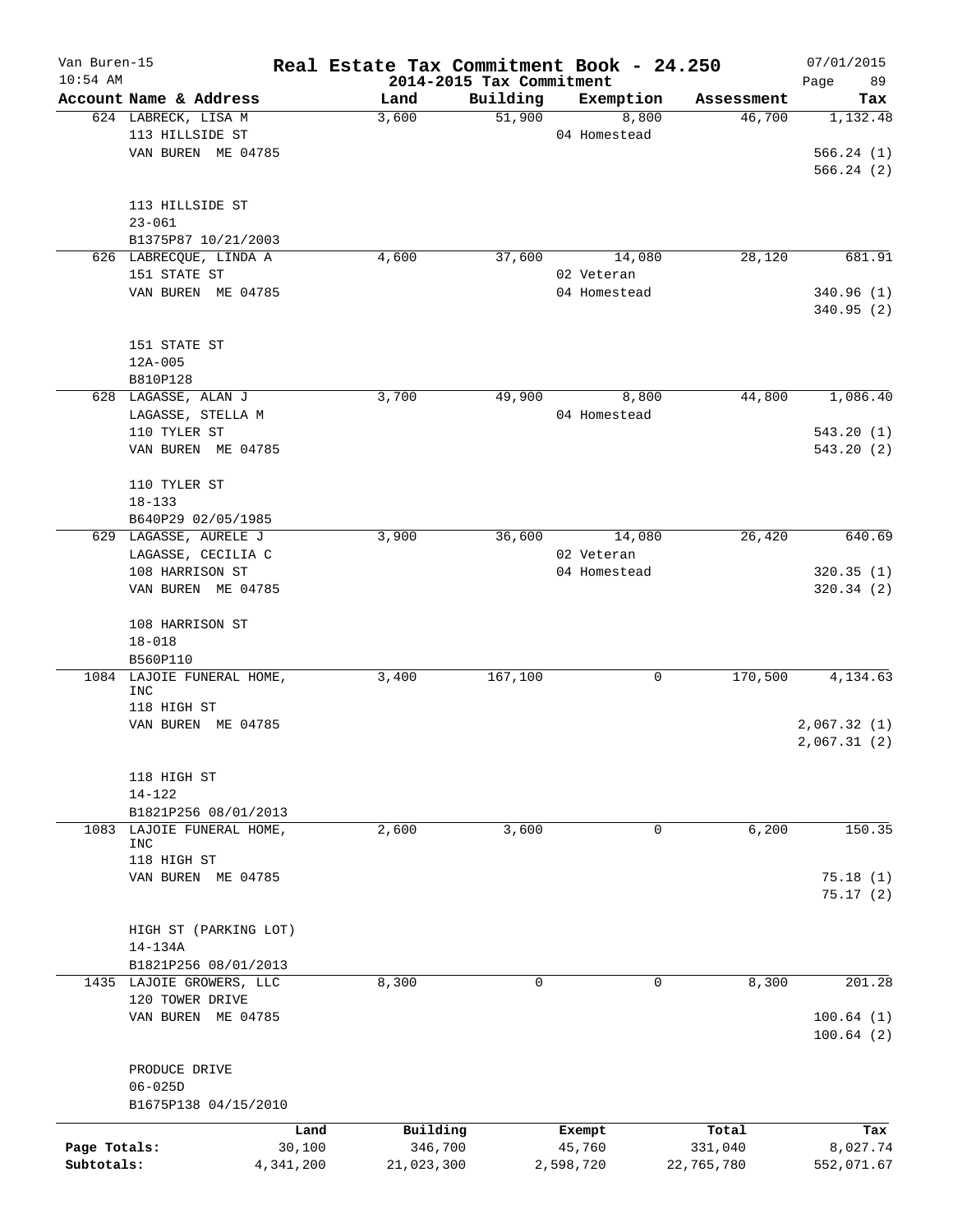| Van Buren-15 |                                                    | Real Estate Tax Commitment Book - 24.250 |                          |                       |                      | 07/01/2015    |
|--------------|----------------------------------------------------|------------------------------------------|--------------------------|-----------------------|----------------------|---------------|
| $10:54$ AM   |                                                    |                                          | 2014-2015 Tax Commitment |                       |                      | Page<br>90    |
|              | Account Name & Address<br>1541 LAJOIE GROWERS, LLC | Land<br>18,700                           | Building<br>0            | Exemption<br>$\Omega$ | Assessment<br>18,700 | Tax<br>453.48 |
|              | 140 ADAMS STREET                                   |                                          |                          |                       |                      |               |
|              | VAN BUREN ME 04785                                 |                                          |                          |                       |                      | 226.74(1)     |
|              |                                                    |                                          |                          |                       |                      | 226.74(2)     |
|              |                                                    |                                          |                          |                       |                      |               |
|              | UPLAND ROAD                                        |                                          |                          |                       |                      |               |
|              | $14 - 035B$                                        |                                          |                          |                       |                      |               |
|              | B1731P233 08/10/2011                               |                                          |                          |                       |                      |               |
|              | 1546 LAJOIE LIVING TRUST                           | 3,800                                    | 0                        | 0                     | 3,800                | 92.15         |
|              | LAJOIE, DOMINIC &                                  |                                          |                          |                       |                      |               |
|              | RACHEL (TRUSTEES)<br>140 ADAMS ST                  |                                          |                          |                       |                      | 46.08(1)      |
|              | VAN BUREN ME 04785                                 |                                          |                          |                       |                      | 46.07(2)      |
|              |                                                    |                                          |                          |                       |                      |               |
|              | ADAMS STREET                                       |                                          |                          |                       |                      |               |
|              | $06 - 003C$                                        |                                          |                          |                       |                      |               |
|              | B1843P138 01/23/2014                               |                                          |                          |                       |                      |               |
|              | 282 LAJOIE, BRADLEY P                              | 3,400                                    | 67,500                   | 0                     | 70,900               | 1,719.33      |
|              | DIONNE, PRISCILLA S                                |                                          |                          |                       |                      |               |
|              | 112 VIOLETTE STREET                                |                                          |                          |                       |                      | 859.67(1)     |
|              | VAN BUREN ME 04785                                 |                                          |                          |                       |                      | 859.66 (2)    |
|              | 112 VIOLETTE ST                                    |                                          |                          |                       |                      |               |
|              | $16 - 077$                                         |                                          |                          |                       |                      |               |
|              | B1729P151 07/25/2011                               |                                          |                          |                       |                      |               |
|              | 631 LAJOIE, BRIAN J                                | 4,400                                    | 54,000                   | 8,800                 | 49,600               | 1,202.80      |
|              | LAJOIE, LORRAINE A<br>110 MCKINLEY ST              |                                          |                          | 04 Homestead          |                      | 601.40(1)     |
|              | VAN BUREN ME 04785                                 |                                          |                          |                       |                      | 601.40(2)     |
|              |                                                    |                                          |                          |                       |                      |               |
|              | 110 MCKINLEY ST                                    |                                          |                          |                       |                      |               |
|              | $14 - 140$                                         |                                          |                          |                       |                      |               |
|              | B529P163                                           |                                          |                          |                       |                      |               |
|              | 640 LAJOIE, DOMINIC J                              | 15,600                                   | 0                        | 0                     | 15,600               | 378.30        |
|              | LAJOIE, RACHEL M                                   |                                          |                          |                       |                      |               |
|              | 121 TOWER DR                                       |                                          |                          |                       |                      | 189.15(1)     |
|              | VAN BUREN ME 04785                                 |                                          |                          |                       |                      | 189.15(2)     |
|              | ALEXANDER RD                                       |                                          |                          |                       |                      |               |
|              | $07 - 020$                                         |                                          |                          |                       |                      |               |
|              | B1213P205                                          |                                          |                          |                       |                      |               |
|              | 270 LAJOIE, DOMINIC J<br>(TRUSTEE)                 | 14,100                                   | 148,000                  | 8,800                 | 153,300              | 3,717.53      |
|              | LAJOIE, RACHEL M                                   |                                          |                          | 04 Homestead          |                      |               |
|              | (TRUSTEE)                                          |                                          |                          |                       |                      |               |
|              | 140 ADAMS STREET                                   |                                          |                          |                       |                      | 1,858.77(1)   |
|              | VAN BUREN ME 04785                                 |                                          |                          |                       |                      | 1,858.76(2)   |
|              | 140 ADAMS ST                                       |                                          |                          |                       |                      |               |
|              | $06 - 003B$                                        |                                          |                          |                       |                      |               |
|              | B1749P224 01/23/2012 B1733P252 08/29/2011          |                                          |                          |                       |                      |               |

|              | Land      | Building   | Exempt    | Total      | Tax        |  |
|--------------|-----------|------------|-----------|------------|------------|--|
| Page Totals: | 60,000    | 269,500    | 17,600    | 311,900    | 7.563.59   |  |
| Subtotals:   | 4,401,200 | 21,292,800 | 2,616,320 | 23,077,680 | 559,635.26 |  |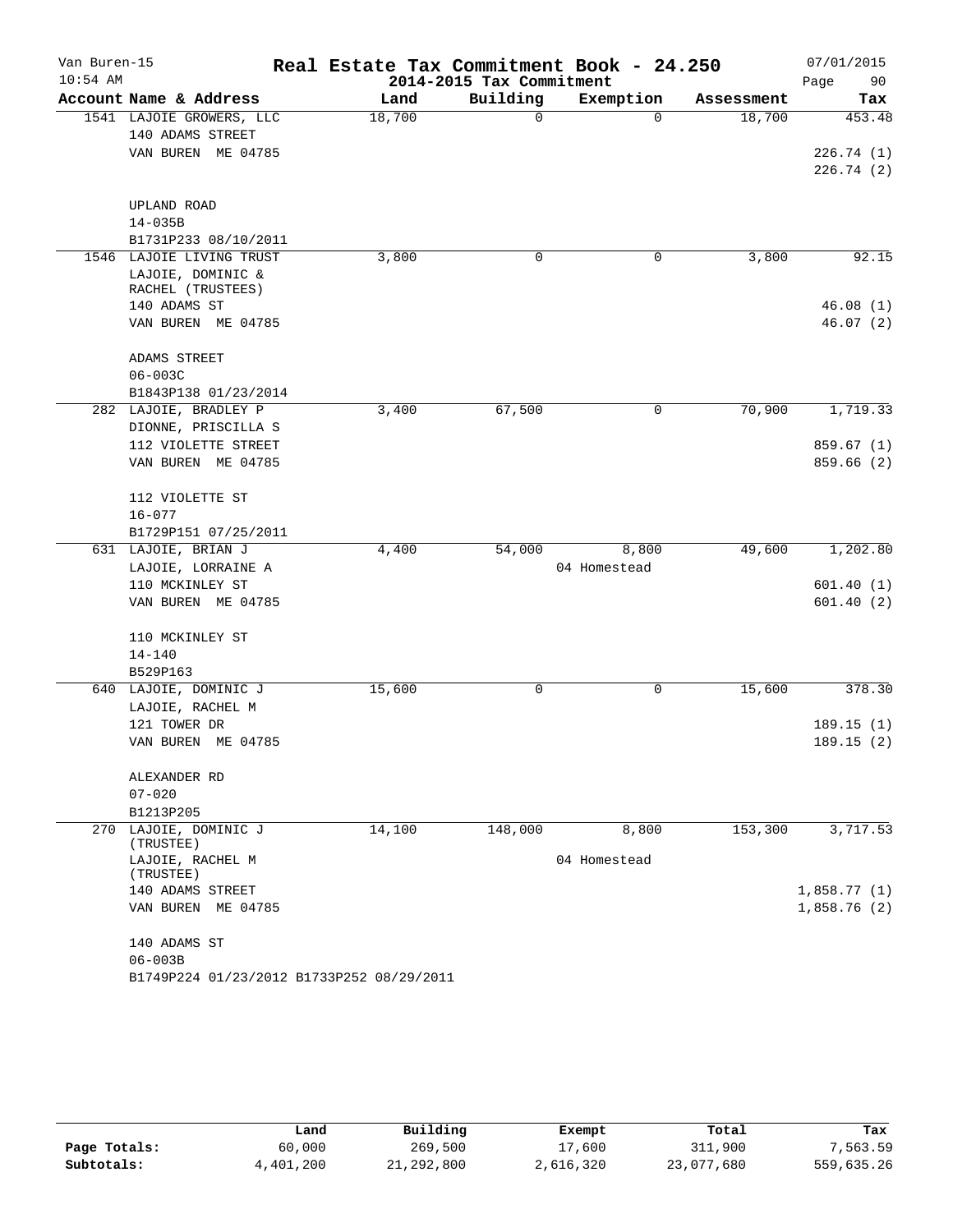| Van Buren-15<br>$10:54$ AM |                                                        |                 |                     | Real Estate Tax Commitment Book - 24.250<br>2014-2015 Tax Commitment |             |                  | 07/01/2015               |
|----------------------------|--------------------------------------------------------|-----------------|---------------------|----------------------------------------------------------------------|-------------|------------------|--------------------------|
|                            | Account Name & Address                                 |                 | Land                | Building                                                             | Exemption   | Assessment       | Page<br>91<br>Tax        |
|                            | 638 LAJOIE, DOMINIC J                                  |                 | 29,800              | 0                                                                    | $\mathbf 0$ | 29,800           | 722.65                   |
|                            | (TRUSTEE)<br>LAJOIE, RACHEL M<br>(TRUSTEE)             | Acres           | 95.00               |                                                                      |             |                  |                          |
|                            | 140 ADAMS STREET                                       |                 |                     |                                                                      |             |                  | 361.33(1)                |
|                            | VAN BUREN ME 04785                                     |                 |                     |                                                                      |             |                  | 361.32(2)                |
|                            | NOEL OUELLETTE FARM<br>$07 - 014$                      |                 |                     |                                                                      |             |                  |                          |
|                            | B1749P212 01/23/2012                                   |                 |                     |                                                                      |             |                  |                          |
|                            | 655 LAJOIE, DOMINIC J<br>(TRUSTEE)<br>LAJOIE, RACHEL M |                 | 800                 | 0                                                                    | 0           | 800              | 19.40                    |
|                            | (TRUSTEE)                                              |                 |                     |                                                                      |             |                  |                          |
|                            | 140 ADAMS STREET<br>VAN BUREN ME 04785                 |                 |                     |                                                                      |             |                  | 9.70(1)<br>9.70(2)       |
|                            | OFF MAIN STREET<br>$08 - 033D$                         |                 |                     |                                                                      |             |                  |                          |
|                            | B1749P222 01/23/2012 B1449P220                         |                 |                     |                                                                      |             |                  |                          |
|                            | 636 LAJOIE, DOMINIC J<br>(TRUSTEE)                     |                 | 8,400               | 73,700                                                               | 0           | 82,100           | 1,990.93                 |
|                            | LAJOIE, RACHEL M<br>(TRUSTEE)                          |                 |                     |                                                                      |             |                  |                          |
|                            | 140 ADAMS STREET                                       |                 |                     |                                                                      |             |                  | 995.47 (1)               |
|                            | VAN BUREN ME 04785                                     |                 |                     |                                                                      |             |                  | 995.46(2)                |
|                            | 171 UPLAND RD                                          |                 |                     |                                                                      |             |                  |                          |
|                            | $14 - 035A$<br>B1749P209 01/23/2012 B1025P55           |                 |                     |                                                                      |             |                  |                          |
|                            | 635 LAJOIE, DOMINIC J                                  |                 | 32,900              | 68,800                                                               | 0           | 101,700          | 2,466.23                 |
|                            | (TRUSTEE)<br>LAJOIE, RACHEL M<br>(TRUSTEE)             |                 |                     |                                                                      |             |                  |                          |
|                            | 140 ADAMS STREET                                       |                 |                     |                                                                      |             |                  | 1,233.12(1)              |
|                            | VAN BUREN ME 04785                                     |                 |                     |                                                                      |             |                  | 1, 233.11(2)             |
|                            | RR 1                                                   |                 |                     |                                                                      |             |                  |                          |
|                            | $08 - 053A$                                            |                 |                     |                                                                      |             |                  |                          |
|                            | B1749P212 01/23/2012<br>634 LAJOIE, DOMINIC J          |                 | 27,600              | 0                                                                    | $\mathbf 0$ | 27,600           | 669.30                   |
|                            | (TRUSTEE)<br>LAJOIE, RACHEL M<br>(TRUSTEE)             |                 |                     |                                                                      |             |                  |                          |
|                            | 140 ADAMS STREET                                       |                 |                     |                                                                      |             |                  | 334.65(1)                |
|                            | VAN BUREN ME 04785                                     |                 |                     |                                                                      |             |                  | 334.65(2)                |
|                            | ALEXANDER ROAD                                         |                 |                     |                                                                      |             |                  |                          |
|                            | $08 - 033A$<br>B1749P219 01/23/2012 B647P81            |                 |                     |                                                                      |             |                  |                          |
|                            | 633 LAJOIE, DOMINIC J                                  |                 | 5,900               | 67,700                                                               | 0           | 73,600           | 1,784.80                 |
|                            | (TRUSTEE)<br>LAJOIE, RACHEL M                          |                 |                     |                                                                      |             |                  |                          |
|                            | (TRUSTEE)                                              |                 |                     |                                                                      |             |                  |                          |
|                            | 140 ADAMS STREET<br>VAN BUREN ME 04785                 |                 |                     |                                                                      |             |                  | 892.40 (1)<br>892.40 (2) |
|                            | 114 STATE ST                                           |                 |                     |                                                                      |             |                  |                          |
|                            | $13 - 024A$                                            |                 |                     |                                                                      |             |                  |                          |
|                            | B1749P217 01/23/2012 B639P213                          |                 |                     |                                                                      |             |                  |                          |
| Page Totals:               |                                                        | Land<br>105,400 | Building<br>210,200 |                                                                      | Exempt<br>0 | Total<br>315,600 | Tax<br>7,653.31          |
| Subtotals:                 |                                                        | 4,506,600       | 21,503,000          | 2,616,320                                                            |             | 23, 393, 280     | 567,288.57               |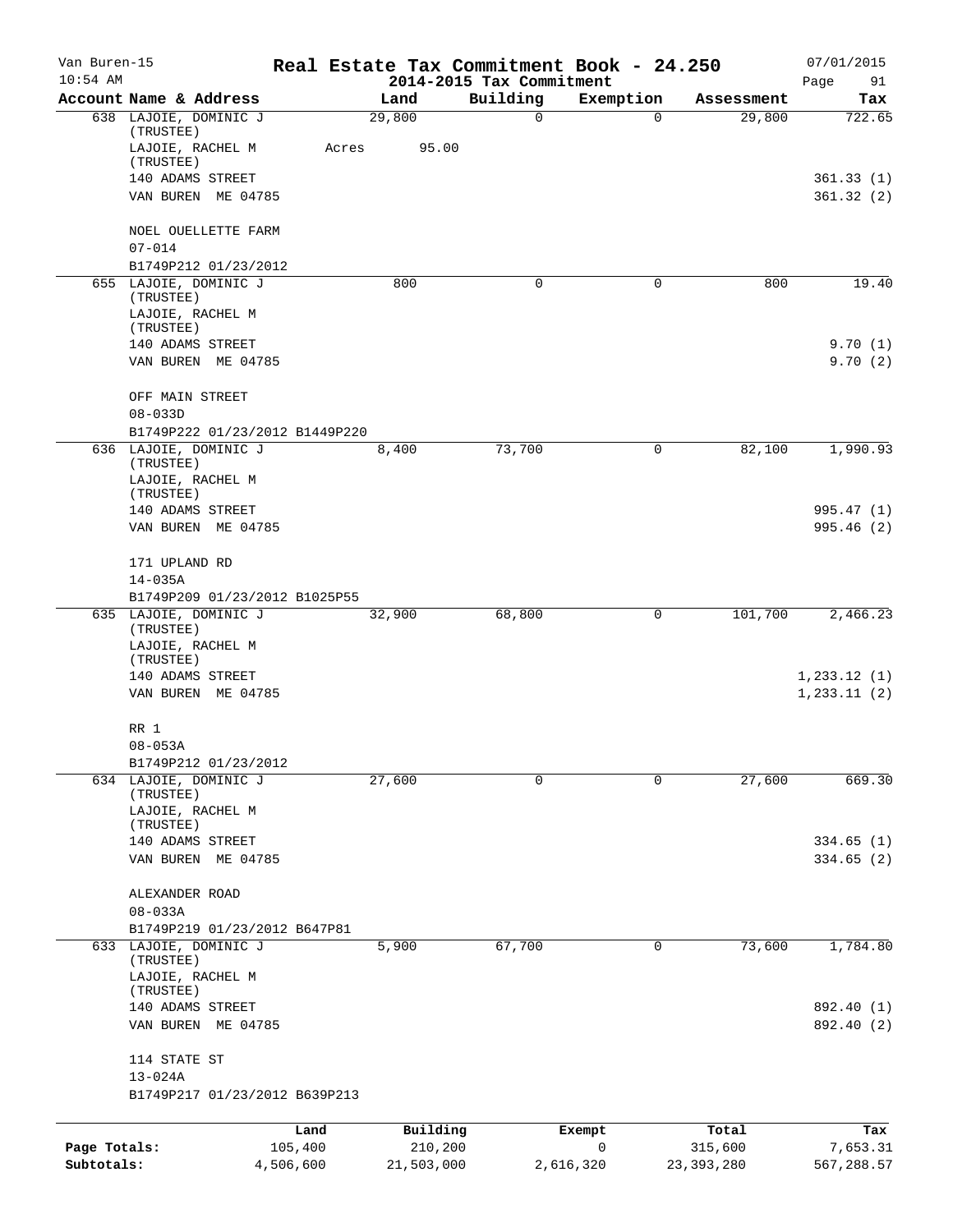| Van Buren-15<br>$10:54$ AM |                                    | Real Estate Tax Commitment Book - 24.250 | 2014-2015 Tax Commitment |              |            | 07/01/2015             |
|----------------------------|------------------------------------|------------------------------------------|--------------------------|--------------|------------|------------------------|
|                            | Account Name & Address             | Land                                     | Building                 | Exemption    | Assessment | Page<br>92<br>Tax      |
|                            | 632 LAJOIE, DOMINIC J              | 21,500                                   | 0                        | $\Omega$     | 21,500     | 521.38                 |
|                            | (TRUSTEE)                          |                                          |                          |              |            |                        |
|                            | LAJOIE, RACHEL M                   |                                          |                          |              |            |                        |
|                            | (TRUSTEE)<br>140 ADAMS STREET      |                                          |                          |              |            | 260.69(1)              |
|                            | VAN BUREN ME 04785                 |                                          |                          |              |            | 260.69(2)              |
|                            |                                    |                                          |                          |              |            |                        |
|                            | ALEXANDER ROAD                     |                                          |                          |              |            |                        |
|                            | $08 - 036B$                        |                                          |                          |              |            |                        |
|                            | B1749P219 01/23/2012 B1359P182     |                                          |                          |              |            |                        |
|                            | 639 LAJOIE, DOMINIC J<br>(TRUSTEE) | 1,300                                    | 6,500                    | 0            | 7,800      | 189.15                 |
|                            | LAJOIE, RACHEL M                   |                                          |                          |              |            |                        |
|                            | (TRUSTEE)                          |                                          |                          |              |            |                        |
|                            | 140 ADAMS STREET                   |                                          |                          |              |            | 94.58(1)               |
|                            | VAN BUREN ME 04785                 |                                          |                          |              |            | 94.57 (2)              |
|                            |                                    |                                          |                          |              |            |                        |
|                            | VIOLETTE SIDING<br>$08 - 034C$     |                                          |                          |              |            |                        |
|                            | B1749P212 01/23/2012               |                                          |                          |              |            |                        |
|                            | 642 LAJOIE, GERARD                 | 5,000                                    | 53,200                   | 8,800        | 49,400     | 1,197.95               |
|                            | LAJOIE, BERNADETTE                 |                                          |                          | 04 Homestead |            |                        |
|                            | 112 JACKSON STREET                 |                                          |                          |              |            | 598.98 (1)             |
|                            | VAN BUREN ME 04785                 |                                          |                          |              |            | 598.97 (2)             |
|                            | 112 JACKSON ST                     |                                          |                          |              |            |                        |
|                            | $18 - 091$                         |                                          |                          |              |            |                        |
|                            | B931P228                           |                                          |                          |              |            |                        |
|                            | 1267 LAJOIE, JAY                   | 21,900                                   | 0                        | $\mathbf 0$  | 21,900     | 531.08                 |
|                            | 165 STATE STREET                   |                                          |                          |              |            |                        |
|                            | VAN BUREN ME 04785                 |                                          |                          |              |            | 265.54(1)<br>265.54(2) |
|                            | MCKEAN FARM                        |                                          |                          |              |            |                        |
|                            | $08 - 017A$                        |                                          |                          |              |            |                        |
|                            | B1623P203 12/23/2008               |                                          |                          |              |            |                        |
|                            | 1274 LAJOIE, JAY                   | 10,600                                   | 0                        | 0            | 10,600     | 257.05                 |
|                            | 165 STATE STREET                   |                                          |                          |              |            |                        |
|                            | VAN BUREN ME 04785                 |                                          |                          |              |            | 128.53(1)              |
|                            |                                    |                                          |                          |              |            | 128.52(2)              |
|                            | MCKEAN FARM                        |                                          |                          |              |            |                        |
|                            | 08-013C                            |                                          |                          |              |            |                        |
|                            | B1623P203 12/23/2008               |                                          |                          |              |            |                        |
|                            | 230 LAJOIE, JAY G                  | 2,600                                    | 0                        | 0            | 2,600      | 63.05                  |
|                            | P.O. BOX 5<br>VAN BUREN ME 04785   |                                          |                          |              |            |                        |
|                            |                                    |                                          |                          |              |            | 31.53(1)<br>31.52(2)   |
|                            | ST. BRUNO STREET                   |                                          |                          |              |            |                        |
|                            | $18 - 087B$                        |                                          |                          |              |            |                        |
|                            | B1738P32 10/07/2011                |                                          |                          |              |            |                        |

|              | Land      | Building   | Exempt    | Total      | Tax        |
|--------------|-----------|------------|-----------|------------|------------|
| Page Totals: | 62,900    | 59,700     | 8,800     | 113,800    | 2,759.66   |
| Subtotals:   | 4,569,500 | 21,562,700 | 2,625,120 | 23,507,080 | 570,048.23 |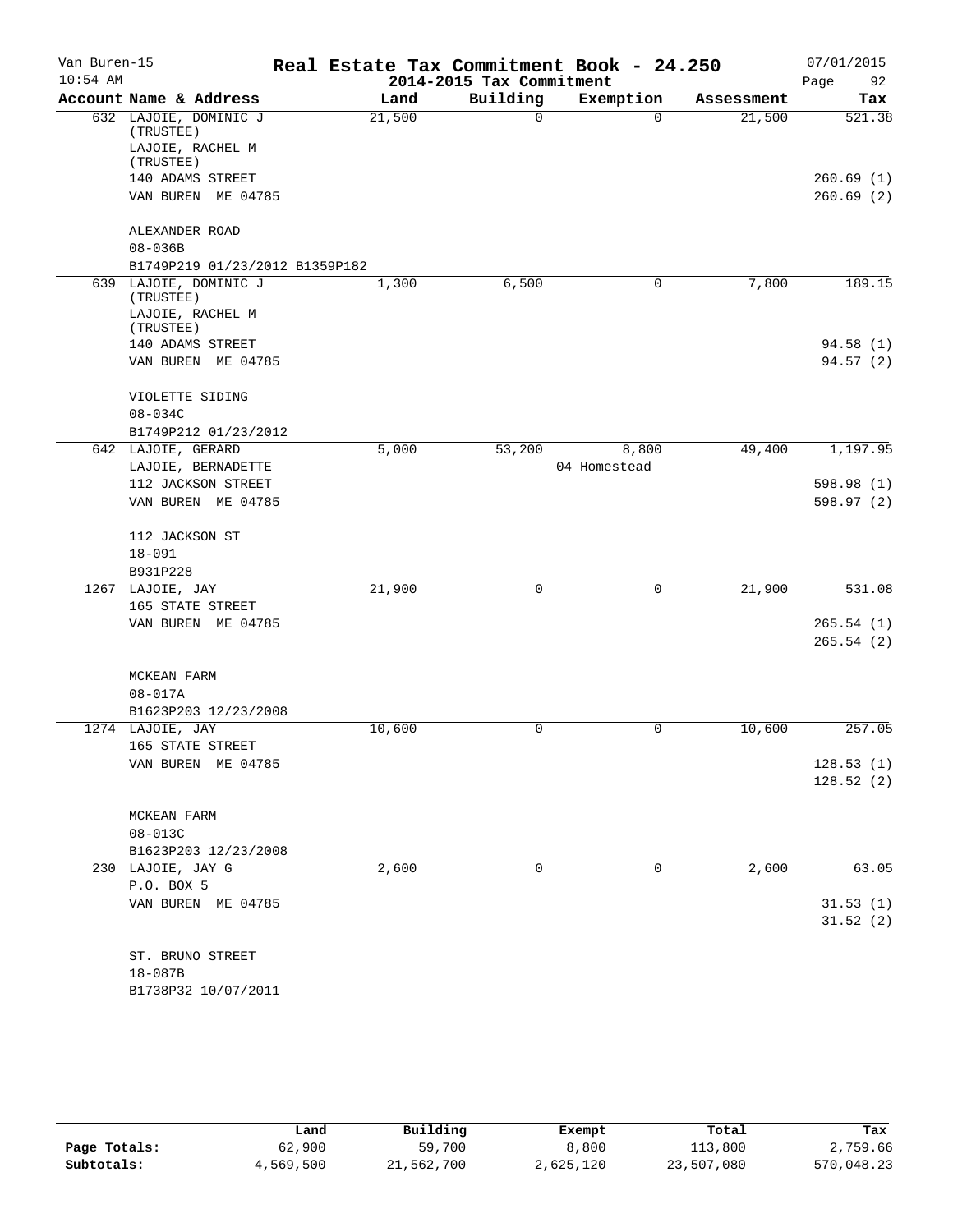| Van Buren-15<br>$10:54$ AM |                                           |           | Real Estate Tax Commitment Book - 24.250 |             |              |            | 07/01/2015        |
|----------------------------|-------------------------------------------|-----------|------------------------------------------|-------------|--------------|------------|-------------------|
|                            | Account Name & Address                    |           | 2014-2015 Tax Commitment<br>Land         | Building    | Exemption    | Assessment | Page<br>93<br>Tax |
|                            | 134 LAJOIE, JAY G                         |           | 1,300                                    | $\mathbf 0$ | $\mathbf 0$  | 1,300      | 31.53             |
|                            | P.O. BOX 5                                |           |                                          |             |              |            |                   |
|                            | VAN BUREN ME 04785                        |           |                                          |             |              |            | 15.77(1)          |
|                            |                                           |           |                                          |             |              |            | 15.76(2)          |
|                            |                                           |           |                                          |             |              |            |                   |
|                            | TRUMAN STREET                             |           |                                          |             |              |            |                   |
|                            | $12A - 042$                               |           |                                          |             |              |            |                   |
|                            | B1608P289 08/13/2008                      |           |                                          |             |              |            |                   |
|                            | 133 LAJOIE, JAY G                         |           | 1,900                                    | $\mathbf 0$ | 0            | 1,900      | 46.08             |
|                            | P.O. BOX 5                                |           |                                          |             |              |            |                   |
|                            | VAN BUREN ME 04785                        |           |                                          |             |              |            | 23.04(1)          |
|                            |                                           |           |                                          |             |              |            | 23.04(2)          |
|                            |                                           |           |                                          |             |              |            |                   |
|                            | JOHNSON DRIVE                             |           |                                          |             |              |            |                   |
|                            | 12A-042C                                  |           |                                          |             |              |            |                   |
|                            | B1608P289 08/13/2008                      |           |                                          |             |              |            |                   |
|                            | 132 LAJOIE, JAY G                         |           | 5,800                                    | 0           | 0            | 5,800      | 140.65            |
|                            | P.O. BOX 5                                |           |                                          |             |              |            |                   |
|                            | VAN BUREN ME 04785                        |           |                                          |             |              |            | 70.33(1)          |
|                            |                                           |           |                                          |             |              |            | 70.32(2)          |
|                            |                                           |           |                                          |             |              |            |                   |
|                            | TRUMAN ST                                 |           |                                          |             |              |            |                   |
|                            | $12A - 043$                               |           |                                          |             |              |            |                   |
|                            | B1608P289 08/12/2008 B1608P289 08/13/2008 |           |                                          |             |              |            |                   |
|                            | 131 LAJOIE, JAY G                         |           | 4,000                                    | 21,600      | 0            | 25,600     | 620.80            |
|                            | 165 STATE STREET<br>VAN BUREN ME 04785    |           |                                          |             |              |            | 310.40(1)         |
|                            |                                           |           |                                          |             |              |            | 310.40(2)         |
|                            |                                           |           |                                          |             |              |            |                   |
|                            | 165 STATE ST                              |           |                                          |             |              |            |                   |
|                            | $12A - 010$                               |           |                                          |             |              |            |                   |
|                            | B1618P227                                 |           |                                          |             |              |            |                   |
|                            | 129 LAJOIE, JAY G                         |           | 7,800                                    | 51,400      | 8,800        | 50,400     | 1,222.20          |
|                            | 165 STATE STREET                          |           |                                          |             | 04 Homestead |            |                   |
|                            | VAN BUREN ME 04785                        |           |                                          |             |              |            | 611.10(1)         |
|                            |                                           |           |                                          |             |              |            | 611.10(2)         |
|                            |                                           |           |                                          |             |              |            |                   |
|                            | 171 STATE ST                              |           |                                          |             |              |            |                   |
|                            | $12A-030$                                 |           |                                          |             |              |            |                   |
|                            | B1659P6 10/23/2009 B1223P207              |           |                                          |             |              |            |                   |
|                            | 130 LAJOIE, JAY G                         |           | 5,400                                    | 0           | 0            | 5,400      | 130.95            |
|                            | P.O. BOX 5                                |           |                                          |             |              |            |                   |
|                            | VAN BUREN ME 04785                        |           |                                          |             |              |            | 65.48(1)          |
|                            |                                           |           |                                          |             |              |            | 65.47(2)          |
|                            |                                           |           |                                          |             |              |            |                   |
|                            | TRUMAN ST<br>12A-044                      |           |                                          |             |              |            |                   |
|                            | B1608P289 08/13/2008                      |           |                                          |             |              |            |                   |
|                            | 643 LAJOIE, JOHN A &                      |           | 6,200                                    | 38,200      | 14,080       | 30,320     | 735.26            |
|                            | PHYLLIS M (LIFE ESTATE)                   |           |                                          |             |              |            |                   |
|                            | C/O BRIAN LAJOIE (PA)                     |           |                                          |             | 02 Veteran   |            |                   |
|                            | 110 MCKINLEY ST                           |           |                                          |             | 04 Homestead |            | 367.63(1)         |
|                            | VAN BUREN ME 04785                        |           |                                          |             |              |            | 367.63(2)         |
|                            |                                           |           |                                          |             |              |            |                   |
|                            | 125 WILSON ST                             |           |                                          |             |              |            |                   |
|                            | $23 - 036$                                |           |                                          |             |              |            |                   |
|                            |                                           |           |                                          |             |              |            |                   |
|                            |                                           | Land      | Building                                 |             | Exempt       | Total      | Tax               |
| Page Totals:               |                                           | 32,400    | 111,200                                  |             | 22,880       | 120,720    | 2,927.47          |
| Subtotals:                 |                                           | 4,601,900 | 21,673,900                               |             | 2,648,000    | 23,627,800 | 572,975.70        |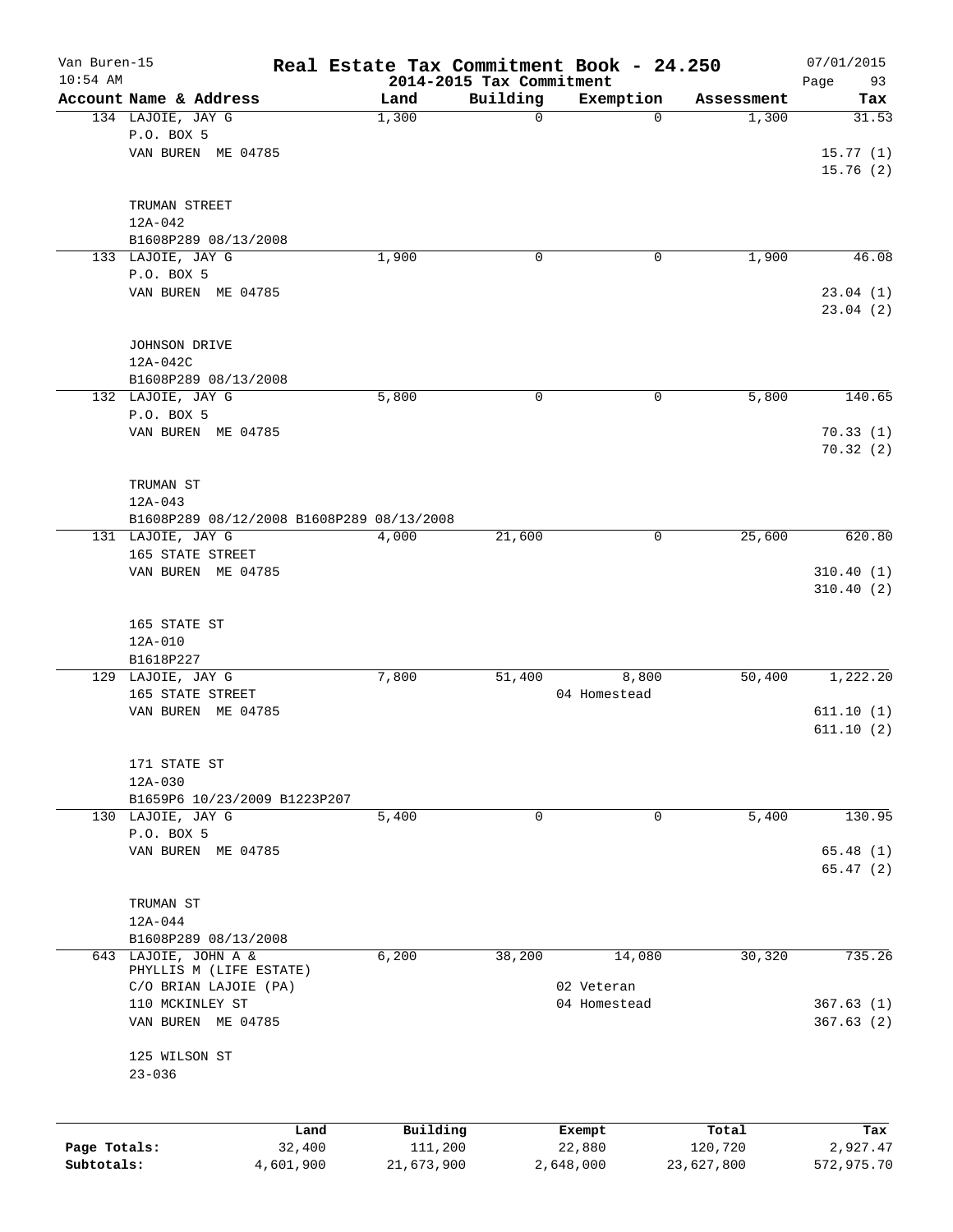| Van Buren-15 |                                |        |                          | Real Estate Tax Commitment Book - 24.250 |            | 07/01/2015 |
|--------------|--------------------------------|--------|--------------------------|------------------------------------------|------------|------------|
| $10:54$ AM   |                                |        | 2014-2015 Tax Commitment |                                          |            | 94<br>Page |
|              | Account Name & Address         | Land   | Building                 | Exemption                                | Assessment | Tax        |
|              | 644 LAJOIE, JOHN P             | 22,600 | 67,500                   | 8,800                                    | 81,300     | 1,971.53   |
|              | LAJOIE, PEGGY                  |        |                          | 04 Homestead                             |            |            |
|              | 745 MAIN ST                    |        |                          |                                          |            | 985.77 (1) |
|              | VAN BUREN ME 04785             |        |                          |                                          |            | 985.76 (2) |
| 745 MAIN ST  |                                |        |                          |                                          |            |            |
|              | $08 - 013D$                    |        |                          |                                          |            |            |
|              | B1321P247 08/16/2002           |        |                          |                                          |            |            |
|              | 645 LAJOIE, KENNETH R          | 3,700  | 28,400                   | 0                                        | 32,100     | 778.43     |
|              | P O BOX 525                    |        |                          |                                          |            |            |
|              | BATH ME 04530                  |        |                          |                                          |            | 389.22 (1) |
|              |                                |        |                          |                                          |            | 389.21 (2) |
|              | 109 WILSON ST                  |        |                          |                                          |            |            |
|              | $23 - 030$                     |        |                          |                                          |            |            |
|              | B597P297                       |        |                          |                                          |            |            |
|              | 646 LAJOIE, KENNETH R          | 3,800  | 34,700                   | 0                                        | 38,500     | 933.63     |
|              | P O BOX 525                    |        |                          |                                          |            |            |
|              | BATH ME 04530                  |        |                          |                                          |            | 466.82(1)  |
|              |                                |        |                          |                                          |            | 466.81(2)  |
|              | 113 WILSON ST                  |        |                          |                                          |            |            |
|              | $23 - 031$                     |        |                          |                                          |            |            |
|              | B828P138                       |        |                          |                                          |            |            |
|              | 658 LAJOIE, KIM (TRUSTEE)      | 19,700 | 0                        | 0                                        | 19,700     | 477.73     |
|              | LAJOIE, GILBERT                |        |                          |                                          |            |            |
|              | (TRUSTEE)                      |        |                          |                                          |            |            |
|              | 120 TOWER DRIVE                |        |                          |                                          |            | 238.87(1)  |
|              | VAN BUREN ME 04785             |        |                          |                                          |            | 238.86(2)  |
|              | ALEXANDER RD.                  |        |                          |                                          |            |            |
|              | $07 - 013$                     |        |                          |                                          |            |            |
|              | B1715P294 03/28/2011 B1399P145 |        |                          |                                          |            |            |
|              | 648 LAJOIE, KIM (TRUSTEE)      | 12,500 | 0                        | 0                                        | 12,500     | 303.13     |
|              | LAJOIE, GILBERT                |        |                          |                                          |            |            |
|              | (TRUSTEE)                      |        |                          |                                          |            |            |
|              | 120 TOWER DRIVE                |        |                          |                                          |            | 151.57(1)  |
|              | VAN BUREN ME 04785             |        |                          |                                          |            | 151.56 (2) |
|              | ALEXANDER RD                   |        |                          |                                          |            |            |
|              | $09 - 006$                     |        |                          |                                          |            |            |
|              | B1715P249 03/28/2011 B1399P145 |        |                          |                                          |            |            |
|              | 649 LAJOIE, KIM (TRUSTEE)      | 2,100  | 39,000                   | $\mathbf 0$                              | 41,100     | 996.68     |
|              | LAJOIE, GILBERT                |        |                          |                                          |            |            |
|              | (TRUSTEE)                      |        |                          |                                          |            |            |
|              | 120 TOWER DRIVE                |        |                          |                                          |            | 498.34 (1) |
|              | VAN BUREN ME 04785             |        |                          |                                          |            | 498.34 (2) |
|              | VIOLETTE SIDING                |        |                          |                                          |            |            |
|              | $08 - 034D$                    |        |                          |                                          |            |            |
|              | B1715P294 03/28/2011 B1399P145 |        |                          |                                          |            |            |

|              | Land      | Building   |                 | Total      | Tax        |
|--------------|-----------|------------|-----------------|------------|------------|
| Page Totals: | 64,400    | 169,600    | Exempt<br>8,800 | 225,200    | 5,461.13   |
| Subtotals:   | 4,666,300 | 21,843,500 | 2,656,800       | 23,853,000 | 578,436.83 |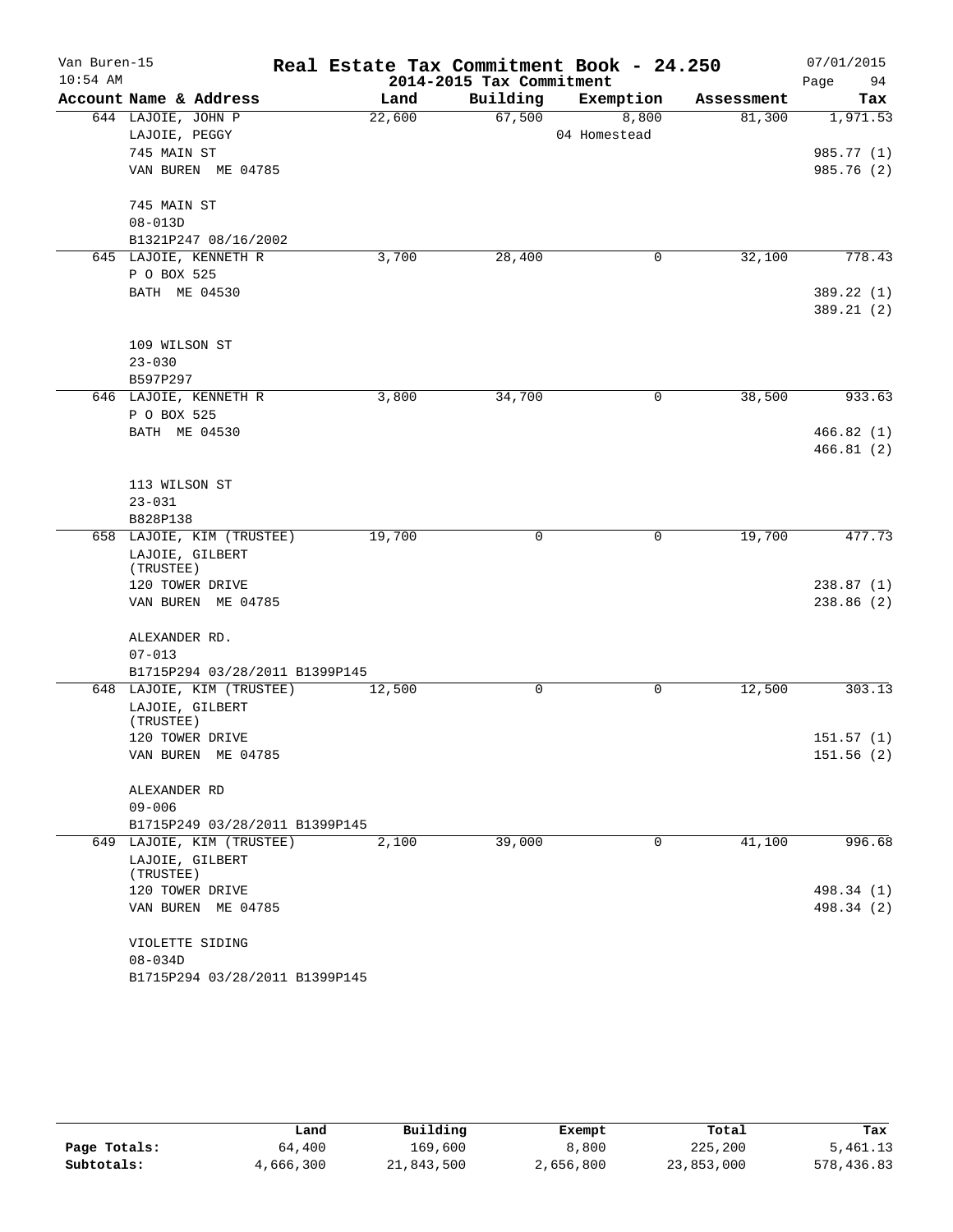| Van Buren-15<br>$10:54$ AM |                                                                             | Real Estate Tax Commitment Book - 24.250 | 2014-2015 Tax Commitment |                       |            | 07/01/2015<br>Page<br>95 |
|----------------------------|-----------------------------------------------------------------------------|------------------------------------------|--------------------------|-----------------------|------------|--------------------------|
|                            | Account Name & Address                                                      | Land                                     | Building                 | Exemption             | Assessment | Tax                      |
|                            | 650 LAJOIE, KIM (TRUSTEE)<br>LAJOIE, GILBERT<br>(TRUSTEE)                   | 6,200                                    | 0                        | $\Omega$              | 6,200      | 150.35                   |
|                            | 120 TOWER DRIVE<br>VAN BUREN ME 04785                                       |                                          |                          |                       |            | 75.18(1)<br>75.17(2)     |
|                            | US 1                                                                        |                                          |                          |                       |            |                          |
|                            | $08 - 035C$<br>B1715P294 03/28/2011 B1399P145                               |                                          |                          |                       |            |                          |
|                            | 651 LAJOIE, KIM (TRUSTEE)                                                   | 10,000                                   | 65,700                   | 8,800                 | 66,900     | 1,622.33                 |
|                            | LAJOIE, GILBERT<br>(TRUSTEE)                                                |                                          |                          | 04 Homestead          |            |                          |
|                            | 120 TOWER DR                                                                |                                          |                          |                       |            | 811.17(1)                |
|                            | VAN BUREN ME 04785                                                          |                                          |                          |                       |            | 811.16(2)                |
|                            | 120 TOWER DR<br>12A-034                                                     |                                          |                          |                       |            |                          |
|                            | B1715P294 03/28/2011 B1715P288 03/28/2011 B1690P163<br>08/11/2010 B1069P290 |                                          |                          |                       |            |                          |
|                            | 647 LAJOIE, KIM (TRUSTEE)                                                   | 5,400                                    | 0                        | 0                     | 5,400      | 130.95                   |
|                            | LAJOIE, GILBERT<br>(TRUSTEE)                                                |                                          |                          |                       |            |                          |
|                            | 120 TOWER DR                                                                |                                          |                          |                       |            | 65.48(1)                 |
|                            | VAN BUREN ME 04785                                                          |                                          |                          |                       |            | 65.47(2)                 |
|                            | OFF ALEXANDER RD                                                            |                                          |                          |                       |            |                          |
|                            | $08 - 005C$                                                                 |                                          |                          |                       |            |                          |
|                            | B1715P294 03/28/2011                                                        |                                          |                          |                       |            |                          |
|                            | 656 LAJOIE, KIM (TRUSTEE)<br>LAJOIE, GILBERT<br>(TRUSTEE)                   | 10,200                                   | 0                        | 0                     | 10,200     | 247.35                   |
|                            | 120 TOWER DRIVE                                                             |                                          |                          |                       |            | 123.68(1)                |
|                            | VAN BUREN ME 04785                                                          |                                          |                          |                       |            | 123.67(2)                |
|                            | OFF US 1                                                                    |                                          |                          |                       |            |                          |
|                            | $08 - 005D$                                                                 |                                          |                          |                       |            |                          |
|                            | B1715P294 03/28/2011 B1399P145                                              |                                          |                          |                       |            |                          |
|                            | 657 LAJOIE, KIM (TRUSTEE)<br>LAJOIE, GILBERT<br>(TRUSTEE)                   | 9,300                                    | 0                        | 0                     | 9,300      | 225.53                   |
|                            | 120 TOWER DRIVE                                                             |                                          |                          |                       |            | 112.77(1)                |
|                            | VAN BUREN ME 04785                                                          |                                          |                          |                       |            | 112.76(2)                |
|                            | OFF SARA ROAD                                                               |                                          |                          |                       |            |                          |
|                            | $07 - 008C$                                                                 |                                          |                          |                       |            |                          |
|                            | B1715P294 03/28/2011                                                        |                                          |                          |                       |            |                          |
|                            | 652 LAJOIE, LUCAS<br>133 WATERMILL RD                                       | 6,100                                    | 74,800                   | 8,800<br>04 Homestead | 72,100     | 1,748.43                 |
|                            | VAN BUREN ME 04785                                                          |                                          |                          |                       |            | 874.22 (1)               |
|                            |                                                                             |                                          |                          |                       |            | 874.21(2)                |
|                            | 133 WATERMILL RD                                                            |                                          |                          |                       |            |                          |
|                            | $16 - 029$                                                                  |                                          |                          |                       |            |                          |
|                            | B1257P334                                                                   |                                          |                          |                       |            |                          |
|                            |                                                                             |                                          |                          |                       |            |                          |
|                            |                                                                             |                                          |                          |                       |            |                          |

|              | Land      | Building   | Exempt    | Total      | Tax         |
|--------------|-----------|------------|-----------|------------|-------------|
| Page Totals: | 47,200    | 140,500    | 17,600    | 170,100    | 4,124.94    |
| Subtotals:   | 4,713,500 | 21,984,000 | 2,674,400 | 24,023,100 | 582, 561.77 |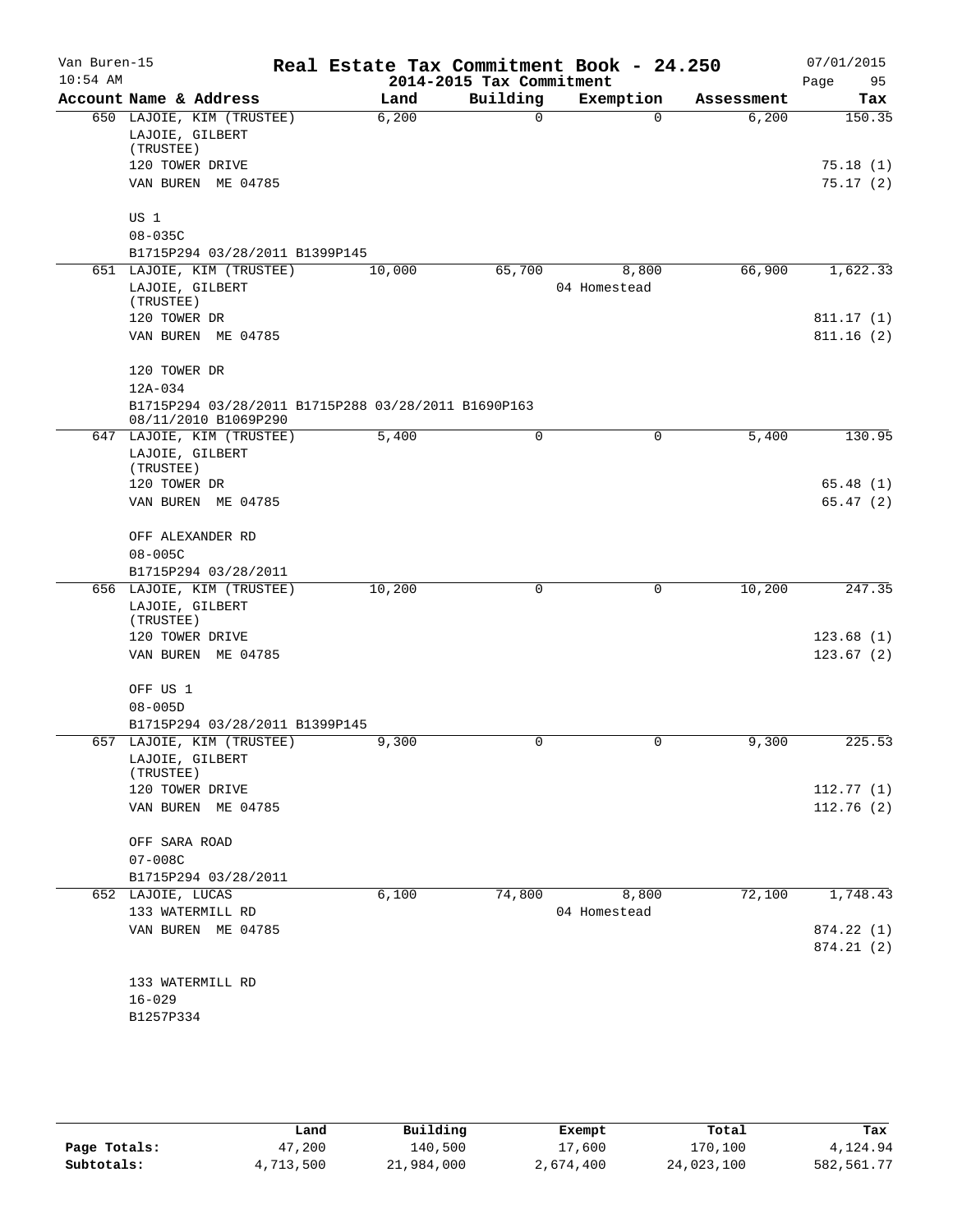| Van Buren-15 |                              | Real Estate Tax Commitment Book - 24.250 |                          |                          |                      | 07/01/2015    |
|--------------|------------------------------|------------------------------------------|--------------------------|--------------------------|----------------------|---------------|
| $10:54$ AM   | Account Name & Address       |                                          | 2014-2015 Tax Commitment |                          |                      | Page<br>96    |
|              | 1333 LAJOIE, LUCAS H         | Land<br>3,400                            | Building<br>15,300       | Exemption<br>$\mathbf 0$ | Assessment<br>18,700 | Tax<br>453.48 |
|              | 146 MCKINLEY ST              |                                          |                          |                          |                      |               |
|              | VAN BUREN ME 04785           |                                          |                          |                          |                      | 226.74(1)     |
|              |                              |                                          |                          |                          |                      | 226.74(2)     |
|              |                              |                                          |                          |                          |                      |               |
|              | 148 MCKINLEY ST              |                                          |                          |                          |                      |               |
|              | $14 - 039$                   |                                          |                          |                          |                      |               |
|              | B1802P1 03/27/2013           |                                          |                          |                          |                      |               |
|              | 659 LAJOIE, LUCAS H          | 5,000                                    | 17,200                   | 0                        | 22,200               | 538.35        |
|              | LAJOIE, LISA                 |                                          |                          |                          |                      |               |
|              | 133 WATERMILL ROAD           |                                          |                          |                          |                      | 269.18(1)     |
|              | VAN BUREN ME 04785           |                                          |                          |                          |                      | 269.17(2)     |
|              |                              |                                          |                          |                          |                      |               |
|              | 146 MCKINLEY ST              |                                          |                          |                          |                      |               |
|              | $14 - 040$                   |                                          |                          |                          |                      |               |
|              | B1579P330 12/14/2007         |                                          |                          |                          |                      |               |
|              | 653 LAJOIE, PHILIP           | 1,600                                    | 0                        | 0                        | 1,600                | 38.80         |
|              | 375 CARIBOU RD               |                                          |                          |                          |                      |               |
|              | CYR PLANTATION<br>ME         |                                          |                          |                          |                      | 19.40(1)      |
|              | 04785                        |                                          |                          |                          |                      |               |
|              |                              |                                          |                          |                          |                      | 19.40(2)      |
|              |                              |                                          |                          |                          |                      |               |
|              | OFF MADORE ROAD              |                                          |                          |                          |                      |               |
|              | $03 - 019A$                  |                                          |                          |                          |                      |               |
|              | 654 LAJOIE, ROGER J          | 3,800                                    | 31,100                   | 8,800                    | 26,100               | 632.93        |
|              | LAJOIE, JACQUELINE N         |                                          |                          | 04 Homestead             |                      |               |
|              | 114 NOTRE DAME STREET        |                                          |                          |                          |                      | 316.47(1)     |
|              | VAN BUREN ME 04785           |                                          |                          |                          |                      | 316.46(2)     |
|              | 114 NOTRE DAME ST            |                                          |                          |                          |                      |               |
|              | $17 - 028$                   |                                          |                          |                          |                      |               |
|              | B1426P324                    |                                          |                          |                          |                      |               |
|              | 677 LAJOIE, SARAH L          | 4,800                                    | 35,700                   | 0                        | 40,500               | 982.13        |
|              | 120 POPLAR ST                |                                          |                          |                          |                      |               |
|              | VAN BUREN ME 04785           |                                          |                          |                          |                      | 491.07 (1)    |
|              |                              |                                          |                          |                          |                      | 491.06 (2)    |
|              |                              |                                          |                          |                          |                      |               |
|              | 120 POPLAR ST                |                                          |                          |                          |                      |               |
|              | $16 - 036$                   |                                          |                          |                          |                      |               |
|              | B1770P86 06/29/2012 B698P123 |                                          |                          |                          |                      |               |
|              | 339 LAND HO, INC             | 21,100                                   | 0                        | 0                        | 21,100               | 511.68        |
|              | 32 DUMONT RD.                |                                          |                          |                          |                      |               |
|              | P.O. BOX 964                 |                                          |                          |                          |                      | 255.84(1)     |
|              | FAR HILLS NJ 07931           |                                          |                          |                          |                      | 255.84(2)     |
|              |                              |                                          |                          |                          |                      |               |
|              | OFF ALEXANDER RD             |                                          |                          |                          |                      |               |
|              | $09 - 006A$                  |                                          |                          |                          |                      |               |
|              | B1752P96 02/21/2012          |                                          |                          |                          |                      |               |
|              | 661 LAPIERRE, RANDY          | 3,200                                    | 0                        | 0                        | 3,200                | 77.60         |
|              | PO BOX 606                   |                                          |                          |                          |                      |               |
|              | MILFORD ME 04461             |                                          |                          |                          |                      | 38.80(1)      |
|              |                              |                                          |                          |                          |                      | 38.80(2)      |
|              | 132 ST MARY'S BROOK RD       |                                          |                          |                          |                      |               |
|              | $02 - 046$                   |                                          |                          |                          |                      |               |
|              | B971P119                     |                                          |                          |                          |                      |               |
|              |                              |                                          |                          |                          |                      |               |
|              |                              |                                          |                          |                          |                      |               |
|              | Land                         | Building                                 | Exempt                   |                          | Total                | Tax           |
| Page Totals: | 42,900                       | 99,300                                   | 8,800                    |                          | 133,400              | 3,234.97      |
| Subtotals:   | 4,756,400                    | 22,083,300                               | 2,683,200                |                          | 24,156,500           | 585,796.74    |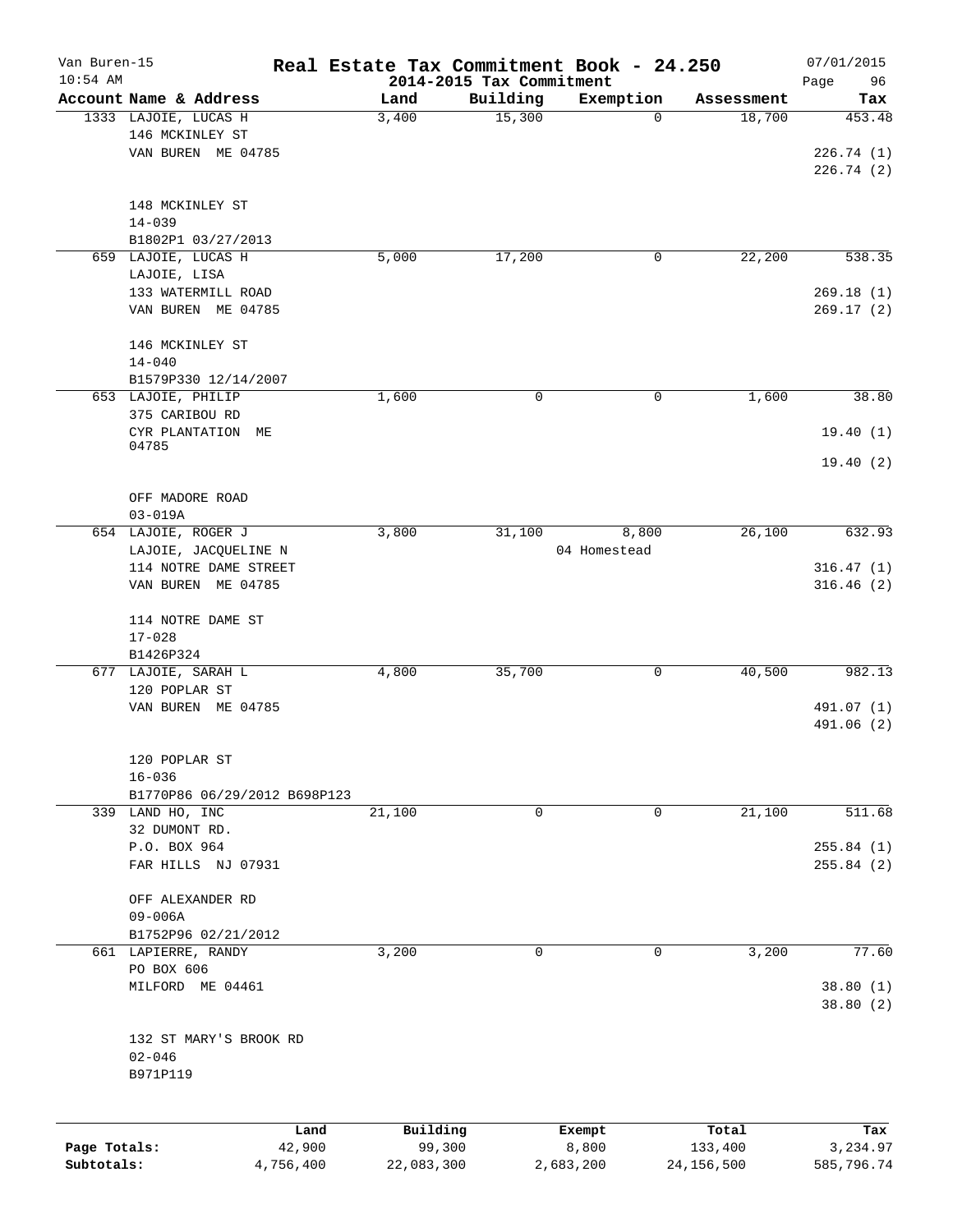| Van Buren-15 |                                                   |           |            |                                      | Real Estate Tax Commitment Book - 24.250 |                      | 07/01/2015      |
|--------------|---------------------------------------------------|-----------|------------|--------------------------------------|------------------------------------------|----------------------|-----------------|
| $10:54$ AM   | Account Name & Address                            |           | Land       | 2014-2015 Tax Commitment<br>Building |                                          |                      | Page<br>97      |
|              | 273 LAPIERRE, TYLER                               |           | 13,500     | 35,600                               | Exemption<br>0                           | Assessment<br>49,100 | Tax<br>1,190.68 |
|              | 233 LAKE RD                                       |           |            |                                      |                                          |                      |                 |
|              | VAN BUREN ME 04785                                |           |            |                                      |                                          |                      | 595.34(1)       |
|              |                                                   |           |            |                                      |                                          |                      | 595.34(2)       |
|              |                                                   |           |            |                                      |                                          |                      |                 |
|              | 39 MAIN ST                                        |           |            |                                      |                                          |                      |                 |
|              | $15 - 004$                                        |           |            |                                      |                                          |                      |                 |
|              | B1634P244 04/13/2009                              |           |            |                                      |                                          |                      |                 |
|              | 281 LAPIERRE, TYLER R                             |           | 21,000     | 66,300                               | 8,800                                    | 78,500               | 1,903.63        |
|              | LAPIERRE, KYLIE F                                 |           |            |                                      | 04 Homestead                             |                      |                 |
|              | 233 LAKE ROAD                                     |           |            |                                      |                                          |                      | 951.82(1)       |
|              | VAN BUREN ME 04785                                |           |            |                                      |                                          |                      | 951.81(2)       |
|              |                                                   |           |            |                                      |                                          |                      |                 |
|              | 233 LAKE RD                                       |           |            |                                      |                                          |                      |                 |
|              | $05 - 008$                                        |           |            |                                      |                                          |                      |                 |
|              | B1723P342 06/20/2011                              |           |            |                                      |                                          |                      |                 |
|              | 735 LAPLANTE, BRIAN                               |           | 4,700      | 24,400                               | 0                                        | 29,100               | 705.68          |
|              | TRUSTEE FOR SCOTT                                 |           |            |                                      |                                          |                      |                 |
|              | LAPLANTE                                          |           |            |                                      |                                          |                      |                 |
|              | 16 LONGFELLOW DRIVE                               |           |            |                                      |                                          |                      | 352.84(1)       |
|              | NEWBURYPORT MA 09150                              |           |            |                                      |                                          |                      | 352.84(2)       |
|              |                                                   |           |            |                                      |                                          |                      |                 |
|              | 115 POND RD                                       |           |            |                                      |                                          |                      |                 |
|              | $16 - 011$                                        |           |            |                                      |                                          |                      |                 |
|              | B1751P56 02/07/2012 B1689P177 08/02/2010 B1188P78 |           |            |                                      |                                          |                      |                 |
|              | 662 LAPLANTE, GEORGE J                            |           | 6,700      | 52,300                               | 0                                        | 59,000               | 1,430.75        |
|              | LAPLANTE, CATHY A                                 |           |            |                                      |                                          |                      |                 |
|              | 147 CASTONGUAY RD                                 |           |            |                                      |                                          |                      | 715.38(1)       |
|              | VAN BUREN ME 04785                                |           |            |                                      |                                          |                      | 715.37(2)       |
|              |                                                   |           |            |                                      |                                          |                      |                 |
|              | CASTONGUAY RD                                     |           |            |                                      |                                          |                      |                 |
|              | $03 - 032$                                        |           |            |                                      |                                          |                      |                 |
|              | B759P120                                          |           |            |                                      |                                          |                      |                 |
|              | 663 LAPLANTE, GEORGE J                            |           | 25,400     | 87,700                               | 8,800                                    | 104,300              | 2,529.28        |
|              | LAPLANTE, CATHY                                   |           |            |                                      | 04 Homestead                             |                      |                 |
|              | 147 CASTONGUAY RD<br>VAN BUREN ME 04785           |           |            |                                      |                                          |                      | 1, 264.64 (1)   |
|              |                                                   |           |            |                                      |                                          |                      | 1, 264.64 (2)   |
|              | 147 CASTONGUAY RD                                 |           |            |                                      |                                          |                      |                 |
|              | $03 - 034A$                                       |           |            |                                      |                                          |                      |                 |
|              | B683P80                                           |           |            |                                      |                                          |                      |                 |
|              | 664 LAPLANTE, GEORGE J                            |           | 200        | 0                                    | $\mathbf 0$                              | 200                  | 4.85            |
|              | LAPLANTE, CATHY A                                 |           |            |                                      |                                          |                      |                 |
|              | 147 CASTONGUAY RD                                 |           |            |                                      |                                          |                      | 2.43(1)         |
|              | VAN BUREN ME 04785                                |           |            |                                      |                                          |                      | 2.42(2)         |
|              |                                                   |           |            |                                      |                                          |                      |                 |
|              | CASTONGUAY RD                                     |           |            |                                      |                                          |                      |                 |
|              | $03 - 036$                                        |           |            |                                      |                                          |                      |                 |
|              | B759P120                                          |           |            |                                      |                                          |                      |                 |
|              | 665 LAPLANTE, JEANNE M                            |           | 3,800      | 37,500                               | $\mathbf 0$                              | 41,300               | 1,001.53        |
|              | 121 WEST PLEASANT ST                              |           |            |                                      |                                          |                      |                 |
|              | WESTBROOK ME 04092                                |           |            |                                      |                                          |                      | 500.77(1)       |
|              |                                                   |           |            |                                      |                                          |                      | 500.76(2)       |
|              |                                                   |           |            |                                      |                                          |                      |                 |
|              | 110 ROOSEVELT AVE                                 |           |            |                                      |                                          |                      |                 |
|              | $14 - 136$                                        |           |            |                                      |                                          |                      |                 |
|              | B1428P241                                         |           |            |                                      |                                          |                      |                 |
|              |                                                   |           |            |                                      |                                          |                      |                 |
|              |                                                   | Land      | Building   |                                      | Exempt                                   | Total                | Tax             |
| Page Totals: |                                                   | 75,300    | 303,800    |                                      | 17,600                                   | 361,500              | 8,766.40        |
| Subtotals:   |                                                   | 4,831,700 | 22,387,100 |                                      | 2,700,800                                | 24,518,000           | 594,563.14      |
|              |                                                   |           |            |                                      |                                          |                      |                 |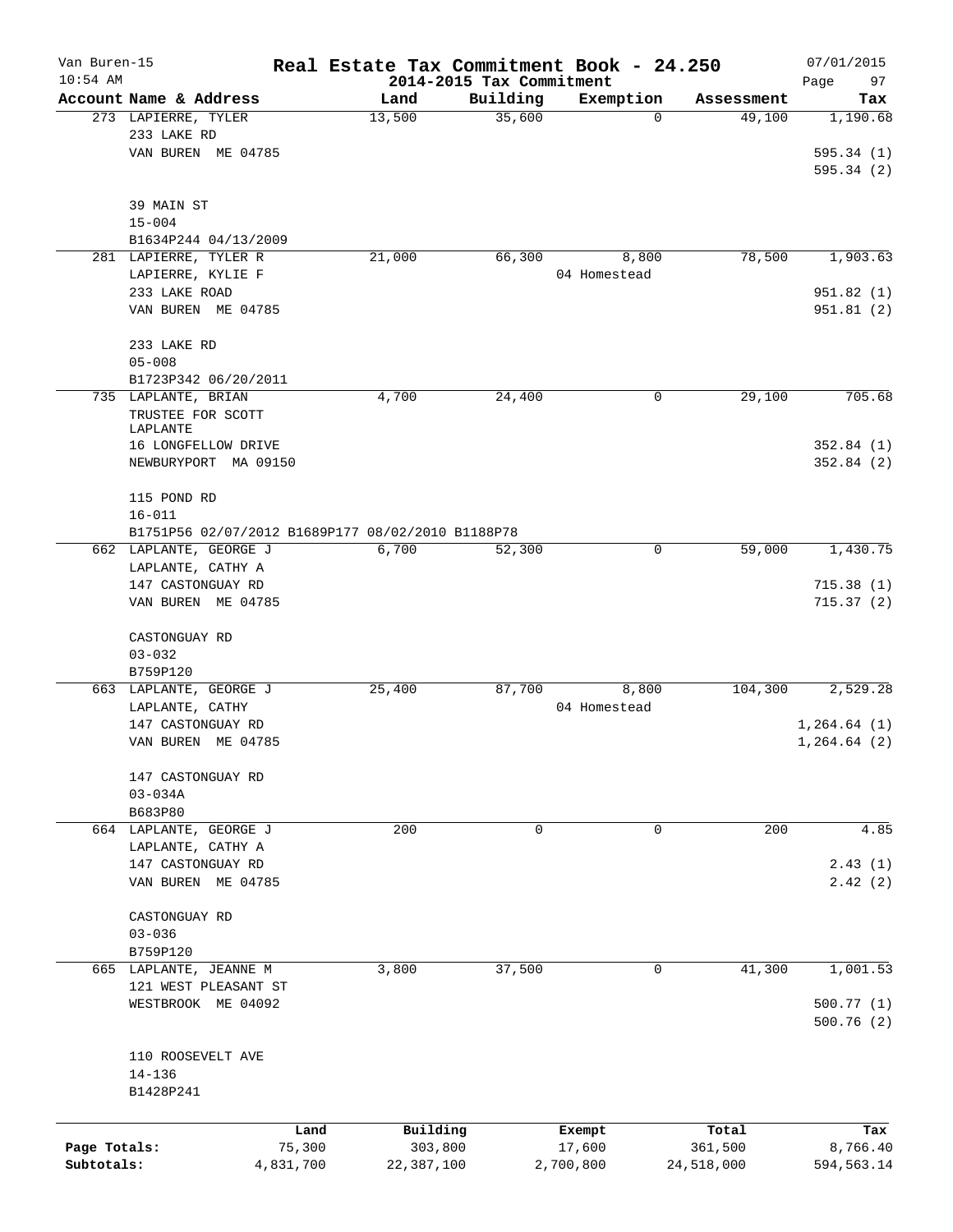| Van Buren-15<br>$10:54$ AM |                                            | Real Estate Tax Commitment Book - 24.250 |                                      |                 |                  | 07/01/2015                   |
|----------------------------|--------------------------------------------|------------------------------------------|--------------------------------------|-----------------|------------------|------------------------------|
|                            | Account Name & Address                     | Land                                     | 2014-2015 Tax Commitment<br>Building | Exemption       | Assessment       | Page<br>98<br>Tax            |
|                            | 666 LAPLANTE, JOHN<br>LAPLANTE, LISA       | 20,500                                   | 2,600                                | $\mathbf 0$     | 23,100           | 560.18                       |
|                            | 135 OLD BATH RD<br>WISCASSET ME 04578      |                                          |                                      |                 |                  | 280.09(1)<br>280.09(2)       |
|                            | CASTONGUAY RD                              |                                          |                                      |                 |                  |                              |
|                            | $03 - 039$                                 |                                          |                                      |                 |                  |                              |
|                            | B766P268<br>685 LAPLANTE, LOUIS A          | 15,900                                   | 0                                    | 0               | 15,900           | 385.58                       |
|                            | LAPLANTE, JEANNE<br>193 LAKE RD            | 21.00<br>Acres                           |                                      |                 |                  | 192.79(1)                    |
|                            | VAN BUREN ME 04785                         |                                          |                                      |                 |                  | 192.79(2)                    |
|                            | LAKE RD                                    |                                          |                                      |                 |                  |                              |
|                            | $02 - 019$                                 |                                          |                                      |                 |                  |                              |
|                            | B1466P96 09/14/2005                        |                                          |                                      |                 |                  |                              |
|                            | 672 LAPLANTE, LOUIS A<br>LAPLANTE, LINDA J | 6,500                                    | 0                                    | 0               | 6,500            | 157.63                       |
|                            | 193 LAKE RD<br>VAN BUREN ME 04785          |                                          |                                      |                 |                  | 78.82 (1)<br>78.81(2)        |
|                            |                                            |                                          |                                      |                 |                  |                              |
|                            | MARQUIS RD<br>$02 - 020A$                  |                                          |                                      |                 |                  |                              |
|                            | B994P267                                   |                                          |                                      |                 |                  |                              |
|                            | 671 LAPLANTE, LOUIS A                      | 8,800                                    | 33,700                               | 0               | 42,500           | 1,030.63                     |
|                            | LAPLANTE, LINDA J                          |                                          |                                      |                 |                  |                              |
|                            | 193 LAKE ROAD                              |                                          |                                      |                 |                  | 515.32(1)                    |
|                            | VAN BUREN ME 04785                         |                                          |                                      |                 |                  | 515.31(2)                    |
|                            | 232 CASTONGUAY RD                          |                                          |                                      |                 |                  |                              |
|                            | $02 - 031B$                                |                                          |                                      |                 |                  |                              |
|                            | B1288P229                                  |                                          |                                      |                 | 11,500           | 278.88                       |
|                            | 670 LAPLANTE, LOUIS A<br>LAPLANTE, LINDA J | 11,500                                   | 0                                    | 0               |                  |                              |
|                            | 193 LAKE RD                                |                                          |                                      |                 |                  | 139.44(1)                    |
|                            | VAN BUREN ME 04785                         |                                          |                                      |                 |                  | 139.44(2)                    |
|                            | LAKE RD                                    |                                          |                                      |                 |                  |                              |
|                            | $05 - 004$                                 |                                          |                                      |                 |                  |                              |
|                            | B752P268                                   |                                          |                                      |                 |                  |                              |
|                            | 684 LAPLANTE, LOUIS A<br>LAPLANTE, JEANNE  | 18,900                                   | 34,800                               | 0               | 53,700           | 1,302.23                     |
|                            | 193 LAKE RD                                |                                          |                                      |                 |                  | 651.12(1)                    |
|                            | VAN BUREN ME 04785                         |                                          |                                      |                 |                  | 651.11(2)                    |
|                            | 147 LAKE RD                                |                                          |                                      |                 |                  |                              |
|                            | $02 - 020$                                 |                                          |                                      |                 |                  |                              |
|                            | B1466P96<br>669 LAPLANTE, LOUIS A          | 15,700                                   | 89,600                               | 8,800           | 96,500           | 2,340.13                     |
|                            | LAPLANTE, LINDA J                          |                                          |                                      | 04 Homestead    |                  |                              |
|                            | 193 LAKE RD<br>VAN BUREN ME 04785          |                                          |                                      |                 |                  | 1, 170.07(1)<br>1, 170.06(2) |
|                            | 193 LAKE RD                                |                                          |                                      |                 |                  |                              |
|                            | $02 - 017B$                                |                                          |                                      |                 |                  |                              |
|                            | B573P198 09/09/1982                        |                                          |                                      |                 |                  |                              |
|                            |                                            |                                          |                                      |                 |                  |                              |
| Page Totals:               | 97,800                                     | Building<br>Land<br>160,700              |                                      | Exempt<br>8,800 | Total<br>249,700 | Tax<br>6,055.26              |
| Subtotals:                 | 4,929,500                                  | 22,547,800                               | 2,709,600                            |                 | 24,767,700       | 600,618.40                   |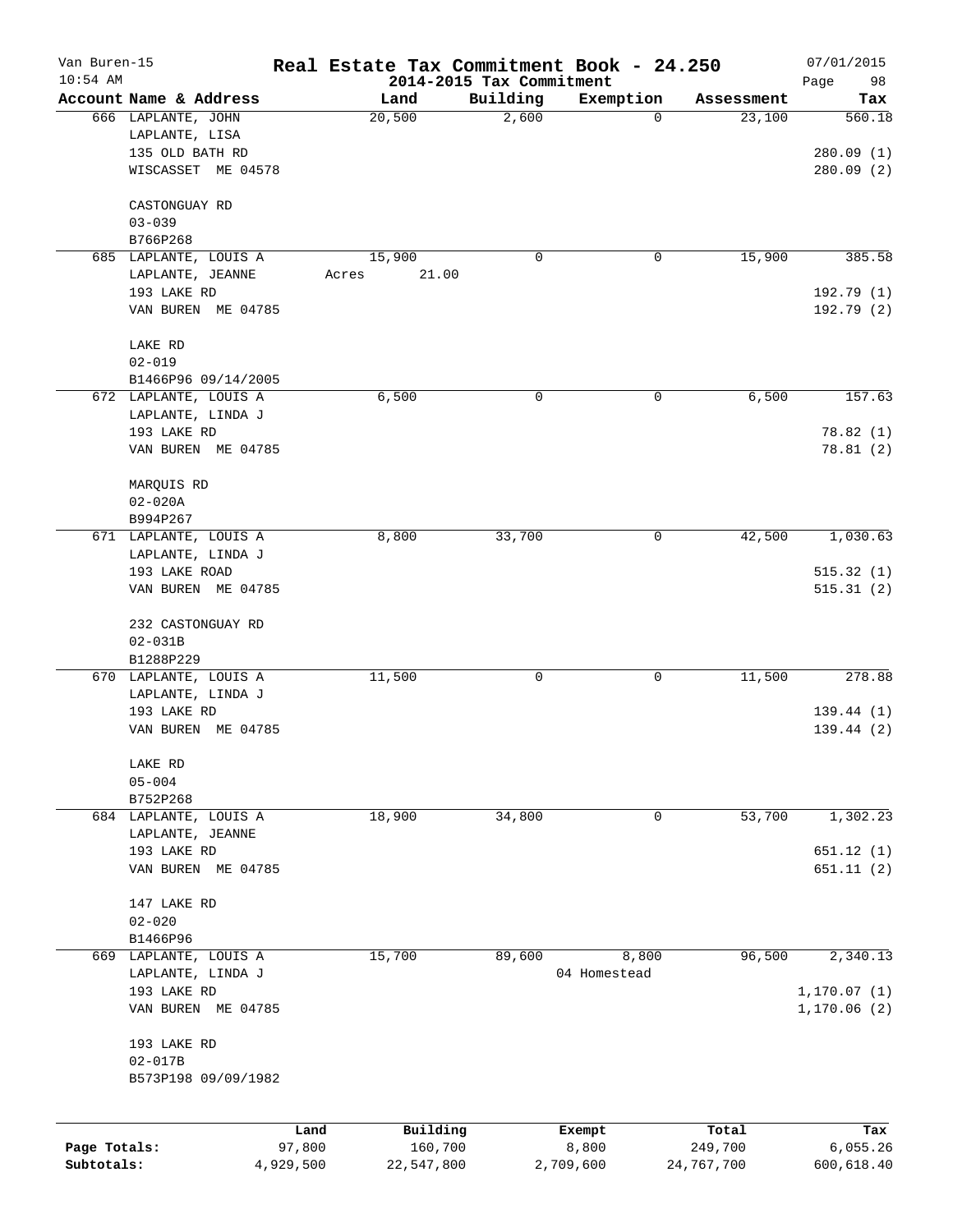| Van Buren-15 |                                  |       |            |                          | Real Estate Tax Commitment Book - 24.250 |            | 07/01/2015 |
|--------------|----------------------------------|-------|------------|--------------------------|------------------------------------------|------------|------------|
| $10:54$ AM   |                                  |       |            | 2014-2015 Tax Commitment |                                          |            | 99<br>Page |
|              | Account Name & Address           |       | Land       | Building                 | Exemption                                | Assessment | Tax        |
|              | 668 LAPLANTE, LOUIS A            |       | 7,000      | $\mathbf 0$              | $\Omega$                                 | 7,000      | 169.75     |
|              | LAPLANTE, LINDA J<br>193 LAKE RD |       |            |                          |                                          |            |            |
|              | VAN BUREN ME 04785               |       |            |                          |                                          |            | 84.88 (1)  |
|              |                                  |       |            |                          |                                          |            | 84.87 (2)  |
|              | MARQUIS RD                       |       |            |                          |                                          |            |            |
|              | $02 - 054$                       |       |            |                          |                                          |            |            |
|              | B628P253                         |       |            |                          |                                          |            |            |
|              | 686 LAPLANTE, NICOLE M           |       | 4,600      | 37,700                   | 8,800                                    | 33,500     | 812.38     |
|              | LAPLANTE, ROCHELLE L             |       |            |                          | 04 Homestead                             |            |            |
|              | 155 POPLAR ST                    |       |            |                          |                                          |            | 406.19(1)  |
|              | VAN BUREN ME 04785               |       |            |                          |                                          |            | 406.19(2)  |
|              |                                  |       |            |                          |                                          |            |            |
|              | 155 POPLAR ST                    |       |            |                          |                                          |            |            |
|              | $14 - 104$                       |       |            |                          |                                          |            |            |
|              | B1565P318                        |       |            |                          |                                          |            |            |
|              | 687 LAPLANTE, PETER              |       | 2,400      | 10,300                   | 0                                        | 12,700     | 307.98     |
|              | LAPLANTE, DANA                   |       |            |                          |                                          |            |            |
|              | 109 HOOVER DR                    |       |            |                          |                                          |            | 153.99(1)  |
|              | VAN BUREN ME 04785               |       |            |                          |                                          |            | 153.99(2)  |
|              | 414 MAIN ST                      |       |            |                          |                                          |            |            |
|              | $21 - 034$                       |       |            |                          |                                          |            |            |
|              | B1504P323 06/16/2006             |       |            |                          |                                          |            |            |
|              | 929 LAPLANTE, PETER R            |       | 4,300      | 46,300                   | 8,800                                    | 41,800     | 1,013.65   |
|              | LAPLANTE, DANA-MICHELLE Acres    |       | 0.22       |                          | 04 Homestead                             |            |            |
|              | Н                                |       |            |                          |                                          |            |            |
|              | 109 HOOVER DR                    |       |            |                          |                                          |            | 506.83(1)  |
|              | VAN BUREN ME 04785               |       |            |                          |                                          |            | 506.82(2)  |
|              |                                  |       |            |                          |                                          |            |            |
|              | 109 HOOVER DR                    |       |            |                          |                                          |            |            |
|              | $14 - 022$                       |       |            |                          |                                          |            |            |
|              | B1591P91                         |       |            |                          |                                          |            |            |
|              | 673 LAPLANTE, PIERRE             |       | 10,600     | 0                        | 0                                        | 10,600     | 257.05     |
|              | HC 62 BOX 41A                    |       |            |                          |                                          |            |            |
|              | VAN BUREN<br>ME 04785            |       |            |                          |                                          |            | 128.53(1)  |
|              |                                  |       |            |                          |                                          |            | 128.52(2)  |
|              |                                  |       |            |                          |                                          |            |            |
|              | MASSE RD                         |       |            |                          |                                          |            |            |
|              | $05 - 002$                       |       |            |                          |                                          |            |            |
|              | B797P41                          |       |            |                          |                                          |            |            |
|              | 674 LAPLANTE, PIERRE             |       | 7,000      | 0                        | 0                                        | 7,000      | 169.75     |
|              | HC 62 BOX 41A                    | Acres | 25.00      |                          |                                          |            |            |
|              | VAN BUREN ME 04785               |       |            |                          |                                          |            | 84.88 (1)  |
|              |                                  |       |            |                          |                                          |            | 84.87 (2)  |
|              |                                  |       |            |                          |                                          |            |            |
|              | MASSE RD                         |       |            |                          |                                          |            |            |
|              | $02 - 014$                       |       |            |                          |                                          |            |            |
|              | B797P41 01/22/1990               |       |            |                          |                                          |            |            |
|              | 688 LAPLANTE, PIERRE J           |       | 6,500      | 47,500                   | 0                                        | 54,000     | 1,309.50   |
|              | 1303 HAMLIN ROAD                 |       |            |                          |                                          |            |            |
|              | HAMLIN ME 04785                  |       |            |                          |                                          |            | 654.75 (1) |
|              |                                  |       |            |                          |                                          |            | 654.75 (2) |
|              |                                  |       |            |                          |                                          |            |            |
|              | 125 MAIN ST                      |       |            |                          |                                          |            |            |
|              | $16 - 045$                       |       |            |                          |                                          |            |            |
|              | B1458P266                        |       |            |                          |                                          |            |            |
|              |                                  | Land  | Building   |                          | Exempt                                   | Total      | Tax        |
| Page Totals: | 42,400                           |       | 141,800    |                          | 17,600                                   | 166,600    | 4,040.06   |
| Subtotals:   | 4,971,900                        |       | 22,689,600 |                          | 2,727,200                                | 24,934,300 | 604,658.46 |
|              |                                  |       |            |                          |                                          |            |            |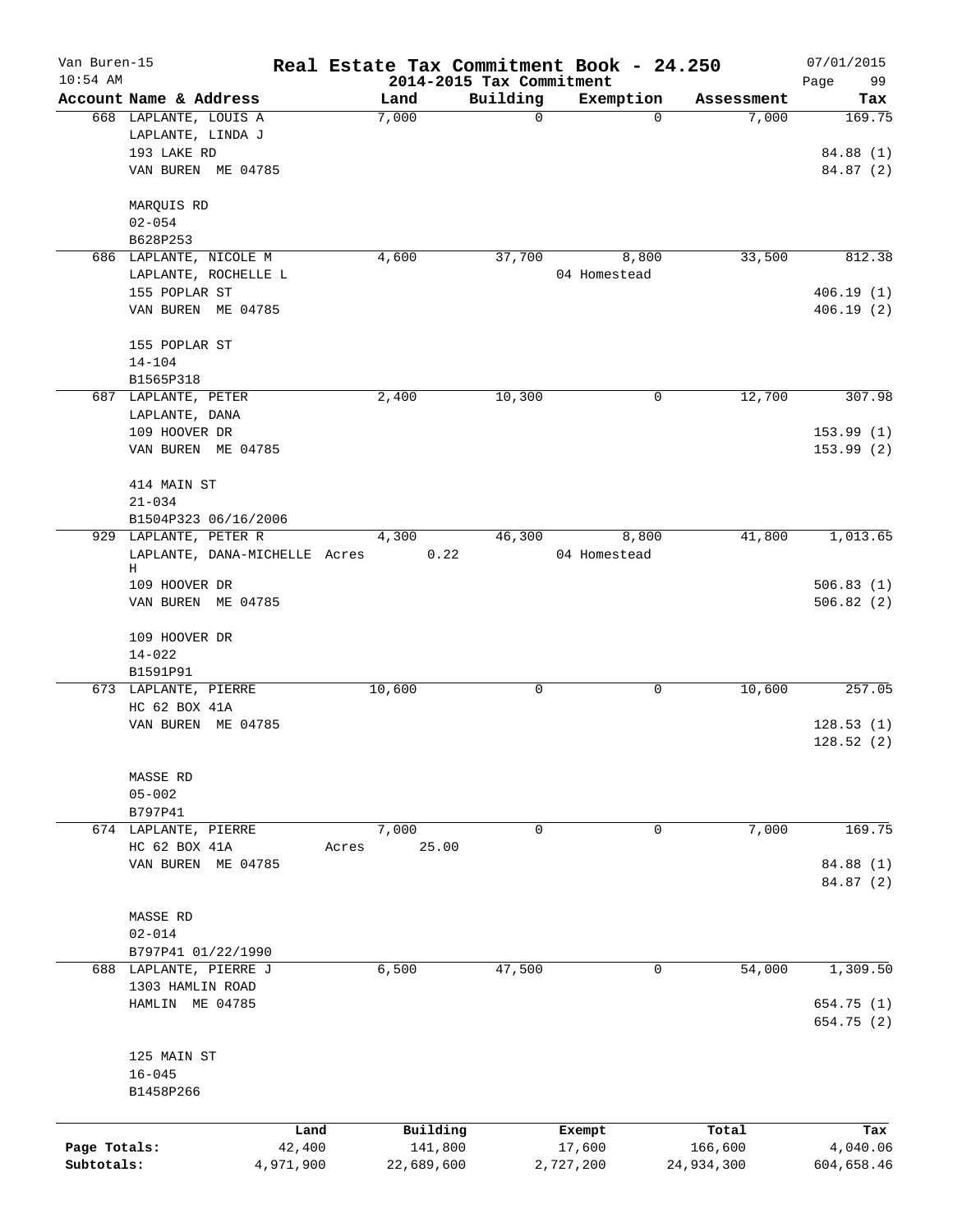| Van Buren-15 |                        |                              | Real Estate Tax Commitment Book - 24.250           |          |              |            | 07/01/2015   |
|--------------|------------------------|------------------------------|----------------------------------------------------|----------|--------------|------------|--------------|
| $10:54$ AM   |                        |                              | 2014-2015 Tax Commitment                           |          |              |            | 100<br>Page  |
|              | Account Name & Address |                              | Land                                               | Building | Exemption    | Assessment | Tax          |
|              | 690 LAPLANTE, RICHARD  |                              | 14,400                                             | 45,300   | 0            | 59,700     | 1,447.73     |
|              | LAPLANTE, LUCILLE      |                              |                                                    |          |              |            |              |
|              | 101 LEOLA AVE          |                              |                                                    |          |              |            | 723.87(1)    |
|              |                        | VAN BUREN ME 04785           |                                                    |          |              |            | 723.86(2)    |
|              |                        | SUNSET AVE. (GARAGE)         |                                                    |          |              |            |              |
|              | $06 - 004$             |                              |                                                    |          |              |            |              |
|              |                        | B1650P193 08/10/2009 B1514P8 |                                                    |          |              |            |              |
|              | 680 LAPLANTE, RICHARD  |                              | 8,000                                              | 120,900  | 8,800        | 120,100    | 2,912.43     |
|              | LAPLANTE, LUCILLE      |                              |                                                    |          | 04 Homestead |            |              |
|              | 286 STATE ST           |                              |                                                    |          |              |            | 1,456.22(1)  |
|              |                        | VAN BUREN ME 04785           |                                                    |          |              |            | 1,456.21(2)  |
|              | 286 STATE ST           |                              |                                                    |          |              |            |              |
|              | $03 - 024$             |                              |                                                    |          |              |            |              |
|              | B674P147               |                              |                                                    |          |              |            |              |
|              | 730 LAPLANTE, RICHARD  |                              | 4,200                                              | 83,300   | 8,800        | 78,700     | 1,908.48     |
|              | LAPLANTE, LUCILLE      |                              |                                                    |          | 04 Homestead |            |              |
|              | 286 STATE STREET       |                              |                                                    |          |              |            | 954.24 (1)   |
|              |                        | VAN BUREN ME 04785           |                                                    |          |              |            | 954.24 (2)   |
|              | 106 CLOVERHILL DR      |                              |                                                    |          |              |            |              |
|              | $18 - 043$             |                              |                                                    |          |              |            |              |
|              |                        |                              | B1747P262 01/05/2012 B1747P259 01/05/2012 B1188P78 |          |              |            |              |
|              | 679 LAPLANTE, RICHARD  |                              | 3,100                                              | 42,900   | 0            | 46,000     | 1,115.50     |
|              | LAPLANTE, LUCILLE      |                              |                                                    |          |              |            |              |
|              | 286 STATE ST           |                              |                                                    |          |              |            | 557.75 (1)   |
|              |                        | VAN BUREN ME 04785           |                                                    |          |              |            | 557.75 (2)   |
|              | 118 ST FRANCIS ST      |                              |                                                    |          |              |            |              |
|              | $14 - 001$             |                              |                                                    |          |              |            |              |
|              | B698P123               |                              |                                                    |          |              |            |              |
|              | 678 LAPLANTE, RICHARD  |                              | 2,700                                              | 24,200   | 0            | 26,900     | 652.33       |
|              |                        | LAPLANTE, LUICILLE           |                                                    |          |              |            |              |
|              | 286 STATE ST           |                              |                                                    |          |              |            | 326.17(1)    |
|              |                        | VAN BUREN ME 04785           |                                                    |          |              |            | 326.16(2)    |
|              | 452 MAIN ST            |                              |                                                    |          |              |            |              |
|              | $22 - 018$             |                              |                                                    |          |              |            |              |
|              | B698P148               |                              |                                                    |          |              |            |              |
|              | 676 LAPLANTE, RICHARD  |                              | 35,200                                             | 424,200  | 0            | 459,400    | 11,140.45    |
|              | LAPLANTE, LUCILLE      |                              |                                                    |          |              |            |              |
|              | 101 LEOLA AVE          |                              |                                                    |          |              |            | 5, 570.23(1) |
|              |                        | VAN BUREN ME 04785           |                                                    |          |              |            | 5,570.22(2)  |
|              |                        | 101 LEOLA AVE (101-117)      |                                                    |          |              |            |              |
|              | 18C-002                |                              |                                                    |          |              |            |              |
|              | B1336P215              |                              |                                                    |          |              |            |              |
|              | 675 LAPLANTE, RICHARD  |                              | 38,500                                             | 698,000  | 0            | 736,500    | 17,860.13    |
|              | LAPLANTE, LUCILLE      |                              |                                                    |          |              |            |              |
|              | 101 LEOLA AVE          |                              |                                                    |          |              |            | 8,930.07 (1) |
|              |                        | VAN BUREN ME 04785           |                                                    |          |              |            | 8,930.06(2)  |
|              | 101 LAPLANTE HGTS      |                              |                                                    |          |              |            |              |
|              | $(101 - 130)$          |                              |                                                    |          |              |            |              |
|              | 18C-001                |                              |                                                    |          |              |            |              |
|              | B1336P215              |                              |                                                    |          |              |            |              |
|              |                        | Land                         | Building                                           |          | Exempt       | Total      | Tax          |
| Page Totals: |                        | 106,100                      | 1,438,800                                          |          | 17,600       | 1,527,300  | 37,037.05    |
| Subtotals:   |                        | 5,078,000                    | 24, 128, 400                                       |          | 2,744,800    | 26,461,600 | 641,695.51   |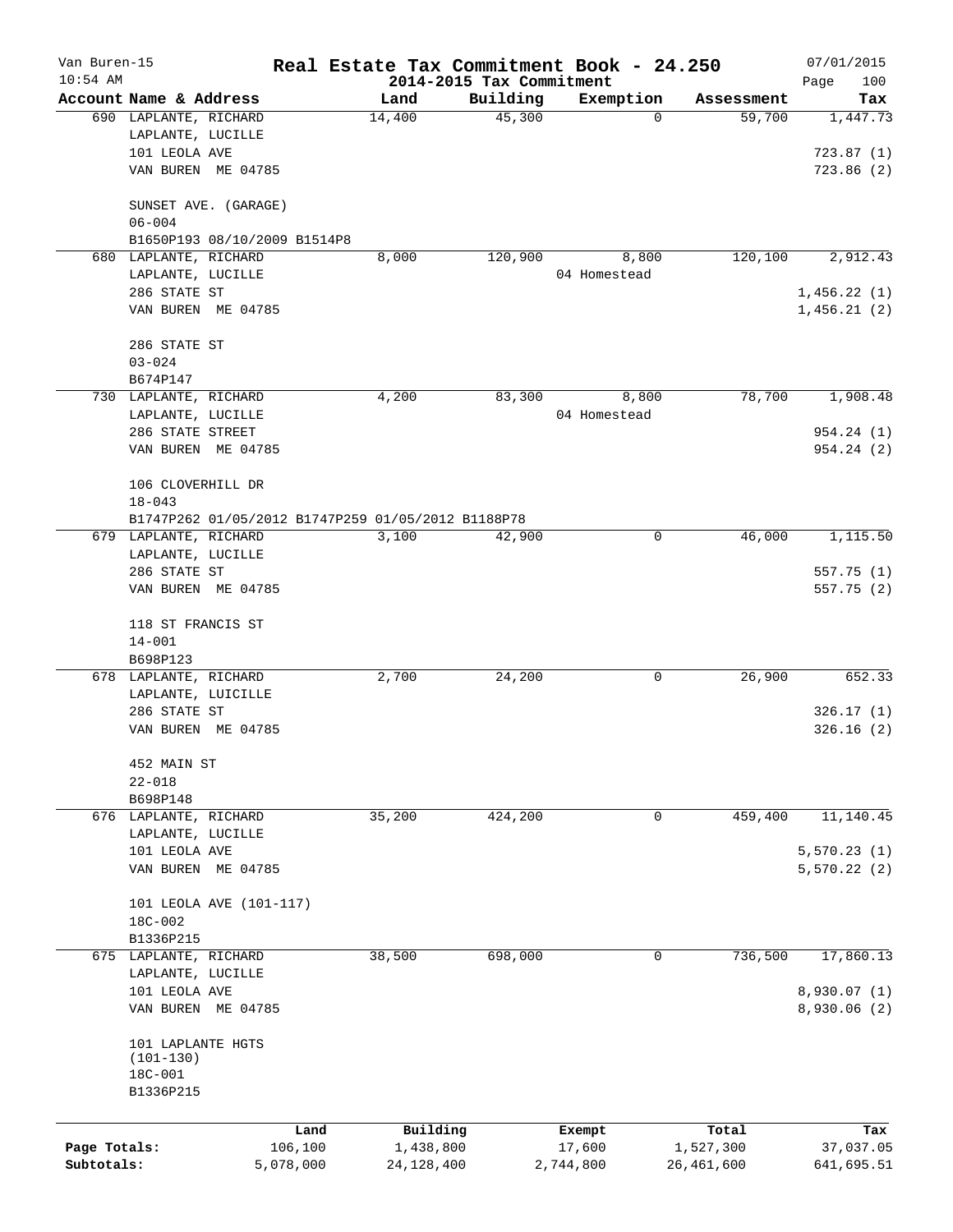| Van Buren-15 |                                                                            |           |              |                          | Real Estate Tax Commitment Book - 24.250 |            | 07/01/2015              |
|--------------|----------------------------------------------------------------------------|-----------|--------------|--------------------------|------------------------------------------|------------|-------------------------|
| $10:54$ AM   |                                                                            |           |              | 2014-2015 Tax Commitment |                                          |            | 101<br>Page             |
|              | Account Name & Address                                                     |           | Land         | Building                 | Exemption                                | Assessment | Tax                     |
|              | 736 LAPLANTE, RICHARD                                                      |           | 9,500        | $\overline{0}$           | $\Omega$                                 | 9,500      | 230.38                  |
|              | LAPLANTE, LUCILLE                                                          |           |              |                          |                                          |            |                         |
|              | 286 STATE STREET                                                           |           |              |                          |                                          |            | 115.19(1)               |
|              | VAN BUREN ME 04785                                                         |           |              |                          |                                          |            | 115.19(2)               |
|              | CLOVERHILL DR                                                              |           |              |                          |                                          |            |                         |
|              | 18C-002D                                                                   |           |              |                          |                                          |            |                         |
|              | B1650P193 08/10/2009 B1188P75                                              |           |              |                          |                                          |            |                         |
|              | 728 LAPLANTE, RICHARD                                                      |           | 24,000       | $\mathbf 0$              | 0                                        | 24,000     | 582.00                  |
|              | LAPLANTE, LUCILLE                                                          |           |              |                          |                                          |            |                         |
|              | 286 STATE STREET                                                           |           |              |                          |                                          |            | 291.00 (1)              |
|              | VAN BUREN ME 04785                                                         |           |              |                          |                                          |            | 291.00 (2)              |
|              | CLOVERHILL DR                                                              |           |              |                          |                                          |            |                         |
|              | 18C-002E                                                                   |           |              |                          |                                          |            |                         |
|              | B1650P193 08/10/2009 B1188P75                                              |           |              |                          |                                          |            |                         |
|              | 727 LAPLANTE, RICHARD                                                      |           | 5,800        | $\mathbf 0$              | 0                                        | 5,800      | 140.65                  |
|              | LAPLANTE, LUCILLE                                                          |           |              |                          |                                          |            |                         |
|              | 286 STATE STREET                                                           |           |              |                          |                                          |            | 70.33(1)                |
|              | VAN BUREN ME 04785                                                         |           |              |                          |                                          |            | 70.32(2)                |
|              | LINCOLN ST                                                                 |           |              |                          |                                          |            |                         |
|              | $14 - 011B$                                                                |           |              |                          |                                          |            |                         |
|              | B1747P262 01/05/2012 B1747P259 01/05/2012 B1689P178<br>08/02/2010 B682P350 |           |              |                          |                                          |            |                         |
|              | 667 LAPLANTE, ROCHELLE                                                     |           | 7,300        | 85,300                   | 8,800                                    | 83,800     | 2,032.15                |
|              | 106 MAIN ST APT 101                                                        |           |              |                          | 04 Homestead                             |            |                         |
|              | VAN BUREN ME 04785                                                         |           |              |                          |                                          |            | 1,016.08(1)             |
|              | 106 MAIN ST                                                                |           |              |                          |                                          |            | 1,016.07(2)             |
|              | $15 - 031$                                                                 |           |              |                          |                                          |            |                         |
|              | B392P817                                                                   |           |              |                          |                                          |            |                         |
|              | 683 LAPLANTE, THERESE                                                      |           | 3,000        | 30,800                   | 8,800                                    | 25,000     | 606.25                  |
|              | P O BOX 75                                                                 |           |              |                          | 04 Homestead                             |            |                         |
|              | VAN BUREN<br>ME 04785                                                      |           |              |                          |                                          |            | 303.13(1)               |
|              |                                                                            |           |              |                          |                                          |            | 303.12(2)               |
|              | 121 ST JOHN AVE                                                            |           |              |                          |                                          |            |                         |
|              | $15 - 080$                                                                 |           |              |                          |                                          |            |                         |
|              | B320P160                                                                   |           |              |                          |                                          |            |                         |
|              | 701 LAPOINTE (TRUST)                                                       |           | 4,200        | 92,700                   | 8,800                                    | 88,100     | 2,136.43                |
|              | LAPOINTE, JOSEPH R &                                                       |           |              |                          | 04 Homestead                             |            |                         |
|              | AURORE                                                                     |           |              |                          |                                          |            |                         |
|              | 133 WASHINGTON AVE                                                         |           |              |                          |                                          |            | 1,068.22(1)             |
|              | VAN BUREN ME 04785                                                         |           |              |                          |                                          |            | 1,068.21(2)             |
|              | 111 MCKINLEY ST                                                            |           |              |                          |                                          |            |                         |
|              | $14 - 020$                                                                 |           |              |                          |                                          |            |                         |
|              | B819P34                                                                    |           |              |                          |                                          |            |                         |
|              | 692 LAPOINTE, DEAN                                                         |           | 8,800        | 34,300                   | 8,800                                    | 34,300     | 831.78                  |
|              | 126 FERRY ST                                                               |           |              |                          | 04 Homestead                             |            |                         |
|              | VAN BUREN ME 04785                                                         |           |              |                          |                                          |            | 415.89(1)<br>415.89 (2) |
|              |                                                                            |           |              |                          |                                          |            |                         |
|              | 126 FERRY ST                                                               |           |              |                          |                                          |            |                         |
|              | $18 - 050$                                                                 |           |              |                          |                                          |            |                         |
|              | B1365P174                                                                  |           |              |                          |                                          |            |                         |
|              |                                                                            | Land      | Building     |                          | Exempt                                   | Total      | Tax                     |
| Page Totals: |                                                                            | 62,600    | 243,100      |                          | 35,200                                   | 270,500    | 6,559.64                |
| Subtotals:   |                                                                            | 5,140,600 | 24, 371, 500 |                          | 2,780,000                                | 26,732,100 | 648, 255. 15            |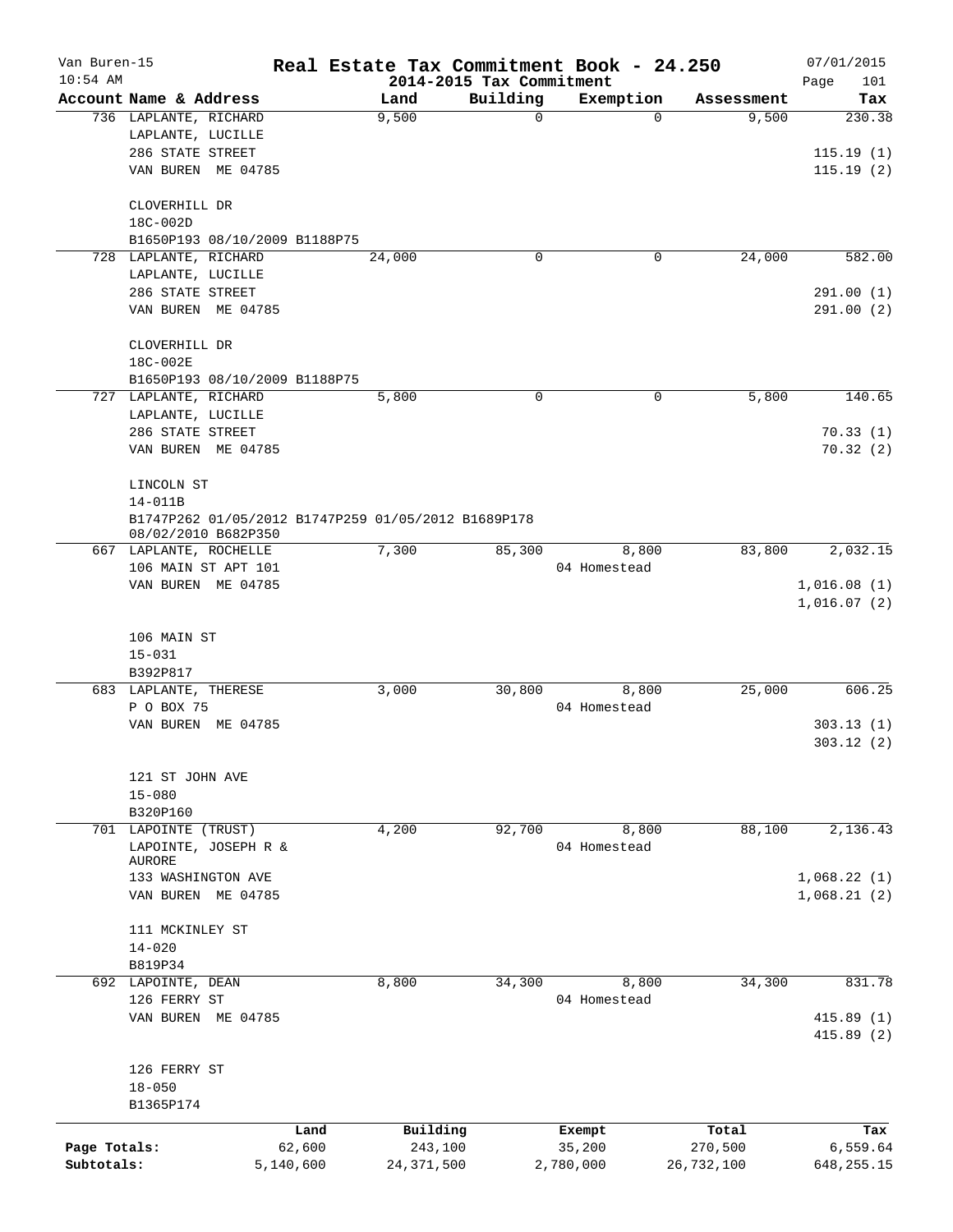| Van Buren-15 |                                | Real Estate Tax Commitment Book - 24.250 |          |              |              | 07/01/2015  |
|--------------|--------------------------------|------------------------------------------|----------|--------------|--------------|-------------|
| $10:54$ AM   |                                | 2014-2015 Tax Commitment                 |          |              |              | Page<br>102 |
|              | Account Name & Address         | Land                                     | Building | Exemption    | Assessment   | Tax         |
|              | 693 LAPOINTE, DONALD           | 7,000                                    | 49,200   | 8,800        | 47,400       | 1,149.45    |
|              | LAPOINTE, JOAN                 |                                          |          | 04 Homestead |              |             |
|              | 113 WRIGHT ST                  |                                          |          |              |              | 574.73(1)   |
|              | VAN BUREN ME 04785             |                                          |          |              |              | 574.72(2)   |
|              | 113 WRIGHT ST                  |                                          |          |              |              |             |
|              | $21 - 014A$                    |                                          |          |              |              |             |
|              | B396P649                       |                                          |          |              |              |             |
|              | 856 LAPOINTE, JAMES            | 6,200                                    | 50,700   | 8,800        | 48,100       | 1,166.43    |
|              | 132 POPULAR STREET             |                                          |          | 04 Homestead |              |             |
|              | VAN BUREN ME 04785             |                                          |          |              |              | 583.22(1)   |
|              |                                |                                          |          |              |              | 583.21(2)   |
|              | 132 POPLAR ST                  |                                          |          |              |              |             |
|              | $16 - 024$                     |                                          |          |              |              |             |
|              | B1623P126 12/11/2008           |                                          |          |              |              |             |
|              | 630 LAPOINTE, KEVIN            | 3,900                                    | 0        | 0            | 3,900        | 94.58       |
|              | LAPOINTE, TINA                 |                                          |          |              |              |             |
|              | 119 PARK STREET                |                                          |          |              |              | 47.29(1)    |
|              | VAN BUREN ME 04785             |                                          |          |              |              | 47.29(2)    |
|              |                                |                                          |          |              |              |             |
|              | 107 BIRCH AVE                  |                                          |          |              |              |             |
|              | $17 - 042$                     |                                          |          |              |              |             |
|              | B1648P198 07/13/2009 B1078P206 |                                          |          |              |              |             |
|              | 387 LAPOINTE, KEVIN J          | 3,000                                    | 6,200    | 0            | 9,200        | 223.10      |
|              | LAPOINTE, TINA A               |                                          |          |              |              |             |
|              | 119 PARK STREET                |                                          |          |              |              | 111.55(1)   |
|              | VAN BUREN ME 04785             |                                          |          |              |              | 111.55(2)   |
|              | 109 BIRCH AVE                  |                                          |          |              |              |             |
|              | $17 - 043$                     |                                          |          |              |              |             |
|              | B1706P17 07/30/2010            |                                          |          |              |              |             |
|              | 696 LAPOINTE, KEVIN J          | 5,700                                    | 145,600  | 8,800        | 142,500      | 3,455.63    |
|              | LAPOINTE, TINA A               |                                          |          | 04 Homestead |              |             |
|              | 119 PARK ST                    |                                          |          |              |              | 1,727.82(1) |
|              | VAN BUREN ME 04785             |                                          |          |              |              | 1,727.81(2) |
|              | 119 PARK ST                    |                                          |          |              |              |             |
|              | $17 - 041$                     |                                          |          |              |              |             |
|              | B1343P212                      |                                          |          |              |              |             |
|              | 697 LAPOINTE, MICHAEL J        | 3,400                                    | 78,600   | 8,800        | 73,200       | 1,775.10    |
|              | LAPOINTE, CHRISTINE C          |                                          |          | 04 Homestead |              |             |
|              | 110 POPLAR ST                  |                                          |          |              |              | 887.55 (1)  |
|              | VAN BUREN ME 04785             |                                          |          |              |              | 887.55 (2)  |
|              |                                |                                          |          |              |              |             |
|              | 110 POPLAR ST                  |                                          |          |              |              |             |
|              | $16 - 038$                     |                                          |          |              |              |             |
|              | B1780P86 09/14/2012            |                                          |          |              |              |             |
| 699          | LAPOINTE, RICHARD J            | 5,100                                    | 51,700   | 8,800        | 48,000       | 1,164.00    |
|              | LAPOINTE, NICOLE P             |                                          |          | 04 Homestead |              |             |
|              | 161 LYNNE ST                   |                                          |          |              |              | 582.00 (1)  |
|              | VAN BUREN ME 04785             |                                          |          |              |              | 582.00(2)   |
|              | 161 LYNNE ST                   |                                          |          |              |              |             |
|              | $19 - 059$                     |                                          |          |              |              |             |
|              | B662P86                        |                                          |          |              |              |             |
|              |                                |                                          |          |              |              |             |
|              | Land                           | Building                                 |          | Exempt       | Total        | Tax         |
| Page Totals: | 34,300                         | 382,000                                  |          | 44,000       | 372,300      | 9,028.29    |
| Subtotals:   | 5,174,900                      | 24,753,500                               |          | 2,824,000    | 27, 104, 400 | 657, 283.44 |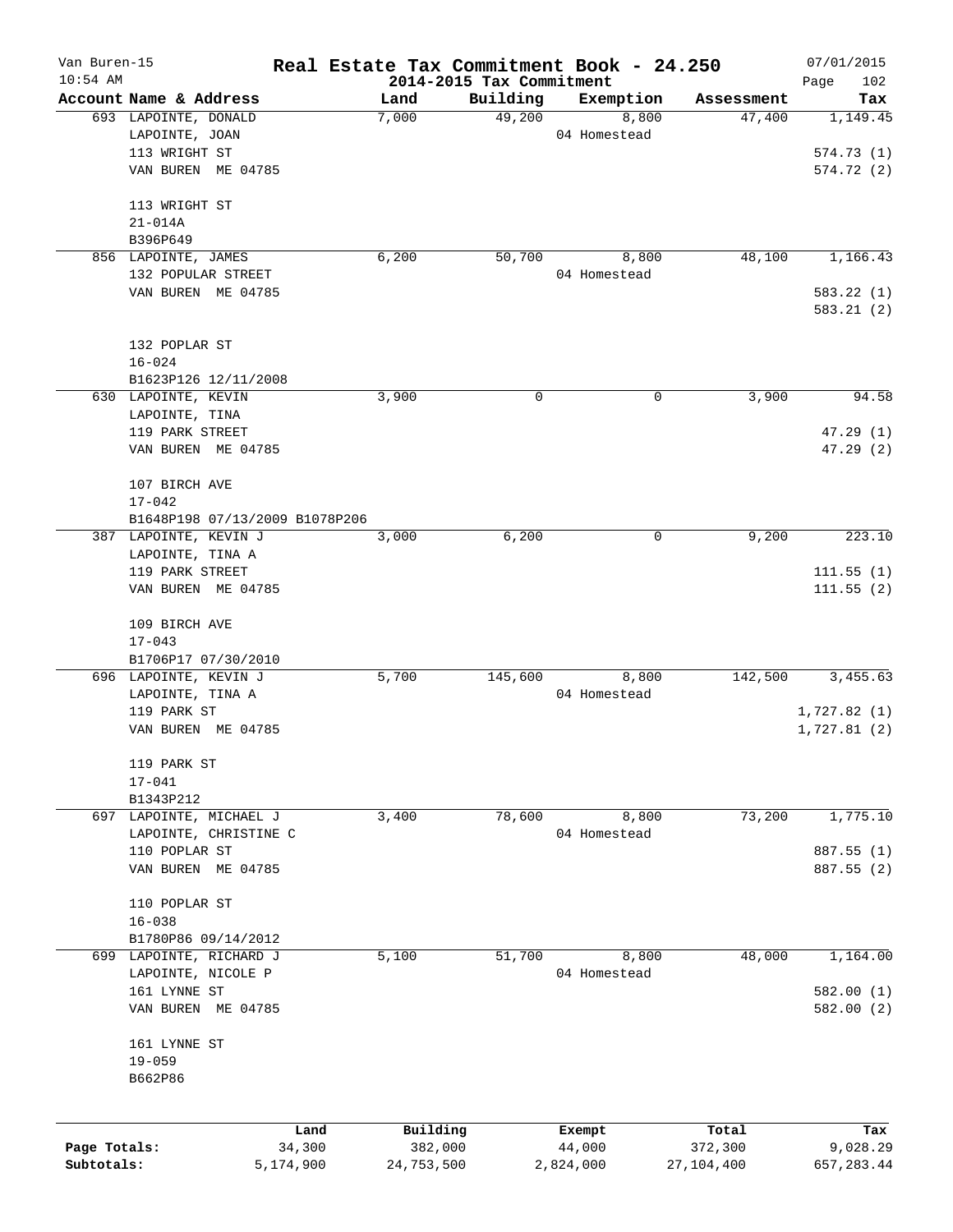| Van Buren-15 |                                                                            | Real Estate Tax Commitment Book - 24.250 |                          |                  |              | 07/01/2015  |
|--------------|----------------------------------------------------------------------------|------------------------------------------|--------------------------|------------------|--------------|-------------|
| $10:54$ AM   |                                                                            |                                          | 2014-2015 Tax Commitment |                  |              | 103<br>Page |
|              | Account Name & Address                                                     | Land                                     | Building                 | Exemption        | Assessment   | Tax         |
|              | 1194 LARGENA, JAYTHAN                                                      | 1,300                                    | 26,300                   | $\Omega$         | 27,600       | 669.30      |
|              | LARGENA, GWENETH H                                                         |                                          |                          |                  |              |             |
|              | 242 FAIRWAY ST. LINGER                                                     |                                          |                          |                  |              | 334.65(1)   |
|              | LAKE<br>CROSSVILLE TN 38571                                                |                                          |                          |                  |              | 334.65(2)   |
|              |                                                                            |                                          |                          |                  |              |             |
|              | 116 WASHINGTON AVE                                                         |                                          |                          |                  |              |             |
|              | $15 - 006$                                                                 |                                          |                          |                  |              |             |
|              |                                                                            |                                          |                          |                  |              |             |
|              | B1730P77 08/01/2011 B1719P128 05/10/2011 B1296P8<br>1175 LARRABEE, ALLEN W |                                          | $\mathbf 0$              | 0                | 14,800       |             |
|              |                                                                            | 14,800                                   |                          |                  |              | 358.90      |
|              | LARRABEE, PATRICAI S<br>990 N. 14TH EAST                                   |                                          |                          |                  |              | 179.45(1)   |
|              | MOUNTAIN HOME ID 83647                                                     |                                          |                          |                  |              |             |
|              |                                                                            |                                          |                          |                  |              | 179.45(2)   |
|              |                                                                            |                                          |                          |                  |              |             |
|              | US 1                                                                       |                                          |                          |                  |              |             |
|              | $09 - 016$                                                                 |                                          |                          |                  |              |             |
|              | B1667P32 01/19/2010                                                        |                                          |                          |                  |              |             |
|              | 703 LATHAM, ALPHENA M                                                      | 5,500                                    | 36,400                   | 8,800            | 33,100       | 802.68      |
|              | 112 COOLIDGE ST                                                            |                                          |                          | 04 Homestead     |              |             |
|              | VAN BUREN ME 04785                                                         |                                          |                          |                  |              | 401.34(1)   |
|              |                                                                            |                                          |                          |                  |              | 401.34(2)   |
|              |                                                                            |                                          |                          |                  |              |             |
|              | 112 COOLIDGE ST                                                            |                                          |                          |                  |              |             |
|              | $15 - 111$                                                                 |                                          |                          |                  |              |             |
|              | B575P158                                                                   |                                          |                          |                  |              |             |
|              | 704 LAUSIER, CAMILLE JR                                                    | 4,000                                    | 23,600                   | 14,080           | 13,520       | 327.86      |
|              | LAUSIER, CORINNE M                                                         |                                          |                          | 02 Veteran       |              |             |
|              | 128 JACKSON ST                                                             |                                          |                          | 04 Homestead     |              | 163.93(1)   |
|              | VAN BUREN ME 04785                                                         |                                          |                          |                  |              | 163.93(2)   |
|              |                                                                            |                                          |                          |                  |              |             |
|              | 128 JACKSON ST                                                             |                                          |                          |                  |              |             |
|              | $18 - 088$                                                                 |                                          |                          |                  |              |             |
|              | B450P211                                                                   |                                          |                          |                  |              |             |
|              | 706 LAUSIER, CINDY                                                         | 3,800                                    | 8,500                    | 8,800            | 3,500        | 84.88       |
|              | P.O. BOX 12                                                                |                                          |                          | 04 Homestead     |              |             |
|              | VAN BUREN ME 04785                                                         |                                          |                          |                  |              | 42.44(1)    |
|              |                                                                            |                                          |                          |                  |              | 42.44(2)    |
|              |                                                                            |                                          |                          |                  |              |             |
|              | 113 BIRCH AVENUE                                                           |                                          |                          |                  |              |             |
|              | $17 - 044B$                                                                |                                          |                          |                  |              |             |
|              | B1476P70                                                                   |                                          |                          |                  |              |             |
|              | 705 LAUSIER, REGINALD L                                                    | 4,600                                    | 31,000                   | 8,800            | 26,800       | 649.90      |
|              | LAUSIER, CLAUDETTE                                                         |                                          |                          | 04 Homestead     |              |             |
|              | 144 MORSE ST                                                               |                                          |                          |                  |              | 324.95 (1)  |
|              | VAN BUREN ME 04785                                                         |                                          |                          |                  |              | 324.95 (2)  |
|              |                                                                            |                                          |                          |                  |              |             |
|              | 144 MORSE ST                                                               |                                          |                          |                  |              |             |
|              | $21 - 001$                                                                 |                                          |                          |                  |              |             |
|              | B1014P328                                                                  |                                          |                          |                  |              |             |
|              | 707 LAUSIER, STELLA                                                        | 4,300                                    | 17,100                   | 8,800            | 12,600       | 305.55      |
|              | 276 MAIN STREET                                                            |                                          |                          | 04 Homestead     |              |             |
|              | VAN BUREN ME 04785                                                         |                                          |                          |                  |              | 152.78(1)   |
|              |                                                                            |                                          |                          |                  |              | 152.77 (2)  |
|              |                                                                            |                                          |                          |                  |              |             |
|              | 276 MAIN ST                                                                |                                          |                          |                  |              |             |
|              | $18 - 057$                                                                 |                                          |                          |                  |              |             |
|              | B1518P302                                                                  |                                          |                          |                  |              |             |
|              |                                                                            |                                          |                          |                  |              |             |
|              |                                                                            | Building<br>Land                         |                          |                  | Total        | Tax         |
| Page Totals: | 38,300                                                                     | 142,900                                  |                          | Exempt<br>49,280 | 131,920      | 3,199.07    |
| Subtotals:   | 5, 213, 200                                                                | 24,896,400                               |                          | 2,873,280        | 27, 236, 320 | 660, 482.51 |
|              |                                                                            |                                          |                          |                  |              |             |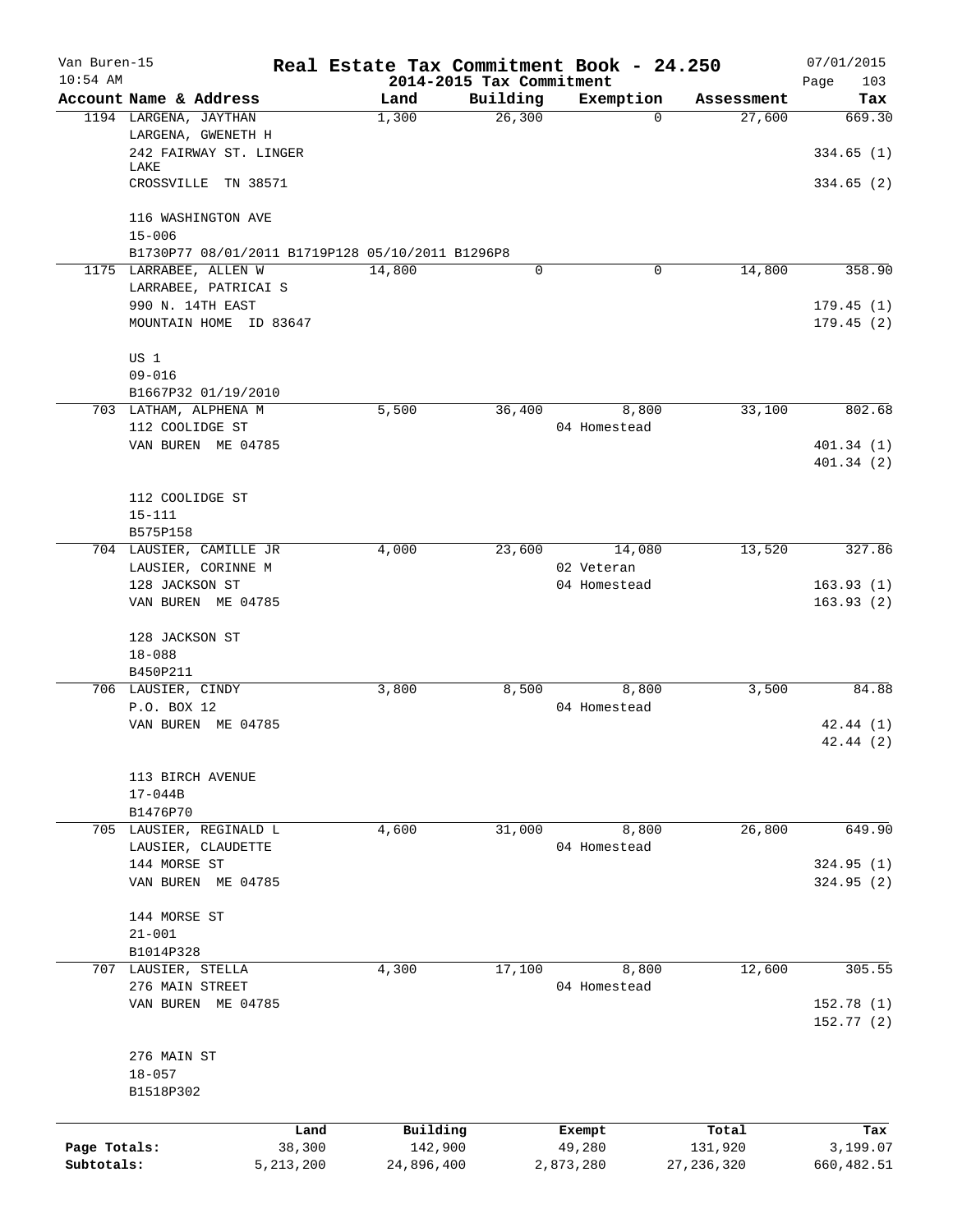| Van Buren-15<br>$10:54$ AM |                          |           | Real Estate Tax Commitment Book - 24.250 |          |                                    |            | 07/01/2015         |
|----------------------------|--------------------------|-----------|------------------------------------------|----------|------------------------------------|------------|--------------------|
|                            | Account Name & Address   |           | 2014-2015 Tax Commitment<br>Land         | Building | Exemption                          | Assessment | 104<br>Page<br>Tax |
|                            | 708 LAVERIERRE, MATILDA  |           | 4,000                                    | 18,700   | 8,800                              | 13,900     | 337.08             |
|                            | 129 WILSON ST            |           |                                          |          | 04 Homestead                       |            |                    |
|                            | VAN BUREN ME 04785       |           |                                          |          |                                    |            | 168.54(1)          |
|                            |                          |           |                                          |          |                                    |            | 168.54(2)          |
|                            |                          |           |                                          |          |                                    |            |                    |
|                            | 129 WILSON ST            |           |                                          |          |                                    |            |                    |
|                            | $23 - 038$               |           |                                          |          |                                    |            |                    |
|                            | B957P122                 |           | 8,400                                    |          |                                    |            |                    |
|                            | 709 LAVOIE, ADAM R       |           |                                          | 58,200   | 8,800                              | 57,800     | 1,401.65           |
|                            | LAVOIE, DARLENE D        |           |                                          |          | 04 Homestead                       |            |                    |
|                            | 189 CASTONGUAY RD        |           |                                          |          |                                    |            | 700.83(1)          |
|                            | VAN BUREN ME 04785       |           |                                          |          |                                    |            | 700.82(2)          |
|                            | 189 CASTONGUAY RD        |           |                                          |          |                                    |            |                    |
|                            | $02 - 034D$              |           |                                          |          |                                    |            |                    |
|                            | B1329P151                |           |                                          |          |                                    |            |                    |
|                            | 710 LAVOIE, MEDORE J     |           | 4,000                                    | 34,300   | 14,080                             | 24,220     | 587.34             |
|                            | LAVOIE, DONNA M          |           |                                          |          | 04 Homestead                       |            |                    |
|                            | 136 MCKINLEY ST          |           |                                          |          | 03 Veteran (Non-Maine<br>Enlisted) |            | 293.67(1)          |
|                            | VAN BUREN ME 04785       |           |                                          |          |                                    |            | 293.67 (2)         |
|                            | 136 MCKINLEY ST          |           |                                          |          |                                    |            |                    |
|                            | $14 - 043$               |           |                                          |          |                                    |            |                    |
|                            | B1169P222                |           |                                          |          |                                    |            |                    |
|                            | 711 LAVOIE, ROBERT       |           | 5,800                                    | 34,900   | 8,800                              | 31,900     | 773.58             |
|                            |                          |           |                                          |          | 04 Homestead                       |            |                    |
|                            | LAVOIE, SUSAN            |           |                                          |          |                                    |            |                    |
|                            | 115 CLEVELAND AVE        |           |                                          |          |                                    |            | 386.79 (1)         |
|                            | VAN BUREN ME 04785       |           |                                          |          |                                    |            | 386.79 (2)         |
|                            | 115 CLEVELAND AVE        |           |                                          |          |                                    |            |                    |
|                            | $18 - 071D$              |           |                                          |          |                                    |            |                    |
|                            | 239 LEARNARD, DELLA      |           | 5,400                                    | 42,000   | 8,800                              | 38,600     | 936.05             |
|                            | PLOURDE, GERALDINE       |           |                                          |          | 04 Homestead                       |            |                    |
|                            | (HOMESTEAD)              |           |                                          |          |                                    |            |                    |
|                            | 35 RIVERVIEW DRIVE       |           |                                          |          |                                    |            | 468.03(1)          |
|                            | VAN BUREN ME 04785       |           |                                          |          |                                    |            | 468.02(2)          |
|                            |                          |           |                                          |          |                                    |            |                    |
|                            | 143 WILSON ST            |           |                                          |          |                                    |            |                    |
|                            | $23 - 040$               |           |                                          |          |                                    |            |                    |
|                            | B1737P85 09/30/2011      |           |                                          |          |                                    |            |                    |
|                            | 715 LEARNARD, HERBERT JR |           | 2,500                                    | 15,100   | 14,080                             | 3,520      | 85.36              |
|                            | 112 MAPLE AVE            |           |                                          |          | 02 Veteran                         |            |                    |
|                            | VAN BUREN ME 04785       |           |                                          |          | 04 Homestead                       |            | 42.68(1)           |
|                            |                          |           |                                          |          |                                    |            | 42.68(2)           |
|                            |                          |           |                                          |          |                                    |            |                    |
|                            | 112 MAPLE AVE            |           |                                          |          |                                    |            |                    |
|                            | $16 - 020$               |           |                                          |          |                                    |            |                    |
|                            | B968P316 10/21/1994      |           |                                          |          |                                    |            |                    |
|                            | 1211 LEARNARD, RICKY C   |           | 3,000                                    | 29,500   | 8,800                              | 23,700     | 574.73             |
|                            | 123 CHURCH STREET        |           |                                          |          | 04 Homestead                       |            |                    |
|                            | VAN BUREN ME 04785       |           |                                          |          |                                    |            | 287.37(1)          |
|                            |                          |           |                                          |          |                                    |            | 287.36 (2)         |
|                            | 123 CHURCH ST            |           |                                          |          |                                    |            |                    |
|                            | $23 - 104$               |           |                                          |          |                                    |            |                    |
|                            | B1652P12 08/19/2009      |           |                                          |          |                                    |            |                    |
|                            |                          |           |                                          |          |                                    |            |                    |
|                            |                          | Land      | Building                                 |          | Exempt                             | Total      | Tax                |
| Page Totals:               |                          | 33,100    | 232,700                                  |          | 72,160                             | 193,640    | 4,695.79           |
| Subtotals:                 |                          | 5,246,300 | 25, 129, 100                             |          | 2,945,440                          | 27,429,960 | 665,178.30         |
|                            |                          |           |                                          |          |                                    |            |                    |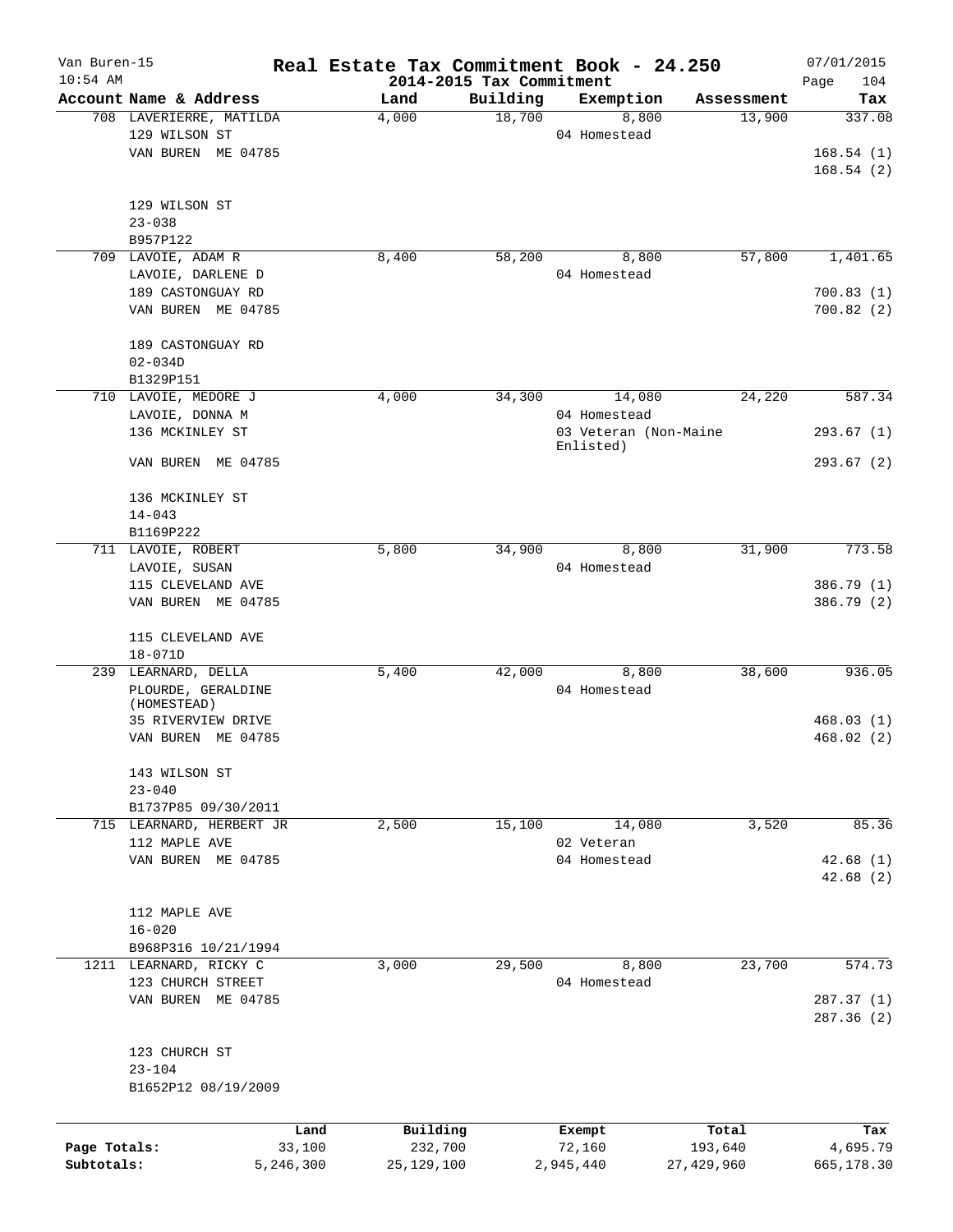| Van Buren-15<br>$10:54$ AM |                                                    | Real Estate Tax Commitment Book - 24.250 | 2014-2015 Tax Commitment |              |            | 07/01/2015<br>105<br>Page |
|----------------------------|----------------------------------------------------|------------------------------------------|--------------------------|--------------|------------|---------------------------|
|                            | Account Name & Address                             | Land                                     | Building                 | Exemption    | Assessment | Tax                       |
|                            | 1161 LEARNARD, RICKY C                             | 3,000                                    | $\mathbf 0$              | $\Omega$     | 3,000      | 72.75                     |
|                            | 123 CHURCH STREET                                  |                                          |                          |              |            |                           |
|                            | VAN BUREN ME 04785                                 |                                          |                          |              |            | 36.38(1)                  |
|                            |                                                    |                                          |                          |              |            | 36.37(2)                  |
|                            | 121 CHURCH ST                                      |                                          |                          |              |            |                           |
|                            | $23 - 103$                                         |                                          |                          |              |            |                           |
|                            | B1677P177 05/03/2010 B1658P238 10/20/2009 B699P222 |                                          |                          |              |            |                           |
|                            | 717 LEARNARD, ROBERT C                             | 1,400                                    | $\mathbf 0$              | 0            | 1,400      | 33.95                     |
|                            | LEARNARD, DELLA M                                  |                                          |                          |              |            |                           |
|                            | 35 RIVERVIEW DRIVE                                 |                                          |                          |              |            | 16.98(1)                  |
|                            | VAN BUREN ME 04785                                 |                                          |                          |              |            | 16.97(2)                  |
|                            |                                                    |                                          |                          |              |            |                           |
|                            | OFF RIVERVIEW DR                                   |                                          |                          |              |            |                           |
|                            | $03A - 022$                                        |                                          |                          |              |            |                           |
|                            | B1656P104 B1335P37                                 | 0                                        | 12,500                   | $\mathbf 0$  | 12,500     | 303.13                    |
|                            | 718 LEBEL, ALBERT<br>118 CLEVELAND AVE             |                                          |                          |              |            |                           |
|                            | VAN BUREN ME 04785                                 |                                          |                          |              |            | 151.57(1)                 |
|                            |                                                    |                                          |                          |              |            | 151.56(2)                 |
|                            |                                                    |                                          |                          |              |            |                           |
|                            | 118 CLEVELAND AVE                                  |                                          |                          |              |            |                           |
|                            | 18-071A-T1                                         |                                          |                          |              |            |                           |
|                            | 719 LEBEL, CECILE A                                | 3,500                                    | 46,800                   | 14,080       | 36,220     | 878.34                    |
|                            | 225 MAIN ST APT 101                                |                                          |                          | 04 Homestead |            |                           |
|                            | VAN BUREN ME 04785                                 |                                          |                          | 02 Veteran   |            | 439.17 (1)                |
|                            |                                                    |                                          |                          |              |            | 439.17 (2)                |
|                            | 225 MAIN ST                                        |                                          |                          |              |            |                           |
|                            | $18 - 024$                                         |                                          |                          |              |            |                           |
|                            | 722 LEBEL, OMER                                    | 17,300                                   | 0                        | $\mathbf 0$  | 17,300     | 419.53                    |
|                            | LEBEL, ROBERTINE                                   |                                          |                          |              |            |                           |
|                            | 110 CLEVELAND AVE                                  |                                          |                          |              |            | 209.77(1)                 |
|                            | VAN BUREN ME 04785                                 |                                          |                          |              |            | 209.76(2)                 |
|                            |                                                    |                                          |                          |              |            |                           |
|                            | CLEVELAND AVE                                      |                                          |                          |              |            |                           |
|                            | $18 - 071A$                                        |                                          |                          |              |            |                           |
|                            | B441P45                                            |                                          |                          |              |            |                           |
|                            | 724 LEBEL, OMER                                    | 5,700                                    | 68,700                   | 8,800        | 65,600     | 1,590.80                  |
|                            | LEBEL, ROBERTINE<br>110 CLEVELAND AVE              |                                          |                          | 04 Homestead |            | 795.40(1)                 |
|                            | VAN BUREN ME 04785                                 |                                          |                          |              |            | 795.40(2)                 |
|                            |                                                    |                                          |                          |              |            |                           |
|                            | 110 CLEVELAND AVE                                  |                                          |                          |              |            |                           |
|                            | $18 - 084$                                         |                                          |                          |              |            |                           |
|                            | B375P710                                           |                                          |                          |              |            |                           |
|                            | 627 LEFRANCOIS, NELKA                              | 3,500                                    | 18,500                   | 8,800        | 13,200     | 320.10                    |
|                            | 505 MAIN ST                                        |                                          |                          | 04 Homestead |            |                           |
|                            | VAN BUREN ME 04785                                 |                                          |                          |              |            | 160.05(1)                 |
|                            |                                                    |                                          |                          |              |            | 160.05(2)                 |
|                            |                                                    |                                          |                          |              |            |                           |
|                            | 505 MAIN ST<br>$22 - 003$                          |                                          |                          |              |            |                           |
|                            |                                                    |                                          |                          |              |            |                           |

|              | Land      | Building     | Exempt    | Total      | Tax        |
|--------------|-----------|--------------|-----------|------------|------------|
| Page Totals: | 34,400    | 146.500      | 31,680    | 149,220    | 3,618.60   |
| Subtotals:   | 5,280,700 | 25, 275, 600 | 2,977,120 | 27,579,180 | 668,796.90 |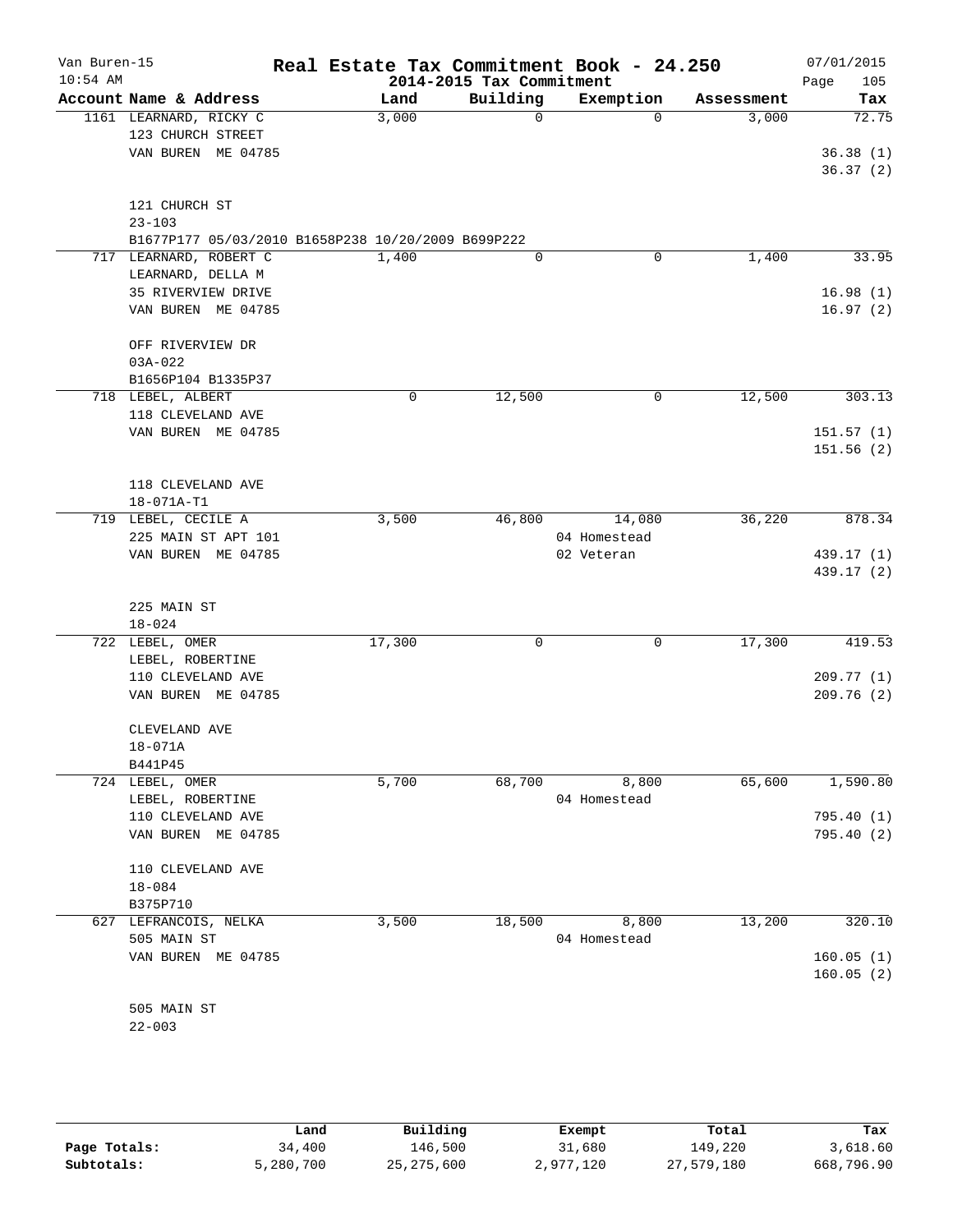| Van Buren-15<br>$10:54$ AM |                                        | Real Estate Tax Commitment Book - 24.250 | 2014-2015 Tax Commitment |              |            | 07/01/2015             |
|----------------------------|----------------------------------------|------------------------------------------|--------------------------|--------------|------------|------------------------|
|                            | Account Name & Address                 | Land                                     | Building                 | Exemption    | Assessment | Page<br>106<br>Tax     |
|                            | 726 LEMM, GERALD                       | 18,500                                   | $\mathbf 0$              | $\Omega$     | 18,500     | 448.63                 |
|                            | LEMM, ALEXIS                           |                                          |                          |              |            |                        |
|                            | 92 CRICKETTOWN RD                      |                                          |                          |              |            | 224.32(1)              |
|                            | STONY POINT NY 10980                   |                                          |                          |              |            | 224.31(2)              |
|                            | OFF MARQUIS RD                         |                                          |                          |              |            |                        |
|                            | $02 - 011$                             |                                          |                          |              |            |                        |
|                            | B518P257                               |                                          |                          |              |            |                        |
| 737                        | LEPAGE, ALLAN P                        | 8,800                                    | $\mathbf 0$              | 0            | 8,800      | 213.40                 |
|                            | P O BOX 34                             |                                          |                          |              |            |                        |
|                            | WEST KINGSTON RI 02892                 |                                          |                          |              |            | 106.70(1)<br>106.70(2) |
|                            | OFF DESJARDINS ROAD                    |                                          |                          |              |            |                        |
|                            | $07 - 018$                             |                                          |                          |              |            |                        |
|                            | B530P57 07/30/1980                     |                                          |                          |              |            |                        |
|                            | 738 LEVASSEUR, BERTRAND                | 3,100                                    | 44,800                   | 8,800        | 39,100     | 948.18                 |
|                            | 114 HIGH ST                            |                                          |                          | 04 Homestead |            |                        |
|                            | VAN BUREN ME 04785                     |                                          |                          |              |            | 474.09 (1)             |
|                            |                                        |                                          |                          |              |            | 474.09 (2)             |
|                            | 114 HIGH ST                            |                                          |                          |              |            |                        |
|                            | $14 - 123$                             |                                          |                          |              |            |                        |
|                            | B1055P194                              |                                          |                          |              |            |                        |
|                            | 739 LEVASSEUR, CLARENCE A              | 0                                        | 15,000                   | 0            | 15,000     | 363.75                 |
|                            | 123 BRIDGE ST                          |                                          |                          |              |            |                        |
|                            | VAN BUREN ME 04785                     |                                          |                          |              |            | 181.88(1)<br>181.87(2) |
|                            |                                        |                                          |                          |              |            |                        |
|                            | 121 BRIDGE ST                          |                                          |                          |              |            |                        |
|                            | $15 - 047 - T1$                        |                                          |                          |              |            |                        |
|                            | B1835P101 11/01/2013                   |                                          |                          |              |            |                        |
|                            | 740 LEVASSEUR, CLARENCE A              | 14,400                                   | 49,300                   | 8,800        | 54,900     | 1,331.33               |
|                            | 123 BRIDGE ST                          |                                          |                          | 04 Homestead |            |                        |
|                            | VAN BUREN ME 04785                     |                                          |                          |              |            | 665.67(1)<br>665.66(2) |
|                            |                                        |                                          |                          |              |            |                        |
|                            | 123 BRIDGE ST                          |                                          |                          |              |            |                        |
|                            | $15 - 047$                             |                                          |                          |              |            |                        |
|                            | B1835P101 11/01/2013                   |                                          |                          |              |            |                        |
|                            | 741 LEVASSEUR, JOHN C                  | 11,600                                   | 0                        | $\mathsf{O}$ | 11,600     | 281.30                 |
|                            | LEVASSEUR, LINDA<br>5802 EAST CARNIFEX |                                          |                          |              |            | 140.65(1)              |
|                            | FERRY RD                               |                                          |                          |              |            |                        |
|                            | FREDERICKSBURG VA<br>22407-9370        |                                          |                          |              |            | 140.65(2)              |
|                            | OFF PARK ST                            |                                          |                          |              |            |                        |
|                            | $17 - 058$                             |                                          |                          |              |            |                        |
|                            | B857P32                                |                                          |                          |              |            |                        |
|                            | 742 LEVASSEUR, MICHAEL W               | 5,300                                    | 30,600                   | 8,800        | 27,100     | 657.18                 |
|                            | LEVASSEUR, CHARLINE                    |                                          |                          | 04 Homestead |            |                        |
|                            | 112 FULTON ST                          |                                          |                          |              |            | 328.59(1)              |
|                            | VAN BUREN ME 04785                     |                                          |                          |              |            | 328.59(2)              |
|                            | 112 FULTON ST                          |                                          |                          |              |            |                        |
|                            | $20 - 025$                             |                                          |                          |              |            |                        |
|                            | B829P20                                |                                          |                          |              |            |                        |
|                            |                                        | Building<br>Land                         |                          | Exempt       | Total      | Tax                    |
| Page Totals:               | 61,700                                 | 139,700                                  |                          | 26,400       | 175,000    | 4,243.77               |
| Subtotals:                 | 5,342,400                              | 25, 415, 300                             | 3,003,520                |              | 27,754,180 | 673,040.67             |
|                            |                                        |                                          |                          |              |            |                        |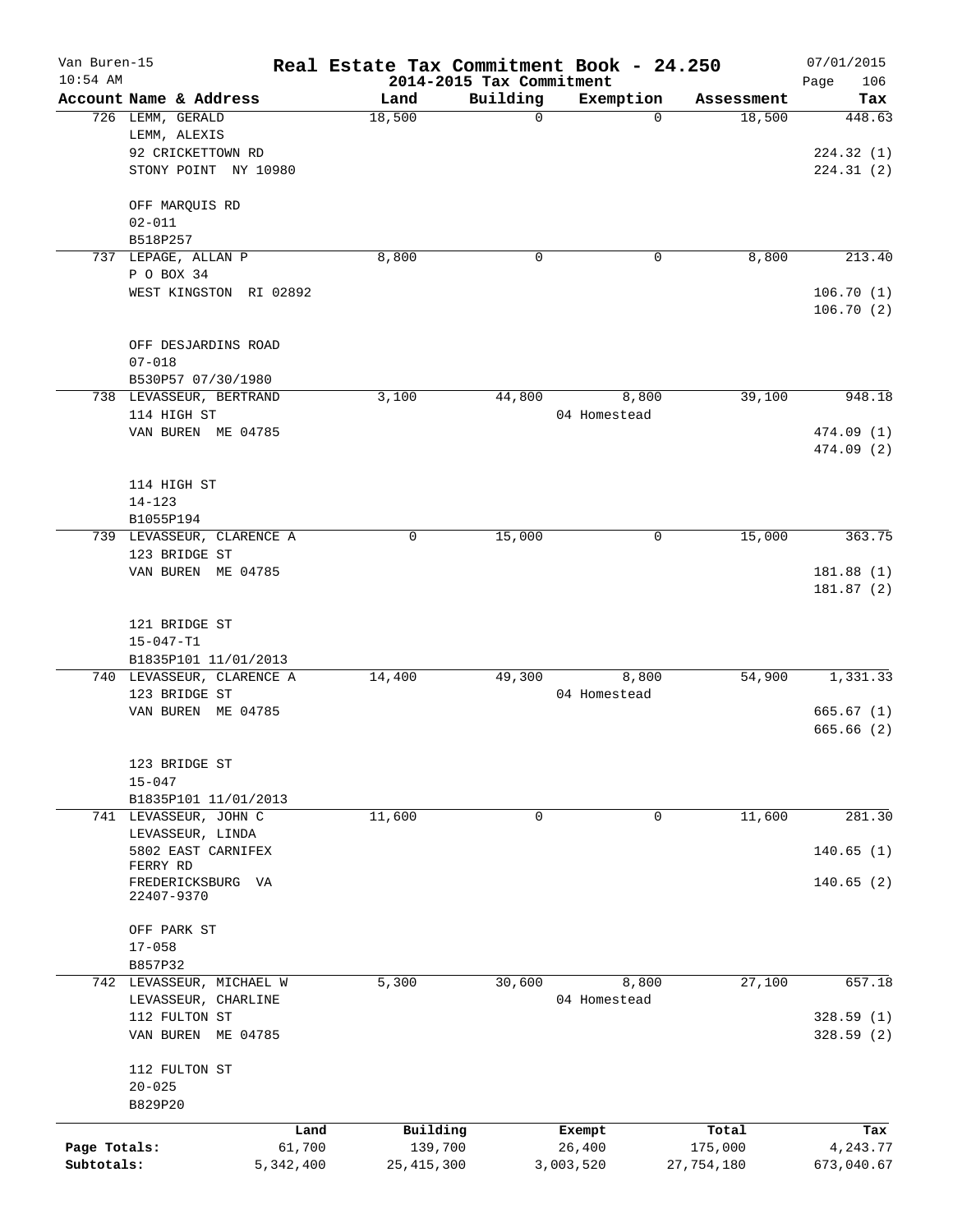| Van Buren-15<br>$10:54$ AM |                             |           | Real Estate Tax Commitment Book - 24.250 | 2014-2015 Tax Commitment |              |            | 07/01/2015<br>107<br>Page |
|----------------------------|-----------------------------|-----------|------------------------------------------|--------------------------|--------------|------------|---------------------------|
|                            | Account Name & Address      |           | Land                                     | Building                 | Exemption    | Assessment | Tax                       |
|                            | 744 LEVASSEUR, PETER        |           | 3,600                                    | 26,500                   | 0            | 30,100     | 729.93                    |
|                            | LEVASSEUR, LEAH             |           |                                          |                          |              |            |                           |
|                            | 107 CASTONGUAY RD           |           |                                          |                          |              |            | 364.97(1)                 |
|                            | VAN BUREN ME 04785          |           |                                          |                          |              |            | 364.96(2)                 |
|                            |                             |           |                                          |                          |              |            |                           |
|                            | 124 BIRCH AVE               |           |                                          |                          |              |            |                           |
|                            | $17 - 022$                  |           |                                          |                          |              |            |                           |
|                            | B803P164                    |           |                                          |                          |              |            |                           |
|                            | 743 LEVASSEUR, PETER        |           | 17,100                                   | 66,100                   | 8,800        | 74,400     | 1,804.20                  |
|                            | LEVASSEUR, LEAH             |           |                                          |                          | 04 Homestead |            |                           |
|                            | 107 CASTONGUAY RD           |           |                                          |                          |              |            | 902.10(1)                 |
|                            | VAN BUREN ME 04785          |           |                                          |                          |              |            | 902.10(2)                 |
|                            | 107 CASTONGUAY RD           |           |                                          |                          |              |            |                           |
|                            | $03 - 028A$                 |           |                                          |                          |              |            |                           |
|                            | B1373P252 B856P346          |           |                                          |                          |              |            |                           |
|                            | 360 LEVESQUE, ADAM R        |           | 3,400                                    | 30,000                   | 0            | 33,400     | 809.95                    |
|                            | OUELLETTE, MONIQUE L        |           |                                          |                          |              |            |                           |
|                            | 111 TYLER ST                |           |                                          |                          |              |            | 404.98 (1)                |
|                            | VAN BUREN ME 04785          |           |                                          |                          |              |            | 404.97 (2)                |
|                            |                             |           |                                          |                          |              |            |                           |
|                            | 111 TYLER ST                |           |                                          |                          |              |            |                           |
|                            | $18 - 102$                  |           |                                          |                          |              |            |                           |
|                            | B1789P302 11/27/2012        |           |                                          |                          |              |            |                           |
|                            | 746 LEVESQUE, ALYRE JR      |           | 3,400                                    | 45,600                   | 8,800        | 40,200     | 974.85                    |
|                            | 153 HIGH ST                 |           |                                          |                          | 04 Homestead |            |                           |
|                            | VAN BUREN ME 04785          |           |                                          |                          |              |            | 487.43 (1)                |
|                            |                             |           |                                          |                          |              |            | 487.42 (2)                |
|                            |                             |           |                                          |                          |              |            |                           |
|                            | 153 HIGH ST                 |           |                                          |                          |              |            |                           |
|                            | $14 - 082$                  |           |                                          |                          |              |            |                           |
|                            | B689P158                    |           |                                          |                          |              |            |                           |
|                            | 748 LEVESQUE, ARLENE        |           | 3,400                                    | 22,900                   | 8,800        | 17,500     | 424.38                    |
|                            | 101 MADORE AVE              |           |                                          |                          | 04 Homestead |            |                           |
|                            | VAN BUREN ME 04785          |           |                                          |                          |              |            | 212.19(1)                 |
|                            |                             |           |                                          |                          |              |            | 212.19(2)                 |
|                            |                             |           |                                          |                          |              |            |                           |
|                            | 101 MADORE AVE              |           |                                          |                          |              |            |                           |
|                            | $14 - 089$                  |           |                                          |                          |              |            |                           |
|                            | B1280P55                    |           |                                          |                          |              |            |                           |
| 750                        | LEVESQUE, ERNEST (ET<br>AL) |           | 3,600                                    | 15,600                   | 8,800        | 10,400     | 252.20                    |
|                            | 154 FULTON ST               |           |                                          |                          | 04 Homestead |            |                           |
|                            | VAN BUREN ME 04785          |           |                                          |                          |              |            | 126.10(1)                 |
|                            |                             |           |                                          |                          |              |            | 126.10(2)                 |
|                            |                             |           |                                          |                          |              |            |                           |
|                            | 154 FULTON ST               |           |                                          |                          |              |            |                           |
|                            | $19 - 044$                  |           |                                          |                          |              |            |                           |
|                            | B1379P80 11/20/2003         |           |                                          |                          |              |            |                           |
|                            | 751 LEVESQUE, FERNAND       |           | 5,900                                    | 300                      | 0            | 6,200      | 150.35                    |
|                            | LEVESQUE, ROBERTINE         |           |                                          |                          |              |            |                           |
|                            | 129 CLOVERHILL DR           |           |                                          |                          |              |            | 75.18(1)                  |
|                            | VAN BUREN ME 04785          |           |                                          |                          |              |            | 75.17(2)                  |
|                            |                             |           |                                          |                          |              |            |                           |
|                            | 243 CHAMPLAIN ST            |           |                                          |                          |              |            |                           |
|                            | $19 - 057$                  |           |                                          |                          |              |            |                           |
|                            | B477P48                     |           |                                          |                          |              |            |                           |
|                            |                             |           |                                          |                          |              |            |                           |
|                            |                             | Land      | Building                                 |                          | Exempt       | Total      | Tax                       |
| Page Totals:               |                             | 40,400    | 207,000                                  |                          | 35,200       | 212,200    | 5,145.86                  |
| Subtotals:                 |                             | 5,382,800 | 25,622,300                               |                          | 3,038,720    | 27,966,380 | 678,186.53                |
|                            |                             |           |                                          |                          |              |            |                           |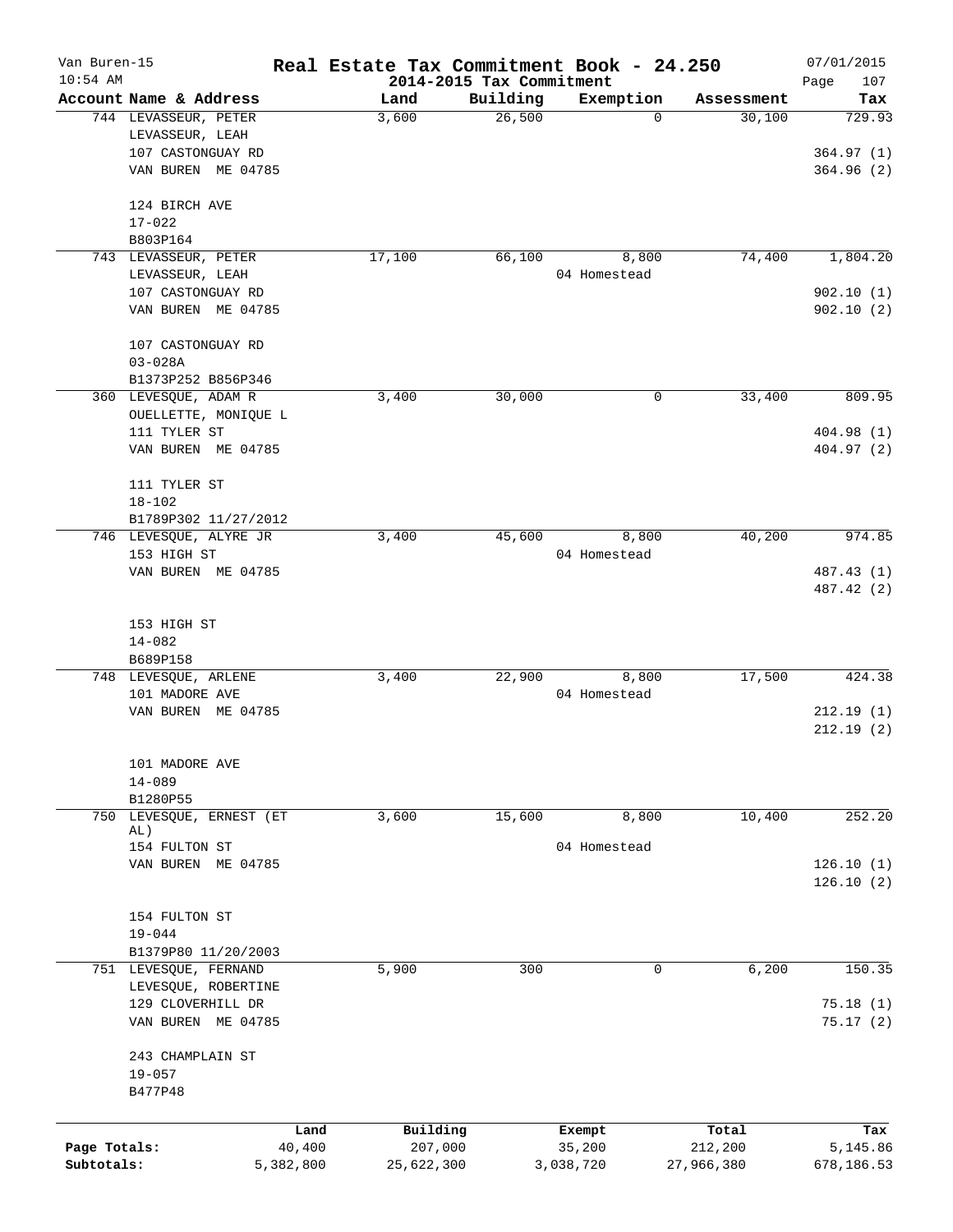| Van Buren-15<br>$10:54$ AM |                                                                                           | Real Estate Tax Commitment Book - 24.250 | 2014-2015 Tax Commitment |                       |                | 07/01/2015<br>Page<br>108        |
|----------------------------|-------------------------------------------------------------------------------------------|------------------------------------------|--------------------------|-----------------------|----------------|----------------------------------|
|                            | Account Name & Address                                                                    | Land                                     | Building                 | Exemption             | Assessment     | Tax                              |
|                            | 752 LEVESQUE, FERNAND R<br>LEVESQUE, ROBERTINE<br>129 CLOVERHILL DR<br>VAN BUREN ME 04785 | 8,500                                    | $\mathbf 0$              | $\Omega$              | 8,500          | 206.13<br>103.07(1)<br>103.06(2) |
|                            | CHAMPLAIN ST<br>$06 - 006$<br>B382P467                                                    |                                          |                          |                       |                |                                  |
|                            | 753 LEVESQUE, FERNAND R<br>LEVESQUE, ROBERTINE                                            | 5,200                                    | 80,400                   | 8,800<br>04 Homestead | 76,800         | 1,862.40                         |
|                            | 129 CLOVERHILL DRIVE<br>VAN BUREN ME 04785                                                |                                          |                          |                       |                | 931.20(1)<br>931.20 (2)          |
|                            | 129 CLOVERHILL DR<br>18C-006                                                              |                                          |                          |                       |                |                                  |
|                            | B446P146<br>754 LEVESQUE, GARY<br>LEVESQUE, BETTY J                                       | 8,400                                    | 29,300                   | 8,800<br>04 Homestead | 28,900         | 700.83                           |
|                            | P O BOX 493<br>VAN BUREN ME 04785                                                         |                                          |                          |                       |                | 350.42(1)<br>350.41(2)           |
|                            | 162 CASTONGUAY RD<br>$03 - 040$                                                           |                                          |                          |                       |                |                                  |
|                            | B715P296                                                                                  |                                          |                          |                       |                |                                  |
|                            | 755 LEVESQUE, GENE J<br>LEVESQUE, RACHEL L                                                | 3,400                                    | 44,700                   | 8,800<br>04 Homestead | 39,300         | 953.03                           |
|                            | 115 ADAMS ST<br>VAN BUREN ME 04785                                                        |                                          |                          |                       |                | 476.52(1)<br>476.51(2)           |
|                            | 115 ADAMS ST<br>$18 - 027$                                                                |                                          |                          |                       |                |                                  |
|                            | B683P151                                                                                  |                                          |                          |                       |                |                                  |
|                            | 756 LEVESQUE, GERALD JR<br>LEVESQUE, THERESE                                              | 4,300                                    | 9,000                    | 8,800<br>04 Homestead | 4,500          | 109.13                           |
|                            | 154 MCKINLEY ST<br>VAN BUREN<br>ME 04785                                                  |                                          |                          |                       |                | 54.57(1)<br>54.56(2)             |
|                            | 154 MCKINLEY ST<br>$14 - 037$<br>B686P112                                                 |                                          |                          |                       |                |                                  |
|                            | 757 LEVESQUE, IVAN P<br>LEVESQUE, EILEEN                                                  | 8,400                                    | 50,800                   | 8,800<br>04 Homestead | 50,400         | 1,222.20                         |
|                            | 182 CHAMPLAIN ST<br>VAN BUREN ME 04785                                                    |                                          |                          |                       |                | 611.10(1)<br>611.10(2)           |
|                            | 182 CHAMPLAIN ST<br>$19 - 019$<br>B412P197                                                |                                          |                          |                       |                |                                  |
|                            | 758 LEVESQUE, MARLENE                                                                     | 5,700                                    | 0                        | 0                     | 5,700          | 138.23                           |
|                            | 478 MAIN ST<br>VAN BUREN ME 04785                                                         |                                          |                          |                       |                | 69.12(1)<br>69.11(2)             |
|                            | 474 MAIN ST<br>$22 - 011$                                                                 |                                          |                          |                       |                |                                  |
|                            |                                                                                           |                                          |                          |                       |                |                                  |
|                            |                                                                                           | <b>Building</b><br>Land.                 |                          | $F$ vemnt             | $T \cap F = I$ |                                  |

|              | Land      | Building   | Exempt    | Total      | Tax          |
|--------------|-----------|------------|-----------|------------|--------------|
| Page Totals: | 43,900    | 214,200    | 44,000    | 214,100    | 5,191.95     |
| Subtotals:   | 5,426,700 | 25,836,500 | 3,082,720 | 28,180,480 | 683, 378, 48 |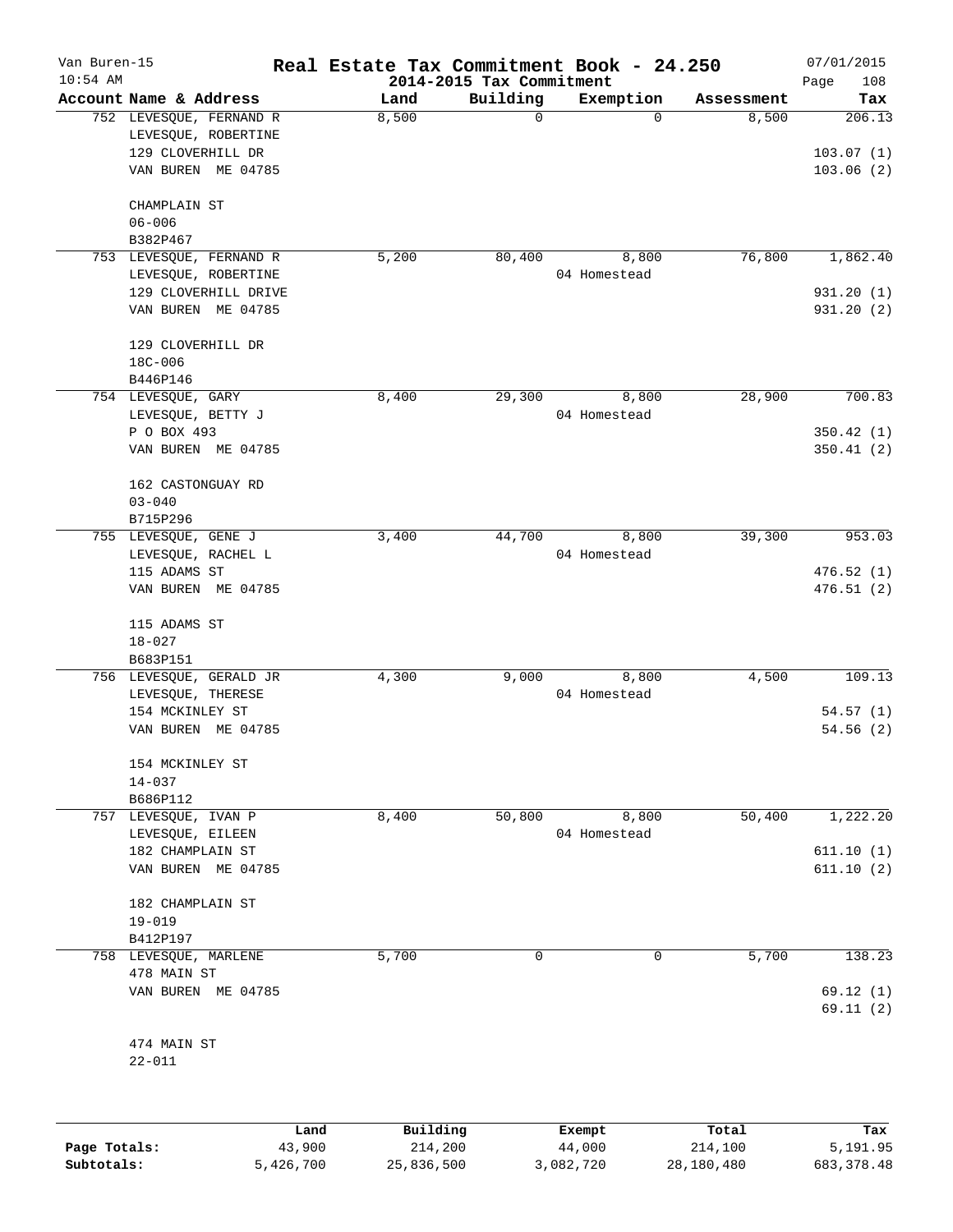| Van Buren-15<br>$10:54$ AM |                         | Real Estate Tax Commitment Book - 24.250 | 2014-2015 Tax Commitment |              |            | 07/01/2015<br>109<br>Page |
|----------------------------|-------------------------|------------------------------------------|--------------------------|--------------|------------|---------------------------|
|                            | Account Name & Address  | Land                                     | Building                 | Exemption    | Assessment | Tax                       |
|                            | 759 LEVESQUE, MARLENE   | 3,000                                    | 52,400                   | 8,800        | 46,600     | 1,130.05                  |
|                            | 478 MAIN ST             |                                          |                          | 04 Homestead |            |                           |
|                            | VAN BUREN ME 04785      |                                          |                          |              |            | 565.03(1)                 |
|                            |                         |                                          |                          |              |            | 565.02(2)                 |
|                            | 478 MAIN ST             |                                          |                          |              |            |                           |
|                            | $22 - 013$              |                                          |                          |              |            |                           |
|                            | 761 LEVESQUE, MAYNARD   | 3,800                                    | 33,800                   | 0            | 37,600     | 911.80                    |
|                            | LEVESQUE, ELAINE        |                                          |                          |              |            |                           |
|                            | 134 LYNNE ST            |                                          |                          |              |            | 455.90 (1)                |
|                            | VAN BUREN ME 04785      |                                          |                          |              |            | 455.90 (2)                |
|                            | 113 ADAMS ST            |                                          |                          |              |            |                           |
|                            | $18 - 026$              |                                          |                          |              |            |                           |
|                            | B1139P333 12/07/1998    |                                          |                          |              |            |                           |
|                            | 779 LEVESQUE, MAYNARD   | 3,500                                    | 52,200                   | 14,080       | 41,620     | 1,009.29                  |
|                            | C/O ANTOINE LEVESQUE    |                                          |                          | 02 Veteran   |            |                           |
|                            | 126 ADAMS ST            |                                          |                          | 04 Homestead |            | 504.65(1)                 |
|                            | VAN BUREN ME 04785      |                                          |                          |              |            | 504.64(2)                 |
|                            | 126 ADAMS ST            |                                          |                          |              |            |                           |
|                            | $18 - 030$              |                                          |                          |              |            |                           |
|                            | B1479P316               |                                          |                          |              |            |                           |
|                            | 606 LEVESQUE, MAYNARD   | 3,100                                    | $\mathbf 0$              | 0            | 3,100      | 75.18                     |
|                            | LEVESQUE, ELAINE        |                                          |                          |              |            |                           |
|                            | 134 LYNNE STREET        |                                          |                          |              |            | 37.59(1)                  |
|                            | VAN BUREN ME 04785      |                                          |                          |              |            | 37.59(2)                  |
|                            | LABBE AVE               |                                          |                          |              |            |                           |
|                            | $20 - 113$              |                                          |                          |              |            |                           |
|                            | B1683P308 06/16/2010    |                                          |                          |              |            |                           |
|                            | 762 LEVESQUE, MAYNARD A | 7,900                                    | 71,400                   | 8,800        | 70,500     | 1,709.63                  |
|                            | LEVESQUE, ELAINE P      |                                          |                          | 04 Homestead |            |                           |
|                            | 134 LYNNE ST            |                                          |                          |              |            | 854.82 (1)                |
|                            | VAN BUREN ME 04785      |                                          |                          |              |            | 854.81 (2)                |
|                            | 134 LYNNE ST            |                                          |                          |              |            |                           |
|                            | $20 - 100$              |                                          |                          |              |            |                           |
|                            | B394P879                |                                          |                          |              |            |                           |
|                            | 764 LEVESQUE, NED       | 3,100                                    | 27,500                   | 8,800        | 21,800     | 528.65                    |
|                            | LEVESQUE, PATRICIA      |                                          |                          | 04 Homestead |            |                           |
|                            | 115 WATERMILL RD        |                                          |                          |              |            | 264.33(1)                 |
|                            | VAN BUREN ME 04785      |                                          |                          |              |            | 264.32(2)                 |
|                            | 115 WATERMILL RD        |                                          |                          |              |            |                           |
|                            | $16 - 027$              |                                          |                          |              |            |                           |
|                            | B1049P8 10/18/1996      |                                          |                          |              |            |                           |
|                            | 781 LEVESQUE, RALPH     | 4,400                                    | 2,400                    | 0            | 6,800      | 164.90                    |
|                            | C/O LINDA LEVESQUE      |                                          |                          |              |            |                           |
|                            | P O BOX 25              |                                          |                          |              |            | 82.45(1)                  |
|                            | VAN BUREN ME 04785      |                                          |                          |              |            | 82.45(2)                  |
|                            | 294 CHAMPLAIN ST        |                                          |                          |              |            |                           |
|                            | $06 - 012$              |                                          |                          |              |            |                           |
|                            | B1130P188               |                                          |                          |              |            |                           |
|                            |                         |                                          |                          |              |            |                           |
|                            |                         | Building<br>Land                         |                          | Exempt       | Total      | Tax                       |
|                            |                         |                                          |                          |              |            |                           |

|              | -------   | $-$        | _______   | ------     | -------    |
|--------------|-----------|------------|-----------|------------|------------|
| Page Totals: | 28,800    | 239,700    | 40,480    | 228,020    | 5,529.50   |
| Subtotals:   | 5,455,500 | 26,076,200 | 3,123,200 | 28,408,500 | 688,907.98 |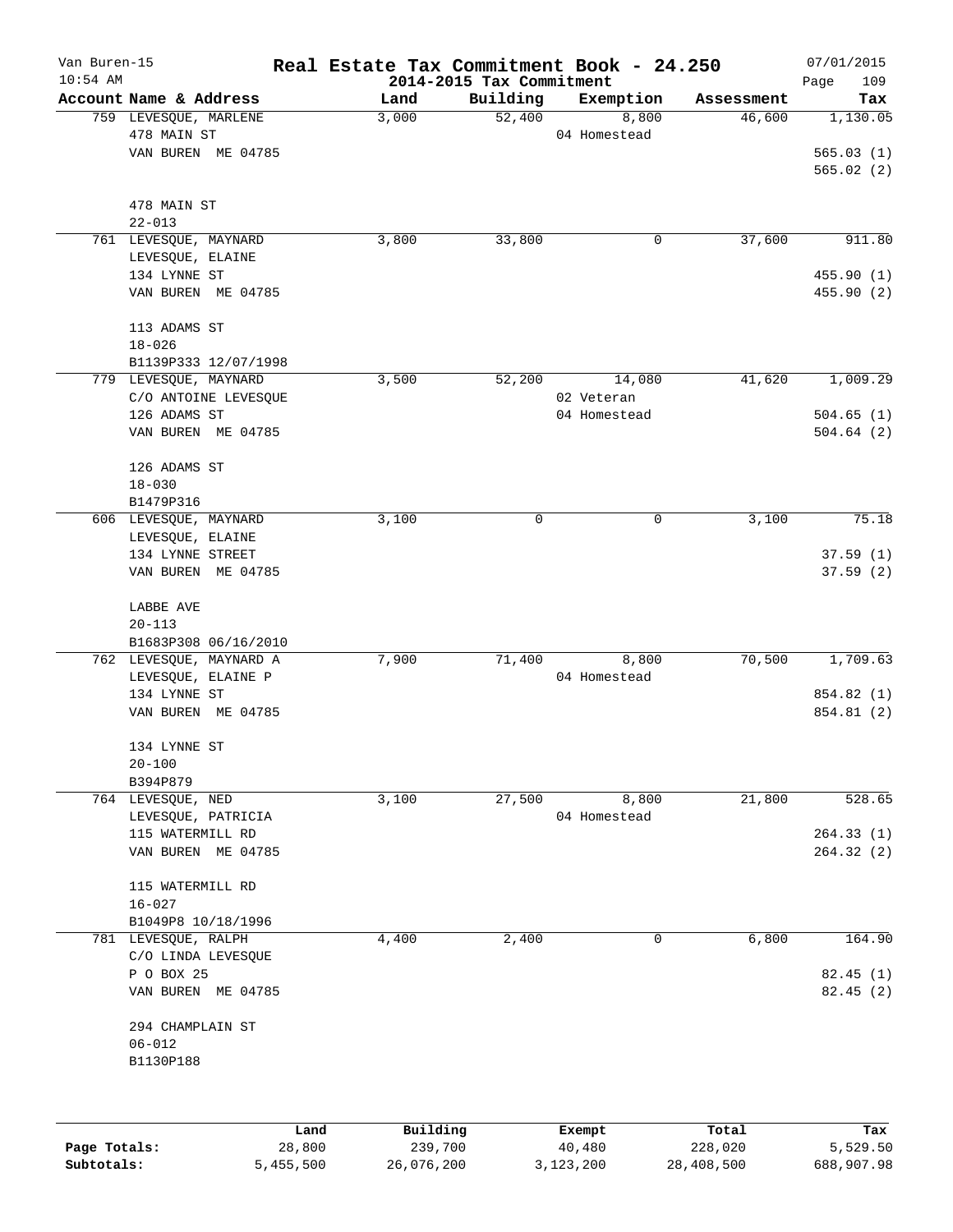| Van Buren-15<br>$10:54$ AM |                        | Real Estate Tax Commitment Book - 24.250 | 2014-2015 Tax Commitment |              |            | 07/01/2015<br>Page<br>110 |
|----------------------------|------------------------|------------------------------------------|--------------------------|--------------|------------|---------------------------|
|                            | Account Name & Address | Land                                     | Building                 | Exemption    | Assessment | Tax                       |
|                            | 788 LEVESQUE, RALPH    | 3,000                                    | 27,500                   | 8,800        | 21,700     | 526.23                    |
|                            | LEVESQUE, LINDA        |                                          |                          | 04 Homestead |            |                           |
|                            | PO BOX 25              |                                          |                          |              |            | 263.12(1)                 |
|                            | VAN BUREN ME 04785     |                                          |                          |              |            | 263.11(2)                 |
|                            | 117 CHURCH ST          |                                          |                          |              |            |                           |
|                            | $23 - 102$             |                                          |                          |              |            |                           |
|                            | B1597P168              |                                          |                          |              |            |                           |
|                            | 765 LEVESQUE, REED A   | 3,000                                    | 20,900                   | 14,080       | 9,820      | 238.14                    |
|                            | LEVESQUE, JEANNE M     |                                          |                          | 04 Homestead |            |                           |
|                            | 150 ST BRUNO ST        |                                          |                          | 02 Veteran   |            | 119.07(1)                 |
|                            | VAN BUREN ME 04785     |                                          |                          |              |            | 119.07(2)                 |
|                            | 150 ST BRUNO ST        |                                          |                          |              |            |                           |
|                            | $17 - 013$             |                                          |                          |              |            |                           |
|                            | 766 LEVESQUE, REED A   | 3,000                                    | 0                        | $\mathbf 0$  | 3,000      | 72.75                     |
|                            | LEVESQUE, JEANNE M     |                                          |                          |              |            |                           |
|                            | 150 ST BRUNO ST        |                                          |                          |              |            | 36.38(1)                  |
|                            | VAN BUREN ME 04785     |                                          |                          |              |            | 36.37(2)                  |
|                            | ST BRUNO ST            |                                          |                          |              |            |                           |
|                            | $17 - 014$             |                                          |                          |              |            |                           |
|                            | B1414P109              |                                          |                          |              |            |                           |
|                            | 767 LEVESQUE, RENO R   | 8,300                                    | 76,200                   | 8,800        | 75,700     | 1,835.73                  |
|                            | LEVESQUE, MONA         |                                          |                          | 04 Homestead |            |                           |
|                            | 257 LAKE RD            |                                          |                          |              |            | 917.87(1)                 |
|                            | VAN BUREN ME 04785     |                                          |                          |              |            | 917.86(2)                 |
|                            | 257 LAKE RD            |                                          |                          |              |            |                           |
|                            | $05 - 011D$            |                                          |                          |              |            |                           |
|                            | B1127P270 08/31/1998   |                                          |                          |              |            |                           |
|                            | 768 LEVESQUE, ROBERT   | 7,300                                    | 0                        | 0            | 7,300      | 177.03                    |
|                            | LEVESQUE, JACQUELINE   |                                          |                          |              |            |                           |
|                            | 44 HIGH TOWER DR       |                                          |                          |              |            | 88.52(1)                  |
|                            | SOUTH WINDSOR CT 06074 |                                          |                          |              |            | 88.51 (2)                 |
|                            | CHAMPLAIN ST           |                                          |                          |              |            |                           |
|                            | $19 - 074$             |                                          |                          |              |            |                           |
|                            | 769 LEVESQUE, ROGER    | 8,000                                    | 0                        | $\mathbf 0$  | 8,000      | 194.00                    |
|                            | LEVESQUE, JOYCE        |                                          |                          |              |            |                           |
|                            | 182 MARQUIS RD         |                                          |                          |              |            | 97.00(1)                  |
|                            | VAN BUREN ME 04785     |                                          |                          |              |            | 97.00(2)                  |
|                            | 186 MARQUIS RD         |                                          |                          |              |            |                           |
|                            | $02 - 010A$            |                                          |                          |              |            |                           |
|                            | B1063P169              |                                          |                          |              |            |                           |
|                            | 770 LEVESQUE, ROGER J  | 22,000                                   | 68,000                   | 8,800        | 81,200     | 1,969.10                  |
|                            | LEVESQUE, JOYCE B      | 1.00<br>Acres                            |                          | 04 Homestead |            |                           |
|                            | 170 MARQUIS RD         |                                          |                          |              |            | 984.55 (1)                |
|                            | VAN BUREN ME 04785     |                                          |                          |              |            | 984.55 (2)                |
|                            | 170 MARQUIS RD         |                                          |                          |              |            |                           |
|                            | $02 - 010$             |                                          |                          |              |            |                           |
|                            | B400P570               |                                          |                          |              |            |                           |
|                            |                        |                                          |                          |              |            |                           |
|                            |                        |                                          |                          |              |            |                           |

|              | Land      | Building     | Exempt    | Total      | Tax        |
|--------------|-----------|--------------|-----------|------------|------------|
| Page Totals: | 54,600    | 192,600      | 40,480    | 206,720    | 5,012.98   |
| Subtotals:   | 5,510,100 | 26, 268, 800 | 3,163,680 | 28,615,220 | 693,920.96 |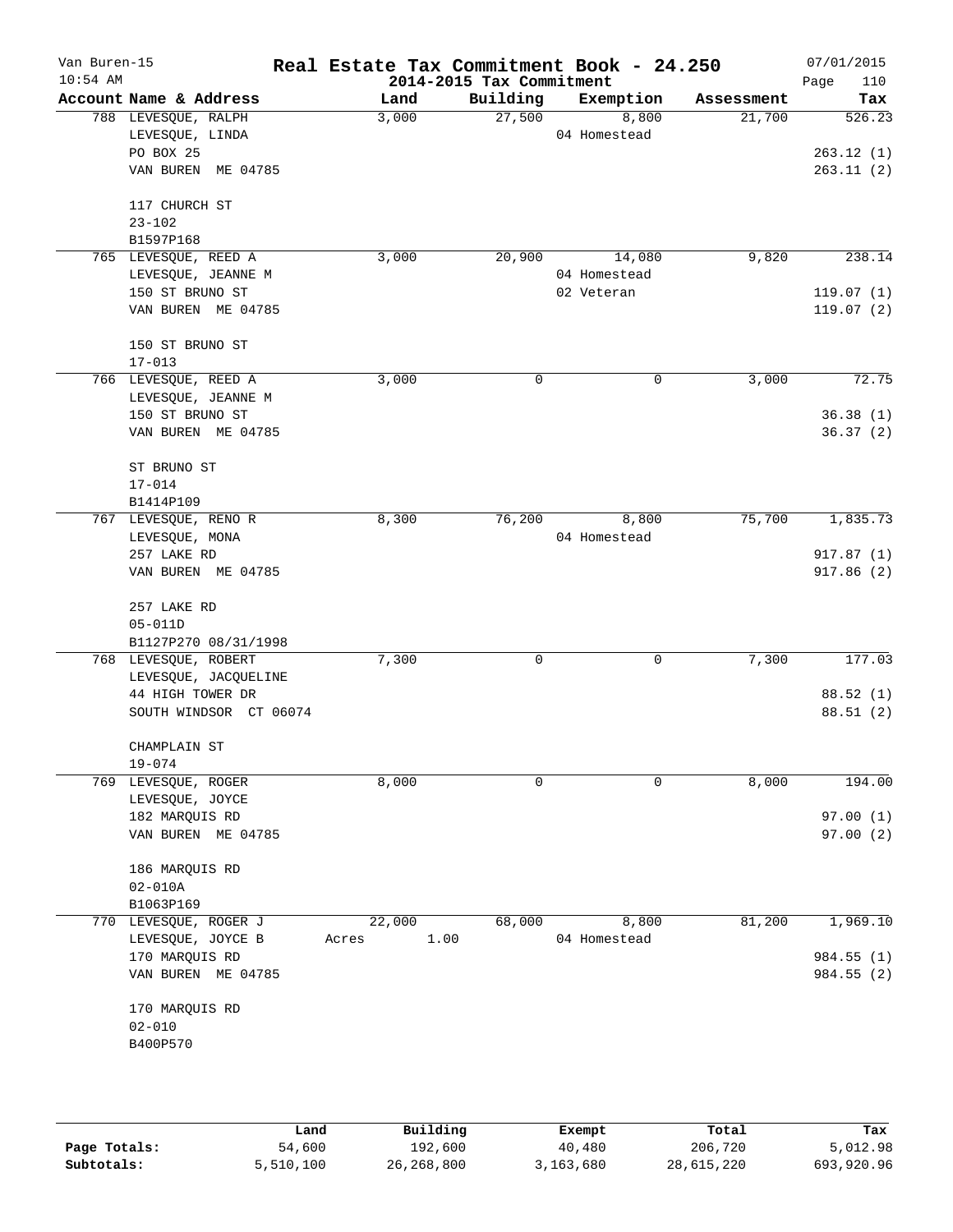| Van Buren-15 |                               |                |                          | Real Estate Tax Commitment Book - 24.250 |                      | 07/01/2015      |
|--------------|-------------------------------|----------------|--------------------------|------------------------------------------|----------------------|-----------------|
| $10:54$ AM   | Account Name & Address        |                | 2014-2015 Tax Commitment | Exemption                                |                      | 111<br>Page     |
|              | 771 LEVESQUE, ROGER J         | Land<br>10,400 | Building<br>1,100        | 0                                        | Assessment<br>11,500 | Tax<br>278.88   |
|              | LEVESQUE, JOYCE B             |                |                          |                                          |                      |                 |
|              | 182 MARQUIS RD                |                |                          |                                          |                      | 139.44(1)       |
|              | VAN BUREN ME 04785            |                |                          |                                          |                      | 139.44(2)       |
|              |                               |                |                          |                                          |                      |                 |
|              | 302 SETTLEMENT RD             |                |                          |                                          |                      |                 |
|              | $01 - 013$                    |                |                          |                                          |                      |                 |
|              | B400P570 03/12/1973           |                |                          |                                          |                      |                 |
|              | 772 LEVESQUE, ROGER J         | 8,700          |                          | 0<br>0                                   | 8,700                | 210.98          |
|              | LEVESQUE, JOYCE B             |                |                          |                                          |                      |                 |
|              | 182 MARQUIS RD                |                |                          |                                          |                      | 105.49(1)       |
|              | VAN BUREN ME 04785            |                |                          |                                          |                      | 105.49(2)       |
|              | MARQUIS RD                    |                |                          |                                          |                      |                 |
|              | $02 - 009$                    |                |                          |                                          |                      |                 |
|              | B400P570                      |                |                          |                                          |                      |                 |
|              | 773 LEVESQUE, ROMEO JR        | 8,900          | 81,300                   | 8,800                                    | 81,400               | 1,973.95        |
|              | LEVESQUE, BLANCHE             |                |                          | 04 Homestead                             |                      |                 |
|              | 111 TOWER DR                  |                |                          |                                          |                      | 986.98 (1)      |
|              | VAN BUREN ME 04785            |                |                          |                                          |                      | 986.97 (2)      |
|              |                               |                |                          |                                          |                      |                 |
|              | 111 TOWER DR                  |                |                          |                                          |                      |                 |
|              | 12A-033A                      |                |                          |                                          |                      |                 |
|              | B1143P315                     |                |                          |                                          |                      |                 |
|              | 774 LEVESQUE, RONALD G        | 5,400          | 64,100                   | 8,800                                    | 60,700               | 1,471.98        |
|              | LEVESQUE, SANDRA O            |                |                          | 04 Homestead                             |                      |                 |
|              | 110 HIGH ST                   |                |                          |                                          |                      | 735.99(1)       |
|              | VAN BUREN ME 04785            |                |                          |                                          |                      | 735.99(2)       |
|              | 110 HIGH ST                   |                |                          |                                          |                      |                 |
|              | $15 - 027$                    |                |                          |                                          |                      |                 |
|              | B971P269                      |                |                          |                                          |                      |                 |
|              | 775 LEVESQUE, ROSE MARIE      | 6,200          | 21,200                   | 8,800                                    | 18,600               | 451.05          |
|              | 140 ST BRUNO ST               |                |                          | 04 Homestead                             |                      |                 |
|              | VAN BUREN ME 04785            |                |                          |                                          |                      | 225.53(1)       |
|              |                               |                |                          |                                          |                      | 225.52(2)       |
|              |                               |                |                          |                                          |                      |                 |
|              | 140 ST BRUNO ST<br>$17 - 017$ |                |                          |                                          |                      |                 |
|              | B631P102                      |                |                          |                                          |                      |                 |
|              | 777 LEVESQUE, WAYNE           | 9,300          | 2,100                    | 0                                        | 11,400               | 276.45          |
|              | 17 MAIN ST                    |                |                          |                                          |                      |                 |
|              | VAN BUREN ME 04785            |                |                          |                                          |                      | 138.23(1)       |
|              |                               |                |                          |                                          |                      | 138.22 (2)      |
|              |                               |                |                          |                                          |                      |                 |
|              | 17 MAIN ST                    |                |                          |                                          |                      |                 |
|              | $13 - 005$                    |                |                          |                                          |                      |                 |
|              | B1074P191                     |                |                          |                                          |                      |                 |
|              | 921 LEWIS, DUSTY L            | 8,000          | 46,700                   | 0                                        | 54,700               | 1,326.48        |
|              | 115 BRIDGE ST                 |                |                          |                                          |                      |                 |
|              | VAN BUREN ME 04785            |                |                          |                                          |                      | 663.24 (1)      |
|              |                               |                |                          |                                          |                      | 663.24 (2)      |
|              | 213 LAKE RD                   |                |                          |                                          |                      |                 |
|              | $05 - 007A$                   |                |                          |                                          |                      |                 |
|              | B1782P194 10/04/2012          |                |                          |                                          |                      |                 |
|              |                               |                |                          |                                          |                      |                 |
|              |                               |                |                          |                                          |                      |                 |
| Page Totals: |                               | Land<br>56,900 | Building<br>216,500      | Exempt<br>26,400                         | Total<br>247,000     | Tax<br>5,989.77 |
| Subtotals:   | 5,567,000                     |                | 26, 485, 300             | 3,190,080                                | 28,862,220           | 699,910.73      |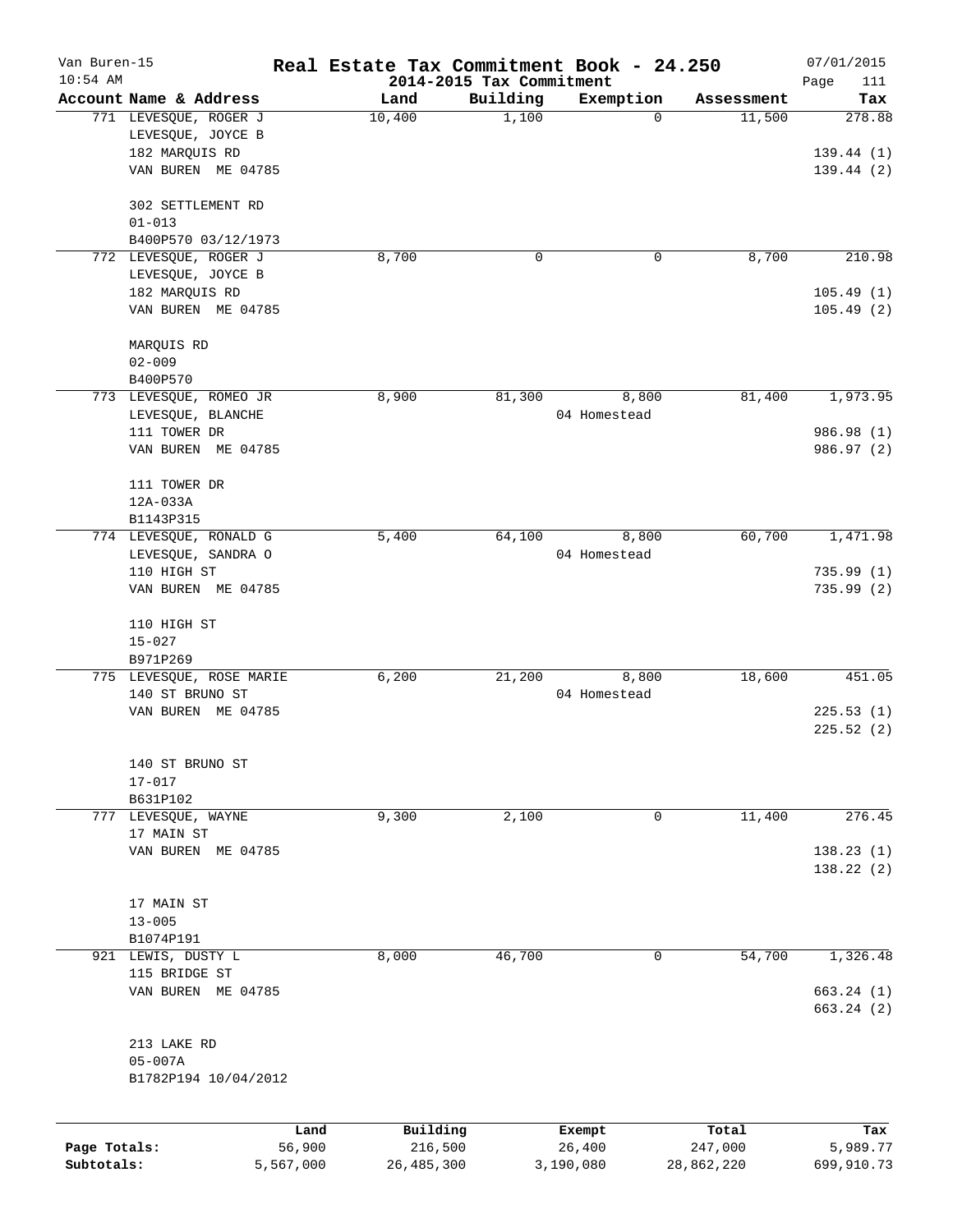| Van Buren-15<br>$10:54$ AM |                            |           | Real Estate Tax Commitment Book - 24.250 | 2014-2015 Tax Commitment |              |              | 07/01/2015<br>112<br>Page |
|----------------------------|----------------------------|-----------|------------------------------------------|--------------------------|--------------|--------------|---------------------------|
|                            | Account Name & Address     |           | Land                                     | Building                 | Exemption    | Assessment   | Tax                       |
|                            | 783 LIALA, LLC             |           | 15,500                                   | $\Omega$                 | $\Omega$     | 15,500       | 375.88                    |
|                            | 3157 NORTH RAINBOW         |           |                                          |                          |              |              |                           |
|                            | BLVD.                      |           |                                          |                          |              |              |                           |
|                            | NO. 175                    |           |                                          |                          |              |              | 187.94(1)                 |
|                            | LAS VEGAS NV 89108         |           |                                          |                          |              |              | 187.94 (2)                |
|                            | OFF DESJARDINS RD          |           |                                          |                          |              |              |                           |
|                            | $07 - 013A$                |           |                                          |                          |              |              |                           |
|                            | B1558P11                   |           |                                          |                          |              |              |                           |
|                            | 682 LILLY, DARIN           |           | 3,700                                    | 49,000                   | 0            | 52,700       | 1,277.98                  |
|                            | 157 RIVERSIDE AVENUE       |           |                                          |                          |              |              |                           |
|                            | FORT FAIRFIELD ME<br>04742 |           |                                          |                          |              |              | 638.99(1)                 |
|                            |                            |           |                                          |                          |              |              | 638.99(2)                 |
|                            | 118 HARRISON ST            |           |                                          |                          |              |              |                           |
|                            | $18 - 015$                 |           |                                          |                          |              |              |                           |
|                            | B1756P53 03/29/2012        |           |                                          |                          |              |              |                           |
|                            | 586 LINET, SCOTT M         |           | 12,500                                   | 20,100                   | 0            | 32,600       | 790.55                    |
|                            | 32 DUMONT RD               |           |                                          |                          |              |              |                           |
|                            | 3205 TOSCANO COURT         |           |                                          |                          |              |              | 395.28(1)                 |
|                            | GREENVILLE SC 29615        |           |                                          |                          |              |              | 395.27(2)                 |
|                            |                            |           |                                          |                          |              |              |                           |
|                            | 300 PARENT RD              |           |                                          |                          |              |              |                           |
|                            | $09 - 034$                 |           |                                          |                          |              |              |                           |
|                            | B1816P216 06/01/2013       |           |                                          |                          |              |              |                           |
|                            | 785 LIZOTTE, JAMES         |           | 4,400                                    | 67,200                   | 8,800        | 62,800       | 1,522.90                  |
|                            | LIZOTTE, DEDRA A           |           |                                          |                          | 04 Homestead |              |                           |
|                            | 132 LINCOLN ST             |           |                                          |                          |              |              | 761.45(1)                 |
|                            | VAN BUREN ME 04785         |           |                                          |                          |              |              | 761.45(2)                 |
|                            |                            |           |                                          |                          |              |              |                           |
|                            | 132 LINCOLN ST             |           |                                          |                          |              |              |                           |
|                            | $14 - 012C$                |           |                                          |                          |              |              |                           |
|                            | B711P192                   |           | 16,800                                   |                          |              | 149,900      |                           |
|                            | 790 LIZOTTE, JAMES D       |           |                                          | 133,100                  | 0            |              | 3,635.08                  |
|                            | LIZOTTE, DEDRA A           |           |                                          |                          |              |              |                           |
|                            | 38 MAIN ST                 |           |                                          |                          |              |              | 1,817.54(1)               |
|                            | VAN BUREN ME 04785         |           |                                          |                          |              |              | 1,817.54(2)               |
|                            | 38 MAIN STREET             |           |                                          |                          |              |              |                           |
|                            | $15 - 115$                 |           |                                          |                          |              |              |                           |
|                            | B1475P247                  |           |                                          |                          |              |              |                           |
|                            | 786 LIZOTTE, JAMES D       |           | 9,200                                    | $\mathbf 0$              | 0            | 9,200        | 223.10                    |
|                            | LIZOTTE, DEDRA A           |           |                                          |                          |              |              |                           |
|                            | 132 LINCOLN STREET         |           |                                          |                          |              |              | 111.55(1)                 |
|                            | VAN BUREN ME 04785         |           |                                          |                          |              |              | 111.55(2)                 |
|                            | MCKINLEY ST                |           |                                          |                          |              |              |                           |
|                            | $14 - 034$                 |           |                                          |                          |              |              |                           |
|                            | B1415P196                  |           |                                          |                          |              |              |                           |
|                            | 1532 LIZOTTE, JOSEPH E     |           | 5,400                                    | 103,100                  | 0            | 108,500      | 2,631.13                  |
|                            | LIZOTTE, LORRAINE          |           |                                          |                          |              |              |                           |
|                            | 170 CLOVERHILL DRIVE       |           |                                          |                          |              |              | 1,315.57(1)               |
|                            | VAN BUREN ME 04785         |           |                                          |                          |              |              | 1,315.56(2)               |
|                            | 170 CLOVERHILL DR.         |           |                                          |                          |              |              |                           |
|                            | 18C-002H                   |           |                                          |                          |              |              |                           |
|                            | B1686P336 07/07/2010       |           |                                          |                          |              |              |                           |
|                            |                            | Land      | Building                                 |                          | Exempt       | Total        | Tax                       |
| Page Totals:               |                            | 67,500    | 372,500                                  |                          | 8,800        | 431,200      | 10,456.62                 |
| Subtotals:                 |                            | 5,634,500 | 26,857,800                               |                          | 3,198,880    | 29, 293, 420 | 710, 367.35               |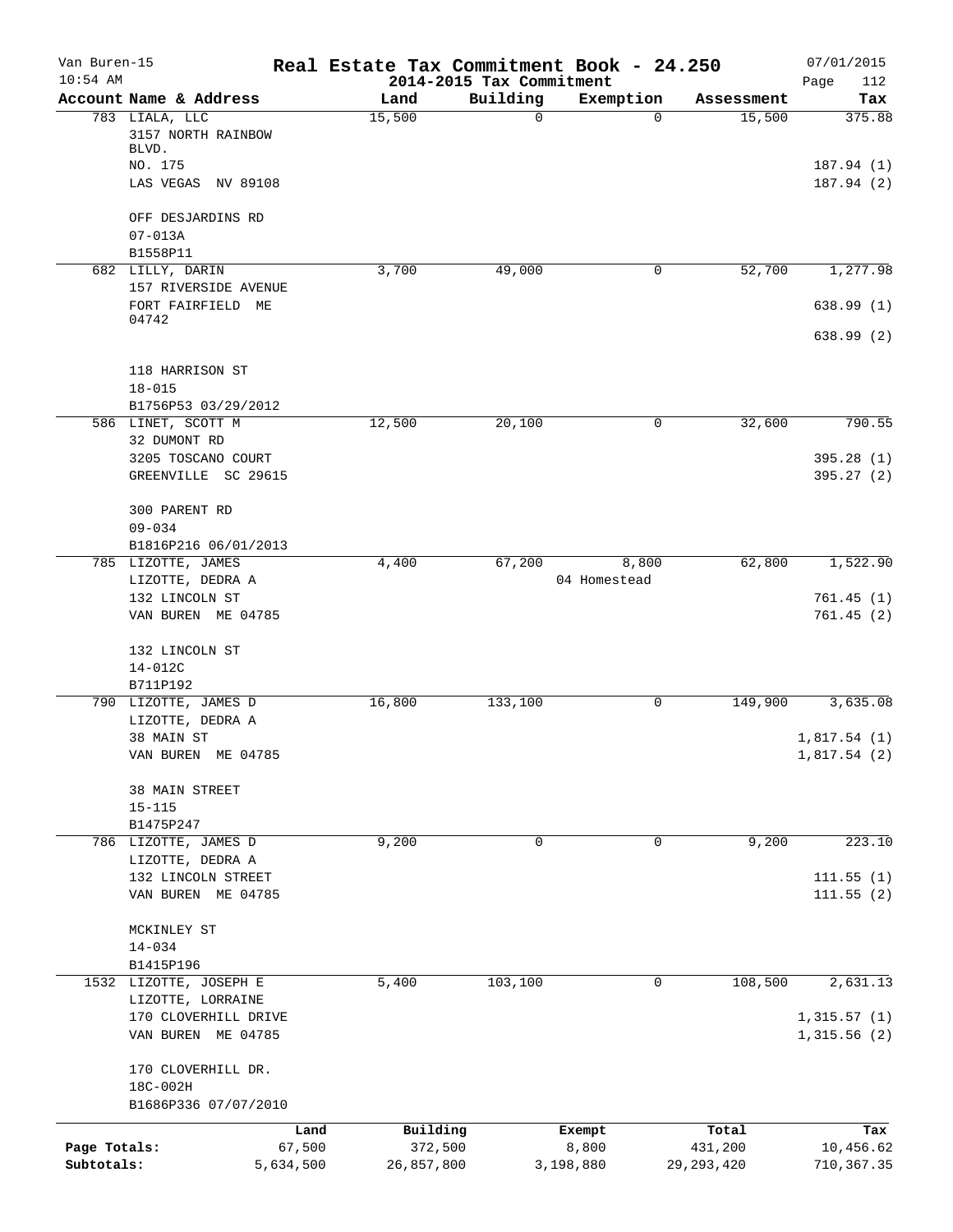| Van Buren-15<br>$10:54$ AM |                                            |       |                                  |             | Real Estate Tax Commitment Book - 24.250 |            | 07/01/2015                 |
|----------------------------|--------------------------------------------|-------|----------------------------------|-------------|------------------------------------------|------------|----------------------------|
|                            | Account Name & Address                     |       | 2014-2015 Tax Commitment<br>Land | Building    | Exemption                                | Assessment | Page<br>113<br>Tax         |
|                            | 209 LIZOTTE, MURIELLE<br>LIZOTTE, EDMUND J |       | 4,400                            | 19,200      | $\mathbf 0$                              | 23,600     | 572.30                     |
|                            | 370 MAIN ST                                |       |                                  |             |                                          |            | 286.15(1)                  |
|                            | VAN BUREN ME 04785                         |       |                                  |             |                                          |            | 286.15(2)                  |
|                            | 370 MAIN ST<br>$21 - 043$                  |       |                                  |             |                                          |            |                            |
|                            | B1797P152 02/02/2013                       |       |                                  |             |                                          |            |                            |
|                            | 787 LIZOTTE, NICHOLAS J                    |       | 4,000                            | 19,600      | 8,800                                    | 14,800     | 358.90                     |
|                            | LIZOTTE, TRACY L                           |       |                                  |             | 04 Homestead                             |            |                            |
|                            | 111 GARFIELD AVE                           |       |                                  |             |                                          |            | 179.45(1)                  |
|                            | VAN BUREN ME 04785                         |       |                                  |             |                                          |            | 179.45(2)                  |
|                            | 111 GARFIELD AVE                           |       |                                  |             |                                          |            |                            |
|                            | $20 - 088$                                 |       |                                  |             |                                          |            |                            |
|                            | B1244P249                                  |       | 4,600                            | 0           | 0                                        |            | 111.55                     |
|                            | 1559 LOVEJOY, KATELYN<br>727 LOVE LN       | Acres | 40.00                            |             |                                          | 4,600      |                            |
|                            | KEY WEST FL 33040                          |       |                                  |             |                                          |            | 55.78 (1)                  |
|                            |                                            |       |                                  |             |                                          |            | 55.77(2)                   |
|                            | OFF ALEXANDER ROAD                         |       |                                  |             |                                          |            |                            |
|                            | $07 - 007D$                                |       |                                  |             |                                          |            |                            |
|                            | B1737P173 09/17/2011                       |       |                                  |             |                                          |            |                            |
|                            | 792 LYONS, MANLEY B                        |       | 4,000                            | 28,900      | 8,800                                    | 24,100     | 584.43                     |
|                            | LYONS, SUSAN A                             |       |                                  |             | 04 Homestead                             |            |                            |
|                            | 333 MAIN STREET<br>VAN BUREN ME 04785      |       |                                  |             |                                          |            | 292.22(1)<br>292.21(2)     |
|                            | 333 MAIN ST                                |       |                                  |             |                                          |            |                            |
|                            | $20 - 055$                                 |       |                                  |             |                                          |            |                            |
|                            | B1538P218 03/26/2007                       |       |                                  |             |                                          |            |                            |
|                            | 793 M&P REALTY CO, INC                     |       | 11,300                           | 128,700     | 0                                        | 140,000    | 3,395.00                   |
|                            | PO BOX 460                                 |       |                                  |             |                                          |            |                            |
|                            | YORK ME 03909                              |       |                                  |             |                                          |            | 1,697.50(1)<br>1,697.50(2) |
|                            | 42 MAIN ST (POST                           |       |                                  |             |                                          |            |                            |
|                            | OFFICE)                                    |       |                                  |             |                                          |            |                            |
|                            | $15 - 107$                                 |       |                                  |             |                                          |            |                            |
|                            | B295P468<br>954 M.M.A. RAILWAY, LTD        |       | 3,300                            | $\mathbf 0$ | 0                                        | 3,300      | 80.03                      |
|                            | 15 IRON ROAD                               |       |                                  |             |                                          |            |                            |
|                            | HERMON ME 04401                            |       |                                  |             |                                          |            | 40.02(1)                   |
|                            |                                            |       |                                  |             |                                          |            | 40.01(2)                   |
|                            | CHURCH ST                                  |       |                                  |             |                                          |            |                            |
|                            | $24 - 008$                                 |       |                                  |             |                                          |            |                            |
|                            | B1337P122                                  |       |                                  |             |                                          |            |                            |
|                            | 51 M.M.A. RAILWAY, LTD<br>15 IRON ROAD     |       | 0                                | 36,100      | 0                                        | 36,100     | 875.43                     |
|                            | HERMON ME 04401                            |       |                                  |             |                                          |            | 437.72 (1)                 |
|                            |                                            |       |                                  |             |                                          |            | 437.71 (2)                 |
|                            | RR 1                                       |       |                                  |             |                                          |            |                            |
|                            | $08 - 003A$                                |       |                                  |             |                                          |            |                            |
|                            |                                            |       |                                  |             |                                          |            |                            |
|                            |                                            | Land  | Building                         |             | Exempt                                   | Total      | Tax                        |

|              | nand      | Building   | Exempt    | Total      | тах        |
|--------------|-----------|------------|-----------|------------|------------|
| Page Totals: | 31,600    | 232,500    | 17,600    | 246,500    | 5,977.64   |
| Subtotals:   | 5,666,100 | 27,090,300 | 3,216,480 | 29,539,920 | 716,344.99 |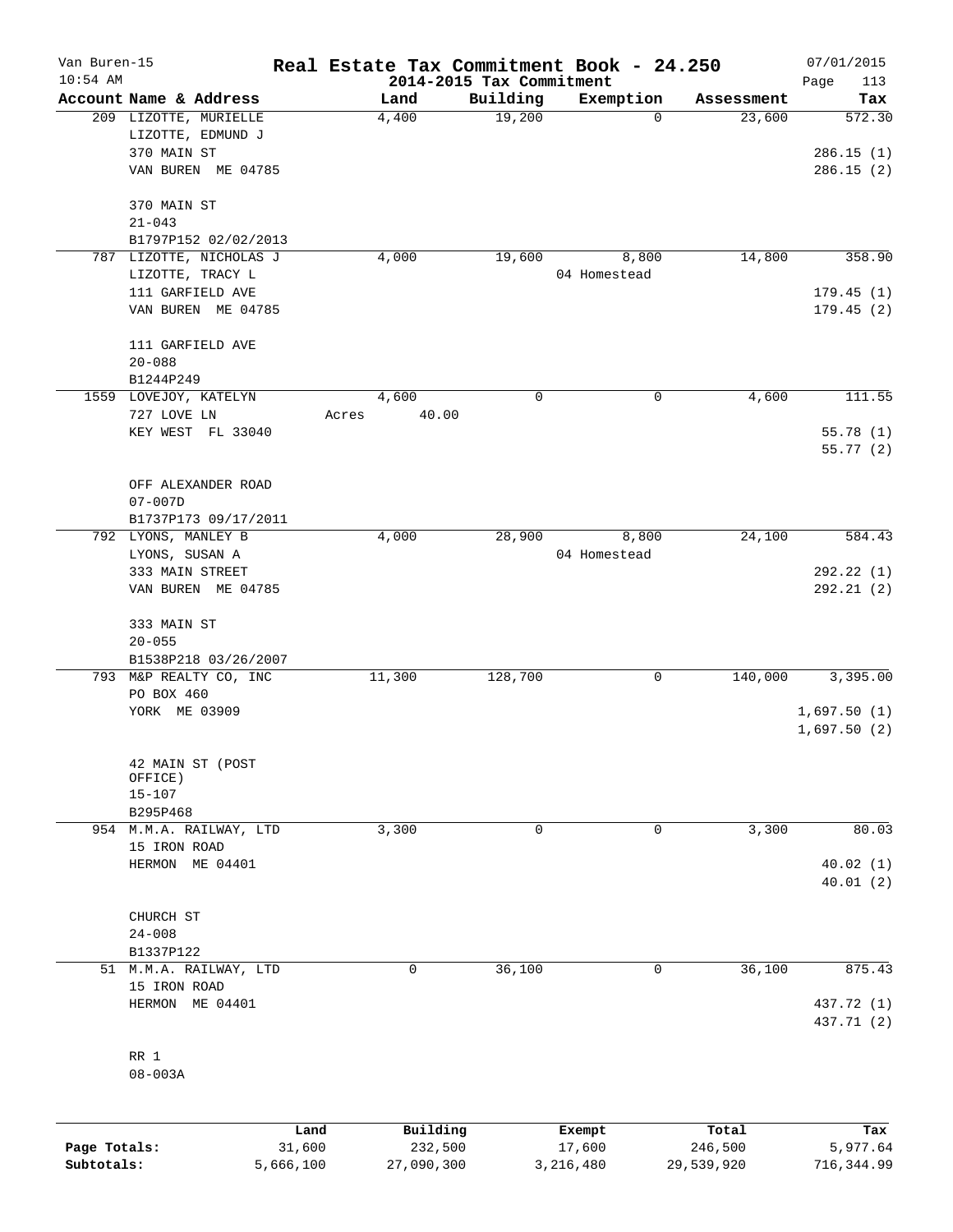| Van Buren-15<br>$10:54$ AM |                             | Real Estate Tax Commitment Book - 24.250 | 2014-2015 Tax Commitment |           |                  | 07/01/2015<br>Page<br>114 |
|----------------------------|-----------------------------|------------------------------------------|--------------------------|-----------|------------------|---------------------------|
|                            | Account Name & Address      | Land                                     | Building                 | Exemption | Assessment       | Tax                       |
|                            | 957 M.M.A. RAILWAY, LTD     | 4,600                                    | 190, 100                 | $\Omega$  | 194,700          | 4,721.48                  |
|                            | 15 IRON ROAD                |                                          |                          |           |                  |                           |
|                            | HERMON ME 04401             |                                          |                          |           |                  | 2,360.74(1)               |
|                            |                             |                                          |                          |           |                  | 2,360.74(2)               |
|                            |                             |                                          |                          |           |                  |                           |
|                            | OFF MAIN STREET             |                                          |                          |           |                  |                           |
|                            | $20 - 073$                  |                                          |                          |           |                  |                           |
|                            | B1337P122                   |                                          |                          |           |                  |                           |
|                            | 956 M.M.A. RAILWAY, LTD     | 0                                        | 22,100                   | 0         | 22,100           | 535.93                    |
|                            | 15 IRON ROAD                |                                          |                          |           |                  |                           |
|                            | HERMON ME 04401             |                                          |                          |           |                  | 267.97(1)<br>267.96(2)    |
|                            |                             |                                          |                          |           |                  |                           |
|                            | MAIN ST                     |                                          |                          |           |                  |                           |
|                            | $24 - 008A$                 |                                          |                          |           |                  |                           |
|                            | B1337P122                   |                                          |                          |           |                  |                           |
|                            | 951 M.M.A. RAILWAY, LTD     | 12,900                                   | 0                        | 0         | 12,900           | 312.83                    |
|                            | 15 IRON ROAD                |                                          |                          |           |                  |                           |
|                            | HERMON ME 04401             |                                          |                          |           |                  | 156.42(1)                 |
|                            |                             |                                          |                          |           |                  | 156.41(2)                 |
|                            |                             |                                          |                          |           |                  |                           |
|                            | OFF MAIN ST                 |                                          |                          |           |                  |                           |
|                            | $20 - 072$                  |                                          |                          |           |                  |                           |
|                            | B1337P122                   |                                          |                          |           |                  |                           |
|                            | 1182 M.W.C. PROPERTIES, LLC | 3,400                                    | 23,200                   | 0         | 26,600           | 645.05                    |
|                            | 115 BARROWS POINT RD        |                                          |                          |           |                  |                           |
|                            | NEWPORT ME 04953            |                                          |                          |           |                  | 322.53(1)                 |
|                            |                             |                                          |                          |           |                  | 322.52 (2)                |
|                            | 122 PINE ST                 |                                          |                          |           |                  |                           |
|                            | $14 - 068$                  |                                          |                          |           |                  |                           |
|                            | B1745P3 12/09/2011          |                                          |                          |           |                  |                           |
|                            | 796 MADORE, ANNIE (ESTATE)  | 12,900                                   | 0                        | 0         | 12,900           | 312.83                    |
|                            | C/O PETER SMITH             |                                          |                          |           |                  |                           |
|                            | PO BOX 191                  |                                          |                          |           |                  | 156.42(1)                 |
|                            | VAN BUREN ME 04785          |                                          |                          |           |                  | 156.41(2)                 |
|                            |                             |                                          |                          |           |                  |                           |
|                            | RIVERVIEW DR                |                                          |                          |           |                  |                           |
|                            | 03A-009-15&19-31            |                                          |                          |           |                  |                           |
|                            | B1169P145                   |                                          |                          |           |                  |                           |
| 797                        | MADORE, ANNIE (ESTATE)      | 8,700                                    | 0                        | 0         | 8,700            | 210.98                    |
|                            | C/O PETER SMITH             |                                          |                          |           |                  |                           |
|                            | PO BOX 191                  |                                          |                          |           |                  | 105.49(1)                 |
|                            | VAN BUREN ME 04785          |                                          |                          |           |                  | 105.49(2)                 |
|                            | RIVERVIEW DR                |                                          |                          |           |                  |                           |
|                            | $03A - 001 - 008$           |                                          |                          |           |                  |                           |
|                            | B1169P145                   |                                          |                          |           |                  |                           |
|                            | 795 MADORE, ANNIE (ESTATE)  | 11,400                                   | 0                        | 0         | 11,400           | 276.45                    |
|                            | C/O PETER SMITH             |                                          |                          |           |                  |                           |
|                            | P O BOX 191                 |                                          |                          |           |                  | 138.23 (1)                |
|                            | VAN BUREN ME 04785          |                                          |                          |           |                  | 138.22 (2)                |
|                            |                             |                                          |                          |           |                  |                           |
|                            | END OF SMITH ST.            |                                          |                          |           |                  |                           |
|                            | (HAMLIN)                    |                                          |                          |           |                  |                           |
|                            | $03A-032-044$               |                                          |                          |           |                  |                           |
|                            | B1169P145                   |                                          |                          |           |                  |                           |
|                            |                             |                                          |                          |           |                  |                           |
| Page Totals:               | Land<br>53,900              | Building<br>235,400                      | Exempt                   | 0         | Total<br>289,300 | Tax<br>7,015.55           |
| Subtotals:                 | 5,720,000                   | 27, 325, 700                             | 3,216,480                |           | 29,829,220       | 723,360.54                |
|                            |                             |                                          |                          |           |                  |                           |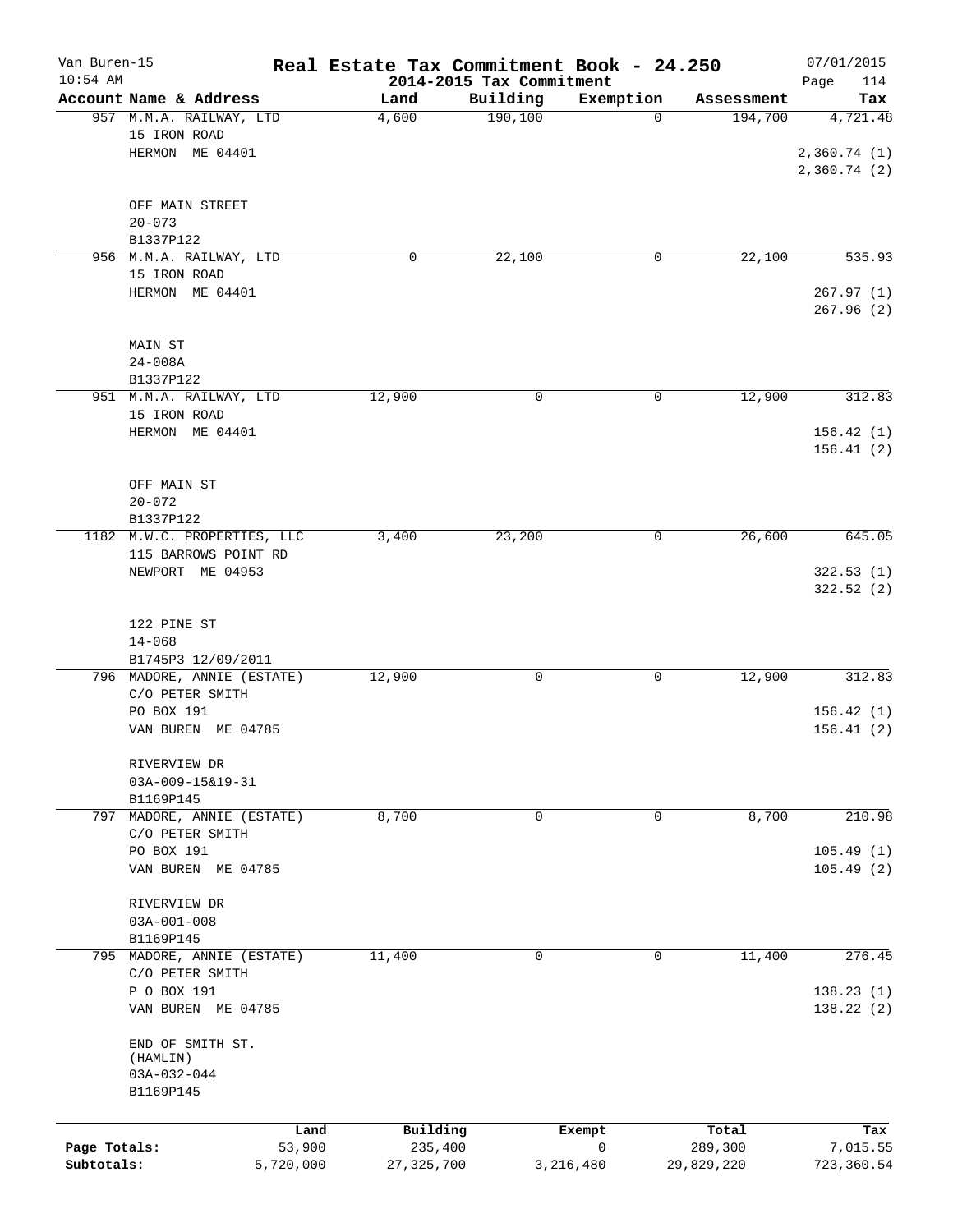| $10:54$ AM<br>2014-2015 Tax Commitment<br>Page<br>Building<br>Account Name & Address<br>Land<br>Exemption<br>Assessment<br>798 MADORE, ANNIE S<br>0<br>20,300<br>$\Omega$<br>20,300<br>(ESTATE)<br>C/O PETER SMITH<br>P O BOX 191<br>VAN BUREN ME 04785<br>OFF RIVERVIEW DRIVE<br>$03 - 014$<br>B1169P145<br>8,000<br>78,400<br>77,600<br>807 MADORE, CARLENE<br>8,800<br>158 VIOLETTE STREET<br>04 Homestead<br>VAN BUREN ME 04785<br>158 VIOLETTE ST<br>$16 - 067$<br>B1427P173<br>18,300<br>4,000<br>23,100<br>8,800<br>799 MADORE, CARLENE H<br>132 CHAMPLAIN ST.<br>04 Homestead<br>VAN BUREN ME 04785<br>221.89(1)<br>132 CHAMPLAIN ST.<br>$20 - 043$<br>B972P133<br>3,400<br>$\mathbf 0$<br>3,400<br>800 MADORE, CLARENCE<br>0<br>MADORE, ROBERT P<br>PO BOX 541<br>VAN BUREN ME 04785<br>PINE ST<br>$14 - 058$<br>B977P158<br>801 MADORE, DANIEL N<br>5,500<br>42,000<br>14,080<br>33,420<br>109 MADISON AVE<br>02 Veteran<br>VAN BUREN ME 04785<br>04 Homestead<br>405.22(1)<br>109 MADISON AVE<br>$14 - 101$<br>B406P567<br>803 MADORE, DAVID J<br>0<br>5,000<br>0<br>5,000<br>P O BOX 266<br>VAN BUREN ME 04785<br>60.63(1)<br>MAIN ST<br>$18 - 068$<br>B1356P52<br>817 MADORE, DAVID J<br>5,400<br>59,800<br>14,080<br>51,120<br>1,239.66<br>MADORE, PATRICIA (LIFE<br>02 Veteran<br>ESTATE)<br>04 Homestead<br>246 MAIN ST<br>VAN BUREN ME 04785<br>619.83(2)<br>246 MAIN ST<br>$18 - 069$<br>B1462P156<br>Land<br>Building<br>Total<br>Exempt<br>51,600<br>Page Totals:<br>203,300<br>45,760<br>209,140<br>Subtotals:<br>5,771,600<br>27,529,000<br>3, 262, 240<br>30,038,360 | Van Buren-15 | Real Estate Tax Commitment Book - 24.250 |  | 07/01/2015               |
|---------------------------------------------------------------------------------------------------------------------------------------------------------------------------------------------------------------------------------------------------------------------------------------------------------------------------------------------------------------------------------------------------------------------------------------------------------------------------------------------------------------------------------------------------------------------------------------------------------------------------------------------------------------------------------------------------------------------------------------------------------------------------------------------------------------------------------------------------------------------------------------------------------------------------------------------------------------------------------------------------------------------------------------------------------------------------------------------------------------------------------------------------------------------------------------------------------------------------------------------------------------------------------------------------------------------------------------------------------------------------------------------------------------------------------------------------------------------------------------------------------------------------------------------------------------------------------------------|--------------|------------------------------------------|--|--------------------------|
|                                                                                                                                                                                                                                                                                                                                                                                                                                                                                                                                                                                                                                                                                                                                                                                                                                                                                                                                                                                                                                                                                                                                                                                                                                                                                                                                                                                                                                                                                                                                                                                             |              |                                          |  | 115<br>Tax               |
|                                                                                                                                                                                                                                                                                                                                                                                                                                                                                                                                                                                                                                                                                                                                                                                                                                                                                                                                                                                                                                                                                                                                                                                                                                                                                                                                                                                                                                                                                                                                                                                             |              |                                          |  | 492.28                   |
|                                                                                                                                                                                                                                                                                                                                                                                                                                                                                                                                                                                                                                                                                                                                                                                                                                                                                                                                                                                                                                                                                                                                                                                                                                                                                                                                                                                                                                                                                                                                                                                             |              |                                          |  | 246.14(1)<br>246.14(2)   |
|                                                                                                                                                                                                                                                                                                                                                                                                                                                                                                                                                                                                                                                                                                                                                                                                                                                                                                                                                                                                                                                                                                                                                                                                                                                                                                                                                                                                                                                                                                                                                                                             |              |                                          |  |                          |
|                                                                                                                                                                                                                                                                                                                                                                                                                                                                                                                                                                                                                                                                                                                                                                                                                                                                                                                                                                                                                                                                                                                                                                                                                                                                                                                                                                                                                                                                                                                                                                                             |              |                                          |  |                          |
|                                                                                                                                                                                                                                                                                                                                                                                                                                                                                                                                                                                                                                                                                                                                                                                                                                                                                                                                                                                                                                                                                                                                                                                                                                                                                                                                                                                                                                                                                                                                                                                             |              |                                          |  | 1,881.80                 |
|                                                                                                                                                                                                                                                                                                                                                                                                                                                                                                                                                                                                                                                                                                                                                                                                                                                                                                                                                                                                                                                                                                                                                                                                                                                                                                                                                                                                                                                                                                                                                                                             |              |                                          |  | 940.90 (1)<br>940.90 (2) |
|                                                                                                                                                                                                                                                                                                                                                                                                                                                                                                                                                                                                                                                                                                                                                                                                                                                                                                                                                                                                                                                                                                                                                                                                                                                                                                                                                                                                                                                                                                                                                                                             |              |                                          |  |                          |
|                                                                                                                                                                                                                                                                                                                                                                                                                                                                                                                                                                                                                                                                                                                                                                                                                                                                                                                                                                                                                                                                                                                                                                                                                                                                                                                                                                                                                                                                                                                                                                                             |              |                                          |  | 443.78                   |
|                                                                                                                                                                                                                                                                                                                                                                                                                                                                                                                                                                                                                                                                                                                                                                                                                                                                                                                                                                                                                                                                                                                                                                                                                                                                                                                                                                                                                                                                                                                                                                                             |              |                                          |  |                          |
|                                                                                                                                                                                                                                                                                                                                                                                                                                                                                                                                                                                                                                                                                                                                                                                                                                                                                                                                                                                                                                                                                                                                                                                                                                                                                                                                                                                                                                                                                                                                                                                             |              |                                          |  | 221.89(2)                |
|                                                                                                                                                                                                                                                                                                                                                                                                                                                                                                                                                                                                                                                                                                                                                                                                                                                                                                                                                                                                                                                                                                                                                                                                                                                                                                                                                                                                                                                                                                                                                                                             |              |                                          |  |                          |
|                                                                                                                                                                                                                                                                                                                                                                                                                                                                                                                                                                                                                                                                                                                                                                                                                                                                                                                                                                                                                                                                                                                                                                                                                                                                                                                                                                                                                                                                                                                                                                                             |              |                                          |  |                          |
|                                                                                                                                                                                                                                                                                                                                                                                                                                                                                                                                                                                                                                                                                                                                                                                                                                                                                                                                                                                                                                                                                                                                                                                                                                                                                                                                                                                                                                                                                                                                                                                             |              |                                          |  | 82.45                    |
|                                                                                                                                                                                                                                                                                                                                                                                                                                                                                                                                                                                                                                                                                                                                                                                                                                                                                                                                                                                                                                                                                                                                                                                                                                                                                                                                                                                                                                                                                                                                                                                             |              |                                          |  | 41.23(1)                 |
|                                                                                                                                                                                                                                                                                                                                                                                                                                                                                                                                                                                                                                                                                                                                                                                                                                                                                                                                                                                                                                                                                                                                                                                                                                                                                                                                                                                                                                                                                                                                                                                             |              |                                          |  | 41.22(2)                 |
|                                                                                                                                                                                                                                                                                                                                                                                                                                                                                                                                                                                                                                                                                                                                                                                                                                                                                                                                                                                                                                                                                                                                                                                                                                                                                                                                                                                                                                                                                                                                                                                             |              |                                          |  |                          |
|                                                                                                                                                                                                                                                                                                                                                                                                                                                                                                                                                                                                                                                                                                                                                                                                                                                                                                                                                                                                                                                                                                                                                                                                                                                                                                                                                                                                                                                                                                                                                                                             |              |                                          |  |                          |
|                                                                                                                                                                                                                                                                                                                                                                                                                                                                                                                                                                                                                                                                                                                                                                                                                                                                                                                                                                                                                                                                                                                                                                                                                                                                                                                                                                                                                                                                                                                                                                                             |              |                                          |  | 810.44                   |
|                                                                                                                                                                                                                                                                                                                                                                                                                                                                                                                                                                                                                                                                                                                                                                                                                                                                                                                                                                                                                                                                                                                                                                                                                                                                                                                                                                                                                                                                                                                                                                                             |              |                                          |  |                          |
|                                                                                                                                                                                                                                                                                                                                                                                                                                                                                                                                                                                                                                                                                                                                                                                                                                                                                                                                                                                                                                                                                                                                                                                                                                                                                                                                                                                                                                                                                                                                                                                             |              |                                          |  | 405.22 (2)               |
|                                                                                                                                                                                                                                                                                                                                                                                                                                                                                                                                                                                                                                                                                                                                                                                                                                                                                                                                                                                                                                                                                                                                                                                                                                                                                                                                                                                                                                                                                                                                                                                             |              |                                          |  |                          |
|                                                                                                                                                                                                                                                                                                                                                                                                                                                                                                                                                                                                                                                                                                                                                                                                                                                                                                                                                                                                                                                                                                                                                                                                                                                                                                                                                                                                                                                                                                                                                                                             |              |                                          |  | 121.25                   |
|                                                                                                                                                                                                                                                                                                                                                                                                                                                                                                                                                                                                                                                                                                                                                                                                                                                                                                                                                                                                                                                                                                                                                                                                                                                                                                                                                                                                                                                                                                                                                                                             |              |                                          |  |                          |
|                                                                                                                                                                                                                                                                                                                                                                                                                                                                                                                                                                                                                                                                                                                                                                                                                                                                                                                                                                                                                                                                                                                                                                                                                                                                                                                                                                                                                                                                                                                                                                                             |              |                                          |  | 60.62(2)                 |
|                                                                                                                                                                                                                                                                                                                                                                                                                                                                                                                                                                                                                                                                                                                                                                                                                                                                                                                                                                                                                                                                                                                                                                                                                                                                                                                                                                                                                                                                                                                                                                                             |              |                                          |  |                          |
|                                                                                                                                                                                                                                                                                                                                                                                                                                                                                                                                                                                                                                                                                                                                                                                                                                                                                                                                                                                                                                                                                                                                                                                                                                                                                                                                                                                                                                                                                                                                                                                             |              |                                          |  |                          |
|                                                                                                                                                                                                                                                                                                                                                                                                                                                                                                                                                                                                                                                                                                                                                                                                                                                                                                                                                                                                                                                                                                                                                                                                                                                                                                                                                                                                                                                                                                                                                                                             |              |                                          |  |                          |
|                                                                                                                                                                                                                                                                                                                                                                                                                                                                                                                                                                                                                                                                                                                                                                                                                                                                                                                                                                                                                                                                                                                                                                                                                                                                                                                                                                                                                                                                                                                                                                                             |              |                                          |  |                          |
|                                                                                                                                                                                                                                                                                                                                                                                                                                                                                                                                                                                                                                                                                                                                                                                                                                                                                                                                                                                                                                                                                                                                                                                                                                                                                                                                                                                                                                                                                                                                                                                             |              |                                          |  | 619.83(1)                |
|                                                                                                                                                                                                                                                                                                                                                                                                                                                                                                                                                                                                                                                                                                                                                                                                                                                                                                                                                                                                                                                                                                                                                                                                                                                                                                                                                                                                                                                                                                                                                                                             |              |                                          |  |                          |
|                                                                                                                                                                                                                                                                                                                                                                                                                                                                                                                                                                                                                                                                                                                                                                                                                                                                                                                                                                                                                                                                                                                                                                                                                                                                                                                                                                                                                                                                                                                                                                                             |              |                                          |  |                          |
|                                                                                                                                                                                                                                                                                                                                                                                                                                                                                                                                                                                                                                                                                                                                                                                                                                                                                                                                                                                                                                                                                                                                                                                                                                                                                                                                                                                                                                                                                                                                                                                             |              |                                          |  |                          |
|                                                                                                                                                                                                                                                                                                                                                                                                                                                                                                                                                                                                                                                                                                                                                                                                                                                                                                                                                                                                                                                                                                                                                                                                                                                                                                                                                                                                                                                                                                                                                                                             |              |                                          |  | Tax                      |
|                                                                                                                                                                                                                                                                                                                                                                                                                                                                                                                                                                                                                                                                                                                                                                                                                                                                                                                                                                                                                                                                                                                                                                                                                                                                                                                                                                                                                                                                                                                                                                                             |              |                                          |  | 5,071.66                 |
|                                                                                                                                                                                                                                                                                                                                                                                                                                                                                                                                                                                                                                                                                                                                                                                                                                                                                                                                                                                                                                                                                                                                                                                                                                                                                                                                                                                                                                                                                                                                                                                             |              |                                          |  | 728,432.20               |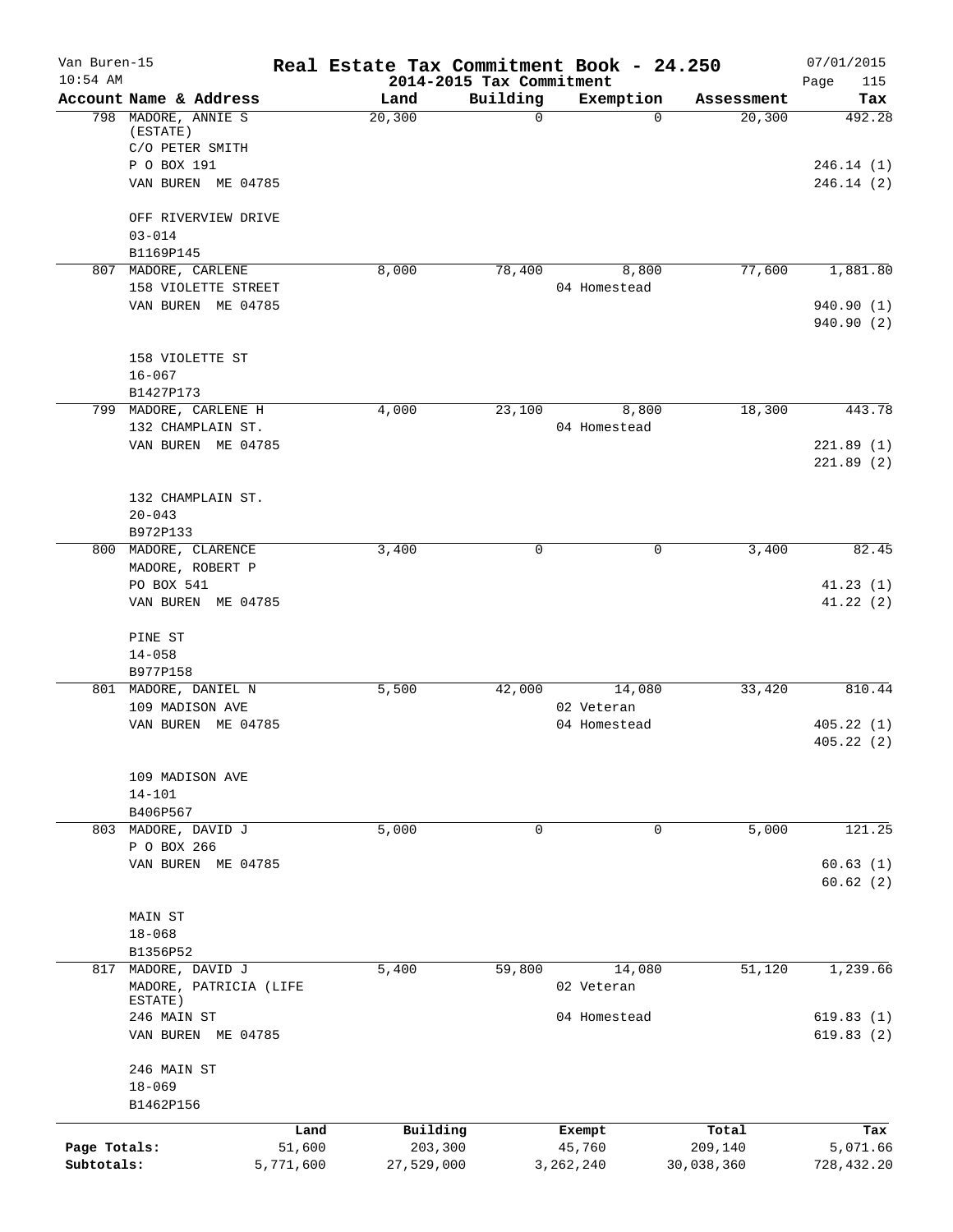| Van Buren-15<br>$10:54$ AM |                        | Real Estate Tax Commitment Book - 24.250 | 2014-2015 Tax Commitment |              |              | 07/01/2015<br>Page<br>116 |
|----------------------------|------------------------|------------------------------------------|--------------------------|--------------|--------------|---------------------------|
|                            | Account Name & Address | Land                                     | Building                 | Exemption    | Assessment   | Tax                       |
|                            | 805 MADORE, GENE G     | 6,600                                    | 58,100                   | 8,800        | 55,900       | 1,355.58                  |
|                            | MADORE, LINDA D        |                                          |                          | 04 Homestead |              |                           |
|                            | 123 MAPLE AVE          |                                          |                          |              |              | 677.79(1)                 |
|                            | VAN BUREN ME 04785     |                                          |                          |              |              | 677.79 (2)                |
|                            |                        |                                          |                          |              |              |                           |
|                            | 123 MAPLE AVE          |                                          |                          |              |              |                           |
|                            | $16 - 017$             |                                          |                          |              |              |                           |
|                            | B653P122               |                                          |                          |              |              |                           |
|                            | 806 MADORE, GERARD E   | 3,800                                    | 0                        | 0            | 3,800        | 92.15                     |
|                            | MADORE, CARLENE        |                                          |                          |              |              |                           |
|                            | 158 VIOLETTE STREET    |                                          |                          |              |              | 46.08(1)                  |
|                            | VAN BUREN ME 04785     |                                          |                          |              |              | 46.07 (2)                 |
|                            | VIOLETTE ST            |                                          |                          |              |              |                           |
|                            | $16 - 083B$            |                                          |                          |              |              |                           |
|                            | B1427P173              |                                          |                          |              |              |                           |
|                            | 395 MADORE, GLEN       | 3,900                                    | 49,000                   | 14,080       | 38,820       | 941.39                    |
|                            | PO BOX 11              |                                          |                          | 04 Homestead |              |                           |
|                            | VAN BUREN ME 04785     |                                          |                          | 02 Veteran   |              | 470.70 (1)                |
|                            |                        |                                          |                          |              |              | 470.69(2)                 |
|                            | 126 TYLER ST           |                                          |                          |              |              |                           |
|                            |                        |                                          |                          |              |              |                           |
|                            | 18-124                 |                                          |                          |              |              |                           |
|                            | B1779P10 09/04/2012    |                                          |                          |              |              |                           |
|                            | 808 MADORE, JIMMY D    | 4,600                                    | 57,100                   | 0            | 61,700       | 1,496.23                  |
|                            | MADORE, DIANNE D       |                                          |                          |              |              |                           |
|                            | 181 LYNNE ST           |                                          |                          |              |              | 748.12(1)                 |
|                            | VAN BUREN ME 04785     |                                          |                          |              |              | 748.11(2)                 |
|                            | 181 LYNNE ST           |                                          |                          |              |              |                           |
|                            | $19 - 069$             |                                          |                          |              |              |                           |
|                            | B712P37                |                                          |                          |              |              |                           |
|                            | 1144 MADORE, JIMMY D   | 5,000                                    | 48,800                   | 8,800        | 45,000       | 1,091.25                  |
|                            | 109 MAPLE AVE          |                                          |                          | 04 Homestead |              |                           |
|                            | VAN BUREN ME 04785     |                                          |                          |              |              | 545.63(1)                 |
|                            |                        |                                          |                          |              |              | 545.62(2)                 |
|                            | 109 MAPLE AVE          |                                          |                          |              |              |                           |
|                            | $16 - 007$             |                                          |                          |              |              |                           |
|                            | B1727P277 07/15/2011   |                                          |                          |              |              |                           |
| 810                        | MADORE, LEO JAMES      | 3,200                                    | 61,800                   | 8,800        | 56,200       | 1,362.85                  |
|                            | MADORE, LITA N         |                                          |                          | 04 Homestead |              |                           |
|                            | 108 VIOLETTE ST        |                                          |                          |              |              | 681.43 (1)                |
|                            | VAN BUREN ME 04785     |                                          |                          |              |              | 681.42 (2)                |
|                            |                        |                                          |                          |              |              |                           |
|                            | 108 VIOLETTE ST        |                                          |                          |              |              |                           |
|                            | $17 - 001$             |                                          |                          |              |              |                           |
|                            | B772P291               |                                          |                          |              |              |                           |
| 819                        | MADORE, LITA A         | 3,600                                    | 44,400                   | 8,800        | 39,200       | 950.60                    |
|                            | OUELLETTE, STEVEN D    |                                          |                          | 04 Homestead |              |                           |
|                            | C/O OUELLETTE, DELL F. |                                          |                          |              |              | 475.30(1)                 |
|                            | 113 NOTRE DAME STREET  |                                          |                          |              |              | 475.30(2)                 |
|                            | VAN BUREN<br>ME 04785  |                                          |                          |              |              |                           |
|                            | 113 NOTRE DAME ST      |                                          |                          |              |              |                           |
|                            | $17 - 027A$            |                                          |                          |              |              |                           |
|                            | B1473P236              |                                          |                          |              |              |                           |
|                            |                        |                                          |                          |              |              |                           |
|                            |                        | Building<br>Land                         |                          | Exempt       | Total        | Tax                       |
| Page Totals:               | 30,700                 | 319,200                                  |                          | 49,280       | 300,620      | 7,290.05                  |
| Subtotals:                 | 5,802,300              | 27,848,200                               |                          | 3, 311, 520  | 30, 338, 980 | 735,722.25                |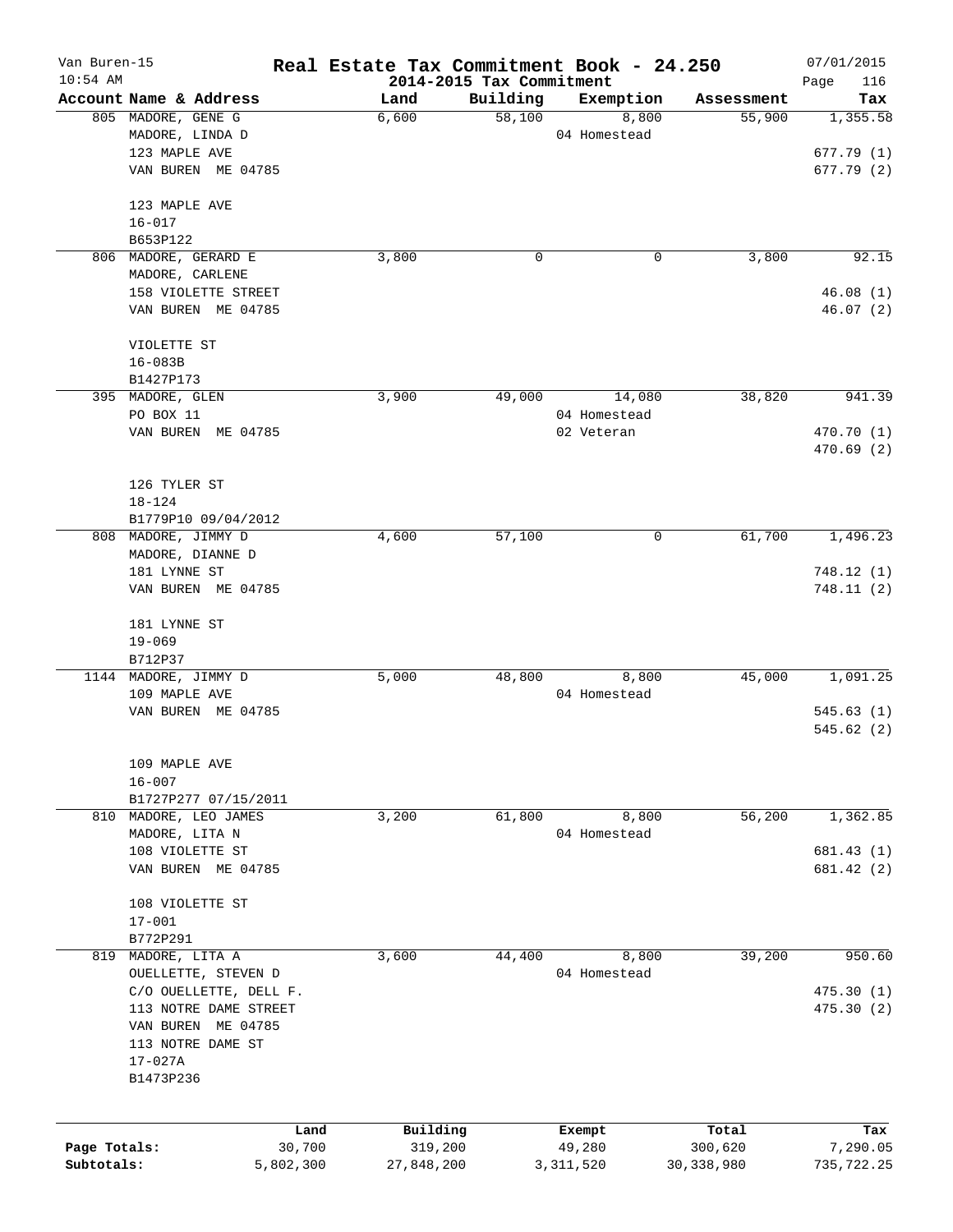| Van Buren-15 |                          |           | Real Estate Tax Commitment Book - 24.250 |                          |                        |            | 07/01/2015  |
|--------------|--------------------------|-----------|------------------------------------------|--------------------------|------------------------|------------|-------------|
| $10:54$ AM   |                          |           |                                          | 2014-2015 Tax Commitment |                        |            | Page<br>117 |
|              | Account Name & Address   |           | Land                                     | Building<br>113,200      | Exemption              | Assessment | Tax         |
|              | 811 MADORE, LORNE J      |           | 10,100                                   |                          | 14,080<br>04 Homestead | 109,220    | 2,648.59    |
|              | MADORE, DIANNE           |           |                                          |                          |                        |            |             |
|              | 127 TOWER DR             |           |                                          |                          | 02 Veteran             |            | 1,324.30(1) |
|              | VAN BUREN ME 04785       |           |                                          |                          |                        |            | 1,324.29(2) |
|              | 127 TOWER DR             |           |                                          |                          |                        |            |             |
|              | $12B - 001$              |           |                                          |                          |                        |            |             |
|              | B1047P81                 |           |                                          |                          |                        |            |             |
| 820          | MADORE, MICHAEL          |           | 4,000                                    | 15,300                   | 8,800                  | 10,500     | 254.63      |
|              | 133 CHAMPLAIN STREET     |           |                                          |                          | 04 Homestead           |            |             |
|              | VAN BUREN ME 04785       |           |                                          |                          |                        |            | 127.32(1)   |
|              |                          |           |                                          |                          |                        |            | 127.31(2)   |
|              |                          |           |                                          |                          |                        |            |             |
|              | 133 CHAMPLAIN ST         |           |                                          |                          |                        |            |             |
|              | $20 - 019$               |           |                                          |                          |                        |            |             |
|              | B1459P123                |           |                                          |                          |                        |            |             |
|              | 809 MADORE, MICHAEL G SR |           | 4,200                                    | 35,900                   | 0                      | 40,100     | 972.43      |
|              | 23 SURREY DRIVE          |           |                                          |                          |                        |            |             |
|              |                          |           |                                          |                          |                        |            | 486.22 (1)  |
|              | BRISTOL CT 06010         |           |                                          |                          |                        |            | 486.21(2)   |
|              |                          |           |                                          |                          |                        |            |             |
|              | 111 MAPLE AVE            |           |                                          |                          |                        |            |             |
|              |                          |           |                                          |                          |                        |            |             |
|              | $16 - 008$               |           |                                          |                          |                        |            |             |
|              | B1747P174 01/30/2012     |           |                                          |                          |                        |            |             |
|              | 814 MADORE, PERCY        |           | 5,300                                    | 86,300                   | 8,800                  | 82,800     | 2,007.90    |
|              | MADORE, ARLENE D         |           |                                          |                          | 04 Homestead           |            |             |
|              | 140 MCKINLEY ST          |           |                                          |                          |                        |            | 1,003.95(1) |
|              | VAN BUREN ME 04785       |           |                                          |                          |                        |            | 1,003.95(2) |
|              | 140 MCKINLEY ST          |           |                                          |                          |                        |            |             |
|              | $14 - 042$               |           |                                          |                          |                        |            |             |
|              | B420P374 06/19/1975      |           |                                          |                          |                        |            |             |
| 813          | MADORE, PETER & MCBEE,   |           | 3,900                                    | 31,600                   | 14,080                 | 21,420     | 519.44      |
|              | LYNN M                   |           |                                          |                          |                        |            |             |
|              | MADORE, ARLENE C (LIFE   |           |                                          |                          | 02 Veteran             |            |             |
|              | TENANCY)                 |           |                                          |                          |                        |            |             |
|              | 173 VIOLETTE ST          |           |                                          |                          | 04 Homestead           |            | 259.72(1)   |
|              | VAN BUREN ME 04785       |           |                                          |                          |                        |            | 259.72 (2)  |
|              |                          |           |                                          |                          |                        |            |             |
|              | 110 JACKSON ST           |           |                                          |                          |                        |            |             |
|              | $18 - 092$               |           |                                          |                          |                        |            |             |
|              | B1823P66 08/12/2013      |           |                                          |                          |                        |            |             |
| 1117         | MADORE, PETER J          |           | 5,500                                    | 61,400                   | 8,800                  | 58,100     | 1,408.93    |
|              | MADORE, STACEY S         |           |                                          |                          |                        |            |             |
|              | 173 VIOLETTE ST          |           |                                          |                          | 04 Homestead           |            | 704.47(1)   |
|              | VAN BUREN ME 04785       |           |                                          |                          |                        |            | 704.46(2)   |
|              |                          |           |                                          |                          |                        |            |             |
|              | 173 VIOLETTE ST          |           |                                          |                          |                        |            |             |
|              | $16 - 065$               |           |                                          |                          |                        |            |             |
| 816          | MADORE, RODNEY P         |           | 5,400                                    | 41,300                   | 8,800                  | 37,900     | 919.08      |
|              | MADORE, VANDA L          |           |                                          |                          | 04 Homestead           |            |             |
|              | 144 FULTON ST            |           |                                          |                          |                        |            | 459.54 (1)  |
|              | VAN BUREN ME 04785       |           |                                          |                          |                        |            | 459.54 (2)  |
|              |                          |           |                                          |                          |                        |            |             |
|              | 144 FULTON ST            |           |                                          |                          |                        |            |             |
|              | $19 - 046$               |           |                                          |                          |                        |            |             |
|              | B1080P338                |           |                                          |                          |                        |            |             |
|              |                          |           |                                          |                          |                        |            |             |
|              |                          | Land      | Building                                 |                          | Exempt                 | Total      | Tax         |
| Page Totals: |                          | 38,400    | 385,000                                  |                          | 63,360                 | 360,040    | 8,731.00    |
| Subtotals:   |                          | 5,840,700 | 28, 233, 200                             |                          | 3,374,880              | 30,699,020 | 744, 453.25 |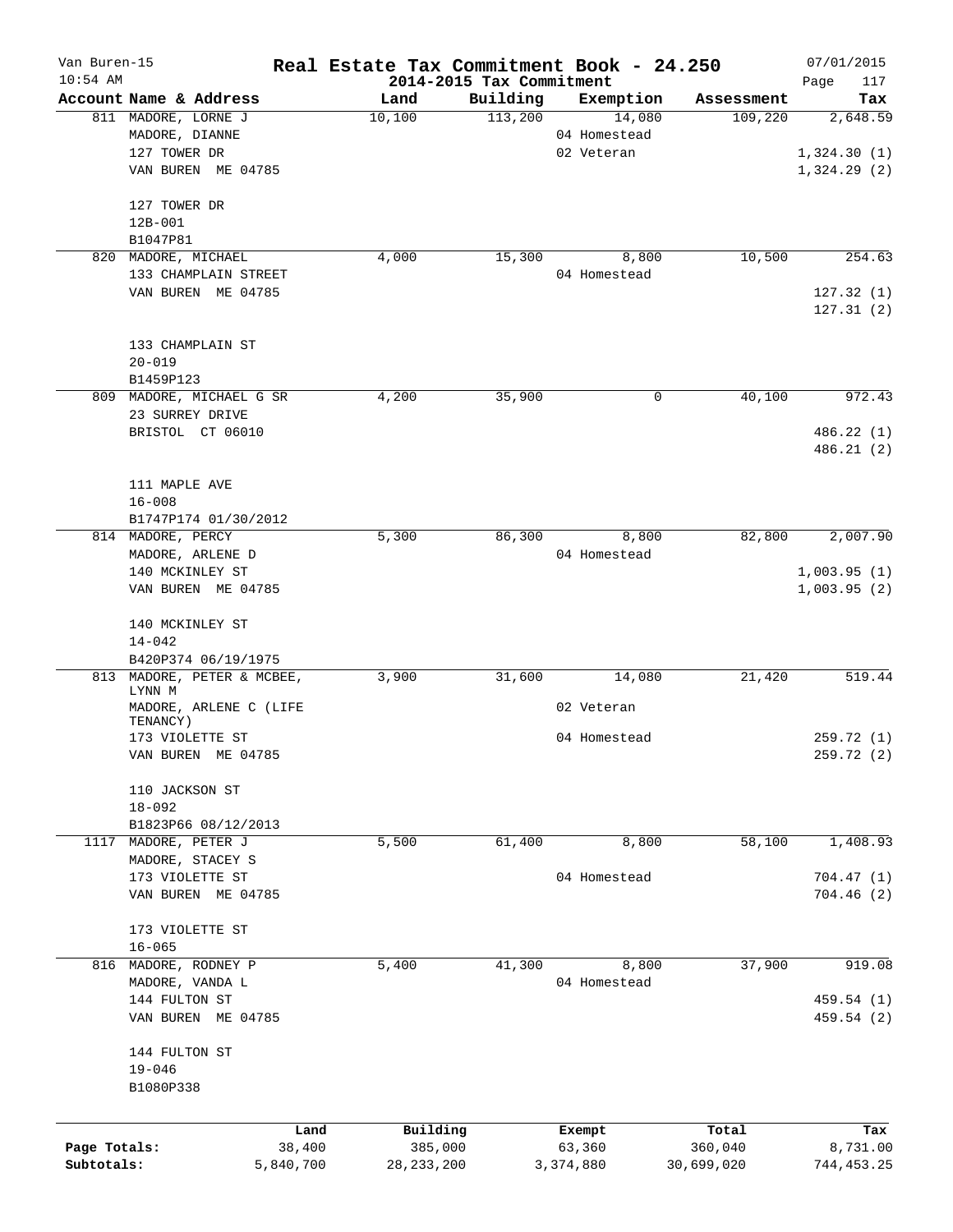| Van Buren-15<br>$10:54$ AM |                                                 | Real Estate Tax Commitment Book - 24.250 | 2014-2015 Tax Commitment |           |            | 07/01/2015<br>Page<br>118 |
|----------------------------|-------------------------------------------------|------------------------------------------|--------------------------|-----------|------------|---------------------------|
|                            | Account Name & Address                          | Land                                     | Building                 | Exemption | Assessment | Tax                       |
|                            | 822 MAINE PUBLIC SERVICE<br>COMPANY             | 343,981                                  | $\Omega$                 | $\Omega$  | 343,981    | 8,341.54                  |
|                            | ATTN: A/P                                       |                                          |                          |           |            |                           |
|                            | PO BOX 932                                      |                                          |                          |           |            | 4, 170.77(1)              |
|                            | BANGOR ME 04402                                 |                                          |                          |           |            | 4,170.77 (2)              |
|                            | <b>MAIN ST</b><br>$20 - 062$                    |                                          |                          |           |            |                           |
|                            | 823 MAINE RSA #1, INC                           | 6,400                                    | 202,900                  | 0         | 209,300    | 5,075.53                  |
|                            | US CELLULAR REAL ESTATE<br>TAXES                |                                          |                          |           |            |                           |
|                            | P O BOX 31369                                   |                                          |                          |           |            | 2,537.77(1)               |
|                            | CHICAGO IL 60631                                |                                          |                          |           |            | 2,537.76(2)               |
|                            | MARQUIS RD                                      |                                          |                          |           |            |                           |
|                            | $02 - 006A$                                     |                                          |                          |           |            |                           |
|                            | B980P18                                         |                                          |                          |           |            |                           |
|                            | 45 MAINE STATE HOUSING<br>AUTHORITY             | 5,000                                    | 43,700                   | 0         | 48,700     | 1,180.98                  |
|                            | $C/O$ CNB                                       |                                          |                          |           |            |                           |
|                            | 245 COMMERICAL ST                               |                                          |                          |           |            | 590.49(1)                 |
|                            | ROCKPORT ME 04856                               |                                          |                          |           |            | 590.49(2)                 |
|                            | 170 LYNNE ST                                    |                                          |                          |           |            |                           |
|                            | $19 - 062$                                      |                                          |                          |           |            |                           |
|                            | B1818P248 06/18/2013                            |                                          |                          |           |            |                           |
|                            | 830 MAINE WOODLANDS REALTY<br>COMPANY           | 11,800                                   | 0                        | 0         | 11,800     | 286.15                    |
|                            | PO BOX 240                                      |                                          |                          |           |            |                           |
|                            | FORT KENT ME 04743                              |                                          |                          |           |            | 143.08(1)                 |
|                            |                                                 |                                          |                          |           |            | 143.07 (2)                |
|                            | ALEXANDER RD                                    |                                          |                          |           |            |                           |
|                            | $06 - 007C$                                     |                                          |                          |           |            |                           |
|                            | B1220P58                                        |                                          |                          |           |            |                           |
| 837                        | MAINE WOODLANDS REALTY<br>COMPANY<br>PO BOX 240 | 11,100                                   | 0                        | 0         | 11,100     | 269.18                    |
|                            | FORT KENT ME 04743                              |                                          |                          |           |            | 134.59(1)                 |
|                            |                                                 |                                          |                          |           |            | 134.59(2)                 |
|                            |                                                 |                                          |                          |           |            |                           |
|                            | LOG ROAD                                        |                                          |                          |           |            |                           |
|                            | $05 - 013A$                                     |                                          |                          |           |            |                           |
|                            | 836 MAINE WOODLANDS REALTY<br>COMPANY           | 6,000                                    | 0                        | 0         | 6,000      | 145.50                    |
|                            | PO BOX 240                                      |                                          |                          |           |            |                           |
|                            | FORT KENT ME 04743                              |                                          |                          |           |            | 72.75(1)                  |
|                            |                                                 |                                          |                          |           |            | 72.75(2)                  |
|                            | ALEXANDER RD                                    |                                          |                          |           |            |                           |
|                            | $05 - 029$                                      |                                          |                          |           |            |                           |
|                            | B1234P15                                        |                                          |                          |           |            |                           |
|                            |                                                 |                                          |                          |           |            |                           |

|              | Land      | Building   | Exempt    | Total      | Tax        |
|--------------|-----------|------------|-----------|------------|------------|
| Page Totals: | 384,281   | 246,600    |           | 630,881    | 15,298.88  |
| Subtotals:   | 6,224,981 | 28,479,800 | 3,374,880 | 31,329,901 | 759,752.13 |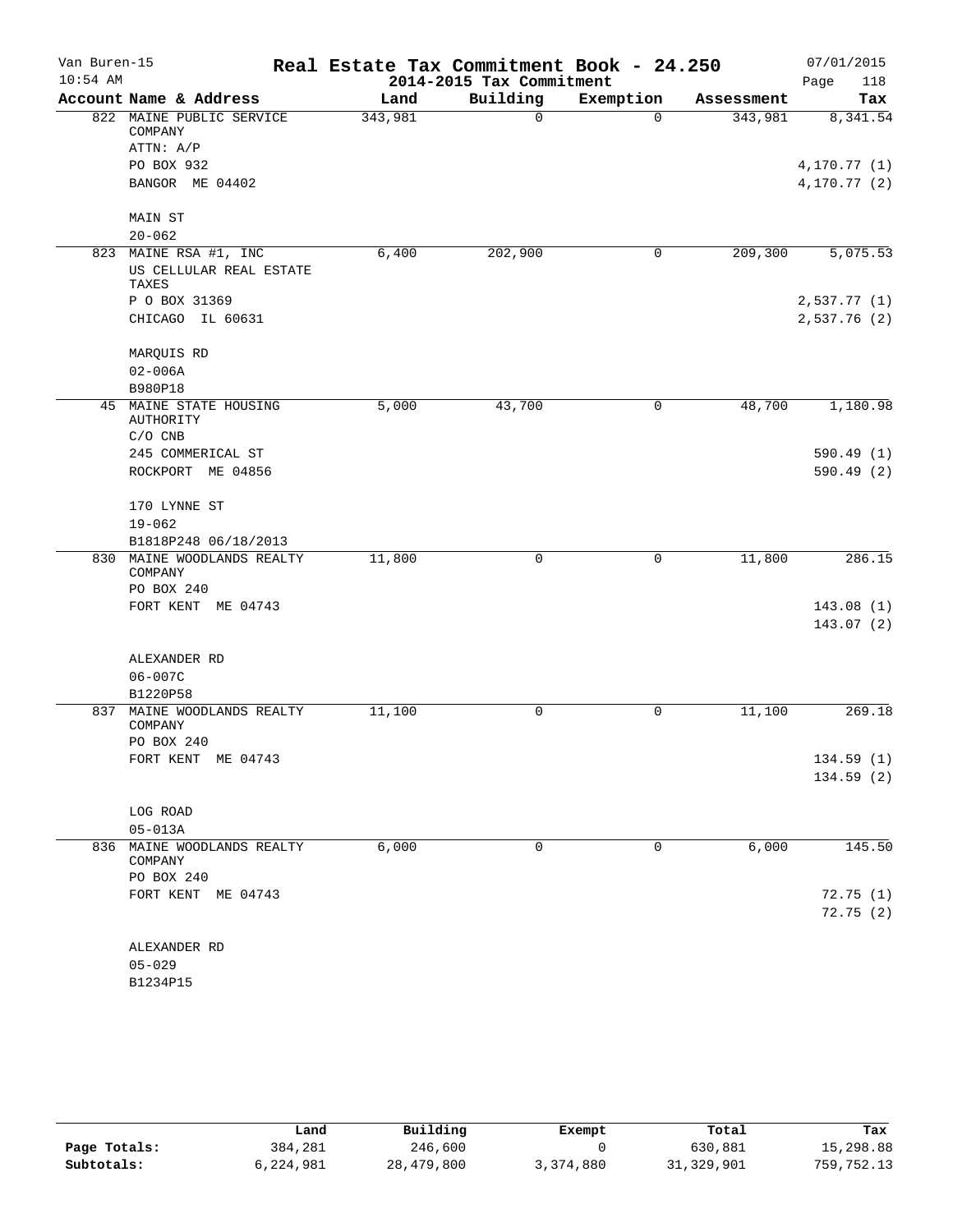| Van Buren-15<br>$10:54$ AM |                                       | Real Estate Tax Commitment Book - 24.250 | 2014-2015 Tax Commitment |           |            | 07/01/2015<br>119<br>Page |
|----------------------------|---------------------------------------|------------------------------------------|--------------------------|-----------|------------|---------------------------|
|                            | Account Name & Address                | Land                                     | Building                 | Exemption | Assessment | Tax                       |
|                            | 835 MAINE WOODLANDS REALTY<br>COMPANY | 12,800                                   | $\mathbf 0$              | $\Omega$  | 12,800     | 310.40                    |
|                            | PO BOX 240                            |                                          |                          |           |            |                           |
|                            | FORT KENT ME 04743                    |                                          |                          |           |            | 155.20(1)                 |
|                            |                                       |                                          |                          |           |            | 155.20(2)                 |
|                            | LAKE RD                               |                                          |                          |           |            |                           |
|                            | $05 - 014A$                           |                                          |                          |           |            |                           |
|                            | B1236P149                             |                                          |                          |           |            |                           |
|                            | 834 MAINE WOODLANDS REALTY<br>COMPANY | 8,700                                    | 0                        | 0         | 8,700      | 210.98                    |
|                            | PO BOX 240                            |                                          |                          |           |            |                           |
|                            | FORT KENT ME 04743                    |                                          |                          |           |            | 105.49(1)<br>105.49(2)    |
|                            | ALEXANDER RD                          |                                          |                          |           |            |                           |
|                            | $06 - 019$                            |                                          |                          |           |            |                           |
|                            | B1234P15                              |                                          |                          |           |            |                           |
|                            | 833 MAINE WOODLANDS REALTY<br>COMPANY | 7,800                                    | $\mathbf 0$              | 0         | 7,800      | 189.15                    |
|                            | PO BOX 240                            |                                          |                          |           |            |                           |
|                            | FORT KENT ME 04743                    |                                          |                          |           |            | 94.58(1)                  |
|                            |                                       |                                          |                          |           |            | 94.57(2)                  |
|                            | OFF LAKE RD                           |                                          |                          |           |            |                           |
|                            | $05 - 031$                            |                                          |                          |           |            |                           |
|                            | B1232P318                             |                                          |                          |           |            |                           |
|                            | 831 MAINE WOODLANDS REALTY<br>COMPANY | 7,700                                    | 0                        | 0         | 7,700      | 186.73                    |
|                            | PO BOX 240                            |                                          |                          |           |            |                           |
|                            | FORT KENT ME 04743                    |                                          |                          |           |            | 93.37(1)                  |
|                            |                                       |                                          |                          |           |            | 93.36 (2)                 |
|                            | OFF LAKE RD                           |                                          |                          |           |            |                           |
|                            | $05 - 031A$                           |                                          |                          |           |            |                           |
|                            | B1232P295                             |                                          |                          |           |            |                           |
|                            | 829 MAINE WOODLANDS REALTY<br>COMPANY | 8,200                                    | 0                        | 0         | 8,200      | 198.85                    |
|                            | PO BOX 240                            |                                          |                          |           |            |                           |
|                            | FORT KENT ME 04743                    |                                          |                          |           |            | 99.43(1)<br>99.42(2)      |
|                            |                                       |                                          |                          |           |            |                           |
|                            | OFF LAKE RD<br>$05 - 028$             |                                          |                          |           |            |                           |
|                            | B1220P324                             |                                          |                          |           |            |                           |
| 828                        | MAINE WOODLANDS REALTY                | 25,700                                   | 1,000                    | 0         | 26,700     | 647.48                    |
|                            | COMPANY<br>PO BOX 240                 |                                          |                          |           |            |                           |
|                            | FORT KENT ME 04743                    |                                          |                          |           |            | 323.74 (1)                |
|                            |                                       |                                          |                          |           |            | 323.74(2)                 |
|                            | LAKE RD                               |                                          |                          |           |            |                           |
|                            | $05 - 009$                            |                                          |                          |           |            |                           |
|                            | B954P187                              |                                          |                          |           |            |                           |
|                            |                                       |                                          |                          |           |            |                           |

|              | ⊥and      | Building   | Exempt    | Total      | Tax        |
|--------------|-----------|------------|-----------|------------|------------|
| Page Totals: | 70,900    | 1,000      |           | 71,900     | 1,743.59   |
| Subtotals:   | 6,295,881 | 28,480,800 | 3,374,880 | 31,401,801 | 761,495.72 |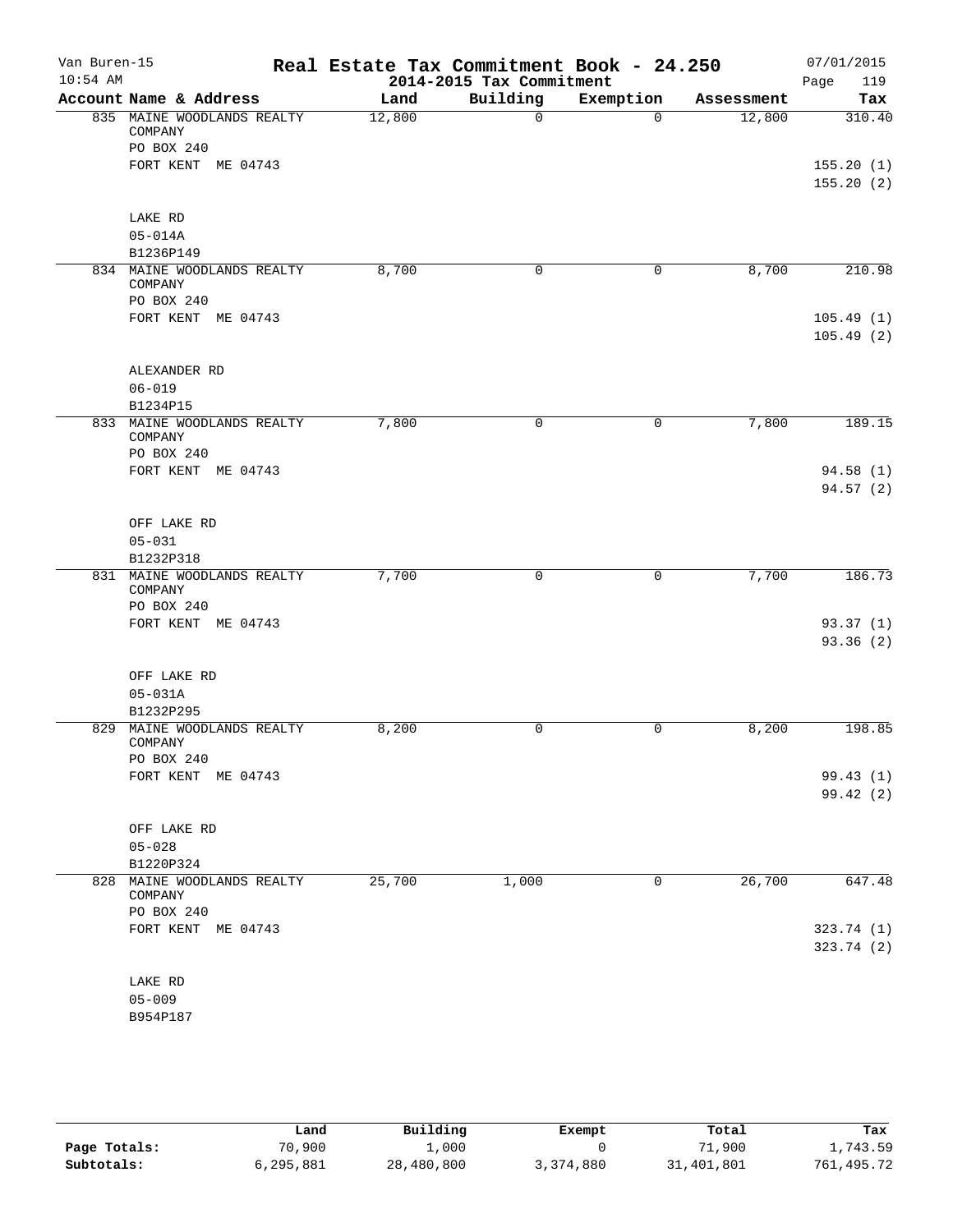| Van Buren-15<br>$10:54$ AM |                                                              |           | Real Estate Tax Commitment Book - 24.250 |                                      |              |            | 07/01/2015             |
|----------------------------|--------------------------------------------------------------|-----------|------------------------------------------|--------------------------------------|--------------|------------|------------------------|
|                            | Account Name & Address                                       |           | Land                                     | 2014-2015 Tax Commitment<br>Building | Exemption    | Assessment | 120<br>Page<br>Tax     |
|                            | 827 MAINE WOODLANDS REALTY                                   |           | 16,100                                   | $\mathbf 0$                          | $\Omega$     | 16,100     | 390.43                 |
|                            | COMPANY<br>PO BOX 240                                        |           |                                          |                                      |              |            |                        |
|                            | FORT KENT ME 04743                                           |           |                                          |                                      |              |            | 195.22(1)              |
|                            |                                                              |           |                                          |                                      |              |            | 195.21(2)              |
|                            | MAIN ST                                                      |           |                                          |                                      |              |            |                        |
|                            | $06 - 022$                                                   |           |                                          |                                      |              |            |                        |
|                            | 826 MAINE WOODLANDS REALTY<br>COMPANY                        |           | 5,800                                    | 0                                    | 0            | 5,800      | 140.65                 |
|                            | PO BOX 240                                                   |           |                                          |                                      |              |            |                        |
|                            | FORT KENT ME 04743                                           |           |                                          |                                      |              |            | 70.33(1)<br>70.32(2)   |
|                            | OFF LAKE RD                                                  |           |                                          |                                      |              |            |                        |
|                            | $02 - 024$                                                   |           |                                          |                                      |              |            |                        |
|                            | B1214P86 06/23/2000<br>825 MAINE WOODLANDS REALTY<br>COMPANY |           | 3,800                                    | $\mathbf 0$                          | 0            | 3,800      | 92.15                  |
|                            | PO BOX 240                                                   |           |                                          |                                      |              |            |                        |
|                            | FORT KENT ME 04743                                           |           |                                          |                                      |              |            | 46.08(1)<br>46.07(2)   |
|                            | <b>MAIN ST</b>                                               |           |                                          |                                      |              |            |                        |
|                            | $20 - 063$                                                   |           |                                          |                                      |              |            |                        |
|                            | 824 MAINE WOODLANDS REALTY<br>COMPANY<br>PO BOX 240          |           | 20,600                                   | 0                                    | 0            | 20,600     | 499.55                 |
|                            | FORT KENT ME 04743                                           |           |                                          |                                      |              |            | 249.78 (1)             |
|                            |                                                              |           |                                          |                                      |              |            | 249.77 (2)             |
|                            | OFF MAIN STREET                                              |           |                                          |                                      |              |            |                        |
|                            | $21 - 041$                                                   |           |                                          |                                      |              |            |                        |
|                            | B1240P171<br>832 MAINE WOODLANDS REALTY<br>COMPANY           |           | 4,600                                    | 0                                    | 0            | 4,600      | 111.55                 |
|                            | PO BOX 240                                                   |           |                                          |                                      |              |            |                        |
|                            | FORT KENT ME 04743                                           |           |                                          |                                      |              |            | 55.78(1)<br>55.77 (2)  |
|                            | OFF RAILROAD RD                                              |           |                                          |                                      |              |            |                        |
|                            | $05 - 034A$                                                  |           |                                          |                                      |              |            |                        |
|                            | B1228P64                                                     |           |                                          |                                      |              |            |                        |
|                            | 838 MALDONADO, CARL J                                        |           | 7,300                                    | 57,000                               | 8,800        | 55,500     | 1,345.88               |
|                            | P O BOX 371                                                  |           |                                          |                                      | 04 Homestead |            |                        |
|                            | VAN BUREN ME 04785                                           |           |                                          |                                      |              |            | 672.94(1)<br>672.94(2) |
|                            | 236 CASTONGUAY RD                                            |           |                                          |                                      |              |            |                        |
|                            | $02 - 031A$                                                  |           |                                          |                                      |              |            |                        |
|                            | B1198P225                                                    |           |                                          |                                      |              |            |                        |
|                            | 839 MALDONADO, CARL J<br>SIROIS, CECILE                      |           | 2,500                                    | $\mathbf 0$                          | 0            | 2,500      | 60.63                  |
|                            | 236 CASTONGUAY RD                                            |           |                                          |                                      |              |            | 30.32(1)               |
|                            | VAN BUREN ME 04785                                           |           |                                          |                                      |              |            | 30.31(2)               |
|                            | LOT                                                          |           |                                          |                                      |              |            |                        |
|                            | $02 - 031C$<br>B1427P58                                      |           |                                          |                                      |              |            |                        |
|                            |                                                              | Land      | Building                                 |                                      | Exempt       | Total      | Tax                    |
| Page Totals:               |                                                              | 60,700    | 57,000                                   |                                      | 8,800        | 108,900    | 2,640.84               |
| Subtotals:                 |                                                              | 6,356,581 | 28,537,800                               |                                      | 3,383,680    | 31,510,701 | 764,136.56             |
|                            |                                                              |           |                                          |                                      |              |            |                        |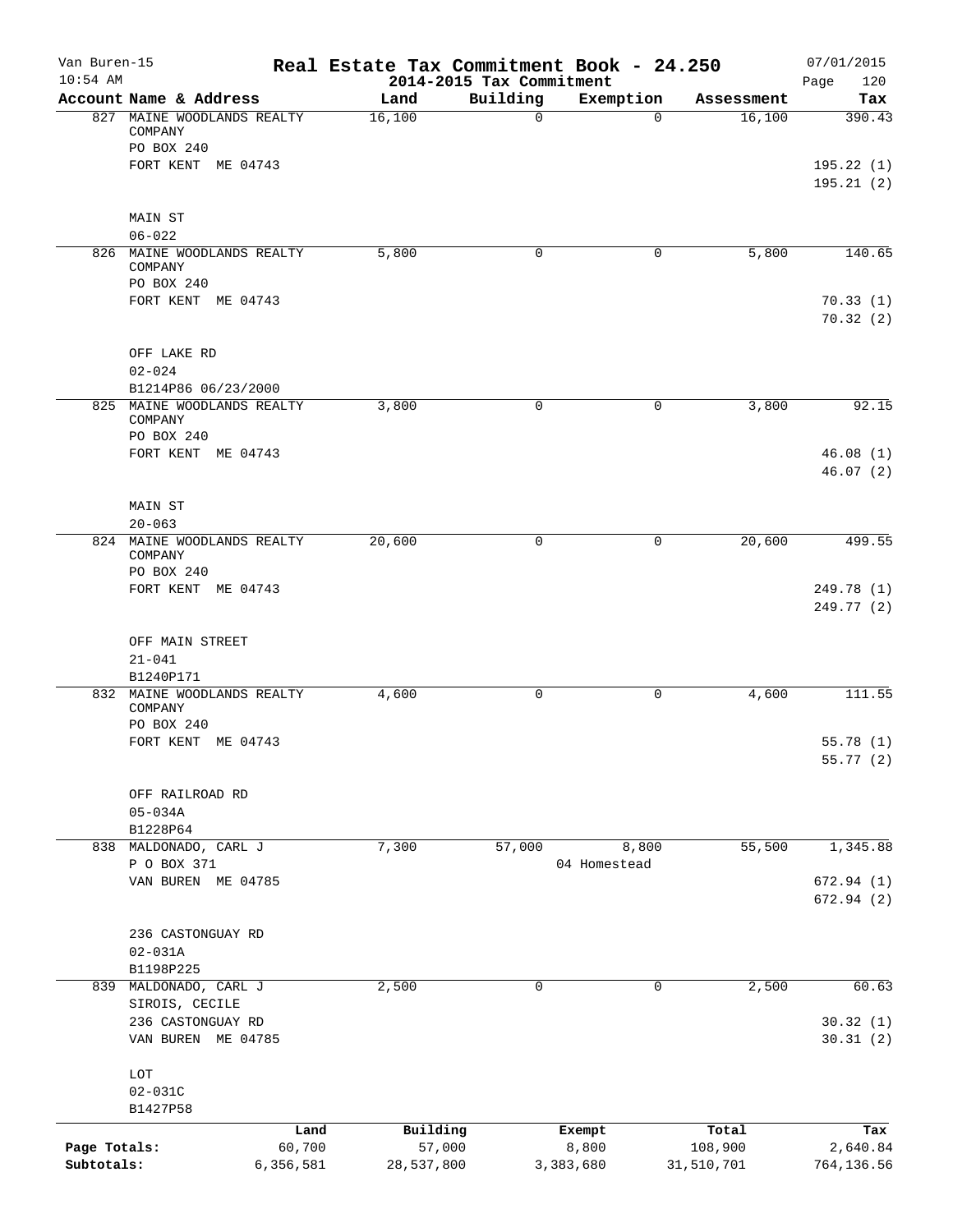| Van Buren-15 |                                | Real Estate Tax Commitment Book - 24.250 |                                      |                       |                      | 07/01/2015         |
|--------------|--------------------------------|------------------------------------------|--------------------------------------|-----------------------|----------------------|--------------------|
| $10:54$ AM   | Account Name & Address         | Land                                     | 2014-2015 Tax Commitment<br>Building | Exemption             |                      | 121<br>Page<br>Tax |
|              | 840 MALDONADO, RAMON L         | 5,000                                    | 46,400                               | 14,080                | Assessment<br>37,320 | 905.01             |
|              | MALDONADO, MARLENE M           |                                          |                                      | 03 Veteran (Non-Maine |                      |                    |
|              | 132 FULTON ST                  |                                          |                                      | 04 Homestead          |                      | 452.51(1)          |
|              |                                |                                          |                                      |                       |                      |                    |
|              | VAN BUREN ME 04785             |                                          |                                      |                       |                      | 452.50 (2)         |
|              | 132 FULTON ST                  |                                          |                                      |                       |                      |                    |
|              | $20 - 014$                     |                                          |                                      |                       |                      |                    |
|              | B401P16                        |                                          |                                      |                       |                      |                    |
|              | 1188 MANAGES, SAMUELA          | 9,400                                    | 86,500                               | 8,800                 | 87,100               | 2,112.18           |
|              | 656 MAIN ST                    |                                          |                                      | 04 Homestead          |                      |                    |
|              | VAN BUREN ME 04785             |                                          |                                      |                       |                      | 1,056.09(1)        |
|              |                                |                                          |                                      |                       |                      | 1,056.09(2)        |
|              | 656 MAIN ST                    |                                          |                                      |                       |                      |                    |
|              | $25 - 009A$                    |                                          |                                      |                       |                      |                    |
|              |                                |                                          |                                      |                       |                      |                    |
|              | B1605P132 07/16/2008           | 3,400                                    |                                      | 0                     | 55,400               |                    |
|              | 841 MARCOTTE, DEBORAH          |                                          | 52,000                               |                       |                      | 1,343.45           |
|              | 398 OHIO ST APT 2              |                                          |                                      |                       |                      |                    |
|              | BANGOR ME 04401                |                                          |                                      |                       |                      | 671.73(1)          |
|              |                                |                                          |                                      |                       |                      | 671.72(2)          |
|              | 122 VIOLETTE ST                |                                          |                                      |                       |                      |                    |
|              | $16 - 074$                     |                                          |                                      |                       |                      |                    |
|              | B839P186                       |                                          |                                      |                       |                      |                    |
|              | 842 MARIAN DRIVE               | 18,900                                   | 407,000                              | 0                     | 425,900              | 10,328.08          |
|              | APARTMENTS, INC                |                                          |                                      |                       |                      |                    |
|              | BOUCHARD, ROBERT               |                                          |                                      |                       |                      |                    |
|              | 171 HILLSIDE ST                |                                          |                                      |                       |                      | 5,164.04(1)        |
|              | VAN BUREN ME 04785             |                                          |                                      |                       |                      | 5, 164.04 (2)      |
|              |                                |                                          |                                      |                       |                      |                    |
|              | 109 MARION DR                  |                                          |                                      |                       |                      |                    |
|              | $18 - 005B$                    |                                          |                                      |                       |                      |                    |
|              | B606P193                       |                                          |                                      |                       |                      |                    |
|              | 843 MARIAN DRIVE               | 3,800                                    | 73,900                               | 0                     | 77,700               | 1,884.23           |
|              | APARTMENTS, INC                |                                          |                                      |                       |                      |                    |
|              | BOUCHARD, ROBERT               |                                          |                                      |                       |                      |                    |
|              | 171 HILLSIDE ST                |                                          |                                      |                       |                      | 942.12 (1)         |
|              | VAN BUREN ME 04785             |                                          |                                      |                       |                      | 942.11 (2)         |
|              | 170 MAIN ST                    |                                          |                                      |                       |                      |                    |
|              | $17 - 051$                     |                                          |                                      |                       |                      |                    |
|              | B1126P286                      |                                          |                                      |                       |                      |                    |
|              | 851 MARQUIS, ANGIE A           | 9,100                                    | 0                                    | 0                     | 9,100                | 220.68             |
|              | C/O RAYMOND MARQUIS            |                                          |                                      |                       |                      |                    |
|              | 519 MAIN ST                    |                                          |                                      |                       |                      | 110.34(1)          |
|              | VAN BUREN ME 04785             |                                          |                                      |                       |                      | 110.34(2)          |
|              |                                |                                          |                                      |                       |                      |                    |
|              | <b>MAIN STREET</b>             |                                          |                                      |                       |                      |                    |
|              | $06 - 025C$                    |                                          |                                      |                       |                      |                    |
|              | B1470P339                      |                                          |                                      |                       |                      |                    |
|              | 852 MARQUIS, DENISE J          | 7,000                                    | 92,700                               | 0                     | 99,700               | 2,417.73           |
|              | MARQUIS, ALICE C               |                                          |                                      |                       |                      |                    |
|              | 254 MARQUIS ROAD               |                                          |                                      |                       |                      | 1,208.87(1)        |
|              | VAN BUREN ME 04785             |                                          |                                      |                       |                      | 1,208.86(2)        |
|              |                                |                                          |                                      |                       |                      |                    |
|              | 127 MCKINLEY ST<br>$14 - 027$  |                                          |                                      |                       |                      |                    |
|              | B1641P110 06/08/2009 B1589P271 |                                          |                                      |                       |                      |                    |
|              |                                | Land                                     | Building                             | Exempt                | Total                | Tax                |
| Page Totals: |                                | 56,600                                   | 758,500                              | 22,880                | 792,220              | 19, 211.36         |
| Subtotals:   | 6, 413, 181                    | 29, 296, 300                             |                                      | 3,406,560             | 32, 302, 921         | 783, 347.92        |
|              |                                |                                          |                                      |                       |                      |                    |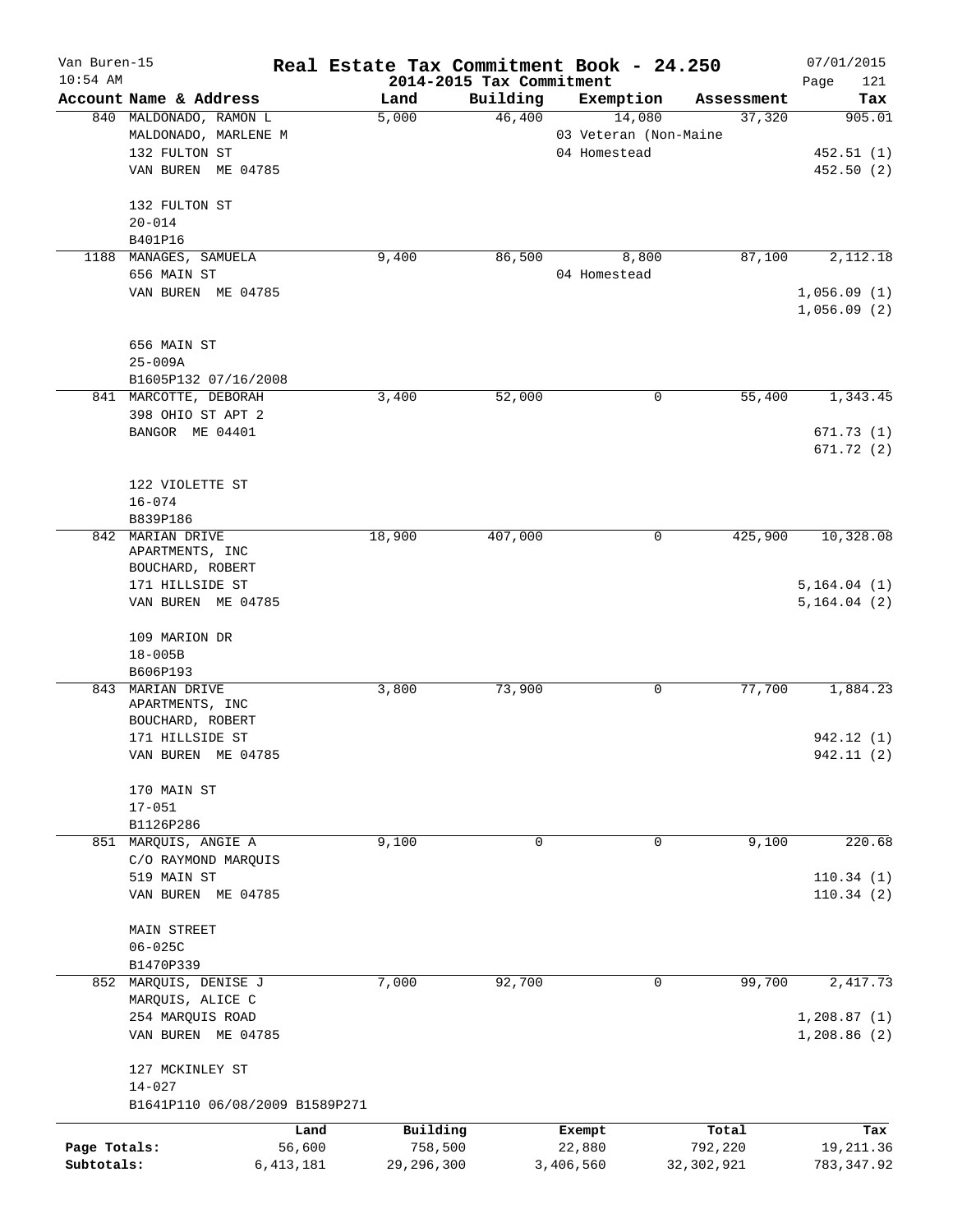| Van Buren-15<br>$10:54$ AM |                               |        | 2014-2015 Tax Commitment | Real Estate Tax Commitment Book - 24.250 |            | 07/01/2015<br>122<br>Page |
|----------------------------|-------------------------------|--------|--------------------------|------------------------------------------|------------|---------------------------|
|                            | Account Name & Address        | Land   | Building                 | Exemption                                | Assessment | Tax                       |
|                            | 846 MARQUIS, JAMES E          | 4,000  | $\mathbf 0$              | $\Omega$                                 | 4,000      | 97.00                     |
|                            | PO BOX 152                    |        |                          |                                          |            |                           |
|                            | VAN BUREN ME 04785            |        |                          |                                          |            | 48.50(1)                  |
|                            |                               |        |                          |                                          |            | 48.50(2)                  |
|                            |                               |        |                          |                                          |            |                           |
|                            | 299 MAIN ST                   |        |                          |                                          |            |                           |
|                            | $20 - 031$                    |        |                          |                                          |            |                           |
|                            | 847 MARQUIS, JAMES E          | 7,500  | 0                        | 0                                        | 7,500      | 181.88                    |
|                            | PO BOX 152                    |        |                          |                                          |            |                           |
|                            | VAN BUREN ME 04785            |        |                          |                                          |            | 90.94(1)                  |
|                            |                               |        |                          |                                          |            | 90.94(2)                  |
|                            |                               |        |                          |                                          |            |                           |
|                            | 299 MAIN ST                   |        |                          |                                          |            |                           |
|                            | $20 - 032$                    |        |                          |                                          |            |                           |
|                            | 1554 MARQUIS, NATHAN A        | 13,600 | 101,000                  | 0                                        | 114,600    | 2,779.05                  |
|                            | 254 MARQUIS ROAD              |        |                          |                                          |            |                           |
|                            | VAN BUREN ME 04785            |        |                          |                                          |            | 1,389.53(1)               |
|                            |                               |        |                          |                                          |            | 1,389.52(2)               |
|                            |                               |        |                          |                                          |            |                           |
|                            | 283 CHAMPLAIN STREET          |        |                          |                                          |            |                           |
|                            | $06 - 005C$                   |        |                          |                                          |            |                           |
|                            | B1764P237 05/31/2012          |        |                          |                                          |            |                           |
|                            | 850 MARQUIS, NATHAN A         | 17,000 | 74,200                   | 0                                        | 91,200     | 2,211.60                  |
|                            | MARQUIS, ELISE R              |        |                          |                                          |            |                           |
|                            | 254 MARQUIS RD                |        |                          |                                          |            | 1, 105.80(1)              |
|                            | VAN BUREN ME 04785            |        |                          |                                          |            | 1,105.80(2)               |
|                            |                               |        |                          |                                          |            |                           |
|                            | 254 MARQUIS RD<br>$02 - 002B$ |        |                          |                                          |            |                           |
|                            | B1769P70 06/25/2012 B936P42   |        |                          |                                          |            |                           |
|                            | 853 MARQUIS, PAUL & GARY      | 35,400 | 54,300                   | 8,800                                    | 80,900     | 1,961.83                  |
|                            | C/O PHILIP & LEONA            |        |                          | 04 Homestead                             |            |                           |
|                            | MARQUIS                       |        |                          |                                          |            |                           |
|                            | 222 MARQUIS RD                |        |                          |                                          |            | 980.92 (1)                |
|                            | VAN BUREN ME 04785            |        |                          |                                          |            | 980.91 (2)                |
|                            |                               |        |                          |                                          |            |                           |
|                            | 222 MARQUIS RD                |        |                          |                                          |            |                           |
|                            | $02 - 006$                    |        |                          |                                          |            |                           |
|                            | 854 MARQUIS, RAYMOND K        | 3,800  | 60,400                   | 14,080                                   | 50,120     | 1,215.41                  |
|                            | MARQUIS, JUDITH D             |        |                          | 04 Homestead                             |            |                           |
|                            | 519 MAIN ST                   |        |                          | 02 Veteran                               |            | 607.71(1)                 |
|                            | VAN BUREN ME 04785            |        |                          |                                          |            | 607.70(2)                 |
|                            |                               |        |                          |                                          |            |                           |
|                            | 519 MAIN ST                   |        |                          |                                          |            |                           |
|                            | $23 - 115$                    |        |                          |                                          |            |                           |
|                            | B1480P5                       |        |                          |                                          |            |                           |
| 849                        | MARQUIS, WAYNE                | 9,500  | 124,900                  | 0                                        | 134,400    | 3,259.20                  |
|                            | 254 MARQUIS RD                |        |                          |                                          |            |                           |
|                            | VAN BUREN ME 04785            |        |                          |                                          |            | 1,629.60(1)               |
|                            |                               |        |                          |                                          |            | 1,629.60(2)               |
|                            |                               |        |                          |                                          |            |                           |
|                            | 312 CHAMPLAIN ST              |        |                          |                                          |            |                           |
|                            | $06 - 010$                    |        |                          |                                          |            |                           |
|                            | B884P122                      |        |                          |                                          |            |                           |
|                            |                               |        |                          |                                          |            |                           |
|                            |                               |        |                          |                                          |            |                           |

|              | Land      | Building   | Exempt    | Total      | Tax        |
|--------------|-----------|------------|-----------|------------|------------|
| Page Totals: | 90,800    | 414,800    | 22,880    | 482,720    | 11,705.97  |
| Subtotals:   | 6,503,981 | 29,711,100 | 3,429,440 | 32,785,641 | 795,053.89 |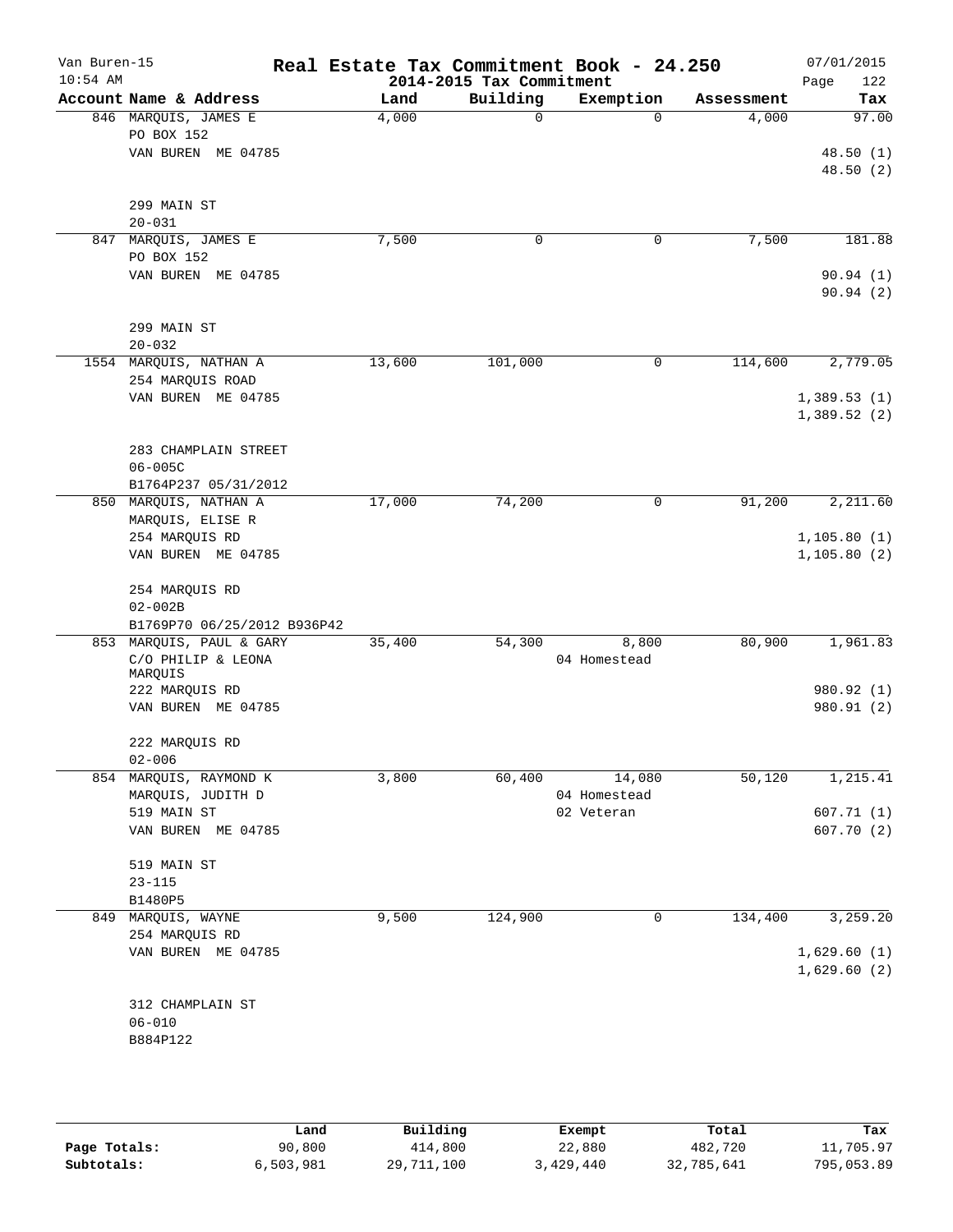| Van Buren-15<br>$10:54$ AM |                                           |                      | Real Estate Tax Commitment Book - 24.250<br>2014-2015 Tax Commitment |           |                       | 07/01/2015             |
|----------------------------|-------------------------------------------|----------------------|----------------------------------------------------------------------|-----------|-----------------------|------------------------|
|                            | Account Name & Address                    | Land                 | Building                                                             | Exemption | Assessment            | Page<br>123<br>Tax     |
|                            | 105 MARQUIS, WAYNE M                      | 15,000               | $\mathbf 0$                                                          | $\Omega$  | 15,000                | 363.75                 |
|                            | 127 MCKINLEY ST                           |                      |                                                                      |           |                       |                        |
|                            | VAN BUREN ME 04785                        |                      |                                                                      |           |                       | 181.88(1)              |
|                            |                                           |                      |                                                                      |           |                       | 181.87 (2)             |
|                            |                                           |                      |                                                                      |           |                       |                        |
|                            | OFF RR 1                                  |                      |                                                                      |           |                       |                        |
|                            | $08 - 043A$                               |                      |                                                                      |           |                       |                        |
|                            | B1381P334                                 |                      |                                                                      |           |                       |                        |
|                            | 106 MARQUIS, WAYNE M                      | 12,200               | $\mathbf 0$                                                          | 0         | 12,200                | 295.85                 |
|                            | 127 MCKINLEY ST                           |                      |                                                                      |           |                       |                        |
|                            | VAN BUREN ME 04785                        |                      |                                                                      |           |                       | 147.93(1)              |
|                            |                                           |                      |                                                                      |           |                       | 147.92 (2)             |
|                            |                                           |                      |                                                                      |           |                       |                        |
|                            | ALEXANDER RD                              |                      |                                                                      |           |                       |                        |
|                            | $08 - 044A$                               |                      |                                                                      |           |                       |                        |
|                            | B1454P289                                 |                      |                                                                      |           |                       |                        |
|                            | 320 MARQUIS, WAYNE M<br>127 MCKINLEY ST   | 2,600                | 5,200                                                                | 0         | 7,800                 | 189.15                 |
|                            | VAN BUREN ME 04785                        |                      |                                                                      |           |                       | 94.58 (1)              |
|                            |                                           |                      |                                                                      |           |                       | 94.57 (2)              |
|                            |                                           |                      |                                                                      |           |                       |                        |
|                            | 121 MCKINLEY ST                           |                      |                                                                      |           |                       |                        |
|                            | $14 - 024$                                |                      |                                                                      |           |                       |                        |
|                            | B1675P249                                 |                      |                                                                      |           |                       |                        |
|                            | 1570 MARQUIS, WAYNE M                     | 9,300                | $\mathbf 0$                                                          | 0         | 9,300                 | 225.53                 |
|                            | 127 MCKINLEY ST                           |                      |                                                                      |           |                       |                        |
|                            | VAN BUREN ME 04785                        |                      |                                                                      |           |                       | 112.77(1)              |
|                            |                                           |                      |                                                                      |           |                       | 112.76 (2)             |
|                            |                                           |                      |                                                                      |           |                       |                        |
|                            | OFF CHAMPLAIN ST                          |                      |                                                                      |           |                       |                        |
|                            | $06 - 004A$                               |                      |                                                                      |           |                       |                        |
|                            | B1808P130 05/16/2013 B1807P212 05/08/2013 |                      |                                                                      |           |                       |                        |
|                            | 1572 MARQUIS, WAYNE M                     | 19,100               | $\mathbf 0$                                                          | 0         | 19,100                | 463.18                 |
|                            | 127 MCKINLEY ST                           |                      |                                                                      |           |                       |                        |
|                            | VAN BUREN ME 04785                        |                      |                                                                      |           |                       | 231.59(1)<br>231.59(2) |
|                            |                                           |                      |                                                                      |           |                       |                        |
|                            | OFF MAIN ST                               |                      |                                                                      |           |                       |                        |
|                            | $10 - 005A$                               |                      |                                                                      |           |                       |                        |
|                            | B1801P211 03/20/2013                      |                      |                                                                      |           |                       |                        |
| 870                        | MARTIN, CHERYL L                          | 5,000                | 28,400                                                               | 0         | 33,400                | 809.95                 |
|                            | PO BOX 307                                |                      |                                                                      |           |                       |                        |
|                            | HOLDEN ME 04429                           |                      |                                                                      |           |                       | 404.98 (1)             |
|                            |                                           |                      |                                                                      |           |                       | 404.97 (2)             |
|                            |                                           |                      |                                                                      |           |                       |                        |
|                            | 131 MCKINLEY ST                           |                      |                                                                      |           |                       |                        |
|                            | $14 - 029$                                |                      |                                                                      |           |                       |                        |
|                            | B1571P7                                   |                      |                                                                      |           |                       |                        |
| 858                        | MARTIN, FERNAND                           | 2,200                | 11,500                                                               | 0         | 13,700                | 332.23                 |
|                            | MARTIN, MARSHA I                          |                      |                                                                      |           |                       |                        |
|                            | 5 JUDD STREET                             |                      |                                                                      |           |                       | 166.12(1)              |
|                            | PRESQUE ISLE ME 04785                     |                      |                                                                      |           |                       | 166.11(2)              |
|                            | 143 HIGH ST                               |                      |                                                                      |           |                       |                        |
|                            | $14 - 079$                                |                      |                                                                      |           |                       |                        |
|                            | B1123P129                                 |                      |                                                                      |           |                       |                        |
|                            |                                           |                      |                                                                      |           |                       |                        |
|                            |                                           |                      |                                                                      |           |                       |                        |
|                            |                                           | Building<br>Land     | Exempt<br>0                                                          |           | Total                 | Tax                    |
| Page Totals:<br>Subtotals: | 65,400<br>6,569,381                       | 45,100<br>29,756,200 | 3,429,440                                                            |           | 110,500<br>32,896,141 | 2,679.64<br>797,733.53 |
|                            |                                           |                      |                                                                      |           |                       |                        |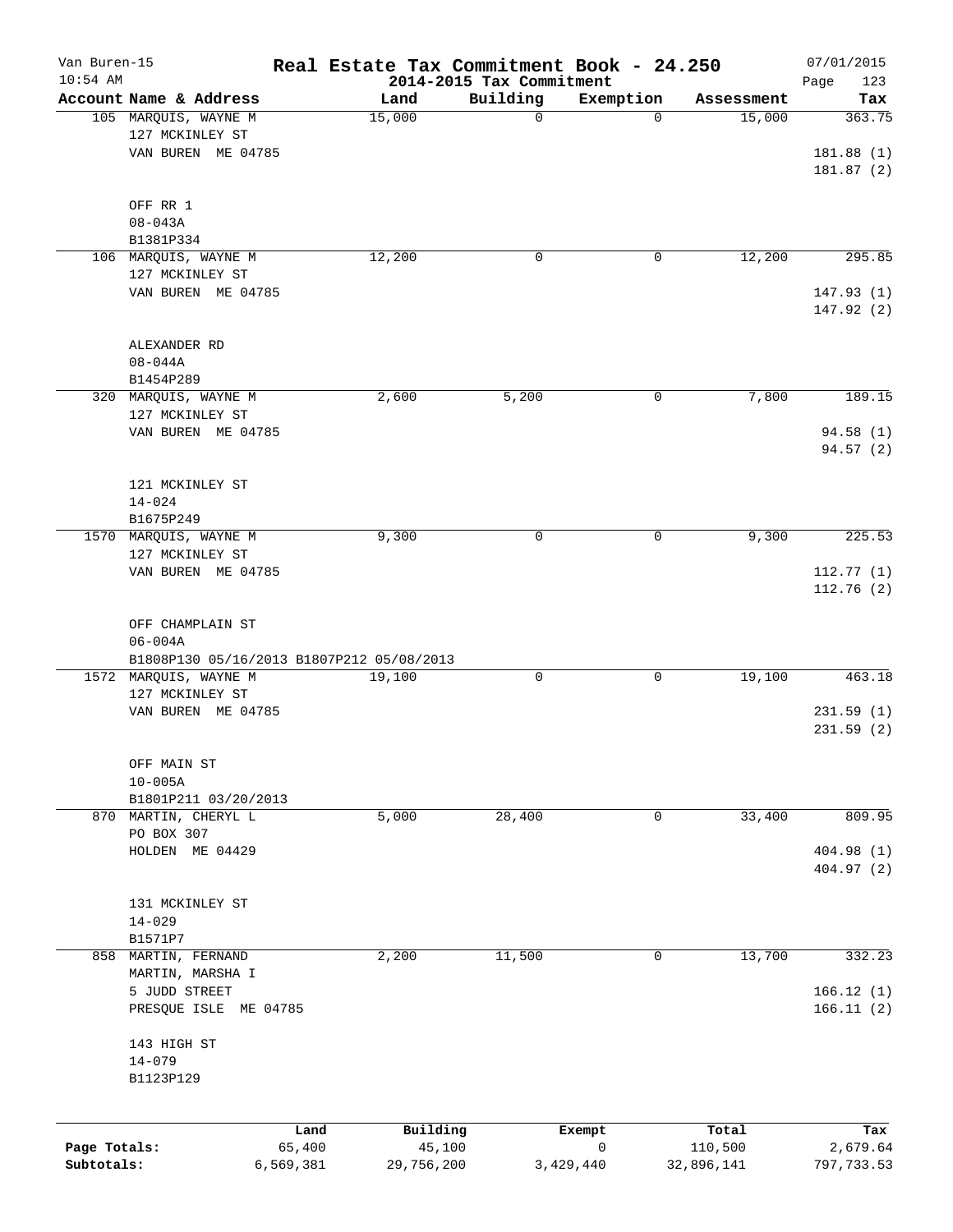| Van Buren-15 |                                           | Real Estate Tax Commitment Book - 24.250 |                                      |                       |              | 07/01/2015              |
|--------------|-------------------------------------------|------------------------------------------|--------------------------------------|-----------------------|--------------|-------------------------|
| $10:54$ AM   | Account Name & Address                    | Land                                     | 2014-2015 Tax Commitment<br>Building | Exemption             | Assessment   | Page<br>124<br>Tax      |
|              | 859 MARTIN, FERNAND J<br>MARTIN, MARSHA I | 3,400                                    | 17,000                               | 0                     | 20,400       | 494.70                  |
|              | 5 JUDD STREET<br>PRESQUE ISLE ME 04769    |                                          |                                      |                       |              | 247.35(1)<br>247.35 (2) |
|              | 159 HIGH ST<br>$14 - 084$                 |                                          |                                      |                       |              |                         |
|              | B1178P52                                  |                                          |                                      |                       |              |                         |
| 857          | MARTIN, GEORGIE<br>130 LYNNE ST           | 6,700                                    | 54,600                               | 8,800<br>04 Homestead | 52,500       | 1,273.13                |
|              | VAN BUREN ME 04785                        |                                          |                                      |                       |              | 636.57 (1)              |
|              |                                           |                                          |                                      |                       |              | 636.56(2)               |
|              | 130 LYNNE ST                              |                                          |                                      |                       |              |                         |
|              | $20 - 099$<br>B1843P50 01/23/2014         |                                          |                                      |                       |              |                         |
|              | 860 MARTIN, JAMES                         | 4,600                                    | 47,500                               | 8,800                 | 43,300       | 1,050.03                |
|              | MARTIN, DANIELLE                          |                                          |                                      | 04 Homestead          |              |                         |
|              | 197 LYNNE ST                              |                                          |                                      |                       |              | 525.02(1)               |
|              | VAN BUREN ME 04785                        |                                          |                                      |                       |              | 525.01(2)               |
|              | 197 LYNNE ST                              |                                          |                                      |                       |              |                         |
|              | $19 - 081$<br>B1082P154                   |                                          |                                      |                       |              |                         |
|              | 861 MARTIN, JAMES M                       | 3,400                                    | 69,400                               | 0                     | 72,800       | 1,765.40                |
|              | MARTIN, WANDA R                           |                                          |                                      |                       |              |                         |
|              | 48 PINE ACRES WAY                         |                                          |                                      |                       |              | 882.70 (1)              |
|              | GLENBURN ME 04401                         |                                          |                                      |                       |              | 882.70 (2)              |
|              | 118 PINE ST                               |                                          |                                      |                       |              |                         |
|              | $14 - 070$                                |                                          |                                      |                       |              |                         |
|              | B1106P314<br>863 MARTIN, MARIE ROSE A     | 6,300                                    | 37,300                               | 8,800                 | 34,800       | 843.90                  |
|              | 188 FULTON ST.                            |                                          |                                      | 04 Homestead          |              |                         |
|              | VAN BUREN ME 04785                        |                                          |                                      |                       |              | 421.95(1)               |
|              |                                           |                                          |                                      |                       |              | 421.95(2)               |
|              | 188 FULTON ST.                            |                                          |                                      |                       |              |                         |
|              | $19 - 034$                                |                                          |                                      |                       |              |                         |
|              | B732P47                                   |                                          |                                      |                       |              |                         |
|              | 865 MARTIN, PHILIP L<br>MARTIN, GINETTE S | 4,000                                    | 67,100                               | 8,800<br>04 Homestead | 62,300       | 1,510.78                |
|              | 144 POPLAR ST                             |                                          |                                      |                       |              | 755.39(1)               |
|              | VAN BUREN ME 04785                        |                                          |                                      |                       |              | 755.39(2)               |
|              | 144 POPLAR ST                             |                                          |                                      |                       |              |                         |
|              | $16 - 006$                                |                                          |                                      |                       |              |                         |
|              | B438P341                                  |                                          |                                      |                       |              |                         |
|              | 866 MARTIN, RAYMOND J SR                  | 3,700                                    | 42,300                               | 8,800                 | 37,200       | 902.10                  |
|              | MARTIN, LYDIA                             |                                          |                                      | 04 Homestead          |              |                         |
|              | 146 POPLAR ST<br>VAN BUREN ME 04785       |                                          |                                      |                       |              | 451.05(1)<br>451.05 (2) |
|              |                                           |                                          |                                      |                       |              |                         |
|              | 146 POPLAR ST                             |                                          |                                      |                       |              |                         |
|              | $16 - 005$<br>B830P41                     |                                          |                                      |                       |              |                         |
|              |                                           |                                          |                                      |                       |              |                         |
|              | Land                                      | Building                                 |                                      | Exempt                | Total        | Tax                     |
| Page Totals: | 32,100                                    | 335,200                                  |                                      | 44,000                | 323,300      | 7,840.04                |
| Subtotals:   | 6,601,481                                 | 30,091,400                               |                                      | 3,473,440             | 33, 219, 441 | 805, 573.57             |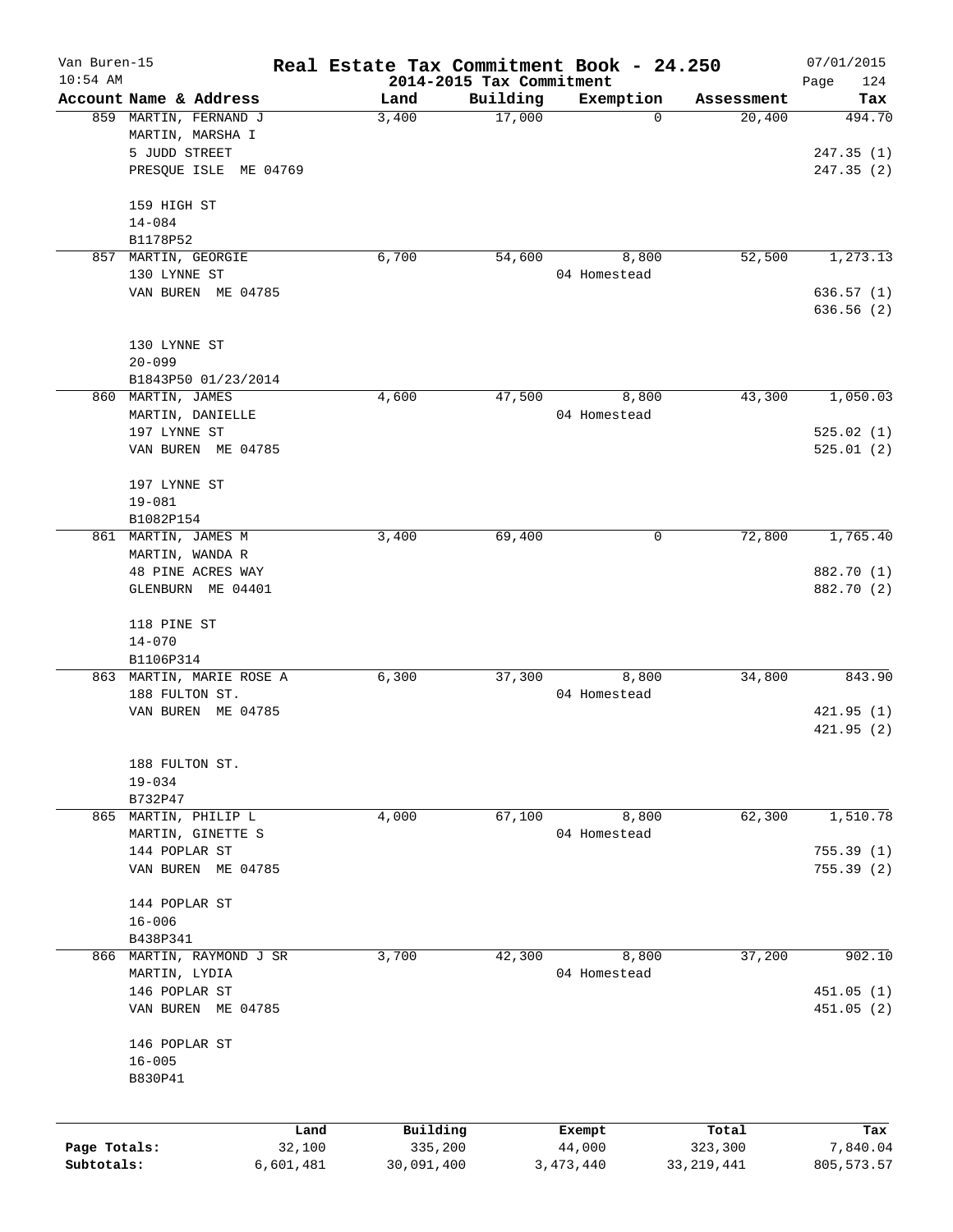| Van Buren-15<br>$10:54$ AM |                                               | Real Estate Tax Commitment Book - 24.250 | 2014-2015 Tax Commitment |              |            | 07/01/2015<br>125<br>Page |
|----------------------------|-----------------------------------------------|------------------------------------------|--------------------------|--------------|------------|---------------------------|
|                            | Account Name & Address                        | Land                                     | Building                 | Exemption    | Assessment | Tax                       |
|                            | 867 MARTIN, RONALD                            | 4,000                                    | 59,000                   | $\Omega$     | 63,000     | 1,527.75                  |
|                            | MARTIN, DELLA L                               |                                          |                          |              |            |                           |
|                            | 255 MAIN ST                                   |                                          |                          |              |            | 763.88(1)                 |
|                            | VAN BUREN ME 04785                            |                                          |                          |              |            | 763.87(2)                 |
|                            | 255 MAIN ST                                   |                                          |                          |              |            |                           |
|                            | $18 - 041$                                    |                                          |                          |              |            |                           |
|                            | B1213P32                                      |                                          |                          |              |            |                           |
|                            | 862 MARTIN, STEPHEN G (ET<br>AL)              | 5,000                                    | 48,600                   | 0            | 53,600     | 1,299.80                  |
|                            | P.O. BOX 587                                  |                                          |                          |              |            |                           |
|                            | FORT FAIRFIELD ME<br>04742                    |                                          |                          |              |            | 649.90 (1)                |
|                            |                                               |                                          |                          |              |            | 649.90 (2)                |
|                            | 136 VIOLETTE ST                               |                                          |                          |              |            |                           |
|                            | $16 - 070$                                    |                                          |                          |              |            |                           |
|                            | B1774P130 07/23/2012 B1238P165                |                                          |                          |              |            |                           |
|                            | 871 MAZEROLLE, ROGER                          | 10,900                                   | 27,900                   | $\mathsf{O}$ | 38,800     | 940.90                    |
|                            | 21 RUE SAINT FRANCOIS<br>ST ANNE-MADAWASKA NB |                                          |                          |              |            | 470.45(1)                 |
|                            | $E7E-1E3$                                     |                                          |                          |              |            |                           |
|                            |                                               |                                          |                          |              |            | 470.45(2)                 |
|                            | 311 STATE ST                                  |                                          |                          |              |            |                           |
|                            | $03 - 021$                                    |                                          |                          |              |            |                           |
|                            | B1343P217                                     |                                          |                          |              |            |                           |
|                            | 327 MCBEE, DANNY D                            | 9,300                                    | 42,200                   | 8,800        | 42,700     | 1,035.48                  |
|                            | MCBEE, LYNN M                                 |                                          |                          |              |            |                           |
|                            | 1195 MAIN ST                                  |                                          |                          | 04 Homestead |            | 517.74(1)                 |
|                            | VAN BUREN ME 04785                            |                                          |                          |              |            | 517.74(2)                 |
|                            | 1195 MAIN ST                                  |                                          |                          |              |            |                           |
|                            | $09 - 044$                                    |                                          |                          |              |            |                           |
|                            | B1609P277 08/20/2008                          |                                          |                          |              |            |                           |
|                            | 873 MCCLUSKEY, PATRICK J                      | 5,200                                    | 47,700                   | 0            | 52,900     | 1,282.83                  |
|                            | 124 WATERMILL RD                              |                                          |                          |              |            |                           |
|                            | VAN BUREN ME 04785                            |                                          |                          |              |            | 641.42 (1)                |
|                            |                                               |                                          |                          |              |            | 641.41(2)                 |
|                            |                                               |                                          |                          |              |            |                           |
|                            | 124 WATERMILL RD<br>$16 - 031$                |                                          |                          |              |            |                           |
|                            | B1582P146                                     |                                          |                          |              |            |                           |
|                            | 874 MCGOVERN, JAMES R                         | 3,800                                    | 25,400                   | 0            | 29,200     | 708.10                    |
|                            | MCGOVERN, SANDRA E                            |                                          |                          |              |            |                           |
|                            | 245 LIBERTY RD.                               |                                          |                          |              |            | 354.05(1)                 |
|                            | EXETER RI 02822                               |                                          |                          |              |            | 354.05 (2)                |
|                            | 223 MAIN ST                                   |                                          |                          |              |            |                           |
|                            | $18 - 023$                                    |                                          |                          |              |            |                           |
|                            | B1558P180                                     |                                          |                          |              |            |                           |

|              | Land      | Building     | Exempt    | Total      | Tax         |
|--------------|-----------|--------------|-----------|------------|-------------|
| Page Totals: | 38,200    | 250,800      | 8,800     | 280,200    | 6,794.86    |
| Subtotals:   | 6,639,681 | 30, 342, 200 | 3,482,240 | 33,499,641 | 812, 368.43 |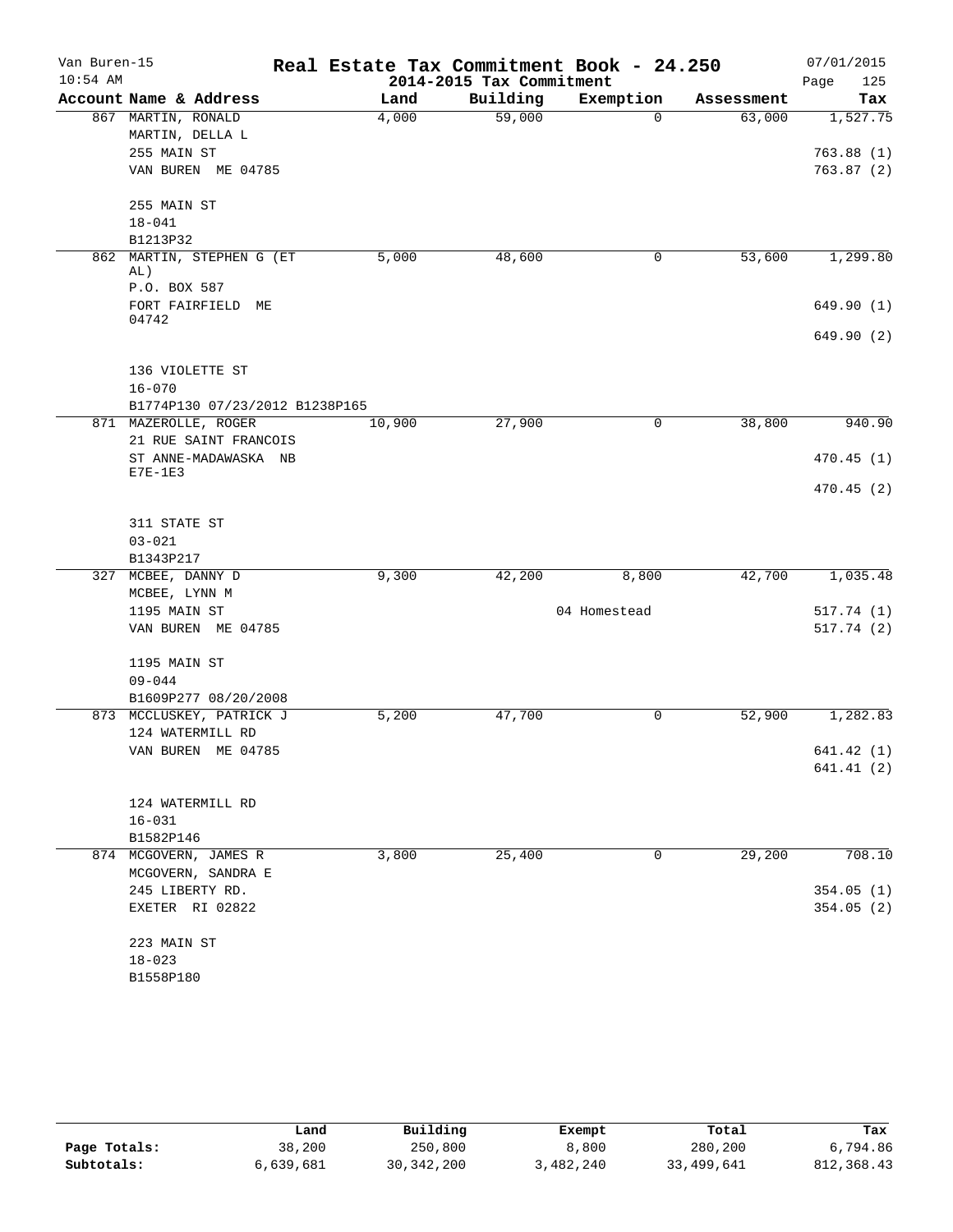| Van Buren-15<br>$10:54$ AM |                           | Real Estate Tax Commitment Book - 24.250 | 2014-2015 Tax Commitment |              |            | 07/01/2015         |
|----------------------------|---------------------------|------------------------------------------|--------------------------|--------------|------------|--------------------|
|                            | Account Name & Address    | Land                                     | Building                 | Exemption    | Assessment | 126<br>Page<br>Tax |
|                            | 876 MCGRATH, MARTIN J     | 9,400                                    | 10,500                   | 0            | 19,900     | 482.58             |
|                            | 83 MOORE RD               |                                          |                          |              |            |                    |
|                            | WANTAGE NJ 07461          |                                          |                          |              |            | 241.29(1)          |
|                            |                           |                                          |                          |              |            | 241.29(2)          |
|                            | 320 PARENT RD             |                                          |                          |              |            |                    |
|                            | $09 - 033$                |                                          |                          |              |            |                    |
|                            | B1555P85                  |                                          |                          |              |            |                    |
|                            | 875 MCGRATH, MARTIN J     | 8,400                                    | 0                        | 0            | 8,400      | 203.70             |
|                            | 83 MOORE RD               |                                          |                          |              |            |                    |
|                            | WANTAGE NJ 07461          |                                          |                          |              |            | 101.85(1)          |
|                            |                           |                                          |                          |              |            | 101.85(2)          |
|                            | PARENT RD                 |                                          |                          |              |            |                    |
|                            | $09 - 030$                |                                          |                          |              |            |                    |
|                            | B1555P85                  |                                          |                          |              |            |                    |
|                            | 877 MCINTYRE, DAVID       | 4,400                                    | 35,200                   | 0            | 39,600     | 960.30             |
|                            | MCINTYRE, PHYLLIS         |                                          |                          |              |            |                    |
|                            | PO BOX 360                |                                          |                          |              |            | 480.15(1)          |
|                            | CARIBOU ME 04736          |                                          |                          |              |            | 480.15 (2)         |
|                            | 109 LABBE AVE             |                                          |                          |              |            |                    |
|                            | $20 - 115$                |                                          |                          |              |            |                    |
|                            | B1054P278 11/19/1996      |                                          |                          |              |            |                    |
|                            | 879 MCLAUGHLIN, JARRETT L | 17,800                                   | 144,500                  | 8,800        | 153,500    | 3,722.38           |
|                            | MCLAUGHLIN, JANET R       |                                          |                          | 04 Homestead |            |                    |
|                            | PO BOX 98                 |                                          |                          |              |            | 1,861.19(1)        |
|                            | VAN BUREN ME 04785        |                                          |                          |              |            | 1,861.19(2)        |
|                            | 148 MARION DR             |                                          |                          |              |            |                    |
|                            | 18B-015                   |                                          |                          |              |            |                    |
|                            | B602P55 07/19/1983        |                                          |                          |              |            |                    |
|                            | 880 MCLAUGHLIN, JARRETT L | 3,700                                    | 0                        | 0            | 3,700      | 89.73              |
|                            | MCLAUGHLIN, JANET R       |                                          |                          |              |            |                    |
|                            | P O BOX 98                |                                          |                          |              |            | 44.87 (1)          |
|                            | VAN BUREN<br>ME 04785     |                                          |                          |              |            | 44.86 (2)          |
|                            | OFF MARION DR             |                                          |                          |              |            |                    |
|                            | $06 - 002$                |                                          |                          |              |            |                    |
|                            | B602P55                   |                                          |                          |              |            |                    |
| 881                        | MEASEY, WILLIAM THOMAS    | 3,500                                    | 15,800                   | 0            | 19,300     | 468.03             |
|                            | 129 FULTON ST             |                                          |                          |              |            |                    |
|                            | (NOT A DELIVERABLE        |                                          |                          |              |            | 234.02 (1)         |
|                            | ADDRESS)                  |                                          |                          |              |            |                    |
|                            | VAN BUREN ME 04785        |                                          |                          |              |            | 234.01(2)          |
|                            | 129 FULTON ST             |                                          |                          |              |            |                    |
|                            | $20 - 009$                |                                          |                          |              |            |                    |
|                            | B1527P5                   |                                          |                          |              |            |                    |
|                            | 882 MECHALKO, LISA L      | 3,500                                    | 47,900                   | 0            | 51,400     | 1,246.45           |
|                            | 56 SOLAR DR               |                                          |                          |              |            |                    |
|                            | CARIBOU ME 04736          |                                          |                          |              |            | 623.23(1)          |
|                            |                           |                                          |                          |              |            | 623.22(2)          |
|                            | 132 STATE ST              |                                          |                          |              |            |                    |
|                            | $13 - 021$                |                                          |                          |              |            |                    |
|                            | B972P182                  |                                          |                          |              |            |                    |
|                            |                           |                                          |                          |              |            |                    |
|                            |                           | Building<br>Land                         |                          | Exempt       | Total      | Tax                |
| Page Totals:               | 50,700                    |                                          | 253,900                  | 8,800        | 295,800    | 7,173.17           |
| Subtotals:                 | 6,690,381                 | 30,596,100                               |                          | 3,491,040    | 33,795,441 | 819,541.60         |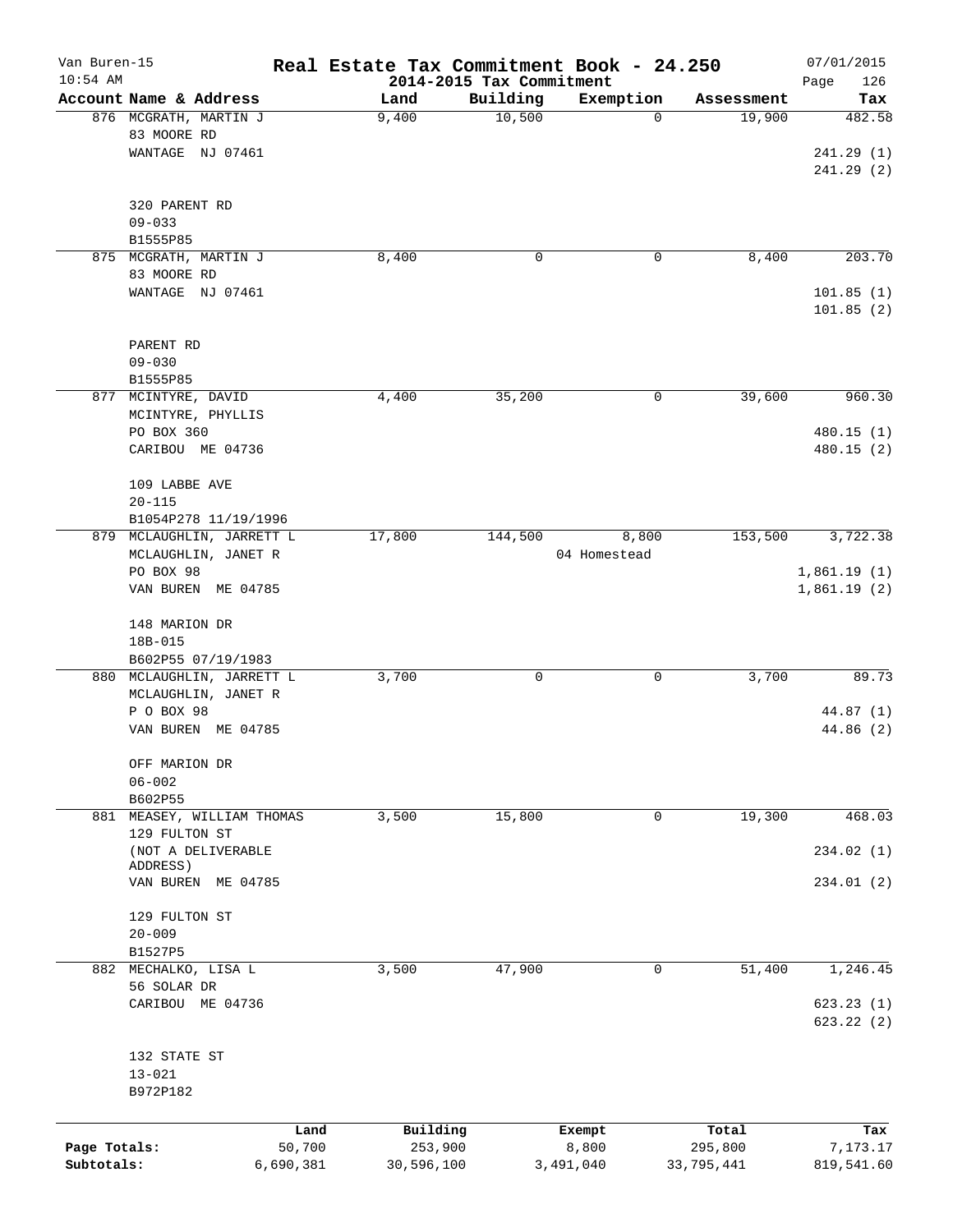| Van Buren-15 |                                           |           | Real Estate Tax Commitment Book - 24.250 |                    |                |                      | 07/01/2015  |
|--------------|-------------------------------------------|-----------|------------------------------------------|--------------------|----------------|----------------------|-------------|
| $10:54$ AM   | Account Name & Address                    |           | 2014-2015 Tax Commitment                 |                    |                |                      | 127<br>Page |
|              | 681 MEDEIROS, MICHAEL P                   |           | Land<br>3,500                            | Building<br>48,000 | Exemption<br>0 | Assessment<br>51,500 | Tax         |
|              | MEDEIROS, BARBARA L                       |           |                                          |                    |                |                      | 1,248.88    |
|              | 107 PINE ST                               |           |                                          |                    |                |                      |             |
|              |                                           |           |                                          |                    |                |                      | 624.44(1)   |
|              | VAN BUREN ME 04785                        |           |                                          |                    |                |                      | 624.44 (2)  |
|              | 104 VIOLETTE ST                           |           |                                          |                    |                |                      |             |
|              | $17 - 002$                                |           |                                          |                    |                |                      |             |
|              | B1847P219 03/10/2014 B1732P199 08/19/2011 |           |                                          |                    |                |                      |             |
|              | 883 MICHAUD, ARMAND                       |           | 6,600                                    | 21,200             | 8,800          | 19,000               | 460.75      |
|              | MICHAUD, PRISCILLA                        |           |                                          |                    | 04 Homestead   |                      |             |
|              | 496 MAIN ST                               |           |                                          |                    |                |                      | 230.38(1)   |
|              | VAN BUREN ME 04785                        |           |                                          |                    |                |                      | 230.37(2)   |
|              |                                           |           |                                          |                    |                |                      |             |
|              | 496 MAIN ST                               |           |                                          |                    |                |                      |             |
|              | $22 - 009$                                |           |                                          |                    |                |                      |             |
|              | B615P330                                  |           |                                          |                    |                |                      |             |
|              | 884 MICHAUD, ARMAND J                     |           | 4,700                                    | 7,800              | 8,800          | 3,700                | 89.73       |
|              | 501 MAIN ST                               |           |                                          |                    | 04 Homestead   |                      |             |
|              | VAN BUREN ME 04785                        |           |                                          |                    |                |                      | 44.87 (1)   |
|              |                                           |           |                                          |                    |                |                      | 44.86(2)    |
|              |                                           |           |                                          |                    |                |                      |             |
|              | 501 MAIN ST                               |           |                                          |                    |                |                      |             |
|              | $22 - 002$                                |           |                                          |                    |                |                      |             |
|              | B1335P187                                 |           |                                          |                    |                |                      |             |
|              | 890 MICHAUD, ARMANDE                      |           | 8,700                                    | 83,300             | 8,800          | 83,200               | 2,017.60    |
|              | 138 PARK ST                               |           |                                          |                    | 04 Homestead   |                      |             |
|              | VAN BUREN ME 04785                        |           |                                          |                    |                |                      | 1,008.80(1) |
|              |                                           |           |                                          |                    |                |                      | 1,008.80(2) |
|              |                                           |           |                                          |                    |                |                      |             |
|              | 138 PARK ST                               |           |                                          |                    |                |                      |             |
|              | $17 - 059$                                |           |                                          |                    |                |                      |             |
|              | B329P485                                  |           |                                          |                    |                |                      |             |
|              | 885 MICHAUD, ARMANDE J                    |           | 5,000                                    | 40,900             | 0              | 45,900               | 1,113.08    |
|              | 138 PARK ST                               |           |                                          |                    |                |                      |             |
|              | VAN BUREN ME 04785                        |           |                                          |                    |                |                      | 556.54(1)   |
|              |                                           |           |                                          |                    |                |                      | 556.54(2)   |
|              |                                           |           |                                          |                    |                |                      |             |
|              | 131 MAIN ST                               |           |                                          |                    |                |                      |             |
|              | $16 - 057$                                |           |                                          |                    |                |                      |             |
|              | B893P36                                   |           |                                          |                    |                |                      |             |
|              | 887 MICHAUD, BRENDA                       |           | 6,100                                    | 34,600             | 8,800          | 31,900               | 773.58      |
|              |                                           |           |                                          |                    |                |                      |             |
|              | P O BOX 495                               |           |                                          |                    | 04 Homestead   |                      |             |
|              | VAN BUREN ME 04785                        |           |                                          |                    |                |                      | 386.79 (1)  |
|              |                                           |           |                                          |                    |                |                      | 386.79 (2)  |
|              |                                           |           |                                          |                    |                |                      |             |
|              | 139 VIOLETTE ST                           |           |                                          |                    |                |                      |             |
|              | $16 - 064$                                |           |                                          |                    |                |                      |             |
|              | B788P52                                   |           |                                          |                    |                |                      |             |
| 888          | MICHAUD, CLAUDE J (LIFE<br>ESTATE)        |           | 6,500                                    | 56,600             | 14,080         | 49,020               | 1,188.74    |
|              | MICHAUD, BELLA                            |           |                                          |                    | 02 Veteran     |                      |             |
|              | 591 MAIN ST                               |           |                                          |                    | 04 Homestead   |                      | 594.37 (1)  |
|              | VAN BUREN ME 04785                        |           |                                          |                    |                |                      | 594.37 (2)  |
|              |                                           |           |                                          |                    |                |                      |             |
|              | 591 MAIN ST                               |           |                                          |                    |                |                      |             |
|              | 23-110B                                   |           |                                          |                    |                |                      |             |
|              | B603P117                                  |           |                                          |                    |                |                      |             |
|              |                                           |           |                                          |                    |                |                      |             |
|              |                                           | Land      | Building                                 |                    | Exempt         | Total                | Tax         |
| Page Totals: |                                           | 41,100    | 292,400                                  |                    | 49,280         | 284,220              | 6,892.36    |
| Subtotals:   |                                           | 6,731,481 | 30,888,500                               |                    | 3,540,320      | 34,079,661           | 826, 433.96 |
|              |                                           |           |                                          |                    |                |                      |             |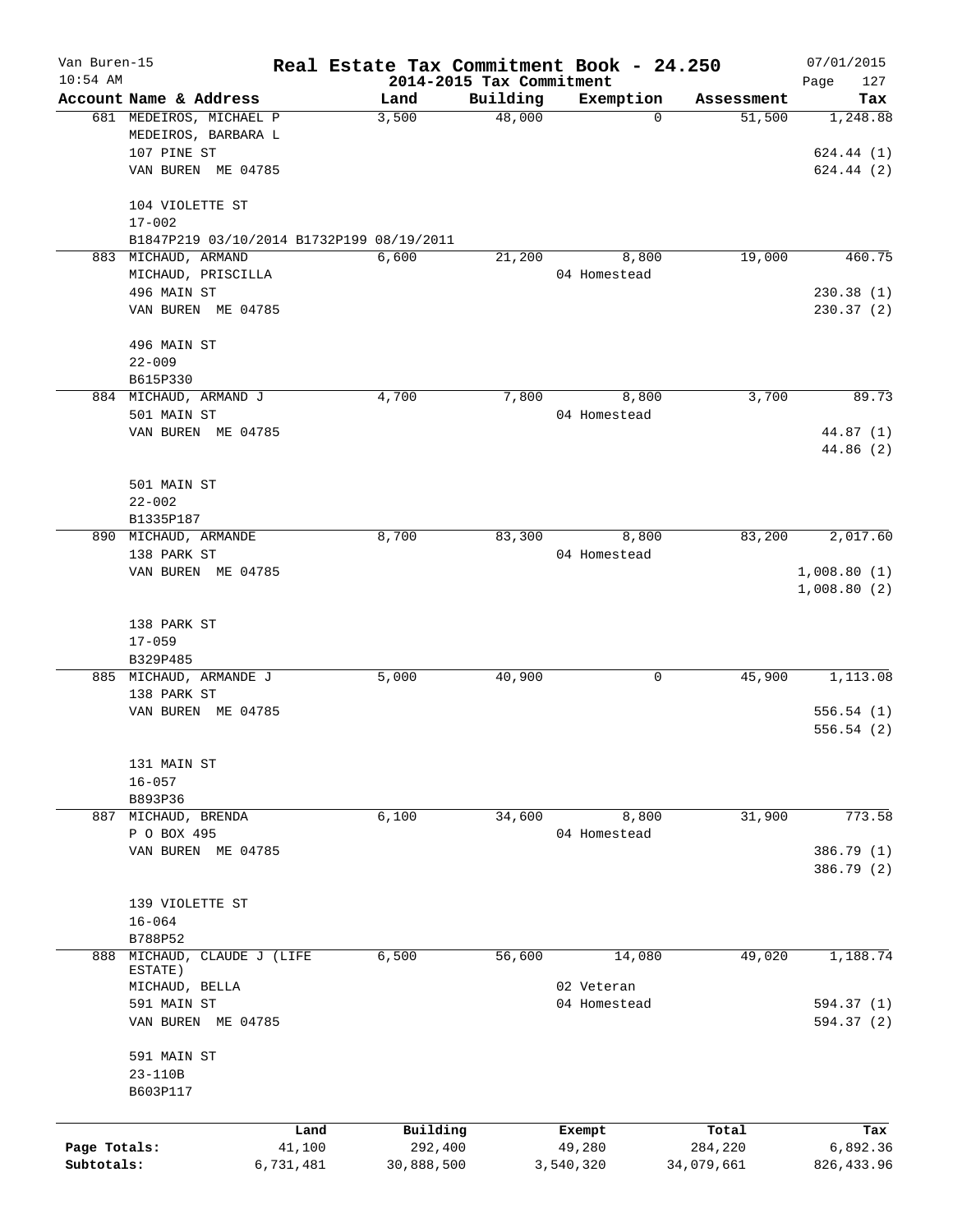| Van Buren-15<br>$10:54$ AM |                                                                                      | Real Estate Tax Commitment Book - 24.250 | 2014-2015 Tax Commitment |                                      |            | 07/01/2015<br>Page<br>128 |
|----------------------------|--------------------------------------------------------------------------------------|------------------------------------------|--------------------------|--------------------------------------|------------|---------------------------|
|                            | Account Name & Address                                                               | Land                                     | Building                 | Exemption                            | Assessment | Tax                       |
|                            | 891 MICHAUD, DONALD J<br>MICHAUD, ERNESTINE<br>134 HILLSIDE ST<br>VAN BUREN ME 04785 | 4,400                                    | 17,500                   | 14,080<br>04 Homestead<br>02 Veteran | 7,820      | 189.64<br>94.82 (1)       |
|                            | 134 HILLSIDE ST<br>$23 - 085$                                                        |                                          |                          |                                      |            | 94.82(2)                  |
|                            | B1028P33                                                                             |                                          |                          |                                      |            |                           |
|                            | 892 MICHAUD, EMILY M<br>54 MORNINGSIDE DR APT<br>32                                  | 10,900                                   | 400                      | 0                                    | 11,300     | 274.03                    |
|                            | NEW YORK NY 10025                                                                    |                                          |                          |                                      |            | 137.02(1)<br>137.01(2)    |
|                            | MAIN ST<br>14-124B                                                                   |                                          |                          |                                      |            |                           |
|                            | 1024 MICHAUD, EUGENE                                                                 | 3,600                                    | 2,700                    | 0                                    | 6,300      | 152.78                    |
|                            | 135 HIGH STREET<br>VAN BUREN ME 04785                                                |                                          |                          |                                      |            | 76.39(1)<br>76.39(2)      |
|                            | 169 CHAMPLAIN ST<br>$19 - 024$                                                       |                                          |                          |                                      |            |                           |
|                            | B1734P289 11/13/2009                                                                 |                                          |                          |                                      |            |                           |
|                            | 569 MICHAUD, EUGENE                                                                  | 3,400                                    | 22,500                   | 8,800                                | 17,100     | 414.68                    |
|                            | 135 HIGH ST<br>VAN BUREN ME 04785                                                    |                                          |                          | 04 Homestead                         |            | 207.34(1)<br>207.34(2)    |
|                            | 135 HIGH ST<br>$14 - 076$                                                            |                                          |                          |                                      |            |                           |
|                            | B1806P240 01/15/2013<br>894 MICHAUD, EUGENE                                          | 0                                        | 3,900                    | 0                                    | 3,900      | 94.58                     |
|                            | 135 HIGH ST                                                                          |                                          |                          |                                      |            |                           |
|                            | VAN BUREN ME 04785                                                                   |                                          |                          |                                      |            | 47.29(1)<br>47.29(2)      |
|                            | OFF ALEXANDER RD                                                                     |                                          |                          |                                      |            |                           |
|                            | $05 - 025 - T1$                                                                      |                                          |                          |                                      |            |                           |
|                            | 895 MICHAUD, GERALD D<br>MICHAUD, THERESE                                            | 7,400                                    | 7,000                    | 0                                    | 14,400     | 349.20                    |
|                            | 293 MAIN STREET                                                                      |                                          |                          |                                      |            | 174.60(1)                 |
|                            | VAN BUREN ME 04785                                                                   |                                          |                          |                                      |            | 174.60(2)                 |
|                            | 229 ALEXANDER RD                                                                     |                                          |                          |                                      |            |                           |
|                            | $05 - 024$                                                                           |                                          |                          |                                      |            |                           |
|                            | B729P46 10/01/1987<br>923 MICHAUD, GERALD D                                          | 4,900                                    | 43,100                   | 8,800                                | 39,200     | 950.60                    |
|                            | 293 MAIN ST                                                                          |                                          |                          | 04 Homestead                         |            |                           |
|                            | VAN BUREN ME 04785                                                                   |                                          |                          |                                      |            | 475.30(1)<br>475.30(2)    |
|                            | 293 MAIN ST                                                                          |                                          |                          |                                      |            |                           |
|                            | $20 - 029$                                                                           |                                          |                          |                                      |            |                           |
|                            | B1326P61                                                                             |                                          |                          |                                      |            |                           |
|                            | Land                                                                                 | Building                                 |                          | Exempt                               | Total      | Tax                       |
|                            |                                                                                      |                                          |                          |                                      |            |                           |

|              | ⊥and      | Building   | Exempt    | Total      | тах        |
|--------------|-----------|------------|-----------|------------|------------|
| Page Totals: | 34,600    | 97,100     | 31,680    | 100,020    | 2,425.51   |
| Subtotals:   | 6,766,081 | 30,985,600 | 3,572,000 | 34,179,681 | 828,859.47 |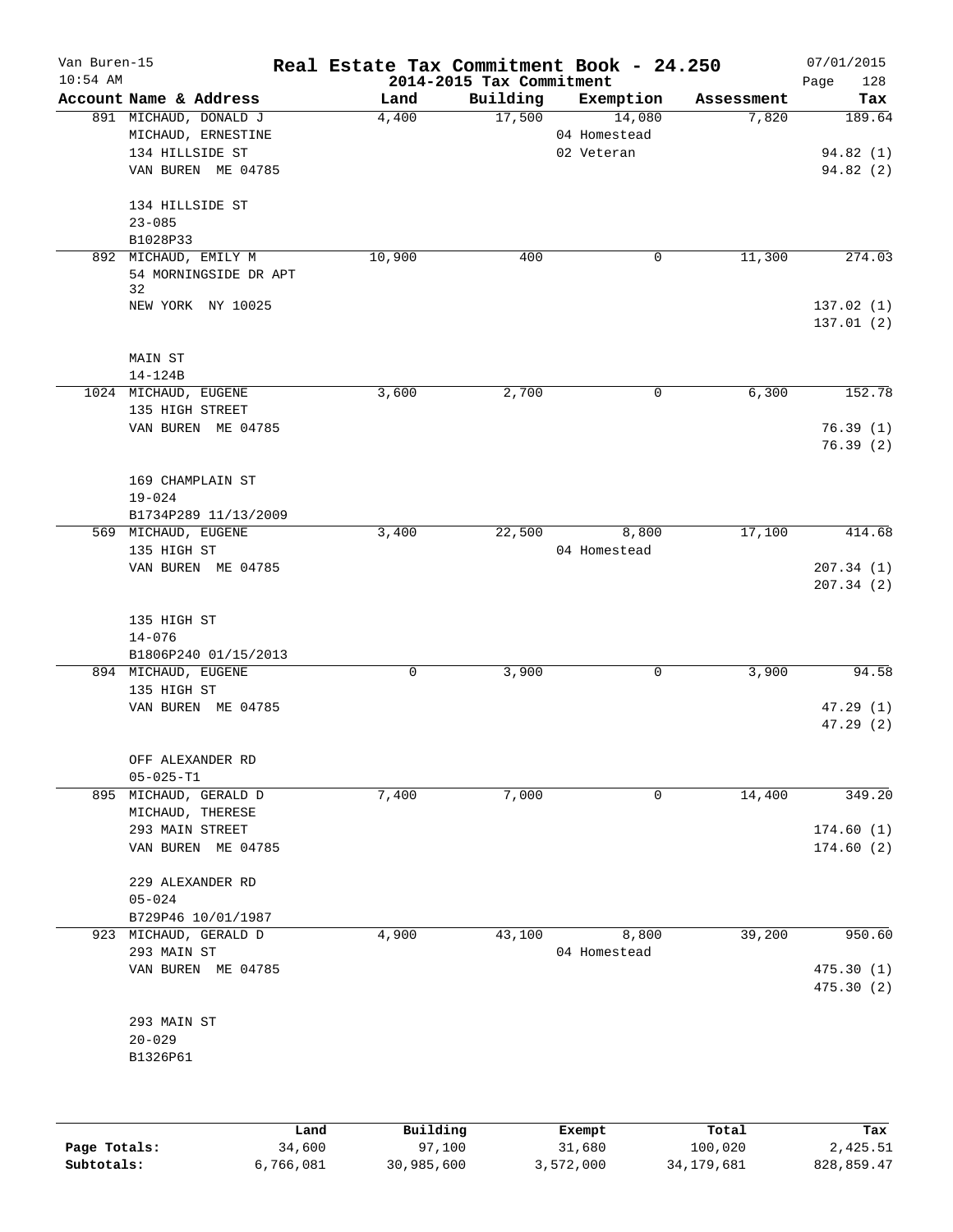| Van Buren-15 |                               | Real Estate Tax Commitment Book - 24.250 |                          |                    |                      | 07/01/2015      |
|--------------|-------------------------------|------------------------------------------|--------------------------|--------------------|----------------------|-----------------|
| $10:54$ AM   | Account Name & Address        |                                          | 2014-2015 Tax Commitment |                    |                      | 129<br>Page     |
|              | 897 MICHAUD, KENNETH          | Land<br>4,800                            | Building<br>17,900       | Exemption<br>8,800 | Assessment<br>13,900 | Tax<br>337.08   |
|              | MICHAUD, PAMELA               |                                          |                          | 04 Homestead       |                      |                 |
|              | 361 MAIN ST                   |                                          |                          |                    |                      | 168.54(1)       |
|              | VAN BUREN ME 04785            |                                          |                          |                    |                      | 168.54(2)       |
|              |                               |                                          |                          |                    |                      |                 |
|              | 361 MAIN ST                   |                                          |                          |                    |                      |                 |
|              | $20 - 059$                    |                                          |                          |                    |                      |                 |
|              | 198 MICHAUD, KEVIN            | 4,000                                    | 20,600                   | 0                  | 24,600               | 596.55          |
|              | MICHAUD, TAMMY                |                                          |                          |                    |                      |                 |
|              | 871 MAIN STREET               |                                          |                          |                    |                      | 298.28(1)       |
|              | VAN BUREN ME 04785            |                                          |                          |                    |                      | 298.27 (2)      |
|              | 69 MAIN ST                    |                                          |                          |                    |                      |                 |
|              | $15 - 021$                    |                                          |                          |                    |                      |                 |
|              | B1741P350 11/10/2011 B411P240 |                                          |                          |                    |                      |                 |
|              | 1310 MICHAUD, KEVIN           | 7,900                                    | $\mathbf 0$              | $\mathbf 0$        | 7,900                | 191.58          |
|              | MICHAUD, TAMMY                |                                          |                          |                    |                      |                 |
|              | 871 MAIN STREET               |                                          |                          |                    |                      | 95.79(1)        |
|              | VAN BUREN ME 04785            |                                          |                          |                    |                      | 95.79 (2)       |
|              |                               |                                          |                          |                    |                      |                 |
|              | RR 1                          |                                          |                          |                    |                      |                 |
|              | $08 - 037B$                   |                                          |                          |                    |                      |                 |
|              | B1628P22 B1620P282 11/24/2008 |                                          |                          |                    |                      |                 |
|              | 898 MICHAUD, KEVIN            | 3,700                                    | 9,000                    | 8,800              | 3,900                | 94.58           |
|              | ST. PIERRE, JULIETTE          |                                          |                          | 04 Homestead       |                      |                 |
|              | 137 HILLSIDE ST               |                                          |                          |                    |                      | 47.29(1)        |
|              | VAN BUREN ME 04785            |                                          |                          |                    |                      | 47.29(2)        |
|              | 137 HILLSIDE ST               |                                          |                          |                    |                      |                 |
|              | $23 - 069$                    |                                          |                          |                    |                      |                 |
|              | B766P172                      |                                          |                          |                    |                      |                 |
|              | 899 MICHAUD, KEVIN            | 9,400                                    | 34,700                   | 8,800              | 35,300               | 856.03          |
|              | MICHAUD, TAMMY                |                                          |                          | 04 Homestead       |                      |                 |
|              | 871 MAIN ST                   |                                          |                          |                    |                      | 428.02(1)       |
|              | VAN BUREN ME 04785            |                                          |                          |                    |                      | 428.01 (2)      |
|              |                               |                                          |                          |                    |                      |                 |
|              | 871 MAIN ST                   |                                          |                          |                    |                      |                 |
|              | $08 - 036C$                   |                                          |                          |                    |                      |                 |
|              | B761P163                      |                                          |                          |                    |                      |                 |
|              | 925 MICHAUD, LILLIAN L        | 5,600                                    | 35,100                   | 8,800              | 31,900               | 773.58          |
|              | PO BOX 597                    |                                          |                          | 04 Homestead       |                      |                 |
|              | VAN BUREN ME 04785            |                                          |                          |                    |                      | 386.79 (1)      |
|              |                               |                                          |                          |                    |                      | 386.79 (2)      |
|              | 131 PARK ST                   |                                          |                          |                    |                      |                 |
|              | $17 - 040$                    |                                          |                          |                    |                      |                 |
|              | B644P43                       |                                          |                          |                    |                      |                 |
| 901          | MICHAUD, LYN R                | 11,500                                   | 72,900                   | 0                  | 84,400               | 2,046.70        |
|              | MICHAUD, KARLA C              |                                          |                          |                    |                      |                 |
|              | 31 MAIN ST                    |                                          |                          |                    |                      | 1,023.35(1)     |
|              | VAN BUREN ME 04785            |                                          |                          |                    |                      | 1,023.35(2)     |
|              |                               |                                          |                          |                    |                      |                 |
|              | 31 MAIN ST                    |                                          |                          |                    |                      |                 |
|              | $15 - 001$                    |                                          |                          |                    |                      |                 |
|              | B1387P296                     |                                          |                          |                    |                      |                 |
|              |                               |                                          |                          |                    |                      |                 |
|              |                               |                                          |                          |                    |                      |                 |
| Page Totals: | Land<br>46,900                | Building<br>190,200                      |                          | Exempt<br>35,200   | Total<br>201,900     | Tax<br>4,896.10 |
|              |                               |                                          |                          |                    |                      |                 |

**Subtotals:** 6,812,981 31,175,800 3,607,200 34,381,581 833,755.57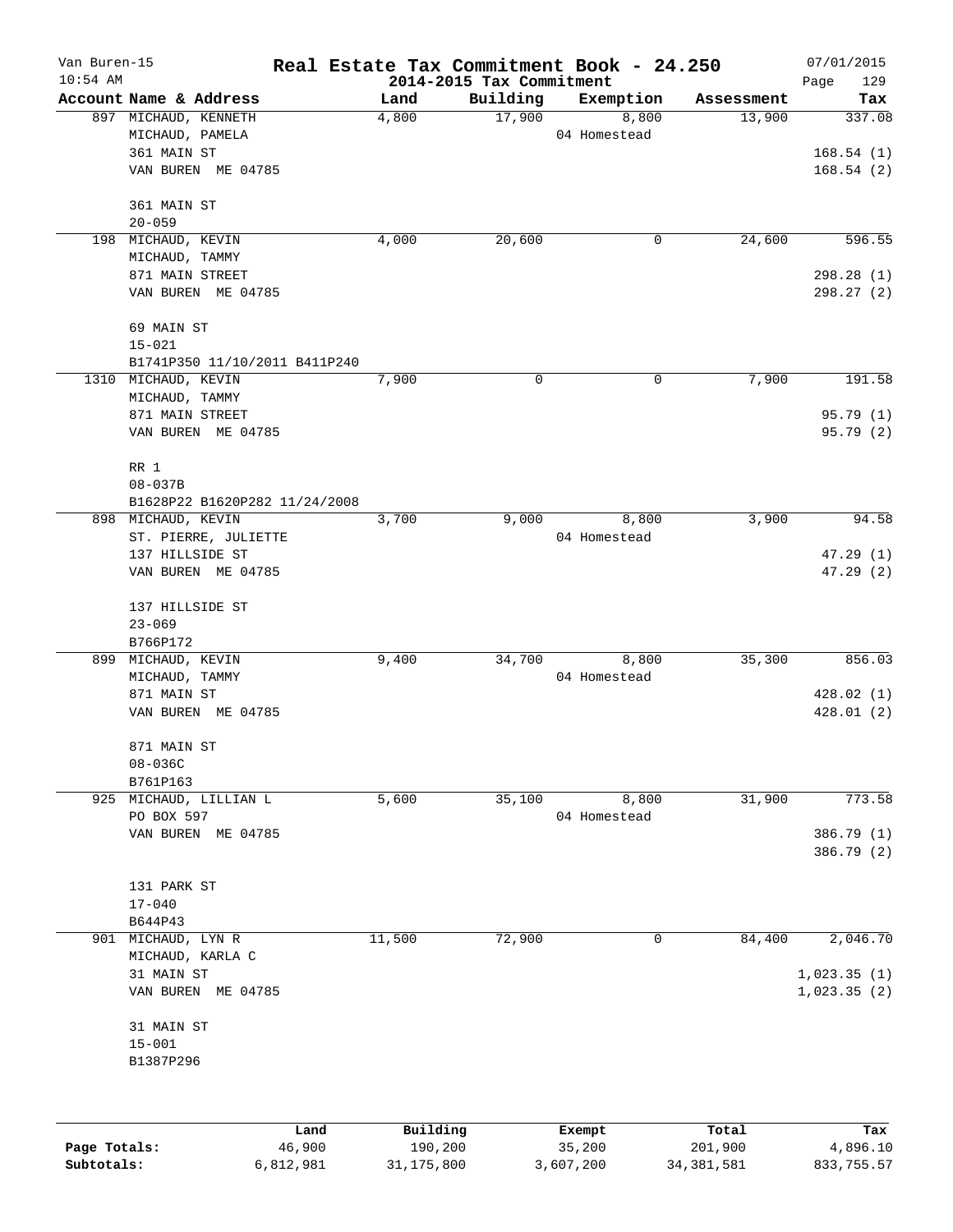| Van Buren-15 |                                   | Real Estate Tax Commitment Book - 24.250 |                          |              |            | 07/01/2015   |
|--------------|-----------------------------------|------------------------------------------|--------------------------|--------------|------------|--------------|
| $10:54$ AM   |                                   |                                          | 2014-2015 Tax Commitment |              |            | Page<br>130  |
|              | Account Name & Address            | Land                                     | Building                 | Exemption    | Assessment | Tax          |
|              | 219 MICHAUD, OLIVIA               | 5,700                                    | 91,400                   | $\Omega$     | 97,100     | 2,354.68     |
|              | P.O. BOX 57<br>VAN BUREN ME 04785 |                                          |                          |              |            | 1, 177.34(1) |
|              |                                   |                                          |                          |              |            | 1, 177.34(2) |
|              | 158 CLOVERHILL DR                 |                                          |                          |              |            |              |
|              | 18C-002B                          |                                          |                          |              |            |              |
|              | B1750P292 02/06/2012              |                                          |                          |              |            |              |
|              | 905 MICHAUD, PATRICK              | 6,900                                    | 0                        | 0            | 6,900      | 167.33       |
|              | P O BOX 531                       |                                          |                          |              |            |              |
|              | OLD ORCHARD BCH ME<br>04064       |                                          |                          |              |            | 83.67(1)     |
|              |                                   |                                          |                          |              |            | 83.66(2)     |
|              | RR 1                              |                                          |                          |              |            |              |
|              | $10 - 017$                        |                                          |                          |              |            |              |
|              | B835P213                          |                                          |                          |              |            |              |
|              | 904 MICHAUD, PATRICK              | 0                                        | 600                      | 0            | 600        | 14.55        |
|              | PO BOX 531                        |                                          |                          |              |            |              |
|              | OLD ORCHARD BCH ME<br>04064       |                                          |                          |              |            | 7.28(1)      |
|              |                                   |                                          |                          |              |            | 7.27(2)      |
|              | BROOK AVE                         |                                          |                          |              |            |              |
|              | $17 - 059 - T1$                   |                                          |                          |              |            |              |
|              | 903 MICHAUD, PATRICK              | 13,000                                   | $\mathsf{O}$             | 0            | 13,000     | 315.25       |
|              | P O BOX 531                       |                                          |                          |              |            |              |
|              | OLD ORCHARD BCH ME<br>04064       |                                          |                          |              |            | 157.63(1)    |
|              |                                   |                                          |                          |              |            | 157.62(2)    |
|              | RR 1                              |                                          |                          |              |            |              |
|              | $11 - 006$                        |                                          |                          |              |            |              |
|              | B566P122                          |                                          |                          |              |            |              |
|              | 906 MICHAUD, PATRICK              | 24,700                                   | 0                        | $\mathbf 0$  | 24,700     | 598.98       |
|              | P O BOX 531<br>OLD ORCHARD BCH ME |                                          |                          |              |            | 299.49(1)    |
|              | 04064                             |                                          |                          |              |            | 299.49 (2)   |
|              | OFF RR 1                          |                                          |                          |              |            |              |
|              | $09 - 002$                        |                                          |                          |              |            |              |
|              | B835P213                          |                                          |                          |              |            |              |
|              | 868 MICHAUD, PATRICK              | 4,300                                    | 43,700                   | 8,800        | 39,200     | 950.60       |
|              | FORTIN, ROSE MARIE                |                                          |                          | 04 Homestead |            |              |
|              | 110 FULTON STREET                 |                                          |                          |              |            | 475.30(1)    |
|              | VAN BUREN ME 04785                |                                          |                          |              |            | 475.30(2)    |
|              | 110 FULTON ST                     |                                          |                          |              |            |              |
|              | $20 - 026$                        |                                          |                          |              |            |              |
|              | B1690P113 08/06/2010              |                                          |                          |              |            |              |

|              | Land      | Building     | Exempt    | Total      | Tax        |
|--------------|-----------|--------------|-----------|------------|------------|
| Page Totals: | 54,600    | 135,700      | 8,800     | 181,500    | 4,401.39   |
| Subtotals:   | 6,867,581 | 31, 311, 500 | 3,616,000 | 34,563,081 | 838,156.96 |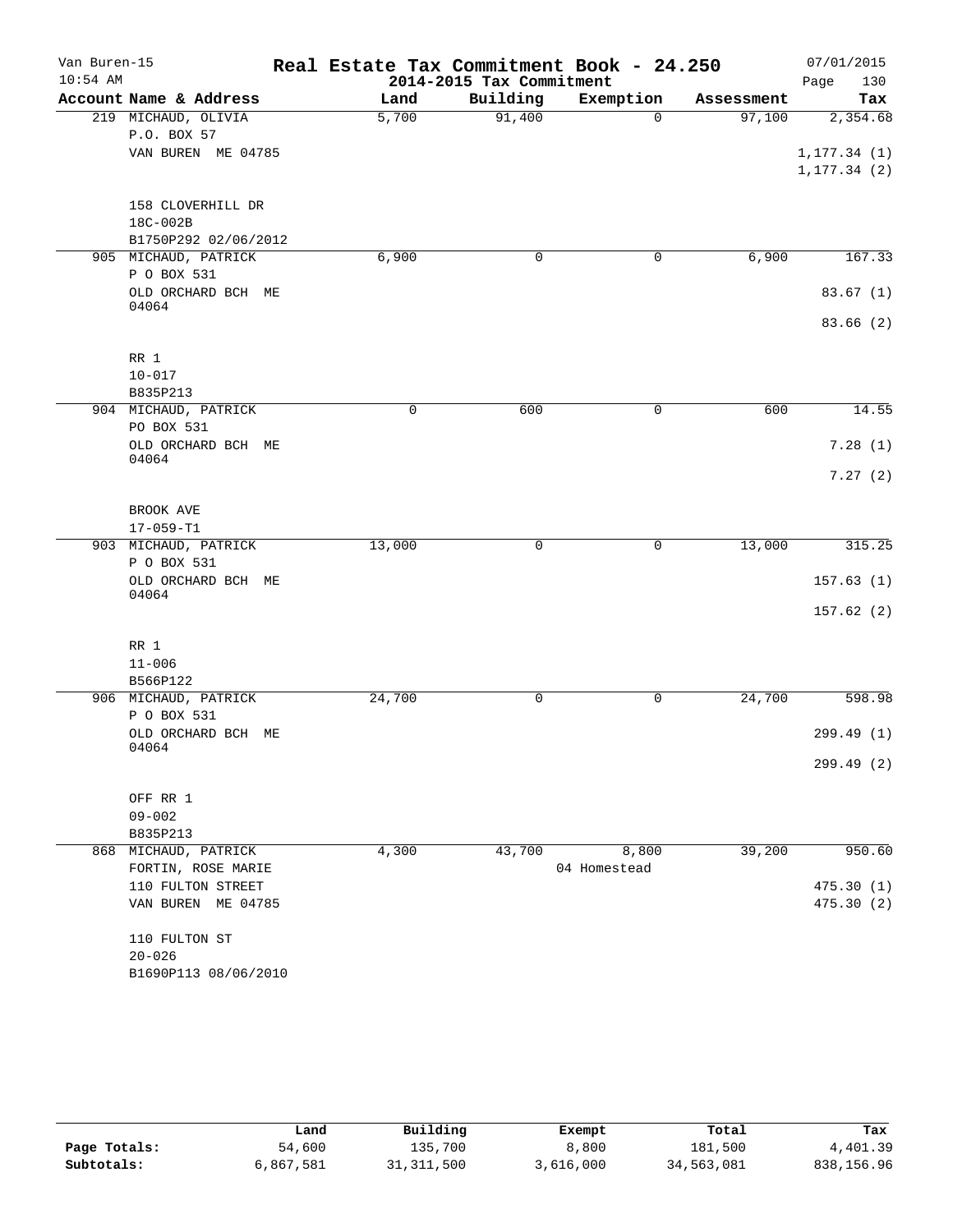| Van Buren-15<br>$10:54$ AM |                                      |        | Real Estate Tax Commitment Book - 24.250<br>2014-2015 Tax Commitment |             |              |            | 07/01/2015<br>Page<br>131 |
|----------------------------|--------------------------------------|--------|----------------------------------------------------------------------|-------------|--------------|------------|---------------------------|
|                            | Account Name & Address               |        | Land                                                                 | Building    | Exemption    | Assessment | Tax                       |
|                            | 902 MICHAUD, PATRICK                 |        | 10,600                                                               | $\mathbf 0$ | $\Omega$     | 10,600     | 257.05                    |
|                            | P O BOX 531                          |        |                                                                      |             |              |            |                           |
|                            | OLD ORCHARD BCH ME                   |        |                                                                      |             |              |            | 128.53(1)                 |
|                            | 04064                                |        |                                                                      |             |              |            |                           |
|                            |                                      |        |                                                                      |             |              |            | 128.52(2)                 |
|                            |                                      |        |                                                                      |             |              |            |                           |
|                            | OFF DESJARDINS ROAD                  |        |                                                                      |             |              |            |                           |
|                            | $07 - 017$                           |        |                                                                      |             |              |            |                           |
|                            | B760P231                             |        |                                                                      |             |              |            |                           |
|                            | 889 MICHAUD, PATRICK<br>P.O. BOX 531 |        | 6,100                                                                | 1,600       | 0            | 7,700      | 186.73                    |
|                            | OLD ORCHARD BEACH ME                 |        |                                                                      |             |              |            | 93.37(1)                  |
|                            | 04064                                |        |                                                                      |             |              |            |                           |
|                            |                                      |        |                                                                      |             |              |            | 93.36(2)                  |
|                            |                                      |        |                                                                      |             |              |            |                           |
|                            | 108 MONTCALM AVE                     |        |                                                                      |             |              |            |                           |
|                            | $17 - 030$                           |        |                                                                      |             |              |            |                           |
|                            | B1712P218 07/15/2011                 |        |                                                                      |             |              |            |                           |
|                            | 907 MICHAUD, PATRICK L               |        | 5,400                                                                | 23,900      | 8,800        | 20,500     | 497.13                    |
|                            | 156 POPLAR ST                        |        |                                                                      |             | 04 Homestead |            |                           |
|                            | VAN BUREN ME 04785                   |        |                                                                      |             |              |            | 248.57(1)                 |
|                            |                                      |        |                                                                      |             |              |            | 248.56 (2)                |
|                            |                                      |        |                                                                      |             |              |            |                           |
|                            | 156 POPLAR ST                        |        |                                                                      |             |              |            |                           |
|                            | $16 - 002$                           |        |                                                                      |             |              |            |                           |
| 930                        | MICHAUD, PETER B                     |        | 3,200                                                                | 30,400      | 0            | 33,600     | 814.80                    |
|                            | MICHAUD, MICHELE D                   |        |                                                                      |             |              |            |                           |
|                            | 1214 W NOPAL PLACE                   |        |                                                                      |             |              |            | 407.40(1)                 |
|                            | CHANDLER AZ 85224                    |        |                                                                      |             |              |            | 407.40(2)                 |
|                            |                                      |        |                                                                      |             |              |            |                           |
|                            | 134 ST BRUNO ST                      |        |                                                                      |             |              |            |                           |
|                            | $17 - 019$                           |        |                                                                      |             |              |            |                           |
|                            | B1785P28 10/22/2012                  |        |                                                                      |             |              |            |                           |
|                            | 908 MICHAUD, PETER J                 |        | 3,600                                                                | 29,100      | 0            | 32,700     | 792.98                    |
|                            | 138 PARK ST<br>VAN BUREN ME 04785    |        |                                                                      |             |              |            |                           |
|                            |                                      |        |                                                                      |             |              |            | 396.49(1)<br>396.49 (2)   |
|                            |                                      |        |                                                                      |             |              |            |                           |
|                            | 138 MAIN ST                          |        |                                                                      |             |              |            |                           |
|                            | $17 - 070$                           |        |                                                                      |             |              |            |                           |
|                            | B920P7                               |        |                                                                      |             |              |            |                           |
| 909                        | MICHAUD, REGINALD M                  |        | 6,100                                                                | 43,500      | 8,800        | 40,800     | 989.40                    |
|                            | MICHAUD, NOELLA C                    |        |                                                                      |             | 04 Homestead |            |                           |
|                            | 109 BROOK AVE                        |        |                                                                      |             |              |            | 494.70 (1)                |
|                            | VAN BUREN ME 04785                   |        |                                                                      |             |              |            | 494.70 (2)                |
|                            |                                      |        |                                                                      |             |              |            |                           |
|                            | 109 BROOK AVE                        |        |                                                                      |             |              |            |                           |
|                            | $17 - 060$                           |        |                                                                      |             |              |            |                           |
|                            | B907P151                             |        |                                                                      |             |              |            |                           |
|                            | 910 MICHAUD, RENA M                  |        | 4,400                                                                | 25,100      | 0            | 29,500     | 715.38                    |
|                            | 22751 PARTRIDGE LANE                 |        |                                                                      |             |              |            |                           |
|                            | BOX ELDER SD 57719                   |        |                                                                      |             |              |            | 357.69(1)                 |
|                            |                                      |        |                                                                      |             |              |            | 357.69(2)                 |
|                            |                                      |        |                                                                      |             |              |            |                           |
|                            | 159 POPLAR ST                        |        |                                                                      |             |              |            |                           |
|                            | $14 - 105$                           |        |                                                                      |             |              |            |                           |
|                            | B738P28                              |        |                                                                      |             |              |            |                           |
|                            |                                      |        |                                                                      |             |              |            |                           |
|                            |                                      | Land   | Building                                                             |             | Exempt       | Total      | Tax                       |
| Page Totals:               |                                      | 39,400 | 153,600                                                              |             | 17,600       | 175,400    | 4,253.47                  |
| Subtotals:                 | 6,906,981                            |        | 31,465,100                                                           |             | 3,633,600    | 34,738,481 | 842, 410.43               |
|                            |                                      |        |                                                                      |             |              |            |                           |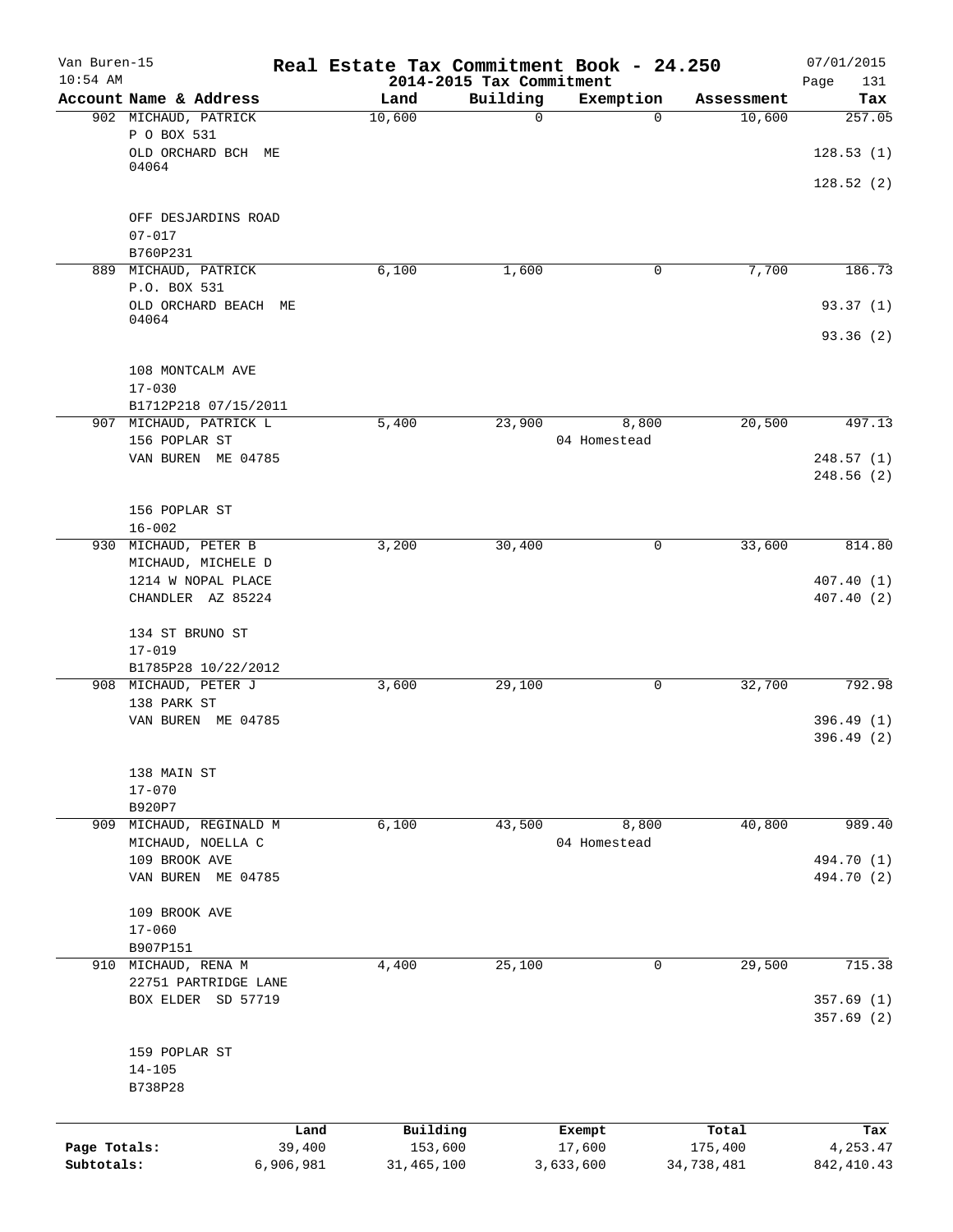| Van Buren-15<br>$10:54$ AM |                                             |      |          | 2014-2015 Tax Commitment | Real Estate Tax Commitment Book - 24.250 |            | 07/01/2015<br>Page<br>132 |
|----------------------------|---------------------------------------------|------|----------|--------------------------|------------------------------------------|------------|---------------------------|
|                            | Account Name & Address                      |      | Land     | Building                 | Exemption                                | Assessment | Tax                       |
|                            | 911 MICHAUD, RICHARD B<br>MICHAUD, DIANNE M |      | 5,100    | 33,100                   | 8,800<br>04 Homestead                    | 29,400     | 712.95                    |
|                            | P O BOX 332<br>VAN BUREN ME 04785           |      |          |                          |                                          |            | 356.48(1)<br>356.47(2)    |
|                            | 135 HILLSIDE ST                             |      |          |                          |                                          |            |                           |
|                            | $23 - 067$<br>B1061P161                     |      |          |                          |                                          |            |                           |
|                            | 912 MICHAUD, RICKY J                        |      | 5,400    | 8,300                    | 8,800                                    | 4,900      | 118.83                    |
|                            | MICHAUD, NANCY A                            |      |          |                          | 04 Homestead                             |            |                           |
|                            | 108 MADORE AVE                              |      |          |                          |                                          |            | 59.42(1)                  |
|                            | VAN BUREN ME 04785                          |      |          |                          |                                          |            | 59.41(2)                  |
|                            | 108 MADORE AVE                              |      |          |                          |                                          |            |                           |
|                            | $14 - 095$                                  |      |          |                          |                                          |            |                           |
|                            | 920 MICHAUD, ROBERT J                       |      | 6,200    | 39,600                   | 8,800                                    | 37,000     | 897.25                    |
|                            | 136 FULTON ST<br>VAN BUREN ME 04785         |      |          |                          | 04 Homestead                             |            | 448.63(1)                 |
|                            |                                             |      |          |                          |                                          |            | 448.62 (2)                |
|                            | 136 FULTON ST                               |      |          |                          |                                          |            |                           |
|                            | $20 - 012$                                  |      |          |                          |                                          |            |                           |
|                            | B645P238                                    |      |          |                          |                                          |            |                           |
|                            | 938 MICHAUD, RODNEY                         |      | 8,800    | 28,800                   | 8,800                                    | 28,800     | 698.40                    |
|                            | MICHAUD, PAULA                              |      |          |                          | 04 Homestead                             |            |                           |
|                            | 632 MAIN STREET                             |      |          |                          |                                          |            | 349.20(1)                 |
|                            | VAN BUREN ME 04785                          |      |          |                          |                                          |            | 349.20(2)                 |
|                            | 632 MAIN ST                                 |      |          |                          |                                          |            |                           |
|                            | $25 - 014$<br>B1583P104                     |      |          |                          |                                          |            |                           |
|                            | 922 MICHAUD, ROLAND J                       |      | 1,800    | 0                        | 0                                        | 1,800      | 43.65                     |
|                            | MICHAUD, THERESA                            |      |          |                          |                                          |            |                           |
|                            | 293 MAIN ST                                 |      |          |                          |                                          |            | 21.83(1)                  |
|                            | VAN BUREN ME 04785                          |      |          |                          |                                          |            | 21.82(2)                  |
|                            | OFF ALEXANDER RD                            |      |          |                          |                                          |            |                           |
|                            | $05 - 025$                                  |      |          |                          |                                          |            |                           |
| 924                        | MICHAUD, ROLAND J &<br>THERESE              |      | 6,200    | 0                        | $\Omega$                                 | 6,200      | 150.35                    |
|                            | DESJARDINS, LINDA M                         |      |          |                          |                                          |            |                           |
|                            | 293 MAIN ST<br>VAN BUREN ME 04785           |      |          |                          |                                          |            | 75.18(1)<br>75.17(2)      |
|                            |                                             |      |          |                          |                                          |            |                           |
|                            | ALEXANDER RD<br>$05 - 023$                  |      |          |                          |                                          |            |                           |
|                            | B861P147                                    |      |          |                          |                                          |            |                           |
|                            | 939 MICHAUD, RONALD A                       |      | 4,800    | 9,500                    | 0                                        | 14,300     | 346.78                    |
|                            | P.O. BOX 53                                 |      |          |                          |                                          |            |                           |
|                            | VAN BUREN ME 04785                          |      |          |                          |                                          |            | 173.39(1)<br>173.39(2)    |
|                            | 129 ST JOHN AVE                             |      |          |                          |                                          |            |                           |
|                            | $15 - 082$                                  |      |          |                          |                                          |            |                           |
|                            | B1521P24                                    |      |          |                          |                                          |            |                           |
|                            |                                             |      |          |                          |                                          |            |                           |
|                            |                                             | Land | Building |                          | Exempt                                   | Total      | Tax                       |

**Page Totals:** 38,300 119,300 35,200 122,400 2,968.21 **Subtotals:** 6,945,281 31,584,400 3,668,800 34,860,881 845,378.64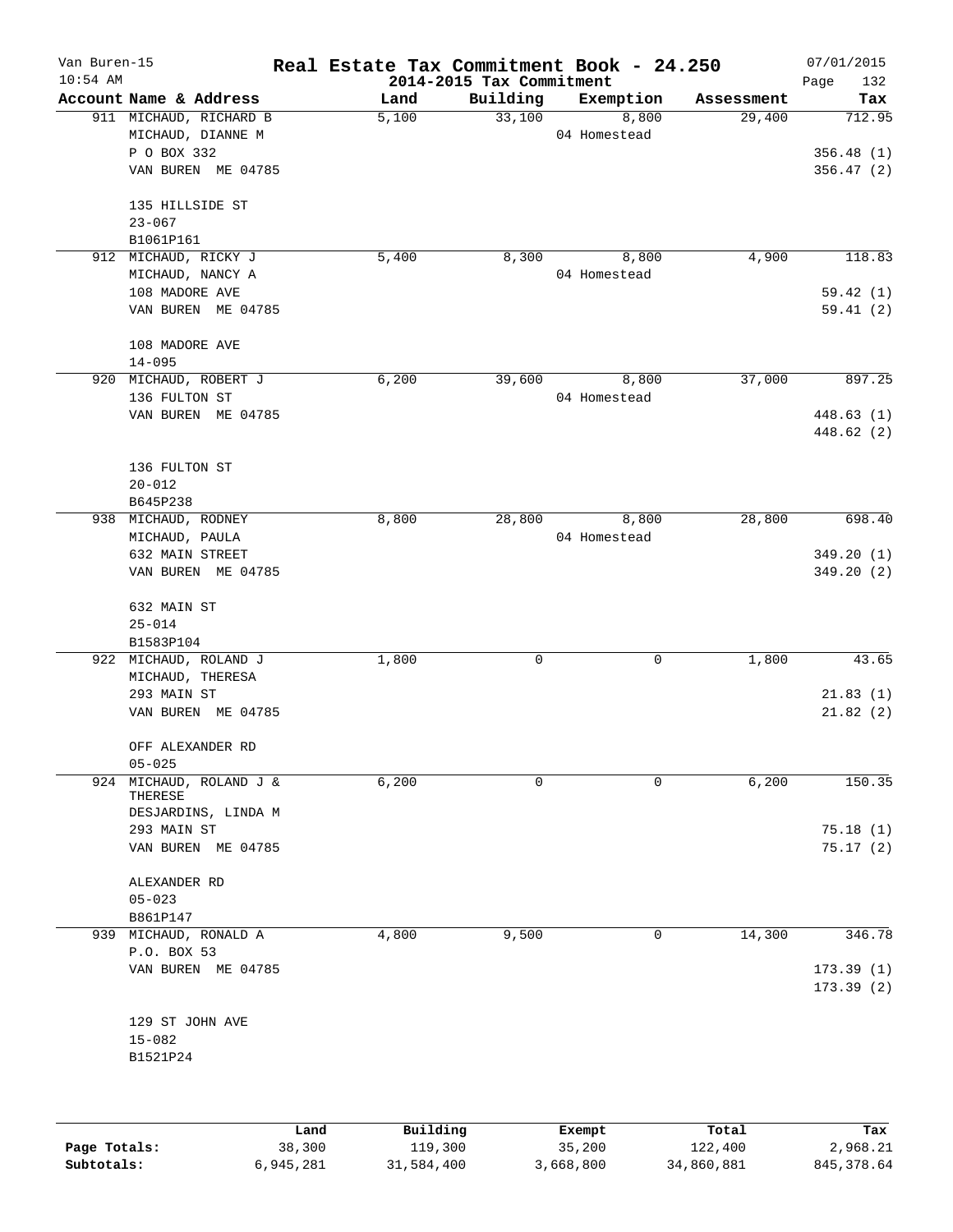| Van Buren-15<br>$10:54$ AM |                            |       |            |                                      | Real Estate Tax Commitment Book - 24.250 |              | 07/01/2015         |
|----------------------------|----------------------------|-------|------------|--------------------------------------|------------------------------------------|--------------|--------------------|
|                            | Account Name & Address     |       | Land       | 2014-2015 Tax Commitment<br>Building | Exemption                                | Assessment   | Page<br>133<br>Tax |
|                            | 927 MICHAUD, RONALD S      |       | 2,100      | $\mathbf 0$                          | $\mathbf 0$                              | 2,100        | 50.93              |
|                            | MICHAUD, SIMONE            | Acres | 17.00      |                                      |                                          |              |                    |
|                            | 273 MAIN ST                |       |            |                                      |                                          |              | 25.47(1)           |
|                            | VAN BUREN ME 04785         |       |            |                                      |                                          |              | 25.46(2)           |
|                            |                            |       |            |                                      |                                          |              |                    |
|                            | FULTON ST                  |       |            |                                      |                                          |              |                    |
|                            | $06 - 005A$                |       |            |                                      |                                          |              |                    |
|                            | B686P27 07/30/1986         |       |            |                                      |                                          |              |                    |
|                            | 926 MICHAUD, RONALD S      |       | 8,000      | 108,800                              | 8,800                                    | 108,000      | 2,619.00           |
|                            | MICHAUD, SIMONE            |       |            |                                      | 04 Homestead                             |              |                    |
|                            | 273 MAIN ST                |       |            |                                      |                                          |              | 1,309.50(1)        |
|                            | VAN BUREN ME 04785         |       |            |                                      |                                          |              | 1,309.50(2)        |
|                            |                            |       |            |                                      |                                          |              |                    |
|                            | 273 MAIN ST                |       |            |                                      |                                          |              |                    |
|                            | $18 - 047$                 |       |            |                                      |                                          |              |                    |
|                            | B726P168                   |       |            |                                      |                                          |              |                    |
|                            | 928 MICHAUD, SCOTT J       |       | 4,700      | 58,200                               | 8,800                                    | 54,100       | 1,311.93           |
|                            | 122 CHAMPLAIN ST           |       |            |                                      | 04 Homestead                             |              |                    |
|                            | VAN BUREN ME 04785         |       |            |                                      |                                          |              | 655.97(1)          |
|                            |                            |       |            |                                      |                                          |              | 655.96(2)          |
|                            | 122 CHAMPLAIN ST           |       |            |                                      |                                          |              |                    |
|                            | $20 - 045$                 |       |            |                                      |                                          |              |                    |
|                            | B1264P161                  |       |            |                                      |                                          |              |                    |
| 941                        | MICHELLE RIOUX COMPANY     |       | 15,500     | 132,500                              | 0                                        | 148,000      | 3,589.00           |
|                            | 107 JEFFERSON ST           |       |            |                                      |                                          |              |                    |
|                            | VAN BUREN ME 04785         |       |            |                                      |                                          |              | 1,794.50(1)        |
|                            |                            |       |            |                                      |                                          |              | 1,794.50(2)        |
|                            |                            |       |            |                                      |                                          |              |                    |
|                            | 52 MAIN ST                 |       |            |                                      |                                          |              |                    |
|                            | $15 - 103$                 |       |            |                                      |                                          |              |                    |
|                            | B1065P131                  |       |            |                                      |                                          |              |                    |
|                            | 942 MICHELLE RIOUX COMPANY |       | 3,500      | 47,100                               | 0                                        | 50,600       | 1,227.05           |
|                            | 107 JEFFERSON ST           |       |            |                                      |                                          |              |                    |
|                            | VAN BUREN ME 04785         |       |            |                                      |                                          |              | 613.53(1)          |
|                            |                            |       |            |                                      |                                          |              | 613.52(2)          |
|                            | 101 JEFFERSON ST           |       |            |                                      |                                          |              |                    |
|                            | $14 - 004A$                |       |            |                                      |                                          |              |                    |
|                            | B1065P131                  |       |            |                                      |                                          |              |                    |
|                            | 940 MICHELLE RIOUX COMPANY |       | 4,600      | 0                                    | 0                                        | 4,600        | 111.55             |
|                            | 107 JEFFERSON ST           |       |            |                                      |                                          |              |                    |
|                            | VAN BUREN ME 04785         |       |            |                                      |                                          |              | 55.78(1)           |
|                            |                            |       |            |                                      |                                          |              | 55.77(2)           |
|                            |                            |       |            |                                      |                                          |              |                    |
|                            | 111 JEFFERSON ST           |       |            |                                      |                                          |              |                    |
|                            | $14 - 010A$                |       |            |                                      |                                          |              |                    |
|                            | B1391P189                  |       |            |                                      |                                          |              |                    |
|                            | 943 MICHELLE RIOUX COMPANY |       | 12,900     | 179,900                              | 0                                        | 192,800      | 4,675.40           |
|                            | 107 JEFFERSON ST           |       |            |                                      |                                          |              |                    |
|                            | VAN BUREN ME 04785         |       |            |                                      |                                          |              | 2,337.70 (1)       |
|                            |                            |       |            |                                      |                                          |              | 2,337.70(2)        |
|                            |                            |       |            |                                      |                                          |              |                    |
|                            | 107 JEFFERSON ST           |       |            |                                      |                                          |              |                    |
|                            | $14 - 004B$                |       |            |                                      |                                          |              |                    |
|                            | B1065P131                  |       |            |                                      |                                          |              |                    |
|                            |                            |       |            |                                      |                                          |              |                    |
|                            |                            | Land  | Building   |                                      | Exempt                                   | Total        | Tax                |
| Page Totals:               | 51,300                     |       | 526,500    |                                      | 17,600                                   | 560,200      | 13,584.86          |
| Subtotals:                 | 6,996,581                  |       | 32,110,900 |                                      | 3,686,400                                | 35, 421, 081 | 858,963.50         |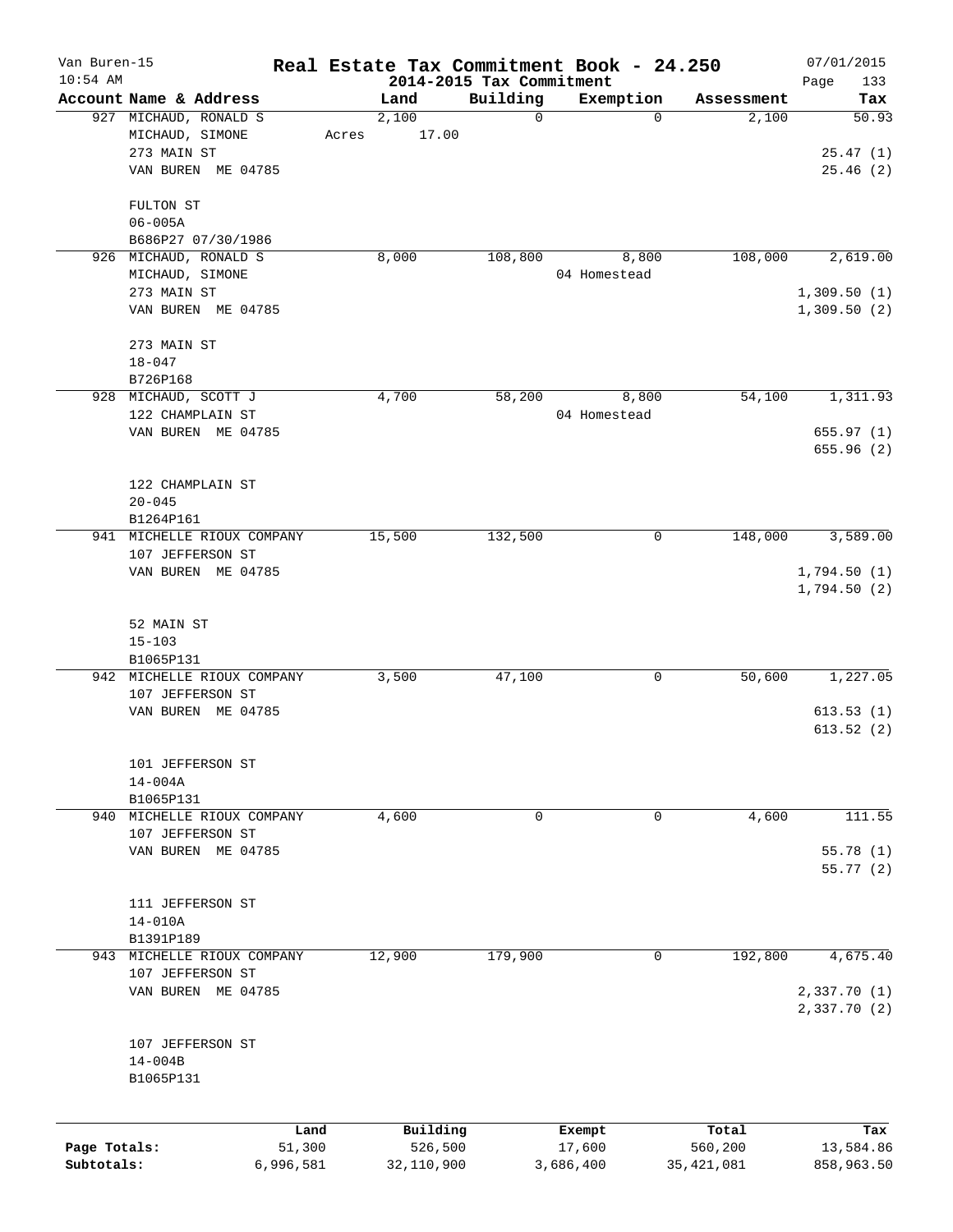| Van Buren-15<br>$10:54$ AM |                                             | Real Estate Tax Commitment Book - 24.250 | 2014-2015 Tax Commitment |                       |              | 07/01/2015<br>Page<br>134 |
|----------------------------|---------------------------------------------|------------------------------------------|--------------------------|-----------------------|--------------|---------------------------|
|                            | Account Name & Address                      | Land                                     | Building                 | Exemption             | Assessment   | Tax                       |
|                            | 949 MONTGOMERY, ROBERT<br>PO BOX 604        | 3,500                                    | 28,200                   | $\Omega$              | 31,700       | 768.73                    |
|                            | CENTER OSSIPEE NH<br>03814                  |                                          |                          |                       |              | 384.37 (1)<br>384.36 (2)  |
|                            | 118 JACKSON ST                              |                                          |                          |                       |              |                           |
|                            | $18 - 090$<br>B1211P45                      |                                          |                          |                       |              |                           |
|                            | 958 MOORE, ALEXANDER                        | 7,000                                    | 11,100                   | 0                     | 18,100       | 438.93                    |
|                            | C/O LUCY EDWARDS                            |                                          |                          |                       |              |                           |
|                            | PO BOX 603<br>DELTAVILLE VA 23043           |                                          |                          |                       |              | 219.47(1)<br>219.46 (2)   |
|                            | 330 MAIN ST                                 |                                          |                          |                       |              |                           |
|                            | $20 - 069$                                  |                                          |                          |                       |              |                           |
|                            | B1576P342                                   |                                          |                          |                       |              |                           |
|                            | 961 MORIN, GERARD J<br>184 MAIN ST          | 19,200                                   | 10,600                   | 8,800<br>04 Homestead | 21,000       | 509.25                    |
|                            | VAN BUREN ME 04785                          |                                          |                          |                       |              | 254.63(1)<br>254.62 (2)   |
|                            | 143 MASSE RD                                |                                          |                          |                       |              |                           |
|                            | $02 - 012$                                  |                                          |                          |                       |              |                           |
|                            | B447P248                                    |                                          |                          |                       |              |                           |
|                            | 960 MORIN, JEAN                             | 4,600                                    | 19,100                   | 0                     | 23,700       | 574.73                    |
|                            | 144 MASSE RD.                               |                                          |                          |                       |              |                           |
|                            | VAN BUREN ME 04785                          |                                          |                          |                       |              | 287.37(1)<br>287.36(2)    |
|                            | 184 MAIN ST                                 |                                          |                          |                       |              |                           |
|                            | $18 - 137$<br>B1652P112 08/24/2009          |                                          |                          |                       |              |                           |
|                            | 967 MORIN, JOHN P                           | 4,900                                    | 32,200                   | 8,800                 | 28,300       | 686.28                    |
|                            | MORIN, JHERI E                              |                                          |                          | 04 Homestead          |              |                           |
|                            | 981 MAIN ST                                 |                                          |                          |                       |              | 343.14 (1)                |
|                            | VAN BUREN ME 04785                          |                                          |                          |                       |              | 343.14 (2)                |
|                            | 981 MAIN ST                                 |                                          |                          |                       |              |                           |
|                            | $10 - 008A$                                 |                                          |                          |                       |              |                           |
|                            | B1295P67                                    |                                          |                          |                       |              |                           |
|                            | 968 MORIN, JOHN P<br>981 MAIN ST            | 9,100                                    | 0                        | 0                     | 9,100        | 220.68                    |
|                            | VAN BUREN ME 04785                          |                                          |                          |                       |              | 110.34(1)                 |
|                            |                                             |                                          |                          |                       |              | 110.34(2)                 |
|                            | OFF RR 1                                    |                                          |                          |                       |              |                           |
|                            | $09 - 001$                                  |                                          |                          |                       |              |                           |
|                            | B815P213                                    |                                          |                          |                       |              |                           |
|                            | 963 MORIN, STEVEN V<br>DUHANEY MORIN, CARLA | 2,500                                    | $\mathbf 0$              | $\mathbf 0$           | 2,500        | 60.63                     |
|                            | 1007 MAIN ST                                |                                          |                          |                       |              | 30.32(1)                  |
|                            | VAN BUREN ME 04785                          |                                          |                          |                       |              | 30.31(2)                  |
|                            | R-ROUTE 1                                   |                                          |                          |                       |              |                           |
|                            | $10 - 003$                                  |                                          |                          |                       |              |                           |
|                            | B1806P241 04/30/2013                        |                                          |                          |                       |              |                           |
|                            |                                             | Building<br>Land                         | Exempt                   |                       | Total        | Tax                       |
| Page Totals:               | 50,800                                      | 101,200                                  | 17,600                   |                       | 134,400      | 3,259.23                  |
| Subtotals:                 | 7,047,381                                   | 32, 212, 100                             | 3,704,000                |                       | 35, 555, 481 | 862, 222.73               |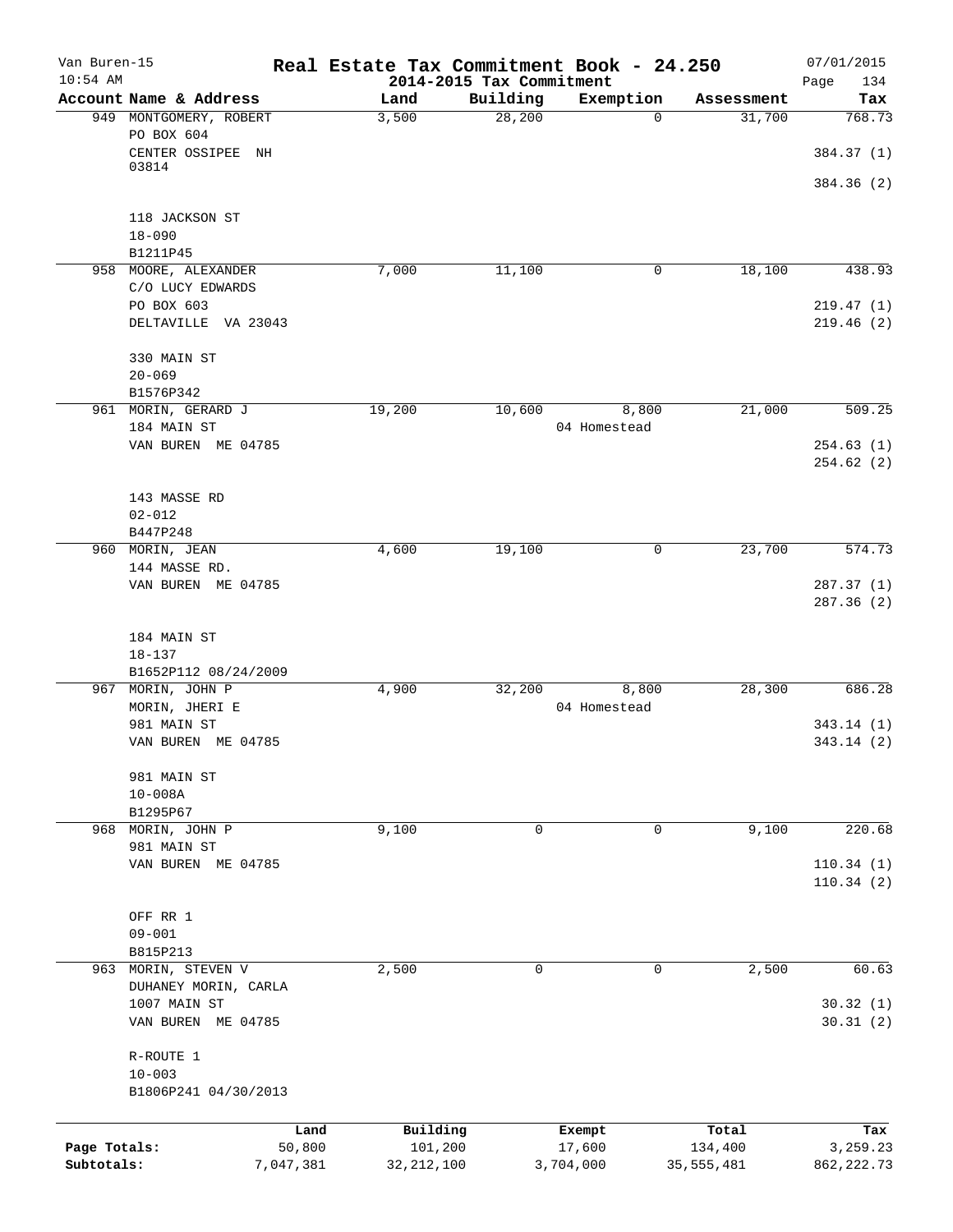| Van Buren-15 |                                     | Real Estate Tax Commitment Book - 24.250 |                          |                          |                      | 07/01/2015      |
|--------------|-------------------------------------|------------------------------------------|--------------------------|--------------------------|----------------------|-----------------|
| $10:54$ AM   | Account Name & Address              |                                          | 2014-2015 Tax Commitment |                          |                      | Page<br>135     |
|              | 966 MORIN, STEVEN V                 | Land<br>18,400                           | Building<br>6,300        | Exemption<br>$\mathbf 0$ | Assessment<br>24,700 | Tax<br>598.98   |
|              | DUHANEY MORIN, CARLA                |                                          |                          |                          |                      |                 |
|              | 1007 MAIN ST                        |                                          |                          |                          |                      | 299.49(1)       |
|              | VAN BUREN ME 04785                  |                                          |                          |                          |                      | 299.49(2)       |
|              |                                     |                                          |                          |                          |                      |                 |
|              | 967 MAIN ST                         |                                          |                          |                          |                      |                 |
|              | $07 - 012$                          |                                          |                          |                          |                      |                 |
|              | B1806P241 04/30/2013                |                                          |                          |                          |                      |                 |
| 969          | MORIN, STEVEN V                     | 4,400                                    | 8,200                    | 8,800                    | 3,800                | 92.15           |
|              | DUHANEY MORIN, CARLA                |                                          |                          | 04 Homestead             |                      |                 |
|              | 1007 MAIN ST                        |                                          |                          |                          |                      | 46.08(1)        |
|              | VAN BUREN ME 04785                  |                                          |                          |                          |                      | 46.07 (2)       |
|              |                                     |                                          |                          |                          |                      |                 |
|              | 963 MAIN ST                         |                                          |                          |                          |                      |                 |
|              | $07 - 012A$<br>B1806P241 04/30/2013 |                                          |                          |                          |                      |                 |
|              | 962 MORIN, STEVEN V                 | 29,100                                   | 0                        | $\mathbf 0$              | 29,100               | 705.68          |
|              | 1007 MAIN ST                        |                                          |                          |                          |                      |                 |
|              | VAN BUREN ME 04785                  |                                          |                          |                          |                      | 352.84(1)       |
|              |                                     |                                          |                          |                          |                      | 352.84(2)       |
|              |                                     |                                          |                          |                          |                      |                 |
|              | ALEXANDER RD                        |                                          |                          |                          |                      |                 |
|              | $09 - 031$                          |                                          |                          |                          |                      |                 |
|              | B1784P124 10/17/2012                |                                          |                          |                          |                      |                 |
| 970          | MORRIS, GERALDINE                   | 4,600                                    | 24,400                   | 0                        | 29,000               | 703.25          |
|              | C/O ROBERT A. SULLIVAN              |                                          |                          |                          |                      |                 |
|              | (PR)                                |                                          |                          |                          |                      |                 |
|              | 181 PROCTOR RD                      |                                          |                          |                          |                      | 351.63(1)       |
|              | ARUNDEL ME 04046                    |                                          |                          |                          |                      | 351.62(2)       |
|              | 131 STATE ST                        |                                          |                          |                          |                      |                 |
|              | $13 - 015$                          |                                          |                          |                          |                      |                 |
|              | 971 MORROW, ALBERT L                | 6,600                                    | 79,400                   | 14,080                   | 71,920               | 1,744.06        |
|              | (ESTATE)                            |                                          |                          |                          |                      |                 |
|              | MORROW, ALICE                       |                                          |                          | 02 Veteran               |                      |                 |
|              | 142 LAPLANTE HEIGHTS                |                                          |                          | 04 Homestead             |                      | 872.03 (1)      |
|              | VAN BUREN ME 04785                  |                                          |                          |                          |                      | 872.03 (2)      |
|              | 142 LAPLANTE HEIGHTS                |                                          |                          |                          |                      |                 |
|              | 18C-001A                            |                                          |                          |                          |                      |                 |
|              | B1239P201                           |                                          |                          |                          |                      |                 |
|              | 973 MORROW, CARL J                  | 5,000                                    | 81,800                   | 8,800                    | 78,000               | 1,891.50        |
|              | MORROW, KAREN M                     |                                          |                          | 04 Homestead             |                      |                 |
|              | 104 ADAMS ST APT 101                |                                          |                          |                          |                      | 945.75 (1)      |
|              | VAN BUREN ME 04785                  |                                          |                          |                          |                      | 945.75 (2)      |
|              |                                     |                                          |                          |                          |                      |                 |
|              | 104 ADAMS ST                        |                                          |                          |                          |                      |                 |
|              | $18 - 034$                          |                                          |                          |                          |                      |                 |
| 972          | MORROW, CARL J                      | 3,200                                    | 44,300                   | 0                        | 47,500               | 1,151.88        |
|              | MORROW, KAREN M                     |                                          |                          |                          |                      |                 |
|              | 104 ADAMS ST APT 101                |                                          |                          |                          |                      | 575.94(1)       |
|              | VAN BUREN ME 04785                  |                                          |                          |                          |                      | 575.94(2)       |
|              | 116 ROOSEVELT AVE.                  |                                          |                          |                          |                      |                 |
|              | $14 - 129$                          |                                          |                          |                          |                      |                 |
|              | B1113P217                           |                                          |                          |                          |                      |                 |
|              |                                     |                                          |                          |                          |                      |                 |
|              |                                     |                                          |                          |                          |                      |                 |
| Page Totals: | Land<br>71,300                      | Building<br>244,400                      |                          | Exempt<br>31,680         | Total<br>284,020     | Tax<br>6,887.50 |
| Subtotals:   | 7,118,681                           | 32,456,500                               |                          | 3,735,680                | 35,839,501           | 869,110.23      |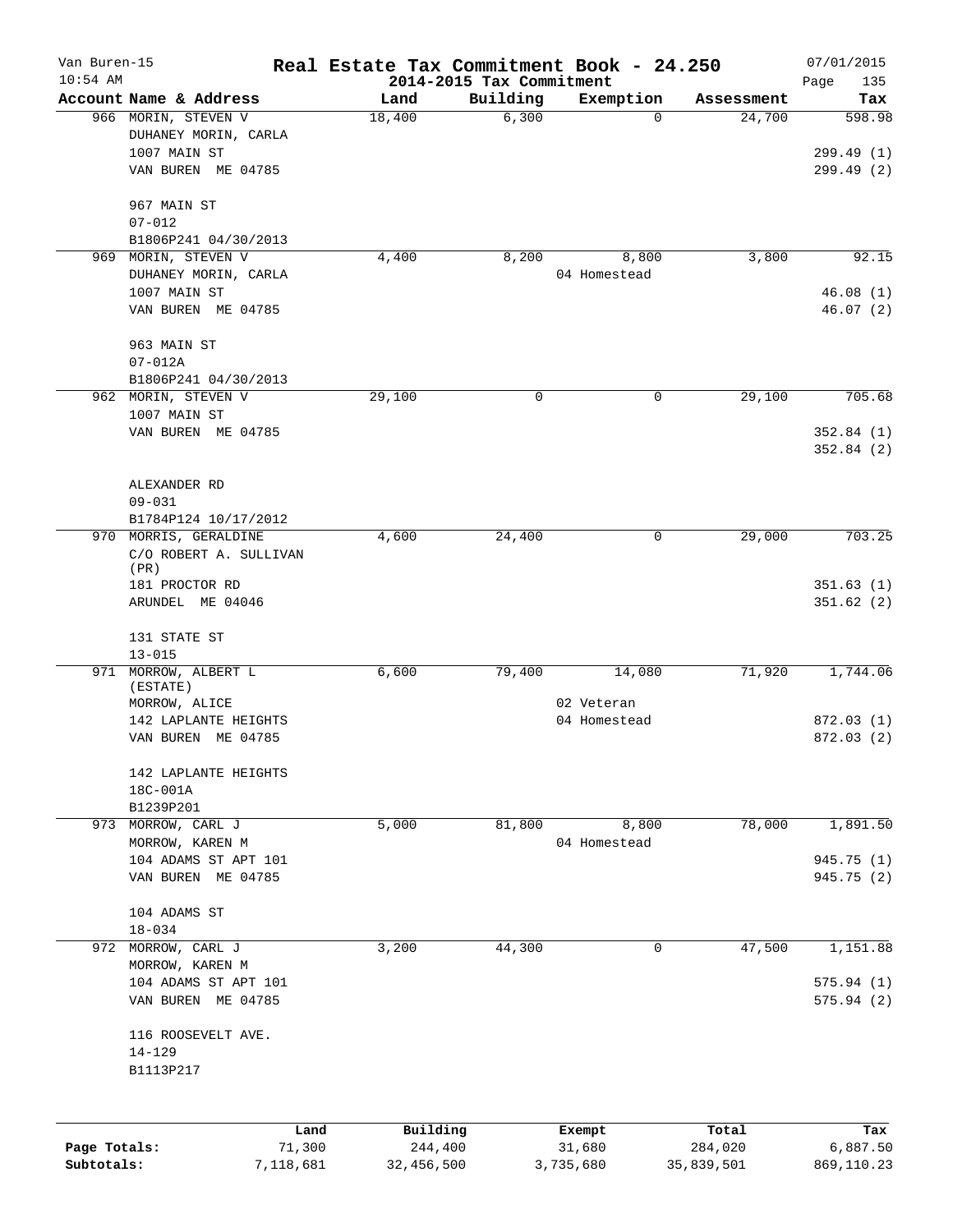| Van Buren-15<br>$10:54$ AM |                                     | Real Estate Tax Commitment Book - 24.250 | 2014-2015 Tax Commitment |                    |            | 07/01/2015<br>Page<br>136 |
|----------------------------|-------------------------------------|------------------------------------------|--------------------------|--------------------|------------|---------------------------|
|                            | Account Name & Address              | Land                                     | Building                 | Exemption          | Assessment | Tax                       |
|                            | 1534 MORROW, CARL J                 | 3,600                                    | $\mathbf 0$              | $\Omega$           | 3,600      | 87.30                     |
|                            | MORROW, KAREN                       |                                          |                          |                    |            |                           |
|                            | 104 ADAMS STREET, APT.              |                                          |                          |                    |            | 43.65(1)                  |
|                            | 101                                 |                                          |                          |                    |            |                           |
|                            | Van Buren ME 04785                  |                                          |                          |                    |            | 43.65(2)                  |
|                            | OFF MAIN STREET                     |                                          |                          |                    |            |                           |
|                            | $18 - 034A$                         |                                          |                          |                    |            |                           |
|                            | B1706P216 12/21/2010                |                                          |                          |                    |            |                           |
|                            | 974 MORROW, GERALD J                | 2,600                                    | 35,500                   | 14,080             | 24,020     | 582.49                    |
|                            | MORROW, DIANE                       |                                          |                          | 04 Homestead       |            |                           |
|                            | 115 ST JOHN AVE                     |                                          |                          | 02 Veteran         |            | 291.25(1)                 |
|                            | VAN BUREN ME 04785                  |                                          |                          |                    |            | 291.24(2)                 |
|                            |                                     |                                          |                          |                    |            |                           |
|                            | 115 ST JOHN AVE                     |                                          |                          |                    |            |                           |
|                            | $15 - 077$                          |                                          |                          |                    |            |                           |
|                            | B363P417                            |                                          |                          |                    |            |                           |
|                            | 976 MORROW, PETER J                 | 13,800                                   | 0                        | 0                  | 13,800     | 334.65                    |
|                            | 205 STATE ST                        |                                          |                          |                    |            |                           |
|                            | VAN BUREN ME 04785                  |                                          |                          |                    |            | 167.33(1)                 |
|                            |                                     |                                          |                          |                    |            | 167.32(2)                 |
|                            |                                     |                                          |                          |                    |            |                           |
|                            | OFF ALEXANDER RD                    |                                          |                          |                    |            |                           |
|                            | $05 - 015$                          |                                          |                          |                    |            |                           |
|                            | B909P282                            | 6,300                                    |                          | 0                  | 46,300     | 1,122.78                  |
|                            | 975 MORROW, PETER J<br>205 STATE ST |                                          | 40,000                   |                    |            |                           |
|                            | VAN BUREN ME 04785                  |                                          |                          |                    |            | 561.39(1)                 |
|                            |                                     |                                          |                          |                    |            | 561.39(2)                 |
|                            |                                     |                                          |                          |                    |            |                           |
|                            | 205 STATE ST                        |                                          |                          |                    |            |                           |
|                            | 12A-012                             |                                          |                          |                    |            |                           |
|                            | B705P62                             |                                          |                          |                    |            |                           |
|                            | 977 MORROW, WAYNE                   | 4,600                                    | 32,900                   | 8,800              | 28,700     | 695.98                    |
|                            | 164 MAIN ST SUITE 101               |                                          |                          | 04 Homestead       |            |                           |
|                            | VAN BUREN ME 04785                  |                                          |                          |                    |            | 347.99 (1)                |
|                            |                                     |                                          |                          |                    |            | 347.99 (2)                |
|                            |                                     |                                          |                          |                    |            |                           |
|                            | 164 MAIN ST                         |                                          |                          |                    |            |                           |
|                            | $17 - 053$                          |                                          |                          |                    |            |                           |
|                            | B877P89                             |                                          |                          |                    |            |                           |
|                            | 979 MULLINS, ORA MAE                | 5,400                                    | 39,600                   | 0                  | 45,000     | 1,091.25                  |
|                            | 11653 PIERVIEW RD                   |                                          |                          |                    |            |                           |
|                            | DADE CITY FL 33525                  |                                          |                          |                    |            | 545.63(1)                 |
|                            |                                     |                                          |                          |                    |            | 545.62(2)                 |
|                            |                                     |                                          |                          |                    |            |                           |
|                            | 121 HARRISON ST                     |                                          |                          |                    |            |                           |
|                            | $18 - 013$                          |                                          |                          |                    |            |                           |
|                            | B1565P5                             |                                          |                          |                    |            |                           |
|                            | 896 MULVEY, PATRICIA                | 4,600                                    | 46,200                   | 5,280              | 45,520     | 1,103.86                  |
|                            | 104 WAHSINGTON AVE                  |                                          |                          | 27 Veteran (Widow) |            |                           |
|                            | APT 203                             |                                          |                          |                    |            | 551.93(1)                 |
|                            | VAN BUREN ME 04785                  |                                          |                          |                    |            | 551.93(2)                 |
|                            |                                     |                                          |                          |                    |            |                           |
|                            | 127 STATE ST                        |                                          |                          |                    |            |                           |
|                            | $13 - 014$                          |                                          |                          |                    |            |                           |
|                            | B1836P68 11/15/2013                 |                                          |                          |                    |            |                           |
|                            |                                     |                                          |                          |                    |            |                           |
|                            |                                     | Building<br>Land                         |                          | Exempt             | Total      | Tax                       |
| Page Totals:               | 40,900                              | 194,200                                  |                          | 28,160             | 206,940    | 5,018.31                  |
| Subtotals:                 | 7,159,581                           | 32,650,700                               |                          | 3,763,840          | 36,046,441 | 874, 128.54               |
|                            |                                     |                                          |                          |                    |            |                           |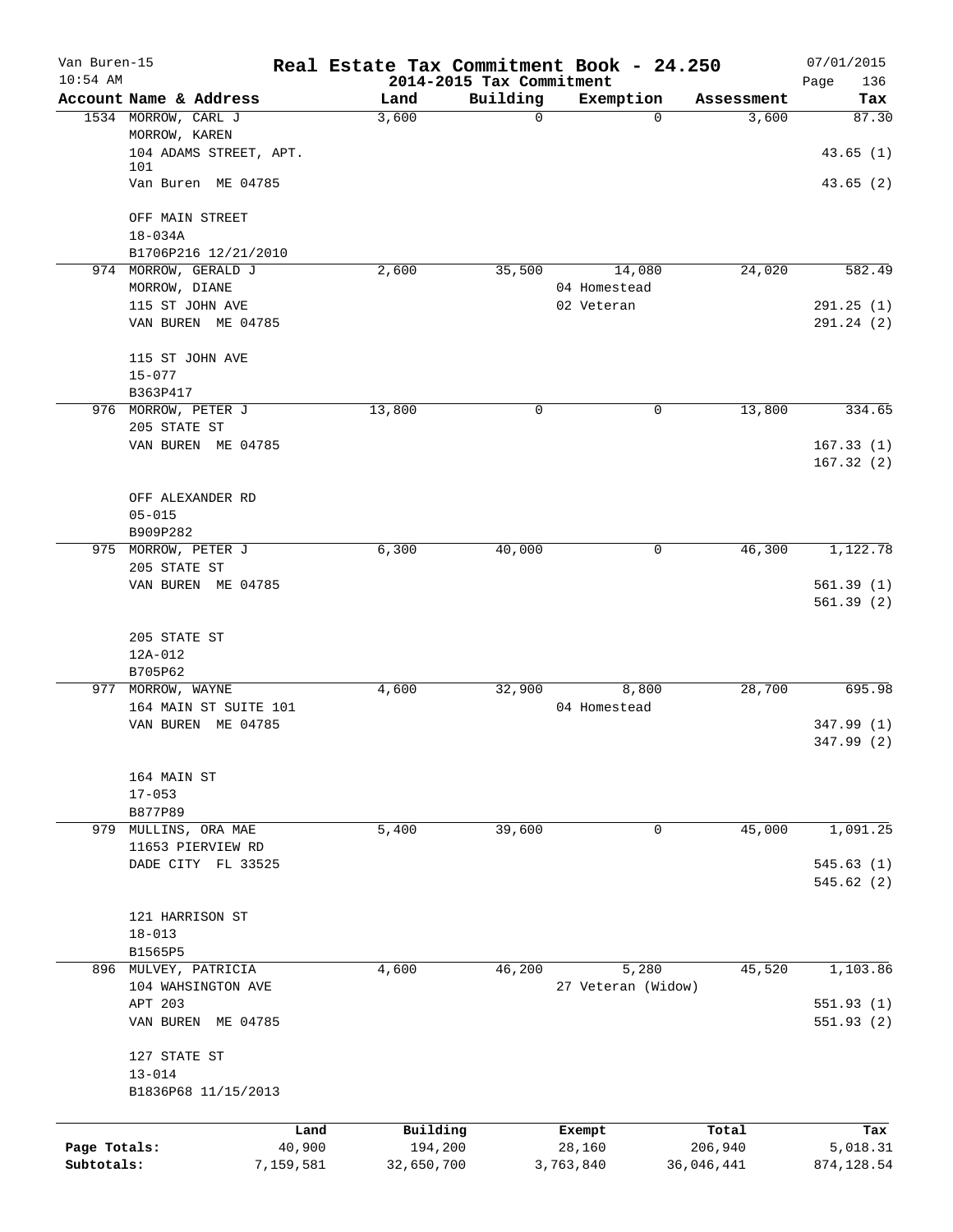| Van Buren-15<br>$10:54$ AM |                                              | Real Estate Tax Commitment Book - 24.250 | 2014-2015 Tax Commitment |                       |                         | 07/01/2015             |
|----------------------------|----------------------------------------------|------------------------------------------|--------------------------|-----------------------|-------------------------|------------------------|
|                            | Account Name & Address                       | Land                                     | Building                 | Exemption             | Assessment              | Page<br>137<br>Tax     |
|                            | 980 MURRAY, LARRY                            | 3,100                                    | 36,100                   | 14,080                | 25,120                  | 609.16                 |
|                            | DEPT OF HUMAN                                |                                          |                          | 03 Veteran (Non-Maine |                         |                        |
|                            | SERVICES/ELDERLY<br>30 SKYWAY DR UNIT 100    |                                          |                          | 04 Homestead          |                         | 304.58(1)              |
|                            | CARIBOU ME 04736                             |                                          |                          |                       |                         | 304.58(2)              |
|                            |                                              |                                          |                          |                       |                         |                        |
|                            | 131 HIGH ST                                  |                                          |                          |                       |                         |                        |
|                            | $14 - 075$                                   |                                          |                          |                       |                         |                        |
|                            | B1344P341<br>996 NADEAU RONALD R             | 2,500                                    | $\Omega$                 | 0                     | 2,500                   | 60.63                  |
|                            | NADEAU JEANNINE G                            |                                          |                          |                       |                         |                        |
|                            | 2050 BOSTON TURNPIKE                         |                                          |                          |                       |                         | 30.32(1)               |
|                            | COVENTRY CT 06238                            |                                          |                          |                       |                         | 30.31(2)               |
|                            | OFF TOWER DR                                 |                                          |                          |                       |                         |                        |
|                            | 12A-058                                      |                                          |                          |                       |                         |                        |
|                            | B1166P165                                    |                                          |                          |                       |                         |                        |
|                            | 983 NADEAU, ARMAND L<br>135 STATE ST         | 6,300                                    | 31,300                   | 8,800                 | 28,800                  | 698.40                 |
|                            | VAN BUREN ME 04785                           |                                          |                          | 04 Homestead          |                         | 349.20(1)              |
|                            |                                              |                                          |                          |                       |                         | 349.20(2)              |
|                            | 135 STATE ST                                 |                                          |                          |                       |                         |                        |
|                            | $13 - 017$                                   |                                          |                          |                       |                         |                        |
|                            | B984P328                                     |                                          |                          |                       |                         |                        |
|                            | 982 NADEAU, FERNAND                          | 6,600                                    | 0                        | 0                     | 6,600                   | 160.05                 |
|                            | 20 SARATOGA LANE                             |                                          |                          |                       |                         |                        |
|                            | SCARBOROUGH ME 04074                         |                                          |                          |                       |                         | 80.03(1)<br>80.02(2)   |
|                            | WRIGHT ST                                    |                                          |                          |                       |                         |                        |
|                            | $21 - 017A$                                  |                                          |                          |                       |                         |                        |
|                            | 981 NADEAU, LINDA                            | 5,800                                    | 22,700                   | 8,800                 | 19,700                  | 477.73                 |
|                            | 127 WRIGHT STREET                            |                                          |                          | 04 Homestead          |                         |                        |
|                            | VAN BUREN ME 04937                           |                                          |                          |                       |                         | 238.87(1)              |
|                            |                                              |                                          |                          |                       |                         | 238.86(2)              |
|                            | 127 WRIGHT ST                                |                                          |                          |                       |                         |                        |
|                            | $21 - 017$                                   |                                          |                          |                       |                         |                        |
|                            | B1558P288                                    |                                          |                          |                       |                         |                        |
|                            | 1008 NADEAU, NICOLE A                        | 3,400                                    | 50,500                   | 0                     | 53,900                  | 1,307.08               |
|                            | 823 ARRINGTON DRIVE                          |                                          |                          |                       |                         |                        |
|                            | SILVER SPRING MD 20901                       |                                          |                          |                       |                         | 653.54(1)<br>653.54(2) |
|                            |                                              |                                          |                          |                       |                         |                        |
|                            | 130 PINE ST                                  |                                          |                          |                       |                         |                        |
|                            | $14 - 066$                                   |                                          |                          |                       |                         |                        |
|                            | B1588P83                                     |                                          |                          |                       |                         |                        |
|                            | 984 NADEAU, NICOLE A<br>2050 BOSTON TURNPIKE | 21,300                                   | $\mathbf 0$              | $\mathbf 0$           | 21,300                  | 516.53                 |
|                            | COVENTRY CT 06238                            |                                          |                          |                       |                         | 258.27(1)              |
|                            |                                              |                                          |                          |                       |                         | 258.26(2)              |
|                            | LAKE RD                                      |                                          |                          |                       |                         |                        |
|                            | $04 - 025$                                   |                                          |                          |                       |                         |                        |
|                            | B1326P180                                    |                                          |                          |                       |                         |                        |
|                            |                                              |                                          |                          |                       |                         |                        |
|                            | Land                                         | Building                                 |                          | Exempt                | Total                   | Tax                    |
| Page Totals:<br>Subtotals: | 49,000<br>7,208,581                          | 140,600<br>32,791,300                    |                          | 31,680<br>3,795,520   | 157,920<br>36, 204, 361 | 3,829.58<br>877,958.12 |
|                            |                                              |                                          |                          |                       |                         |                        |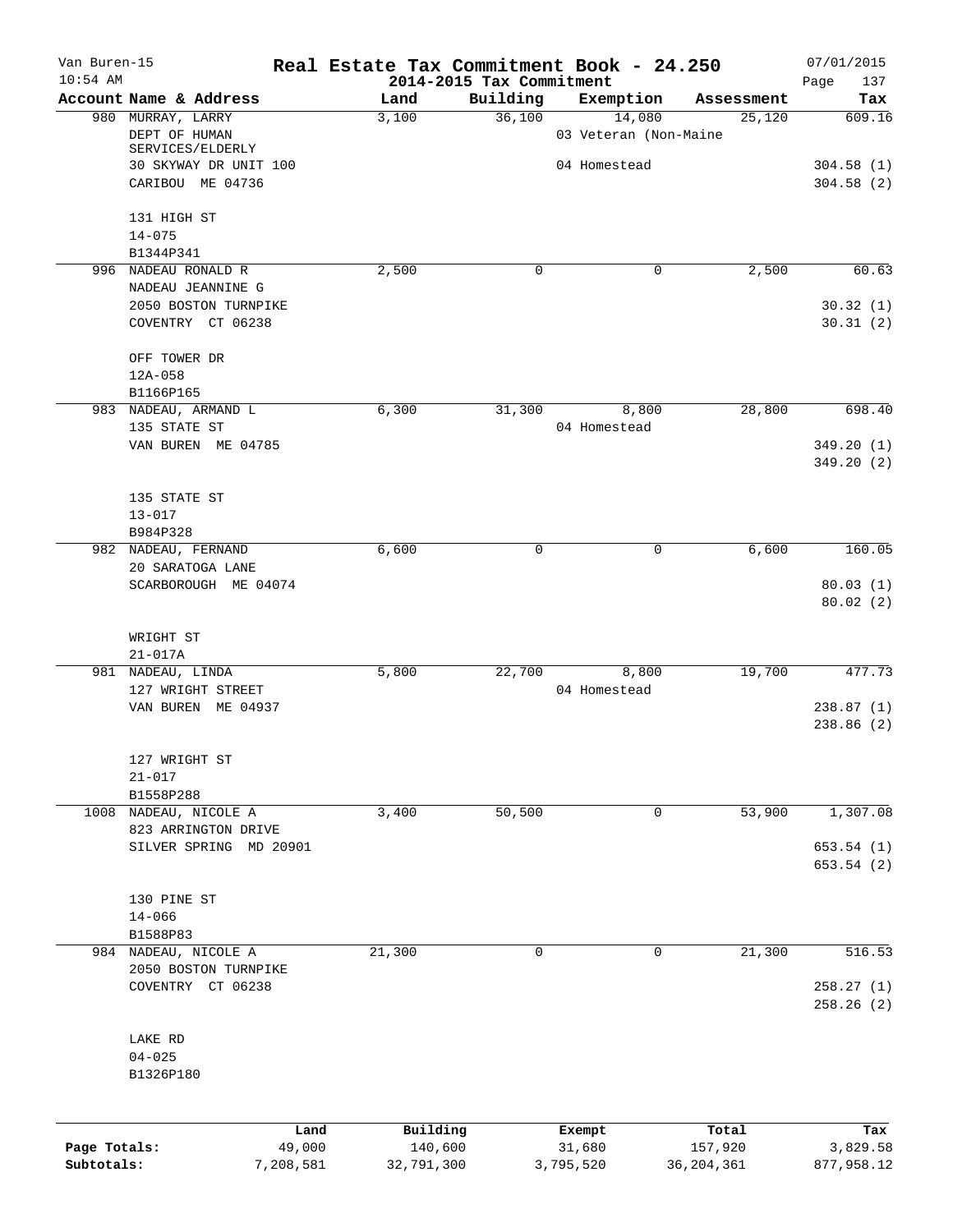| Van Buren-15<br>$10:54$ AM |                                           | Real Estate Tax Commitment Book - 24.250 | 2014-2015 Tax Commitment |              |              | 07/01/2015<br>138<br>Page |
|----------------------------|-------------------------------------------|------------------------------------------|--------------------------|--------------|--------------|---------------------------|
|                            | Account Name & Address                    | Land                                     | Building                 | Exemption    | Assessment   | Tax                       |
|                            | 985 NADEAU, PAUL J                        | 7,000                                    | 63,800                   | 8,800        | 62,000       | 1,503.50                  |
|                            | NADEAU, ANNE                              |                                          |                          | 04 Homestead |              |                           |
|                            | 186 STATE ST                              |                                          |                          |              |              | 751.75(1)                 |
|                            | VAN BUREN ME 04785                        |                                          |                          |              |              | 751.75 (2)                |
|                            | 186 STATE ST                              |                                          |                          |              |              |                           |
|                            | 12A-019B                                  |                                          |                          |              |              |                           |
|                            | B510P17                                   |                                          |                          |              |              |                           |
|                            | 986 NADEAU, RONALD                        | 24,400                                   | 0                        | 0            | 24,400       | 591.70                    |
|                            | NADEAU, JEANNINE G                        |                                          |                          |              |              |                           |
|                            | 2050 BOSTON TURNPIKE<br>COVENTRY CT 06238 |                                          |                          |              |              | 295.85(1)<br>295.85(2)    |
|                            |                                           |                                          |                          |              |              |                           |
|                            | OFF LAKE RD                               |                                          |                          |              |              |                           |
|                            | $04 - 006$                                |                                          |                          |              |              |                           |
|                            | B1150P89                                  |                                          |                          |              |              |                           |
|                            | 987 NADEAU, RONALD                        | 21,800                                   | 0                        | 0            | 21,800       | 528.65                    |
|                            | NADEAU, JEANNINE G                        |                                          |                          |              |              |                           |
|                            | 2050 BOSTON TURNPIKE                      |                                          |                          |              |              | 264.33(1)                 |
|                            | COVENTRY CT 06238                         |                                          |                          |              |              | 264.32(2)                 |
|                            | OFF LAKE RD                               |                                          |                          |              |              |                           |
|                            | $04 - 005$                                |                                          |                          |              |              |                           |
|                            | B1150P89                                  |                                          |                          |              |              |                           |
|                            | 988 NADEAU, RONALD                        | 25,300                                   | $\mathbf 0$              | 0            | 25,300       | 613.53                    |
|                            | NADEAU, JEANNINE G                        |                                          |                          |              |              |                           |
|                            | 2050 BOSTON TURNPIKE                      |                                          |                          |              |              | 306.77(1)                 |
|                            | COVENTRY CT 06238                         |                                          |                          |              |              | 306.76 (2)                |
|                            | OFF LAKE RD                               |                                          |                          |              |              |                           |
|                            | $04 - 007$                                |                                          |                          |              |              |                           |
|                            | B1150P89                                  |                                          |                          |              |              |                           |
|                            | 989 NADEAU, RONALD B                      | 16,500                                   | 0                        | 0            | 16,500       | 400.13                    |
|                            | 2050 BOSTON TURNPIKE                      |                                          |                          |              |              |                           |
|                            | COVENTRY CT 06238                         |                                          |                          |              |              | 200.07(1)<br>200.06(2)    |
|                            |                                           |                                          |                          |              |              |                           |
|                            | LAKE RD                                   |                                          |                          |              |              |                           |
|                            | $05 - 007$                                |                                          |                          |              |              |                           |
| 1001                       | B399P518<br>NADEAU, RONALD R              | 4,000                                    | 0                        | 0            | 4,000        | 97.00                     |
|                            | NADEAU, JEANNINE                          |                                          |                          |              |              |                           |
|                            | 2050 BOSTON TURNPIKE                      |                                          |                          |              |              | 48.50(1)                  |
|                            | COVENTRY CT 06238                         |                                          |                          |              |              | 48.50(2)                  |
|                            |                                           |                                          |                          |              |              |                           |
|                            | OFF POPLAR ST                             |                                          |                          |              |              |                           |
|                            | $03 - 007$                                |                                          |                          |              |              |                           |
|                            | B1054P78                                  |                                          |                          |              |              |                           |
| 1003                       | NADEAU, RONALD R                          | 22,600                                   | 0                        | 0            | 22,600       | 548.05                    |
|                            | NADEAU, JEANNINE                          |                                          |                          |              |              |                           |
|                            | 2050 BOSTON TURNPIKE                      |                                          |                          |              |              | 274.03(1)                 |
|                            | COVENTRY CT 06238                         |                                          |                          |              |              | 274.02(2)                 |
|                            | CASTONGUAY RD                             |                                          |                          |              |              |                           |
|                            | $03 - 030$                                |                                          |                          |              |              |                           |
|                            | B394P567                                  |                                          |                          |              |              |                           |
|                            |                                           |                                          |                          |              |              |                           |
|                            |                                           | Building<br>Land                         |                          | Exempt       | Total        | Tax                       |
| Page Totals:               | 121,600                                   | 63,800                                   |                          | 8,800        | 176,600      | 4,282.56                  |
| Subtotals:                 | 7,330,181                                 | 32,855,100                               |                          | 3,804,320    | 36, 380, 961 | 882, 240.68               |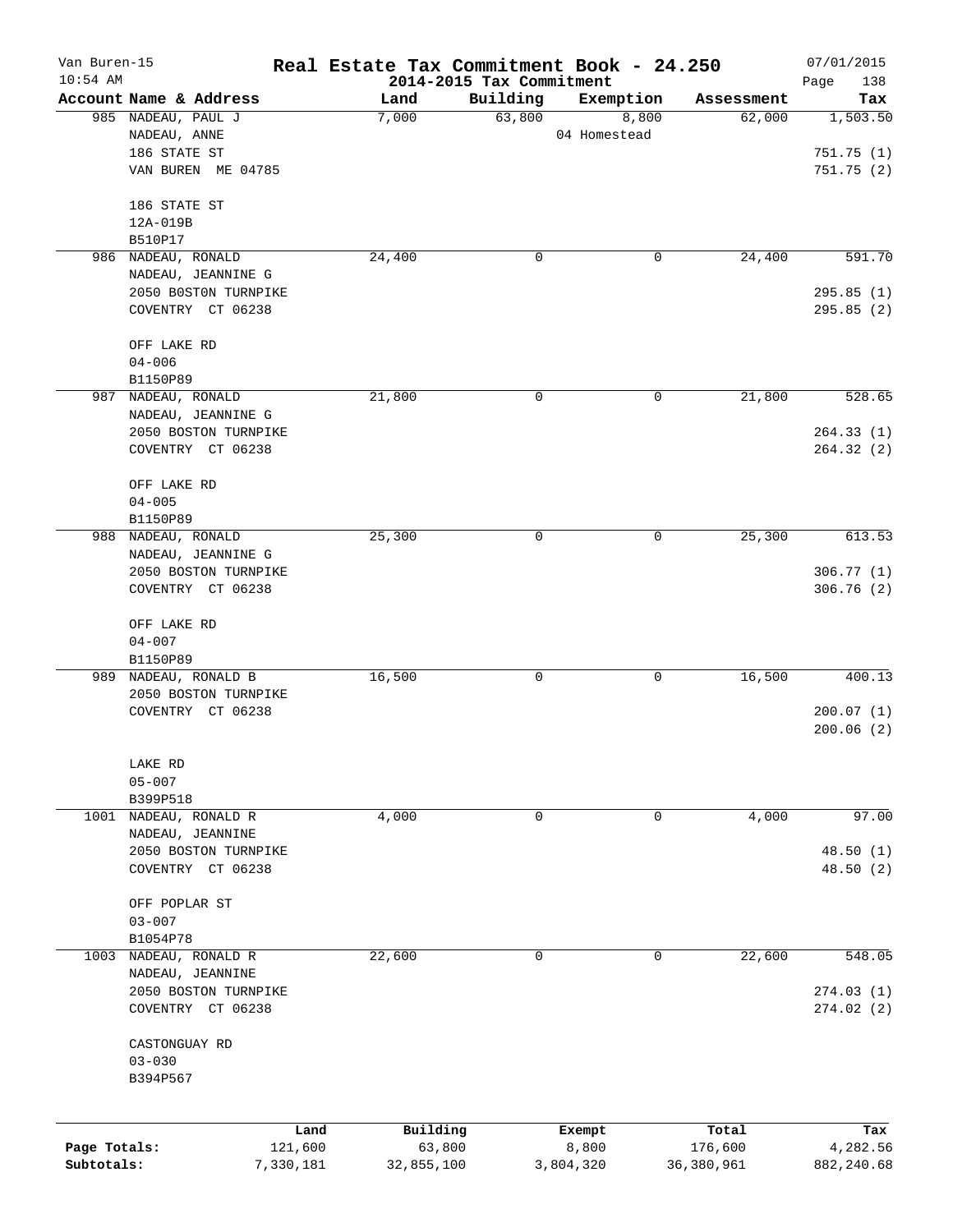| Van Buren-15<br>$10:54$ AM |                                           |           | Real Estate Tax Commitment Book - 24.250 |                                      |           |            | 07/01/2015             |
|----------------------------|-------------------------------------------|-----------|------------------------------------------|--------------------------------------|-----------|------------|------------------------|
|                            | Account Name & Address                    |           | Land                                     | 2014-2015 Tax Commitment<br>Building | Exemption | Assessment | Page<br>139<br>Tax     |
|                            | 1005 NADEAU, RONALD R                     |           | 6,400                                    | $\mathbf 0$                          | 0         | 6,400      | 155.20                 |
|                            | NADEAU, JEANNINE                          |           |                                          |                                      |           |            |                        |
|                            | 2050 BOSTON TURNPIKE                      |           |                                          |                                      |           |            | 77.60(1)               |
|                            | COVENTRY CT 06238                         |           |                                          |                                      |           |            | 77.60(2)               |
|                            | STATE STREET                              |           |                                          |                                      |           |            |                        |
|                            | $03 - 025A$                               |           |                                          |                                      |           |            |                        |
|                            | B410P680                                  |           |                                          |                                      |           |            |                        |
|                            | 1006 NADEAU, RONALD R                     |           | 23,600                                   | 0                                    | 0         | 23,600     | 572.30                 |
|                            | NADEAU, JEANNINE G                        |           |                                          |                                      |           |            |                        |
|                            | 2050 BOSTON TURNPIKE                      |           |                                          |                                      |           |            | 286.15(1)              |
|                            | COVENTRY CT 06238                         |           |                                          |                                      |           |            | 286.15(2)              |
|                            | LAKE RD                                   |           |                                          |                                      |           |            |                        |
|                            | $02 - 017$                                |           |                                          |                                      |           |            |                        |
|                            | B1188P242                                 |           |                                          |                                      |           |            |                        |
|                            | 1000 NADEAU, RONALD R                     |           | 2,600                                    | 0                                    | 0         | 2,600      | 63.05                  |
|                            | NADEAU, JEANNINE G                        |           |                                          |                                      |           |            |                        |
|                            | 2050 BOSTON TURNPIKE                      |           |                                          |                                      |           |            | 31.53(1)               |
|                            | COVENTRY CT 06238                         |           |                                          |                                      |           |            | 31.52(2)               |
|                            | OFF TOWER DR                              |           |                                          |                                      |           |            |                        |
|                            | $12A - 065$                               |           |                                          |                                      |           |            |                        |
|                            | B1166P165                                 |           |                                          |                                      |           |            |                        |
|                            | 815 NADEAU, RONALD R                      |           | 2,700                                    | 0                                    | 0         | 2,700      | 65.48                  |
|                            | NADEAU, JEANNINE                          |           |                                          |                                      |           |            |                        |
|                            | 2182 BOSTON TURNPIKE                      |           |                                          |                                      |           |            | 32.74(1)               |
|                            | COVENTRY CT 06238                         |           |                                          |                                      |           |            | 32.74(2)               |
|                            | PINE ST                                   |           |                                          |                                      |           |            |                        |
|                            | $14 - 057A$                               |           |                                          |                                      |           |            |                        |
|                            | B1624P230 12/20/2008                      |           |                                          |                                      |           |            |                        |
|                            | 1002 NADEAU, RONALD R                     |           | 21,600                                   | 0                                    | 0         | 21,600     | 523.80                 |
|                            | NADEAU, JEANNINE                          |           |                                          |                                      |           |            |                        |
|                            | 2050 BOSTON TURNPIKE<br>COVENTRY CT 06238 |           |                                          |                                      |           |            | 261.90(1)<br>261.90(2) |
|                            |                                           |           |                                          |                                      |           |            |                        |
|                            | OFF TRACK BED                             |           |                                          |                                      |           |            |                        |
|                            | $03 - 037$                                |           |                                          |                                      |           |            |                        |
|                            | B1054P75                                  |           |                                          |                                      |           |            |                        |
| 1007                       | NADEAU, RONALD R                          |           | 68,500                                   | 1,900                                | 0         | 70,400     | 1,707.20               |
|                            | NADEAU, JEANNINE<br>2050 BOSTON TURNPIKE  |           |                                          |                                      |           |            | 853.60 (1)             |
|                            | COVENTRY CT 06238                         |           |                                          |                                      |           |            | 853.60 (2)             |
|                            |                                           |           |                                          |                                      |           |            |                        |
|                            | LAKE RD                                   |           |                                          |                                      |           |            |                        |
|                            | $04 - 003$                                |           |                                          |                                      |           |            |                        |
|                            | B721P332                                  |           |                                          |                                      |           |            |                        |
|                            | 990 NADEAU, RONALD R                      |           | 12,800                                   | 0                                    | 0         | 12,800     | 310.40                 |
|                            | NADEAU, NORMAN                            |           |                                          |                                      |           |            |                        |
|                            | 2050 BOSTON TURNPIKE                      |           |                                          |                                      |           |            | 155.20(1)              |
|                            | COVENTRY CT 06238                         |           |                                          |                                      |           |            | 155.20(2)              |
|                            | OFF POPLAR ST                             |           |                                          |                                      |           |            |                        |
|                            | $03 - 009$                                |           |                                          |                                      |           |            |                        |
|                            | B418P331                                  |           |                                          |                                      |           |            |                        |
|                            |                                           |           |                                          |                                      |           |            |                        |
|                            |                                           | Land      | Building                                 | Exempt                               |           | Total      | Tax                    |
| Page Totals:               |                                           | 138,200   | 1,900                                    |                                      | 0         | 140,100    | 3,397.43               |
| Subtotals:                 |                                           | 7,468,381 | 32,857,000                               | 3,804,320                            |           | 36,521,061 | 885,638.11             |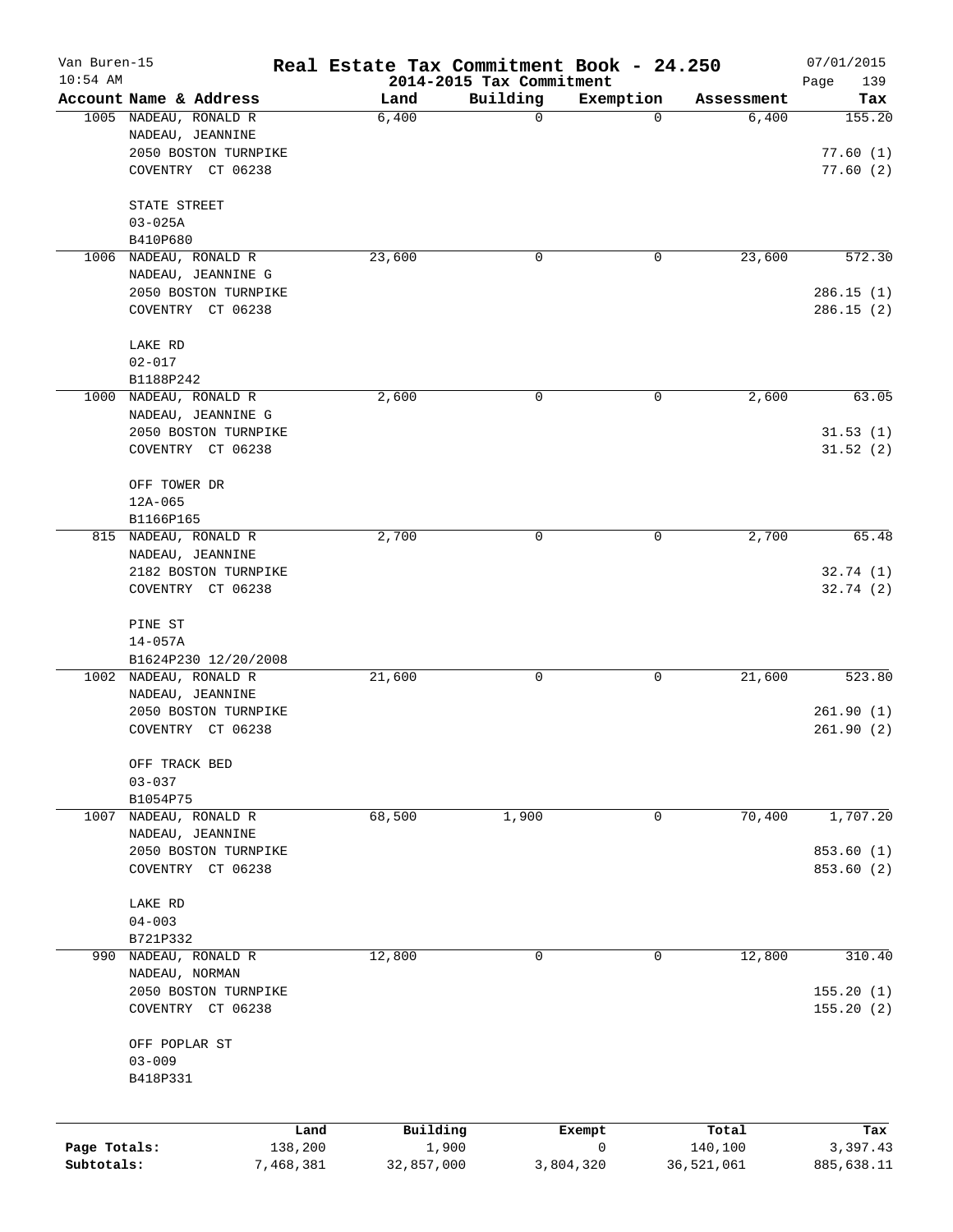| Van Buren-15<br>$10:54$ AM |                                           | Real Estate Tax Commitment Book - 24.250 | 2014-2015 Tax Commitment |           |            | 07/01/2015<br>140<br>Page |
|----------------------------|-------------------------------------------|------------------------------------------|--------------------------|-----------|------------|---------------------------|
|                            | Account Name & Address                    | Land                                     | Building                 | Exemption | Assessment | Tax                       |
|                            | 998 NADEAU, RONALD R<br>NADEAU, JEANNINE  | 27,600                                   | 0                        | $\Omega$  | 27,600     | 669.30                    |
|                            | 2050 BOSTON TURNPIKE<br>COVENTRY CT 06238 |                                          |                          |           |            | 334.65(1)<br>334.65(2)    |
|                            | LAKE RD<br>$04 - 004$                     |                                          |                          |           |            |                           |
|                            | B607P133<br>997 NADEAU, RONALD R          | 6,100                                    | 0                        | 0         | 6,100      | 147.93                    |
|                            | NADEAU, JEANNINE                          |                                          |                          |           |            |                           |
|                            | 2050 BOSTON TURNPIKE<br>COVENTRY CT 06238 |                                          |                          |           |            | 73.97(1)<br>73.96(2)      |
|                            | STATE STREET<br>$03 - 023$                |                                          |                          |           |            |                           |
|                            | 1004 NADEAU, RONALD R<br>NADEAU, JEANNINE | 17,600                                   | 0                        | 0         | 17,600     | 426.80                    |
|                            | 2050 BOSTON TURNPIKE<br>COVENTRY CT 06238 |                                          |                          |           |            | 213.40(1)<br>213.40(2)    |
|                            | CASTONGUAY RD<br>$03 - 029$               |                                          |                          |           |            |                           |
|                            | B394P567                                  |                                          |                          |           |            |                           |
|                            | 995 NADEAU, RONALD R<br>NADEAU, JEANNINE  | 400                                      | 0                        | 0         | 400        | 9.70                      |
|                            | 2050 BOSTON TURNPIKE<br>COVENTRY CT 06238 |                                          |                          |           |            | 4.85(1)<br>4.85(2)        |
|                            | OFF POPLAR ST<br>$03 - 008$               |                                          |                          |           |            |                           |
|                            | B766P80                                   |                                          |                          |           |            |                           |
|                            | 994 NADEAU, RONALD R                      | 200                                      | 0                        | 0         | 200        | 4.85                      |
|                            | NADEAU, JEANNINE<br>2050 BOSTON TURNPIKE  |                                          |                          |           |            | 2.43(1)                   |
|                            | COVENTRY CT 06238                         |                                          |                          |           |            | 2.42(2)                   |
|                            | LAKE RD                                   |                                          |                          |           |            |                           |
|                            | $04 - 024$<br>B721P332                    |                                          |                          |           |            |                           |
|                            | 993 NADEAU, RONALD R                      | 11,300                                   | 0                        | $\Omega$  | 11,300     | 274.03                    |
|                            | NADEAU, RONALD                            |                                          |                          |           |            |                           |
|                            | 2050 BOSTON TURNPIKE<br>COVENTRY CT 06238 |                                          |                          |           |            | 137.02(1)<br>137.01(2)    |
|                            | OFF CASTONGUAY ROAD<br>$03 - 011B$        |                                          |                          |           |            |                           |
|                            | B1166P165                                 |                                          |                          |           |            |                           |
|                            | 992 NADEAU, RONALD R<br>NADEAU, JEANNINE  | 4,200                                    | 0                        | 0         | 4,200      | 101.85                    |
|                            | 2050 BOSTON TURNPIKE                      |                                          |                          |           |            | 50.93(1)                  |
|                            | COVENTRY CT 06238                         |                                          |                          |           |            | 50.92(2)                  |
|                            | STATE STREET<br>$03 - 025C$               |                                          |                          |           |            |                           |
|                            |                                           |                                          |                          |           |            |                           |

|              | Land      | Building   | Exempt    | Total      | Tax          |
|--------------|-----------|------------|-----------|------------|--------------|
| Page Totals: | 67,400    |            |           | 67,400     | 1,634.46     |
| Subtotals:   | 7,535,781 | 32,857,000 | 3,804,320 | 36,588,461 | 887, 272, 57 |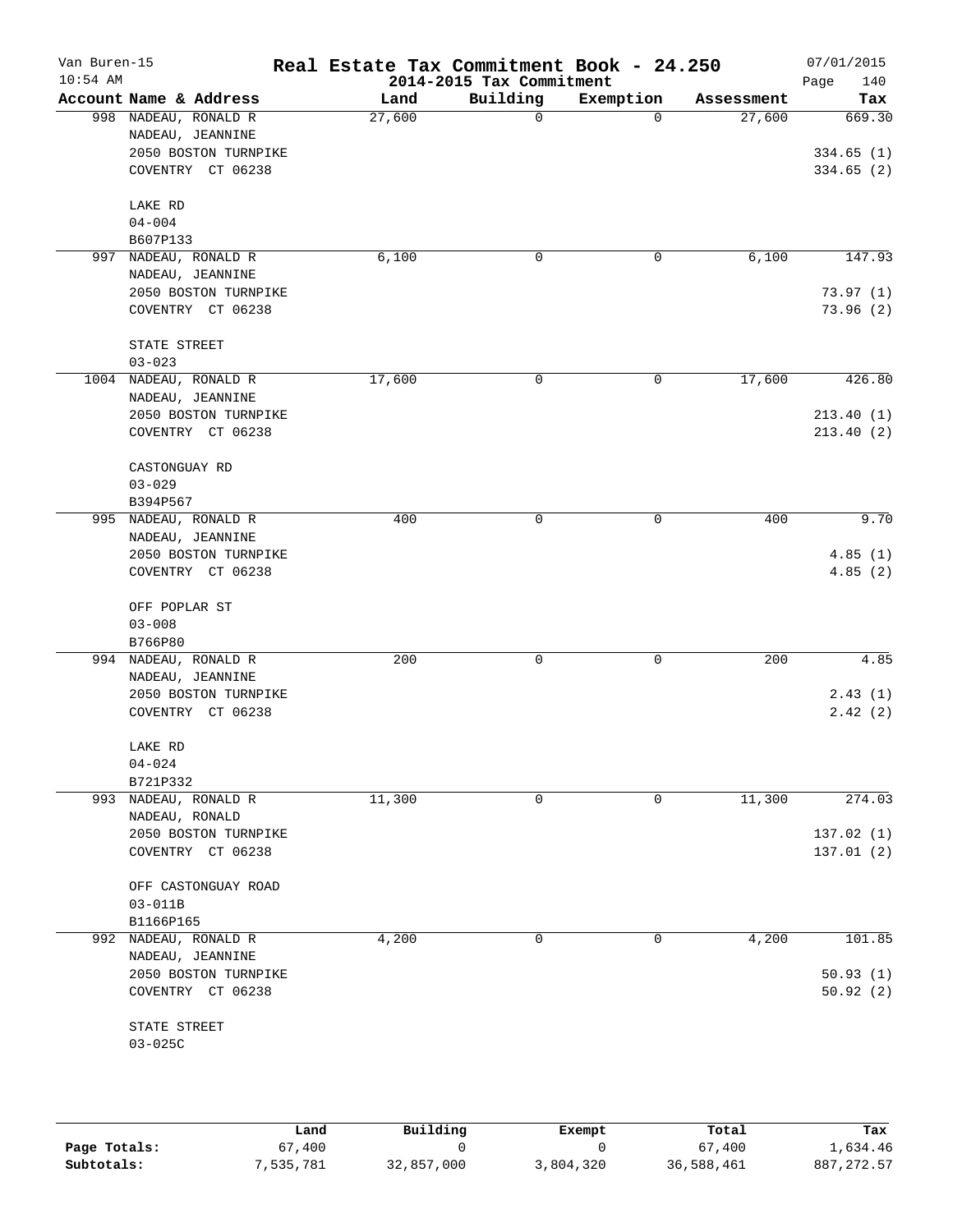| Van Buren-15<br>$10:54$ AM |                                                                                       | Real Estate Tax Commitment Book - 24.250 | 2014-2015 Tax Commitment |           |            | 07/01/2015                       |
|----------------------------|---------------------------------------------------------------------------------------|------------------------------------------|--------------------------|-----------|------------|----------------------------------|
|                            | Account Name & Address                                                                | Land                                     | Building                 | Exemption | Assessment | 141<br>Page<br>Tax               |
|                            | 991 NADEAU, RONALD R<br>NADEAU, JEANNINE<br>2050 BOSTON TURNPIKE<br>COVENTRY CT 06238 | 10,100                                   | $\mathbf 0$              | $\Omega$  | 10,100     | 244.93<br>122.47(1)<br>122.46(2) |
|                            | LAKE RD<br>$05 - 006$<br>B399P518                                                     |                                          |                          |           |            |                                  |
|                            | 999 NADEAU, RONALD R                                                                  | 7,700                                    | 0                        | 0         | 7,700      | 186.73                           |
|                            | NADEAU, JEANNINE<br>2050 BOSTON TURNPIKE<br>COVENTRY CT 06238                         |                                          |                          |           |            | 93.37(1)<br>93.36 (2)            |
|                            | STATE STREET<br>$03 - 026$<br>B410P680                                                |                                          |                          |           |            |                                  |
|                            | 1009 NATEWAY, LLC                                                                     | 23,200                                   | 310,500                  | 0         | 333,700    | 8,092.23                         |
|                            | 254 MARQUIS ROAD<br>VAN BUREN ME 04785                                                |                                          |                          |           |            | 4,046.12(1)<br>4,046.11(2)       |
|                            | 287 CHAMPLAIN ST<br>$06 - 005B$                                                       |                                          |                          |           |            |                                  |
| 1010                       | NEW BRUNSWICK ELECTRIC<br>POWER<br>REAL ESTATE DEPARTMENT                             | 87,500                                   | 0                        | 0         | 87,500     | 2,121.88                         |
|                            | PO BOX 2000<br>FREDERICTON NB E3B4X                                                   |                                          |                          |           |            | 1,060.94(1)<br>1,060.94(2)       |
|                            | HAMLIN TOWN LINE<br>$01 - 000$                                                        |                                          |                          |           |            |                                  |
| 1011                       | NOEL, ROGER                                                                           | 13,800                                   | 55,800                   | 0         | 69,600     | 1,687.80                         |
|                            | 10 CHURCH ST<br>SHERMAN ME 04779                                                      |                                          |                          |           |            | 843.90 (1)<br>843.90 (2)         |
|                            | 283 MAIN ST<br>$20 - 027$                                                             |                                          |                          |           |            |                                  |
|                            | B928P225<br>1012 NORSTATE FEDERAL CREDIT<br>UNION                                     | 15,900                                   | 148,200                  | 0         | 164,100    | 3,979.43                         |
|                            | 78 FOX STREET<br>MADAWASKA ME 04756                                                   |                                          |                          |           |            | 1,989.72(1)<br>1,989.71(2)       |
|                            | 156 MAIN ST<br>$17 - 056$                                                             |                                          |                          |           |            |                                  |
| 440                        | NORTH COUNTRY                                                                         | 15,500                                   | 84,300                   | 0         | 99,800     | 2,420.15                         |
|                            | INVESTMENTS, LLC<br>PO BOX 296                                                        |                                          |                          |           |            |                                  |
|                            | CARIBOU ME 04736                                                                      |                                          |                          |           |            | 1,210.08(1)<br>1, 210.07(2)      |
|                            | 72 MAIN ST                                                                            |                                          |                          |           |            |                                  |
|                            | $15 - 093$<br>B1834P240 10/31/2013                                                    |                                          |                          |           |            |                                  |
|                            |                                                                                       |                                          |                          |           |            |                                  |
|                            | Land                                                                                  | Building                                 |                          | Exempt    | Total      | Tax                              |

|              | nana      | <u>DULLULUM</u> | <b>BACINDO</b> | ----       | $-0.0$     |
|--------------|-----------|-----------------|----------------|------------|------------|
| Page Totals: | 173,700   | 598,800         |                | 772,500    | 18,733.15  |
| Subtotals:   | 7,709,481 | 33,455,800      | 3,804,320      | 37,360,961 | 906,005.72 |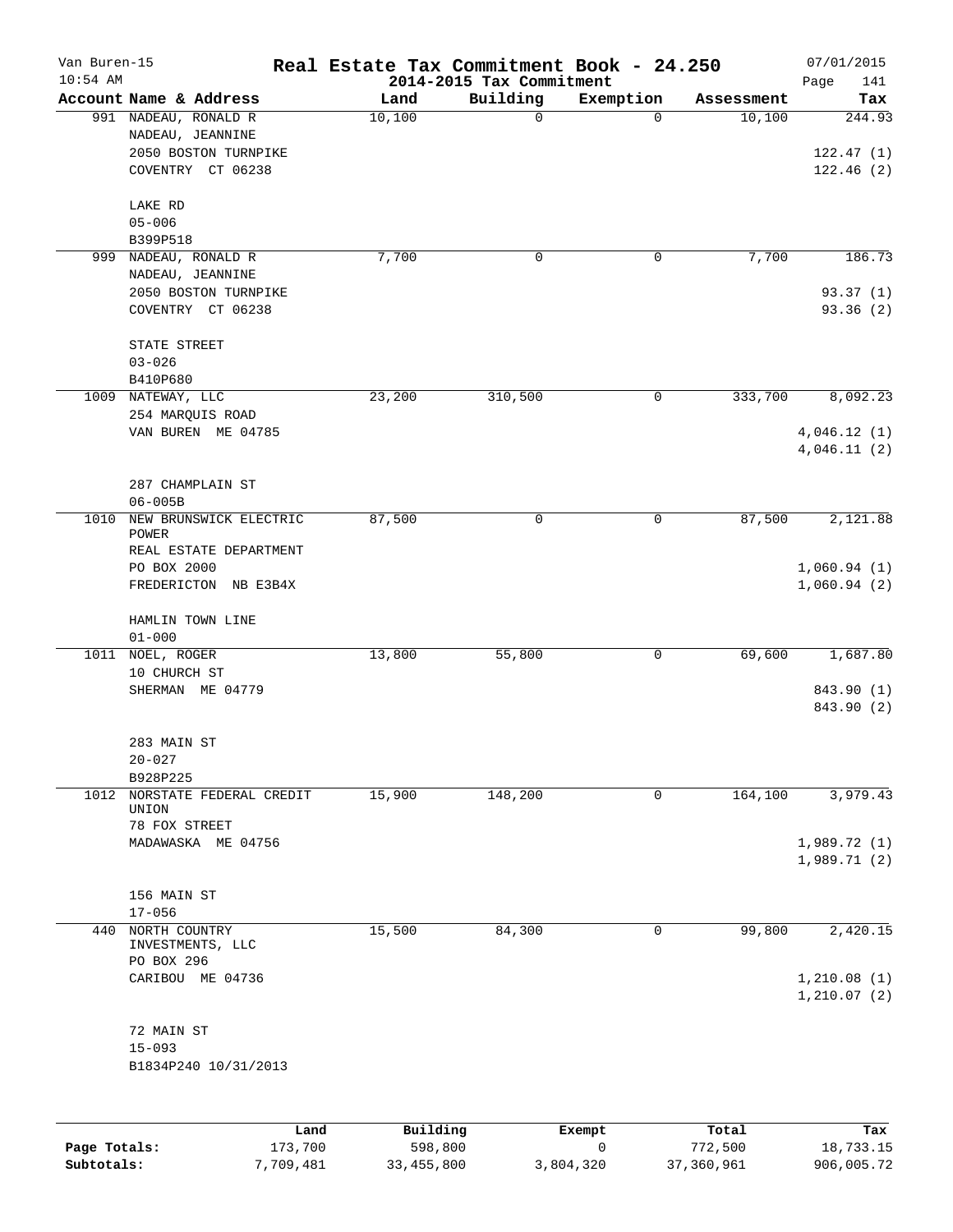| Van Buren-15 |                                                   | Real Estate Tax Commitment Book - 24.250 |                          |              |            | 07/01/2015  |
|--------------|---------------------------------------------------|------------------------------------------|--------------------------|--------------|------------|-------------|
| $10:54$ AM   |                                                   |                                          | 2014-2015 Tax Commitment |              |            | 142<br>Page |
|              | Account Name & Address                            | Land                                     | Building                 | Exemption    | Assessment | Tax         |
|              | 1013 NORTHERN AROOSTOOK<br><b>ASSOCIATES</b>      | 40,700                                   | 400,600                  | $\Omega$     | 441,300    | 10, 701.53  |
|              | LIBERTY MGT GROUP INC                             |                                          |                          |              |            |             |
|              | 245 COMMERCIAL ST                                 |                                          |                          |              |            | 5,350.77(1) |
|              | 4TH FLOOR                                         |                                          |                          |              |            | 5,350.76(2) |
|              | PORTLAND ME 04101                                 |                                          |                          |              |            |             |
|              | 1 MAIN ST                                         |                                          |                          |              |            |             |
|              | $13 - 001A$                                       |                                          |                          |              |            |             |
|              | B610P228 10/27/1983                               |                                          |                          |              |            |             |
|              | 490 NORTHERN GIRL, LLC                            | 8,200                                    | 15,000                   | 0            | 23,200     | 562.60      |
|              | P.O. BOX 423                                      |                                          |                          |              |            |             |
|              | CARIBOU ME 04736                                  |                                          |                          |              |            | 281.30(1)   |
|              |                                                   |                                          |                          |              |            | 281.30(2)   |
|              |                                                   |                                          |                          |              |            |             |
|              | 119 BERRY AVE                                     |                                          |                          |              |            |             |
|              | $23 - 106$                                        |                                          |                          |              |            |             |
|              | B1734P273 09/08/2011                              |                                          |                          |              |            |             |
| 1457         | NORTHERN MAINE PAVING,                            | 24,300                                   | 0                        | 0            | 24,300     | 589.28      |
|              | <b>INC</b>                                        |                                          |                          |              |            |             |
|              | 113 INDUSTRIAL DR                                 |                                          |                          |              |            |             |
|              | VAN BUREN ME 04785                                |                                          |                          |              |            | 294.64 (1)  |
|              |                                                   |                                          |                          |              |            | 294.64(2)   |
|              | OFF MAIN STREET                                   |                                          |                          |              |            |             |
|              | $06 - 027$                                        |                                          |                          |              |            |             |
|              | B1759P263 04/12/2012 B1336P67 12/20/2002          |                                          |                          |              |            |             |
| 1547         | NORTHERN MAINE PAVING,                            | 24,900                                   | 21,800                   | 0            | 46,700     | 1,132.48    |
|              | <b>INC</b>                                        |                                          |                          |              |            |             |
|              | 113 INDUSTRIAL DRIVE                              |                                          |                          |              |            |             |
|              | VAN BUREN ME 04785                                |                                          |                          |              |            | 566.24(1)   |
|              |                                                   |                                          |                          |              |            | 566.24(2)   |
|              |                                                   |                                          |                          |              |            |             |
|              | 113 INDUSTRIAL DRIVE                              |                                          |                          |              |            |             |
|              | (PART)                                            |                                          |                          |              |            |             |
|              | $06 - 025E$                                       |                                          |                          |              |            |             |
|              | B1759P279 04/24/2012<br>1015 NORTHERN NEW ENGLAND |                                          |                          |              |            | 1,144.60    |
|              | TELEPHONE OPERATIONS,                             | 6,800                                    | 40,400                   | 0            | 47,200     |             |
|              | <b>LLC</b>                                        |                                          |                          |              |            |             |
|              | PO BOX 1659                                       |                                          |                          |              |            |             |
|              | BANGOR ME 04402-1659                              |                                          |                          |              |            | 572.30(1)   |
|              |                                                   |                                          |                          |              |            | 572.30(2)   |
|              |                                                   |                                          |                          |              |            |             |
|              | 102 ST JOHN AVE                                   |                                          |                          |              |            |             |
|              | $15 - 072$                                        |                                          |                          |              |            |             |
|              | B1590P162                                         |                                          |                          |              |            |             |
|              | 1404 NUNEZ, ANNA                                  | 5,000                                    | 66,600                   | 8,800        | 62,800     | 1,522.90    |
|              | 108 CENTER ST                                     |                                          |                          | 04 Homestead |            |             |
|              | VAN BUREN ME 04785                                |                                          |                          |              |            | 761.45(1)   |
|              |                                                   |                                          |                          |              |            | 761.45(2)   |
|              | 108 CENTER ST                                     |                                          |                          |              |            |             |
|              | $16 - 056$                                        |                                          |                          |              |            |             |
|              | B1743P113 11/23/2011                              |                                          |                          |              |            |             |
|              |                                                   |                                          |                          |              |            |             |
|              |                                                   |                                          |                          |              |            |             |
|              |                                                   |                                          |                          |              |            |             |

|              | Land      | Building   | Exempt    | Total      | Tax        |
|--------------|-----------|------------|-----------|------------|------------|
| Page Totals: | 109,900   | 544,400    | 8,800     | 645,500    | 15,653.39  |
| Subtotals:   | 7,819,381 | 34,000,200 | 3,813,120 | 38,006,461 | 921,659.11 |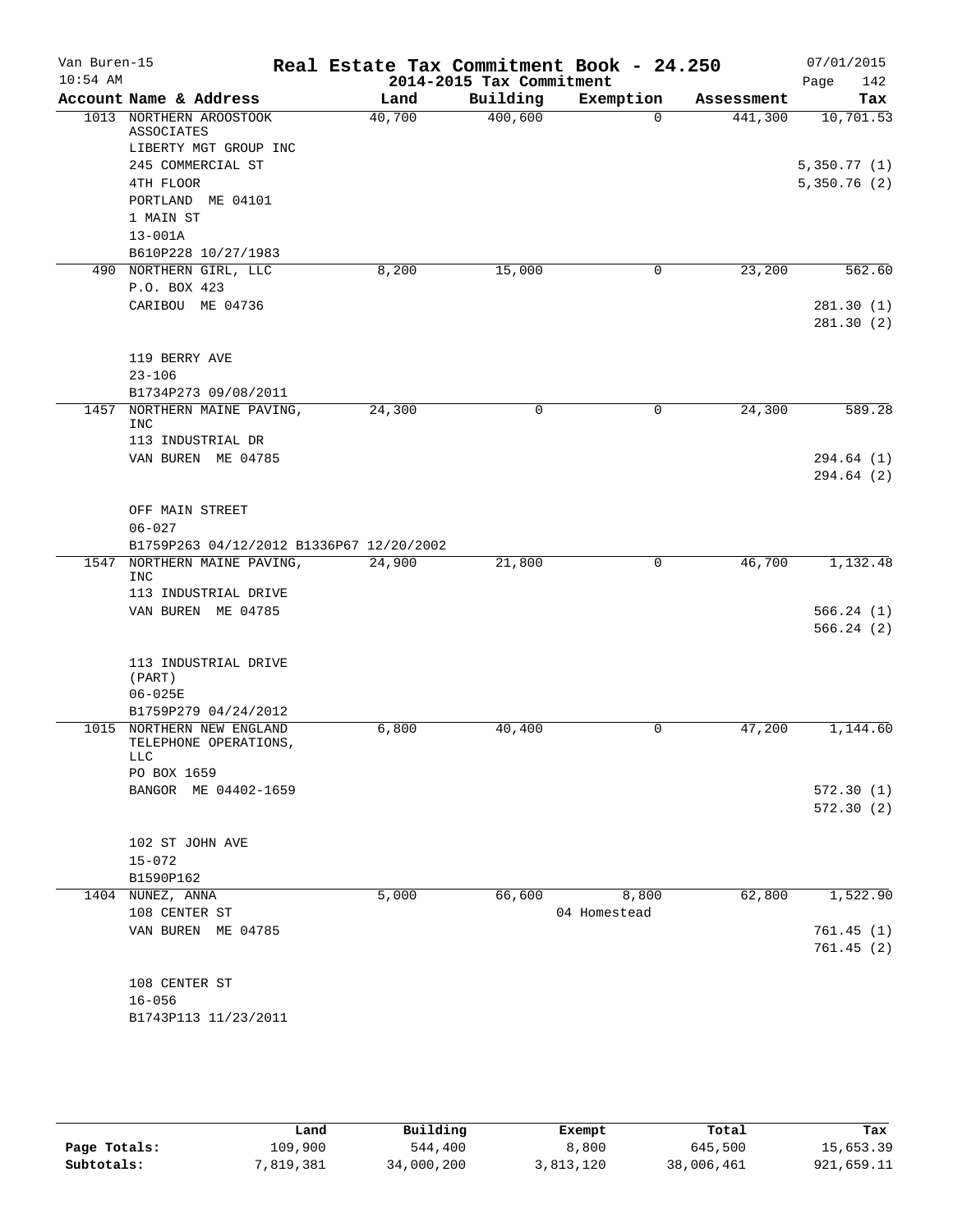| Van Buren-15 |                                    | Real Estate Tax Commitment Book - 24.250 |                                      |              |              | 07/01/2015         |
|--------------|------------------------------------|------------------------------------------|--------------------------------------|--------------|--------------|--------------------|
| $10:54$ AM   | Account Name & Address             | Land                                     | 2014-2015 Tax Commitment<br>Building | Exemption    | Assessment   | Page<br>143<br>Tax |
|              | 1016 O'HARE, FRANCIS               | 18,400                                   | 47,000                               | 8,800        | 56,600       | 1,372.55           |
|              | P O BOX 24                         |                                          |                                      | 04 Homestead |              |                    |
|              | VAN BUREN ME 04785                 |                                          |                                      |              |              | 686.28(1)          |
|              |                                    |                                          |                                      |              |              | 686.27(2)          |
|              |                                    |                                          |                                      |              |              |                    |
|              | 236 ST MARY'S BROOK RD             |                                          |                                      |              |              |                    |
|              | $02 - 003A$                        |                                          |                                      |              |              |                    |
|              | B601P129                           |                                          |                                      |              |              |                    |
|              | 698 OMERINE, LAPOINTE              | 7,000                                    | 45,900                               | 14,080       | 38,820       | 941.39             |
|              | PO BOX 103                         |                                          |                                      | 02 Veteran   |              |                    |
|              | VAN BUREN ME 04785                 |                                          |                                      | 04 Homestead |              | 470.70 (1)         |
|              |                                    |                                          |                                      |              |              | 470.69(2)          |
|              | 180 STATE ST                       |                                          |                                      |              |              |                    |
|              | 12A-019A                           |                                          |                                      |              |              |                    |
|              | B1788P69 11/08/2012                |                                          |                                      |              |              |                    |
|              | 1018 O'NEIL, KAREN                 | 4,100                                    | 37,100                               | 8,800        | 32,400       | 785.70             |
|              | 111 FULTON ST                      |                                          |                                      | 04 Homestead |              |                    |
|              | VAN BUREN ME 04785                 |                                          |                                      |              |              | 392.85 (1)         |
|              |                                    |                                          |                                      |              |              | 392.85(2)          |
|              |                                    |                                          |                                      |              |              |                    |
|              | 111 FULTON ST                      |                                          |                                      |              |              |                    |
|              | $20 - 003$                         |                                          |                                      |              |              |                    |
|              | B852P204                           |                                          |                                      |              |              |                    |
| 1019         | OPTO-DENT, INC                     | 11,000                                   | 68,400                               | 0            | 79,400       | 1,925.45           |
|              | C/O CHARLES PLOURDE                |                                          |                                      |              |              |                    |
|              | PO BOX 300                         |                                          |                                      |              |              | 962.73(1)          |
|              | VAN BUREN ME 04785                 |                                          |                                      |              |              | 962.72 (2)         |
|              | 67 MAIN ST                         |                                          |                                      |              |              |                    |
|              | $15 - 020$                         |                                          |                                      |              |              |                    |
|              | B1076P309 07/11/1997               |                                          |                                      |              |              |                    |
|              | 1020 OUELLET, JOSEPH B D           | 3,600                                    | 52,200                               | 0            | 55,800       | 1,353.15           |
|              | 682 HAMLIN RD                      |                                          |                                      |              |              |                    |
|              | HAMLIN ME 04785                    |                                          |                                      |              |              | 676.58(1)          |
|              |                                    |                                          |                                      |              |              | 676.57(2)          |
|              |                                    |                                          |                                      |              |              |                    |
|              | 123 FULTON ST                      |                                          |                                      |              |              |                    |
|              | $20 - 007$                         |                                          |                                      |              |              |                    |
|              | B1422P24                           |                                          |                                      |              |              |                    |
| 1022         | OUELLET, JOSEPH D<br>682 HAMLIN RD | 3,500                                    | 26,300                               | 0            | 29,800       | 722.65             |
|              | HAMLIN ME 04785                    |                                          |                                      |              |              | 361.33(1)          |
|              |                                    |                                          |                                      |              |              | 361.32(2)          |
|              |                                    |                                          |                                      |              |              |                    |
|              | 127 FULTON ST                      |                                          |                                      |              |              |                    |
|              | $20 - 008$                         |                                          |                                      |              |              |                    |
|              | B1188P15                           |                                          |                                      |              |              |                    |
| 1025         | OUELLET, JOSEPH D                  | 4,600                                    | 39,400                               | 0            | 44,000       | 1,067.00           |
|              | 682 HAMLIN RD                      |                                          |                                      |              |              |                    |
|              | HAMLIN ME 04785                    |                                          |                                      |              |              | 533.50 (1)         |
|              |                                    |                                          |                                      |              |              | 533.50 (2)         |
|              |                                    |                                          |                                      |              |              |                    |
|              | 118 ST BRUNO ST                    |                                          |                                      |              |              |                    |
|              | $17 - 045$                         |                                          |                                      |              |              |                    |
|              | B1329P36                           |                                          |                                      |              |              |                    |
|              |                                    |                                          |                                      |              |              |                    |
|              |                                    | Building<br>Land                         |                                      | Exempt       | Total        | Tax                |
| Page Totals: | 52,200                             | 316,300                                  |                                      | 31,680       | 336,820      | 8,167.89           |
| Subtotals:   | 7,871,581                          | 34, 316, 500                             |                                      | 3,844,800    | 38, 343, 281 | 929,827.00         |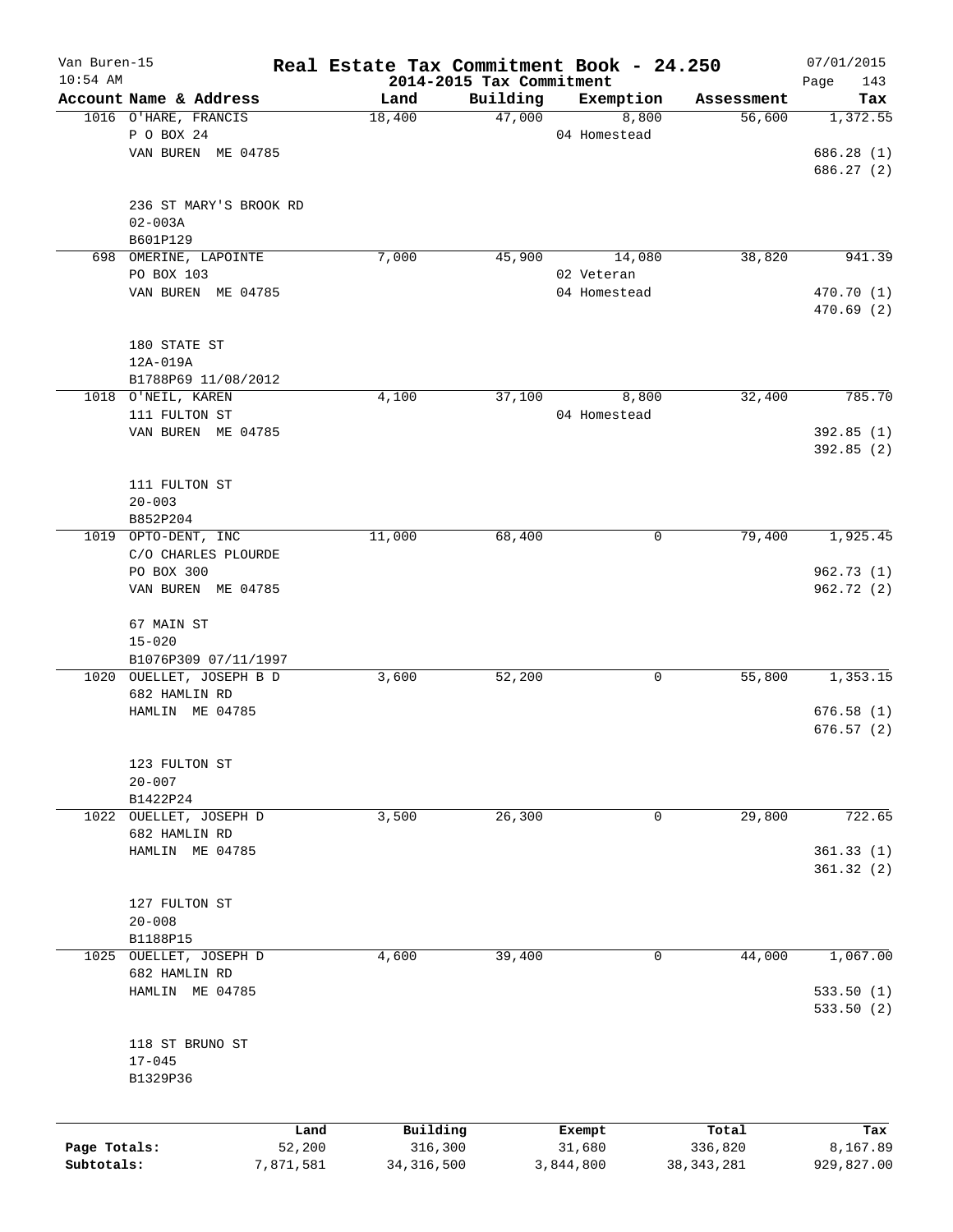| Van Buren-15<br>$10:54$ AM |                                                            |      |                 | Real Estate Tax Commitment Book - 24.250 |           |            | 07/01/2015             |
|----------------------------|------------------------------------------------------------|------|-----------------|------------------------------------------|-----------|------------|------------------------|
|                            | Account Name & Address                                     |      | Land            | 2014-2015 Tax Commitment<br>Building     | Exemption | Assessment | Page<br>144<br>Tax     |
|                            | 1026 OUELLET, JOSEPH D<br>682 HAMLIN RD<br>HAMLIN ME 04785 |      | 3,600           | 9,300                                    | 0         | 12,900     | 312.83<br>156.42(1)    |
|                            |                                                            |      |                 |                                          |           |            | 156.41(2)              |
|                            | 165 CHAMPLAIN ST<br>$19 - 023$<br>B1188P15                 |      |                 |                                          |           |            |                        |
| 1027                       | OUELLET, JOSEPH D<br>682 HAMLIN RD                         |      | 2,600           | 10,900                                   | 0         | 13,500     | 327.38                 |
|                            | HAMLIN ME 04785                                            |      |                 |                                          |           |            | 163.69(1)<br>163.69(2) |
|                            | 129 HIGH ST<br>14-071C                                     |      |                 |                                          |           |            |                        |
|                            | B1188P15                                                   |      |                 |                                          |           |            |                        |
|                            | 1028 OUELLET, JOSEPH D<br>682 HAMLIN RD                    |      | 4,100           | 21,800                                   | 0         | 25,900     | 628.08                 |
|                            | HAMLIN ME 04785                                            |      |                 |                                          |           |            | 314.04(1)<br>314.04(2) |
|                            | 570 MAIN ST<br>$24 - 012$                                  |      |                 |                                          |           |            |                        |
|                            | B1201P331                                                  |      |                 |                                          |           |            |                        |
| 1032                       | OUELLET, JOSEPH D                                          |      | 3,700           | 27,500                                   | 0         | 31,200     | 756.60                 |
|                            | OUELLET, DONALDA M<br>682 HAMLIN RD                        |      |                 |                                          |           |            | 378.30(1)              |
|                            | HAMLIN ME 04785                                            |      |                 |                                          |           |            | 378.30 (2)             |
|                            | 109 NOTRE DAME<br>$17 - 026$                               |      |                 |                                          |           |            |                        |
|                            | 1023 OUELLET, JOSEPH D                                     |      | 3,600           | 26,600                                   | 0         | 30,200     | 732.35                 |
|                            | 682 HAMLIN RD                                              |      |                 |                                          |           |            |                        |
|                            | HAMLIN ME 04785                                            |      |                 |                                          |           |            | 366.18(1)<br>366.17(2) |
|                            | 122 HIGH ST                                                |      |                 |                                          |           |            |                        |
|                            | $14 - 114$                                                 |      |                 |                                          |           |            |                        |
|                            | B1188P15                                                   |      |                 |                                          |           |            |                        |
|                            | 1021 OUELLET, JOSEPH D<br>682 HAMLIN RD                    |      | 4,600           | 30,800                                   | 0         | 35,400     | 858.45                 |
|                            | HAMLIN ME 04785                                            |      |                 |                                          |           |            | 429.23(1)              |
|                            |                                                            |      |                 |                                          |           |            | 429.22(2)              |
|                            | 317 MAIN ST                                                |      |                 |                                          |           |            |                        |
|                            | $20 - 049$                                                 |      |                 |                                          |           |            |                        |
|                            | B1196P119                                                  |      |                 |                                          |           |            |                        |
|                            | 1029 OUELLET, JOSEPH DON                                   |      | 4,300           | 29,500                                   | 0         | 33,800     | 819.65                 |
|                            | 682 HAMLIN RD<br>HAMLIN ME 04785                           |      |                 |                                          |           |            | 409.83(1)<br>409.82(2) |
|                            | 150 MCKINLEY ST<br>$14 - 038$                              |      |                 |                                          |           |            |                        |
|                            | B1726P23 07/12/2011 B1257P333                              |      |                 |                                          |           |            |                        |
|                            |                                                            |      |                 |                                          |           |            |                        |
|                            |                                                            | Land | <b>Building</b> |                                          | Exempt.   | Total      | Tax                    |

|              | Land      | Building   | Exempt    | Total      | Tax        |
|--------------|-----------|------------|-----------|------------|------------|
| Page Totals: | 26,500    | 156,400    |           | 182,900    | 4,435.34   |
| Subtotals:   | 7,898,081 | 34,472,900 | 3,844,800 | 38,526,181 | 934,262.34 |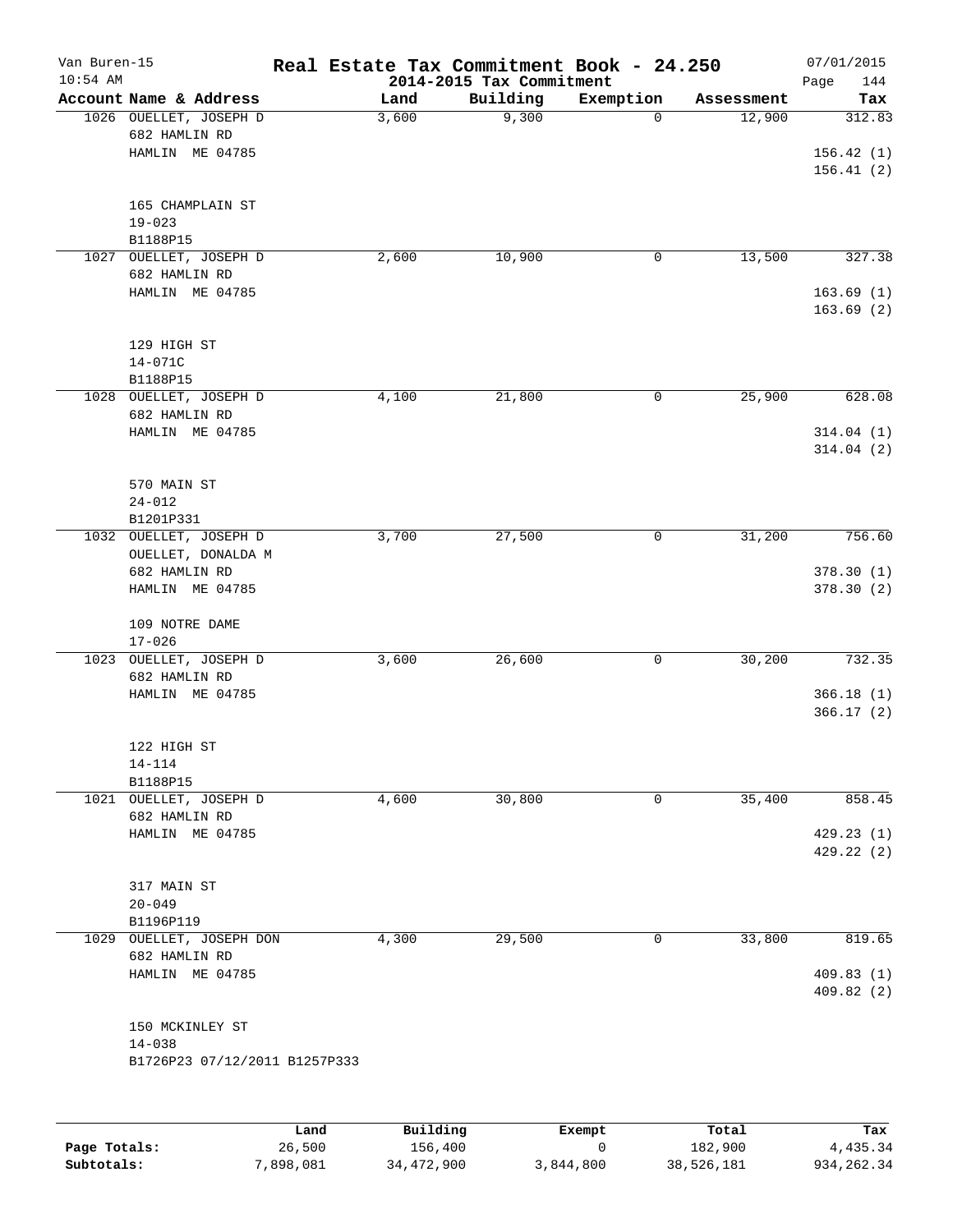| Van Buren-15 |                                        | Real Estate Tax Commitment Book - 24.250 |                                      |                          |                      | 07/01/2015      |
|--------------|----------------------------------------|------------------------------------------|--------------------------------------|--------------------------|----------------------|-----------------|
| $10:54$ AM   | Account Name & Address                 | Land                                     | 2014-2015 Tax Commitment<br>Building |                          |                      | Page<br>145     |
|              | 1030 OUELLET, JOSEPH DON               | 4,400                                    | 52,600                               | Exemption<br>$\mathbf 0$ | Assessment<br>57,000 | Tax<br>1,382.25 |
|              | 682 HAMLIN RD                          |                                          |                                      |                          |                      |                 |
|              | HAMLIN ME 04785                        |                                          |                                      |                          |                      | 691.13(1)       |
|              |                                        |                                          |                                      |                          |                      | 691.12(2)       |
|              |                                        |                                          |                                      |                          |                      |                 |
|              | 192 LYNNE ST                           |                                          |                                      |                          |                      |                 |
|              | $19 - 080$                             |                                          |                                      |                          |                      |                 |
|              | B1366P329 08/25/2003                   |                                          |                                      |                          |                      |                 |
|              | 261 OUELLET, JOSEPH DONALD             | 3,500                                    | 22,600                               | 0                        | 26,100               | 632.93          |
|              | OUELLET, DONNA                         |                                          |                                      |                          |                      |                 |
|              | 682 HAMLIN ROAD                        |                                          |                                      |                          |                      | 316.47(1)       |
|              | HAMLIN ME 04785                        |                                          |                                      |                          |                      | 316.46(2)       |
|              |                                        |                                          |                                      |                          |                      |                 |
|              | 119 JACKSON ST                         |                                          |                                      |                          |                      |                 |
|              | $18 - 080$                             |                                          |                                      |                          |                      |                 |
|              | B1652P40 08/20/2009 B923P256           |                                          |                                      |                          |                      |                 |
|              | 1031 OUELLET, MITCHELL R               | 8,800                                    | $\mathbf 0$                          | 0                        | 8,800                | 213.40          |
|              | 24 PINE STREET                         |                                          |                                      |                          |                      |                 |
|              | SOUTH PORTLAND ME                      |                                          |                                      |                          |                      | 106.70(1)       |
|              | 04106                                  |                                          |                                      |                          |                      | 106.70(2)       |
|              |                                        |                                          |                                      |                          |                      |                 |
|              | 48 MAIN ST                             |                                          |                                      |                          |                      |                 |
|              | $15 - 104$                             |                                          |                                      |                          |                      |                 |
|              | B1672P252 03/17/2010 B1324P116         |                                          |                                      |                          |                      |                 |
|              | 1033 OUELLETT, JOSEPH B D SR           | 11,500                                   | 52,600                               | $\mathbf 0$              | 64,100               | 1,554.43        |
|              | OUELLETT, JOSEPH B D JR                |                                          |                                      |                          |                      |                 |
|              | 682 HAMLIN ROAD                        |                                          |                                      |                          |                      | 777.22(1)       |
|              | HAMLIN ME 04785                        |                                          |                                      |                          |                      | 777.21(2)       |
|              |                                        |                                          |                                      |                          |                      |                 |
|              | 82 MAIN ST                             |                                          |                                      |                          |                      |                 |
|              | $15 - 089$                             |                                          |                                      |                          |                      |                 |
|              | 1068 OUELLETTE PETER                   | 4,300                                    | 2,500                                | 0                        | 6,800                | 164.90          |
|              | 204 CHAMPLAIN ST                       |                                          |                                      |                          |                      |                 |
|              | VAN BUREN ME 04785                     |                                          |                                      |                          |                      | 82.45(1)        |
|              |                                        |                                          |                                      |                          |                      | 82.45(2)        |
|              |                                        |                                          |                                      |                          |                      |                 |
|              | CHAMPLAIN ST                           |                                          |                                      |                          |                      |                 |
|              | $19 - 010$                             |                                          |                                      |                          |                      |                 |
|              | B925P175                               |                                          |                                      |                          |                      |                 |
| 1069         | OUELLETTE PETER C                      | 10,600                                   | 131,000                              | 8,800                    | 132,800              | 3,220.40        |
|              | 204 CHAMPLAIN ST<br>VAN BUREN ME 04785 |                                          |                                      | 04 Homestead             |                      | 1,610.20(1)     |
|              |                                        |                                          |                                      |                          |                      | 1,610.20(2)     |
|              |                                        |                                          |                                      |                          |                      |                 |
|              | 204 CHAMPLAIN ST                       |                                          |                                      |                          |                      |                 |
|              | $19 - 012$                             |                                          |                                      |                          |                      |                 |
|              | B1015P141                              |                                          |                                      |                          |                      |                 |
|              | 1071 OUELLETTE RACHEL R                | 4,300                                    | 58,600                               | 8,800                    | 54,100               | 1,311.93        |
|              | 109 COTE ST                            |                                          |                                      | 04 Homestead             |                      |                 |
|              | VAN BUREN ME 04785                     |                                          |                                      |                          |                      | 655.97(1)       |
|              |                                        |                                          |                                      |                          |                      | 655.96 (2)      |
|              |                                        |                                          |                                      |                          |                      |                 |
|              | 109 COTE ST                            |                                          |                                      |                          |                      |                 |
|              | $18 - 112$                             |                                          |                                      |                          |                      |                 |
|              | B289P128                               |                                          |                                      |                          |                      |                 |
|              |                                        |                                          |                                      |                          |                      |                 |
|              |                                        |                                          |                                      |                          |                      |                 |
| Page Totals: | Land<br>47,400                         | Building<br>319,900                      |                                      | Exempt<br>17,600         | Total<br>349,700     | Tax<br>8,480.24 |
| Subtotals:   | 7,945,481                              | 34,792,800                               |                                      | 3,862,400                | 38,875,881           | 942,742.58      |
|              |                                        |                                          |                                      |                          |                      |                 |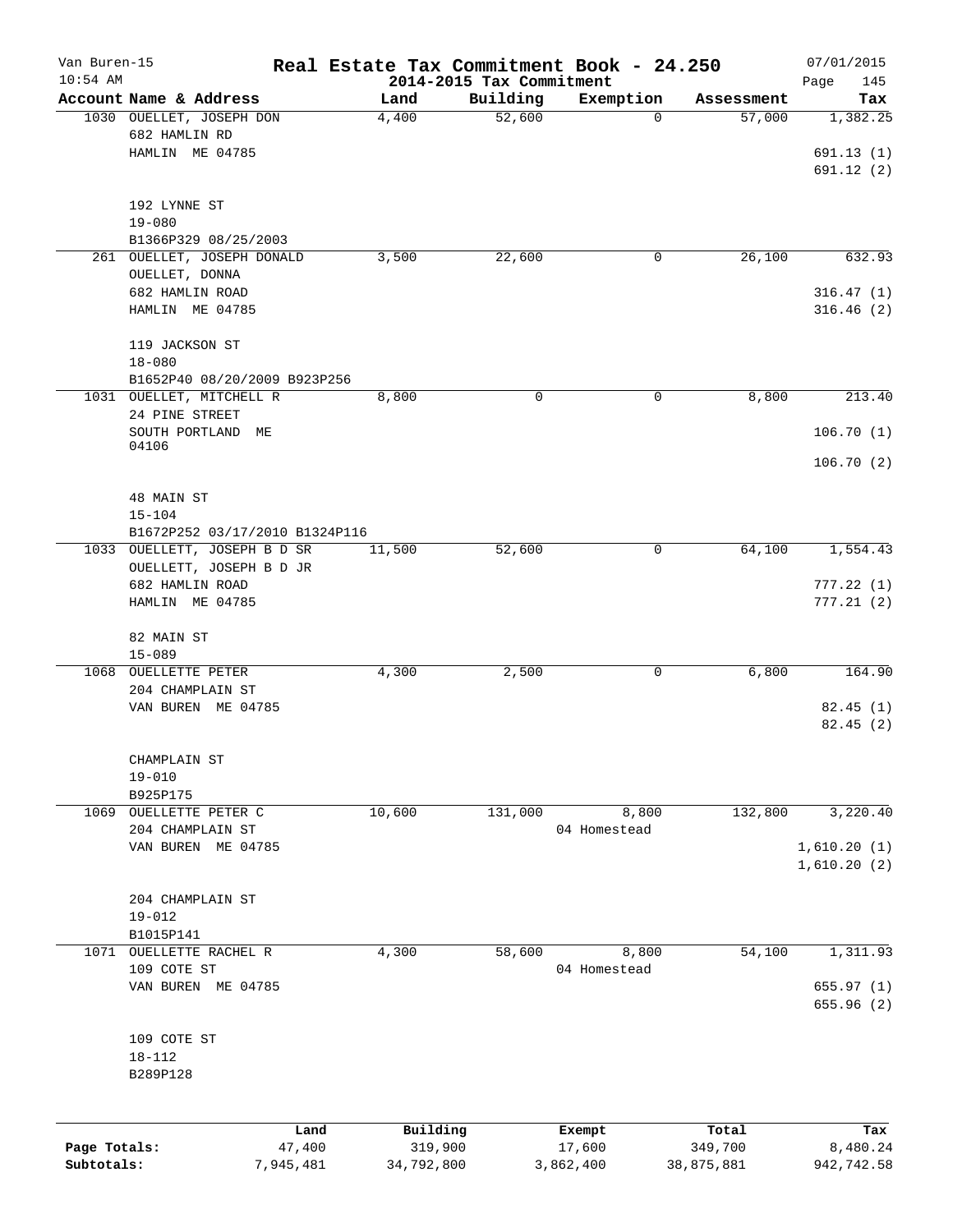| Van Buren-15<br>$10:54$ AM |                                    |        | 2014-2015 Tax Commitment | Real Estate Tax Commitment Book - 24.250 |            | 07/01/2015<br>146<br>Page |
|----------------------------|------------------------------------|--------|--------------------------|------------------------------------------|------------|---------------------------|
|                            | Account Name & Address             | Land   | Building                 | Exemption                                | Assessment | Tax                       |
|                            | 1072 OUELLETTE ROBERT D            | 10,000 | 72,800                   | 8,800                                    | 74,000     | 1,794.50                  |
|                            | OUELLETTE MARIE Y                  |        |                          | 04 Homestead                             |            |                           |
|                            | 141 TOWER DR                       |        |                          |                                          |            | 897.25 (1)                |
|                            | VAN BUREN ME 04785                 |        |                          |                                          |            | 897.25 (2)                |
|                            | 141 TOWER DR                       |        |                          |                                          |            |                           |
|                            | $12B - 002$                        |        |                          |                                          |            |                           |
|                            | B603P313                           |        |                          |                                          |            |                           |
|                            | 1075 OUELLETTE RODNEY              | 5,200  | 58,100                   | 8,800                                    | 54,500     | 1,321.63                  |
|                            | OUELLETTE DIANE                    |        |                          | 04 Homestead                             |            |                           |
|                            | 133 CLOVERHILL DR                  |        |                          |                                          |            | 660.82(1)                 |
|                            | VAN BUREN ME 04785                 |        |                          |                                          |            | 660.81(2)                 |
|                            | 133 CLOVERHILL DR                  |        |                          |                                          |            |                           |
|                            | 18C-007                            |        |                          |                                          |            |                           |
|                            | B1571P349                          |        |                          |                                          |            |                           |
| 1076                       | OUELLETTE RONALD &<br>DONNA        | 9,700  | 106,300                  | 8,800                                    | 107,200    | 2,599.60                  |
|                            | LIVING TRUST                       |        |                          | 04 Homestead                             |            |                           |
|                            | 123 MARIST COLLEGE DR              |        |                          |                                          |            | 1, 299.80(1)              |
|                            | VAN BUREN ME 04785                 |        |                          |                                          |            | 1, 299.80(2)              |
|                            | 123 MARIST COLLEGE DR              |        |                          |                                          |            |                           |
|                            | $12B - 005$                        |        |                          |                                          |            |                           |
|                            | B1077P328                          |        |                          |                                          |            |                           |
| 1077                       | OUELLETTE RONALD &<br><b>DONNA</b> | 3,700  | 0                        | 0                                        | 3,700      | 89.73                     |
|                            | LIVING TRUST                       |        |                          |                                          |            |                           |
|                            | 123 MARIST COLLEGE DR              |        |                          |                                          |            | 44.87 (1)                 |
|                            | VAN BUREN ME 04785                 |        |                          |                                          |            | 44.86 (2)                 |
|                            | MARIST COLLEGE DR                  |        |                          |                                          |            |                           |
|                            | 12B-007                            |        |                          |                                          |            |                           |
|                            | B1077P328                          |        |                          |                                          |            |                           |
| 1079                       | OUELLETTE RONALD &                 | 3,700  | 0                        | 0                                        | 3,700      | 89.73                     |
|                            | <b>DONNA</b>                       |        |                          |                                          |            |                           |
|                            | LIVING TRUST                       |        |                          |                                          |            |                           |
|                            | 123 MARIST COLLEGE DR              |        |                          |                                          |            | 44.87 (1)                 |
|                            | VAN BUREN ME 04785                 |        |                          |                                          |            | 44.86 (2)                 |
|                            | MARIST COLLEGE DR                  |        |                          |                                          |            |                           |
|                            | $12B - 008$                        |        |                          |                                          |            |                           |
|                            | B1077P328                          |        |                          |                                          |            |                           |
|                            | 1081 OUELLETTE SCOTT N             | 6,000  | 42,900                   | 8,800                                    | 40,100     | 972.43                    |
|                            | OUELLETTE BECKY L                  |        |                          | 04 Homestead                             |            |                           |
|                            | 110 POND RD                        |        |                          |                                          |            | 486.22 (1)                |
|                            | VAN BUREN ME 04785                 |        |                          |                                          |            | 486.21 (2)                |
|                            | 110 POND RD                        |        |                          |                                          |            |                           |
|                            | $16 - 014$                         |        |                          |                                          |            |                           |
|                            | B1210P106                          |        |                          |                                          |            |                           |

|              | Land      | Building   | Exempt    | Total        | Tax        |
|--------------|-----------|------------|-----------|--------------|------------|
| Page Totals: | 38,300    | 280,100    | 35,200    | 283,200      | 6,867.62   |
| Subtotals:   | 7,983,781 | 35,072,900 | 3,897,600 | 39, 159, 081 | 949,610.20 |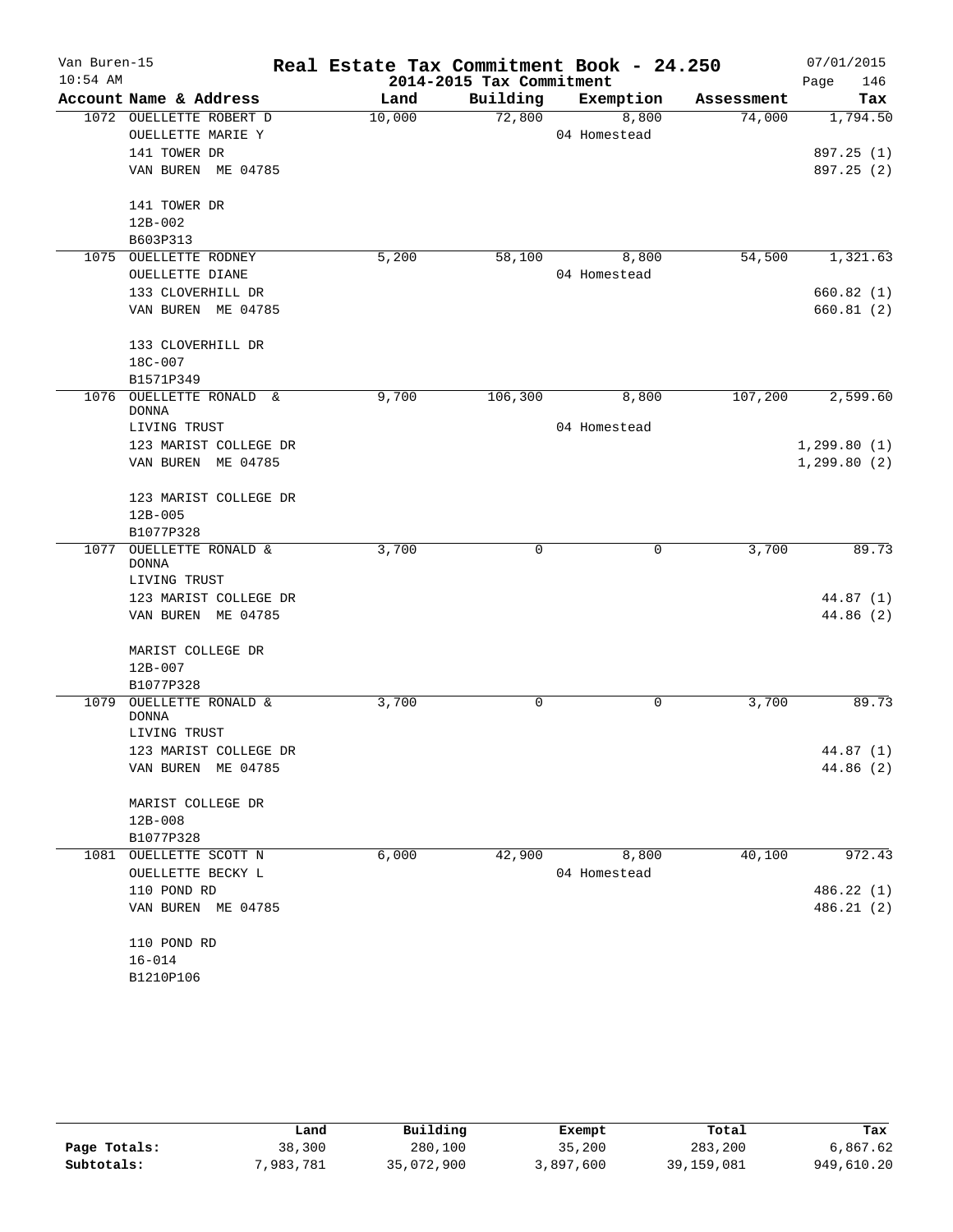| Van Buren-15 |                                              | Real Estate Tax Commitment Book - 24.250 |                                      |                    |                     | 07/01/2015   |
|--------------|----------------------------------------------|------------------------------------------|--------------------------------------|--------------------|---------------------|--------------|
| $10:54$ AM   | Account Name & Address                       |                                          | 2014-2015 Tax Commitment<br>Building |                    |                     | 147<br>Page  |
|              | 1082 OUELLETTE SCOTT P                       | Land<br>3,900                            | 7,900                                | Exemption<br>8,800 | Assessment<br>3,000 | Tax<br>72.75 |
|              | 168 HIGH ST                                  |                                          |                                      | 04 Homestead       |                     |              |
|              | VAN BUREN ME 04785                           |                                          |                                      |                    |                     | 36.38(1)     |
|              |                                              |                                          |                                      |                    |                     | 36.37(2)     |
|              |                                              |                                          |                                      |                    |                     |              |
|              | 168 HIGH ST                                  |                                          |                                      |                    |                     |              |
|              | $14 - 088$                                   |                                          |                                      |                    |                     |              |
|              | B1251P318                                    |                                          |                                      |                    |                     |              |
|              | 1034 OUELLETTE, ARMAND JR                    | 7,300                                    | 51,600                               | 8,800              | 50,100              | 1,214.93     |
|              | P O BOX 101                                  |                                          |                                      | 04 Homestead       |                     |              |
|              | VAN BUREN ME 04785                           |                                          |                                      |                    |                     | 607.47(1)    |
|              |                                              |                                          |                                      |                    |                     | 607.46(2)    |
|              | 162 STATE ST                                 |                                          |                                      |                    |                     |              |
|              | 12A-022                                      |                                          |                                      |                    |                     |              |
|              | B1178P247                                    |                                          |                                      |                    |                     |              |
|              | 1035 OUELLETTE, CAROLINE                     | 5,400                                    | 57,500                               | 8,800              | 54,100              | 1,311.93     |
|              | P O BOX 285                                  |                                          |                                      | 04 Homestead       |                     |              |
|              | VAN BUREN ME 04785                           |                                          |                                      |                    |                     | 655.97(1)    |
|              |                                              |                                          |                                      |                    |                     | 655.96(2)    |
|              |                                              |                                          |                                      |                    |                     |              |
|              | 149 CLOVERHILL DR                            |                                          |                                      |                    |                     |              |
|              | 18C-011                                      |                                          |                                      |                    |                     |              |
|              | B919P138                                     |                                          |                                      |                    |                     |              |
| 1036         | OUELLETTE, CAROLINE (ET                      | 5,400                                    | 0                                    | 0                  | 5,400               | 130.95       |
|              | ALS)                                         |                                          |                                      |                    |                     |              |
|              | P O BOX 285                                  |                                          |                                      |                    |                     |              |
|              | VAN BUREN ME 04785                           |                                          |                                      |                    |                     | 65.48(1)     |
|              |                                              |                                          |                                      |                    |                     | 65.47(2)     |
|              |                                              |                                          |                                      |                    |                     |              |
|              | CLOVERHILL DR                                |                                          |                                      |                    |                     |              |
|              | 18C-011A                                     |                                          |                                      |                    |                     |              |
|              | B1349P73                                     |                                          |                                      |                    |                     |              |
|              | 1037 OUELLETTE, CHARLES                      | 12,000                                   | 69,000                               | 0                  | 81,000              | 1,964.25     |
|              | OUELLETTE, VELMA                             |                                          |                                      |                    |                     |              |
|              | 44 MAIN ST SUITE 101                         |                                          |                                      |                    |                     | 982.13(1)    |
|              | VAN BUREN ME 04785                           |                                          |                                      |                    |                     | 982.12 (2)   |
|              |                                              |                                          |                                      |                    |                     |              |
|              | 44 MAIN ST                                   |                                          |                                      |                    |                     |              |
|              | $15 - 106$                                   |                                          |                                      |                    |                     |              |
| 1087         | B1343P186<br>OUELLETTE, CHARLES              | 3,700                                    | 12,600                               | 0                  | 16,300              | 395.28       |
|              | OUELLETTE, VELMA                             |                                          |                                      |                    |                     |              |
|              | 44 MAIN STREET, SUITE                        |                                          |                                      |                    |                     | 197.64(1)    |
|              | 101                                          |                                          |                                      |                    |                     |              |
|              | VAN BUREN ME 04785                           |                                          |                                      |                    |                     | 197.64(2)    |
|              |                                              |                                          |                                      |                    |                     |              |
|              | 105 ST JOHN AVE                              |                                          |                                      |                    |                     |              |
|              | $15 - 074$                                   |                                          |                                      |                    |                     |              |
| 1038         | B1490P331 04/06/2006<br>OUELLETTE, CHARLES G | 10,800                                   | 47,600                               | 0                  | 58,400              | 1,416.20     |
|              |                                              |                                          |                                      |                    |                     |              |
|              | OUELLETTE, VELMA A<br>44 MAIN ST SUITE 101   |                                          |                                      |                    |                     | 708.10(1)    |
|              |                                              |                                          |                                      |                    |                     |              |
|              | VAN BUREN ME 04785                           |                                          |                                      |                    |                     | 708.10(2)    |
|              | 236 MAIN ST                                  |                                          |                                      |                    |                     |              |
|              | $18 - 070A$                                  |                                          |                                      |                    |                     |              |
|              | B988P179                                     |                                          |                                      |                    |                     |              |
|              |                                              |                                          |                                      |                    |                     |              |
|              |                                              | Building<br>Land                         |                                      | Exempt             | Total               | Tax          |
| Page Totals: |                                              | 48,500<br>246,200                        |                                      | 26,400             | 268,300             | 6,506.29     |
| Subtotals:   | 8,032,281                                    | 35, 319, 100                             |                                      | 3,924,000          | 39, 427, 381        | 956,116.49   |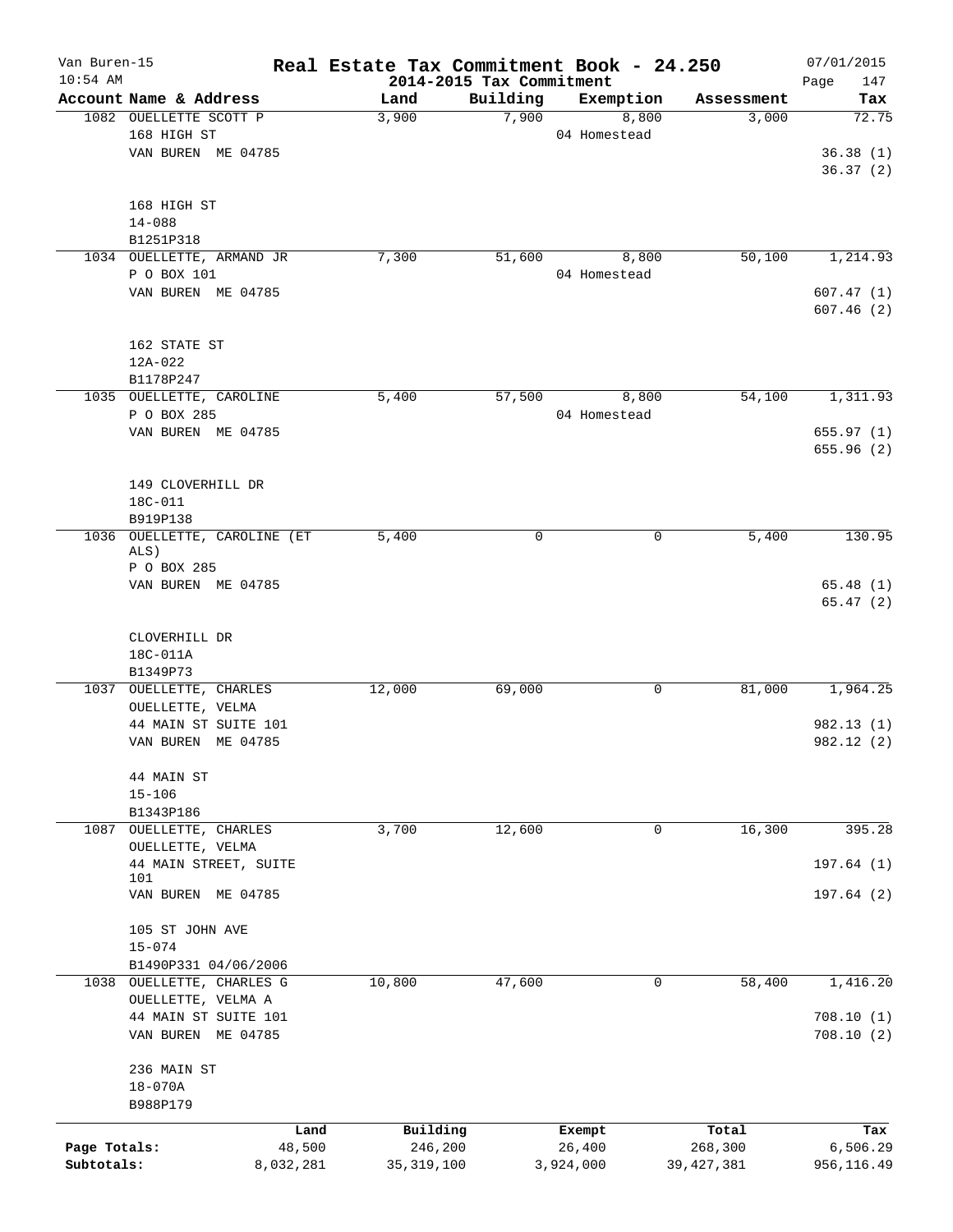| Van Buren-15 |                                                     | Real Estate Tax Commitment Book - 24.250 |                          |                    |                      | 07/01/2015      |
|--------------|-----------------------------------------------------|------------------------------------------|--------------------------|--------------------|----------------------|-----------------|
| $10:54$ AM   |                                                     |                                          | 2014-2015 Tax Commitment |                    |                      | Page<br>148     |
|              | Account Name & Address<br>1039 OUELLETTE, CHARLES G | Land<br>8,400                            | Building<br>77,400       | Exemption<br>8,800 | Assessment<br>77,000 | Tax<br>1,867.25 |
|              | OUELLETTE, VELMA A                                  |                                          |                          | 04 Homestead       |                      |                 |
|              | 44 MAIN ST SUITE 101                                |                                          |                          |                    |                      | 933.63(1)       |
|              | VAN BUREN ME 04785                                  |                                          |                          |                    |                      | 933.62(2)       |
|              |                                                     |                                          |                          |                    |                      |                 |
|              | 330 STATE ST                                        |                                          |                          |                    |                      |                 |
|              | $03 - 022$                                          |                                          |                          |                    |                      |                 |
|              | B725P65                                             |                                          |                          |                    |                      |                 |
| 1041         | OUELLETTE, CONRAD                                   | 7,100                                    | 56,600                   | 5,280              | 58,420               | 1,416.69        |
|              | OUELLETTE, MIGONNE                                  |                                          |                          | 02 Veteran         |                      |                 |
|              | 341 MAIN ST                                         |                                          |                          |                    |                      | 708.35(1)       |
|              | VAN BUREN ME 04785                                  |                                          |                          |                    |                      | 708.34(2)       |
|              | 341 MAIN ST                                         |                                          |                          |                    |                      |                 |
|              | $20 - 057$                                          |                                          |                          |                    |                      |                 |
|              | B1763P12 05/17/2012 B1753P60 02/29/2012             |                                          |                          |                    |                      |                 |
|              | 1042 OUELLETTE, DANIEL JR                           | 13,400                                   | 63,800                   | 8,800              | 68,400               | 1,658.70        |
|              | OUELLETTE, BRENDA                                   |                                          |                          | 04 Homestead       |                      |                 |
|              | 142 STATE ST                                        |                                          |                          |                    |                      | 829.35 (1)      |
|              | VAN BUREN ME 04785                                  |                                          |                          |                    |                      | 829.35(2)       |
|              |                                                     |                                          |                          |                    |                      |                 |
|              | 142 STATE ST                                        |                                          |                          |                    |                      |                 |
|              | $12A - 026$                                         |                                          |                          |                    |                      |                 |
|              | B1055P98                                            |                                          |                          |                    |                      |                 |
|              | 328 OUELLETTE, DEANA                                | 4,000                                    | 28,500                   | 0                  | 32,500               | 788.13          |
|              | 189 CHAMPLAIN STREET                                |                                          |                          |                    |                      |                 |
|              | VAN BUREN ME 04785                                  |                                          |                          |                    |                      | 394.07 (1)      |
|              |                                                     |                                          |                          |                    |                      | 394.06 (2)      |
|              | 189 CHAMPLAIN ST                                    |                                          |                          |                    |                      |                 |
|              | $19 - 032$                                          |                                          |                          |                    |                      |                 |
|              | B1765P129 06/01/2012 B1683P47 06/09/2010 B681P297   |                                          |                          |                    |                      |                 |
|              | 1043 OUELLETTE, DONALD L                            | 7,000                                    | 42,500                   | 8,800              | 40,700               | 986.98          |
|              | OUELLETTE, CARMEN G                                 |                                          |                          | 04 Homestead       |                      |                 |
|              | 156 HIGH ST                                         |                                          |                          |                    |                      | 493.49 (1)      |
|              | VAN BUREN ME 04785                                  |                                          |                          |                    |                      | 493.49 (2)      |
|              | 156 HIGH ST                                         |                                          |                          |                    |                      |                 |
|              | $14 - 098$                                          |                                          |                          |                    |                      |                 |
|              | B450P255                                            |                                          |                          |                    |                      |                 |
| 1045         | OUELLETTE, GARY S                                   | 6,500                                    | 30,700                   | 8,800              | 28,400               | 688.70          |
|              | OUELLETTE, LINDA                                    |                                          |                          | 04 Homestead       |                      |                 |
|              | 156 STATE ST                                        |                                          |                          |                    |                      | 344.35 (1)      |
|              | VAN BUREN ME 04785                                  |                                          |                          |                    |                      | 344.35(2)       |
|              | 156 STATE ST                                        |                                          |                          |                    |                      |                 |
|              | 12A-023                                             |                                          |                          |                    |                      |                 |
|              | B960P272                                            |                                          |                          |                    |                      |                 |
| 1047         | OUELLETTE, GORDON D                                 | 5,800                                    | 17,400                   | 0                  | 23,200               | 562.60          |
|              | OUELLETTE, GLORIA                                   |                                          |                          |                    |                      |                 |
|              | 140 MARION DR                                       |                                          |                          |                    |                      | 281.30 (1)      |
|              | VAN BUREN ME 04785                                  |                                          |                          |                    |                      | 281.30 (2)      |
|              |                                                     |                                          |                          |                    |                      |                 |
|              | 141 MARION DR                                       |                                          |                          |                    |                      |                 |
|              | 18B-013                                             |                                          |                          |                    |                      |                 |
|              | B782P34                                             |                                          |                          |                    |                      |                 |
|              |                                                     |                                          |                          |                    |                      |                 |
|              |                                                     | Building<br>Land                         |                          | Exempt             | Total                | Tax             |
| Page Totals: | 52,200                                              | 316,900                                  |                          | 40,480             | 328,620              | 7,969.05        |
| Subtotals:   | 8,084,481                                           | 35,636,000                               |                          | 3,964,480          | 39,756,001           | 964,085.54      |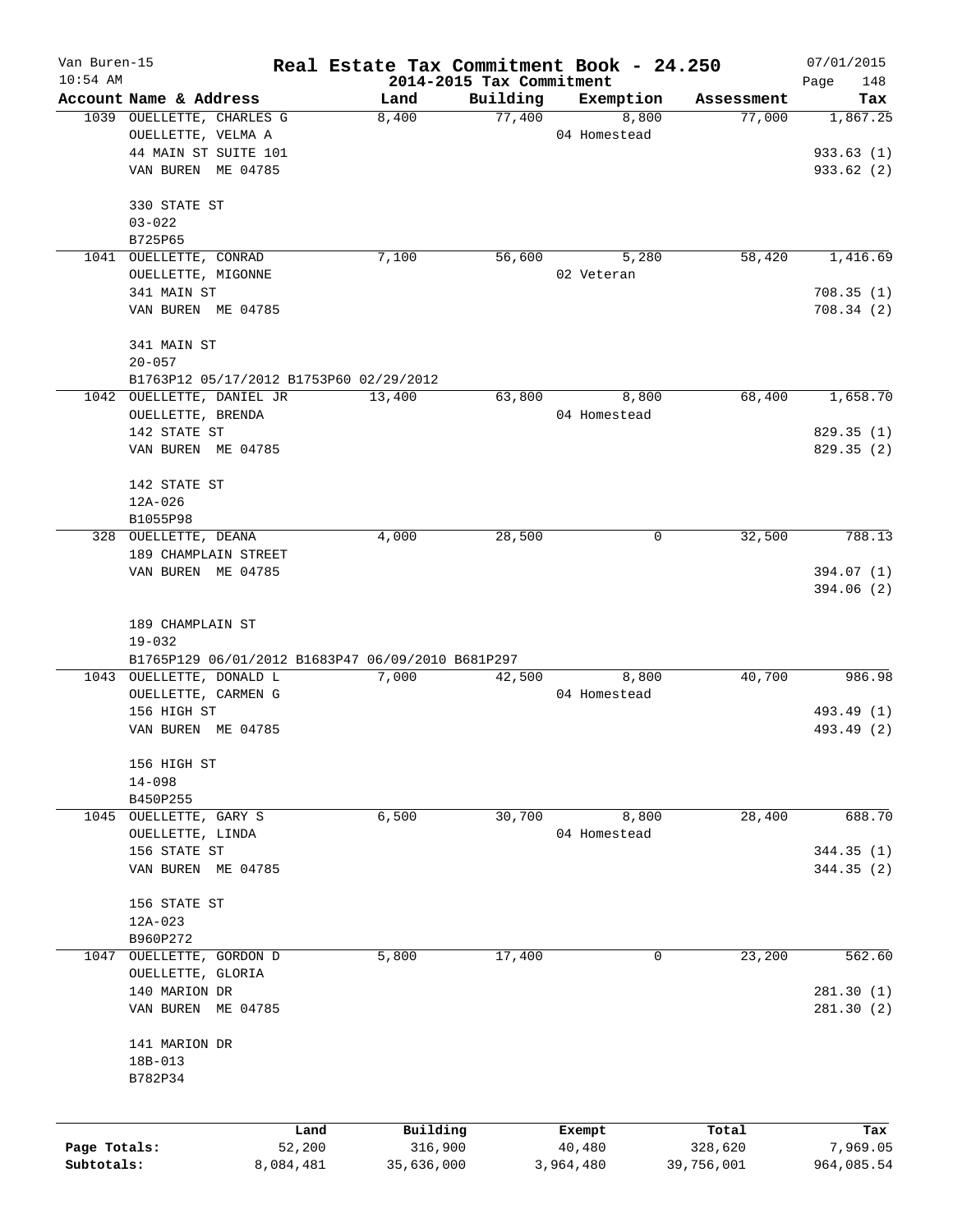| Van Buren-15 |                                | Real Estate Tax Commitment Book - 24.250 |                    |                    |                      | 07/01/2015      |
|--------------|--------------------------------|------------------------------------------|--------------------|--------------------|----------------------|-----------------|
| $10:54$ AM   | Account Name & Address         | 2014-2015 Tax Commitment                 |                    |                    |                      | 149<br>Page     |
|              | 1046 OUELLETTE, GORDON D       | Land<br>4,600                            | Building<br>52,300 | Exemption<br>8,800 | Assessment<br>48,100 | Tax<br>1,166.43 |
|              | OUELLETTE, GLORIA              |                                          |                    | 04 Homestead       |                      |                 |
|              | 140 MARION DR                  |                                          |                    |                    |                      | 583.22(1)       |
|              | VAN BUREN ME 04785             |                                          |                    |                    |                      | 583.21(2)       |
|              |                                |                                          |                    |                    |                      |                 |
|              | 140 MARION DR                  |                                          |                    |                    |                      |                 |
|              | 18B-014                        |                                          |                    |                    |                      |                 |
|              | B405P382                       |                                          |                    |                    |                      |                 |
| 900          | OUELLETTE, JACOB               | 4,000                                    | 64,800             | 8,800              | 60,000               | 1,455.00        |
|              | 109 ST FRANCIS ST              |                                          |                    | 04 Homestead       |                      |                 |
|              | VAN BUREN ME 04785             |                                          |                    |                    |                      | 727.50(1)       |
|              |                                |                                          |                    |                    |                      | 727.50(2)       |
|              |                                |                                          |                    |                    |                      |                 |
|              | 109 ST FRANCIS ST              |                                          |                    |                    |                      |                 |
|              | $13 - 029$                     |                                          |                    |                    |                      |                 |
|              | B1693P270 08/26/2010 B1387P296 |                                          |                    |                    |                      |                 |
|              | 1048 OUELLETTE, JAMES J        | 9,500                                    | 129,700            | 8,800              | 130,400              | 3,162.20        |
|              | OUELLETTE, NANCY A             |                                          |                    | 04 Homestead       |                      |                 |
|              | 118 HIGH ST SUITE 101          |                                          |                    |                    |                      | 1,581.10(1)     |
|              | VAN BUREN ME 04785             |                                          |                    |                    |                      | 1,581.10(2)     |
|              | 231 STATE ST                   |                                          |                    |                    |                      |                 |
|              | $03 - 012F$                    |                                          |                    |                    |                      |                 |
|              | B774P340                       |                                          |                    |                    |                      |                 |
| 177          | OUELLETTE, JASON               | 4,600                                    | 43,500             | 8,800              | 39,300               | 953.03          |
|              | 112 ST BRUNO ST                |                                          |                    | 04 Homestead       |                      |                 |
|              | VAN BUREN ME 04785             |                                          |                    |                    |                      | 476.52(1)       |
|              |                                |                                          |                    |                    |                      | 476.51(2)       |
|              |                                |                                          |                    |                    |                      |                 |
|              | 112 ST BRUNO ST                |                                          |                    |                    |                      |                 |
|              | $17 - 048$                     |                                          |                    |                    |                      |                 |
|              | B1622P300 12/08/2008           |                                          |                    |                    |                      |                 |
|              | 318 OUELLETTE, JERRY L         | 4,300                                    | 64,600             | 8,800              | 60,100               | 1,457.43        |
|              | 132 VIOLETTE STREET            |                                          |                    | 04 Homestead       |                      |                 |
|              | VAN BUREN ME 04785             |                                          |                    |                    |                      | 728.72(1)       |
|              |                                |                                          |                    |                    |                      | 728.71(2)       |
|              |                                |                                          |                    |                    |                      |                 |
|              | 132 VIOLETTE ST                |                                          |                    |                    |                      |                 |
|              | $16 - 071$                     |                                          |                    |                    |                      |                 |
|              | B1686P68 06/30/2010            |                                          |                    |                    |                      |                 |
|              | 546 OUELLETTE, JERRY L         | 3,100                                    | 50,300             | 0                  | 53,400               | 1,294.95        |
|              | 132 VIOLETTE ST                |                                          |                    |                    |                      |                 |
|              | VAN BUREN ME 04785             |                                          |                    |                    |                      | 647.48 (1)      |
|              |                                |                                          |                    |                    |                      | 647.47 (2)      |
|              |                                |                                          |                    |                    |                      |                 |
|              | 108 ROOSEVELT AVE              |                                          |                    |                    |                      |                 |
|              | 14-137                         |                                          |                    |                    |                      |                 |
|              | B1059P116                      |                                          |                    |                    |                      |                 |
| 1235         | OUELLETTE, JERRY L             | 2,800                                    | 64,300             | 0                  | 67,100               | 1,627.18        |
|              | 132 VIOLETTE ST                |                                          |                    |                    |                      |                 |
|              | VAN BUREN ME 04785             |                                          |                    |                    |                      | 813.59(1)       |
|              |                                |                                          |                    |                    |                      | 813.59 (2)      |
|              | 109 CHURCH ST                  |                                          |                    |                    |                      |                 |
|              | $23 - 099$                     |                                          |                    |                    |                      |                 |
|              | B567P75                        |                                          |                    |                    |                      |                 |
|              |                                |                                          |                    |                    |                      |                 |
|              |                                |                                          |                    |                    |                      |                 |
|              | Land                           | Building                                 |                    | Exempt             | Total                | Tax             |
| Page Totals: | 32,900                         | 469,500                                  |                    | 44,000             | 458,400              | 11, 116.22      |
| Subtotals:   | 8,117,381                      | 36,105,500                               |                    | 4,008,480          | 40, 214, 401         | 975, 201.76     |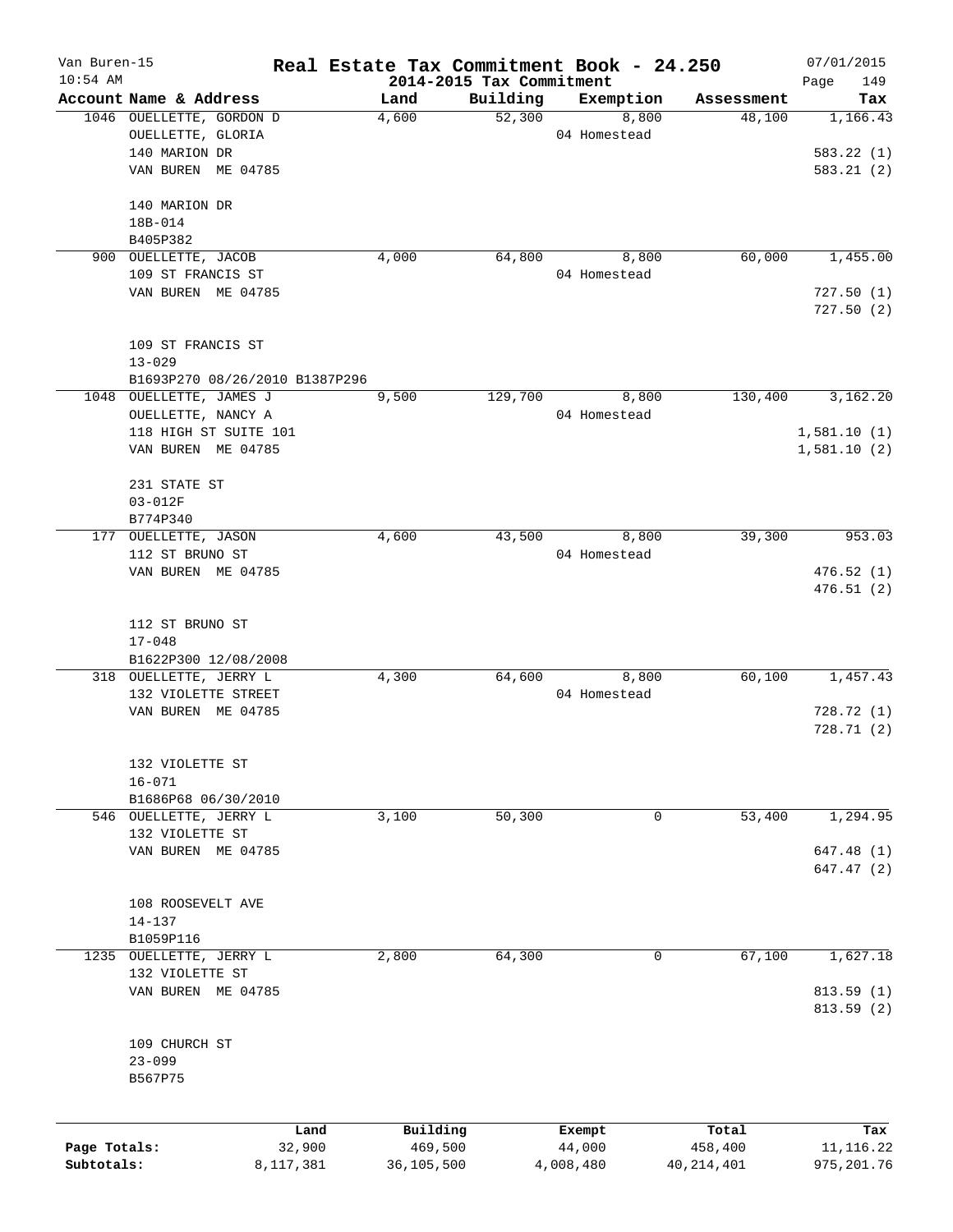| Van Buren-15 |                          |           | Real Estate Tax Commitment Book - 24.250 |                                      |                          |                      | 07/01/2015      |
|--------------|--------------------------|-----------|------------------------------------------|--------------------------------------|--------------------------|----------------------|-----------------|
| $10:54$ AM   | Account Name & Address   |           |                                          | 2014-2015 Tax Commitment<br>Building |                          |                      | Page<br>150     |
|              | 1240 OUELLETTE, JOEY     |           | Land<br>12,100                           | 35,600                               | Exemption<br>$\mathbf 0$ | Assessment<br>47,700 | Tax<br>1,156.73 |
|              | 199 LAKE RD              |           |                                          |                                      |                          |                      |                 |
|              | VAN BUREN ME 04785       |           |                                          |                                      |                          |                      | 578.37(1)       |
|              |                          |           |                                          |                                      |                          |                      | 578.36(2)       |
|              |                          |           |                                          |                                      |                          |                      |                 |
|              | 207 LAKE RD              |           |                                          |                                      |                          |                      |                 |
|              | $02 - 016$               |           |                                          |                                      |                          |                      |                 |
|              | B1837P252 10/07/2013     |           |                                          |                                      |                          |                      |                 |
| 1050         | OUELLETTE, JOEY          |           | 8,000                                    | 61,500                               | 8,800                    | 60,700               | 1,471.98        |
|              | OUELLETTE, REBEKAH       |           |                                          |                                      | 04 Homestead             |                      |                 |
|              | P O BOX 524              |           |                                          |                                      |                          |                      | 735.99(1)       |
|              | VAN BUREN ME 04785       |           |                                          |                                      |                          |                      | 735.99(2)       |
|              |                          |           |                                          |                                      |                          |                      |                 |
|              | 199 LAKE RD              |           |                                          |                                      |                          |                      |                 |
|              | $02 - 017A$              |           |                                          |                                      |                          |                      |                 |
|              | B651P197                 |           |                                          |                                      |                          |                      |                 |
|              | 1241 OUELLETTE, JOEY     |           | 6,600                                    | 2,200                                | 0                        | 8,800                | 213.40          |
|              | 199 LAKE RD              |           |                                          |                                      |                          |                      |                 |
|              | VAN BUREN ME 04785       |           |                                          |                                      |                          |                      | 106.70(1)       |
|              |                          |           |                                          |                                      |                          |                      | 106.70(2)       |
|              |                          |           |                                          |                                      |                          |                      |                 |
|              | 203 LAKE RD              |           |                                          |                                      |                          |                      |                 |
|              | $02 - 016A$              |           |                                          |                                      |                          |                      |                 |
|              | B1837P253 10/07/2013     |           |                                          |                                      |                          |                      |                 |
| 1051         | OUELLETTE, JOHN E        |           | 4,800                                    | 63,300                               | 8,800                    | 59,300               | 1,438.03        |
|              | OUELLETTE, DARLENE M     |           |                                          |                                      | 04 Homestead             |                      |                 |
|              | 117 ROOSEVELT AVE        |           |                                          |                                      |                          |                      | 719.02(1)       |
|              | VAN BUREN ME 04785       |           |                                          |                                      |                          |                      | 719.01(2)       |
|              | 117 ROOSEVELT AVE        |           |                                          |                                      |                          |                      |                 |
|              | $14 - 074$               |           |                                          |                                      |                          |                      |                 |
|              | B1187P59 10/04/1999      |           |                                          |                                      |                          |                      |                 |
|              | 1052 OUELLETTE, JOHNNY E |           | 3,000                                    | 45,100                               | 8,800                    | 39,300               | 953.03          |
|              | OUELLETTE, MARLENE M     |           |                                          |                                      | 04 Homestead             |                      |                 |
|              | 109 LINCOLN ST           |           |                                          |                                      |                          |                      | 476.52(1)       |
|              | VAN BUREN ME 04785       |           |                                          |                                      |                          |                      | 476.51(2)       |
|              |                          |           |                                          |                                      |                          |                      |                 |
|              | 109 LINCOLN ST           |           |                                          |                                      |                          |                      |                 |
|              | $14 - 008$               |           |                                          |                                      |                          |                      |                 |
|              | B691P201                 |           |                                          |                                      |                          |                      |                 |
| 1053         | OUELLETTE, KEITH         |           | 8,000                                    | 29,900                               | 0                        | 37,900               | 919.08          |
|              | OUELLETTE, DARLENE       |           |                                          |                                      |                          |                      |                 |
|              | P O BOX 422              |           |                                          |                                      |                          |                      | 459.54 (1)      |
|              | VAN BUREN ME 04785       |           |                                          |                                      |                          |                      | 459.54 (2)      |
|              |                          |           |                                          |                                      |                          |                      |                 |
|              | 70 MAIN ST               |           |                                          |                                      |                          |                      |                 |
|              | $15 - 095$               |           |                                          |                                      |                          |                      |                 |
|              | B927P325                 |           |                                          |                                      |                          |                      |                 |
|              | 1054 OUELLETTE, KEITH    |           | 10,000                                   | 146,100                              | 8,800                    | 147,300              | 3,572.03        |
|              | OUELLETTE, DARLENE       |           |                                          |                                      | 04 Homestead             |                      |                 |
|              | P O BOX 422              |           |                                          |                                      |                          |                      | 1,786.02(1)     |
|              | VAN BUREN ME 04785       |           |                                          |                                      |                          |                      | 1,786.01(2)     |
|              |                          |           |                                          |                                      |                          |                      |                 |
|              | 285 STATE ST             |           |                                          |                                      |                          |                      |                 |
|              | $03 - 012H$<br>B1193P44  |           |                                          |                                      |                          |                      |                 |
|              |                          |           |                                          |                                      |                          |                      |                 |
|              |                          |           |                                          |                                      |                          |                      |                 |
|              |                          | Land      | Building                                 |                                      | Exempt                   | Total                | Tax             |
| Page Totals: |                          | 52,500    | 383,700                                  |                                      | 35,200                   | 401,000              | 9,724.28        |
| Subtotals:   |                          | 8,169,881 | 36,489,200                               |                                      | 4,043,680                | 40,615,401           | 984, 926.04     |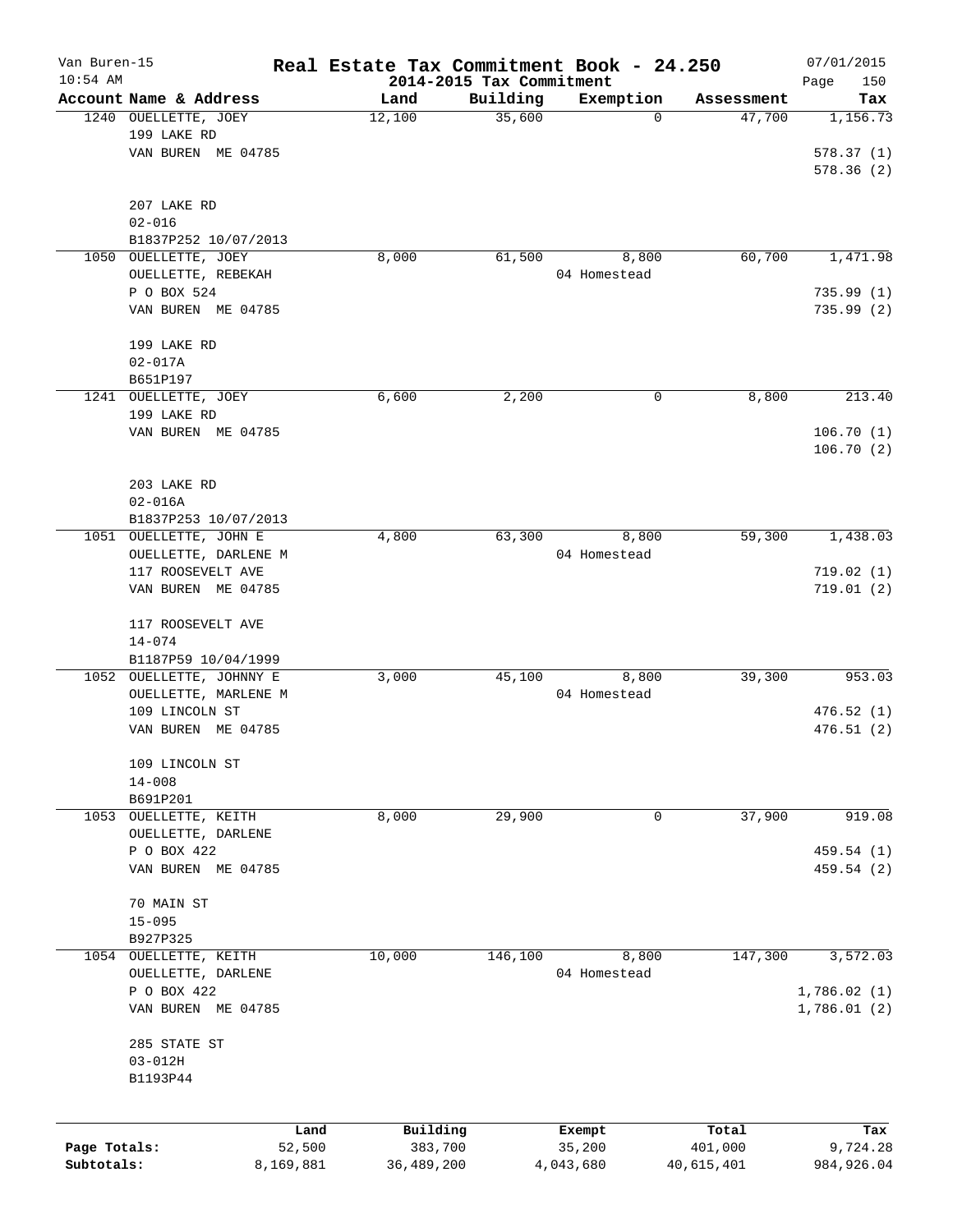| Van Buren-15<br>$10:54$ AM |                                                                                         |       | 2014-2015 Tax Commitment | Real Estate Tax Commitment Book - 24.250 |            | 07/01/2015<br>Page<br>151 |
|----------------------------|-----------------------------------------------------------------------------------------|-------|--------------------------|------------------------------------------|------------|---------------------------|
|                            | Account Name & Address                                                                  | Land  | Building                 | Exemption                                | Assessment | Tax                       |
|                            | 1056 OUELLETTE, KENNETH C<br>OUELLETTE, LINDA C<br>75 LAPLANTE RD                       | 4,500 | 35,800                   | $\Omega$                                 | 40,300     | 977.28<br>488.64 (1)      |
|                            | CYR PLANTATION ME<br>04785<br>15 MAIN ST<br>$13 - 004$<br>B1032P284                     |       |                          |                                          |            | 488.64 (2)                |
| 1073                       | OUELLETTE, KIRT R & KIM<br>R<br>LIFE ESTATE OF<br>OUELLETTE, ROBERT J. &<br>CAROL A.    | 7,300 | 64,500                   | 8,800<br>04 Homestead                    | 63,000     | 1,527.75                  |
|                            | 131 LYNNE ST<br>VAN BUREN ME 04785<br>131 LYNNE ST<br>$20 - 104$<br>B1627P46 01/23/2009 |       |                          |                                          |            | 763.88(1)<br>763.87(2)    |
|                            | 1057 OUELLETTE, LEE J                                                                   | 3,700 | 62,100                   | 8,800                                    | 57,000     | 1,382.25                  |
|                            | OUELLETTE, LORI                                                                         |       |                          | 04 Homestead                             |            |                           |
|                            | 104 COTE ST<br>VAN BUREN ME 04785                                                       |       |                          |                                          |            | 691.13(1)<br>691.12 (2)   |
|                            | 104 COTE ST<br>$18 - 118$<br>B1082P141 08/22/1997                                       |       |                          |                                          |            |                           |
|                            | 734 OUELLETTE, LILLIAN                                                                  | 3,400 | 28,300                   | 0                                        | 31,700     | 768.73                    |
|                            | OUELLETTE, JASON                                                                        |       |                          |                                          |            |                           |
|                            | 112 BRUNO STREET                                                                        |       |                          |                                          |            | 384.37 (1)                |
|                            | VAN BUREN ME 04785                                                                      |       |                          |                                          |            | 384.36 (2)                |
|                            | 106 HARRISON ST<br>$18 - 019$                                                           |       |                          |                                          |            |                           |
|                            | B1849P51 03/31/2014 B1617P77                                                            |       |                          |                                          |            |                           |
| 1058                       | OUELLETTE, LUCIEN JR<br>OUELLETTE, RACHEL                                               | 4,900 | 56,800                   | 8,800<br>04 Homestead                    | 52,900     | 1,282.83                  |
|                            | 122 JACKSON ST                                                                          |       |                          |                                          |            | 641.42(1)                 |
|                            | VAN BUREN ME 04785                                                                      |       |                          |                                          |            | 641.41(2)                 |
|                            | 122 JACKSON ST<br>$18 - 089$                                                            |       |                          |                                          |            |                           |
|                            | B786P343                                                                                |       |                          |                                          |            |                           |
|                            | 1319 OUELLETTE, MAURICE JR                                                              | 2,600 | 41,000                   | 8,800                                    | 34,800     | 843.90                    |
|                            | 119 MCKINLEY STREET                                                                     |       |                          | 04 Homestead                             |            |                           |
|                            | VAN BUREN ME 04785                                                                      |       |                          |                                          |            | 421.95(1)                 |
|                            |                                                                                         |       |                          |                                          |            | 421.95(2)                 |
|                            | 119 MCKINLEY ST                                                                         |       |                          |                                          |            |                           |
|                            | $14 - 023$                                                                              |       |                          |                                          |            |                           |
|                            | B1676P190 04/26/2010                                                                    |       |                          |                                          |            |                           |

|              | Land      | Building   | Exempt    | Total      | Tax        |
|--------------|-----------|------------|-----------|------------|------------|
| Page Totals: | 26,400    | 288,500    | 35,200    | 279,700    | 6,782.74   |
| Subtotals:   | 8,196,281 | 36,777,700 | 4,078,880 | 40,895,101 | 991,708.78 |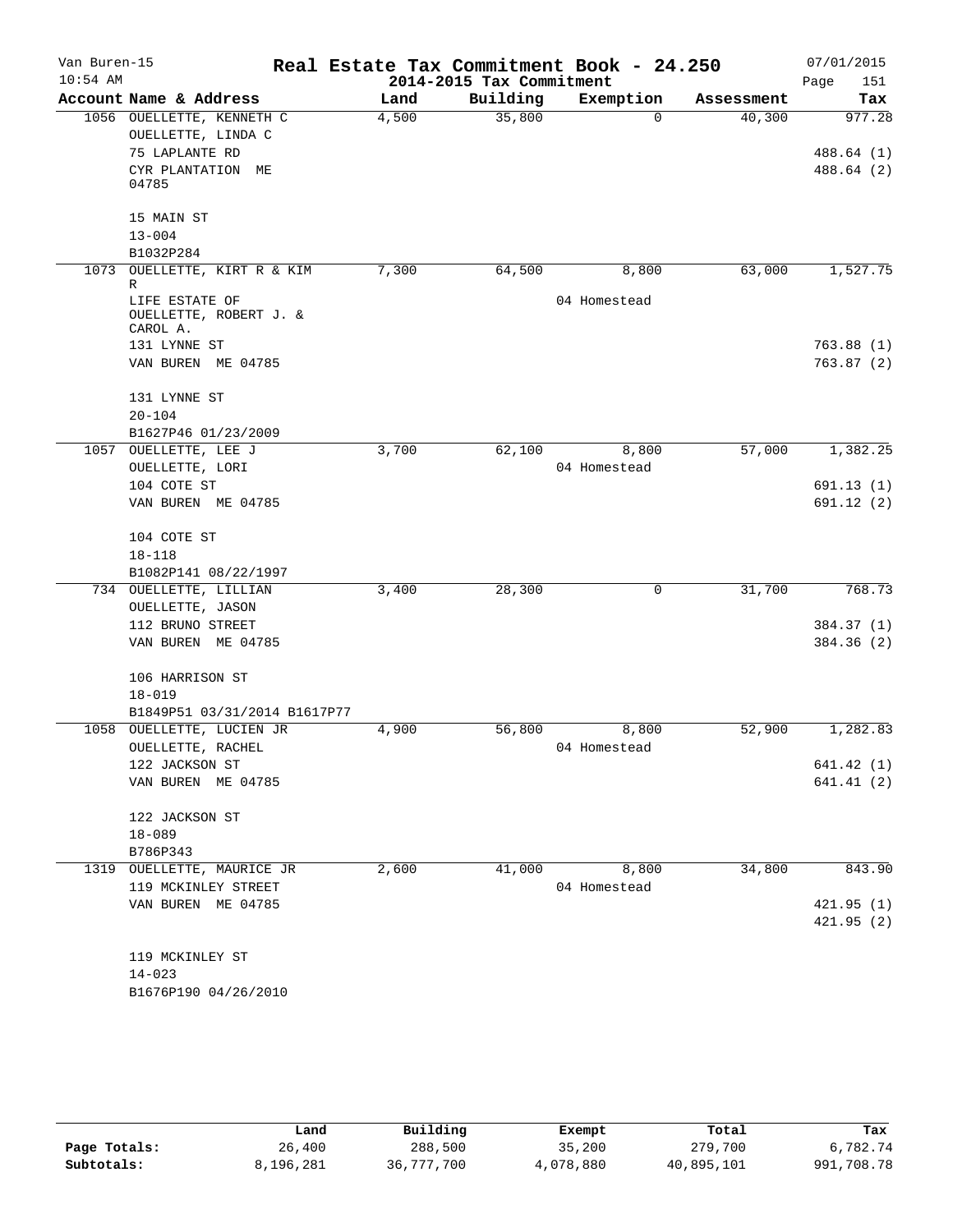| Van Buren-15<br>$10:54$ AM |                                                                                                 |      |                       | 2014-2015 Tax Commitment | Real Estate Tax Commitment Book - 24.250 |                       | 07/01/2015<br>Page<br>152     |
|----------------------------|-------------------------------------------------------------------------------------------------|------|-----------------------|--------------------------|------------------------------------------|-----------------------|-------------------------------|
|                            | Account Name & Address                                                                          |      | Land                  | Building                 | Exemption                                | Assessment            | Tax                           |
|                            | 1062 OUELLETTE, MICHAEL J<br>OUELLETTE, RACHEL O<br>SAUCIER<br>PO BOX 123<br>VAN BUREN ME 04785 |      | 3,000                 | $\mathbf 0$              | $\Omega$                                 | 3,000                 | 72.75<br>36.38(1)<br>36.37(2) |
|                            |                                                                                                 |      |                       |                          |                                          |                       |                               |
|                            | ST BRUNO ST                                                                                     |      |                       |                          |                                          |                       |                               |
|                            | $17 - 021$<br>B1343P77                                                                          |      |                       |                          |                                          |                       |                               |
|                            | 1063 OUELLETTE, MONA                                                                            |      | 3,200                 | 35,300                   | 8,800                                    | 29,700                | 720.23                        |
|                            | 115 MCKINLEY ST                                                                                 |      |                       |                          | 04 Homestead                             |                       |                               |
|                            | VAN BUREN ME 04785                                                                              |      |                       |                          |                                          |                       | 360.12(1)<br>360.11(2)        |
|                            | 115 MCKINLEY ST                                                                                 |      |                       |                          |                                          |                       |                               |
|                            | $14 - 021$                                                                                      |      |                       |                          |                                          |                       |                               |
|                            | B1044P19<br>1064 OUELLETTE, NATHAN J                                                            |      | 3,400                 | 55,000                   | $\mathbf 0$                              | 58,400                | 1,416.20                      |
|                            | OUELLETTE, VERNA N                                                                              |      |                       |                          |                                          |                       |                               |
|                            | 104 ROOSEVELT AVE<br>VAN BUREN ME 04785                                                         |      |                       |                          |                                          |                       | 708.10(1)<br>708.10(2)        |
|                            | 149 HIGH ST                                                                                     |      |                       |                          |                                          |                       |                               |
|                            | $14 - 081$                                                                                      |      |                       |                          |                                          |                       |                               |
|                            | B760P60<br>1065 OUELLETTE, NATHAN J                                                             |      | 3,000                 | 38,900                   | 8,800                                    | 33,100                | 802.68                        |
|                            | OUELLETTE, VERNA N                                                                              |      |                       |                          | 04 Homestead                             |                       |                               |
|                            | 104 ROOSEVELT AVE                                                                               |      |                       |                          |                                          |                       | 401.34(1)                     |
|                            | VAN BUREN ME 04785                                                                              |      |                       |                          |                                          |                       | 401.34(2)                     |
|                            | 104 ROOSEVELT AVE                                                                               |      |                       |                          |                                          |                       |                               |
|                            | $14 - 138$                                                                                      |      |                       |                          |                                          |                       |                               |
| 1067                       | OUELLETTE, PETER<br>OUELLETTE, RONA L                                                           |      | 12,200                | 95,200                   | 0                                        | 107,400               | 2,604.45                      |
|                            | DBA OUELLETTE'S TRADING<br>POST                                                                 |      |                       |                          |                                          |                       | 1,302.23(1)                   |
|                            | 200 CHAMPLAIN ST                                                                                |      |                       |                          |                                          |                       | 1,302.22(2)                   |
|                            | VAN BUREN ME 04785                                                                              |      |                       |                          |                                          |                       |                               |
|                            | 200 CHAMPLAIN ST                                                                                |      |                       |                          |                                          |                       |                               |
|                            | $19 - 013$<br>B1526P166 11/13/2006                                                              |      |                       |                          |                                          |                       |                               |
| 1214                       | OUELLETTE, PETER C                                                                              |      | 6,200                 | 7,500                    | $\mathsf{O}$                             | 13,700                | 332.23                        |
|                            | OUELLETTE, MEGAN V                                                                              |      |                       |                          |                                          |                       |                               |
|                            | 200 CHAMPLAIN STREET<br>VAN BUREN ME 04785                                                      |      |                       |                          |                                          |                       | 166.12(1)<br>166.11(2)        |
|                            | 106 ALEXANDER RD                                                                                |      |                       |                          |                                          |                       |                               |
|                            | $19 - 002$                                                                                      |      |                       |                          |                                          |                       |                               |
| 621                        | B1670P170 02/25/2010 B1654P51 08/31/2009<br>OUELLETTE, PETER C                                  |      | 9,000                 | $\mathbf 0$              | $\mathbf 0$                              | 9,000                 | 218.25                        |
|                            | OUELLETTE, MEGAN V                                                                              |      |                       |                          |                                          |                       |                               |
|                            | 200 CHAMPLAIN STREET                                                                            |      |                       |                          |                                          |                       | 109.13(1)                     |
|                            | VAN BUREN ME 04785                                                                              |      |                       |                          |                                          |                       | 109.12(2)                     |
|                            | N SIDE PATRICIA ST                                                                              |      |                       |                          |                                          |                       |                               |
|                            | $19 - 108$<br>B1684P145 06/21/2010                                                              |      |                       |                          |                                          |                       |                               |
|                            |                                                                                                 |      |                       |                          |                                          |                       |                               |
|                            |                                                                                                 | Land | Building              |                          | Exempt                                   | Total                 | Tax                           |
| Page Totals:<br>Subtotals: | 40,000<br>8,236,281                                                                             |      | 231,900<br>37,009,600 |                          | 17,600<br>4,096,480                      | 254,300<br>41,149,401 | 6,166.79<br>997,875.57        |
|                            |                                                                                                 |      |                       |                          |                                          |                       |                               |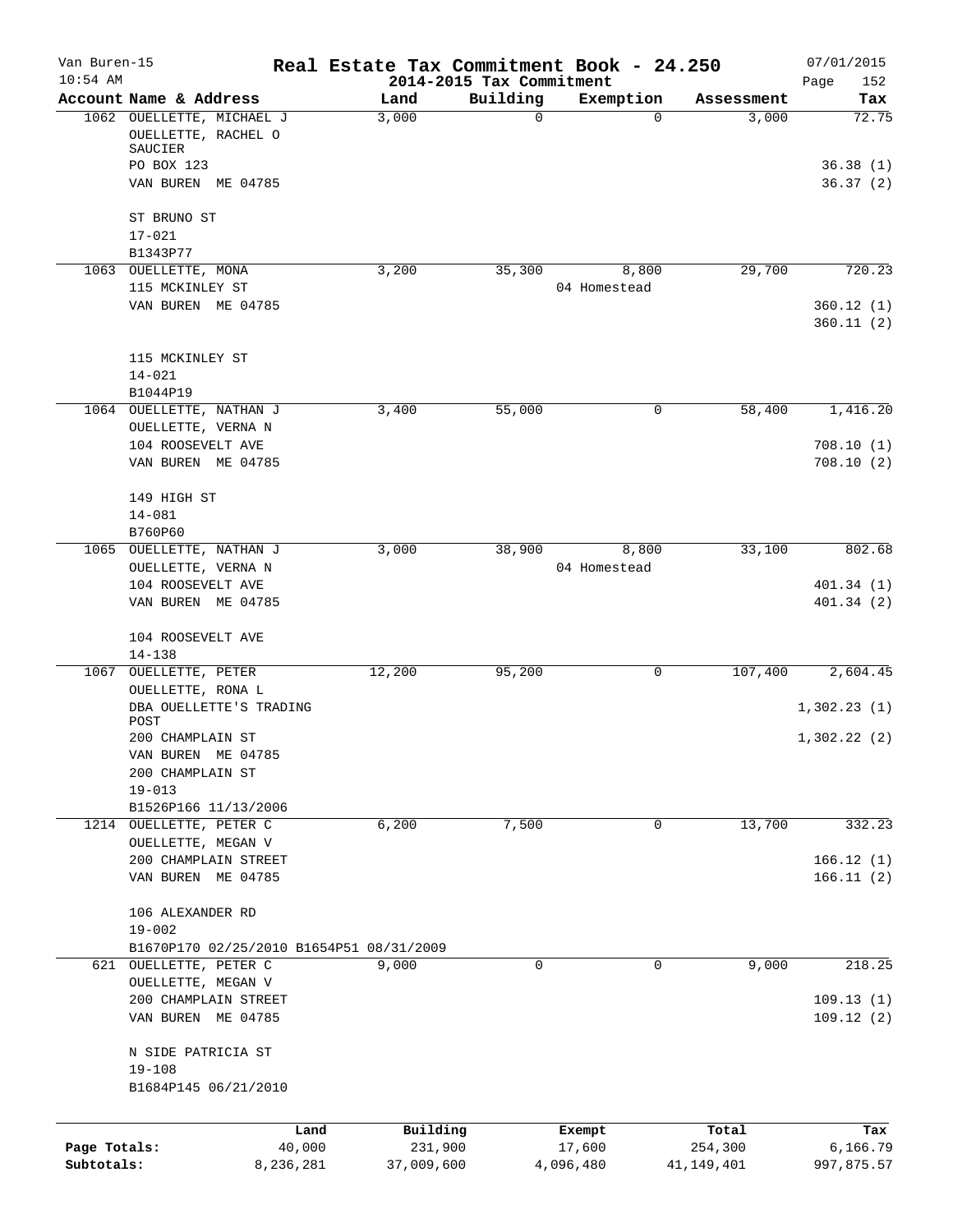| Van Buren-15<br>$10:54$ AM |                             | Real Estate Tax Commitment Book - 24.250 | 2014-2015 Tax Commitment |              |            | 07/01/2015         |
|----------------------------|-----------------------------|------------------------------------------|--------------------------|--------------|------------|--------------------|
|                            | Account Name & Address      | Land                                     | Building                 | Exemption    | Assessment | Page<br>153<br>Tax |
|                            | 1088 OUELLETTE, PETER C     | 5,800                                    | $\Omega$                 | $\Omega$     | 5,800      | 140.65             |
|                            | OUELLETTE, RONA L           |                                          |                          |              |            |                    |
|                            | 200 CHAMPLAIN STREET        |                                          |                          |              |            | 70.33(1)           |
|                            | VAN BUREN ME 04785          |                                          |                          |              |            | 70.32(2)           |
|                            |                             |                                          |                          |              |            |                    |
|                            | S SIDE LYNNE ST             |                                          |                          |              |            |                    |
|                            | $19 - 111$                  |                                          |                          |              |            |                    |
|                            | B1446P287                   |                                          |                          |              |            |                    |
|                            | 1070 OUELLETTE, RACHEL O    | 3,400                                    | 54,300                   | 8,800        | 48,900     | 1,185.83           |
|                            | PO BOX 123                  |                                          |                          | 04 Homestead |            |                    |
|                            | VAN BUREN ME 04785          |                                          |                          |              |            | 592.92 (1)         |
|                            |                             |                                          |                          |              |            | 592.91(2)          |
|                            |                             |                                          |                          |              |            |                    |
|                            | 103 NOTRE DAME ST           |                                          |                          |              |            |                    |
|                            | $17 - 024$                  |                                          |                          |              |            |                    |
| 1078                       | B889P7<br>OUELLETTE, RONALD | 15,500                                   | 80,200                   | 0            | 95,700     | 2,320.73           |
|                            | (LIVING TRUST)              |                                          |                          |              |            |                    |
|                            | OUELLETTE, DONNA            |                                          |                          |              |            |                    |
|                            | (LIVING TRUST)              |                                          |                          |              |            |                    |
|                            | 123 MARIST COLLEGE DR       |                                          |                          |              |            | 1,160.37(1)        |
|                            | VAN BUREN ME 04785          |                                          |                          |              |            | 1,160.36(2)        |
|                            | 228 STATE ST                |                                          |                          |              |            |                    |
|                            | $12A-014$                   |                                          |                          |              |            |                    |
|                            | B1077P328 07/02/1997        |                                          |                          |              |            |                    |
|                            | 1089 OUELLETTE, RONALD S    | 10,000                                   | 0                        | $\mathbf 0$  | 10,000     | 242.50             |
|                            | $(\verb LIVING TRUST )$     |                                          |                          |              |            |                    |
|                            | OUELLETTE, DONNA J          |                                          |                          |              |            |                    |
|                            | 123 MARIST COLLEGE          |                                          |                          |              |            | 121.25(1)          |
|                            | DRIVE<br>VAN BUREN ME 04785 |                                          |                          |              |            | 121.25(2)          |
|                            |                             |                                          |                          |              |            |                    |
|                            | MARIST COLLEGE DRIVE        |                                          |                          |              |            |                    |
|                            | $12B-006A$                  |                                          |                          |              |            |                    |
|                            | B1477P257                   |                                          |                          |              |            |                    |
| 1090                       | OUELLETTE, TIMMY R          | 4,600                                    | 64,400                   | 14,080       | 54,920     | 1,331.81           |
|                            | C/O GLADYS PELLETIER        |                                          |                          | 02 Veteran   |            |                    |
|                            | 115 CLOVERHILL DR           |                                          |                          | 04 Homestead |            | 665.91(1)          |
|                            | VAN BUREN ME 04785          |                                          |                          |              |            | 665.90(2)          |
|                            | 115 CLOVERHILL DR.          |                                          |                          |              |            |                    |
|                            | $18C - 003$                 |                                          |                          |              |            |                    |
|                            | B1473P77                    |                                          |                          |              |            |                    |
|                            | 1061 OUELLETTE, VERNA       | 3,800                                    | 45,100                   | 0            | 48,900     | 1,185.83           |
|                            | 15 WITCHES ROCK RD          |                                          |                          |              |            |                    |
|                            | BRISTOL CT 06010            |                                          |                          |              |            | 592.92 (1)         |
|                            |                             |                                          |                          |              |            | 592.91(2)          |
|                            |                             |                                          |                          |              |            |                    |
|                            | 104 NOTRE DAME ST           |                                          |                          |              |            |                    |
|                            | $17 - 035$                  |                                          |                          |              |            |                    |
|                            | B1725P76 06/29/2011         |                                          |                          |              |            |                    |

|              | Land      | Building     | Exempt    | Total      | Tax          |
|--------------|-----------|--------------|-----------|------------|--------------|
| Page Totals: | 43,100    | 244,000      | 22,880    | 264,220    | 6,407.35     |
| Subtotals:   | 8,279,381 | 37, 253, 600 | 4,119,360 | 41,413,621 | 1,004,282.92 |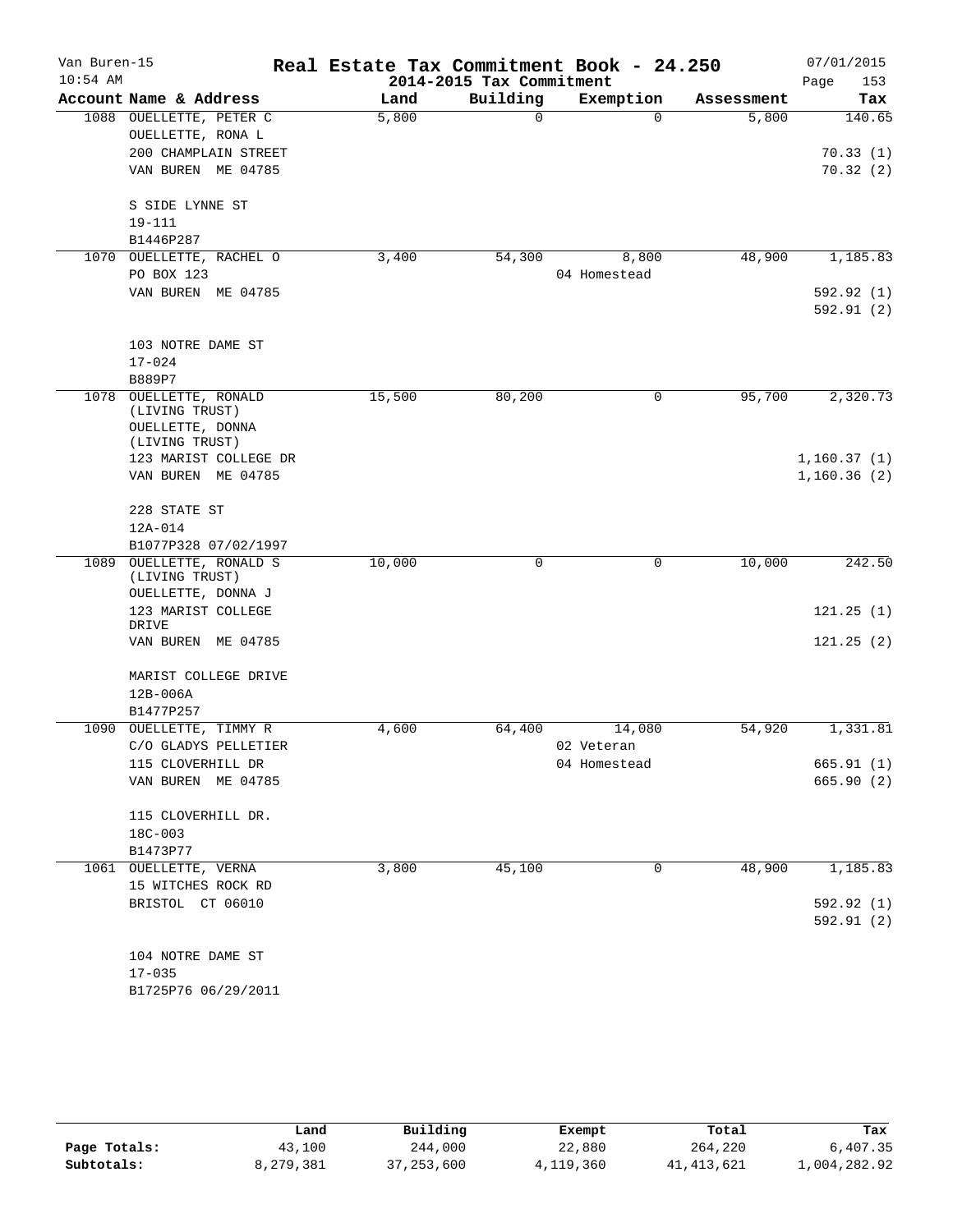| Van Buren-15 |                                       |           | Real Estate Tax Commitment Book - 24.250 |                                      |                       |                      | 07/01/2015    |
|--------------|---------------------------------------|-----------|------------------------------------------|--------------------------------------|-----------------------|----------------------|---------------|
| $10:54$ AM   | Account Name & Address                |           |                                          | 2014-2015 Tax Commitment<br>Building |                       |                      | Page<br>154   |
|              | 1060 OUELLETTE, VERNA                 |           | Land<br>4,100                            | 6,800                                | Exemption<br>$\Omega$ | Assessment<br>10,900 | Tax<br>264.33 |
|              | 15 Witches Rock Rd                    |           |                                          |                                      |                       |                      |               |
|              | Bristol CT 06010                      |           |                                          |                                      |                       |                      | 132.17(1)     |
|              |                                       |           |                                          |                                      |                       |                      | 132.16(2)     |
|              |                                       |           |                                          |                                      |                       |                      |               |
|              | BIRCH AVE                             |           |                                          |                                      |                       |                      |               |
|              | $17 - 044A$                           |           |                                          |                                      |                       |                      |               |
|              | B1725P70 06/29/2011                   |           |                                          |                                      |                       |                      |               |
| 1059         | OUELLETTE, VERNA                      |           | 3,700                                    | 0                                    | 0                     | 3,700                | 89.73         |
|              | 15 Witches Rock Rd                    |           |                                          |                                      |                       |                      |               |
|              | Bristol CT 06010                      |           |                                          |                                      |                       |                      | 44.87 (1)     |
|              |                                       |           |                                          |                                      |                       |                      | 44.86 (2)     |
|              | BIRCH AVE                             |           |                                          |                                      |                       |                      |               |
|              | $17 - 036$                            |           |                                          |                                      |                       |                      |               |
|              | B1725P73 06/29/2011                   |           |                                          |                                      |                       |                      |               |
|              | 1085 OUELLETTE, VERNON R              |           | 6,900                                    | 93,700                               | 8,800                 | 91,800               | 2,226.15      |
|              | OUELLETTE, ELAINE B                   |           |                                          |                                      | 04 Homestead          |                      |               |
|              | 167 LYNNE ST                          |           |                                          |                                      |                       |                      | 1, 113.08(1)  |
|              | APT 101                               |           |                                          |                                      |                       |                      | 1, 113.07(2)  |
|              | VAN BUREN ME 04785                    |           |                                          |                                      |                       |                      |               |
|              | 167 LYNNE ST                          |           |                                          |                                      |                       |                      |               |
|              | $19 - 061$                            |           |                                          |                                      |                       |                      |               |
|              | B503P115 05/17/1979                   |           |                                          |                                      |                       |                      |               |
|              | 1086 OUELLETTE, WAYNE J               |           | 5,700                                    | 37,300                               | 8,800                 | 34,200               | 829.35        |
|              | OUELLETTE, LORNA L M                  |           |                                          |                                      | 04 Homestead          |                      |               |
|              | 186 CHAMPLAIN ST                      |           |                                          |                                      |                       |                      | 414.68(1)     |
|              | VAN BUREN ME 04785                    |           |                                          |                                      |                       |                      | 414.67(2)     |
|              | 186 CHAMPLAIN ST                      |           |                                          |                                      |                       |                      |               |
|              | $19 - 017$                            |           |                                          |                                      |                       |                      |               |
|              | 1098 PARADIS, BETTY J                 |           | 7,000                                    | 84,500                               | 8,800                 | 82,700               | 2,005.48      |
|              | PO BOX 534                            |           |                                          |                                      | 04 Homestead          |                      |               |
|              | VAN BUREN ME 04785                    |           |                                          |                                      |                       |                      | 1,002.74(1)   |
|              |                                       |           |                                          |                                      |                       |                      | 1,002.74(2)   |
|              | 224 STATE ST                          |           |                                          |                                      |                       |                      |               |
|              | $12A-015$                             |           |                                          |                                      |                       |                      |               |
|              | B1632P266 03/17/2009                  |           |                                          |                                      |                       |                      |               |
|              | 1549 PARADIS, JAMES                   |           | 1,500                                    | 0                                    | $\mathbf 0$           | 1,500                | 36.38         |
|              | P.O. BOX 1045                         |           |                                          |                                      |                       |                      |               |
|              | JACKSON SC 29831                      |           |                                          |                                      |                       |                      | 18.19(1)      |
|              |                                       |           |                                          |                                      |                       |                      | 18.19(2)      |
|              |                                       |           |                                          |                                      |                       |                      |               |
|              | TRUMAN STREET                         |           |                                          |                                      |                       |                      |               |
|              | 12A-043A                              |           |                                          |                                      |                       |                      |               |
|              | B1616P294 09/16/2008                  |           |                                          |                                      |                       |                      | 569.88        |
|              | 1093 PARADIS, JAMES C<br>P O BOX 1045 |           | 23,500                                   | 0                                    | 0                     | 23,500               |               |
|              | JACKSON SC 29831                      |           |                                          |                                      |                       |                      | 284.94 (1)    |
|              |                                       |           |                                          |                                      |                       |                      | 284.94 (2)    |
|              |                                       |           |                                          |                                      |                       |                      |               |
|              | OFF MAIN ST                           |           |                                          |                                      |                       |                      |               |
|              | $03 - 013$                            |           |                                          |                                      |                       |                      |               |
|              | B687P13                               |           |                                          |                                      |                       |                      |               |
|              |                                       |           |                                          |                                      |                       |                      |               |
|              |                                       | Land      | Building                                 |                                      | Exempt                | Total                | Tax           |
| Page Totals: |                                       | 52,400    | 222,300                                  |                                      | 26,400                | 248,300              | 6,021.30      |
| Subtotals:   |                                       | 8,331,781 | 37, 475, 900                             |                                      | 4,145,760             | 41,661,921           | 1,010,304.22  |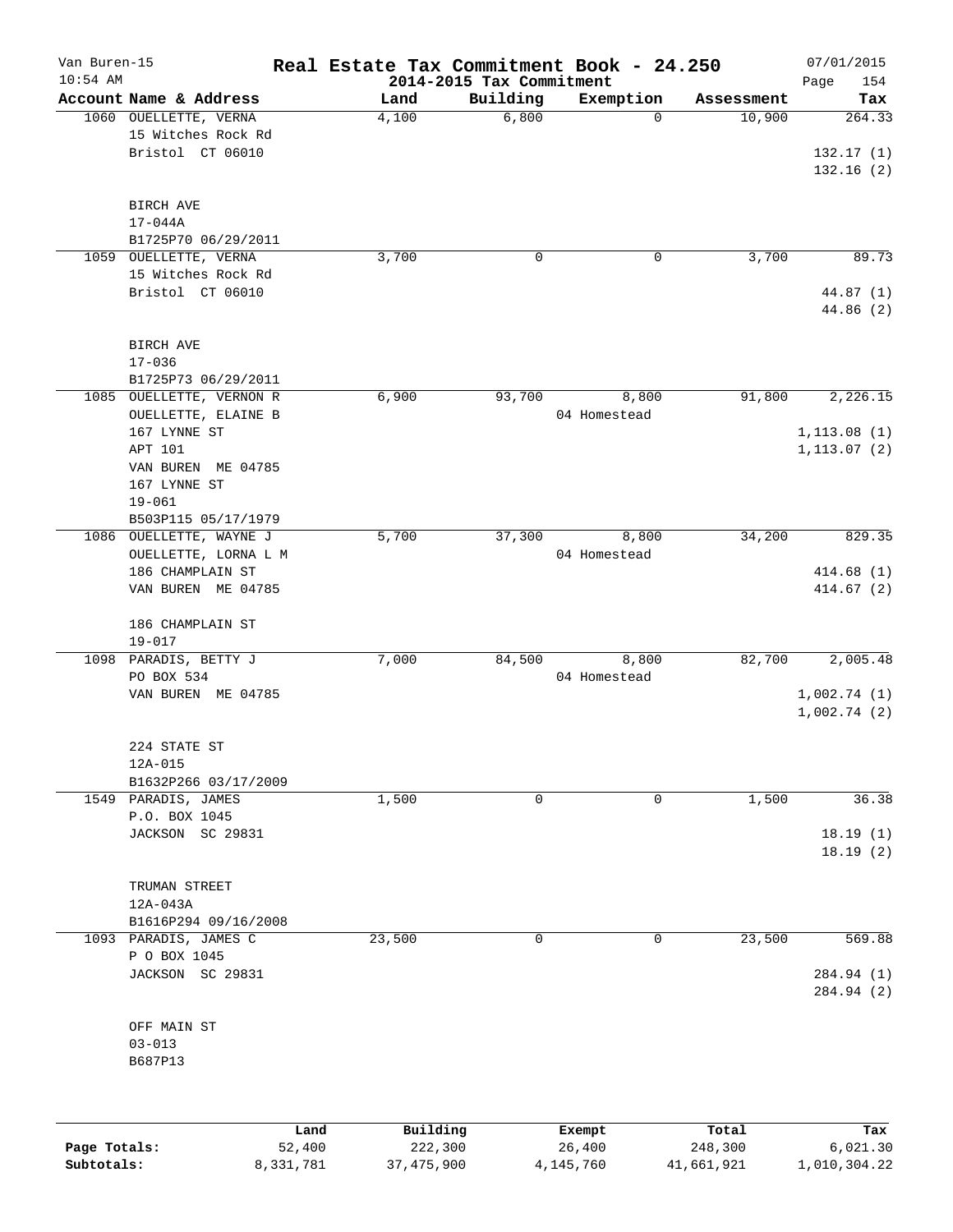| Van Buren-15<br>$10:54$ AM |                        | Real Estate Tax Commitment Book - 24.250 |                                      |              |            | 07/01/2015         |
|----------------------------|------------------------|------------------------------------------|--------------------------------------|--------------|------------|--------------------|
|                            | Account Name & Address | Land                                     | 2014-2015 Tax Commitment<br>Building | Exemption    | Assessment | Page<br>155<br>Tax |
|                            | 1094 PARADIS, NEIL R   | 14,000                                   | 42,000                               | 8,800        | 47,200     | 1,144.60           |
|                            | PARADIS, ALLISON A     |                                          |                                      | 04 Homestead |            |                    |
|                            | PO BOX 582             |                                          |                                      |              |            | 572.30(1)          |
|                            | VAN BUREN ME 04785     |                                          |                                      |              |            | 572.30 (2)         |
|                            | 228 MARQUIS RD         |                                          |                                      |              |            |                    |
|                            | $02 - 006B$            |                                          |                                      |              |            |                    |
|                            | B1184P27 09/02/1999    |                                          |                                      |              |            |                    |
|                            | 1100 PARENT, BRIAN J   | 2,900                                    | 0                                    | 0            | 2,900      | 70.33              |
|                            | PARENT, RHONDA M       |                                          |                                      |              |            |                    |
|                            | 118 WRIGHT ST          |                                          |                                      |              |            | 35.17(1)           |
|                            | VAN BUREN ME 04785     |                                          |                                      |              |            | 35.16(2)           |
|                            | OFF WRIGHT ST          |                                          |                                      |              |            |                    |
|                            | $21 - 019A$            |                                          |                                      |              |            |                    |
|                            | B1077P261              |                                          |                                      |              |            |                    |
|                            | 1099 PARENT, BRIAN J   | 5,300                                    | 64,000                               | 8,800        | 60,500     | 1,467.13           |
|                            | PARENT, RHONDA M       |                                          |                                      | 04 Homestead |            |                    |
|                            | 118 WRIGHT ST          |                                          |                                      |              |            | 733.57(1)          |
|                            | VAN BUREN ME 04785     |                                          |                                      |              |            | 733.56(2)          |
|                            | 118 WRIGHT ST          |                                          |                                      |              |            |                    |
|                            | $21 - 019$             |                                          |                                      |              |            |                    |
|                            | B771P262               |                                          |                                      |              |            |                    |
|                            | 1236 PARENT, DEVIN     | 3,200                                    | 28,000                               | 8,800        | 22,400     | 543.20             |
|                            | 110 CHURCH STREET      |                                          |                                      | 04 Homestead |            |                    |
|                            | VAN BUREN ME 04785     |                                          |                                      |              |            | 271.60(1)          |
|                            |                        |                                          |                                      |              |            | 271.60(2)          |
|                            | 110 HILLSIDE ST        |                                          |                                      |              |            |                    |
|                            | $23 - 093$             |                                          |                                      |              |            |                    |
|                            | B1625P201 01/16/2009   |                                          |                                      |              |            |                    |
|                            | 89 PARENT, DEVIN       | 3,000                                    | 14,500                               | 0            | 17,500     | 424.38             |
|                            | 110 HILLSIDE ST        |                                          |                                      |              |            |                    |
|                            | VAN BUREN ME 04785     |                                          |                                      |              |            | 212.19(1)          |
|                            |                        |                                          |                                      |              |            | 212.19(2)          |
|                            | 60 MAIN ST             |                                          |                                      |              |            |                    |
|                            | $15 - 100$             |                                          |                                      |              |            |                    |
|                            | B1784P167 10/18/2012   |                                          |                                      |              |            |                    |
|                            | 1102 PARENT, DONALD P  | 7,300                                    | 0                                    | 0            | 7,300      | 177.03             |
|                            | PARENT, KATHLEEN A     |                                          |                                      |              |            |                    |
|                            | 245 LAKE RD            |                                          |                                      |              |            | 88.52 (1)          |
|                            | VAN BUREN ME 04785     |                                          |                                      |              |            | 88.51(2)           |
|                            | LAKE RD                |                                          |                                      |              |            |                    |
|                            | $05 - 010B$            |                                          |                                      |              |            |                    |
| 1103                       | PARENT, DONALD P       | 9,400                                    | 69,500                               | 8,800        | 70,100     | 1,699.93           |
|                            | PARENT, KATHLEEN A     |                                          |                                      | 04 Homestead |            |                    |
|                            | 245 LAKE RD            |                                          |                                      |              |            | 849.97 (1)         |
|                            | VAN BUREN ME 04785     |                                          |                                      |              |            | 849.96 (2)         |
|                            | 245 LAKE RD            |                                          |                                      |              |            |                    |
|                            | $05 - 011B$            |                                          |                                      |              |            |                    |
|                            | B406P534               |                                          |                                      |              |            |                    |
|                            |                        |                                          |                                      |              |            |                    |
|                            | Land                   | Building                                 |                                      | Exempt       | Total      | Tax                |
| Page Totals:               | 45,100                 | 218,000                                  |                                      | 35,200       | 227,900    | 5,526.60           |

**Subtotals:** 8,376,881 37,693,900 4,180,960 41,889,821 1,015,830.82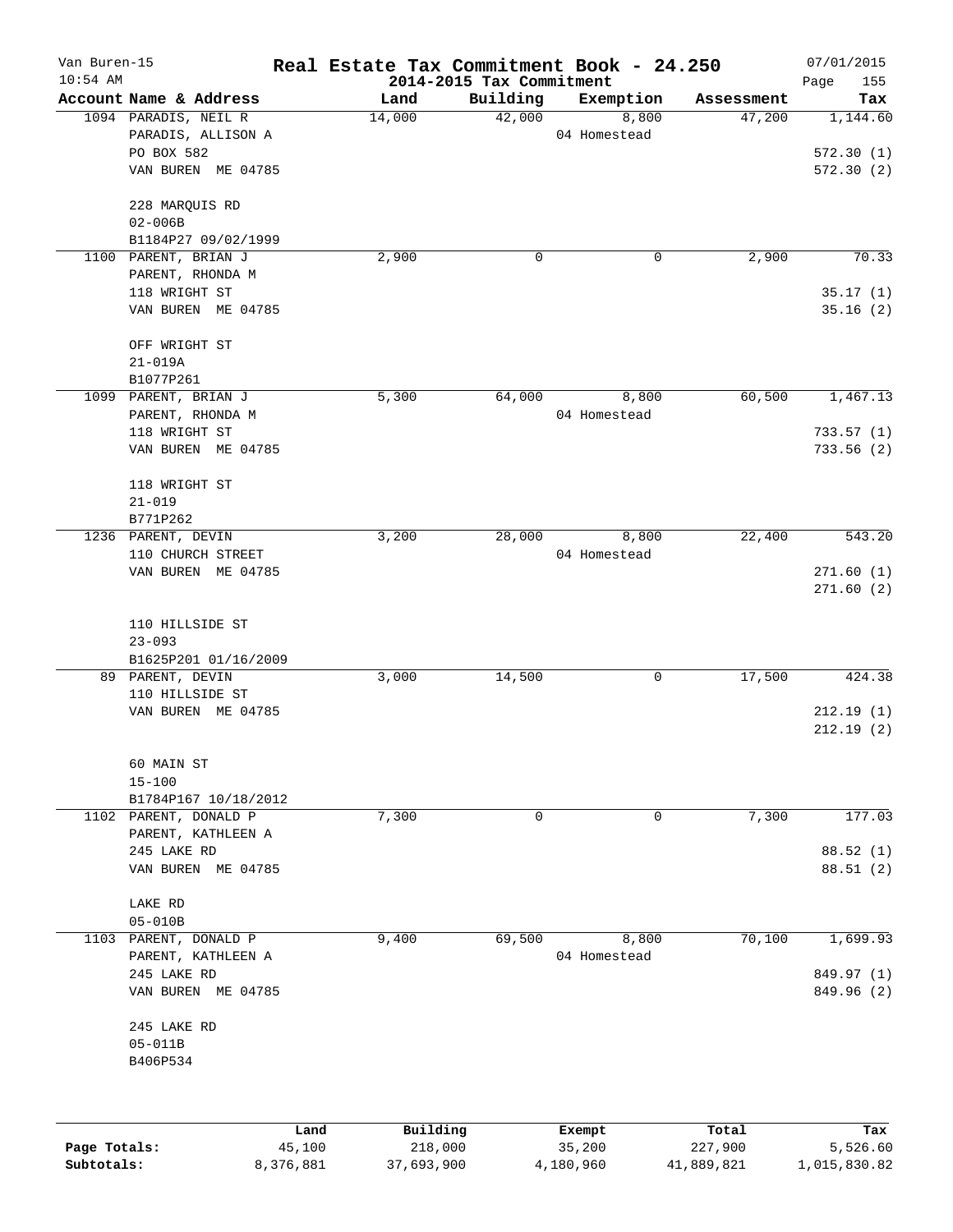| Van Buren-15<br>$10:54$ AM |                                  |           | Real Estate Tax Commitment Book - 24.250 | 2014-2015 Tax Commitment |              |              | 07/01/2015<br>156<br>Page |
|----------------------------|----------------------------------|-----------|------------------------------------------|--------------------------|--------------|--------------|---------------------------|
|                            | Account Name & Address           |           | Land                                     | Building                 | Exemption    | Assessment   | Tax                       |
|                            | 947 PARENT, GERALD               |           | 6,400                                    | 0                        | 0            | 6,400        | 155.20                    |
|                            | 1046 MAIN ST                     |           |                                          |                          |              |              |                           |
|                            | VAN BUREN ME 04785               |           |                                          |                          |              |              | 77.60(1)                  |
|                            |                                  |           |                                          |                          |              |              | 77.60(2)                  |
|                            |                                  |           |                                          |                          |              |              |                           |
|                            | RR 1                             |           |                                          |                          |              |              |                           |
|                            | $09 - 007A$                      |           |                                          |                          |              |              |                           |
|                            | B1508P96 04/05/2007              |           |                                          |                          |              |              |                           |
|                            | 1104 PARENT, GERALD O            |           | 11,700                                   | 70,300                   | 8,800        | 73,200       | 1,775.10                  |
|                            | 1046 MAIN ST                     |           |                                          |                          | 04 Homestead |              |                           |
|                            | VAN BUREN ME 04785               |           |                                          |                          |              |              | 887.55 (1)                |
|                            |                                  |           |                                          |                          |              |              | 887.55 (2)                |
|                            |                                  |           |                                          |                          |              |              |                           |
|                            | 1046 MAIN ST                     |           |                                          |                          |              |              |                           |
|                            | $10 - 018$                       |           |                                          |                          |              |              |                           |
|                            | B1199P1<br>1107 PARENT, GERARD H |           |                                          |                          | 0            | 11,500       | 278.88                    |
|                            | PARENT, BARBARA A                |           | 11,500                                   | 0                        |              |              |                           |
|                            | 177 LAKE RD                      |           |                                          |                          |              |              | 139.44(1)                 |
|                            | VAN BUREN ME 04785               |           |                                          |                          |              |              | 139.44(2)                 |
|                            |                                  |           |                                          |                          |              |              |                           |
|                            | LAKE RD                          |           |                                          |                          |              |              |                           |
|                            | $05 - 004A$                      |           |                                          |                          |              |              |                           |
|                            | B752P265                         |           |                                          |                          |              |              |                           |
|                            | 1105 PARENT, GERARD H            |           | 9,800                                    | 0                        | 0            | 9,800        | 237.65                    |
|                            | PARENT, BARBARA A                |           |                                          |                          |              |              |                           |
|                            | 177 LAKE RD                      |           |                                          |                          |              |              | 118.83(1)                 |
|                            | VAN BUREN ME 04785               |           |                                          |                          |              |              | 118.82(2)                 |
|                            |                                  |           |                                          |                          |              |              |                           |
|                            | LAKE RD                          |           |                                          |                          |              |              |                           |
|                            | $05 - 011C$                      |           |                                          |                          |              |              |                           |
|                            | B462P159                         |           |                                          |                          |              |              |                           |
|                            | 1106 PARENT, GERARD H            |           | 8,300                                    | 29,000                   | 8,800        | 28,500       | 691.13                    |
|                            | PARENT, BARBARA A                |           |                                          |                          | 04 Homestead |              |                           |
|                            | 177 LAKE RD                      |           |                                          |                          |              |              | 345.57(1)                 |
|                            | VAN BUREN ME 04785               |           |                                          |                          |              |              | 345.56(2)                 |
|                            | 177 LAKE RD                      |           |                                          |                          |              |              |                           |
|                            | $02 - 018$                       |           |                                          |                          |              |              |                           |
|                            | B383P110 01/17/1971              |           |                                          |                          |              |              |                           |
| 1108                       | PARENT, JOHN F                   |           | 4,600                                    | 39,600                   | 8,800        | 35,400       | 858.45                    |
|                            | PARENT, MURIEL A                 |           |                                          |                          | 04 Homestead |              |                           |
|                            | 173 LYNNE ST                     |           |                                          |                          |              |              | 429.23(1)                 |
|                            | VAN BUREN ME 04785               |           |                                          |                          |              |              | 429.22(2)                 |
|                            |                                  |           |                                          |                          |              |              |                           |
|                            | 173 LYNNE ST                     |           |                                          |                          |              |              |                           |
|                            | $19 - 065$                       |           |                                          |                          |              |              |                           |
|                            | B807P170                         |           |                                          |                          |              |              |                           |
| 1109                       | PARENT, MARGUERITE               |           | 15,300                                   | 42,700                   | 0            | 58,000       | 1,406.50                  |
|                            | C/O PHILIP P PARENT ESQ          |           |                                          |                          |              |              |                           |
|                            | P O BOX 9                        |           |                                          |                          |              |              | 703.25(1)                 |
|                            | VAN BUREN ME 04785               |           |                                          |                          |              |              | 703.25(2)                 |
|                            |                                  |           |                                          |                          |              |              |                           |
|                            | 33 MAIN ST                       |           |                                          |                          |              |              |                           |
|                            | $15 - 002$                       |           |                                          |                          |              |              |                           |
|                            | B699P118                         |           |                                          |                          |              |              |                           |
|                            |                                  |           |                                          |                          |              |              |                           |
|                            |                                  | Land      | Building                                 |                          | Exempt       | Total        | Tax                       |
| Page Totals:               |                                  | 67,600    | 181,600                                  |                          | 26,400       | 222,800      | 5,402.91                  |
| Subtotals:                 |                                  | 8,444,481 | 37,875,500                               |                          | 4,207,360    | 42, 112, 621 | 1,021,233.73              |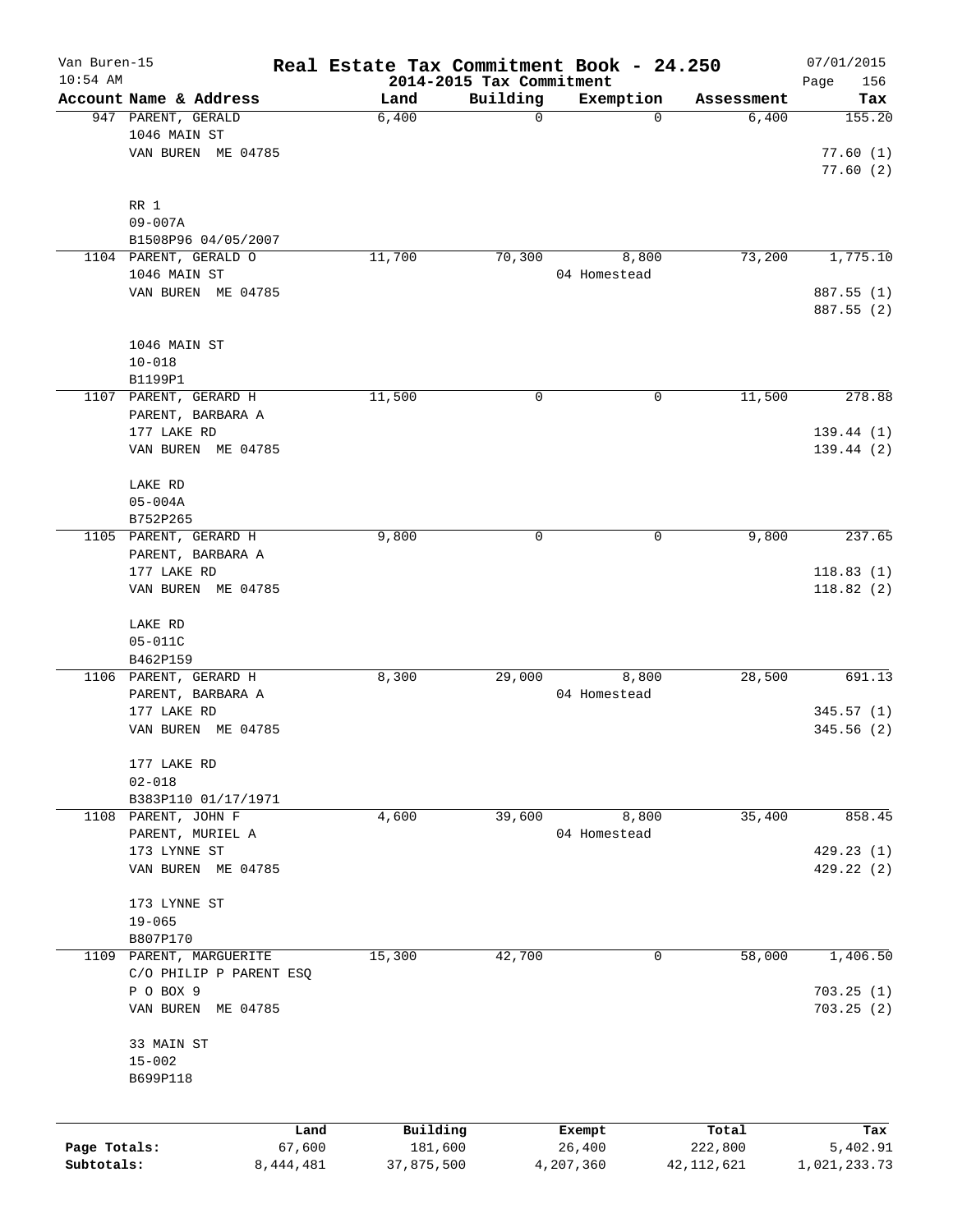| Van Buren-15 |                        |           | Real Estate Tax Commitment Book - 24.250 |                                      |                          |                      | 07/01/2015    |
|--------------|------------------------|-----------|------------------------------------------|--------------------------------------|--------------------------|----------------------|---------------|
| $10:54$ AM   | Account Name & Address |           |                                          | 2014-2015 Tax Commitment<br>Building |                          |                      | Page<br>157   |
|              | 439 PARENT, NORMAN     |           | Land<br>14,000                           | 0                                    | Exemption<br>$\mathbf 0$ | Assessment<br>14,000 | Tax<br>339.50 |
|              | PARENT, JENNIFER       |           |                                          |                                      |                          |                      |               |
|              | 249 LAKE RD            |           |                                          |                                      |                          |                      | 169.75(1)     |
|              | VAN BUREN ME 04785     |           |                                          |                                      |                          |                      | 169.75(2)     |
|              |                        |           |                                          |                                      |                          |                      |               |
|              | RR 1                   |           |                                          |                                      |                          |                      |               |
|              | $09 - 005$             |           |                                          |                                      |                          |                      |               |
|              | B1543P250 05/04/2007   |           |                                          |                                      |                          |                      |               |
|              | 1121 PARENT, NORMAN    |           | 5,900                                    | 0                                    | 0                        | 5,900                | 143.08        |
|              | PARENT, JENNIFER       |           |                                          |                                      |                          |                      |               |
|              | 249 LAKE ROAD          |           |                                          |                                      |                          |                      | 71.54(1)      |
|              | VAN BUREN ME 04785     |           |                                          |                                      |                          |                      | 71.54(2)      |
|              | MARQUIS RD             |           |                                          |                                      |                          |                      |               |
|              | $02 - 021$             |           |                                          |                                      |                          |                      |               |
|              | B1450P294              |           |                                          |                                      |                          |                      |               |
|              | 1112 PARENT, NORMAN    |           | 22,200                                   | 81,800                               | 8,800                    | 95,200               | 2,308.60      |
|              | PARENT, JENNIFER       |           |                                          |                                      | 04 Homestead             |                      |               |
|              | 249 LAKE RD            |           |                                          |                                      |                          |                      | 1, 154.30(1)  |
|              | VAN BUREN ME 04785     |           |                                          |                                      |                          |                      | 1, 154.30(2)  |
|              |                        |           |                                          |                                      |                          |                      |               |
|              | 249 LAKE RD            |           |                                          |                                      |                          |                      |               |
|              | $05 - 011$             |           |                                          |                                      |                          |                      |               |
|              | B462P161               |           |                                          |                                      |                          |                      |               |
|              | 1111 PARENT, NORMAN    |           | 17,400                                   | 0                                    | 0                        | 17,400               | 421.95        |
|              | PARENT, JENNIFER       |           |                                          |                                      |                          |                      |               |
|              | 249 LAKE RD            |           |                                          |                                      |                          |                      | 210.98(1)     |
|              | VAN BUREN ME 04785     |           |                                          |                                      |                          |                      | 210.97(2)     |
|              | LAKE RD                |           |                                          |                                      |                          |                      |               |
|              | $05 - 010A$            |           |                                          |                                      |                          |                      |               |
|              | B540P12                |           |                                          |                                      |                          |                      |               |
|              | 720 PARENT, NORMAN J   |           | 11,800                                   | 0                                    | 0                        | 11,800               | 286.15        |
|              | PARENT, JENNIFER M     |           | 30.00<br>Acres                           |                                      |                          |                      |               |
|              | 249 LAKE ROAD          |           |                                          |                                      |                          |                      | 143.08(1)     |
|              | VAN BUREN ME 04785     |           |                                          |                                      |                          |                      | 143.07(2)     |
|              | CASTONGUAY RD          |           |                                          |                                      |                          |                      |               |
|              | $02 - 035$             |           |                                          |                                      |                          |                      |               |
|              | B1622P176 12/12/2008   |           |                                          |                                      |                          |                      |               |
|              | 721 PARENT, NORMAN J   |           | 8,100                                    | 2,800                                | 0                        | 10,900               | 264.33        |
|              | PARENT, JENNIFER M     |           |                                          |                                      |                          |                      |               |
|              | 249 LAKE ROAD          |           |                                          |                                      |                          |                      | 132.17(1)     |
|              | VAN BUREN ME 04785     |           |                                          |                                      |                          |                      | 132.16(2)     |
|              |                        |           |                                          |                                      |                          |                      |               |
|              | 198 CASTONGUAY RD      |           |                                          |                                      |                          |                      |               |
|              | $02 - 033A$            |           |                                          |                                      |                          |                      |               |
|              | B1622P176 12/15/2008   |           |                                          |                                      |                          |                      |               |
| 1561         | PARENT, NORMAN J       |           | 15,400                                   | 0                                    | 0                        | 15,400               | 373.45        |
|              | PARENT, JENNIFER M     |           |                                          |                                      |                          |                      |               |
|              | 249 LAKE ROAD          |           |                                          |                                      |                          |                      | 186.73 (1)    |
|              | VAN BUREN ME 04785     |           |                                          |                                      |                          |                      | 186.72 (2)    |
|              | OFF ALEXANDER ROAD     |           |                                          |                                      |                          |                      |               |
|              | $08 - 047B$            |           |                                          |                                      |                          |                      |               |
|              | B1771P329 07/12/2012   |           |                                          |                                      |                          |                      |               |
|              |                        |           |                                          |                                      |                          |                      |               |
|              |                        | Land      | Building                                 |                                      | Exempt                   | Total                | Tax           |
| Page Totals: |                        | 94,800    | 84,600                                   |                                      | 8,800                    | 170,600              | 4,137.06      |
| Subtotals:   |                        | 8,539,281 | 37,960,100                               | 4,216,160                            |                          | 42, 283, 221         | 1,025,370.79  |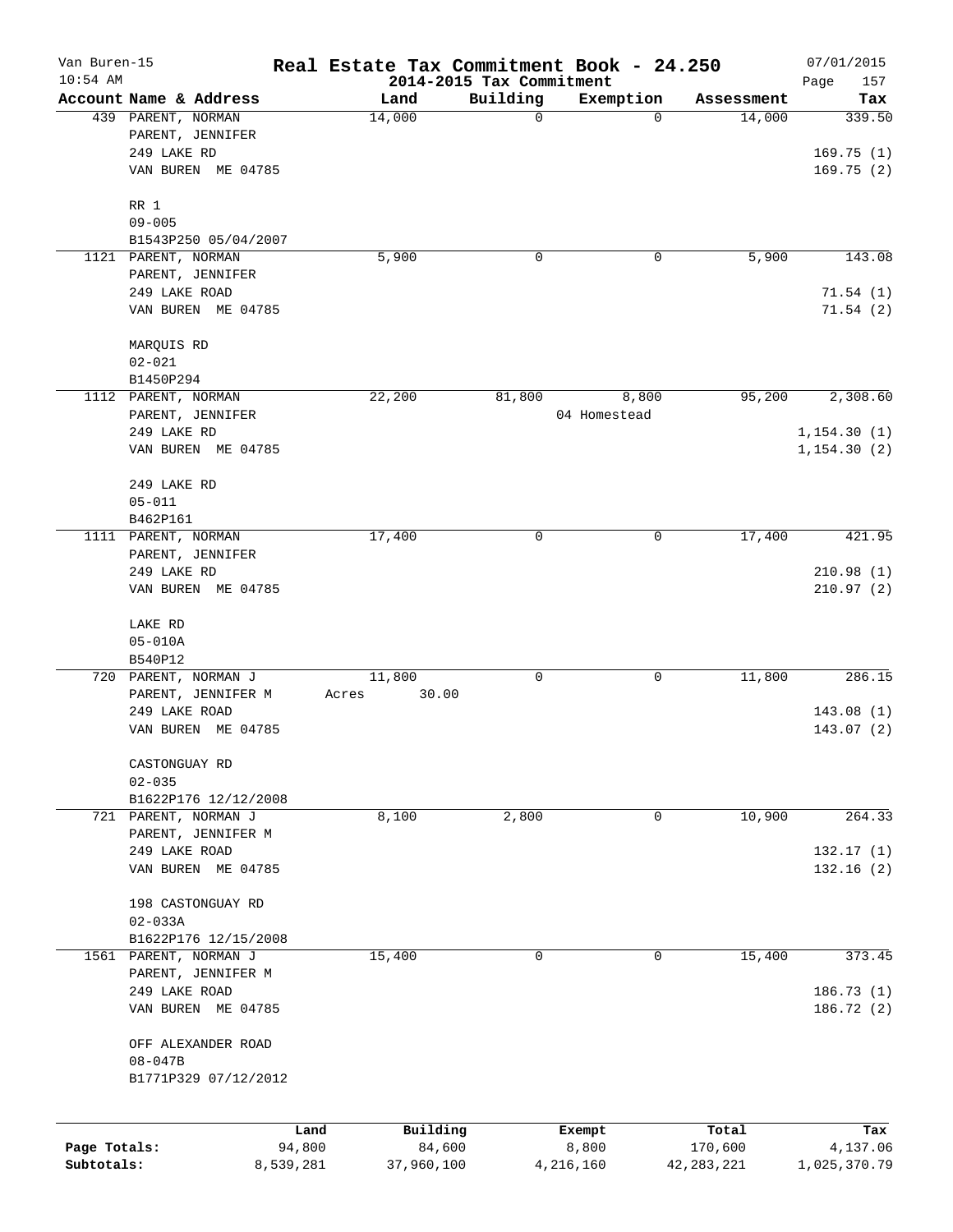| Van Buren-15<br>$10:54$ AM |                             | Real Estate Tax Commitment Book - 24.250 | 2014-2015 Tax Commitment |              |            | 07/01/2015         |
|----------------------------|-----------------------------|------------------------------------------|--------------------------|--------------|------------|--------------------|
|                            | Account Name & Address      | Land                                     | Building                 | Exemption    | Assessment | Page<br>158<br>Tax |
|                            | 1113 PARENT, PHILIP J       | 4,000                                    | 0                        | 0            | 4,000      | 97.00              |
|                            | C/O PHILIP J PARENT         |                                          |                          |              |            |                    |
|                            | 127 CHAMPLAIN ST            |                                          |                          |              |            | 48.50(1)           |
|                            | VAN BUREN ME 04785          |                                          |                          |              |            | 48.50(2)           |
|                            | 127 CHAMPLAIN ST            |                                          |                          |              |            |                    |
|                            | $20 - 039$                  |                                          |                          |              |            |                    |
|                            | B718P205 05/27/1987         |                                          |                          |              |            |                    |
|                            | 1114 PARENT, PHILIP P       | 800                                      | 0                        | 0            | 800        | 19.40              |
|                            | PARENT, MARGUERITE          |                                          |                          |              |            |                    |
|                            | PO BOX 9                    |                                          |                          |              |            | 9.70(1)            |
|                            | VAN BUREN ME 04785          |                                          |                          |              |            | 9.70(2)            |
|                            | ST. FRANCIS STREET          |                                          |                          |              |            |                    |
|                            | $13 - 025A$                 |                                          |                          |              |            |                    |
|                            | B446P81                     |                                          |                          |              |            |                    |
|                            | 1115 PARENT, PHILIP P (ESQ) | 4,800                                    | 91,100                   | 8,800        | 87,100     | 2,112.18           |
|                            | PARENT, MARGUERITE          |                                          |                          | 04 Homestead |            |                    |
|                            | P O BOX 9                   |                                          |                          |              |            | 1,056.09(1)        |
|                            | VAN BUREN ME 04785          |                                          |                          |              |            | 1,056.09(2)        |
|                            | 107 ST FRANCIS ST           |                                          |                          |              |            |                    |
|                            | $13 - 028$                  |                                          |                          |              |            |                    |
|                            | B682P104                    |                                          |                          |              |            |                    |
|                            | 1116 PARENT, PHILIP P (ESQ) | 12,300                                   | 38,900                   | 0            | 51,200     | 1,241.60           |
|                            | P O BOX 9                   |                                          |                          |              |            |                    |
|                            | VAN BUREN ME 04785          |                                          |                          |              |            | 620.80(1)          |
|                            |                             |                                          |                          |              |            | 620.80(2)          |
|                            |                             |                                          |                          |              |            |                    |
|                            | 64 MAIN ST                  |                                          |                          |              |            |                    |
|                            | $15 - 098A$                 |                                          |                          |              |            |                    |
|                            | B448P235                    |                                          |                          |              |            |                    |
|                            | 1149 PARENT, RICHARD        | 3,600                                    | 16,600                   | 0            | 20,200     | 489.85             |
|                            | PARENT, TAMMY               |                                          |                          |              |            |                    |
|                            | PO BOX 274                  |                                          |                          |              |            | 244.93(1)          |
|                            | VAN BUREN ME 04785          |                                          |                          |              |            | 244.92 (2)         |
|                            | 120 TYLER ST                |                                          |                          |              |            |                    |
|                            | $18 - 128$                  |                                          |                          |              |            |                    |
|                            | B1637P173 05/08/2009        |                                          |                          |              |            |                    |
|                            | 1118 PARENT, RICHARD        | 3,800                                    | 39,400                   | 8,800        | 34,400     | 834.20             |
|                            | PARENT, TAMMY               |                                          |                          | 04 Homestead |            |                    |
|                            | P O BOX 274                 |                                          |                          |              |            | 417.10(1)          |
|                            | VAN BUREN ME 04785          |                                          |                          |              |            | 417.10(2)          |
|                            | 119 TYLER ST                |                                          |                          |              |            |                    |
|                            | $18 - 105$                  |                                          |                          |              |            |                    |
|                            | B833P142                    |                                          |                          |              |            |                    |
| 1119                       | PARENT, RICHARD M           | 8,100                                    | 109,500                  | 8,800        | 108,800    | 2,638.40           |
|                            | PARENT, SUSAN J             |                                          |                          | 04 Homestead |            |                    |
|                            | 117 VIOLETTE ST             |                                          |                          |              |            | 1,319.20(1)        |
|                            | VAN BUREN ME 04785          |                                          |                          |              |            | 1,319.20(2)        |
|                            | 117 VIOLETTE ST             |                                          |                          |              |            |                    |
|                            | $16 - 078$                  |                                          |                          |              |            |                    |
|                            | B1067P270                   |                                          |                          |              |            |                    |
|                            |                             |                                          |                          |              |            |                    |
|                            |                             | Building<br>Land                         |                          | Exempt       | Total      | Tax                |
| Page Totals:               | 37,400                      | 295,500                                  |                          | 26,400       | 306,500    | 7,432.63           |
| Subtotals:                 | 8,576,681                   | 38,255,600                               |                          | 4,242,560    | 42,589,721 | 1,032,803.42       |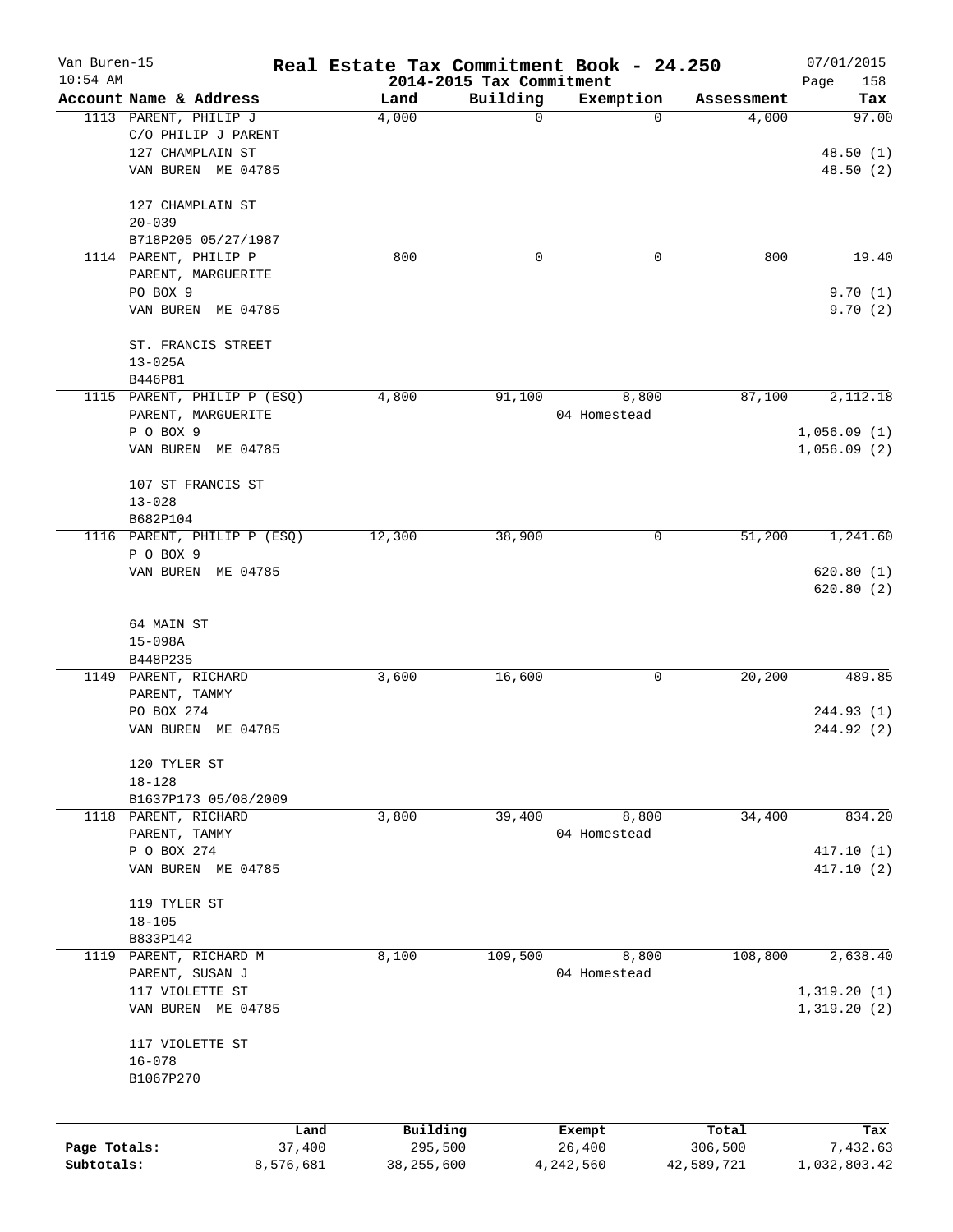| Van Buren-15 |                                |           |                                  |          | Real Estate Tax Commitment Book - 24.250 |            | 07/01/2015         |
|--------------|--------------------------------|-----------|----------------------------------|----------|------------------------------------------|------------|--------------------|
| $10:54$ AM   | Account Name & Address         |           | 2014-2015 Tax Commitment<br>Land | Building | Exemption                                | Assessment | Page<br>159<br>Tax |
|              | 244 PARENT, STEPHEN            |           | 4,200                            | 29,500   | $\mathbf 0$                              | 33,700     | 817.23             |
|              | PARENT, SHERYL                 |           |                                  |          |                                          |            |                    |
|              | 334 MAIN STREET                |           |                                  |          |                                          |            | 408.62(1)          |
|              | VAN BUREN ME 04785             |           |                                  |          |                                          |            | 408.61(2)          |
|              | 336 MAIN ST                    |           |                                  |          |                                          |            |                    |
|              | $20 - 067$                     |           |                                  |          |                                          |            |                    |
|              | B1703P87 11/23/2010            |           |                                  |          |                                          |            |                    |
|              | 1120 PARENT, STEPHEN P J       |           | 4,600                            | 41,800   | 8,800                                    | 37,600     | 911.80             |
|              | PARENT, CHERYL A               |           |                                  |          | 04 Homestead                             |            |                    |
|              | 344 MAIN ST                    |           |                                  |          |                                          |            | 455.90 (1)         |
|              | VAN BUREN ME 04785             |           |                                  |          |                                          |            | 455.90 (2)         |
|              | 344 MAIN ST                    |           |                                  |          |                                          |            |                    |
|              | $20 - 065$                     |           |                                  |          |                                          |            |                    |
|              | B712P177                       |           |                                  |          |                                          |            |                    |
|              | 1122 PARKER, ALAN O            |           | 3,600                            | 50,700   | 0                                        | 54,300     | 1,316.78           |
|              | 448 SENNETT RD                 |           |                                  |          |                                          |            |                    |
|              | JEFFERSON ME 04348             |           |                                  |          |                                          |            | 658.39(1)          |
|              |                                |           |                                  |          |                                          |            | 658.39(2)          |
|              | 114 MAIN ST                    |           |                                  |          |                                          |            |                    |
|              | $17 - 085B$                    |           |                                  |          |                                          |            |                    |
|              | B1849P135 03/26/2014 B1113P213 |           |                                  |          |                                          |            |                    |
|              | 1123 PARKER, PAULINE           |           | 2,800                            | 20,300   | 8,800                                    | 14,300     | 346.78             |
|              | 396 MAIN ST                    |           |                                  |          | 04 Homestead                             |            |                    |
|              | VAN BUREN ME 04785             |           |                                  |          |                                          |            | 173.39(1)          |
|              |                                |           |                                  |          |                                          |            | 173.39(2)          |
|              | 396 MAIN ST                    |           |                                  |          |                                          |            |                    |
|              | $21 - 038$                     |           |                                  |          |                                          |            |                    |
|              | B1006P253                      |           |                                  |          |                                          |            |                    |
|              | 1304 PARKER, WALTER S JR       |           | 4,400                            | 65,600   | 0                                        | 70,000     | 1,697.50           |
|              | PARKER, JOANNE S               |           |                                  |          |                                          |            |                    |
|              | 104 FOURTH AVENUE              |           |                                  |          |                                          |            | 848.75 (1)         |
|              | MADAWASKA ME 04756             |           |                                  |          |                                          |            | 848.75 (2)         |
|              | 184 LYNNE ST                   |           |                                  |          |                                          |            |                    |
|              | $19 - 070$                     |           |                                  |          |                                          |            |                    |
|              | B1794P204 01/04/2013           |           |                                  |          |                                          |            |                    |
|              | 1315 PARKER, WALTER S JR       |           | 1,100                            | 0        | 0                                        | 1,100      | 26.68              |
|              | PARKER, JOANNE S               |           |                                  |          |                                          |            |                    |
|              | 104 FOURTH AVENUE              |           |                                  |          |                                          |            | 13.34(1)           |
|              | MADAWASKA ME 04756             |           |                                  |          |                                          |            | 13.34(2)           |
|              | PATRICIA STREET                |           |                                  |          |                                          |            |                    |
|              | $19 - 097$                     |           |                                  |          |                                          |            |                    |
|              | B1794P204 01/04/2013           |           |                                  |          |                                          |            |                    |
| 1124         | PARSONS, JEANNETTE             |           | 3,400                            | 54,700   | 8,800                                    | 49,300     | 1,195.53           |
|              | 115 COTE ST                    |           |                                  |          | 04 Homestead                             |            |                    |
|              | VAN BUREN ME 04785             |           |                                  |          |                                          |            | 597.77 (1)         |
|              |                                |           |                                  |          |                                          |            | 597.76 (2)         |
|              | 115 COTE ST                    |           |                                  |          |                                          |            |                    |
|              | $18 - 114$                     |           |                                  |          |                                          |            |                    |
|              | B680P170                       |           |                                  |          |                                          |            |                    |
|              |                                |           |                                  |          |                                          |            |                    |
|              |                                | Land      | Building                         |          | Exempt                                   | Total      | Tax                |
| Page Totals: |                                | 24,100    | 262,600                          |          | 26,400                                   | 260,300    | 6,312.30           |
| Subtotals:   |                                | 8,600,781 | 38,518,200                       |          | 4,268,960                                | 42,850,021 | 1,039,115.72       |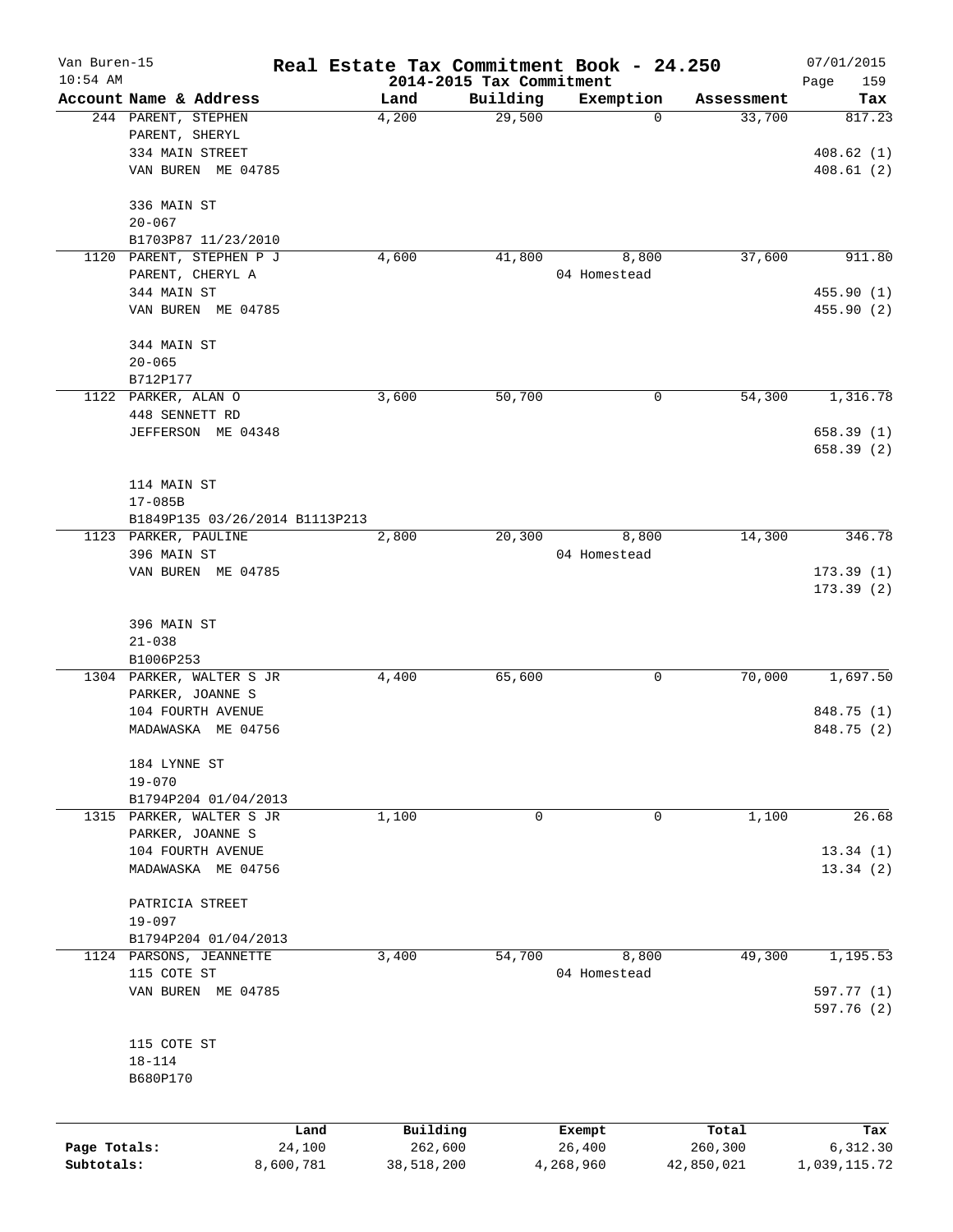| Van Buren-15 |                               |           | Real Estate Tax Commitment Book - 24.250 |                   |                |                      | 07/01/2015    |
|--------------|-------------------------------|-----------|------------------------------------------|-------------------|----------------|----------------------|---------------|
| $10:54$ AM   |                               |           | 2014-2015 Tax Commitment                 |                   |                |                      | Page<br>160   |
|              | Account Name & Address        |           | Land<br>7,200                            | Building<br>5,200 | Exemption<br>0 | Assessment<br>12,400 | Tax<br>300.70 |
|              | 1243 PATE, TERRY              |           |                                          |                   |                |                      |               |
|              | 3130 PHEASANT RUN             |           |                                          |                   |                |                      |               |
|              | HUMBLE TX 77396               |           |                                          |                   |                |                      | 150.35(1)     |
|              |                               |           |                                          |                   |                |                      | 150.35(2)     |
|              |                               |           |                                          |                   |                |                      |               |
|              | 209 LAKE RD                   |           |                                          |                   |                |                      |               |
|              | $02 - 016B$                   |           |                                          |                   |                |                      |               |
|              | B1659P201 10/29/2009          |           |                                          |                   |                |                      |               |
|              | 1125 PAUL, CHARLES S          |           | 4,600                                    | 75,500            | 8,800          | 71,300               | 1,729.03      |
|              | 104 POPLAR ST                 |           |                                          |                   | 04 Homestead   |                      |               |
|              | VAN BUREN ME 04785            |           |                                          |                   |                |                      | 864.52 (1)    |
|              |                               |           |                                          |                   |                |                      | 864.51 (2)    |
|              |                               |           |                                          |                   |                |                      |               |
|              | 104 POPLAR ST                 |           |                                          |                   |                |                      |               |
|              | $16 - 040$                    |           |                                          |                   |                |                      |               |
|              | B1558P14                      |           |                                          |                   |                |                      |               |
|              | 1126 PAYNE, ESQUAREE          |           | 14,600                                   | 9,200             | 8,800          | 15,000               | 363.75        |
|              | P O BOX 294                   |           |                                          |                   | 04 Homestead   |                      |               |
|              | VAN BUREN ME 04785            |           |                                          |                   |                |                      | 181.88(1)     |
|              |                               |           |                                          |                   |                |                      | 181.87(2)     |
|              |                               |           |                                          |                   |                |                      |               |
|              | 144 ESQUAREE RD               |           |                                          |                   |                |                      |               |
|              | $09 - 037$                    |           |                                          |                   |                |                      |               |
|              | B534P41                       |           |                                          |                   |                |                      |               |
|              | 1127 PELLENZ, NICOLE M        |           | 5,000                                    | 11,900            | 0              | 16,900               | 409.83        |
|              | PELLENZ, JASON P              |           |                                          |                   |                |                      |               |
|              | 6 WOODLAND RD                 |           |                                          |                   |                |                      | 204.92(1)     |
|              | SCARBOROUGH ME 04074          |           |                                          |                   |                |                      | 204.91(2)     |
|              |                               |           |                                          |                   |                |                      |               |
|              |                               |           |                                          |                   |                |                      |               |
|              | 120 ADAMS ST                  |           |                                          |                   |                |                      |               |
|              | $18 - 031$                    |           |                                          |                   |                |                      |               |
|              | B1517P153                     |           |                                          |                   |                |                      |               |
| 1128         | PELLETIER, CLAUDETTE          |           | 6,100                                    | 42,900            | 8,800          | 40,200               | 974.85        |
|              | PELLETIER, MICHAEL &          |           |                                          |                   | 04 Homestead   |                      |               |
|              | LISETTE<br>113 LYNNE ST       |           |                                          |                   |                |                      | 487.43 (1)    |
|              |                               |           |                                          |                   |                |                      | 487.42 (2)    |
|              | VAN BUREN ME 04785            |           |                                          |                   |                |                      |               |
|              |                               |           |                                          |                   |                |                      |               |
|              | 113 LYNNE ST                  |           |                                          |                   |                |                      |               |
|              | $20 - 052$                    |           |                                          |                   |                |                      |               |
|              | B1687P165 07/14/2010 B450P142 |           |                                          |                   |                |                      |               |
|              | 1129 PELLETIER, DANIEL A      |           | 5,400                                    | 66,800            | 8,800          | 63,400               | 1,537.45      |
|              | PELLETIER, BARBARA A          |           |                                          |                   | 04 Homestead   |                      |               |
|              | 116 MARION DR                 |           |                                          |                   |                |                      | 768.73(1)     |
|              | VAN BUREN ME 04785            |           |                                          |                   |                |                      | 768.72 (2)    |
|              |                               |           |                                          |                   |                |                      |               |
|              | 116 MARION DR                 |           |                                          |                   |                |                      |               |
|              | $18 - 005C$                   |           |                                          |                   |                |                      |               |
|              | B413P318 08/13/1974           |           |                                          |                   |                |                      |               |
|              | 1131 PELLETIER, DARREL J      |           | 4,200                                    | 53,100            | 8,800          | 48,500               | 1,176.13      |
|              | PELLETIER, GENEVIVE           |           |                                          |                   | 04 Homestead   |                      |               |
|              | 129 ROOSEVELT AVE APT         |           |                                          |                   |                |                      | 588.07(1)     |
|              | 101                           |           |                                          |                   |                |                      |               |
|              | VAN BUREN ME 04785            |           |                                          |                   |                |                      | 588.06 (2)    |
|              |                               |           |                                          |                   |                |                      |               |
|              | 129 ROOSEVELT AVE             |           |                                          |                   |                |                      |               |
|              | $14 - 116$                    |           |                                          |                   |                |                      |               |
|              | B1042P17                      |           |                                          |                   |                |                      |               |
|              |                               | Land      | Building                                 |                   | Exempt         | Total                | Tax           |
| Page Totals: |                               | 47,100    | 264,600                                  |                   | 44,000         | 267,700              | 6,491.74      |
| Subtotals:   |                               | 8,647,881 | 38,782,800                               |                   | 4,312,960      | 43, 117, 721         | 1,045,607.46  |
|              |                               |           |                                          |                   |                |                      |               |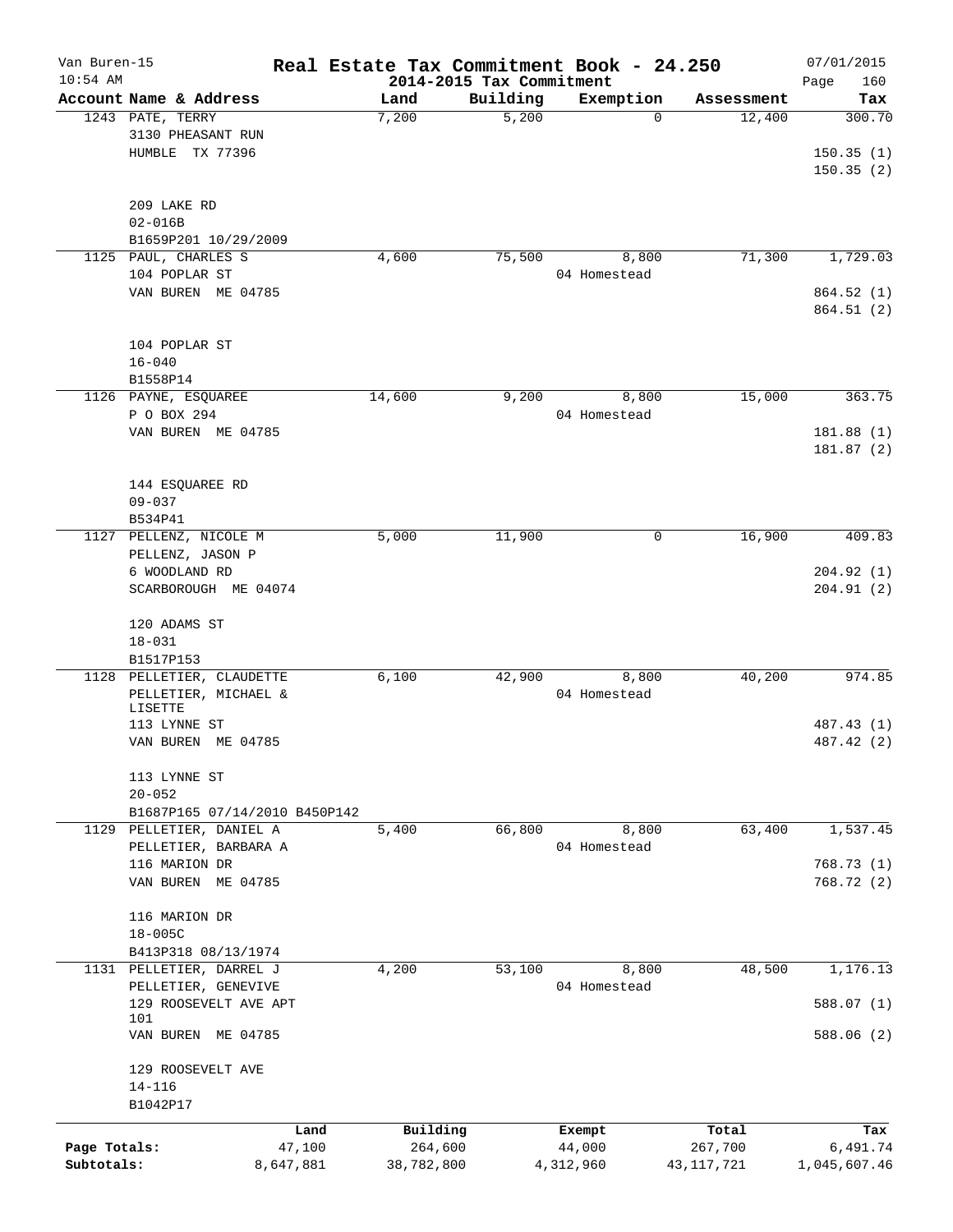| Van Buren-15 |                           |                | Real Estate Tax Commitment Book - 24.250 |                                      |                  |            | 07/01/2015         |
|--------------|---------------------------|----------------|------------------------------------------|--------------------------------------|------------------|------------|--------------------|
| $10:54$ AM   | Account Name & Address    |                | Land                                     | 2014-2015 Tax Commitment<br>Building | Exemption        | Assessment | 161<br>Page<br>Tax |
|              | 1132 PELLETIER, DARRELL   |                | 5,500                                    | 600                                  | $\Omega$         | 6,100      | 147.93             |
|              | PELLETIER, GENEVIEVE      |                |                                          |                                      |                  |            |                    |
|              | 129 ROOSEVELT AVE APT     |                |                                          |                                      |                  |            | 73.97(1)           |
|              | 101                       |                |                                          |                                      |                  |            |                    |
|              | VAN BUREN ME 04785        |                |                                          |                                      |                  |            | 73.96(2)           |
|              | RR 1                      |                |                                          |                                      |                  |            |                    |
|              | $11 - 010A$               |                |                                          |                                      |                  |            |                    |
|              | B1061P171                 |                |                                          |                                      |                  |            |                    |
|              | 1134 PELLETIER, DONALD    |                | 1,100                                    | 0                                    | 0                | 1,100      | 26.68              |
|              | PELLETIER, LILLIAN        |                |                                          |                                      |                  |            |                    |
|              | 190 LYNNE ST              |                |                                          |                                      |                  |            | 13.34(1)           |
|              | VAN BUREN ME 04785        |                |                                          |                                      |                  |            | 13.34(2)           |
|              | PATRICIA ST               |                |                                          |                                      |                  |            |                    |
|              | $19 - 099$                |                |                                          |                                      |                  |            |                    |
|              | B1279P262                 |                |                                          |                                      |                  |            |                    |
|              | 1133 PELLETIER, DONALD    |                | 4,400                                    | 48,400                               | 8,800            | 44,000     | 1,067.00           |
|              | PELLETIER, LILLIAN        |                |                                          |                                      | 04 Homestead     |            |                    |
|              | 190 LYNNE ST              |                |                                          |                                      |                  |            | 533.50(1)          |
|              | VAN BUREN ME 04785        |                |                                          |                                      |                  |            | 533.50(2)          |
|              | 190 LYNNE ST              |                |                                          |                                      |                  |            |                    |
|              | $19 - 078$                |                |                                          |                                      |                  |            |                    |
|              | B781P26                   |                |                                          |                                      |                  |            |                    |
|              | 1135 PELLETIER, JOHN B    |                | 4,300                                    | 95,400                               | 8,800            | 90,900     | 2,204.33           |
|              | PELLETIER, NOREEN         |                |                                          |                                      | 04 Homestead     |            |                    |
|              | 199 MAIN ST               |                |                                          |                                      |                  |            | 1,102.17(1)        |
|              | VAN BUREN ME 04785        |                |                                          |                                      |                  |            | 1,102.16(2)        |
|              | 199 MAIN ST               |                |                                          |                                      |                  |            |                    |
|              | $18 - 005A$               |                |                                          |                                      |                  |            |                    |
|              | B796P312                  |                |                                          |                                      |                  |            |                    |
|              | 1142 PELLETIER, JOHN B    |                | 3,400                                    | 52,600                               | 8,800            | 47,200     | 1,144.60           |
|              | 199 MAIN ST               |                |                                          |                                      | 04 Homestead     |            |                    |
|              | VAN BUREN ME 04785        |                |                                          |                                      |                  |            | 572.30(1)          |
|              |                           |                |                                          |                                      |                  |            | 572.30(2)          |
|              | 162 MAIN ST               |                |                                          |                                      |                  |            |                    |
|              | $17 - 054$                |                |                                          |                                      |                  |            |                    |
|              | B1505P301                 |                |                                          |                                      |                  |            |                    |
|              | 1138 PELLETIER, REYNOLD M |                | 14,900                                   | 80,300                               | 14,080           | 81,120     | 1,967.16           |
|              | PELLETIER, ARMANDE A      |                |                                          |                                      | 04 Homestead     |            |                    |
|              | 213 CASTONGUAY RD         |                |                                          |                                      | 02 Veteran       |            | 983.58 (1)         |
|              | VAN BUREN ME 04785        |                |                                          |                                      |                  |            | 983.58 (2)         |
|              | 213 CASTONGUAY RD         |                |                                          |                                      |                  |            |                    |
|              | $02 - 037A$               |                |                                          |                                      |                  |            |                    |
|              | B478P65                   |                |                                          |                                      |                  |            |                    |
|              | 1139 PELLETIER, ROLAND JR |                | 3,400                                    | 20,800                               | 8,800            | 15,400     | 373.45             |
|              | PELLETIER, HELEN          |                |                                          |                                      | 04 Homestead     |            |                    |
|              | 117 JACKSON STREET        |                |                                          |                                      |                  |            | 186.73(1)          |
|              | VAN BUREN ME 04785        |                |                                          |                                      |                  |            | 186.72 (2)         |
|              | 117 JACKSON ST            |                |                                          |                                      |                  |            |                    |
|              | $18 - 079$                |                |                                          |                                      |                  |            |                    |
|              | B1423P114                 |                |                                          |                                      |                  |            |                    |
|              |                           |                | Building                                 |                                      |                  | Total      |                    |
| Page Totals: |                           | Land<br>37,000 | 298,100                                  |                                      | Exempt<br>49,280 | 285,820    | Tax<br>6,931.15    |
| Subtotals:   |                           | 8,684,881      | 39,080,900                               |                                      | 4,362,240        | 43,403,541 | 1,052,538.61       |
|              |                           |                |                                          |                                      |                  |            |                    |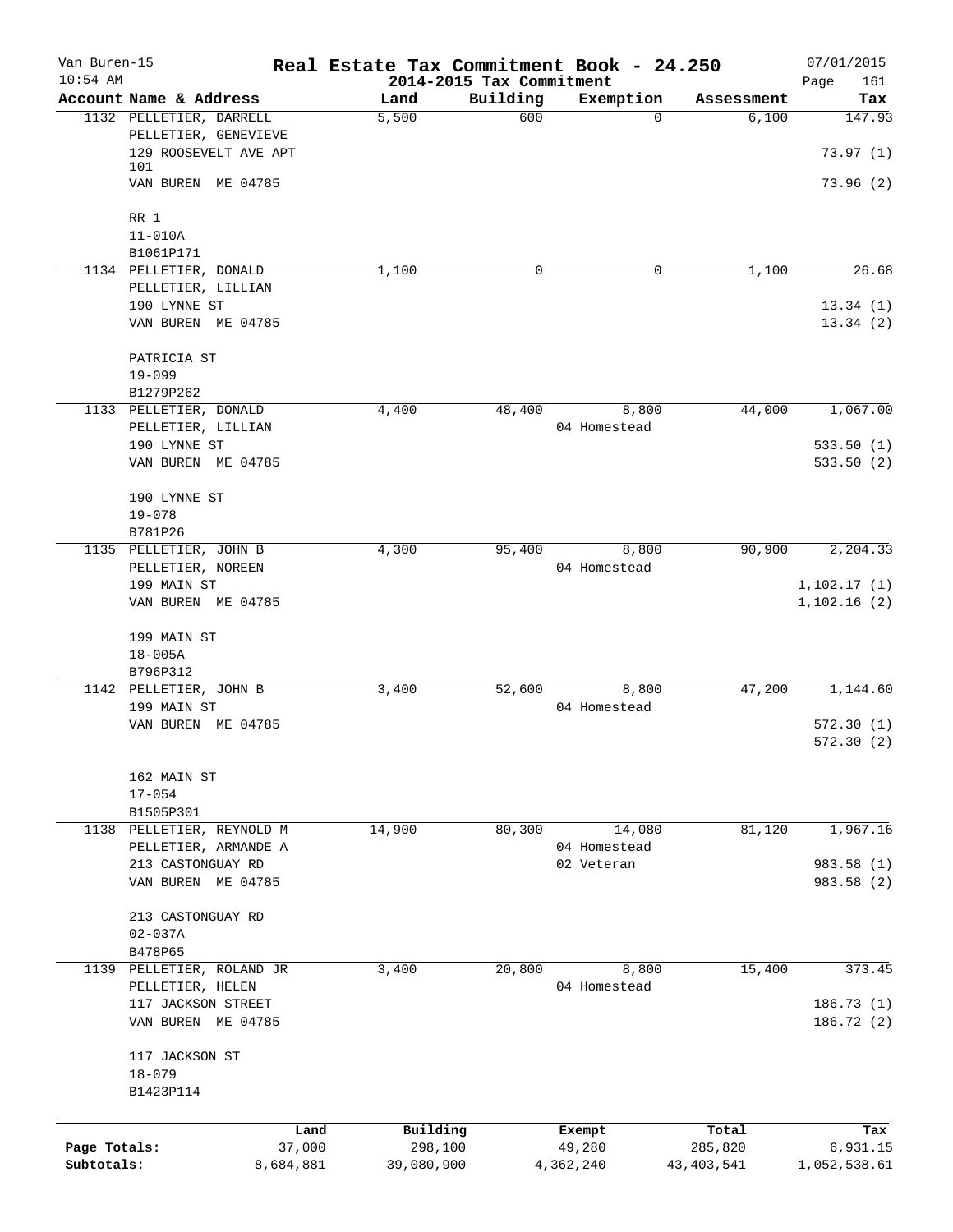| Van Buren-15<br>$10:54$ AM |                                                           | Real Estate Tax Commitment Book - 24.250 | 2014-2015 Tax Commitment |              |            | 07/01/2015<br>Page<br>162 |
|----------------------------|-----------------------------------------------------------|------------------------------------------|--------------------------|--------------|------------|---------------------------|
|                            | Account Name & Address                                    | Land                                     | Building                 | Exemption    | Assessment | Tax                       |
|                            | 1143 PENNINGTON, TANYA A<br>2245 MERRICMACK VALLEY<br>AVE | 5,300                                    | $\Omega$                 | $\Omega$     | 5,300      | 128.53                    |
|                            | HENDERSON NV 89044                                        |                                          |                          |              |            | 64.27(1)<br>64.26(2)      |
|                            |                                                           |                                          |                          |              |            |                           |
|                            | CHAMPLAIN ST                                              |                                          |                          |              |            |                           |
|                            | $20 - 037$<br>B1494P316                                   |                                          |                          |              |            |                           |
|                            | 1146 PERREAULT, CAROL                                     | 4,000                                    | 39,400                   | 8,800        | 34,600     | 839.05                    |
|                            | 294 MAIN STREET                                           |                                          |                          | 04 Homestead |            |                           |
|                            | VAN BUREN ME 04785                                        |                                          |                          |              |            | 419.53(1)                 |
|                            |                                                           |                                          |                          |              |            | 419.52(2)                 |
|                            | 294 MAIN ST                                               |                                          |                          |              |            |                           |
|                            | $20 - 092$                                                |                                          |                          |              |            |                           |
|                            | B1414P106                                                 |                                          |                          |              |            |                           |
|                            | 804 PERREAULT, CONRAD J<br>(TRUSTEE)                      | 3,100                                    | 0                        | 0            | 3,100      | 75.18                     |
|                            | 162 POPLAR STREET                                         |                                          |                          |              |            |                           |
|                            | VAN BUREN ME 04785                                        |                                          |                          |              |            | 37.59(1)                  |
|                            |                                                           |                                          |                          |              |            | 37.59(2)                  |
|                            | POPLAR ST                                                 |                                          |                          |              |            |                           |
|                            | $03 - 006$                                                |                                          |                          |              |            |                           |
|                            | B1703P74 11/02/2010 B1674P349 04/08/2010                  |                                          |                          |              |            |                           |
|                            | 200 PERREAULT, CONRAD J                                   | 8,200                                    | 120,000                  | 8,800        | 119,400    | 2,895.45                  |
|                            | (TRUSTEE)<br>162 POPLAR STREET                            |                                          |                          | 04 Homestead |            |                           |
|                            | VAN BUREN ME 04785                                        |                                          |                          |              |            | 1,447.73(1)               |
|                            |                                                           |                                          |                          |              |            | 1,447.72(2)               |
|                            | 162 POPLAR ST                                             |                                          |                          |              |            |                           |
|                            | $16 - 079$                                                |                                          |                          |              |            |                           |
|                            | B1703P70 11/02/2010                                       |                                          |                          |              |            |                           |
|                            | 1145 PERREAULT, SIMON &<br>GHISLAINE                      | 3,000                                    | $\mathbf 0$              | 0            | 3,000      | 72.75                     |
|                            | C/O CHRISTINE VOISINE                                     |                                          |                          |              |            |                           |
|                            | 113 S MAIN ST                                             |                                          |                          |              |            | 36.38(1)                  |
|                            | APT 3                                                     |                                          |                          |              |            | 36.37(2)                  |
|                            | TERRYVILLE CT 06786                                       |                                          |                          |              |            |                           |
|                            | WILSON ST                                                 |                                          |                          |              |            |                           |
|                            | $23 - 042$                                                |                                          |                          |              |            |                           |
|                            | 1156 PERREAULT, STEVEN S                                  | 9,400                                    | 64,700                   | 0            | 74,100     | 1,796.93                  |
|                            | PERREAULT, LILLY D.                                       |                                          |                          |              |            |                           |
|                            | 692 HAMLIN RD<br>VAN BUREN ME 04785                       |                                          |                          |              |            | 898.47 (1)<br>898.46 (2)  |
|                            |                                                           |                                          |                          |              |            |                           |
|                            | 8 MAIN ST                                                 |                                          |                          |              |            |                           |
|                            | $13 - 045$                                                |                                          |                          |              |            |                           |
|                            | B1595P181 05/19/2008 B1190P270                            |                                          |                          |              |            |                           |

|              | Land      | Building   | Exempt    | Total      | Tax          |
|--------------|-----------|------------|-----------|------------|--------------|
| Page Totals: | 33,000    | 224,100    | 17,600    | 239,500    | 5,807.89     |
| Subtotals:   | 8,717,881 | 39,305,000 | 4,379,840 | 43,643,041 | 1,058,346.50 |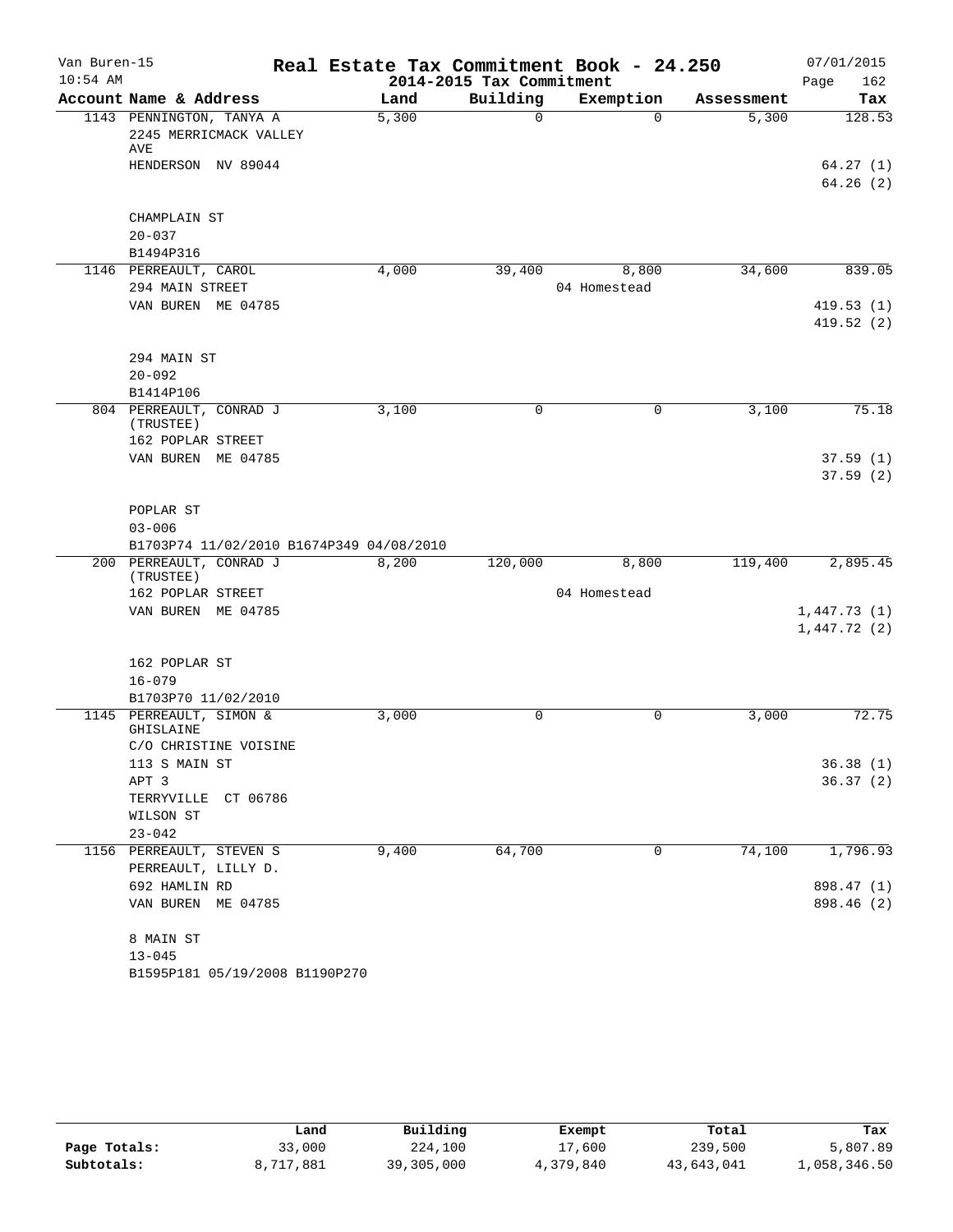| Van Buren-15 |                                                     |           |            |                                      | Real Estate Tax Commitment Book - 24.250 |            | 07/01/2015         |
|--------------|-----------------------------------------------------|-----------|------------|--------------------------------------|------------------------------------------|------------|--------------------|
| $10:54$ AM   | Account Name & Address                              |           | Land       | 2014-2015 Tax Commitment<br>Building | Exemption                                | Assessment | 163<br>Page<br>Tax |
|              | 1157 PERRO HOLDINGS, LLC                            |           | 3,800      | $\Omega$                             | $\Omega$                                 | 3,800      | 92.15              |
|              | 34 MAIN STREET                                      |           |            |                                      |                                          |            |                    |
|              | VAN BUREN ME 04785                                  |           |            |                                      |                                          |            | 46.08(1)           |
|              |                                                     |           |            |                                      |                                          |            | 46.07(2)           |
|              |                                                     |           |            |                                      |                                          |            |                    |
|              | UPLAND RD.                                          |           |            |                                      |                                          |            |                    |
|              | $03 - 010$                                          |           |            |                                      |                                          |            |                    |
|              | B1690P252 08/11/2010 B1595P194 05/19/2008 B1480P343 |           |            |                                      |                                          |            |                    |
|              | 1155 PERRO HOLDINGS, LLC                            |           | 12,500     | 26,300                               | 0                                        | 38,800     | 940.90             |
|              | 34 MAIN STREET                                      |           |            |                                      |                                          |            |                    |
|              | VAN BUREN ME 04785                                  |           |            |                                      |                                          |            | 470.45(1)          |
|              |                                                     |           |            |                                      |                                          |            | 470.45(2)          |
|              |                                                     |           |            |                                      |                                          |            |                    |
|              | 36 MAIN ST                                          |           |            |                                      |                                          |            |                    |
|              | $15 - 116A$                                         |           |            |                                      |                                          |            |                    |
|              | B1690P243 07/29/2010                                |           |            |                                      |                                          |            |                    |
|              | 1154 PERRO HOLDINGS, LLC                            |           | 25,100     | 99,100                               | 0                                        | 124,200    | 3,011.85           |
|              | C/O TULSA                                           |           |            |                                      |                                          |            |                    |
|              | <b>34 MAIN STREET</b>                               |           |            |                                      |                                          |            | 1,505.93(1)        |
|              | VAN BUREN ME 04785                                  |           |            |                                      |                                          |            | 1,505.92(2)        |
|              | 34 MAIN ST                                          |           |            |                                      |                                          |            |                    |
|              | 15-116B                                             |           |            |                                      |                                          |            |                    |
|              | B1690P241 08/11/2010 B1595P190 05/19/2008 B494P251  |           |            |                                      |                                          |            |                    |
|              | 1153 PERRO HOLDINGS, LLC                            |           | 7,800      | 500                                  | 0                                        | 8,300      | 201.28             |
|              | 34 MAIN STREET                                      |           |            |                                      |                                          |            |                    |
|              | VAN BUREN ME 04785                                  |           |            |                                      |                                          |            | 100.64(1)          |
|              |                                                     |           |            |                                      |                                          |            | 100.64(2)          |
|              |                                                     |           |            |                                      |                                          |            |                    |
|              | COOLIDGE STREET                                     |           |            |                                      |                                          |            |                    |
|              | $15 - 110$                                          |           |            |                                      |                                          |            |                    |
|              | B1690P247 08/11/2010 B1595P192 05/19/2008 B762P291  |           |            |                                      |                                          |            |                    |
|              | 1159 PERRO HOLDINGS, LLC                            |           | 15,800     | 1,200                                | 0                                        | 17,000     | 412.25             |
|              | 34 MAIN STREET                                      |           |            |                                      |                                          |            |                    |
|              | VAN BUREN ME 04785                                  |           |            |                                      |                                          |            | 206.13(1)          |
|              |                                                     |           |            |                                      |                                          |            | 206.12(2)          |
|              |                                                     |           |            |                                      |                                          |            |                    |
|              | UPLAND RD.                                          |           |            |                                      |                                          |            |                    |
|              | $03 - 011A$                                         |           |            |                                      |                                          |            |                    |
|              | B1690P252 08/11/2010 B1595P197 05/19/2008 B1471P191 |           |            |                                      |                                          |            |                    |
|              | 315 PICARD, PATTY (PA)                              |           | 3,800      | 35,000                               | 14,080                                   | 24,720     | 599.46             |
|              | CYR, ALTHEA G                                       |           |            |                                      | 02 Veteran                               |            |                    |
|              | 166 PLEASANT AVE                                    |           |            |                                      | 04 Homestead                             |            | 299.73 (1)         |
|              | MADAWASKA ME 04756                                  |           |            |                                      |                                          |            | 299.73(2)          |
|              |                                                     |           |            |                                      |                                          |            |                    |
|              | 124 MAPLE AVE                                       |           |            |                                      |                                          |            |                    |
|              | $16 - 018$                                          |           |            |                                      |                                          |            |                    |
|              | B1239P119                                           |           |            |                                      |                                          |            |                    |
|              | 872 PINETTE, ANTHONY J                              |           | 1,200      | 3,500                                | 4,700                                    | 0          | 0.00               |
|              | 115 ST. FRANCIS STREET                              |           |            |                                      | 04 Homestead                             |            |                    |
|              | VAN BUREN ME 04785                                  |           |            |                                      |                                          |            |                    |
|              |                                                     |           |            |                                      |                                          |            |                    |
|              |                                                     |           |            |                                      |                                          |            |                    |
|              | 115 ST FRANCIS ST.                                  |           |            |                                      |                                          |            |                    |
|              | $13 - 032$                                          |           |            |                                      |                                          |            |                    |
|              | B1757P167 04/12/2012                                |           |            |                                      |                                          |            |                    |
|              |                                                     |           |            |                                      |                                          |            |                    |
|              |                                                     | Land      | Building   |                                      | Exempt                                   | Total      | Tax                |
| Page Totals: |                                                     | 70,000    | 165,600    |                                      | 18,780                                   | 216,820    | 5,257.89           |
| Subtotals:   |                                                     | 8,787,881 | 39,470,600 |                                      | 4,398,620                                | 43,859,861 | 1,063,604.39       |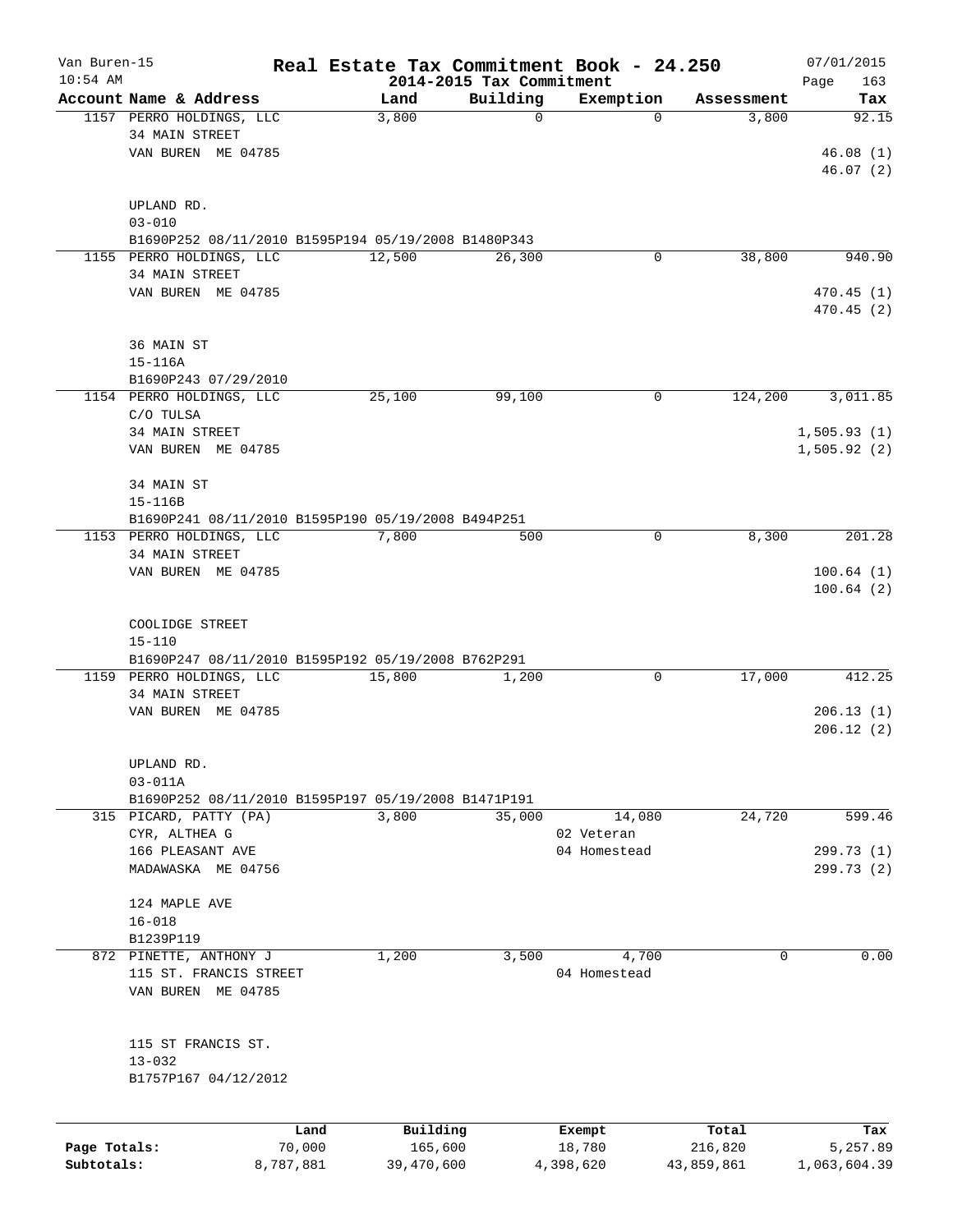| Van Buren-15               |                                                                          |                     | Real Estate Tax Commitment Book - 24.250 |          |                       |                       | 07/01/2015               |
|----------------------------|--------------------------------------------------------------------------|---------------------|------------------------------------------|----------|-----------------------|-----------------------|--------------------------|
| $10:54$ AM                 | Account Name & Address                                                   |                     | 2014-2015 Tax Commitment<br>Land         | Building | Exemption             | Assessment            | Page<br>164<br>Tax       |
|                            | 1141 PINETTE, JARED                                                      |                     | 3,400                                    | 29,600   | 0                     | 33,000                | 800.25                   |
|                            | PINETTE, NATHALIE                                                        |                     |                                          |          |                       |                       |                          |
|                            | 115 WILSON ST                                                            |                     |                                          |          |                       |                       | 400.13(1)                |
|                            | VAN BUREN ME 04785                                                       |                     |                                          |          |                       |                       | 400.12(2)                |
|                            |                                                                          |                     |                                          |          |                       |                       |                          |
|                            | 115 WILSON ST                                                            |                     |                                          |          |                       |                       |                          |
|                            | $23 - 032$                                                               |                     |                                          |          |                       |                       |                          |
|                            | B1834P322 10/17/2013                                                     |                     |                                          |          |                       |                       |                          |
|                            | 1164 PINETTE, JARED O                                                    |                     | 3,400                                    | 26,400   | 0                     | 29,800                | 722.65                   |
|                            | 115 WILSON STREET                                                        |                     |                                          |          |                       |                       |                          |
|                            | VAN BUREN ME 04785                                                       |                     |                                          |          |                       |                       | 361.33(1)                |
|                            |                                                                          |                     |                                          |          |                       |                       | 361.32(2)                |
|                            | 125 CHURCH ST                                                            |                     |                                          |          |                       |                       |                          |
|                            | $23 - 105$                                                               |                     |                                          |          |                       |                       |                          |
|                            | B1493P125 04/27/2006                                                     |                     |                                          |          |                       |                       |                          |
|                            | 1163 PINETTE, JOSEPH F                                                   |                     | 7,200                                    | 20,400   | 0                     | 27,600                | 669.30                   |
|                            | PINETTE, DONNA                                                           |                     |                                          |          |                       |                       |                          |
|                            | 895 MAIN ST                                                              |                     |                                          |          |                       |                       | 334.65(1)                |
|                            | VAN BUREN ME 04785                                                       |                     |                                          |          |                       |                       | 334.65(2)                |
|                            | 892 MAIN ST                                                              |                     |                                          |          |                       |                       |                          |
|                            | $08 - 040$                                                               |                     |                                          |          |                       |                       |                          |
|                            | 1162 PINETTE, JOSEPH F                                                   |                     | 9,600                                    | 38,200   | 8,800                 | 39,000                | 945.75                   |
|                            | PINETTE, DONNA R                                                         |                     |                                          |          | 04 Homestead          |                       |                          |
|                            | 895 MAIN ST                                                              |                     |                                          |          |                       |                       | 472.88 (1)               |
|                            | VAN BUREN ME 04785                                                       |                     |                                          |          |                       |                       | 472.87 (2)               |
|                            |                                                                          |                     |                                          |          |                       |                       |                          |
|                            | 895 MAIN ST (HOUSE)                                                      |                     |                                          |          |                       |                       |                          |
|                            | $08 - 042$                                                               |                     |                                          |          |                       |                       |                          |
|                            | B1629P52 03/02/2009 B1170P121 03/11/1999 B495P172<br>01/02/1979 B495P172 |                     |                                          |          |                       |                       |                          |
|                            | 1408 PIPKIN, JEFF                                                        |                     | 6,900                                    | 9,000    | 0                     | 15,900                | 385.58                   |
|                            | PIPKIN, INA M                                                            |                     |                                          |          |                       |                       |                          |
|                            | 38652 WHITE DR                                                           |                     |                                          |          |                       |                       | 192.79 (1)               |
|                            | ZEPHYRILLS FL 33542                                                      |                     |                                          |          |                       |                       | 192.79(2)                |
|                            | 124 POND RD                                                              |                     |                                          |          |                       |                       |                          |
|                            | $16 - 013A$                                                              |                     |                                          |          |                       |                       |                          |
|                            | B1797P197 11/24/2012                                                     |                     |                                          |          |                       |                       |                          |
|                            | 1409 PIPKIN, JEFF                                                        |                     | 3,500                                    | 0        | 0                     | 3,500                 | 84.88                    |
|                            | PIPKIN, INA M.                                                           |                     |                                          |          |                       |                       |                          |
|                            | 38652 WHITE DR                                                           |                     |                                          |          |                       |                       | 42.44 (1)                |
|                            | ZEPHYRILLS FL 33542                                                      |                     |                                          |          |                       |                       | 42.44(2)                 |
|                            |                                                                          |                     |                                          |          |                       |                       |                          |
|                            | OFF ALEXANDER RD                                                         |                     |                                          |          |                       |                       |                          |
|                            | $05 - 022$                                                               |                     |                                          |          |                       |                       |                          |
|                            | B1797P197 11/24/2012                                                     |                     |                                          |          |                       |                       |                          |
|                            | 1165 PITRE, DIANE V                                                      |                     | 5,500                                    | 50,200   | 8,800                 | 46,900                | 1,137.33                 |
|                            | P O BOX 54                                                               |                     |                                          |          | 04 Homestead          |                       |                          |
|                            | VAN BUREN ME 04785                                                       |                     |                                          |          |                       |                       | 568.67(1)                |
|                            |                                                                          |                     |                                          |          |                       |                       | 568.66(2)                |
|                            |                                                                          |                     |                                          |          |                       |                       |                          |
|                            | 197 STATE ST<br>12A-011                                                  |                     |                                          |          |                       |                       |                          |
|                            | B1082P265                                                                |                     |                                          |          |                       |                       |                          |
|                            |                                                                          |                     |                                          |          |                       |                       |                          |
|                            |                                                                          |                     |                                          |          |                       |                       |                          |
|                            |                                                                          | Land                | Building                                 |          | Exempt                | Total                 | Tax                      |
| Page Totals:<br>Subtotals: |                                                                          | 39,500<br>8,827,381 | 173,800<br>39,644,400                    |          | 17,600<br>4, 416, 220 | 195,700<br>44,055,561 | 4,745.74<br>1,068,350.13 |
|                            |                                                                          |                     |                                          |          |                       |                       |                          |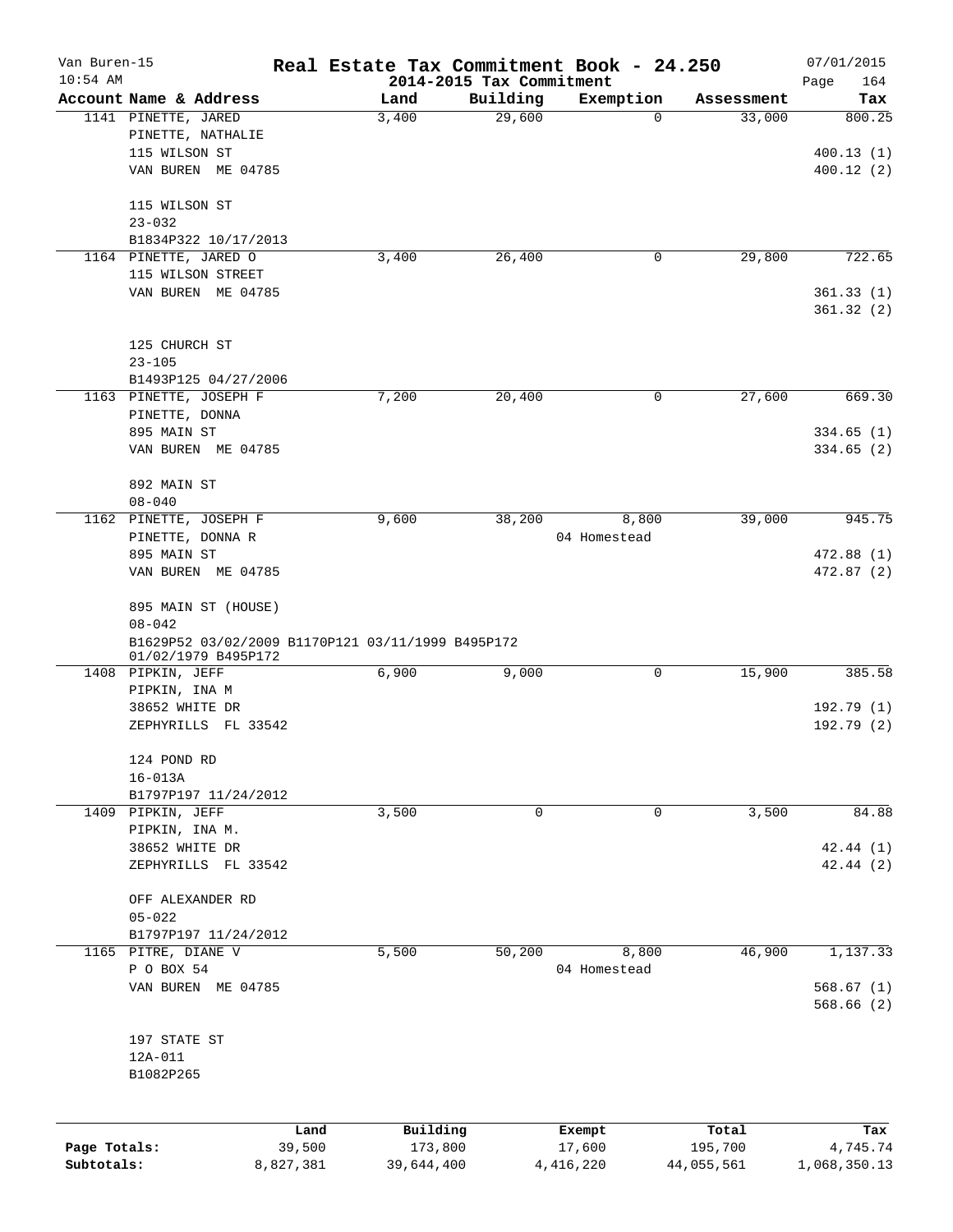| Van Buren-15 |                                               |        |            |                                      | Real Estate Tax Commitment Book - 24.250 |            | 07/01/2015         |
|--------------|-----------------------------------------------|--------|------------|--------------------------------------|------------------------------------------|------------|--------------------|
| $10:54$ AM   | Account Name & Address                        |        | Land       | 2014-2015 Tax Commitment<br>Building | Exemption                                | Assessment | Page<br>165<br>Tax |
|              | 1166 PITRE, ROSAIRE                           |        | 8,400      | 33,200                               | 8,800                                    | 32,800     | 795.40             |
|              | PITRE, CLAUDETTE                              |        |            |                                      | 04 Homestead                             |            |                    |
|              | P O BOX 375                                   |        |            |                                      |                                          |            | 397.70 (1)         |
|              | VAN BUREN ME 04785                            |        |            |                                      |                                          |            | 397.70 (2)         |
|              | 295 STATE ST                                  |        |            |                                      |                                          |            |                    |
|              | 03-012E                                       |        |            |                                      |                                          |            |                    |
|              | B624P102                                      |        |            |                                      |                                          |            |                    |
|              | 1167 PITRE, SANDRA                            |        | 5,500      | 61,600                               | 8,800                                    | 58,300     | 1,413.78           |
|              | 181 STATE ST                                  |        |            |                                      | 04 Homestead                             |            |                    |
|              | VAN BUREN ME 04785                            |        |            |                                      |                                          |            | 706.89(1)          |
|              |                                               |        |            |                                      |                                          |            | 706.89(2)          |
|              |                                               |        |            |                                      |                                          |            |                    |
|              | 181 STATE ST                                  |        |            |                                      |                                          |            |                    |
|              | $12A - 029$<br>B414P27                        |        |            |                                      |                                          |            |                    |
|              | 1168 PITRE, SANDRA J                          |        | 1,300      | 0                                    | 0                                        | 1,300      | 31.53              |
|              | 181 STATE STREET                              |        |            |                                      |                                          |            |                    |
|              | VAN BUREN ME 04785                            |        |            |                                      |                                          |            | 15.77(1)           |
|              |                                               |        |            |                                      |                                          |            | 15.76(2)           |
|              |                                               |        |            |                                      |                                          |            |                    |
|              | TRUMAN STREET                                 |        |            |                                      |                                          |            |                    |
|              | 12A-042B                                      |        |            |                                      |                                          |            |                    |
|              | B1506P88                                      |        |            |                                      |                                          |            |                    |
|              | 1169 PLOURDE, CHARLES M                       |        | 6,000      | 89,300                               | 8,800                                    | 86,500     | 2,097.63           |
|              | PLOURDE, LINDA D                              |        |            |                                      | 04 Homestead                             |            |                    |
|              | P O BOX 300                                   |        |            |                                      |                                          |            | 1,048.82(1)        |
|              | VAN BUREN ME 04785                            |        |            |                                      |                                          |            | 1,048.81(2)        |
|              |                                               |        |            |                                      |                                          |            |                    |
|              | 110 MAIN ST                                   |        |            |                                      |                                          |            |                    |
|              | $17 - 086$                                    |        |            |                                      |                                          |            |                    |
|              | B763P98                                       |        |            |                                      |                                          |            |                    |
|              | 1177 PLUMMER-CLOUTIER, JULIE<br>85 PAYNE ROAD |        | 3,900      | 0                                    | 0                                        | 3,900      | 94.58              |
|              | SCARBOROUGH ME 04074                          |        |            |                                      |                                          |            | 47.29(1)           |
|              |                                               |        |            |                                      |                                          |            | 47.29(2)           |
|              |                                               |        |            |                                      |                                          |            |                    |
|              | DESJARDINS ROAD                               |        |            |                                      |                                          |            |                    |
|              | $07 - 011B$                                   |        |            |                                      |                                          |            |                    |
|              | B1578P98                                      |        |            |                                      |                                          |            |                    |
| 1170         | POITRAS, ETIENNE                              |        | 3,800      | 53,700                               | 8,800                                    | 48,700     | 1,180.98           |
|              | POITRAS, MARLENE                              |        |            |                                      | 04 Homestead                             |            |                    |
|              | 119 OLD MILL RD                               |        |            |                                      |                                          |            | 590.49 (1)         |
|              | VAN BUREN ME 04785                            |        |            |                                      |                                          |            | 590.49(2)          |
|              |                                               |        |            |                                      |                                          |            |                    |
|              | 119 OLD MILL RD<br>$24 - 009$                 |        |            |                                      |                                          |            |                    |
|              | B655P119                                      |        |            |                                      |                                          |            |                    |
|              | 1171 POITRAS, MICHAEL D                       |        | 3,100      | 14,900                               | 8,800                                    | 9,200      | 223.10             |
|              | 117 MCBRIDE AVE                               |        |            |                                      | 04 Homestead                             |            |                    |
|              | VAN BUREN ME 04785                            |        |            |                                      |                                          |            | 111.55(1)          |
|              |                                               |        |            |                                      |                                          |            | 111.55(2)          |
|              |                                               |        |            |                                      |                                          |            |                    |
|              | 117 MCBRIDE AVE                               |        |            |                                      |                                          |            |                    |
|              | $15 - 053$                                    |        |            |                                      |                                          |            |                    |
|              | B897P107                                      |        |            |                                      |                                          |            |                    |
|              |                                               |        |            |                                      |                                          |            |                    |
|              |                                               | Land   | Building   |                                      | Exempt                                   | Total      | Tax                |
| Page Totals: |                                               | 32,000 | 252,700    |                                      | 44,000                                   | 240,700    | 5,837.00           |
| Subtotals:   | 8,859,381                                     |        | 39,897,100 |                                      | 4,460,220                                | 44,296,261 | 1,074,187.13       |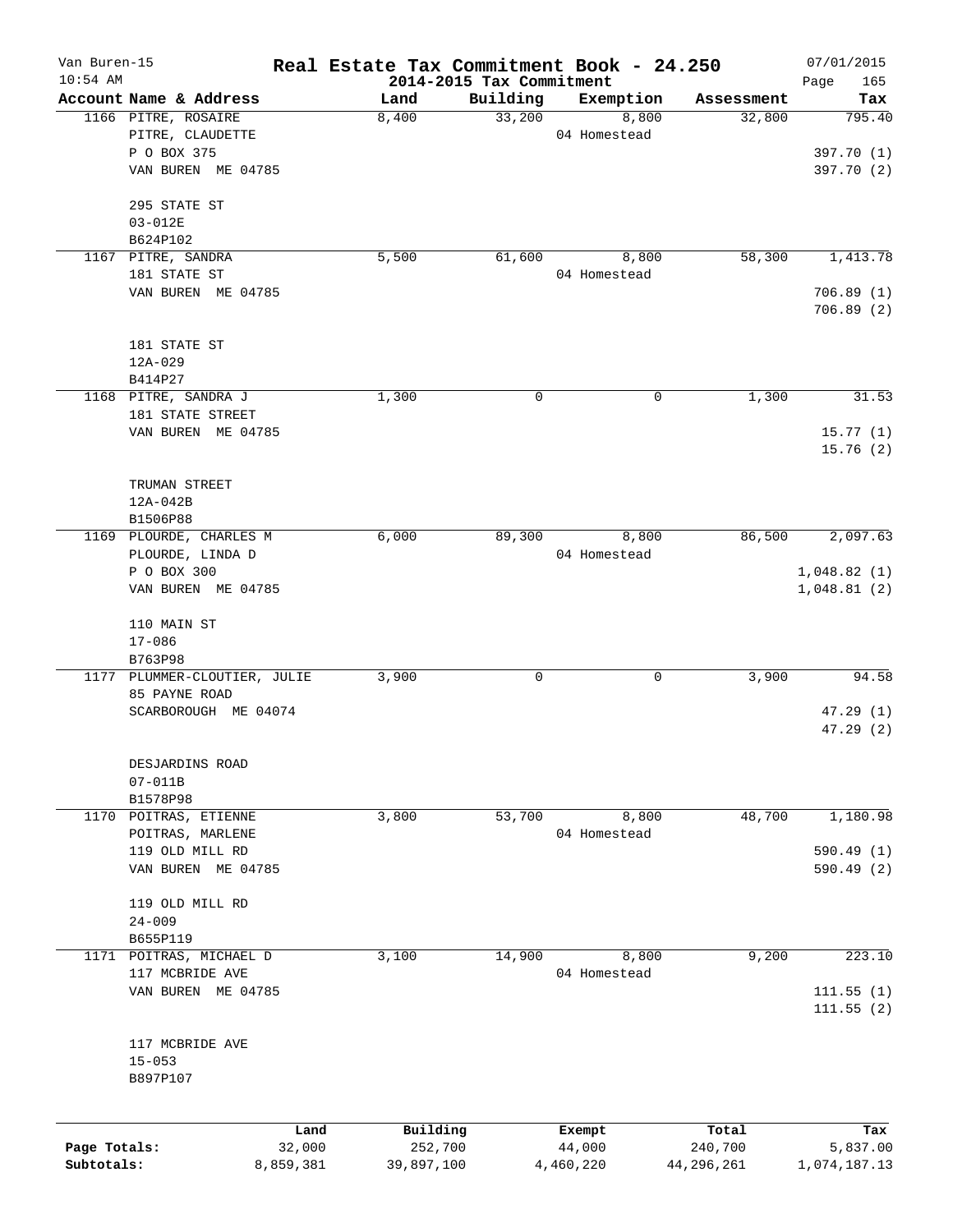| Van Buren-15 |                              |                 | Real Estate Tax Commitment Book - 24.250 |                          |                  |                    | 07/01/2015       |
|--------------|------------------------------|-----------------|------------------------------------------|--------------------------|------------------|--------------------|------------------|
| $10:54$ AM   |                              |                 |                                          | 2014-2015 Tax Commitment |                  |                    | Page<br>166      |
|              | Account Name & Address       |                 | Land                                     | Building                 | Exemption        | Assessment         | Tax              |
|              | 1172 POITRAS, NORMAND D      |                 | 8,000                                    | 45,400                   | 8,800            | 44,600             | 1,081.55         |
|              | POITRAS, ANNE                |                 |                                          |                          | 04 Homestead     |                    |                  |
|              | 169 CASTONGUAY RD            |                 |                                          |                          |                  |                    | 540.78 (1)       |
|              | VAN BUREN ME 04785           |                 |                                          |                          |                  |                    | 540.77 (2)       |
|              | 169 CASTONGUAY RD            |                 |                                          |                          |                  |                    |                  |
|              | $03 - 042A$                  |                 |                                          |                          |                  |                    |                  |
|              | B957P60 09/15/1994           |                 |                                          |                          |                  |                    |                  |
|              | 1173 POITRAS, STEVEN E       |                 | 4,600                                    | 69,500                   | 8,800            | 65,300             | 1,583.53         |
|              | POITRAS, DIANE               |                 |                                          |                          | 04 Homestead     |                    |                  |
|              | 121 MORSE ST                 |                 |                                          |                          |                  |                    | 791.77 (1)       |
|              | VAN BUREN ME 04785           |                 |                                          |                          |                  |                    | 791.76 (2)       |
|              | 121 MORSE ST                 |                 |                                          |                          |                  |                    |                  |
|              | $21 - 048$                   |                 |                                          |                          |                  |                    |                  |
|              | B1061P157                    |                 |                                          |                          |                  |                    |                  |
|              | 1174 PORTER, GORDON C        |                 | 5,100                                    | 51,200                   | 8,800            | 47,500             | 1,151.88         |
|              | PORTER, DIANE D              |                 |                                          |                          | 04 Homestead     |                    |                  |
|              | 209 MAIN ST                  |                 |                                          |                          |                  |                    | 575.94(1)        |
|              | VAN BUREN ME 04785           |                 |                                          |                          |                  |                    | 575.94(2)        |
|              | 209 MAIN ST                  |                 |                                          |                          |                  |                    |                  |
|              | $18 - 008$                   |                 |                                          |                          |                  |                    |                  |
|              | B1136P226                    |                 |                                          |                          |                  |                    |                  |
|              | 1178 R&D THIFTWAY, LLC       |                 | 23,300                                   | 190,500                  | 0                | 213,800            | 5,184.65         |
|              | OUELLETTE, RONALD $\&$       |                 |                                          |                          |                  |                    |                  |
|              | <b>DONNA</b>                 |                 |                                          |                          |                  |                    |                  |
|              | P O BOX 340                  |                 |                                          |                          |                  |                    | 2,592.33(1)      |
|              | VAN BUREN ME 04785           |                 |                                          |                          |                  |                    | 2,592.32(2)      |
|              | 73 MAIN ST                   |                 |                                          |                          |                  |                    |                  |
|              | $15 - 022$                   |                 |                                          |                          |                  |                    |                  |
|              | B1281P530                    |                 |                                          |                          |                  |                    |                  |
|              | 1176 R.H. FOSTER ENERGY, LLC |                 | 24,000                                   | 165,700                  | 0                | 189,700            | 4,600.23         |
|              | 110 MECAW ROAD               |                 |                                          |                          |                  |                    |                  |
|              | HAMPDEN ME 04444             |                 |                                          |                          |                  |                    | 2,300.12(1)      |
|              |                              |                 |                                          |                          |                  |                    | 2,300.11(2)      |
|              | 83 MAIN ST                   |                 |                                          |                          |                  |                    |                  |
|              | $15 - 025$                   |                 |                                          |                          |                  |                    |                  |
|              | B1670P254 02/26/2010         |                 |                                          |                          |                  |                    |                  |
|              | 1 RARES, JOSEPH W            |                 | 79,100                                   | 389,400                  | 0                | 468,500            | 11,361.13        |
|              | 4300 SOUTHWEST 73RD AVE      |                 |                                          |                          |                  |                    |                  |
|              | SUITE 103                    |                 |                                          |                          |                  |                    | 5,680.57(1)      |
|              | MIAMI FL 33155               |                 |                                          |                          |                  |                    | 5,680.56(2)      |
|              | 336 CHAMPLAIN ST (MILL)      |                 |                                          |                          |                  |                    |                  |
|              | $02 - 025A$                  |                 |                                          |                          |                  |                    |                  |
|              | B1720P341 05/27/2011         |                 |                                          |                          |                  |                    |                  |
|              | 596 RARES, JOSEPH W          |                 | 58,700                                   | $\mathbf 0$              | 0                | 58,700             | 1,423.48         |
|              | 4300 SOUTHWEST, 73RD         |                 |                                          |                          |                  |                    |                  |
|              | AVE                          |                 |                                          |                          |                  |                    |                  |
|              | SUITE 103                    |                 |                                          |                          |                  |                    | 711.74(1)        |
|              | MIAMI FL 33155               |                 |                                          |                          |                  |                    | 711.74(2)        |
|              | CHAMPLAIN ST                 |                 |                                          |                          |                  |                    |                  |
|              | $02 - 025C$                  |                 |                                          |                          |                  |                    |                  |
|              |                              |                 |                                          |                          |                  |                    |                  |
| Page Totals: |                              | Land<br>202,800 | Building<br>911,700                      |                          | Exempt<br>26,400 | Total<br>1,088,100 | Tax<br>26,386.45 |
| Subtotals:   |                              | 9,062,181       | 40,808,800                               |                          | 4,486,620        | 45, 384, 361       | 1,100,573.58     |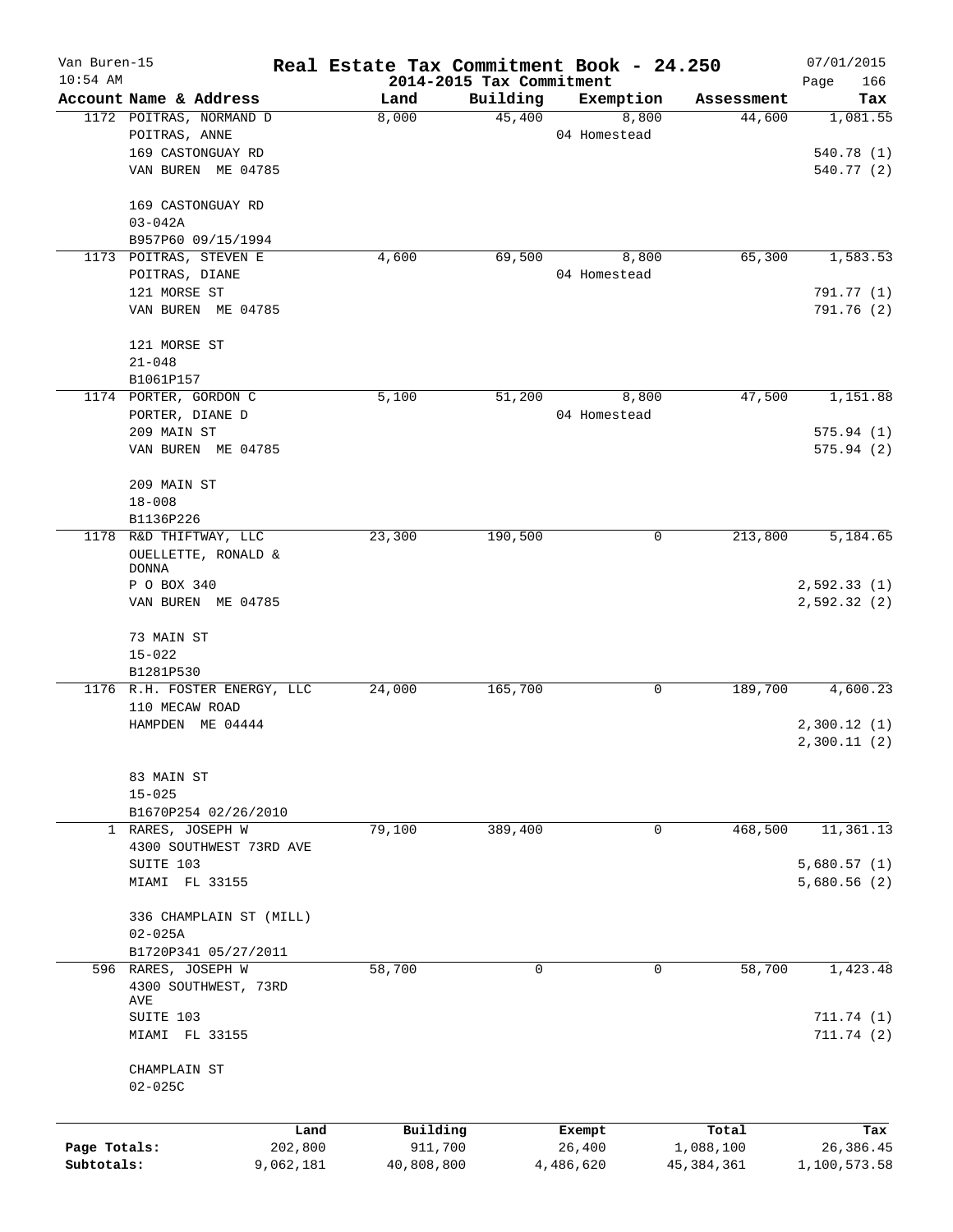| Van Buren-15<br>$10:54$ AM |                                           | Real Estate Tax Commitment Book - 24.250 | 2014-2015 Tax Commitment |             |            | 07/01/2015<br>167<br>Page   |
|----------------------------|-------------------------------------------|------------------------------------------|--------------------------|-------------|------------|-----------------------------|
|                            | Account Name & Address                    | Land                                     | Building                 | Exemption   | Assessment | Tax                         |
|                            | 1181 REAL ESTATE LIMITED V,<br><b>LLC</b> | 6,800                                    | $\Omega$                 | $\Omega$    | 6,800      | 164.90                      |
|                            | C/O GARY DERNLAN                          | 60.00<br>Acres                           |                          |             |            |                             |
|                            | 14575 PADDOCK DRIVE                       |                                          |                          |             |            | 82.45(1)                    |
|                            | WELLINGTON FL 33414                       |                                          |                          |             |            | 82.45(2)                    |
|                            | OFF ALEXANDER RD                          |                                          |                          |             |            |                             |
|                            | $07 - 007B$                               |                                          |                          |             |            |                             |
|                            | B1433P185 01/05/2005                      |                                          |                          |             |            |                             |
|                            | 1185 RIDDLE, JO ELLEN                     | 26,700                                   | 72,300                   | $\mathbf 0$ | 99,000     | 2,400.75                    |
|                            | 2276 ROXBURY RD.                          |                                          |                          |             |            |                             |
|                            | ROXBURY ME 04275                          |                                          |                          |             |            | 1,200.38(1)<br>1, 200.37(2) |
|                            | 127 LAKE RD                               |                                          |                          |             |            |                             |
|                            | $02 - 022$                                |                                          |                          |             |            |                             |
|                            | B1473P262                                 |                                          |                          |             |            |                             |
|                            | 1184 RIDDLE, JO ELLEN<br>2276 ROXBURY RD  | 14,200                                   | $\mathbf 0$              | 0           | 14,200     | 344.35                      |
|                            | ROXBURY ME 04275                          |                                          |                          |             |            | 172.18(1)                   |
|                            |                                           |                                          |                          |             |            | 172.17(2)                   |
|                            | LAKE RD.                                  |                                          |                          |             |            |                             |
|                            | $02 - 023$                                |                                          |                          |             |            |                             |
|                            | B1473P262                                 |                                          |                          |             |            |                             |
|                            | 590 RIDDLE, JO ELLEN<br>(TRUSTEE OF)      | 12,100                                   | 0                        | 0           | 12,100     | 293.43                      |
|                            | RIDDLE, JO ELLEN                          |                                          |                          |             |            |                             |
|                            | (DECLARATION OF TRUST)<br>2276 ROXBURY RD |                                          |                          |             |            | 146.72(1)                   |
|                            | ROXBURY ME 04275                          |                                          |                          |             |            | 146.71 (2)                  |
|                            |                                           |                                          |                          |             |            |                             |
|                            | LAKE RD                                   |                                          |                          |             |            |                             |
|                            | $02 - 023A$                               |                                          |                          |             |            |                             |
|                            | B1493P64                                  |                                          |                          |             |            |                             |
|                            | 307 RIOUX, CHANTAL TATYANA<br>OLGA        | 14,000                                   | 0                        | 0           | 14,000     | 339.50                      |
|                            | 17 RIVERVIEW DR                           |                                          |                          |             |            |                             |
|                            | HAMLIN ME 04785                           |                                          |                          |             |            | 169.75(1)                   |
|                            |                                           |                                          |                          |             |            | 169.75(2)                   |
|                            | PARENT RD                                 |                                          |                          |             |            |                             |
|                            | $09 - 036$                                |                                          |                          |             |            |                             |
|                            | B1836P197 11/11/2013                      |                                          |                          |             |            |                             |
|                            | 484 RIOUX, GABRIEL                        | 5,500                                    | 0                        | 0           | 5,500      | 133.38                      |
|                            | RIOUX, MICHELLE                           |                                          |                          |             |            |                             |
|                            | 107 JEFFERSON STREET                      |                                          |                          |             |            | 66.69(1)                    |
|                            | VAN BUREN ME 04785                        |                                          |                          |             |            | 66.69(2)                    |
|                            | MAIN ST                                   |                                          |                          |             |            |                             |
|                            | $22 - 010$                                |                                          |                          |             |            |                             |
|                            | B820P267                                  |                                          |                          |             |            |                             |
|                            |                                           |                                          |                          |             |            |                             |

|              | Land     | Building   | Exempt    | Total      | Tax          |  |
|--------------|----------|------------|-----------|------------|--------------|--|
| Page Totals: | 79,300   | 72,300     |           | 151,600    | 3,676.31     |  |
| Subtotals:   | ,141,481 | 40,881,100 | 4,486,620 | 45,535,961 | 1,104,249.89 |  |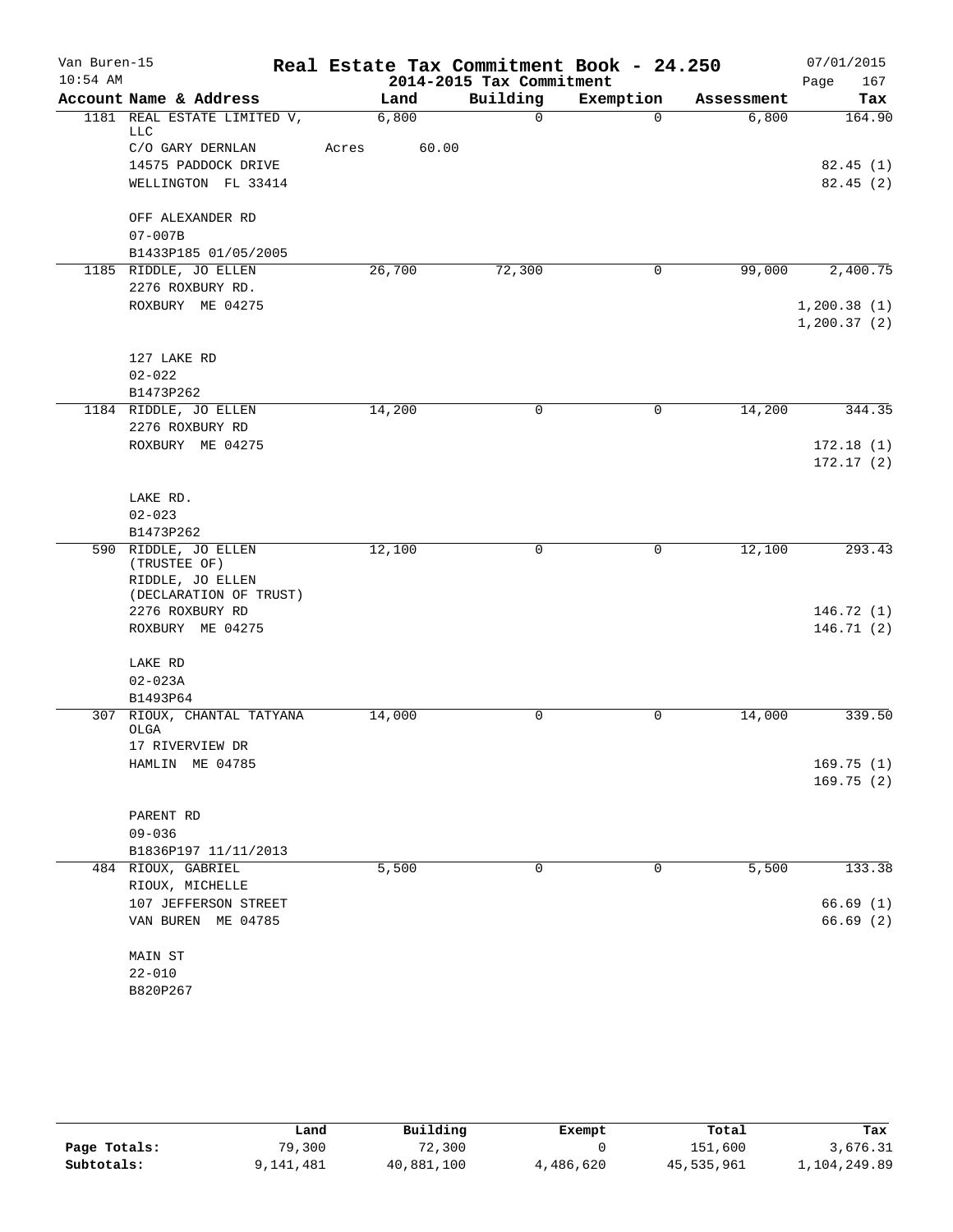| Van Buren-15 |                        |                |                    |                                      | Real Estate Tax Commitment Book - 24.250 |                      | 07/01/2015      |
|--------------|------------------------|----------------|--------------------|--------------------------------------|------------------------------------------|----------------------|-----------------|
| $10:54$ AM   | Account Name & Address |                |                    | 2014-2015 Tax Commitment<br>Building |                                          |                      | 168<br>Page     |
|              | 1193 RIOUX, GABRIEL    |                | Land<br>18,600     | $\mathbf 0$                          | Exemption<br>$\mathbf 0$                 | Assessment<br>18,600 | Tax<br>451.05   |
|              | 6 RIVERVIEW DRIVE      | Acres          | 154.00             |                                      |                                          |                      |                 |
|              | VAN BUREN ME 04785     |                |                    |                                      |                                          |                      | 225.53(1)       |
|              |                        |                |                    |                                      |                                          |                      | 225.52(2)       |
|              |                        |                |                    |                                      |                                          |                      |                 |
|              | CYR RD                 |                |                    |                                      |                                          |                      |                 |
|              | $04 - 015$             |                |                    |                                      |                                          |                      |                 |
|              | B1519P192 10/11/2006   |                |                    |                                      |                                          |                      |                 |
|              | 375 RIOUX, GABRIEL     |                | 7,700              | $\mathbf 0$                          | 0                                        | 7,700                | 186.73          |
|              | 107 JEFFERSON ST       | Acres          | 36.00              |                                      |                                          |                      |                 |
|              | VAN BUREN ME 04785     |                |                    |                                      |                                          |                      | 93.37(1)        |
|              |                        |                |                    |                                      |                                          |                      | 93.36 (2)       |
|              |                        |                |                    |                                      |                                          |                      |                 |
|              | OFF SETTLEMENT RD      |                |                    |                                      |                                          |                      |                 |
|              | $01 - 022$             |                |                    |                                      |                                          |                      |                 |
|              | B1841P258 01/07/2014   |                |                    |                                      |                                          |                      |                 |
|              | 1431 RIOUX, GUILDO     |                | 8,500              | 75,400                               | 0                                        | 83,900               | 2,034.58        |
|              | RIOUX, JOHNNA          |                |                    |                                      |                                          |                      |                 |
|              | 447 IRISH ROAD         |                |                    |                                      |                                          |                      | 1,017.29(1)     |
|              | CARMEL ME 04419        |                |                    |                                      |                                          |                      | 1,017.29(2)     |
|              |                        |                |                    |                                      |                                          |                      |                 |
|              | 668 MAIN ST.           |                |                    |                                      |                                          |                      |                 |
|              | $25 - 009$             |                |                    |                                      |                                          |                      |                 |
|              | B1003P264 10/02/1995   |                |                    |                                      |                                          |                      |                 |
|              | 120 RIOUX, GUILDO      |                | 7,000              | $\mathbf 0$                          | 0                                        | 7,000                | 169.75          |
|              | RIOUX, JOHNNA          |                |                    |                                      |                                          |                      |                 |
|              | 447 IRISH ROAD         |                |                    |                                      |                                          |                      | 84.88 (1)       |
|              | CARMEL ME 04419        |                |                    |                                      |                                          |                      | 84.87 (2)       |
|              | OFF MAIN ST            |                |                    |                                      |                                          |                      |                 |
|              | $25 - 016A$            |                |                    |                                      |                                          |                      |                 |
|              | B1414P85               |                |                    |                                      |                                          |                      |                 |
| 1189         | RIOUX, GUILDO S        |                | 18,600             | 0                                    | 0                                        | 18,600               | 451.05          |
|              | 447 IRISH ROAD         |                |                    |                                      |                                          |                      |                 |
|              | CARMEL ME 04419        |                |                    |                                      |                                          |                      | 225.53(1)       |
|              |                        |                |                    |                                      |                                          |                      | 225.52(2)       |
|              |                        |                |                    |                                      |                                          |                      |                 |
|              | 668 MAIN ST            |                |                    |                                      |                                          |                      |                 |
|              | $08 - 003$             |                |                    |                                      |                                          |                      |                 |
|              | B1012P243              |                |                    |                                      |                                          |                      |                 |
| 1190         | RIOUX, JEAN PAUL       |                | 1,000              | 0                                    | 0                                        | 1,000                | 24.25           |
|              | RIOUX, HUGUETTE        |                |                    |                                      |                                          |                      |                 |
|              | 1386 MAIN ST           |                |                    |                                      |                                          |                      | 12.13(1)        |
|              | VAN BUREN ME 04785     |                |                    |                                      |                                          |                      | 12.12(2)        |
|              | RR 1                   |                |                    |                                      |                                          |                      |                 |
|              | $11 - 004$             |                |                    |                                      |                                          |                      |                 |
|              | B306P249               |                |                    |                                      |                                          |                      |                 |
|              | 1191 RIOUX, JEAN PAUL  |                | 3,700              | 0                                    | 0                                        | 3,700                | 89.73           |
|              | RIOUX, HUGUETTE        |                |                    |                                      |                                          |                      |                 |
|              | 1386 MAIN ST           |                |                    |                                      |                                          |                      | 44.87 (1)       |
|              | VAN BUREN ME 04785     |                |                    |                                      |                                          |                      | 44.86 (2)       |
|              |                        |                |                    |                                      |                                          |                      |                 |
|              | OFF RR 1               |                |                    |                                      |                                          |                      |                 |
|              | $11 - 003A$            |                |                    |                                      |                                          |                      |                 |
|              | B306P249               |                |                    |                                      |                                          |                      |                 |
|              |                        |                |                    |                                      |                                          |                      |                 |
|              |                        |                |                    |                                      |                                          |                      |                 |
| Page Totals: |                        | Land<br>65,100 | Building<br>75,400 |                                      | Exempt<br>0                              | Total<br>140,500     | Tax<br>3,407.14 |
| Subtotals:   | 9,206,581              |                | 40,956,500         |                                      | 4,486,620                                | 45,676,461           | 1,107,657.03    |
|              |                        |                |                    |                                      |                                          |                      |                 |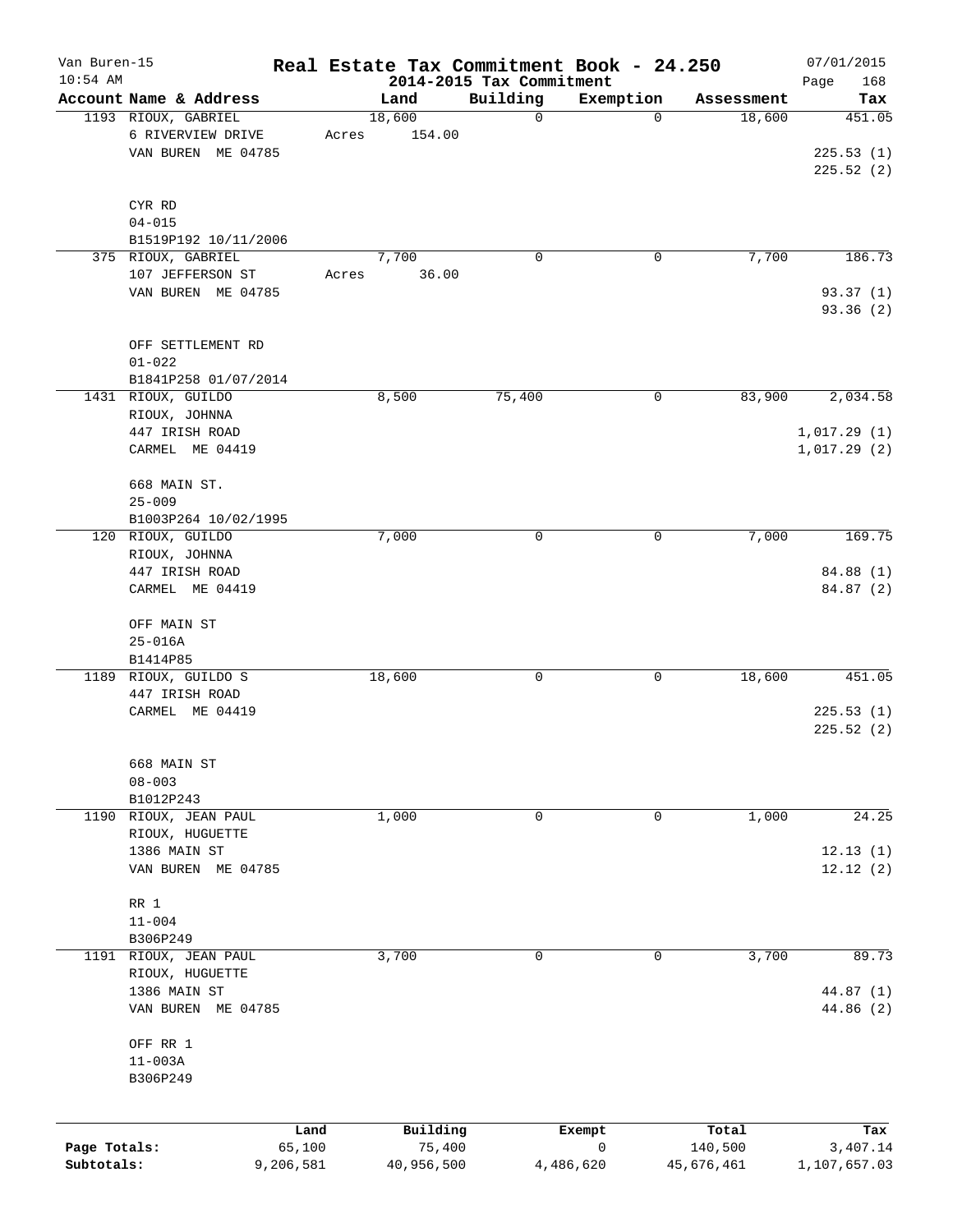| Van Buren-15 |                                          | Real Estate Tax Commitment Book - 24.250 |                          |                       |            | 07/01/2015  |
|--------------|------------------------------------------|------------------------------------------|--------------------------|-----------------------|------------|-------------|
| $10:54$ AM   |                                          |                                          | 2014-2015 Tax Commitment |                       |            | 169<br>Page |
|              | Account Name & Address                   | Land                                     | Building<br>146,500      | Exemption             | Assessment | Tax         |
|              | 1192 RIOUX, JEAN PAUL<br>RIOUX, HUGUETTE | 18,600                                   |                          | 8,800<br>04 Homestead | 156,300    | 3,790.28    |
|              | 1386 MAIN ST                             |                                          |                          |                       |            | 1,895.14(1) |
|              |                                          |                                          |                          |                       |            |             |
|              | VAN BUREN ME 04785                       |                                          |                          |                       |            | 1,895.14(2) |
|              | 1386 MAIN ST                             |                                          |                          |                       |            |             |
|              | $11 - 005$                               |                                          |                          |                       |            |             |
|              | B306P349                                 |                                          |                          |                       |            |             |
|              | 1366 RIOUX, LYN M                        | 5,400                                    | 68,000                   | 8,800                 | 64,600     | 1,566.55    |
|              | 531 MAIN ST                              |                                          |                          | 04 Homestead          |            |             |
|              | VAN BUREN ME 04785                       |                                          |                          |                       |            | 783.28(1)   |
|              |                                          |                                          |                          |                       |            | 783.27(2)   |
|              | 531 MAIN ST                              |                                          |                          |                       |            |             |
|              | $23 - 113$                               |                                          |                          |                       |            |             |
|              | B1667P138 01/19/2010                     |                                          |                          |                       |            |             |
|              | 1385 RIOUX, LYN M                        | 6,200                                    | 0                        | 0                     | 6,200      | 150.35      |
|              | 531 MAIN STREET                          |                                          |                          |                       |            |             |
|              | VAN BUREN ME 04785                       |                                          |                          |                       |            | 75.18(1)    |
|              |                                          |                                          |                          |                       |            | 75.17(2)    |
|              | RR 1                                     |                                          |                          |                       |            |             |
|              | $23 - 118B$                              |                                          |                          |                       |            |             |
|              | B1667P138 01/19/2010                     |                                          |                          |                       |            |             |
|              | 1195 ROCKHOLD, KIM                       | 9,800                                    | 75,600                   | 0                     | 85,400     | 2,070.95    |
|              | DESJARDINS, DANIEL                       |                                          |                          |                       |            |             |
|              | P O BOX 33                               |                                          |                          |                       |            | 1,035.48(1) |
|              | VAN BUREN ME 04785                       |                                          |                          |                       |            | 1,035.47(2) |
|              | 56 MAIN ST                               |                                          |                          |                       |            |             |
|              | $15 - 102$                               |                                          |                          |                       |            |             |
|              | B1386P94                                 |                                          |                          |                       |            |             |
|              | 1196 ROCKHOLD, KIMBERLY                  | 4,000                                    | 40,200                   | 8,800                 | 35,400     | 858.45      |
|              | DESJARDINS, DANIEL                       |                                          |                          | 04 Homestead          |            |             |
|              | 112 HARRISON ST                          |                                          |                          |                       |            | 429.23(1)   |
|              | VAN BUREN ME 04785                       |                                          |                          |                       |            | 429.22(2)   |
|              |                                          |                                          |                          |                       |            |             |
|              | 112 HARRISON ST                          |                                          |                          |                       |            |             |
|              | $18 - 017$                               |                                          |                          |                       |            |             |
|              | B1380P163                                |                                          |                          |                       |            |             |
|              | 218 ROCKWELL, JOSEPH E                   | 5,400                                    | 43,300                   | 8,800                 | 39,900     | 967.58      |
|              | ROCKWELL, ROBERTINE T                    |                                          |                          | 04 Homestead          |            |             |
|              | 145 CLOVERHILL DR                        |                                          |                          |                       |            | 483.79 (1)  |
|              | VAN BUREN ME 04785                       |                                          |                          |                       |            | 483.79 (2)  |
|              | 145 CLOVERHILL DR                        |                                          |                          |                       |            |             |
|              | 18C-009                                  |                                          |                          |                       |            |             |
|              | B1826P87 09/04/2013                      |                                          |                          |                       |            |             |
|              | 1573 RODIZZA, DOREEN                     | 0                                        | 2,500                    | 0                     | 2,500      | 60.63       |
|              | PO BOX 1018                              |                                          |                          |                       |            |             |
|              | GRANTHAM NH 03753                        |                                          |                          |                       |            | 30.32(1)    |
|              |                                          |                                          |                          |                       |            | 30.31(2)    |
|              | 118 MONROE ST                            |                                          |                          |                       |            |             |
|              | $23 - 020 - T1$                          |                                          |                          |                       |            |             |
|              |                                          |                                          |                          |                       |            |             |
|              | Land                                     | Building                                 |                          | Exempt                | Total      | Tax         |

|              | Land      | Building   | Exempt    | Total      | Tax          |
|--------------|-----------|------------|-----------|------------|--------------|
| Page Totals: | 49,400    | 376,100    | 35,200    | 390,300    | 9,464.79     |
| Subtotals:   | 9,255,981 | 41,332,600 | 4,521,820 | 46,066,761 | 1,117,121.82 |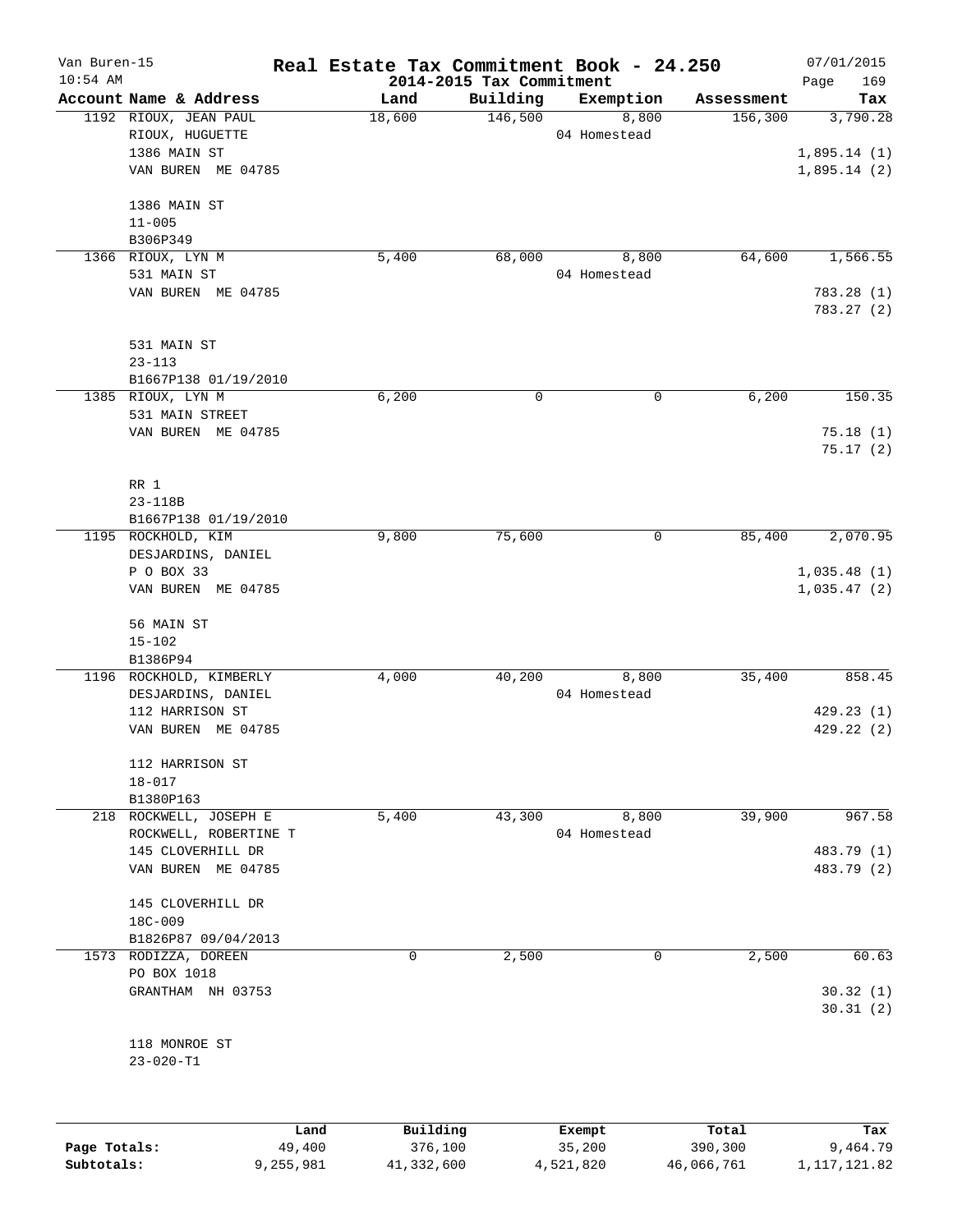| Van Buren-15<br>$10:54$ AM |                             | Real Estate Tax Commitment Book - 24.250 |                                      |                  |                  | 07/01/2015         |
|----------------------------|-----------------------------|------------------------------------------|--------------------------------------|------------------|------------------|--------------------|
|                            | Account Name & Address      | Land                                     | 2014-2015 Tax Commitment<br>Building | Exemption        | Assessment       | 170<br>Page<br>Tax |
|                            | 551 RODIZZA, DOREEN         | 2,800                                    | $\mathbf 0$                          | $\Omega$         | 2,800            | 67.90              |
|                            | PO BOX 1018                 |                                          |                                      |                  |                  |                    |
|                            | 35 HUMMINGBIRD HILL         |                                          |                                      |                  |                  | 33.95(1)           |
|                            | GRANTHAM NH 03753           |                                          |                                      |                  |                  | 33.95(2)           |
|                            |                             |                                          |                                      |                  |                  |                    |
|                            | MONROE ST                   |                                          |                                      |                  |                  |                    |
|                            | $23 - 019$                  |                                          |                                      |                  |                  |                    |
|                            | B1831P290 10/16/2013        |                                          |                                      |                  |                  |                    |
|                            | 552 RODIZZA, DOREEN         | 8,300                                    | 26,700                               | 0                | 35,000           | 848.75             |
|                            | PO BOX 1018                 |                                          |                                      |                  |                  |                    |
|                            | 35 HUMMINGBIRD HILL         |                                          |                                      |                  |                  | 424.38(1)          |
|                            | GRANTHAM NH 03753           |                                          |                                      |                  |                  | 424.37 (2)         |
|                            | 122 MONROE ST               |                                          |                                      |                  |                  |                    |
|                            | $23 - 020$                  |                                          |                                      |                  |                  |                    |
|                            | B1831P290 10/16/2013        |                                          |                                      |                  |                  |                    |
|                            | 1198 ROLFSEMA, JENNIFER ANN | 3,000                                    | 24,800                               | 0                | 27,800           | 674.15             |
|                            | 105 VARNUM AVE              |                                          |                                      |                  |                  |                    |
|                            | PAWTUCKET RI 02860          |                                          |                                      |                  |                  | 337.08(1)          |
|                            |                             |                                          |                                      |                  |                  | 337.07 (2)         |
|                            |                             |                                          |                                      |                  |                  |                    |
|                            | 109 WATERMILL RD            |                                          |                                      |                  |                  |                    |
|                            | $16 - 025$                  |                                          |                                      |                  |                  |                    |
|                            | B1419P61                    |                                          |                                      |                  |                  |                    |
|                            | 1199 ROLFSEMA, MONICA FARIA | 5,300                                    | 38,200                               | 0                | 43,500           | 1,054.88           |
|                            | ROLFSEMA, MARK GEORGE       |                                          |                                      |                  |                  |                    |
|                            | 43 LAFAYETTE ST             |                                          |                                      |                  |                  | 527.44(1)          |
|                            | LOWELL MA 01854             |                                          |                                      |                  |                  | 527.44(2)          |
|                            | 127 POPLAR ST               |                                          |                                      |                  |                  |                    |
|                            | $14 - 120$                  |                                          |                                      |                  |                  |                    |
|                            | B1410P73                    |                                          |                                      |                  |                  |                    |
|                            | 1202 ROSSIGNOL, BEATRICE    | 6,200                                    | 30,700                               | 8,800            | 28,100           | 681.43             |
|                            | 181 CHAMPLAIN ST            |                                          |                                      | 04 Homestead     |                  |                    |
|                            | VAN BUREN ME 04785          |                                          |                                      |                  |                  | 340.72 (1)         |
|                            |                             |                                          |                                      |                  |                  | 340.71(2)          |
|                            | 181 CHAMPLAIN ST            |                                          |                                      |                  |                  |                    |
|                            | $19 - 028$                  |                                          |                                      |                  |                  |                    |
| 1203                       | ROSSIGNOL, DONALD           | 13,400                                   | 89,200                               | 14,080           | 88,520           | 2,146.61           |
|                            | ROSSIGNOL, JEANNINE         |                                          |                                      | 04 Homestead     |                  |                    |
|                            | 781 MAIN ST.                |                                          |                                      | 02 Veteran       |                  | 1,073.31(1)        |
|                            | VAN BUREN ME 04785          |                                          |                                      |                  |                  | 1,073.30(2)        |
|                            |                             |                                          |                                      |                  |                  |                    |
|                            | 781 MAIN ST                 |                                          |                                      |                  |                  |                    |
|                            | $08 - 020$                  |                                          |                                      |                  |                  |                    |
|                            | B491P67                     |                                          |                                      |                  |                  |                    |
| 1204                       | ROSSIGNOL, JOHN R           | 5,800                                    | 82,200                               | 8,800            | 79,200           | 1,920.60           |
|                            | ROSSIGNOL, MONA             |                                          |                                      | 04 Homestead     |                  |                    |
|                            | 128 MCKINLEY ST             |                                          |                                      |                  |                  | 960.30(1)          |
|                            | VAN BUREN ME 04785          |                                          |                                      |                  |                  | 960.30(2)          |
|                            | 128 MCKINLEY ST             |                                          |                                      |                  |                  |                    |
|                            | $14 - 046$                  |                                          |                                      |                  |                  |                    |
|                            | B382P37                     |                                          |                                      |                  |                  |                    |
|                            |                             |                                          |                                      |                  |                  |                    |
|                            |                             |                                          |                                      |                  |                  |                    |
| Page Totals:               | 44,800                      | Building<br>Land<br>291,800              |                                      | Exempt<br>31,680 | Total<br>304,920 | Tax<br>7,394.32    |
|                            |                             |                                          |                                      |                  |                  |                    |

**Subtotals:** 9,300,781 41,624,400 4,553,500 46,371,681 1,124,516.14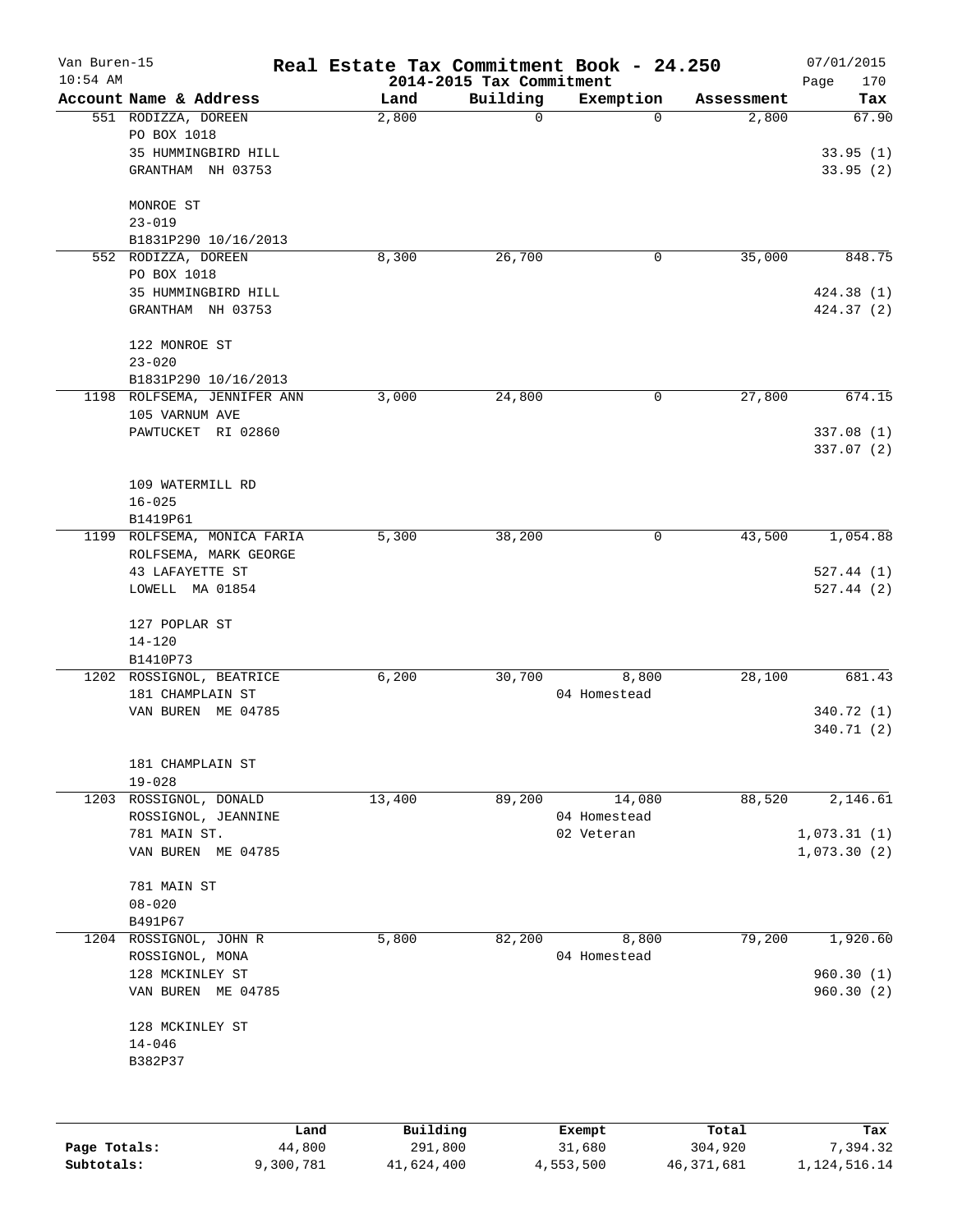| Van Buren-15 |                          |           | Real Estate Tax Commitment Book - 24.250 |                    |                       |                      | 07/01/2015             |
|--------------|--------------------------|-----------|------------------------------------------|--------------------|-----------------------|----------------------|------------------------|
| $10:54$ AM   | Account Name & Address   |           | 2014-2015 Tax Commitment                 |                    |                       |                      | Page<br>171            |
|              | 1205 ROSSIGNOL, JOSEPH   |           | Land<br>25,700                           | Building<br>47,900 | Exemption             | Assessment<br>64,800 | Tax<br>1,571.40        |
|              | ROSSIGNOL, EILEEN        |           |                                          |                    | 8,800<br>04 Homestead |                      |                        |
|              | 252 CHAMPLAIN ST         |           |                                          |                    |                       |                      | 785.70 (1)             |
|              |                          |           |                                          |                    |                       |                      |                        |
|              | VAN BUREN ME 04785       |           |                                          |                    |                       |                      | 785.70(2)              |
|              | 252 CHAMPLAIN ST         |           |                                          |                    |                       |                      |                        |
|              | $06 - 007A$              |           |                                          |                    |                       |                      |                        |
|              | B388P588                 |           |                                          |                    |                       |                      |                        |
|              | 1206 ROSSIGNOL, LARRY    |           | 5,400                                    | 33,700             | 8,800                 | 30,300               | 734.78                 |
|              | GAGNON, CAROL            |           |                                          |                    | 04 Homestead          |                      |                        |
|              | 134 MONROE ST            |           |                                          |                    |                       |                      | 367.39(1)              |
|              | VAN BUREN ME 04785       |           |                                          |                    |                       |                      | 367.39(2)              |
|              | 134 MONROE ST            |           |                                          |                    |                       |                      |                        |
|              | $23 - 017$               |           |                                          |                    |                       |                      |                        |
|              | B771P260                 |           |                                          |                    |                       |                      |                        |
|              | 1213 ROSSIGNOL, MARK N   |           | 7,400                                    | 0                  | 0                     | 7,400                | 179.45                 |
|              | 107 MORSE STREET         |           |                                          |                    |                       |                      |                        |
|              |                          |           |                                          |                    |                       |                      |                        |
|              | VAN BUREN ME 04785       |           |                                          |                    |                       |                      | 89.73 (1)<br>89.72 (2) |
|              |                          |           |                                          |                    |                       |                      |                        |
|              | MORSE STREET             |           |                                          |                    |                       |                      |                        |
|              | $21 - 047$               |           |                                          |                    |                       |                      |                        |
|              | B1509P63                 |           |                                          |                    |                       |                      |                        |
|              | 1209 ROSSIGNOL, MATHEW A |           | 3,400                                    | 73,500             | 8,800                 | 68,100               | 1,651.43               |
|              | ROSSIGNOL, MONIQUE       |           |                                          |                    | 04 Homestead          |                      |                        |
|              | 115 ROOSEVELT AVE        |           |                                          |                    |                       |                      | 825.72 (1)             |
|              | VAN BUREN ME 04785       |           |                                          |                    |                       |                      | 825.71 (2)             |
|              |                          |           |                                          |                    |                       |                      |                        |
|              | 115 ROOSEVELT AVE        |           |                                          |                    |                       |                      |                        |
|              | $14 - 073$               |           |                                          |                    |                       |                      |                        |
|              | B943P259                 |           |                                          |                    |                       |                      |                        |
|              | 1210 ROSSIGNOL, PERCY L  |           | 4,500                                    | 40,400             | 14,080                | 30,820               | 747.39                 |
|              | ROSSIGNOL, CLAUDETTE     |           |                                          |                    | 02 Veteran            |                      |                        |
|              | 154 STATE ST             |           |                                          |                    | 04 Homestead          |                      | 373.70(1)              |
|              | VAN BUREN ME 04785       |           |                                          |                    |                       |                      | 373.69(2)              |
|              | 154 STATE ST             |           |                                          |                    |                       |                      |                        |
|              | 12A-024                  |           |                                          |                    |                       |                      |                        |
|              | B257P118                 |           |                                          |                    |                       |                      |                        |
|              | 1212 ROSSIGNOL, YVETTE M |           | 6,200                                    | 49,100             | 8,800                 | 46,500               | 1,127.63               |
|              | 107 MORSE ST             |           |                                          |                    | 04 Homestead          |                      |                        |
|              | VAN BUREN ME 04785       |           |                                          |                    |                       |                      | 563.82(1)              |
|              |                          |           |                                          |                    |                       |                      | 563.81(2)              |
|              | 107 MORSE ST             |           |                                          |                    |                       |                      |                        |
|              |                          |           |                                          |                    |                       |                      |                        |
|              | $21 - 046$               |           |                                          |                    |                       |                      |                        |
|              | B403P849                 |           |                                          | 42,000             |                       |                      |                        |
| 1187         | ROUNDS, DENISON W        |           | 3,500                                    |                    | 0                     | 45,500               | 1,103.38               |
|              | ROUNDS, PAULETTE M       |           |                                          |                    |                       |                      |                        |
|              | 120 CENTER ST            |           |                                          |                    |                       |                      | 551.69(1)              |
|              | VAN BUREN ME 04785       |           |                                          |                    |                       |                      | 551.69(2)              |
|              | 120 CENTER ST            |           |                                          |                    |                       |                      |                        |
|              | $16 - 051$               |           |                                          |                    |                       |                      |                        |
|              | B1554P38                 |           |                                          |                    |                       |                      |                        |
|              |                          |           |                                          |                    |                       |                      |                        |
|              |                          | Land      | Building                                 |                    | Exempt                | Total                | Tax                    |
| Page Totals: |                          | 56,100    | 286,600                                  |                    | 49,280                | 293,420              | 7,115.46               |
| Subtotals:   |                          | 9,356,881 | 41,911,000                               |                    | 4,602,780             | 46,665,101           | 1,131,631.60           |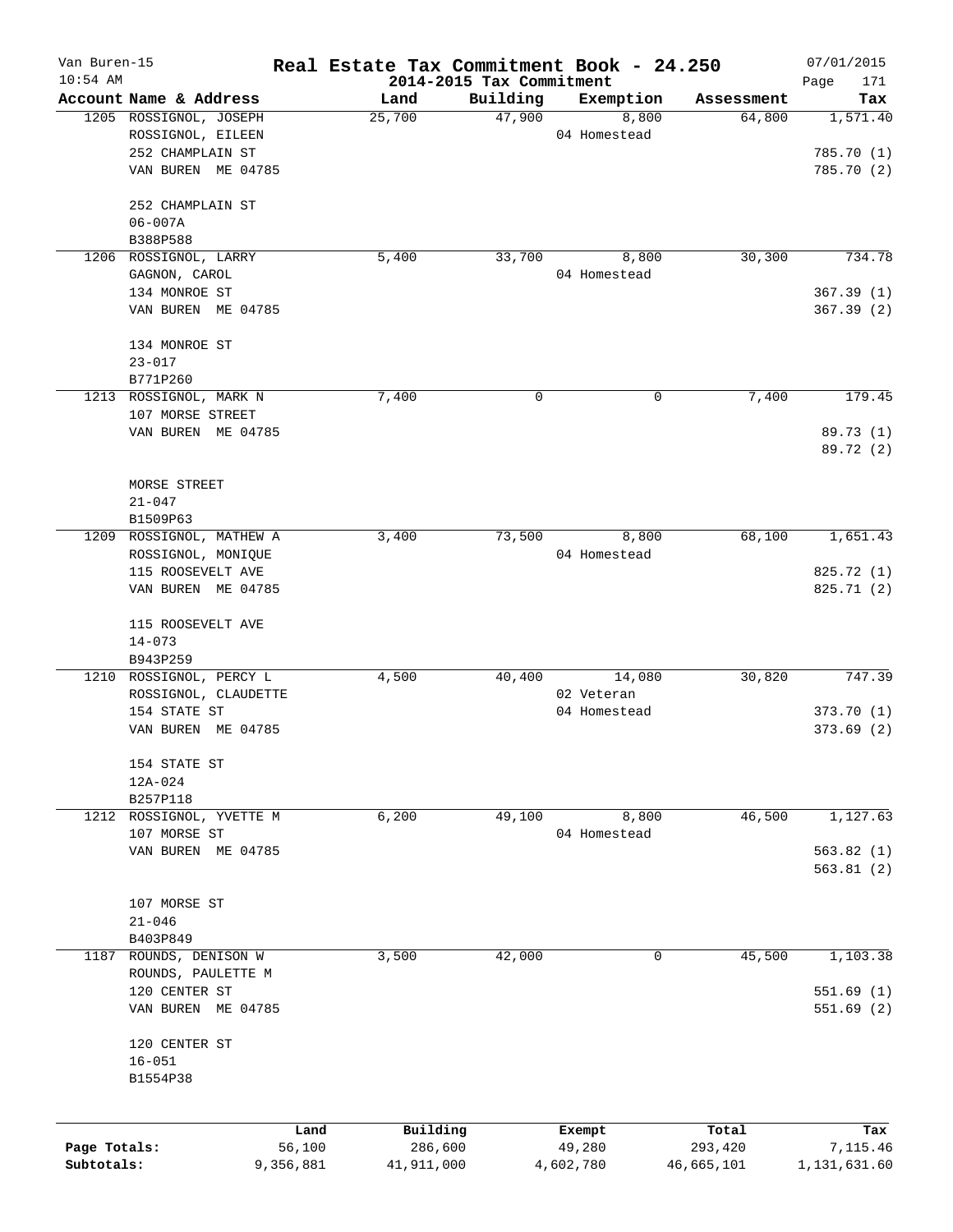| Van Buren-15<br>$10:54$ AM |                                | Real Estate Tax Commitment Book - 24.250 |                                      |                  |                  | 07/01/2015               |
|----------------------------|--------------------------------|------------------------------------------|--------------------------------------|------------------|------------------|--------------------------|
|                            | Account Name & Address         | Land                                     | 2014-2015 Tax Commitment<br>Building | Exemption        | Assessment       | Page<br>172<br>Tax       |
|                            | 1348 ROUNDS, DENISON W         | 6,600                                    | 34,500                               | $\mathbf 0$      | 41,100           | 996.68                   |
|                            | ROUNDS, PAULETTE M             |                                          |                                      |                  |                  |                          |
|                            | 120 CENTER STREET              |                                          |                                      |                  |                  | 498.34 (1)               |
|                            | VAN BUREN ME 04785             |                                          |                                      |                  |                  | 498.34 (2)               |
|                            | 136 MAIN ST                    |                                          |                                      |                  |                  |                          |
|                            | $17 - 071$                     |                                          |                                      |                  |                  |                          |
|                            | B1737P333 10/05/2011 B1377P336 |                                          |                                      |                  |                  |                          |
|                            | 1216 ROY, ANN                  | 8,400                                    | 46,200                               | 8,800            | 45,800           | 1,110.65                 |
|                            | ROY, RONALD P                  |                                          |                                      | 04 Homestead     |                  |                          |
|                            | P O BOX 165                    |                                          |                                      |                  |                  | 555.33(1)                |
|                            | VAN BUREN ME 04785             |                                          |                                      |                  |                  | 555.32(2)                |
|                            | 120 ST MARY'S BROOK RD         |                                          |                                      |                  |                  |                          |
|                            | $02 - 043$                     |                                          |                                      |                  |                  |                          |
|                            | B1113P165                      |                                          |                                      |                  |                  |                          |
| 1217                       | ROY, BETTY A                   | 5,600                                    | 65,600                               | 8,800            | 62,400           | 1,513.20                 |
|                            | ROY, KENNETH A                 |                                          |                                      | 04 Homestead     |                  |                          |
|                            | 124 HILLSIDE ST                |                                          |                                      |                  |                  | 756.60(1)                |
|                            | VAN BUREN ME 04785             |                                          |                                      |                  |                  | 756.60(2)                |
|                            | 124 HILLSIDE ST                |                                          |                                      |                  |                  |                          |
|                            | $23 - 087$                     |                                          |                                      |                  |                  |                          |
|                            | B1107P148                      |                                          |                                      |                  |                  |                          |
| 1218                       | ROY, CARL E                    | 3,600                                    | 30,000                               | 8,800            | 24,800           | 601.40                   |
|                            | P O BOX 427                    |                                          |                                      | 04 Homestead     |                  |                          |
|                            | VAN BUREN ME 04785             |                                          |                                      |                  |                  | 300.70(1)<br>300.70 (2)  |
|                            |                                |                                          |                                      |                  |                  |                          |
|                            | 116 POPLAR ST                  |                                          |                                      |                  |                  |                          |
|                            | $16 - 037$                     |                                          |                                      |                  |                  |                          |
|                            | B857P4                         |                                          |                                      |                  |                  |                          |
| 1220                       | ROY, CYNTHIA M                 | 3,100                                    | 24,900                               | 8,800            | 19,200           | 465.60                   |
|                            | ROY, JEANNOT R                 |                                          |                                      | 04 Homestead     |                  |                          |
|                            | 108 WILSON ST                  |                                          |                                      |                  |                  | 232.80(1)                |
|                            | VAN BUREN ME 04785             |                                          |                                      |                  |                  | 232.80 (2)               |
|                            | 108 WILSON ST                  |                                          |                                      |                  |                  |                          |
|                            | $23 - 052$                     |                                          |                                      |                  |                  |                          |
|                            | B1160P100                      |                                          |                                      |                  |                  |                          |
| 1318                       | ROY, EDMUND J                  | 5,500                                    | 31,000                               | 0                | 36,500           | 885.13                   |
|                            | 811 MAIN ST                    |                                          |                                      |                  |                  |                          |
|                            | VAN BUREN ME 04785             |                                          |                                      |                  |                  | 442.57 (1)<br>442.56 (2) |
|                            |                                |                                          |                                      |                  |                  |                          |
|                            | 811 MAIN ST                    |                                          |                                      |                  |                  |                          |
|                            | $08 - 029$                     |                                          |                                      |                  |                  |                          |
|                            | B1714P313 03/17/2011           |                                          |                                      |                  |                  |                          |
| 1227                       | ROY, GUILDARD                  | 3,700                                    | 0                                    | 0                | 3,700            | 89.73                    |
|                            | ROY, ADRIENNE C                |                                          |                                      |                  |                  |                          |
|                            | 364 CHURCH ST                  |                                          |                                      |                  |                  | 44.87 (1)                |
|                            | NEWINGTON CT 06111             |                                          |                                      |                  |                  | 44.86 (2)                |
|                            | BIRCH AVE                      |                                          |                                      |                  |                  |                          |
|                            | $17 - 037$                     |                                          |                                      |                  |                  |                          |
|                            | B1561P120                      |                                          |                                      |                  |                  |                          |
|                            |                                |                                          |                                      |                  |                  |                          |
| Page Totals:               |                                | Building<br>Land<br>36,500<br>232,200    |                                      | Exempt<br>35,200 | Total<br>233,500 | Tax<br>5,662.39          |
| Subtotals:                 | 9,393,381                      | 42, 143, 200                             |                                      | 4,637,980        | 46,898,601       | 1,137,293.99             |
|                            |                                |                                          |                                      |                  |                  |                          |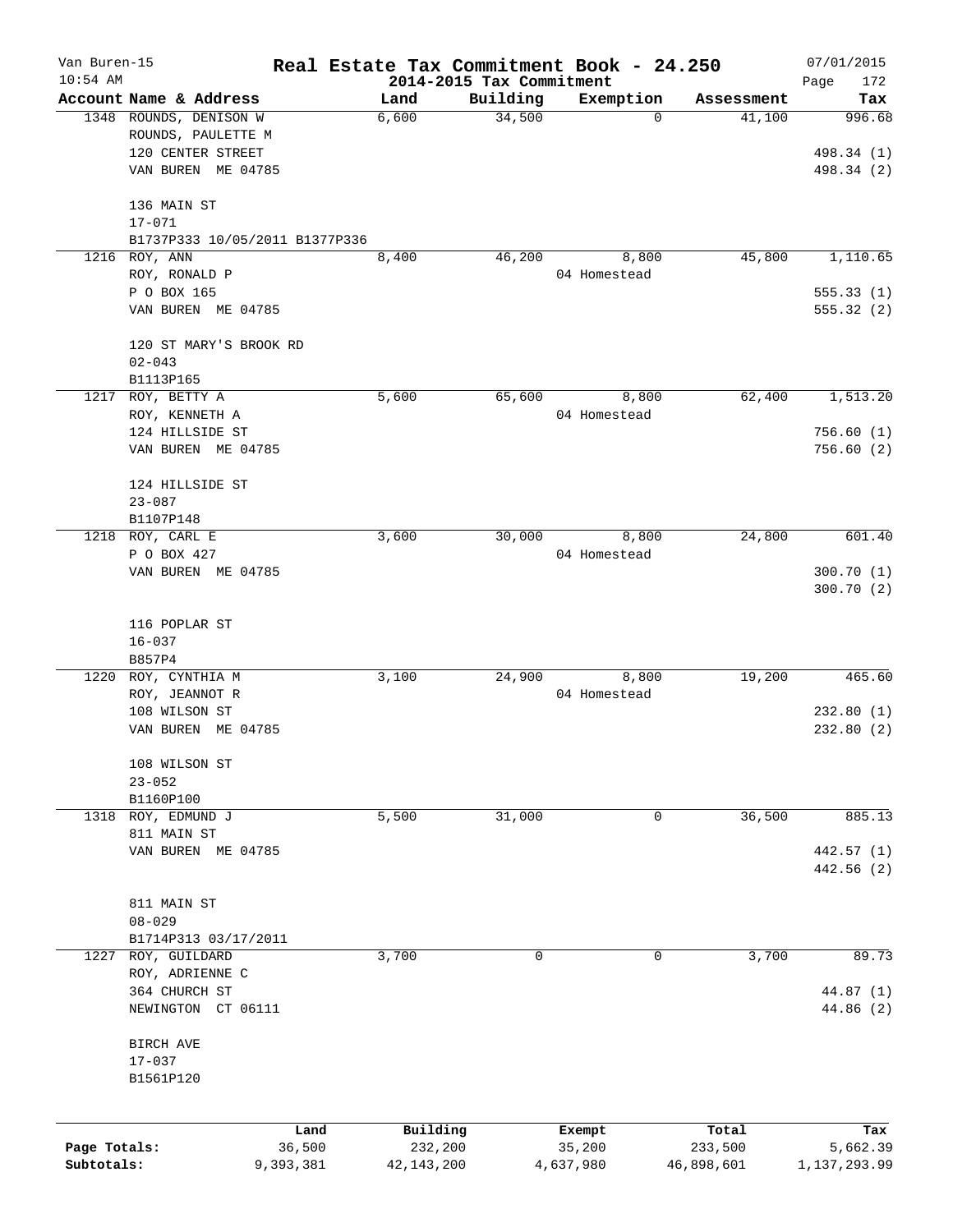| Van Buren-15 |                                             |           |               |                                      | Real Estate Tax Commitment Book - 24.250 |                      | 07/01/2015             |
|--------------|---------------------------------------------|-----------|---------------|--------------------------------------|------------------------------------------|----------------------|------------------------|
| $10:54$ AM   | Account Name & Address                      |           |               | 2014-2015 Tax Commitment<br>Building |                                          |                      | Page<br>173            |
|              | 1160 ROY, JEANNOT                           |           | Land<br>2,900 | 7,200                                | Exemption<br>$\mathbf 0$                 | Assessment<br>10,100 | Tax<br>244.93          |
|              | ROY, CYNTHIA                                |           |               |                                      |                                          |                      |                        |
|              | 108 WILSON STREET                           |           |               |                                      |                                          |                      | 122.47(1)              |
|              | VAN BUREN ME 04785                          |           |               |                                      |                                          |                      | 122.46(2)              |
|              | 557 MAIN ST                                 |           |               |                                      |                                          |                      |                        |
|              | $23 - 054$                                  |           |               |                                      |                                          |                      |                        |
|              | B1672P213 03/16/2010 B1659P271 11/02/2009   |           |               |                                      |                                          |                      |                        |
| 1219         | ROY, JOSEPH C                               |           | 4,600         | 50,700                               | 14,080                                   | 41,220               | 999.59                 |
|              | ROY, CECILE M                               |           |               |                                      | 04 Homestead                             |                      |                        |
|              | 134 MARION DR                               |           |               |                                      | 02 Veteran                               |                      | 499.80 (1)             |
|              | VAN BUREN ME 04785                          |           |               |                                      |                                          |                      | 499.79 (2)             |
|              | 134 MARION DR                               |           |               |                                      |                                          |                      |                        |
|              | 18B-010                                     |           |               |                                      |                                          |                      |                        |
|              | B405P372 08/23/1973                         |           |               |                                      |                                          |                      |                        |
|              | 1222 ROY, LEE J                             |           | 4,500         | 31,800                               | 8,800                                    | 27,500               | 666.88                 |
|              | ROY, VICKY M                                |           |               |                                      | 04 Homestead                             |                      |                        |
|              | 191 MAIN ST                                 |           |               |                                      |                                          |                      | 333.44(1)              |
|              | VAN BUREN ME 04785                          |           |               |                                      |                                          |                      | 333.44 (2)             |
|              | 191 MAIN ST                                 |           |               |                                      |                                          |                      |                        |
|              | $18 - 002$                                  |           |               |                                      |                                          |                      |                        |
|              | B1390P128                                   |           |               |                                      |                                          |                      |                        |
| 1223         | ROY, MEDLEY                                 |           | 6,500         | 50,600                               | 0                                        | 57,100               | 1,384.68               |
|              | C/O TINA ROY-AYOTTE                         |           |               |                                      |                                          |                      |                        |
|              | 117 LORDS RD                                |           |               |                                      |                                          |                      | 692.34 (1)             |
|              | NORTH WATERBORO ME                          |           |               |                                      |                                          |                      | 692.34 (2)             |
|              | 04061                                       |           |               |                                      |                                          |                      |                        |
|              | 116 ROY DR                                  |           |               |                                      |                                          |                      |                        |
|              | $16 - 042$                                  |           |               |                                      |                                          |                      |                        |
| 1229         | ROY, MICHAEL J & MARIE                      |           | 8,200         | 19,400                               | 8,800                                    | 18,800               | 455.90                 |
|              | Ε<br>ROY, MARK J                            |           |               |                                      | 04 Homestead                             |                      |                        |
|              | 18 MAIN ST                                  |           |               |                                      |                                          |                      | 227.95(1)              |
|              | VAN BUREN ME 04785                          |           |               |                                      |                                          |                      | 227.95(2)              |
|              |                                             |           |               |                                      |                                          |                      |                        |
|              | 18 MAIN ST (REAR LOT)                       |           |               |                                      |                                          |                      |                        |
|              | $13 - 043B$                                 |           |               |                                      |                                          |                      |                        |
|              | B1452P158                                   |           |               |                                      |                                          |                      |                        |
| 1230         | ROY, MICHAEL J & MARIE                      |           | 3,800         | 13,100                               | 0                                        | 16,900               | 409.83                 |
|              | Е                                           |           |               |                                      |                                          |                      |                        |
|              | ROY, MARK J                                 |           |               |                                      |                                          |                      | 204.92(1)              |
|              | 18 MAIN STREET                              |           |               |                                      |                                          |                      |                        |
|              | VAN BUREN ME 04785                          |           |               |                                      |                                          |                      | 204.91(2)              |
|              | 16 MAIN ST                                  |           |               |                                      |                                          |                      |                        |
|              | $13 - 043A$                                 |           |               |                                      |                                          |                      |                        |
|              | B1452P156                                   |           |               |                                      |                                          |                      |                        |
| 1221         | ROY, ROBERT G                               |           | 3,600         | 11,600                               | 0                                        | 15,200               | 368.60                 |
|              | 110 ADAMS STREET                            |           |               |                                      |                                          |                      |                        |
|              | VAN BUREN ME 04785                          |           |               |                                      |                                          |                      | 184.30(1)<br>184.30(2) |
|              |                                             |           |               |                                      |                                          |                      |                        |
|              | 110 ADAMS ST                                |           |               |                                      |                                          |                      |                        |
|              | $18 - 033$<br>B1683P315 06/16/2010 B406P702 |           |               |                                      |                                          |                      |                        |
|              |                                             |           |               |                                      |                                          |                      |                        |
|              |                                             | Land      | Building      |                                      | Exempt                                   | Total                | Tax                    |
| Page Totals: |                                             | 34,100    | 184,400       |                                      | 31,680                                   | 186,820              | 4,530.41               |
| Subtotals:   |                                             | 9,427,481 | 42,327,600    |                                      | 4,669,660                                | 47,085,421           | 1, 141, 824.40         |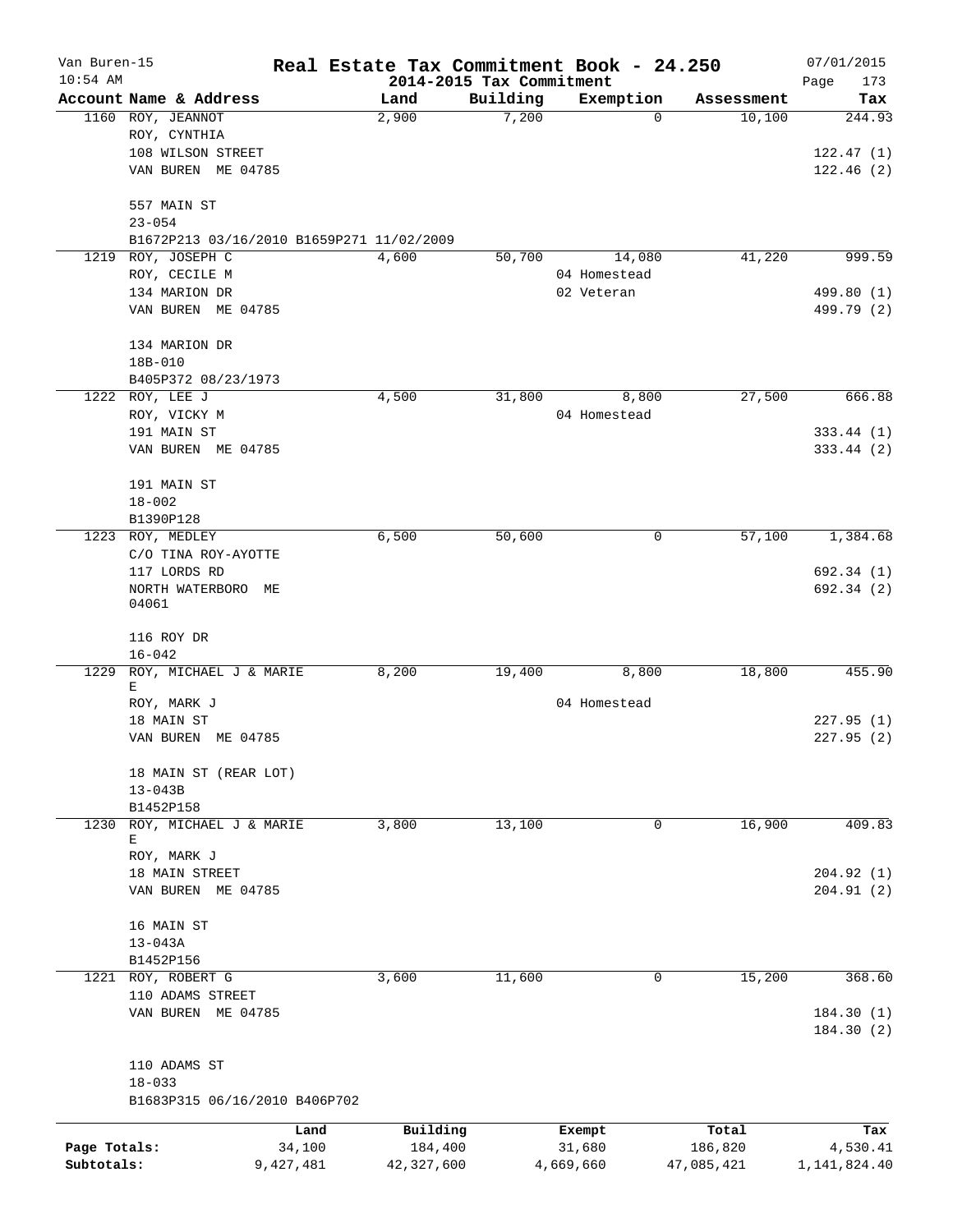| Van Buren-15<br>$10:54$ AM |                             |           | Real Estate Tax Commitment Book - 24.250 | 2014-2015 Tax Commitment |              |            | 07/01/2015<br>Page<br>174 |
|----------------------------|-----------------------------|-----------|------------------------------------------|--------------------------|--------------|------------|---------------------------|
|                            | Account Name & Address      |           | Land                                     | Building                 | Exemption    | Assessment | Tax                       |
|                            | 1224 ROY, ROBERT G          |           | 3,800                                    | 9,700                    | 0            | 13,500     | 327.38                    |
|                            | 110 ADAMS STREET            |           |                                          |                          |              |            |                           |
|                            | VAN BUREN ME 04785          |           |                                          |                          |              |            | 163.69(1)                 |
|                            |                             |           |                                          |                          |              |            | 163.69(2)                 |
|                            |                             |           |                                          |                          |              |            |                           |
|                            | 111 ADAMS ST                |           |                                          |                          |              |            |                           |
|                            | $18 - 025$                  |           |                                          |                          |              |            |                           |
|                            | B885P190                    |           |                                          |                          |              |            |                           |
| 1228                       | ROY, ROBERT G               |           | 4,200                                    | 34,100                   | 14,080       | 24,220     | 587.34                    |
|                            | 110 ADAMS STREET            |           |                                          |                          | 04 Homestead |            |                           |
|                            | VAN BUREN ME 04785          |           |                                          |                          | 02 Veteran   |            | 293.67(1)                 |
|                            |                             |           |                                          |                          |              |            | 293.67 (2)                |
|                            |                             |           |                                          |                          |              |            |                           |
|                            | 233 MAIN ST                 |           |                                          |                          |              |            |                           |
|                            | $18 - 035$                  |           |                                          |                          |              |            |                           |
|                            | B1461P269                   |           |                                          |                          |              |            |                           |
|                            | 1226 ROY, VINAL Z           |           | 4,300                                    | 12,900                   | 8,800        | 8,400      | 203.70                    |
|                            | ROY, IRENE L                |           |                                          |                          | 04 Homestead |            |                           |
|                            | 203 CHAMPLAIN ST            |           |                                          |                          |              |            | 101.85(1)                 |
|                            | VAN BUREN ME 04785          |           |                                          |                          |              |            | 101.85(2)                 |
|                            |                             |           |                                          |                          |              |            |                           |
|                            | 203 CHAMPLAIN ST            |           |                                          |                          |              |            |                           |
|                            | $19 - 050$                  |           |                                          |                          |              |            |                           |
| 1231                       | RPJ VALLEY APARTMENTS,      |           | 8,700                                    | 27,700                   | 0            | 36,400     | 882.70                    |
|                            | LLC                         |           |                                          |                          |              |            |                           |
|                            | PO BOX 183                  |           |                                          |                          |              |            |                           |
|                            | VAN BUREN ME 04785          |           |                                          |                          |              |            | 441.35(1)                 |
|                            |                             |           |                                          |                          |              |            | 441.35(2)                 |
|                            |                             |           |                                          |                          |              |            |                           |
|                            | 115 TYLER ST                |           |                                          |                          |              |            |                           |
|                            | $18 - 104$                  |           |                                          |                          |              |            |                           |
|                            | B1575P337                   |           |                                          |                          |              |            |                           |
|                            | 1232 RPJ VALLEY APARTMENTS, |           | 10,500                                   | 48,600                   | 0            | 59,100     | 1,433.18                  |
|                            | LLC                         |           |                                          |                          |              |            |                           |
|                            | PO BOX 183                  |           |                                          |                          |              |            |                           |
|                            | VAN BUREN ME 04785          |           |                                          |                          |              |            | 716.59(1)                 |
|                            |                             |           |                                          |                          |              |            | 716.59(2)                 |
|                            |                             |           |                                          |                          |              |            |                           |
|                            | 204 MAIN ST                 |           |                                          |                          |              |            |                           |
|                            | $18 - 097$                  |           |                                          |                          |              |            |                           |
|                            | B1540P39 04/05/2007         |           |                                          |                          |              |            |                           |
| 937                        | RUEST, AMY                  |           | 3,600                                    | 41,900                   | 0            | 45,500     | 1,103.38                  |
|                            | 20 KENNEDY TERRACE          |           |                                          |                          |              |            |                           |
|                            | VAN BUREN ME 04785          |           |                                          |                          |              |            | 551.69 (1)                |
|                            |                             |           |                                          |                          |              |            | 551.69(2)                 |
|                            |                             |           |                                          |                          |              |            |                           |
|                            | 106 FERRY ST<br>$18 - 056$  |           |                                          |                          |              |            |                           |
|                            |                             |           |                                          |                          |              |            |                           |
|                            | B1807P151 05/02/2013        |           |                                          |                          |              |            |                           |
|                            | 869 RUEST, JASON            |           | 4,900                                    | 38,600                   | 8,800        | 34,700     | 841.48                    |
|                            | DUPREY, MEGAN M             |           |                                          |                          | 04 Homestead |            |                           |
|                            | 124 TYLER ST                |           |                                          |                          |              |            | 420.74 (1)                |
|                            | VAN BUREN ME<br>04785-1358  |           |                                          |                          |              |            | 420.74 (2)                |
|                            |                             |           |                                          |                          |              |            |                           |
|                            | 112 TYLER ST                |           |                                          |                          |              |            |                           |
|                            | $18 - 132$                  |           |                                          |                          |              |            |                           |
|                            | B1780P98 09/14/2012         |           |                                          |                          |              |            |                           |
|                            |                             |           |                                          |                          |              |            |                           |
|                            |                             | Land      | Building                                 |                          | Exempt       | Total      | Tax                       |
| Page Totals:               |                             | 40,000    | 213,500                                  |                          | 31,680       | 221,820    | 5,379.16                  |
| Subtotals:                 |                             | 9,467,481 | 42,541,100                               |                          | 4,701,340    | 47,307,241 | 1, 147, 203.56            |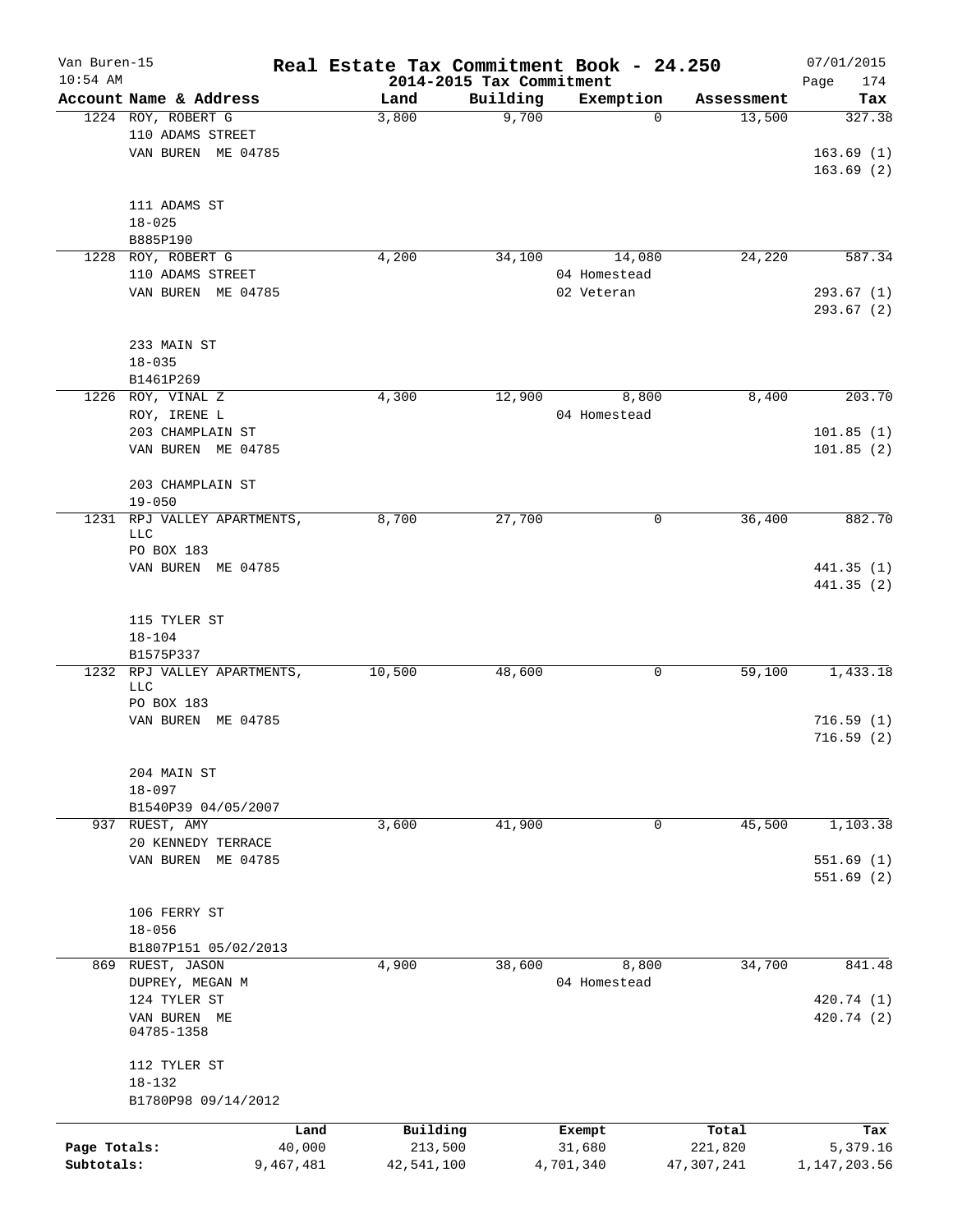| Van Buren-15 |                               | Real Estate Tax Commitment Book - 24.250 |                          |              |            | 07/01/2015  |
|--------------|-------------------------------|------------------------------------------|--------------------------|--------------|------------|-------------|
| $10:54$ AM   |                               |                                          | 2014-2015 Tax Commitment |              |            | Page<br>175 |
|              | Account Name & Address        | Land                                     | Building                 | Exemption    | Assessment | Tax         |
|              | 1237 RUEST, MARCEL J          | 4,600                                    | 45,300                   | 8,800        | 41,100     | 996.68      |
|              | RUEST, NANCY MARIE            |                                          |                          | 04 Homestead |            |             |
|              | 141 STATE STREET              |                                          |                          |              |            | 498.34 (1)  |
|              | VAN BUREN ME 04785            |                                          |                          |              |            | 498.34 (2)  |
|              | 141 STATE ST                  |                                          |                          |              |            |             |
|              | 12A-001                       |                                          |                          |              |            |             |
|              | B1486P194 02/27/2006          |                                          |                          |              |            |             |
| 1391         | RUEST, ROLAND                 | 3,000                                    | 47,100                   | 0            | 50,100     | 1,214.93    |
|              | DUBE, JUDITH                  |                                          |                          |              |            |             |
|              | 563 MAIN ST                   |                                          |                          |              |            | 607.47 (1)  |
|              | VAN BUREN ME 04785            |                                          |                          |              |            | 607.46(2)   |
|              | 563 MAIN ST                   |                                          |                          |              |            |             |
|              | $23 - 057$                    |                                          |                          |              |            |             |
|              | B1818P164 07/18/2013          |                                          |                          |              |            |             |
|              | 1238 RUTHERFORD, EVELYN       | 4,400                                    | 50,200                   | 14,080       | 40,520     | 982.61      |
|              | 113 COTE ST                   |                                          |                          | 02 Veteran   |            |             |
|              | VAN BUREN ME 04785            |                                          |                          | 04 Homestead |            | 491.31 (1)  |
|              |                               |                                          |                          |              |            | 491.30 (2)  |
|              | 113 COTE ST                   |                                          |                          |              |            |             |
|              | $18 - 113$                    |                                          |                          |              |            |             |
|              | B357P129                      |                                          |                          |              |            |             |
| 1239         | RYDER, CLARK RAY              | 3,900                                    | 0                        | 0            | 3,900      | 94.58       |
|              | RYDER, MIKA                   |                                          |                          |              |            |             |
|              | 444 S TUSTIN ST               |                                          |                          |              |            | 47.29(1)    |
|              | D3                            |                                          |                          |              |            | 47.29(2)    |
|              | ORANGE CA 92866               |                                          |                          |              |            |             |
|              | ALEXANDER RD                  |                                          |                          |              |            |             |
|              | $05 - 019$                    |                                          |                          |              |            |             |
|              | B653P118                      |                                          |                          |              |            |             |
| 1249         | SAUCIER, EDMUND J III         | 8,800                                    | 97,600                   | 0            | 106,400    | 2,580.20    |
|              | SAUCIER, SANDY L              |                                          |                          |              |            |             |
|              | D/B/A FREEDOM SELF<br>STORAGE |                                          |                          |              |            | 1,290.10(1) |
|              | 130 ROSSEVELT AVE. APT.       |                                          |                          |              |            | 1,290.10(2) |
|              | 201<br>VAN BUREN ME 04785     |                                          |                          |              |            |             |
|              | 240 CASTONGUAY RD             |                                          |                          |              |            |             |
|              | $02 - 027$                    |                                          |                          |              |            |             |
|              | B1538P8                       |                                          |                          |              |            |             |
| 1245         | SAUCIER, EDMUND J III         | 6,500                                    | 29,400                   | 0            | 35,900     | 870.58      |
|              | SAUCIER, SANDY L              |                                          |                          |              |            |             |
|              | D/B/A VILLAGE CAR WASH        |                                          |                          |              |            | 435.29(1)   |
|              | 130 ROOSEVELT AVE APT         |                                          |                          |              |            | 435.29 (2)  |
|              | 201                           |                                          |                          |              |            |             |
|              | VAN BUREN ME 04785            |                                          |                          |              |            |             |
|              | 106 LAFAYETTE ST              |                                          |                          |              |            |             |
|              | $15 - 016$                    |                                          |                          |              |            |             |
|              | B1308P38                      |                                          |                          |              |            |             |

|              | Land      | Building   | Exempt    | Total      | Tax             |
|--------------|-----------|------------|-----------|------------|-----------------|
| Page Totals: | 31,200    | 269,600    | 22,880    | 277,920    | 6,739.58        |
| Subtotals:   | 9,498,681 | 42,810,700 | 4,724,220 | 47,585,161 | 1, 153, 943. 14 |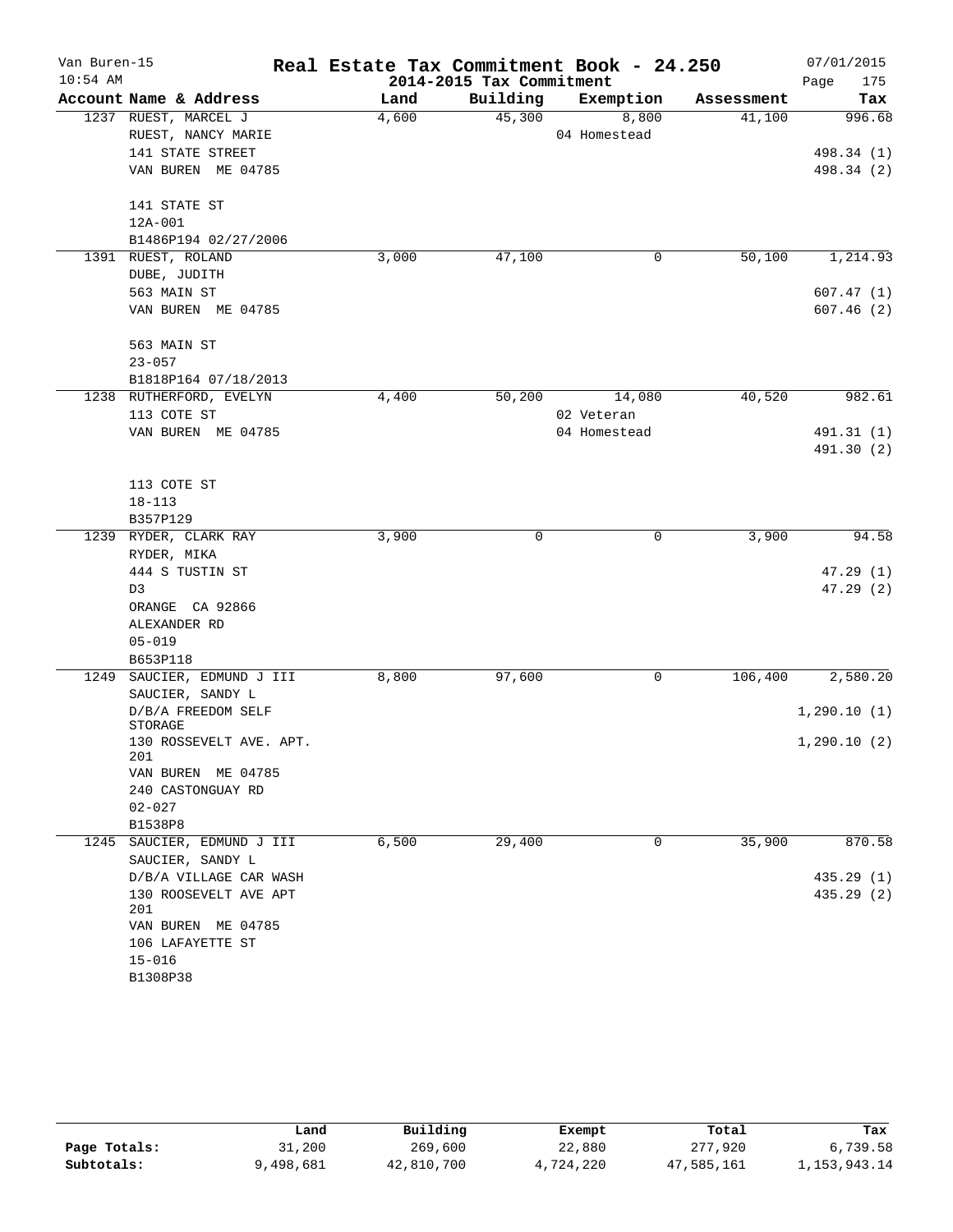| Van Buren-15<br>$10:54$ AM |                                                    |        | 2014-2015 Tax Commitment | Real Estate Tax Commitment Book - 24.250 |            | 07/01/2015<br>Page<br>176 |
|----------------------------|----------------------------------------------------|--------|--------------------------|------------------------------------------|------------|---------------------------|
|                            | Account Name & Address                             | Land   | Building                 | Exemption                                | Assessment | Tax                       |
|                            | 1246 SAUCIER, EDMUND J III                         | 3,000  | 50,600                   | $\Omega$                                 | 53,600     | 1,299.80                  |
|                            | SAUCIER, SANDY L                                   |        |                          |                                          |            |                           |
|                            | 130 ROOSEVELT AVE APT<br>201                       |        |                          |                                          |            | 649.90 (1)                |
|                            | VAN BUREN ME 04785                                 |        |                          |                                          |            | 649.90 (2)                |
|                            | 113 PINE ST                                        |        |                          |                                          |            |                           |
|                            | $14 - 053$                                         |        |                          |                                          |            |                           |
|                            | B1401P169                                          |        |                          |                                          |            |                           |
| 1247                       | SAUCIER, EDMUND J III<br>SAUCIER, SANDY L          | 3,000  | 25,400                   | 0                                        | 28,400     | 688.70                    |
|                            | 130 ROOSEVELT AVE APT                              |        |                          |                                          |            | 344.35(1)                 |
|                            | 201                                                |        |                          |                                          |            |                           |
|                            | VAN BUREN ME 04785                                 |        |                          |                                          |            | 344.35(2)                 |
|                            | 126 WASHINGTON AVE                                 |        |                          |                                          |            |                           |
|                            | $15 - 015$                                         |        |                          |                                          |            |                           |
|                            | B1308P36                                           |        |                          |                                          |            |                           |
| 763                        | SAUCIER, EDMUND J III<br>SAUCIER, SANDY L.         | 10,700 | 26,300                   | 0                                        | 37,000     | 897.25                    |
|                            | D/B/A FREEDOM<br>SELF-STORAGE                      |        |                          |                                          |            | 448.63 (1)                |
|                            | 130 ROOSEVELT AVENUE,                              |        |                          |                                          |            | 448.62 (2)                |
|                            | APT. 201                                           |        |                          |                                          |            |                           |
|                            | VAN BUREN ME 04785                                 |        |                          |                                          |            |                           |
|                            | 298 MAIN ST                                        |        |                          |                                          |            |                           |
|                            | $20 - 091$                                         |        |                          |                                          |            |                           |
|                            | B1674P29 03/31/2010 B1613P214 09/11/2008           |        |                          |                                          |            |                           |
| 1244                       | SAUCIER, EDMUND J III                              | 3,400  | 45,200                   | 8,800                                    | 39,800     | 965.15                    |
|                            | SAUCIER, SANDY L<br>130 ROOSEVELT AVE APT          |        |                          | 04 Homestead                             |            | 482.58 (1)                |
|                            | 201                                                |        |                          |                                          |            |                           |
|                            | VAN BUREN ME 04785                                 |        |                          |                                          |            | 482.57 (2)                |
|                            | 130 ROOSEVELT AVE                                  |        |                          |                                          |            |                           |
|                            | $14 - 127$                                         |        |                          |                                          |            |                           |
|                            | B959P170                                           |        |                          |                                          |            |                           |
|                            | 1248 SAUCIER, JOYCE                                | 3,600  | 44,100                   | 8,800                                    | 38,900     | 943.33                    |
|                            | 331 MAIN ST                                        |        |                          | 04 Homestead                             |            |                           |
|                            | VAN BUREN ME 04785                                 |        |                          |                                          |            | 471.67 (1)                |
|                            |                                                    |        |                          |                                          |            | 471.66(2)                 |
|                            | 331 MAIN ST                                        |        |                          |                                          |            |                           |
|                            | $20 - 054$                                         |        |                          |                                          |            |                           |
|                            | 1325 SCHNIEDER, TROY D                             | 9,200  | 84,200                   | 8,800                                    | 84,600     | 2,051.55                  |
|                            | KUHL, TAMMY S                                      |        |                          | 04 Homestead                             |            |                           |
|                            | 475 MAIN STREET                                    |        |                          |                                          |            | 1,025.78(1)               |
|                            | VAN BUREN ME 50328                                 |        |                          |                                          |            | 1,025.77(2)               |
|                            | 475 MAIN ST                                        |        |                          |                                          |            |                           |
|                            | $06 - 025$                                         |        |                          |                                          |            |                           |
|                            | B1666P258 01/11/2010 B1657P130 10/05/2009 B1484P48 |        |                          |                                          |            |                           |

|              | Land      | Building   | Exempt    | Total      | Tax          |
|--------------|-----------|------------|-----------|------------|--------------|
| Page Totals: | 32,900    | 275,800    | 26,400    | 282,300    | 6,845.78     |
| Subtotals:   | 9,531,581 | 43,086,500 | 4,750,620 | 47,867,461 | 1,160,788.92 |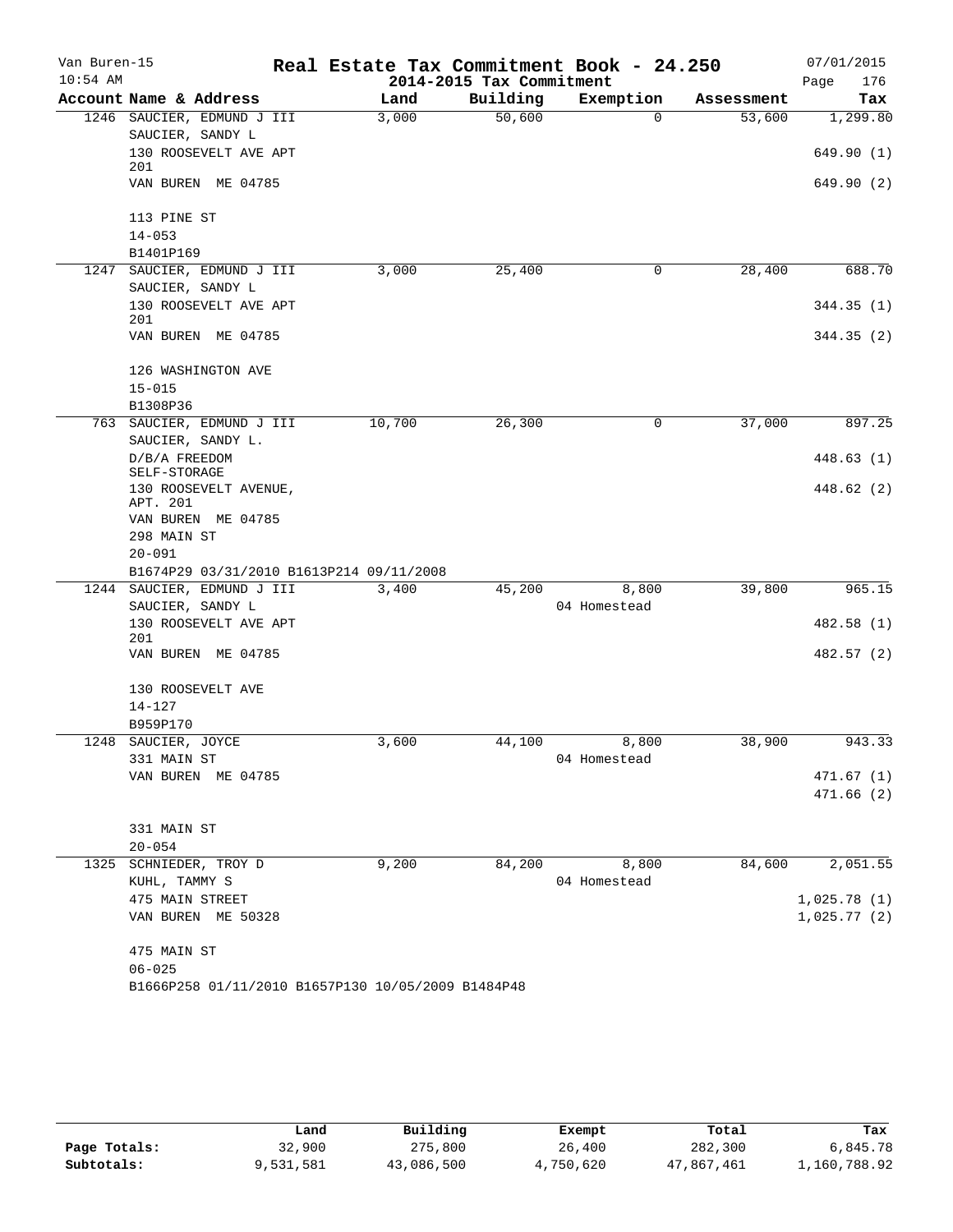| Van Buren-15<br>$10:54$ AM |                                               |        | Real Estate Tax Commitment Book - 24.250<br>2014-2015 Tax Commitment |             |                       |            | 07/01/2015<br>Page<br>177 |
|----------------------------|-----------------------------------------------|--------|----------------------------------------------------------------------|-------------|-----------------------|------------|---------------------------|
|                            | Account Name & Address                        |        | Land                                                                 | Building    | Exemption             | Assessment | Tax                       |
|                            | 1418 SCHULMAN, STEVEN<br>11065 N WAUWATOSA RD |        | 11,400                                                               | $\mathbf 0$ | 0                     | 11,400     | 276.45                    |
|                            | MEQUON WI 53097                               |        |                                                                      |             |                       |            | 138.23(1)<br>138.22(2)    |
|                            | ALEXANDER RD<br>$05 - 020A$                   |        |                                                                      |             |                       |            |                           |
|                            | B1642P136 06/15/2009                          |        |                                                                      |             |                       |            |                           |
| 1186                       | SCHULTZ, JACQUELINE<br>P.O. BOX 221           |        | 1,600                                                                | 30,500      | 0                     | 32,100     | 778.43                    |
|                            | VAN BUREN ME 04785                            |        |                                                                      |             |                       |            | 389.22 (1)<br>389.21 (2)  |
|                            | 108 BRIDGE STREET<br>$15 - 085$               |        |                                                                      |             |                       |            |                           |
|                            | B1713P13 02/25/2011                           |        |                                                                      |             |                       |            |                           |
|                            | 886 SCOTTI, CHRISTOPHER                       |        | 2,600                                                                | 27,200      | 0                     | 29,800     | 722.65                    |
|                            | SCOTTI, GLORIA                                |        |                                                                      |             |                       |            |                           |
|                            | 269 DEERFIELD DR<br>BERLIN CT 06037           |        |                                                                      |             |                       |            | 361.33(1)<br>361.32(2)    |
|                            | 150 HIGH ST                                   |        |                                                                      |             |                       |            |                           |
|                            | $14 - 106$                                    |        |                                                                      |             |                       |            |                           |
|                            | B1620P59                                      |        |                                                                      |             |                       |            |                           |
| 1250                       | SEARLES, GLENN E                              |        | 3,600                                                                | 37,000      | 8,800                 | 31,800     | 771.15                    |
|                            | SEARLES, CAROL L                              |        |                                                                      |             | 04 Homestead          |            |                           |
|                            | 195 CHAMPLAIN ST<br>VAN BUREN ME 04785        |        |                                                                      |             |                       |            | 385.58 (1)<br>385.57 (2)  |
|                            |                                               |        |                                                                      |             |                       |            |                           |
|                            | 195 CHAMPLAIN ST<br>$19 - 033$                |        |                                                                      |             |                       |            |                           |
|                            | B1412P111 08/04/2004                          |        |                                                                      |             |                       |            |                           |
|                            | 1251 SEARLES, KARL M                          |        | 7,400                                                                | 73,200      | 8,800                 | 71,800     | 1,741.15                  |
|                            | SEARLES, TAMMY M                              |        |                                                                      |             | 04 Homestead          |            |                           |
|                            | 1019 MAIN ST                                  |        |                                                                      |             |                       |            | 870.58 (1)                |
|                            | VAN BUREN ME 04785                            |        |                                                                      |             |                       |            | 870.57 (2)                |
|                            | 1019 MAIN ST                                  |        |                                                                      |             |                       |            |                           |
|                            | $10 - 015B$                                   |        |                                                                      |             |                       |            |                           |
| 1252                       | B1208P32<br>SEARLES, ROGER                    |        | 3,100                                                                | 0           | 0                     | 3,100      | 75.18                     |
|                            | SEARLES, ROSE MARIE                           |        |                                                                      |             |                       |            |                           |
|                            | 156 HILLSIDE ST                               |        |                                                                      |             |                       |            | 37.59(1)                  |
|                            | VAN BUREN ME 04785                            |        |                                                                      |             |                       |            | 37.59(2)                  |
|                            | HILLSIDE ST                                   |        |                                                                      |             |                       |            |                           |
|                            | $23 - 076$                                    |        |                                                                      |             |                       |            |                           |
|                            | B1017P44                                      |        |                                                                      |             |                       |            |                           |
| 1253                       | SEARLES, ROGER E<br>SEARLES, ROSE MARIE       |        | 4,200                                                                | 32,000      | 8,800<br>04 Homestead | 27,400     | 664.45                    |
|                            | 156 HILLSIDE ST                               |        |                                                                      |             |                       |            | 332.23 (1)                |
|                            | VAN BUREN ME 04785                            |        |                                                                      |             |                       |            | 332.22 (2)                |
|                            | 156 HILLSIDE ST                               |        |                                                                      |             |                       |            |                           |
|                            | $23 - 077$<br>B657P304                        |        |                                                                      |             |                       |            |                           |
|                            |                                               |        |                                                                      |             |                       |            |                           |
|                            |                                               | Land   | Building                                                             |             | Exempt                | Total      | Tax                       |
| Page Totals:               |                                               | 33,900 | 199,900                                                              |             | 26,400                | 207,400    | 5,029.46                  |
| Subtotals:                 | 9,565,481                                     |        | 43,286,400                                                           |             | 4,777,020             | 48,074,861 | 1,165,818.38              |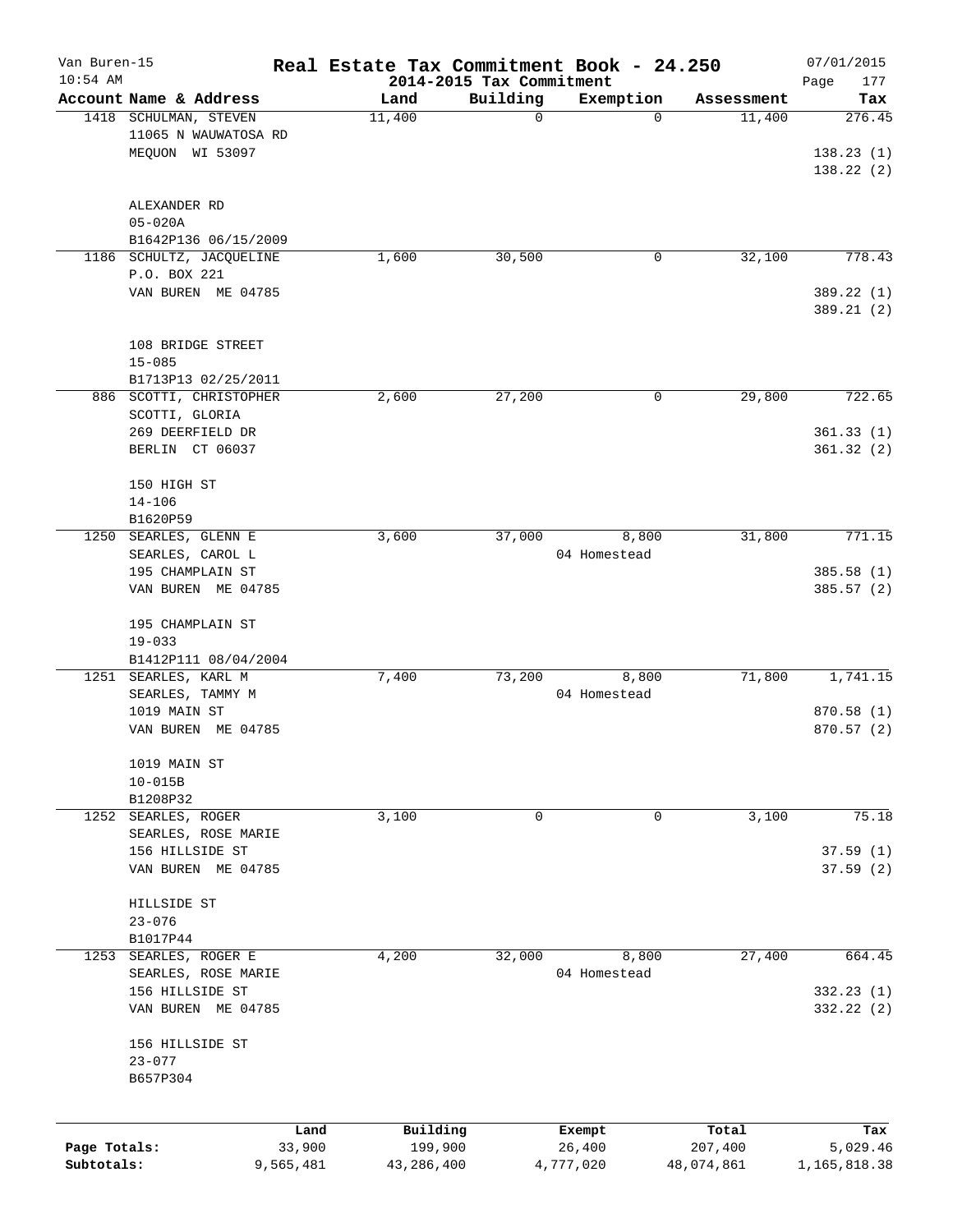| Van Buren-15<br>$10:54$ AM |                                  |        | Real Estate Tax Commitment Book - 24.250 |             |                       |                     | 07/01/2015             |
|----------------------------|----------------------------------|--------|------------------------------------------|-------------|-----------------------|---------------------|------------------------|
|                            | Account Name & Address           |        | 2014-2015 Tax Commitment                 | Building    |                       |                     | 178<br>Page<br>Tax     |
|                            | 1564 SEARLES, ROSE MARIE         |        | Land<br>4,500                            | $\mathbf 0$ | Exemption<br>$\Omega$ | Assessment<br>4,500 | 109.13                 |
|                            | 156 HILLSIDE ST                  |        |                                          |             |                       |                     |                        |
|                            | VAN BUREN ME 04785               |        |                                          |             |                       |                     | 54.57(1)               |
|                            |                                  |        |                                          |             |                       |                     | 54.56(2)               |
|                            |                                  |        |                                          |             |                       |                     |                        |
|                            | HILLSIDE ST                      |        |                                          |             |                       |                     |                        |
|                            | $06 - 029B$                      |        |                                          |             |                       |                     |                        |
|                            | B1783P154 10/10/2012             |        |                                          |             |                       |                     |                        |
|                            | 1254 SEARLES, ROSE MARIE         |        | 3,800                                    | 44,700      | 0                     | 48,500              | 1,176.13               |
|                            | 156 HILLSIDE STREET              |        |                                          |             |                       |                     |                        |
|                            | VAN BUREN ME 04785               |        |                                          |             |                       |                     | 588.07(1)              |
|                            |                                  |        |                                          |             |                       |                     | 588.06 (2)             |
|                            |                                  |        |                                          |             |                       |                     |                        |
|                            | 111 COOLIDGE ST                  |        |                                          |             |                       |                     |                        |
|                            | $15 - 073$                       |        |                                          |             |                       |                     |                        |
|                            | B1501P138                        |        |                                          |             |                       |                     |                        |
| 1255                       | SELLS, MARVIN                    |        | 4,700                                    | 61,600      | 8,800                 | 57,500              | 1,394.38               |
|                            | SELLS, MARY                      |        |                                          |             | 04 Homestead          |                     |                        |
|                            | 104 POND RD                      |        |                                          |             |                       |                     | 697.19(1)              |
|                            | VAN BUREN ME 04785               |        |                                          |             |                       |                     | 697.19(2)              |
|                            |                                  |        |                                          |             |                       |                     |                        |
|                            | 104 POND RD                      |        |                                          |             |                       |                     |                        |
|                            | $16 - 015$                       |        |                                          |             |                       |                     |                        |
|                            | B1293P339                        |        |                                          |             |                       |                     |                        |
| 1257                       | SIMPSON, DEAN                    |        | 10,400                                   | 45,500      | 8,800                 | 47,100              | 1,142.18               |
|                            | HALL, JOYCE                      |        |                                          |             | 04 Homestead          |                     |                        |
|                            | 802 MAIN ST                      |        |                                          |             |                       |                     | 571.09(1)              |
|                            | VAN BUREN ME 04785               |        |                                          |             |                       |                     | 571.09(2)              |
|                            |                                  |        |                                          |             |                       |                     |                        |
|                            | 802 MAIN ST                      |        |                                          |             |                       |                     |                        |
|                            | $08 - 027A$                      |        |                                          |             |                       |                     |                        |
|                            | B1363P17                         |        |                                          |             |                       |                     |                        |
| 1258                       | SIROIS, ARMAND J                 |        | 3,600                                    | 28,100      | 8,800                 | 22,900              | 555.33                 |
|                            | SIROIS, BETTY A<br>120 WILSON ST |        |                                          |             | 04 Homestead          |                     |                        |
|                            | VAN BUREN<br>ME 04785            |        |                                          |             |                       |                     | 277.67(1)<br>277.66(2) |
|                            |                                  |        |                                          |             |                       |                     |                        |
|                            | 120 WILSON ST                    |        |                                          |             |                       |                     |                        |
|                            | $23 - 048$                       |        |                                          |             |                       |                     |                        |
|                            | 1273 SIROIS, DANNY               |        | 3,800                                    | 50,300      | 0                     | 54,100              | 1,311.93               |
|                            | SIROIS, GINETTE                  |        |                                          |             |                       |                     |                        |
|                            | PO BOX 324                       |        |                                          |             |                       |                     | 655.97(1)              |
|                            | VAN BUREN ME 04785               |        |                                          |             |                       |                     | 655.96(2)              |
|                            |                                  |        |                                          |             |                       |                     |                        |
|                            | 559 MAIN ST                      |        |                                          |             |                       |                     |                        |
|                            | $23 - 055$                       |        |                                          |             |                       |                     |                        |
|                            | B1476P197                        |        |                                          |             |                       |                     |                        |
| 1259                       | SIROIS, DONALD D                 |        | 4,600                                    | 42,300      | 14,080                | 32,820              | 795.89                 |
|                            | SIROIS, HENRY                    |        |                                          |             | 02 Veteran            |                     |                        |
|                            | PO BOX 569                       |        |                                          |             | 04 Homestead          |                     | 397.95 (1)             |
|                            | VAN BUREN ME 04785               |        |                                          |             |                       |                     | 397.94 (2)             |
|                            |                                  |        |                                          |             |                       |                     |                        |
|                            | 123 STATE ST                     |        |                                          |             |                       |                     |                        |
|                            | $13 - 013$                       |        |                                          |             |                       |                     |                        |
|                            | B734P305 02/24/1988              |        |                                          |             |                       |                     |                        |
|                            |                                  |        |                                          |             |                       |                     |                        |
|                            |                                  |        |                                          |             |                       |                     |                        |
|                            |                                  | Land   | Building                                 |             | Exempt                | Total               | Tax                    |
| Page Totals:               |                                  | 35,400 | 272,500                                  |             | 40,480                | 267,420             | 6,484.97               |

**Subtotals:** 9,600,881 43,558,900 4,817,500 48,342,281 1,172,303.35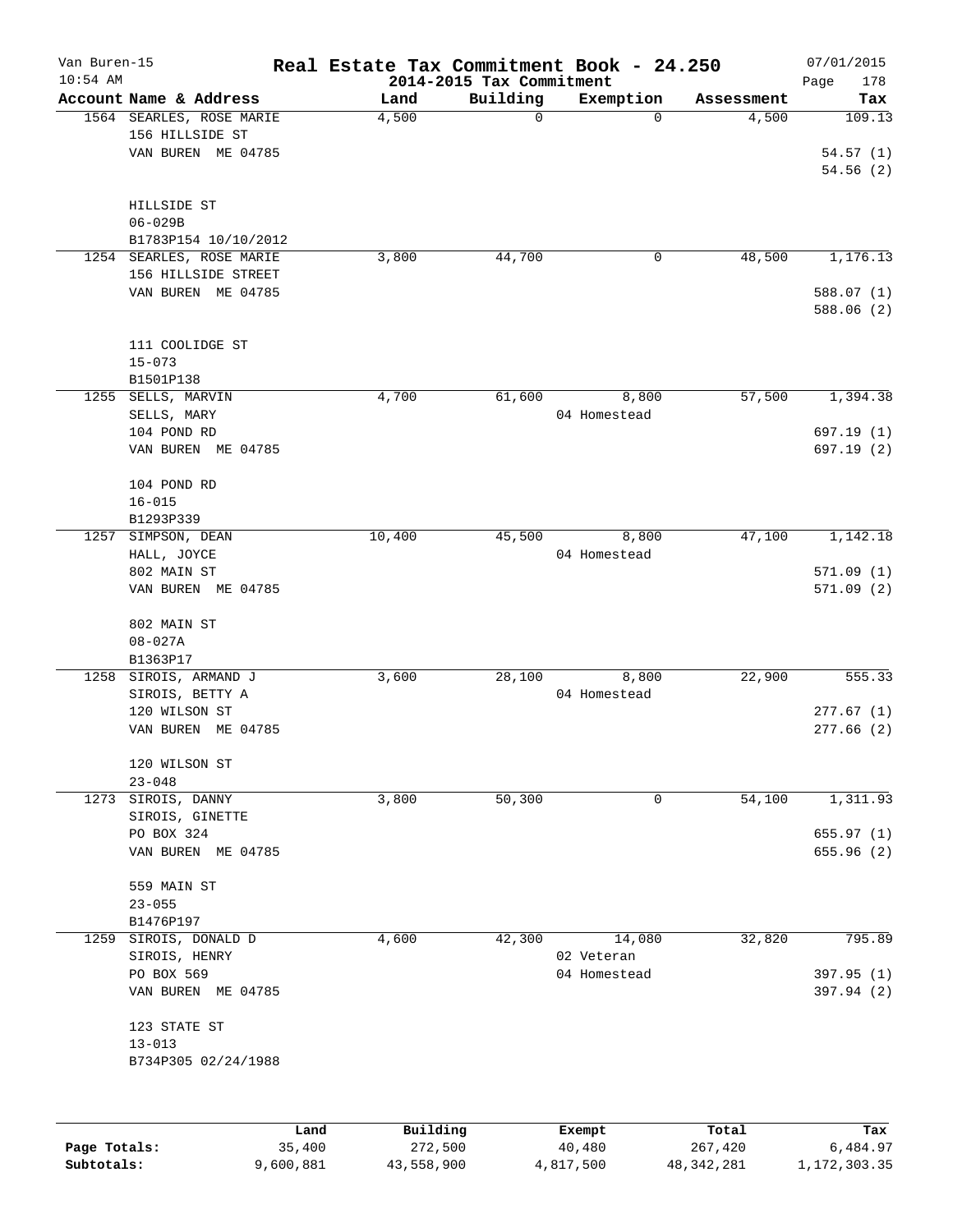| Van Buren-15 |                                       |        |               |                                      | Real Estate Tax Commitment Book - 24.250 |                      | 07/01/2015    |
|--------------|---------------------------------------|--------|---------------|--------------------------------------|------------------------------------------|----------------------|---------------|
| $10:54$ AM   | Account Name & Address                |        |               | 2014-2015 Tax Commitment<br>Building |                                          |                      | 179<br>Page   |
|              | 1260 SIROIS, GILBERT C                |        | Land<br>3,500 | 30,100                               | Exemption<br>8,800                       | Assessment<br>24,800 | Tax<br>601.40 |
|              | 119 WILSON ST                         |        |               |                                      | 04 Homestead                             |                      |               |
|              | VAN BUREN ME 04785                    |        |               |                                      |                                          |                      | 300.70(1)     |
|              |                                       |        |               |                                      |                                          |                      | 300.70(2)     |
|              |                                       |        |               |                                      |                                          |                      |               |
|              | 119 WILSON ST                         |        |               |                                      |                                          |                      |               |
|              | $23 - 033$                            |        |               |                                      |                                          |                      |               |
|              | B403P611                              |        |               |                                      |                                          |                      |               |
|              | 1540 SIROIS, GREGORY L                |        | 6,700         | 0                                    | 0                                        | 6,700                | 162.48        |
|              | 374 MAIN STREET                       |        |               |                                      |                                          |                      |               |
|              | VAN BUREN ME 04785                    |        |               |                                      |                                          |                      | 81.24(1)      |
|              |                                       |        |               |                                      |                                          |                      | 81.24(2)      |
|              | OFF TRACK BED                         |        |               |                                      |                                          |                      |               |
|              | $06 - 002A$                           |        |               |                                      |                                          |                      |               |
|              | B826P89                               |        |               |                                      |                                          |                      |               |
|              | 1261 SIROIS, GREGORY L                |        | 9,900         | $\mathbf 0$                          | 0                                        | 9,900                | 240.08        |
|              | 374 MAIN ST                           |        |               |                                      |                                          |                      |               |
|              | VAN BUREN ME 04785                    |        |               |                                      |                                          |                      | 120.04(1)     |
|              |                                       |        |               |                                      |                                          |                      | 120.04(2)     |
|              |                                       |        |               |                                      |                                          |                      |               |
|              | OFF TRACK BED                         |        |               |                                      |                                          |                      |               |
|              | $03 - 004$                            |        |               |                                      |                                          |                      |               |
|              | B826P89                               |        |               |                                      |                                          |                      |               |
|              | 1262 SIROIS, GREGORY L<br>374 MAIN ST |        | 12,500        | 41,500                               | 8,800<br>04 Homestead                    | 45,200               | 1,096.10      |
|              | VAN BUREN ME 04785                    |        |               |                                      |                                          |                      | 548.05(1)     |
|              |                                       |        |               |                                      |                                          |                      | 548.05(2)     |
|              |                                       |        |               |                                      |                                          |                      |               |
|              | 374 MAIN ST                           |        |               |                                      |                                          |                      |               |
|              | $21 - 040B$                           |        |               |                                      |                                          |                      |               |
|              | B453P309                              |        |               |                                      |                                          |                      |               |
|              | 784 SIROIS, JEFFERY                   |        | 3,000         | 21,900                               | 8,800                                    | 16,100               | 390.43        |
|              | AYOTTE, THERESA                       |        |               |                                      | 04 Homestead                             |                      |               |
|              | 112 WILSON ST                         |        |               |                                      |                                          |                      | 195.22(1)     |
|              | VAN BUREN ME 04785                    |        |               |                                      |                                          |                      | 195.21(2)     |
|              | 112 WILSON ST                         |        |               |                                      |                                          |                      |               |
|              | $23 - 051$                            |        |               |                                      |                                          |                      |               |
|              | B1606P299 07/30/2008                  |        |               |                                      |                                          |                      |               |
|              | 1264 SIROIS, JESSE E                  |        | 10,000        | 0                                    | 0                                        | 10,000               | 242.50        |
|              | P O BOX 125                           |        |               |                                      |                                          |                      |               |
|              | VAN BUREN ME 04785                    |        |               |                                      |                                          |                      | 121.25(1)     |
|              |                                       |        |               |                                      |                                          |                      | 121.25(2)     |
|              |                                       |        |               |                                      |                                          |                      |               |
|              | OFF DESJARDINS ROAD                   |        |               |                                      |                                          |                      |               |
|              | $07 - 015$<br>B668P286                |        |               |                                      |                                          |                      |               |
| 1266         | SIROIS, KENNETH                       |        | 9,100         | 6,200                                | 0                                        | 15,300               | 371.03        |
|              | SIROIS, JOAN                          |        |               |                                      |                                          |                      |               |
|              | PO BOX 214                            |        |               |                                      |                                          |                      | 185.52 (1)    |
|              | VAN BUREN ME 04785                    |        |               |                                      |                                          |                      | 185.51(2)     |
|              |                                       |        |               |                                      |                                          |                      |               |
|              | 274 CHAMPLAIN ST                      |        |               |                                      |                                          |                      |               |
|              | $06 - 015A$                           |        |               |                                      |                                          |                      |               |
|              | B879P5 08/26/1992                     |        |               |                                      |                                          |                      |               |
|              |                                       |        |               |                                      |                                          |                      |               |
|              |                                       | Land   | Building      |                                      | Exempt                                   | Total                | Tax           |
| Page Totals: |                                       | 54,700 | 99,700        |                                      | 26,400                                   | 128,000              | 3,104.02      |
| Subtotals:   | 9,655,581                             |        | 43,658,600    |                                      | 4,843,900                                | 48, 470, 281         | 1,175,407.37  |
|              |                                       |        |               |                                      |                                          |                      |               |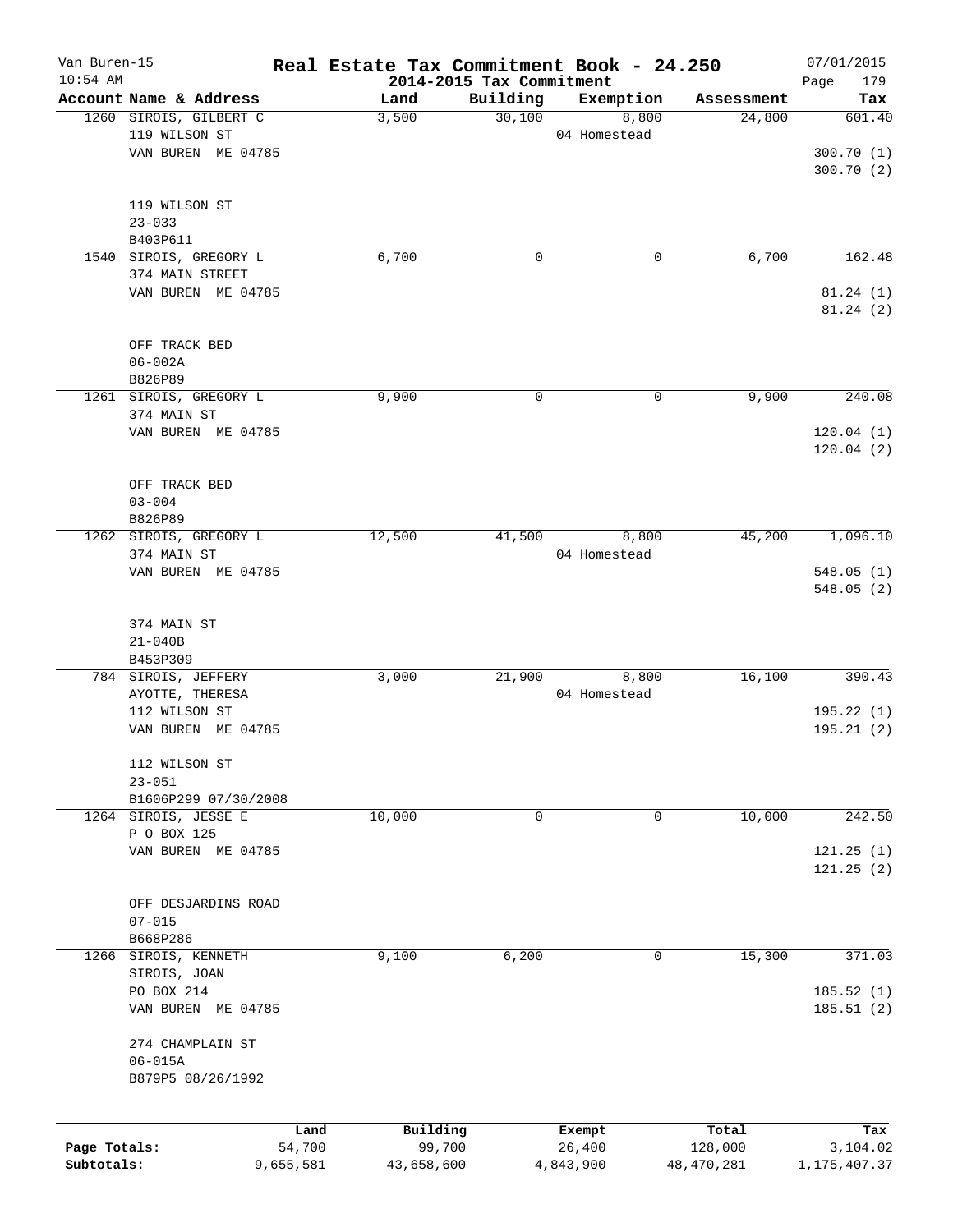| Van Buren-15<br>$10:54$ AM |                                      |               | Real Estate Tax Commitment Book - 24.250 |                          |                     | 07/01/2015    |
|----------------------------|--------------------------------------|---------------|------------------------------------------|--------------------------|---------------------|---------------|
|                            | Account Name & Address               |               | 2014-2015 Tax Commitment<br>Building     |                          |                     | Page<br>180   |
|                            | 1302 SIROIS, KENNETH                 | Land<br>4,700 | $\mathsf{O}$                             | Exemption<br>$\mathbf 0$ | Assessment<br>4,700 | Tax<br>113.98 |
|                            | P.O. BOX 214                         |               |                                          |                          |                     |               |
|                            |                                      |               |                                          |                          |                     |               |
|                            | VAN BUREN ME 04785                   |               |                                          |                          |                     | 56.99(1)      |
|                            |                                      |               |                                          |                          |                     | 56.99(2)      |
|                            | RR 1                                 |               |                                          |                          |                     |               |
|                            | $08 - 045$                           |               |                                          |                          |                     |               |
|                            |                                      |               |                                          |                          |                     |               |
| 1275                       | B1612P262 08/28/2008<br>SIROIS, LISA | 2,800         | 36,500                                   | 8,800                    | 30,500              | 739.63        |
|                            | 125 TYLER STREET                     |               |                                          |                          |                     |               |
|                            |                                      |               |                                          | 04 Homestead             |                     |               |
|                            | VAN BUREN ME 04785                   |               |                                          |                          |                     | 369.82(1)     |
|                            |                                      |               |                                          |                          |                     | 369.81(2)     |
|                            |                                      |               |                                          |                          |                     |               |
|                            | 125 TYLER ST                         |               |                                          |                          |                     |               |
|                            | $18 - 107$                           |               |                                          |                          |                     |               |
|                            | B1578P194                            |               |                                          |                          |                     |               |
|                            | 1269 SIROIS, PAUL                    | 1,000         | 0                                        | $\mathbf 0$              | 1,000               | 24.25         |
|                            | 3 TELO RD                            |               |                                          |                          |                     |               |
|                            | WINDHAM NH 03087                     |               |                                          |                          |                     | 12.13(1)      |
|                            |                                      |               |                                          |                          |                     | 12.12(2)      |
|                            |                                      |               |                                          |                          |                     |               |
|                            | UPLAND RD                            |               |                                          |                          |                     |               |
|                            | $03 - 011$                           |               |                                          |                          |                     |               |
|                            | B1143P325                            |               |                                          |                          |                     |               |
|                            | 1268 SIROIS, PAUL                    | 1,500         | 0                                        | 0                        | 1,500               | 36.38         |
|                            | 3 TELO RD                            |               |                                          |                          |                     |               |
|                            | WINDHAM NH 03087                     |               |                                          |                          |                     | 18.19(1)      |
|                            |                                      |               |                                          |                          |                     | 18.19(2)      |
|                            |                                      |               |                                          |                          |                     |               |
|                            | STATE ST                             |               |                                          |                          |                     |               |
|                            | 12A-019C                             |               |                                          |                          |                     |               |
|                            | B1166P164                            |               |                                          |                          |                     |               |
| 1270                       | SIROIS, PIERRE G                     | 5,000         | 56,900                                   | 8,800                    | 53,100              | 1,287.68      |
|                            | SIROIS, LINDA M                      |               |                                          | 04 Homestead             |                     |               |
|                            | 140 CHAMPLAIN ST                     |               |                                          |                          |                     | 643.84 (1)    |
|                            | VAN BUREN ME 04785                   |               |                                          |                          |                     | 643.84 (2)    |
|                            |                                      |               |                                          |                          |                     |               |
|                            | 140 CHAMPLAIN ST                     |               |                                          |                          |                     |               |
|                            | $20 - 040$                           |               |                                          |                          |                     |               |
|                            | B996P253 07/26/1995                  |               |                                          |                          |                     |               |
| 1140                       | SIROIS, PIERRE G                     | 3,600         | 17,800                                   | 0                        | 21,400              | 518.95        |
|                            | 140 CHAMPLAIN ST                     |               |                                          |                          |                     |               |
|                            | VAN BUREN ME 04785                   |               |                                          |                          |                     | 259.48(1)     |
|                            |                                      |               |                                          |                          |                     | 259.47(2)     |
|                            |                                      |               |                                          |                          |                     |               |
|                            | 180 FULTON ST                        |               |                                          |                          |                     |               |
|                            | $19 - 035$                           |               |                                          |                          |                     |               |
|                            | B1788P342 11/19/2012                 |               |                                          |                          |                     |               |
|                            | 1271 SIROIS, RICKY                   | 2,500         | $\mathbf 0$                              | 0                        | 2,500               | 60.63         |
|                            | 951 MAIN ST                          |               |                                          |                          |                     |               |
|                            | VAN BUREN ME 04785                   |               |                                          |                          |                     | 30.32(1)      |
|                            |                                      |               |                                          |                          |                     | 30.31(2)      |
|                            |                                      |               |                                          |                          |                     |               |
|                            | RR 1                                 |               |                                          |                          |                     |               |
|                            | $10 - 001$                           |               |                                          |                          |                     |               |
|                            | B984P180                             |               |                                          |                          |                     |               |
|                            |                                      |               |                                          |                          |                     |               |
|                            |                                      |               |                                          |                          |                     |               |
|                            |                                      | Land          | Building                                 | Exempt                   | Total               | Tax           |
| Page Totals:               | 21,100                               |               | 111,200                                  | 17,600                   | 114,700             | 2,781.50      |
| Subtotals:                 | 9,676,681                            |               | 43,769,800                               | 4,861,500                | 48,584,981          | 1,178,188.87  |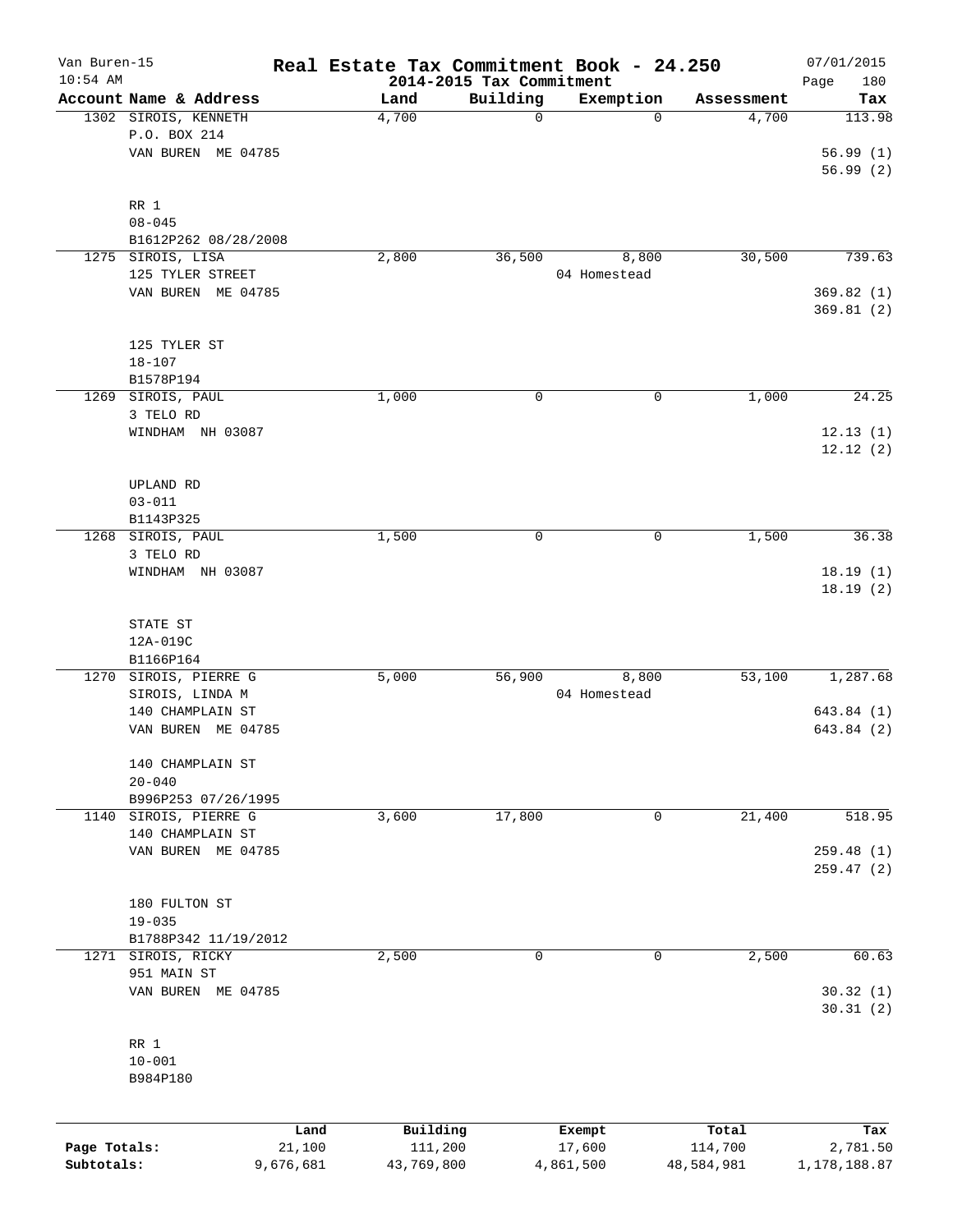| Van Buren-15 |                        |           | Real Estate Tax Commitment Book - 24.250 |                    |                          |                      | 07/01/2015             |
|--------------|------------------------|-----------|------------------------------------------|--------------------|--------------------------|----------------------|------------------------|
| $10:54$ AM   | Account Name & Address |           | 2014-2015 Tax Commitment                 |                    |                          |                      | Page<br>181            |
|              | 1545 SIROIS, RICKY R   |           | Land<br>15,600                           | Building<br>15,200 | Exemption<br>$\mathbf 0$ | Assessment<br>30,800 | Tax<br>746.90          |
|              | 951 MAIN STREET        |           |                                          |                    |                          |                      |                        |
|              | VAN BUREN ME 04785     |           |                                          |                    |                          |                      | 373.45(1)              |
|              |                        |           |                                          |                    |                          |                      | 373.45(2)              |
|              |                        |           |                                          |                    |                          |                      |                        |
|              | 951 MAIN STREET        |           |                                          |                    |                          |                      |                        |
|              | $08 - 054A$            |           |                                          |                    |                          |                      |                        |
|              | B1715P308 03/29/2011   |           |                                          |                    |                          |                      |                        |
| 1272         | SIROIS, RICKY R        |           | 8,400                                    | 45,300             | 8,800                    | 44,900               | 1,088.83               |
|              | CYR, JESSICA L         |           |                                          |                    | 04 Homestead             |                      |                        |
|              | 951 MAIN ST            |           |                                          |                    |                          |                      | 544.42(1)              |
|              | VAN BUREN ME 04785     |           |                                          |                    |                          |                      | 544.41(2)              |
|              |                        |           |                                          |                    |                          |                      |                        |
|              | 951 MAIN ST            |           |                                          |                    |                          |                      |                        |
|              | $08 - 054$             |           |                                          |                    |                          |                      |                        |
|              | B1715P308 03/29/2011   |           |                                          |                    |                          |                      |                        |
| 1276         | SMITH, MICHAEL         |           | 4,400                                    | 40,600             | 8,800                    | 36,200               | 877.85                 |
|              | SMITH, DONNA           |           |                                          |                    | 04 Homestead             |                      |                        |
|              | 126 CHAMPLAIN ST       |           |                                          |                    |                          |                      | 438.93 (1)             |
|              | VAN BUREN ME 04785     |           |                                          |                    |                          |                      | 438.92 (2)             |
|              |                        |           |                                          |                    |                          |                      |                        |
|              | 126 CHAMPLAIN ST       |           |                                          |                    |                          |                      |                        |
|              | $20 - 044$             |           |                                          |                    |                          |                      |                        |
|              | B827P24 01/07/1991     |           |                                          |                    |                          |                      |                        |
| 1277         | SMITH, OMERINE         |           | 2,600                                    | 44,800             | 14,080                   | 33,320               | 808.01                 |
|              | 118 CENTER ST          |           |                                          |                    | 02 Veteran               |                      |                        |
|              | VAN BUREN ME 04785     |           |                                          |                    | 04 Homestead             |                      | 404.01(1)              |
|              |                        |           |                                          |                    |                          |                      | 404.00(2)              |
|              |                        |           |                                          |                    |                          |                      |                        |
|              | 118 CENTER ST          |           |                                          |                    |                          |                      |                        |
|              | $16 - 052$             |           |                                          |                    |                          |                      |                        |
|              | B301P382               |           |                                          |                    |                          |                      |                        |
|              | 1278 SMITH, ROBERT J   |           | 3,400                                    | 48,300             | 8,800                    | 42,900               | 1,040.33               |
|              | 124 VIOLETTE ST        |           |                                          |                    | 04 Homestead             |                      |                        |
|              | VAN BUREN ME 04785     |           |                                          |                    |                          |                      | 520.17(1)<br>520.16(2) |
|              |                        |           |                                          |                    |                          |                      |                        |
|              | 124 VIOLETTE ST        |           |                                          |                    |                          |                      |                        |
|              | $16 - 073$             |           |                                          |                    |                          |                      |                        |
|              | B1439P231              |           |                                          |                    |                          |                      |                        |
| 1281         | SMITH, ROBERT J        |           | 13,400                                   | 13,300             | 0                        | 26,700               | 647.48                 |
|              | 124 VIOLETTE ST        |           |                                          |                    |                          |                      |                        |
|              | VAN BUREN ME 04785     |           |                                          |                    |                          |                      | 323.74 (1)             |
|              |                        |           |                                          |                    |                          |                      | 323.74 (2)             |
|              |                        |           |                                          |                    |                          |                      |                        |
|              | 375 CHAMPLAIN ST       |           |                                          |                    |                          |                      |                        |
|              | $03 - 001D$            |           |                                          |                    |                          |                      |                        |
|              | B1464P342              |           |                                          |                    |                          |                      |                        |
|              | 574 SMITH, SANDRA M    |           | 9,100                                    | 0                  | 0                        | 9,100                | 220.68                 |
|              | PO BOX 853             |           |                                          |                    |                          |                      |                        |
|              | LYMAN ME 04002         |           |                                          |                    |                          |                      | 110.34(1)              |
|              |                        |           |                                          |                    |                          |                      | 110.34(2)              |
|              |                        |           |                                          |                    |                          |                      |                        |
|              | ESQUAREE ROAD          |           |                                          |                    |                          |                      |                        |
|              | $09 - 047$             |           |                                          |                    |                          |                      |                        |
|              | B956P25                |           |                                          |                    |                          |                      |                        |
|              |                        |           |                                          |                    |                          |                      |                        |
|              |                        |           |                                          |                    |                          |                      |                        |
|              |                        | Land      | Building                                 |                    | Exempt                   | Total                | Tax                    |
| Page Totals: |                        | 56,900    | 207,500                                  |                    | 40,480                   | 223,920              | 5,430.08               |
| Subtotals:   |                        | 9,733,581 | 43,977,300                               |                    | 4,901,980                | 48,808,901           | 1, 183, 618.95         |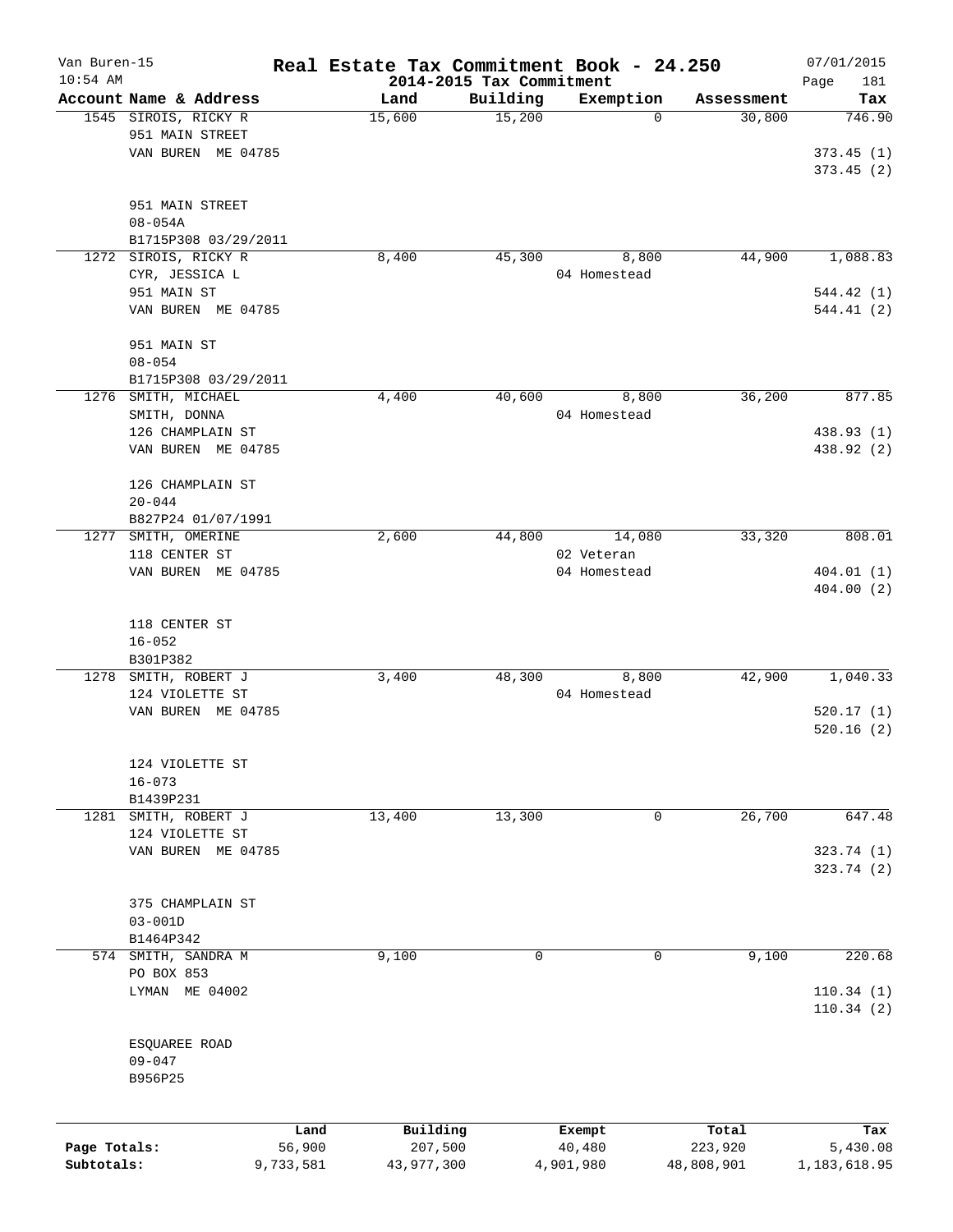| Van Buren-15 |                        | Real Estate Tax Commitment Book - 24.250 |                                      |              |              | 07/01/2015         |
|--------------|------------------------|------------------------------------------|--------------------------------------|--------------|--------------|--------------------|
| $10:54$ AM   | Account Name & Address | Land                                     | 2014-2015 Tax Commitment<br>Building | Exemption    | Assessment   | Page<br>182<br>Tax |
|              | 1282 SMITH, THEODORE M | 3,600                                    | 39,400                               | 8,800        | 34,200       | 829.35             |
|              | SMITH, REBECCA M       |                                          |                                      | 04 Homestead |              |                    |
|              | 37 MAIN ST             |                                          |                                      |              |              | 414.68(1)          |
|              | VAN BUREN ME 04785     |                                          |                                      |              |              | 414.67(2)          |
|              | 37 MAIN ST.            |                                          |                                      |              |              |                    |
|              | $15 - 003$             |                                          |                                      |              |              |                    |
|              | B1474P62               |                                          |                                      |              |              |                    |
| 1426         | SMITH, WILLIAM         | 8,800                                    | 26,100                               | 0            | 34,900       | 846.33             |
|              | SMITH, IRMA            |                                          |                                      |              |              |                    |
|              | P O BOX 7              |                                          |                                      |              |              | 423.17 (1)         |
|              | VAN BUREN ME 04785     |                                          |                                      |              |              | 423.16 (2)         |
|              | 41 MAIN ST             |                                          |                                      |              |              |                    |
|              | $15 - 010$             |                                          |                                      |              |              |                    |
|              | B1071P193              |                                          |                                      |              |              |                    |
|              | 1280 SMITH, WILLIAM J  | 11,500                                   | 69,600                               | 0            | 81,100       | 1,966.68           |
|              | SMITH, IRMA L          |                                          |                                      |              |              |                    |
|              | P O BOX 7              |                                          |                                      |              |              | 983.34 (1)         |
|              | VAN BUREN ME 04785     |                                          |                                      |              |              | 983.34 (2)         |
|              | 43 MAIN ST             |                                          |                                      |              |              |                    |
|              | $15 - 011A$            |                                          |                                      |              |              |                    |
|              | B1591P76               |                                          |                                      |              |              |                    |
| 1279         | SMITH, WILLIAM J       | 11,300                                   | 87,400                               | 0            | 98,700       | 2,393.48           |
|              | SMITH, DAVID T         |                                          |                                      |              |              |                    |
|              | P O BOX 7              |                                          |                                      |              |              | 1, 196.74(1)       |
|              | VAN BUREN ME 04785     |                                          |                                      |              |              | 1, 196.74(2)       |
|              | 78 MAIN ST             |                                          |                                      |              |              |                    |
|              | $15 - 091$             |                                          |                                      |              |              |                    |
|              | B473P336               |                                          |                                      |              |              |                    |
|              | 1283 SOEDER, FREDRICK  | 9,000                                    | 45,800                               | 8,800        | 46,000       | 1,115.50           |
|              | 14 MAIN ST             |                                          |                                      | 04 Homestead |              |                    |
|              | VAN BUREN ME 04785     |                                          |                                      |              |              | 557.75 (1)         |
|              |                        |                                          |                                      |              |              | 557.75(2)          |
|              | 14 MAIN ST.            |                                          |                                      |              |              |                    |
|              | $13 - 044$             |                                          |                                      |              |              |                    |
|              | B1757P196 04/13/2012   |                                          |                                      |              |              |                    |
|              | 1284 SOUCY, ALLEN      | 3,500                                    | 109,200                              | 8,800        | 103,900      | 2,519.58           |
|              | SOUCY, SHELIA          |                                          |                                      | 04 Homestead |              |                    |
|              | 101 BERRY AVE          |                                          |                                      |              |              | 1, 259.79(1)       |
|              | VAN BUREN ME 04785     |                                          |                                      |              |              | 1, 259.79(2)       |
|              | 101 BERRY AVE          |                                          |                                      |              |              |                    |
|              | $23 - 045$             |                                          |                                      |              |              |                    |
|              | B844P109               |                                          |                                      |              |              |                    |
| 1197         | SOUCY, ALLEN R         | 3,700                                    | 7,300                                | 0            | 11,000       | 266.75             |
|              | SOUCY, SHEILA M        |                                          |                                      |              |              |                    |
|              | 101 BARRY AVENUE       |                                          |                                      |              |              | 133.38 (1)         |
|              | VAN BUREN ME 04785     |                                          |                                      |              |              | 133.37 (2)         |
|              | 108 BERRY AVE          |                                          |                                      |              |              |                    |
|              | $23 - 065$             |                                          |                                      |              |              |                    |
|              | B1716P4 03/31/2011     |                                          |                                      |              |              |                    |
|              |                        |                                          |                                      |              |              |                    |
|              |                        | Building<br>Land                         |                                      | Exempt       | Total        | Tax                |
| Page Totals: | 51,400                 | 384,800                                  |                                      | 26,400       | 409,800      | 9,937.67           |
| Subtotals:   | 9,784,981              | 44, 362, 100                             |                                      | 4,928,380    | 49, 218, 701 | 1,193,556.62       |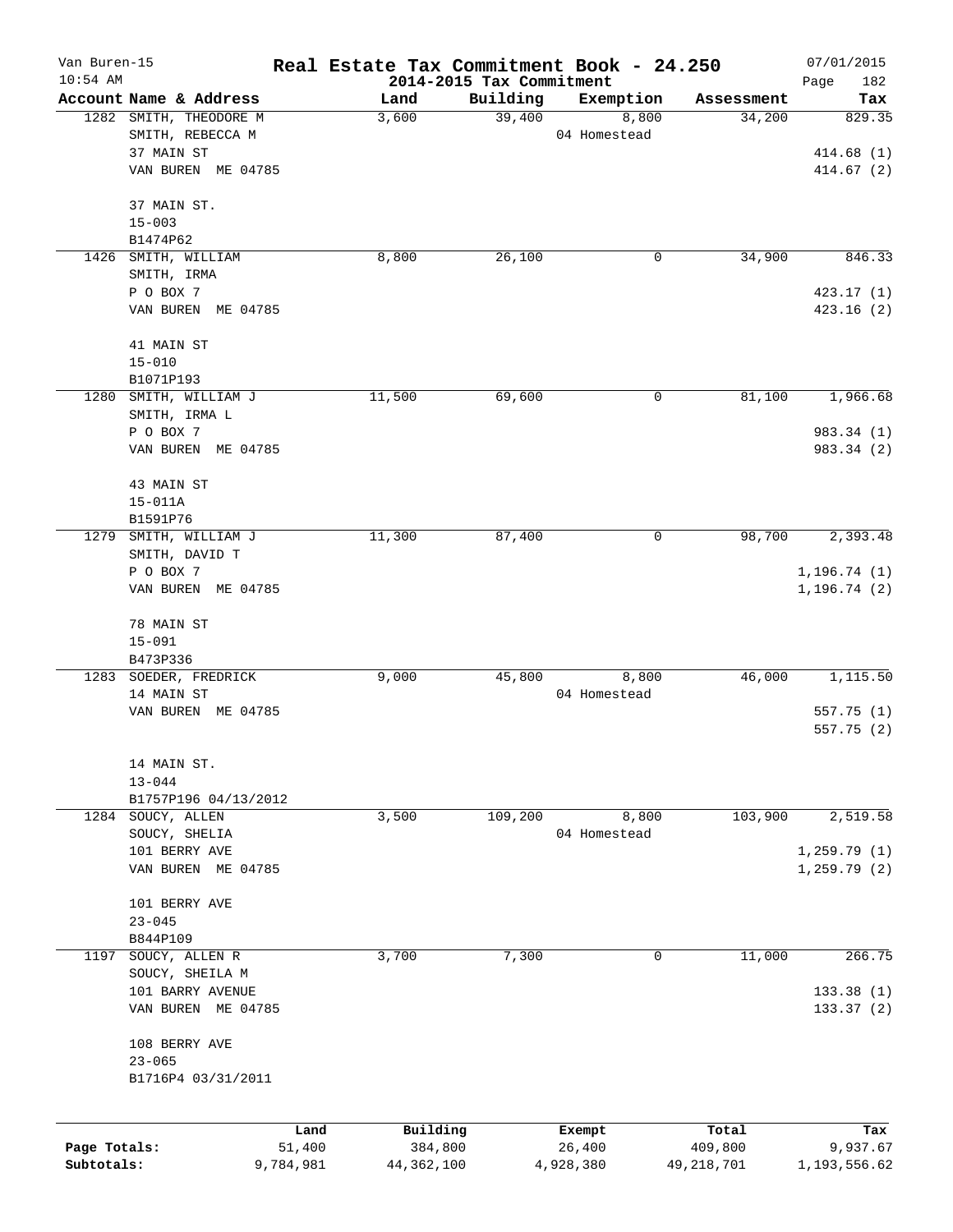| Van Buren-15<br>$10:54$ AM |                                 | Real Estate Tax Commitment Book - 24.250 |                                      |              |            | 07/01/2015         |
|----------------------------|---------------------------------|------------------------------------------|--------------------------------------|--------------|------------|--------------------|
|                            | Account Name & Address          | Land                                     | 2014-2015 Tax Commitment<br>Building | Exemption    | Assessment | Page<br>183<br>Tax |
|                            | 1208 SOUCY, ALLEN R             | 2,800                                    | 0                                    | 0            | 2,800      | 67.90              |
|                            | SOUCY, SHEILA M                 |                                          |                                      |              |            |                    |
|                            | 101 BARRY AVENUE                |                                          |                                      |              |            | 33.95(1)           |
|                            | VAN BUREN ME 04785              |                                          |                                      |              |            | 33.95(2)           |
|                            |                                 |                                          |                                      |              |            |                    |
|                            | 138 WILSON ST                   |                                          |                                      |              |            |                    |
|                            | $23 - 043$                      |                                          |                                      |              |            |                    |
|                            | B1720P13 05/19/2011             |                                          |                                      |              |            |                    |
| 1285                       | SOUCY, ALLEN R                  | 6,700                                    | 0                                    | 0            | 6,700      | 162.48             |
|                            | SOUCY, SHEILA                   |                                          |                                      |              |            |                    |
|                            | 101 BERRY AVE                   |                                          |                                      |              |            | 81.24(1)           |
|                            | VAN BUREN ME 04785              |                                          |                                      |              |            | 81.24(2)           |
|                            | WILSON ST                       |                                          |                                      |              |            |                    |
|                            | $23 - 041$                      |                                          |                                      |              |            |                    |
|                            | B1196P133                       |                                          |                                      |              |            |                    |
|                            | 625 SOUCY, ALLEN R              | 3,400                                    | 0                                    | 0            | 3,400      | 82.45              |
|                            | SOUCY, SHEILA M                 |                                          |                                      |              |            |                    |
|                            | 123 HILLSIDE ST                 |                                          |                                      |              |            | 41.23(1)           |
|                            | VAN BUREN ME 04785              |                                          |                                      |              |            | 41.22(2)           |
|                            |                                 |                                          |                                      |              |            |                    |
|                            | 123 HILLSIDE ST                 |                                          |                                      |              |            |                    |
|                            | $23 - 064$                      |                                          |                                      |              |            |                    |
|                            | B1469P310                       |                                          |                                      |              |            |                    |
| 1286                       | SOUCY, ALLEN R                  | 3,500                                    | 7,800                                | 0            | 11,300     | 274.03             |
|                            | SOUCY, SHEILA                   |                                          |                                      |              |            |                    |
|                            | 101 BERRY AVE                   |                                          |                                      |              |            | 137.02 (1)         |
|                            | VAN BUREN ME 04785              |                                          |                                      |              |            | 137.01 (2)         |
|                            | 134 WILSON ST                   |                                          |                                      |              |            |                    |
|                            | $23 - 044$                      |                                          |                                      |              |            |                    |
|                            | B1196P133                       |                                          |                                      |              |            |                    |
| 1287                       | SOUCY, DAVID                    | 5,900                                    | 59,200                               | 8,800        | 56,300     | 1,365.28           |
|                            | SOUCY, JANINE M                 |                                          |                                      | 04 Homestead |            |                    |
|                            | 144 LYNNE ST                    |                                          |                                      |              |            | 682.64 (1)         |
|                            | VAN BUREN ME 04785              |                                          |                                      |              |            | 682.64 (2)         |
|                            |                                 |                                          |                                      |              |            |                    |
|                            | 144 LYNNE ST                    |                                          |                                      |              |            |                    |
|                            | $20 - 101$                      |                                          |                                      |              |            |                    |
|                            | B1223P309                       |                                          |                                      |              |            | 106.70             |
| 1288                       | SOUCY, DAVID G                  | 4,400                                    | 0                                    | 0            | 4,400      |                    |
|                            | SOUCY, JANINE M<br>144 LYNNE ST |                                          |                                      |              |            | 53.35(1)           |
|                            | VAN BUREN ME 04785              |                                          |                                      |              |            | 53.35(2)           |
|                            |                                 |                                          |                                      |              |            |                    |
|                            | PATRICIA ST                     |                                          |                                      |              |            |                    |
|                            | $20 - 116$                      |                                          |                                      |              |            |                    |
| 1289                       | SOUCY, DEBBY                    | 4,600                                    | 36,100                               | 8,800        | 31,900     | 773.58             |
|                            | 538 MAIN ST                     |                                          |                                      | 04 Homestead |            |                    |
|                            | VAN BUREN ME 04785              |                                          |                                      |              |            | 386.79 (1)         |
|                            |                                 |                                          |                                      |              |            | 386.79 (2)         |
|                            | 538 MAIN ST                     |                                          |                                      |              |            |                    |
|                            | $23 - 007$                      |                                          |                                      |              |            |                    |
|                            | B1379P23                        |                                          |                                      |              |            |                    |
|                            |                                 |                                          |                                      |              |            |                    |
|                            |                                 |                                          |                                      |              |            |                    |
|                            |                                 | Building<br>Land                         |                                      | Exempt       | Total      | Tax                |
| Page Totals:               | 31,300                          | 103,100                                  |                                      | 17,600       | 116,800    | 2,832.42           |

**Subtotals:** 9,816,281 44,465,200 4,945,980 49,335,501 1,196,389.04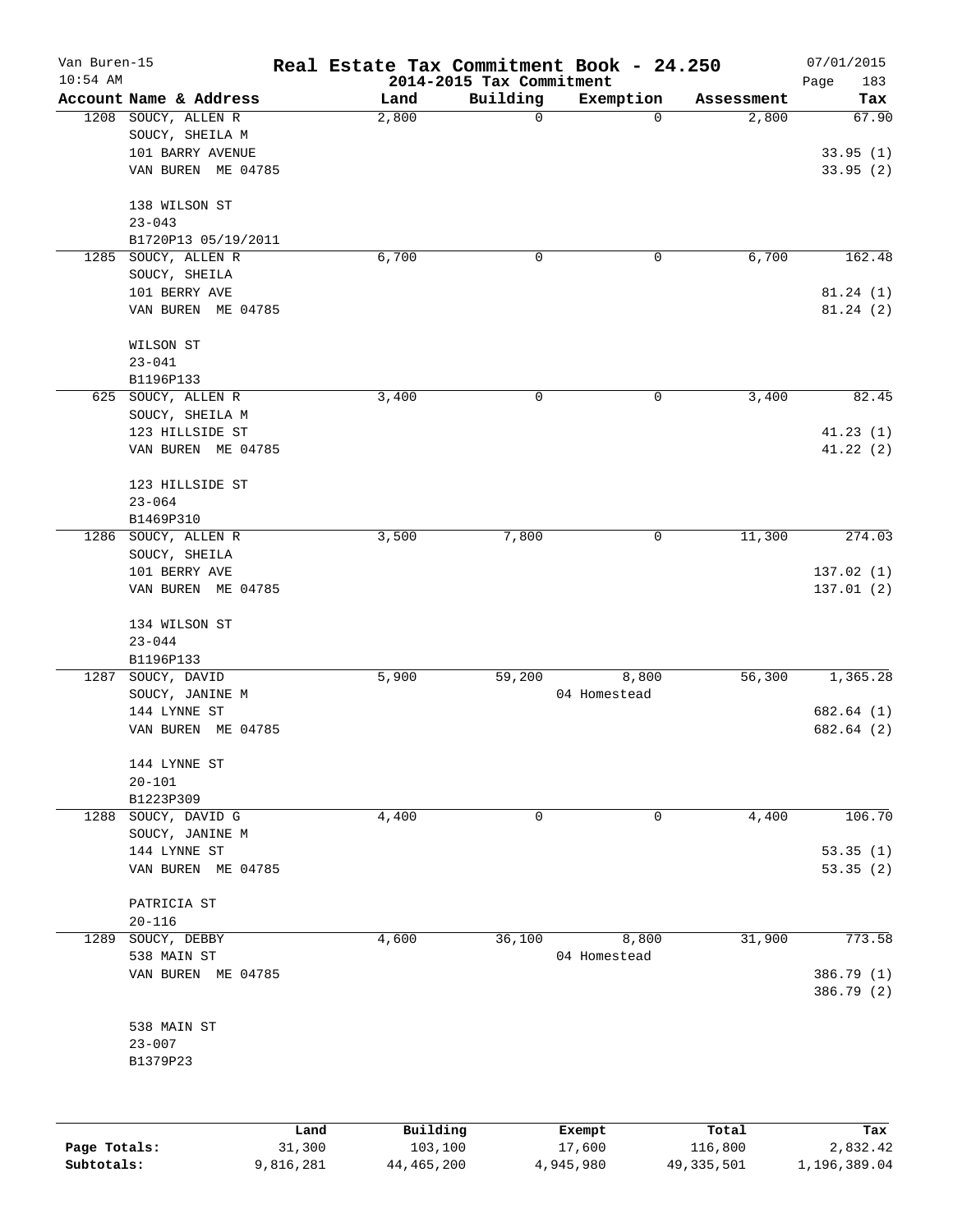| Van Buren-15 |                               | Real Estate Tax Commitment Book - 24.250 |                          |              |            | 07/01/2015  |
|--------------|-------------------------------|------------------------------------------|--------------------------|--------------|------------|-------------|
| $10:54$ AM   |                               |                                          | 2014-2015 Tax Commitment |              |            | 184<br>Page |
|              | Account Name & Address        | Land                                     | Building                 | Exemption    | Assessment | Tax         |
|              | 1335 SOUCY, EVELYN I          | 5,000                                    | 28,700                   | $\Omega$     | 33,700     | 817.23      |
|              | 182 ST. FRANCIS ST.           |                                          |                          |              |            |             |
|              | VAN BUREN ME 04785            |                                          |                          |              |            | 408.62(1)   |
|              |                               |                                          |                          |              |            | 408.61(2)   |
|              | 137 PINE ST                   |                                          |                          |              |            |             |
|              | $14 - 059$                    |                                          |                          |              |            |             |
|              | B1773P316 07/18/2012 B1308P23 |                                          |                          |              |            |             |
| 1290         | SOUCY, GERALD G               | 1,600                                    | 0                        | 0            | 1,600      | 38.80       |
|              | SOUCY, GERALDA E              |                                          |                          |              |            |             |
|              | 33 RUE AIRPORT                |                                          |                          |              |            | 19.40(1)    |
|              | GREEN RIVER                   |                                          |                          |              |            | 19.40(2)    |
|              | NEW BRUNSWICK CN EOL-I        |                                          |                          |              |            |             |
|              | MAIN ST                       |                                          |                          |              |            |             |
|              | $22 - 019$                    |                                          |                          |              |            |             |
|              | 1291 SOUCY, JOHN E            | 4,400                                    | 1,900                    | 0            | 6,300      | 152.78      |
|              | SOUCY, EVELYN                 |                                          |                          |              |            |             |
|              | 182 ST FRANCIS ST             |                                          |                          |              |            | 76.39(1)    |
|              | VAN BUREN ME 04785            |                                          |                          |              |            | 76.39(2)    |
|              |                               |                                          |                          |              |            |             |
|              | PATRICIA ST N/S               |                                          |                          |              |            |             |
|              | $20 - 121$                    |                                          |                          |              |            |             |
|              | B1354P266                     |                                          |                          |              |            |             |
|              | 1292 SOUCY, JOHN E JR         | 5,400                                    | 48,100                   | 8,800        | 44,700     | 1,083.98    |
|              | SOUCY, EVELYN I               |                                          |                          | 04 Homestead |            |             |
|              | 182 ST FRANCIS ST             |                                          |                          |              |            | 541.99 (1)  |
|              | VAN BUREN ME 04785            |                                          |                          |              |            | 541.99(2)   |
|              |                               |                                          |                          |              |            |             |
|              | 182 ST FRANCIS ST             |                                          |                          |              |            |             |
|              | $14 - 036$                    |                                          |                          |              |            |             |
|              | B1308P20                      |                                          |                          |              |            |             |
|              | 102 SOUCY, RODNEY J JR        | 7,500                                    | 21,400                   | 0            | 28,900     | 700.83      |
|              | 258 LAKE RD.                  |                                          |                          |              |            |             |
|              | VAN BUREN ME 04785            |                                          |                          |              |            | 350.42(1)   |
|              |                               |                                          |                          |              |            | 350.41(2)   |
|              |                               |                                          |                          |              |            |             |
|              | 105 LAFAYETTE ST              |                                          |                          |              |            |             |
|              | $15 - 005$                    |                                          |                          |              |            |             |
|              | B1780P329 09/21/2012          |                                          |                          |              |            |             |
|              | 1293 SOUCY, RODNEY JR         | 10,000                                   | 64,400                   | 8,800        | 65,600     | 1,590.80    |
|              | 258 LAKE RD                   |                                          |                          | 04 Homestead |            |             |
|              | VAN BUREN ME 04785            |                                          |                          |              |            | 795.40 (1)  |
|              |                               |                                          |                          |              |            | 795.40(2)   |
|              |                               |                                          |                          |              |            |             |
|              | 258 LAKE RD                   |                                          |                          |              |            |             |
|              | $05 - 010C$                   |                                          |                          |              |            |             |
|              | B1306P298                     |                                          |                          |              |            |             |
| 108          | SPIEKER, ELAINE L             | 4,200                                    | 38,400                   | 0            | 42,600     | 1,033.05    |
|              | COKE, JANE M                  |                                          |                          |              |            |             |
|              | 547 MAIN ST                   |                                          |                          |              |            | 516.53(1)   |
|              | VAN BUREN ME 04785            |                                          |                          |              |            | 516.52(2)   |
|              |                               |                                          |                          |              |            |             |
|              | 547 MAIN ST                   |                                          |                          |              |            |             |
|              | $23 - 027$                    |                                          |                          |              |            |             |
|              | B1793P277 11/09/2012          |                                          |                          |              |            |             |
|              |                               |                                          |                          |              |            |             |
|              |                               |                                          |                          |              |            |             |
|              |                               | Building<br>Land                         |                          | Exempt       | Total      | Tax         |
| Page Totals: |                               | 38,100<br>202,900                        |                          | 17,600       | 223,400    | 5, 417.47   |

**Subtotals:** 9,854,381 44,668,100 4,963,580 49,558,901 1,201,806.51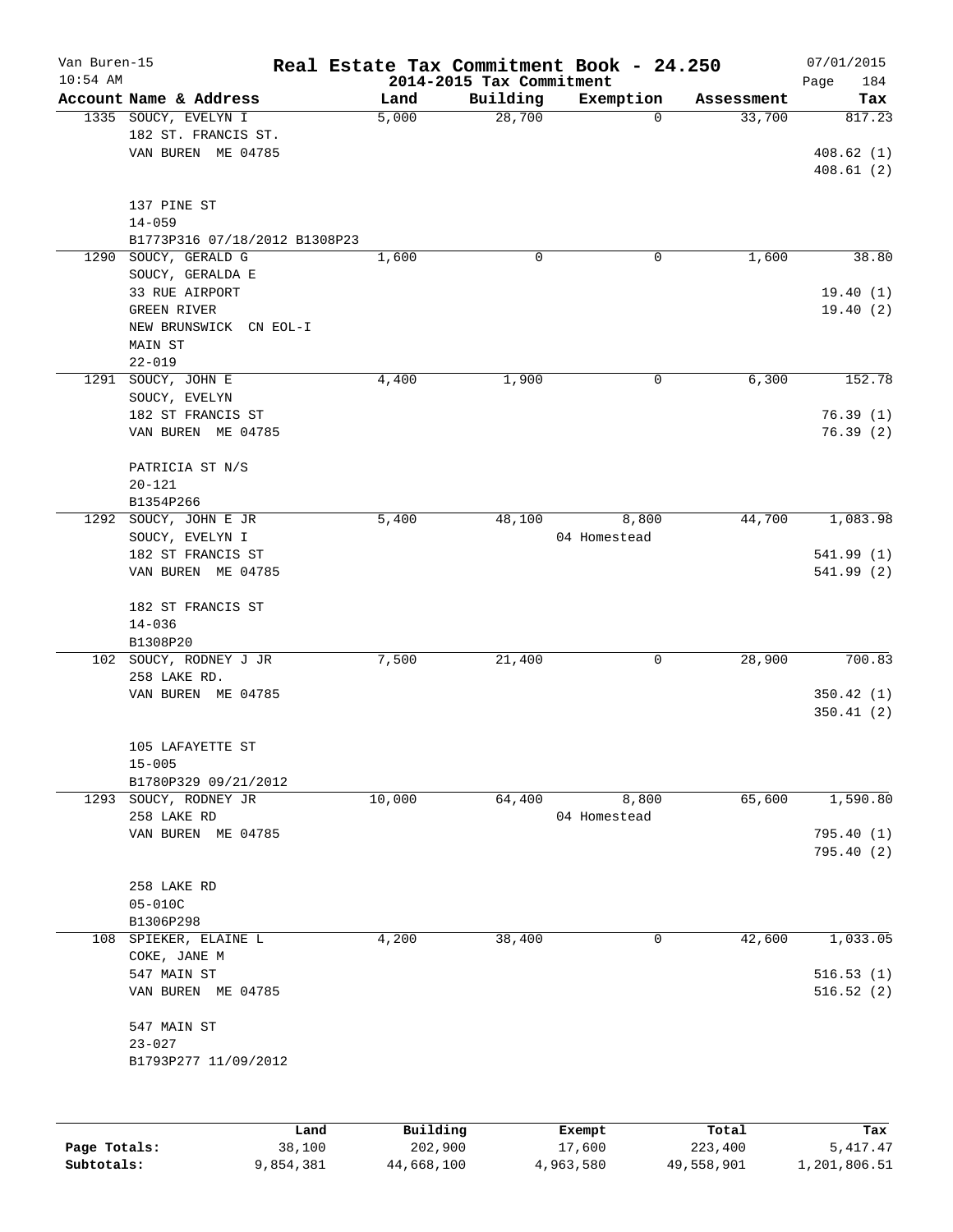| Van Buren-15 |                                                                     | Real Estate Tax Commitment Book - 24.250 |                                      |                       |                  | 07/01/2015                 |
|--------------|---------------------------------------------------------------------|------------------------------------------|--------------------------------------|-----------------------|------------------|----------------------------|
| $10:54$ AM   | Account Name & Address                                              | Land                                     | 2014-2015 Tax Commitment<br>Building | Exemption             | Assessment       | Page<br>185<br>Tax         |
|              | 228 SRD RENTALS<br>C/O AROOSTOOK<br>HOSPITALITY INN                 | 19,300                                   | 193,800                              | $\Omega$              | 213,100          | 5,167.68                   |
|              | PO BOX 455<br>WASHBURN ME 04786                                     |                                          |                                      |                       |                  | 2,583.84(1)<br>2,583.84(2) |
|              | 95 MAIN STREET<br>$15 - 030$<br>B1624P336 01/06/2009                |                                          |                                      |                       |                  |                            |
|              | 1294 ST. AMAND, DORIS L                                             | 8,100                                    | 48,700                               | 8,800                 | 48,000           | 1,164.00                   |
|              | 168 CHAMPLAIN ST<br>VAN BUREN ME 04785                              |                                          |                                      | 04 Homestead          |                  | 582.00(1)<br>582.00(2)     |
|              | 168 CHAMPLAIN ST<br>$19 - 073$<br>B703P253                          |                                          |                                      |                       |                  |                            |
|              | 1295 ST. AMAND, GARY G                                              | 7,000                                    | $\mathbf 0$                          | 0                     | 7,000            | 169.75                     |
|              | ST. AMAND, PATRICIA<br>108 ROLLING HILLS DR.<br>VINE GROVE KY 40175 |                                          |                                      |                       |                  | 84.88 (1)<br>84.87 (2)     |
|              | OFF CHAMPLAIN STREET<br>$06 - 008$<br>B781P31                       |                                          |                                      |                       |                  |                            |
|              | 1298 ST. JEAN, DELMONT<br>CAVANAUGH, WINONA                         | 6,000                                    | 24,600                               | 8,800<br>04 Homestead | 21,800           | 528.65                     |
|              | 646 MAIN ST<br>VAN BUREN ME 04785                                   |                                          |                                      |                       |                  | 264.33(1)<br>264.32(2)     |
|              | 646 MAIN ST<br>$25 - 010$                                           |                                          |                                      |                       |                  |                            |
|              | B1789P183 11/15/2012<br>1314 ST. PETER, JOEL R                      | 6,600                                    | 9,200                                | 8,800                 | 7,000            | 169.75                     |
|              | 1296 MAIN STREET<br>VAN BUREN ME 04785                              |                                          |                                      | 04 Homestead          |                  | 84.88 (1)<br>84.87 (2)     |
|              | 1296 MAIN ST<br>$11 - 010C$<br>B1515P57                             |                                          |                                      |                       |                  |                            |
|              | 1301 ST. PIERRE, ALTON                                              | 3,400                                    | 18,900                               | 8,800                 | 13,500           | 327.38                     |
|              | ST. PIERRE, DANIEL<br>112 FERRY ST<br>VAN BUREN ME 04785            |                                          |                                      | 04 Homestead          |                  | 163.69(1)<br>163.69(2)     |
|              | 112 FERRY ST<br>$18 - 054$<br>B1204P7                               |                                          |                                      |                       |                  |                            |
|              | 1303 ST. PIERRE, GERALD                                             | 5,700                                    | 5,000                                | 0                     | 10,700           | 259.48                     |
|              | ST. PIERRE, CATHERINE A<br>11 RIVERVIEW DR<br>VAN BUREN ME 04785    |                                          |                                      |                       |                  | 129.74 (1)<br>129.74(2)    |
|              | 534 MAIN ST<br>$23 - 008$                                           |                                          |                                      |                       |                  |                            |
| Page Totals: | Land<br>56,100                                                      | Building<br>300,200                      |                                      | Exempt<br>35,200      | Total<br>321,100 | Tax<br>7,786.69            |
| Subtotals:   | 9,910,481                                                           | 44,968,300                               |                                      | 4,998,780             | 49,880,001       | 1,209,593.20               |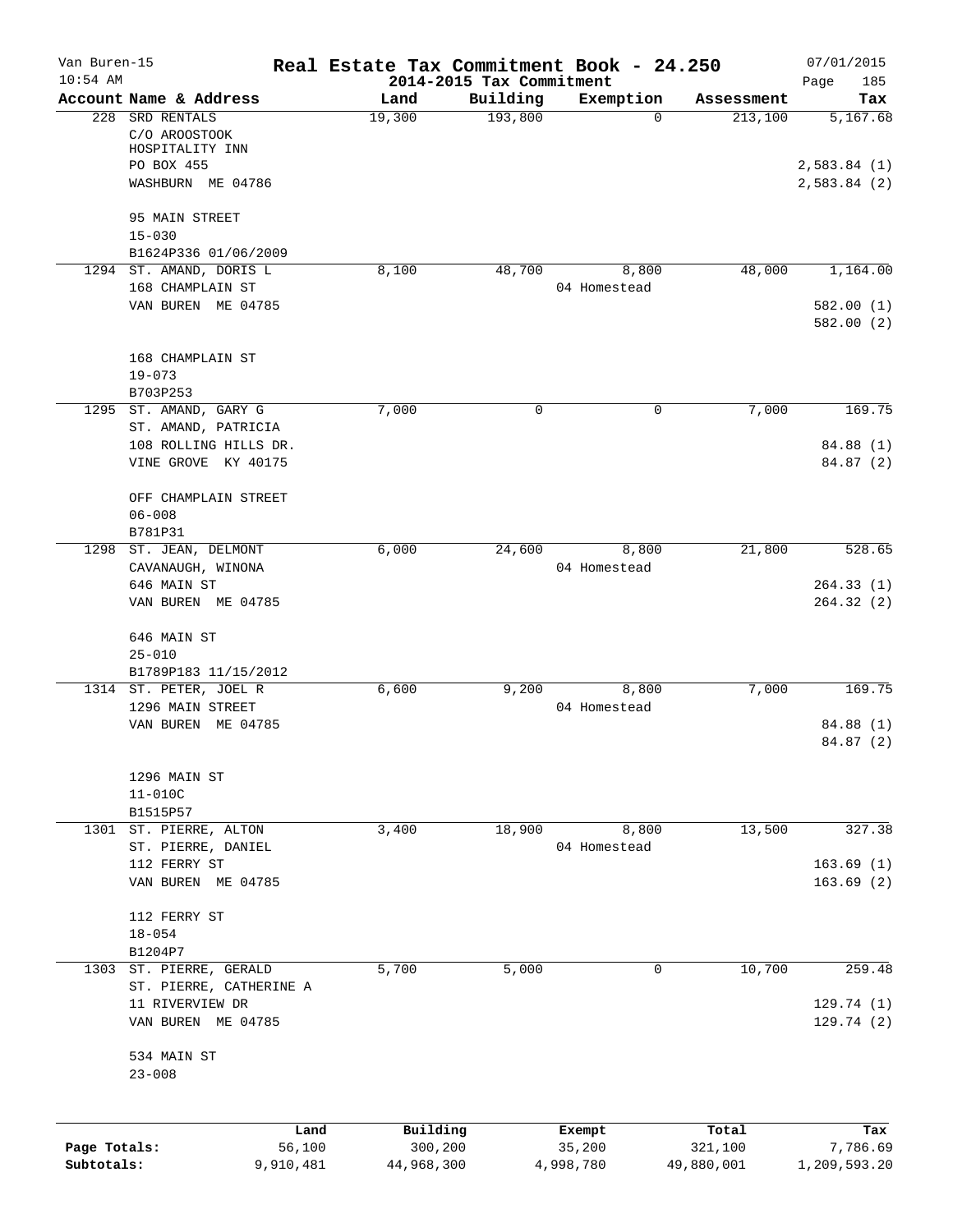| Van Buren-15<br>$10:54$ AM |                           | Real Estate Tax Commitment Book - 24.250 | 2014-2015 Tax Commitment |              |            | 07/01/2015<br>Page<br>186 |
|----------------------------|---------------------------|------------------------------------------|--------------------------|--------------|------------|---------------------------|
|                            | Account Name & Address    | Land                                     | Building                 | Exemption    | Assessment | Tax                       |
|                            | 1305 ST. PIERRE, HAROLD S | 4,600                                    | 21,800                   | 8,800        | 17,600     | 426.80                    |
|                            | ST. PIERRE, GRACE M       |                                          |                          | 04 Homestead |            |                           |
|                            | 111 PIERCE ST             |                                          |                          |              |            | 213.40(1)                 |
|                            | VAN BUREN ME 04785        |                                          |                          |              |            | 213.40(2)                 |
|                            | 111 PIERCE ST             |                                          |                          |              |            |                           |
|                            | $20 - 079$                |                                          |                          |              |            |                           |
|                            | B411P365                  |                                          |                          |              |            |                           |
| 233                        | ST. PIERRE, JACQUES       | 3,600                                    | 21,400                   | 0            | 25,000     | 606.25                    |
|                            | PO BOX 333                |                                          |                          |              |            |                           |
|                            | VAN BUREN ME 04785        |                                          |                          |              |            | 303.13(1)<br>303.12(2)    |
|                            |                           |                                          |                          |              |            |                           |
|                            | 113 MCBRIDE AVE           |                                          |                          |              |            |                           |
|                            | $15 - 051$                |                                          |                          |              |            |                           |
|                            | B1796P8 11/21/2012        |                                          |                          |              |            |                           |
|                            | 1306 ST. PIERRE, JACQUES  | 7,000                                    | 37,700                   | 8,800        | 35,900     | 870.58                    |
|                            | P O BOX 333               |                                          |                          | 04 Homestead |            |                           |
|                            | VAN BUREN ME 04785        |                                          |                          |              |            | 435.29(1)                 |
|                            |                           |                                          |                          |              |            | 435.29 (2)                |
|                            | 427 MAIN ST               |                                          |                          |              |            |                           |
|                            | $21 - 027A$               |                                          |                          |              |            |                           |
| 1308                       | ST. PIERRE, JAMES         | 4,800                                    | 0                        | 0            | 4,800      | 116.40                    |
|                            | ST. PIERRE, NANCY         |                                          |                          |              |            |                           |
|                            | 975 MAIN ST               |                                          |                          |              |            | 58.20(1)                  |
|                            | VAN BUREN ME 04785        |                                          |                          |              |            | 58.20(2)                  |
|                            | RR 1                      |                                          |                          |              |            |                           |
|                            | $10 - 006$                |                                          |                          |              |            |                           |
|                            | B409P691                  |                                          |                          |              |            |                           |
|                            | 1369 ST. PIERRE, KEVIN M  | 4,200                                    | 62,300                   | 8,800        | 57,700     | 1,399.23                  |
|                            | LEVASSEUR, WANDA L        |                                          |                          | 04 Homestead |            |                           |
|                            | 111 CHURCH ST             |                                          |                          |              |            | 699.62(1)                 |
|                            | VAN BUREN ME 04785        |                                          |                          |              |            | 699.61 (2)                |
|                            | 111 CHURCH ST             |                                          |                          |              |            |                           |
|                            | $23 - 100$                |                                          |                          |              |            |                           |
|                            | B1619P85 11/04/2008       |                                          |                          |              |            |                           |
|                            | 1309 ST. PIERRE, NANCY    | 14,400                                   | 66,200                   | 8,800        | 71,800     | 1,741.15                  |
|                            | 975 MAIN ST               |                                          |                          | 04 Homestead |            |                           |
|                            | VAN BUREN ME 04785        |                                          |                          |              |            | 870.58 (1)                |
|                            |                           |                                          |                          |              |            | 870.57 (2)                |
|                            | 975 MAIN ST               |                                          |                          |              |            |                           |
|                            | $10 - 005$                |                                          |                          |              |            |                           |
|                            | B409P691 03/16/1974       |                                          |                          |              |            |                           |
| 1313                       | ST. PIERRE, PHILIP        | 4,700                                    | 14,100                   | 0            | 18,800     | 455.90                    |
|                            | 25361 Poppy Drive         |                                          |                          |              |            |                           |
|                            | WILLETS CA 95490-8036     |                                          |                          |              |            | 227.95(1)                 |
|                            |                           |                                          |                          |              |            | 227.95(2)                 |
|                            | 438 MAIN ST               |                                          |                          |              |            |                           |
|                            | $21 - 028$                |                                          |                          |              |            |                           |
|                            | B1282P96                  |                                          |                          |              |            |                           |
|                            |                           |                                          |                          |              |            |                           |
|                            |                           |                                          |                          |              |            |                           |
|                            | Land                      | Building                                 |                          | Exempt       | Total      | Tax                       |
| Page Totals:               | 43,300                    | 223,500                                  |                          | 35,200       | 231,600    | 5,616.31                  |

**Subtotals:** 9,953,781 45,191,800 5,033,980 50,111,601 1,215,209.51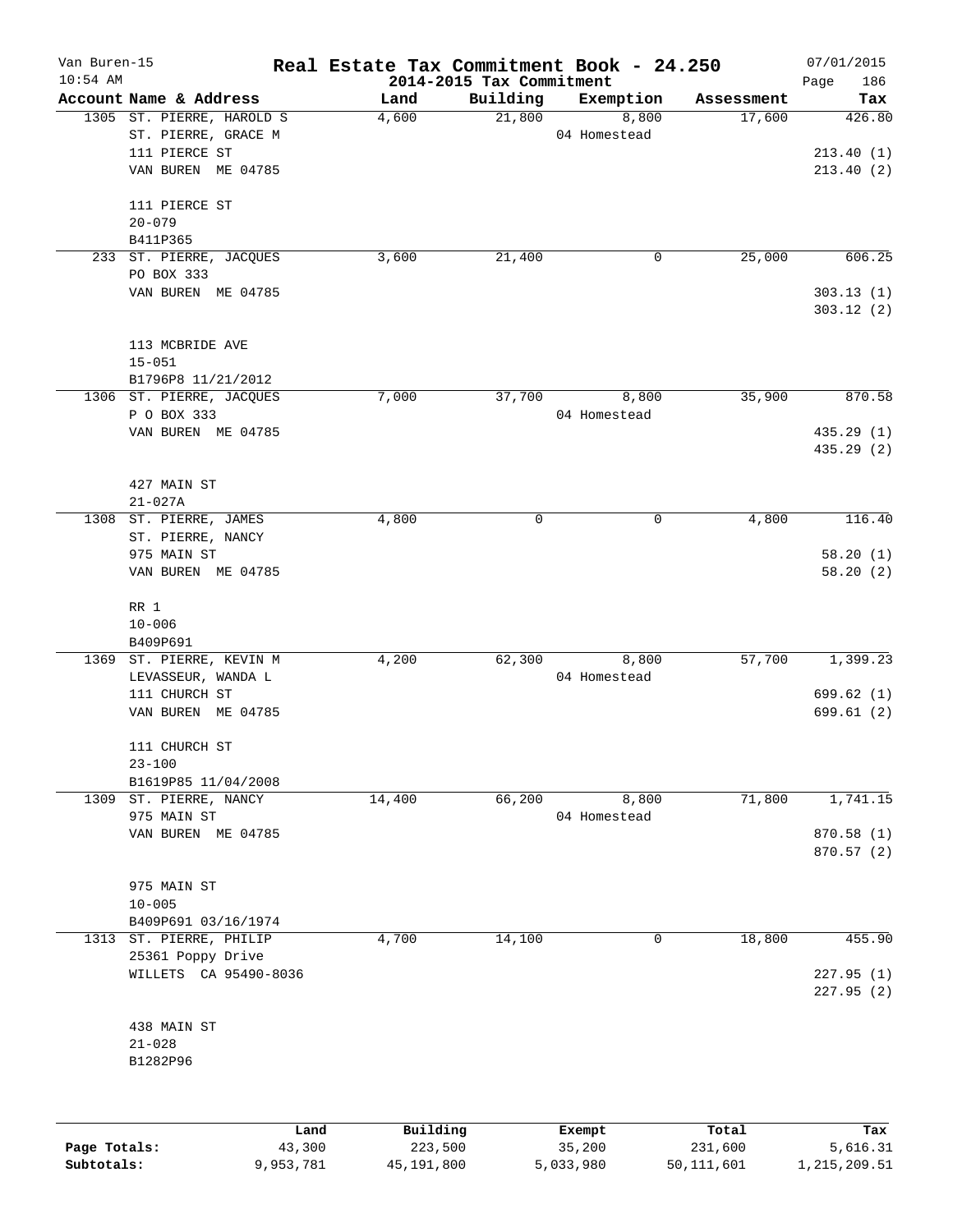| Van Buren-15<br>$10:54$ AM |                                              | Real Estate Tax Commitment Book - 24.250<br>2014-2015 Tax Commitment |             |              |              | 07/01/2015<br>187      |
|----------------------------|----------------------------------------------|----------------------------------------------------------------------|-------------|--------------|--------------|------------------------|
|                            | Account Name & Address                       | Land                                                                 | Building    | Exemption    | Assessment   | Page<br>Tax            |
|                            | 1312 ST. PIERRE, ROLAND                      | 3,600                                                                | 56,000      | 14,080       | 45,520       | 1,103.86               |
|                            | ST. PIERRE, THERESA                          |                                                                      |             | 02 Veteran   |              |                        |
|                            | 108 CYR AVE                                  |                                                                      |             | 04 Homestead |              | 551.93(1)              |
|                            | VAN BUREN ME 04785                           |                                                                      |             |              |              | 551.93(2)              |
|                            | 108 CYR AVE                                  |                                                                      |             |              |              |                        |
|                            | $18 - 121$                                   |                                                                      |             |              |              |                        |
|                            | B862P271                                     |                                                                      |             |              |              |                        |
| 1316                       | STAFFIER, PAUL R<br>(ESTATE OF)              | 10,400                                                               | $\mathbf 0$ | 0            | 10,400       | 252.20                 |
|                            | C/O DONNA STAFFIER<br>SOMMERS                |                                                                      |             |              |              |                        |
|                            | 8 NICHOLS RD                                 |                                                                      |             |              |              | 126.10(1)              |
|                            | AMHERST NH 03031                             |                                                                      |             |              |              | 126.10(2)              |
|                            | OFF DESJARDINS ROAD                          |                                                                      |             |              |              |                        |
|                            | $07 - 007C$                                  |                                                                      |             |              |              |                        |
| 1317                       | STAMANT, CLARENCE                            | 3,200                                                                | 22,800      | 0            | 26,000       | 630.50                 |
|                            | PO BOX 87                                    |                                                                      |             |              |              |                        |
|                            | GRAND ISLE ME 04746                          |                                                                      |             |              |              | 315.25(1)              |
|                            |                                              |                                                                      |             |              |              | 315.25(2)              |
|                            | 127 JACKSON STREET                           |                                                                      |             |              |              |                        |
|                            | $18 - 086$                                   |                                                                      |             |              |              |                        |
|                            | B1475P109                                    |                                                                      |             |              |              |                        |
|                            | 410 STERNS, MONA                             | 6,100                                                                | 86,000      | 8,800        | 83,300       | 2,020.03               |
|                            | 30 MAIN ST APT 103                           |                                                                      |             | 04 Homestead |              |                        |
|                            | VAN BUREN ME 04785                           |                                                                      |             |              |              | 1,010.02(1)            |
|                            |                                              |                                                                      |             |              |              | 1,010.01(2)            |
|                            | 30 MAIN ST                                   |                                                                      |             |              |              |                        |
|                            | $13 - 036$                                   |                                                                      |             |              |              |                        |
|                            | B1077P88                                     |                                                                      |             |              |              |                        |
|                            | 1320 STRECK, ROBIN                           | 7,800                                                                | 26,800      | 0            | 34,600       | 839.05                 |
|                            | STRECK, PATRICIA A                           |                                                                      |             |              |              |                        |
|                            | 8 HILLSBORO RD                               |                                                                      |             |              |              | 419.53(1)              |
|                            | CLARKSVILLE TN<br>37042-6213                 |                                                                      |             |              |              | 419.52 (2)             |
|                            | 1007 MAIN ST                                 |                                                                      |             |              |              |                        |
|                            | $10 - 014$                                   |                                                                      |             |              |              |                        |
|                            | B641P67                                      |                                                                      |             |              |              |                        |
|                            | 336 SULLIVAN, ANTHONY                        | 8,700                                                                | $\mathbf 0$ | $\Omega$     | 8,700        | 210.98                 |
|                            | PROVOST, MICHELLE J                          |                                                                      |             |              |              |                        |
|                            | PO BOX 187                                   |                                                                      |             |              |              | 105.49(1)              |
|                            | EAST WILTON ME 04234                         |                                                                      |             |              |              | 105.49(2)              |
|                            | OFF DESJARDINS ROAD                          |                                                                      |             |              |              |                        |
|                            | $07 - 008B$                                  |                                                                      |             |              |              |                        |
|                            | B1807P149 04/30/2013                         |                                                                      |             |              |              |                        |
|                            | 1322 SWEENEY, JAMES M                        | 24,600                                                               | 500         | 0            | 25,100       | 608.68                 |
|                            | SWEENEY, KAREN ANN                           |                                                                      |             |              |              |                        |
|                            | 550 LITTLE RIVER RD<br>EAST LEBANON ME 04027 |                                                                      |             |              |              | 304.34(1)<br>304.34(2) |
|                            | MASSE RD                                     |                                                                      |             |              |              |                        |
|                            | $01 - 016$                                   |                                                                      |             |              |              |                        |
|                            | B408P776 11/30/1973                          |                                                                      |             |              |              |                        |
|                            | Land                                         | Building                                                             |             | Exempt       | Total        | Tax                    |
| Page Totals:               | 64,400                                       | 192,100                                                              |             | 22,880       | 233,620      | 5,665.30               |
| Subtotals:                 | 10,018,181                                   | 45, 383, 900                                                         |             | 5,056,860    | 50, 345, 221 | 1,220,874.81           |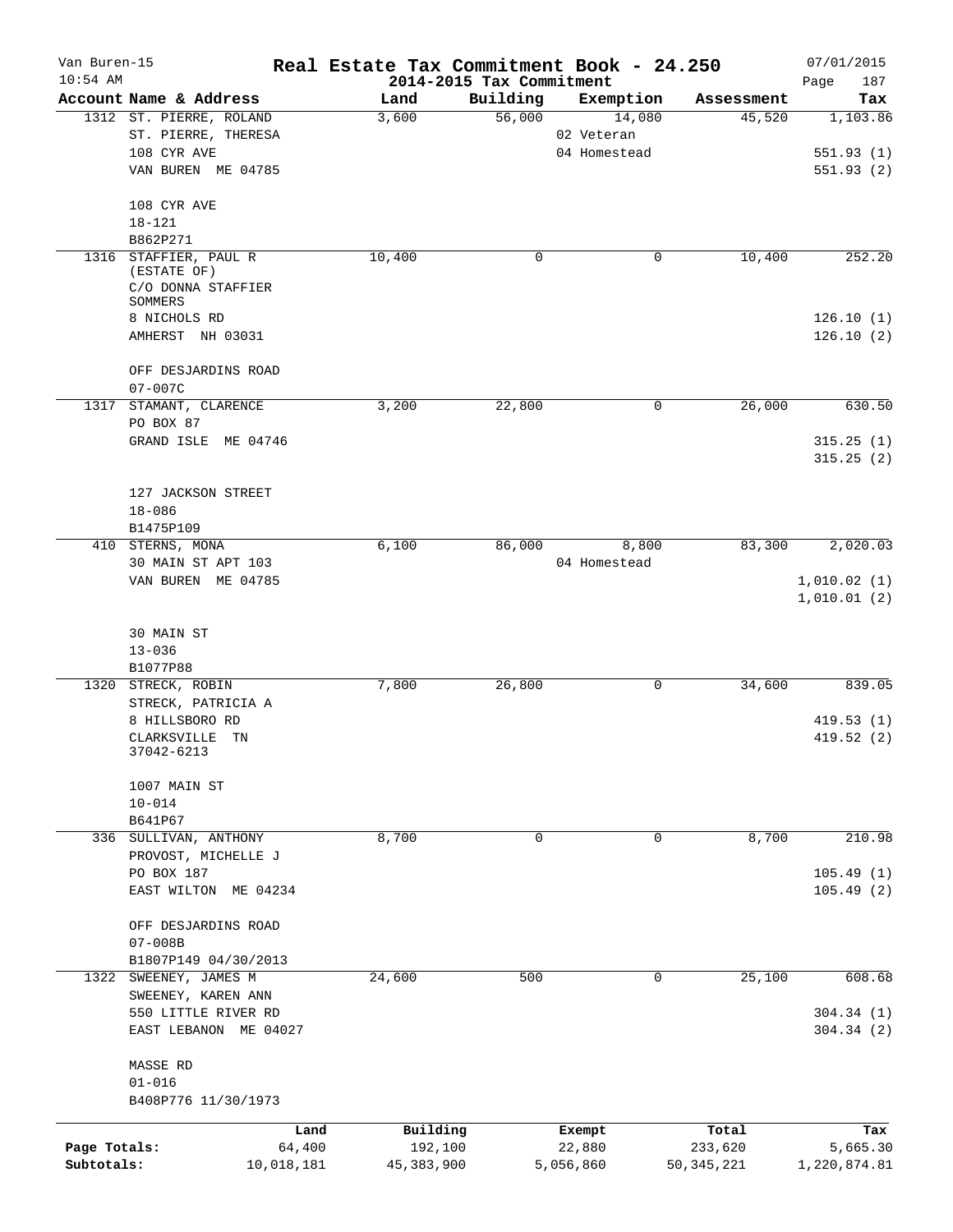| Van Buren-15<br>$10:54$ AM |                        | Real Estate Tax Commitment Book - 24.250 | 2014-2015 Tax Commitment |                  |                  | 07/01/2015<br>188<br>Page |
|----------------------------|------------------------|------------------------------------------|--------------------------|------------------|------------------|---------------------------|
|                            | Account Name & Address | Land                                     | Building                 | Exemption        | Assessment       | Tax                       |
|                            | 1323 SWEENEY, ROBERT   | 10,500                                   | $\mathbf 0$              | 0                | 10,500           | 254.63                    |
|                            | C/O SWEENEY, KEVIN     |                                          |                          |                  |                  |                           |
|                            | 550 LITTLE RIVER RD    |                                          |                          |                  |                  | 127.32(1)                 |
|                            | EAST LEBANON ME 04027  |                                          |                          |                  |                  | 127.31(2)                 |
|                            | MASSE RD               |                                          |                          |                  |                  |                           |
|                            | $05 - 001$             |                                          |                          |                  |                  |                           |
|                            | B917P258               |                                          |                          |                  |                  |                           |
| 978                        | SWETT, FRANK MARION    | 23,000                                   | 0                        | 0                | 23,000           | 557.75                    |
|                            | 66 SWETTS DRIVE        |                                          |                          |                  |                  |                           |
|                            | ZEBULON NC 27597       |                                          |                          |                  |                  | 278.88(1)<br>278.87(2)    |
|                            |                        |                                          |                          |                  |                  |                           |
|                            | OFF OF US 1            |                                          |                          |                  |                  |                           |
|                            | $09 - 017$             |                                          |                          |                  |                  |                           |
|                            | B1744P13 11/17/2011    |                                          |                          |                  |                  |                           |
|                            | 1324 SYTULEK, GARY J   | 5,000                                    | 35,300                   | 8,800            | 31,500           | 763.88                    |
|                            | SYTULEK, DEBORAH A     |                                          |                          | 04 Homestead     |                  |                           |
|                            | 111 ROSSIGNOL DR       |                                          |                          |                  |                  | 381.94 (1)                |
|                            | VAN BUREN ME 04785     |                                          |                          |                  |                  | 381.94 (2)                |
|                            | 111 ROSSIGNOL DR       |                                          |                          |                  |                  |                           |
|                            | 14-132C                |                                          |                          |                  |                  |                           |
|                            | B1463P80               |                                          |                          |                  |                  |                           |
| 1328                       | TARDIF, BRENDA         | 3,600                                    | 46,300                   | 0                | 49,900           | 1,210.08                  |
|                            | 2546 N North Gulliver  |                                          |                          |                  |                  |                           |
|                            | Road                   |                                          |                          |                  |                  |                           |
|                            | Gulliver MI 49840      |                                          |                          |                  |                  | 605.04(1)                 |
|                            |                        |                                          |                          |                  |                  | 605.04(2)                 |
|                            | 142 FULTON ST          |                                          |                          |                  |                  |                           |
|                            | $19 - 047$             |                                          |                          |                  |                  |                           |
|                            | B1000P193              |                                          |                          |                  |                  |                           |
|                            | 1326 TARDIF, RONALD G  | 3,700                                    | 43,100                   | 0                | 46,800           | 1,134.90                  |
|                            | TARDIF, JUNE Y         |                                          |                          |                  |                  |                           |
|                            | 1203 LONG PLAINS ROAD  |                                          |                          |                  |                  | 567.45(1)                 |
|                            | BUXTON ME 04093        |                                          |                          |                  |                  | 567.45(2)                 |
|                            | 126 HIGH ST            |                                          |                          |                  |                  |                           |
|                            | $14 - 113$             |                                          |                          |                  |                  |                           |
|                            | B1413P192              |                                          |                          |                  |                  |                           |
| 1327                       | TARDIF, RUSSELL G      | 7,100                                    | 22,200                   | 8,800            | 20,500           | 497.13                    |
|                            | TARDIF, DARYLIN        |                                          |                          | 04 Homestead     |                  |                           |
|                            | 188 CHAMPLAIN ST       |                                          |                          |                  |                  | 248.57(1)                 |
|                            | VAN BUREN ME 04785     |                                          |                          |                  |                  | 248.56 (2)                |
|                            | 188 CHAMPLAIN ST       |                                          |                          |                  |                  |                           |
|                            | $19 - 016$             |                                          |                          |                  |                  |                           |
| 1329                       | THE VAN BUREN TRUST    | 3,500                                    | $\mathbf 0$              | $\mathbf 0$      | 3,500            | 84.88                     |
|                            | 1780 BENNETT ROAD      |                                          |                          |                  |                  |                           |
|                            | GRAYSON GA 30017       |                                          |                          |                  |                  | 42.44(1)                  |
|                            |                        |                                          |                          |                  |                  | 42.44(2)                  |
|                            |                        |                                          |                          |                  |                  |                           |
|                            | 131 FULTON ST          |                                          |                          |                  |                  |                           |
|                            | $20 - 010$             |                                          |                          |                  |                  |                           |
|                            | B1583P73               |                                          |                          |                  |                  |                           |
|                            |                        |                                          |                          |                  |                  |                           |
| Page Totals:               | Land<br>56,400         | Building<br>146,900                      |                          | Exempt<br>17,600 | Total<br>185,700 | Tax<br>4,503.25           |
| Subtotals:                 | 10,074,581             | 45,530,800                               | 5,074,460                |                  | 50,530,921       | 1,225,378.06              |
|                            |                        |                                          |                          |                  |                  |                           |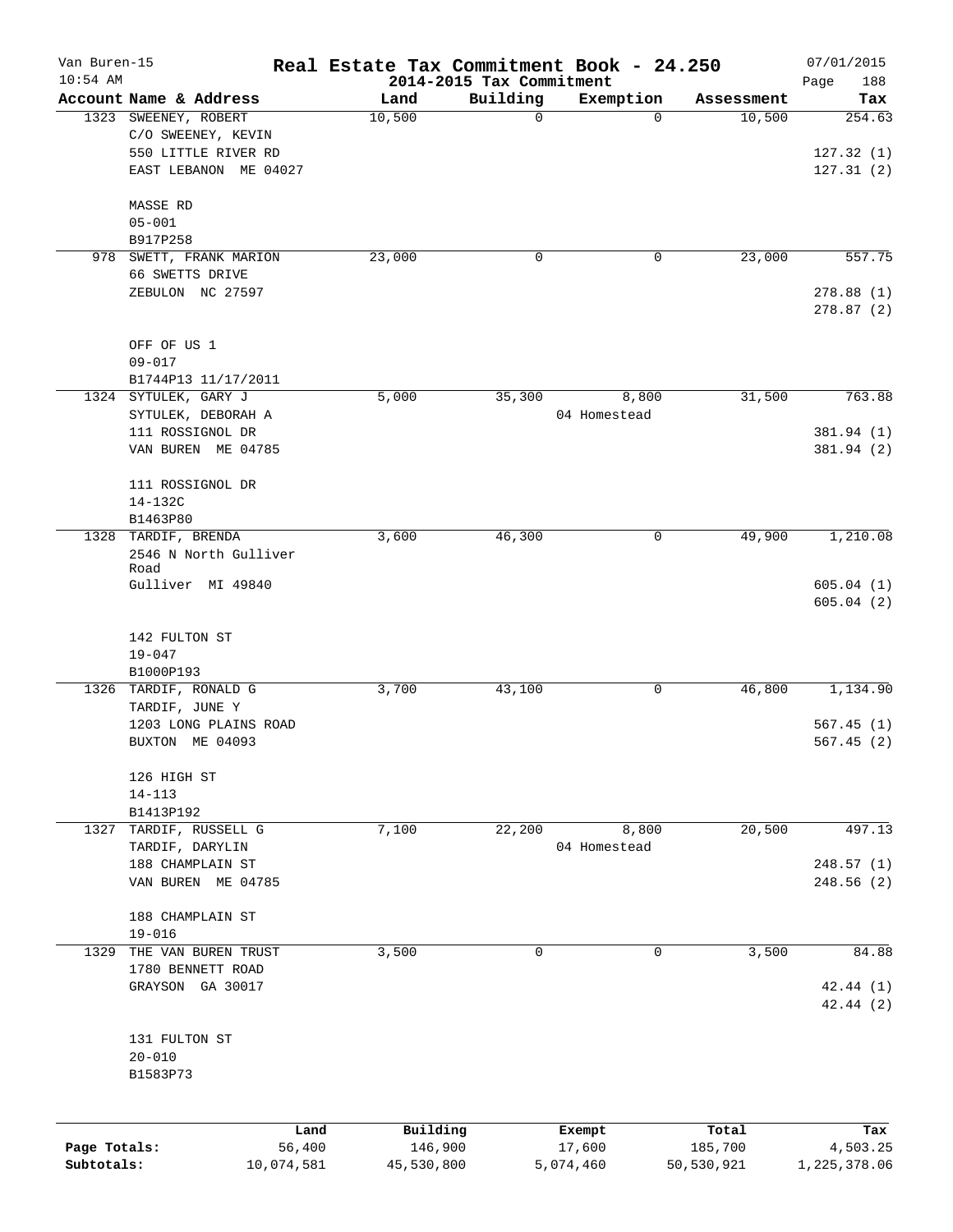| Van Buren-15<br>$10:54$ AM |                                                     |                      |                       |                                      | Real Estate Tax Commitment Book - 24.250 |                       | 07/01/2015                |
|----------------------------|-----------------------------------------------------|----------------------|-----------------------|--------------------------------------|------------------------------------------|-----------------------|---------------------------|
|                            | Account Name & Address                              |                      | Land                  | 2014-2015 Tax Commitment<br>Building | Exemption                                | Assessment            | Page<br>189<br>Tax        |
| 1256                       | THE WILLOWS VENTURE<br>GROUP, LLC<br>P.O. BOX 2     |                      | 12,500                | 56,000                               | 0                                        | 68,500                | 1,661.13                  |
|                            | LIMESTONE ME 04750                                  |                      |                       |                                      |                                          |                       | 830.57 (1)<br>830.56 (2)  |
|                            | 62 MAIN ST                                          |                      |                       |                                      |                                          |                       |                           |
|                            | $15 - 099$                                          |                      |                       |                                      |                                          |                       |                           |
|                            | B1746P33 12/14/2011<br>251 THERIAULT, JAMIE         |                      | 7,200                 | 54,200                               | 8,800                                    | 52,600                | 1,275.55                  |
|                            | P.O. BOX 314                                        |                      |                       |                                      | 04 Homestead                             |                       |                           |
|                            | VAN BUREN ME 04785                                  |                      |                       |                                      |                                          |                       | 637.78 (1)<br>637.77 (2)  |
|                            | 727 MAIN STREET<br>$08 - 005B$                      |                      |                       |                                      |                                          |                       |                           |
|                            | B1720P127 05/24/2011 B1709P69 01/10/2011            |                      |                       |                                      |                                          |                       |                           |
|                            | 580 THERIAULT, JAMIE                                |                      | 12,300                | 300                                  | 0                                        | 12,600                | 305.55                    |
|                            | 727 MAIN STREET                                     |                      |                       |                                      |                                          |                       |                           |
|                            | VAN BUREN ME 04785                                  |                      |                       |                                      |                                          |                       | 152.78(1)<br>152.77(2)    |
|                            | MAIN ST.                                            |                      |                       |                                      |                                          |                       |                           |
|                            | $08 - 005A$                                         |                      |                       |                                      |                                          |                       |                           |
|                            | B1769P308 06/28/2012 B1769P306 06/28/2012 B1550P302 |                      |                       |                                      | 0                                        | 204,500               | 4,959.13                  |
|                            | 114 THIBEAULT, BRYAN<br>THIBEAULT, CYNTHIA          |                      | 7,500                 | 197,000                              |                                          |                       |                           |
|                            | 88 MAIN STREET                                      |                      |                       |                                      |                                          |                       | 2,479.57(1)               |
|                            | VAN BUREN ME 04785                                  |                      |                       |                                      |                                          |                       | 2,479.56(2)               |
|                            | 88 MAIN ST                                          |                      |                       |                                      |                                          |                       |                           |
|                            | $15 - 086$<br>B1735P230 09/19/2011                  |                      |                       |                                      |                                          |                       |                           |
|                            | 1343 THIBODEAU, GAIL                                |                      | 10,300                | 52,300                               | 0                                        | 62,600                | 1,518.05                  |
|                            | THIBODEAU, GARY                                     |                      |                       |                                      |                                          |                       |                           |
|                            | 1169 WESTERN AVE.<br>HAMPDEN ME 04444               |                      |                       |                                      |                                          |                       | 759.03(1)<br>759.02(2)    |
|                            |                                                     |                      |                       |                                      |                                          |                       |                           |
|                            | 907 MAIN ST                                         |                      |                       |                                      |                                          |                       |                           |
|                            | $08 - 044B$<br>B1687P324 07/16/2010 B417P744        |                      |                       |                                      |                                          |                       |                           |
|                            | 1337 THIBODEAU, GISELE                              |                      | 6,200                 | 43,500                               | 8,800                                    | 40,900                | 991.83                    |
|                            | 464 MAIN ST                                         |                      |                       |                                      | 04 Homestead                             |                       |                           |
|                            | VAN BUREN ME 04785                                  |                      |                       |                                      |                                          |                       | 495.92 (1)<br>495.91 (2)  |
|                            |                                                     |                      |                       |                                      |                                          |                       |                           |
|                            | 464 MAIN ST                                         |                      |                       |                                      |                                          |                       |                           |
|                            | $22 - 016A$<br>B705P50                              |                      |                       |                                      |                                          |                       |                           |
|                            | 1338 THIBODEAU, JAMES A                             |                      | 8,100                 | 72,400                               | 8,800                                    | 71,700                | 1,738.73                  |
|                            | THIBODEAU, BARBARA S                                |                      |                       |                                      | 04 Homestead                             |                       |                           |
|                            | 148 VIOLETTE ST                                     |                      |                       |                                      |                                          |                       | 869.37 (1)                |
|                            | VAN BUREN ME 04785                                  |                      |                       |                                      |                                          |                       | 869.36 (2)                |
|                            | 148 VIOLETTE ST                                     |                      |                       |                                      |                                          |                       |                           |
|                            | $16 - 068$<br>B1266P256                             |                      |                       |                                      |                                          |                       |                           |
|                            |                                                     |                      |                       |                                      |                                          |                       |                           |
|                            |                                                     | Land                 | Building              |                                      | Exempt                                   | Total                 | Tax                       |
| Page Totals:<br>Subtotals: |                                                     | 64,100<br>10,138,681 | 475,700<br>46,006,500 |                                      | 26,400<br>5,100,860                      | 513,400<br>51,044,321 | 12,449.97<br>1,237,828.03 |
|                            |                                                     |                      |                       |                                      |                                          |                       |                           |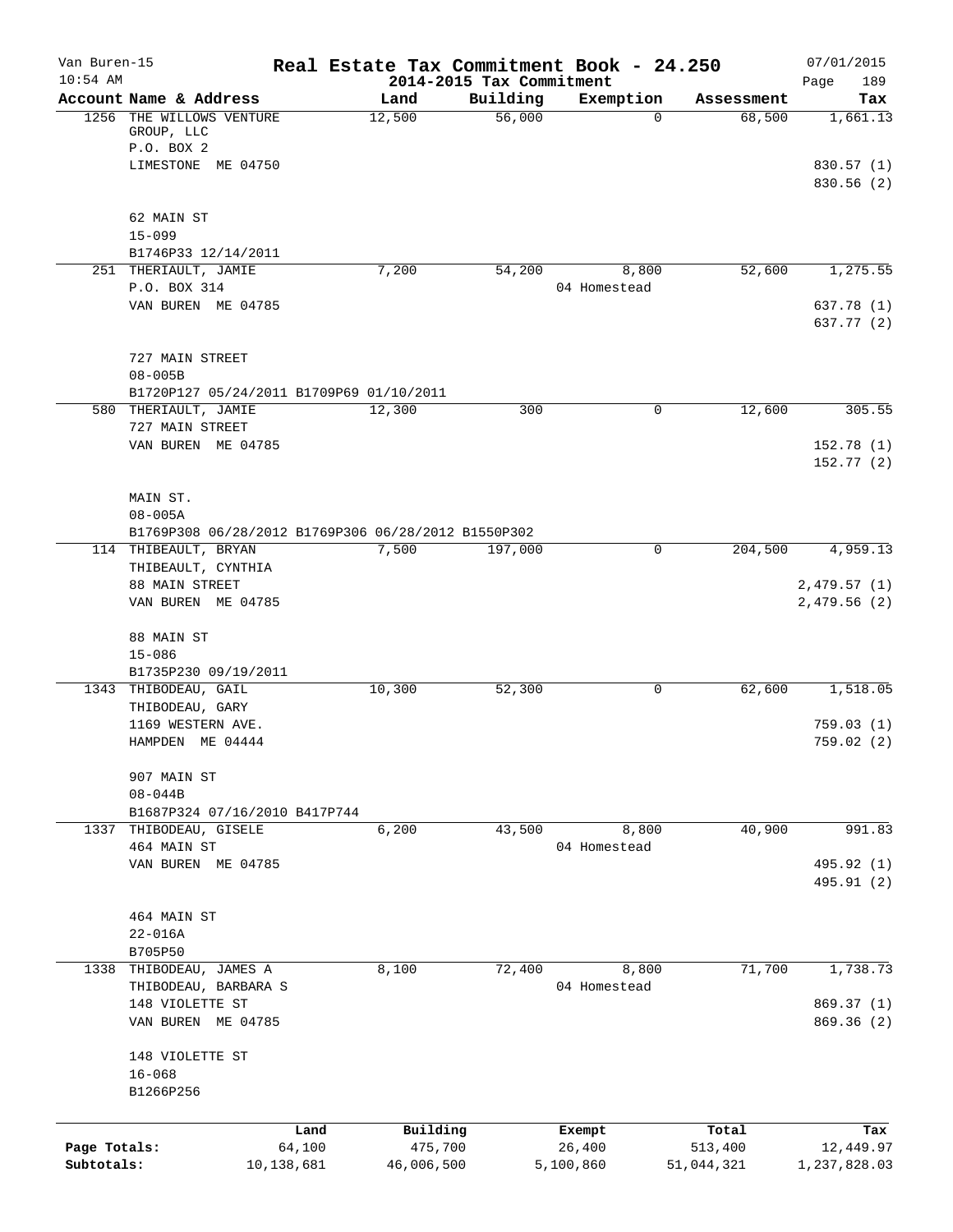| Van Buren-15<br>$10:54$ AM |                                                 | Real Estate Tax Commitment Book - 24.250 | 2014-2015 Tax Commitment |                       |            | 07/01/2015<br>Page<br>190 |
|----------------------------|-------------------------------------------------|------------------------------------------|--------------------------|-----------------------|------------|---------------------------|
|                            | Account Name & Address                          | Land                                     | Building                 | Exemption             | Assessment | Tax                       |
|                            | 1339 THIBODEAU, JIMMY A<br>THIBODEAU, CLAUDIA C | 6,600                                    | 26,300                   | 8,800<br>04 Homestead | 24,100     | 584.43                    |
|                            | 792 MAIN ST                                     |                                          |                          |                       |            | 292.22(1)                 |
|                            | VAN BUREN ME 04785                              |                                          |                          |                       |            | 292.21(2)                 |
|                            | 792 MAIN ST                                     |                                          |                          |                       |            |                           |
|                            | $08 - 026$                                      |                                          |                          |                       |            |                           |
|                            | B1234P244<br>778 THIBODEAU, LARRY LOUIS         | 3,800                                    | 50,800                   | 0                     | 54,600     | 1,324.05                  |
|                            | THIBODEAU, ANNE MARIE                           |                                          |                          |                       |            |                           |
|                            | 6 CHICORY DRIVE                                 |                                          |                          |                       |            | 662.03(1)                 |
|                            | WOLCOTT CT 06716                                |                                          |                          |                       |            | 662.02(2)                 |
|                            | 116 COTE ST                                     |                                          |                          |                       |            |                           |
|                            | $18 - 115$                                      |                                          |                          |                       |            |                           |
|                            | B1624P325 01/06/2009                            |                                          |                          |                       |            |                           |
|                            | 1340 THIBODEAU, NORMAN L                        | 3,000                                    | 51,500                   | 14,080                | 40,420     | 980.19                    |
|                            | 138 HILLSIDE ST                                 |                                          |                          | 04 Homestead          |            |                           |
|                            | VAN BUREN ME 04785                              |                                          |                          | 02 Veteran            |            | 490.10 (1)<br>490.09 (2)  |
|                            | 138 HILLSIDE ST                                 |                                          |                          |                       |            |                           |
|                            | $23 - 082$                                      |                                          |                          |                       |            |                           |
|                            | B402P356                                        |                                          |                          |                       |            |                           |
|                            | 1341 THIBODEAU, NORMAN L                        | 3,400                                    | 14,300                   | 0                     | 17,700     | 429.23                    |
|                            | 138 HILLSIDE ST                                 |                                          |                          |                       |            |                           |
|                            | VAN BUREN ME 04785                              |                                          |                          |                       |            | 214.62(1)                 |
|                            |                                                 |                                          |                          |                       |            | 214.61(2)                 |
|                            | 150 HILLSIDE ST                                 |                                          |                          |                       |            |                           |
|                            | $23 - 079$                                      |                                          |                          |                       |            |                           |
|                            | 1342 THIBODEAU, RENO J                          | 4,200                                    | 12,900                   | 8,800                 | 8,300      | 201.28                    |
|                            | LAPOINTE, OMERINE W                             |                                          |                          | 04 Homestead          |            |                           |
|                            | 199 FULTON ST                                   |                                          |                          |                       |            | 100.64(1)                 |
|                            | VAN BUREN ME 04785                              |                                          |                          |                       |            | 100.64(2)                 |
|                            | 199 FULTON ST                                   |                                          |                          |                       |            |                           |
|                            | $19 - 049$                                      |                                          |                          |                       |            |                           |
|                            | B842P257 07/17/1991                             |                                          |                          |                       |            |                           |
|                            | 1344 THIVIERGE, GARY<br>THIVIERGE, BERNADETTE   | 5,800                                    | 0                        | 0                     | 5,800      | 140.65                    |
|                            | P O BOX 472                                     |                                          |                          |                       |            | 70.33(1)                  |
|                            | VAN BUREN ME 04785                              |                                          |                          |                       |            | 70.32(2)                  |
|                            | LAKE RD                                         |                                          |                          |                       |            |                           |
|                            | $02 - 020B$                                     |                                          |                          |                       |            |                           |
|                            | B799P224                                        |                                          |                          |                       |            |                           |
|                            | 1346 THIVIERGE, GARY J                          | 4,100                                    | 33,000                   | 8,800                 | 28,300     | 686.28                    |
|                            | THIVIERGE, BERNADETTE                           |                                          |                          | 04 Homestead          |            |                           |
|                            | P O BOX 472                                     |                                          |                          |                       |            | 343.14(1)                 |
|                            | VAN BUREN ME 04785                              |                                          |                          |                       |            | 343.14(2)                 |
|                            | 207 CHAMPLAIN ST                                |                                          |                          |                       |            |                           |
|                            | $19 - 051$                                      |                                          |                          |                       |            |                           |
|                            |                                                 |                                          |                          |                       |            |                           |
|                            |                                                 |                                          |                          |                       |            |                           |

|              | Land       | Building   | Exempt    | Total        | Tax          |
|--------------|------------|------------|-----------|--------------|--------------|
| Page Totals: | 30,900     | 188,800    | 40,480    | 179,220      | 4,346.11     |
| Subtotals:   | 10,169,581 | 46,195,300 | 5,141,340 | 51, 223, 541 | 1,242,174.14 |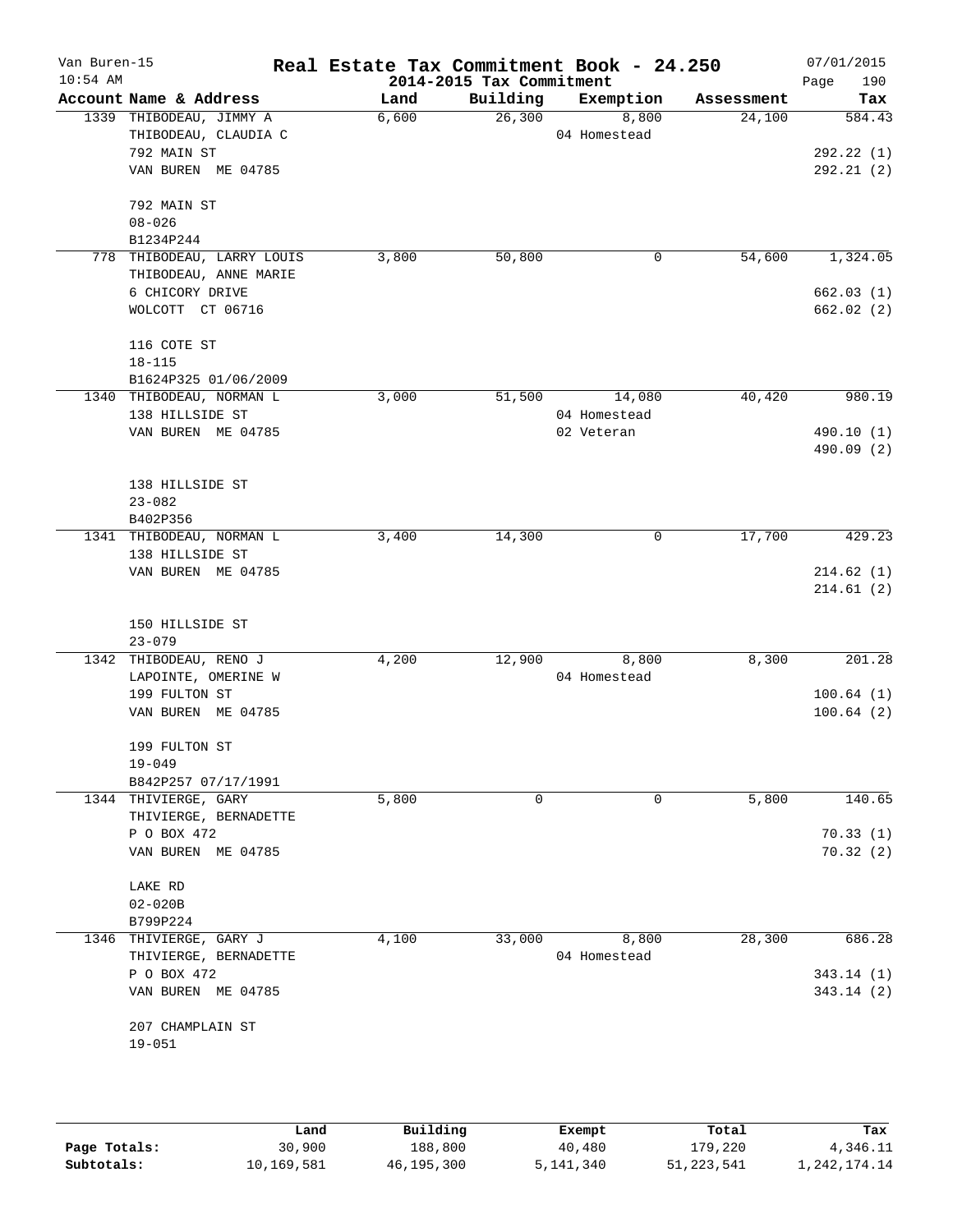| Van Buren-15<br>$10:54$ AM |                                                              | Real Estate Tax Commitment Book - 24.250<br>2014-2015 Tax Commitment |             |                  |                  | 07/01/2015<br>191<br>Page      |
|----------------------------|--------------------------------------------------------------|----------------------------------------------------------------------|-------------|------------------|------------------|--------------------------------|
|                            | Account Name & Address                                       | Land                                                                 | Building    | Exemption        | Assessment       | Tax                            |
|                            | 1347 THIVIERGE, JEFFREY<br>103 CYR AVE<br>VAN BUREN ME 04785 | 5,400                                                                | $\mathbf 0$ | $\Omega$         | 5,400            | 130.95<br>65.48(1)<br>65.47(2) |
|                            | CLOVERHILL DR<br>18C-002F<br>B1833P9 10/22/2013              |                                                                      |             |                  |                  |                                |
|                            | 1349 TILLEY, FRANKLIN D                                      | 8,000                                                                | 58,300      | 19,360           | 46,940           | 1,138.30                       |
|                            | TILLEY, LORETTE                                              |                                                                      |             | 02 Veteran       |                  |                                |
|                            | 1172 MAIN ST                                                 |                                                                      |             | 02 Veteran       |                  | 569.15(1)                      |
|                            | VAN BUREN ME 04785                                           |                                                                      |             | 04 Homestead     |                  | 569.15(2)                      |
|                            | 1172 MAIN ST<br>$09 - 023B$                                  |                                                                      |             |                  |                  |                                |
|                            | B1332P18                                                     |                                                                      |             |                  |                  |                                |
|                            | 1350 TILLEY, FRANKLIN D<br>TILLEY, LORETTE                   | 8,400<br>66.50<br>Acres                                              | 0           | 0                | 8,400            | 203.70                         |
|                            | 1172 MAIN ST<br>VAN BUREN ME 04785                           |                                                                      |             |                  |                  | 101.85(1)<br>101.85(2)         |
|                            |                                                              |                                                                      |             |                  |                  |                                |
|                            | PARENT RD                                                    |                                                                      |             |                  |                  |                                |
|                            | $09 - 040$                                                   |                                                                      |             |                  |                  |                                |
|                            | B1332P18 11/11/2002                                          |                                                                      |             |                  |                  |                                |
|                            | 1351 TILLEY, TRACEY                                          | 28,500                                                               | 0           | 0                | 28,500           | 691.13                         |
|                            | 4540 TUMACACORI DR<br>AMADO AZ 85645                         | Acres<br>210.00                                                      |             |                  |                  | 345.57(1)<br>345.56 (2)        |
|                            | RR 1<br>$09 - 018$<br>B1060P61 02/11/1997                    |                                                                      |             |                  |                  |                                |
|                            | 1352 TILLEY, TRACEY LISA                                     | 10,200                                                               | 0           | 0                | 10,200           | 247.35                         |
|                            | 4540 W. TUMACACORI<br>DRIVE                                  |                                                                      |             |                  |                  |                                |
|                            | AMADO AZ 85645                                               |                                                                      |             |                  |                  | 123.68(1)                      |
|                            |                                                              |                                                                      |             |                  |                  | 123.67(2)                      |
|                            | RR 1                                                         |                                                                      |             |                  |                  |                                |
|                            | $09 - 042$                                                   |                                                                      |             |                  |                  |                                |
| 878                        | B1583P280<br>TMC OF MAINE, LLC                               | 4,200                                                                | 35,400      | 0                | 39,600           | 960.30                         |
|                            | 123 HARDY ST                                                 |                                                                      |             |                  |                  |                                |
|                            | PRESQUE ISLE<br>ME 04769                                     |                                                                      |             |                  |                  | 480.15(1)                      |
|                            |                                                              |                                                                      |             |                  |                  | 480.15(2)                      |
|                            |                                                              |                                                                      |             |                  |                  |                                |
|                            | 567 MAIN ST                                                  |                                                                      |             |                  |                  |                                |
|                            | $23 - 096$<br>B1832P106 10/18/2013                           |                                                                      |             |                  |                  |                                |
|                            | 725 TNT HOLDINGS, LP                                         | 101,400                                                              | 56,800      | 0                | 158,200          | 3,836.35                       |
|                            | 110 CHARETTE HILL ROAD                                       | 530.00<br>Acres                                                      |             |                  |                  |                                |
|                            | FORT KENT ME 04743                                           |                                                                      |             |                  |                  | 1,918.18(1)<br>1,918.17(2)     |
|                            |                                                              |                                                                      |             |                  |                  |                                |
|                            | 107 SUGAR RIDGE RD                                           |                                                                      |             |                  |                  |                                |
|                            | $11 - 007$                                                   |                                                                      |             |                  |                  |                                |
|                            | B1734P217 09/07/2011                                         |                                                                      |             |                  |                  |                                |
|                            |                                                              |                                                                      |             |                  |                  |                                |
| Page Totals:               | 166,100                                                      | Building<br>Land<br>150,500                                          |             | Exempt<br>19,360 | Total<br>297,240 | Tax<br>7,208.08                |
| Subtotals:                 | 10,335,681                                                   | 46, 345, 800                                                         |             | 5,160,700        | 51,520,781       | 1,249,382.22                   |
|                            |                                                              |                                                                      |             |                  |                  |                                |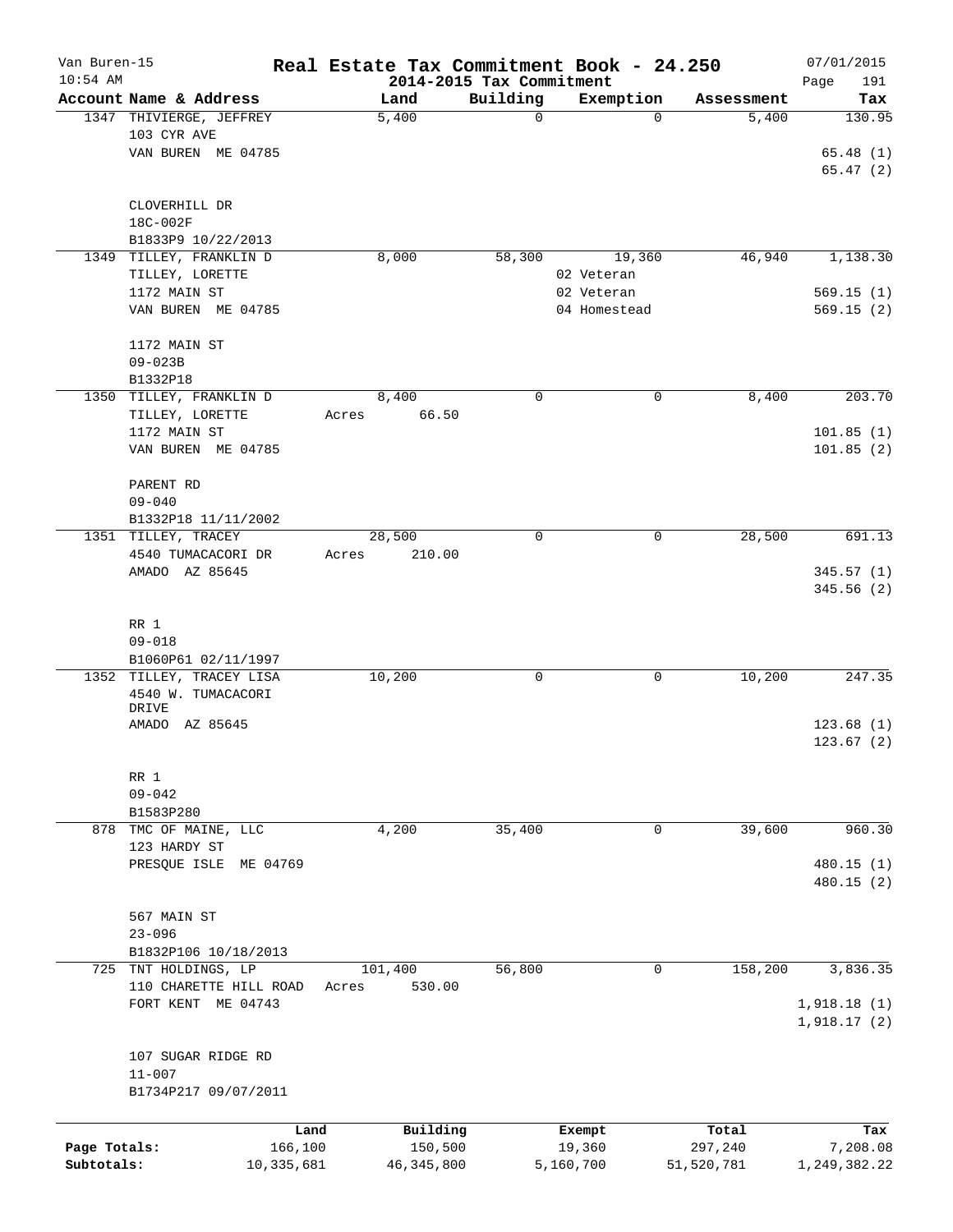| Van Buren-15<br>$10:54$ AM |                                                 | Real Estate Tax Commitment Book - 24.250 | 2014-2015 Tax Commitment |                       |            | 07/01/2015  |
|----------------------------|-------------------------------------------------|------------------------------------------|--------------------------|-----------------------|------------|-------------|
|                            | Account Name & Address                          |                                          |                          |                       |            | 192<br>Page |
|                            |                                                 | Land                                     | Building<br>37,200       | Exemption<br>$\Omega$ | Assessment | Tax         |
|                            | 1353 TOWERS NORTH, INC<br>40 FREEDOM PARKWAY    | 5,400                                    |                          |                       | 42,600     | 1,033.05    |
|                            | HERMON ME 04401                                 |                                          |                          |                       |            | 516.53(1)   |
|                            |                                                 |                                          |                          |                       |            | 516.52(2)   |
|                            |                                                 |                                          |                          |                       |            |             |
|                            | 141 CASTONGUAY RD                               |                                          |                          |                       |            |             |
|                            | $03 - 034B$                                     |                                          |                          |                       |            |             |
|                            | B1493P56                                        |                                          |                          |                       |            |             |
|                            | 1354 TOWERS NORTH, INC                          | 5,400                                    | $\mathbf 0$              | 0                     | 5,400      | 130.95      |
|                            | P O BOX 596                                     |                                          |                          |                       |            |             |
|                            | BANGOR ME 04402                                 |                                          |                          |                       |            | 65.48(1)    |
|                            |                                                 |                                          |                          |                       |            | 65.47(2)    |
|                            |                                                 |                                          |                          |                       |            |             |
|                            | CASTONGUAY RD                                   |                                          |                          |                       |            |             |
|                            | $03 - 034C$                                     |                                          |                          |                       |            |             |
|                            | B1328P254                                       |                                          |                          |                       | 22,400     |             |
|                            | 257 TRACY, SUSAN<br>144 PINE ST                 | 3,600                                    | 18,800                   | 0                     |            | 543.20      |
|                            | VAN BUREN ME 04785                              |                                          |                          |                       |            | 271.60(1)   |
|                            |                                                 |                                          |                          |                       |            | 271.60(2)   |
|                            |                                                 |                                          |                          |                       |            |             |
|                            | 144 PINE ST                                     |                                          |                          |                       |            |             |
|                            | $14 - 061$                                      |                                          |                          |                       |            |             |
|                            | B1797P189 02/07/2013                            |                                          |                          |                       |            |             |
| 1357                       | TRAPP, KENNETH &<br>ELIZABETH                   | 27,100                                   | $\mathbf 0$              | 0                     | 27,100     | 657.18      |
|                            | C/O EDITH TRAPP                                 |                                          |                          |                       |            |             |
|                            | 61 EBON FALLS DR                                |                                          |                          |                       |            | 328.59(1)   |
|                            | DEER ISLE ME 04627                              |                                          |                          |                       |            | 328.59(2)   |
|                            |                                                 |                                          |                          |                       |            |             |
|                            | OFF DESJARDINS ROAD                             |                                          |                          |                       |            |             |
|                            | $07 - 009$                                      |                                          |                          |                       |            |             |
|                            | B1792P258 12/12/2012<br>1356 TRAPP, KENNETH W & | 6,100                                    | $\mathbf 0$              | 0                     | 6,100      | 147.93      |
|                            | ELIZABETH F                                     |                                          |                          |                       |            |             |
|                            | C/O EDITH TRAPP                                 |                                          |                          |                       |            |             |
|                            | 61 EBON FALLS DR                                |                                          |                          |                       |            | 73.97(1)    |
|                            | DEER ISLE ME 04627                              |                                          |                          |                       |            | 73.96 (2)   |
|                            |                                                 |                                          |                          |                       |            |             |
|                            | OFF RR 1                                        |                                          |                          |                       |            |             |
|                            | $09 - 012$                                      |                                          |                          |                       |            |             |
|                            | B1792P258 12/12/2012                            |                                          |                          |                       |            |             |
| 1358                       | TRAPP, KENNETH W &<br>ELIZABETH TRAPP           | 18,200                                   | $\mathbf 0$              | 0                     | 18,200     | 441.35      |
|                            | C/O EDITH TRAPP                                 |                                          |                          |                       |            |             |
|                            | 147 GARRETT AVENUE                              |                                          |                          |                       |            | 220.68(1)   |
|                            | CHULA VISTA CA 91910                            |                                          |                          |                       |            | 220.67(2)   |
|                            |                                                 |                                          |                          |                       |            |             |
|                            | RR 1                                            |                                          |                          |                       |            |             |
|                            | $09 - 013$                                      |                                          |                          |                       |            |             |
|                            | B1792P258 12/12/2012                            |                                          |                          |                       |            |             |

|              | Land       | Building   | Exempt    | Total      | Tax          |
|--------------|------------|------------|-----------|------------|--------------|
| Page Totals: | 65,800     | 56,000     |           | 121,800    | 2,953.66     |
| Subtotals:   | 10,401,481 | 46,401,800 | 5,160,700 | 51,642,581 | 1,252,335.88 |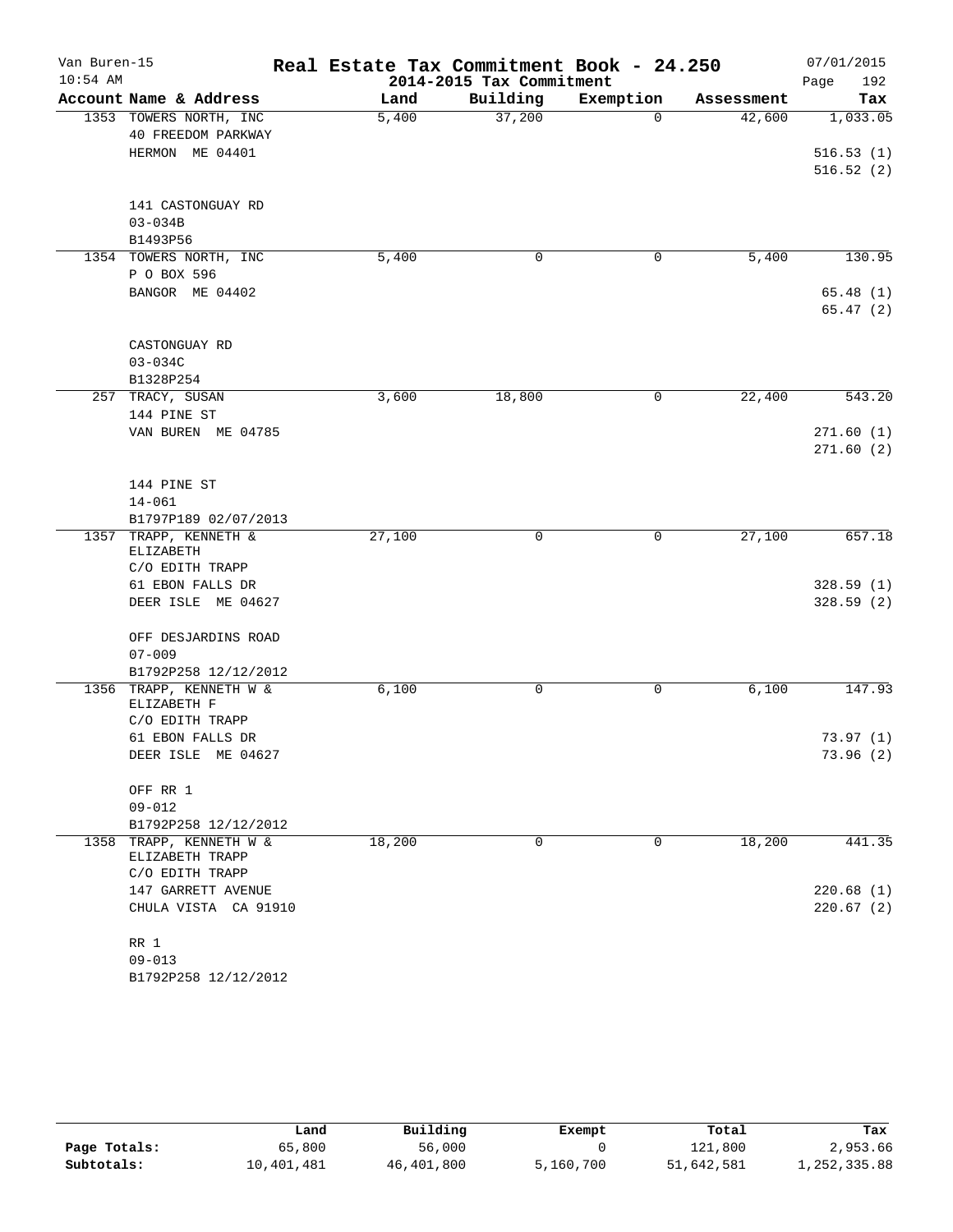| Van Buren-15<br>$10:54$ AM |                               | Real Estate Tax Commitment Book - 24.250 | 2014-2015 Tax Commitment |              |            | 07/01/2015<br>193 |
|----------------------------|-------------------------------|------------------------------------------|--------------------------|--------------|------------|-------------------|
|                            | Account Name & Address        | Land                                     | Building                 | Exemption    | Assessment | Page<br>Tax       |
|                            | 1359 TROEGER, CRAIG           | 15,400                                   | 0                        | $\Omega$     | 15,400     | 373.45            |
|                            | TROEGER, NANCY                |                                          |                          |              |            |                   |
|                            | P O BOX 307                   |                                          |                          |              |            | 186.73(1)         |
|                            | VAN BUREN ME 04785            |                                          |                          |              |            | 186.72 (2)        |
|                            |                               |                                          |                          |              |            |                   |
|                            | MARQUIS RD                    |                                          |                          |              |            |                   |
|                            | $02 - 005B$                   |                                          |                          |              |            |                   |
|                            | B1678P198 05/11/2010          |                                          |                          |              |            |                   |
| 1423                       | TROEGER, CRAIG                | 4,400                                    | 10,400                   | 0            | 14,800     | 358.90            |
|                            | TROEGER, NANCY                |                                          |                          |              |            |                   |
|                            | P.O. BOX 307                  |                                          |                          |              |            | 179.45(1)         |
|                            | VAN BUREN ME 04785            |                                          |                          |              |            | 179.45(2)         |
|                            |                               |                                          |                          |              |            |                   |
|                            | 240 MARQUIS RD                |                                          |                          |              |            |                   |
|                            | $02 - 005D$                   |                                          |                          |              |            |                   |
|                            | B1727P21 07/13/2011           |                                          |                          |              |            |                   |
|                            | 1017 TROEGER, CRAIG           | 45,300                                   | 900                      | $\mathbf 0$  | 46,200     | 1,120.35          |
|                            | TROEGER, NANCY                | 312.00<br>Acres                          |                          |              |            |                   |
|                            | PO BOX 307                    |                                          |                          |              |            | 560.18(1)         |
|                            | VAN BUREN ME 04785            |                                          |                          |              |            | 560.17(2)         |
|                            | OFF SETTLEMENT RD             |                                          |                          |              |            |                   |
|                            | $01 - 001$                    |                                          |                          |              |            |                   |
|                            | B1776P344 08/13/2012          |                                          |                          |              |            |                   |
| 1360                       | TROEGER, CRAIG R              | 90,200                                   | 48,800                   | 8,800        | 130,200    | 3,157.35          |
|                            | P O BOX 307                   | 596.00<br>Acres                          |                          | 04 Homestead |            |                   |
|                            | VAN BUREN ME 04785            |                                          |                          |              |            | 1,578.68(1)       |
|                            |                               |                                          |                          |              |            | 1,578.67(2)       |
|                            | 323 SETTLEMENT RD             |                                          |                          |              |            |                   |
|                            | $01 - 008A$                   |                                          |                          |              |            |                   |
|                            | B889P104 11/20/1992           |                                          |                          |              |            |                   |
| 1372                       | VAILLANCOURT HOLDINGS,        | 7,800                                    | 80,400                   | 0            | 88,200     | 2,138.85          |
|                            | <b>LLC</b>                    |                                          |                          |              |            |                   |
|                            | PO BOX 10                     |                                          |                          |              |            |                   |
|                            | VAN BUREN<br>ME 04785         |                                          |                          |              |            | 1,069.43(1)       |
|                            |                               |                                          |                          |              |            | 1,069.42(2)       |
|                            | 110 CHURCH ST                 |                                          |                          |              |            |                   |
|                            | $23 - 107$                    |                                          |                          |              |            |                   |
|                            | B1743P325 12/02/2011 B786P208 |                                          |                          |              |            |                   |
|                            | 1371 VAILLANCOURT HOLDINGS,   | 8,500                                    | 0                        | 0            | 8,500      | 206.13            |
|                            | LLC                           |                                          |                          |              |            |                   |
|                            | PO BOX 10                     |                                          |                          |              |            |                   |
|                            | VAN BUREN ME 04785            |                                          |                          |              |            | 103.07(1)         |
|                            |                               |                                          |                          |              |            | 103.06(2)         |
|                            |                               |                                          |                          |              |            |                   |
|                            | MAIN ST                       |                                          |                          |              |            |                   |
|                            | $23 - 110A$                   |                                          |                          |              |            |                   |

|              | Land       | Building   | Exempt    | Total      | Tax          |
|--------------|------------|------------|-----------|------------|--------------|
| Page Totals: | 171,600    | 140,500    | 8,800     | 303,300    | 7,355.03     |
| Subtotals:   | 10,573,081 | 46,542,300 | 5,169,500 | 51,945,881 | 1,259,690.91 |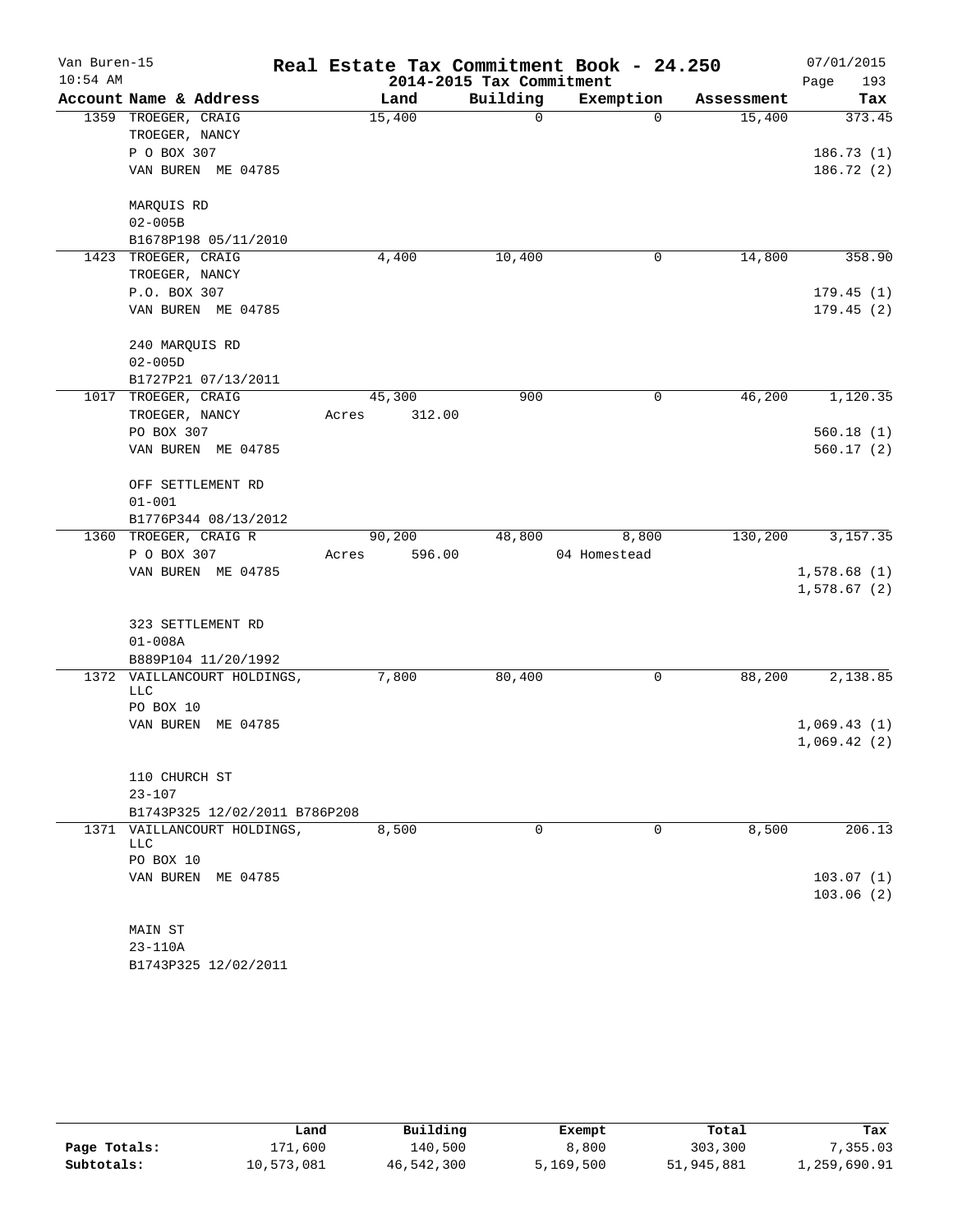| Building<br>Account Name & Address<br>Exemption<br>Land<br>Assessment<br>1367 VAILLANCOURT HOLDINGS,<br>54,300<br>8,800<br>4,200<br>49,700<br>LLC<br>PO BOX 10<br>04 Homestead<br>VAN BUREN ME 04785<br>602.62(1)<br>105 CHURCH ST<br>$23 - 097$<br>B1743P322 12/02/2011 B1229P147<br>1364 VAILLANCOURT HOLDINGS,<br>25,500<br>11,000<br>14,500<br>$\mathbf{0}$<br>LLC<br>135 MONROE STREET<br>VAN BUREN ME 04785<br>309.19(1)<br>526 MAIN ST<br>$22 - 005$<br>B1743P318 12/02/2011 B1519P165<br>1,100<br>6,100<br>1263 VAILLANCOURT HOLDINGS,<br>5,000<br>0<br><b>LLC</b><br>135 MONROE STREET<br>VAN BUREN ME 04785<br>73.97(1)<br>MAIN ST<br>$22 - 004$<br>B1743P320 12/02/2011 B1662P128 11/30/2009 B668P286<br>1363 VAILLANCOURT HOLDINGS,<br>0<br>22,100<br>86,000<br>108,100<br>2,621.43<br>LLC<br>135 MONROE STREET<br>VAN BUREN ME 04785<br>1,310.72(1)<br>1,310.71(2)<br>525 MAIN ST<br>$23 - 114$<br>B1743P314 12/02/2011 B1519P165<br>1386 VAILLANCOURT HOLDINGS,<br>0<br>0<br>4,200<br>4,200<br><b>LLC</b><br>135 MONROE STREET<br>VAN BUREN ME 04785<br>50.93(1)<br>50.92(2)<br>MAIN ST (KEEGAN)<br>$22 - 005A$<br>B1743P330 11/30/2011 B1527P345<br>73,700<br>64,600<br>591 VAILLANCOURT HOLDINGS,<br>9,100<br>0<br>LLC | Van Buren-15<br>$10:54$ AM |                   | Real Estate Tax Commitment Book - 24.250 | 2014-2015 Tax Commitment |  | 07/01/2015<br>Page<br>194 |
|----------------------------------------------------------------------------------------------------------------------------------------------------------------------------------------------------------------------------------------------------------------------------------------------------------------------------------------------------------------------------------------------------------------------------------------------------------------------------------------------------------------------------------------------------------------------------------------------------------------------------------------------------------------------------------------------------------------------------------------------------------------------------------------------------------------------------------------------------------------------------------------------------------------------------------------------------------------------------------------------------------------------------------------------------------------------------------------------------------------------------------------------------------------------------------------------------------------------------------------|----------------------------|-------------------|------------------------------------------|--------------------------|--|---------------------------|
|                                                                                                                                                                                                                                                                                                                                                                                                                                                                                                                                                                                                                                                                                                                                                                                                                                                                                                                                                                                                                                                                                                                                                                                                                                        |                            |                   |                                          |                          |  | Tax                       |
|                                                                                                                                                                                                                                                                                                                                                                                                                                                                                                                                                                                                                                                                                                                                                                                                                                                                                                                                                                                                                                                                                                                                                                                                                                        |                            |                   |                                          |                          |  | 1,205.23                  |
|                                                                                                                                                                                                                                                                                                                                                                                                                                                                                                                                                                                                                                                                                                                                                                                                                                                                                                                                                                                                                                                                                                                                                                                                                                        |                            |                   |                                          |                          |  |                           |
|                                                                                                                                                                                                                                                                                                                                                                                                                                                                                                                                                                                                                                                                                                                                                                                                                                                                                                                                                                                                                                                                                                                                                                                                                                        |                            |                   |                                          |                          |  |                           |
|                                                                                                                                                                                                                                                                                                                                                                                                                                                                                                                                                                                                                                                                                                                                                                                                                                                                                                                                                                                                                                                                                                                                                                                                                                        |                            |                   |                                          |                          |  | 602.61(2)                 |
|                                                                                                                                                                                                                                                                                                                                                                                                                                                                                                                                                                                                                                                                                                                                                                                                                                                                                                                                                                                                                                                                                                                                                                                                                                        |                            |                   |                                          |                          |  |                           |
|                                                                                                                                                                                                                                                                                                                                                                                                                                                                                                                                                                                                                                                                                                                                                                                                                                                                                                                                                                                                                                                                                                                                                                                                                                        |                            |                   |                                          |                          |  |                           |
|                                                                                                                                                                                                                                                                                                                                                                                                                                                                                                                                                                                                                                                                                                                                                                                                                                                                                                                                                                                                                                                                                                                                                                                                                                        |                            |                   |                                          |                          |  |                           |
|                                                                                                                                                                                                                                                                                                                                                                                                                                                                                                                                                                                                                                                                                                                                                                                                                                                                                                                                                                                                                                                                                                                                                                                                                                        |                            |                   |                                          |                          |  | 618.38                    |
|                                                                                                                                                                                                                                                                                                                                                                                                                                                                                                                                                                                                                                                                                                                                                                                                                                                                                                                                                                                                                                                                                                                                                                                                                                        |                            |                   |                                          |                          |  |                           |
|                                                                                                                                                                                                                                                                                                                                                                                                                                                                                                                                                                                                                                                                                                                                                                                                                                                                                                                                                                                                                                                                                                                                                                                                                                        |                            |                   |                                          |                          |  |                           |
|                                                                                                                                                                                                                                                                                                                                                                                                                                                                                                                                                                                                                                                                                                                                                                                                                                                                                                                                                                                                                                                                                                                                                                                                                                        |                            |                   |                                          |                          |  | 309.19(2)                 |
|                                                                                                                                                                                                                                                                                                                                                                                                                                                                                                                                                                                                                                                                                                                                                                                                                                                                                                                                                                                                                                                                                                                                                                                                                                        |                            |                   |                                          |                          |  |                           |
|                                                                                                                                                                                                                                                                                                                                                                                                                                                                                                                                                                                                                                                                                                                                                                                                                                                                                                                                                                                                                                                                                                                                                                                                                                        |                            |                   |                                          |                          |  |                           |
|                                                                                                                                                                                                                                                                                                                                                                                                                                                                                                                                                                                                                                                                                                                                                                                                                                                                                                                                                                                                                                                                                                                                                                                                                                        |                            |                   |                                          |                          |  |                           |
|                                                                                                                                                                                                                                                                                                                                                                                                                                                                                                                                                                                                                                                                                                                                                                                                                                                                                                                                                                                                                                                                                                                                                                                                                                        |                            |                   |                                          |                          |  | 147.93                    |
|                                                                                                                                                                                                                                                                                                                                                                                                                                                                                                                                                                                                                                                                                                                                                                                                                                                                                                                                                                                                                                                                                                                                                                                                                                        |                            |                   |                                          |                          |  |                           |
|                                                                                                                                                                                                                                                                                                                                                                                                                                                                                                                                                                                                                                                                                                                                                                                                                                                                                                                                                                                                                                                                                                                                                                                                                                        |                            |                   |                                          |                          |  |                           |
|                                                                                                                                                                                                                                                                                                                                                                                                                                                                                                                                                                                                                                                                                                                                                                                                                                                                                                                                                                                                                                                                                                                                                                                                                                        |                            |                   |                                          |                          |  | 73.96(2)                  |
|                                                                                                                                                                                                                                                                                                                                                                                                                                                                                                                                                                                                                                                                                                                                                                                                                                                                                                                                                                                                                                                                                                                                                                                                                                        |                            |                   |                                          |                          |  |                           |
|                                                                                                                                                                                                                                                                                                                                                                                                                                                                                                                                                                                                                                                                                                                                                                                                                                                                                                                                                                                                                                                                                                                                                                                                                                        |                            |                   |                                          |                          |  |                           |
|                                                                                                                                                                                                                                                                                                                                                                                                                                                                                                                                                                                                                                                                                                                                                                                                                                                                                                                                                                                                                                                                                                                                                                                                                                        |                            |                   |                                          |                          |  |                           |
|                                                                                                                                                                                                                                                                                                                                                                                                                                                                                                                                                                                                                                                                                                                                                                                                                                                                                                                                                                                                                                                                                                                                                                                                                                        |                            |                   |                                          |                          |  |                           |
|                                                                                                                                                                                                                                                                                                                                                                                                                                                                                                                                                                                                                                                                                                                                                                                                                                                                                                                                                                                                                                                                                                                                                                                                                                        |                            |                   |                                          |                          |  |                           |
|                                                                                                                                                                                                                                                                                                                                                                                                                                                                                                                                                                                                                                                                                                                                                                                                                                                                                                                                                                                                                                                                                                                                                                                                                                        |                            |                   |                                          |                          |  |                           |
|                                                                                                                                                                                                                                                                                                                                                                                                                                                                                                                                                                                                                                                                                                                                                                                                                                                                                                                                                                                                                                                                                                                                                                                                                                        |                            |                   |                                          |                          |  |                           |
|                                                                                                                                                                                                                                                                                                                                                                                                                                                                                                                                                                                                                                                                                                                                                                                                                                                                                                                                                                                                                                                                                                                                                                                                                                        |                            |                   |                                          |                          |  |                           |
|                                                                                                                                                                                                                                                                                                                                                                                                                                                                                                                                                                                                                                                                                                                                                                                                                                                                                                                                                                                                                                                                                                                                                                                                                                        |                            |                   |                                          |                          |  |                           |
|                                                                                                                                                                                                                                                                                                                                                                                                                                                                                                                                                                                                                                                                                                                                                                                                                                                                                                                                                                                                                                                                                                                                                                                                                                        |                            |                   |                                          |                          |  |                           |
|                                                                                                                                                                                                                                                                                                                                                                                                                                                                                                                                                                                                                                                                                                                                                                                                                                                                                                                                                                                                                                                                                                                                                                                                                                        |                            |                   |                                          |                          |  | 101.85                    |
|                                                                                                                                                                                                                                                                                                                                                                                                                                                                                                                                                                                                                                                                                                                                                                                                                                                                                                                                                                                                                                                                                                                                                                                                                                        |                            |                   |                                          |                          |  |                           |
|                                                                                                                                                                                                                                                                                                                                                                                                                                                                                                                                                                                                                                                                                                                                                                                                                                                                                                                                                                                                                                                                                                                                                                                                                                        |                            |                   |                                          |                          |  |                           |
|                                                                                                                                                                                                                                                                                                                                                                                                                                                                                                                                                                                                                                                                                                                                                                                                                                                                                                                                                                                                                                                                                                                                                                                                                                        |                            |                   |                                          |                          |  |                           |
|                                                                                                                                                                                                                                                                                                                                                                                                                                                                                                                                                                                                                                                                                                                                                                                                                                                                                                                                                                                                                                                                                                                                                                                                                                        |                            |                   |                                          |                          |  |                           |
|                                                                                                                                                                                                                                                                                                                                                                                                                                                                                                                                                                                                                                                                                                                                                                                                                                                                                                                                                                                                                                                                                                                                                                                                                                        |                            |                   |                                          |                          |  |                           |
|                                                                                                                                                                                                                                                                                                                                                                                                                                                                                                                                                                                                                                                                                                                                                                                                                                                                                                                                                                                                                                                                                                                                                                                                                                        |                            |                   |                                          |                          |  |                           |
|                                                                                                                                                                                                                                                                                                                                                                                                                                                                                                                                                                                                                                                                                                                                                                                                                                                                                                                                                                                                                                                                                                                                                                                                                                        |                            |                   |                                          |                          |  |                           |
|                                                                                                                                                                                                                                                                                                                                                                                                                                                                                                                                                                                                                                                                                                                                                                                                                                                                                                                                                                                                                                                                                                                                                                                                                                        |                            |                   |                                          |                          |  | 1,787.23                  |
|                                                                                                                                                                                                                                                                                                                                                                                                                                                                                                                                                                                                                                                                                                                                                                                                                                                                                                                                                                                                                                                                                                                                                                                                                                        |                            | DBA: VAILLANCOURT |                                          |                          |  |                           |
| INSPECTION                                                                                                                                                                                                                                                                                                                                                                                                                                                                                                                                                                                                                                                                                                                                                                                                                                                                                                                                                                                                                                                                                                                                                                                                                             |                            |                   |                                          |                          |  |                           |
| PO BOX 10                                                                                                                                                                                                                                                                                                                                                                                                                                                                                                                                                                                                                                                                                                                                                                                                                                                                                                                                                                                                                                                                                                                                                                                                                              |                            |                   |                                          |                          |  | 893.62 (1)                |
| VAN BUREN ME 04785                                                                                                                                                                                                                                                                                                                                                                                                                                                                                                                                                                                                                                                                                                                                                                                                                                                                                                                                                                                                                                                                                                                                                                                                                     |                            |                   |                                          |                          |  | 893.61 (2)                |
| 135 FERRY ST                                                                                                                                                                                                                                                                                                                                                                                                                                                                                                                                                                                                                                                                                                                                                                                                                                                                                                                                                                                                                                                                                                                                                                                                                           |                            |                   |                                          |                          |  |                           |
| $18 - 049$                                                                                                                                                                                                                                                                                                                                                                                                                                                                                                                                                                                                                                                                                                                                                                                                                                                                                                                                                                                                                                                                                                                                                                                                                             |                            |                   |                                          |                          |  |                           |
| B1743P328 12/02/2011 B1384P51                                                                                                                                                                                                                                                                                                                                                                                                                                                                                                                                                                                                                                                                                                                                                                                                                                                                                                                                                                                                                                                                                                                                                                                                          |                            |                   |                                          |                          |  |                           |

|              | Land       | Building   | Exempt    | Total        | Tax          |
|--------------|------------|------------|-----------|--------------|--------------|
| Page Totals: | 55,600     | 220,500    | 8,800     | 267,300      | 6,482.05     |
| Subtotals:   | 10,628,681 | 46,762,800 | 5,178,300 | 52, 213, 181 | 1,266,172.96 |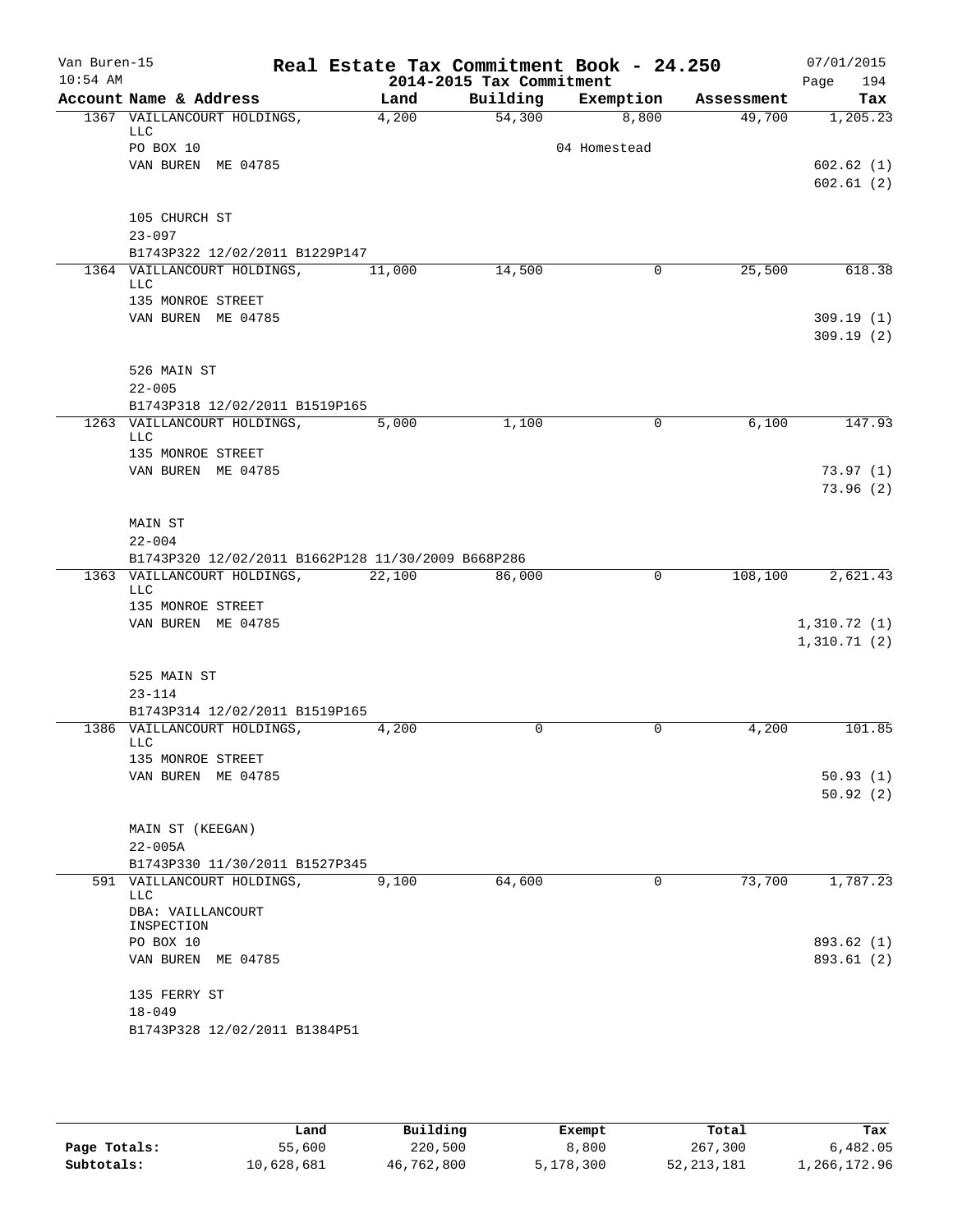| Van Buren-15<br>$10:54$ AM |                                                         |        | 2014-2015 Tax Commitment | Real Estate Tax Commitment Book - 24.250 |            | 07/01/2015<br>195<br>Page    |
|----------------------------|---------------------------------------------------------|--------|--------------------------|------------------------------------------|------------|------------------------------|
|                            | Account Name & Address                                  | Land   | Building                 | Exemption                                | Assessment | Tax                          |
|                            | 1049 VAILLANCOURT LIVING<br>TRUST                       | 5,700  | 5,100                    | $\Omega$                                 | 10,800     | 261.90                       |
|                            | VAILLANCOURT, GARY J &<br>DIANE M                       |        |                          |                                          |            |                              |
|                            | PO BOX 10                                               |        |                          |                                          |            | 130.95(1)                    |
|                            | VAN BUREN<br>ME 04785                                   |        |                          |                                          |            | 130.95(2)                    |
|                            | 203 STATE ST.                                           |        |                          |                                          |            |                              |
|                            | 12A-012A                                                |        |                          |                                          |            |                              |
|                            | B1762P36 05/14/2012 B1408P39                            |        |                          |                                          |            |                              |
|                            | 1384 VAILLANCOURT, GARY J<br>(TRUSTEE)                  | 3,500  | 0                        | $\mathbf 0$                              | 3,500      | 84.88                        |
|                            | VAILLANCOURT, DIANE M<br>(TRUSTEE)                      |        |                          |                                          |            |                              |
|                            | PO BOX 10                                               |        |                          |                                          |            | 42.44(1)                     |
|                            | VAN BUREN ME 04785                                      |        |                          |                                          |            | 42.44(2)                     |
|                            | OFF OF WRIGHT STREET                                    |        |                          |                                          |            |                              |
|                            | $21 - 024B$<br>B1743P312 12/02/2011 B1578P118           |        |                          |                                          |            |                              |
|                            | 1368 VAILLANCOURT, GARY J                               | 12,800 | 99,400                   | 8,800                                    | 103,400    | 2,507.45                     |
|                            | (TRUSTEE)<br>VAILLANCOURT, DIANE M                      |        |                          | 04 Homestead                             |            |                              |
|                            | (TRUSTEE)                                               |        |                          |                                          |            |                              |
|                            | PO BOX 10<br>VAN BUREN<br>ME 04785                      |        |                          |                                          |            | 1, 253.73(1)<br>1, 253.72(2) |
|                            |                                                         |        |                          |                                          |            |                              |
|                            | 135 MONROE ST                                           |        |                          |                                          |            |                              |
|                            | $23 - 119$                                              |        |                          |                                          |            |                              |
|                            | B1743P309 12/02/2011 B1018P139                          |        |                          |                                          |            |                              |
|                            | 1373 VAILLANCOURT, HERBERT                              | 12,900 | 0                        | $\mathbf 0$                              | 12,900     | 312.83                       |
|                            | 104 WASHINGTON #101                                     |        |                          |                                          |            |                              |
|                            | VAN BUREN ME 04785                                      |        |                          |                                          |            | 156.42(1)<br>156.41(2)       |
|                            | ALEXANDER RD                                            |        |                          |                                          |            |                              |
|                            | $09 - 011$                                              |        |                          |                                          |            |                              |
|                            | B694P147                                                |        |                          |                                          |            |                              |
|                            | 1374 VAILLANCOURT, HERBERT P                            | 4,700  |                          | 183,200 14,080                           | 173,820    | 4, 215.14                    |
|                            | 104 WASHINGTON #101<br>VAN BUREN ME 04785               |        |                          | 04 Homestead<br>02 Veteran               |            | 2,107.57(1)                  |
|                            |                                                         |        |                          |                                          |            | 2,107.57(2)                  |
|                            |                                                         |        |                          |                                          |            |                              |
|                            | 104 WASHINGTON AVE                                      |        |                          |                                          |            |                              |
|                            | $15 - 008$                                              |        |                          |                                          |            |                              |
|                            | B779P64                                                 |        |                          |                                          |            |                              |
|                            | 1375 VAILLANCOURT, HERBERT P<br>104 WASHINGTON AVE #101 | 11,900 | 105,800                  | $\mathbf 0$                              | 117,700    | 2,854.23                     |
|                            | VAN BUREN ME 04785                                      |        |                          |                                          |            | 1,427.12(1)                  |
|                            |                                                         |        |                          |                                          |            | 1,427.11(2)                  |
|                            | 98 MAIN ST                                              |        |                          |                                          |            |                              |
|                            | $15 - 037$                                              |        |                          |                                          |            |                              |
|                            | B632P126                                                |        |                          |                                          |            |                              |
|                            |                                                         |        |                          |                                          |            |                              |

|              | Land       | Building   | Exempt    | Total      | Tax          |
|--------------|------------|------------|-----------|------------|--------------|
| Page Totals: | 51,500     | 393,500    | 22,880    | 422,120    | 10,236.43    |
| Subtotals:   | 10,680,181 | 47,156,300 | 5,201,180 | 52,635,301 | 1,276,409.39 |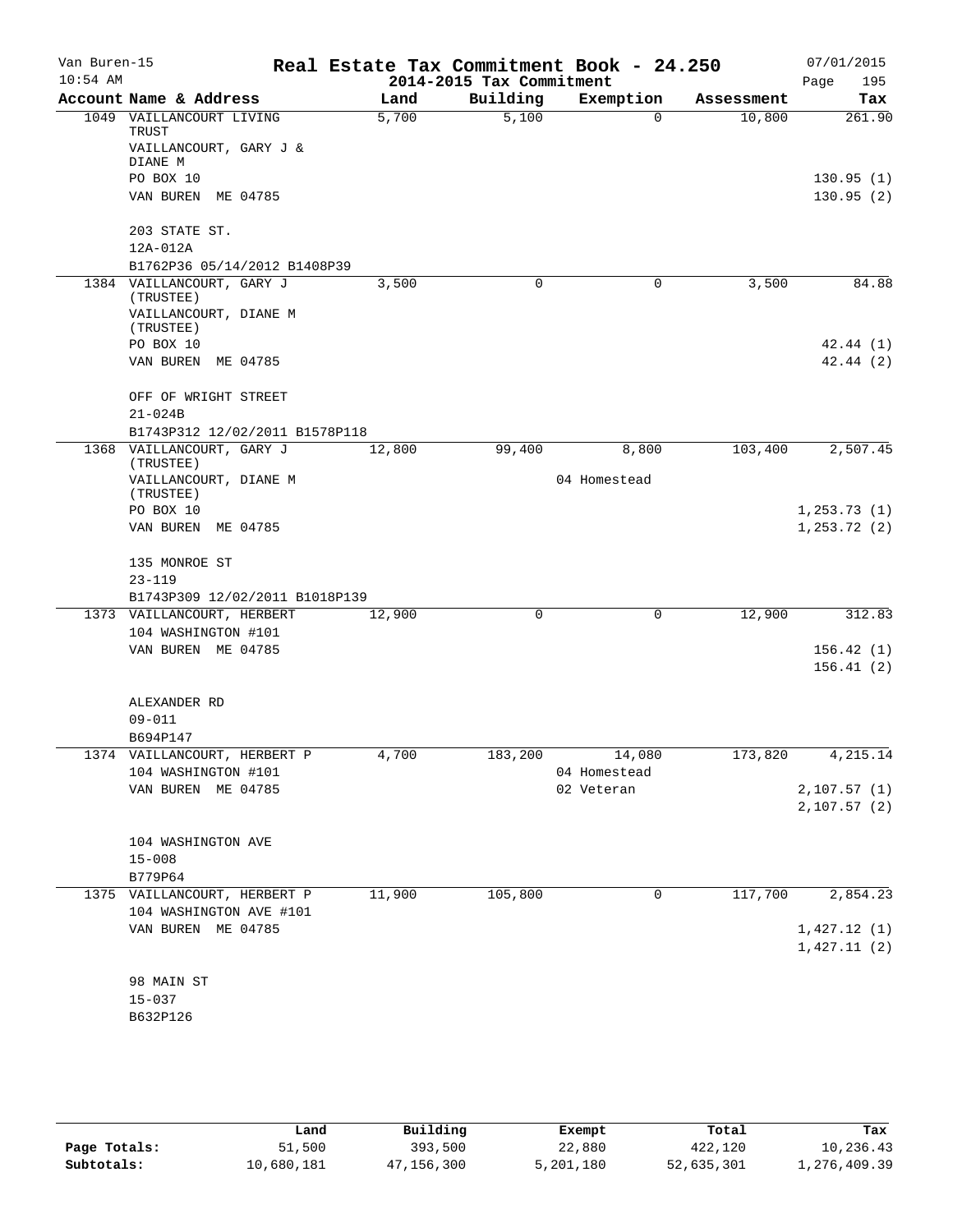| Van Buren-15<br>$10:54$ AM |                                          | Real Estate Tax Commitment Book - 24.250 | 2014-2015 Tax Commitment |              |            | 07/01/2015<br>Page<br>196 |
|----------------------------|------------------------------------------|------------------------------------------|--------------------------|--------------|------------|---------------------------|
|                            | Account Name & Address                   | Land                                     | Building                 | Exemption    | Assessment | Tax                       |
|                            | 1376 VAILLANCOURT, JAMES G               | 6,800                                    | 73,800                   | 14,080       | 66,520     | 1,613.11                  |
|                            | VAILLANCOURT, RACHEL                     |                                          |                          | 04 Homestead |            |                           |
|                            | 167 VIOLETTE ST                          |                                          |                          | 02 Veteran   |            | 806.56(1)                 |
|                            | VAN BUREN ME 04785                       |                                          |                          |              |            | 806.55(2)                 |
|                            | 167 VIOLETTE ST<br>$16 - 080$            |                                          |                          |              |            |                           |
|                            | 1377 VAILLANCOURT, JAMES G<br>(ET ALS)   | 7,200                                    | 66,800                   | 8,800        | 65,200     | 1,581.10                  |
|                            | 167 VIOLETTE ST                          |                                          |                          | 04 Homestead |            |                           |
|                            | VAN BUREN ME 04785                       |                                          |                          |              |            | 790.55(1)                 |
|                            |                                          |                                          |                          |              |            | 790.55(2)                 |
|                            | 119 VIOLETTE ST                          |                                          |                          |              |            |                           |
|                            | $16 - 060$                               |                                          |                          |              |            |                           |
|                            | 1378 VAILLANCOURT, LARRY J               | 4,000                                    | 63,400                   | 8,800        | 58,600     | 1,421.05                  |
|                            | VAILLANCOURT, ENOLA G                    |                                          |                          | 04 Homestead |            |                           |
|                            | 118 ROOSEVELT AVE                        |                                          |                          |              |            | 710.53(1)                 |
|                            | VAN BUREN ME 04785                       |                                          |                          |              |            | 710.52(2)                 |
|                            | 118 ROOSEVELT AVE                        |                                          |                          |              |            |                           |
|                            | $14 - 134$                               |                                          |                          |              |            |                           |
|                            | B711P255<br>1379 VAILLANCOURT, MARIE MAE | 4,600                                    | 32,400                   | 14,080       | 22,920     | 555.81                    |
|                            | C/O LINDA PONCE                          |                                          |                          | 02 Veteran   |            |                           |
|                            | 39 WEST                                  |                                          |                          | 04 Homestead |            | 277.91(1)                 |
|                            | 134 FOXWOOD LN                           |                                          |                          |              |            | 277.90(2)                 |
|                            | ST. CHARLES IL 60175                     |                                          |                          |              |            |                           |
|                            | 107 TYLER ST                             |                                          |                          |              |            |                           |
|                            | $18 - 100$                               |                                          |                          |              |            |                           |
|                            | B733P249                                 |                                          |                          |              |            |                           |
|                            | 1387 VAILLANCOURT, PATRICK H             | 9,400                                    | 81,600                   | 8,800        | 82,200     | 1,993.35                  |
|                            | VAILLANCOURT, LISA M                     |                                          |                          | 04 Homestead |            |                           |
|                            | 7 MAIN ST                                |                                          |                          |              |            | 996.68(1)                 |
|                            | VAN BUREN ME 04785                       |                                          |                          |              |            | 996.67(2)                 |
|                            | 7 MAIN ST                                |                                          |                          |              |            |                           |
|                            | $13 - 001$                               |                                          |                          |              |            |                           |
|                            | B1524P110                                |                                          |                          |              |            |                           |
| 1381                       | VAILLANCOURT, PATRICK H                  | 14,000                                   | 30,600                   | 0            | 44,600     | 1,081.55                  |
|                            | D/B/A VAILLANCOURT                       |                                          |                          |              |            |                           |
|                            | LUMBER, INC<br>100 MAIN ST SUITE 101     |                                          |                          |              |            | 540.78 (1)                |
|                            | VAN BUREN ME 00478                       |                                          |                          |              |            | 540.77 (2)                |
|                            |                                          |                                          |                          |              |            |                           |
|                            | 100 MAIN ST                              |                                          |                          |              |            |                           |
|                            | $15 - 036$                               |                                          |                          |              |            |                           |
|                            | B943P289                                 |                                          |                          |              |            |                           |
|                            | 1382 VAILLANCOURT, SIMONE                | 4,800                                    | 53,700                   | 0            | 58,500     | 1,418.63                  |
|                            | 104 WASHINGTON #101                      |                                          |                          |              |            |                           |
|                            | VAN BUREN ME 04785                       |                                          |                          |              |            | 709.32(1)                 |
|                            |                                          |                                          |                          |              |            | 709.31(2)                 |
|                            | 181 MAIN ST                              |                                          |                          |              |            |                           |
|                            | $17 - 005$                               |                                          |                          |              |            |                           |
|                            | B418P281                                 |                                          |                          |              |            |                           |
|                            |                                          |                                          |                          |              |            |                           |
|                            | Land                                     | Building                                 |                          | Exempt       | Total      | Tax                       |
| Page Totals:               | 50,800                                   | 402,300                                  |                          | 54,560       | 398,540    | 9,664.60                  |

**Subtotals:** 10,730,981 47,558,600 5,255,740 53,033,841 1,286,073.99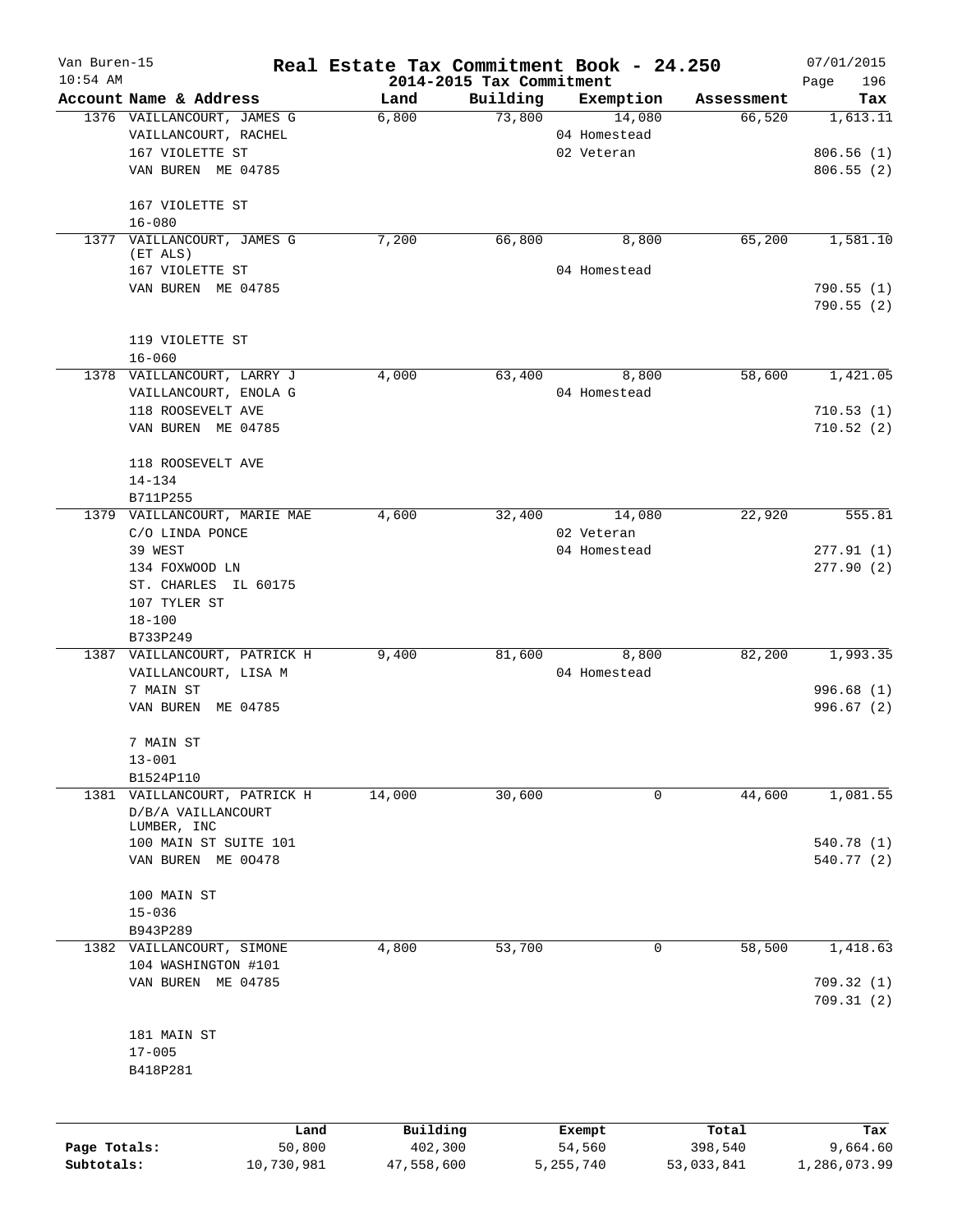| Van Buren-15<br>$10:54$ AM |                                                |            |            | 2014-2015 Tax Commitment | Real Estate Tax Commitment Book - 24.250 |              | 07/01/2015<br>Page<br>197 |
|----------------------------|------------------------------------------------|------------|------------|--------------------------|------------------------------------------|--------------|---------------------------|
|                            | Account Name & Address                         |            | Land       | Building                 | Exemption                                | Assessment   | Tax                       |
|                            | 1383 VAILLANCOURT, SIMONNE                     |            | 2,800      | 0                        | $\Omega$                                 | 2,800        | 67.90                     |
|                            | 104 WASHINGTON #101                            |            |            |                          |                                          |              |                           |
|                            | VAN BUREN ME 04785                             |            |            |                          |                                          |              | 33.95(1)                  |
|                            |                                                |            |            |                          |                                          |              | 33.95(2)                  |
|                            |                                                |            |            |                          |                                          |              |                           |
|                            | OFF ALEXANDER RD                               |            |            |                          |                                          |              |                           |
|                            | $06 - 032$                                     |            |            |                          |                                          |              |                           |
|                            | 5 VAILLANCOURT, TONY                           |            | 15,900     | 116,900                  | 0                                        | 132,800      | 3,220.40                  |
|                            | PO BOX 10<br>VAN BUREN ME 04785                |            |            |                          |                                          |              | 1,610.20(1)               |
|                            |                                                |            |            |                          |                                          |              | 1,610.20(2)               |
|                            |                                                |            |            |                          |                                          |              |                           |
|                            | 351 CHAMPLAIN ST                               |            |            |                          |                                          |              |                           |
|                            | $03 - 001B$                                    |            |            |                          |                                          |              |                           |
|                            | B1802P345 04/01/2013                           |            |            |                          |                                          |              |                           |
|                            | 1406 VAILLANCOURT, TONY                        |            | 7,000      | 0                        | 0                                        | 7,000        | 169.75                    |
|                            | VAILLANCOURT, DIANE                            |            |            |                          |                                          |              |                           |
|                            | 135 MONROE STREET                              |            |            |                          |                                          |              | 84.88 (1)                 |
|                            | VAN BUREN ME 04785                             |            |            |                          |                                          |              | 84.87 (2)                 |
|                            |                                                |            |            |                          |                                          |              |                           |
|                            | STATE ST                                       |            |            |                          |                                          |              |                           |
|                            | 03-012C                                        |            |            |                          |                                          |              |                           |
|                            | B1697P93 09/28/2010                            |            |            |                          |                                          |              |                           |
|                            | 194 VAILLANCOURT, TONY                         |            | 7,900      | 62,500                   | $\mathsf{O}$                             | 70,400       | 1,707.20                  |
|                            | 112 MARIST COLLEGE DR                          |            |            |                          |                                          |              |                           |
|                            | VAN BUREN ME 04785                             |            |            |                          |                                          |              | 853.60 (1)                |
|                            |                                                |            |            |                          |                                          |              | 853.60 (2)                |
|                            |                                                |            |            |                          |                                          |              |                           |
|                            | 112 MARIST COLLEGE DR                          |            |            |                          |                                          |              |                           |
|                            | $12B - 004$                                    |            |            |                          |                                          |              |                           |
|                            | B1706P348 12/22/2010<br>135 VAILLANCOUT LIVING |            | 1,300      | 0                        | 0                                        | 1,300        | 31.53                     |
|                            | TRUST                                          |            |            |                          |                                          |              |                           |
|                            | VAILLANCOURT, GARY J &                         |            |            |                          |                                          |              |                           |
|                            | DIANE M                                        |            |            |                          |                                          |              |                           |
|                            | PO BOX 10                                      |            |            |                          |                                          |              | 15.77(1)                  |
|                            | VAN BUREN ME 04785                             |            |            |                          |                                          |              | 15.76(2)                  |
|                            |                                                |            |            |                          |                                          |              |                           |
|                            | TRUMAN STREET<br>12A-042A                      |            |            |                          |                                          |              |                           |
|                            | B1763P15 05/17/2012 B1608P289 08/13/2008       |            |            |                          |                                          |              |                           |
|                            | 760 VALLEY CARPENTRY, LLC                      |            | 10,100     | 50,800                   | 0                                        | 60,900       | 1,476.83                  |
|                            | P.O. BOX 183                                   |            |            |                          |                                          |              |                           |
|                            | VAN BUREN ME 04785                             |            |            |                          |                                          |              | 738.42(1)                 |
|                            |                                                |            |            |                          |                                          |              | 738.41 (2)                |
|                            |                                                |            |            |                          |                                          |              |                           |
|                            | 152 MAIN ST                                    |            |            |                          |                                          |              |                           |
|                            | $17 - 055$                                     |            |            |                          |                                          |              |                           |
|                            | B1712P91 02/10/2011                            |            |            |                          |                                          |              |                           |
|                            | 1388 VAN BUREN ATV CLUB                        |            | 0          | 5,100                    | $\mathsf{O}$                             | 5,100        | 123.68                    |
|                            | PO BOX 473                                     |            |            |                          |                                          |              |                           |
|                            | VAN BUREN ME 04785                             |            |            |                          |                                          |              | 61.84(1)                  |
|                            |                                                |            |            |                          |                                          |              | 61.84(2)                  |
|                            |                                                |            |            |                          |                                          |              |                           |
|                            | UPLAND RD                                      |            |            |                          |                                          |              |                           |
|                            | 13-024B-T1                                     |            |            |                          |                                          |              |                           |
|                            |                                                |            |            |                          |                                          |              |                           |
|                            |                                                | Land       | Building   |                          |                                          | Total        |                           |
| Page Totals:               |                                                | 45,000     | 235,300    |                          | Exempt<br>0                              | 280,300      | Tax<br>6,797.29           |
| Subtotals:                 |                                                | 10,775,981 | 47,793,900 |                          | 5,255,740                                | 53, 314, 141 | 1,292,871.28              |
|                            |                                                |            |            |                          |                                          |              |                           |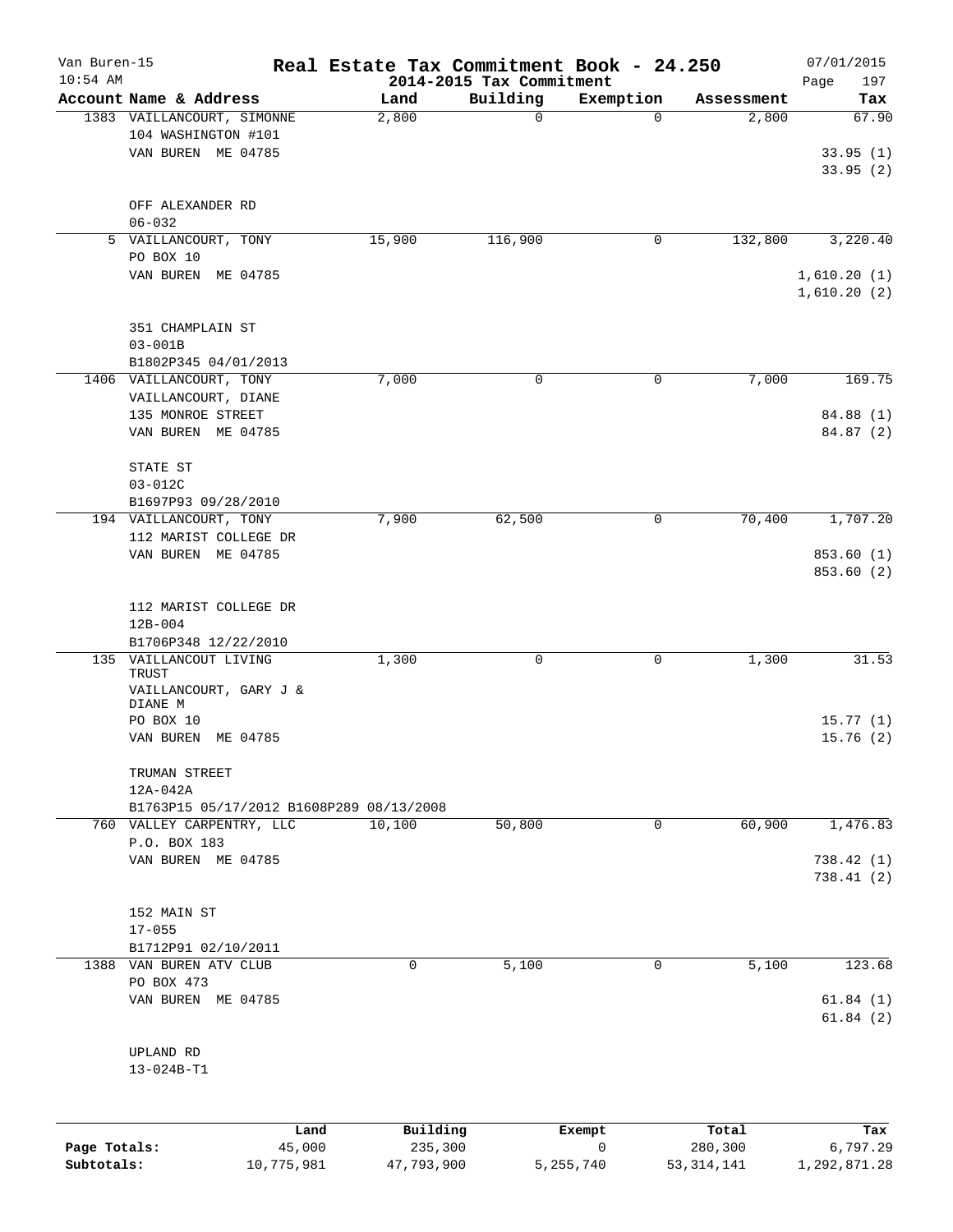| Van Buren-15 |                                             |            |                                  |          | Real Estate Tax Commitment Book - 24.250 |            | 07/01/2015                 |
|--------------|---------------------------------------------|------------|----------------------------------|----------|------------------------------------------|------------|----------------------------|
| $10:54$ AM   | Account Name & Address                      |            | 2014-2015 Tax Commitment<br>Land | Building | Exemption                                | Assessment | 198<br>Page<br>Tax         |
|              | 1362 VAN BUREN HOUSING                      |            | 5,400                            | 240,400  | $\Omega$                                 | 245,800    | 5,960.65                   |
|              | AUTHORITY                                   |            |                                  |          |                                          |            |                            |
|              | 114 CHAMPLAIN ST                            |            |                                  |          |                                          |            |                            |
|              | VAN BUREN ME 04785                          |            |                                  |          |                                          |            | 2,980.33(1)<br>2,980.32(2) |
|              | 128 ROOSEVELT AVE                           |            |                                  |          |                                          |            |                            |
|              | $14 - 128$<br>B717P288                      |            |                                  |          |                                          |            |                            |
|              | 1389 VARLEY, ELEANOR                        |            | 9,800                            | 39,700   | 8,800                                    | 40,700     | 986.98                     |
|              | 68 MAIN STREET, SUITE<br>101                |            |                                  |          | 04 Homestead                             |            |                            |
|              | VAN BUREN ME 04785                          |            |                                  |          |                                          |            | 493.49 (1)<br>493.49 (2)   |
|              | 68 MAIN ST                                  |            |                                  |          |                                          |            |                            |
|              | $15 - 096$                                  |            |                                  |          |                                          |            |                            |
|              | B1533P140                                   |            |                                  |          |                                          |            |                            |
|              | 1201 VAUGHAN, WAYNE F<br>VAUGHAN, JEANITA D |            | 3,200                            | 18,300   | 0                                        | 21,500     | 521.38                     |
|              | 493 MAIN ST                                 |            |                                  |          |                                          |            | 260.69(1)                  |
|              | PRESQUE ISLE ME 04769                       |            |                                  |          |                                          |            | 260.69(2)                  |
|              | 116 ST BRUNO ST                             |            |                                  |          |                                          |            |                            |
|              | $17 - 046$                                  |            |                                  |          |                                          |            |                            |
|              | B1723P266 06/17/2011                        |            |                                  |          |                                          |            |                            |
|              | 818 VERREAULT, CANDACE (ET<br>AL)           |            | 6,300                            | 51,000   | 8,800                                    | 48,500     | 1,176.13                   |
|              | 113 MADORE AVE                              |            |                                  |          | 04 Homestead                             |            |                            |
|              | VAN BUREN ME 04785                          |            |                                  |          |                                          |            | 588.07 (1)                 |
|              |                                             |            |                                  |          |                                          |            | 588.06 (2)                 |
|              | 113 MADORE AVE                              |            |                                  |          |                                          |            |                            |
|              | $14 - 091$                                  |            |                                  |          |                                          |            |                            |
|              | B1775P233 08/03/2012 B414P91                |            |                                  |          |                                          |            |                            |
|              | 1390 VICK, ARTHUR L                         |            | 9,100                            | 61,800   | 8,800                                    | 62,100     | 1,505.93                   |
|              | VICK, SANDRA J M                            |            |                                  |          | 04 Homestead                             |            |                            |
|              | 154 CASTONGUAY RD                           |            |                                  |          |                                          |            | 752.97 (1)                 |
|              | VAN BUREN ME 04785                          |            |                                  |          |                                          |            | 752.96(2)                  |
|              | 154 CASTONGUAY RD                           |            |                                  |          |                                          |            |                            |
|              | $03 - 038$<br>B775P190                      |            |                                  |          |                                          |            |                            |
|              | 1392 VIEL, MILTON                           |            | 3,400                            | 48,200   | 8,800                                    | 42,800     | 1,037.90                   |
|              | VIEL, JEANNINE                              |            |                                  |          | 04 Homestead                             |            |                            |
|              | 116 VIOLETTE ST<br>VAN BUREN ME 04785       |            |                                  |          |                                          |            | 518.95(1)<br>518.95(2)     |
|              | 116 VIOLETTE ST                             |            |                                  |          |                                          |            |                            |
|              | $16 - 076$                                  |            |                                  |          |                                          |            |                            |
|              | B1137P88                                    |            |                                  |          |                                          |            |                            |
|              | 1393 VIOLETTE, ALFRED                       |            | 4,500                            | 41,200   | 8,800<br>04 Homestead                    | 36,900     | 894.83                     |
|              | VIOLETTE, HOMERINE<br>335 MAIN ST           |            |                                  |          |                                          |            | 447.42 (1)                 |
|              | VAN BUREN ME 04785                          |            |                                  |          |                                          |            | 447.41 (2)                 |
|              | 335 MAIN ST                                 |            |                                  |          |                                          |            |                            |
|              | $20 - 056$                                  |            |                                  |          |                                          |            |                            |
|              |                                             | Land       | Building                         |          | Exempt                                   | Total      | Tax                        |
| Page Totals: |                                             | 41,700     | 500,600                          |          | 44,000                                   | 498,300    | 12,083.80                  |
| Subtotals:   |                                             | 10,817,681 | 48,294,500                       |          | 5,299,740                                | 53,812,441 | 1,304,955.08               |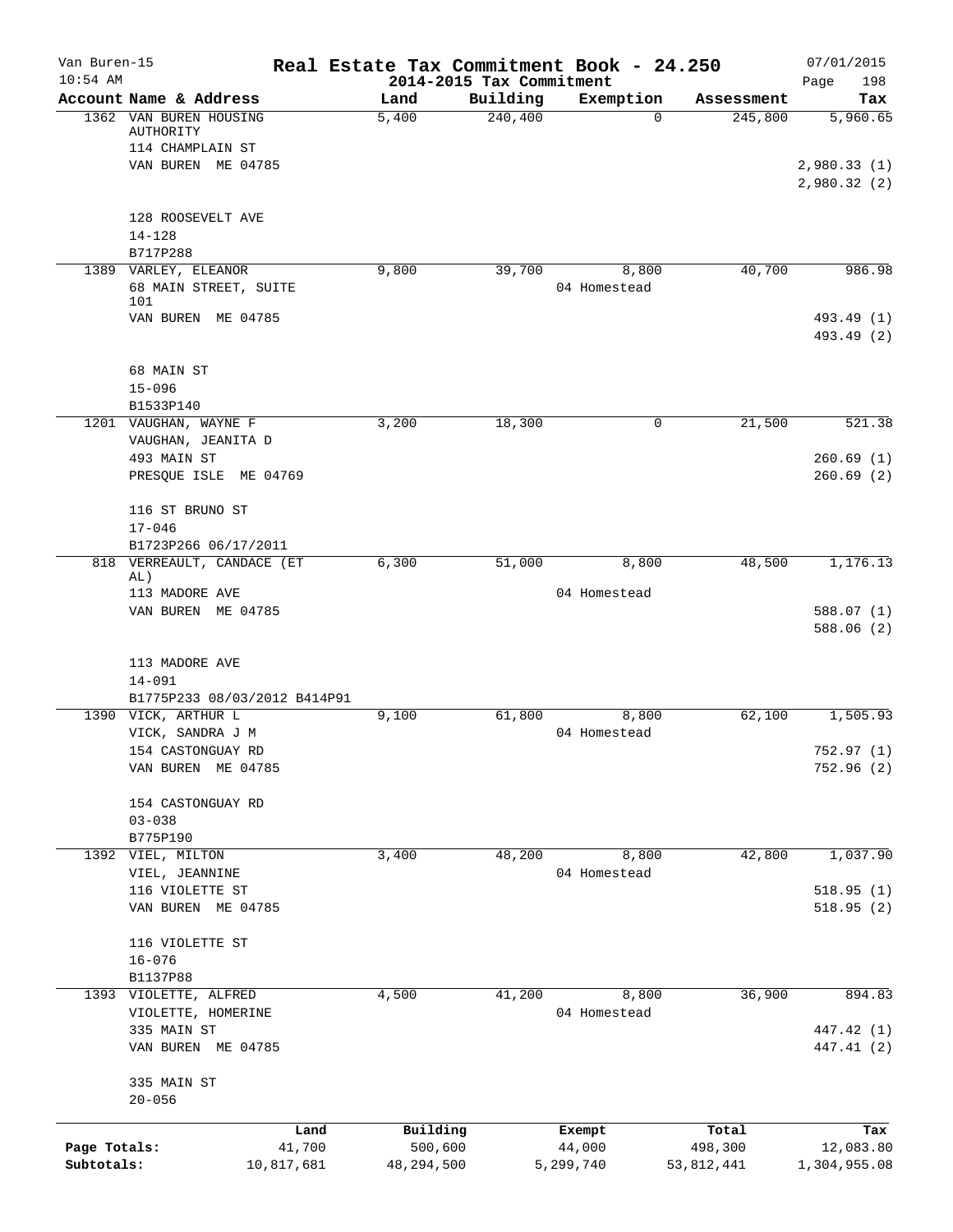| Van Buren-15 |                                                | Real Estate Tax Commitment Book - 24.250 |                          |                    |                      | 07/01/2015      |
|--------------|------------------------------------------------|------------------------------------------|--------------------------|--------------------|----------------------|-----------------|
| $10:54$ AM   |                                                |                                          | 2014-2015 Tax Commitment |                    |                      | 199<br>Page     |
|              | Account Name & Address<br>1394 VIOLETTE, BRIAN | Land<br>5,400                            | Building<br>57,200       | Exemption<br>8,800 | Assessment<br>53,800 | Tax<br>1,304.65 |
|              | VIOLETTE, GRETCHEN                             |                                          |                          | 04 Homestead       |                      |                 |
|              | 124 HARRISON ST                                |                                          |                          |                    |                      | 652.33(1)       |
|              | VAN BUREN ME 04785                             |                                          |                          |                    |                      | 652.32(2)       |
|              |                                                |                                          |                          |                    |                      |                 |
|              | 124 HARRISON ST                                |                                          |                          |                    |                      |                 |
|              | $18 - 014$                                     |                                          |                          |                    |                      |                 |
|              | B1362P29                                       |                                          |                          |                    |                      |                 |
|              | 1395 VIOLETTE, CLARENCE D                      | 9,300                                    | 65,900                   | 8,800              | 66,400               | 1,610.20        |
|              | VIOLETTE, STELLA                               |                                          |                          | 04 Homestead       |                      |                 |
|              | P O BOX 136                                    |                                          |                          |                    |                      | 805.10(1)       |
|              | VAN BUREN ME 04785                             |                                          |                          |                    |                      | 805.10(2)       |
|              | 221 CHAMPLAIN ST                               |                                          |                          |                    |                      |                 |
|              | $19 - 054$                                     |                                          |                          |                    |                      |                 |
|              | B565P315                                       |                                          |                          |                    |                      |                 |
|              | 1398 VIOLETTE, DANIEL R                        | 49,900                                   | 500                      | 0                  | 50,400               | 1,222.20        |
|              | VIOLETTE, RODNEY D                             | 128.00<br>Acres                          |                          |                    |                      |                 |
|              | 1937 ALEXANDRIA DRIVE                          |                                          |                          |                    |                      | 611.10(1)       |
|              | LEXINGTON KY 40504                             |                                          |                          |                    |                      | 611.10(2)       |
|              | MASSE RD                                       |                                          |                          |                    |                      |                 |
|              | $01 - 017$                                     |                                          |                          |                    |                      |                 |
|              | B1180P173 08/11/1999                           |                                          |                          |                    |                      |                 |
|              | 1397 VIOLETTE, DANIEL R                        | 4,600                                    | 58,100                   | 8,800              | 53,900               | 1,307.08        |
|              | VIOLETTE, ANNE MARIE                           |                                          |                          | 04 Homestead       |                      |                 |
|              | 145 STATE ST                                   |                                          |                          |                    |                      | 653.54(1)       |
|              | VAN BUREN ME 04785                             |                                          |                          |                    |                      | 653.54(2)       |
|              |                                                |                                          |                          |                    |                      |                 |
|              | 145 STATE ST                                   |                                          |                          |                    |                      |                 |
|              | $12A - 003$                                    |                                          |                          |                    |                      |                 |
|              | B477P5                                         |                                          |                          |                    |                      |                 |
|              | 1399 VIOLETTE, DANIEL R                        | 12,400                                   | 0                        | 0                  | 12,400               | 300.70          |
|              | VIOLETTE, RODNEY D                             | 113.50<br>Acres                          |                          |                    |                      |                 |
|              | 1937 ALEXANDRIA DRIVE                          |                                          |                          |                    |                      | 150.35(1)       |
|              | LEXINGTON KY 40504                             |                                          |                          |                    |                      | 150.35(2)       |
|              | OFF LAKE RD                                    |                                          |                          |                    |                      |                 |
|              | $04 - 026$                                     |                                          |                          |                    |                      |                 |
|              | B1180P173 08/11/1999                           |                                          |                          |                    |                      |                 |
|              | 1400 VIOLETTE, DAVID M                         | 10,900                                   | 19,900                   | 8,800              | 22,000               | 533.50          |
|              | P O BOX 141                                    |                                          |                          | 04 Homestead       |                      |                 |
|              | VAN BUREN ME 04785                             |                                          |                          |                    |                      | 266.75(1)       |
|              |                                                |                                          |                          |                    |                      | 266.75 (2)      |
|              | 146 ST MARY'S BROOK RD                         |                                          |                          |                    |                      |                 |
|              | $02 - 051$                                     |                                          |                          |                    |                      |                 |
|              | B773P171                                       |                                          |                          |                    |                      |                 |
|              | 1402 VIOLETTE, DONALD R                        | 20,200                                   | 12,600                   | 0                  | 32,800               | 795.40          |
|              | 489 MAIN STREET                                |                                          |                          |                    |                      |                 |
|              | VAN BUREN ME 04785                             |                                          |                          |                    |                      | 397.70 (1)      |
|              |                                                |                                          |                          |                    |                      | 397.70 (2)      |
|              | ST MARY'S BROOK RD                             |                                          |                          |                    |                      |                 |
|              | $02 - 056$                                     |                                          |                          |                    |                      |                 |
|              | B1535P135                                      |                                          |                          |                    |                      |                 |
|              |                                                |                                          |                          |                    |                      |                 |
|              | Land                                           | Building                                 |                          | Exempt             | Total                | Tax             |
| Page Totals: | 112,700                                        | 214,200                                  |                          | 35,200             | 291,700              | 7,073.73        |
| Subtotals:   | 10,930,381                                     | 48,508,700                               |                          | 5,334,940          | 54, 104, 141         | 1,312,028.81    |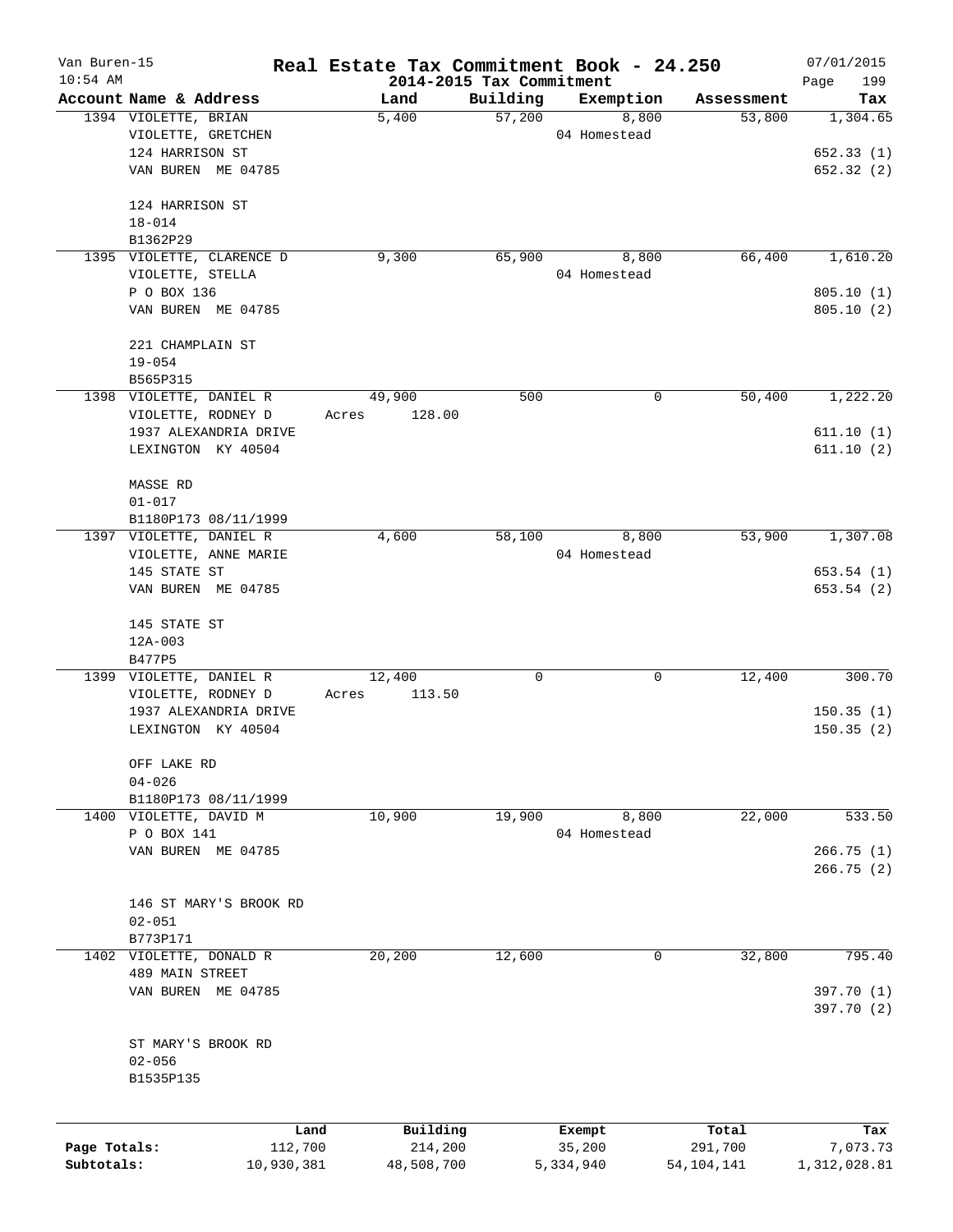| Van Buren-15<br>$10:54$ AM |                               | Real Estate Tax Commitment Book - 24.250<br>2014-2015 Tax Commitment |          |              |            | 07/01/2015         |
|----------------------------|-------------------------------|----------------------------------------------------------------------|----------|--------------|------------|--------------------|
|                            | Account Name & Address        | Land                                                                 | Building | Exemption    | Assessment | 200<br>Page<br>Tax |
|                            | 1401 VIOLETTE, DONALD R       | 4,000                                                                | 200      | 0            | 4,200      | 101.85             |
|                            | 489 MAIN STREET               |                                                                      |          |              |            |                    |
|                            | VAN BUREN ME 04785            |                                                                      |          |              |            | 50.93(1)           |
|                            |                               |                                                                      |          |              |            | 50.92(2)           |
|                            |                               |                                                                      |          |              |            |                    |
|                            | 108 PIERCE ST                 |                                                                      |          |              |            |                    |
|                            | $20 - 089$                    |                                                                      |          |              |            |                    |
|                            | B1716P20 03/31/2011           |                                                                      |          |              |            |                    |
|                            | 1403 VIOLETTE, ELIZABETH A    | 4,700                                                                | 4,100    | 0            | 8,800      | 213.40             |
|                            |                               |                                                                      |          |              |            |                    |
|                            | VIOLETTE, FRANKLIN H          |                                                                      |          |              |            |                    |
|                            | 38 WELLINGTON AVE             |                                                                      |          |              |            | 106.70(1)          |
|                            | CARIBOU ME 04736              |                                                                      |          |              |            | 106.70(2)          |
|                            |                               |                                                                      |          |              |            |                    |
|                            | 270 SETTLEMENT RD             |                                                                      |          |              |            |                    |
|                            | $01 - 023A$                   |                                                                      |          |              |            |                    |
|                            | B969P235 10/31/1994           |                                                                      |          |              |            |                    |
|                            | 1412 VIOLETTE, GISELE T       | 4,200                                                                | 34,400   | 8,800        | 29,800     | 722.65             |
|                            | P O BOX 141                   |                                                                      |          |              |            |                    |
|                            | VAN BUREN ME 04785            |                                                                      |          | 04 Homestead |            | 361.33(1)          |
|                            |                               |                                                                      |          |              |            | 361.32(2)          |
|                            |                               |                                                                      |          |              |            |                    |
|                            | 119 FULTON ST                 |                                                                      |          |              |            |                    |
|                            | $20 - 006$                    |                                                                      |          |              |            |                    |
|                            | B1593P175 05/02/2008 B785P204 |                                                                      |          |              |            |                    |
|                            | 1405 VIOLETTE, JOAN M         | 3,800                                                                | 38,700   | 14,080       | 28,420     | 689.19             |
|                            | VIOLETTE, LLOYD D             |                                                                      |          | 04 Homestead |            |                    |
|                            | 111 MCBRIDE AVE               |                                                                      |          | 02 Veteran   |            | 344.60(1)          |
|                            | VAN BUREN ME 04785            |                                                                      |          |              |            | 344.59 (2)         |
|                            |                               |                                                                      |          |              |            |                    |
|                            | 111 MCBRIDE AVE               |                                                                      |          |              |            |                    |
|                            | $15 - 050$                    |                                                                      |          |              |            |                    |
|                            | B367P238                      |                                                                      |          |              |            |                    |
|                            | 1415 VIOLETTE, NORMAN J       | 5,500                                                                | 46,400   | 5,280        | 46,620     | 1,130.54           |
|                            | 127 VIOLETTE ST               |                                                                      |          | 02 Veteran   |            |                    |
|                            | CARIBOU ME 04736              |                                                                      |          |              |            | 565.27(1)          |
|                            |                               |                                                                      |          |              |            | 565.27(2)          |
|                            |                               |                                                                      |          |              |            |                    |
|                            | 127 VIOLETTE ST               |                                                                      |          |              |            |                    |
|                            | $16 - 061$                    |                                                                      |          |              |            |                    |
|                            | B1812P8 06/05/2013            |                                                                      |          |              |            |                    |
|                            | 1410 VIOLETTE, PRISCILLA M    | 3,900                                                                | 34,300   | 8,800        | 29,400     | 712.95             |
|                            | HINKLEY, GAIL &               |                                                                      |          | 04 Homestead |            |                    |
|                            | VIOLETTE TIMOTHY              |                                                                      |          |              |            |                    |
|                            | 130 HIGH ST                   |                                                                      |          |              |            | 356.48(1)          |
|                            | VAN BUREN ME 04785            |                                                                      |          |              |            | 356.47(2)          |
|                            |                               |                                                                      |          |              |            |                    |
|                            | 130 HIGH ST                   |                                                                      |          |              |            |                    |
|                            | $14 - 112$                    |                                                                      |          |              |            |                    |
|                            | B1614P255 09/23/2008 B824P92  |                                                                      |          |              |            |                    |
|                            | 1411 VIOLETTE, RAYMOND        | 3,000                                                                | 48,700   | 0            | 51,700     | 1,253.73           |
|                            | C/O SONIA RUEST               |                                                                      |          |              |            |                    |
|                            | 115 CHURCH ST                 |                                                                      |          |              |            | 626.87(1)          |
|                            | VAN BUREN ME 04785            |                                                                      |          |              |            | 626.86(2)          |
|                            |                               |                                                                      |          |              |            |                    |
|                            | 115 CHURCH ST                 |                                                                      |          |              |            |                    |
|                            | $23 - 101$                    |                                                                      |          |              |            |                    |
|                            | B1196P179                     |                                                                      |          |              |            |                    |
|                            |                               |                                                                      |          |              |            |                    |
|                            | Land                          | Building                                                             |          | Exempt       | Total      | Tax                |
| Page Totals:               | 29,100                        | 206,800                                                              |          | 36,960       | 198,940    | 4,824.31           |
| Subtotals:                 | 10,959,481                    | 48,715,500                                                           |          | 5,371,900    | 54,303,081 | 1,316,853.12       |
|                            |                               |                                                                      |          |              |            |                    |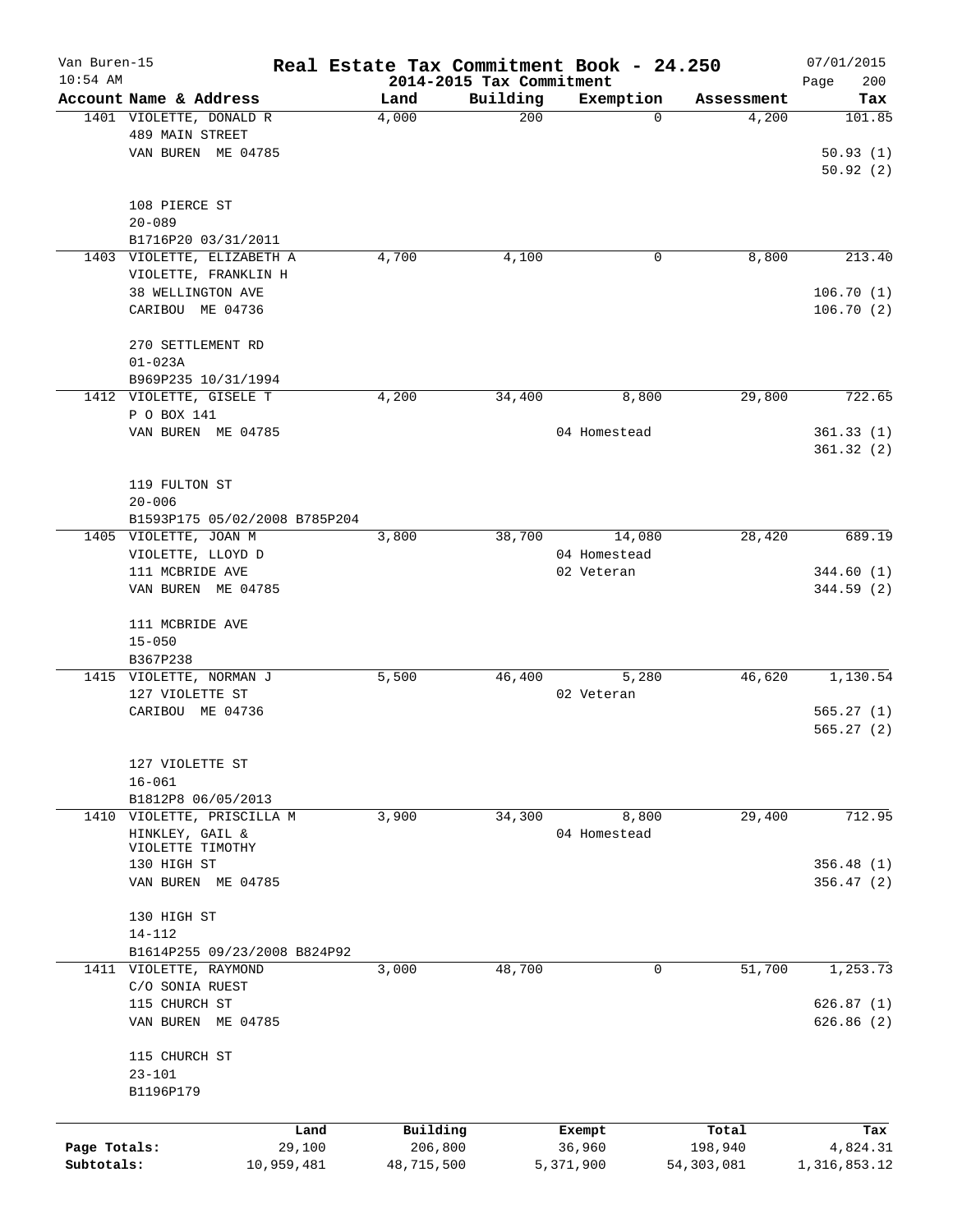| Van Buren-15<br>$10:54$ AM |                                                  | Real Estate Tax Commitment Book - 24.250 | 2014-2015 Tax Commitment |              |            | 07/01/2015<br>Page<br>201 |
|----------------------------|--------------------------------------------------|------------------------------------------|--------------------------|--------------|------------|---------------------------|
|                            | Account Name & Address                           | Land                                     | Building                 | Exemption    | Assessment | Tax                       |
|                            | 1413 VIOLETTE, RAYMOND J                         | 2,100                                    | 28,400                   | $\Omega$     | 30,500     | 739.63                    |
|                            | VIOLETTE, STEVEN L                               |                                          |                          |              |            |                           |
|                            | 270 BUTTS BRIDGE RD                              |                                          |                          |              |            | 369.82(1)                 |
|                            | CANTERBURY CT 06331                              |                                          |                          |              |            | 369.81(2)                 |
|                            | 109 ST JOHN AVE                                  |                                          |                          |              |            |                           |
|                            | $15 - 075$                                       |                                          |                          |              |            |                           |
|                            | B1140P132                                        |                                          |                          |              |            |                           |
|                            | 1414 VIOLETTE, RICHARD                           | 200                                      | 0                        | 0            | 200        | 4.85                      |
|                            | 381 REBEL HILL RD                                |                                          |                          |              |            |                           |
|                            | CLIFTON ME 04428                                 |                                          |                          |              |            | 2.43(1)                   |
|                            |                                                  |                                          |                          |              |            | 2.42(2)                   |
|                            | RR 1                                             |                                          |                          |              |            |                           |
|                            | $08 - 028$                                       |                                          |                          |              |            |                           |
|                            | B1044P314                                        |                                          |                          |              |            |                           |
|                            | 64 VIOLETTE, RONALD J                            | 3,700                                    | 30,900                   | 14,080       | 20,520     | 497.61                    |
|                            | 108 NOTRE DAME ST                                |                                          |                          | 02 Veteran   |            |                           |
|                            | VAN BUREN ME 04785                               |                                          |                          | 04 Homestead |            | 248.81 (1)                |
|                            |                                                  |                                          |                          |              |            | 248.80 (2)                |
|                            | 108 NOTRE DAME ST                                |                                          |                          |              |            |                           |
|                            | $17 - 033$                                       |                                          |                          |              |            |                           |
|                            | B1715P171 03/24/2011 B1628P27 01/23/2009         |                                          |                          |              |            |                           |
|                            | 1396 VIOLETTE, TABITHA L                         | 4,200                                    | 46,700                   | 8,800        | 42,100     | 1,020.93                  |
|                            | 112 BROOK AVE                                    |                                          |                          | 04 Homestead |            |                           |
|                            | VAN BUREN ME 04785                               |                                          |                          |              |            | 510.47(1)                 |
|                            |                                                  |                                          |                          |              |            | 510.46(2)                 |
|                            | 112 BROOK AVE                                    |                                          |                          |              |            |                           |
|                            | $17 - 062$                                       |                                          |                          |              |            |                           |
|                            | B1323P117 08/11/2008                             |                                          |                          |              |            |                           |
|                            | 1417 VIOLETTE, VALERIEN G                        | 8,600                                    | 46,600                   | 14,080       | 41,120     | 997.16                    |
|                            | C/O ANNE MARIE D                                 |                                          |                          | 02 Veteran   |            |                           |
|                            | VIOLETTE (LIFE ESTATE)                           |                                          |                          |              |            |                           |
|                            | 194 BROWNHILL RD                                 |                                          |                          | 04 Homestead |            | 498.58 (1)                |
|                            | BELMONT NH 03220                                 |                                          |                          |              |            | 498.58 (2)                |
|                            | 109 VIOLETTE ST                                  |                                          |                          |              |            |                           |
|                            | $16 - 059$                                       |                                          |                          |              |            |                           |
|                            | B1228P165                                        |                                          |                          |              |            |                           |
| 1420                       | WHITENER, BETTY J<br>(REVOCABLE LIVING<br>TRUST) | 26,300                                   | 0                        | 0            | 26,300     | 637.78                    |
|                            | WHITENER FAMILY TRUST                            |                                          |                          |              |            |                           |
|                            | 676 HIGH SHOALS DRIVE                            |                                          |                          |              |            | 318.89(1)                 |
|                            | DALLAS GA 30132                                  |                                          |                          |              |            | 318.89(2)                 |
|                            | SETTLEMENT RD.                                   |                                          |                          |              |            |                           |
|                            | $02 - 002$                                       |                                          |                          |              |            |                           |
|                            | B1789P257 10/31/2012                             |                                          |                          |              |            |                           |

|              | Land       | Building   | Exempt    | Total      | Tax          |
|--------------|------------|------------|-----------|------------|--------------|
| Page Totals: | 45,100     | 152,600    | 36,960    | 160,740    | 3,897.96     |
| Subtotals:   | 11,004,581 | 48,868,100 | 5,408,860 | 54,463,821 | 1,320,751.08 |